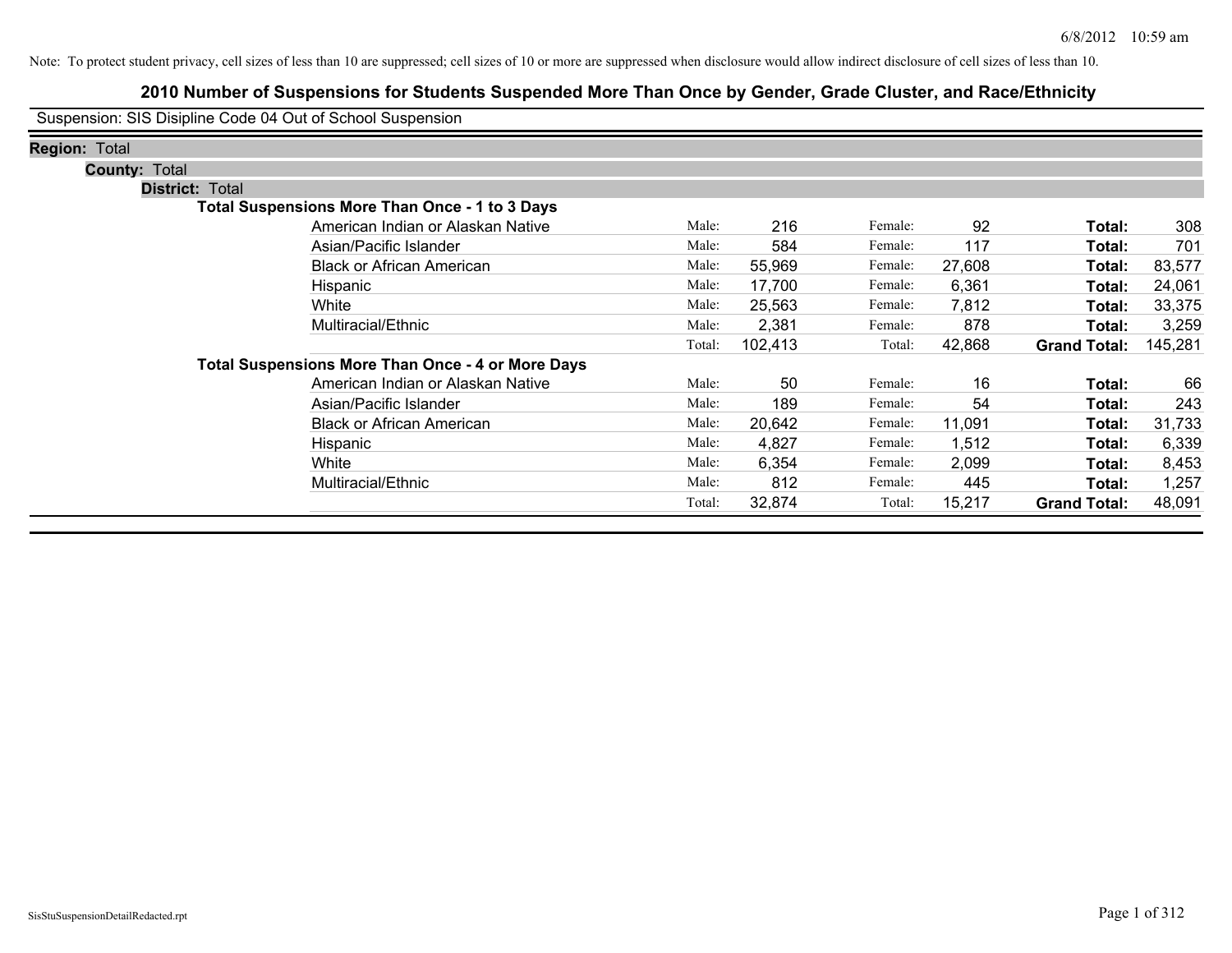# **2010 Number of Suspensions for Students Suspended More Than Once by Gender, Grade Cluster, and Race/Ethnicity**

| Region: Adams/Pike ROE (01) |                                                    |        |     |         |    |                     |     |
|-----------------------------|----------------------------------------------------|--------|-----|---------|----|---------------------|-----|
| County: Adams (001)         |                                                    |        |     |         |    |                     |     |
|                             | District: Central CUSD 3 (003026)                  |        |     |         |    |                     |     |
|                             | <b>Suspensions More Than Once - 1 to 3 Days</b>    |        |     |         |    |                     |     |
|                             | American Indian or Alaskan Native                  | Male:  |     | Female: |    | Total:              |     |
|                             | Asian/Pacific Islander                             | Male:  |     | Female: |    | Total:              |     |
|                             | <b>Black or African American</b>                   | Male:  |     | Female: |    | Total:              |     |
|                             | Hispanic                                           | Male:  |     | Female: |    | Total:              |     |
|                             | White                                              | Male:  |     | Female: |    | Total:              |     |
|                             | Multiracial/Ethnic                                 | Male:  |     | Female: |    | Total:              |     |
|                             |                                                    | Total: |     | Total:  |    | <b>Grand Total:</b> |     |
|                             | District: Liberty CUSD 2 (002026)                  |        |     |         |    |                     |     |
|                             | <b>Suspensions More Than Once - 1 to 3 Days</b>    |        |     |         |    |                     |     |
|                             | American Indian or Alaskan Native                  | Male:  |     | Female: |    | Total:              |     |
|                             | Asian/Pacific Islander                             | Male:  |     | Female: |    | Total:              |     |
|                             | <b>Black or African American</b>                   | Male:  |     | Female: |    | Total:              |     |
|                             | Hispanic                                           | Male:  |     | Female: |    | Total:              |     |
|                             | White                                              | Male:  |     | Female: |    | Total:              | 15  |
|                             | Multiracial/Ethnic                                 | Male:  |     | Female: |    | Total:              |     |
|                             |                                                    | Total: |     | Total:  |    | <b>Grand Total:</b> |     |
|                             | <b>District: Quincy SD 172 (172022)</b>            |        |     |         |    |                     |     |
|                             | <b>Suspensions More Than Once - 1 to 3 Days</b>    |        |     |         |    |                     |     |
|                             | American Indian or Alaskan Native                  | Male:  |     | Female: |    | Total:              |     |
|                             | Asian/Pacific Islander                             | Male:  |     | Female: |    | Total:              |     |
|                             | <b>Black or African American</b>                   | Male:  | 44  | Female: | 17 | Total:              | 61  |
|                             | Hispanic                                           | Male:  |     | Female: |    | Total:              |     |
|                             | White                                              | Male:  | 168 | Female: | 70 | Total:              | 238 |
|                             | Multiracial/Ethnic                                 | Male:  |     | Female: |    | Total:              | 20  |
|                             |                                                    | Total: |     | Total:  |    | <b>Grand Total:</b> |     |
|                             | <b>Suspensions More Than Once - 4 or More Days</b> |        |     |         |    |                     |     |
|                             | American Indian or Alaskan Native                  | Male:  |     | Female: |    | Total:              |     |
|                             | Asian/Pacific Islander                             | Male:  |     | Female: |    | Total:              |     |
|                             | <b>Black or African American</b>                   | Male:  |     | Female: |    | Total:              |     |
|                             | Hispanic                                           | Male:  |     | Female: |    | Total:              |     |
|                             | White                                              | Male:  |     | Female: |    | Total:              | 25  |
|                             | Multiracial/Ethnic                                 | Male:  |     | Female: |    | Total:              |     |
|                             |                                                    | Total: |     | Total:  |    | <b>Grand Total:</b> |     |
|                             |                                                    |        |     |         |    |                     |     |

### **County:** Non-Public School (000)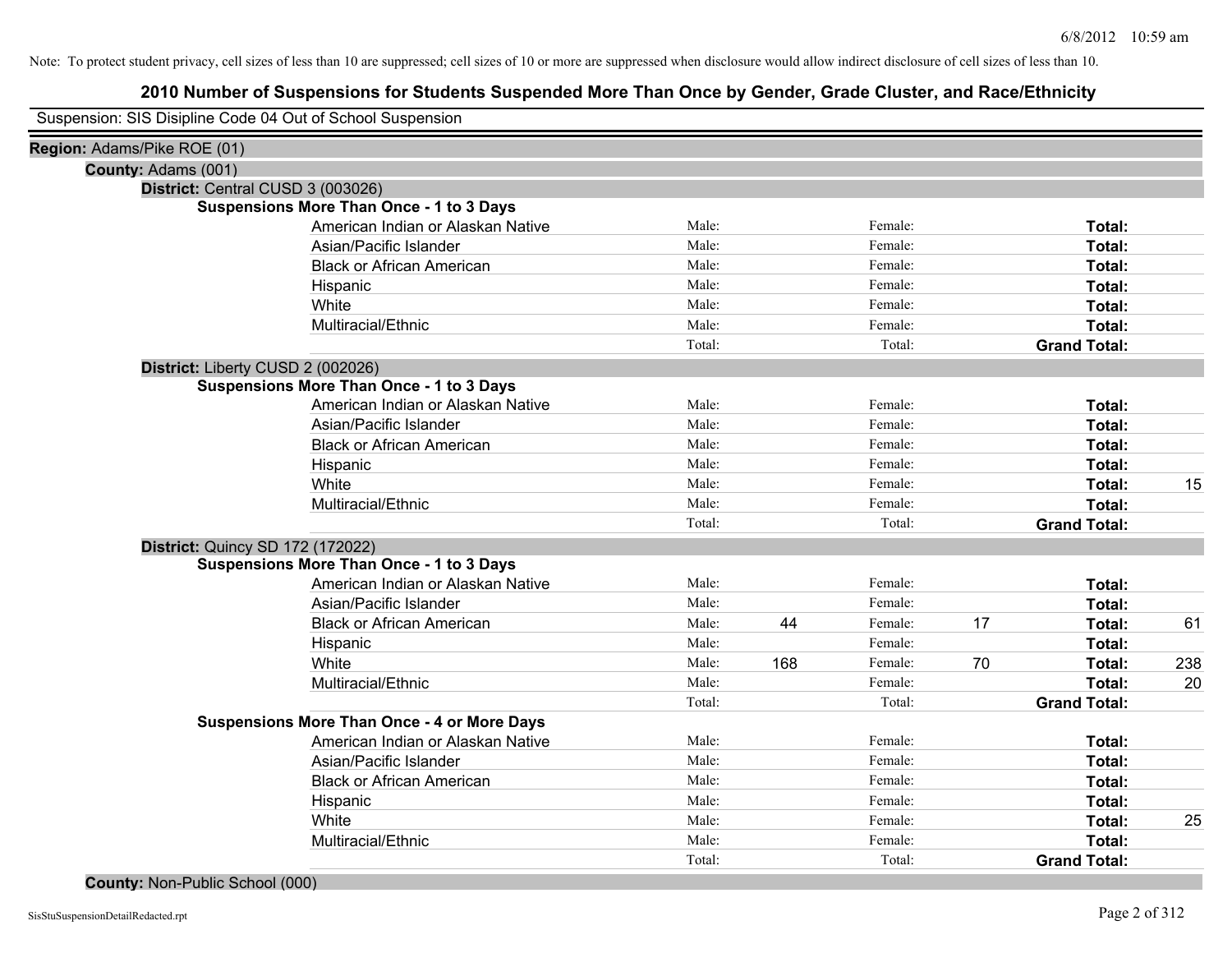| Suspension: SIS Disipline Code 04 Out of School Suspension |                                                    |        |    |         |                     |               |    |
|------------------------------------------------------------|----------------------------------------------------|--------|----|---------|---------------------|---------------|----|
| District: Adams/Pike ROE (000000)                          |                                                    |        |    |         |                     |               |    |
|                                                            | <b>Suspensions More Than Once - 1 to 3 Days</b>    |        |    |         |                     |               |    |
|                                                            | American Indian or Alaskan Native                  | Male:  |    | Female: |                     | Total:        |    |
|                                                            | Asian/Pacific Islander                             | Male:  |    | Female: |                     | <b>Total:</b> |    |
|                                                            | <b>Black or African American</b>                   | Male:  | 10 | Female: | 20                  | Total:        | 30 |
|                                                            | Hispanic                                           | Male:  |    | Female: |                     | Total:        |    |
|                                                            | White                                              | Male:  |    | Female: |                     | Total:        | 29 |
|                                                            | Multiracial/Ethnic                                 | Male:  |    | Female: |                     | Total:        |    |
|                                                            |                                                    | Total: |    | Total:  | <b>Grand Total:</b> |               |    |
|                                                            | <b>Suspensions More Than Once - 4 or More Days</b> |        |    |         |                     |               |    |
|                                                            | American Indian or Alaskan Native                  | Male:  |    | Female: |                     | Total:        |    |
|                                                            | Asian/Pacific Islander                             | Male:  |    | Female: |                     | Total:        |    |
|                                                            | <b>Black or African American</b>                   | Male:  |    | Female: |                     | Total:        |    |
|                                                            | Hispanic                                           | Male:  |    | Female: |                     | Total:        |    |
|                                                            | White                                              | Male:  |    | Female: |                     | Total:        |    |
|                                                            | Multiracial/Ethnic                                 | Male:  |    | Female: |                     | Total:        |    |
|                                                            |                                                    | Total: |    | Total:  | <b>Grand Total:</b> |               | 15 |
| County: Pike (075)                                         |                                                    |        |    |         |                     |               |    |
|                                                            | District: Griggsville-Perry CUSD 4 (004026)        |        |    |         |                     |               |    |
|                                                            | <b>Suspensions More Than Once - 1 to 3 Days</b>    |        |    |         |                     |               |    |
|                                                            | American Indian or Alaskan Native                  | Male:  |    | Female: |                     | Total:        |    |
|                                                            | Asian/Pacific Islander                             | Male:  |    | Female: |                     | Total:        |    |
|                                                            | <b>Black or African American</b>                   | Male:  |    | Female: |                     | Total:        |    |
|                                                            | Hispanic                                           | Male:  |    | Female: |                     | Total:        |    |
|                                                            | White                                              | Male:  |    | Female: |                     | Total:        | 13 |
|                                                            | Multiracial/Ethnic                                 | Male:  |    | Female: |                     | Total:        |    |
|                                                            |                                                    | Total: |    | Total:  | <b>Grand Total:</b> |               |    |
| District: Pikeland CUSD 10 (010026)                        |                                                    |        |    |         |                     |               |    |
|                                                            | <b>Suspensions More Than Once - 1 to 3 Days</b>    |        |    |         |                     |               |    |
|                                                            | American Indian or Alaskan Native                  | Male:  |    | Female: |                     | Total:        |    |
|                                                            | Asian/Pacific Islander                             | Male:  |    | Female: |                     | Total:        |    |
|                                                            | <b>Black or African American</b>                   | Male:  |    | Female: |                     | <b>Total:</b> |    |
|                                                            | Hispanic                                           | Male:  |    | Female: |                     | Total:        |    |
|                                                            | White                                              | Male:  |    | Female: |                     | Total:        | 21 |
|                                                            | Multiracial/Ethnic                                 | Male:  |    | Female: |                     | Total:        |    |
|                                                            |                                                    | Total: |    | Total:  | <b>Grand Total:</b> |               |    |
|                                                            | <b>Suspensions More Than Once - 4 or More Days</b> |        |    |         |                     |               |    |
|                                                            | American Indian or Alaskan Native                  | Male:  |    | Female: |                     | Total:        |    |
|                                                            | Asian/Pacific Islander                             | Male:  |    | Female: |                     | Total:        |    |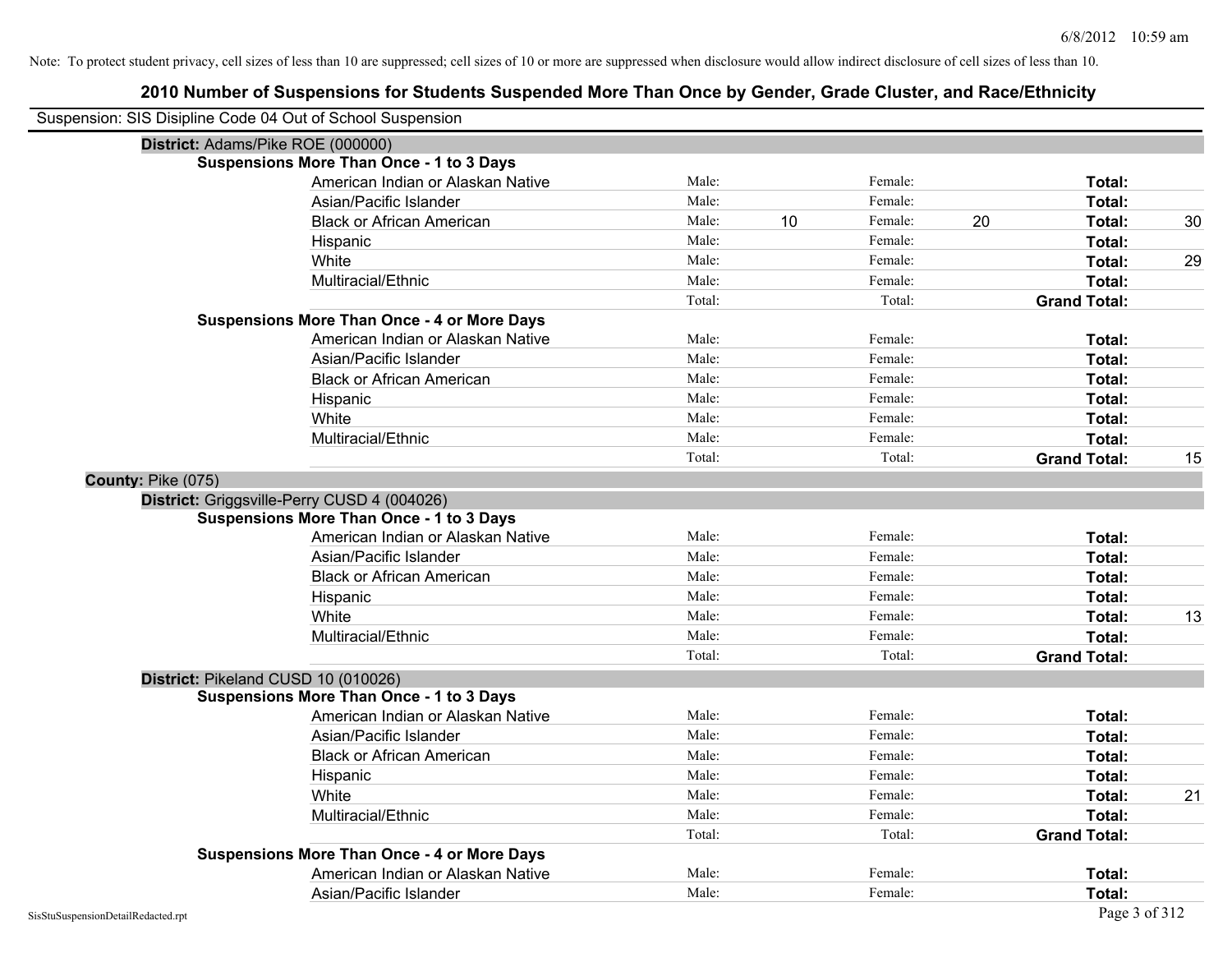| Suspension: SIS Disipline Code 04 Out of School Suspension |                                                    |        |     |         |     |                     |     |
|------------------------------------------------------------|----------------------------------------------------|--------|-----|---------|-----|---------------------|-----|
|                                                            | <b>Black or African American</b>                   | Male:  |     | Female: |     | Total:              |     |
|                                                            | Hispanic                                           | Male:  |     | Female: |     | Total:              |     |
|                                                            | White                                              | Male:  |     | Female: |     | Total:              |     |
|                                                            | Multiracial/Ethnic                                 | Male:  |     | Female: |     | Total:              |     |
|                                                            |                                                    | Total: |     | Total:  |     | <b>Grand Total:</b> |     |
| District: Western CUSD 12 (012026)                         |                                                    |        |     |         |     |                     |     |
|                                                            | <b>Suspensions More Than Once - 1 to 3 Days</b>    |        |     |         |     |                     |     |
|                                                            | American Indian or Alaskan Native                  | Male:  |     | Female: |     | Total:              |     |
|                                                            | Asian/Pacific Islander                             | Male:  |     | Female: |     | Total:              |     |
|                                                            | <b>Black or African American</b>                   | Male:  |     | Female: |     | Total:              |     |
|                                                            | Hispanic                                           | Male:  |     | Female: |     | Total:              |     |
|                                                            | White                                              | Male:  |     | Female: |     | Total:              | 10  |
|                                                            | Multiracial/Ethnic                                 | Male:  |     | Female: |     | Total:              |     |
|                                                            |                                                    | Total: |     | Total:  |     | <b>Grand Total:</b> |     |
|                                                            | <b>Suspensions More Than Once - 4 or More Days</b> |        |     |         |     |                     |     |
|                                                            | American Indian or Alaskan Native                  | Male:  |     | Female: |     | Total:              |     |
|                                                            | Asian/Pacific Islander                             | Male:  |     | Female: |     | Total:              |     |
|                                                            | <b>Black or African American</b>                   | Male:  |     | Female: |     | Total:              |     |
|                                                            | Hispanic                                           | Male:  |     | Female: |     | Total:              |     |
|                                                            | White                                              | Male:  |     | Female: |     | <b>Total:</b>       |     |
|                                                            | Multiracial/Ethnic                                 | Male:  |     | Female: |     | Total:              |     |
|                                                            |                                                    | Total: |     | Total:  |     | <b>Grand Total:</b> |     |
|                                                            |                                                    |        |     |         |     |                     |     |
| Region: Alxndr/John/Masc/Pulski/Unon ROE (02)              |                                                    |        |     |         |     |                     |     |
| County: Alexander (002)                                    |                                                    |        |     |         |     |                     |     |
| District: Cairo USD 1 (001022)                             |                                                    |        |     |         |     |                     |     |
|                                                            | <b>Suspensions More Than Once - 1 to 3 Days</b>    |        |     |         |     |                     |     |
|                                                            | American Indian or Alaskan Native                  | Male:  |     | Female: |     | Total:              |     |
|                                                            | Asian/Pacific Islander                             | Male:  |     | Female: |     | Total:              |     |
|                                                            | <b>Black or African American</b>                   | Male:  | 166 | Female: | 127 | Total:              | 293 |
|                                                            | Hispanic                                           | Male:  |     | Female: |     | Total:              |     |
|                                                            | White                                              | Male:  |     | Female: |     | Total:              |     |
|                                                            | Multiracial/Ethnic                                 | Male:  |     | Female: |     | Total:              |     |
|                                                            |                                                    | Total: |     | Total:  |     | <b>Grand Total:</b> |     |
|                                                            | <b>Suspensions More Than Once - 4 or More Days</b> |        |     |         |     |                     |     |
|                                                            | American Indian or Alaskan Native                  | Male:  |     | Female: |     | Total:              |     |
|                                                            | Asian/Pacific Islander                             | Male:  |     | Female: |     | Total:              |     |
|                                                            | <b>Black or African American</b>                   | Male:  | 34  | Female: | 26  | Total:              | 60  |
|                                                            |                                                    |        |     |         |     |                     |     |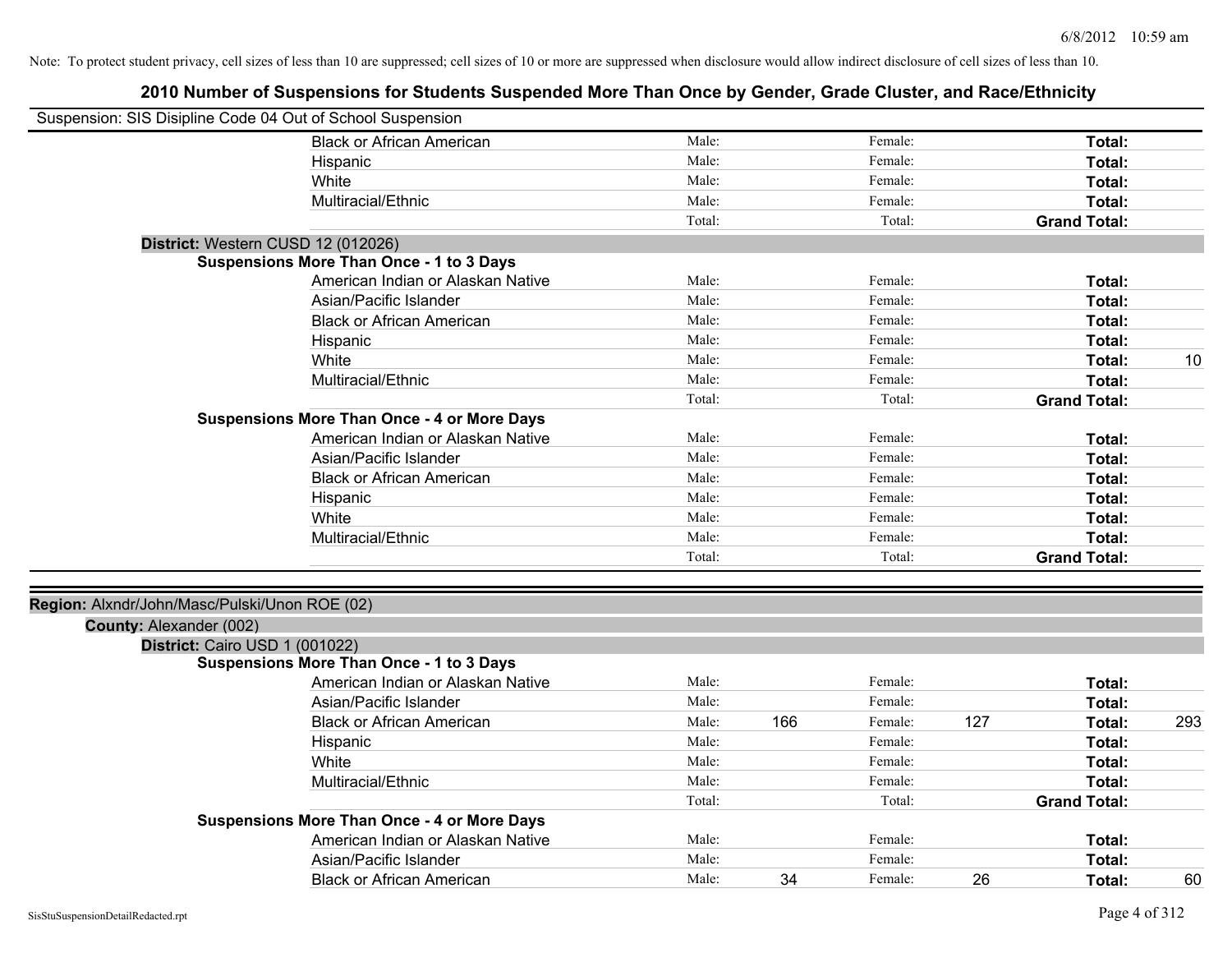| Suspension: SIS Disipline Code 04 Out of School Suspension |                                                    |        |         |                     |    |
|------------------------------------------------------------|----------------------------------------------------|--------|---------|---------------------|----|
|                                                            | Hispanic                                           | Male:  | Female: | Total:              |    |
|                                                            | White                                              | Male:  | Female: | Total:              |    |
|                                                            | Multiracial/Ethnic                                 | Male:  | Female: | Total:              |    |
|                                                            |                                                    | Total: | Total:  | <b>Grand Total:</b> |    |
| District: Egyptian CUSD 5 (005026)                         |                                                    |        |         |                     |    |
|                                                            | <b>Suspensions More Than Once - 1 to 3 Days</b>    |        |         |                     |    |
|                                                            | American Indian or Alaskan Native                  | Male:  | Female: | Total:              |    |
|                                                            | Asian/Pacific Islander                             | Male:  | Female: | Total:              |    |
|                                                            | <b>Black or African American</b>                   | Male:  | Female: | Total:              | 12 |
|                                                            | Hispanic                                           | Male:  | Female: | Total:              |    |
|                                                            | White                                              | Male:  | Female: | Total:              | 12 |
|                                                            | Multiracial/Ethnic                                 | Male:  | Female: | Total:              |    |
|                                                            |                                                    | Total: | Total:  | <b>Grand Total:</b> |    |
|                                                            | <b>Suspensions More Than Once - 4 or More Days</b> |        |         |                     |    |
|                                                            | American Indian or Alaskan Native                  | Male:  | Female: | Total:              |    |
|                                                            | Asian/Pacific Islander                             | Male:  | Female: | Total:              |    |
|                                                            | <b>Black or African American</b>                   | Male:  | Female: | Total:              |    |
|                                                            | Hispanic                                           | Male:  | Female: | Total:              |    |
|                                                            | White                                              | Male:  | Female: | Total:              | 11 |
|                                                            | Multiracial/Ethnic                                 | Male:  | Female: | Total:              |    |
|                                                            |                                                    | Total: | Total:  | <b>Grand Total:</b> |    |
| County: Johnson (044)                                      |                                                    |        |         |                     |    |
| District: Goreville CUD 1 (001026)                         |                                                    |        |         |                     |    |
|                                                            | <b>Suspensions More Than Once - 1 to 3 Days</b>    |        |         |                     |    |
|                                                            | American Indian or Alaskan Native                  | Male:  | Female: | Total:              |    |
|                                                            | Asian/Pacific Islander                             | Male:  | Female: | Total:              |    |
|                                                            | <b>Black or African American</b>                   | Male:  | Female: | Total:              |    |
|                                                            | Hispanic                                           | Male:  | Female: | Total:              |    |
|                                                            | White                                              | Male:  | Female: | Total:              |    |
|                                                            | Multiracial/Ethnic                                 | Male:  | Female: | Total:              |    |
|                                                            |                                                    | Total: | Total:  | <b>Grand Total:</b> |    |
|                                                            | <b>Suspensions More Than Once - 4 or More Days</b> |        |         |                     |    |
|                                                            | American Indian or Alaskan Native                  | Male:  | Female: | Total:              |    |
|                                                            | Asian/Pacific Islander                             | Male:  | Female: | Total:              |    |
|                                                            | <b>Black or African American</b>                   | Male:  | Female: | Total:              |    |
|                                                            | Hispanic                                           | Male:  | Female: | Total:              |    |
|                                                            | White                                              | Male:  | Female: | Total:              |    |
|                                                            | Multiracial/Ethnic                                 | Male:  | Female: | Total:              |    |
|                                                            |                                                    | Total: | Total:  | <b>Grand Total:</b> |    |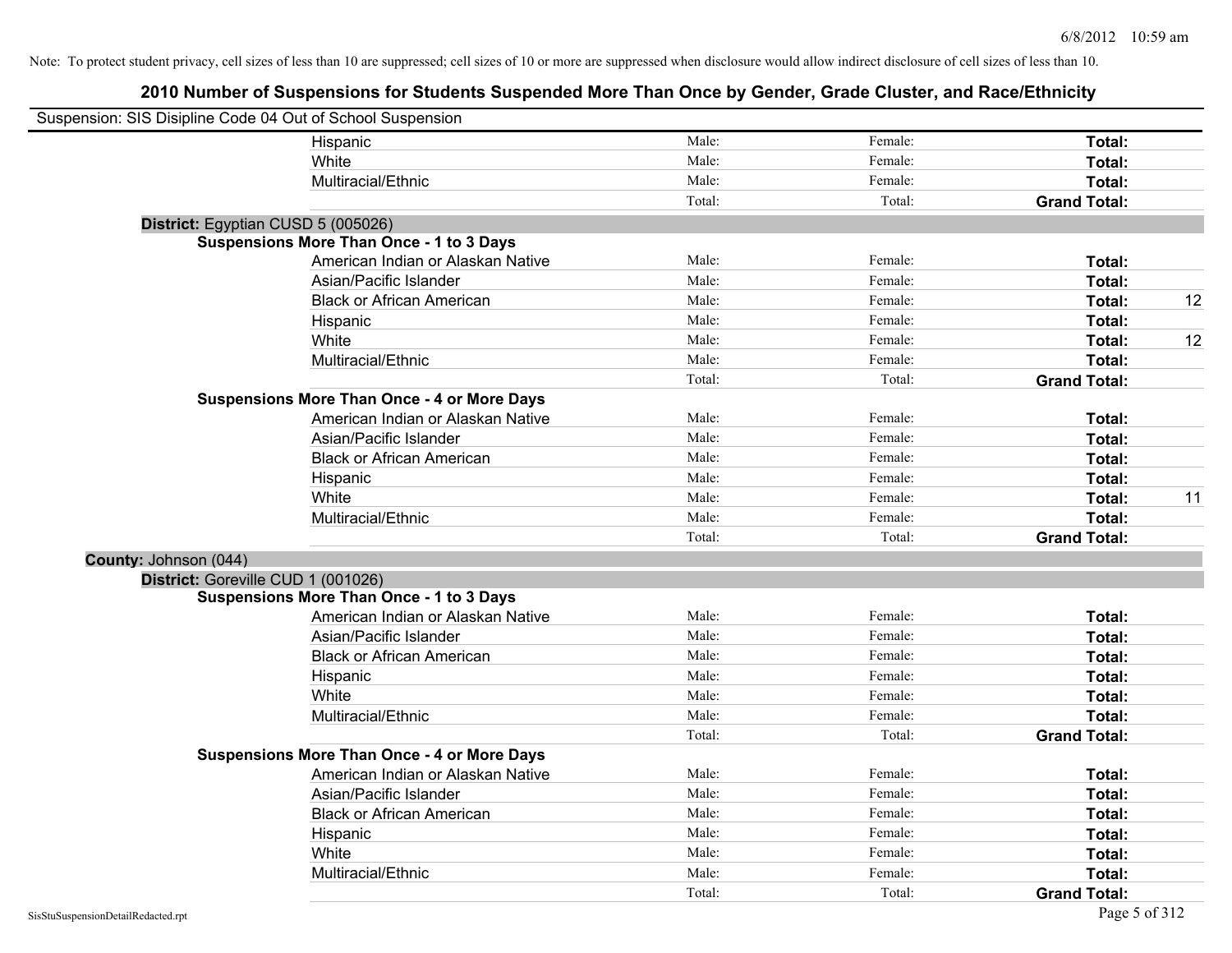| Suspension: SIS Disipline Code 04 Out of School Suspension |                                                    |        |         |                     |
|------------------------------------------------------------|----------------------------------------------------|--------|---------|---------------------|
| District: New Simpson Hill SD 32 (032003)                  |                                                    |        |         |                     |
|                                                            | <b>Suspensions More Than Once - 1 to 3 Days</b>    |        |         |                     |
|                                                            | American Indian or Alaskan Native                  | Male:  | Female: | Total:              |
|                                                            | Asian/Pacific Islander                             | Male:  | Female: | Total:              |
|                                                            | <b>Black or African American</b>                   | Male:  | Female: | Total:              |
|                                                            | Hispanic                                           | Male:  | Female: | Total:              |
|                                                            | White                                              | Male:  | Female: | Total:              |
|                                                            | Multiracial/Ethnic                                 | Male:  | Female: | Total:              |
|                                                            |                                                    | Total: | Total:  | <b>Grand Total:</b> |
|                                                            | <b>Suspensions More Than Once - 4 or More Days</b> |        |         |                     |
|                                                            | American Indian or Alaskan Native                  | Male:  | Female: | Total:              |
|                                                            | Asian/Pacific Islander                             | Male:  | Female: | Total:              |
|                                                            | <b>Black or African American</b>                   | Male:  | Female: | Total:              |
|                                                            | Hispanic                                           | Male:  | Female: | Total:              |
|                                                            | White                                              | Male:  | Female: | Total:              |
|                                                            | Multiracial/Ethnic                                 | Male:  | Female: | Total:              |
|                                                            |                                                    | Total: | Total:  | <b>Grand Total:</b> |
| District: Vienna HSD 133 (133017)                          |                                                    |        |         |                     |
|                                                            | <b>Suspensions More Than Once - 1 to 3 Days</b>    |        |         |                     |
|                                                            | American Indian or Alaskan Native                  | Male:  | Female: | Total:              |
|                                                            | Asian/Pacific Islander                             | Male:  | Female: | Total:              |
|                                                            | <b>Black or African American</b>                   | Male:  | Female: | Total:              |
|                                                            | Hispanic                                           | Male:  | Female: | Total:              |
|                                                            | White                                              | Male:  | Female: | 37<br>Total:        |
|                                                            | Multiracial/Ethnic                                 | Male:  | Female: | Total:              |
|                                                            |                                                    | Total: | Total:  | <b>Grand Total:</b> |
|                                                            | <b>Suspensions More Than Once - 4 or More Days</b> |        |         |                     |
|                                                            | American Indian or Alaskan Native                  | Male:  | Female: | Total:              |
|                                                            | Asian/Pacific Islander                             | Male:  | Female: | Total:              |
|                                                            | <b>Black or African American</b>                   | Male:  | Female: | Total:              |
|                                                            | Hispanic                                           | Male:  | Female: | Total:              |
|                                                            | White                                              | Male:  | Female: | Total:              |
|                                                            | Multiracial/Ethnic                                 | Male:  | Female: | Total:              |
|                                                            |                                                    | Total: | Total:  | <b>Grand Total:</b> |
| District: Vienna SD 55 (055002)                            |                                                    |        |         |                     |
|                                                            | <b>Suspensions More Than Once - 1 to 3 Days</b>    |        |         |                     |
|                                                            | American Indian or Alaskan Native                  | Male:  | Female: | Total:              |
|                                                            | Asian/Pacific Islander                             | Male:  | Female: | Total:              |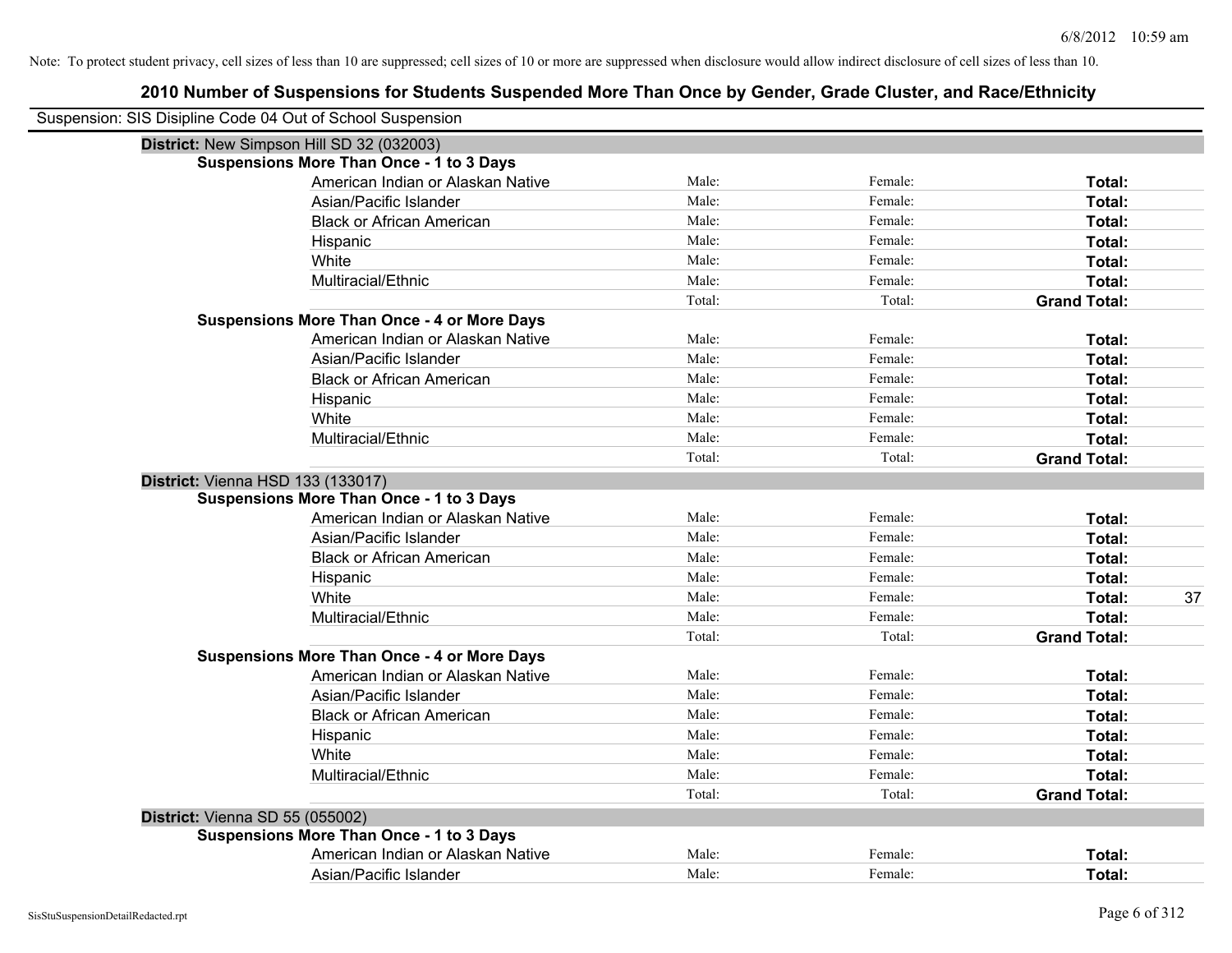|                                    | Suspension: SIS Disipline Code 04 Out of School Suspension |        |         |                     |
|------------------------------------|------------------------------------------------------------|--------|---------|---------------------|
|                                    | <b>Black or African American</b>                           | Male:  | Female: | Total:              |
|                                    | Hispanic                                                   | Male:  | Female: | Total:              |
|                                    | White                                                      | Male:  | Female: | Total:              |
|                                    | Multiracial/Ethnic                                         | Male:  | Female: | Total:              |
|                                    |                                                            | Total: | Total:  | <b>Grand Total:</b> |
| County: Massac (061)               |                                                            |        |         |                     |
|                                    | District: Joppa-Maple Grove UD 38 (038026)                 |        |         |                     |
|                                    | <b>Suspensions More Than Once - 1 to 3 Days</b>            |        |         |                     |
|                                    | American Indian or Alaskan Native                          | Male:  | Female: | Total:              |
|                                    | Asian/Pacific Islander                                     | Male:  | Female: | Total:              |
|                                    | <b>Black or African American</b>                           | Male:  | Female: | Total:              |
|                                    | Hispanic                                                   | Male:  | Female: | Total:              |
|                                    | White                                                      | Male:  | Female: | Total:              |
|                                    | Multiracial/Ethnic                                         | Male:  | Female: | Total:              |
|                                    |                                                            | Total: | Total:  | <b>Grand Total:</b> |
|                                    | District: Massac UD 1 (001026)                             |        |         |                     |
|                                    | <b>Suspensions More Than Once - 1 to 3 Days</b>            |        |         |                     |
|                                    | American Indian or Alaskan Native                          | Male:  | Female: | Total:              |
|                                    | Asian/Pacific Islander                                     | Male:  | Female: | Total:              |
|                                    | <b>Black or African American</b>                           | Male:  | Female: | Total:              |
|                                    | Hispanic                                                   | Male:  | Female: | Total:              |
|                                    | White                                                      | Male:  | Female: | 28<br>Total:        |
|                                    | Multiracial/Ethnic                                         | Male:  | Female: | Total:              |
|                                    |                                                            | Total: | Total:  | <b>Grand Total:</b> |
|                                    | <b>Suspensions More Than Once - 4 or More Days</b>         |        |         |                     |
|                                    | American Indian or Alaskan Native                          | Male:  | Female: | Total:              |
|                                    | Asian/Pacific Islander                                     | Male:  | Female: | Total:              |
|                                    | <b>Black or African American</b>                           | Male:  | Female: | Total:              |
|                                    | Hispanic                                                   | Male:  | Female: | Total:              |
|                                    | White                                                      | Male:  | Female: | Total:              |
|                                    | Multiracial/Ethnic                                         | Male:  | Female: | Total:              |
|                                    |                                                            | Total: | Total:  | <b>Grand Total:</b> |
| County: Pulaski (077)              |                                                            |        |         |                     |
|                                    | District: Century CUSD 100 (100026)                        |        |         |                     |
|                                    | <b>Suspensions More Than Once - 1 to 3 Days</b>            |        |         |                     |
|                                    | American Indian or Alaskan Native                          | Male:  | Female: | Total:              |
|                                    | Asian/Pacific Islander                                     | Male:  | Female: | Total:              |
|                                    | <b>Black or African American</b>                           | Male:  | Female: | Total:              |
|                                    | Hispanic                                                   | Male:  | Female: | Total:              |
| SisStuSuspensionDetailRedacted.rpt |                                                            |        |         | Page 7 of 312       |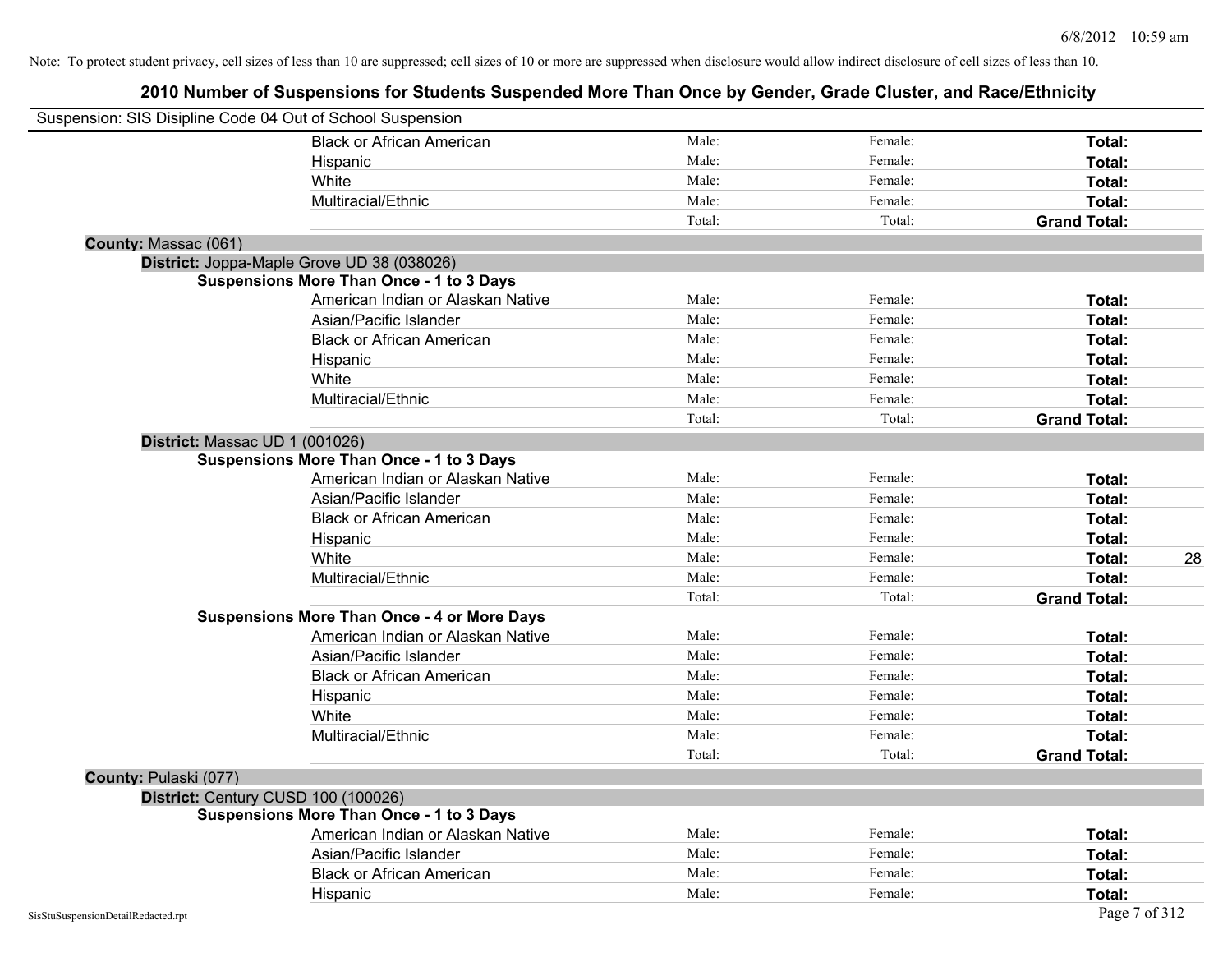| Suspension: SIS Disipline Code 04 Out of School Suspension |                                                    |        |    |         |    |                     |     |
|------------------------------------------------------------|----------------------------------------------------|--------|----|---------|----|---------------------|-----|
|                                                            | White                                              | Male:  |    | Female: |    | Total:              |     |
|                                                            | Multiracial/Ethnic                                 | Male:  |    | Female: |    | Total:              |     |
|                                                            |                                                    | Total: |    | Total:  |    | <b>Grand Total:</b> | 14  |
|                                                            | <b>Suspensions More Than Once - 4 or More Days</b> |        |    |         |    |                     |     |
|                                                            | American Indian or Alaskan Native                  | Male:  |    | Female: |    | Total:              |     |
|                                                            | Asian/Pacific Islander                             | Male:  |    | Female: |    | Total:              |     |
|                                                            | <b>Black or African American</b>                   | Male:  |    | Female: |    | Total:              |     |
|                                                            | Hispanic                                           | Male:  |    | Female: |    | Total:              |     |
|                                                            | White                                              | Male:  |    | Female: |    | Total:              |     |
|                                                            | Multiracial/Ethnic                                 | Male:  |    | Female: |    | Total:              |     |
|                                                            |                                                    | Total: |    | Total:  |    | <b>Grand Total:</b> |     |
|                                                            | District: Jamp Spec Educ Services (801060)         |        |    |         |    |                     |     |
|                                                            | <b>Suspensions More Than Once - 1 to 3 Days</b>    |        |    |         |    |                     |     |
|                                                            | American Indian or Alaskan Native                  | Male:  |    | Female: |    | Total:              |     |
|                                                            | Asian/Pacific Islander                             | Male:  |    | Female: |    | Total:              |     |
|                                                            | <b>Black or African American</b>                   | Male:  |    | Female: |    | Total:              |     |
|                                                            | Hispanic                                           | Male:  |    | Female: |    | Total:              |     |
|                                                            | White                                              | Male:  |    | Female: |    | Total:              |     |
|                                                            | Multiracial/Ethnic                                 | Male:  |    | Female: |    | Total:              |     |
|                                                            |                                                    | Total: |    | Total:  |    | <b>Grand Total:</b> |     |
|                                                            | <b>Suspensions More Than Once - 4 or More Days</b> |        |    |         |    |                     |     |
|                                                            | American Indian or Alaskan Native                  | Male:  |    | Female: |    | Total:              |     |
|                                                            | Asian/Pacific Islander                             | Male:  |    | Female: |    | Total:              |     |
|                                                            | <b>Black or African American</b>                   | Male:  |    | Female: |    | Total:              |     |
|                                                            | Hispanic                                           | Male:  |    | Female: |    | Total:              |     |
|                                                            | White                                              | Male:  |    | Female: |    | Total:              |     |
|                                                            | Multiracial/Ethnic                                 | Male:  |    | Female: |    | Total:              |     |
|                                                            |                                                    | Total: |    | Total:  |    | <b>Grand Total:</b> |     |
|                                                            | District: Meridian CUSD 101 (101026)               |        |    |         |    |                     |     |
|                                                            | <b>Suspensions More Than Once - 1 to 3 Days</b>    |        |    |         |    |                     |     |
|                                                            | American Indian or Alaskan Native                  | Male:  |    | Female: |    | Total:              |     |
|                                                            | Asian/Pacific Islander                             | Male:  |    | Female: |    | Total:              |     |
|                                                            | <b>Black or African American</b>                   | Male:  | 75 | Female: | 47 | Total:              | 122 |
|                                                            | Hispanic                                           | Male:  |    | Female: |    | Total:              |     |
|                                                            | White                                              | Male:  |    | Female: |    | Total:              | 28  |
|                                                            | Multiracial/Ethnic                                 | Male:  |    | Female: |    | Total:              |     |
|                                                            |                                                    | Total: |    | Total:  |    | <b>Grand Total:</b> |     |
|                                                            | <b>Suspensions More Than Once - 4 or More Days</b> |        |    |         |    |                     |     |
|                                                            | American Indian or Alaskan Native                  | Male:  |    | Female: |    | Total:              |     |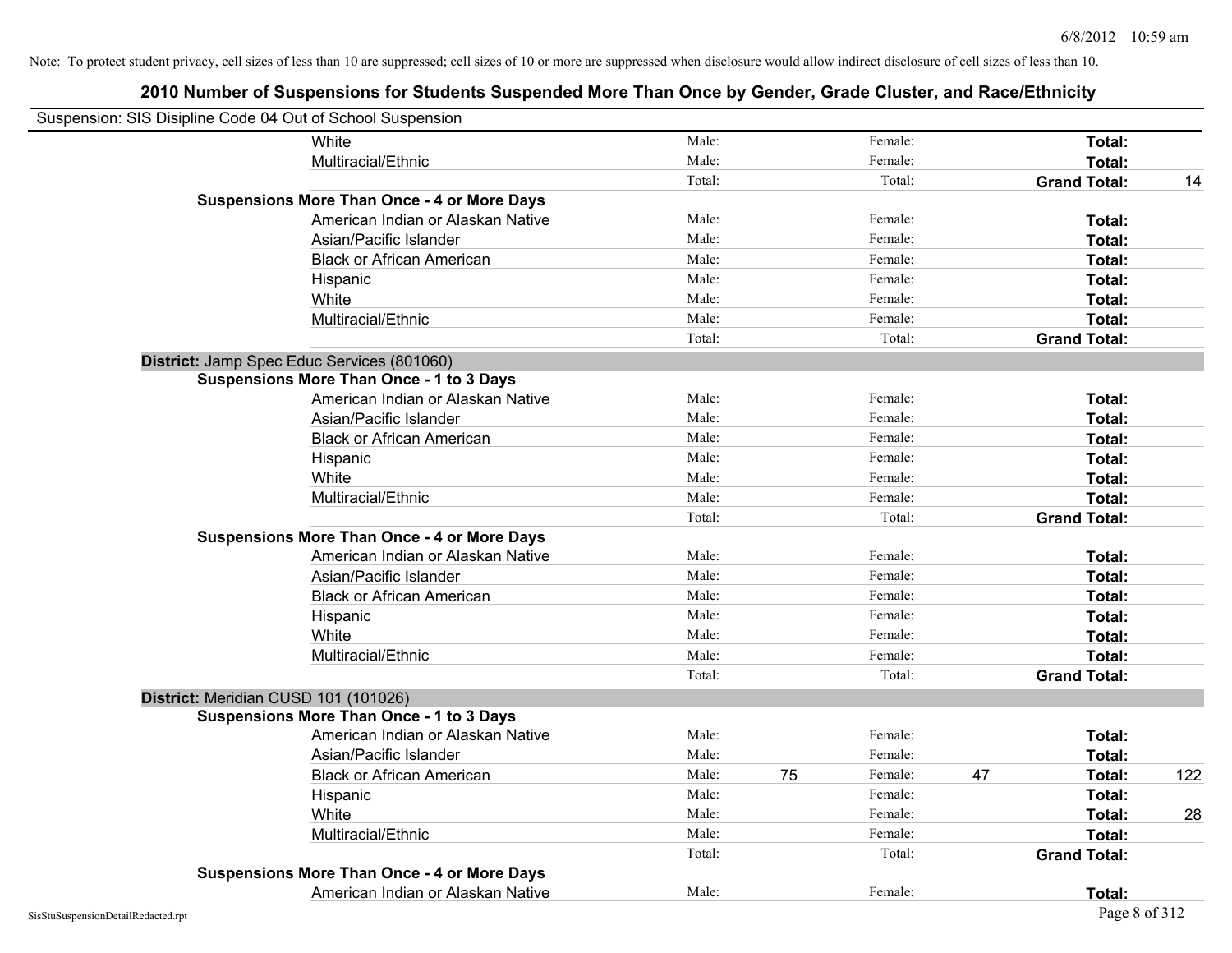| Suspension: SIS Disipline Code 04 Out of School Suspension |                                                    |        |    |         |    |                     |    |
|------------------------------------------------------------|----------------------------------------------------|--------|----|---------|----|---------------------|----|
|                                                            | Asian/Pacific Islander                             | Male:  |    | Female: |    | Total:              |    |
|                                                            | <b>Black or African American</b>                   | Male:  |    | Female: |    | Total:              | 16 |
|                                                            | Hispanic                                           | Male:  |    | Female: |    | Total:              |    |
|                                                            | White                                              | Male:  |    | Female: |    | Total:              |    |
|                                                            | Multiracial/Ethnic                                 | Male:  |    | Female: |    | Total:              |    |
|                                                            |                                                    | Total: |    | Total:  |    | <b>Grand Total:</b> |    |
| County: Union (091)                                        |                                                    |        |    |         |    |                     |    |
| District: Anna CCSD 37 (037004)                            |                                                    |        |    |         |    |                     |    |
|                                                            | <b>Suspensions More Than Once - 1 to 3 Days</b>    |        |    |         |    |                     |    |
|                                                            | American Indian or Alaskan Native                  | Male:  |    | Female: |    | Total:              |    |
|                                                            | Asian/Pacific Islander                             | Male:  |    | Female: |    | Total:              |    |
|                                                            | <b>Black or African American</b>                   | Male:  |    | Female: |    | Total:              |    |
|                                                            | Hispanic                                           | Male:  |    | Female: |    | Total:              |    |
|                                                            | White                                              | Male:  |    | Female: |    | Total:              |    |
|                                                            | Multiracial/Ethnic                                 | Male:  |    | Female: |    | Total:              |    |
|                                                            |                                                    | Total: |    | Total:  |    | <b>Grand Total:</b> |    |
|                                                            | <b>Suspensions More Than Once - 4 or More Days</b> |        |    |         |    |                     |    |
|                                                            | American Indian or Alaskan Native                  | Male:  |    | Female: |    | Total:              |    |
|                                                            | Asian/Pacific Islander                             | Male:  |    | Female: |    | Total:              |    |
|                                                            | <b>Black or African American</b>                   | Male:  |    | Female: |    | Total:              |    |
|                                                            | Hispanic                                           | Male:  |    | Female: |    | Total:              |    |
|                                                            | White                                              | Male:  |    | Female: |    | Total:              |    |
|                                                            | Multiracial/Ethnic                                 | Male:  |    | Female: |    | Total:              |    |
|                                                            |                                                    | Total: |    | Total:  |    | <b>Grand Total:</b> |    |
|                                                            | District: Anna Jonesboro CHSD 81 (081016)          |        |    |         |    |                     |    |
|                                                            | <b>Suspensions More Than Once - 1 to 3 Days</b>    |        |    |         |    |                     |    |
|                                                            | American Indian or Alaskan Native                  | Male:  |    | Female: |    | Total:              |    |
|                                                            | Asian/Pacific Islander                             | Male:  |    | Female: |    | Total:              |    |
|                                                            | <b>Black or African American</b>                   | Male:  |    | Female: |    | Total:              |    |
|                                                            | Hispanic                                           | Male:  |    | Female: |    | Total:              |    |
|                                                            | White                                              | Male:  | 28 | Female: | 11 | Total:              | 39 |
|                                                            | Multiracial/Ethnic                                 | Male:  |    | Female: |    | Total:              |    |
|                                                            |                                                    | Total: |    | Total:  |    | <b>Grand Total:</b> |    |
|                                                            | <b>Suspensions More Than Once - 4 or More Days</b> |        |    |         |    |                     |    |
|                                                            | American Indian or Alaskan Native                  | Male:  |    | Female: |    | Total:              |    |
|                                                            | Asian/Pacific Islander                             | Male:  |    | Female: |    | Total:              |    |
|                                                            | <b>Black or African American</b>                   | Male:  |    | Female: |    | Total:              |    |
|                                                            | Hispanic                                           | Male:  |    | Female: |    | Total:              |    |
|                                                            | White                                              | Male:  |    | Female: |    | Total:              |    |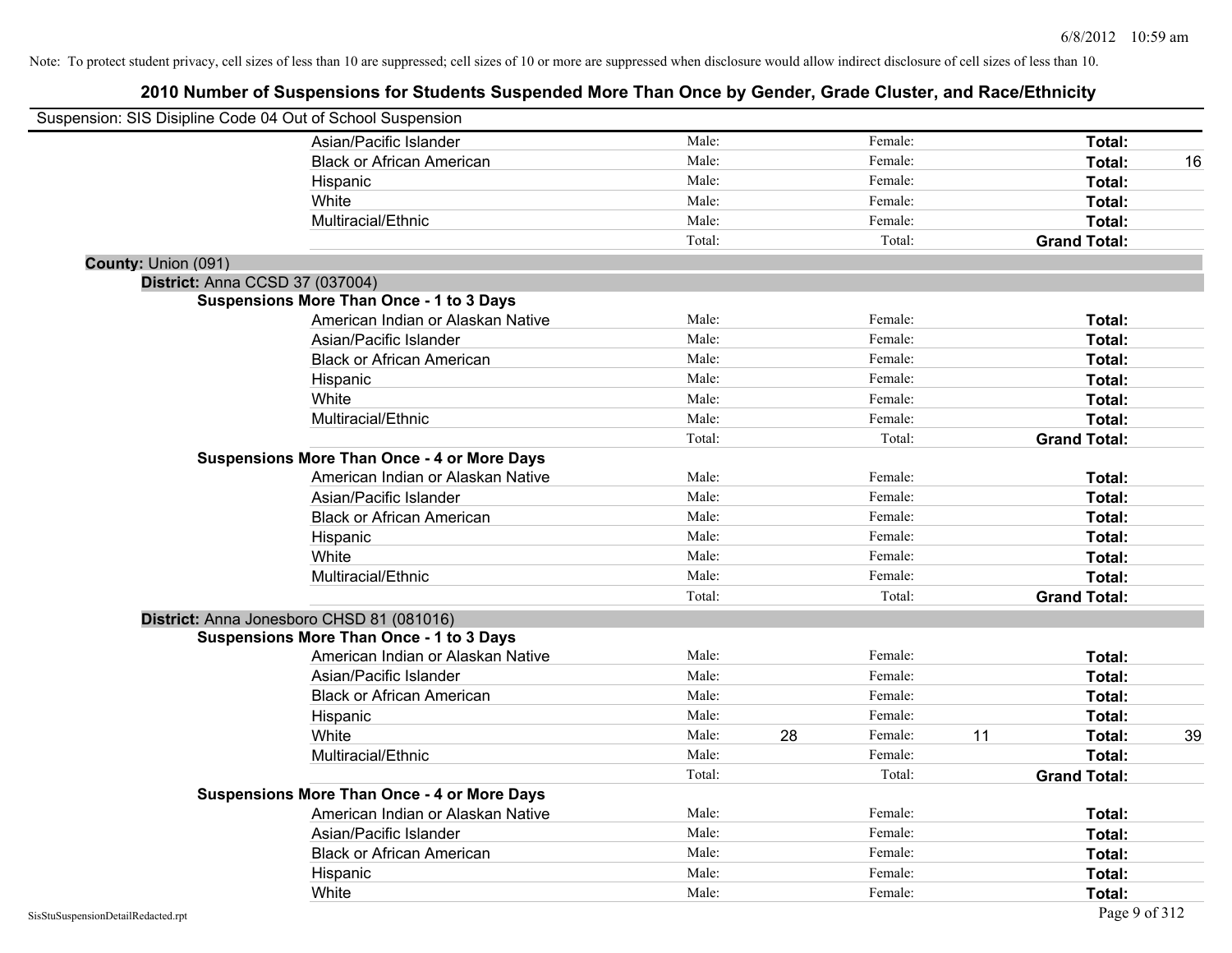| Suspension: SIS Disipline Code 04 Out of School Suspension |        |         |                     |    |
|------------------------------------------------------------|--------|---------|---------------------|----|
| Multiracial/Ethnic                                         | Male:  | Female: | Total:              |    |
|                                                            | Total: | Total:  | <b>Grand Total:</b> |    |
| District: Cobden SUD 17 (017022)                           |        |         |                     |    |
| <b>Suspensions More Than Once - 1 to 3 Days</b>            |        |         |                     |    |
| American Indian or Alaskan Native                          | Male:  | Female: | Total:              |    |
| Asian/Pacific Islander                                     | Male:  | Female: | Total:              |    |
| <b>Black or African American</b>                           | Male:  | Female: | Total:              |    |
| Hispanic                                                   | Male:  | Female: | Total:              |    |
| White                                                      | Male:  | Female: | Total:              | 21 |
| Multiracial/Ethnic                                         | Male:  | Female: | Total:              |    |
|                                                            | Total: | Total:  | <b>Grand Total:</b> |    |
| <b>Suspensions More Than Once - 4 or More Days</b>         |        |         |                     |    |
| American Indian or Alaskan Native                          | Male:  | Female: | Total:              |    |
| Asian/Pacific Islander                                     | Male:  | Female: | Total:              |    |
| <b>Black or African American</b>                           | Male:  | Female: | Total:              |    |
| Hispanic                                                   | Male:  | Female: | Total:              |    |
| White                                                      | Male:  | Female: | Total:              |    |
| Multiracial/Ethnic                                         | Male:  | Female: | Total:              |    |
|                                                            | Total: | Total:  | <b>Grand Total:</b> |    |
| District: Jonesboro CCSD 43 (043004)                       |        |         |                     |    |
| <b>Suspensions More Than Once - 1 to 3 Days</b>            |        |         |                     |    |
| American Indian or Alaskan Native                          | Male:  | Female: | Total:              |    |
| Asian/Pacific Islander                                     | Male:  | Female: | Total:              |    |
| <b>Black or African American</b>                           | Male:  | Female: | Total:              |    |
| Hispanic                                                   | Male:  | Female: | Total:              |    |
| White                                                      | Male:  | Female: | Total:              |    |
| Multiracial/Ethnic                                         | Male:  | Female: | Total:              |    |
|                                                            | Total: | Total:  | <b>Grand Total:</b> |    |
| District: Lick Creek CCSD 16 (016004)                      |        |         |                     |    |
| <b>Suspensions More Than Once - 1 to 3 Days</b>            |        |         |                     |    |
| American Indian or Alaskan Native                          | Male:  | Female: | Total:              |    |
| Asian/Pacific Islander                                     | Male:  | Female: | Total:              |    |
| <b>Black or African American</b>                           | Male:  | Female: | Total:              |    |
| Hispanic                                                   | Male:  | Female: | Total:              |    |
| White                                                      | Male:  | Female: | Total:              |    |
| Multiracial/Ethnic                                         | Male:  | Female: | Total:              |    |
|                                                            | Total: | Total:  | <b>Grand Total:</b> |    |
|                                                            |        |         |                     |    |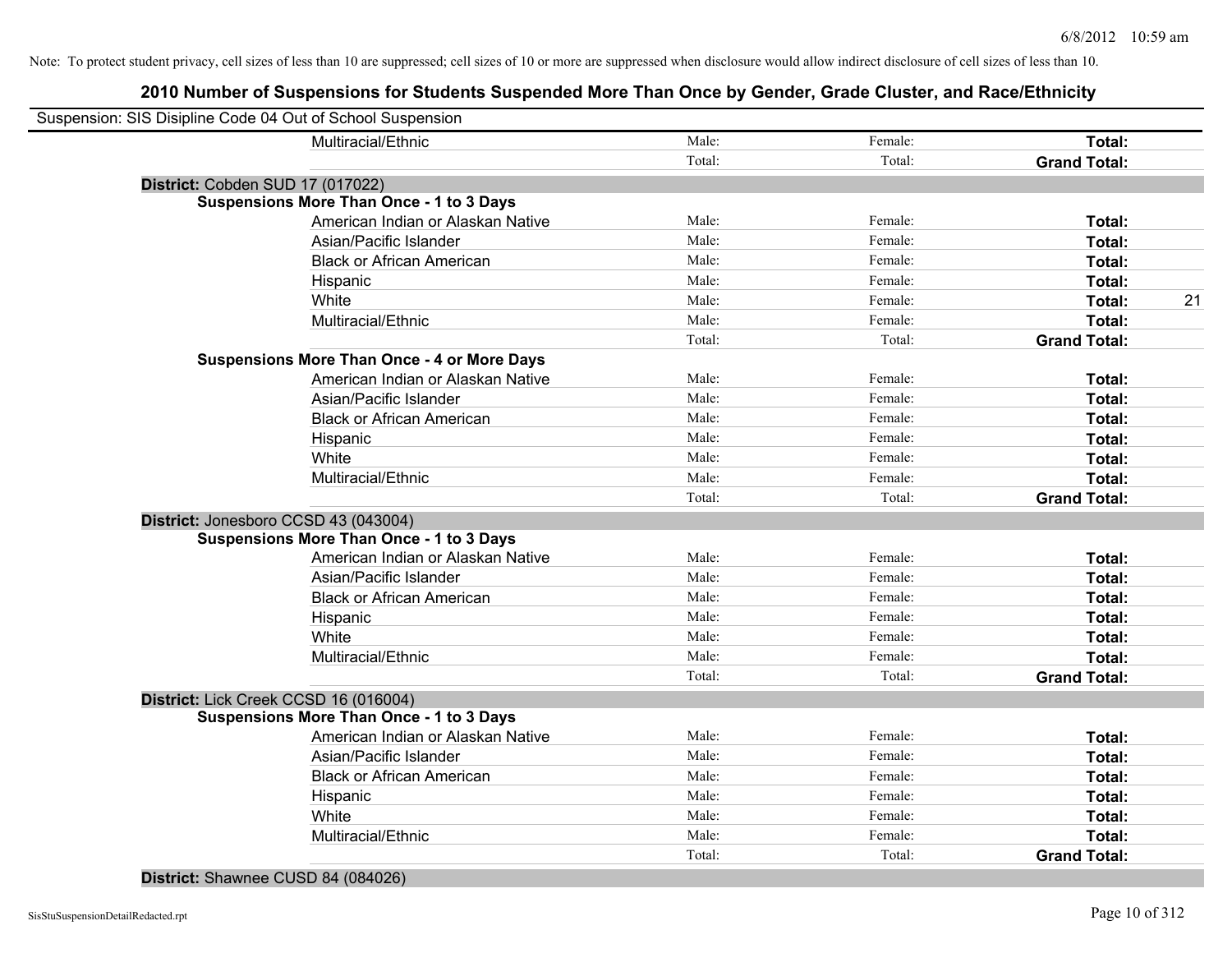| Suspension: SIS Disipline Code 04 Out of School Suspension |                                                    |        |    |         |    |                     |    |
|------------------------------------------------------------|----------------------------------------------------|--------|----|---------|----|---------------------|----|
|                                                            | <b>Suspensions More Than Once - 1 to 3 Days</b>    |        |    |         |    |                     |    |
|                                                            | American Indian or Alaskan Native                  | Male:  |    | Female: |    | Total:              |    |
|                                                            | Asian/Pacific Islander                             | Male:  |    | Female: |    | Total:              |    |
|                                                            | <b>Black or African American</b>                   | Male:  |    | Female: |    | Total:              |    |
|                                                            | Hispanic                                           | Male:  |    | Female: |    | Total:              |    |
|                                                            | White                                              | Male:  |    | Female: |    | Total:              |    |
|                                                            | Multiracial/Ethnic                                 | Male:  |    | Female: |    | Total:              |    |
|                                                            |                                                    | Total: |    | Total:  |    | <b>Grand Total:</b> |    |
| Region: Bond/Effingham/Fayette ROE (03)                    |                                                    |        |    |         |    |                     |    |
| County: Bond (003)                                         |                                                    |        |    |         |    |                     |    |
|                                                            | District: Bond County CUSD 2 (002026)              |        |    |         |    |                     |    |
|                                                            | <b>Suspensions More Than Once - 1 to 3 Days</b>    |        |    |         |    |                     |    |
|                                                            | American Indian or Alaskan Native                  | Male:  |    | Female: |    | Total:              |    |
|                                                            | Asian/Pacific Islander                             | Male:  |    | Female: |    | Total:              |    |
|                                                            | <b>Black or African American</b>                   | Male:  |    | Female: |    | Total:              |    |
|                                                            | Hispanic                                           | Male:  |    | Female: |    | Total:              |    |
|                                                            | White                                              | Male:  | 49 | Female: | 12 | Total:              | 61 |
|                                                            | Multiracial/Ethnic                                 | Male:  |    | Female: |    | Total:              |    |
|                                                            |                                                    | Total: |    | Total:  |    | <b>Grand Total:</b> | 72 |
|                                                            | <b>Suspensions More Than Once - 4 or More Days</b> |        |    |         |    |                     |    |
|                                                            | American Indian or Alaskan Native                  | Male:  |    | Female: |    | Total:              |    |
|                                                            | Asian/Pacific Islander                             | Male:  |    | Female: |    | Total:              |    |
|                                                            | <b>Black or African American</b>                   | Male:  |    | Female: |    | Total:              |    |
|                                                            | Hispanic                                           | Male:  |    | Female: |    | Total:              |    |
|                                                            | White                                              | Male:  |    | Female: |    | Total:              |    |
|                                                            | Multiracial/Ethnic                                 | Male:  |    | Female: |    | Total:              |    |
|                                                            |                                                    | Total: |    | Total:  |    | <b>Grand Total:</b> |    |
|                                                            | District: Mulberry Grove CUSD 1 (001026)           |        |    |         |    |                     |    |
|                                                            | <b>Suspensions More Than Once - 1 to 3 Days</b>    |        |    |         |    |                     |    |
|                                                            | American Indian or Alaskan Native                  | Male:  |    | Female: |    | Total:              |    |
|                                                            | Asian/Pacific Islander                             | Male:  |    | Female: |    | Total:              |    |
|                                                            | <b>Black or African American</b>                   | Male:  |    | Female: |    | Total:              |    |
|                                                            | Hispanic                                           | Male:  |    | Female: |    | Total:              |    |
|                                                            | White                                              | Male:  |    | Female: |    | Total:              | 11 |
|                                                            | Multiracial/Ethnic                                 | Male:  |    | Female: |    | Total:              |    |
|                                                            |                                                    | Total: |    | Total:  |    | <b>Grand Total:</b> |    |
|                                                            |                                                    |        |    |         |    |                     |    |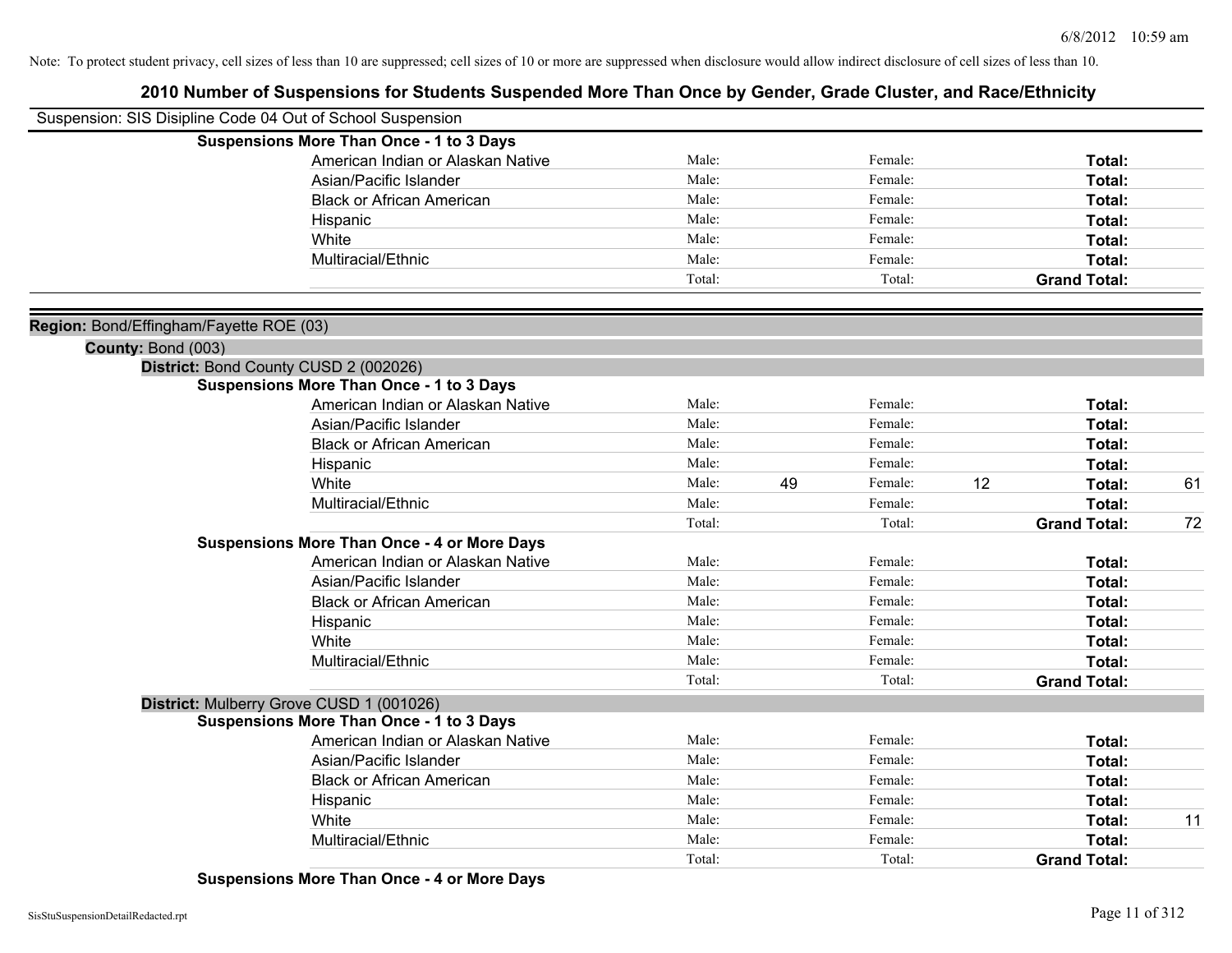| Suspension: SIS Disipline Code 04 Out of School Suspension |                                                    |        |         |                     |
|------------------------------------------------------------|----------------------------------------------------|--------|---------|---------------------|
|                                                            | American Indian or Alaskan Native                  | Male:  | Female: | Total:              |
|                                                            | Asian/Pacific Islander                             | Male:  | Female: | Total:              |
|                                                            | <b>Black or African American</b>                   | Male:  | Female: | Total:              |
|                                                            | Hispanic                                           | Male:  | Female: | Total:              |
|                                                            | White                                              | Male:  | Female: | Total:              |
|                                                            | Multiracial/Ethnic                                 | Male:  | Female: | Total:              |
|                                                            |                                                    | Total: | Total:  | <b>Grand Total:</b> |
| County: Effingham (025)                                    |                                                    |        |         |                     |
|                                                            | District: Beecher City CUSD 20 (020026)            |        |         |                     |
|                                                            | <b>Suspensions More Than Once - 1 to 3 Days</b>    |        |         |                     |
|                                                            | American Indian or Alaskan Native                  | Male:  | Female: | Total:              |
|                                                            | Asian/Pacific Islander                             | Male:  | Female: | Total:              |
|                                                            | <b>Black or African American</b>                   | Male:  | Female: | Total:              |
|                                                            | Hispanic                                           | Male:  | Female: | Total:              |
|                                                            | White                                              | Male:  | Female: | Total:              |
|                                                            | Multiracial/Ethnic                                 | Male:  | Female: | Total:              |
|                                                            |                                                    | Total: | Total:  | <b>Grand Total:</b> |
|                                                            | <b>Suspensions More Than Once - 4 or More Days</b> |        |         |                     |
|                                                            | American Indian or Alaskan Native                  | Male:  | Female: | Total:              |
|                                                            | Asian/Pacific Islander                             | Male:  | Female: | Total:              |
|                                                            | <b>Black or African American</b>                   | Male:  | Female: | Total:              |
|                                                            | Hispanic                                           | Male:  | Female: | Total:              |
|                                                            | White                                              | Male:  | Female: | Total:              |
|                                                            | Multiracial/Ethnic                                 | Male:  | Female: | Total:              |
|                                                            |                                                    | Total: | Total:  | <b>Grand Total:</b> |
| District: Dieterich CUSD 30 (030026)                       |                                                    |        |         |                     |
|                                                            | <b>Suspensions More Than Once - 1 to 3 Days</b>    |        |         |                     |
|                                                            | American Indian or Alaskan Native                  | Male:  | Female: | Total:              |
|                                                            | Asian/Pacific Islander                             | Male:  | Female: | Total:              |
|                                                            | <b>Black or African American</b>                   | Male:  | Female: | Total:              |
|                                                            | Hispanic                                           | Male:  | Female: | Total:              |
|                                                            | White                                              | Male:  | Female: | Total:              |
|                                                            | Multiracial/Ethnic                                 | Male:  | Female: | Total:              |
|                                                            |                                                    | Total: | Total:  | <b>Grand Total:</b> |
|                                                            | <b>Suspensions More Than Once - 4 or More Days</b> |        |         |                     |
|                                                            | American Indian or Alaskan Native                  | Male:  | Female: | Total:              |
|                                                            | Asian/Pacific Islander                             | Male:  | Female: | Total:              |
|                                                            | <b>Black or African American</b>                   | Male:  | Female: | Total:              |
|                                                            | Hispanic                                           | Male:  | Female: | Total:              |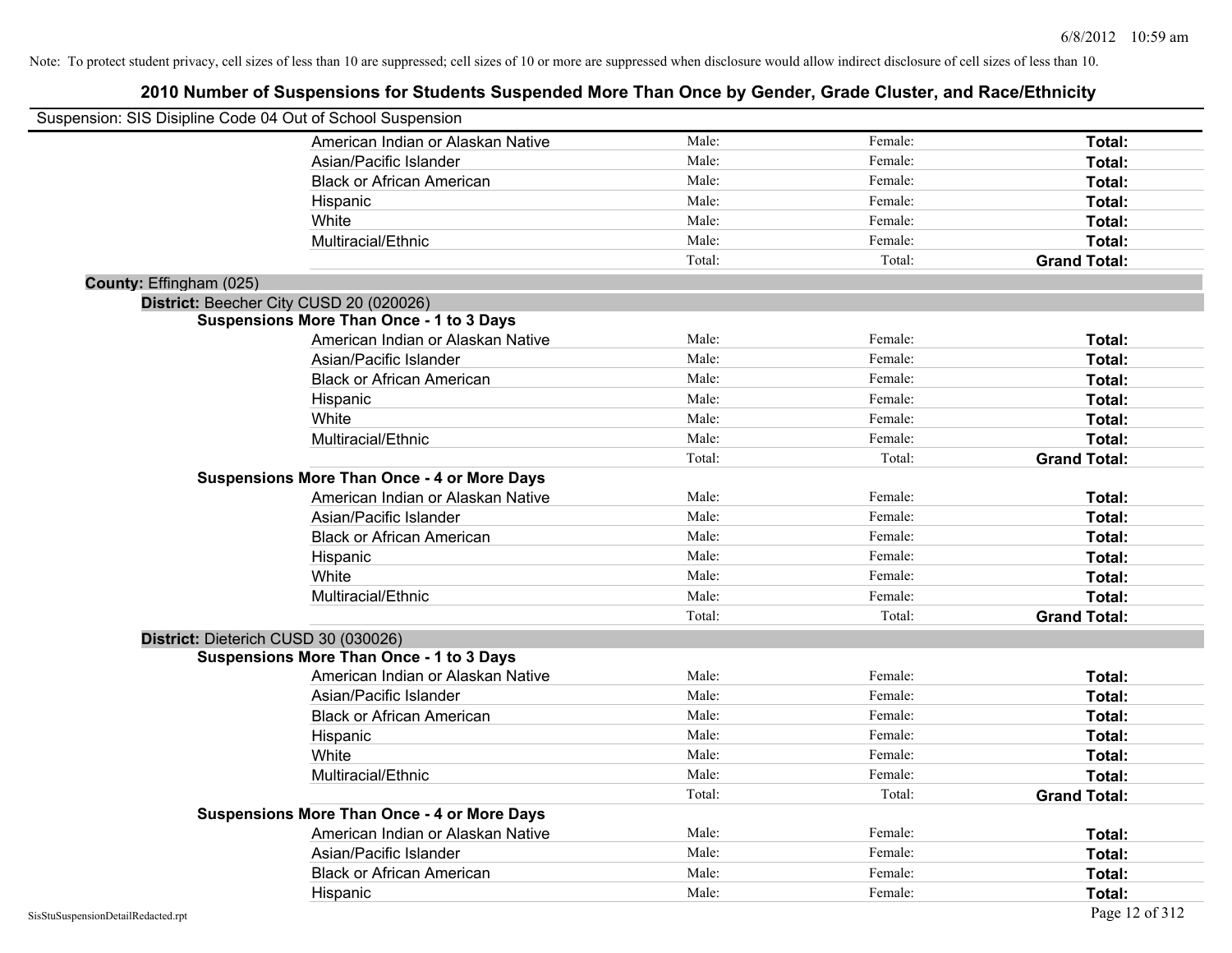# **2010 Number of Suspensions for Students Suspended More Than Once by Gender, Grade Cluster, and Race/Ethnicity**

| Suspension: SIS Disipline Code 04 Out of School Suspension |                                                    |        |    |         |    |                     |    |
|------------------------------------------------------------|----------------------------------------------------|--------|----|---------|----|---------------------|----|
|                                                            | White                                              | Male:  |    | Female: |    | Total:              |    |
|                                                            | Multiracial/Ethnic                                 | Male:  |    | Female: |    | Total:              |    |
|                                                            |                                                    | Total: |    | Total:  |    | <b>Grand Total:</b> |    |
| District: Effingham CUSD 40 (040026)                       |                                                    |        |    |         |    |                     |    |
|                                                            | <b>Suspensions More Than Once - 1 to 3 Days</b>    |        |    |         |    |                     |    |
|                                                            | American Indian or Alaskan Native                  | Male:  |    | Female: |    | Total:              |    |
|                                                            | Asian/Pacific Islander                             | Male:  |    | Female: |    | Total:              |    |
|                                                            | <b>Black or African American</b>                   | Male:  |    | Female: |    | Total:              |    |
|                                                            | Hispanic                                           | Male:  |    | Female: |    | Total:              |    |
|                                                            | White                                              | Male:  | 65 | Female: | 13 | Total:              | 78 |
|                                                            | Multiracial/Ethnic                                 | Male:  |    | Female: |    | Total:              |    |
|                                                            |                                                    | Total: |    | Total:  |    | <b>Grand Total:</b> |    |
|                                                            | <b>Suspensions More Than Once - 4 or More Days</b> |        |    |         |    |                     |    |
|                                                            | American Indian or Alaskan Native                  | Male:  |    | Female: |    | Total:              |    |
|                                                            | Asian/Pacific Islander                             | Male:  |    | Female: |    | Total:              |    |
|                                                            | <b>Black or African American</b>                   | Male:  |    | Female: |    | Total:              |    |
|                                                            | Hispanic                                           | Male:  |    | Female: |    | Total:              |    |
|                                                            | White                                              | Male:  | 42 | Female: | 12 | Total:              | 54 |
|                                                            | Multiracial/Ethnic                                 | Male:  |    | Female: |    | Total:              |    |
|                                                            |                                                    | Total: |    | Total:  |    | <b>Grand Total:</b> |    |
| District: Teutopolis CUSD 50 (050026)                      |                                                    |        |    |         |    |                     |    |
|                                                            | <b>Suspensions More Than Once - 1 to 3 Days</b>    |        |    |         |    |                     |    |
|                                                            | American Indian or Alaskan Native                  | Male:  |    | Female: |    | Total:              |    |
|                                                            | Asian/Pacific Islander                             | Male:  |    | Female: |    | Total:              |    |
|                                                            | <b>Black or African American</b>                   | Male:  |    | Female: |    | Total:              |    |
|                                                            | Hispanic                                           | Male:  |    | Female: |    | Total:              |    |
|                                                            | White                                              | Male:  |    | Female: |    | Total:              |    |
|                                                            | Multiracial/Ethnic                                 | Male:  |    | Female: |    | Total:              |    |
|                                                            |                                                    | Total: |    | Total:  |    | <b>Grand Total:</b> |    |
|                                                            | <b>Suspensions More Than Once - 4 or More Days</b> |        |    |         |    |                     |    |
|                                                            | American Indian or Alaskan Native                  | Male:  |    | Female: |    | Total:              |    |
|                                                            | Asian/Pacific Islander                             | Male:  |    | Female: |    | Total:              |    |
|                                                            | <b>Black or African American</b>                   | Male:  |    | Female: |    | Total:              |    |
|                                                            | Hispanic                                           | Male:  |    | Female: |    | Total:              |    |
|                                                            | White                                              | Male:  |    | Female: |    | Total:              |    |
|                                                            | Multiracial/Ethnic                                 | Male:  |    | Female: |    | Total:              |    |
|                                                            |                                                    | Total: |    | Total:  |    | <b>Grand Total:</b> |    |

**County:** Fayette (026)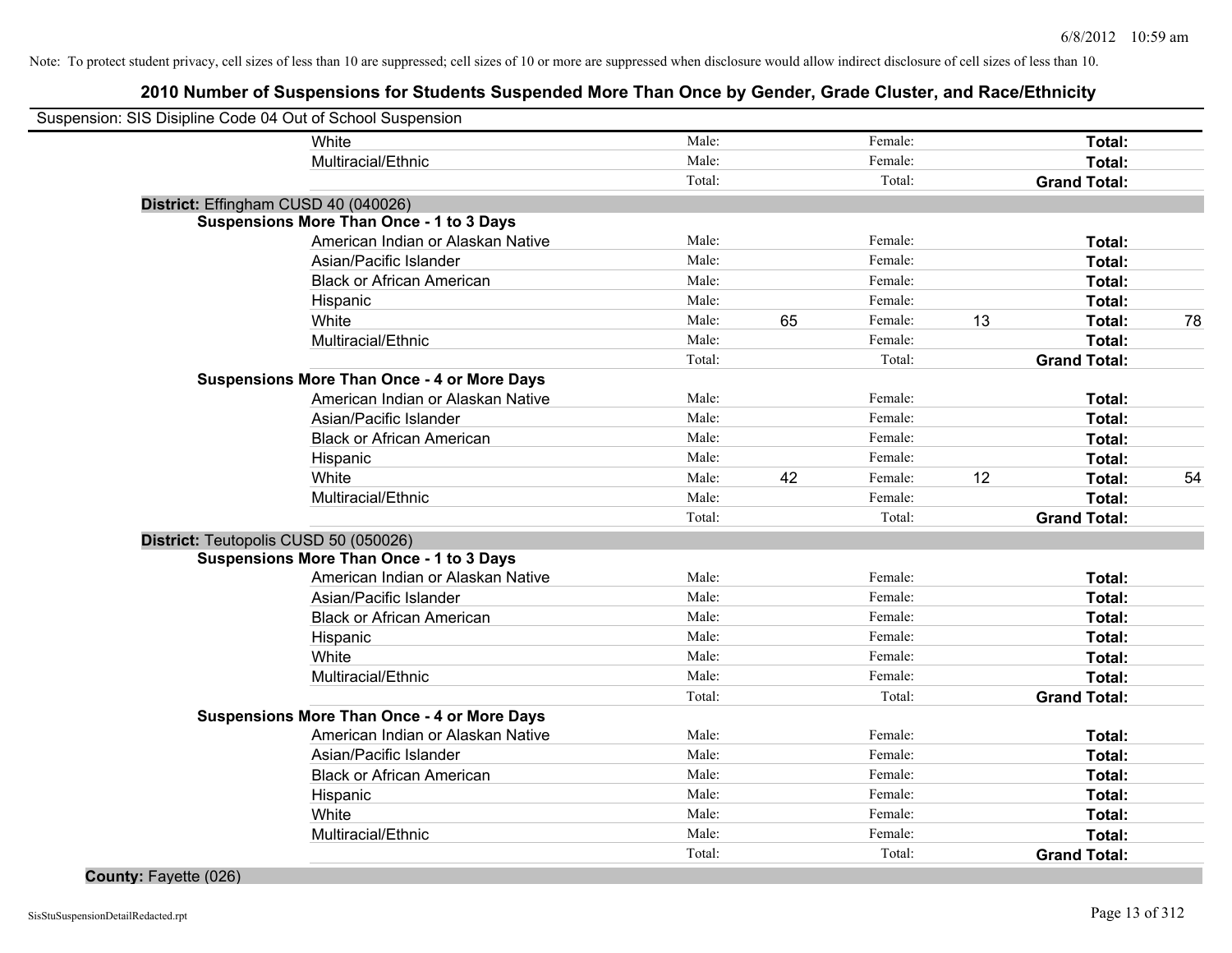| Suspension: SIS Disipline Code 04 Out of School Suspension |                                                    |        |               |    |                     |    |
|------------------------------------------------------------|----------------------------------------------------|--------|---------------|----|---------------------|----|
| District: Brownstown CUSD 201 (201026)                     |                                                    |        |               |    |                     |    |
|                                                            | <b>Suspensions More Than Once - 1 to 3 Days</b>    |        |               |    |                     |    |
|                                                            | American Indian or Alaskan Native                  | Male:  | Female:       |    | Total:              |    |
|                                                            | Asian/Pacific Islander                             | Male:  | Female:       |    | Total:              |    |
|                                                            | <b>Black or African American</b>                   | Male:  | Female:       |    | Total:              |    |
|                                                            | Hispanic                                           | Male:  | Female:       |    | Total:              |    |
|                                                            | White                                              | Male:  | Female:       |    | Total:              | 22 |
|                                                            | Multiracial/Ethnic                                 | Male:  | Female:       |    | Total:              |    |
|                                                            |                                                    | Total: | Total:        |    | <b>Grand Total:</b> |    |
|                                                            | <b>Suspensions More Than Once - 4 or More Days</b> |        |               |    |                     |    |
|                                                            | American Indian or Alaskan Native                  | Male:  | Female:       |    | Total:              |    |
|                                                            | Asian/Pacific Islander                             | Male:  | Female:       |    | Total:              |    |
|                                                            | <b>Black or African American</b>                   | Male:  | Female:       |    | Total:              |    |
|                                                            | Hispanic                                           | Male:  | Female:       |    | Total:              |    |
|                                                            | White                                              | Male:  | Female:       |    | Total:              |    |
|                                                            | Multiracial/Ethnic                                 | Male:  | Female:       |    | Total:              |    |
|                                                            |                                                    | Total: | Total:        |    | <b>Grand Total:</b> |    |
| District: Non-Public School (2030)                         |                                                    |        |               |    |                     |    |
|                                                            | <b>Suspensions More Than Once - 1 to 3 Days</b>    |        |               |    |                     |    |
|                                                            | American Indian or Alaskan Native                  | Male:  | Female:       |    | Total:              |    |
|                                                            | Asian/Pacific Islander                             | Male:  | Female:       |    | Total:              |    |
|                                                            | <b>Black or African American</b>                   | Male:  | Female:       |    | Total:              |    |
|                                                            | Hispanic                                           | Male:  | Female:       |    | Total:              |    |
|                                                            | White                                              | Male:  | Female:       |    | Total:              |    |
|                                                            | Multiracial/Ethnic                                 | Male:  | Female:       |    | Total:              |    |
|                                                            |                                                    | Total: | Total:        |    | <b>Grand Total:</b> |    |
| District: Ramsey CUSD 204 (204026)                         |                                                    |        |               |    |                     |    |
|                                                            | <b>Suspensions More Than Once - 1 to 3 Days</b>    |        |               |    |                     |    |
|                                                            | American Indian or Alaskan Native                  | Male:  | Female:       |    | Total:              |    |
|                                                            | Asian/Pacific Islander                             | Male:  | Female:       |    | Total:              |    |
|                                                            | <b>Black or African American</b>                   | Male:  | Female:       |    | Total:              |    |
|                                                            | Hispanic                                           | Male:  | Female:       |    | Total:              |    |
|                                                            | White                                              | Male:  | 19<br>Female: | 42 | Total:              | 61 |
|                                                            | Multiracial/Ethnic                                 | Male:  | Female:       |    | Total:              |    |
|                                                            |                                                    | Total: | Total:        |    | <b>Grand Total:</b> |    |
|                                                            | <b>Suspensions More Than Once - 4 or More Days</b> |        |               |    |                     |    |
|                                                            | American Indian or Alaskan Native                  | Male:  | Female:       |    | Total:              |    |
|                                                            | Asian/Pacific Islander                             | Male:  | Female:       |    | Total:              |    |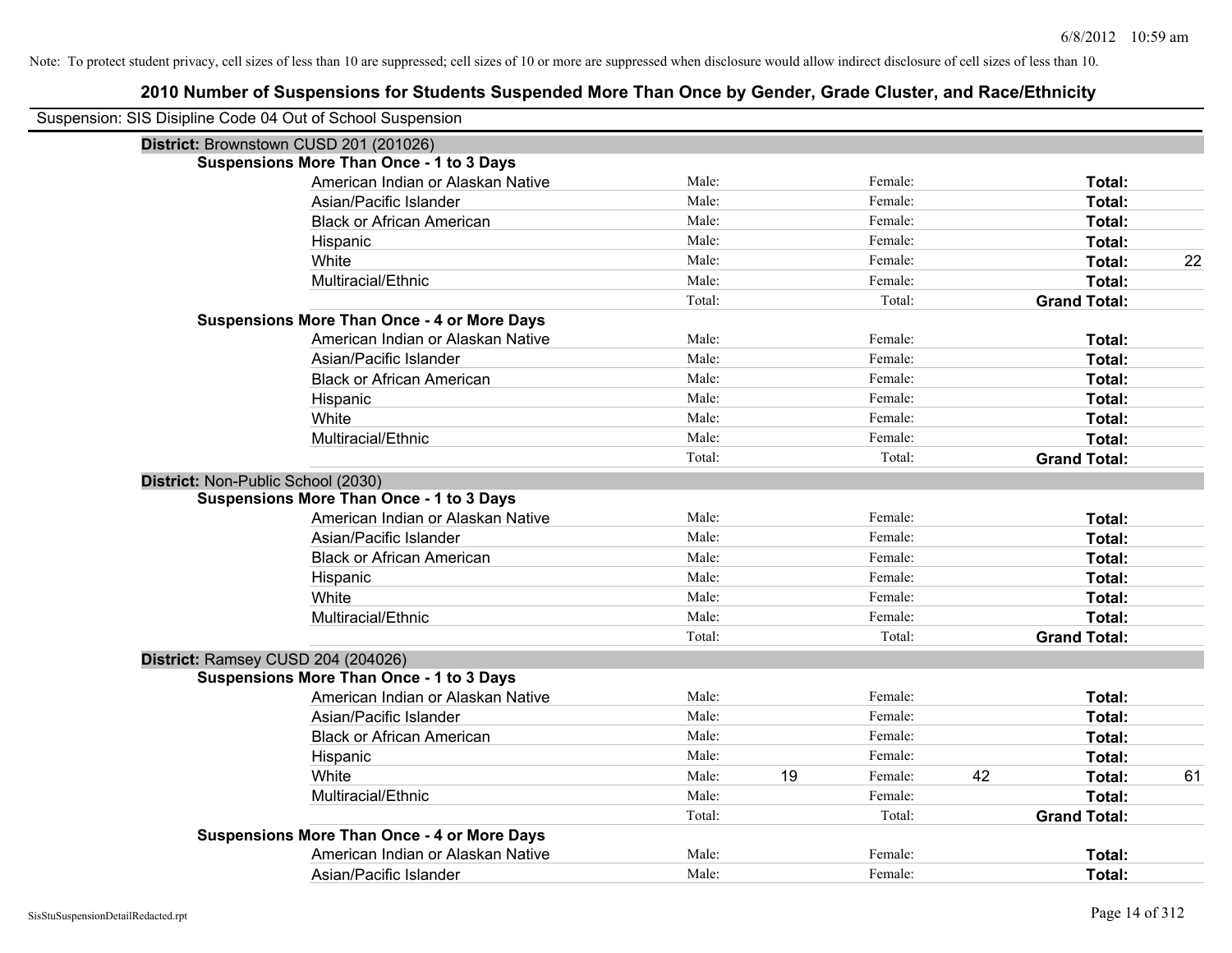| Suspension: SIS Disipline Code 04 Out of School Suspension |                                                    |        |     |         |    |                     |     |
|------------------------------------------------------------|----------------------------------------------------|--------|-----|---------|----|---------------------|-----|
|                                                            | <b>Black or African American</b>                   | Male:  |     | Female: |    | Total:              |     |
|                                                            | Hispanic                                           | Male:  |     | Female: |    | Total:              |     |
|                                                            | White                                              | Male:  |     | Female: |    | Total:              |     |
|                                                            | Multiracial/Ethnic                                 | Male:  |     | Female: |    | Total:              |     |
|                                                            |                                                    | Total: |     | Total:  |    | <b>Grand Total:</b> |     |
| District: St Elmo CUSD 202 (202026)                        |                                                    |        |     |         |    |                     |     |
|                                                            | <b>Suspensions More Than Once - 1 to 3 Days</b>    |        |     |         |    |                     |     |
|                                                            | American Indian or Alaskan Native                  | Male:  |     | Female: |    | Total:              |     |
|                                                            | Asian/Pacific Islander                             | Male:  |     | Female: |    | Total:              |     |
|                                                            | <b>Black or African American</b>                   | Male:  |     | Female: |    | Total:              |     |
|                                                            | Hispanic                                           | Male:  |     | Female: |    | Total:              |     |
|                                                            | White                                              | Male:  | 106 | Female: | 54 | Total:              | 160 |
|                                                            | Multiracial/Ethnic                                 | Male:  |     | Female: |    | Total:              |     |
|                                                            |                                                    | Total: |     | Total:  |    | <b>Grand Total:</b> |     |
|                                                            | <b>Suspensions More Than Once - 4 or More Days</b> |        |     |         |    |                     |     |
|                                                            | American Indian or Alaskan Native                  | Male:  |     | Female: |    | Total:              |     |
|                                                            | Asian/Pacific Islander                             | Male:  |     | Female: |    | Total:              |     |
|                                                            | <b>Black or African American</b>                   | Male:  |     | Female: |    | Total:              |     |
|                                                            | Hispanic                                           | Male:  |     | Female: |    | Total:              |     |
|                                                            | White                                              | Male:  |     | Female: |    | Total:              |     |
|                                                            | Multiracial/Ethnic                                 | Male:  |     | Female: |    | Total:              |     |
|                                                            |                                                    | Total: |     | Total:  |    | <b>Grand Total:</b> |     |
| District: Vandalia CUSD 203 (203026)                       |                                                    |        |     |         |    |                     |     |
|                                                            | <b>Suspensions More Than Once - 1 to 3 Days</b>    |        |     |         |    |                     |     |
|                                                            | American Indian or Alaskan Native                  | Male:  |     | Female: |    | Total:              |     |
|                                                            | Asian/Pacific Islander                             | Male:  |     | Female: |    | Total:              |     |
|                                                            | <b>Black or African American</b>                   | Male:  |     | Female: |    | Total:              |     |
|                                                            | Hispanic                                           | Male:  |     | Female: |    | Total:              |     |
|                                                            | White                                              | Male:  | 110 | Female: | 23 | Total:              | 133 |
|                                                            | Multiracial/Ethnic                                 | Male:  |     | Female: |    | Total:              |     |
|                                                            |                                                    | Total: |     | Total:  |    | <b>Grand Total:</b> |     |
|                                                            | <b>Suspensions More Than Once - 4 or More Days</b> |        |     |         |    |                     |     |
|                                                            | American Indian or Alaskan Native                  | Male:  |     | Female: |    | Total:              |     |
|                                                            | Asian/Pacific Islander                             | Male:  |     | Female: |    | Total:              |     |
|                                                            | <b>Black or African American</b>                   | Male:  |     | Female: |    | Total:              |     |
|                                                            | Hispanic                                           | Male:  |     | Female: |    | Total:              |     |
|                                                            | White                                              | Male:  |     | Female: |    | Total:              | 38  |
|                                                            | Multiracial/Ethnic                                 | Male:  |     | Female: |    | Total:              |     |
|                                                            |                                                    | Total: |     | Total:  |    | <b>Grand Total:</b> |     |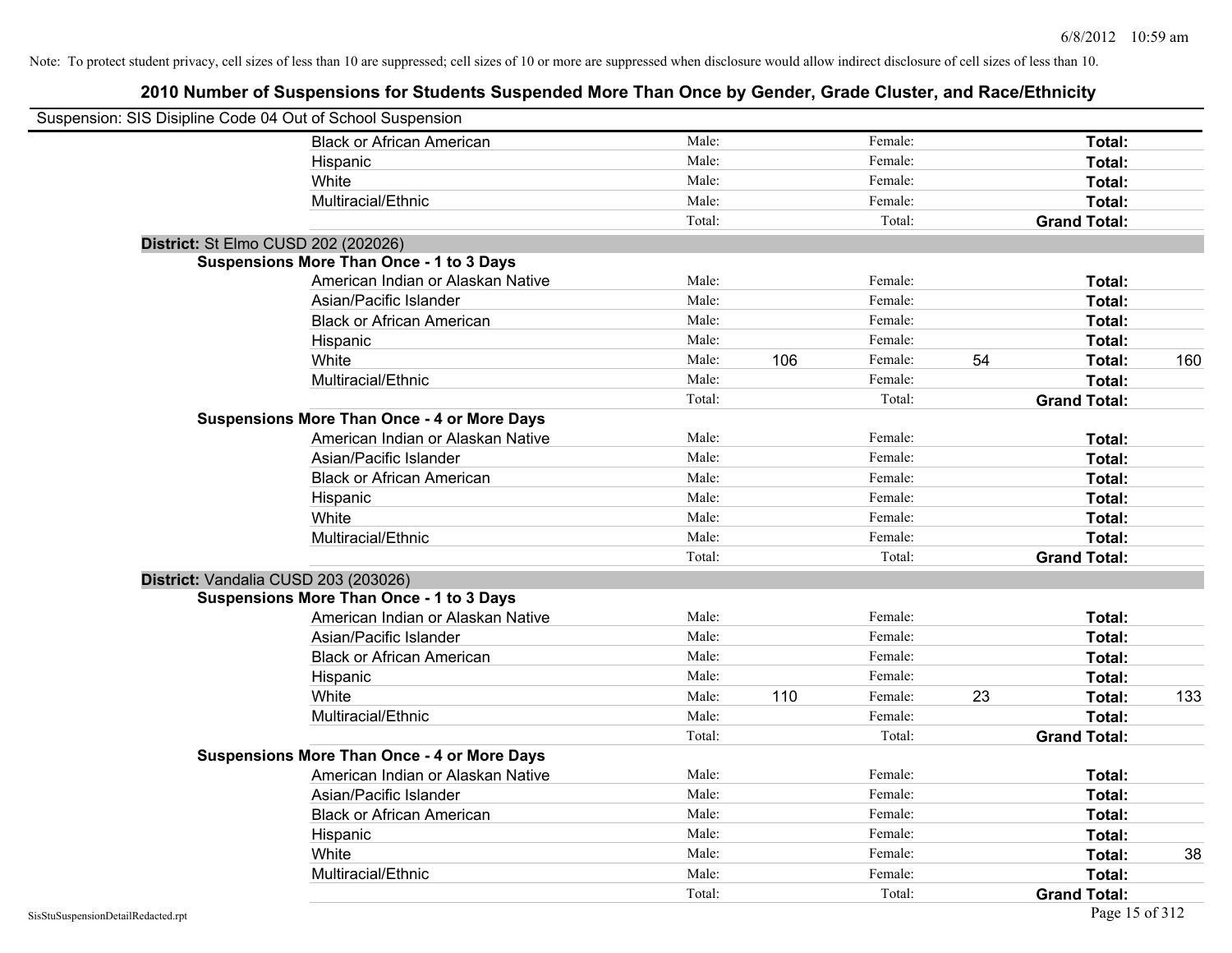| Suspension: SIS Disipline Code 04 Out of School Suspension |                                                    |        |    |         |    |                     |    |
|------------------------------------------------------------|----------------------------------------------------|--------|----|---------|----|---------------------|----|
| County: Non-Public School (000)                            |                                                    |        |    |         |    |                     |    |
|                                                            | District: Bond/Effingham/Fayette ROE (000000)      |        |    |         |    |                     |    |
|                                                            | <b>Suspensions More Than Once - 1 to 3 Days</b>    |        |    |         |    |                     |    |
|                                                            | American Indian or Alaskan Native                  | Male:  |    | Female: |    | Total:              |    |
|                                                            | Asian/Pacific Islander                             | Male:  |    | Female: |    | Total:              |    |
|                                                            | <b>Black or African American</b>                   | Male:  |    | Female: |    | <b>Total:</b>       |    |
|                                                            | Hispanic                                           | Male:  |    | Female: |    | <b>Total:</b>       |    |
|                                                            | White                                              | Male:  |    | Female: |    | Total:              |    |
|                                                            | Multiracial/Ethnic                                 | Male:  |    | Female: |    | Total:              |    |
|                                                            |                                                    | Total: |    | Total:  |    | <b>Grand Total:</b> |    |
|                                                            |                                                    |        |    |         |    |                     |    |
| Region: Boone/Winnebago ROE (04)                           |                                                    |        |    |         |    |                     |    |
| County: Boone (004)                                        |                                                    |        |    |         |    |                     |    |
| District: Belvidere CUSD 100 (100026)                      | <b>Suspensions More Than Once - 1 to 3 Days</b>    |        |    |         |    |                     |    |
|                                                            | American Indian or Alaskan Native                  | Male:  |    | Female: |    | Total:              |    |
|                                                            | Asian/Pacific Islander                             | Male:  |    | Female: |    | Total:              |    |
|                                                            | <b>Black or African American</b>                   | Male:  |    | Female: |    | Total:              | 13 |
|                                                            | Hispanic                                           | Male:  |    | Female: |    | Total:              | 48 |
|                                                            | White                                              | Male:  | 54 | Female: | 25 | Total:              | 79 |
|                                                            | Multiracial/Ethnic                                 | Male:  |    | Female: |    | Total:              |    |
|                                                            |                                                    | Total: |    | Total:  |    | <b>Grand Total:</b> |    |
|                                                            | <b>Suspensions More Than Once - 4 or More Days</b> |        |    |         |    |                     |    |
|                                                            | American Indian or Alaskan Native                  | Male:  |    | Female: |    | Total:              |    |
|                                                            | Asian/Pacific Islander                             | Male:  |    | Female: |    | Total:              |    |
|                                                            | <b>Black or African American</b>                   | Male:  |    | Female: |    | Total:              |    |
|                                                            | Hispanic                                           | Male:  |    | Female: |    | Total:              |    |
|                                                            | White                                              | Male:  |    | Female: |    | Total:              | 25 |
|                                                            | Multiracial/Ethnic                                 | Male:  |    | Female: |    | Total:              |    |
|                                                            |                                                    | Total: |    | Total:  |    | <b>Grand Total:</b> | 38 |
| County: Non-Public School (000)                            |                                                    |        |    |         |    |                     |    |
| District: Boone/Winnebago ROE (000000)                     |                                                    |        |    |         |    |                     |    |
|                                                            | <b>Suspensions More Than Once - 1 to 3 Days</b>    |        |    |         |    |                     |    |
|                                                            | American Indian or Alaskan Native                  | Male:  |    | Female: |    | Total:              |    |
|                                                            | Asian/Pacific Islander                             | Male:  |    | Female: |    | Total:              |    |
|                                                            | <b>Black or African American</b>                   | Male:  |    | Female: |    | Total:              |    |
|                                                            | Hispanic                                           | Male:  |    | Female: |    | <b>Total:</b>       |    |
|                                                            | White                                              | Male:  |    | Female: |    | Total:              |    |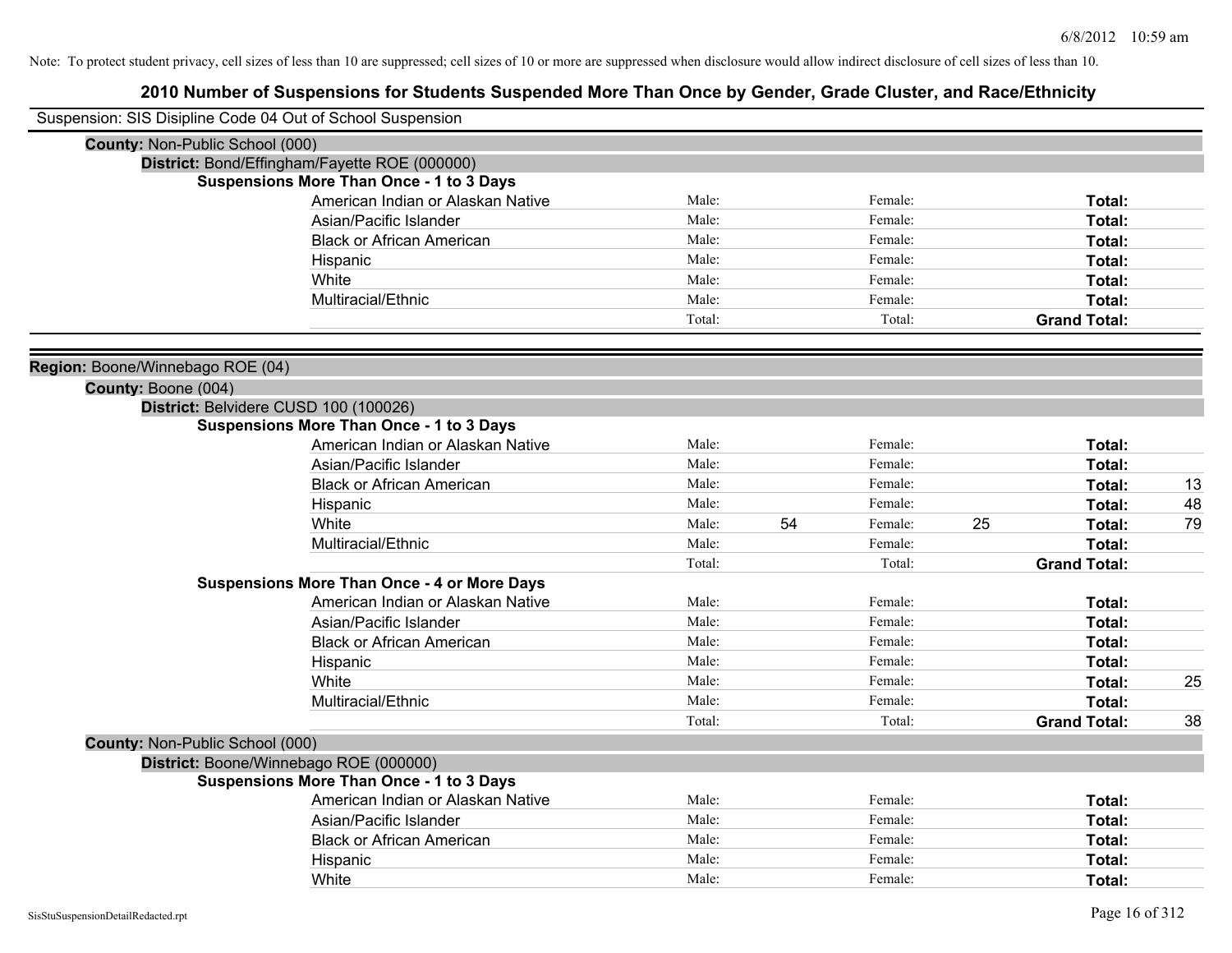| Suspension: SIS Disipline Code 04 Out of School Suspension |        |    |         |    |                     |     |
|------------------------------------------------------------|--------|----|---------|----|---------------------|-----|
| Multiracial/Ethnic                                         | Male:  |    | Female: |    | Total:              |     |
|                                                            | Total: |    | Total:  |    | <b>Grand Total:</b> |     |
| <b>Suspensions More Than Once - 4 or More Days</b>         |        |    |         |    |                     |     |
| American Indian or Alaskan Native                          | Male:  |    | Female: |    | Total:              |     |
| Asian/Pacific Islander                                     | Male:  |    | Female: |    | Total:              |     |
| <b>Black or African American</b>                           | Male:  |    | Female: |    | Total:              |     |
| Hispanic                                                   | Male:  |    | Female: |    | Total:              |     |
| White                                                      | Male:  |    | Female: |    | Total:              |     |
| Multiracial/Ethnic                                         | Male:  |    | Female: |    | Total:              |     |
|                                                            | Total: |    | Total:  |    | <b>Grand Total:</b> |     |
| County: Winnebago (101)                                    |        |    |         |    |                     |     |
| District: County of Winnebago SD 320 (320026)              |        |    |         |    |                     |     |
| <b>Suspensions More Than Once - 1 to 3 Days</b>            |        |    |         |    |                     |     |
| American Indian or Alaskan Native                          | Male:  |    | Female: |    | Total:              |     |
| Asian/Pacific Islander                                     | Male:  |    | Female: |    | Total:              |     |
| <b>Black or African American</b>                           | Male:  |    | Female: |    | Total:              | 21  |
| Hispanic                                                   | Male:  | 22 | Female: | 20 | Total:              | 42  |
| White                                                      | Male:  | 72 | Female: | 33 | Total:              | 105 |
| Multiracial/Ethnic                                         | Male:  |    | Female: |    | Total:              | 13  |
|                                                            | Total: |    | Total:  |    | <b>Grand Total:</b> |     |
| <b>Suspensions More Than Once - 4 or More Days</b>         |        |    |         |    |                     |     |
| American Indian or Alaskan Native                          | Male:  |    | Female: |    | Total:              |     |
| Asian/Pacific Islander                                     | Male:  |    | Female: |    | Total:              |     |
| <b>Black or African American</b>                           | Male:  |    | Female: |    | Total:              |     |
| Hispanic                                                   | Male:  |    | Female: |    | Total:              |     |
| White                                                      | Male:  |    | Female: |    | Total:              | 25  |
| Multiracial/Ethnic                                         | Male:  |    | Female: |    | Total:              |     |
|                                                            | Total: | 28 | Total:  | 13 | <b>Grand Total:</b> | 41  |
| District: Durand CUSD 322 (322026)                         |        |    |         |    |                     |     |
| <b>Suspensions More Than Once - 1 to 3 Days</b>            |        |    |         |    |                     |     |
| American Indian or Alaskan Native                          | Male:  |    | Female: |    | Total:              |     |
| Asian/Pacific Islander                                     | Male:  |    | Female: |    | Total:              |     |
| <b>Black or African American</b>                           | Male:  |    | Female: |    | Total:              |     |
| Hispanic                                                   | Male:  |    | Female: |    | Total:              |     |
| White                                                      | Male:  |    | Female: |    | Total:              | 13  |
| Multiracial/Ethnic                                         | Male:  |    | Female: |    | Total:              |     |
|                                                            | Total: |    | Total:  |    | <b>Grand Total:</b> |     |
| <b>Suspensions More Than Once - 4 or More Days</b>         |        |    |         |    |                     |     |
| American Indian or Alaskan Native                          | Male:  |    | Female: |    | Total:              |     |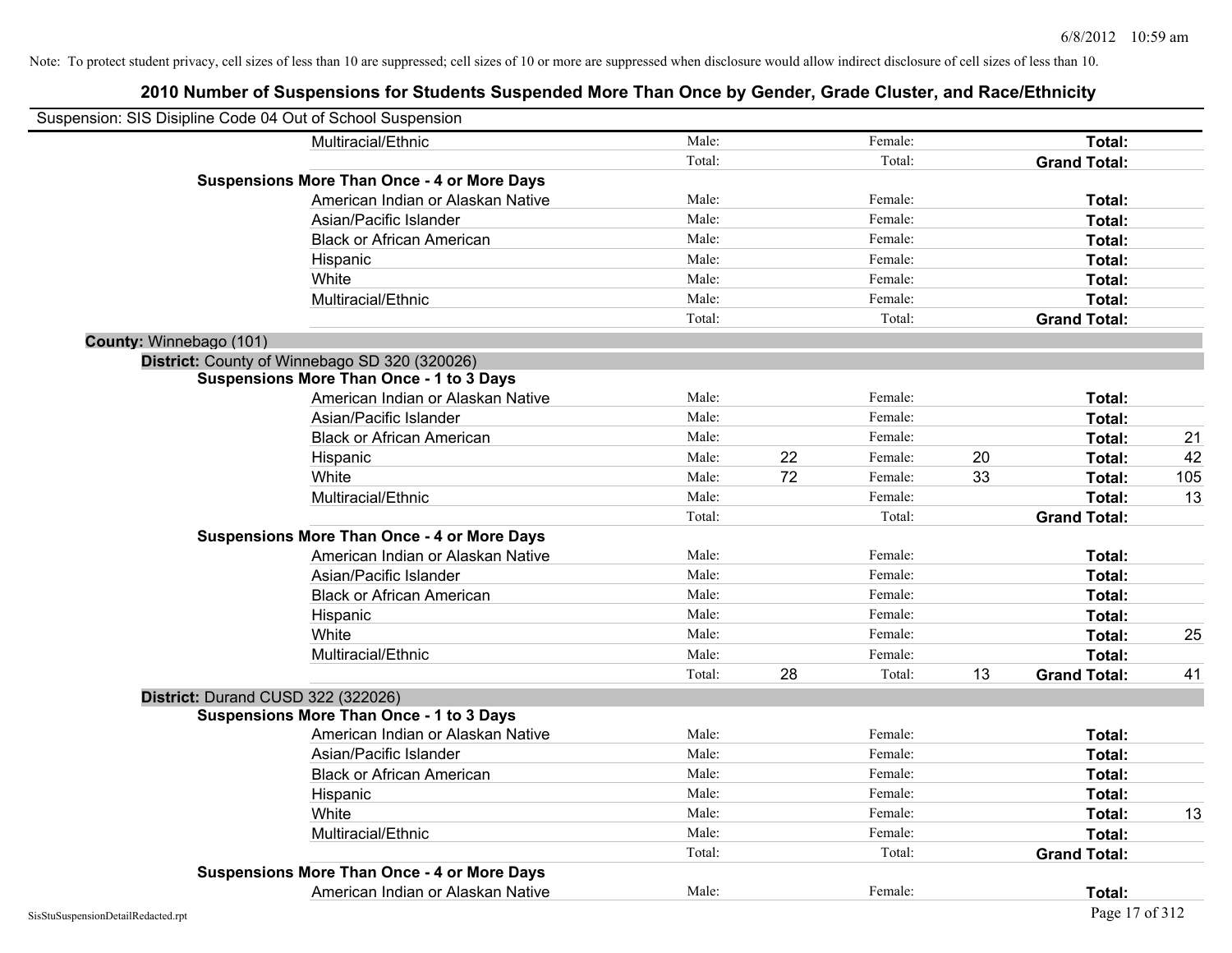| Suspension: SIS Disipline Code 04 Out of School Suspension |                                                    |        |     |         |     |                     |     |
|------------------------------------------------------------|----------------------------------------------------|--------|-----|---------|-----|---------------------|-----|
|                                                            | Asian/Pacific Islander                             | Male:  |     | Female: |     | Total:              |     |
|                                                            | <b>Black or African American</b>                   | Male:  |     | Female: |     | Total:              |     |
|                                                            | Hispanic                                           | Male:  |     | Female: |     | Total:              |     |
|                                                            | White                                              | Male:  |     | Female: |     | Total:              |     |
|                                                            | Multiracial/Ethnic                                 | Male:  |     | Female: |     | Total:              |     |
|                                                            |                                                    | Total: |     | Total:  |     | <b>Grand Total:</b> |     |
| District: Harlem UD 122 (122022)                           |                                                    |        |     |         |     |                     |     |
|                                                            | <b>Suspensions More Than Once - 1 to 3 Days</b>    |        |     |         |     |                     |     |
|                                                            | American Indian or Alaskan Native                  | Male:  |     | Female: |     | Total:              |     |
|                                                            | Asian/Pacific Islander                             | Male:  |     | Female: |     | Total:              |     |
|                                                            | <b>Black or African American</b>                   | Male:  | 85  | Female: | 35  | Total:              | 120 |
|                                                            | Hispanic                                           | Male:  | 38  | Female: | 17  | Total:              | 55  |
|                                                            | White                                              | Male:  | 627 | Female: | 130 | Total:              | 757 |
|                                                            | Multiracial/Ethnic                                 | Male:  |     | Female: |     | Total:              | 28  |
|                                                            |                                                    | Total: |     | Total:  |     | <b>Grand Total:</b> |     |
|                                                            | <b>Suspensions More Than Once - 4 or More Days</b> |        |     |         |     |                     |     |
|                                                            | American Indian or Alaskan Native                  | Male:  |     | Female: |     | Total:              |     |
|                                                            | Asian/Pacific Islander                             | Male:  |     | Female: |     | Total:              |     |
|                                                            | <b>Black or African American</b>                   | Male:  |     | Female: |     | Total:              | 24  |
|                                                            | Hispanic                                           | Male:  |     | Female: |     | Total:              |     |
|                                                            | White                                              | Male:  | 71  | Female: | 21  | Total:              | 92  |
|                                                            | Multiracial/Ethnic                                 | Male:  |     | Female: |     | Total:              |     |
|                                                            |                                                    | Total: | 98  | Total:  | 33  | <b>Grand Total:</b> | 131 |
| District: Hononegah CHD 207 (207016)                       |                                                    |        |     |         |     |                     |     |
|                                                            | <b>Suspensions More Than Once - 1 to 3 Days</b>    |        |     |         |     |                     |     |
|                                                            | American Indian or Alaskan Native                  | Male:  |     | Female: |     | Total:              |     |
|                                                            | Asian/Pacific Islander                             | Male:  |     | Female: |     | Total:              |     |
|                                                            | <b>Black or African American</b>                   | Male:  |     | Female: |     | Total:              |     |
|                                                            | Hispanic                                           | Male:  |     | Female: |     | Total:              |     |
|                                                            | White                                              | Male:  |     | Female: |     | Total:              | 19  |
|                                                            | Multiracial/Ethnic                                 | Male:  |     | Female: |     | Total:              |     |
|                                                            |                                                    | Total: |     | Total:  |     | <b>Grand Total:</b> |     |
|                                                            | <b>Suspensions More Than Once - 4 or More Days</b> |        |     |         |     |                     |     |
|                                                            | American Indian or Alaskan Native                  | Male:  |     | Female: |     | Total:              |     |
|                                                            | Asian/Pacific Islander                             | Male:  |     | Female: |     | Total:              |     |
|                                                            | <b>Black or African American</b>                   | Male:  |     | Female: |     | Total:              |     |
|                                                            | Hispanic                                           | Male:  |     | Female: |     | Total:              |     |
|                                                            | White                                              | Male:  |     | Female: |     | Total:              | 21  |
|                                                            | Multiracial/Ethnic                                 | Male:  |     | Female: |     | Total:              |     |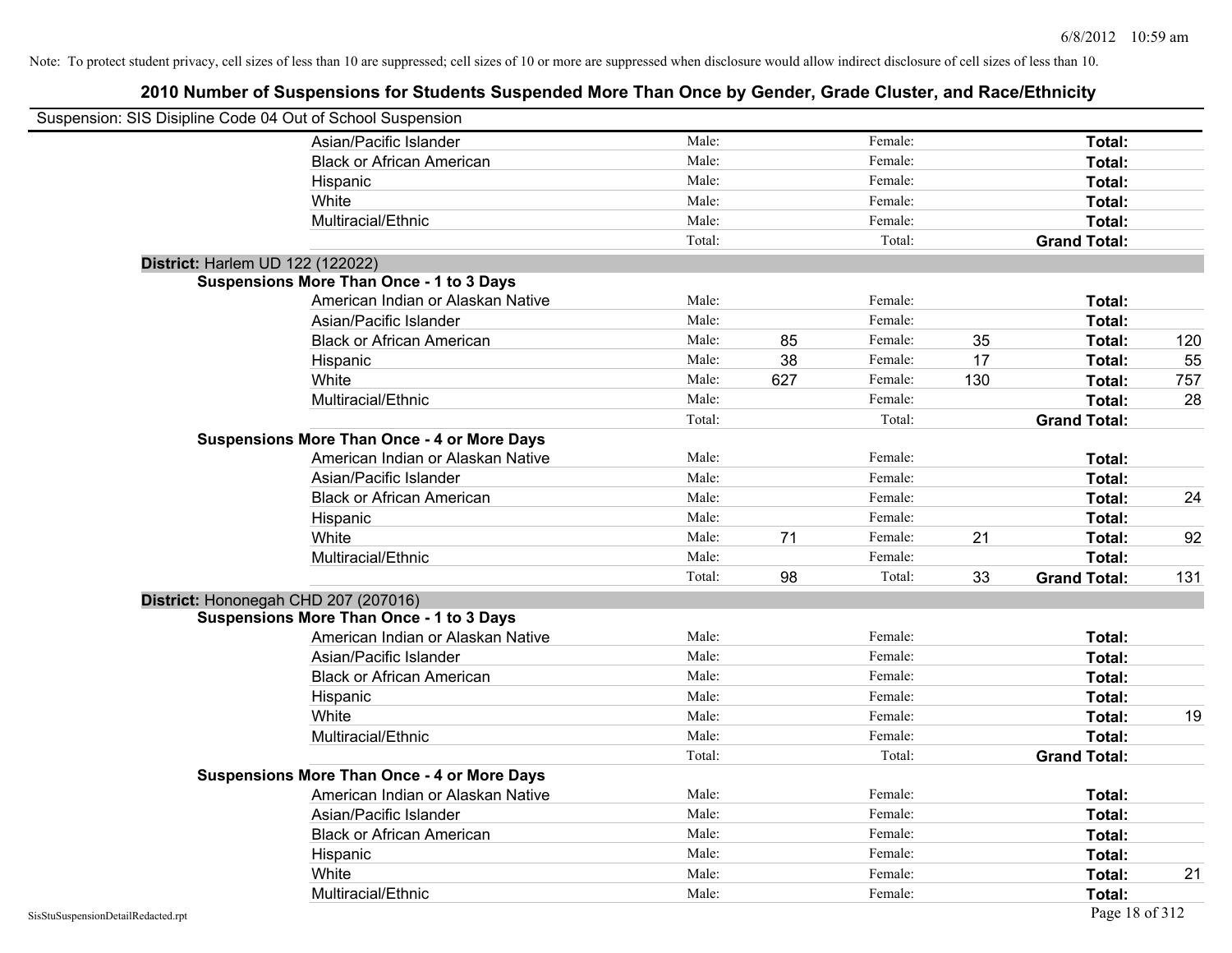| Suspension: SIS Disipline Code 04 Out of School Suspension |        |       |         |       |                     |       |
|------------------------------------------------------------|--------|-------|---------|-------|---------------------|-------|
|                                                            | Total: |       | Total:  |       | <b>Grand Total:</b> |       |
| District: Kinnikinnick CCSD 131 (131004)                   |        |       |         |       |                     |       |
| <b>Suspensions More Than Once - 1 to 3 Days</b>            |        |       |         |       |                     |       |
| American Indian or Alaskan Native                          | Male:  |       | Female: |       | Total:              |       |
| Asian/Pacific Islander                                     | Male:  |       | Female: |       | Total:              |       |
| <b>Black or African American</b>                           | Male:  |       | Female: |       | Total:              |       |
| Hispanic                                                   | Male:  |       | Female: |       | Total:              |       |
| White                                                      | Male:  |       | Female: |       | Total:              |       |
| Multiracial/Ethnic                                         | Male:  |       | Female: |       | Total:              |       |
|                                                            | Total: |       | Total:  |       | <b>Grand Total:</b> | 11    |
| <b>Suspensions More Than Once - 4 or More Days</b>         |        |       |         |       |                     |       |
| American Indian or Alaskan Native                          | Male:  |       | Female: |       | Total:              |       |
| Asian/Pacific Islander                                     | Male:  |       | Female: |       | Total:              |       |
| <b>Black or African American</b>                           | Male:  |       | Female: |       | Total:              |       |
| Hispanic                                                   | Male:  |       | Female: |       | Total:              |       |
| White                                                      | Male:  |       | Female: |       | Total:              |       |
| Multiracial/Ethnic                                         | Male:  |       | Female: |       | Total:              |       |
|                                                            | Total: |       | Total:  |       | <b>Grand Total:</b> |       |
| District: Rockford SD 205 (205025)                         |        |       |         |       |                     |       |
| <b>Suspensions More Than Once - 1 to 3 Days</b>            |        |       |         |       |                     |       |
| American Indian or Alaskan Native                          | Male:  |       | Female: |       | Total:              |       |
| Asian/Pacific Islander                                     | Male:  |       | Female: |       | Total:              |       |
| <b>Black or African American</b>                           | Male:  |       | Female: |       | Total:              |       |
| Hispanic                                                   | Male:  |       | Female: |       | Total:              |       |
| White                                                      | Male:  |       | Female: |       | Total:              |       |
| Multiracial/Ethnic                                         | Male:  |       | Female: |       | Total:              |       |
|                                                            | Total: |       | Total:  |       | <b>Grand Total:</b> |       |
| <b>Suspensions More Than Once - 4 or More Days</b>         |        |       |         |       |                     |       |
| American Indian or Alaskan Native                          | Male:  |       | Female: |       | Total:              |       |
| Asian/Pacific Islander                                     | Male:  | 15    | Female: | 17    | Total:              | 32    |
| <b>Black or African American</b>                           | Male:  | 5,501 | Female: | 3,156 | Total:              | 8,657 |
| Hispanic                                                   | Male:  | 994   | Female: | 334   | Total:              | 1,328 |
| White                                                      | Male:  | 1,484 | Female: | 584   | Total:              | 2,068 |
| Multiracial/Ethnic                                         | Male:  | 318   | Female: | 252   | Total:              | 570   |
|                                                            | Total: |       | Total:  |       | <b>Grand Total:</b> |       |
| District: Rockton SD 140 (140004)                          |        |       |         |       |                     |       |
| <b>Suspensions More Than Once - 1 to 3 Days</b>            |        |       |         |       |                     |       |
| American Indian or Alaskan Native                          | Male:  |       | Female: |       | Total:              |       |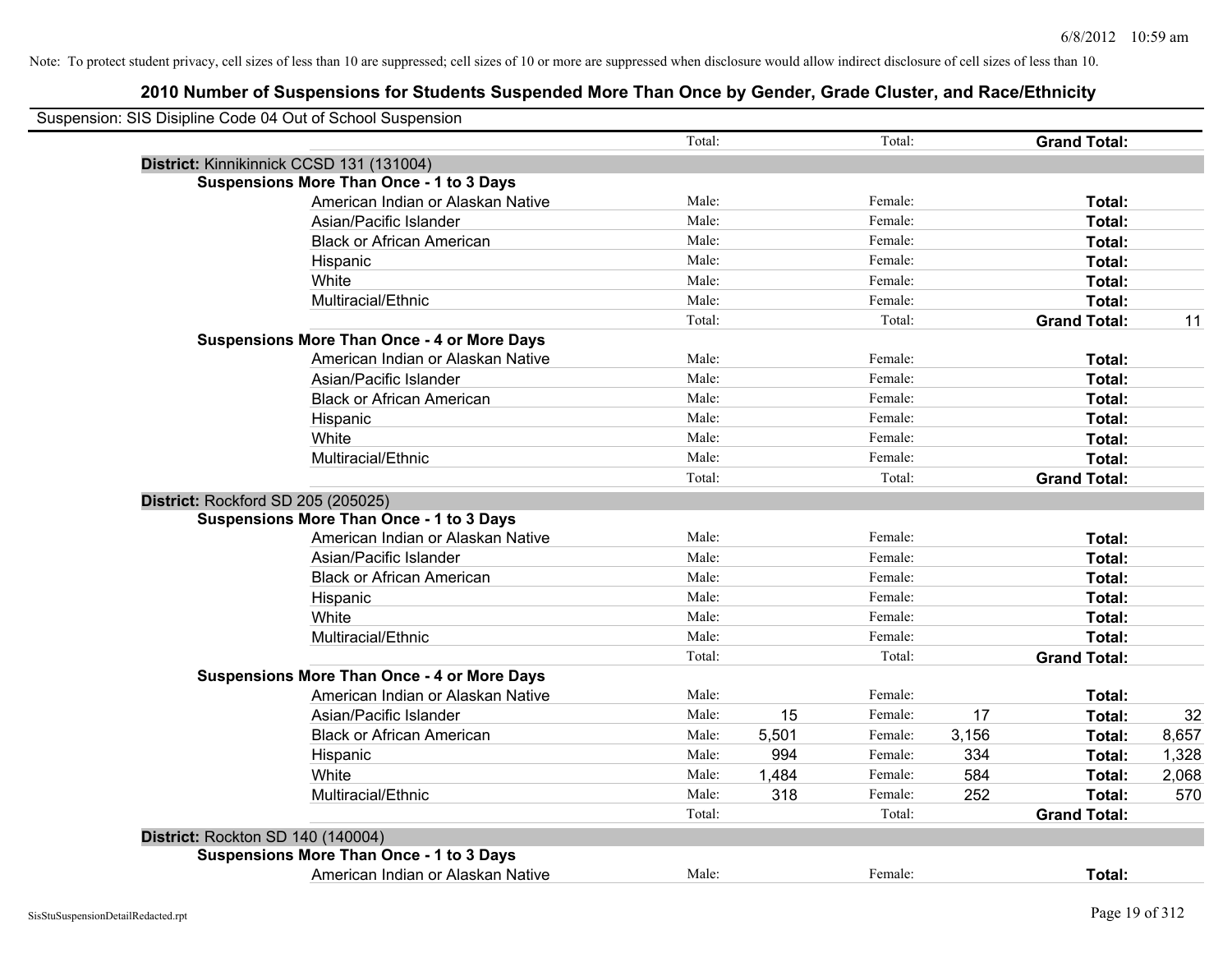| Suspension: SIS Disipline Code 04 Out of School Suspension |                                                    |        |    |         |    |                     |    |
|------------------------------------------------------------|----------------------------------------------------|--------|----|---------|----|---------------------|----|
|                                                            | Asian/Pacific Islander                             | Male:  |    | Female: |    | Total:              |    |
|                                                            | <b>Black or African American</b>                   | Male:  |    | Female: |    | Total:              |    |
|                                                            | Hispanic                                           | Male:  |    | Female: |    | Total:              |    |
|                                                            | White                                              | Male:  |    | Female: |    | Total:              | 17 |
|                                                            | Multiracial/Ethnic                                 | Male:  |    | Female: |    | Total:              |    |
|                                                            |                                                    | Total: |    | Total:  |    | <b>Grand Total:</b> |    |
|                                                            | District: Shirland CCSD 134 (134004)               |        |    |         |    |                     |    |
|                                                            | Suspensions More Than Once - 1 to 3 Days           |        |    |         |    |                     |    |
|                                                            | American Indian or Alaskan Native                  | Male:  |    | Female: |    | Total:              |    |
|                                                            | Asian/Pacific Islander                             | Male:  |    | Female: |    | Total:              |    |
|                                                            | <b>Black or African American</b>                   | Male:  |    | Female: |    | Total:              |    |
|                                                            | Hispanic                                           | Male:  |    | Female: |    | Total:              |    |
|                                                            | White                                              | Male:  |    | Female: |    | Total:              |    |
|                                                            | Multiracial/Ethnic                                 | Male:  |    | Female: |    | Total:              |    |
|                                                            |                                                    | Total: |    | Total:  |    | <b>Grand Total:</b> |    |
|                                                            | District: Winnebago CUSD 323 (323026)              |        |    |         |    |                     |    |
|                                                            | <b>Suspensions More Than Once - 1 to 3 Days</b>    |        |    |         |    |                     |    |
|                                                            | American Indian or Alaskan Native                  | Male:  |    | Female: |    | Total:              |    |
|                                                            | Asian/Pacific Islander                             | Male:  |    | Female: |    | Total:              |    |
|                                                            | <b>Black or African American</b>                   | Male:  |    | Female: |    | Total:              |    |
|                                                            | Hispanic                                           | Male:  |    | Female: |    | Total:              |    |
|                                                            | White                                              | Male:  | 37 | Female: | 12 | Total:              | 49 |
|                                                            | Multiracial/Ethnic                                 | Male:  |    | Female: |    | Total:              |    |
|                                                            |                                                    | Total: |    | Total:  |    | <b>Grand Total:</b> |    |
|                                                            | <b>Suspensions More Than Once - 4 or More Days</b> |        |    |         |    |                     |    |
|                                                            | American Indian or Alaskan Native                  | Male:  |    | Female: |    | Total:              |    |
|                                                            | Asian/Pacific Islander                             | Male:  |    | Female: |    | Total:              |    |
|                                                            | <b>Black or African American</b>                   | Male:  |    | Female: |    | Total:              |    |
|                                                            | Hispanic                                           | Male:  |    | Female: |    | Total:              |    |
|                                                            | White                                              | Male:  |    | Female: |    | Total:              |    |
|                                                            | Multiracial/Ethnic                                 | Male:  |    | Female: |    | Total:              |    |
|                                                            |                                                    | Total: |    | Total:  |    | <b>Grand Total:</b> |    |
|                                                            |                                                    |        |    |         |    |                     |    |
| Region: Brown/Cass/Morgan/Scott ROE (46)                   |                                                    |        |    |         |    |                     |    |
| County: Brown (005)                                        |                                                    |        |    |         |    |                     |    |
|                                                            | District: Brown County CUSD 1 (001026)             |        |    |         |    |                     |    |
|                                                            | <b>Suspensions More Than Once - 1 to 3 Days</b>    |        |    |         |    |                     |    |
|                                                            | American Indian or Alaskan Native                  | Male:  |    | Female: |    | Total:              |    |
| SisStuSuspensionDetailRedacted.rpt                         |                                                    |        |    |         |    | Page 20 of 312      |    |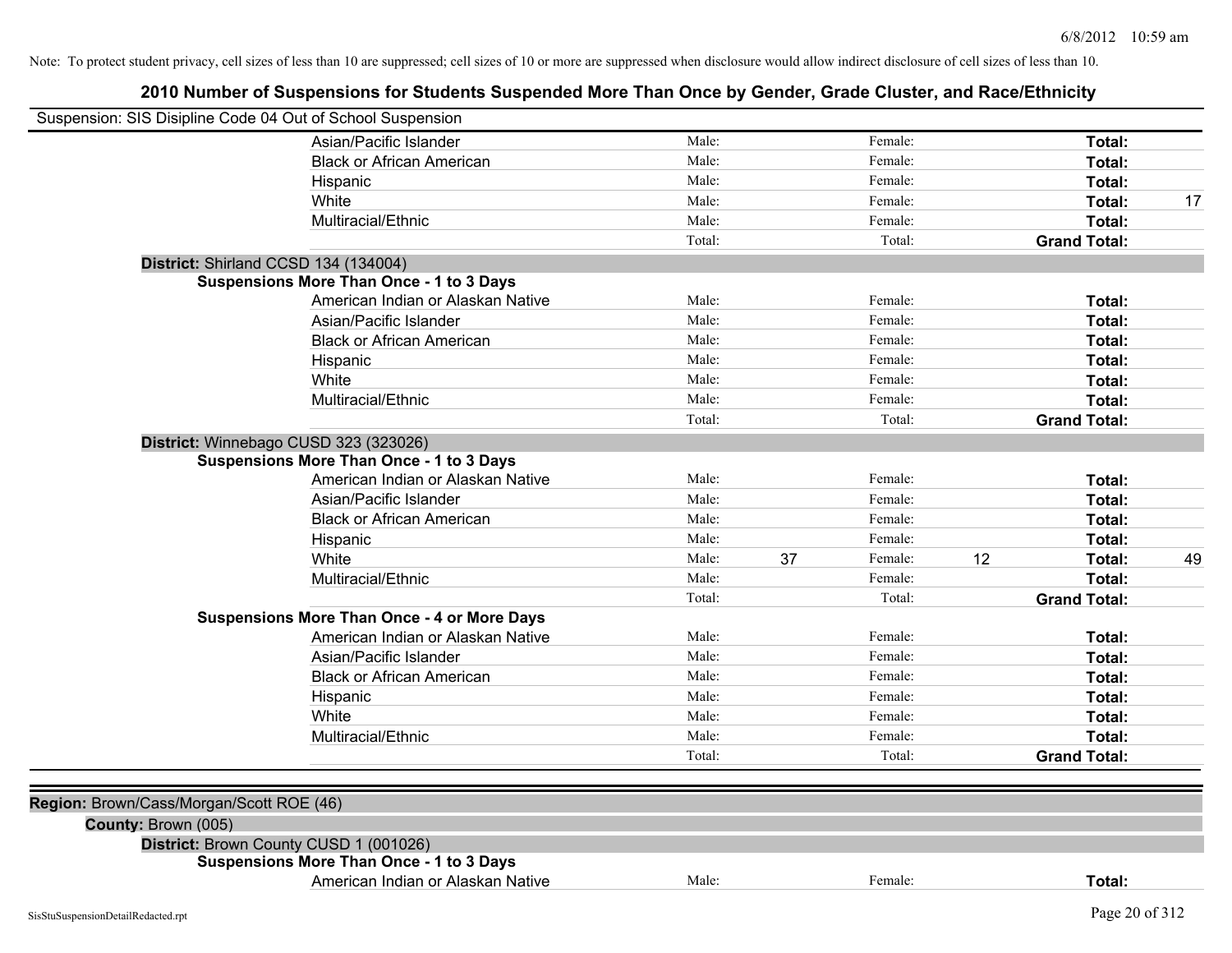| Suspension: SIS Disipline Code 04 Out of School Suspension |                                                    |        |               |                     |    |
|------------------------------------------------------------|----------------------------------------------------|--------|---------------|---------------------|----|
|                                                            | Asian/Pacific Islander                             | Male:  | Female:       | Total:              |    |
|                                                            | <b>Black or African American</b>                   | Male:  | Female:       | Total:              |    |
|                                                            | Hispanic                                           | Male:  | Female:       | Total:              |    |
|                                                            | White                                              | Male:  | Female:       | Total:              | 13 |
|                                                            | Multiracial/Ethnic                                 | Male:  | Female:       | Total:              |    |
|                                                            |                                                    | Total: | Total:        | <b>Grand Total:</b> |    |
|                                                            | <b>Suspensions More Than Once - 4 or More Days</b> |        |               |                     |    |
|                                                            | American Indian or Alaskan Native                  | Male:  | Female:       | Total:              |    |
|                                                            | Asian/Pacific Islander                             | Male:  | Female:       | Total:              |    |
|                                                            | <b>Black or African American</b>                   | Male:  | Female:       | Total:              |    |
|                                                            | Hispanic                                           | Male:  | Female:       | Total:              |    |
|                                                            | White                                              | Male:  | Female:       | Total:              |    |
|                                                            | Multiracial/Ethnic                                 | Male:  | Female:       | Total:              |    |
|                                                            |                                                    | Total: | Total:        | <b>Grand Total:</b> |    |
| County: Cass (009)                                         |                                                    |        |               |                     |    |
|                                                            | District: A-C Central CUSD 262 (262026)            |        |               |                     |    |
|                                                            | <b>Suspensions More Than Once - 1 to 3 Days</b>    |        |               |                     |    |
|                                                            | American Indian or Alaskan Native                  | Male:  | Female:       | Total:              |    |
|                                                            | Asian/Pacific Islander                             | Male:  | Female:       | Total:              |    |
|                                                            | <b>Black or African American</b>                   | Male:  | Female:       | Total:              |    |
|                                                            | Hispanic                                           | Male:  | Female:       | Total:              |    |
|                                                            | White                                              | Male:  | Female:       | Total:              | 18 |
|                                                            | Multiracial/Ethnic                                 | Male:  | Female:       | Total:              |    |
|                                                            |                                                    | Total: | Total:        | <b>Grand Total:</b> |    |
|                                                            | <b>Suspensions More Than Once - 4 or More Days</b> |        |               |                     |    |
|                                                            | American Indian or Alaskan Native                  | Male:  | Female:       | Total:              |    |
|                                                            | Asian/Pacific Islander                             | Male:  | Female:       | Total:              |    |
|                                                            | <b>Black or African American</b>                   | Male:  | Female:       | Total:              |    |
|                                                            | Hispanic                                           | Male:  | Female:       | Total:              |    |
|                                                            | White                                              | Male:  | Female:       | Total:              |    |
|                                                            | Multiracial/Ethnic                                 | Male:  | Female:       | Total:              |    |
|                                                            |                                                    | Total: | Total:        | <b>Grand Total:</b> |    |
| District: Beardstown CUSD 15 (015026)                      |                                                    |        |               |                     |    |
|                                                            | <b>Suspensions More Than Once - 1 to 3 Days</b>    |        |               |                     |    |
|                                                            | American Indian or Alaskan Native                  | Male:  | Female:       | Total:              |    |
|                                                            | Asian/Pacific Islander                             | Male:  | Female:       | Total:              |    |
|                                                            | <b>Black or African American</b>                   | Male:  | Female:       | Total:              |    |
|                                                            | Hispanic                                           | Male:  | Female:       | Total:              | 22 |
|                                                            | White                                              | Male:  | 30<br>Female: | 19<br>Total:        | 49 |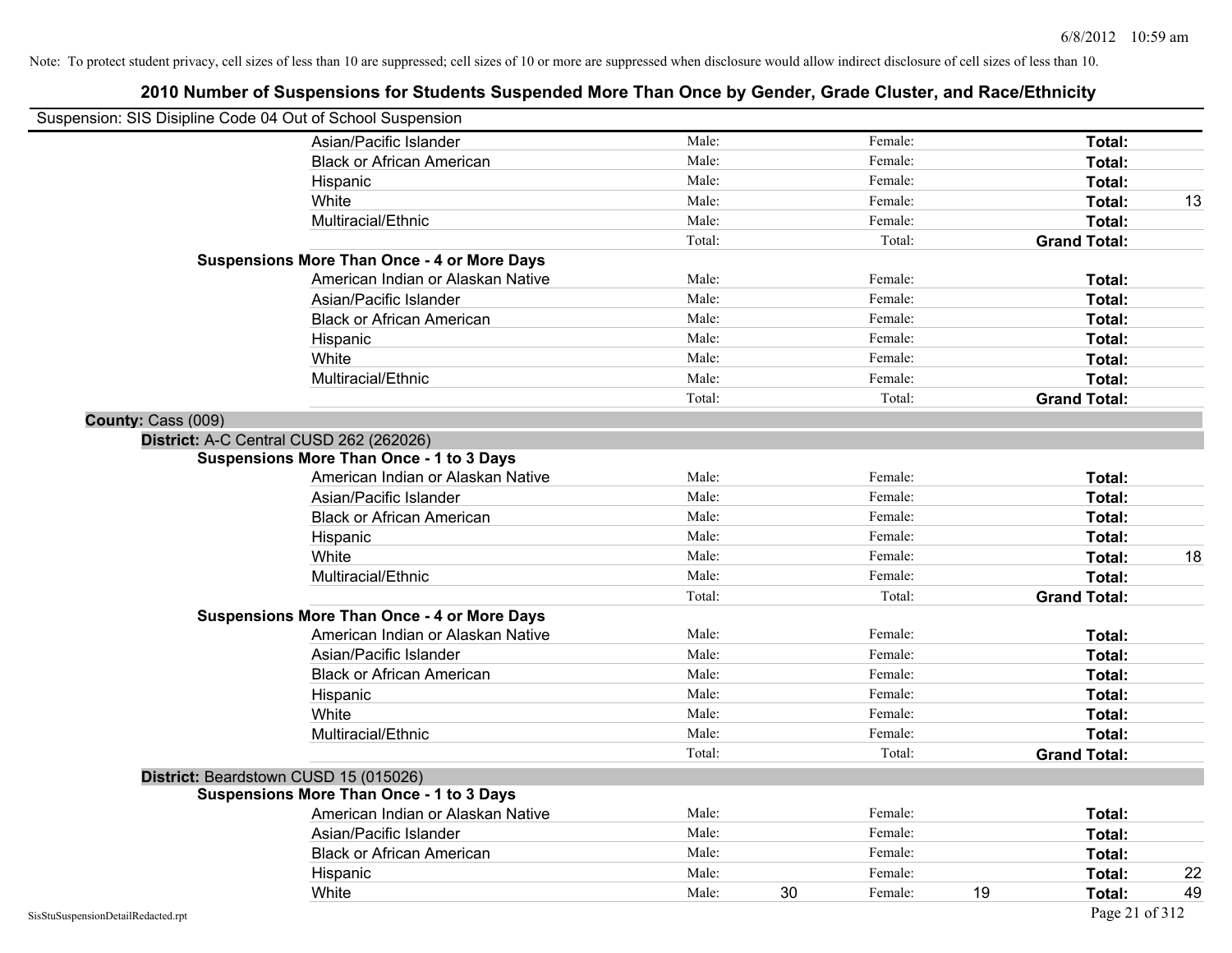| Suspension: SIS Disipline Code 04 Out of School Suspension |                                                    |                 |                   |                               |    |
|------------------------------------------------------------|----------------------------------------------------|-----------------|-------------------|-------------------------------|----|
|                                                            | Multiracial/Ethnic                                 | Male:           | Female:           | Total:                        |    |
|                                                            |                                                    | Total:          | Total:            | <b>Grand Total:</b>           | 85 |
|                                                            | <b>Suspensions More Than Once - 4 or More Days</b> |                 |                   |                               |    |
|                                                            | American Indian or Alaskan Native                  | Male:           | Female:           | Total:                        |    |
|                                                            | Asian/Pacific Islander                             | Male:           | Female:           | Total:                        |    |
|                                                            | <b>Black or African American</b>                   | Male:           | Female:           | Total:                        |    |
|                                                            | Hispanic                                           | Male:           | Female:           | Total:                        |    |
|                                                            | White                                              | Male:           | Female:           | Total:                        |    |
|                                                            | Multiracial/Ethnic                                 | Male:           | Female:           | Total:                        |    |
|                                                            |                                                    | Total:          | Total:            | <b>Grand Total:</b>           | 12 |
| District: Virginia CUSD 64 (064026)                        |                                                    |                 |                   |                               |    |
|                                                            | <b>Suspensions More Than Once - 1 to 3 Days</b>    |                 |                   |                               |    |
|                                                            | American Indian or Alaskan Native                  | Male:           | Female:           | Total:                        |    |
|                                                            | Asian/Pacific Islander                             | Male:           | Female:           | Total:                        |    |
|                                                            | <b>Black or African American</b>                   | Male:           | Female:           | Total:                        |    |
|                                                            | Hispanic                                           | Male:           | Female:           | Total:                        |    |
|                                                            | White                                              | Male:           | Female:           | Total:                        |    |
|                                                            | Multiracial/Ethnic                                 | Male:           | Female:           | Total:                        |    |
|                                                            |                                                    | Total:          | Total:            | <b>Grand Total:</b>           |    |
| County: Morgan (069)                                       |                                                    |                 |                   |                               |    |
|                                                            | District: Four Rivers Spec Educ Dist (801060)      |                 |                   |                               |    |
|                                                            | <b>Suspensions More Than Once - 1 to 3 Days</b>    |                 |                   |                               |    |
|                                                            | American Indian or Alaskan Native                  | Male:           | Female:           | Total:                        |    |
|                                                            | Asian/Pacific Islander                             | Male:           | Female:           | Total:                        |    |
|                                                            | <b>Black or African American</b>                   | Male:           | Female:           | Total:                        |    |
|                                                            | Hispanic                                           | Male:           | Female:           | Total:                        |    |
|                                                            | White                                              | Male:           | Female:           | Total:                        |    |
|                                                            | Multiracial/Ethnic                                 | Male:           | Female:           | Total:                        |    |
|                                                            |                                                    | Total:          | Total:            | <b>Grand Total:</b>           |    |
|                                                            | <b>Suspensions More Than Once - 4 or More Days</b> |                 |                   |                               |    |
|                                                            | American Indian or Alaskan Native                  | Male:           | Female:           | Total:                        |    |
|                                                            | Asian/Pacific Islander                             | Male:           | Female:           | Total:                        |    |
|                                                            | <b>Black or African American</b>                   | Male:           | Female:           | Total:                        |    |
|                                                            | Hispanic                                           | Male:           | Female:           | Total:                        |    |
|                                                            | White                                              | Male:           | Female:           | Total:                        |    |
|                                                            |                                                    |                 |                   |                               |    |
|                                                            | Multiracial/Ethnic                                 | Male:<br>Total: | Female:<br>Total: | Total:<br><b>Grand Total:</b> |    |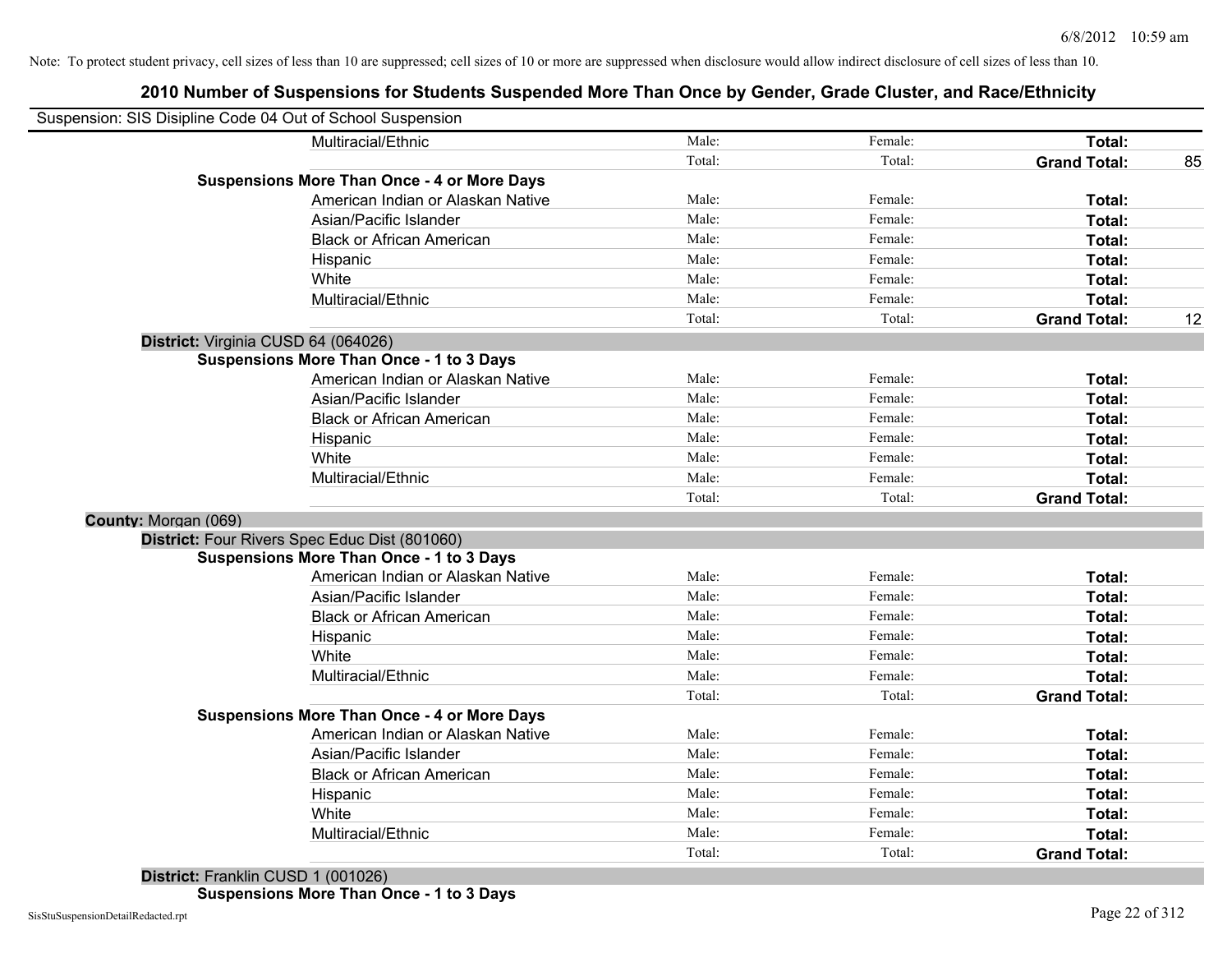|                                    | Suspension: SIS Disipline Code 04 Out of School Suspension |        |     |         |    |                     |     |
|------------------------------------|------------------------------------------------------------|--------|-----|---------|----|---------------------|-----|
|                                    | American Indian or Alaskan Native                          | Male:  |     | Female: |    | Total:              |     |
|                                    | Asian/Pacific Islander                                     | Male:  |     | Female: |    | Total:              |     |
|                                    | <b>Black or African American</b>                           | Male:  |     | Female: |    | Total:              |     |
|                                    | Hispanic                                                   | Male:  |     | Female: |    | Total:              |     |
|                                    | White                                                      | Male:  |     | Female: |    | Total:              |     |
|                                    | Multiracial/Ethnic                                         | Male:  |     | Female: |    | Total:              |     |
|                                    |                                                            | Total: |     | Total:  |    | <b>Grand Total:</b> |     |
|                                    | <b>Suspensions More Than Once - 4 or More Days</b>         |        |     |         |    |                     |     |
|                                    | American Indian or Alaskan Native                          | Male:  |     | Female: |    | Total:              |     |
|                                    | Asian/Pacific Islander                                     | Male:  |     | Female: |    | Total:              |     |
|                                    | <b>Black or African American</b>                           | Male:  |     | Female: |    | Total:              |     |
|                                    | Hispanic                                                   | Male:  |     | Female: |    | Total:              |     |
|                                    | White                                                      | Male:  |     | Female: |    | Total:              |     |
|                                    | Multiracial/Ethnic                                         | Male:  |     | Female: |    | Total:              |     |
|                                    |                                                            | Total: |     | Total:  |    | <b>Grand Total:</b> |     |
|                                    | District: Jacksonville SD 117 (117022)                     |        |     |         |    |                     |     |
|                                    | <b>Suspensions More Than Once - 1 to 3 Days</b>            |        |     |         |    |                     |     |
|                                    | American Indian or Alaskan Native                          | Male:  |     | Female: |    | Total:              |     |
|                                    | Asian/Pacific Islander                                     | Male:  |     | Female: |    | Total:              |     |
|                                    | <b>Black or African American</b>                           | Male:  | 44  | Female: | 26 | Total:              | 70  |
|                                    | Hispanic                                                   | Male:  |     | Female: |    | Total:              |     |
|                                    | White                                                      | Male:  | 138 | Female: | 62 | Total:              | 200 |
|                                    | Multiracial/Ethnic                                         | Male:  | 18  | Female: | 16 | Total:              | 34  |
|                                    |                                                            | Total: |     | Total:  |    | <b>Grand Total:</b> | 316 |
|                                    | <b>Suspensions More Than Once - 4 or More Days</b>         |        |     |         |    |                     |     |
|                                    | American Indian or Alaskan Native                          | Male:  |     | Female: |    | Total:              |     |
|                                    | Asian/Pacific Islander                                     | Male:  |     | Female: |    | Total:              |     |
|                                    | <b>Black or African American</b>                           | Male:  |     | Female: |    | Total:              | 16  |
|                                    | Hispanic                                                   | Male:  |     | Female: |    | Total:              |     |
|                                    | White                                                      | Male:  | 19  | Female: | 12 | Total:              | 31  |
|                                    | Multiracial/Ethnic                                         | Male:  |     | Female: |    | Total:              |     |
|                                    |                                                            | Total: |     | Total:  |    | <b>Grand Total:</b> |     |
|                                    | District: Meredosia-Chambersburg CUSD 11 (011026)          |        |     |         |    |                     |     |
|                                    | <b>Suspensions More Than Once - 1 to 3 Days</b>            |        |     |         |    |                     |     |
|                                    | American Indian or Alaskan Native                          | Male:  |     | Female: |    | Total:              |     |
|                                    | Asian/Pacific Islander                                     | Male:  |     | Female: |    | Total:              |     |
|                                    | <b>Black or African American</b>                           | Male:  |     | Female: |    | Total:              |     |
|                                    | Hispanic                                                   | Male:  |     | Female: |    | Total:              |     |
|                                    | White                                                      | Male:  |     | Female: |    | Total:              | 42  |
| SisStuSuspensionDetailRedacted.rpt |                                                            |        |     |         |    | Page 23 of 312      |     |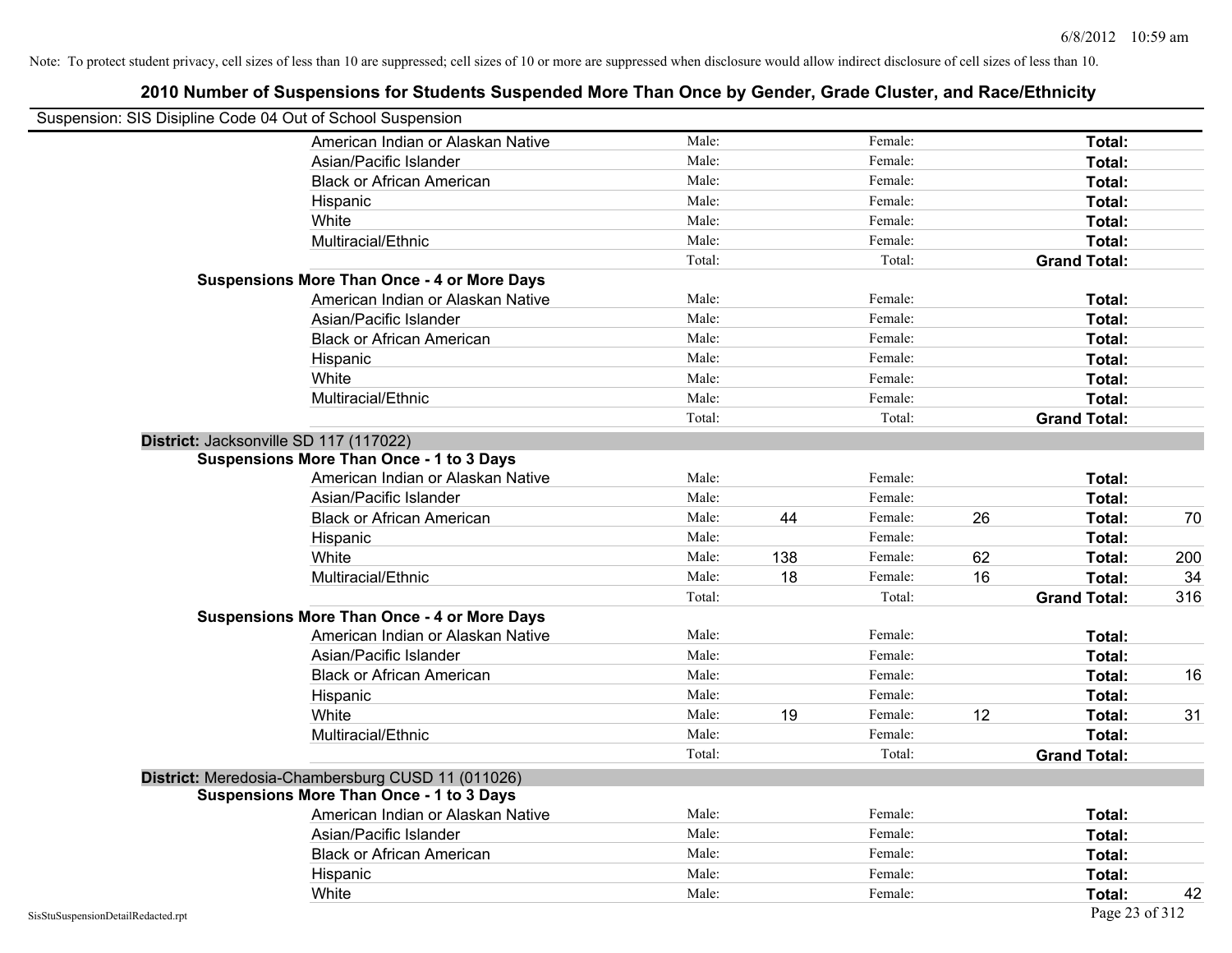| Suspension: SIS Disipline Code 04 Out of School Suspension |                                                    |        |         |                     |    |
|------------------------------------------------------------|----------------------------------------------------|--------|---------|---------------------|----|
|                                                            | Multiracial/Ethnic                                 | Male:  | Female: | Total:              |    |
|                                                            |                                                    | Total: | Total:  | <b>Grand Total:</b> |    |
|                                                            | <b>Suspensions More Than Once - 4 or More Days</b> |        |         |                     |    |
|                                                            | American Indian or Alaskan Native                  | Male:  | Female: | Total:              |    |
|                                                            | Asian/Pacific Islander                             | Male:  | Female: | Total:              |    |
|                                                            | <b>Black or African American</b>                   | Male:  | Female: | Total:              |    |
|                                                            | Hispanic                                           | Male:  | Female: | Total:              |    |
|                                                            | White                                              | Male:  | Female: | Total:              |    |
|                                                            | Multiracial/Ethnic                                 | Male:  | Female: | Total:              |    |
|                                                            |                                                    | Total: | Total:  | <b>Grand Total:</b> |    |
| District: Triopia CUSD 27 (027026)                         |                                                    |        |         |                     |    |
|                                                            | <b>Suspensions More Than Once - 1 to 3 Days</b>    |        |         |                     |    |
|                                                            | American Indian or Alaskan Native                  | Male:  | Female: | Total:              |    |
|                                                            | Asian/Pacific Islander                             | Male:  | Female: | Total:              |    |
|                                                            | <b>Black or African American</b>                   | Male:  | Female: | Total:              |    |
|                                                            | Hispanic                                           | Male:  | Female: | Total:              |    |
|                                                            | White                                              | Male:  | Female: | Total:              |    |
|                                                            | Multiracial/Ethnic                                 | Male:  | Female: | Total:              |    |
|                                                            |                                                    | Total: | Total:  | <b>Grand Total:</b> |    |
|                                                            | <b>Suspensions More Than Once - 4 or More Days</b> |        |         |                     |    |
|                                                            | American Indian or Alaskan Native                  | Male:  | Female: | Total:              |    |
|                                                            | Asian/Pacific Islander                             | Male:  | Female: | Total:              |    |
|                                                            | <b>Black or African American</b>                   | Male:  | Female: | Total:              |    |
|                                                            | Hispanic                                           | Male:  | Female: | Total:              |    |
|                                                            | White                                              | Male:  | Female: | Total:              |    |
|                                                            | Multiracial/Ethnic                                 | Male:  | Female: | Total:              |    |
|                                                            |                                                    | Total: | Total:  | <b>Grand Total:</b> |    |
| County: Scott (086)                                        |                                                    |        |         |                     |    |
|                                                            | District: Scott-Morgan CUSD 2 (002026)             |        |         |                     |    |
|                                                            | <b>Suspensions More Than Once - 1 to 3 Days</b>    |        |         |                     |    |
|                                                            | American Indian or Alaskan Native                  | Male:  | Female: | Total:              |    |
|                                                            | Asian/Pacific Islander                             | Male:  | Female: | Total:              |    |
|                                                            | <b>Black or African American</b>                   | Male:  | Female: | Total:              |    |
|                                                            | Hispanic                                           | Male:  | Female: | Total:              |    |
|                                                            | White                                              | Male:  | Female: | Total:              |    |
|                                                            | Multiracial/Ethnic                                 | Male:  | Female: | Total:              |    |
|                                                            |                                                    | Total: | Total:  | <b>Grand Total:</b> | 10 |
|                                                            | <b>Suspensions More Than Once - 4 or More Days</b> |        |         |                     |    |
|                                                            | American Indian or Alaskan Native                  | Male:  | Female: | Total:              |    |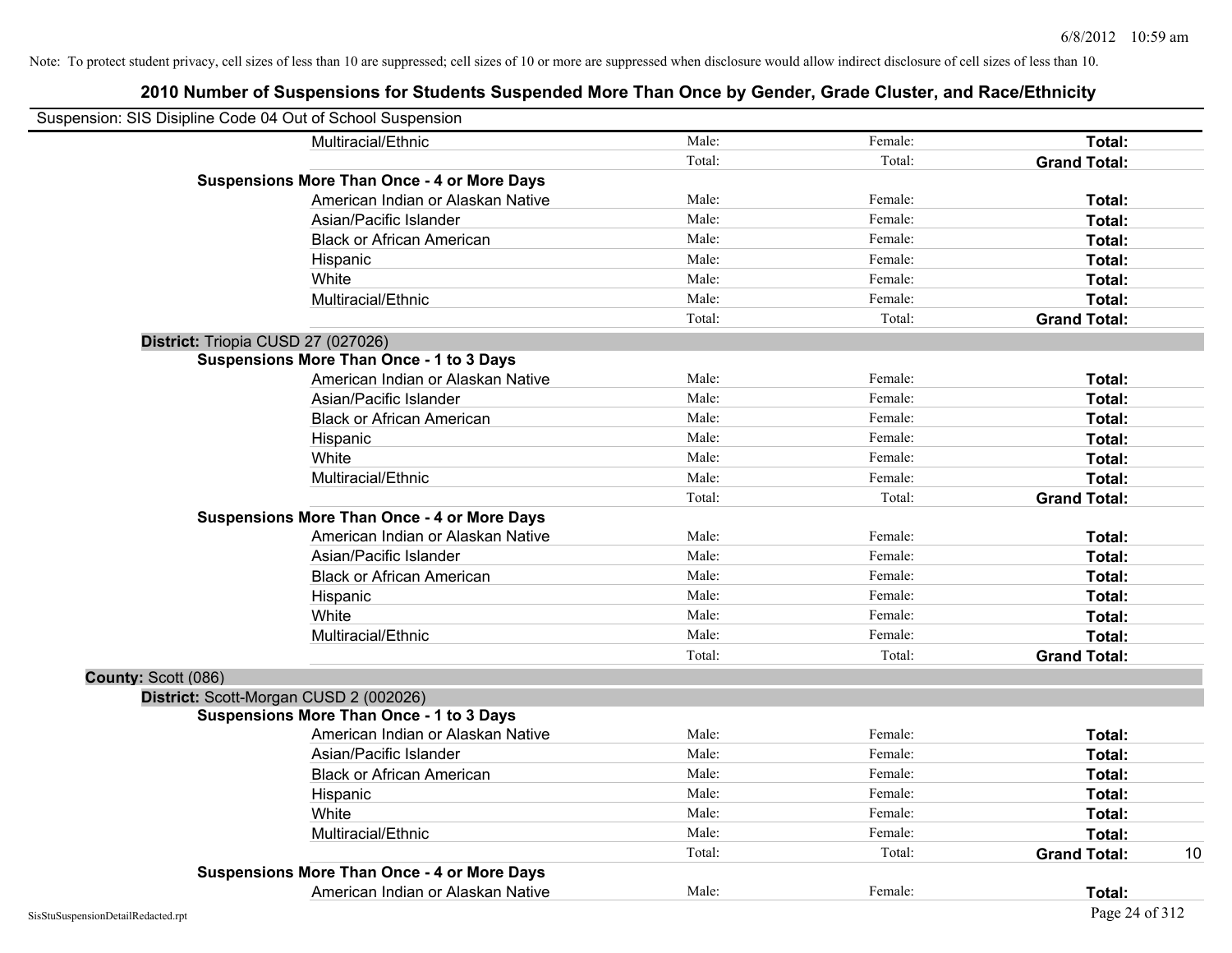| Suspension: SIS Disipline Code 04 Out of School Suspension |        |         |                     |
|------------------------------------------------------------|--------|---------|---------------------|
| Asian/Pacific Islander                                     | Male:  | Female: | Total:              |
| <b>Black or African American</b>                           | Male:  | Female: | Total:              |
| Hispanic                                                   | Male:  | Female: | Total:              |
| White                                                      | Male:  | Female: | Total:              |
| Multiracial/Ethnic                                         | Male:  | Female: | Total:              |
|                                                            | Total: | Total:  | <b>Grand Total:</b> |
| District: Winchester CUSD 1 (001026)                       |        |         |                     |
| Suspensions More Than Once - 1 to 3 Days                   |        |         |                     |
| American Indian or Alaskan Native                          | Male:  | Female: | Total:              |
| Asian/Pacific Islander                                     | Male:  | Female: | Total:              |
| <b>Black or African American</b>                           | Male:  | Female: | Total:              |
| Hispanic                                                   | Male:  | Female: | Total:              |
| White                                                      | Male:  | Female: | Total:              |
| Multiracial/Ethnic                                         | Male:  | Female: | Total:              |
|                                                            | Total: | Total:  | <b>Grand Total:</b> |
| <b>Suspensions More Than Once - 4 or More Days</b>         |        |         |                     |
| American Indian or Alaskan Native                          | Male:  | Female: | Total:              |
| Asian/Pacific Islander                                     | Male:  | Female: | Total:              |
| <b>Black or African American</b>                           | Male:  | Female: | Total:              |
| Hispanic                                                   | Male:  | Female: | Total:              |
| White                                                      | Male:  | Female: | Total:              |
| Multiracial/Ethnic                                         | Male:  | Female: | Total:              |
|                                                            | Total: | Total:  | <b>Grand Total:</b> |
| Region: Bureau/Henry/Stark ROE (28)                        |        |         |                     |
| County: Bureau (006)                                       |        |         |                     |
| District: Bureau Valley CUSD 340 (340026)                  |        |         |                     |
| <b>Suspensions More Than Once - 1 to 3 Days</b>            |        |         |                     |
| American Indian or Alaskan Native                          | Male:  | Female: | Total:              |
| Asian/Pacific Islander                                     | Male:  | Female: | Total:              |
| <b>Black or African American</b>                           | Male:  | Female: | Total:              |
| Hispanic                                                   | Male:  | Female: | Total:              |
| White                                                      | Male:  | Female: | 13<br>Total:        |
| Multiracial/Ethnic                                         | Male:  | Female: | Total:              |
|                                                            | Total: | Total:  | <b>Grand Total:</b> |
| <b>Suspensions More Than Once - 4 or More Days</b>         |        |         |                     |
| American Indian or Alaskan Native                          | Male:  | Female: | Total:              |
| Asian/Pacific Islander                                     | Male:  | Female: | Total:              |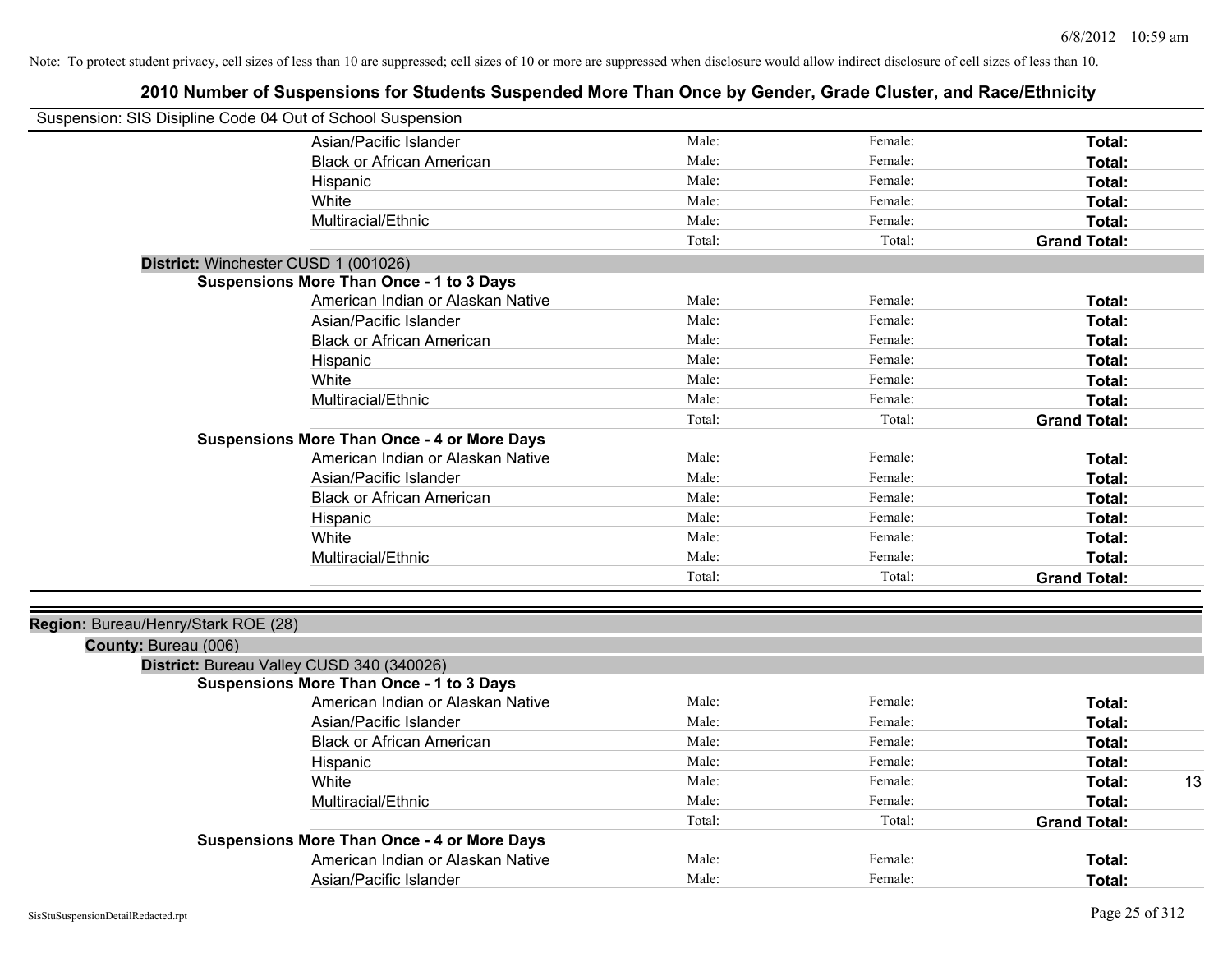| Suspension: SIS Disipline Code 04 Out of School Suspension |                                                    |        |    |         |    |                     |    |
|------------------------------------------------------------|----------------------------------------------------|--------|----|---------|----|---------------------|----|
|                                                            | <b>Black or African American</b>                   | Male:  |    | Female: |    | Total:              |    |
|                                                            | Hispanic                                           | Male:  |    | Female: |    | Total:              |    |
|                                                            | White                                              | Male:  |    | Female: |    | Total:              |    |
|                                                            | Multiracial/Ethnic                                 | Male:  |    | Female: |    | Total:              |    |
|                                                            |                                                    | Total: |    | Total:  |    | <b>Grand Total:</b> |    |
| District: DePue USD 103 (103022)                           |                                                    |        |    |         |    |                     |    |
|                                                            | <b>Suspensions More Than Once - 1 to 3 Days</b>    |        |    |         |    |                     |    |
|                                                            | American Indian or Alaskan Native                  | Male:  |    | Female: |    | Total:              |    |
|                                                            | Asian/Pacific Islander                             | Male:  |    | Female: |    | Total:              |    |
|                                                            | <b>Black or African American</b>                   | Male:  |    | Female: |    | Total:              |    |
|                                                            | Hispanic                                           | Male:  |    | Female: |    | Total:              |    |
|                                                            | White                                              | Male:  |    | Female: |    | Total:              |    |
|                                                            | Multiracial/Ethnic                                 | Male:  |    | Female: |    | Total:              |    |
|                                                            |                                                    | Total: |    | Total:  |    | <b>Grand Total:</b> |    |
|                                                            | <b>Suspensions More Than Once - 4 or More Days</b> |        |    |         |    |                     |    |
|                                                            | American Indian or Alaskan Native                  | Male:  |    | Female: |    | Total:              |    |
|                                                            | Asian/Pacific Islander                             | Male:  |    | Female: |    | Total:              |    |
|                                                            | <b>Black or African American</b>                   | Male:  |    | Female: |    | Total:              |    |
|                                                            | Hispanic                                           | Male:  |    | Female: |    | Total:              |    |
|                                                            | White                                              | Male:  |    | Female: |    | Total:              |    |
|                                                            | Multiracial/Ethnic                                 | Male:  |    | Female: |    | Total:              |    |
|                                                            |                                                    | Total: |    | Total:  |    | <b>Grand Total:</b> |    |
| District: Hall HSD 502 (502017)                            |                                                    |        |    |         |    |                     |    |
|                                                            | <b>Suspensions More Than Once - 1 to 3 Days</b>    |        |    |         |    |                     |    |
|                                                            | American Indian or Alaskan Native                  | Male:  |    | Female: |    | Total:              |    |
|                                                            | Asian/Pacific Islander                             | Male:  |    | Female: |    | Total:              |    |
|                                                            | <b>Black or African American</b>                   | Male:  |    | Female: |    | Total:              |    |
|                                                            | Hispanic                                           | Male:  |    | Female: |    | Total:              |    |
|                                                            | White                                              | Male:  |    | Female: |    | Total:              | 36 |
|                                                            | Multiracial/Ethnic                                 | Male:  |    | Female: |    | Total:              |    |
|                                                            |                                                    | Total: |    | Total:  |    | <b>Grand Total:</b> |    |
|                                                            | <b>Suspensions More Than Once - 4 or More Days</b> |        |    |         |    |                     |    |
|                                                            | American Indian or Alaskan Native                  | Male:  |    | Female: |    | Total:              |    |
|                                                            | Asian/Pacific Islander                             | Male:  |    | Female: |    | Total:              |    |
|                                                            | <b>Black or African American</b>                   | Male:  |    | Female: |    | Total:              |    |
|                                                            | Hispanic                                           | Male:  |    | Female: |    | Total:              |    |
|                                                            | White                                              | Male:  | 17 | Female: | 13 | Total:              | 30 |
|                                                            | Multiracial/Ethnic                                 | Male:  |    | Female: |    | Total:              |    |
|                                                            |                                                    | Total: |    | Total:  |    | <b>Grand Total:</b> |    |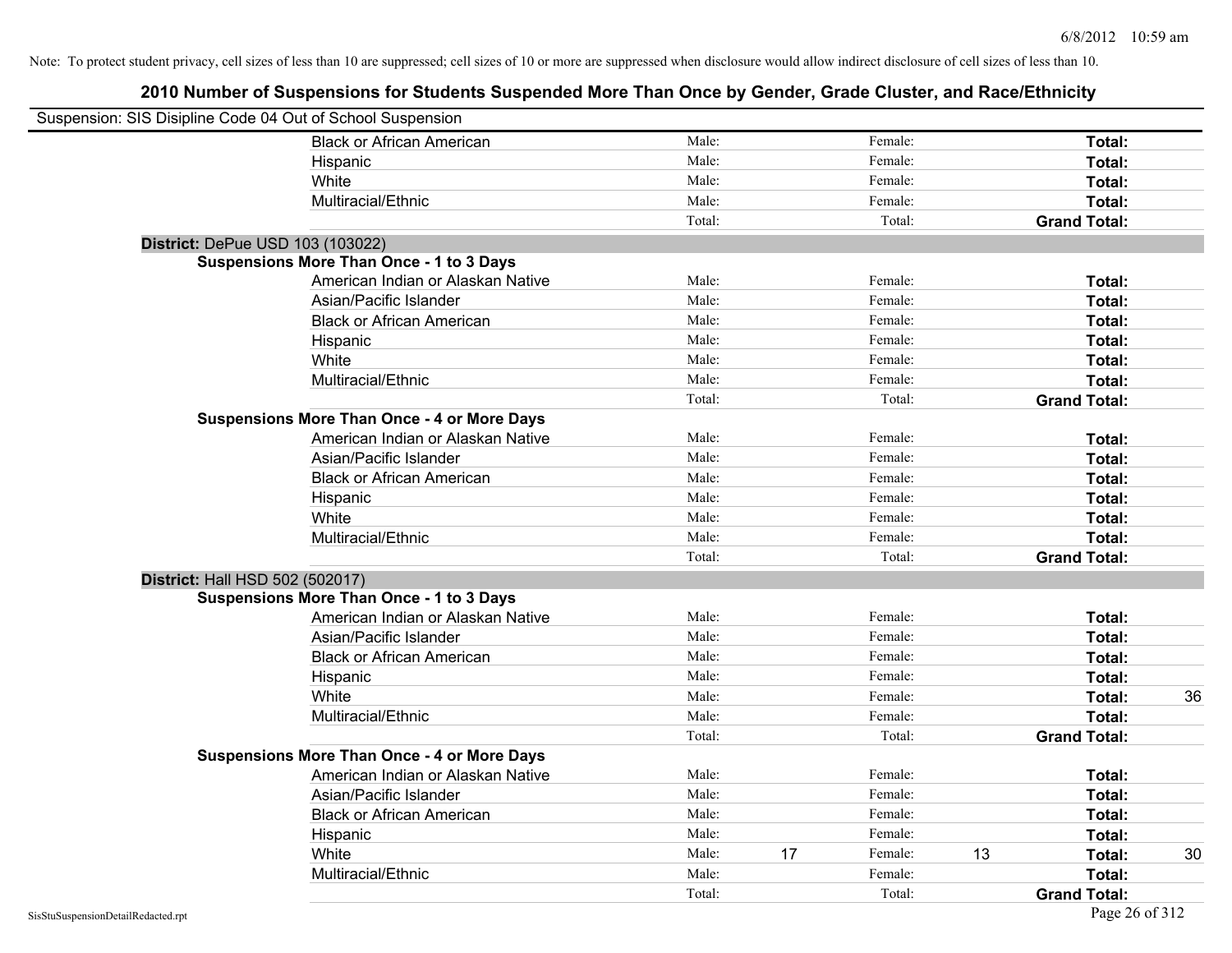| Suspension: SIS Disipline Code 04 Out of School Suspension |        |         |                     |
|------------------------------------------------------------|--------|---------|---------------------|
| District: La Moille CUSD 303 (303026)                      |        |         |                     |
| <b>Suspensions More Than Once - 1 to 3 Days</b>            |        |         |                     |
| American Indian or Alaskan Native                          | Male:  | Female: | Total:              |
| Asian/Pacific Islander                                     | Male:  | Female: | Total:              |
| <b>Black or African American</b>                           | Male:  | Female: | Total:              |
| Hispanic                                                   | Male:  | Female: | Total:              |
| White                                                      | Male:  | Female: | 13<br>Total:        |
| Multiracial/Ethnic                                         | Male:  | Female: | Total:              |
|                                                            | Total: | Total:  | <b>Grand Total:</b> |
| <b>Suspensions More Than Once - 4 or More Days</b>         |        |         |                     |
| American Indian or Alaskan Native                          | Male:  | Female: | Total:              |
| Asian/Pacific Islander                                     | Male:  | Female: | Total:              |
| <b>Black or African American</b>                           | Male:  | Female: | Total:              |
| Hispanic                                                   | Male:  | Female: | Total:              |
| White                                                      | Male:  | Female: | Total:              |
| Multiracial/Ethnic                                         | Male:  | Female: | Total:              |
|                                                            | Total: | Total:  | <b>Grand Total:</b> |
| District: Princeton ESD 115 (115002)                       |        |         |                     |
| <b>Suspensions More Than Once - 1 to 3 Days</b>            |        |         |                     |
| American Indian or Alaskan Native                          | Male:  | Female: | Total:              |
| Asian/Pacific Islander                                     | Male:  | Female: | Total:              |
| <b>Black or African American</b>                           | Male:  | Female: | Total:              |
| Hispanic                                                   | Male:  | Female: | Total:              |
| White                                                      | Male:  | Female: | Total:              |
| Multiracial/Ethnic                                         | Male:  | Female: | Total:              |
|                                                            | Total: | Total:  | <b>Grand Total:</b> |
| <b>Suspensions More Than Once - 4 or More Days</b>         |        |         |                     |
| American Indian or Alaskan Native                          | Male:  | Female: | Total:              |
| Asian/Pacific Islander                                     | Male:  | Female: | Total:              |
| <b>Black or African American</b>                           | Male:  | Female: | Total:              |
| Hispanic                                                   | Male:  | Female: | Total:              |
| White                                                      | Male:  | Female: | Total:              |
| Multiracial/Ethnic                                         | Male:  | Female: | Total:              |
|                                                            | Total: | Total:  | <b>Grand Total:</b> |
| District: Spring Valley CCSD 99 (099004)                   |        |         |                     |
| <b>Suspensions More Than Once - 1 to 3 Days</b>            |        |         |                     |
| American Indian or Alaskan Native                          | Male:  | Female: | Total:              |
| Asian/Pacific Islander                                     | Male:  | Female: | Total:              |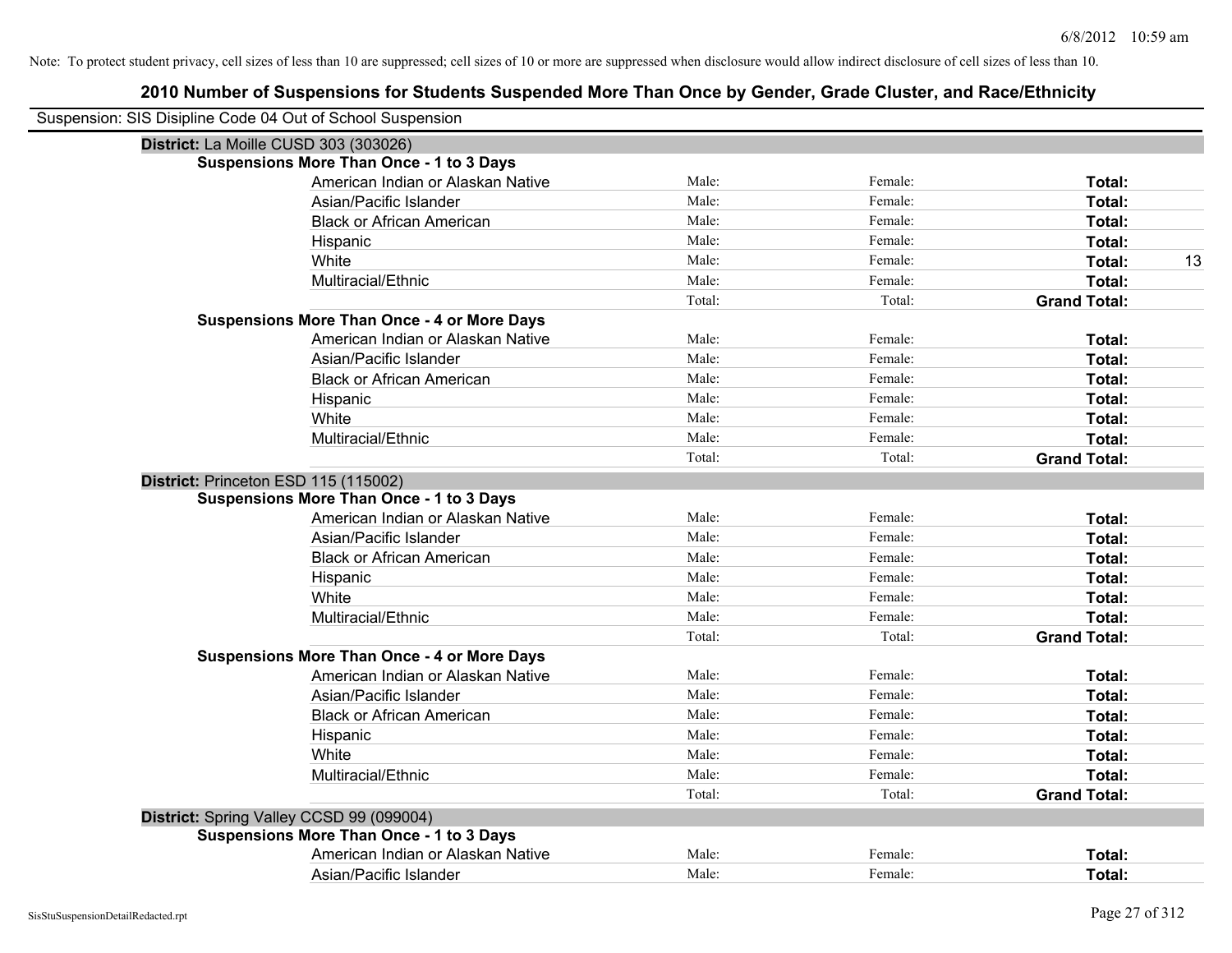| Suspension: SIS Disipline Code 04 Out of School Suspension |                                                    |        |         |                     |
|------------------------------------------------------------|----------------------------------------------------|--------|---------|---------------------|
|                                                            | <b>Black or African American</b>                   | Male:  | Female: | Total:              |
| Hispanic                                                   |                                                    | Male:  | Female: | Total:              |
| White                                                      |                                                    | Male:  | Female: | Total:              |
|                                                            | Multiracial/Ethnic                                 | Male:  | Female: | Total:              |
|                                                            |                                                    | Total: | Total:  | <b>Grand Total:</b> |
|                                                            | <b>Suspensions More Than Once - 4 or More Days</b> |        |         |                     |
|                                                            | American Indian or Alaskan Native                  | Male:  | Female: | Total:              |
|                                                            | Asian/Pacific Islander                             | Male:  | Female: | Total:              |
|                                                            | <b>Black or African American</b>                   | Male:  | Female: | Total:              |
| Hispanic                                                   |                                                    | Male:  | Female: | Total:              |
| White                                                      |                                                    | Male:  | Female: | Total:              |
|                                                            | Multiracial/Ethnic                                 | Male:  | Female: | Total:              |
|                                                            |                                                    | Total: | Total:  | <b>Grand Total:</b> |
| County: Henry (037)                                        |                                                    |        |         |                     |
| District: Annawan CUSD 226 (226026)                        |                                                    |        |         |                     |
|                                                            | <b>Suspensions More Than Once - 1 to 3 Days</b>    |        |         |                     |
|                                                            | American Indian or Alaskan Native                  | Male:  | Female: | Total:              |
|                                                            | Asian/Pacific Islander                             | Male:  | Female: | Total:              |
|                                                            | <b>Black or African American</b>                   | Male:  | Female: | Total:              |
| Hispanic                                                   |                                                    | Male:  | Female: | Total:              |
| White                                                      |                                                    | Male:  | Female: | Total:              |
|                                                            | Multiracial/Ethnic                                 | Male:  | Female: | Total:              |
|                                                            |                                                    | Total: | Total:  | <b>Grand Total:</b> |
|                                                            | <b>Suspensions More Than Once - 4 or More Days</b> |        |         |                     |
|                                                            | American Indian or Alaskan Native                  | Male:  | Female: | Total:              |
|                                                            | Asian/Pacific Islander                             | Male:  | Female: | Total:              |
|                                                            | <b>Black or African American</b>                   | Male:  | Female: | Total:              |
| Hispanic                                                   |                                                    | Male:  | Female: | Total:              |
| White                                                      |                                                    | Male:  | Female: | Total:              |
|                                                            | Multiracial/Ethnic                                 | Male:  | Female: | Total:              |
|                                                            |                                                    | Total: | Total:  | <b>Grand Total:</b> |
| District: Cambridge CUSD 227 (227026)                      |                                                    |        |         |                     |
|                                                            | <b>Suspensions More Than Once - 1 to 3 Days</b>    |        |         |                     |
|                                                            | American Indian or Alaskan Native                  | Male:  | Female: | Total:              |
|                                                            | Asian/Pacific Islander                             | Male:  | Female: | Total:              |
|                                                            | <b>Black or African American</b>                   | Male:  | Female: | Total:              |
| Hispanic                                                   |                                                    | Male:  | Female: | Total:              |
| White                                                      |                                                    | Male:  | Female: | 23<br>Total:        |
|                                                            | Multiracial/Ethnic                                 | Male:  | Female: | Total:              |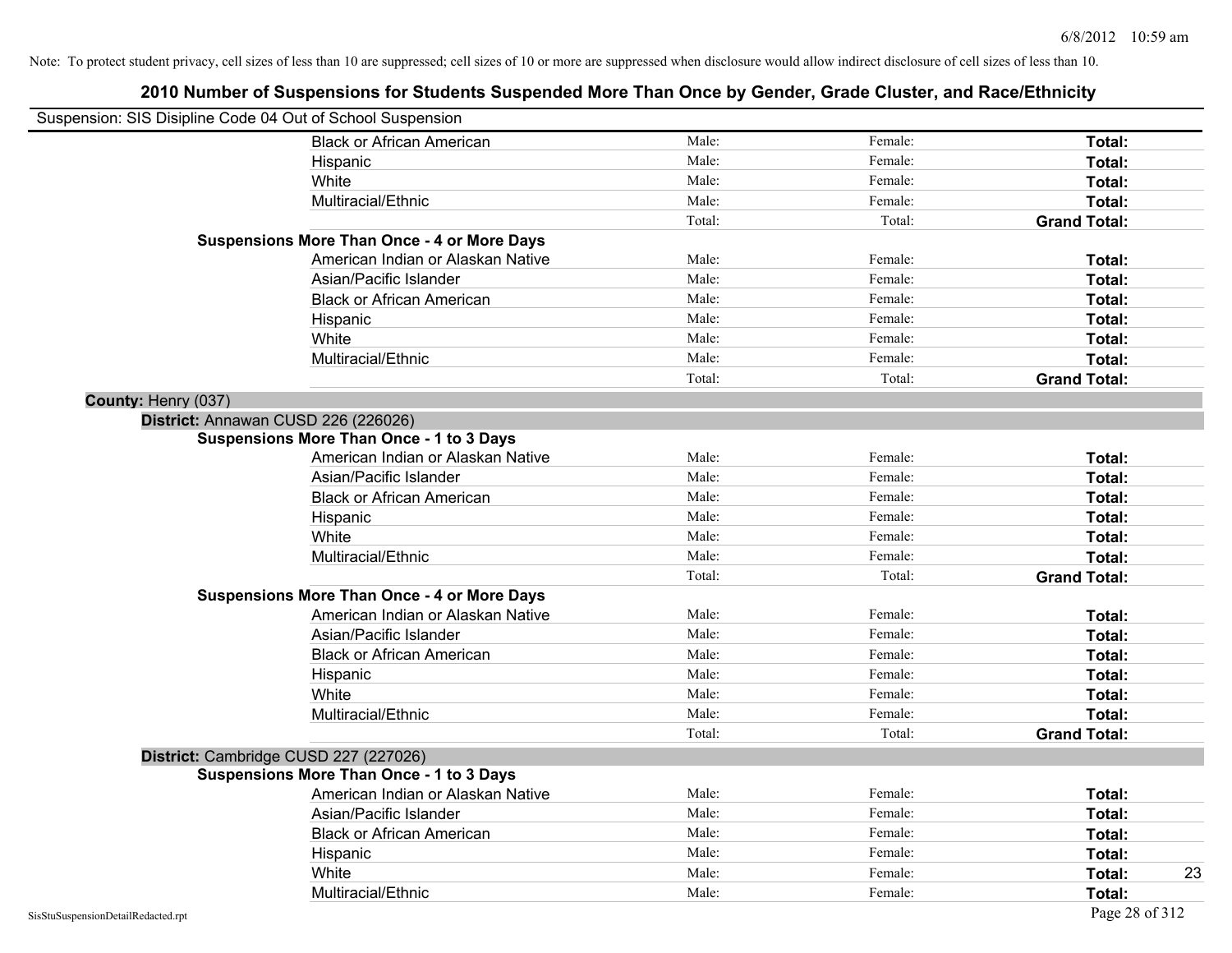| Suspension: SIS Disipline Code 04 Out of School Suspension |        |         |                     |    |
|------------------------------------------------------------|--------|---------|---------------------|----|
|                                                            | Total: | Total:  | <b>Grand Total:</b> |    |
| <b>Suspensions More Than Once - 4 or More Days</b>         |        |         |                     |    |
| American Indian or Alaskan Native                          | Male:  | Female: | Total:              |    |
| Asian/Pacific Islander                                     | Male:  | Female: | Total:              |    |
| <b>Black or African American</b>                           | Male:  | Female: | Total:              |    |
| Hispanic                                                   | Male:  | Female: | Total:              |    |
| White                                                      | Male:  | Female: | Total:              |    |
| Multiracial/Ethnic                                         | Male:  | Female: | Total:              |    |
|                                                            | Total: | Total:  | <b>Grand Total:</b> |    |
| District: Colona SD 190 (190002)                           |        |         |                     |    |
| <b>Suspensions More Than Once - 1 to 3 Days</b>            |        |         |                     |    |
| American Indian or Alaskan Native                          | Male:  | Female: | Total:              |    |
| Asian/Pacific Islander                                     | Male:  | Female: | Total:              |    |
| <b>Black or African American</b>                           | Male:  | Female: | Total:              |    |
| Hispanic                                                   | Male:  | Female: | Total:              |    |
| White                                                      | Male:  | Female: | Total:              | 18 |
| Multiracial/Ethnic                                         | Male:  | Female: | Total:              |    |
|                                                            | Total: | Total:  | <b>Grand Total:</b> |    |
| District: Galva CUSD 224 (224026)                          |        |         |                     |    |
| <b>Suspensions More Than Once - 1 to 3 Days</b>            |        |         |                     |    |
| American Indian or Alaskan Native                          | Male:  | Female: | Total:              |    |
| Asian/Pacific Islander                                     | Male:  | Female: | Total:              |    |
| <b>Black or African American</b>                           | Male:  | Female: | Total:              |    |
| Hispanic                                                   | Male:  | Female: | Total:              |    |
| White                                                      | Male:  | Female: | Total:              | 24 |
| Multiracial/Ethnic                                         | Male:  | Female: | Total:              |    |
|                                                            | Total: | Total:  | <b>Grand Total:</b> |    |
| <b>Suspensions More Than Once - 4 or More Days</b>         |        |         |                     |    |
| American Indian or Alaskan Native                          | Male:  | Female: | Total:              |    |
| Asian/Pacific Islander                                     | Male:  | Female: | Total:              |    |
| <b>Black or African American</b>                           | Male:  | Female: | Total:              |    |
| Hispanic                                                   | Male:  | Female: | Total:              |    |
| White                                                      | Male:  | Female: | Total:              |    |
| Multiracial/Ethnic                                         | Male:  | Female: | Total:              |    |
|                                                            | Total: | Total:  | <b>Grand Total:</b> |    |
| District: Geneseo CUSD 228 (228026)                        |        |         |                     |    |
| <b>Suspensions More Than Once - 1 to 3 Days</b>            |        |         |                     |    |
| American Indian or Alaskan Native                          | Male:  | Female: | Total:              |    |
|                                                            |        |         |                     |    |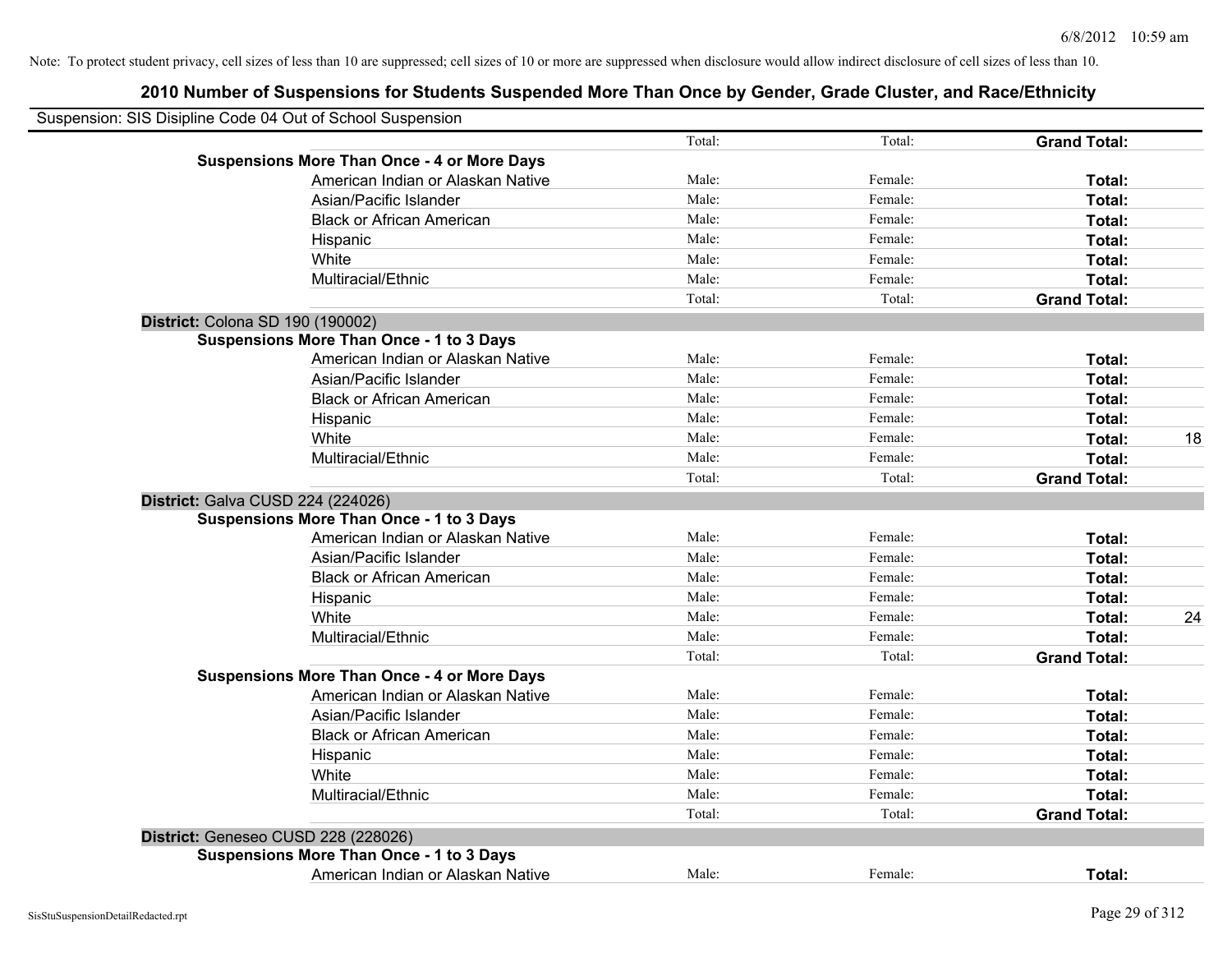| Suspension: SIS Disipline Code 04 Out of School Suspension |                                                    |        |     |         |    |                     |     |
|------------------------------------------------------------|----------------------------------------------------|--------|-----|---------|----|---------------------|-----|
|                                                            | Asian/Pacific Islander                             | Male:  |     | Female: |    | Total:              |     |
|                                                            | <b>Black or African American</b>                   | Male:  |     | Female: |    | Total:              |     |
|                                                            | Hispanic                                           | Male:  |     | Female: |    | Total:              |     |
|                                                            | White                                              | Male:  |     | Female: |    | Total:              |     |
|                                                            | Multiracial/Ethnic                                 | Male:  |     | Female: |    | Total:              |     |
|                                                            |                                                    | Total: |     | Total:  |    | <b>Grand Total:</b> |     |
|                                                            | <b>Suspensions More Than Once - 4 or More Days</b> |        |     |         |    |                     |     |
|                                                            | American Indian or Alaskan Native                  | Male:  |     | Female: |    | Total:              |     |
|                                                            | Asian/Pacific Islander                             | Male:  |     | Female: |    | Total:              |     |
|                                                            | <b>Black or African American</b>                   | Male:  |     | Female: |    | Total:              |     |
|                                                            | Hispanic                                           | Male:  |     | Female: |    | Total:              |     |
|                                                            | White                                              | Male:  |     | Female: |    | Total:              |     |
|                                                            | Multiracial/Ethnic                                 | Male:  |     | Female: |    | Total:              |     |
|                                                            |                                                    | Total: |     | Total:  |    | <b>Grand Total:</b> |     |
| District: Kewanee CUSD 229 (229026)                        |                                                    |        |     |         |    |                     |     |
|                                                            | <b>Suspensions More Than Once - 1 to 3 Days</b>    |        |     |         |    |                     |     |
|                                                            | American Indian or Alaskan Native                  | Male:  |     | Female: |    | Total:              |     |
|                                                            | Asian/Pacific Islander                             | Male:  |     | Female: |    | Total:              |     |
|                                                            | <b>Black or African American</b>                   | Male:  |     | Female: |    | Total:              | 42  |
|                                                            | Hispanic                                           | Male:  | 38  | Female: | 10 | Total:              | 48  |
|                                                            | White                                              | Male:  | 153 | Female: | 11 | Total:              | 164 |
|                                                            | Multiracial/Ethnic                                 | Male:  |     | Female: |    | Total:              | 12  |
|                                                            |                                                    | Total: |     | Total:  |    | <b>Grand Total:</b> |     |
|                                                            | <b>Suspensions More Than Once - 4 or More Days</b> |        |     |         |    |                     |     |
|                                                            | American Indian or Alaskan Native                  | Male:  |     | Female: |    | Total:              |     |
|                                                            | Asian/Pacific Islander                             | Male:  |     | Female: |    | Total:              |     |
|                                                            | <b>Black or African American</b>                   | Male:  |     | Female: |    | Total:              | 10  |
|                                                            | Hispanic                                           | Male:  |     | Female: |    | Total:              | 13  |
|                                                            | White                                              | Male:  | 35  | Female: | 17 | Total:              | 52  |
|                                                            | Multiracial/Ethnic                                 | Male:  |     | Female: |    | Total:              |     |
|                                                            |                                                    | Total: |     | Total:  |    | <b>Grand Total:</b> |     |
| District: Orion CUSD 223 (223026)                          |                                                    |        |     |         |    |                     |     |
|                                                            | <b>Suspensions More Than Once - 1 to 3 Days</b>    |        |     |         |    |                     |     |
|                                                            | American Indian or Alaskan Native                  | Male:  |     | Female: |    | Total:              |     |
|                                                            | Asian/Pacific Islander                             | Male:  |     | Female: |    | Total:              |     |
|                                                            | <b>Black or African American</b>                   | Male:  |     | Female: |    | Total:              |     |
|                                                            | Hispanic                                           | Male:  |     | Female: |    | Total:              |     |
|                                                            | White                                              | Male:  |     | Female: |    | Total:              |     |
|                                                            | Multiracial/Ethnic                                 | Male:  |     | Female: |    | Total:              |     |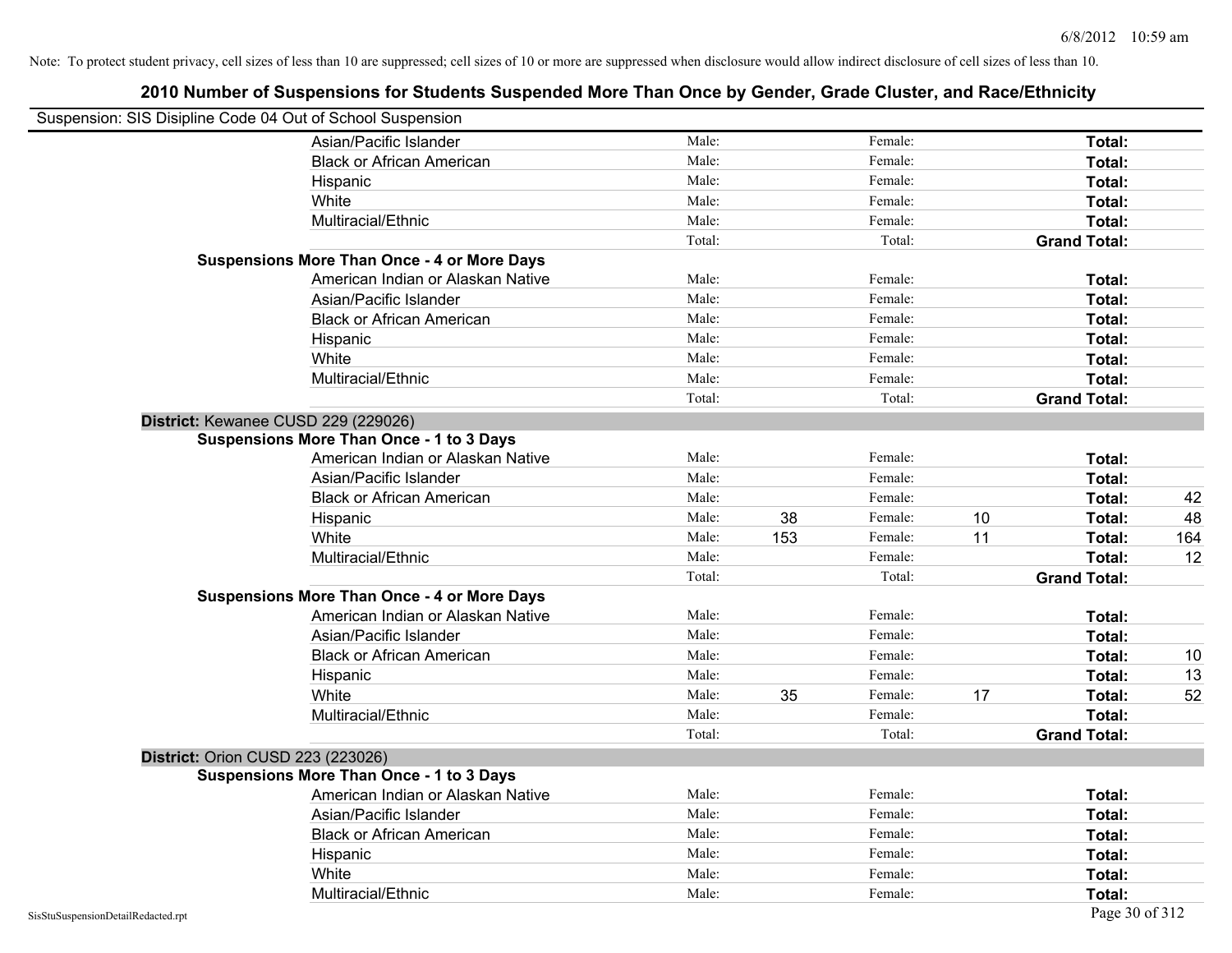# **2010 Number of Suspensions for Students Suspended More Than Once by Gender, Grade Cluster, and Race/Ethnicity**

| Suspension: SIS Disipline Code 04 Out of School Suspension |        |         |                     |
|------------------------------------------------------------|--------|---------|---------------------|
|                                                            | Total: | Total:  | <b>Grand Total:</b> |
| District: Wethersfield CUSD 230 (230026)                   |        |         |                     |
| <b>Suspensions More Than Once - 1 to 3 Days</b>            |        |         |                     |
| American Indian or Alaskan Native                          | Male:  | Female: | Total:              |
| Asian/Pacific Islander                                     | Male:  | Female: | Total:              |
| <b>Black or African American</b>                           | Male:  | Female: | Total:              |
| Hispanic                                                   | Male:  | Female: | Total:              |
| White                                                      | Male:  | Female: | Total:              |
| Multiracial/Ethnic                                         | Male:  | Female: | <b>Total:</b>       |
|                                                            | Total: | Total:  | <b>Grand Total:</b> |
| <b>Suspensions More Than Once - 4 or More Days</b>         |        |         |                     |
| American Indian or Alaskan Native                          | Male:  | Female: | Total:              |
| Asian/Pacific Islander                                     | Male:  | Female: | Total:              |
| <b>Black or African American</b>                           | Male:  | Female: | Total:              |
| Hispanic                                                   | Male:  | Female: | Total:              |
| White                                                      | Male:  | Female: | Total:              |
| Multiracial/Ethnic                                         | Male:  | Female: | Total:              |
|                                                            | Total: | Total:  | <b>Grand Total:</b> |
| County: Non-Public School (000)                            |        |         |                     |
| District: Bureau/Henry/Stark ROE (000000)                  |        |         |                     |
| <b>Suspensions More Than Once - 1 to 3 Days</b>            |        |         |                     |
| American Indian or Alaskan Native                          | Male:  | Female: | Total:              |
| Asian/Pacific Islander                                     | Male:  | Female: | Total:              |
| <b>Black or African American</b>                           | Male:  | Female: | Total:              |
| Hispanic                                                   | Male:  | Female: | Total:              |
| White                                                      | Male:  | Female: | Total:              |
| Multiracial/Ethnic                                         | Male:  | Female: | Total:              |
|                                                            | Total: | Total:  | <b>Grand Total:</b> |
| <b>Suspensions More Than Once - 4 or More Days</b>         |        |         |                     |
| American Indian or Alaskan Native                          | Male:  | Female: | Total:              |
| Asian/Pacific Islander                                     | Male:  | Female: | Total:              |
| <b>Black or African American</b>                           | Male:  | Female: | Total:              |
| Hispanic                                                   | Male:  | Female: | Total:              |
| White                                                      | Male:  | Female: | Total:              |
| Multiracial/Ethnic                                         | Male:  | Female: | <b>Total:</b>       |
|                                                            | Total: | Total:  | <b>Grand Total:</b> |

**County:** Stark (088)

**District:** Stark County CUSD 100 (100026)

**Suspensions More Than Once - 1 to 3 Days**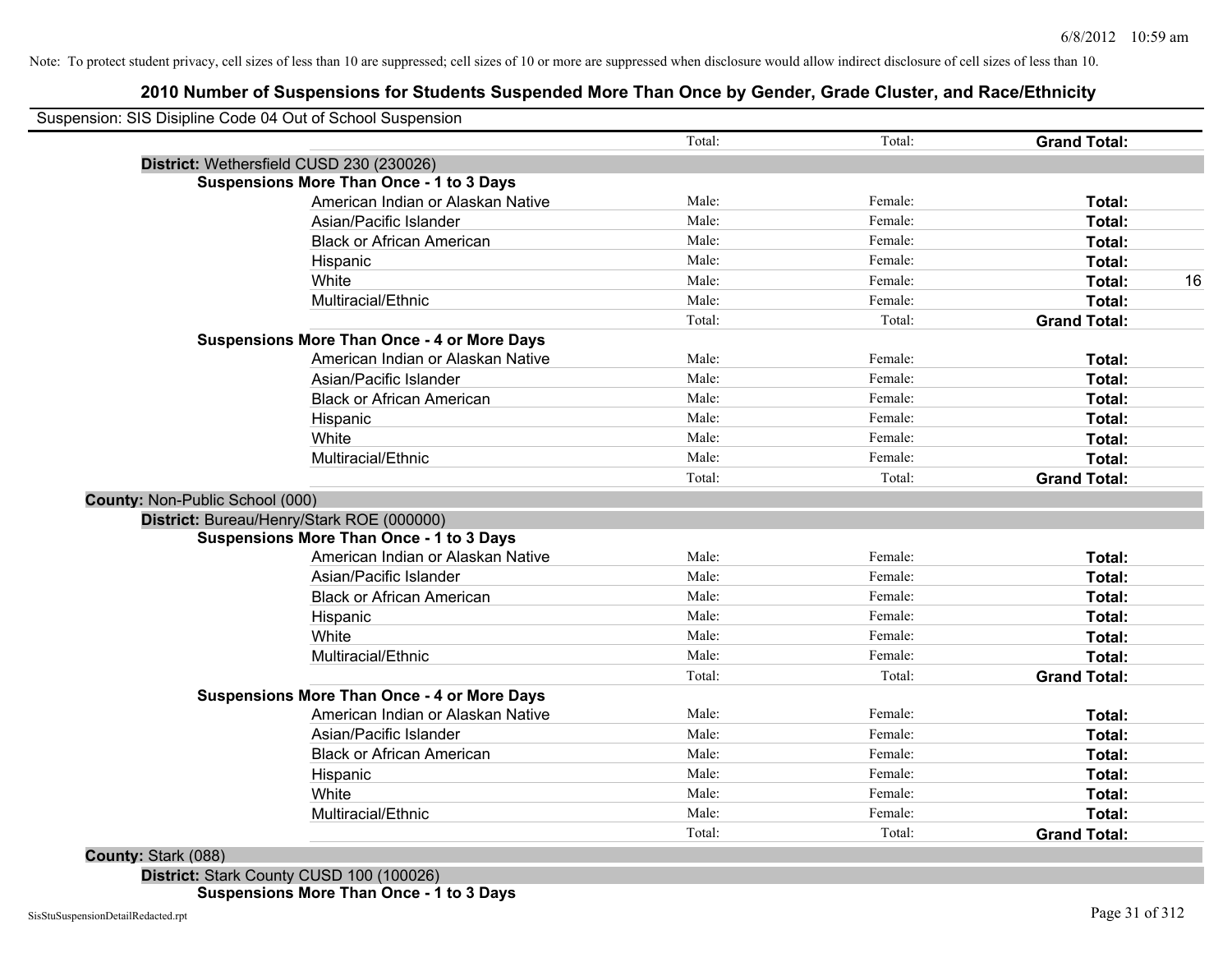| Suspension: SIS Disipline Code 04 Out of School Suspension |                                                    |        |    |         |                     |    |
|------------------------------------------------------------|----------------------------------------------------|--------|----|---------|---------------------|----|
|                                                            | American Indian or Alaskan Native                  | Male:  |    | Female: | Total:              |    |
|                                                            | Asian/Pacific Islander                             | Male:  |    | Female: | Total:              |    |
|                                                            | <b>Black or African American</b>                   | Male:  |    | Female: | Total:              |    |
|                                                            | Hispanic                                           | Male:  |    | Female: | Total:              |    |
|                                                            | White                                              | Male:  | 58 | Female: | 13<br>Total:        | 71 |
|                                                            | Multiracial/Ethnic                                 | Male:  |    | Female: | Total:              |    |
|                                                            |                                                    | Total: |    | Total:  | <b>Grand Total:</b> |    |
|                                                            | <b>Suspensions More Than Once - 4 or More Days</b> |        |    |         |                     |    |
|                                                            | American Indian or Alaskan Native                  | Male:  |    | Female: | Total:              |    |
|                                                            | Asian/Pacific Islander                             | Male:  |    | Female: | Total:              |    |
|                                                            | <b>Black or African American</b>                   | Male:  |    | Female: | Total:              |    |
|                                                            | Hispanic                                           | Male:  |    | Female: | Total:              |    |
|                                                            | White                                              | Male:  |    | Female: | Total:              | 11 |
|                                                            | Multiracial/Ethnic                                 | Male:  |    | Female: | Total:              |    |
|                                                            |                                                    | Total: |    | Total:  | <b>Grand Total:</b> |    |
|                                                            |                                                    |        |    |         |                     |    |
| Region: Calhoun/Greene/Jersy/Macoupin ROE (40)             |                                                    |        |    |         |                     |    |
| County: Calhoun (007)                                      |                                                    |        |    |         |                     |    |
|                                                            | District: Calhoun CUSD 40 (040026)                 |        |    |         |                     |    |
|                                                            | <b>Suspensions More Than Once - 1 to 3 Days</b>    |        |    |         |                     |    |
|                                                            | American Indian or Alaskan Native                  | Male:  |    | Female: | Total:              |    |
|                                                            | Asian/Pacific Islander                             | Male:  |    | Female: | Total:              |    |
|                                                            | <b>Black or African American</b>                   | Male:  |    | Female: | Total:              |    |
|                                                            | Hispanic                                           | Male:  |    | Female: | Total:              |    |
|                                                            | White                                              | Male:  |    | Female: | Total:              | 12 |
|                                                            | Multiracial/Ethnic                                 | Male:  |    | Female: | Total:              |    |
|                                                            |                                                    | Total: |    | Total:  | <b>Grand Total:</b> |    |
| County: Greene (031)                                       |                                                    |        |    |         |                     |    |
|                                                            | District: Carrollton CUSD 1 (001026)               |        |    |         |                     |    |
|                                                            | <b>Suspensions More Than Once - 1 to 3 Days</b>    |        |    |         |                     |    |
|                                                            | American Indian or Alaskan Native                  | Male:  |    | Female: | Total:              |    |
|                                                            | Asian/Pacific Islander                             | Male:  |    | Female: | Total:              |    |
|                                                            | <b>Black or African American</b>                   | Male:  |    | Female: | Total:              |    |
|                                                            | Hispanic                                           | Male:  |    | Female: | Total:              |    |
|                                                            | White                                              | Male:  |    | Female: | Total:              |    |
|                                                            | Multiracial/Ethnic                                 | Male:  |    | Female: | Total:              |    |
|                                                            |                                                    | Total: |    | Total:  | <b>Grand Total:</b> |    |
|                                                            | $\sim$ $\sim$ $\sim$                               |        |    |         |                     |    |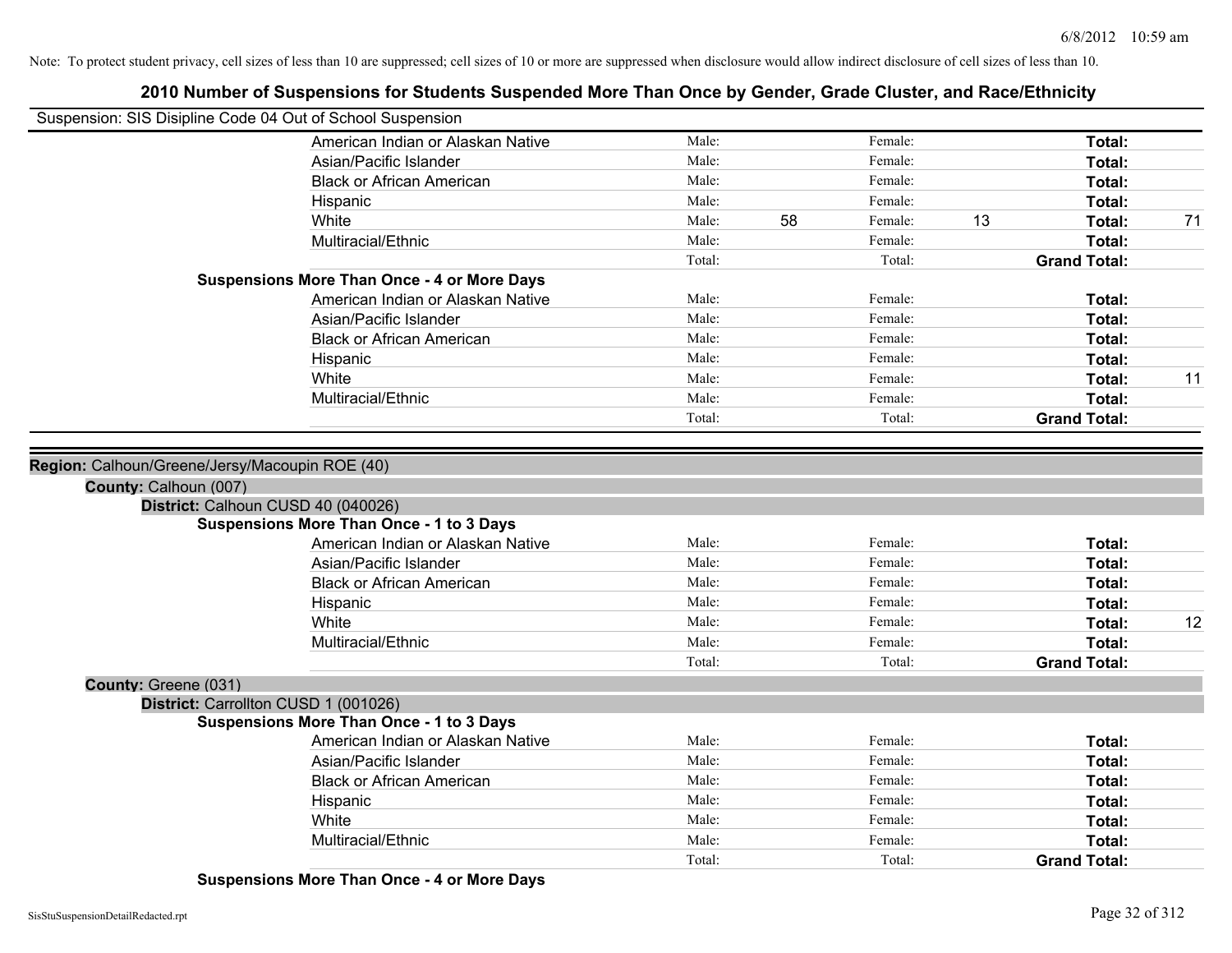|                                                            | Note: To protect student privacy, cell sizes of less than 10 are suppressed; cell sizes of 10 or more are suppressed when disclosure would allow indirect disclosure of cell sizes of less than 10. |        |    |         |    |                     |    |
|------------------------------------------------------------|-----------------------------------------------------------------------------------------------------------------------------------------------------------------------------------------------------|--------|----|---------|----|---------------------|----|
|                                                            | 2010 Number of Suspensions for Students Suspended More Than Once by Gender, Grade Cluster, and Race/Ethnicity                                                                                       |        |    |         |    |                     |    |
| Suspension: SIS Disipline Code 04 Out of School Suspension |                                                                                                                                                                                                     |        |    |         |    |                     |    |
|                                                            | American Indian or Alaskan Native                                                                                                                                                                   | Male:  |    | Female: |    | Total:              |    |
|                                                            | Asian/Pacific Islander                                                                                                                                                                              | Male:  |    | Female: |    | Total:              |    |
|                                                            | <b>Black or African American</b>                                                                                                                                                                    | Male:  |    | Female: |    | Total:              |    |
|                                                            | Hispanic                                                                                                                                                                                            | Male:  |    | Female: |    | Total:              |    |
|                                                            | White                                                                                                                                                                                               | Male:  |    | Female: |    | Total:              |    |
|                                                            | Multiracial/Ethnic                                                                                                                                                                                  | Male:  |    | Female: |    | Total:              |    |
|                                                            |                                                                                                                                                                                                     | Total: |    | Total:  |    | <b>Grand Total:</b> |    |
|                                                            | District: North Greene CUSD 3 (003026)                                                                                                                                                              |        |    |         |    |                     |    |
|                                                            | <b>Suspensions More Than Once - 1 to 3 Days</b>                                                                                                                                                     |        |    |         |    |                     |    |
|                                                            | American Indian or Alaskan Native                                                                                                                                                                   | Male:  |    | Female: |    | Total:              |    |
|                                                            | Asian/Pacific Islander                                                                                                                                                                              | Male:  |    | Female: |    | Total:              |    |
|                                                            | <b>Black or African American</b>                                                                                                                                                                    | Male:  |    | Female: |    | Total:              |    |
|                                                            | Hispanic                                                                                                                                                                                            | Male:  |    | Female: |    | Total:              |    |
|                                                            | White                                                                                                                                                                                               | Male:  | 61 | Female: | 19 | Total:              | 80 |
|                                                            | Multiracial/Ethnic                                                                                                                                                                                  | Male:  |    | Female: |    | Total:              |    |
|                                                            |                                                                                                                                                                                                     | Total: |    | Total:  |    | <b>Grand Total:</b> |    |
|                                                            | <b>Suspensions More Than Once - 4 or More Days</b>                                                                                                                                                  |        |    |         |    |                     |    |
|                                                            | American Indian or Alaskan Native                                                                                                                                                                   | Male:  |    | Female: |    | Total:              |    |
|                                                            | Asian/Pacific Islander                                                                                                                                                                              | Male:  |    | Female: |    | Total:              |    |
|                                                            | <b>Black or African American</b>                                                                                                                                                                    | Male:  |    | Female: |    | Total:              |    |
|                                                            | Hispanic                                                                                                                                                                                            | Male:  |    | Female: |    | Total:              |    |
|                                                            | White                                                                                                                                                                                               | Male:  |    | Female: |    | Total:              |    |
|                                                            | Multiracial/Ethnic                                                                                                                                                                                  | Male:  |    | Female: |    | Total:              |    |
|                                                            |                                                                                                                                                                                                     | Total: |    | Total:  |    | <b>Grand Total:</b> |    |
| County: Jersey (042)                                       |                                                                                                                                                                                                     |        |    |         |    |                     |    |
| District: Jersey CUSD 100 (100026)                         |                                                                                                                                                                                                     |        |    |         |    |                     |    |
|                                                            | <b>Suspensions More Than Once - 1 to 3 Days</b>                                                                                                                                                     |        |    |         |    |                     |    |
|                                                            | American Indian or Alaskan Native                                                                                                                                                                   | Male:  |    | Female: |    | Total:              |    |
|                                                            | Asian/Pacific Islander                                                                                                                                                                              | Male:  |    | Female: |    | Total:              |    |
|                                                            | <b>Black or African American</b>                                                                                                                                                                    | Male:  |    | Female: |    | Total:              |    |

Hispanic **Total:** Male: Female: **Total:** Female: **Total:** Total: Female: **Total:** Total:

Multiracial/Ethnic **Total:** Male: Female: Female: **Total:** Total:

American Indian or Alaskan Native **Male:** Male: Female: Female: Total: Asian/Pacific Islander **Total:** Male: Female: Female: **Total:** Total: Black or African American **Figure 10** Male: Female: Female: **Total:** Total: Hispanic **Total:** Male: Female: **Total:** Female: **Total:** Total: Female: **Total:** Total:

White **Male:** 59 Female: 20 **Total:** 79 Female: 20 **Total:** 79

Total: Total: **Grand Total:**

**Suspensions More Than Once - 4 or More Days**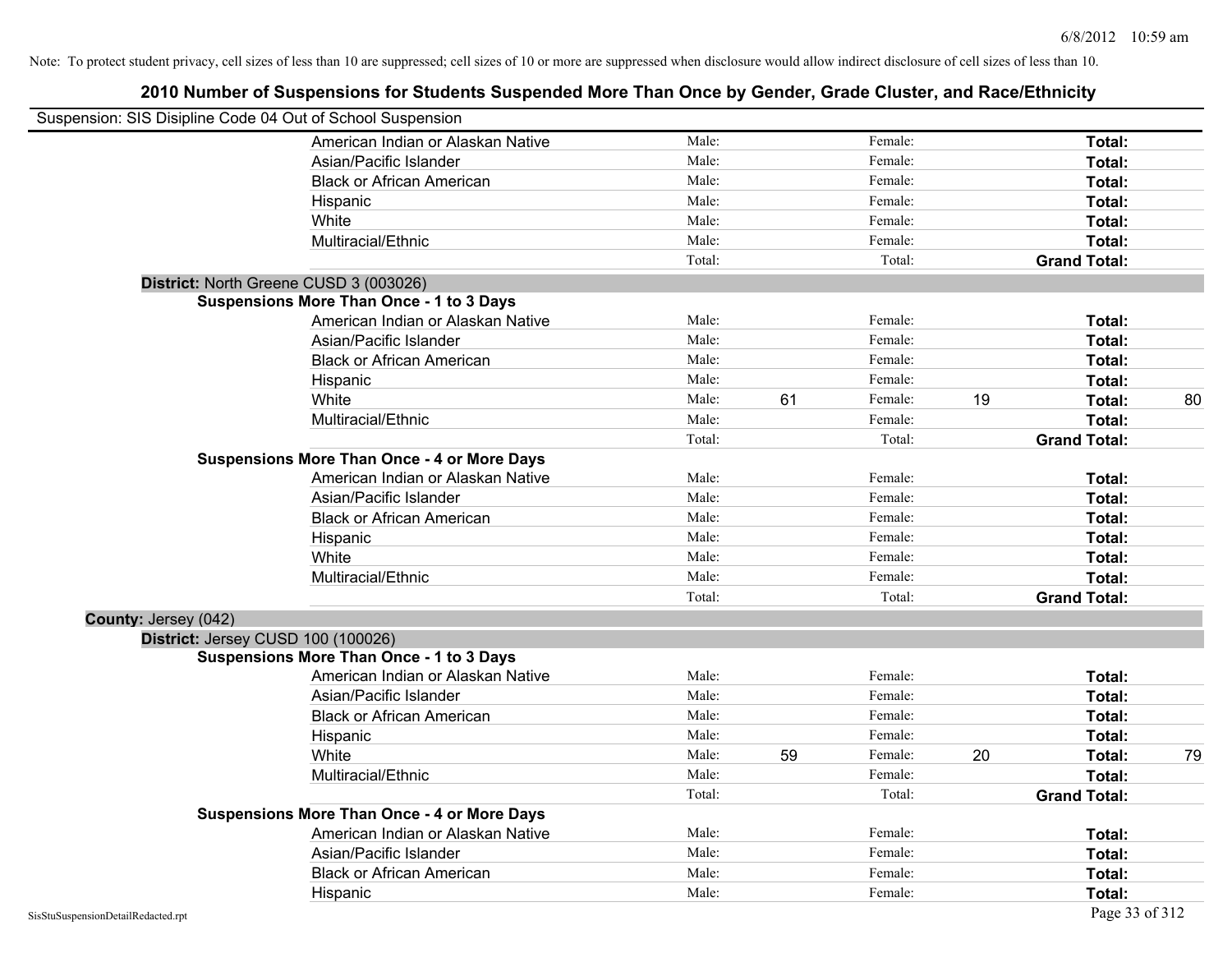| Suspension: SIS Disipline Code 04 Out of School Suspension |                                   |        |         |                     |    |
|------------------------------------------------------------|-----------------------------------|--------|---------|---------------------|----|
| White                                                      |                                   | Male:  | Female: | Total:              | 32 |
| Multiracial/Ethnic                                         |                                   | Male:  | Female: | Total:              |    |
|                                                            |                                   | Total: | Total:  | <b>Grand Total:</b> |    |
| County: Macoupin (056)                                     |                                   |        |         |                     |    |
| District: Bunker Hill CUSD 8 (008026)                      |                                   |        |         |                     |    |
| <b>Suspensions More Than Once - 1 to 3 Days</b>            |                                   |        |         |                     |    |
|                                                            | American Indian or Alaskan Native | Male:  | Female: | Total:              |    |
|                                                            | Asian/Pacific Islander            | Male:  | Female: | Total:              |    |
|                                                            | <b>Black or African American</b>  | Male:  | Female: | Total:              |    |
| Hispanic                                                   |                                   | Male:  | Female: | Total:              |    |
| White                                                      |                                   | Male:  | Female: | Total:              |    |
| Multiracial/Ethnic                                         |                                   | Male:  | Female: | Total:              |    |
|                                                            |                                   | Total: | Total:  | <b>Grand Total:</b> |    |
| <b>Suspensions More Than Once - 4 or More Days</b>         |                                   |        |         |                     |    |
|                                                            | American Indian or Alaskan Native | Male:  | Female: | Total:              |    |
|                                                            | Asian/Pacific Islander            | Male:  | Female: | Total:              |    |
|                                                            | <b>Black or African American</b>  | Male:  | Female: | Total:              |    |
| Hispanic                                                   |                                   | Male:  | Female: | Total:              |    |
| White                                                      |                                   | Male:  | Female: | Total:              |    |
| Multiracial/Ethnic                                         |                                   | Male:  | Female: | Total:              |    |
|                                                            |                                   | Total: | Total:  | <b>Grand Total:</b> |    |
| District: Carlinville CUSD 1 (001026)                      |                                   |        |         |                     |    |
| <b>Suspensions More Than Once - 1 to 3 Days</b>            |                                   |        |         |                     |    |
|                                                            | American Indian or Alaskan Native | Male:  | Female: | Total:              |    |
|                                                            | Asian/Pacific Islander            | Male:  | Female: | Total:              |    |
|                                                            | <b>Black or African American</b>  | Male:  | Female: | Total:              |    |
| Hispanic                                                   |                                   | Male:  | Female: | Total:              |    |
| White                                                      |                                   | Male:  | Female: | Total:              | 29 |
| Multiracial/Ethnic                                         |                                   | Male:  | Female: | Total:              |    |
|                                                            |                                   | Total: | Total:  | <b>Grand Total:</b> |    |
| <b>Suspensions More Than Once - 4 or More Days</b>         |                                   |        |         |                     |    |
|                                                            | American Indian or Alaskan Native | Male:  | Female: | Total:              |    |
|                                                            | Asian/Pacific Islander            | Male:  | Female: | Total:              |    |
|                                                            | <b>Black or African American</b>  | Male:  | Female: | Total:              |    |
| Hispanic                                                   |                                   | Male:  | Female: | Total:              |    |
| White                                                      |                                   | Male:  | Female: | Total:              |    |
| Multiracial/Ethnic                                         |                                   | Male:  | Female: | Total:              |    |
|                                                            |                                   | Total: | Total:  | <b>Grand Total:</b> | 10 |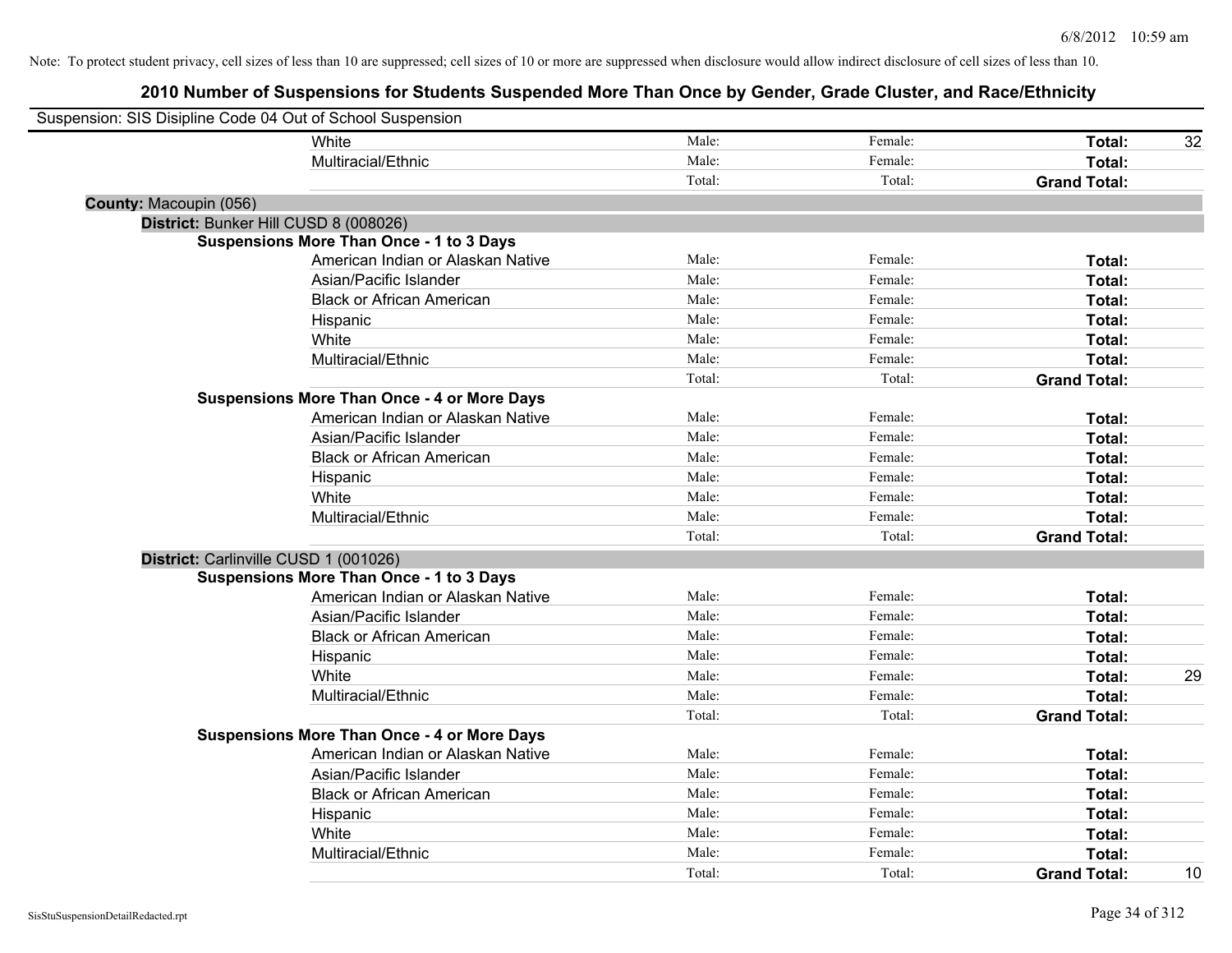| Suspension: SIS Disipline Code 04 Out of School Suspension |                                                    |        |         |                     |
|------------------------------------------------------------|----------------------------------------------------|--------|---------|---------------------|
|                                                            | District: Gillespie CUSD 7 (007026)                |        |         |                     |
|                                                            | <b>Suspensions More Than Once - 1 to 3 Days</b>    |        |         |                     |
|                                                            | American Indian or Alaskan Native                  | Male:  | Female: | Total:              |
|                                                            | Asian/Pacific Islander                             | Male:  | Female: | Total:              |
|                                                            | <b>Black or African American</b>                   | Male:  | Female: | Total:              |
|                                                            | Hispanic                                           | Male:  | Female: | <b>Total:</b>       |
|                                                            | White                                              | Male:  | Female: | Total:<br>13        |
|                                                            | Multiracial/Ethnic                                 | Male:  | Female: | Total:              |
|                                                            |                                                    | Total: | Total:  | <b>Grand Total:</b> |
|                                                            | <b>Suspensions More Than Once - 4 or More Days</b> |        |         |                     |
|                                                            | American Indian or Alaskan Native                  | Male:  | Female: | Total:              |
|                                                            | Asian/Pacific Islander                             | Male:  | Female: | Total:              |
|                                                            | <b>Black or African American</b>                   | Male:  | Female: | Total:              |
|                                                            | Hispanic                                           | Male:  | Female: | Total:              |
|                                                            | White                                              | Male:  | Female: | Total:              |
|                                                            | Multiracial/Ethnic                                 | Male:  | Female: | Total:              |
|                                                            |                                                    | Total: | Total:  | <b>Grand Total:</b> |
|                                                            | District: Girard CUSD 3 (003026)                   |        |         |                     |
|                                                            | <b>Suspensions More Than Once - 1 to 3 Days</b>    |        |         |                     |
|                                                            | American Indian or Alaskan Native                  | Male:  | Female: | Total:              |
|                                                            | Asian/Pacific Islander                             | Male:  | Female: | Total:              |
|                                                            | <b>Black or African American</b>                   | Male:  | Female: | Total:              |
|                                                            | Hispanic                                           | Male:  | Female: | Total:              |
|                                                            | White                                              | Male:  | Female: | Total:              |
|                                                            | Multiracial/Ethnic                                 | Male:  | Female: | Total:              |
|                                                            |                                                    | Total: | Total:  | <b>Grand Total:</b> |
|                                                            | District: Mount Olive CUSD 5 (005026)              |        |         |                     |
|                                                            | <b>Suspensions More Than Once - 1 to 3 Days</b>    |        |         |                     |
|                                                            | American Indian or Alaskan Native                  | Male:  | Female: | Total:              |
|                                                            | Asian/Pacific Islander                             | Male:  | Female: | Total:              |
|                                                            | <b>Black or African American</b>                   | Male:  | Female: | Total:              |
|                                                            | Hispanic                                           | Male:  | Female: | Total:              |
|                                                            | White                                              | Male:  | Female: | 21<br>Total:        |
|                                                            | Multiracial/Ethnic                                 | Male:  | Female: | Total:              |
|                                                            |                                                    | Total: | Total:  | <b>Grand Total:</b> |
|                                                            | <b>Suspensions More Than Once - 4 or More Days</b> |        |         |                     |
|                                                            | American Indian or Alaskan Native                  | Male:  | Female: | Total:              |
|                                                            | Asian/Pacific Islander                             | Male:  | Female: | Total:              |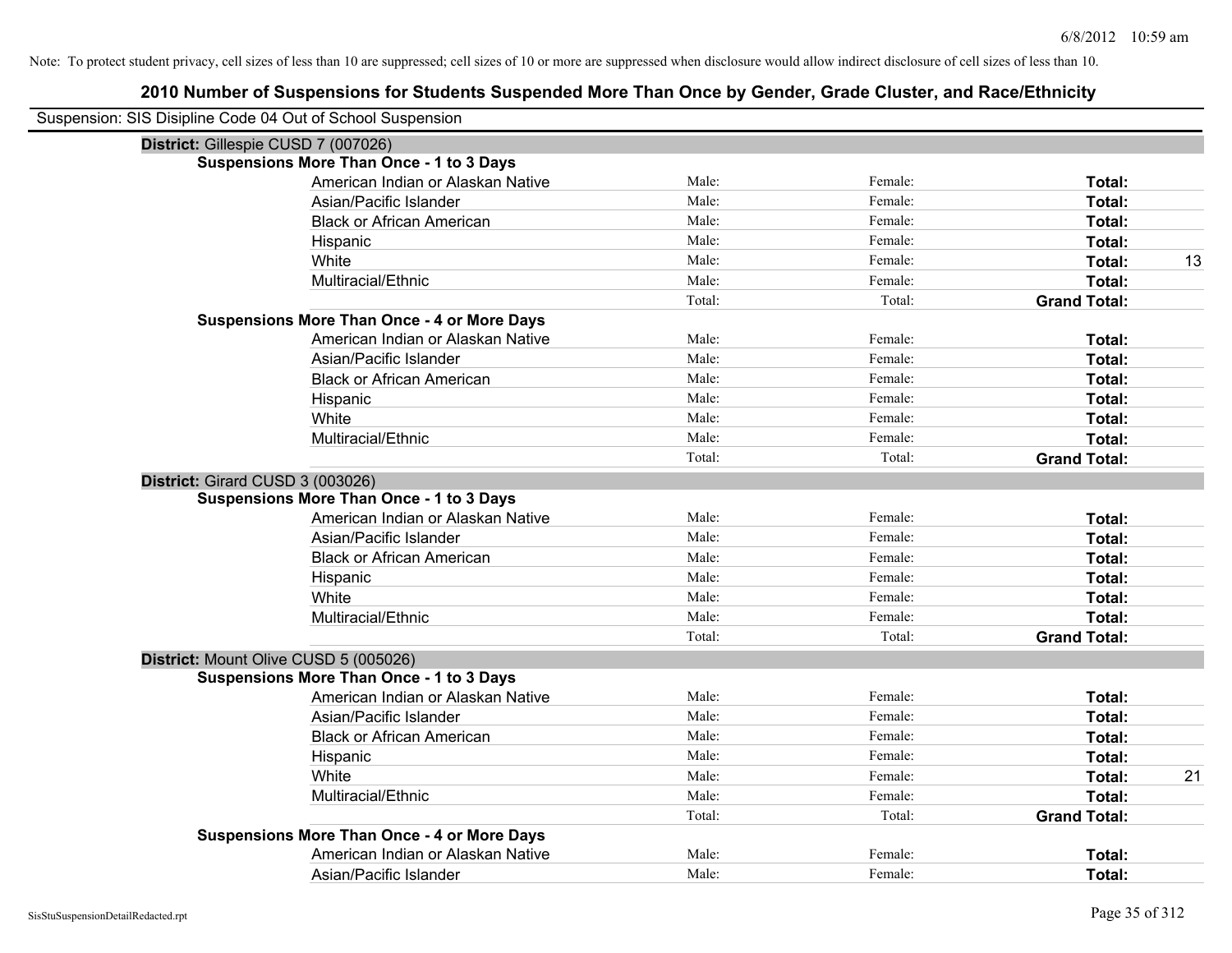| Suspension: SIS Disipline Code 04 Out of School Suspension |                                                 |        |         |                     |
|------------------------------------------------------------|-------------------------------------------------|--------|---------|---------------------|
|                                                            | <b>Black or African American</b>                | Male:  | Female: | Total:              |
|                                                            | Hispanic                                        | Male:  | Female: | Total:              |
|                                                            | White                                           | Male:  | Female: | Total:              |
|                                                            | Multiracial/Ethnic                              | Male:  | Female: | Total:              |
|                                                            |                                                 | Total: | Total:  | <b>Grand Total:</b> |
| District: Northwestern CUSD 2 (002026)                     |                                                 |        |         |                     |
|                                                            | <b>Suspensions More Than Once - 1 to 3 Days</b> |        |         |                     |
|                                                            | American Indian or Alaskan Native               | Male:  | Female: | Total:              |
|                                                            | Asian/Pacific Islander                          | Male:  | Female: | Total:              |
|                                                            | <b>Black or African American</b>                | Male:  | Female: | Total:              |
|                                                            | Hispanic                                        | Male:  | Female: | Total:              |
|                                                            | White                                           | Male:  | Female: | Total:              |
|                                                            | Multiracial/Ethnic                              | Male:  | Female: | Total:              |
|                                                            |                                                 | Total: | Total:  | <b>Grand Total:</b> |
| District: Southwestern CUSD 9 (009026)                     |                                                 |        |         |                     |
|                                                            | <b>Suspensions More Than Once - 1 to 3 Days</b> |        |         |                     |
|                                                            | American Indian or Alaskan Native               | Male:  | Female: | Total:              |
|                                                            | Asian/Pacific Islander                          | Male:  | Female: | Total:              |
|                                                            | <b>Black or African American</b>                | Male:  | Female: | Total:              |
|                                                            | Hispanic                                        | Male:  | Female: | Total:              |
|                                                            | White                                           | Male:  | Female: | Total:<br>38        |
|                                                            | Multiracial/Ethnic                              | Male:  | Female: | Total:              |
|                                                            |                                                 | Total: | Total:  | <b>Grand Total:</b> |
| <b>Suspensions More Than Once - 4 or More Days</b>         |                                                 |        |         |                     |
|                                                            | American Indian or Alaskan Native               | Male:  | Female: | Total:              |
|                                                            | Asian/Pacific Islander                          | Male:  | Female: | Total:              |
|                                                            | <b>Black or African American</b>                | Male:  | Female: | Total:              |
|                                                            | Hispanic                                        | Male:  | Female: | Total:              |
|                                                            | White                                           | Male:  | Female: | Total:<br>17        |
|                                                            | Multiracial/Ethnic                              | Male:  | Female: | Total:              |
|                                                            |                                                 | Total: | Total:  | <b>Grand Total:</b> |
| District: Staunton CUSD 6 (006026)                         |                                                 |        |         |                     |
|                                                            | <b>Suspensions More Than Once - 1 to 3 Days</b> |        |         |                     |
|                                                            | American Indian or Alaskan Native               | Male:  | Female: | Total:              |
|                                                            | Asian/Pacific Islander                          | Male:  | Female: | Total:              |
|                                                            | <b>Black or African American</b>                | Male:  | Female: | Total:              |
|                                                            | Hispanic                                        | Male:  | Female: | <b>Total:</b>       |
|                                                            | White                                           | Male:  | Female: | 34<br>Total:        |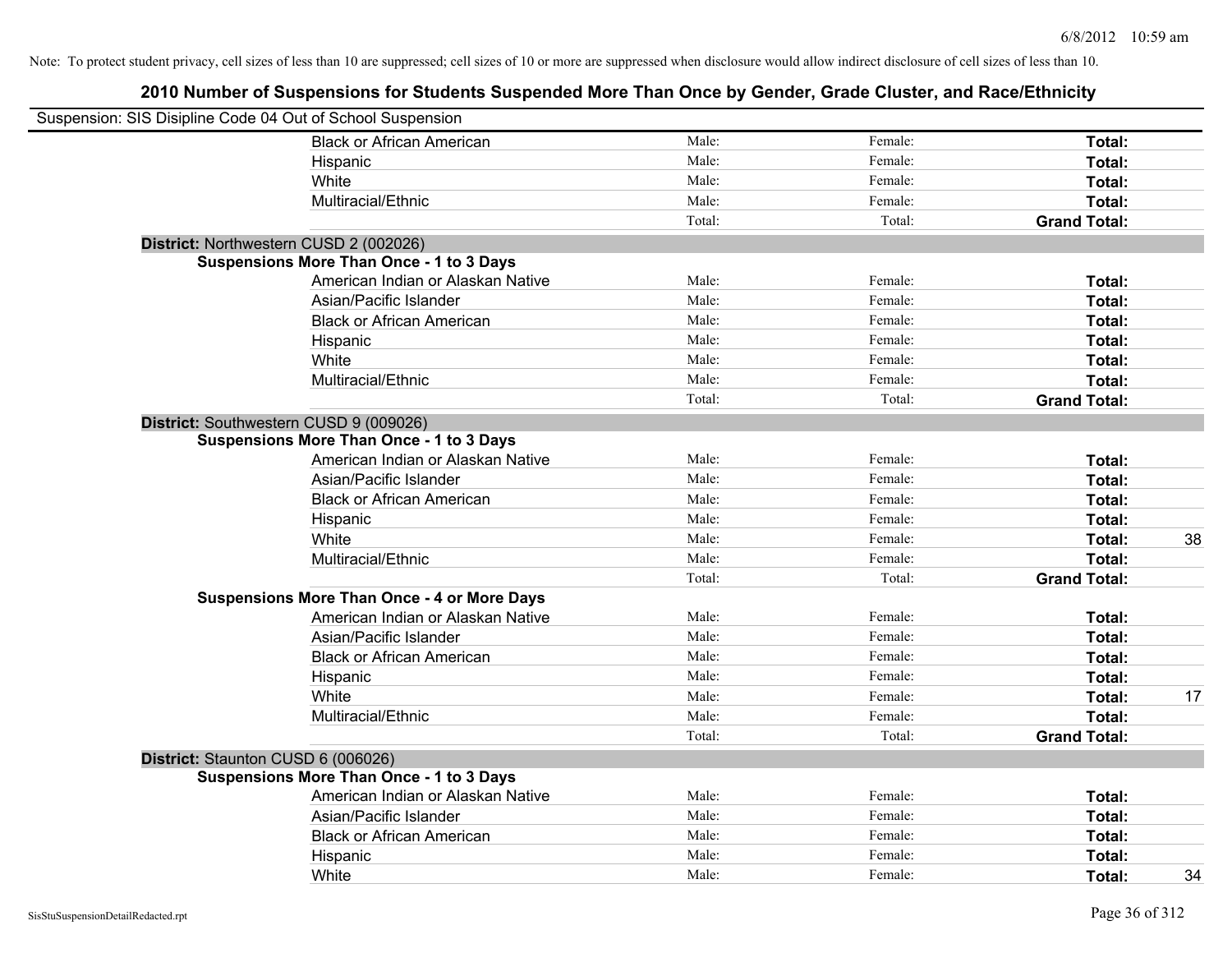| Suspension: SIS Disipline Code 04 Out of School Suspension |                                                      |        |    |         |    |                     |    |
|------------------------------------------------------------|------------------------------------------------------|--------|----|---------|----|---------------------|----|
|                                                            | Multiracial/Ethnic                                   | Male:  |    | Female: |    | Total:              |    |
|                                                            |                                                      | Total: |    | Total:  |    | <b>Grand Total:</b> |    |
|                                                            | <b>Suspensions More Than Once - 4 or More Days</b>   |        |    |         |    |                     |    |
|                                                            | American Indian or Alaskan Native                    | Male:  |    | Female: |    | Total:              |    |
|                                                            | Asian/Pacific Islander                               | Male:  |    | Female: |    | Total:              |    |
|                                                            | <b>Black or African American</b>                     | Male:  |    | Female: |    | Total:              |    |
|                                                            | Hispanic                                             | Male:  |    | Female: |    | Total:              |    |
|                                                            | White                                                | Male:  |    | Female: |    | Total:              | 11 |
|                                                            | Multiracial/Ethnic                                   | Male:  |    | Female: |    | Total:              |    |
|                                                            |                                                      | Total: |    | Total:  |    | <b>Grand Total:</b> |    |
| District: Virden CUSD 4 (004026)                           |                                                      |        |    |         |    |                     |    |
|                                                            | <b>Suspensions More Than Once - 1 to 3 Days</b>      |        |    |         |    |                     |    |
|                                                            | American Indian or Alaskan Native                    | Male:  |    | Female: |    | Total:              |    |
|                                                            | Asian/Pacific Islander                               | Male:  |    | Female: |    | Total:              |    |
|                                                            | <b>Black or African American</b>                     | Male:  |    | Female: |    | Total:              |    |
|                                                            | Hispanic                                             | Male:  |    | Female: |    | Total:              |    |
|                                                            | White                                                | Male:  | 27 | Female: | 11 | Total:              | 38 |
|                                                            | Multiracial/Ethnic                                   | Male:  |    | Female: |    | Total:              |    |
|                                                            |                                                      | Total: |    | Total:  |    | <b>Grand Total:</b> |    |
|                                                            | <b>Suspensions More Than Once - 4 or More Days</b>   |        |    |         |    |                     |    |
|                                                            | American Indian or Alaskan Native                    | Male:  |    | Female: |    | Total:              |    |
|                                                            | Asian/Pacific Islander                               | Male:  |    | Female: |    | Total:              |    |
|                                                            | <b>Black or African American</b>                     | Male:  |    | Female: |    | Total:              |    |
|                                                            | Hispanic                                             | Male:  |    | Female: |    | Total:              |    |
|                                                            | White                                                | Male:  |    | Female: |    | Total:              |    |
|                                                            | Multiracial/Ethnic                                   | Male:  |    | Female: |    | Total:              |    |
|                                                            |                                                      | Total: |    | Total:  |    | <b>Grand Total:</b> |    |
| County: Non-Public School (000)                            |                                                      |        |    |         |    |                     |    |
|                                                            | District: Calhoun/Greene/Jersy/Macoupin ROE (000000) |        |    |         |    |                     |    |
|                                                            | <b>Suspensions More Than Once - 1 to 3 Days</b>      |        |    |         |    |                     |    |
|                                                            | American Indian or Alaskan Native                    | Male:  |    | Female: |    | Total:              |    |
|                                                            | Asian/Pacific Islander                               | Male:  |    | Female: |    | Total:              |    |
|                                                            | <b>Black or African American</b>                     | Male:  |    | Female: |    | Total:              |    |
|                                                            | Hispanic                                             | Male:  |    | Female: |    | Total:              |    |
|                                                            | White                                                | Male:  |    | Female: |    | Total:              |    |
|                                                            | Multiracial/Ethnic                                   | Male:  |    | Female: |    | Total:              |    |
|                                                            |                                                      | Total: |    | Total:  |    | <b>Grand Total:</b> |    |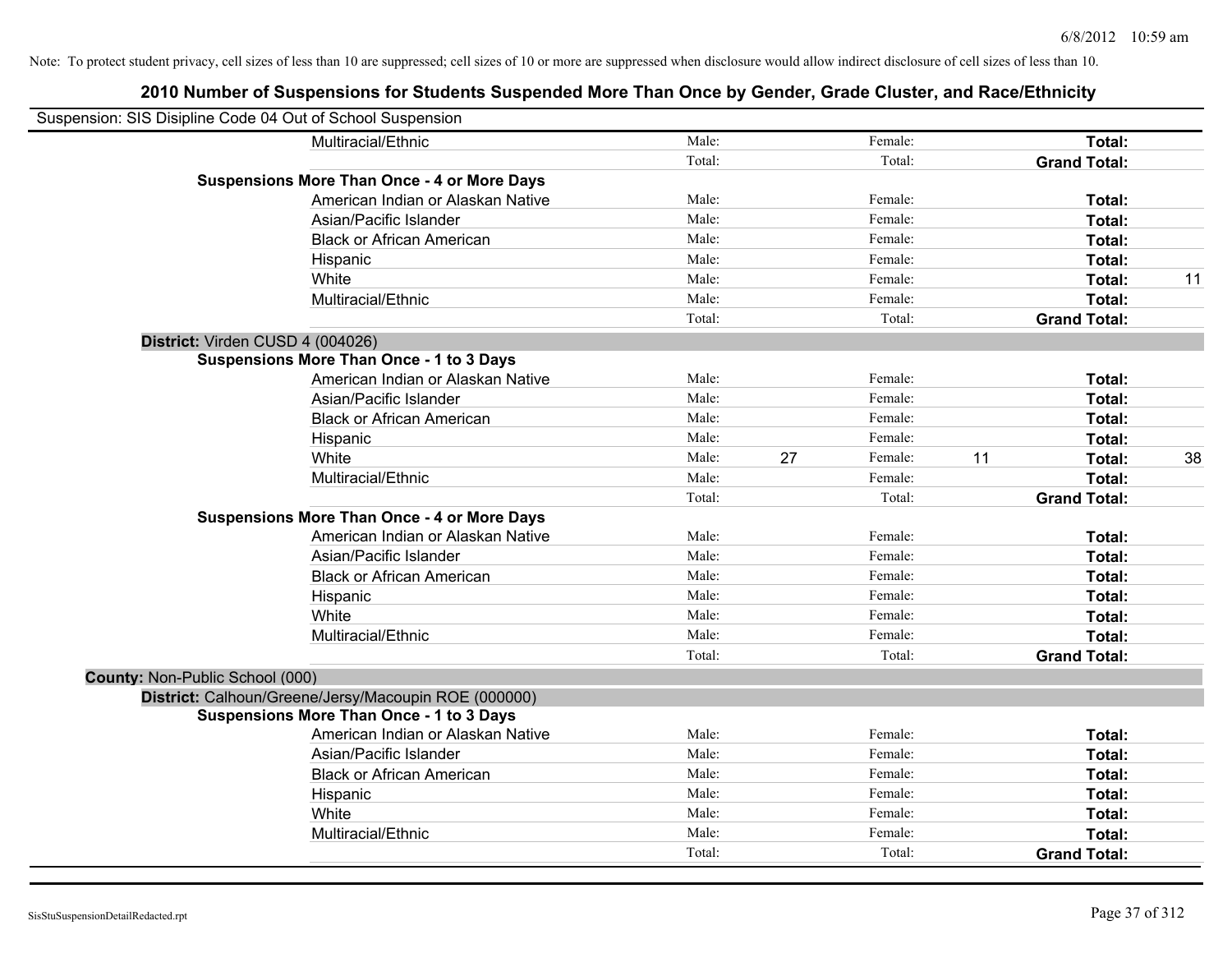# **2010 Number of Suspensions for Students Suspended More Than Once by Gender, Grade Cluster, and Race/Ethnicity**

|                                                | Suspension: SIS Disipline Code 04 Out of School Suspension |        |    |         |    |                     |    |
|------------------------------------------------|------------------------------------------------------------|--------|----|---------|----|---------------------|----|
| Region: Carroll/Jo Daviess/Stephenson ROE (08) |                                                            |        |    |         |    |                     |    |
| County: Carroll (008)                          |                                                            |        |    |         |    |                     |    |
|                                                | District: Chadwick-Milledgeville CUSD 399 (399026)         |        |    |         |    |                     |    |
|                                                | <b>Suspensions More Than Once - 1 to 3 Days</b>            |        |    |         |    |                     |    |
|                                                | American Indian or Alaskan Native                          | Male:  |    | Female: |    | Total:              |    |
|                                                | Asian/Pacific Islander                                     | Male:  |    | Female: |    | Total:              |    |
|                                                | <b>Black or African American</b>                           | Male:  |    | Female: |    | Total:              |    |
|                                                | Hispanic                                                   | Male:  |    | Female: |    | Total:              |    |
|                                                | White                                                      | Male:  |    | Female: |    | Total:              |    |
|                                                | Multiracial/Ethnic                                         | Male:  |    | Female: |    | Total:              |    |
|                                                |                                                            | Total: |    | Total:  |    | <b>Grand Total:</b> |    |
|                                                | District: Eastland CUSD 308 (308026)                       |        |    |         |    |                     |    |
|                                                | <b>Suspensions More Than Once - 1 to 3 Days</b>            |        |    |         |    |                     |    |
|                                                | American Indian or Alaskan Native                          | Male:  |    | Female: |    | Total:              |    |
|                                                | Asian/Pacific Islander                                     | Male:  |    | Female: |    | Total:              |    |
|                                                | <b>Black or African American</b>                           | Male:  |    | Female: |    | Total:              |    |
|                                                | Hispanic                                                   | Male:  |    | Female: |    | Total:              |    |
|                                                | White                                                      | Male:  |    | Female: |    | Total:              |    |
|                                                | Multiracial/Ethnic                                         | Male:  |    | Female: |    | Total:              |    |
|                                                |                                                            | Total: |    | Total:  |    | <b>Grand Total:</b> |    |
|                                                | District: West Carroll CUSD 314 (314026)                   |        |    |         |    |                     |    |
|                                                | <b>Suspensions More Than Once - 1 to 3 Days</b>            |        |    |         |    |                     |    |
|                                                | American Indian or Alaskan Native                          | Male:  |    | Female: |    | Total:              |    |
|                                                | Asian/Pacific Islander                                     | Male:  |    | Female: |    | Total:              |    |
|                                                | <b>Black or African American</b>                           | Male:  |    | Female: |    | Total:              | 14 |
|                                                | Hispanic                                                   | Male:  |    | Female: |    | Total:              | 12 |
|                                                | White                                                      | Male:  | 69 | Female: | 25 | Total:              | 94 |
|                                                | Multiracial/Ethnic                                         | Male:  |    | Female: |    | Total:              |    |
|                                                |                                                            | Total: |    | Total:  |    | <b>Grand Total:</b> |    |
|                                                | <b>Suspensions More Than Once - 4 or More Days</b>         |        |    |         |    |                     |    |
|                                                | American Indian or Alaskan Native                          | Male:  |    | Female: |    | Total:              |    |
|                                                | Asian/Pacific Islander                                     | Male:  |    | Female: |    | Total:              |    |
|                                                | <b>Black or African American</b>                           | Male:  |    | Female: |    | Total:              |    |
|                                                | Hispanic                                                   | Male:  |    | Female: |    | Total:              |    |
|                                                | White                                                      | Male:  |    | Female: |    | Total:              | 21 |
|                                                | Multiracial/Ethnic                                         | Male:  |    | Female: |    | <b>Total:</b>       |    |
|                                                |                                                            | Total: |    | Total:  |    | <b>Grand Total:</b> |    |

**County:** Jodaviess (043)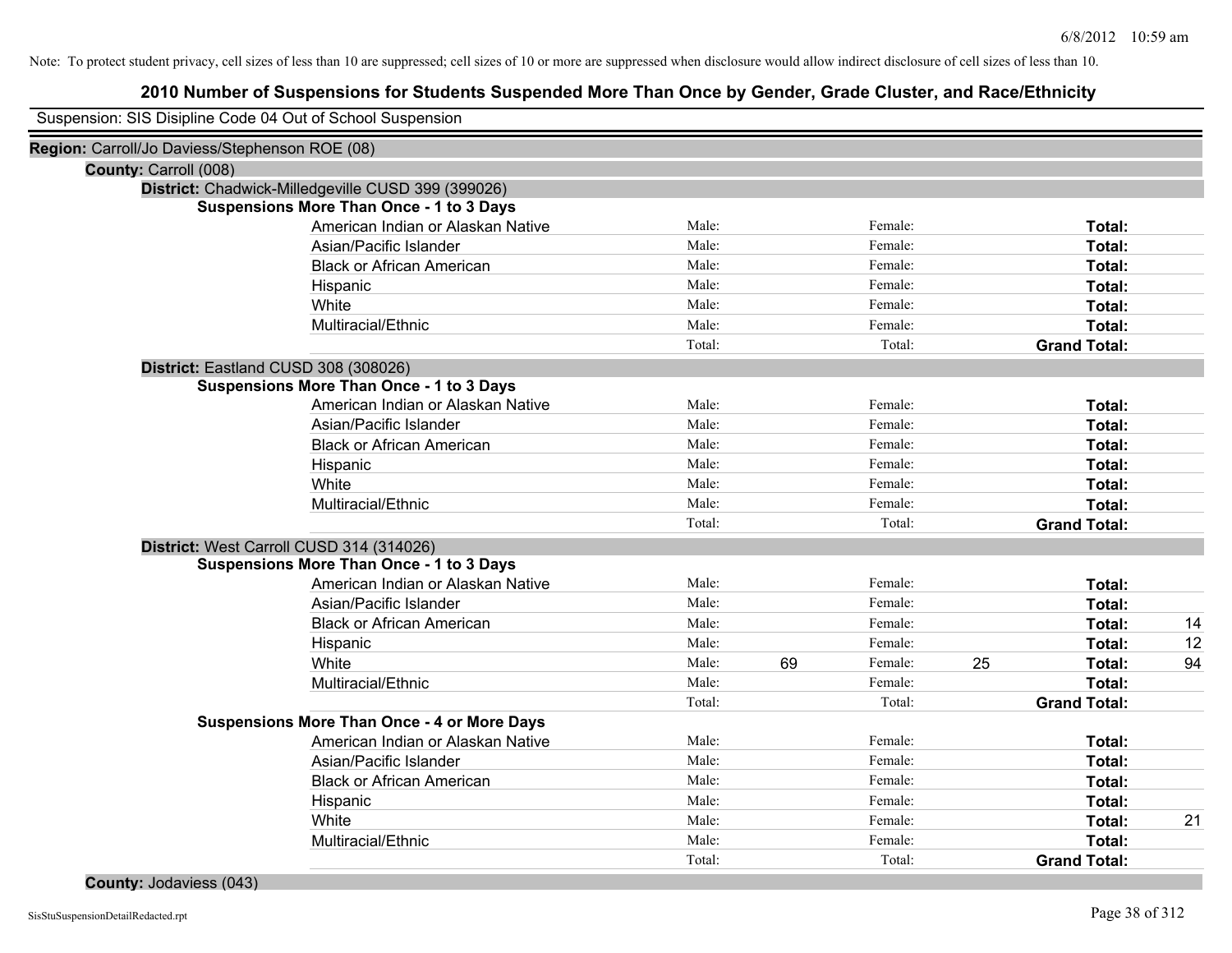| Suspension: SIS Disipline Code 04 Out of School Suspension |                                                    |        |         |                     |
|------------------------------------------------------------|----------------------------------------------------|--------|---------|---------------------|
| District: East Dubuque USD 119 (119022)                    |                                                    |        |         |                     |
|                                                            | Suspensions More Than Once - 1 to 3 Days           |        |         |                     |
|                                                            | American Indian or Alaskan Native                  | Male:  | Female: | Total:              |
|                                                            | Asian/Pacific Islander                             | Male:  | Female: | Total:              |
|                                                            | <b>Black or African American</b>                   | Male:  | Female: | Total:              |
|                                                            | Hispanic                                           | Male:  | Female: | Total:              |
|                                                            | White                                              | Male:  | Female: | 15<br>Total:        |
|                                                            | Multiracial/Ethnic                                 | Male:  | Female: | Total:              |
|                                                            |                                                    | Total: | Total:  | <b>Grand Total:</b> |
|                                                            | <b>Suspensions More Than Once - 4 or More Days</b> |        |         |                     |
|                                                            | American Indian or Alaskan Native                  | Male:  | Female: | Total:              |
|                                                            | Asian/Pacific Islander                             | Male:  | Female: | Total:              |
|                                                            | <b>Black or African American</b>                   | Male:  | Female: | <b>Total:</b>       |
|                                                            | Hispanic                                           | Male:  | Female: | Total:              |
|                                                            | White                                              | Male:  | Female: | Total:              |
|                                                            | Multiracial/Ethnic                                 | Male:  | Female: | Total:              |
|                                                            |                                                    | Total: | Total:  | <b>Grand Total:</b> |
| District: Galena USD 120 (120022)                          |                                                    |        |         |                     |
|                                                            | <b>Suspensions More Than Once - 1 to 3 Days</b>    |        |         |                     |
|                                                            | American Indian or Alaskan Native                  | Male:  | Female: | Total:              |
|                                                            | Asian/Pacific Islander                             | Male:  | Female: | Total:              |
|                                                            | <b>Black or African American</b>                   | Male:  | Female: | Total:              |
|                                                            | Hispanic                                           | Male:  | Female: | Total:              |
|                                                            | White                                              | Male:  | Female: | <b>Total:</b>       |
|                                                            | Multiracial/Ethnic                                 | Male:  | Female: | Total:              |
|                                                            |                                                    | Total: | Total:  | <b>Grand Total:</b> |
|                                                            | <b>Suspensions More Than Once - 4 or More Days</b> |        |         |                     |
|                                                            | American Indian or Alaskan Native                  | Male:  | Female: | Total:              |
|                                                            | Asian/Pacific Islander                             | Male:  | Female: | Total:              |
|                                                            | <b>Black or African American</b>                   | Male:  | Female: | Total:              |
|                                                            | Hispanic                                           | Male:  | Female: | Total:              |
|                                                            | White                                              | Male:  | Female: | Total:              |
|                                                            | Multiracial/Ethnic                                 | Male:  | Female: | Total:              |
|                                                            |                                                    | Total: | Total:  | <b>Grand Total:</b> |
| District: River Ridge CUSD 210 (210026)                    |                                                    |        |         |                     |
|                                                            | Suspensions More Than Once - 1 to 3 Days           |        |         |                     |
|                                                            | American Indian or Alaskan Native                  | Male:  | Female: | Total:              |
|                                                            | Asian/Pacific Islander                             | Male:  | Female: | Total:              |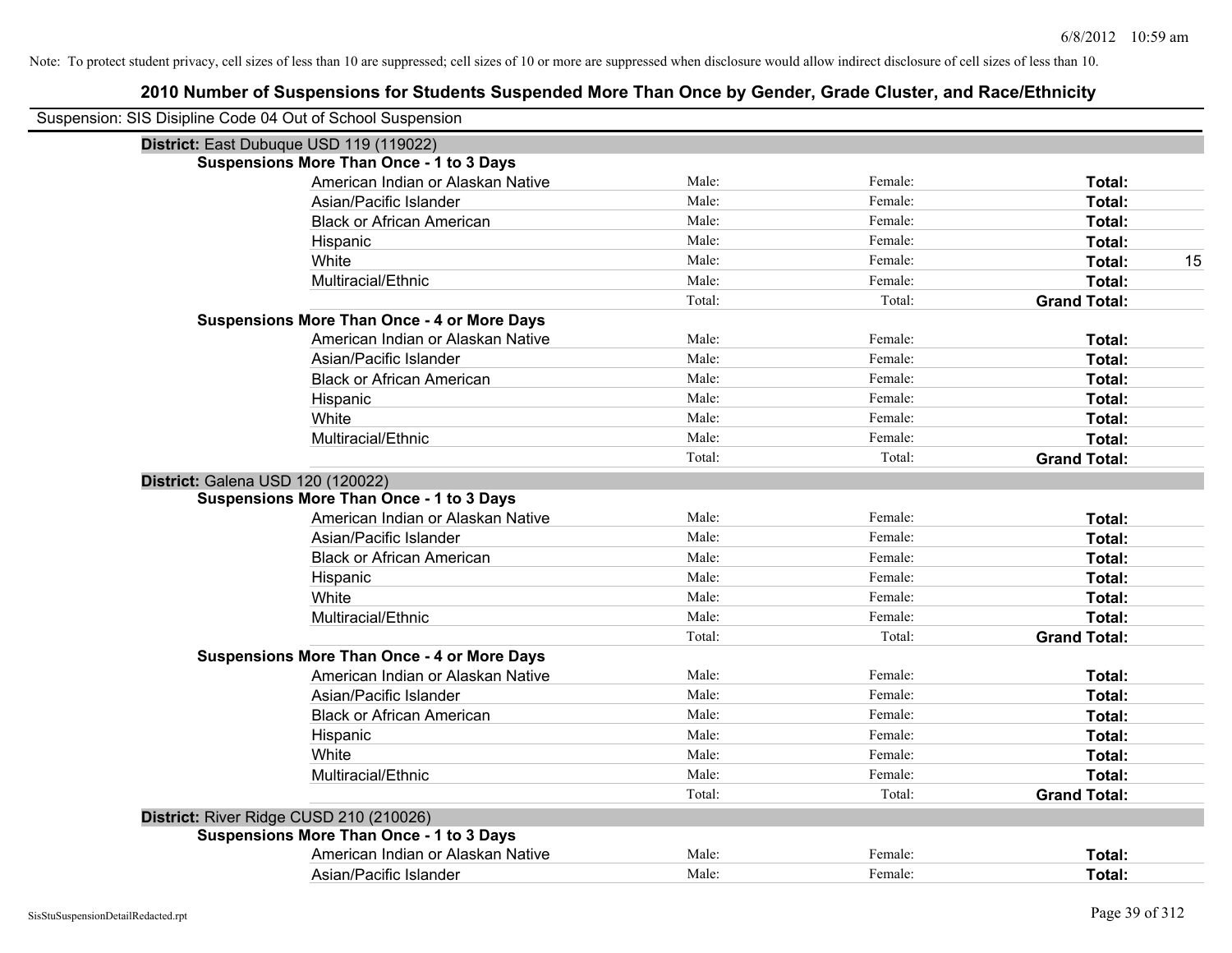| Suspension: SIS Disipline Code 04 Out of School Suspension |                                                      |        |         |                     |
|------------------------------------------------------------|------------------------------------------------------|--------|---------|---------------------|
|                                                            | <b>Black or African American</b>                     | Male:  | Female: | Total:              |
|                                                            | Hispanic                                             | Male:  | Female: | Total:              |
|                                                            | White                                                | Male:  | Female: | Total:              |
|                                                            | Multiracial/Ethnic                                   | Male:  | Female: | Total:              |
|                                                            |                                                      | Total: | Total:  | <b>Grand Total:</b> |
| District: Stockton CUSD 206 (206026)                       |                                                      |        |         |                     |
|                                                            | <b>Suspensions More Than Once - 1 to 3 Days</b>      |        |         |                     |
|                                                            | American Indian or Alaskan Native                    | Male:  | Female: | Total:              |
|                                                            | Asian/Pacific Islander                               | Male:  | Female: | Total:              |
|                                                            | <b>Black or African American</b>                     | Male:  | Female: | Total:              |
|                                                            | Hispanic                                             | Male:  | Female: | Total:              |
|                                                            | White                                                | Male:  | Female: | Total:              |
|                                                            | Multiracial/Ethnic                                   | Male:  | Female: | Total:              |
|                                                            |                                                      | Total: | Total:  | <b>Grand Total:</b> |
|                                                            | <b>Suspensions More Than Once - 4 or More Days</b>   |        |         |                     |
|                                                            | American Indian or Alaskan Native                    | Male:  | Female: | Total:              |
|                                                            | Asian/Pacific Islander                               | Male:  | Female: | Total:              |
|                                                            | <b>Black or African American</b>                     | Male:  | Female: | Total:              |
|                                                            | Hispanic                                             | Male:  | Female: | Total:              |
|                                                            | White                                                | Male:  | Female: | Total:              |
|                                                            | Multiracial/Ethnic                                   | Male:  | Female: | Total:              |
|                                                            |                                                      | Total: | Total:  | <b>Grand Total:</b> |
| District: Warren CUSD 205 (205026)                         |                                                      |        |         |                     |
|                                                            | <b>Suspensions More Than Once - 1 to 3 Days</b>      |        |         |                     |
|                                                            | American Indian or Alaskan Native                    | Male:  | Female: | Total:              |
|                                                            | Asian/Pacific Islander                               | Male:  | Female: | Total:              |
|                                                            | <b>Black or African American</b>                     | Male:  | Female: | Total:              |
|                                                            | Hispanic                                             | Male:  | Female: | Total:              |
|                                                            | White                                                | Male:  | Female: | Total:              |
|                                                            | Multiracial/Ethnic                                   | Male:  | Female: | Total:              |
|                                                            |                                                      | Total: | Total:  | <b>Grand Total:</b> |
| County: Non-Public School (000)                            |                                                      |        |         |                     |
|                                                            | District: Carroll/Jo Daviess/Stephenson ROE (000000) |        |         |                     |
|                                                            | <b>Suspensions More Than Once - 1 to 3 Days</b>      |        |         |                     |
|                                                            | American Indian or Alaskan Native                    | Male:  | Female: | Total:              |
|                                                            | Asian/Pacific Islander                               | Male:  | Female: | Total:              |
|                                                            | <b>Black or African American</b>                     | Male:  | Female: | Total:              |
|                                                            | Hispanic                                             | Male:  | Female: | Total:              |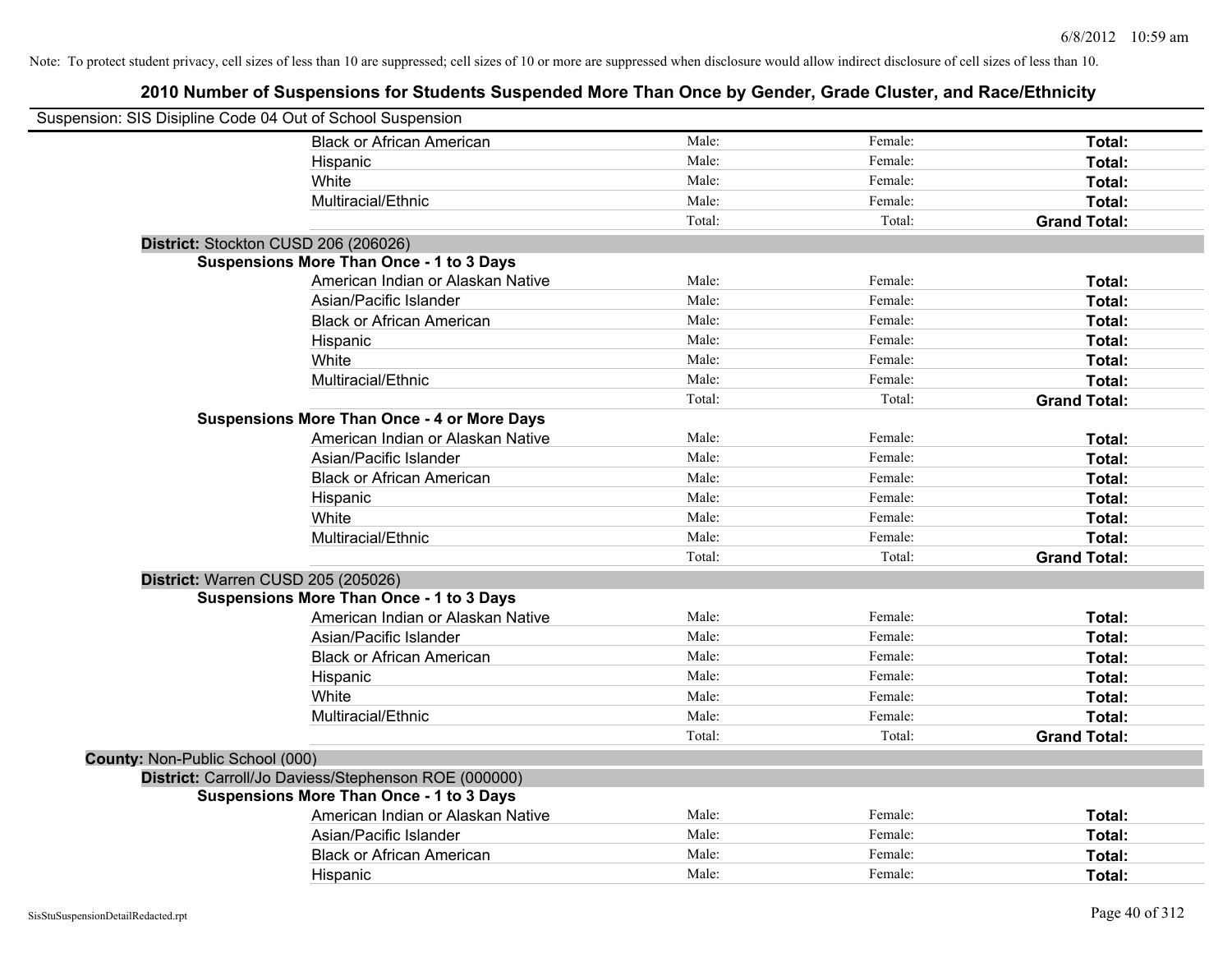| Suspension: SIS Disipline Code 04 Out of School Suspension |                                                    |        |     |         |     |                     |     |
|------------------------------------------------------------|----------------------------------------------------|--------|-----|---------|-----|---------------------|-----|
|                                                            | White                                              | Male:  |     | Female: |     | Total:              |     |
|                                                            | Multiracial/Ethnic                                 | Male:  |     | Female: |     | Total:              |     |
|                                                            |                                                    | Total: |     | Total:  |     | <b>Grand Total:</b> |     |
| County: Stephenson (089)                                   |                                                    |        |     |         |     |                     |     |
| District: Dakota CUSD 201 (201026)                         |                                                    |        |     |         |     |                     |     |
|                                                            | <b>Suspensions More Than Once - 1 to 3 Days</b>    |        |     |         |     |                     |     |
|                                                            | American Indian or Alaskan Native                  | Male:  |     | Female: |     | Total:              |     |
|                                                            | Asian/Pacific Islander                             | Male:  |     | Female: |     | Total:              |     |
|                                                            | <b>Black or African American</b>                   | Male:  |     | Female: |     | Total:              |     |
|                                                            | Hispanic                                           | Male:  |     | Female: |     | Total:              |     |
|                                                            | White                                              | Male:  |     | Female: |     | Total:              | 44  |
|                                                            | Multiracial/Ethnic                                 | Male:  |     | Female: |     | Total:              |     |
|                                                            |                                                    | Total: |     | Total:  |     | <b>Grand Total:</b> |     |
|                                                            | <b>Suspensions More Than Once - 4 or More Days</b> |        |     |         |     |                     |     |
|                                                            | American Indian or Alaskan Native                  | Male:  |     | Female: |     | Total:              |     |
|                                                            | Asian/Pacific Islander                             | Male:  |     | Female: |     | Total:              |     |
|                                                            | <b>Black or African American</b>                   | Male:  |     | Female: |     | Total:              |     |
|                                                            | Hispanic                                           | Male:  |     | Female: |     | Total:              |     |
|                                                            | White                                              | Male:  |     | Female: |     | Total:              |     |
|                                                            | Multiracial/Ethnic                                 | Male:  |     | Female: |     | Total:              |     |
|                                                            |                                                    | Total: |     | Total:  |     | <b>Grand Total:</b> |     |
| District: Freeport SD 145 (145022)                         |                                                    |        |     |         |     |                     |     |
|                                                            | <b>Suspensions More Than Once - 1 to 3 Days</b>    |        |     |         |     |                     |     |
|                                                            | American Indian or Alaskan Native                  | Male:  |     | Female: |     | Total:              |     |
|                                                            | Asian/Pacific Islander                             | Male:  |     | Female: |     | Total:              |     |
|                                                            | <b>Black or African American</b>                   | Male:  | 334 | Female: | 132 | Total:              | 466 |
|                                                            | Hispanic                                           | Male:  |     | Female: |     | Total:              | 26  |
|                                                            | White                                              | Male:  | 212 | Female: | 88  | Total:              | 300 |
|                                                            | Multiracial/Ethnic                                 | Male:  | 68  | Female: | 50  | Total:              | 118 |
|                                                            |                                                    | Total: |     | Total:  |     | <b>Grand Total:</b> |     |
|                                                            | <b>Suspensions More Than Once - 4 or More Days</b> |        |     |         |     |                     |     |
|                                                            | American Indian or Alaskan Native                  | Male:  |     | Female: |     | Total:              |     |
|                                                            | Asian/Pacific Islander                             | Male:  |     | Female: |     | Total:              |     |
|                                                            | <b>Black or African American</b>                   | Male:  | 146 | Female: | 62  | Total:              | 208 |
|                                                            | Hispanic                                           | Male:  |     | Female: |     | Total:              | 20  |
|                                                            | White                                              | Male:  | 81  | Female: | 33  | Total:              | 114 |
|                                                            | Multiracial/Ethnic                                 | Male:  | 26  | Female: | 17  | Total:              | 43  |
|                                                            |                                                    | Total: |     | Total:  |     | <b>Grand Total:</b> |     |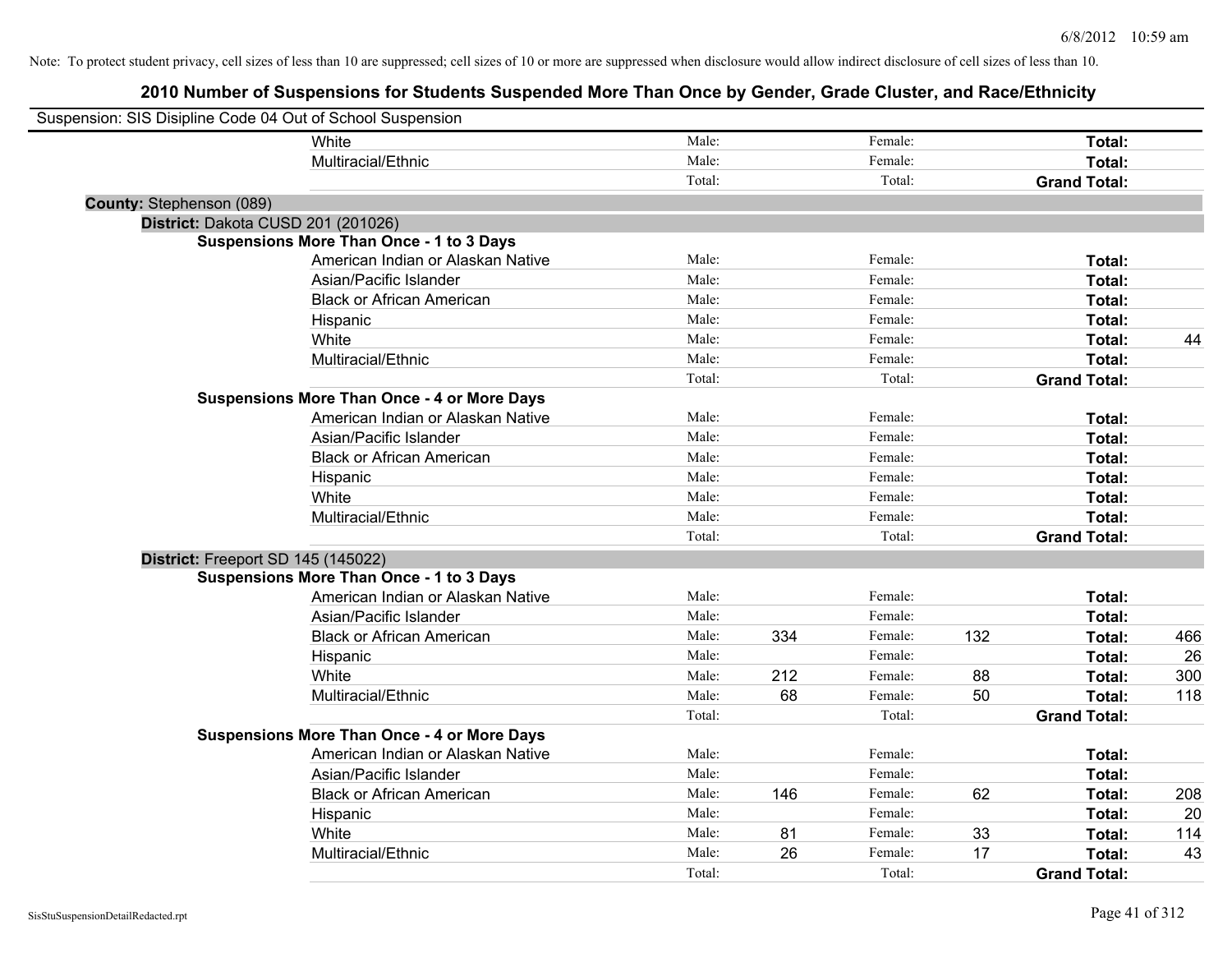| Suspension: SIS Disipline Code 04 Out of School Suspension |                                                    |        |         |                     |    |
|------------------------------------------------------------|----------------------------------------------------|--------|---------|---------------------|----|
| District: Lena Winslow CUSD 202 (202026)                   |                                                    |        |         |                     |    |
|                                                            | <b>Suspensions More Than Once - 1 to 3 Days</b>    |        |         |                     |    |
|                                                            | American Indian or Alaskan Native                  | Male:  | Female: | Total:              |    |
|                                                            | Asian/Pacific Islander                             | Male:  | Female: | Total:              |    |
|                                                            | <b>Black or African American</b>                   | Male:  | Female: | Total:              |    |
|                                                            | Hispanic                                           | Male:  | Female: | Total:              |    |
|                                                            | White                                              | Male:  | Female: | Total:              |    |
|                                                            | Multiracial/Ethnic                                 | Male:  | Female: | Total:              |    |
|                                                            |                                                    | Total: | Total:  | <b>Grand Total:</b> | 11 |
|                                                            | <b>Suspensions More Than Once - 4 or More Days</b> |        |         |                     |    |
|                                                            | American Indian or Alaskan Native                  | Male:  | Female: | Total:              |    |
|                                                            | Asian/Pacific Islander                             | Male:  | Female: | Total:              |    |
|                                                            | <b>Black or African American</b>                   | Male:  | Female: | Total:              |    |
|                                                            | Hispanic                                           | Male:  | Female: | Total:              |    |
|                                                            | White                                              | Male:  | Female: | Total:              |    |
|                                                            | Multiracial/Ethnic                                 | Male:  | Female: | Total:              |    |
|                                                            |                                                    | Total: | Total:  | <b>Grand Total:</b> |    |
|                                                            | District: Northwest Sp Ed Cooperative (145061)     |        |         |                     |    |
|                                                            | <b>Suspensions More Than Once - 1 to 3 Days</b>    |        |         |                     |    |
|                                                            | American Indian or Alaskan Native                  | Male:  | Female: | Total:              |    |
|                                                            | Asian/Pacific Islander                             | Male:  | Female: | Total:              |    |
|                                                            | <b>Black or African American</b>                   | Male:  | Female: | Total:              |    |
|                                                            | Hispanic                                           | Male:  | Female: | Total:              |    |
|                                                            | White                                              | Male:  | Female: | Total:              |    |
|                                                            | Multiracial/Ethnic                                 | Male:  | Female: | Total:              |    |
|                                                            |                                                    | Total: | Total:  | <b>Grand Total:</b> |    |
| District: Orangeville CUSD 203 (203026)                    |                                                    |        |         |                     |    |
|                                                            | <b>Suspensions More Than Once - 1 to 3 Days</b>    |        |         |                     |    |
|                                                            | American Indian or Alaskan Native                  | Male:  | Female: | Total:              |    |
|                                                            | Asian/Pacific Islander                             | Male:  | Female: | Total:              |    |
|                                                            | <b>Black or African American</b>                   | Male:  | Female: | Total:              |    |
|                                                            | Hispanic                                           | Male:  | Female: | Total:              |    |
|                                                            | White                                              | Male:  | Female: | Total:              | 12 |
|                                                            | Multiracial/Ethnic                                 | Male:  | Female: | Total:              |    |
|                                                            |                                                    | Total: | Total:  | <b>Grand Total:</b> |    |
| District: Pearl City CUSD 200 (200026)                     |                                                    |        |         |                     |    |
|                                                            | <b>Suspensions More Than Once - 1 to 3 Days</b>    |        |         |                     |    |
|                                                            | American Indian or Alaskan Native                  | Male:  | Female: | Total:              |    |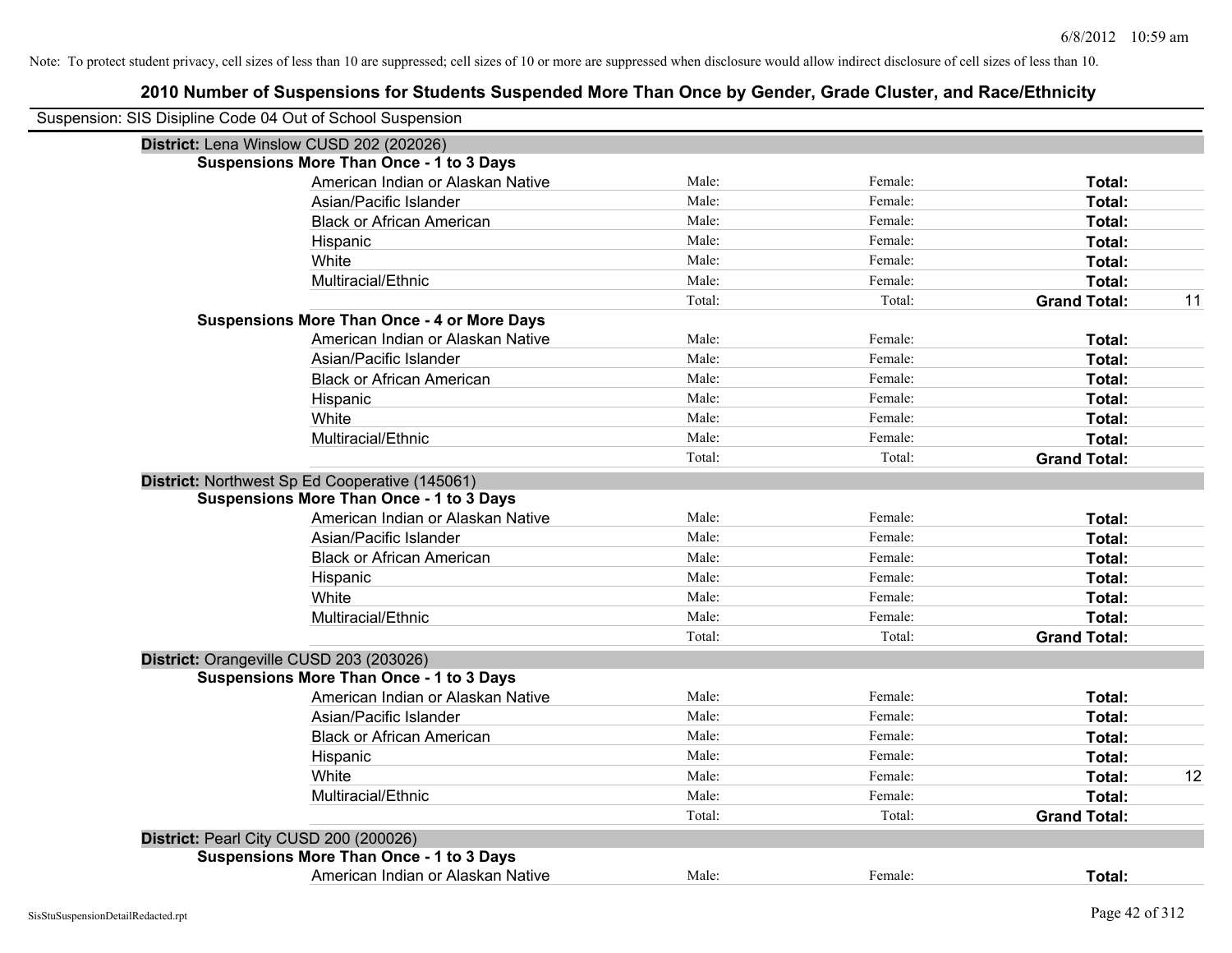| Suspension: SIS Disipline Code 04 Out of School Suspension |                                                    |        |     |         |     |                     |     |
|------------------------------------------------------------|----------------------------------------------------|--------|-----|---------|-----|---------------------|-----|
|                                                            | Asian/Pacific Islander                             | Male:  |     | Female: |     | Total:              |     |
|                                                            | <b>Black or African American</b>                   | Male:  |     | Female: |     | Total:              |     |
|                                                            | Hispanic                                           | Male:  |     | Female: |     | <b>Total:</b>       |     |
|                                                            | White                                              | Male:  |     | Female: |     | Total:              |     |
|                                                            | Multiracial/Ethnic                                 | Male:  |     | Female: |     | Total:              |     |
|                                                            |                                                    | Total: |     | Total:  |     | <b>Grand Total:</b> |     |
| Region: Champaign/Ford ROE (09)                            |                                                    |        |     |         |     |                     |     |
| County: Champaign (010)                                    |                                                    |        |     |         |     |                     |     |
|                                                            | District: Champaign CUSD 4 (004026)                |        |     |         |     |                     |     |
|                                                            | <b>Suspensions More Than Once - 1 to 3 Days</b>    |        |     |         |     |                     |     |
|                                                            | American Indian or Alaskan Native                  | Male:  |     | Female: |     | Total:              |     |
|                                                            | Asian/Pacific Islander                             | Male:  |     | Female: |     | Total:              |     |
|                                                            | <b>Black or African American</b>                   | Male:  | 364 | Female: | 176 | Total:              | 540 |
|                                                            | Hispanic                                           | Male:  |     | Female: |     | Total:              | 10  |
|                                                            | White                                              | Male:  |     | Female: |     | Total:              | 73  |
|                                                            | Multiracial/Ethnic                                 | Male:  |     | Female: |     | Total:              |     |
|                                                            |                                                    | Total: |     | Total:  |     | <b>Grand Total:</b> |     |
|                                                            | <b>Suspensions More Than Once - 4 or More Days</b> |        |     |         |     |                     |     |
|                                                            | American Indian or Alaskan Native                  | Male:  |     | Female: |     | Total:              |     |
|                                                            | Asian/Pacific Islander                             | Male:  |     | Female: |     | Total:              |     |
|                                                            | <b>Black or African American</b>                   | Male:  | 77  | Female: | 48  | Total:              | 125 |
|                                                            | Hispanic                                           | Male:  |     | Female: |     | Total:              |     |
|                                                            | White                                              | Male:  |     | Female: |     | Total:              | 19  |
|                                                            | Multiracial/Ethnic                                 | Male:  |     | Female: |     | Total:              |     |
|                                                            |                                                    | Total: |     | Total:  |     | <b>Grand Total:</b> |     |
|                                                            | District: Fisher CUSD 1 (001026)                   |        |     |         |     |                     |     |
|                                                            | <b>Suspensions More Than Once - 1 to 3 Days</b>    |        |     |         |     |                     |     |
|                                                            | American Indian or Alaskan Native                  | Male:  |     | Female: |     | Total:              |     |
|                                                            | Asian/Pacific Islander                             | Male:  |     | Female: |     | Total:              |     |
|                                                            | <b>Black or African American</b>                   | Male:  |     | Female: |     | Total:              |     |
|                                                            | Hispanic                                           | Male:  |     | Female: |     | Total:              |     |
|                                                            | White                                              | Male:  |     | Female: |     | Total:              |     |
|                                                            | Multiracial/Ethnic                                 | Male:  |     | Female: |     | Total:              |     |
|                                                            |                                                    | Total: |     | Total:  |     | <b>Grand Total:</b> |     |
|                                                            | District: Heritage CUSD 8 (008026)                 |        |     |         |     |                     |     |
|                                                            | <b>Suspensions More Than Once - 1 to 3 Days</b>    |        |     |         |     |                     |     |
|                                                            | American Indian or Alaskan Native                  | Male:  |     | Female: |     | Total:              |     |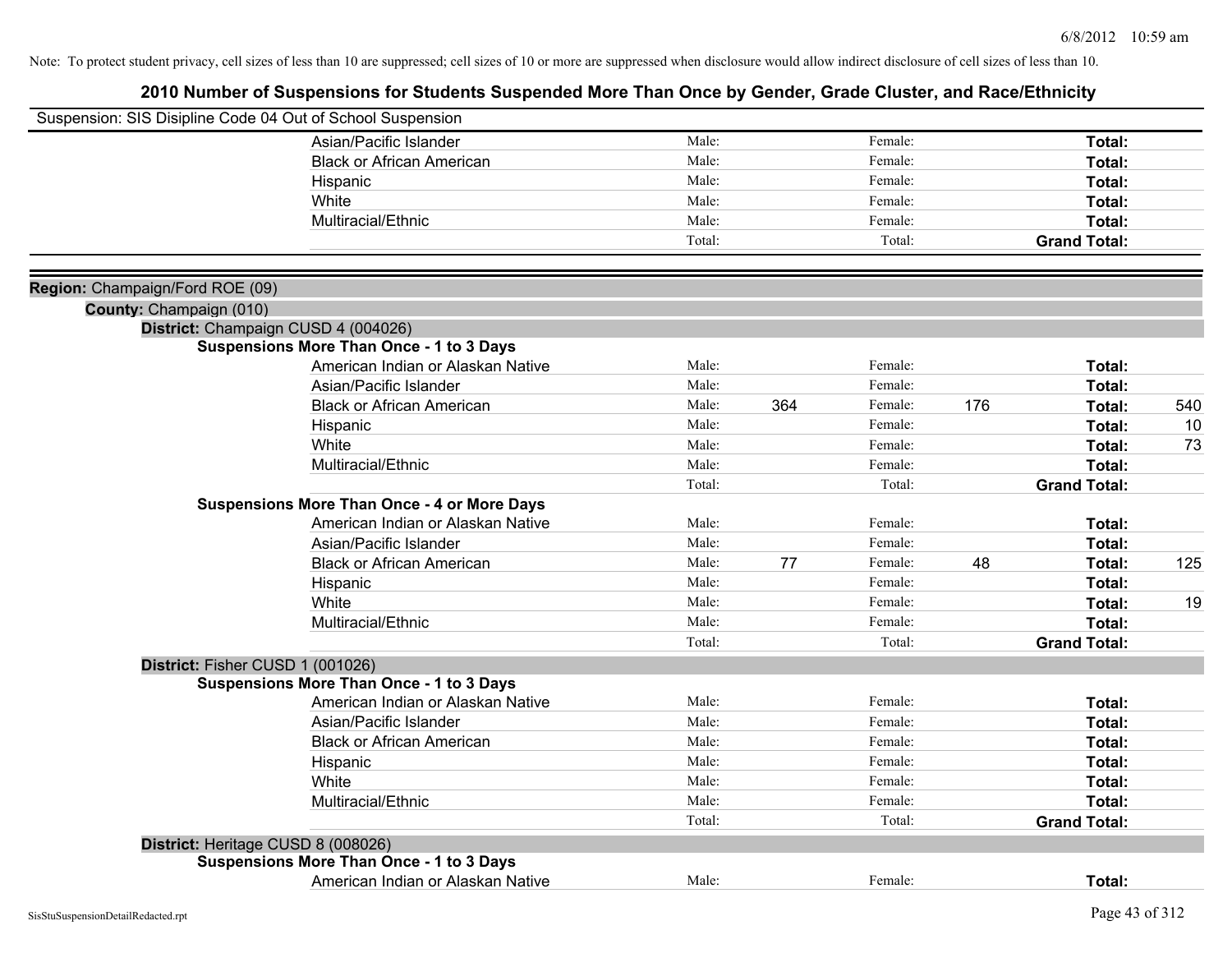| Suspension: SIS Disipline Code 04 Out of School Suspension |                                                    |        |    |         |    |                     |     |
|------------------------------------------------------------|----------------------------------------------------|--------|----|---------|----|---------------------|-----|
|                                                            | Asian/Pacific Islander                             | Male:  |    | Female: |    | Total:              |     |
|                                                            | <b>Black or African American</b>                   | Male:  |    | Female: |    | Total:              |     |
|                                                            | Hispanic                                           | Male:  |    | Female: |    | Total:              |     |
|                                                            | White                                              | Male:  |    | Female: |    | Total:              | 18  |
|                                                            | Multiracial/Ethnic                                 | Male:  |    | Female: |    | Total:              |     |
|                                                            |                                                    | Total: |    | Total:  |    | <b>Grand Total:</b> |     |
|                                                            | <b>Suspensions More Than Once - 4 or More Days</b> |        |    |         |    |                     |     |
|                                                            | American Indian or Alaskan Native                  | Male:  |    | Female: |    | Total:              |     |
|                                                            | Asian/Pacific Islander                             | Male:  |    | Female: |    | Total:              |     |
|                                                            | <b>Black or African American</b>                   | Male:  |    | Female: |    | Total:              |     |
|                                                            | Hispanic                                           | Male:  |    | Female: |    | Total:              |     |
|                                                            | White                                              | Male:  |    | Female: |    | Total:              |     |
|                                                            | Multiracial/Ethnic                                 | Male:  |    | Female: |    | Total:              |     |
|                                                            |                                                    | Total: |    | Total:  |    | <b>Grand Total:</b> |     |
|                                                            | District: Mahomet-Seymour CUSD 3 (003026)          |        |    |         |    |                     |     |
|                                                            | <b>Suspensions More Than Once - 1 to 3 Days</b>    |        |    |         |    |                     |     |
|                                                            | American Indian or Alaskan Native                  | Male:  |    | Female: |    | Total:              |     |
|                                                            | Asian/Pacific Islander                             | Male:  |    | Female: |    | Total:              |     |
|                                                            | <b>Black or African American</b>                   | Male:  |    | Female: |    | Total:              |     |
|                                                            | Hispanic                                           | Male:  |    | Female: |    | Total:              |     |
|                                                            | White                                              | Male:  | 84 | Female: | 18 | Total:              | 102 |
|                                                            | Multiracial/Ethnic                                 | Male:  |    | Female: |    | Total:              |     |
|                                                            |                                                    | Total: |    | Total:  |    | <b>Grand Total:</b> | 112 |
|                                                            | <b>Suspensions More Than Once - 4 or More Days</b> |        |    |         |    |                     |     |
|                                                            | American Indian or Alaskan Native                  | Male:  |    | Female: |    | Total:              |     |
|                                                            | Asian/Pacific Islander                             | Male:  |    | Female: |    | Total:              |     |
|                                                            | <b>Black or African American</b>                   | Male:  |    | Female: |    | Total:              |     |
|                                                            | Hispanic                                           | Male:  |    | Female: |    | Total:              |     |
|                                                            | White                                              | Male:  |    | Female: |    | Total:              | 11  |
|                                                            | Multiracial/Ethnic                                 | Male:  |    | Female: |    | Total:              |     |
|                                                            |                                                    | Total: |    | Total:  |    | <b>Grand Total:</b> |     |
| District: Rantoul City SD 137 (137002)                     |                                                    |        |    |         |    |                     |     |
|                                                            | <b>Suspensions More Than Once - 1 to 3 Days</b>    |        |    |         |    |                     |     |
|                                                            | American Indian or Alaskan Native                  | Male:  |    | Female: |    | Total:              |     |
|                                                            | Asian/Pacific Islander                             | Male:  |    | Female: |    | Total:              |     |
|                                                            | <b>Black or African American</b>                   | Male:  | 76 | Female: | 38 | Total:              | 114 |
|                                                            | Hispanic                                           | Male:  |    | Female: |    | Total:              | 26  |
|                                                            | White                                              | Male:  | 33 | Female: | 18 | Total:              | 51  |
|                                                            | Multiracial/Ethnic                                 | Male:  |    | Female: |    | Total:              |     |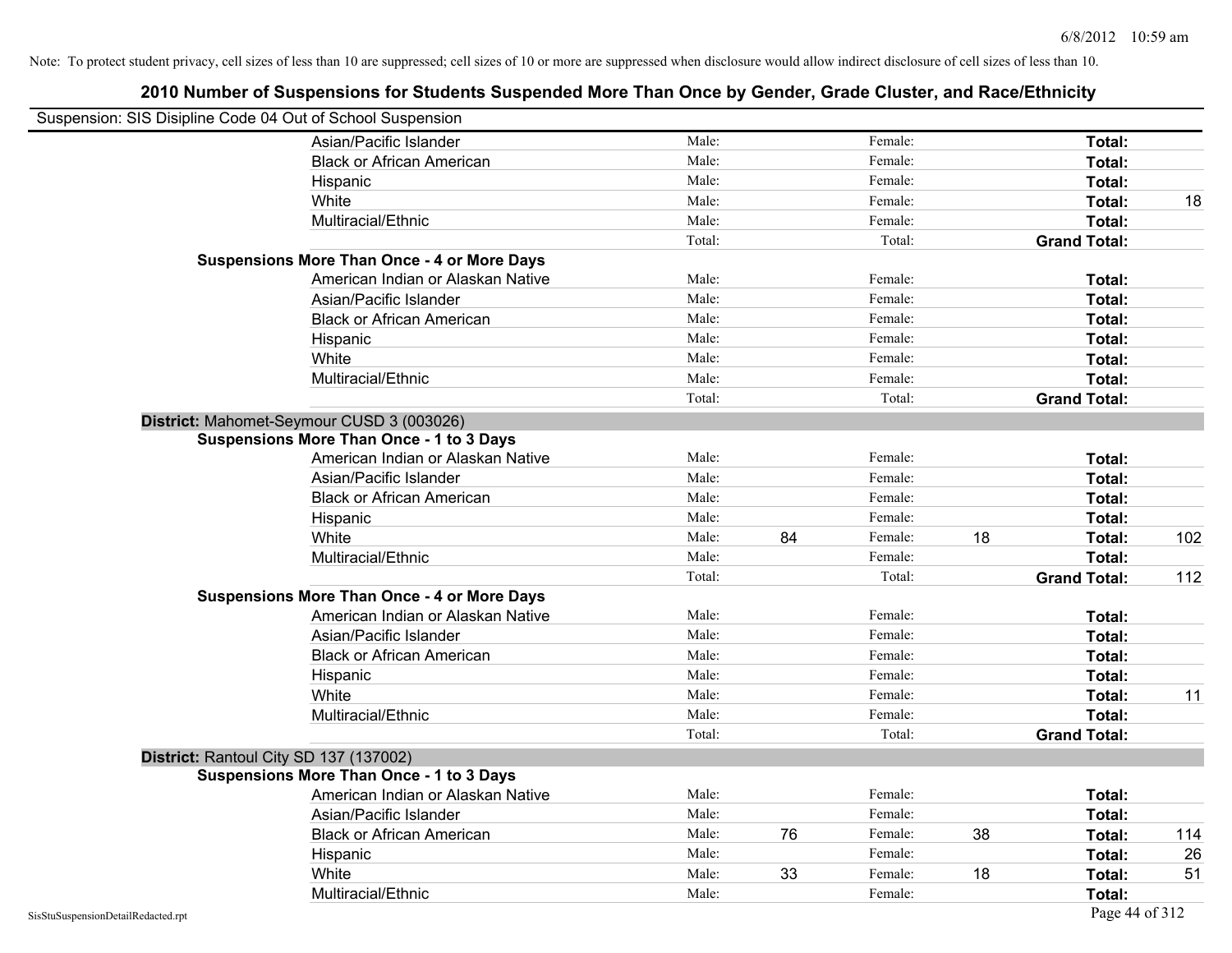| Suspension: SIS Disipline Code 04 Out of School Suspension |        |    |         |    |                     |    |
|------------------------------------------------------------|--------|----|---------|----|---------------------|----|
|                                                            | Total: |    | Total:  |    | <b>Grand Total:</b> |    |
| <b>Suspensions More Than Once - 4 or More Days</b>         |        |    |         |    |                     |    |
| American Indian or Alaskan Native                          | Male:  |    | Female: |    | Total:              |    |
| Asian/Pacific Islander                                     | Male:  |    | Female: |    | Total:              |    |
| <b>Black or African American</b>                           | Male:  | 11 | Female: | 17 | Total:              | 28 |
| Hispanic                                                   | Male:  |    | Female: |    | Total:              |    |
| White                                                      | Male:  |    | Female: |    | Total:              |    |
| Multiracial/Ethnic                                         | Male:  |    | Female: |    | Total:              |    |
|                                                            | Total: |    | Total:  |    | <b>Grand Total:</b> | 39 |
| District: St Joseph Ogden CHSD 305 (305016)                |        |    |         |    |                     |    |
| <b>Suspensions More Than Once - 1 to 3 Days</b>            |        |    |         |    |                     |    |
| American Indian or Alaskan Native                          | Male:  |    | Female: |    | Total:              |    |
| Asian/Pacific Islander                                     | Male:  |    | Female: |    | Total:              |    |
| <b>Black or African American</b>                           | Male:  |    | Female: |    | Total:              |    |
| Hispanic                                                   | Male:  |    | Female: |    | Total:              |    |
| White                                                      | Male:  |    | Female: |    | Total:              |    |
| Multiracial/Ethnic                                         | Male:  |    | Female: |    | Total:              |    |
|                                                            | Total: |    | Total:  |    | <b>Grand Total:</b> |    |
| <b>Suspensions More Than Once - 4 or More Days</b>         |        |    |         |    |                     |    |
| American Indian or Alaskan Native                          | Male:  |    | Female: |    | Total:              |    |
| Asian/Pacific Islander                                     | Male:  |    | Female: |    | Total:              |    |
| <b>Black or African American</b>                           | Male:  |    | Female: |    | Total:              |    |
| Hispanic                                                   | Male:  |    | Female: |    | Total:              |    |
| White                                                      | Male:  |    | Female: |    | Total:              |    |
| Multiracial/Ethnic                                         | Male:  |    | Female: |    | Total:              |    |
|                                                            | Total: |    | Total:  |    | <b>Grand Total:</b> |    |
| District: Thomasboro CCSD 130 (130004)                     |        |    |         |    |                     |    |
| <b>Suspensions More Than Once - 1 to 3 Days</b>            |        |    |         |    |                     |    |
| American Indian or Alaskan Native                          | Male:  |    | Female: |    | Total:              |    |
| Asian/Pacific Islander                                     | Male:  |    | Female: |    | Total:              |    |
| <b>Black or African American</b>                           | Male:  |    | Female: |    | Total:              |    |
| Hispanic                                                   | Male:  |    | Female: |    | Total:              |    |
| White                                                      | Male:  |    | Female: |    | Total:              | 13 |
| Multiracial/Ethnic                                         | Male:  |    | Female: |    | Total:              |    |
|                                                            | Total: |    | Total:  |    | <b>Grand Total:</b> |    |
| <b>Suspensions More Than Once - 4 or More Days</b>         |        |    |         |    |                     |    |
| American Indian or Alaskan Native                          | Male:  |    | Female: |    | Total:              |    |
| Asian/Pacific Islander                                     | Male:  |    | Female: |    | Total:              |    |
| <b>Black or African American</b>                           | Male:  |    | Female: |    | Total:              |    |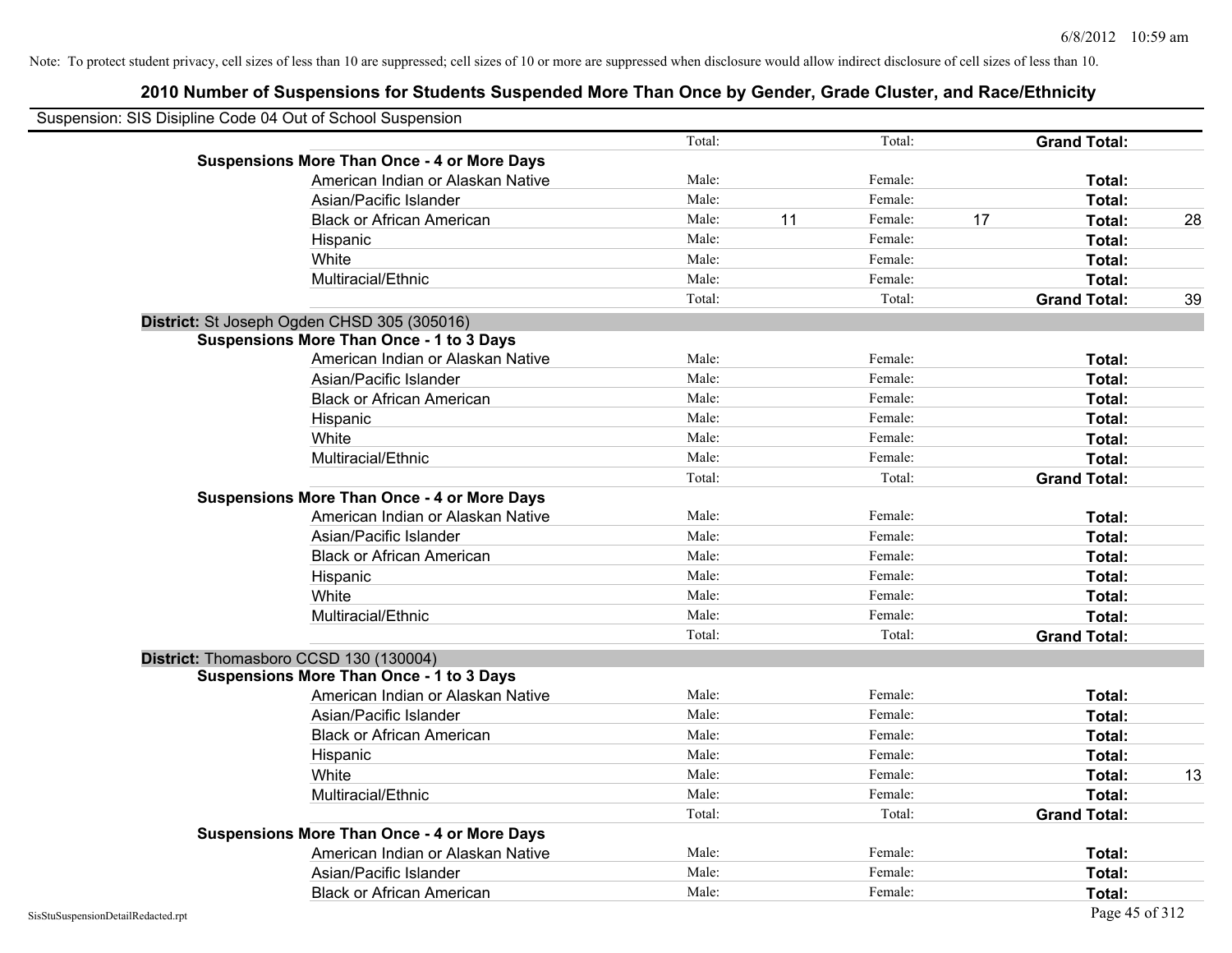| Suspension: SIS Disipline Code 04 Out of School Suspension |                                                    |        |    |         |    |                     |     |
|------------------------------------------------------------|----------------------------------------------------|--------|----|---------|----|---------------------|-----|
|                                                            | Hispanic                                           | Male:  |    | Female: |    | Total:              |     |
|                                                            | White                                              | Male:  |    | Female: |    | Total:              |     |
|                                                            | Multiracial/Ethnic                                 | Male:  |    | Female: |    | Total:              |     |
|                                                            |                                                    | Total: |    | Total:  |    | <b>Grand Total:</b> |     |
| District: Tolono CUSD 7 (007026)                           |                                                    |        |    |         |    |                     |     |
|                                                            | <b>Suspensions More Than Once - 1 to 3 Days</b>    |        |    |         |    |                     |     |
|                                                            | American Indian or Alaskan Native                  | Male:  |    | Female: |    | Total:              |     |
|                                                            | Asian/Pacific Islander                             | Male:  |    | Female: |    | Total:              |     |
|                                                            | <b>Black or African American</b>                   | Male:  |    | Female: |    | Total:              |     |
|                                                            | Hispanic                                           | Male:  |    | Female: |    | Total:              |     |
|                                                            | White                                              | Male:  |    | Female: |    | Total:              | 20  |
|                                                            | Multiracial/Ethnic                                 | Male:  |    | Female: |    | Total:              |     |
|                                                            |                                                    | Total: |    | Total:  |    | <b>Grand Total:</b> |     |
|                                                            | <b>Suspensions More Than Once - 4 or More Days</b> |        |    |         |    |                     |     |
|                                                            | American Indian or Alaskan Native                  | Male:  |    | Female: |    | Total:              |     |
|                                                            | Asian/Pacific Islander                             | Male:  |    | Female: |    | Total:              |     |
|                                                            | <b>Black or African American</b>                   | Male:  |    | Female: |    | Total:              |     |
|                                                            | Hispanic                                           | Male:  |    | Female: |    | Total:              |     |
|                                                            | White                                              | Male:  |    | Female: |    | Total:              |     |
|                                                            | Multiracial/Ethnic                                 | Male:  |    | Female: |    | Total:              |     |
|                                                            |                                                    | Total: |    | Total:  |    | <b>Grand Total:</b> |     |
| District: Urbana SD 116 (116022)                           |                                                    |        |    |         |    |                     |     |
|                                                            | <b>Suspensions More Than Once - 1 to 3 Days</b>    |        |    |         |    |                     |     |
|                                                            | American Indian or Alaskan Native                  | Male:  |    | Female: |    | Total:              |     |
|                                                            | Asian/Pacific Islander                             | Male:  |    | Female: |    | Total:              |     |
|                                                            | <b>Black or African American</b>                   | Male:  | 81 | Female: | 54 | Total:              | 135 |
|                                                            | Hispanic                                           | Male:  |    | Female: |    | Total:              | 10  |
|                                                            | White                                              | Male:  |    | Female: |    | Total:              | 34  |
|                                                            | Multiracial/Ethnic                                 | Male:  |    | Female: |    | Total:              | 10  |
|                                                            |                                                    | Total: |    | Total:  |    | <b>Grand Total:</b> |     |
|                                                            | <b>Suspensions More Than Once - 4 or More Days</b> |        |    |         |    |                     |     |
|                                                            | American Indian or Alaskan Native                  | Male:  |    | Female: |    | Total:              |     |
|                                                            | Asian/Pacific Islander                             | Male:  |    | Female: |    | Total:              |     |
|                                                            | <b>Black or African American</b>                   | Male:  | 34 | Female: | 32 | Total:              | 66  |
|                                                            | Hispanic                                           | Male:  |    | Female: |    | Total:              |     |
|                                                            | White                                              | Male:  |    | Female: |    | Total:              |     |
|                                                            | Multiracial/Ethnic                                 | Male:  |    | Female: |    | Total:              |     |
|                                                            |                                                    | Total: |    | Total:  |    | <b>Grand Total:</b> | 82  |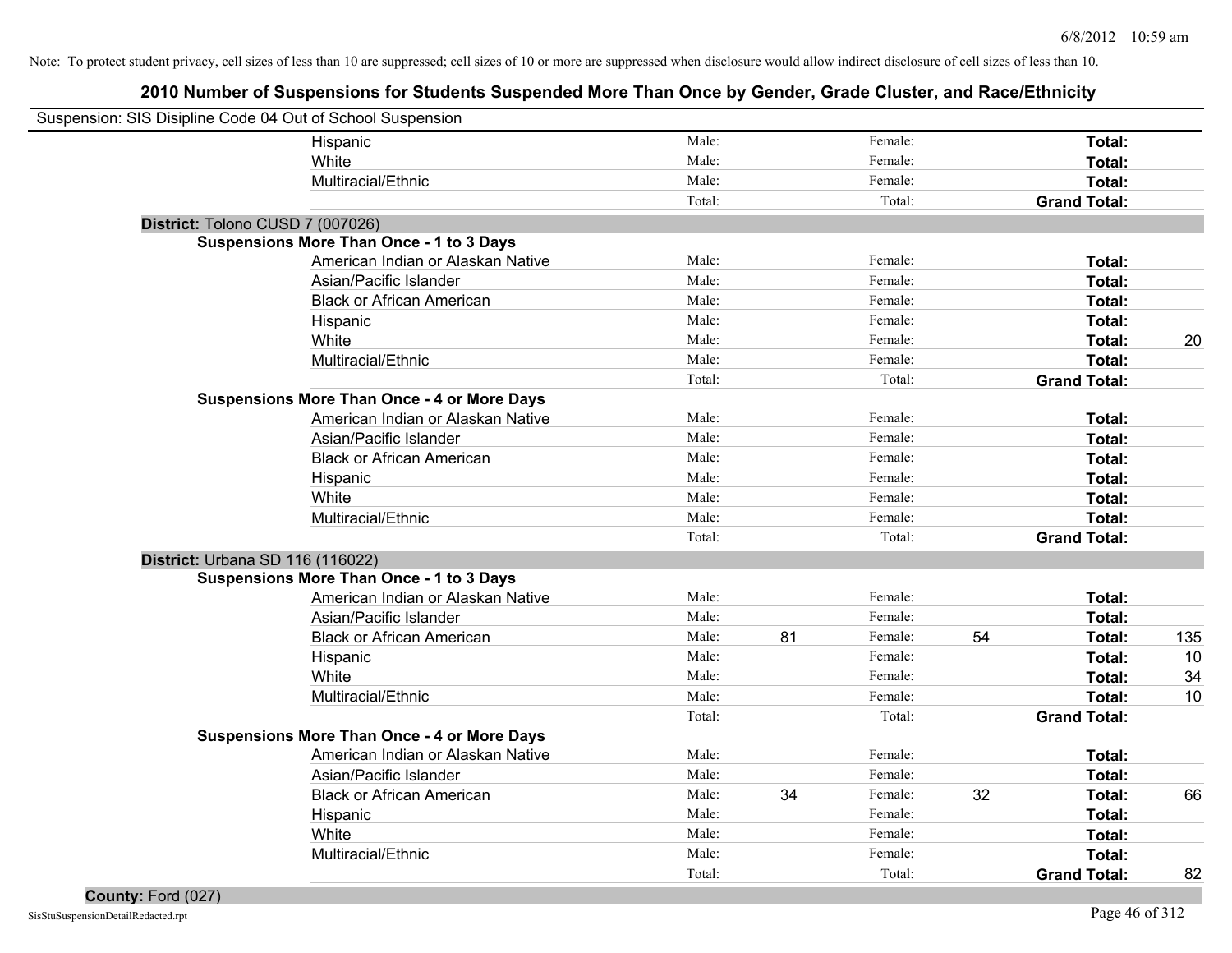| Suspension: SIS Disipline Code 04 Out of School Suspension |                                                     |        |         |                     |    |
|------------------------------------------------------------|-----------------------------------------------------|--------|---------|---------------------|----|
|                                                            | District: Gibson City-Melvin-Sibley CUSD 5 (005026) |        |         |                     |    |
|                                                            | <b>Suspensions More Than Once - 1 to 3 Days</b>     |        |         |                     |    |
|                                                            | American Indian or Alaskan Native                   | Male:  | Female: | Total:              |    |
|                                                            | Asian/Pacific Islander                              | Male:  | Female: | Total:              |    |
|                                                            | <b>Black or African American</b>                    | Male:  | Female: | Total:              |    |
|                                                            | Hispanic                                            | Male:  | Female: | Total:              |    |
|                                                            | White                                               | Male:  | Female: | Total:              |    |
|                                                            | Multiracial/Ethnic                                  | Male:  | Female: | Total:              |    |
|                                                            |                                                     | Total: | Total:  | <b>Grand Total:</b> |    |
|                                                            | District: Paxton-Buckley-Loda CUD 10 (010026)       |        |         |                     |    |
|                                                            | <b>Suspensions More Than Once - 1 to 3 Days</b>     |        |         |                     |    |
|                                                            | American Indian or Alaskan Native                   | Male:  | Female: | Total:              |    |
|                                                            | Asian/Pacific Islander                              | Male:  | Female: | Total:              |    |
|                                                            | <b>Black or African American</b>                    | Male:  | Female: | Total:              |    |
|                                                            | Hispanic                                            | Male:  | Female: | Total:              |    |
|                                                            | White                                               | Male:  | Female: | Total:              | 24 |
|                                                            | Multiracial/Ethnic                                  | Male:  | Female: | Total:              |    |
|                                                            |                                                     | Total: | Total:  | <b>Grand Total:</b> |    |
|                                                            | <b>Suspensions More Than Once - 4 or More Days</b>  |        |         |                     |    |
|                                                            | American Indian or Alaskan Native                   | Male:  | Female: | Total:              |    |
|                                                            | Asian/Pacific Islander                              | Male:  | Female: | Total:              |    |
|                                                            | <b>Black or African American</b>                    | Male:  | Female: | Total:              |    |
|                                                            | Hispanic                                            | Male:  | Female: | Total:              |    |
|                                                            | White                                               | Male:  | Female: | Total:              |    |
|                                                            | Multiracial/Ethnic                                  | Male:  | Female: | Total:              |    |
|                                                            |                                                     | Total: | Total:  | <b>Grand Total:</b> |    |
| <b>County: Non-Public School (000)</b>                     |                                                     |        |         |                     |    |
|                                                            | District: Champaign/Ford ROE (000000)               |        |         |                     |    |
|                                                            | <b>Suspensions More Than Once - 1 to 3 Days</b>     |        |         |                     |    |
|                                                            | American Indian or Alaskan Native                   | Male:  | Female: | Total:              |    |
|                                                            | Asian/Pacific Islander                              | Male:  | Female: | Total:              |    |
|                                                            | <b>Black or African American</b>                    | Male:  | Female: | Total:              |    |
|                                                            | Hispanic                                            | Male:  | Female: | Total:              |    |
|                                                            | White                                               | Male:  | Female: | Total:              |    |
|                                                            | Multiracial/Ethnic                                  | Male:  | Female: | Total:              |    |
|                                                            |                                                     | Total: | Total:  | <b>Grand Total:</b> |    |
|                                                            | <b>Suspensions More Than Once - 4 or More Days</b>  |        |         |                     |    |
|                                                            | American Indian or Alaskan Native                   | Male:  | Female: | Total:              |    |
|                                                            | Asian/Pacific Islander                              | Male:  | Female: | Total:              |    |
| SisStuSuspensionDetailRedacted.rpt                         |                                                     |        |         | Page 47 of 312      |    |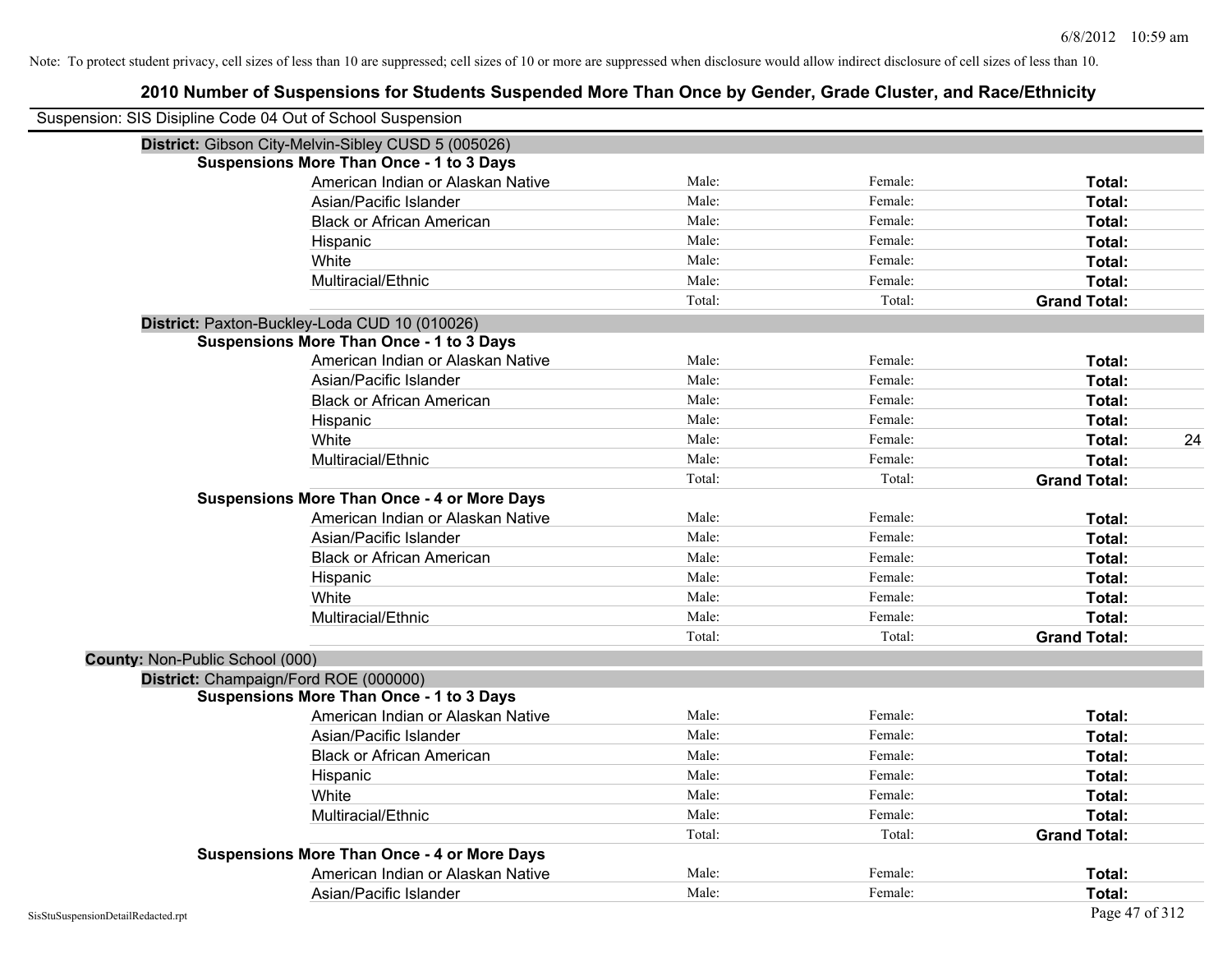|                                       | Suspension: SIS Disipline Code 04 Out of School Suspension |        |         |                     |
|---------------------------------------|------------------------------------------------------------|--------|---------|---------------------|
|                                       | <b>Black or African American</b>                           | Male:  | Female: | Total:              |
|                                       | Hispanic                                                   | Male:  | Female: | Total:              |
|                                       | White                                                      | Male:  | Female: | Total:              |
|                                       | Multiracial/Ethnic                                         | Male:  | Female: | Total:              |
|                                       |                                                            | Total: | Total:  | <b>Grand Total:</b> |
| Region: Christian/Montgomery ROE (10) |                                                            |        |         |                     |
| County: Christian (011)               |                                                            |        |         |                     |
|                                       | District: Edinburg CUSD 4 (004026)                         |        |         |                     |
|                                       | <b>Suspensions More Than Once - 1 to 3 Days</b>            |        |         |                     |
|                                       | American Indian or Alaskan Native                          | Male:  | Female: | Total:              |
|                                       | Asian/Pacific Islander                                     | Male:  | Female: | Total:              |
|                                       | <b>Black or African American</b>                           | Male:  | Female: | Total:              |
|                                       | Hispanic                                                   | Male:  | Female: | Total:              |
|                                       | White                                                      | Male:  | Female: | Total:              |
|                                       | Multiracial/Ethnic                                         | Male:  | Female: | Total:              |
|                                       |                                                            | Total: | Total:  | <b>Grand Total:</b> |
|                                       | <b>Suspensions More Than Once - 4 or More Days</b>         |        |         |                     |
|                                       | American Indian or Alaskan Native                          | Male:  | Female: | Total:              |
|                                       | Asian/Pacific Islander                                     | Male:  | Female: | Total:              |
|                                       | <b>Black or African American</b>                           | Male:  | Female: | Total:              |
|                                       | Hispanic                                                   | Male:  | Female: | Total:              |
|                                       | White                                                      | Male:  | Female: | Total:              |
|                                       | Multiracial/Ethnic                                         | Male:  | Female: | Total:              |
|                                       |                                                            | Total: | Total:  | <b>Grand Total:</b> |
|                                       | District: Morrisonville CUSD 1 (001026)                    |        |         |                     |
|                                       | <b>Suspensions More Than Once - 1 to 3 Days</b>            |        |         |                     |
|                                       | American Indian or Alaskan Native                          | Male:  | Female: | Total:              |
|                                       | Asian/Pacific Islander                                     | Male:  | Female: | Total:              |
|                                       | <b>Black or African American</b>                           | Male:  | Female: | Total:              |
|                                       | Hispanic                                                   | Male:  | Female: | Total:              |
|                                       | White                                                      | Male:  | Female: | Total:              |
|                                       | Multiracial/Ethnic                                         | Male:  | Female: | Total:              |
|                                       |                                                            | Total: | Total:  | <b>Grand Total:</b> |
|                                       | District: Pana CUSD 8 (008026)                             |        |         |                     |
|                                       | <b>Suspensions More Than Once - 1 to 3 Days</b>            |        |         |                     |
|                                       | American Indian or Alaskan Native                          | Male:  | Female: | <b>Total:</b>       |
|                                       | Asian/Pacific Islander                                     | Male:  | Female: | Total:              |
|                                       |                                                            |        |         |                     |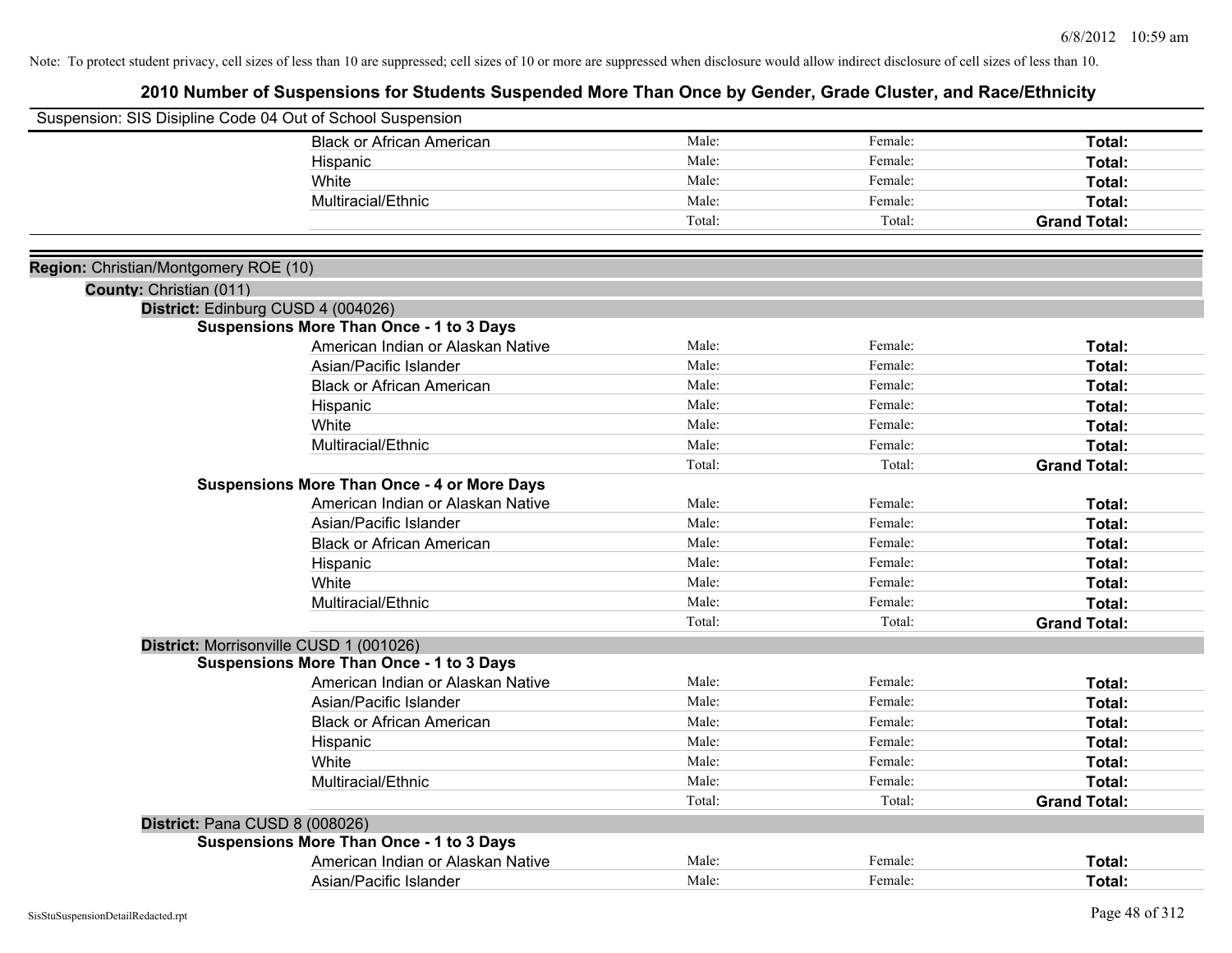| Suspension: SIS Disipline Code 04 Out of School Suspension |                                                    |        |     |         |    |                     |     |
|------------------------------------------------------------|----------------------------------------------------|--------|-----|---------|----|---------------------|-----|
|                                                            | <b>Black or African American</b>                   | Male:  |     | Female: |    | Total:              |     |
|                                                            | Hispanic                                           | Male:  |     | Female: |    | Total:              |     |
|                                                            | White                                              | Male:  | 23  | Female: | 23 | Total:              | 46  |
|                                                            | Multiracial/Ethnic                                 | Male:  |     | Female: |    | Total:              |     |
|                                                            |                                                    | Total: |     | Total:  |    | <b>Grand Total:</b> |     |
|                                                            | <b>Suspensions More Than Once - 4 or More Days</b> |        |     |         |    |                     |     |
|                                                            | American Indian or Alaskan Native                  | Male:  |     | Female: |    | Total:              |     |
|                                                            | Asian/Pacific Islander                             | Male:  |     | Female: |    | Total:              |     |
|                                                            | <b>Black or African American</b>                   | Male:  |     | Female: |    | Total:              |     |
|                                                            | Hispanic                                           | Male:  |     | Female: |    | Total:              |     |
|                                                            | White                                              | Male:  |     | Female: |    | Total:              | 11  |
|                                                            | Multiracial/Ethnic                                 | Male:  |     | Female: |    | Total:              |     |
|                                                            |                                                    | Total: |     | Total:  |    | <b>Grand Total:</b> |     |
|                                                            | District: Taylorville CUSD 3 (003026)              |        |     |         |    |                     |     |
|                                                            | <b>Suspensions More Than Once - 1 to 3 Days</b>    |        |     |         |    |                     |     |
|                                                            | American Indian or Alaskan Native                  | Male:  |     | Female: |    | Total:              |     |
|                                                            | Asian/Pacific Islander                             | Male:  |     | Female: |    | Total:              |     |
|                                                            | <b>Black or African American</b>                   | Male:  |     | Female: |    | Total:              |     |
|                                                            | Hispanic                                           | Male:  |     | Female: |    | Total:              |     |
|                                                            | White                                              | Male:  |     | Female: |    | Total:              |     |
|                                                            | Multiracial/Ethnic                                 | Male:  |     | Female: |    | Total:              |     |
|                                                            |                                                    | Total: |     | Total:  |    | <b>Grand Total:</b> |     |
|                                                            | <b>Suspensions More Than Once - 4 or More Days</b> |        |     |         |    |                     |     |
|                                                            | American Indian or Alaskan Native                  | Male:  |     | Female: |    | Total:              |     |
|                                                            | Asian/Pacific Islander                             | Male:  |     | Female: |    | Total:              |     |
|                                                            | <b>Black or African American</b>                   | Male:  |     | Female: |    | Total:              |     |
|                                                            | Hispanic                                           | Male:  |     | Female: |    | Total:              |     |
|                                                            | White                                              | Male:  |     | Female: |    | Total:              |     |
|                                                            | Multiracial/Ethnic                                 | Male:  |     | Female: |    | Total:              |     |
|                                                            |                                                    | Total: |     | Total:  |    | <b>Grand Total:</b> |     |
| County: Montgomery (068)                                   |                                                    |        |     |         |    |                     |     |
|                                                            | District: Hillsboro CUSD 3 (003026)                |        |     |         |    |                     |     |
|                                                            | <b>Suspensions More Than Once - 1 to 3 Days</b>    |        |     |         |    |                     |     |
|                                                            | American Indian or Alaskan Native                  | Male:  |     | Female: |    | Total:              |     |
|                                                            | Asian/Pacific Islander                             | Male:  |     | Female: |    | Total:              |     |
|                                                            | <b>Black or African American</b>                   | Male:  |     | Female: |    | Total:              |     |
|                                                            | Hispanic                                           | Male:  |     | Female: |    | Total:              |     |
|                                                            | White                                              | Male:  | 145 | Female: | 63 | Total:              | 208 |
|                                                            | Multiracial/Ethnic                                 | Male:  |     | Female: |    | Total:              |     |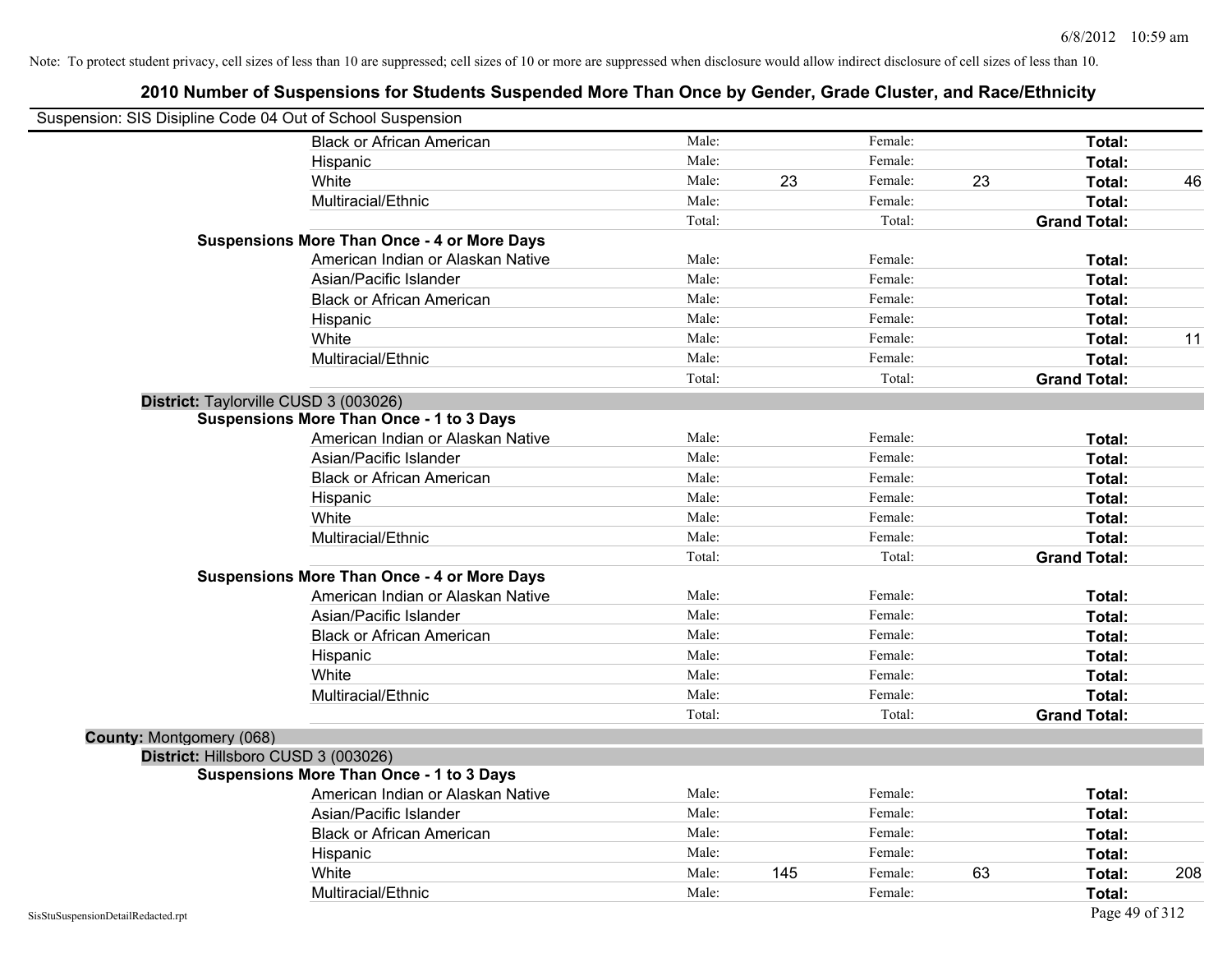| Suspension: SIS Disipline Code 04 Out of School Suspension |                                                    |        |    |         |    |                     |    |
|------------------------------------------------------------|----------------------------------------------------|--------|----|---------|----|---------------------|----|
|                                                            |                                                    | Total: |    | Total:  |    | <b>Grand Total:</b> |    |
|                                                            | <b>Suspensions More Than Once - 4 or More Days</b> |        |    |         |    |                     |    |
|                                                            | American Indian or Alaskan Native                  | Male:  |    | Female: |    | Total:              |    |
|                                                            | Asian/Pacific Islander                             | Male:  |    | Female: |    | Total:              |    |
|                                                            | <b>Black or African American</b>                   | Male:  |    | Female: |    | Total:              |    |
|                                                            | Hispanic                                           | Male:  |    | Female: |    | Total:              |    |
|                                                            | White                                              | Male:  |    | Female: |    | Total:              | 18 |
|                                                            | Multiracial/Ethnic                                 | Male:  |    | Female: |    | Total:              |    |
|                                                            |                                                    | Total: |    | Total:  |    | <b>Grand Total:</b> |    |
| District: Litchfield CUSD 12 (012026)                      |                                                    |        |    |         |    |                     |    |
|                                                            | <b>Suspensions More Than Once - 1 to 3 Days</b>    |        |    |         |    |                     |    |
|                                                            | American Indian or Alaskan Native                  | Male:  |    | Female: |    | Total:              |    |
|                                                            | Asian/Pacific Islander                             | Male:  |    | Female: |    | Total:              |    |
|                                                            | <b>Black or African American</b>                   | Male:  |    | Female: |    | Total:              |    |
|                                                            | Hispanic                                           | Male:  |    | Female: |    | Total:              |    |
|                                                            | White                                              | Male:  | 74 | Female: | 16 | Total:              | 90 |
|                                                            | Multiracial/Ethnic                                 | Male:  |    | Female: |    | Total:              |    |
|                                                            |                                                    | Total: |    | Total:  |    | <b>Grand Total:</b> |    |
|                                                            | <b>Suspensions More Than Once - 4 or More Days</b> |        |    |         |    |                     |    |
|                                                            | American Indian or Alaskan Native                  | Male:  |    | Female: |    | Total:              |    |
|                                                            | Asian/Pacific Islander                             | Male:  |    | Female: |    | Total:              |    |
|                                                            | <b>Black or African American</b>                   | Male:  |    | Female: |    | Total:              |    |
|                                                            | Hispanic                                           | Male:  |    | Female: |    | Total:              |    |
|                                                            | White                                              | Male:  |    | Female: |    | Total:              |    |
|                                                            | Multiracial/Ethnic                                 | Male:  |    | Female: |    | Total:              |    |
|                                                            |                                                    | Total: |    | Total:  |    | <b>Grand Total:</b> |    |
| District: Nokomis CUSD 22 (022026)                         |                                                    |        |    |         |    |                     |    |
|                                                            | <b>Suspensions More Than Once - 1 to 3 Days</b>    |        |    |         |    |                     |    |
|                                                            | American Indian or Alaskan Native                  | Male:  |    | Female: |    | Total:              |    |
|                                                            | Asian/Pacific Islander                             | Male:  |    | Female: |    | Total:              |    |
|                                                            | <b>Black or African American</b>                   | Male:  |    | Female: |    | Total:              |    |
|                                                            | Hispanic                                           | Male:  |    | Female: |    | Total:              |    |
|                                                            | White                                              | Male:  |    | Female: |    | Total:              | 32 |
|                                                            | Multiracial/Ethnic                                 | Male:  |    | Female: |    | Total:              |    |
|                                                            |                                                    | Total: |    | Total:  |    | <b>Grand Total:</b> |    |
|                                                            | <b>Suspensions More Than Once - 4 or More Days</b> |        |    |         |    |                     |    |
|                                                            | American Indian or Alaskan Native                  | Male:  |    | Female: |    | Total:              |    |
|                                                            | Asian/Pacific Islander                             | Male:  |    | Female: |    | Total:              |    |
|                                                            | <b>Black or African American</b>                   | Male:  |    | Female: |    | Total:              |    |
| SisStuSuspensionDetailRedacted.rpt                         |                                                    |        |    |         |    | Page 50 of 312      |    |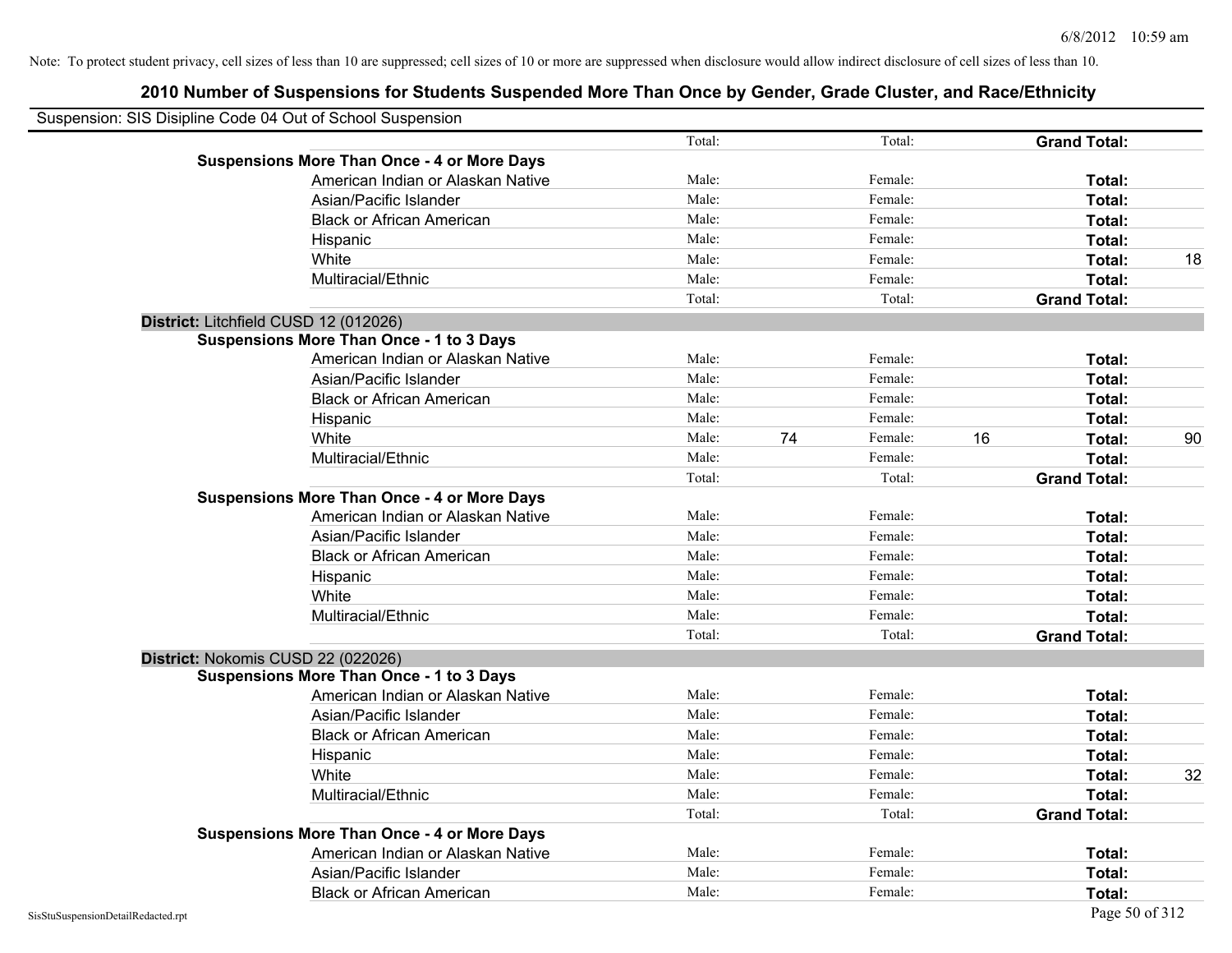| Suspension: SIS Disipline Code 04 Out of School Suspension |                                                    |        |         |                     |
|------------------------------------------------------------|----------------------------------------------------|--------|---------|---------------------|
|                                                            | Hispanic                                           | Male:  | Female: | Total:              |
|                                                            | White                                              | Male:  | Female: | Total:              |
|                                                            | Multiracial/Ethnic                                 | Male:  | Female: | Total:              |
|                                                            |                                                    | Total: | Total:  | <b>Grand Total:</b> |
|                                                            | District: Panhandle CUSD 2 (002026)                |        |         |                     |
|                                                            | <b>Suspensions More Than Once - 1 to 3 Days</b>    |        |         |                     |
|                                                            | American Indian or Alaskan Native                  | Male:  | Female: | Total:              |
|                                                            | Asian/Pacific Islander                             | Male:  | Female: | Total:              |
|                                                            | <b>Black or African American</b>                   | Male:  | Female: | Total:              |
|                                                            | Hispanic                                           | Male:  | Female: | Total:              |
|                                                            | White                                              | Male:  | Female: | 12<br>Total:        |
|                                                            | Multiracial/Ethnic                                 | Male:  | Female: | Total:              |
|                                                            |                                                    | Total: | Total:  | <b>Grand Total:</b> |
|                                                            | <b>Suspensions More Than Once - 4 or More Days</b> |        |         |                     |
|                                                            | American Indian or Alaskan Native                  | Male:  | Female: | Total:              |
|                                                            | Asian/Pacific Islander                             | Male:  | Female: | Total:              |
|                                                            | <b>Black or African American</b>                   | Male:  | Female: | Total:              |
|                                                            | Hispanic                                           | Male:  | Female: | Total:              |
|                                                            | White                                              | Male:  | Female: | Total:              |
|                                                            | Multiracial/Ethnic                                 | Male:  | Female: | Total:              |
|                                                            |                                                    | Total: | Total:  | <b>Grand Total:</b> |
| County: Non-Public School (000)                            |                                                    |        |         |                     |
|                                                            | District: Christian/Montgomery ROE (000000)        |        |         |                     |
|                                                            | <b>Suspensions More Than Once - 1 to 3 Days</b>    |        |         |                     |
|                                                            | American Indian or Alaskan Native                  | Male:  | Female: | Total:              |
|                                                            | Asian/Pacific Islander                             | Male:  | Female: | Total:              |
|                                                            | <b>Black or African American</b>                   | Male:  | Female: | Total:              |
|                                                            | Hispanic                                           | Male:  | Female: | Total:              |
|                                                            | White                                              | Male:  | Female: | Total:              |
|                                                            | Multiracial/Ethnic                                 | Male:  | Female: | Total:              |
|                                                            |                                                    | Total: | Total:  | <b>Grand Total:</b> |
|                                                            | <b>Suspensions More Than Once - 4 or More Days</b> |        |         |                     |
|                                                            | American Indian or Alaskan Native                  | Male:  | Female: | Total:              |
|                                                            | Asian/Pacific Islander                             | Male:  | Female: | Total:              |
|                                                            | <b>Black or African American</b>                   | Male:  | Female: | Total:              |
|                                                            | Hispanic                                           | Male:  | Female: | Total:              |
|                                                            | White                                              | Male:  | Female: | Total:              |
|                                                            | Multiracial/Ethnic                                 | Male:  | Female: | Total:              |
|                                                            |                                                    | Total: | Total:  | <b>Grand Total:</b> |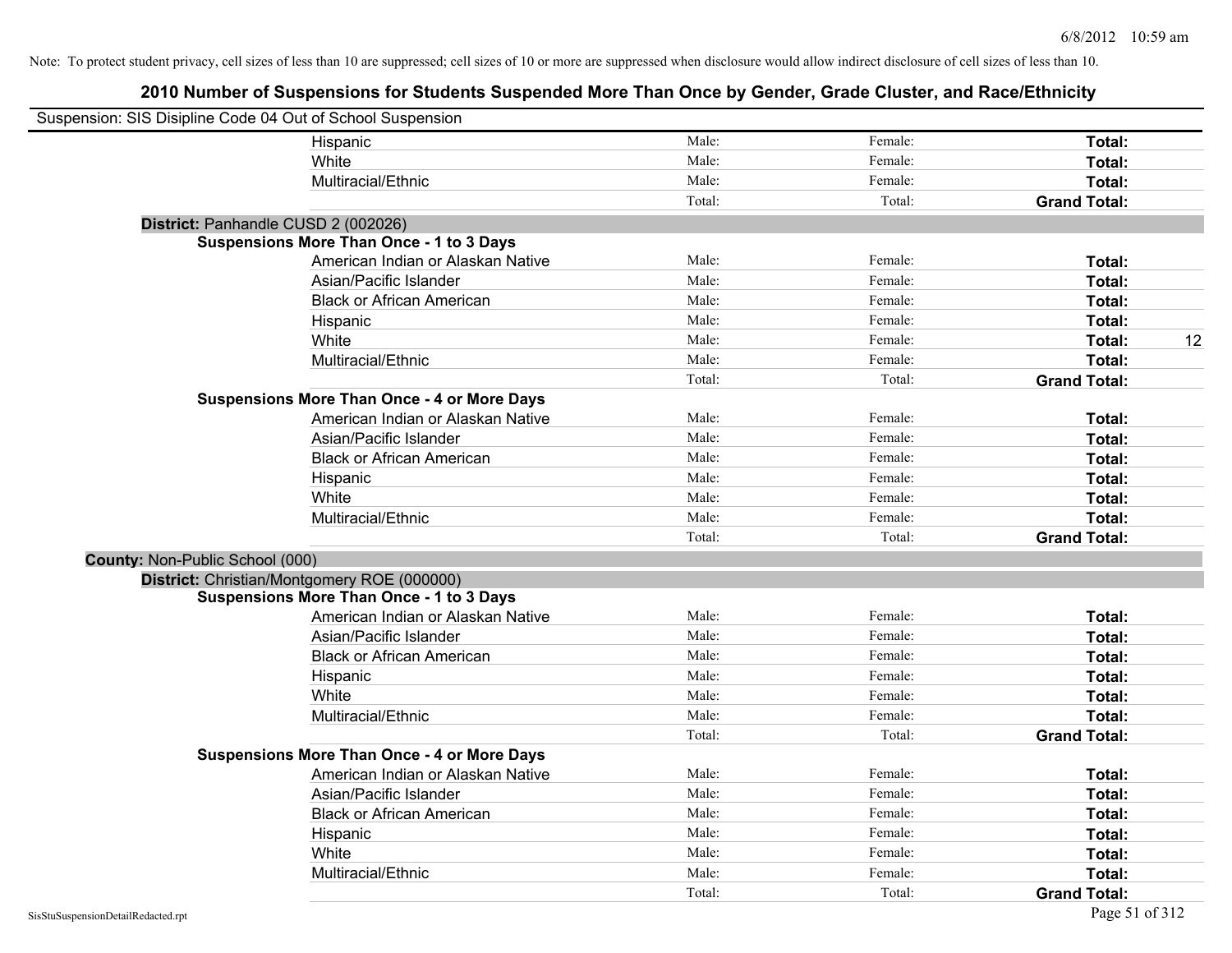# **2010 Number of Suspensions for Students Suspended More Than Once by Gender, Grade Cluster, and Race/Ethnicity**

Suspension: SIS Disipline Code 04 Out of School Suspension

| Region: Clay/Cwford/Jsper/Lwrnce/Rhland (12) |                                                    |        |         |                     |    |
|----------------------------------------------|----------------------------------------------------|--------|---------|---------------------|----|
| County: Clay (013)                           |                                                    |        |         |                     |    |
|                                              | District: Flora CUSD 35 (035026)                   |        |         |                     |    |
|                                              | <b>Suspensions More Than Once - 1 to 3 Days</b>    |        |         |                     |    |
|                                              | American Indian or Alaskan Native                  | Male:  | Female: | Total:              |    |
|                                              | Asian/Pacific Islander                             | Male:  | Female: | Total:              |    |
|                                              | <b>Black or African American</b>                   | Male:  | Female: | Total:              |    |
|                                              | Hispanic                                           | Male:  | Female: | Total:              |    |
|                                              | White                                              | Male:  | Female: | Total:              |    |
|                                              | Multiracial/Ethnic                                 | Male:  | Female: | Total:              |    |
|                                              |                                                    | Total: | Total:  | <b>Grand Total:</b> |    |
|                                              | District: North Clay CUSD 25 (025026)              |        |         |                     |    |
|                                              | <b>Suspensions More Than Once - 1 to 3 Days</b>    |        |         |                     |    |
|                                              | American Indian or Alaskan Native                  | Male:  | Female: | Total:              |    |
|                                              | Asian/Pacific Islander                             | Male:  | Female: | Total:              |    |
|                                              | <b>Black or African American</b>                   | Male:  | Female: | Total:              |    |
|                                              | Hispanic                                           | Male:  | Female: | Total:              |    |
|                                              | White                                              | Male:  | Female: | Total:              | 13 |
|                                              | Multiracial/Ethnic                                 | Male:  | Female: | Total:              |    |
|                                              |                                                    | Total: | Total:  | <b>Grand Total:</b> |    |
|                                              | <b>Suspensions More Than Once - 4 or More Days</b> |        |         |                     |    |
|                                              | American Indian or Alaskan Native                  | Male:  | Female: | Total:              |    |
|                                              | Asian/Pacific Islander                             | Male:  | Female: | Total:              |    |
|                                              | <b>Black or African American</b>                   | Male:  | Female: | Total:              |    |
|                                              | Hispanic                                           | Male:  | Female: | Total:              |    |
|                                              | White                                              | Male:  | Female: | Total:              |    |
|                                              | Multiracial/Ethnic                                 | Male:  | Female: | Total:              |    |
|                                              |                                                    | Total: | Total:  | <b>Grand Total:</b> |    |
| County: Crawford (017)                       |                                                    |        |         |                     |    |
|                                              | District: Oblong CUSD 4 (004026)                   |        |         |                     |    |
|                                              | <b>Suspensions More Than Once - 1 to 3 Days</b>    |        |         |                     |    |
|                                              | American Indian or Alaskan Native                  | Male:  | Female: | Total:              |    |
|                                              | Asian/Pacific Islander                             | Male:  | Female: | Total:              |    |
|                                              | <b>Black or African American</b>                   | Male:  | Female: | Total:              |    |
|                                              | Hispanic                                           | Male:  | Female: | Total:              |    |
|                                              | White                                              | Male:  | Female: | Total:              | 21 |
|                                              | Multiracial/Ethnic                                 | Male:  | Female: | Total:              |    |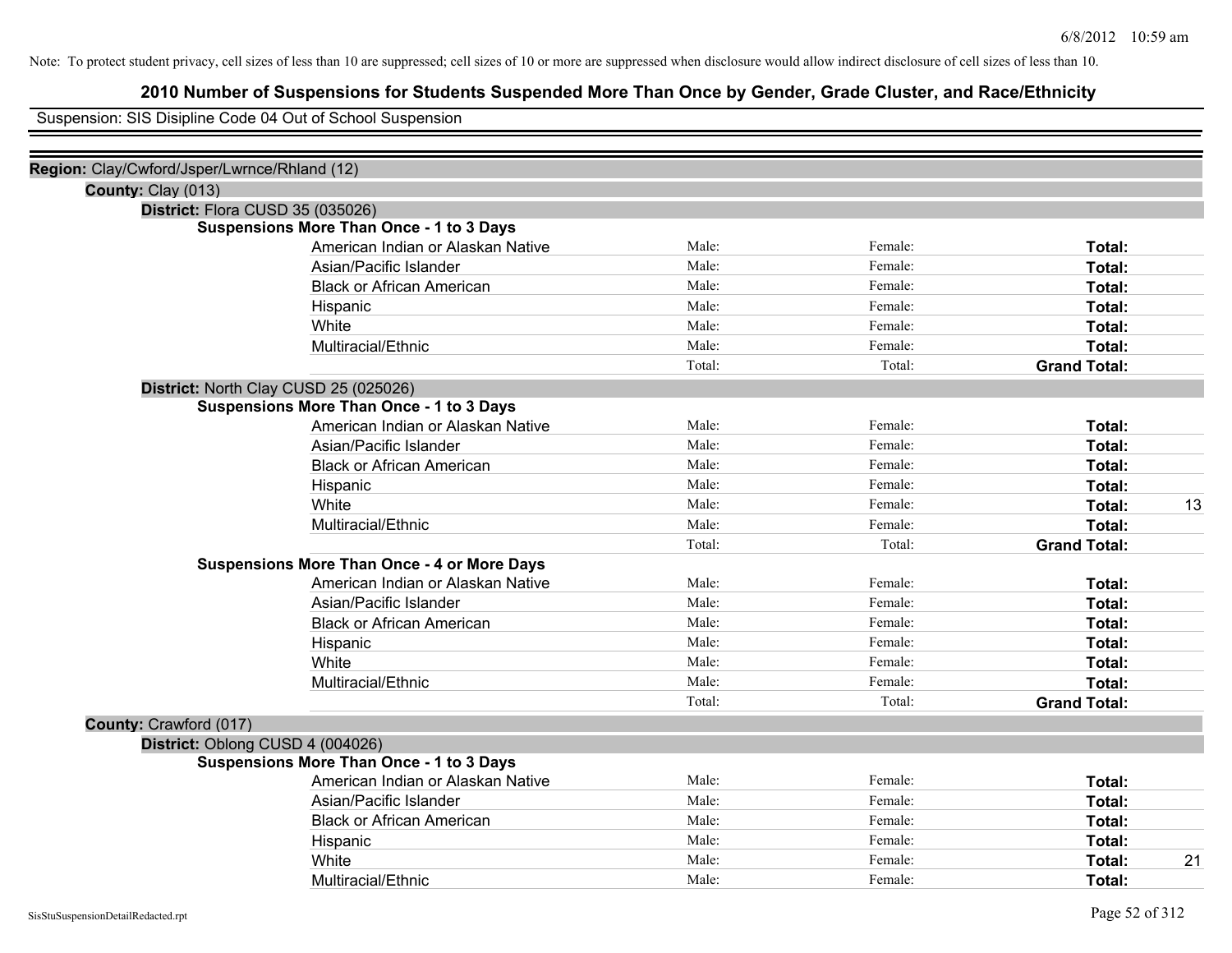|                                    | Suspension: SIS Disipline Code 04 Out of School Suspension |        |    |         |    |                     |    |
|------------------------------------|------------------------------------------------------------|--------|----|---------|----|---------------------|----|
|                                    |                                                            | Total: |    | Total:  |    | <b>Grand Total:</b> |    |
|                                    | <b>Suspensions More Than Once - 4 or More Days</b>         |        |    |         |    |                     |    |
|                                    | American Indian or Alaskan Native                          | Male:  |    | Female: |    | Total:              |    |
|                                    | Asian/Pacific Islander                                     | Male:  |    | Female: |    | Total:              |    |
|                                    | <b>Black or African American</b>                           | Male:  |    | Female: |    | Total:              |    |
|                                    | Hispanic                                                   | Male:  |    | Female: |    | Total:              |    |
|                                    | White                                                      | Male:  |    | Female: |    | Total:              | 19 |
|                                    | Multiracial/Ethnic                                         | Male:  |    | Female: |    | Total:              |    |
|                                    |                                                            | Total: |    | Total:  |    | <b>Grand Total:</b> |    |
|                                    | District: Palestine CUSD 3 (003026)                        |        |    |         |    |                     |    |
|                                    | <b>Suspensions More Than Once - 1 to 3 Days</b>            |        |    |         |    |                     |    |
|                                    | American Indian or Alaskan Native                          | Male:  |    | Female: |    | Total:              |    |
|                                    | Asian/Pacific Islander                                     | Male:  |    | Female: |    | Total:              |    |
|                                    | <b>Black or African American</b>                           | Male:  |    | Female: |    | Total:              |    |
|                                    | Hispanic                                                   | Male:  |    | Female: |    | Total:              |    |
|                                    | White                                                      | Male:  |    | Female: |    | Total:              | 10 |
|                                    | Multiracial/Ethnic                                         | Male:  |    | Female: |    | Total:              |    |
|                                    |                                                            | Total: |    | Total:  |    | <b>Grand Total:</b> |    |
|                                    | <b>Suspensions More Than Once - 4 or More Days</b>         |        |    |         |    |                     |    |
|                                    | American Indian or Alaskan Native                          | Male:  |    | Female: |    | Total:              |    |
|                                    | Asian/Pacific Islander                                     | Male:  |    | Female: |    | Total:              |    |
|                                    | <b>Black or African American</b>                           | Male:  |    | Female: |    | Total:              |    |
|                                    | Hispanic                                                   | Male:  |    | Female: |    | Total:              |    |
|                                    | White                                                      | Male:  |    | Female: |    | Total:              |    |
|                                    | Multiracial/Ethnic                                         | Male:  |    | Female: |    | Total:              |    |
|                                    |                                                            | Total: |    | Total:  |    | <b>Grand Total:</b> |    |
|                                    | District: Robinson CUSD 2 (002026)                         |        |    |         |    |                     |    |
|                                    | <b>Suspensions More Than Once - 1 to 3 Days</b>            |        |    |         |    |                     |    |
|                                    | American Indian or Alaskan Native                          | Male:  |    | Female: |    | Total:              |    |
|                                    | Asian/Pacific Islander                                     | Male:  |    | Female: |    | Total:              |    |
|                                    | <b>Black or African American</b>                           | Male:  |    | Female: |    | Total:              |    |
|                                    | Hispanic                                                   | Male:  |    | Female: |    | Total:              |    |
|                                    | White                                                      | Male:  | 23 | Female: | 10 | Total:              | 33 |
|                                    | Multiracial/Ethnic                                         | Male:  |    | Female: |    | Total:              |    |
|                                    |                                                            | Total: |    | Total:  |    | <b>Grand Total:</b> |    |
|                                    | <b>Suspensions More Than Once - 4 or More Days</b>         |        |    |         |    |                     |    |
|                                    | American Indian or Alaskan Native                          | Male:  |    | Female: |    | Total:              |    |
|                                    | Asian/Pacific Islander                                     | Male:  |    | Female: |    | Total:              |    |
|                                    | <b>Black or African American</b>                           | Male:  |    | Female: |    | Total:              |    |
| SisStuSuspensionDetailRedacted.rpt |                                                            |        |    |         |    | Page 53 of 312      |    |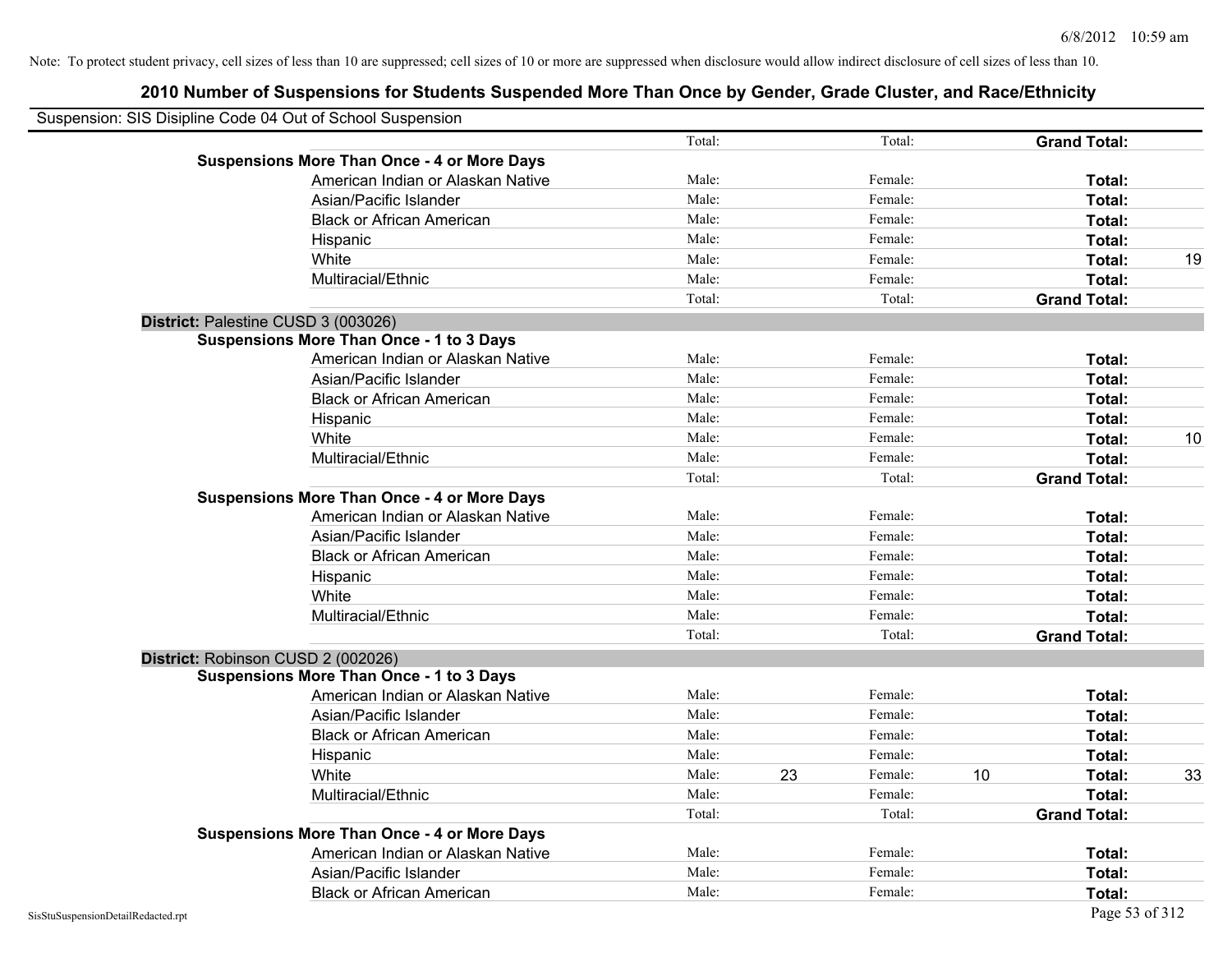| Suspension: SIS Disipline Code 04 Out of School Suspension |                                                    |        |         |                     |    |
|------------------------------------------------------------|----------------------------------------------------|--------|---------|---------------------|----|
|                                                            | Hispanic                                           | Male:  | Female: | Total:              |    |
|                                                            | White                                              | Male:  | Female: | Total:              | 16 |
|                                                            | Multiracial/Ethnic                                 | Male:  | Female: | Total:              |    |
|                                                            |                                                    | Total: | Total:  | <b>Grand Total:</b> |    |
| County: Jasper (040)                                       |                                                    |        |         |                     |    |
|                                                            | District: Jasper County CUD 1 (001026)             |        |         |                     |    |
|                                                            | <b>Suspensions More Than Once - 1 to 3 Days</b>    |        |         |                     |    |
|                                                            | American Indian or Alaskan Native                  | Male:  | Female: | Total:              |    |
|                                                            | Asian/Pacific Islander                             | Male:  | Female: | Total:              |    |
|                                                            | <b>Black or African American</b>                   | Male:  | Female: | Total:              |    |
|                                                            | Hispanic                                           | Male:  | Female: | Total:              |    |
|                                                            | White                                              | Male:  | Female: | Total:              | 24 |
|                                                            | Multiracial/Ethnic                                 | Male:  | Female: | Total:              |    |
|                                                            |                                                    | Total: | Total:  | <b>Grand Total:</b> |    |
|                                                            | <b>Suspensions More Than Once - 4 or More Days</b> |        |         |                     |    |
|                                                            | American Indian or Alaskan Native                  | Male:  | Female: | Total:              |    |
|                                                            | Asian/Pacific Islander                             | Male:  | Female: | Total:              |    |
|                                                            | <b>Black or African American</b>                   | Male:  | Female: | Total:              |    |
|                                                            | Hispanic                                           | Male:  | Female: | Total:              |    |
|                                                            | White                                              | Male:  | Female: | Total:              |    |
|                                                            | Multiracial/Ethnic                                 | Male:  | Female: | Total:              |    |
|                                                            |                                                    | Total: | Total:  | <b>Grand Total:</b> |    |
| County: Lawrence (051)                                     |                                                    |        |         |                     |    |
|                                                            | District: Lawrence County CUD 20 (020026)          |        |         |                     |    |
|                                                            | <b>Suspensions More Than Once - 1 to 3 Days</b>    |        |         |                     |    |
|                                                            | American Indian or Alaskan Native                  | Male:  | Female: | Total:              |    |
|                                                            | Asian/Pacific Islander                             | Male:  | Female: | Total:              |    |
|                                                            | <b>Black or African American</b>                   | Male:  | Female: | Total:              |    |
|                                                            | Hispanic                                           | Male:  | Female: | Total:              |    |
|                                                            | White                                              | Male:  | Female: | Total:              | 25 |
|                                                            | Multiracial/Ethnic                                 | Male:  | Female: | Total:              |    |
|                                                            |                                                    | Total: | Total:  | <b>Grand Total:</b> |    |
|                                                            | <b>Suspensions More Than Once - 4 or More Days</b> |        |         |                     |    |
|                                                            | American Indian or Alaskan Native                  | Male:  | Female: | Total:              |    |
|                                                            | Asian/Pacific Islander                             | Male:  | Female: | Total:              |    |
|                                                            | <b>Black or African American</b>                   | Male:  | Female: | Total:              |    |
|                                                            | Hispanic                                           | Male:  | Female: | Total:              |    |
|                                                            | White                                              | Male:  | Female: | Total:              |    |
|                                                            | Multiracial/Ethnic                                 | Male:  | Female: | Total:              |    |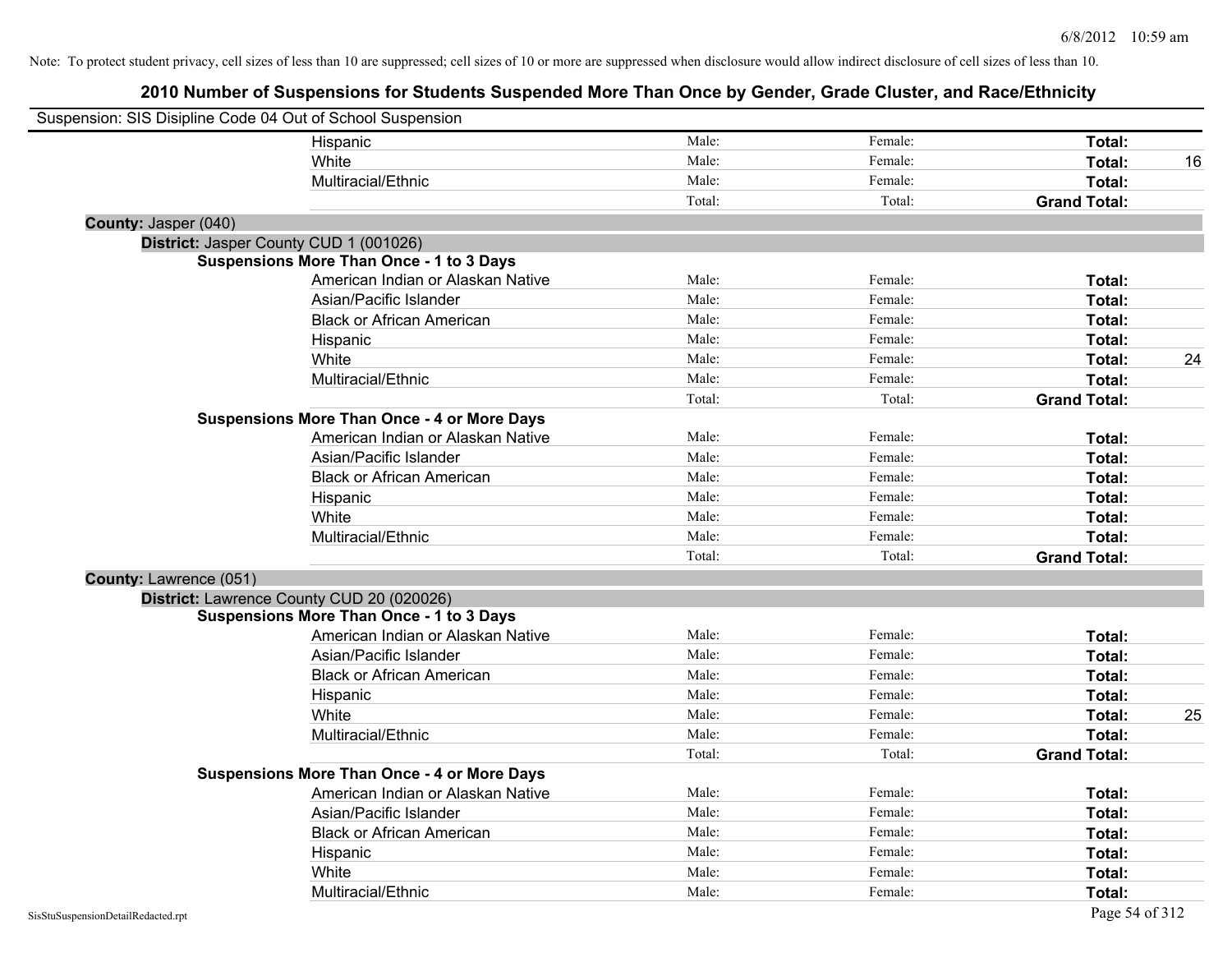### **2010 Number of Suspensions for Students Suspended More Than Once by Gender, Grade Cluster, and Race/Ethnicity**

|                                                    | Total: | Total:  | <b>Grand Total:</b> |
|----------------------------------------------------|--------|---------|---------------------|
| District: Red Hill CUSD 10 (010026)                |        |         |                     |
| <b>Suspensions More Than Once - 1 to 3 Days</b>    |        |         |                     |
| American Indian or Alaskan Native                  | Male:  | Female: | Total:              |
| Asian/Pacific Islander                             | Male:  | Female: | Total:              |
| <b>Black or African American</b>                   | Male:  | Female: | Total:              |
| Hispanic                                           | Male:  | Female: | Total:              |
| White                                              | Male:  | Female: | Total:              |
| Multiracial/Ethnic                                 | Male:  | Female: | Total:              |
|                                                    | Total: | Total:  | <b>Grand Total:</b> |
| <b>Suspensions More Than Once - 4 or More Days</b> |        |         |                     |
| American Indian or Alaskan Native                  | Male:  | Female: | Total:              |
| Asian/Pacific Islander                             | Male:  | Female: | Total:              |
| <b>Black or African American</b>                   | Male:  | Female: | Total:              |
| Hispanic                                           | Male:  | Female: | Total:              |
| White                                              | Male:  | Female: | Total:              |
| Multiracial/Ethnic                                 | Male:  | Female: | Total:              |
|                                                    | Total: | Total:  | <b>Grand Total:</b> |
| County: Non-Public School (000)                    |        |         |                     |
| District: Clay/Cwford/Jsper/Lwrnce/Rhland (000000) |        |         |                     |
| <b>Suspensions More Than Once - 1 to 3 Days</b>    |        |         |                     |
| American Indian or Alaskan Native                  | Male:  | Female: | Total:              |
| Asian/Pacific Islander                             | Male:  | Female: | Total:              |
| <b>Black or African American</b>                   | Male:  | Female: | Total:              |
| Hispanic                                           | Male:  | Female: | Total:              |
| White                                              | Male:  | Female: | Total:              |
| Multiracial/Ethnic                                 | Male:  | Female: | Total:              |
|                                                    | Total: | Total:  | <b>Grand Total:</b> |
| <b>Suspensions More Than Once - 4 or More Days</b> |        |         |                     |
| American Indian or Alaskan Native                  | Male:  | Female: | Total:              |
| Asian/Pacific Islander                             | Male:  | Female: | Total:              |
| <b>Black or African American</b>                   | Male:  | Female: | Total:              |
| Hispanic                                           | Male:  | Female: | Total:              |
| White                                              | Male:  | Female: | Total:              |
| Multiracial/Ethnic                                 | Male:  | Female: | Total:              |
|                                                    | Total: | Total:  | <b>Grand Total:</b> |

**County:** Richland (080)

**District:** East Richland CUSD 1 (001026) **Suspensions More Than Once - 1 to 3 Days**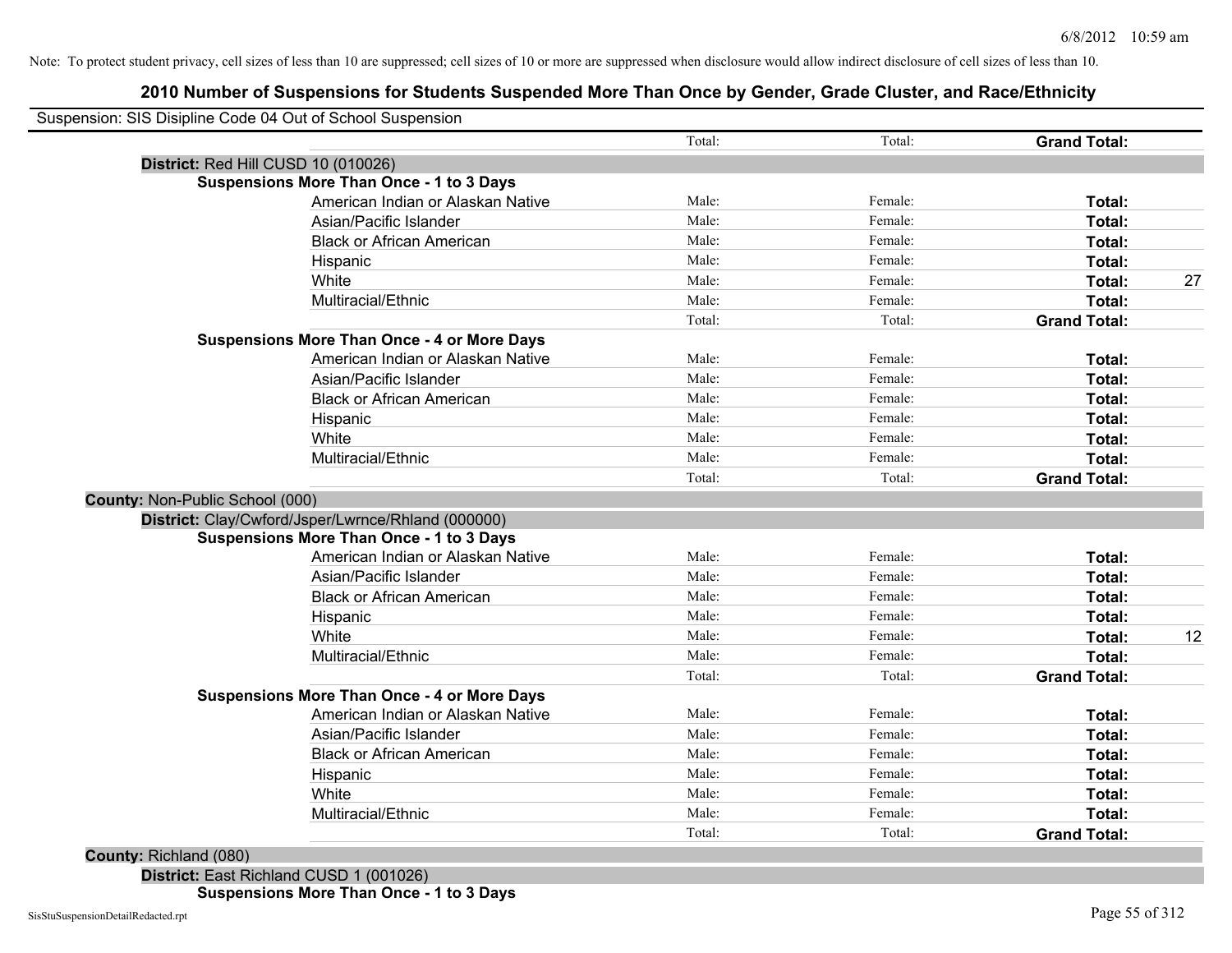|                                                            | 2010 Number of Suspensions for Students Suspended More Than Once by Gender, Grade Cluster, and Race/Ethnicity |        |         |                     |    |
|------------------------------------------------------------|---------------------------------------------------------------------------------------------------------------|--------|---------|---------------------|----|
| Suspension: SIS Disipline Code 04 Out of School Suspension |                                                                                                               |        |         |                     |    |
|                                                            | American Indian or Alaskan Native                                                                             | Male:  | Female: | Total:              |    |
|                                                            | Asian/Pacific Islander                                                                                        | Male:  | Female: | Total:              |    |
|                                                            | <b>Black or African American</b>                                                                              | Male:  | Female: | Total:              |    |
|                                                            | Hispanic                                                                                                      | Male:  | Female: | Total:              |    |
|                                                            | White                                                                                                         | Male:  | Female: | Total:              | 33 |
|                                                            | Multiracial/Ethnic                                                                                            | Male:  | Female: | Total:              |    |
|                                                            |                                                                                                               | Total: | Total:  | <b>Grand Total:</b> |    |
|                                                            | <b>Suspensions More Than Once - 4 or More Days</b>                                                            |        |         |                     |    |
|                                                            | American Indian or Alaskan Native                                                                             | Male:  | Female: | Total:              |    |
|                                                            | Asian/Pacific Islander                                                                                        | Male:  | Female: | Total:              |    |
|                                                            | <b>Black or African American</b>                                                                              | Male:  | Female: | Total:              |    |
|                                                            | Hispanic                                                                                                      | Male:  | Female: | Total:              |    |
|                                                            | White                                                                                                         | Male:  | Female: | Total:              | 18 |
|                                                            | Multiracial/Ethnic                                                                                            | Male:  | Female: | Total:              |    |
|                                                            |                                                                                                               | Total: | Total:  | <b>Grand Total:</b> |    |
|                                                            | District: West Richland CUSD 2 (002026)                                                                       |        |         |                     |    |
|                                                            | Suspensions More Than Once - 1 to 3 Days                                                                      |        |         |                     |    |
|                                                            | American Indian or Alaskan Native                                                                             | Male:  | Female: | Total:              |    |
|                                                            | Asian/Pacific Islander                                                                                        | Male:  | Female: | Total:              |    |
|                                                            | <b>Black or African American</b>                                                                              | Male:  | Female: | Total:              |    |
|                                                            | Hispanic                                                                                                      | Male:  | Female: | Total:              |    |
|                                                            | White                                                                                                         | Male:  | Female: | Total:              | 14 |
|                                                            | Multiracial/Ethnic                                                                                            | Male:  | Female: | Total:              |    |
|                                                            |                                                                                                               | Total: | Total:  | <b>Grand Total:</b> |    |
|                                                            | <b>Suspensions More Than Once - 4 or More Days</b>                                                            |        |         |                     |    |
|                                                            | American Indian or Alaskan Native                                                                             | Male:  | Female: | Total:              |    |
|                                                            | Asian/Pacific Islander                                                                                        | Male:  | Female: | Total:              |    |
|                                                            | <b>Black or African American</b>                                                                              | Male:  | Female: | Total:              |    |
|                                                            | Hispanic                                                                                                      | Male:  | Female: | Total:              |    |
|                                                            | White                                                                                                         | Male:  | Female: | Total:              |    |
|                                                            | Multiracial/Ethnic                                                                                            | Male:  | Female: | Total:              |    |
|                                                            |                                                                                                               | Total: | Total:  | <b>Grand Total:</b> |    |
|                                                            |                                                                                                               |        |         |                     |    |
| Region: Clinton/Marion/Washington ROE (13)                 |                                                                                                               |        |         |                     |    |
| County: Clinton (014)                                      |                                                                                                               |        |         |                     |    |
| District: Breese SD 12 (012004)                            |                                                                                                               |        |         |                     |    |
|                                                            | <b>Suspensions More Than Once - 1 to 3 Days</b>                                                               |        |         |                     |    |
|                                                            | American Indian or Alaskan Native                                                                             | Male:  | Female: | Total:              |    |
|                                                            |                                                                                                               |        |         |                     |    |

### SisStuSuspensionDetailRedacted.rpt Page 56 of 312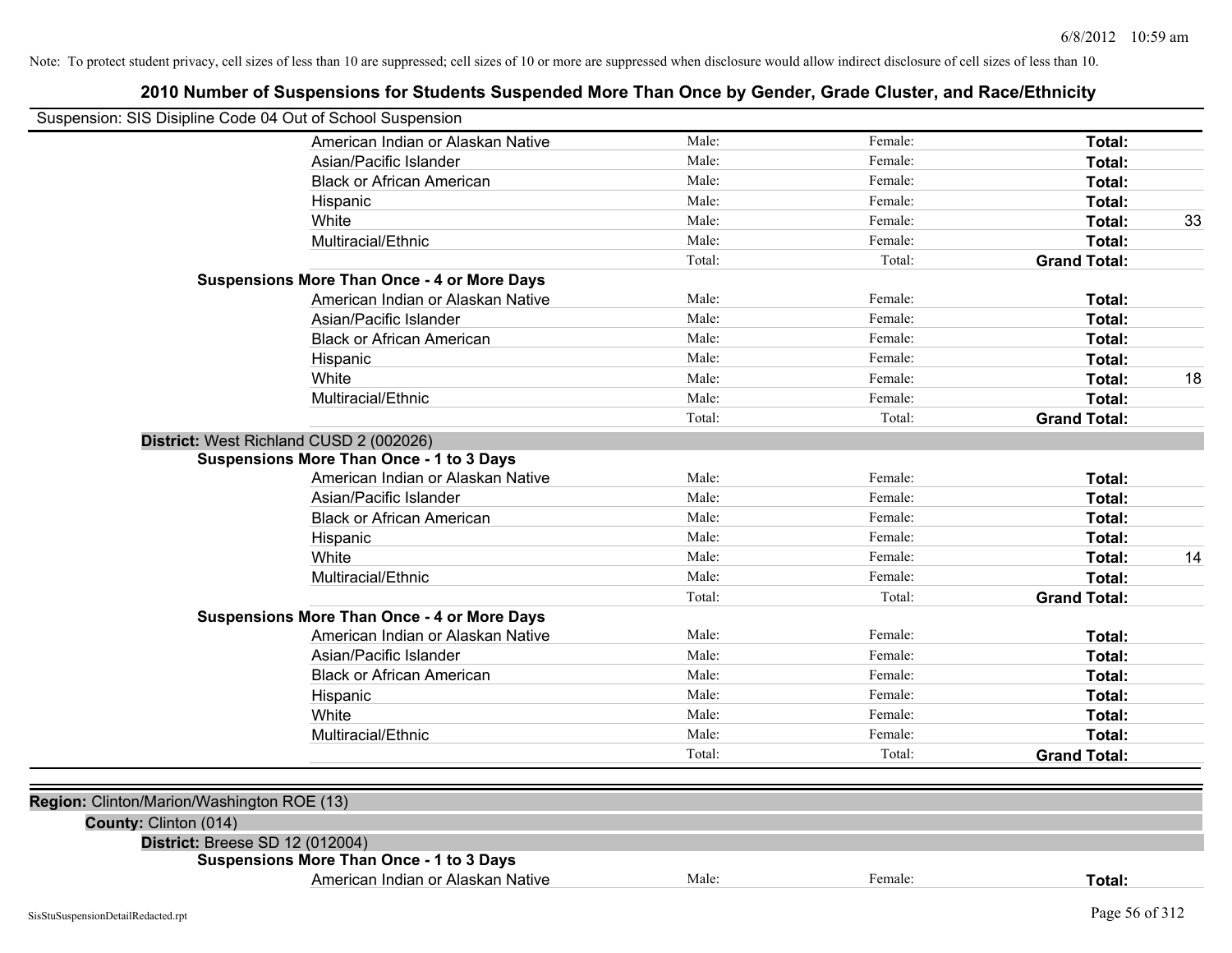| Suspension: SIS Disipline Code 04 Out of School Suspension |                                                    |        |         |                     |
|------------------------------------------------------------|----------------------------------------------------|--------|---------|---------------------|
|                                                            | Asian/Pacific Islander                             | Male:  | Female: | Total:              |
|                                                            | <b>Black or African American</b>                   | Male:  | Female: | Total:              |
|                                                            | Hispanic                                           | Male:  | Female: | Total:              |
|                                                            | White                                              | Male:  | Female: | Total:              |
|                                                            | Multiracial/Ethnic                                 | Male:  | Female: | Total:              |
|                                                            |                                                    | Total: | Total:  | <b>Grand Total:</b> |
|                                                            | <b>Suspensions More Than Once - 4 or More Days</b> |        |         |                     |
|                                                            | American Indian or Alaskan Native                  | Male:  | Female: | Total:              |
|                                                            | Asian/Pacific Islander                             | Male:  | Female: | Total:              |
|                                                            | <b>Black or African American</b>                   | Male:  | Female: | Total:              |
|                                                            | Hispanic                                           | Male:  | Female: | Total:              |
|                                                            | White                                              | Male:  | Female: | Total:              |
|                                                            | Multiracial/Ethnic                                 | Male:  | Female: | Total:              |
|                                                            |                                                    | Total: | Total:  | <b>Grand Total:</b> |
| District: Carlyle CUSD 1 (001026)                          |                                                    |        |         |                     |
|                                                            | <b>Suspensions More Than Once - 1 to 3 Days</b>    |        |         |                     |
|                                                            | American Indian or Alaskan Native                  | Male:  | Female: | Total:              |
|                                                            | Asian/Pacific Islander                             | Male:  | Female: | Total:              |
|                                                            | <b>Black or African American</b>                   | Male:  | Female: | Total:              |
|                                                            | Hispanic                                           | Male:  | Female: | Total:              |
|                                                            | White                                              | Male:  | Female: | 15<br>Total:        |
|                                                            | Multiracial/Ethnic                                 | Male:  | Female: | Total:              |
|                                                            |                                                    | Total: | Total:  | <b>Grand Total:</b> |
|                                                            | <b>Suspensions More Than Once - 4 or More Days</b> |        |         |                     |
|                                                            | American Indian or Alaskan Native                  | Male:  | Female: | Total:              |
|                                                            | Asian/Pacific Islander                             | Male:  | Female: | Total:              |
|                                                            | <b>Black or African American</b>                   | Male:  | Female: | Total:              |
|                                                            | Hispanic                                           | Male:  | Female: | Total:              |
|                                                            | White                                              | Male:  | Female: | Total:              |
|                                                            | Multiracial/Ethnic                                 | Male:  | Female: | Total:              |
|                                                            |                                                    | Total: | Total:  | <b>Grand Total:</b> |
| District: Wesclin CUSD 3 (003026)                          |                                                    |        |         |                     |
|                                                            | <b>Suspensions More Than Once - 1 to 3 Days</b>    |        |         |                     |
|                                                            | American Indian or Alaskan Native                  | Male:  | Female: | Total:              |
|                                                            | Asian/Pacific Islander                             | Male:  | Female: | Total:              |
|                                                            | <b>Black or African American</b>                   | Male:  | Female: | Total:              |
|                                                            | Hispanic                                           | Male:  | Female: | Total:              |
|                                                            | White                                              | Male:  | Female: | Total:<br>22        |
|                                                            | Multiracial/Ethnic                                 | Male:  | Female: | Total:              |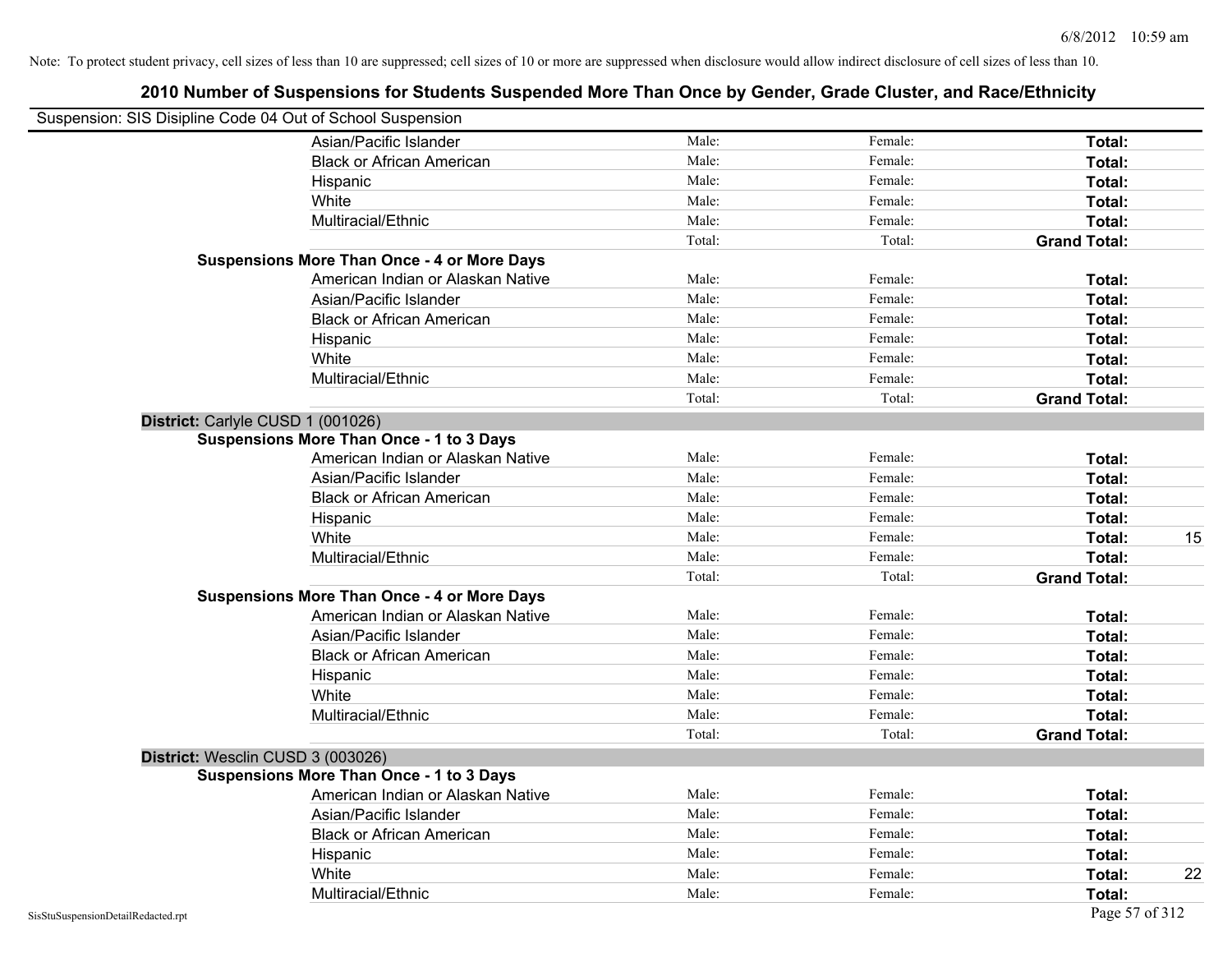|                      | Suspension: SIS Disipline Code 04 Out of School Suspension |        |     |         |    |                     |     |
|----------------------|------------------------------------------------------------|--------|-----|---------|----|---------------------|-----|
|                      |                                                            | Total: |     | Total:  |    | <b>Grand Total:</b> |     |
|                      | <b>Suspensions More Than Once - 4 or More Days</b>         |        |     |         |    |                     |     |
|                      | American Indian or Alaskan Native                          | Male:  |     | Female: |    | Total:              |     |
|                      | Asian/Pacific Islander                                     | Male:  |     | Female: |    | Total:              |     |
|                      | <b>Black or African American</b>                           | Male:  |     | Female: |    | Total:              |     |
|                      | Hispanic                                                   | Male:  |     | Female: |    | Total:              |     |
|                      | White                                                      | Male:  |     | Female: |    | Total:              |     |
|                      | Multiracial/Ethnic                                         | Male:  |     | Female: |    | Total:              |     |
|                      |                                                            | Total: |     | Total:  |    | <b>Grand Total:</b> |     |
|                      | District: Willow Grove SD 46 (046002)                      |        |     |         |    |                     |     |
|                      | <b>Suspensions More Than Once - 1 to 3 Days</b>            |        |     |         |    |                     |     |
|                      | American Indian or Alaskan Native                          | Male:  |     | Female: |    | Total:              |     |
|                      | Asian/Pacific Islander                                     | Male:  |     | Female: |    | Total:              |     |
|                      | <b>Black or African American</b>                           | Male:  |     | Female: |    | Total:              |     |
|                      | Hispanic                                                   | Male:  |     | Female: |    | Total:              |     |
|                      | White                                                      | Male:  |     | Female: |    | Total:              |     |
|                      | Multiracial/Ethnic                                         | Male:  |     | Female: |    | Total:              |     |
|                      |                                                            | Total: |     | Total:  |    | <b>Grand Total:</b> |     |
|                      | <b>Suspensions More Than Once - 4 or More Days</b>         |        |     |         |    |                     |     |
|                      | American Indian or Alaskan Native                          | Male:  |     | Female: |    | Total:              |     |
|                      | Asian/Pacific Islander                                     | Male:  |     | Female: |    | Total:              |     |
|                      | <b>Black or African American</b>                           | Male:  |     | Female: |    | Total:              |     |
|                      | Hispanic                                                   | Male:  |     | Female: |    | Total:              |     |
|                      | White                                                      | Male:  |     | Female: |    | Total:              |     |
|                      | Multiracial/Ethnic                                         | Male:  |     | Female: |    | Total:              |     |
|                      |                                                            | Total: |     | Total:  |    | <b>Grand Total:</b> |     |
| County: Marion (058) |                                                            |        |     |         |    |                     |     |
|                      | District: Centralia HSD 200 (200017)                       |        |     |         |    |                     |     |
|                      | <b>Suspensions More Than Once - 1 to 3 Days</b>            |        |     |         |    |                     |     |
|                      | American Indian or Alaskan Native                          | Male:  |     | Female: |    | Total:              |     |
|                      | Asian/Pacific Islander                                     | Male:  |     | Female: |    | Total:              |     |
|                      | <b>Black or African American</b>                           | Male:  | 22  | Female: | 16 | Total:              | 38  |
|                      | Hispanic                                                   | Male:  |     | Female: |    | Total:              |     |
|                      | White                                                      | Male:  | 114 | Female: | 42 | Total:              | 156 |
|                      | Multiracial/Ethnic                                         | Male:  |     | Female: |    | Total:              | 12  |
|                      |                                                            | Total: |     | Total:  |    | <b>Grand Total:</b> |     |
|                      | <b>Suspensions More Than Once - 4 or More Days</b>         |        |     |         |    |                     |     |
|                      | American Indian or Alaskan Native                          | Male:  |     | Female: |    | <b>Total:</b>       |     |
|                      | Asian/Pacific Islander                                     | Male:  |     | Female: |    | Total:              |     |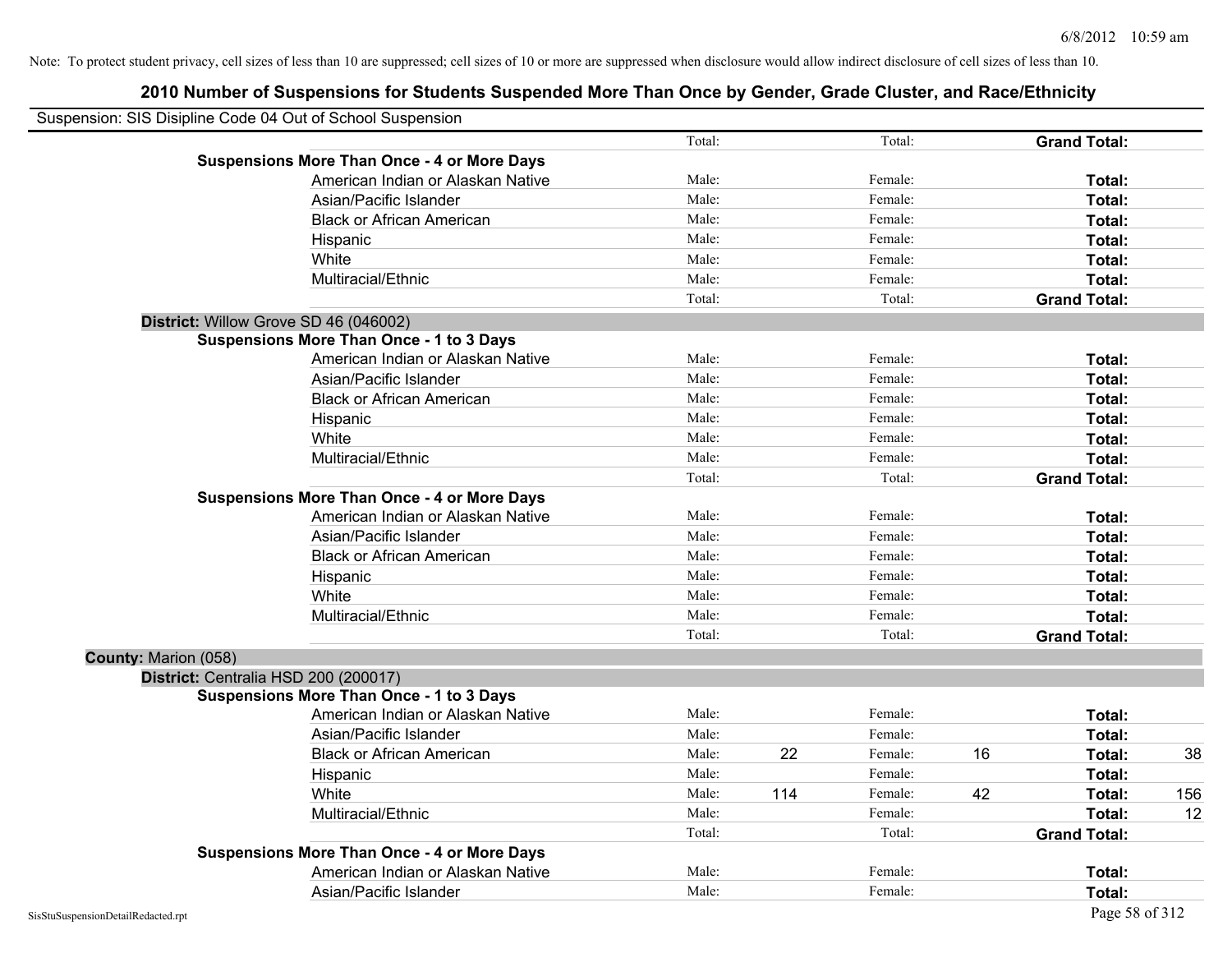| Suspension: SIS Disipline Code 04 Out of School Suspension |                                                    |        |    |         |    |                     |    |
|------------------------------------------------------------|----------------------------------------------------|--------|----|---------|----|---------------------|----|
|                                                            | <b>Black or African American</b>                   | Male:  |    | Female: |    | Total:              | 23 |
|                                                            | Hispanic                                           | Male:  |    | Female: |    | Total:              |    |
|                                                            | White                                              | Male:  | 57 | Female: | 31 | Total:              | 88 |
|                                                            | Multiracial/Ethnic                                 | Male:  |    | Female: |    | Total:              |    |
|                                                            |                                                    | Total: |    | Total:  |    | <b>Grand Total:</b> |    |
| District: Centralia SD 135 (135002)                        |                                                    |        |    |         |    |                     |    |
|                                                            | <b>Suspensions More Than Once - 1 to 3 Days</b>    |        |    |         |    |                     |    |
|                                                            | American Indian or Alaskan Native                  | Male:  |    | Female: |    | Total:              |    |
|                                                            | Asian/Pacific Islander                             | Male:  |    | Female: |    | Total:              |    |
|                                                            | <b>Black or African American</b>                   | Male:  |    | Female: |    | Total:              | 20 |
|                                                            | Hispanic                                           | Male:  |    | Female: |    | Total:              |    |
|                                                            | White                                              | Male:  |    | Female: |    | Total:              | 51 |
|                                                            | Multiracial/Ethnic                                 | Male:  |    | Female: |    | Total:              |    |
|                                                            |                                                    | Total: |    | Total:  |    | <b>Grand Total:</b> |    |
|                                                            | <b>Suspensions More Than Once - 4 or More Days</b> |        |    |         |    |                     |    |
|                                                            | American Indian or Alaskan Native                  | Male:  |    | Female: |    | Total:              |    |
|                                                            | Asian/Pacific Islander                             | Male:  |    | Female: |    | Total:              |    |
|                                                            | <b>Black or African American</b>                   | Male:  |    | Female: |    | Total:              |    |
|                                                            | Hispanic                                           | Male:  |    | Female: |    | Total:              |    |
|                                                            | White                                              | Male:  |    | Female: |    | Total:              | 11 |
|                                                            | Multiracial/Ethnic                                 | Male:  |    | Female: |    | Total:              |    |
|                                                            |                                                    | Total: |    | Total:  |    | <b>Grand Total:</b> |    |
| District: luka CCSD 7 (007004)                             |                                                    |        |    |         |    |                     |    |
|                                                            | <b>Suspensions More Than Once - 1 to 3 Days</b>    |        |    |         |    |                     |    |
|                                                            | American Indian or Alaskan Native                  | Male:  |    | Female: |    | Total:              |    |
|                                                            | Asian/Pacific Islander                             | Male:  |    | Female: |    | Total:              |    |
|                                                            | <b>Black or African American</b>                   | Male:  |    | Female: |    | Total:              |    |
|                                                            | Hispanic                                           | Male:  |    | Female: |    | Total:              |    |
|                                                            | White                                              | Male:  |    | Female: |    | Total:              |    |
|                                                            | Multiracial/Ethnic                                 | Male:  |    | Female: |    | Total:              |    |
|                                                            |                                                    | Total: |    | Total:  |    | <b>Grand Total:</b> |    |
| District: Raccoon Cons SD 1 (001003)                       |                                                    |        |    |         |    |                     |    |
|                                                            | <b>Suspensions More Than Once - 1 to 3 Days</b>    |        |    |         |    |                     |    |
|                                                            | American Indian or Alaskan Native                  | Male:  |    | Female: |    | Total:              |    |
|                                                            | Asian/Pacific Islander                             | Male:  |    | Female: |    | Total:              |    |
|                                                            | <b>Black or African American</b>                   | Male:  |    | Female: |    | Total:              |    |
|                                                            | Hispanic                                           | Male:  |    | Female: |    | Total:              |    |
|                                                            | White                                              | Male:  |    | Female: |    | Total:              |    |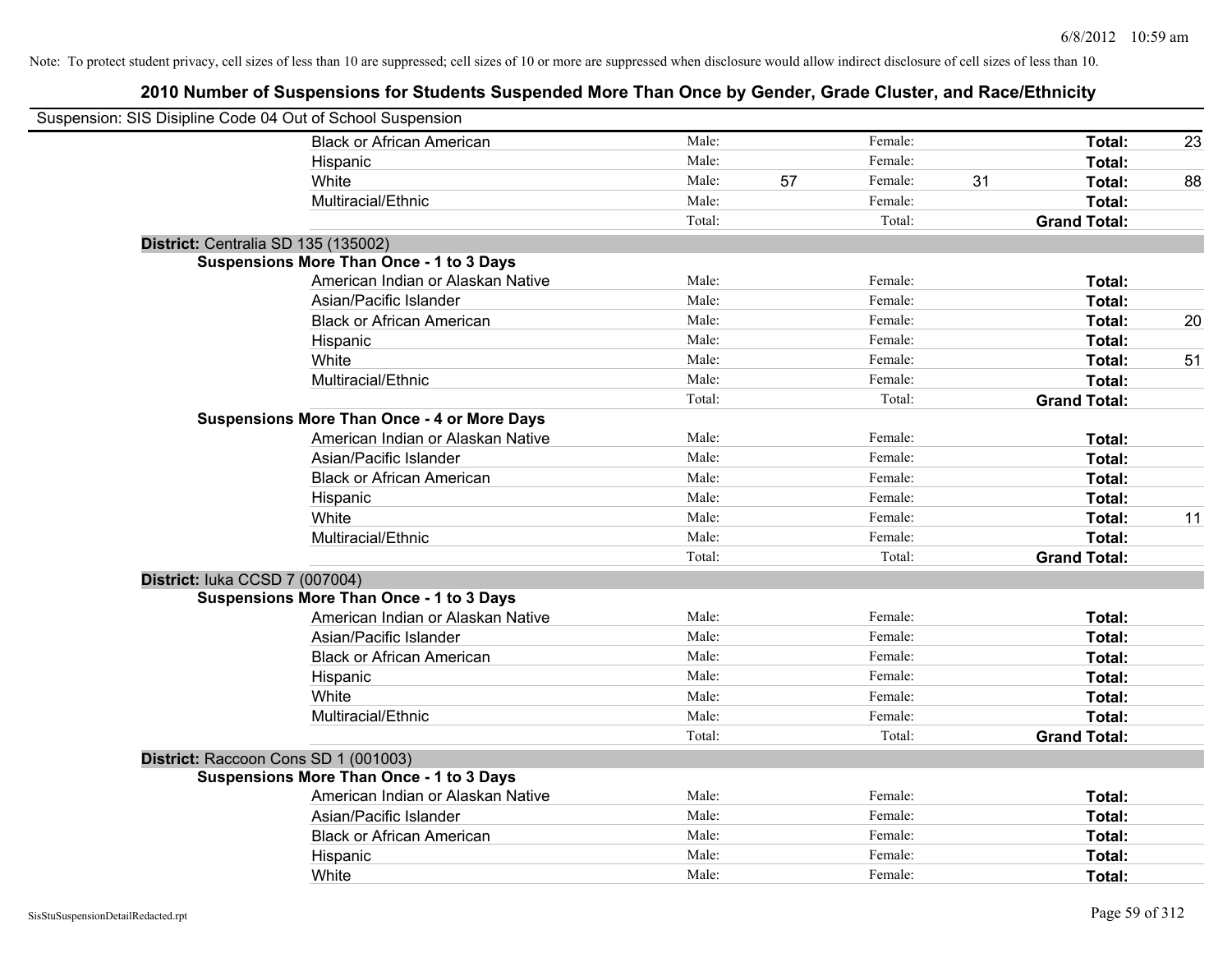| Suspension: SIS Disipline Code 04 Out of School Suspension |                                                    |        |    |         |    |                     |    |
|------------------------------------------------------------|----------------------------------------------------|--------|----|---------|----|---------------------|----|
|                                                            | Multiracial/Ethnic                                 | Male:  |    | Female: |    | Total:              |    |
|                                                            |                                                    | Total: |    | Total:  |    | <b>Grand Total:</b> |    |
|                                                            | <b>Suspensions More Than Once - 4 or More Days</b> |        |    |         |    |                     |    |
|                                                            | American Indian or Alaskan Native                  | Male:  |    | Female: |    | Total:              |    |
|                                                            | Asian/Pacific Islander                             | Male:  |    | Female: |    | Total:              |    |
|                                                            | <b>Black or African American</b>                   | Male:  |    | Female: |    | Total:              |    |
|                                                            | Hispanic                                           | Male:  |    | Female: |    | Total:              |    |
|                                                            | White                                              | Male:  |    | Female: |    | Total:              |    |
|                                                            | Multiracial/Ethnic                                 | Male:  |    | Female: |    | Total:              |    |
|                                                            |                                                    | Total: |    | Total:  |    | <b>Grand Total:</b> |    |
| District: Salem CHSD 600 (600016)                          |                                                    |        |    |         |    |                     |    |
|                                                            | <b>Suspensions More Than Once - 1 to 3 Days</b>    |        |    |         |    |                     |    |
|                                                            | American Indian or Alaskan Native                  | Male:  |    | Female: |    | Total:              |    |
|                                                            | Asian/Pacific Islander                             | Male:  |    | Female: |    | Total:              |    |
|                                                            | <b>Black or African American</b>                   | Male:  |    | Female: |    | Total:              |    |
|                                                            | Hispanic                                           | Male:  |    | Female: |    | Total:              |    |
|                                                            | White                                              | Male:  | 36 | Female: | 12 | Total:              | 48 |
|                                                            | Multiracial/Ethnic                                 | Male:  |    | Female: |    | Total:              |    |
|                                                            |                                                    | Total: |    | Total:  |    | <b>Grand Total:</b> |    |
|                                                            | <b>Suspensions More Than Once - 4 or More Days</b> |        |    |         |    |                     |    |
|                                                            | American Indian or Alaskan Native                  | Male:  |    | Female: |    | Total:              |    |
|                                                            | Asian/Pacific Islander                             | Male:  |    | Female: |    | Total:              |    |
|                                                            | <b>Black or African American</b>                   | Male:  |    | Female: |    | Total:              |    |
|                                                            | Hispanic                                           | Male:  |    | Female: |    | Total:              |    |
|                                                            | White                                              | Male:  |    | Female: |    | Total:              |    |
|                                                            | Multiracial/Ethnic                                 | Male:  |    | Female: |    | Total:              |    |
|                                                            |                                                    | Total: |    | Total:  |    | <b>Grand Total:</b> |    |
| District: Salem SD 111 (111002)                            |                                                    |        |    |         |    |                     |    |
|                                                            | <b>Suspensions More Than Once - 1 to 3 Days</b>    |        |    |         |    |                     |    |
|                                                            | American Indian or Alaskan Native                  | Male:  |    | Female: |    | Total:              |    |
|                                                            | Asian/Pacific Islander                             | Male:  |    | Female: |    | Total:              |    |
|                                                            | <b>Black or African American</b>                   | Male:  |    | Female: |    | Total:              |    |
|                                                            | Hispanic                                           | Male:  |    | Female: |    | Total:              |    |
|                                                            | White                                              | Male:  |    | Female: |    | Total:              | 96 |
|                                                            | Multiracial/Ethnic                                 | Male:  |    | Female: |    | Total:              |    |
|                                                            |                                                    | Total: |    | Total:  |    | <b>Grand Total:</b> |    |
|                                                            | <b>Suspensions More Than Once - 4 or More Days</b> |        |    |         |    |                     |    |
|                                                            | American Indian or Alaskan Native                  | Male:  |    | Female: |    | Total:              |    |
|                                                            | Asian/Pacific Islander                             | Male:  |    | Female: |    | Total:              |    |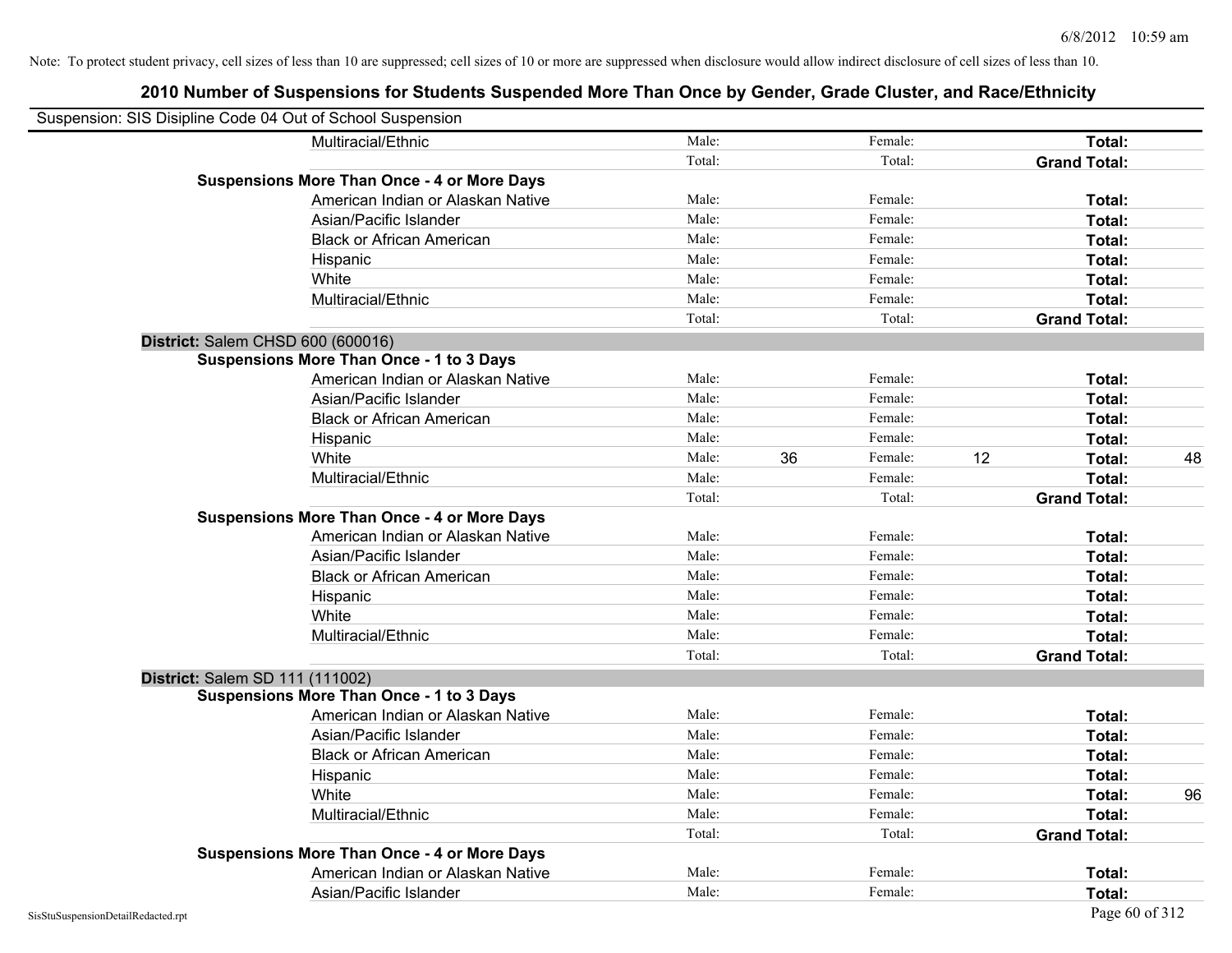|                                 | Suspension: SIS Disipline Code 04 Out of School Suspension |        |         |                           |
|---------------------------------|------------------------------------------------------------|--------|---------|---------------------------|
|                                 | <b>Black or African American</b>                           | Male:  | Female: | Total:                    |
|                                 | Hispanic                                                   | Male:  | Female: | Total:                    |
|                                 | White                                                      | Male:  | Female: | Total:                    |
|                                 | Multiracial/Ethnic                                         | Male:  | Female: | Total:                    |
|                                 |                                                            | Total: | Total:  | <b>Grand Total:</b>       |
|                                 | District: Sandoval CUSD 501 (501026)                       |        |         |                           |
|                                 | <b>Suspensions More Than Once - 1 to 3 Days</b>            |        |         |                           |
|                                 | American Indian or Alaskan Native                          | Male:  | Female: | Total:                    |
|                                 | Asian/Pacific Islander                                     | Male:  | Female: | Total:                    |
|                                 | <b>Black or African American</b>                           | Male:  | Female: | Total:                    |
|                                 | Hispanic                                                   | Male:  | Female: | Total:                    |
|                                 | White                                                      | Male:  | Female: | Total:                    |
|                                 | Multiracial/Ethnic                                         | Male:  | Female: | Total:                    |
|                                 |                                                            | Total: | Total:  | <b>Grand Total:</b>       |
|                                 | <b>Suspensions More Than Once - 4 or More Days</b>         |        |         |                           |
|                                 | American Indian or Alaskan Native                          | Male:  | Female: | Total:                    |
|                                 | Asian/Pacific Islander                                     | Male:  | Female: | Total:                    |
|                                 | <b>Black or African American</b>                           | Male:  | Female: | Total:                    |
|                                 | Hispanic                                                   | Male:  | Female: | Total:                    |
|                                 | White                                                      | Male:  | Female: | Total:                    |
|                                 | Multiracial/Ethnic                                         | Male:  | Female: | Total:                    |
|                                 |                                                            | Total: | Total:  | <b>Grand Total:</b>       |
| County: Non-Public School (000) |                                                            |        |         |                           |
|                                 | District: Clinton/Marion/Washington ROE (000000)           |        |         |                           |
|                                 | <b>Suspensions More Than Once - 1 to 3 Days</b>            |        |         |                           |
|                                 | American Indian or Alaskan Native                          | Male:  | Female: | Total:                    |
|                                 | Asian/Pacific Islander                                     | Male:  | Female: | Total:                    |
|                                 | <b>Black or African American</b>                           | Male:  | Female: | Total:                    |
|                                 | Hispanic                                                   | Male:  | Female: | Total:                    |
|                                 | White                                                      | Male:  | Female: | Total:                    |
|                                 | Multiracial/Ethnic                                         | Male:  | Female: | Total:                    |
|                                 |                                                            | Total: | Total:  | <b>Grand Total:</b><br>12 |
|                                 | <b>Suspensions More Than Once - 4 or More Days</b>         |        |         |                           |
|                                 | American Indian or Alaskan Native                          | Male:  | Female: | Total:                    |
|                                 | Asian/Pacific Islander                                     | Male:  | Female: | Total:                    |
|                                 | <b>Black or African American</b>                           | Male:  | Female: | Total:                    |
|                                 | Hispanic                                                   | Male:  | Female: | Total:                    |
|                                 | White                                                      | Male:  | Female: | Total:                    |
|                                 | Multiracial/Ethnic                                         | Male:  | Female: | Total:                    |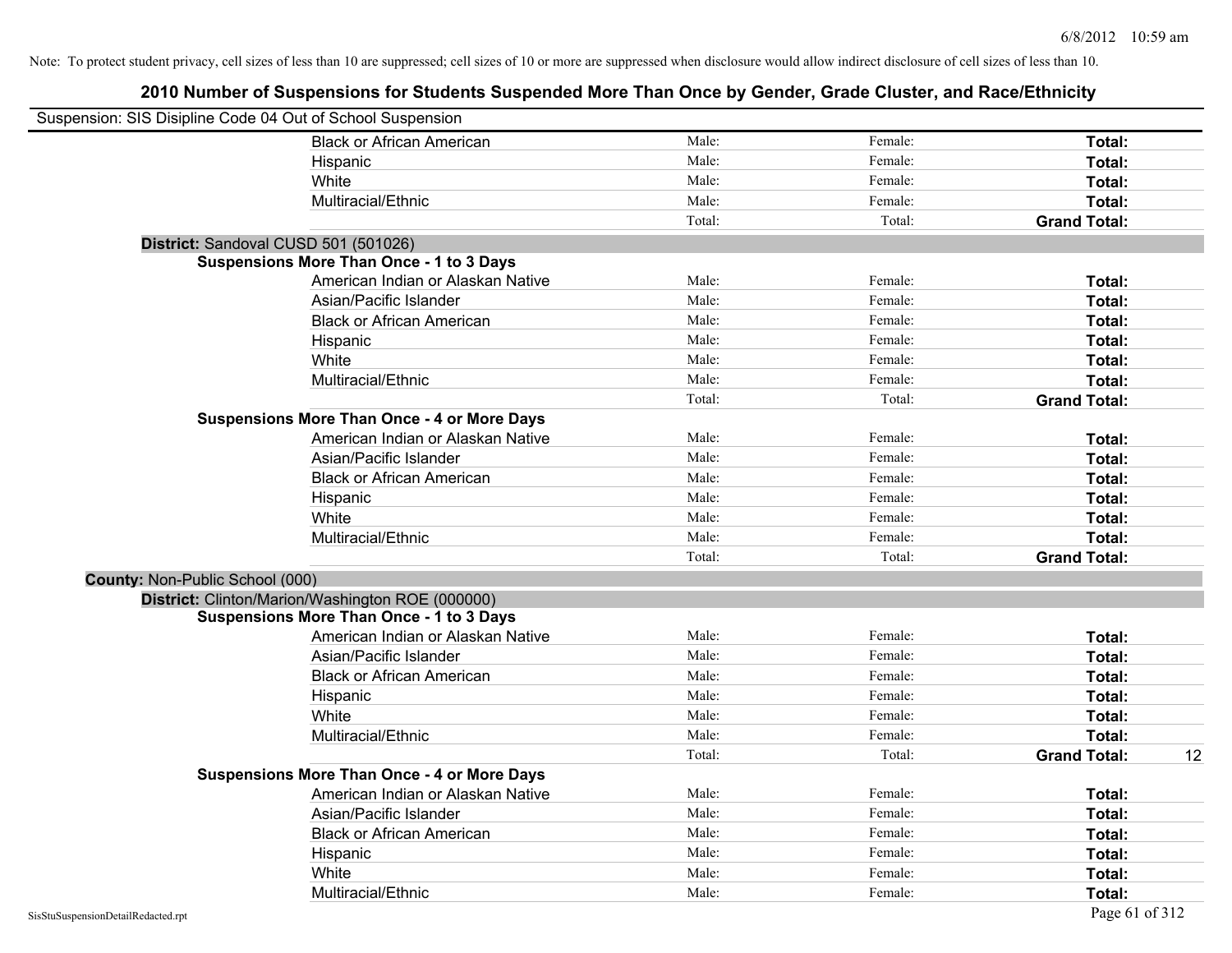|                          | Suspension: SIS Disipline Code 04 Out of School Suspension |        |         |                     |
|--------------------------|------------------------------------------------------------|--------|---------|---------------------|
|                          |                                                            | Total: | Total:  | <b>Grand Total:</b> |
| County: Washington (095) |                                                            |        |         |                     |
|                          | District: Ashley CCSD 15 (015004)                          |        |         |                     |
|                          | <b>Suspensions More Than Once - 1 to 3 Days</b>            |        |         |                     |
|                          | American Indian or Alaskan Native                          | Male:  | Female: | Total:              |
|                          | Asian/Pacific Islander                                     | Male:  | Female: | Total:              |
|                          | <b>Black or African American</b>                           | Male:  | Female: | Total:              |
|                          | Hispanic                                                   | Male:  | Female: | Total:              |
|                          | White                                                      | Male:  | Female: | Total:              |
|                          | Multiracial/Ethnic                                         | Male:  | Female: | Total:              |
|                          |                                                            | Total: | Total:  | <b>Grand Total:</b> |
|                          | <b>Suspensions More Than Once - 4 or More Days</b>         |        |         |                     |
|                          | American Indian or Alaskan Native                          | Male:  | Female: | Total:              |
|                          | Asian/Pacific Islander                                     | Male:  | Female: | Total:              |
|                          | <b>Black or African American</b>                           | Male:  | Female: | Total:              |
|                          | Hispanic                                                   | Male:  | Female: | Total:              |
|                          | White                                                      | Male:  | Female: | Total:              |
|                          | Multiracial/Ethnic                                         | Male:  | Female: | Total:              |
|                          |                                                            | Total: | Total:  | <b>Grand Total:</b> |
|                          | District: Hoyleton Cons SD 29 (029003)                     |        |         |                     |
|                          | <b>Suspensions More Than Once - 1 to 3 Days</b>            |        |         |                     |
|                          | American Indian or Alaskan Native                          | Male:  | Female: | Total:              |
|                          | Asian/Pacific Islander                                     | Male:  | Female: | Total:              |
|                          | <b>Black or African American</b>                           | Male:  | Female: | Total:              |
|                          | Hispanic                                                   | Male:  | Female: | Total:              |
|                          | White                                                      | Male:  | Female: | Total:              |
|                          | Multiracial/Ethnic                                         | Male:  | Female: | Total:              |
|                          |                                                            | Total: | Total:  | <b>Grand Total:</b> |
|                          | District: Nashville CCSD 49 (049004)                       |        |         |                     |
|                          | <b>Suspensions More Than Once - 1 to 3 Days</b>            |        |         |                     |
|                          | American Indian or Alaskan Native                          | Male:  | Female: | Total:              |
|                          | Asian/Pacific Islander                                     | Male:  | Female: | Total:              |
|                          | <b>Black or African American</b>                           | Male:  | Female: | Total:              |
|                          | Hispanic                                                   | Male:  | Female: | Total:              |
|                          | White                                                      | Male:  | Female: | Total:              |
|                          |                                                            |        |         |                     |
|                          | Multiracial/Ethnic                                         | Male:  | Female: | Total:              |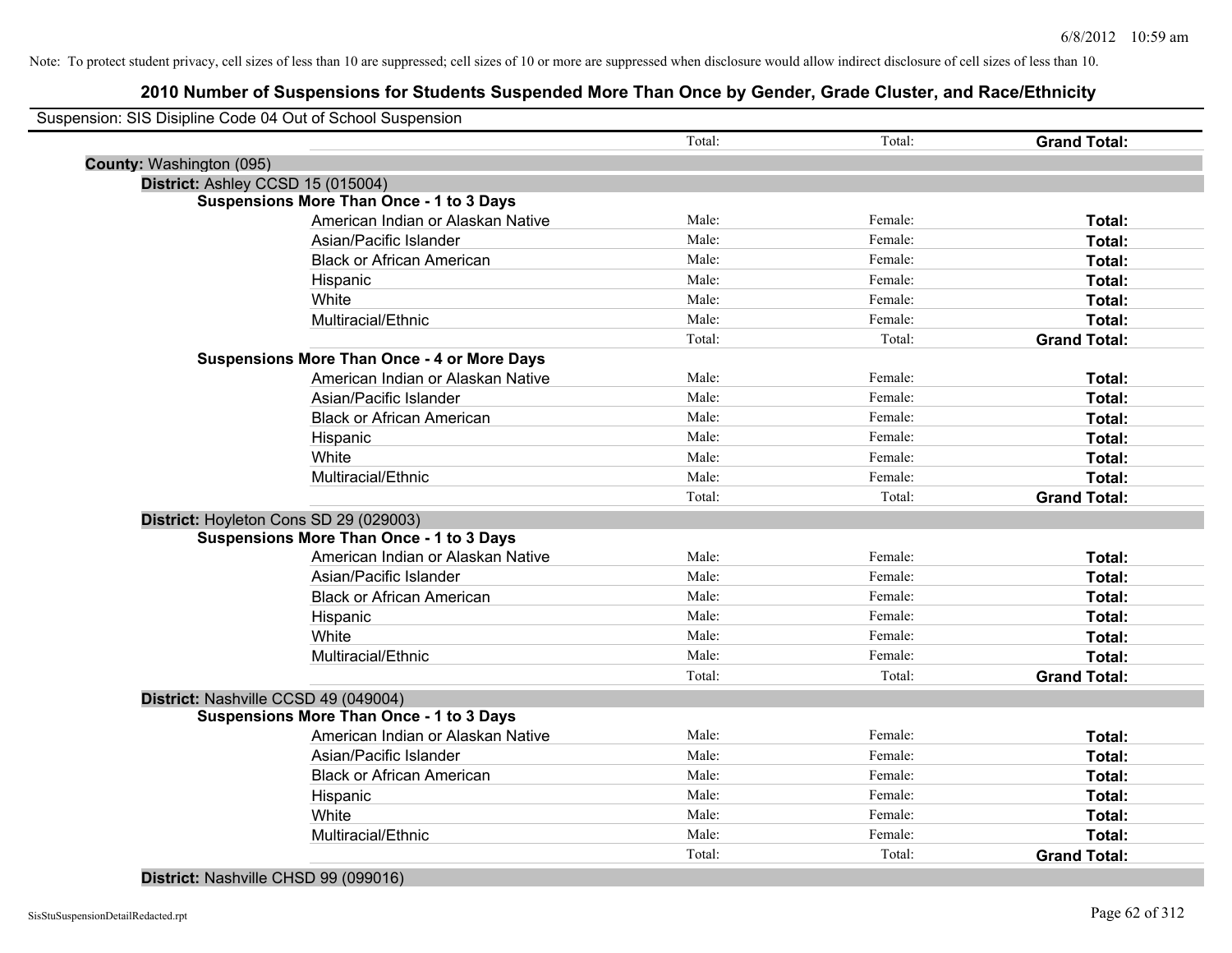|                                                | IV HUINGI OI OUSPONSIONIS IOI OHUOGINS OUSPONGO MOTO THUN ONOG BY OGNOGI, OHUOG OHUSHI, UNU NUGG'EHIMOH<br>Suspension: SIS Disipline Code 04 Out of School Suspension |        |         |                     |
|------------------------------------------------|-----------------------------------------------------------------------------------------------------------------------------------------------------------------------|--------|---------|---------------------|
|                                                | <b>Suspensions More Than Once - 1 to 3 Days</b>                                                                                                                       |        |         |                     |
|                                                | American Indian or Alaskan Native                                                                                                                                     | Male:  | Female: | Total:              |
|                                                | Asian/Pacific Islander                                                                                                                                                | Male:  | Female: | Total:              |
|                                                | <b>Black or African American</b>                                                                                                                                      | Male:  | Female: | Total:              |
|                                                | Hispanic                                                                                                                                                              | Male:  | Female: | Total:              |
|                                                | White                                                                                                                                                                 | Male:  | Female: | Total:<br>16        |
|                                                | Multiracial/Ethnic                                                                                                                                                    | Male:  | Female: | Total:              |
|                                                |                                                                                                                                                                       | Total: | Total:  | <b>Grand Total:</b> |
|                                                | <b>Suspensions More Than Once - 4 or More Days</b>                                                                                                                    |        |         |                     |
|                                                | American Indian or Alaskan Native                                                                                                                                     | Male:  | Female: | Total:              |
|                                                | Asian/Pacific Islander                                                                                                                                                | Male:  | Female: | Total:              |
|                                                | <b>Black or African American</b>                                                                                                                                      | Male:  | Female: | Total:              |
|                                                | Hispanic                                                                                                                                                              | Male:  | Female: | Total:              |
|                                                | White                                                                                                                                                                 | Male:  | Female: | Total:              |
|                                                | Multiracial/Ethnic                                                                                                                                                    | Male:  | Female: | Total:              |
|                                                |                                                                                                                                                                       | Total: | Total:  | <b>Grand Total:</b> |
|                                                | District: West Washington Co CUD 10 (010026)                                                                                                                          |        |         |                     |
|                                                | <b>Suspensions More Than Once - 1 to 3 Days</b>                                                                                                                       |        |         |                     |
|                                                | American Indian or Alaskan Native                                                                                                                                     | Male:  | Female: | Total:              |
|                                                | Asian/Pacific Islander                                                                                                                                                | Male:  | Female: | Total:              |
|                                                | <b>Black or African American</b>                                                                                                                                      | Male:  | Female: | Total:              |
|                                                | Hispanic                                                                                                                                                              | Male:  | Female: | Total:              |
|                                                | White                                                                                                                                                                 | Male:  | Female: | Total:              |
|                                                | Multiracial/Ethnic                                                                                                                                                    | Male:  | Female: | Total:              |
|                                                |                                                                                                                                                                       | Total: | Total:  | <b>Grand Total:</b> |
| Region: Clk/Cls/Cmbn/Dglas/Edgr/Mltr/Shlb (11) |                                                                                                                                                                       |        |         |                     |
| County: Clark (012)                            |                                                                                                                                                                       |        |         |                     |
|                                                | District: Casey-Westfield CUSD 4C (004C26)                                                                                                                            |        |         |                     |
|                                                | <b>Suspensions More Than Once - 1 to 3 Days</b>                                                                                                                       |        |         |                     |
|                                                | American Indian or Alaskan Native                                                                                                                                     | Male:  | Female: | Total:              |
|                                                | Asian/Pacific Islander                                                                                                                                                | Male:  | Female: | Total:              |
|                                                | <b>Black or African American</b>                                                                                                                                      | Male:  | Female: | Total:              |
|                                                | Hispanic                                                                                                                                                              | Male:  | Female: | Total:              |
|                                                | White                                                                                                                                                                 | Male:  | Female: | Total:              |
|                                                | Multiracial/Ethnic                                                                                                                                                    | Male:  | Female: | Total:              |
|                                                |                                                                                                                                                                       | Total: | Total:  | <b>Grand Total:</b> |
|                                                |                                                                                                                                                                       |        |         |                     |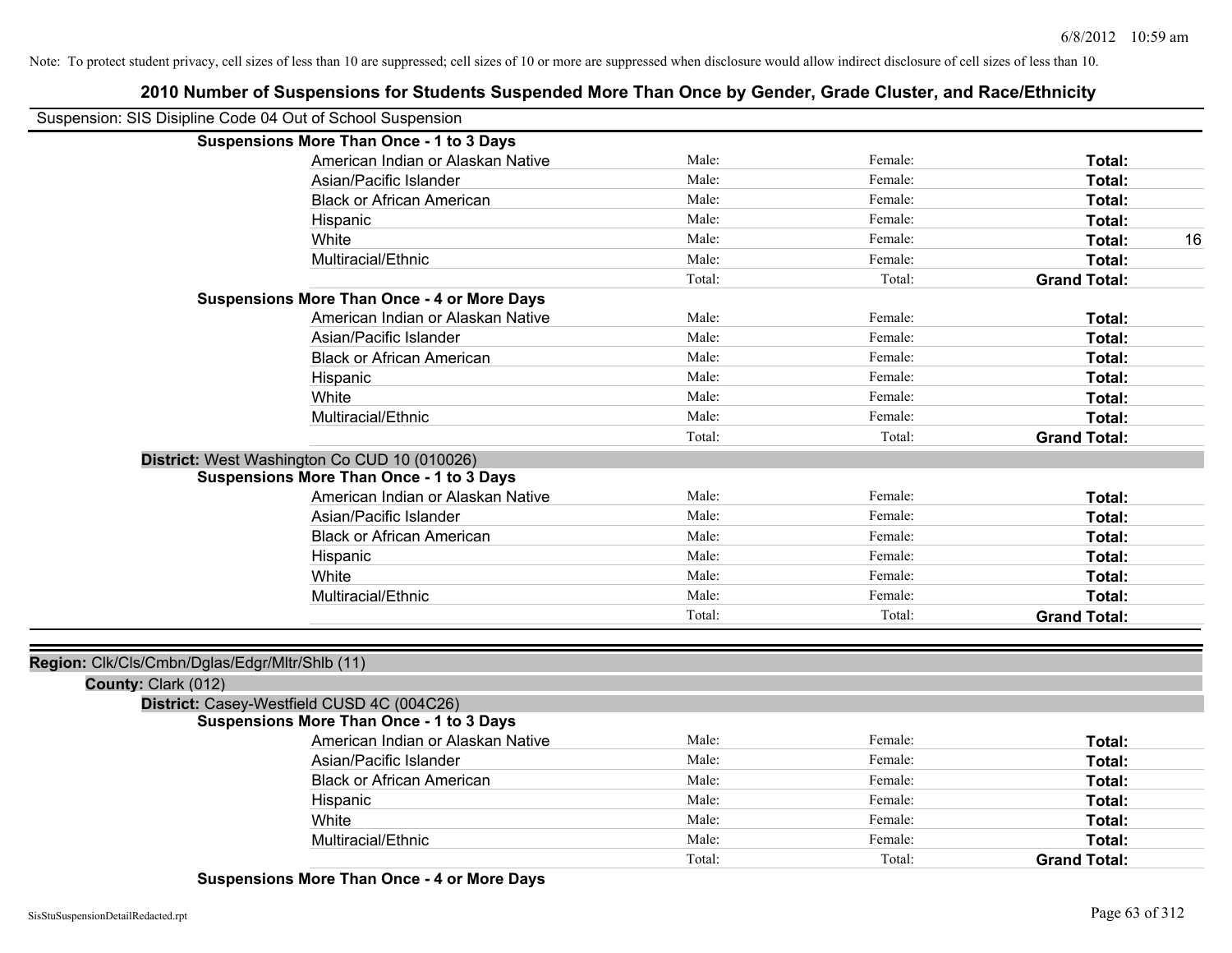| Suspension: SIS Disipline Code 04 Out of School Suspension |                                                    |        |         |                     |    |
|------------------------------------------------------------|----------------------------------------------------|--------|---------|---------------------|----|
|                                                            | American Indian or Alaskan Native                  | Male:  | Female: | Total:              |    |
|                                                            | Asian/Pacific Islander                             | Male:  | Female: | Total:              |    |
|                                                            | <b>Black or African American</b>                   | Male:  | Female: | Total:              |    |
|                                                            | Hispanic                                           | Male:  | Female: | Total:              |    |
|                                                            | White                                              | Male:  | Female: | Total:              |    |
|                                                            | Multiracial/Ethnic                                 | Male:  | Female: | Total:              |    |
|                                                            |                                                    | Total: | Total:  | <b>Grand Total:</b> |    |
|                                                            | District: Marshall CUSD 2C (002C26)                |        |         |                     |    |
|                                                            | <b>Suspensions More Than Once - 1 to 3 Days</b>    |        |         |                     |    |
|                                                            | American Indian or Alaskan Native                  | Male:  | Female: | Total:              |    |
|                                                            | Asian/Pacific Islander                             | Male:  | Female: | Total:              |    |
|                                                            | <b>Black or African American</b>                   | Male:  | Female: | Total:              |    |
|                                                            | Hispanic                                           | Male:  | Female: | Total:              |    |
|                                                            | White                                              | Male:  | Female: | Total:              | 30 |
|                                                            | Multiracial/Ethnic                                 | Male:  | Female: | Total:              |    |
|                                                            |                                                    | Total: | Total:  | <b>Grand Total:</b> |    |
|                                                            | <b>Suspensions More Than Once - 4 or More Days</b> |        |         |                     |    |
|                                                            | American Indian or Alaskan Native                  | Male:  | Female: | Total:              |    |
|                                                            | Asian/Pacific Islander                             | Male:  | Female: | Total:              |    |
|                                                            | <b>Black or African American</b>                   | Male:  | Female: | Total:              |    |
|                                                            | Hispanic                                           | Male:  | Female: | Total:              |    |
|                                                            | White                                              | Male:  | Female: | Total:              |    |
|                                                            | Multiracial/Ethnic                                 | Male:  | Female: | Total:              |    |
|                                                            |                                                    | Total: | Total:  | <b>Grand Total:</b> |    |
|                                                            | District: Martinsville CUSD 3C (003C26)            |        |         |                     |    |
|                                                            | <b>Suspensions More Than Once - 1 to 3 Days</b>    |        |         |                     |    |
|                                                            | American Indian or Alaskan Native                  | Male:  | Female: | Total:              |    |
|                                                            | Asian/Pacific Islander                             | Male:  | Female: | Total:              |    |
|                                                            | <b>Black or African American</b>                   | Male:  | Female: | Total:              |    |
|                                                            | Hispanic                                           | Male:  | Female: | Total:              |    |
|                                                            | White                                              | Male:  | Female: | Total:              | 10 |
|                                                            | Multiracial/Ethnic                                 | Male:  | Female: | Total:              |    |
|                                                            |                                                    | Total: | Total:  | <b>Grand Total:</b> |    |
|                                                            | <b>Suspensions More Than Once - 4 or More Days</b> |        |         |                     |    |
|                                                            | American Indian or Alaskan Native                  | Male:  | Female: | Total:              |    |
|                                                            | Asian/Pacific Islander                             | Male:  | Female: | Total:              |    |
|                                                            | <b>Black or African American</b>                   | Male:  | Female: | Total:              |    |
|                                                            | Hispanic                                           | Male:  | Female: | <b>Total:</b>       |    |
|                                                            | White                                              | Male:  | Female: | Total:              |    |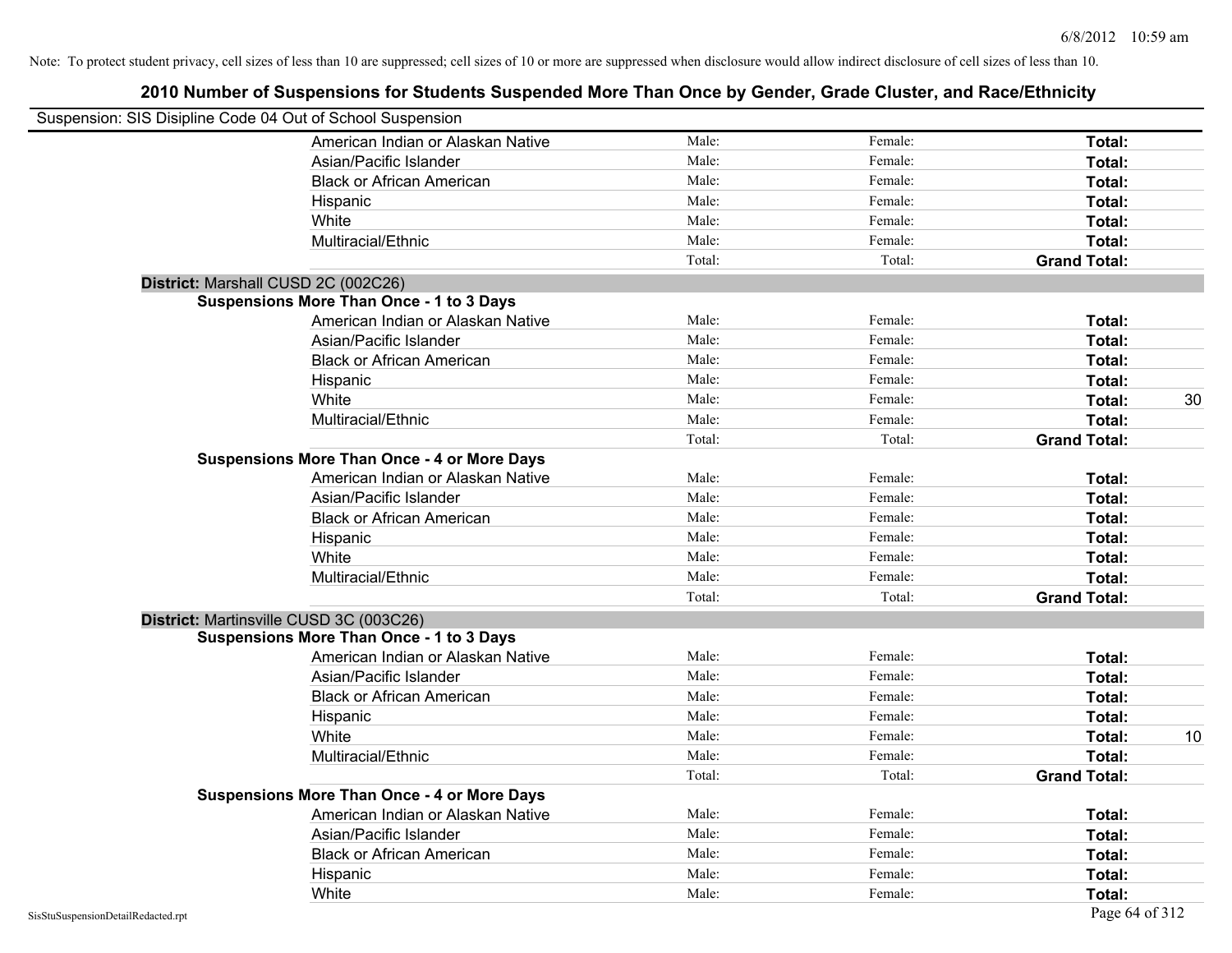| Suspension: SIS Disipline Code 04 Out of School Suspension |        |    |         |    |                     |    |
|------------------------------------------------------------|--------|----|---------|----|---------------------|----|
| Multiracial/Ethnic                                         | Male:  |    | Female: |    | Total:              |    |
|                                                            | Total: |    | Total:  |    | <b>Grand Total:</b> |    |
| County: Coles (015)                                        |        |    |         |    |                     |    |
| District: Charleston CUSD 1 (001026)                       |        |    |         |    |                     |    |
| <b>Suspensions More Than Once - 1 to 3 Days</b>            |        |    |         |    |                     |    |
| American Indian or Alaskan Native                          | Male:  |    | Female: |    | Total:              |    |
| Asian/Pacific Islander                                     | Male:  |    | Female: |    | Total:              |    |
| <b>Black or African American</b>                           | Male:  |    | Female: |    | Total:              |    |
| Hispanic                                                   | Male:  |    | Female: |    | Total:              |    |
| White                                                      | Male:  |    | Female: |    | Total:              | 23 |
| Multiracial/Ethnic                                         | Male:  |    | Female: |    | Total:              |    |
|                                                            | Total: |    | Total:  |    | <b>Grand Total:</b> |    |
| <b>Suspensions More Than Once - 4 or More Days</b>         |        |    |         |    |                     |    |
| American Indian or Alaskan Native                          | Male:  |    | Female: |    | Total:              |    |
| Asian/Pacific Islander                                     | Male:  |    | Female: |    | Total:              |    |
| <b>Black or African American</b>                           | Male:  |    | Female: |    | Total:              |    |
| Hispanic                                                   | Male:  |    | Female: |    | Total:              |    |
| White                                                      | Male:  |    | Female: |    | Total:              |    |
| Multiracial/Ethnic                                         | Male:  |    | Female: |    | Total:              |    |
|                                                            | Total: |    | Total:  |    | <b>Grand Total:</b> |    |
| District: Mattoon CUSD 2 (002026)                          |        |    |         |    |                     |    |
| <b>Suspensions More Than Once - 1 to 3 Days</b>            |        |    |         |    |                     |    |
| American Indian or Alaskan Native                          | Male:  |    | Female: |    | Total:              |    |
| Asian/Pacific Islander                                     | Male:  |    | Female: |    | Total:              |    |
| <b>Black or African American</b>                           | Male:  |    | Female: |    | Total:              | 19 |
| Hispanic                                                   | Male:  |    | Female: |    | Total:              |    |
| White                                                      | Male:  | 79 | Female: | 13 | Total:              | 92 |
| Multiracial/Ethnic                                         | Male:  |    | Female: |    | Total:              |    |
|                                                            | Total: |    | Total:  |    | <b>Grand Total:</b> |    |
| District: Oakland CUSD 5 (005026)                          |        |    |         |    |                     |    |
| <b>Suspensions More Than Once - 1 to 3 Days</b>            |        |    |         |    |                     |    |
| American Indian or Alaskan Native                          | Male:  |    | Female: |    | Total:              |    |
| Asian/Pacific Islander                                     | Male:  |    | Female: |    | Total:              |    |
| <b>Black or African American</b>                           | Male:  |    | Female: |    | Total:              |    |
| Hispanic                                                   | Male:  |    | Female: |    | Total:              |    |
| White                                                      | Male:  |    | Female: |    | Total:              | 16 |
| Multiracial/Ethnic                                         | Male:  |    | Female: |    | Total:              |    |
|                                                            | Total: |    | Total:  |    | <b>Grand Total:</b> |    |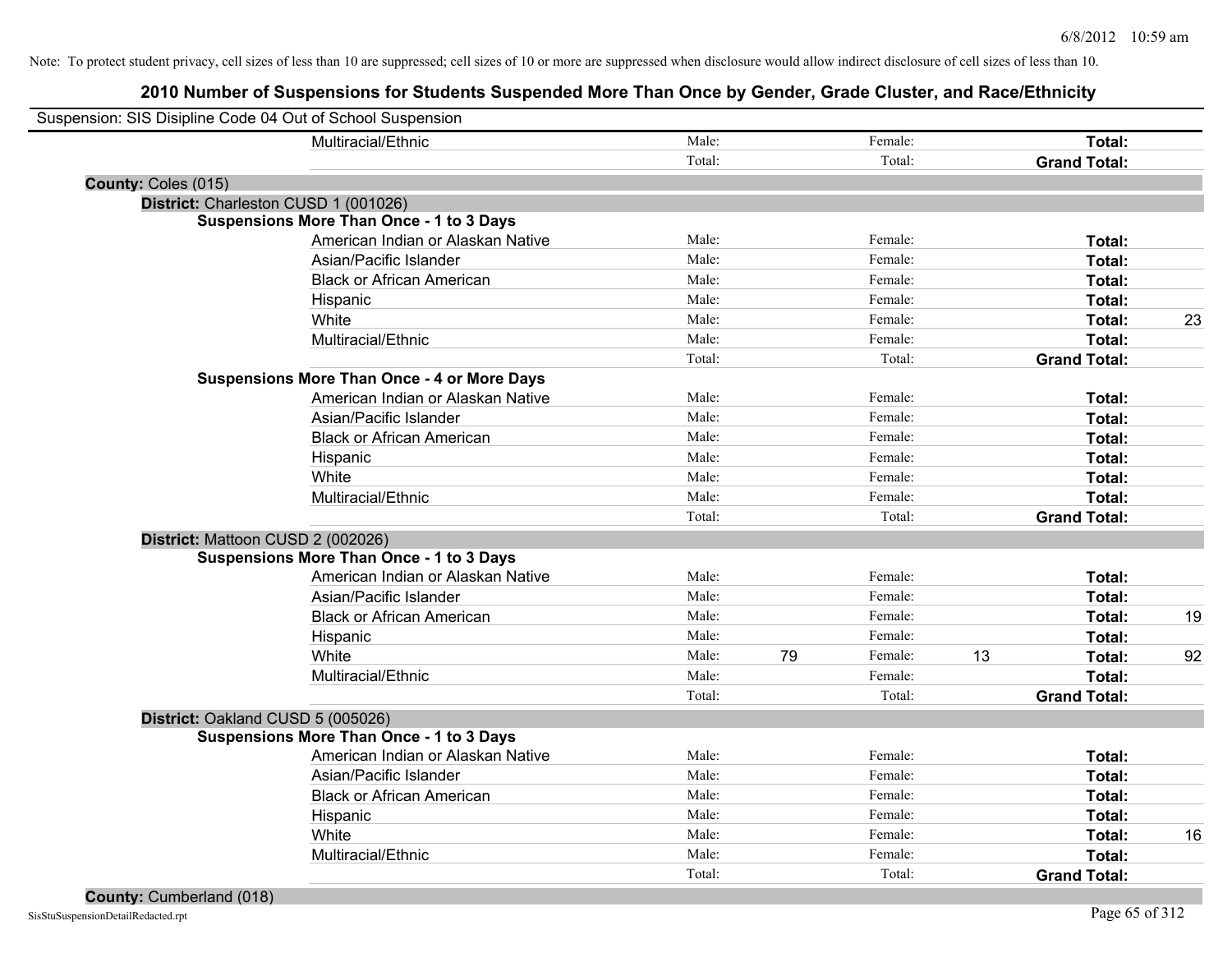| Suspension: SIS Disipline Code 04 Out of School Suspension |                                                    |        |         |                     |
|------------------------------------------------------------|----------------------------------------------------|--------|---------|---------------------|
|                                                            | District: Cumberland CUSD 77 (077026)              |        |         |                     |
|                                                            | <b>Suspensions More Than Once - 1 to 3 Days</b>    |        |         |                     |
|                                                            | American Indian or Alaskan Native                  | Male:  | Female: | Total:              |
|                                                            | Asian/Pacific Islander                             | Male:  | Female: | Total:              |
|                                                            | <b>Black or African American</b>                   | Male:  | Female: | Total:              |
|                                                            | Hispanic                                           | Male:  | Female: | Total:              |
|                                                            | White                                              | Male:  | Female: | Total:              |
|                                                            | Multiracial/Ethnic                                 | Male:  | Female: | Total:              |
|                                                            |                                                    | Total: | Total:  | <b>Grand Total:</b> |
|                                                            | <b>Suspensions More Than Once - 4 or More Days</b> |        |         |                     |
|                                                            | American Indian or Alaskan Native                  | Male:  | Female: | Total:              |
|                                                            | Asian/Pacific Islander                             | Male:  | Female: | Total:              |
|                                                            | <b>Black or African American</b>                   | Male:  | Female: | Total:              |
|                                                            | Hispanic                                           | Male:  | Female: | Total:              |
|                                                            | White                                              | Male:  | Female: | Total:              |
|                                                            | Multiracial/Ethnic                                 | Male:  | Female: | Total:              |
|                                                            |                                                    | Total: | Total:  | <b>Grand Total:</b> |
|                                                            | District: Neoga CUSD 3 (003026)                    |        |         |                     |
|                                                            | <b>Suspensions More Than Once - 1 to 3 Days</b>    |        |         |                     |
|                                                            | American Indian or Alaskan Native                  | Male:  | Female: | Total:              |
|                                                            | Asian/Pacific Islander                             | Male:  | Female: | Total:              |
|                                                            | <b>Black or African American</b>                   | Male:  | Female: | Total:              |
|                                                            | Hispanic                                           | Male:  | Female: | Total:              |
|                                                            | White                                              | Male:  | Female: | Total:              |
|                                                            | Multiracial/Ethnic                                 | Male:  | Female: | Total:              |
|                                                            |                                                    | Total: | Total:  | <b>Grand Total:</b> |
| <b>County: Douglas (021)</b>                               |                                                    |        |         |                     |
|                                                            | District: Arcola CUSD 306 (306026)                 |        |         |                     |
|                                                            | Suspensions More Than Once - 1 to 3 Days           |        |         |                     |
|                                                            | American Indian or Alaskan Native                  | Male:  | Female: | Total:              |
|                                                            | Asian/Pacific Islander                             | Male:  | Female: | Total:              |
|                                                            | <b>Black or African American</b>                   | Male:  | Female: | Total:              |
|                                                            | Hispanic                                           | Male:  | Female: | Total:              |
|                                                            | White                                              | Male:  | Female: | 14<br>Total:        |
|                                                            | Multiracial/Ethnic                                 | Male:  | Female: | Total:              |
|                                                            |                                                    | Total: | Total:  | <b>Grand Total:</b> |
|                                                            | <b>Suspensions More Than Once - 4 or More Days</b> |        |         |                     |
|                                                            | American Indian or Alaskan Native                  | Male:  | Female: | Total:              |
|                                                            | Asian/Pacific Islander                             | Male:  | Female: | Total:              |
| SisStuSuspensionDetailRedacted.rpt                         |                                                    |        |         | Page 66 of 312      |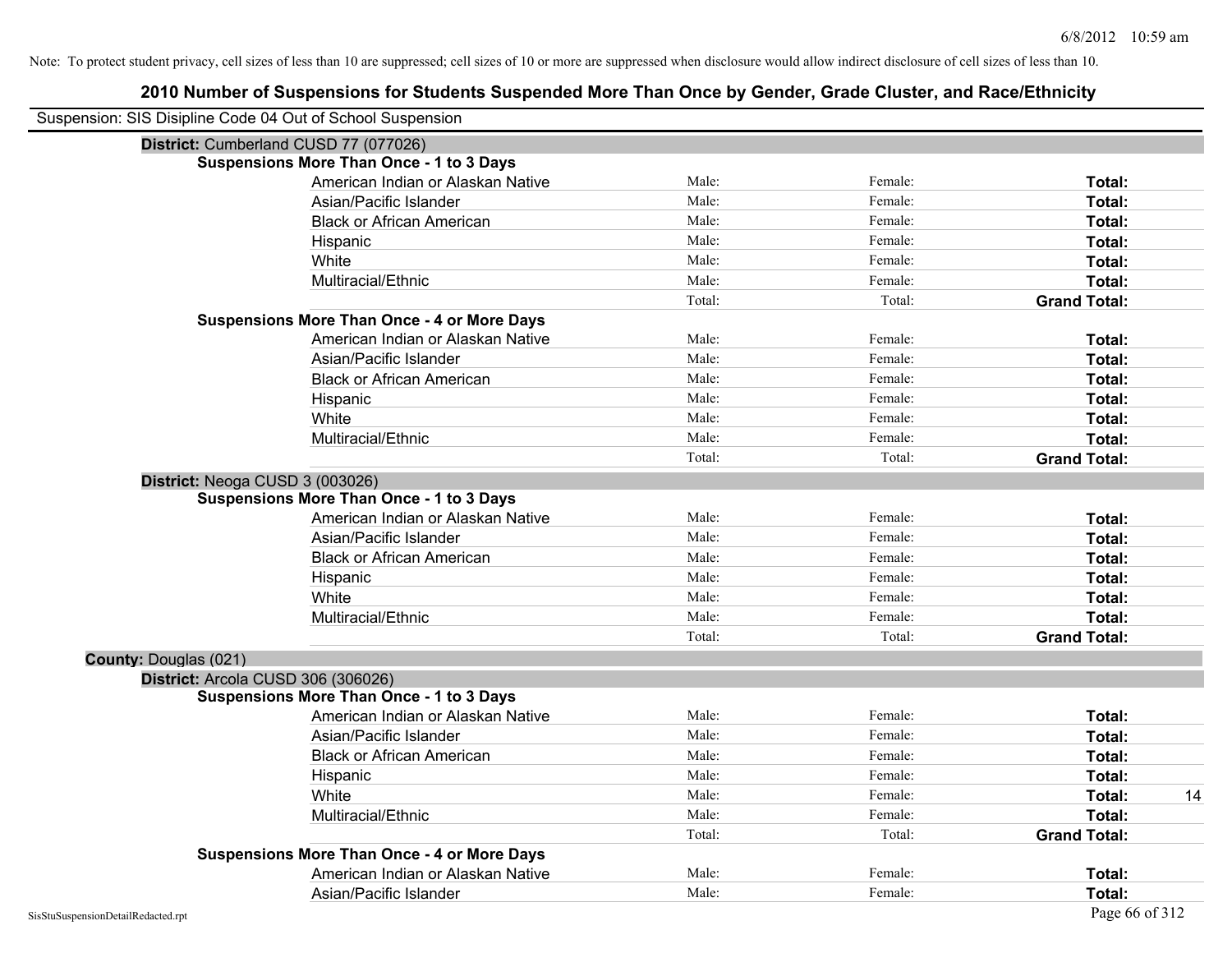|                     | Suspension: SIS Disipline Code 04 Out of School Suspension |        |         |                     |    |
|---------------------|------------------------------------------------------------|--------|---------|---------------------|----|
|                     | <b>Black or African American</b>                           | Male:  | Female: | Total:              |    |
|                     | Hispanic                                                   | Male:  | Female: | Total:              |    |
|                     | White                                                      | Male:  | Female: | Total:              |    |
|                     | Multiracial/Ethnic                                         | Male:  | Female: | Total:              |    |
|                     |                                                            | Total: | Total:  | <b>Grand Total:</b> |    |
|                     | District: Villa Grove CUSD 302 (302026)                    |        |         |                     |    |
|                     | <b>Suspensions More Than Once - 1 to 3 Days</b>            |        |         |                     |    |
|                     | American Indian or Alaskan Native                          | Male:  | Female: | Total:              |    |
|                     | Asian/Pacific Islander                                     | Male:  | Female: | Total:              |    |
|                     | <b>Black or African American</b>                           | Male:  | Female: | Total:              |    |
|                     | Hispanic                                                   | Male:  | Female: | Total:              |    |
|                     | White                                                      | Male:  | Female: | Total:              | 19 |
|                     | Multiracial/Ethnic                                         | Male:  | Female: | Total:              |    |
|                     |                                                            | Total: | Total:  | <b>Grand Total:</b> |    |
|                     | <b>Suspensions More Than Once - 4 or More Days</b>         |        |         |                     |    |
|                     | American Indian or Alaskan Native                          | Male:  | Female: | Total:              |    |
|                     | Asian/Pacific Islander                                     | Male:  | Female: | Total:              |    |
|                     | <b>Black or African American</b>                           | Male:  | Female: | Total:              |    |
|                     | Hispanic                                                   | Male:  | Female: | Total:              |    |
|                     | White                                                      | Male:  | Female: | Total:              |    |
|                     | Multiracial/Ethnic                                         | Male:  | Female: | Total:              |    |
|                     |                                                            | Total: | Total:  | <b>Grand Total:</b> |    |
| County: Edgar (023) |                                                            |        |         |                     |    |
|                     | District: Edgar County CUD 6 (006026)                      |        |         |                     |    |
|                     | <b>Suspensions More Than Once - 1 to 3 Days</b>            |        |         |                     |    |
|                     | American Indian or Alaskan Native                          | Male:  | Female: | Total:              |    |
|                     | Asian/Pacific Islander                                     | Male:  | Female: | Total:              |    |
|                     | <b>Black or African American</b>                           | Male:  | Female: | Total:              |    |
|                     | Hispanic                                                   | Male:  | Female: | Total:              |    |
|                     | White                                                      | Male:  | Female: | Total:              |    |
|                     | Multiracial/Ethnic                                         | Male:  | Female: | Total:              |    |
|                     |                                                            | Total: | Total:  | <b>Grand Total:</b> |    |
|                     | <b>Suspensions More Than Once - 4 or More Days</b>         |        |         |                     |    |
|                     | American Indian or Alaskan Native                          | Male:  | Female: | Total:              |    |
|                     | Asian/Pacific Islander                                     | Male:  | Female: | Total:              |    |
|                     | <b>Black or African American</b>                           | Male:  | Female: | Total:              |    |
|                     | Hispanic                                                   | Male:  | Female: | Total:              |    |
|                     | White                                                      | Male:  | Female: | Total:              |    |
|                     | Multiracial/Ethnic                                         | Male:  | Female: | Total:              |    |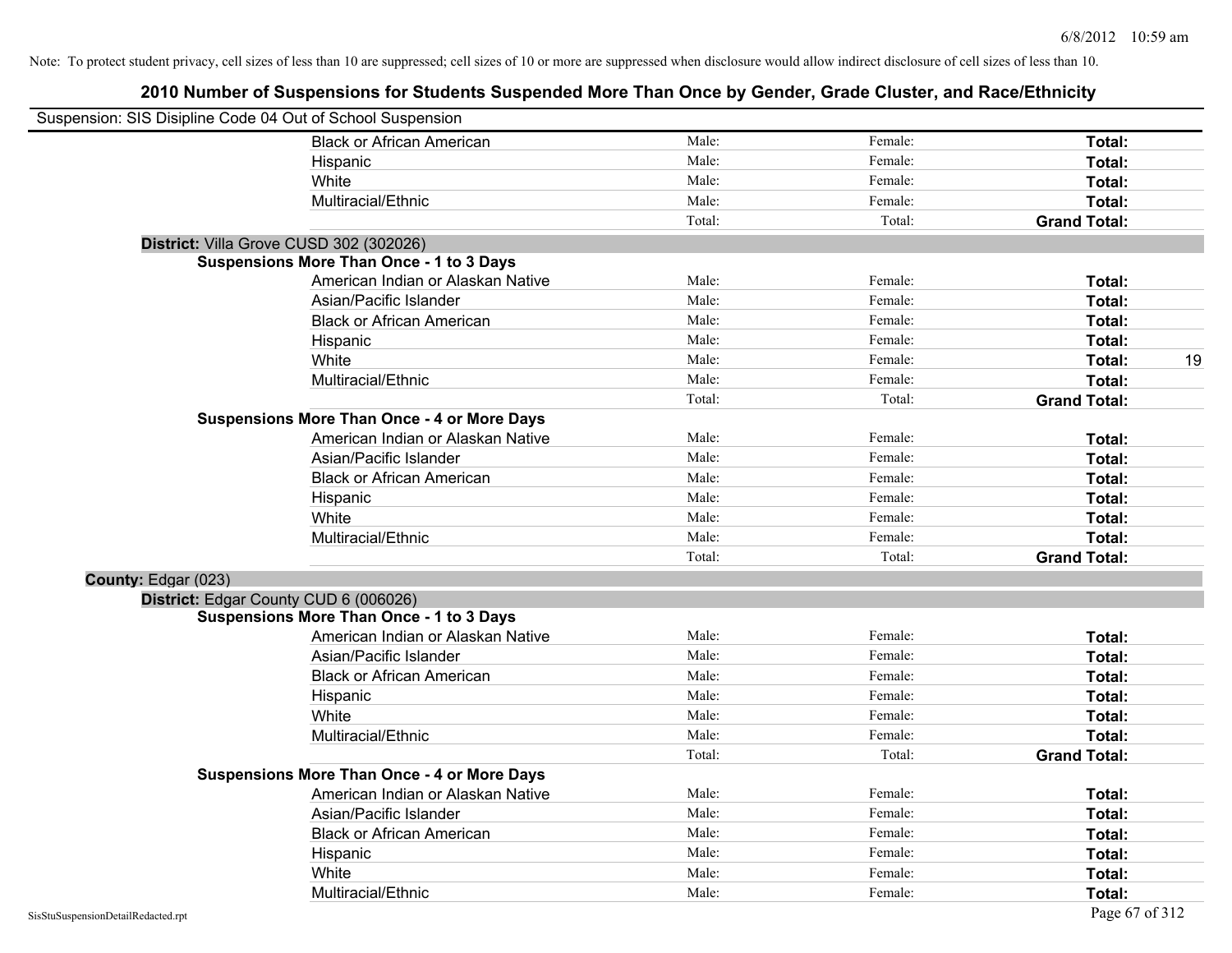|                               | Suspension: SIS Disipline Code 04 Out of School Suspension |        |         |                     |
|-------------------------------|------------------------------------------------------------|--------|---------|---------------------|
|                               |                                                            | Total: | Total:  | <b>Grand Total:</b> |
|                               | District: Paris-Union SD 95 (095025)                       |        |         |                     |
|                               | <b>Suspensions More Than Once - 1 to 3 Days</b>            |        |         |                     |
|                               | American Indian or Alaskan Native                          | Male:  | Female: | Total:              |
|                               | Asian/Pacific Islander                                     | Male:  | Female: | Total:              |
|                               | <b>Black or African American</b>                           | Male:  | Female: | Total:              |
|                               | Hispanic                                                   | Male:  | Female: | Total:              |
|                               | White                                                      | Male:  | Female: | Total:              |
|                               | Multiracial/Ethnic                                         | Male:  | Female: | Total:              |
|                               |                                                            | Total: | Total:  | <b>Grand Total:</b> |
|                               | District: Shiloh CUSD 1 (001026)                           |        |         |                     |
|                               | <b>Suspensions More Than Once - 1 to 3 Days</b>            |        |         |                     |
|                               | American Indian or Alaskan Native                          | Male:  | Female: | Total:              |
|                               | Asian/Pacific Islander                                     | Male:  | Female: | Total:              |
|                               | <b>Black or African American</b>                           | Male:  | Female: | Total:              |
|                               | Hispanic                                                   | Male:  | Female: | Total:              |
|                               | White                                                      | Male:  | Female: | Total:              |
|                               | Multiracial/Ethnic                                         | Male:  | Female: | Total:              |
|                               |                                                            | Total: | Total:  | <b>Grand Total:</b> |
| <b>County: Moultrie (070)</b> |                                                            |        |         |                     |
|                               | District: Lovington CUSD 303 (303026)                      |        |         |                     |
|                               | <b>Suspensions More Than Once - 1 to 3 Days</b>            |        |         |                     |
|                               | American Indian or Alaskan Native                          | Male:  | Female: | Total:              |
|                               | Asian/Pacific Islander                                     | Male:  | Female: | Total:              |
|                               | <b>Black or African American</b>                           | Male:  | Female: | Total:              |
|                               | Hispanic                                                   | Male:  | Female: | Total:              |
|                               | White                                                      | Male:  | Female: | Total:              |
|                               | Multiracial/Ethnic                                         | Male:  | Female: | Total:              |
|                               |                                                            | Total: | Total:  | <b>Grand Total:</b> |
|                               | District: Okaw Valley CUSD 302 (302026)                    |        |         |                     |
|                               | <b>Suspensions More Than Once - 1 to 3 Days</b>            |        |         |                     |
|                               | American Indian or Alaskan Native                          | Male:  | Female: | Total:              |
|                               | Asian/Pacific Islander                                     | Male:  | Female: | Total:              |
|                               | <b>Black or African American</b>                           | Male:  | Female: | Total:              |
|                               | Hispanic                                                   | Male:  | Female: | Total:              |
|                               | White                                                      | Male:  | Female: | Total:              |
|                               | Multiracial/Ethnic                                         | Male:  | Female: | Total:              |
|                               |                                                            | Total: | Total:  | <b>Grand Total:</b> |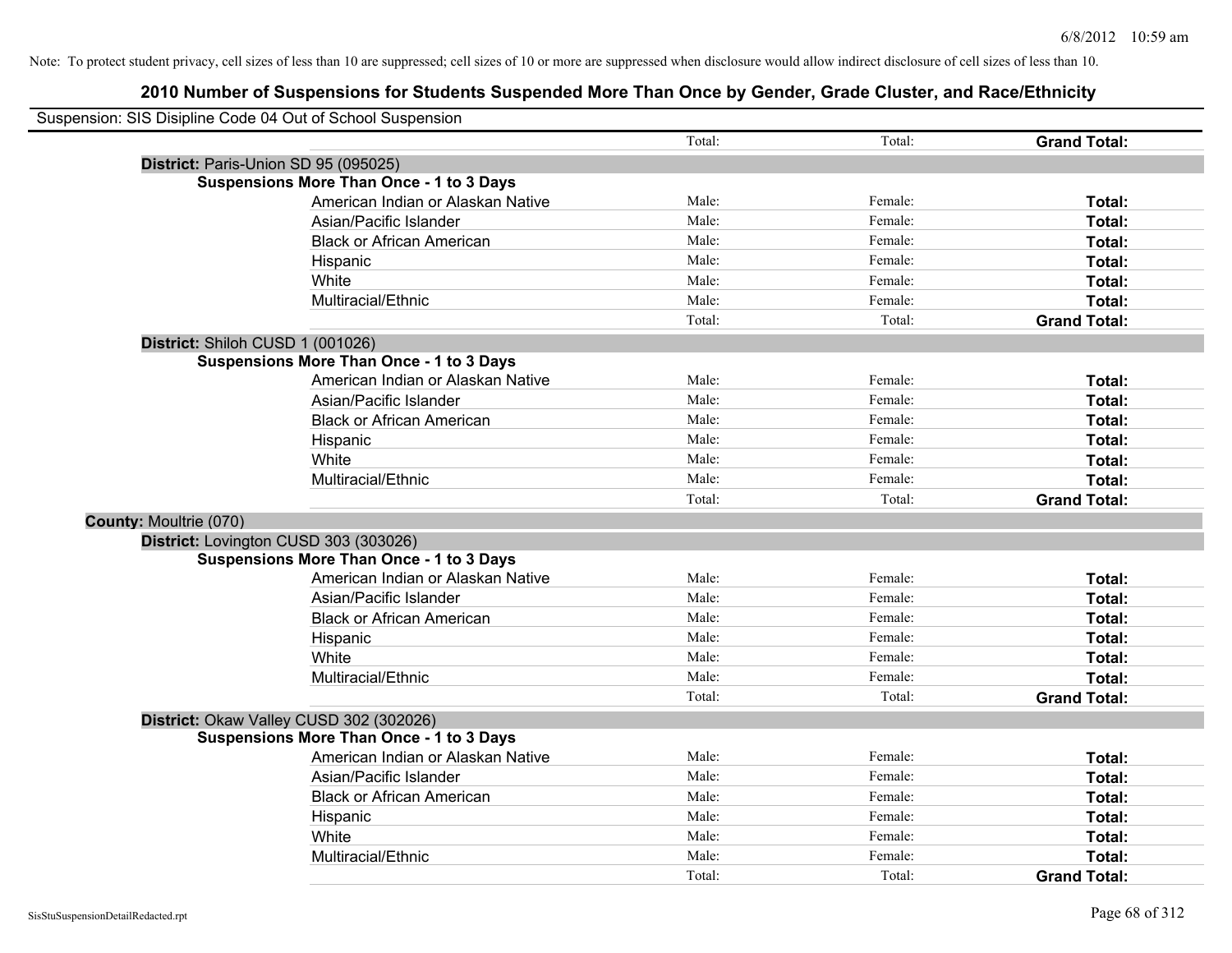|                                        | 2010 Number of Suspensions for Students Suspended More Than Once by Gender, Grade Cluster, and Race/Ethnicity |        |         |                     |    |
|----------------------------------------|---------------------------------------------------------------------------------------------------------------|--------|---------|---------------------|----|
|                                        | Suspension: SIS Disipline Code 04 Out of School Suspension                                                    |        |         |                     |    |
|                                        | <b>Suspensions More Than Once - 4 or More Days</b>                                                            |        |         |                     |    |
|                                        | American Indian or Alaskan Native                                                                             | Male:  | Female: | Total:              |    |
|                                        | Asian/Pacific Islander                                                                                        | Male:  | Female: | Total:              |    |
|                                        | <b>Black or African American</b>                                                                              | Male:  | Female: | Total:              |    |
|                                        | Hispanic                                                                                                      | Male:  | Female: | Total:              |    |
|                                        | White                                                                                                         | Male:  | Female: | Total:              |    |
|                                        | Multiracial/Ethnic                                                                                            | Male:  | Female: | Total:              |    |
|                                        |                                                                                                               | Total: | Total:  | <b>Grand Total:</b> |    |
|                                        | District: Sullivan CUSD 300 (300026)                                                                          |        |         |                     |    |
|                                        | <b>Suspensions More Than Once - 1 to 3 Days</b>                                                               |        |         |                     |    |
|                                        | American Indian or Alaskan Native                                                                             | Male:  | Female: | Total:              |    |
|                                        | Asian/Pacific Islander                                                                                        | Male:  | Female: | Total:              |    |
|                                        | <b>Black or African American</b>                                                                              | Male:  | Female: | Total:              |    |
|                                        | Hispanic                                                                                                      | Male:  | Female: | Total:              |    |
|                                        | White                                                                                                         | Male:  | Female: | Total:              | 29 |
|                                        | Multiracial/Ethnic                                                                                            | Male:  | Female: | Total:              |    |
|                                        |                                                                                                               | Total: | Total:  | <b>Grand Total:</b> |    |
| <b>County: Non-Public School (000)</b> |                                                                                                               |        |         |                     |    |
|                                        | District: Clk/Cls/Cmbn/Dglas/Edgr/Mltr/Shlb (000000)                                                          |        |         |                     |    |
|                                        | <b>Suspensions More Than Once - 1 to 3 Days</b>                                                               |        |         |                     |    |
|                                        | American Indian or Alaskan Native                                                                             | Male:  | Female: | Total:              |    |
|                                        | Asian/Pacific Islander                                                                                        | Male:  | Female: | Total:              |    |
|                                        | <b>Black or African American</b>                                                                              | Male:  | Female: | Total:              |    |
|                                        | Hispanic                                                                                                      | Male:  | Female: | Total:              |    |
|                                        | White                                                                                                         | Male:  | Female: | Total:              |    |
|                                        | Multiracial/Ethnic                                                                                            | Male:  | Female: | Total:              |    |
|                                        |                                                                                                               | Total: | Total:  | <b>Grand Total:</b> |    |
| County: Shelby (087)                   |                                                                                                               |        |         |                     |    |
|                                        | <b>District:</b> Central A & M CUD 21 (021026)                                                                |        |         |                     |    |
|                                        | <b>Suspensions More Than Once - 1 to 3 Days</b>                                                               |        |         |                     |    |
|                                        | American Indian or Alaskan Native                                                                             | Male:  | Female: | Total:              |    |
|                                        | Asian/Pacific Islander                                                                                        | Male:  | Female: | Total:              |    |
|                                        | <b>Black or African American</b>                                                                              | Male:  | Female: | Total:              | 10 |
|                                        | Hispanic                                                                                                      | Male:  | Female: | Total:              |    |
|                                        | White                                                                                                         | Male:  | Female: | Total:              | 22 |
|                                        | Multiracial/Ethnic                                                                                            | Male:  | Female: | Total:              |    |
|                                        |                                                                                                               | Total: | Total:  | <b>Grand Total:</b> |    |
|                                        | <b>Suspensions More Than Once - 4 or More Days</b>                                                            |        |         |                     |    |
|                                        | American Indian or Alaskan Native                                                                             | Male:  | Female: | Total:              |    |

### SisStuSuspensionDetailRedacted.rpt Page 69 of 312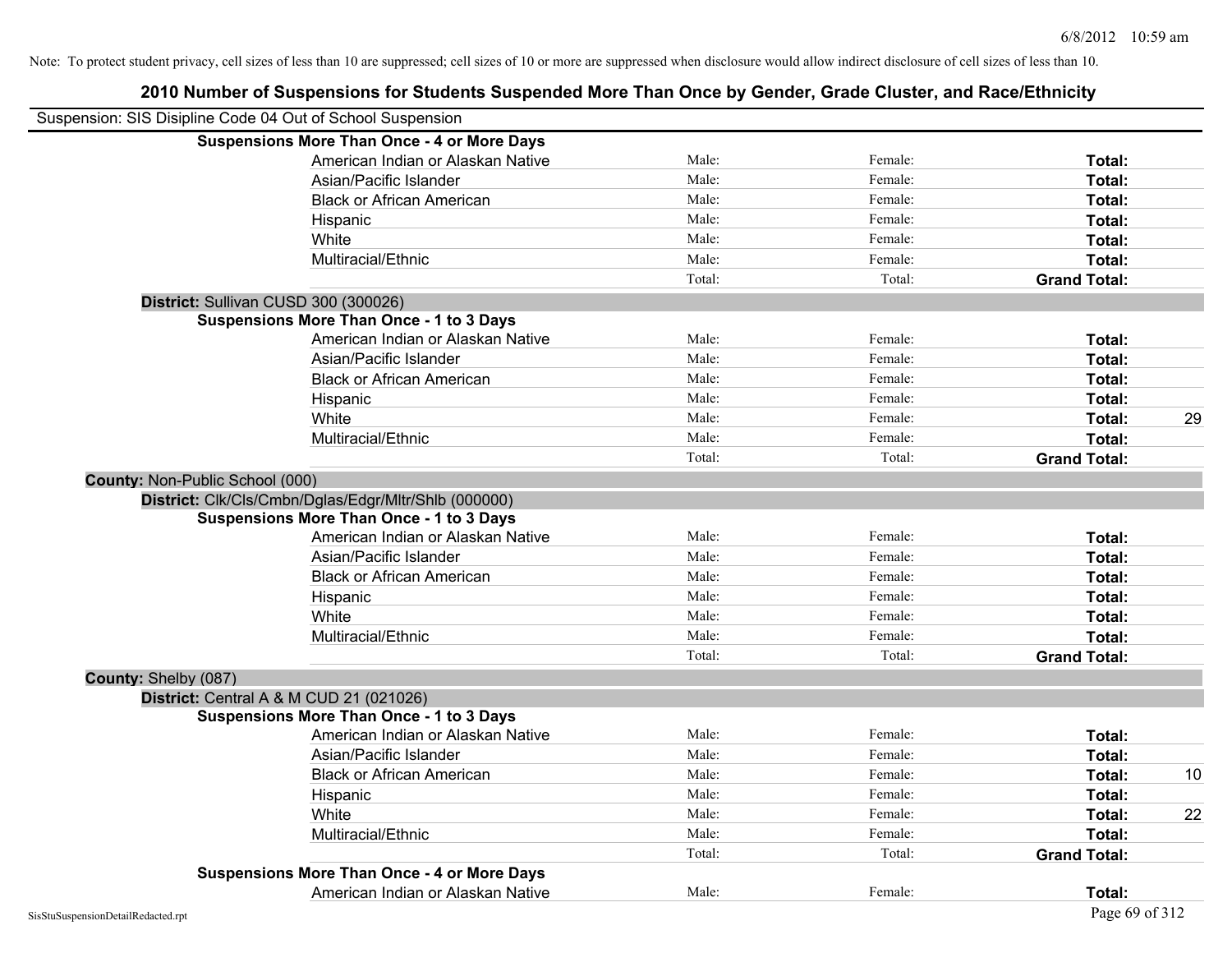| Suspension: SIS Disipline Code 04 Out of School Suspension |        |         |                     |    |
|------------------------------------------------------------|--------|---------|---------------------|----|
| Asian/Pacific Islander                                     | Male:  | Female: | Total:              |    |
| <b>Black or African American</b>                           | Male:  | Female: | Total:              |    |
| Hispanic                                                   | Male:  | Female: | Total:              |    |
| White                                                      | Male:  | Female: | Total:              |    |
| Multiracial/Ethnic                                         | Male:  | Female: | Total:              |    |
|                                                            | Total: | Total:  | <b>Grand Total:</b> |    |
| District: Cowden-Herrick CUSD 3A (003A26)                  |        |         |                     |    |
| <b>Suspensions More Than Once - 1 to 3 Days</b>            |        |         |                     |    |
| American Indian or Alaskan Native                          | Male:  | Female: | Total:              |    |
| Asian/Pacific Islander                                     | Male:  | Female: | Total:              |    |
| <b>Black or African American</b>                           | Male:  | Female: | Total:              |    |
| Hispanic                                                   | Male:  | Female: | Total:              |    |
| White                                                      | Male:  | Female: | Total:              | 12 |
| Multiracial/Ethnic                                         | Male:  | Female: | Total:              |    |
|                                                            | Total: | Total:  | <b>Grand Total:</b> |    |
| <b>Suspensions More Than Once - 4 or More Days</b>         |        |         |                     |    |
| American Indian or Alaskan Native                          | Male:  | Female: | Total:              |    |
| Asian/Pacific Islander                                     | Male:  | Female: | Total:              |    |
| <b>Black or African American</b>                           | Male:  | Female: | Total:              |    |
| Hispanic                                                   | Male:  | Female: | Total:              |    |
| White                                                      | Male:  | Female: | Total:              |    |
| Multiracial/Ethnic                                         | Male:  | Female: | Total:              |    |
|                                                            | Total: | Total:  | <b>Grand Total:</b> |    |
| District: Shelbyville CUSD 4 (004026)                      |        |         |                     |    |
| <b>Suspensions More Than Once - 1 to 3 Days</b>            |        |         |                     |    |
| American Indian or Alaskan Native                          | Male:  | Female: | Total:              |    |
| Asian/Pacific Islander                                     | Male:  | Female: | Total:              |    |
| <b>Black or African American</b>                           | Male:  | Female: | Total:              |    |
| Hispanic                                                   | Male:  | Female: | Total:              |    |
| White                                                      | Male:  | Female: | Total:              | 10 |
| Multiracial/Ethnic                                         | Male:  | Female: | Total:              |    |
|                                                            | Total: | Total:  | <b>Grand Total:</b> |    |
| District: Stewardson-Strasburg CUD 5A (005A26)             |        |         |                     |    |
| <b>Suspensions More Than Once - 1 to 3 Days</b>            |        |         |                     |    |
| American Indian or Alaskan Native                          | Male:  | Female: | Total:              |    |
| Asian/Pacific Islander                                     | Male:  | Female: | Total:              |    |
| <b>Black or African American</b>                           | Male:  | Female: | Total:              |    |
| Hispanic                                                   | Male:  | Female: | Total:              |    |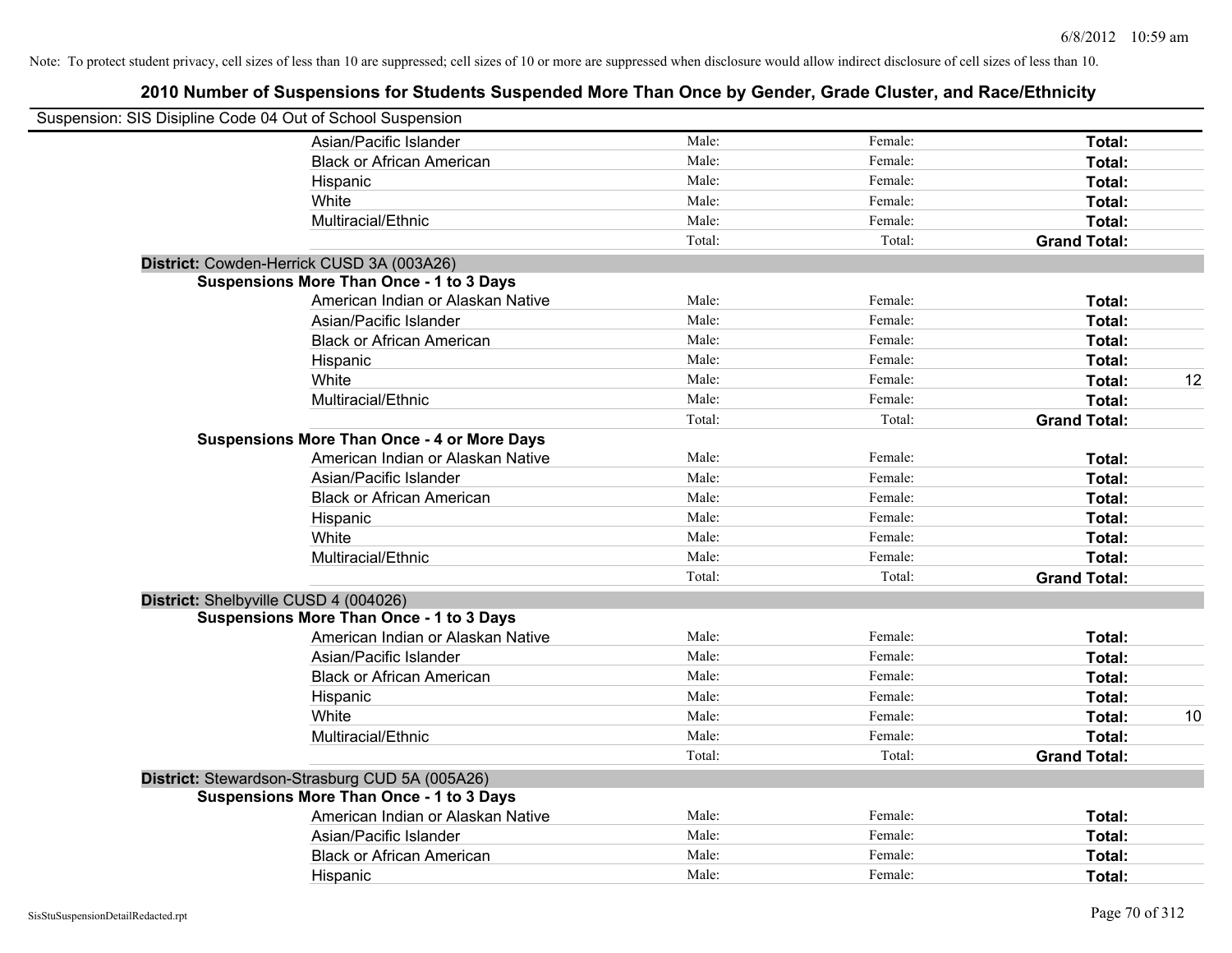| Suspension: SIS Disipline Code 04 Out of School Suspension |                                                    |        |        |         |        |                     |        |
|------------------------------------------------------------|----------------------------------------------------|--------|--------|---------|--------|---------------------|--------|
|                                                            | White                                              | Male:  |        | Female: |        | Total:              |        |
|                                                            | Multiracial/Ethnic                                 | Male:  |        | Female: |        | Total:              |        |
|                                                            |                                                    | Total: |        | Total:  |        | <b>Grand Total:</b> |        |
|                                                            | <b>Suspensions More Than Once - 4 or More Days</b> |        |        |         |        |                     |        |
|                                                            | American Indian or Alaskan Native                  | Male:  |        | Female: |        | Total:              |        |
|                                                            | Asian/Pacific Islander                             | Male:  |        | Female: |        | Total:              |        |
|                                                            | <b>Black or African American</b>                   | Male:  |        | Female: |        | Total:              |        |
|                                                            | Hispanic                                           | Male:  |        | Female: |        | Total:              |        |
|                                                            | White                                              | Male:  |        | Female: |        | Total:              |        |
|                                                            | Multiracial/Ethnic                                 | Male:  |        | Female: |        | Total:              |        |
|                                                            |                                                    | Total: |        | Total:  |        | <b>Grand Total:</b> |        |
| District: Windsor CUSD 1 (001026)                          |                                                    |        |        |         |        |                     |        |
|                                                            | <b>Suspensions More Than Once - 1 to 3 Days</b>    |        |        |         |        |                     |        |
|                                                            | American Indian or Alaskan Native                  | Male:  |        | Female: |        | Total:              |        |
|                                                            | Asian/Pacific Islander                             | Male:  |        | Female: |        | Total:              |        |
|                                                            | <b>Black or African American</b>                   | Male:  |        | Female: |        | Total:              |        |
|                                                            | Hispanic                                           | Male:  |        | Female: |        | Total:              |        |
|                                                            | White                                              | Male:  | 12     | Female: | 13     | Total:              | 25     |
|                                                            | Multiracial/Ethnic                                 | Male:  |        | Female: |        | Total:              |        |
|                                                            |                                                    | Total: |        | Total:  |        | <b>Grand Total:</b> |        |
|                                                            | <b>Suspensions More Than Once - 4 or More Days</b> |        |        |         |        |                     |        |
|                                                            | American Indian or Alaskan Native                  | Male:  |        | Female: |        | Total:              |        |
|                                                            | Asian/Pacific Islander                             | Male:  |        | Female: |        | Total:              |        |
|                                                            | <b>Black or African American</b>                   | Male:  |        | Female: |        | Total:              |        |
|                                                            | Hispanic                                           | Male:  |        | Female: |        | Total:              |        |
|                                                            | White                                              | Male:  |        | Female: |        | Total:              |        |
|                                                            | Multiracial/Ethnic                                 | Male:  |        | Female: |        | Total:              |        |
|                                                            |                                                    | Total: |        | Total:  |        | <b>Grand Total:</b> |        |
|                                                            |                                                    |        |        |         |        |                     |        |
| Region: Crawford-Lawrence Educ Serv Reg (15)               |                                                    |        |        |         |        |                     |        |
| County: Cook (016)                                         |                                                    |        |        |         |        |                     |        |
| District: City of Chicago SD 299 (299025)                  |                                                    |        |        |         |        |                     |        |
|                                                            | <b>Suspensions More Than Once - 1 to 3 Days</b>    |        |        |         |        |                     |        |
|                                                            | American Indian or Alaskan Native                  | Male:  | 37     | Female: | 22     | Total:              | 59     |
|                                                            | Asian/Pacific Islander                             | Male:  | 150    | Female: | 37     | Total:              | 187    |
|                                                            | <b>Black or African American</b>                   | Male:  | 24,836 | Female: | 11,755 | Total:              | 36,591 |
|                                                            | Hispanic                                           | Male:  | 7,431  | Female: | 2,789  | Total:              | 10,220 |
|                                                            | White                                              | Male:  | 1,506  | Female: | 628    | Total:              | 2,134  |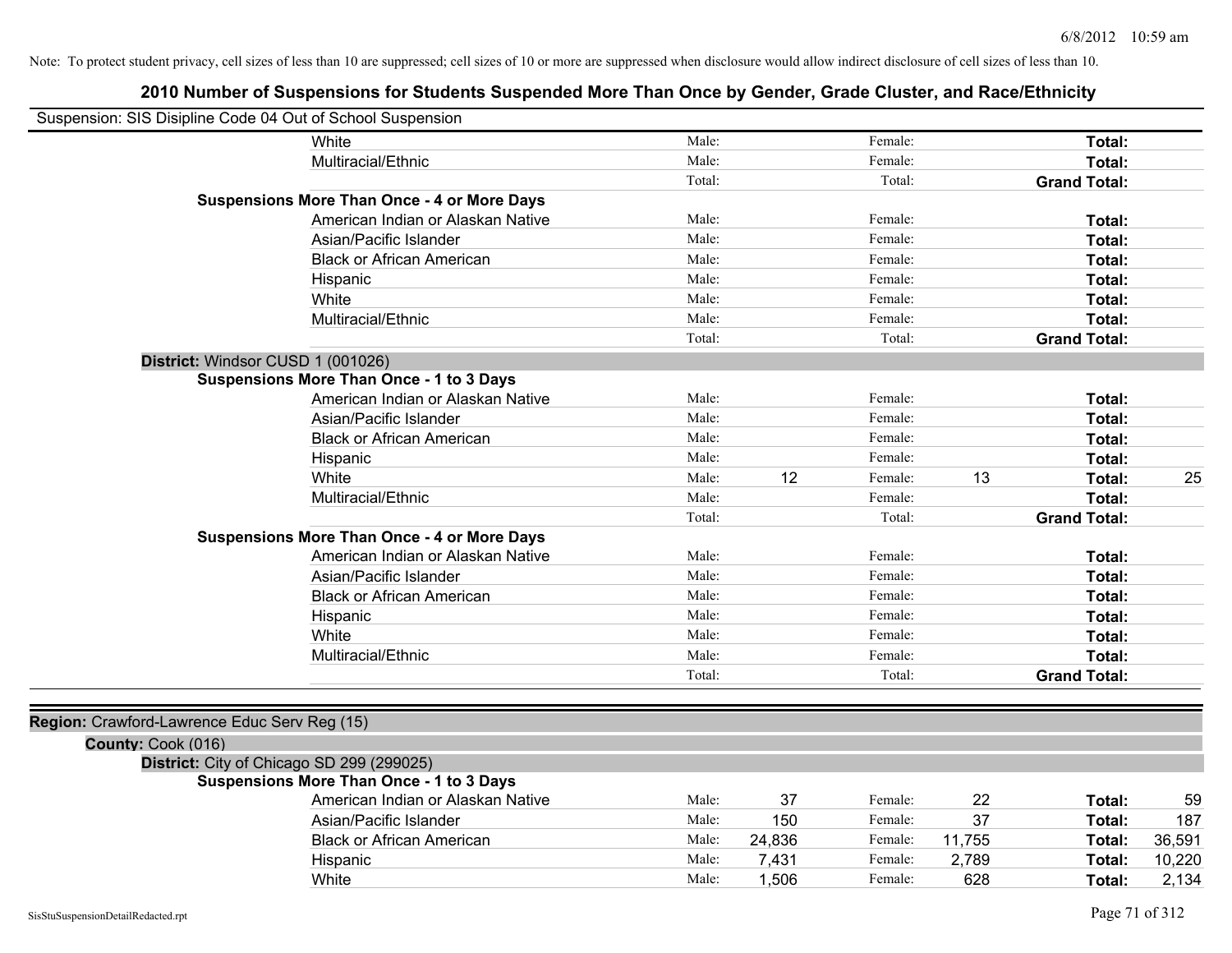| Suspension: SIS Disipline Code 04 Out of School Suspension |                                                    |        |       |         |       |                     |        |
|------------------------------------------------------------|----------------------------------------------------|--------|-------|---------|-------|---------------------|--------|
|                                                            | Multiracial/Ethnic                                 | Male:  |       | Female: |       | Total:              | 12     |
|                                                            |                                                    | Total: |       | Total:  |       | <b>Grand Total:</b> | 49,203 |
|                                                            | <b>Suspensions More Than Once - 4 or More Days</b> |        |       |         |       |                     |        |
|                                                            | American Indian or Alaskan Native                  | Male:  |       | Female: |       | Total:              |        |
|                                                            | Asian/Pacific Islander                             | Male:  |       | Female: |       | Total:              | 31     |
|                                                            | <b>Black or African American</b>                   | Male:  | 8,293 | Female: | 4,383 | Total:              | 12,676 |
|                                                            | Hispanic                                           | Male:  | 1,662 | Female: | 504   | Total:              | 2,166  |
|                                                            | White                                              | Male:  | 221   | Female: | 49    | Total:              | 270    |
|                                                            | Multiracial/Ethnic                                 | Male:  |       | Female: |       | Total:              |        |
|                                                            |                                                    | Total: |       | Total:  |       | <b>Grand Total:</b> | 15,155 |
| Region: De Kalb ROE (16)                                   |                                                    |        |       |         |       |                     |        |
| County: Dekalb (019)                                       |                                                    |        |       |         |       |                     |        |
|                                                            | District: DeKalb CUSD 428 (428026)                 |        |       |         |       |                     |        |
|                                                            | <b>Suspensions More Than Once - 1 to 3 Days</b>    |        |       |         |       |                     |        |
|                                                            | American Indian or Alaskan Native                  | Male:  |       | Female: |       | Total:              |        |
|                                                            | Asian/Pacific Islander                             | Male:  |       | Female: |       | Total:              |        |
|                                                            | <b>Black or African American</b>                   | Male:  | 150   | Female: | 110   | Total:              | 260    |
|                                                            | Hispanic                                           | Male:  | 127   | Female: | 76    | Total:              | 203    |
|                                                            | White                                              | Male:  | 195   | Female: | 42    | Total:              | 237    |
|                                                            | Multiracial/Ethnic                                 | Male:  |       | Female: |       | Total:              | 13     |
|                                                            |                                                    | Total: |       | Total:  |       | <b>Grand Total:</b> | 727    |
|                                                            | <b>Suspensions More Than Once - 4 or More Days</b> |        |       |         |       |                     |        |
|                                                            | American Indian or Alaskan Native                  | Male:  |       | Female: |       | Total:              |        |
|                                                            | Asian/Pacific Islander                             | Male:  |       | Female: |       | Total:              |        |
|                                                            | <b>Black or African American</b>                   | Male:  | 34    | Female: | 21    | Total:              | 55     |
|                                                            | Hispanic                                           | Male:  | 21    | Female: | 17    | Total:              | 38     |
|                                                            | White                                              | Male:  | 28    | Female: | 13    | Total:              | 41     |
|                                                            | Multiracial/Ethnic                                 | Male:  |       | Female: |       | Total:              |        |
|                                                            |                                                    | Total: |       | Total:  |       | <b>Grand Total:</b> |        |
|                                                            | District: Genoa Kingston CUSD 424 (424026)         |        |       |         |       |                     |        |
|                                                            | <b>Suspensions More Than Once - 1 to 3 Days</b>    |        |       |         |       |                     |        |
|                                                            | American Indian or Alaskan Native                  | Male:  |       | Female: |       | Total:              |        |
|                                                            | Asian/Pacific Islander                             | Male:  |       | Female: |       | Total:              |        |
|                                                            | <b>Black or African American</b>                   | Male:  |       | Female: |       | Total:              |        |
|                                                            | Hispanic                                           | Male:  |       | Female: |       | Total:              |        |
|                                                            | White                                              | Male:  |       | Female: |       | Total:              | 35     |
|                                                            | Multiracial/Ethnic                                 | Male:  |       | Female: |       | Total:              |        |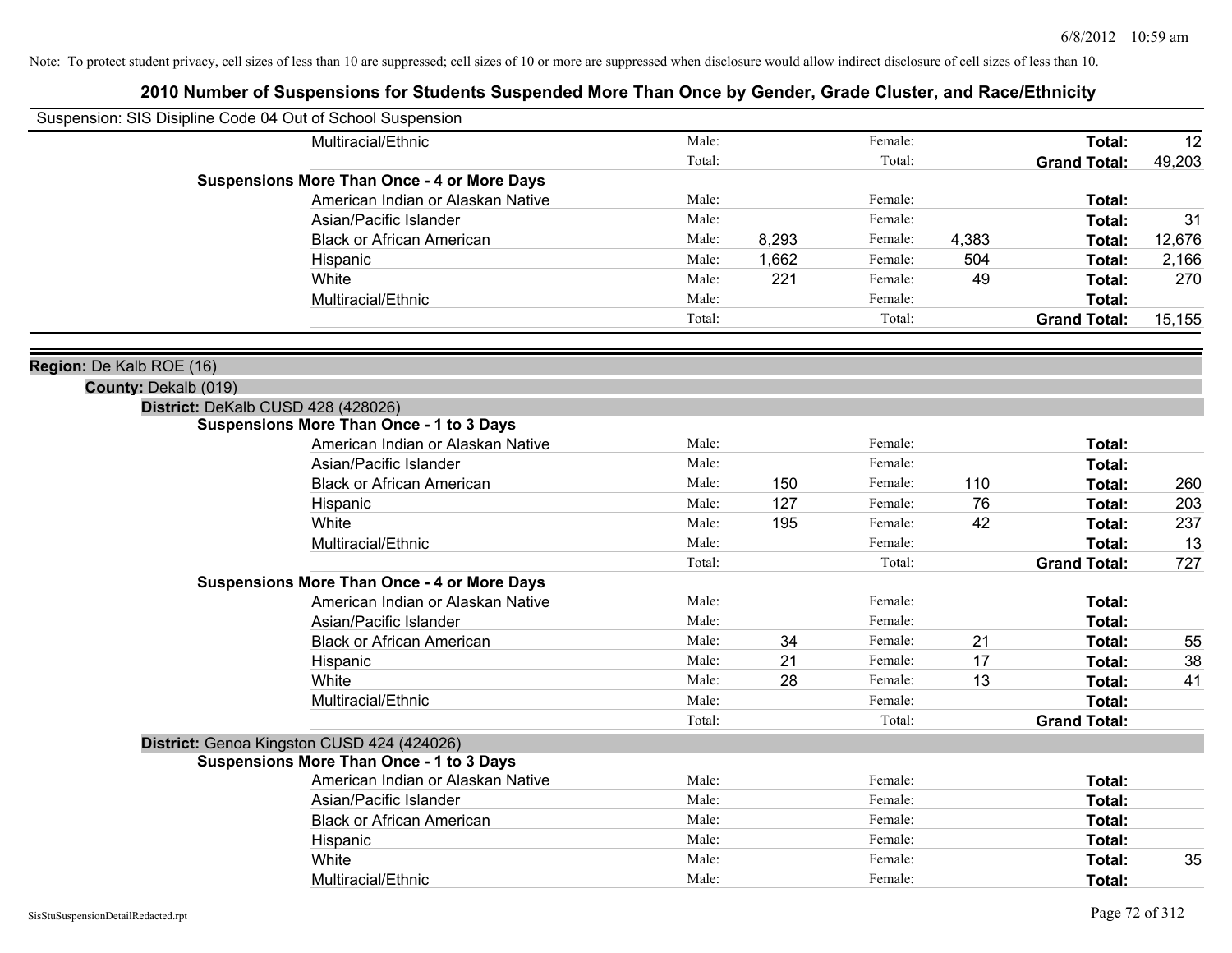| Suspension: SIS Disipline Code 04 Out of School Suspension |                                                    |        |         |                     |    |
|------------------------------------------------------------|----------------------------------------------------|--------|---------|---------------------|----|
|                                                            |                                                    | Total: | Total:  | <b>Grand Total:</b> |    |
|                                                            | <b>Suspensions More Than Once - 4 or More Days</b> |        |         |                     |    |
|                                                            | American Indian or Alaskan Native                  | Male:  | Female: | Total:              |    |
|                                                            | Asian/Pacific Islander                             | Male:  | Female: | Total:              |    |
|                                                            | <b>Black or African American</b>                   | Male:  | Female: | Total:              |    |
|                                                            | Hispanic                                           | Male:  | Female: | Total:              |    |
|                                                            | White                                              | Male:  | Female: | Total:              |    |
|                                                            | Multiracial/Ethnic                                 | Male:  | Female: | Total:              |    |
|                                                            |                                                    | Total: | Total:  | <b>Grand Total:</b> |    |
| District: Hiawatha CUSD 426 (426026)                       |                                                    |        |         |                     |    |
|                                                            | Suspensions More Than Once - 1 to 3 Days           |        |         |                     |    |
|                                                            | American Indian or Alaskan Native                  | Male:  | Female: | Total:              |    |
|                                                            | Asian/Pacific Islander                             | Male:  | Female: | Total:              |    |
|                                                            | <b>Black or African American</b>                   | Male:  | Female: | Total:              |    |
|                                                            | Hispanic                                           | Male:  | Female: | Total:              |    |
|                                                            | White                                              | Male:  | Female: | Total:              | 24 |
|                                                            | Multiracial/Ethnic                                 | Male:  | Female: | Total:              |    |
|                                                            |                                                    | Total: | Total:  | <b>Grand Total:</b> |    |
|                                                            | <b>Suspensions More Than Once - 4 or More Days</b> |        |         |                     |    |
|                                                            | American Indian or Alaskan Native                  | Male:  | Female: | Total:              |    |
|                                                            | Asian/Pacific Islander                             | Male:  | Female: | Total:              |    |
|                                                            | <b>Black or African American</b>                   | Male:  | Female: | Total:              |    |
|                                                            | Hispanic                                           | Male:  | Female: | Total:              |    |
|                                                            | White                                              | Male:  | Female: | Total:              |    |
|                                                            | Multiracial/Ethnic                                 | Male:  | Female: | Total:              |    |
|                                                            |                                                    | Total: | Total:  | <b>Grand Total:</b> | 10 |
|                                                            | District: Hinckley Big Rock CUSD 429 (429026)      |        |         |                     |    |
|                                                            | <b>Suspensions More Than Once - 1 to 3 Days</b>    |        |         |                     |    |
|                                                            | American Indian or Alaskan Native                  | Male:  | Female: | Total:              |    |
|                                                            | Asian/Pacific Islander                             | Male:  | Female: | Total:              |    |
|                                                            | <b>Black or African American</b>                   | Male:  | Female: | Total:              |    |
|                                                            | Hispanic                                           | Male:  | Female: | Total:              |    |
|                                                            | White                                              | Male:  | Female: | Total:              | 10 |
|                                                            | Multiracial/Ethnic                                 | Male:  | Female: | Total:              |    |
|                                                            |                                                    | Total: | Total:  | <b>Grand Total:</b> |    |
| District: Indian Creek CUSD 425 (425026)                   |                                                    |        |         |                     |    |
|                                                            | <b>Suspensions More Than Once - 1 to 3 Days</b>    |        |         |                     |    |
|                                                            | American Indian or Alaskan Native                  | Male:  | Female: | Total:              |    |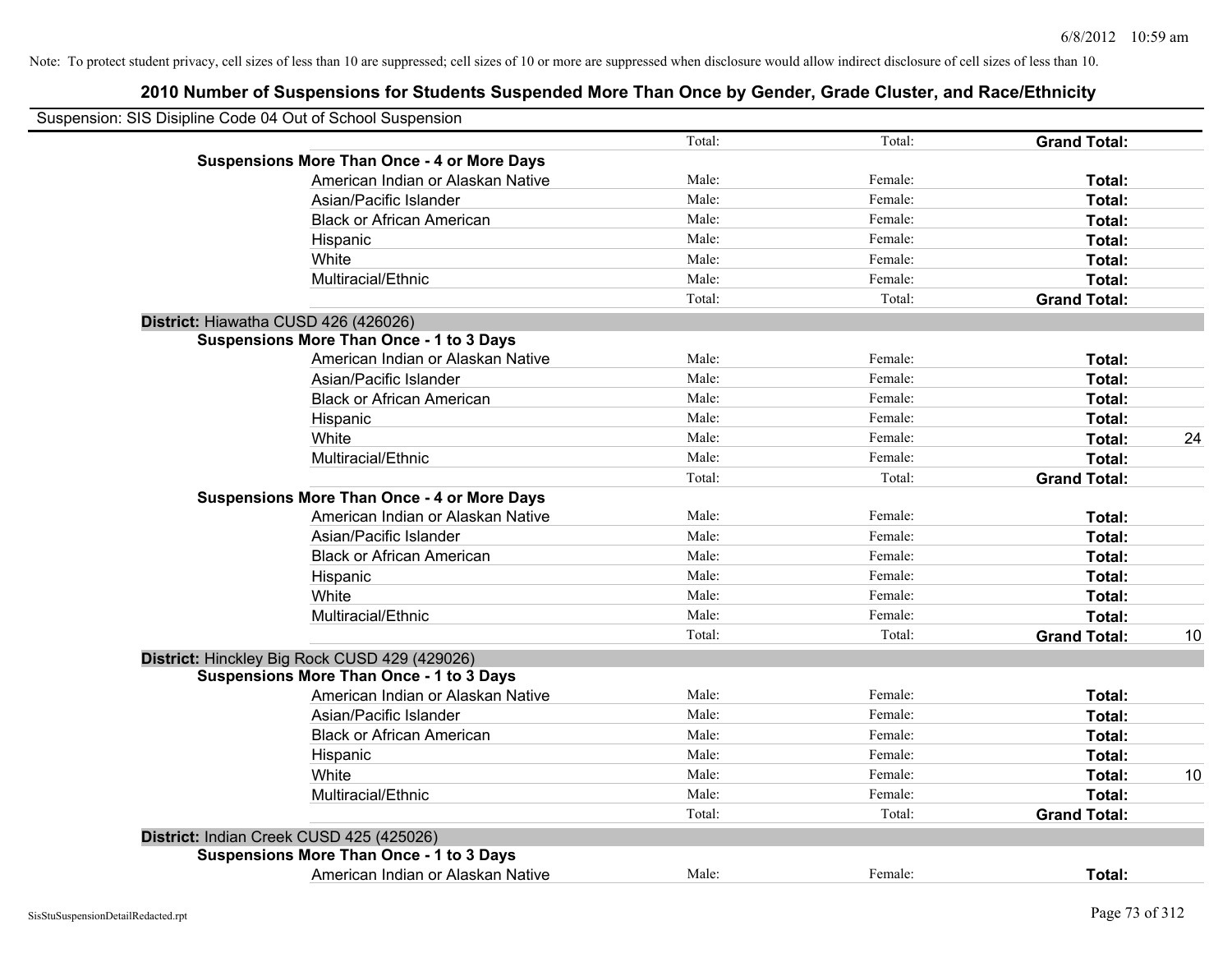| Suspension: SIS Disipline Code 04 Out of School Suspension |                                                    |        |    |         |    |                     |    |
|------------------------------------------------------------|----------------------------------------------------|--------|----|---------|----|---------------------|----|
|                                                            | Asian/Pacific Islander                             | Male:  |    | Female: |    | Total:              |    |
|                                                            | <b>Black or African American</b>                   | Male:  |    | Female: |    | Total:              |    |
|                                                            | Hispanic                                           | Male:  |    | Female: |    | Total:              |    |
|                                                            | White                                              | Male:  |    | Female: |    | Total:              | 17 |
|                                                            | Multiracial/Ethnic                                 | Male:  |    | Female: |    | Total:              |    |
|                                                            |                                                    | Total: |    | Total:  |    | <b>Grand Total:</b> |    |
| District: Sandwich CUSD 430 (430026)                       |                                                    |        |    |         |    |                     |    |
|                                                            | <b>Suspensions More Than Once - 1 to 3 Days</b>    |        |    |         |    |                     |    |
|                                                            | American Indian or Alaskan Native                  | Male:  |    | Female: |    | Total:              |    |
|                                                            | Asian/Pacific Islander                             | Male:  |    | Female: |    | Total:              |    |
|                                                            | <b>Black or African American</b>                   | Male:  |    | Female: |    | Total:              |    |
|                                                            | Hispanic                                           | Male:  |    | Female: |    | Total:              |    |
|                                                            | White                                              | Male:  | 32 | Female: | 19 | Total:              | 51 |
|                                                            | Multiracial/Ethnic                                 | Male:  |    | Female: |    | Total:              |    |
|                                                            |                                                    | Total: |    | Total:  |    | <b>Grand Total:</b> |    |
|                                                            | <b>Suspensions More Than Once - 4 or More Days</b> |        |    |         |    |                     |    |
|                                                            | American Indian or Alaskan Native                  | Male:  |    | Female: |    | Total:              |    |
|                                                            | Asian/Pacific Islander                             | Male:  |    | Female: |    | Total:              |    |
|                                                            | <b>Black or African American</b>                   | Male:  |    | Female: |    | Total:              |    |
|                                                            | Hispanic                                           | Male:  |    | Female: |    | Total:              |    |
|                                                            | White                                              | Male:  |    | Female: |    | Total:              | 10 |
|                                                            | Multiracial/Ethnic                                 | Male:  |    | Female: |    | Total:              |    |
|                                                            |                                                    | Total: |    | Total:  |    | <b>Grand Total:</b> |    |
| District: Somonauk CUSD 432 (432026)                       |                                                    |        |    |         |    |                     |    |
|                                                            | <b>Suspensions More Than Once - 1 to 3 Days</b>    |        |    |         |    |                     |    |
|                                                            | American Indian or Alaskan Native                  | Male:  |    | Female: |    | Total:              |    |
|                                                            | Asian/Pacific Islander                             | Male:  |    | Female: |    | Total:              |    |
|                                                            | <b>Black or African American</b>                   | Male:  |    | Female: |    | Total:              |    |
|                                                            | Hispanic                                           | Male:  |    | Female: |    | Total:              |    |
|                                                            | White                                              | Male:  |    | Female: |    | Total:              | 29 |
|                                                            | Multiracial/Ethnic                                 | Male:  |    | Female: |    | Total:              |    |
|                                                            |                                                    | Total: |    | Total:  |    | <b>Grand Total:</b> |    |
|                                                            | <b>Suspensions More Than Once - 4 or More Days</b> |        |    |         |    |                     |    |
|                                                            | American Indian or Alaskan Native                  | Male:  |    | Female: |    | Total:              |    |
|                                                            | Asian/Pacific Islander                             | Male:  |    | Female: |    | Total:              |    |
|                                                            | <b>Black or African American</b>                   | Male:  |    | Female: |    | Total:              |    |
|                                                            | Hispanic                                           | Male:  |    | Female: |    | Total:              |    |
|                                                            | White                                              | Male:  |    | Female: |    | Total:              |    |
|                                                            | Multiracial/Ethnic                                 | Male:  |    | Female: |    | Total:              |    |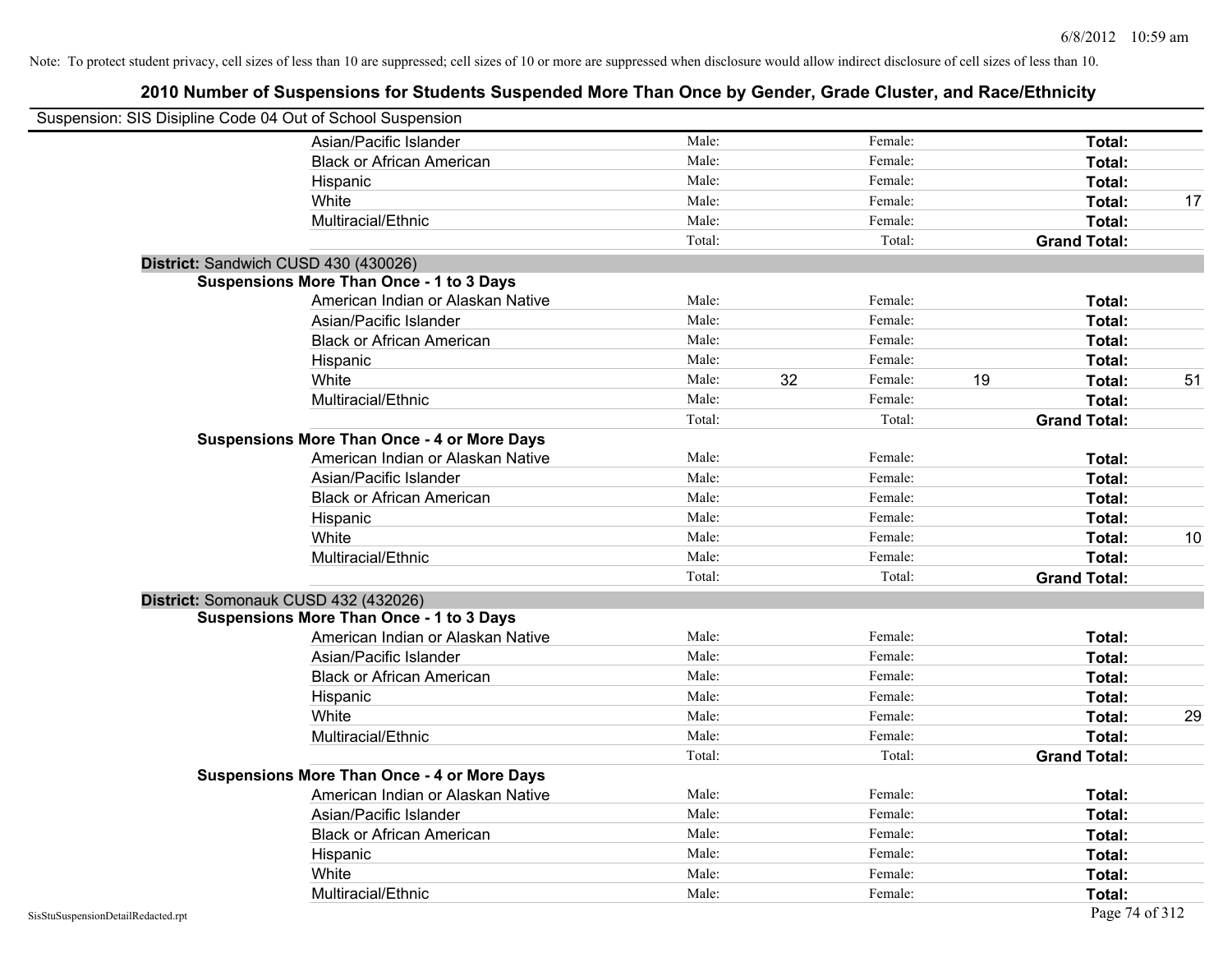|                                      | Suspension: SIS Disipline Code 04 Out of School Suspension |        |         |                     |    |
|--------------------------------------|------------------------------------------------------------|--------|---------|---------------------|----|
|                                      |                                                            | Total: | Total:  | <b>Grand Total:</b> |    |
| District: Sycamore CUSD 427 (427026) |                                                            |        |         |                     |    |
|                                      | <b>Suspensions More Than Once - 1 to 3 Days</b>            |        |         |                     |    |
|                                      | American Indian or Alaskan Native                          | Male:  | Female: | Total:              |    |
|                                      | Asian/Pacific Islander                                     | Male:  | Female: | Total:              |    |
|                                      | <b>Black or African American</b>                           | Male:  | Female: | Total:              | 11 |
|                                      | Hispanic                                                   | Male:  | Female: | Total:              |    |
|                                      | White                                                      | Male:  | Female: | Total:              | 44 |
|                                      | Multiracial/Ethnic                                         | Male:  | Female: | Total:              |    |
|                                      |                                                            | Total: | Total:  | <b>Grand Total:</b> |    |
|                                      | <b>Suspensions More Than Once - 4 or More Days</b>         |        |         |                     |    |
|                                      | American Indian or Alaskan Native                          | Male:  | Female: | Total:              |    |
|                                      | Asian/Pacific Islander                                     | Male:  | Female: | Total:              |    |
|                                      | <b>Black or African American</b>                           | Male:  | Female: | Total:              |    |
|                                      | Hispanic                                                   | Male:  | Female: | Total:              |    |
|                                      | White                                                      | Male:  | Female: | Total:              |    |
|                                      | Multiracial/Ethnic                                         | Male:  | Female: | Total:              |    |
|                                      |                                                            | Total: | Total:  | <b>Grand Total:</b> | 11 |
| County: Non-Public School (000)      |                                                            |        |         |                     |    |
| District: Non-Public School (0000)   |                                                            |        |         |                     |    |
|                                      | <b>Suspensions More Than Once - 1 to 3 Days</b>            |        |         |                     |    |
|                                      | American Indian or Alaskan Native                          | Male:  | Female: | Total:              |    |
|                                      | American Indian or Alaskan Native                          | Male:  | Female: | Total:              |    |
|                                      | Asian/Pacific Islander                                     | Male:  | Female: | Total:              |    |
|                                      | Asian/Pacific Islander                                     | Male:  | Female: | Total:              |    |
|                                      | <b>Black or African American</b>                           | Male:  | Female: | Total:              |    |
|                                      | <b>Black or African American</b>                           | Male:  | Female: | Total:              | 15 |
|                                      | Hispanic                                                   | Male:  | Female: | Total:              | 12 |
|                                      | Hispanic                                                   | Male:  | Female: | Total:              |    |
|                                      | White                                                      | Male:  | Female: | Total:              | 23 |
|                                      | White                                                      | Male:  | Female: | Total:              |    |
|                                      | Multiracial/Ethnic                                         | Male:  | Female: | Total:              |    |
|                                      | Multiracial/Ethnic                                         | Male:  | Female: | Total:              |    |
|                                      |                                                            | Total: | Total:  | <b>Grand Total:</b> |    |
|                                      |                                                            | Total: | Total:  | <b>Grand Total:</b> |    |
|                                      | <b>Suspensions More Than Once - 4 or More Days</b>         |        |         |                     |    |
|                                      | American Indian or Alaskan Native                          | Male:  | Female: | Total:              |    |
|                                      | American Indian or Alaskan Native                          | Male:  | Female: | <b>Total:</b>       |    |
|                                      | Asian/Pacific Islander                                     | Male:  | Female: | Total:              |    |
|                                      |                                                            |        |         |                     |    |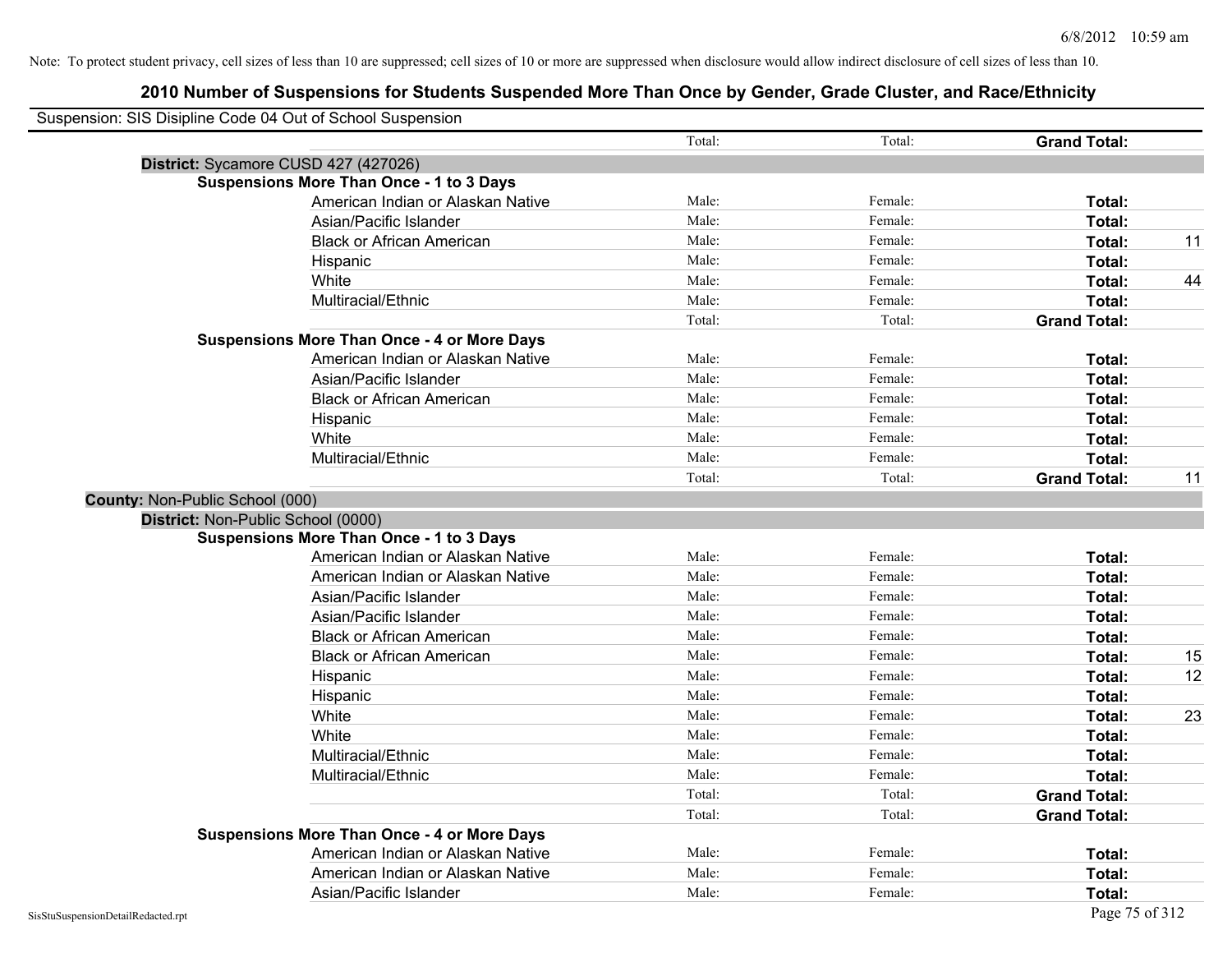|                                            | Suspension: SIS Disipline Code 04 Out of School Suspension |        |         |                     |    |
|--------------------------------------------|------------------------------------------------------------|--------|---------|---------------------|----|
|                                            | Asian/Pacific Islander                                     | Male:  | Female: | Total:              |    |
|                                            | <b>Black or African American</b>                           | Male:  | Female: | Total:              |    |
|                                            | <b>Black or African American</b>                           | Male:  | Female: | Total:              |    |
|                                            | Hispanic                                                   | Male:  | Female: | Total:              |    |
|                                            | Hispanic                                                   | Male:  | Female: | Total:              |    |
|                                            | White                                                      | Male:  | Female: | Total:              |    |
|                                            | White                                                      | Male:  | Female: | Total:              |    |
|                                            | Multiracial/Ethnic                                         | Male:  | Female: | Total:              |    |
|                                            | Multiracial/Ethnic                                         | Male:  | Female: | Total:              |    |
|                                            |                                                            | Total: | Total:  | <b>Grand Total:</b> | 12 |
|                                            |                                                            | Total: | Total:  | <b>Grand Total:</b> |    |
| Region: De Witt/Livingston/McLean ROE (17) |                                                            |        |         |                     |    |
| County: Dewitt (020)                       |                                                            |        |         |                     |    |
|                                            | District: Blue Ridge CUSD 18 (018026)                      |        |         |                     |    |
|                                            | <b>Suspensions More Than Once - 1 to 3 Days</b>            |        |         |                     |    |
|                                            | American Indian or Alaskan Native                          | Male:  | Female: | Total:              |    |
|                                            | Asian/Pacific Islander                                     | Male:  | Female: | Total:              |    |
|                                            | <b>Black or African American</b>                           | Male:  | Female: | Total:              |    |
|                                            | Hispanic                                                   | Male:  | Female: | Total:              |    |
|                                            | White                                                      | Male:  | Female: | Total:              | 54 |
|                                            | Multiracial/Ethnic                                         | Male:  | Female: | Total:              |    |
|                                            |                                                            | Total: | Total:  | <b>Grand Total:</b> |    |
|                                            | <b>Suspensions More Than Once - 4 or More Days</b>         |        |         |                     |    |
|                                            | American Indian or Alaskan Native                          | Male:  | Female: | Total:              |    |
|                                            | Asian/Pacific Islander                                     | Male:  | Female: | Total:              |    |
|                                            | <b>Black or African American</b>                           | Male:  | Female: | Total:              |    |
|                                            | Hispanic                                                   | Male:  | Female: | Total:              |    |
|                                            | White                                                      | Male:  | Female: | Total:              |    |
|                                            | Multiracial/Ethnic                                         | Male:  | Female: | Total:              |    |
|                                            |                                                            | Total: | Total:  | <b>Grand Total:</b> |    |
|                                            | District: Clinton CUSD 15 (015026)                         |        |         |                     |    |
|                                            | <b>Suspensions More Than Once - 1 to 3 Days</b>            |        |         |                     |    |
|                                            | American Indian or Alaskan Native                          | Male:  | Female: | Total:              |    |
|                                            | Asian/Pacific Islander                                     | Male:  | Female: | Total:              |    |
|                                            | <b>Black or African American</b>                           | Male:  | Female: | Total:              |    |
|                                            | Hispanic                                                   | Male:  | Female: | <b>Total:</b>       |    |
|                                            | White                                                      | Male:  | Female: | Total:              |    |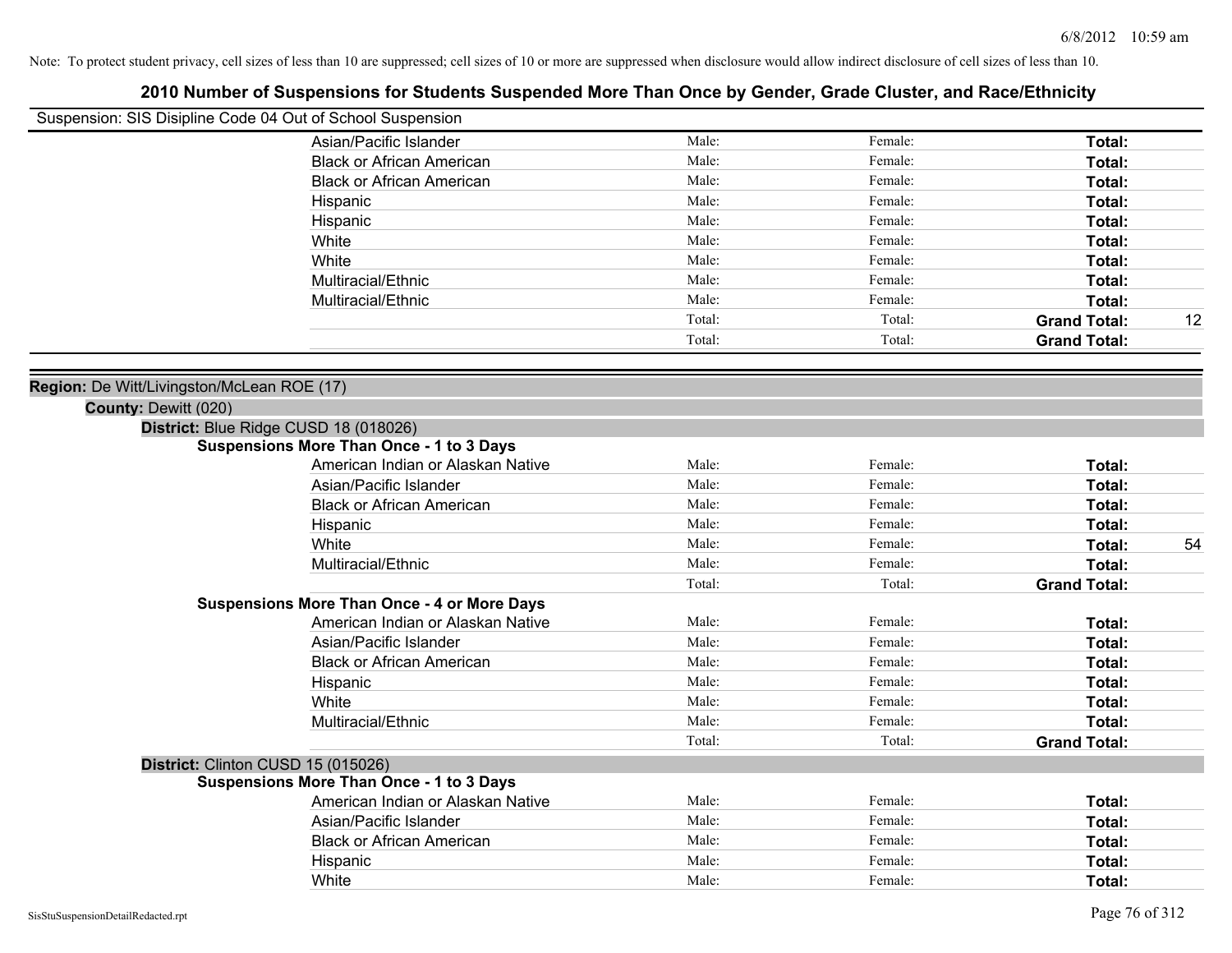| Suspension: SIS Disipline Code 04 Out of School Suspension |                                                    |        |         |                     |    |
|------------------------------------------------------------|----------------------------------------------------|--------|---------|---------------------|----|
|                                                            | Multiracial/Ethnic                                 | Male:  | Female: | Total:              |    |
|                                                            |                                                    | Total: | Total:  | <b>Grand Total:</b> |    |
|                                                            | <b>Suspensions More Than Once - 4 or More Days</b> |        |         |                     |    |
|                                                            | American Indian or Alaskan Native                  | Male:  | Female: | Total:              |    |
|                                                            | Asian/Pacific Islander                             | Male:  | Female: | Total:              |    |
|                                                            | <b>Black or African American</b>                   | Male:  | Female: | Total:              |    |
|                                                            | Hispanic                                           | Male:  | Female: | Total:              |    |
|                                                            | White                                              | Male:  | Female: | Total:              |    |
|                                                            | Multiracial/Ethnic                                 | Male:  | Female: | Total:              |    |
|                                                            |                                                    | Total: | Total:  | <b>Grand Total:</b> |    |
| <b>County: Livingston (053)</b>                            |                                                    |        |         |                     |    |
|                                                            | District: Cornell CCSD 426 (426004)                |        |         |                     |    |
|                                                            | <b>Suspensions More Than Once - 1 to 3 Days</b>    |        |         |                     |    |
|                                                            | American Indian or Alaskan Native                  | Male:  | Female: | Total:              |    |
|                                                            | Asian/Pacific Islander                             | Male:  | Female: | Total:              |    |
|                                                            | <b>Black or African American</b>                   | Male:  | Female: | Total:              |    |
|                                                            | Hispanic                                           | Male:  | Female: | Total:              |    |
|                                                            | White                                              | Male:  | Female: | Total:              | 12 |
|                                                            | Multiracial/Ethnic                                 | Male:  | Female: | Total:              |    |
|                                                            |                                                    | Total: | Total:  | <b>Grand Total:</b> |    |
|                                                            | District: Dwight Common SD 232 (232002)            |        |         |                     |    |
|                                                            | <b>Suspensions More Than Once - 1 to 3 Days</b>    |        |         |                     |    |
|                                                            | American Indian or Alaskan Native                  | Male:  | Female: | Total:              |    |
|                                                            | Asian/Pacific Islander                             | Male:  | Female: | Total:              |    |
|                                                            | <b>Black or African American</b>                   | Male:  | Female: | Total:              |    |
|                                                            | Hispanic                                           | Male:  | Female: | Total:              |    |
|                                                            | White                                              | Male:  | Female: | Total:              |    |
|                                                            | Multiracial/Ethnic                                 | Male:  | Female: | Total:              |    |
|                                                            |                                                    | Total: | Total:  | <b>Grand Total:</b> |    |
|                                                            | District: Dwight Twp HSD 230 (230017)              |        |         |                     |    |
|                                                            | <b>Suspensions More Than Once - 1 to 3 Days</b>    |        |         |                     |    |
|                                                            | American Indian or Alaskan Native                  | Male:  | Female: | Total:              |    |
|                                                            | Asian/Pacific Islander                             | Male:  | Female: | Total:              |    |
|                                                            | <b>Black or African American</b>                   | Male:  | Female: | Total:              |    |
|                                                            | Hispanic                                           | Male:  | Female: | Total:              |    |
|                                                            | White                                              | Male:  | Female: | Total:              |    |
|                                                            | Multiracial/Ethnic                                 | Male:  | Female: | Total:              |    |
|                                                            |                                                    | Total: | Total:  | <b>Grand Total:</b> | 19 |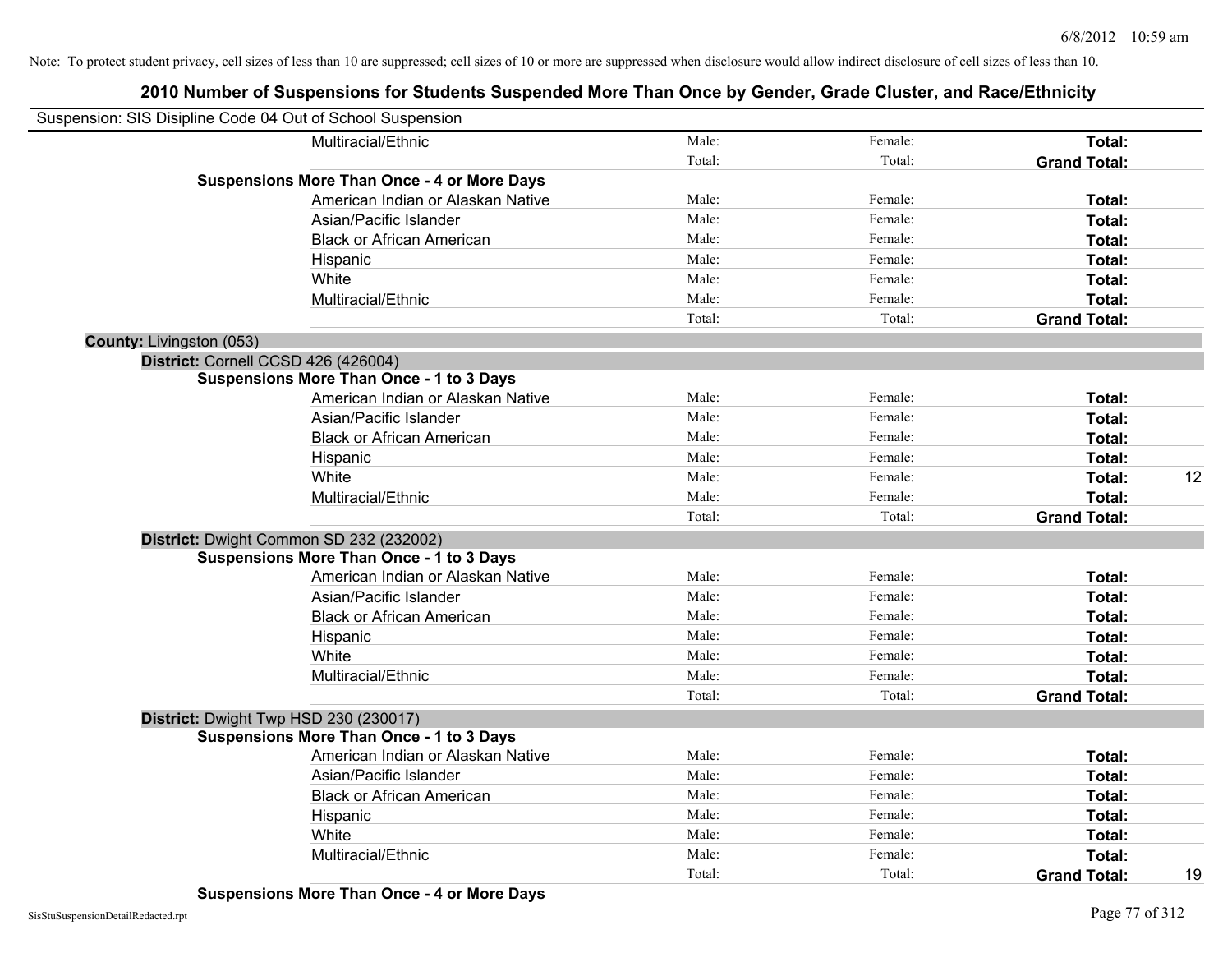| Suspension: SIS Disipline Code 04 Out of School Suspension |        |         |                     |
|------------------------------------------------------------|--------|---------|---------------------|
| American Indian or Alaskan Native                          | Male:  | Female: | Total:              |
| Asian/Pacific Islander                                     | Male:  | Female: | Total:              |
| <b>Black or African American</b>                           | Male:  | Female: | Total:              |
| Hispanic                                                   | Male:  | Female: | Total:              |
| White                                                      | Male:  | Female: | Total:              |
| Multiracial/Ethnic                                         | Male:  | Female: | Total:              |
|                                                            | Total: | Total:  | <b>Grand Total:</b> |
| District: Odell CCSD 435 (435004)                          |        |         |                     |
| <b>Suspensions More Than Once - 1 to 3 Days</b>            |        |         |                     |
| American Indian or Alaskan Native                          | Male:  | Female: | Total:              |
| Asian/Pacific Islander                                     | Male:  | Female: | Total:              |
| <b>Black or African American</b>                           | Male:  | Female: | Total:              |
| Hispanic                                                   | Male:  | Female: | Total:              |
| White                                                      | Male:  | Female: | 16<br>Total:        |
| Multiracial/Ethnic                                         | Male:  | Female: | Total:              |
|                                                            | Total: | Total:  | <b>Grand Total:</b> |
| <b>Suspensions More Than Once - 4 or More Days</b>         |        |         |                     |
| American Indian or Alaskan Native                          | Male:  | Female: | Total:              |
| Asian/Pacific Islander                                     | Male:  | Female: | Total:              |
| <b>Black or African American</b>                           | Male:  | Female: | Total:              |
| Hispanic                                                   | Male:  | Female: | Total:              |
| White                                                      | Male:  | Female: | Total:              |
| Multiracial/Ethnic                                         | Male:  | Female: | Total:              |
|                                                            | Total: | Total:  | <b>Grand Total:</b> |
| District: Pontiac CCSD 429 (429004)                        |        |         |                     |
| <b>Suspensions More Than Once - 1 to 3 Days</b>            |        |         |                     |
| American Indian or Alaskan Native                          | Male:  | Female: | Total:              |
| Asian/Pacific Islander                                     | Male:  | Female: | Total:              |
| <b>Black or African American</b>                           | Male:  | Female: | Total:              |
| Hispanic                                                   | Male:  | Female: | Total:              |
| White                                                      | Male:  | Female: | Total:<br>14        |
| Multiracial/Ethnic                                         | Male:  | Female: | Total:              |
|                                                            | Total: | Total:  | <b>Grand Total:</b> |
| <b>Suspensions More Than Once - 4 or More Days</b>         |        |         |                     |
| American Indian or Alaskan Native                          | Male:  | Female: | Total:              |
| Asian/Pacific Islander                                     | Male:  | Female: | Total:              |
| <b>Black or African American</b>                           | Male:  | Female: | Total:              |
| Hispanic                                                   | Male:  | Female: | <b>Total:</b>       |
| White                                                      | Male:  | Female: | 10<br>Total:        |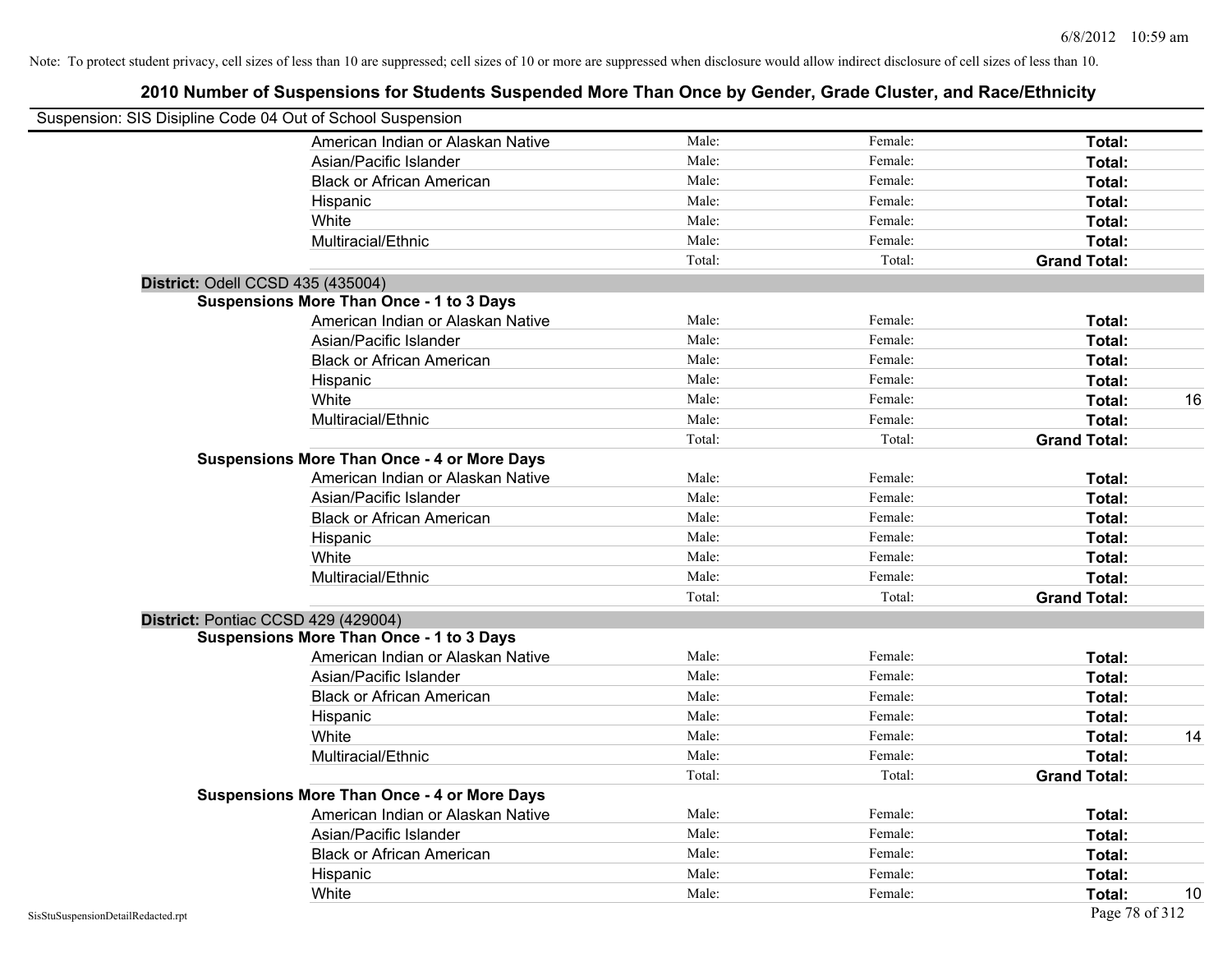## **2010 Number of Suspensions for Students Suspended More Than Once by Gender, Grade Cluster, and Race/Ethnicity**

| Suspension: SIS Disipline Code 04 Out of School Suspension |        |    |         |    |                     |    |
|------------------------------------------------------------|--------|----|---------|----|---------------------|----|
| Multiracial/Ethnic                                         | Male:  |    | Female: |    | Total:              |    |
|                                                            | Total: |    | Total:  |    | <b>Grand Total:</b> |    |
| District: Pontiac Twp HSD 90 (090017)                      |        |    |         |    |                     |    |
| <b>Suspensions More Than Once - 1 to 3 Days</b>            |        |    |         |    |                     |    |
| American Indian or Alaskan Native                          | Male:  |    | Female: |    | Total:              |    |
| Asian/Pacific Islander                                     | Male:  |    | Female: |    | Total:              |    |
| <b>Black or African American</b>                           | Male:  |    | Female: |    | Total:              |    |
| Hispanic                                                   | Male:  |    | Female: |    | Total:              |    |
| White                                                      | Male:  |    | Female: |    | Total:              | 30 |
| Multiracial/Ethnic                                         | Male:  |    | Female: |    | Total:              |    |
|                                                            | Total: |    | Total:  |    | <b>Grand Total:</b> |    |
| <b>Suspensions More Than Once - 4 or More Days</b>         |        |    |         |    |                     |    |
| American Indian or Alaskan Native                          | Male:  |    | Female: |    | Total:              |    |
| Asian/Pacific Islander                                     | Male:  |    | Female: |    | Total:              |    |
| <b>Black or African American</b>                           | Male:  |    | Female: |    | Total:              |    |
| Hispanic                                                   | Male:  |    | Female: |    | Total:              |    |
| White                                                      | Male:  |    | Female: |    | Total:              | 20 |
| Multiracial/Ethnic                                         | Male:  |    | Female: |    | <b>Total:</b>       |    |
|                                                            | Total: |    | Total:  |    | <b>Grand Total:</b> |    |
| District: Prairie Central CUSD 8 (008026)                  |        |    |         |    |                     |    |
| <b>Suspensions More Than Once - 1 to 3 Days</b>            |        |    |         |    |                     |    |
| American Indian or Alaskan Native                          | Male:  |    | Female: |    | Total:              |    |
| Asian/Pacific Islander                                     | Male:  |    | Female: |    | Total:              |    |
| <b>Black or African American</b>                           | Male:  |    | Female: |    | Total:              |    |
| Hispanic                                                   | Male:  |    | Female: |    | Total:              |    |
| White                                                      | Male:  | 45 | Female: | 23 | <b>Total:</b>       | 68 |
| Multiracial/Ethnic                                         | Male:  |    | Female: |    | Total:              |    |
|                                                            | Total: |    | Total:  |    | <b>Grand Total:</b> |    |
| <b>Suspensions More Than Once - 4 or More Days</b>         |        |    |         |    |                     |    |
| American Indian or Alaskan Native                          | Male:  |    | Female: |    | Total:              |    |
| Asian/Pacific Islander                                     | Male:  |    | Female: |    | Total:              |    |
| <b>Black or African American</b>                           | Male:  |    | Female: |    | Total:              |    |
| Hispanic                                                   | Male:  |    | Female: |    | Total:              |    |
| White                                                      | Male:  |    | Female: |    | Total:              |    |
| Multiracial/Ethnic                                         | Male:  |    | Female: |    | Total:              |    |
|                                                            | Total: |    | Total:  |    | <b>Grand Total:</b> | 12 |
|                                                            |        |    |         |    |                     |    |

**District:** Woodland CUSD 5 (005026) **Suspensions More Than Once - 1 to 3 Days**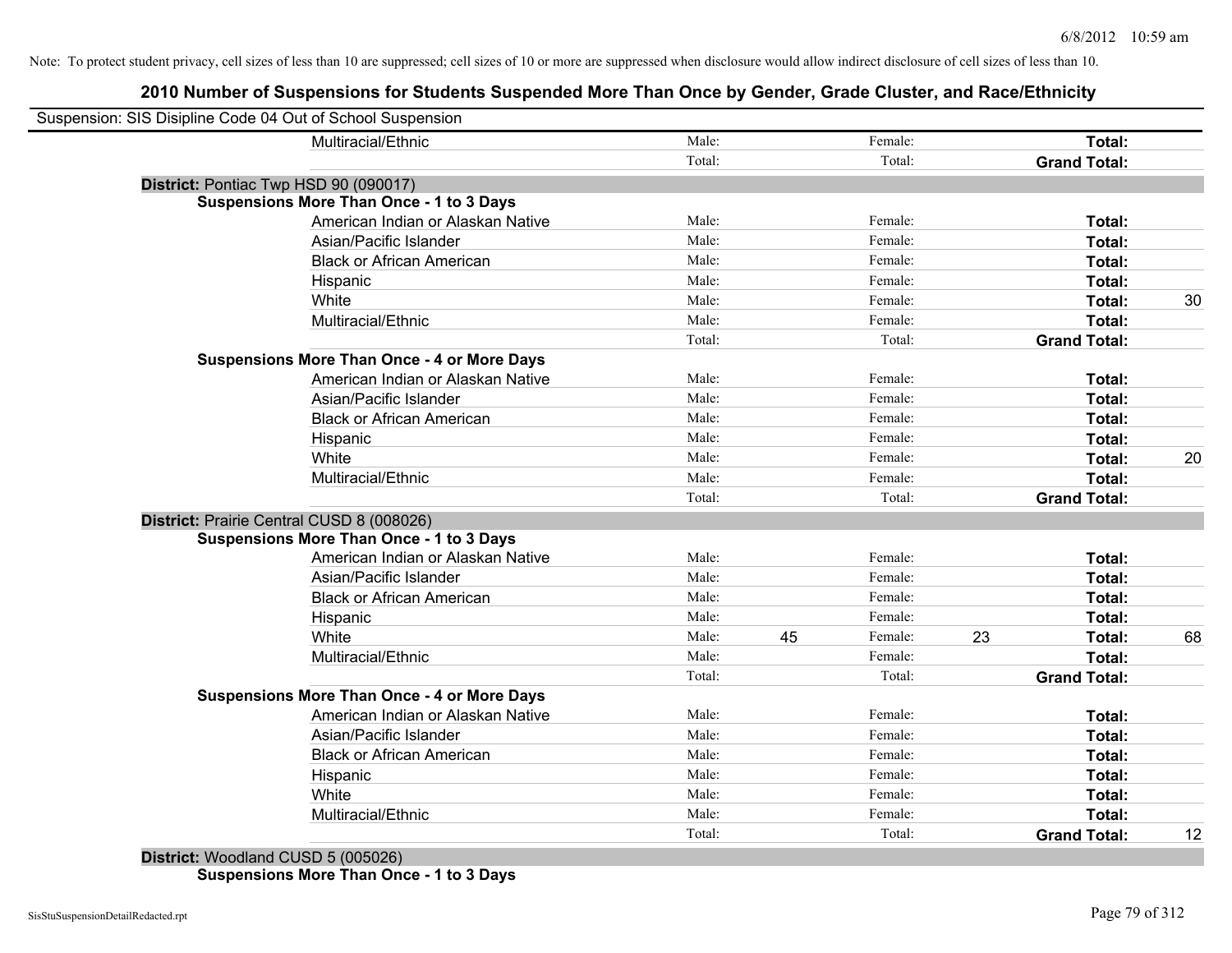|                      | Suspension: SIS Disipline Code 04 Out of School Suspension |        |     |         |    |                     |     |
|----------------------|------------------------------------------------------------|--------|-----|---------|----|---------------------|-----|
|                      | American Indian or Alaskan Native                          | Male:  |     | Female: |    | Total:              |     |
|                      | Asian/Pacific Islander                                     | Male:  |     | Female: |    | Total:              |     |
|                      | <b>Black or African American</b>                           | Male:  |     | Female: |    | Total:              |     |
|                      | Hispanic                                                   | Male:  |     | Female: |    | Total:              |     |
|                      | White                                                      | Male:  |     | Female: |    | Total:              | 10  |
|                      | Multiracial/Ethnic                                         | Male:  |     | Female: |    | Total:              |     |
|                      |                                                            | Total: |     | Total:  |    | <b>Grand Total:</b> |     |
|                      | <b>Suspensions More Than Once - 4 or More Days</b>         |        |     |         |    |                     |     |
|                      | American Indian or Alaskan Native                          | Male:  |     | Female: |    | Total:              |     |
|                      | Asian/Pacific Islander                                     | Male:  |     | Female: |    | Total:              |     |
|                      | <b>Black or African American</b>                           | Male:  |     | Female: |    | Total:              |     |
|                      | Hispanic                                                   | Male:  |     | Female: |    | Total:              |     |
|                      | White                                                      | Male:  |     | Female: |    | Total:              |     |
|                      | Multiracial/Ethnic                                         | Male:  |     | Female: |    | Total:              |     |
|                      |                                                            | Total: |     | Total:  |    | <b>Grand Total:</b> |     |
| County: Mclean (064) |                                                            |        |     |         |    |                     |     |
|                      | District: Baby Fold (001500)                               |        |     |         |    |                     |     |
|                      | <b>Suspensions More Than Once - 1 to 3 Days</b>            |        |     |         |    |                     |     |
|                      | American Indian or Alaskan Native                          | Male:  |     | Female: |    | Total:              |     |
|                      | Asian/Pacific Islander                                     | Male:  |     | Female: |    | Total:              |     |
|                      | <b>Black or African American</b>                           | Male:  |     | Female: |    | Total:              |     |
|                      | Hispanic                                                   | Male:  |     | Female: |    | Total:              |     |
|                      | White                                                      | Male:  |     | Female: |    | Total:              |     |
|                      | Multiracial/Ethnic                                         | Male:  |     | Female: |    | Total:              |     |
|                      |                                                            | Total: |     | Total:  |    | <b>Grand Total:</b> |     |
|                      | District: Bloomington SD 87 (087025)                       |        |     |         |    |                     |     |
|                      | <b>Suspensions More Than Once - 1 to 3 Days</b>            |        |     |         |    |                     |     |
|                      | American Indian or Alaskan Native                          | Male:  |     | Female: |    | Total:              |     |
|                      | Asian/Pacific Islander                                     | Male:  |     | Female: |    | Total:              |     |
|                      | <b>Black or African American</b>                           | Male:  | 127 | Female: | 57 | Total:              | 184 |
|                      | Hispanic                                                   | Male:  |     | Female: |    | Total:              | 14  |
|                      | White                                                      | Male:  | 107 | Female: | 20 | Total:              | 127 |
|                      | Multiracial/Ethnic                                         | Male:  | 27  | Female: | 11 | Total:              | 38  |
|                      |                                                            | Total: |     | Total:  |    | <b>Grand Total:</b> |     |
|                      | <b>Suspensions More Than Once - 4 or More Days</b>         |        |     |         |    |                     |     |
|                      | American Indian or Alaskan Native                          | Male:  |     | Female: |    | Total:              |     |
|                      | Asian/Pacific Islander                                     | Male:  |     | Female: |    | Total:              |     |
|                      | <b>Black or African American</b>                           | Male:  | 50  | Female: | 25 | Total:              | 75  |
|                      | Hispanic                                                   | Male:  |     | Female: |    | Total:              |     |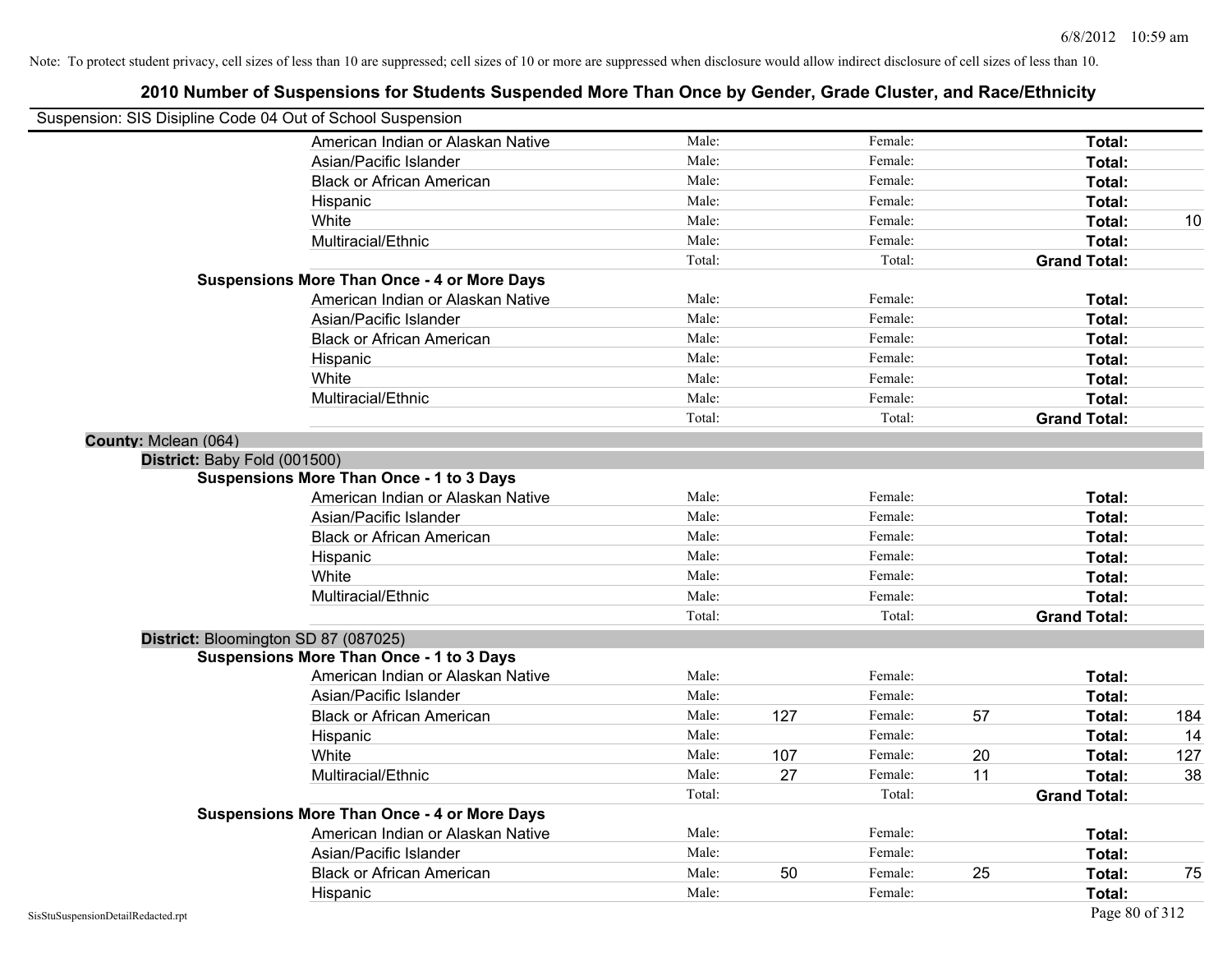## **2010 Number of Suspensions for Students Suspended More Than Once by Gender, Grade Cluster, and Race/Ethnicity**

| Male:<br>Female:<br>White<br>Total:<br>Multiracial/Ethnic<br>Female:<br>Male:<br>Total:<br>Total:<br>88<br>Total:<br>38<br><b>Grand Total:</b><br>District: Heyworth CUSD 4 (004026)<br><b>Suspensions More Than Once - 1 to 3 Days</b><br>American Indian or Alaskan Native<br>Male:<br>Female:<br>Total:<br>Male:<br>Female:<br>Asian/Pacific Islander<br>Total:<br>Male:<br>Female:<br><b>Black or African American</b><br>Total:<br>Male:<br>Female:<br>Total:<br>Hispanic<br>White<br>Male:<br>Female:<br>Total:<br>Multiracial/Ethnic<br>Male:<br>Female:<br>Total:<br>Total:<br>Total:<br><b>Grand Total:</b><br><b>Suspensions More Than Once - 4 or More Days</b><br>American Indian or Alaskan Native<br>Male:<br>Female:<br>Total:<br>Asian/Pacific Islander<br>Male:<br>Female:<br>Total:<br>Female:<br><b>Black or African American</b><br>Male:<br>Total:<br>Male:<br>Female:<br>Hispanic<br>Total:<br>White<br>Male:<br>Female:<br>Total:<br>Multiracial/Ethnic<br>Male:<br>Female:<br>Total:<br>Total:<br>Total:<br><b>Grand Total:</b><br>District: LeRoy CUSD 2 (002026)<br><b>Suspensions More Than Once - 1 to 3 Days</b><br>Male:<br>Female:<br>American Indian or Alaskan Native<br>Total:<br>Male:<br>Female:<br>Asian/Pacific Islander<br>Total:<br>Male:<br>Female:<br><b>Black or African American</b><br>Total:<br>Male:<br>Female:<br>Total:<br>Hispanic<br>Male:<br>Female:<br>White<br>Total:<br>Male:<br>Female:<br>Total:<br>Multiracial/Ethnic<br>Total:<br>Total:<br><b>Grand Total:</b><br><b>Suspensions More Than Once - 4 or More Days</b><br>American Indian or Alaskan Native<br>Male:<br>Female:<br>Total:<br>Male:<br>Female:<br>Asian/Pacific Islander<br>Total:<br>Male:<br>Female:<br><b>Black or African American</b><br>Total:<br>Male:<br>Female:<br>Total:<br>Hispanic<br>Male:<br>Female:<br>White<br>Total:<br>Male:<br>Female:<br>Multiracial/Ethnic<br>Total:<br>Total:<br>Total:<br><b>Grand Total:</b> | Suspension: SIS Disipline Code 04 Out of School Suspension |  |  |  |     |
|---------------------------------------------------------------------------------------------------------------------------------------------------------------------------------------------------------------------------------------------------------------------------------------------------------------------------------------------------------------------------------------------------------------------------------------------------------------------------------------------------------------------------------------------------------------------------------------------------------------------------------------------------------------------------------------------------------------------------------------------------------------------------------------------------------------------------------------------------------------------------------------------------------------------------------------------------------------------------------------------------------------------------------------------------------------------------------------------------------------------------------------------------------------------------------------------------------------------------------------------------------------------------------------------------------------------------------------------------------------------------------------------------------------------------------------------------------------------------------------------------------------------------------------------------------------------------------------------------------------------------------------------------------------------------------------------------------------------------------------------------------------------------------------------------------------------------------------------------------------------------------------------------------------------------------------------------------------|------------------------------------------------------------|--|--|--|-----|
|                                                                                                                                                                                                                                                                                                                                                                                                                                                                                                                                                                                                                                                                                                                                                                                                                                                                                                                                                                                                                                                                                                                                                                                                                                                                                                                                                                                                                                                                                                                                                                                                                                                                                                                                                                                                                                                                                                                                                               |                                                            |  |  |  | 38  |
|                                                                                                                                                                                                                                                                                                                                                                                                                                                                                                                                                                                                                                                                                                                                                                                                                                                                                                                                                                                                                                                                                                                                                                                                                                                                                                                                                                                                                                                                                                                                                                                                                                                                                                                                                                                                                                                                                                                                                               |                                                            |  |  |  |     |
|                                                                                                                                                                                                                                                                                                                                                                                                                                                                                                                                                                                                                                                                                                                                                                                                                                                                                                                                                                                                                                                                                                                                                                                                                                                                                                                                                                                                                                                                                                                                                                                                                                                                                                                                                                                                                                                                                                                                                               |                                                            |  |  |  | 126 |
|                                                                                                                                                                                                                                                                                                                                                                                                                                                                                                                                                                                                                                                                                                                                                                                                                                                                                                                                                                                                                                                                                                                                                                                                                                                                                                                                                                                                                                                                                                                                                                                                                                                                                                                                                                                                                                                                                                                                                               |                                                            |  |  |  |     |
|                                                                                                                                                                                                                                                                                                                                                                                                                                                                                                                                                                                                                                                                                                                                                                                                                                                                                                                                                                                                                                                                                                                                                                                                                                                                                                                                                                                                                                                                                                                                                                                                                                                                                                                                                                                                                                                                                                                                                               |                                                            |  |  |  |     |
|                                                                                                                                                                                                                                                                                                                                                                                                                                                                                                                                                                                                                                                                                                                                                                                                                                                                                                                                                                                                                                                                                                                                                                                                                                                                                                                                                                                                                                                                                                                                                                                                                                                                                                                                                                                                                                                                                                                                                               |                                                            |  |  |  |     |
|                                                                                                                                                                                                                                                                                                                                                                                                                                                                                                                                                                                                                                                                                                                                                                                                                                                                                                                                                                                                                                                                                                                                                                                                                                                                                                                                                                                                                                                                                                                                                                                                                                                                                                                                                                                                                                                                                                                                                               |                                                            |  |  |  |     |
|                                                                                                                                                                                                                                                                                                                                                                                                                                                                                                                                                                                                                                                                                                                                                                                                                                                                                                                                                                                                                                                                                                                                                                                                                                                                                                                                                                                                                                                                                                                                                                                                                                                                                                                                                                                                                                                                                                                                                               |                                                            |  |  |  |     |
|                                                                                                                                                                                                                                                                                                                                                                                                                                                                                                                                                                                                                                                                                                                                                                                                                                                                                                                                                                                                                                                                                                                                                                                                                                                                                                                                                                                                                                                                                                                                                                                                                                                                                                                                                                                                                                                                                                                                                               |                                                            |  |  |  |     |
|                                                                                                                                                                                                                                                                                                                                                                                                                                                                                                                                                                                                                                                                                                                                                                                                                                                                                                                                                                                                                                                                                                                                                                                                                                                                                                                                                                                                                                                                                                                                                                                                                                                                                                                                                                                                                                                                                                                                                               |                                                            |  |  |  |     |
|                                                                                                                                                                                                                                                                                                                                                                                                                                                                                                                                                                                                                                                                                                                                                                                                                                                                                                                                                                                                                                                                                                                                                                                                                                                                                                                                                                                                                                                                                                                                                                                                                                                                                                                                                                                                                                                                                                                                                               |                                                            |  |  |  |     |
|                                                                                                                                                                                                                                                                                                                                                                                                                                                                                                                                                                                                                                                                                                                                                                                                                                                                                                                                                                                                                                                                                                                                                                                                                                                                                                                                                                                                                                                                                                                                                                                                                                                                                                                                                                                                                                                                                                                                                               |                                                            |  |  |  |     |
|                                                                                                                                                                                                                                                                                                                                                                                                                                                                                                                                                                                                                                                                                                                                                                                                                                                                                                                                                                                                                                                                                                                                                                                                                                                                                                                                                                                                                                                                                                                                                                                                                                                                                                                                                                                                                                                                                                                                                               |                                                            |  |  |  |     |
|                                                                                                                                                                                                                                                                                                                                                                                                                                                                                                                                                                                                                                                                                                                                                                                                                                                                                                                                                                                                                                                                                                                                                                                                                                                                                                                                                                                                                                                                                                                                                                                                                                                                                                                                                                                                                                                                                                                                                               |                                                            |  |  |  |     |
|                                                                                                                                                                                                                                                                                                                                                                                                                                                                                                                                                                                                                                                                                                                                                                                                                                                                                                                                                                                                                                                                                                                                                                                                                                                                                                                                                                                                                                                                                                                                                                                                                                                                                                                                                                                                                                                                                                                                                               |                                                            |  |  |  |     |
|                                                                                                                                                                                                                                                                                                                                                                                                                                                                                                                                                                                                                                                                                                                                                                                                                                                                                                                                                                                                                                                                                                                                                                                                                                                                                                                                                                                                                                                                                                                                                                                                                                                                                                                                                                                                                                                                                                                                                               |                                                            |  |  |  |     |
|                                                                                                                                                                                                                                                                                                                                                                                                                                                                                                                                                                                                                                                                                                                                                                                                                                                                                                                                                                                                                                                                                                                                                                                                                                                                                                                                                                                                                                                                                                                                                                                                                                                                                                                                                                                                                                                                                                                                                               |                                                            |  |  |  |     |
|                                                                                                                                                                                                                                                                                                                                                                                                                                                                                                                                                                                                                                                                                                                                                                                                                                                                                                                                                                                                                                                                                                                                                                                                                                                                                                                                                                                                                                                                                                                                                                                                                                                                                                                                                                                                                                                                                                                                                               |                                                            |  |  |  |     |
|                                                                                                                                                                                                                                                                                                                                                                                                                                                                                                                                                                                                                                                                                                                                                                                                                                                                                                                                                                                                                                                                                                                                                                                                                                                                                                                                                                                                                                                                                                                                                                                                                                                                                                                                                                                                                                                                                                                                                               |                                                            |  |  |  |     |
|                                                                                                                                                                                                                                                                                                                                                                                                                                                                                                                                                                                                                                                                                                                                                                                                                                                                                                                                                                                                                                                                                                                                                                                                                                                                                                                                                                                                                                                                                                                                                                                                                                                                                                                                                                                                                                                                                                                                                               |                                                            |  |  |  |     |
|                                                                                                                                                                                                                                                                                                                                                                                                                                                                                                                                                                                                                                                                                                                                                                                                                                                                                                                                                                                                                                                                                                                                                                                                                                                                                                                                                                                                                                                                                                                                                                                                                                                                                                                                                                                                                                                                                                                                                               |                                                            |  |  |  |     |
|                                                                                                                                                                                                                                                                                                                                                                                                                                                                                                                                                                                                                                                                                                                                                                                                                                                                                                                                                                                                                                                                                                                                                                                                                                                                                                                                                                                                                                                                                                                                                                                                                                                                                                                                                                                                                                                                                                                                                               |                                                            |  |  |  |     |
|                                                                                                                                                                                                                                                                                                                                                                                                                                                                                                                                                                                                                                                                                                                                                                                                                                                                                                                                                                                                                                                                                                                                                                                                                                                                                                                                                                                                                                                                                                                                                                                                                                                                                                                                                                                                                                                                                                                                                               |                                                            |  |  |  |     |
|                                                                                                                                                                                                                                                                                                                                                                                                                                                                                                                                                                                                                                                                                                                                                                                                                                                                                                                                                                                                                                                                                                                                                                                                                                                                                                                                                                                                                                                                                                                                                                                                                                                                                                                                                                                                                                                                                                                                                               |                                                            |  |  |  |     |
|                                                                                                                                                                                                                                                                                                                                                                                                                                                                                                                                                                                                                                                                                                                                                                                                                                                                                                                                                                                                                                                                                                                                                                                                                                                                                                                                                                                                                                                                                                                                                                                                                                                                                                                                                                                                                                                                                                                                                               |                                                            |  |  |  |     |
|                                                                                                                                                                                                                                                                                                                                                                                                                                                                                                                                                                                                                                                                                                                                                                                                                                                                                                                                                                                                                                                                                                                                                                                                                                                                                                                                                                                                                                                                                                                                                                                                                                                                                                                                                                                                                                                                                                                                                               |                                                            |  |  |  |     |
|                                                                                                                                                                                                                                                                                                                                                                                                                                                                                                                                                                                                                                                                                                                                                                                                                                                                                                                                                                                                                                                                                                                                                                                                                                                                                                                                                                                                                                                                                                                                                                                                                                                                                                                                                                                                                                                                                                                                                               |                                                            |  |  |  |     |
|                                                                                                                                                                                                                                                                                                                                                                                                                                                                                                                                                                                                                                                                                                                                                                                                                                                                                                                                                                                                                                                                                                                                                                                                                                                                                                                                                                                                                                                                                                                                                                                                                                                                                                                                                                                                                                                                                                                                                               |                                                            |  |  |  |     |
|                                                                                                                                                                                                                                                                                                                                                                                                                                                                                                                                                                                                                                                                                                                                                                                                                                                                                                                                                                                                                                                                                                                                                                                                                                                                                                                                                                                                                                                                                                                                                                                                                                                                                                                                                                                                                                                                                                                                                               |                                                            |  |  |  |     |
|                                                                                                                                                                                                                                                                                                                                                                                                                                                                                                                                                                                                                                                                                                                                                                                                                                                                                                                                                                                                                                                                                                                                                                                                                                                                                                                                                                                                                                                                                                                                                                                                                                                                                                                                                                                                                                                                                                                                                               |                                                            |  |  |  |     |
|                                                                                                                                                                                                                                                                                                                                                                                                                                                                                                                                                                                                                                                                                                                                                                                                                                                                                                                                                                                                                                                                                                                                                                                                                                                                                                                                                                                                                                                                                                                                                                                                                                                                                                                                                                                                                                                                                                                                                               |                                                            |  |  |  |     |
|                                                                                                                                                                                                                                                                                                                                                                                                                                                                                                                                                                                                                                                                                                                                                                                                                                                                                                                                                                                                                                                                                                                                                                                                                                                                                                                                                                                                                                                                                                                                                                                                                                                                                                                                                                                                                                                                                                                                                               |                                                            |  |  |  |     |
|                                                                                                                                                                                                                                                                                                                                                                                                                                                                                                                                                                                                                                                                                                                                                                                                                                                                                                                                                                                                                                                                                                                                                                                                                                                                                                                                                                                                                                                                                                                                                                                                                                                                                                                                                                                                                                                                                                                                                               |                                                            |  |  |  |     |
|                                                                                                                                                                                                                                                                                                                                                                                                                                                                                                                                                                                                                                                                                                                                                                                                                                                                                                                                                                                                                                                                                                                                                                                                                                                                                                                                                                                                                                                                                                                                                                                                                                                                                                                                                                                                                                                                                                                                                               |                                                            |  |  |  |     |
|                                                                                                                                                                                                                                                                                                                                                                                                                                                                                                                                                                                                                                                                                                                                                                                                                                                                                                                                                                                                                                                                                                                                                                                                                                                                                                                                                                                                                                                                                                                                                                                                                                                                                                                                                                                                                                                                                                                                                               |                                                            |  |  |  |     |
|                                                                                                                                                                                                                                                                                                                                                                                                                                                                                                                                                                                                                                                                                                                                                                                                                                                                                                                                                                                                                                                                                                                                                                                                                                                                                                                                                                                                                                                                                                                                                                                                                                                                                                                                                                                                                                                                                                                                                               |                                                            |  |  |  |     |
|                                                                                                                                                                                                                                                                                                                                                                                                                                                                                                                                                                                                                                                                                                                                                                                                                                                                                                                                                                                                                                                                                                                                                                                                                                                                                                                                                                                                                                                                                                                                                                                                                                                                                                                                                                                                                                                                                                                                                               |                                                            |  |  |  |     |

#### **District:** Lexington CUSD 7 (007026)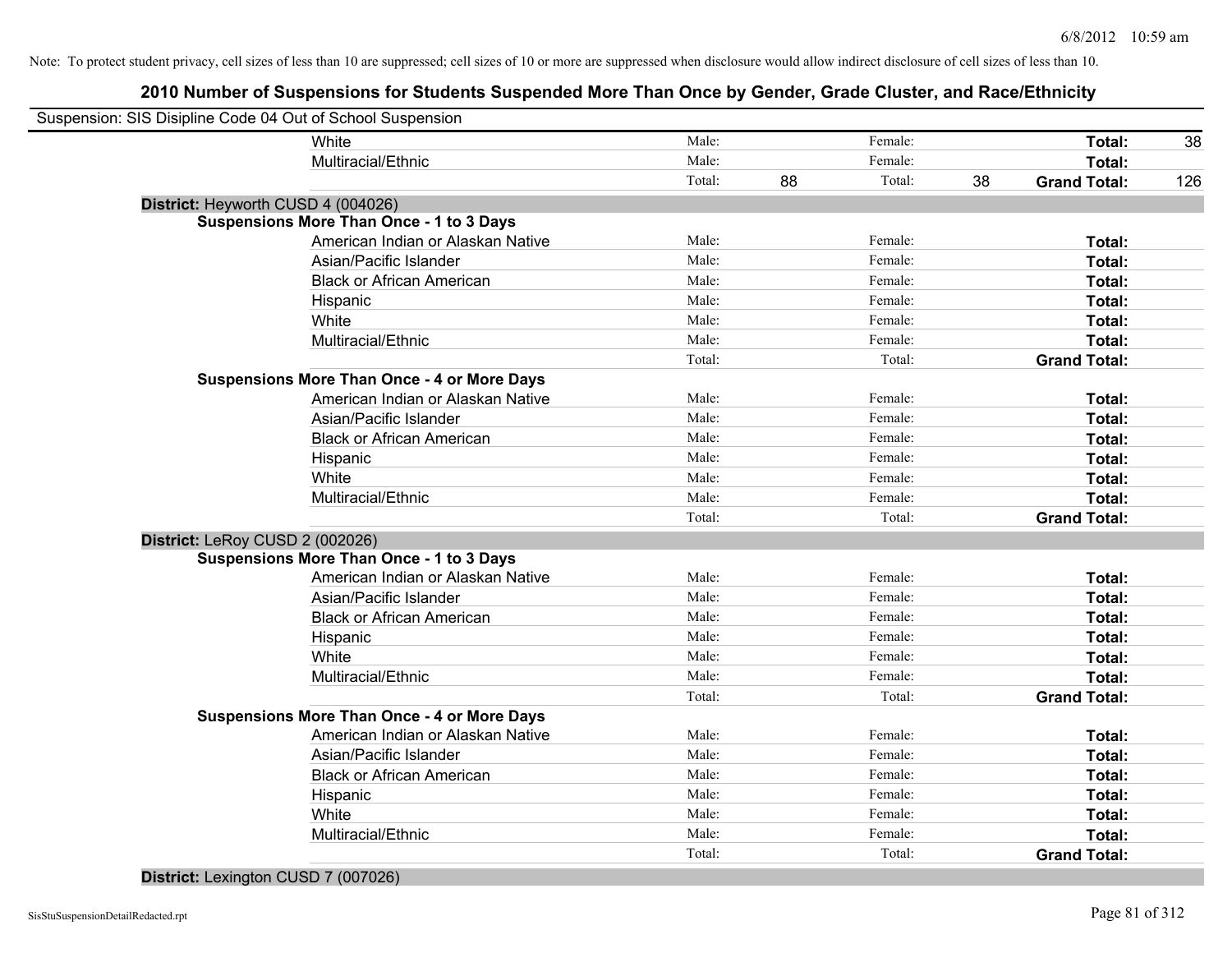|                                    | Suspension: SIS Disipline Code 04 Out of School Suspension |        |     |         |    |                     |     |
|------------------------------------|------------------------------------------------------------|--------|-----|---------|----|---------------------|-----|
|                                    | <b>Suspensions More Than Once - 1 to 3 Days</b>            |        |     |         |    |                     |     |
|                                    | American Indian or Alaskan Native                          | Male:  |     | Female: |    | Total:              |     |
|                                    | Asian/Pacific Islander                                     | Male:  |     | Female: |    | Total:              |     |
|                                    | <b>Black or African American</b>                           | Male:  |     | Female: |    | Total:              |     |
|                                    | Hispanic                                                   | Male:  |     | Female: |    | Total:              |     |
|                                    | White                                                      | Male:  |     | Female: |    | Total:              |     |
|                                    | Multiracial/Ethnic                                         | Male:  |     | Female: |    | Total:              |     |
|                                    |                                                            | Total: |     | Total:  |    | <b>Grand Total:</b> |     |
|                                    | <b>Suspensions More Than Once - 4 or More Days</b>         |        |     |         |    |                     |     |
|                                    | American Indian or Alaskan Native                          | Male:  |     | Female: |    | Total:              |     |
|                                    | Asian/Pacific Islander                                     | Male:  |     | Female: |    | Total:              |     |
|                                    | <b>Black or African American</b>                           | Male:  |     | Female: |    | Total:              |     |
|                                    | Hispanic                                                   | Male:  |     | Female: |    | Total:              |     |
|                                    | White                                                      | Male:  |     | Female: |    | Total:              |     |
|                                    | Multiracial/Ethnic                                         | Male:  |     | Female: |    | Total:              |     |
|                                    |                                                            | Total: |     | Total:  |    | <b>Grand Total:</b> |     |
|                                    | District: McLean County USD 5 (005026)                     |        |     |         |    |                     |     |
|                                    | <b>Suspensions More Than Once - 1 to 3 Days</b>            |        |     |         |    |                     |     |
|                                    | American Indian or Alaskan Native                          | Male:  |     | Female: |    | Total:              |     |
|                                    | Asian/Pacific Islander                                     | Male:  |     | Female: |    | Total:              |     |
|                                    | <b>Black or African American</b>                           | Male:  | 204 | Female: | 95 | Total:              | 299 |
|                                    | Hispanic                                                   | Male:  |     | Female: |    | Total:              | 24  |
|                                    | White                                                      | Male:  | 160 | Female: | 31 | Total:              | 191 |
|                                    | Multiracial/Ethnic                                         | Male:  | 21  | Female: | 18 | Total:              | 39  |
|                                    |                                                            | Total: |     | Total:  |    | <b>Grand Total:</b> |     |
|                                    | <b>Suspensions More Than Once - 4 or More Days</b>         |        |     |         |    |                     |     |
|                                    | American Indian or Alaskan Native                          | Male:  |     | Female: |    | Total:              |     |
|                                    | Asian/Pacific Islander                                     | Male:  |     | Female: |    | Total:              |     |
|                                    | <b>Black or African American</b>                           | Male:  | 33  | Female: | 19 | Total:              | 52  |
|                                    | Hispanic                                                   | Male:  |     | Female: |    | Total:              |     |
|                                    | White                                                      | Male:  |     | Female: |    | Total:              | 33  |
|                                    | Multiracial/Ethnic                                         | Male:  |     | Female: |    | Total:              |     |
|                                    |                                                            | Total: | 69  | Total:  | 31 | <b>Grand Total:</b> | 100 |
|                                    | District: Olympia CUSD 16 (016026)                         |        |     |         |    |                     |     |
|                                    | <b>Suspensions More Than Once - 1 to 3 Days</b>            |        |     |         |    |                     |     |
|                                    | American Indian or Alaskan Native                          | Male:  |     | Female: |    | Total:              |     |
|                                    | Asian/Pacific Islander                                     | Male:  |     | Female: |    | Total:              |     |
|                                    | <b>Black or African American</b>                           | Male:  |     | Female: |    | Total:              |     |
|                                    | Hispanic                                                   | Male:  |     | Female: |    | Total:              |     |
| SisStuSuspensionDetailRedacted.rpt |                                                            |        |     |         |    | Page 82 of 312      |     |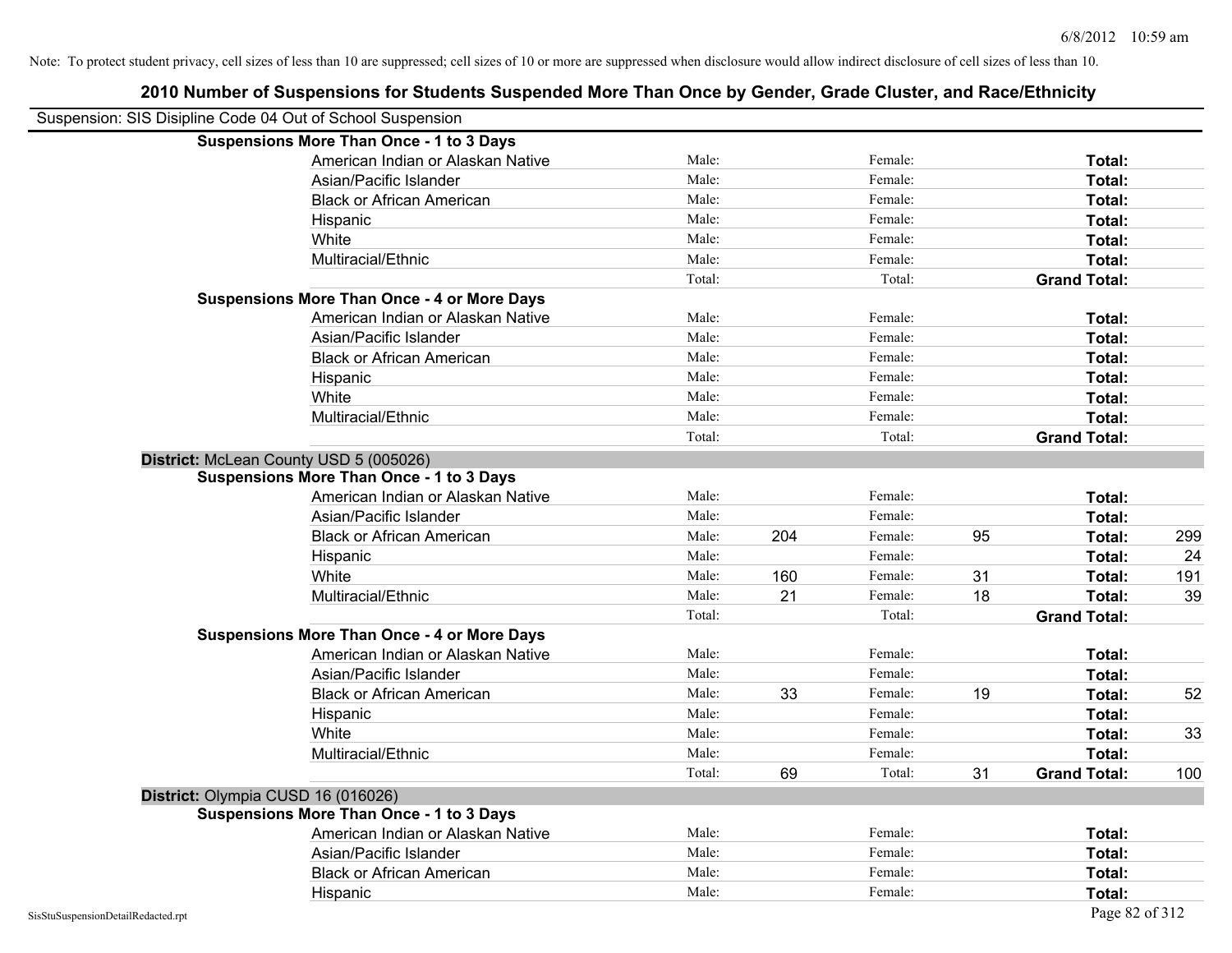| Suspension: SIS Disipline Code 04 Out of School Suspension |        |         |                     |    |
|------------------------------------------------------------|--------|---------|---------------------|----|
| White                                                      | Male:  | Female: | Total:              | 61 |
| Multiracial/Ethnic                                         | Male:  | Female: | Total:              |    |
|                                                            | Total: | Total:  | <b>Grand Total:</b> |    |
| <b>Suspensions More Than Once - 4 or More Days</b>         |        |         |                     |    |
| American Indian or Alaskan Native                          | Male:  | Female: | Total:              |    |
| Asian/Pacific Islander                                     | Male:  | Female: | Total:              |    |
| <b>Black or African American</b>                           | Male:  | Female: | Total:              |    |
| Hispanic                                                   | Male:  | Female: | Total:              |    |
| White                                                      | Male:  | Female: | Total:              |    |
| Multiracial/Ethnic                                         | Male:  | Female: | Total:              |    |
|                                                            | Total: | Total:  | <b>Grand Total:</b> |    |
| District: Ridgeview CUSD 19 (019026)                       |        |         |                     |    |
| <b>Suspensions More Than Once - 1 to 3 Days</b>            |        |         |                     |    |
| American Indian or Alaskan Native                          | Male:  | Female: | Total:              |    |
| Asian/Pacific Islander                                     | Male:  | Female: | Total:              |    |
| <b>Black or African American</b>                           | Male:  | Female: | Total:              |    |
| Hispanic                                                   | Male:  | Female: | Total:              |    |
| White                                                      | Male:  | Female: | Total:              |    |
| Multiracial/Ethnic                                         | Male:  | Female: | Total:              |    |
|                                                            | Total: | Total:  | <b>Grand Total:</b> | 13 |
| <b>Suspensions More Than Once - 4 or More Days</b>         |        |         |                     |    |
| American Indian or Alaskan Native                          | Male:  | Female: | Total:              |    |
| Asian/Pacific Islander                                     | Male:  | Female: | Total:              |    |
| <b>Black or African American</b>                           | Male:  | Female: | Total:              |    |
| Hispanic                                                   | Male:  | Female: | Total:              |    |
| White                                                      | Male:  | Female: | Total:              |    |
| Multiracial/Ethnic                                         | Male:  | Female: | Total:              |    |
|                                                            | Total: | Total:  | <b>Grand Total:</b> |    |
| County: Non-Public School (000)                            |        |         |                     |    |
| District: De Witt/Livingston/McLean ROE (000000)           |        |         |                     |    |
| <b>Suspensions More Than Once - 1 to 3 Days</b>            |        |         |                     |    |
| American Indian or Alaskan Native                          | Male:  | Female: | Total:              |    |
| Asian/Pacific Islander                                     | Male:  | Female: | Total:              |    |
| <b>Black or African American</b>                           | Male:  | Female: | Total:              |    |
| Hispanic                                                   | Male:  | Female: | Total:              |    |
| White                                                      | Male:  | Female: | <b>Total:</b>       |    |
| Multiracial/Ethnic                                         | Male:  | Female: | Total:              |    |
|                                                            | Total: | Total:  | <b>Grand Total:</b> |    |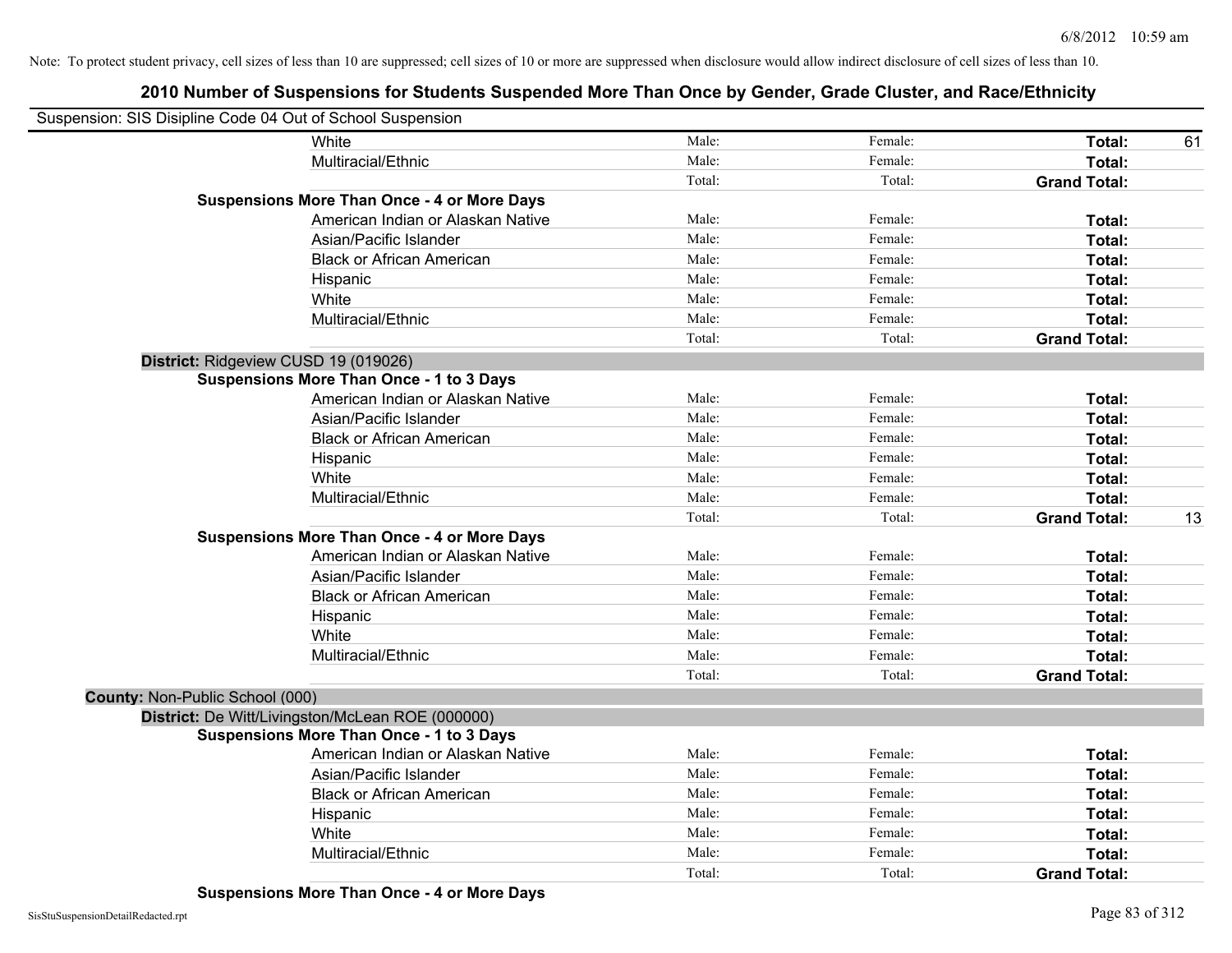## **2010 Number of Suspensions for Students Suspended More Than Once by Gender, Grade Cluster, and Race/Ethnicity**

|                             | Suspension: SIS Disipline Code 04 Out of School Suspension |        |         |                     |    |
|-----------------------------|------------------------------------------------------------|--------|---------|---------------------|----|
|                             | American Indian or Alaskan Native                          | Male:  | Female: | Total:              |    |
|                             | Asian/Pacific Islander                                     | Male:  | Female: | Total:              |    |
|                             | <b>Black or African American</b>                           | Male:  | Female: | Total:              |    |
|                             | Hispanic                                                   | Male:  | Female: | Total:              |    |
|                             | White                                                      | Male:  | Female: | Total:              |    |
|                             | Multiracial/Ethnic                                         | Male:  | Female: | Total:              |    |
|                             |                                                            | Total: | Total:  | <b>Grand Total:</b> |    |
| Region: DuPage ROE (19)     |                                                            |        |         |                     |    |
| <b>County: Dupage (022)</b> |                                                            |        |         |                     |    |
|                             | District: Addison SD 4 (004002)                            |        |         |                     |    |
|                             | <b>Suspensions More Than Once - 1 to 3 Days</b>            |        |         |                     |    |
|                             | American Indian or Alaskan Native                          | Male:  | Female: | Total:              |    |
|                             | Asian/Pacific Islander                                     | Male:  | Female: | Total:              |    |
|                             | <b>Black or African American</b>                           | Male:  | Female: | Total:              | 34 |
|                             | Hispanic                                                   | Male:  | Female: | Total:              | 36 |
|                             | White                                                      | Male:  | Female: | Total:              | 10 |
|                             | Multiracial/Ethnic                                         | Male:  | Female: | Total:              |    |
|                             |                                                            | Total: | Total:  | <b>Grand Total:</b> |    |
|                             | <b>Suspensions More Than Once - 4 or More Days</b>         |        |         |                     |    |
|                             | American Indian or Alaskan Native                          | Male:  | Female: | Total:              |    |
|                             | Asian/Pacific Islander                                     | Male:  | Female: | Total:              |    |
|                             | <b>Black or African American</b>                           | Male:  | Female: | Total:              |    |
|                             | Hispanic                                                   | Male:  | Female: | Total:              |    |
|                             | White                                                      | Male:  | Female: | Total:              |    |
|                             | Multiracial/Ethnic                                         | Male:  | Female: | Total:              |    |
|                             |                                                            | Total: | Total:  | <b>Grand Total:</b> |    |
|                             | District: Adventist GlenOaks Hospital (024200)             |        |         |                     |    |
|                             | <b>Suspensions More Than Once - 1 to 3 Days</b>            |        |         |                     |    |
|                             | American Indian or Alaskan Native                          | Male:  | Female: | Total:              |    |
|                             | Asian/Pacific Islander                                     | Male:  | Female: | Total:              |    |
|                             | <b>Black or African American</b>                           | Male:  | Female: | Total:              |    |
|                             | Hispanic                                                   | Male:  | Female: | Total:              |    |
|                             | White                                                      | Male:  | Female: | Total:              |    |
|                             | Multiracial/Ethnic                                         | Male:  | Female: | Total:              |    |
|                             |                                                            | Total: | Total:  | <b>Grand Total:</b> |    |
|                             |                                                            |        |         |                     |    |

**District:** Adventist Healthcare (027500) **Suspensions More Than Once - 1 to 3 Days**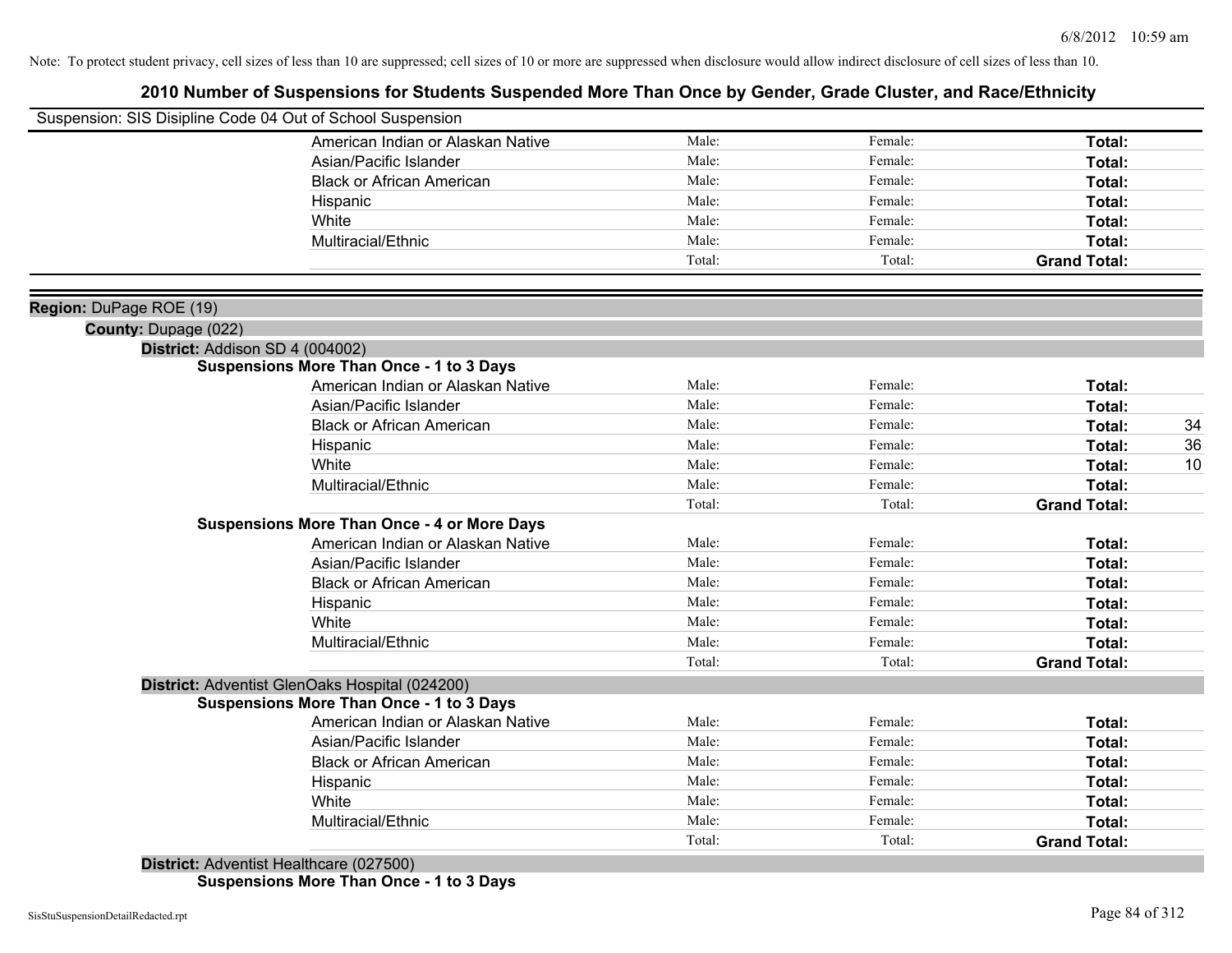| Suspension: SIS Disipline Code 04 Out of School Suspension |        |         |                     |    |
|------------------------------------------------------------|--------|---------|---------------------|----|
| American Indian or Alaskan Native                          | Male:  | Female: | Total:              |    |
| Asian/Pacific Islander                                     | Male:  | Female: | Total:              |    |
| <b>Black or African American</b>                           | Male:  | Female: | Total:              |    |
| Hispanic                                                   | Male:  | Female: | Total:              |    |
| White                                                      | Male:  | Female: | Total:              |    |
| Multiracial/Ethnic                                         | Male:  | Female: | Total:              |    |
|                                                            | Total: | Total:  | <b>Grand Total:</b> |    |
| District: Benjamin SD 25 (025002)                          |        |         |                     |    |
| <b>Suspensions More Than Once - 1 to 3 Days</b>            |        |         |                     |    |
| American Indian or Alaskan Native                          | Male:  | Female: | Total:              |    |
| Asian/Pacific Islander                                     | Male:  | Female: | Total:              |    |
| <b>Black or African American</b>                           | Male:  | Female: | Total:              |    |
| Hispanic                                                   | Male:  | Female: | Total:              |    |
| White                                                      | Male:  | Female: | Total:              |    |
| Multiracial/Ethnic                                         | Male:  | Female: | Total:              |    |
|                                                            | Total: | Total:  | <b>Grand Total:</b> |    |
| District: Bensenville SD 2 (002002)                        |        |         |                     |    |
| <b>Suspensions More Than Once - 1 to 3 Days</b>            |        |         |                     |    |
| American Indian or Alaskan Native                          | Male:  | Female: | Total:              |    |
| Asian/Pacific Islander                                     | Male:  | Female: | Total:              |    |
| <b>Black or African American</b>                           | Male:  | Female: | Total:              |    |
| Hispanic                                                   | Male:  | Female: | Total:              | 25 |
| White                                                      | Male:  | Female: | Total:              | 11 |
| Multiracial/Ethnic                                         | Male:  | Female: | Total:              |    |
|                                                            | Total: | Total:  | <b>Grand Total:</b> |    |
| <b>Suspensions More Than Once - 4 or More Days</b>         |        |         |                     |    |
| American Indian or Alaskan Native                          | Male:  | Female: | Total:              |    |
| Asian/Pacific Islander                                     | Male:  | Female: | Total:              |    |
| <b>Black or African American</b>                           | Male:  | Female: | Total:              |    |
| Hispanic                                                   | Male:  | Female: | Total:              |    |
| White                                                      | Male:  | Female: | Total:              |    |
| Multiracial/Ethnic                                         | Male:  | Female: | Total:              |    |
|                                                            | Total: | Total:  | <b>Grand Total:</b> | 10 |
| <b>District: Cass SD 63 (063002)</b>                       |        |         |                     |    |
| <b>Suspensions More Than Once - 1 to 3 Days</b>            |        |         |                     |    |
| American Indian or Alaskan Native                          | Male:  | Female: | Total:              |    |
| Asian/Pacific Islander                                     | Male:  | Female: | Total:              |    |
| <b>Black or African American</b>                           | Male:  | Female: | Total:              |    |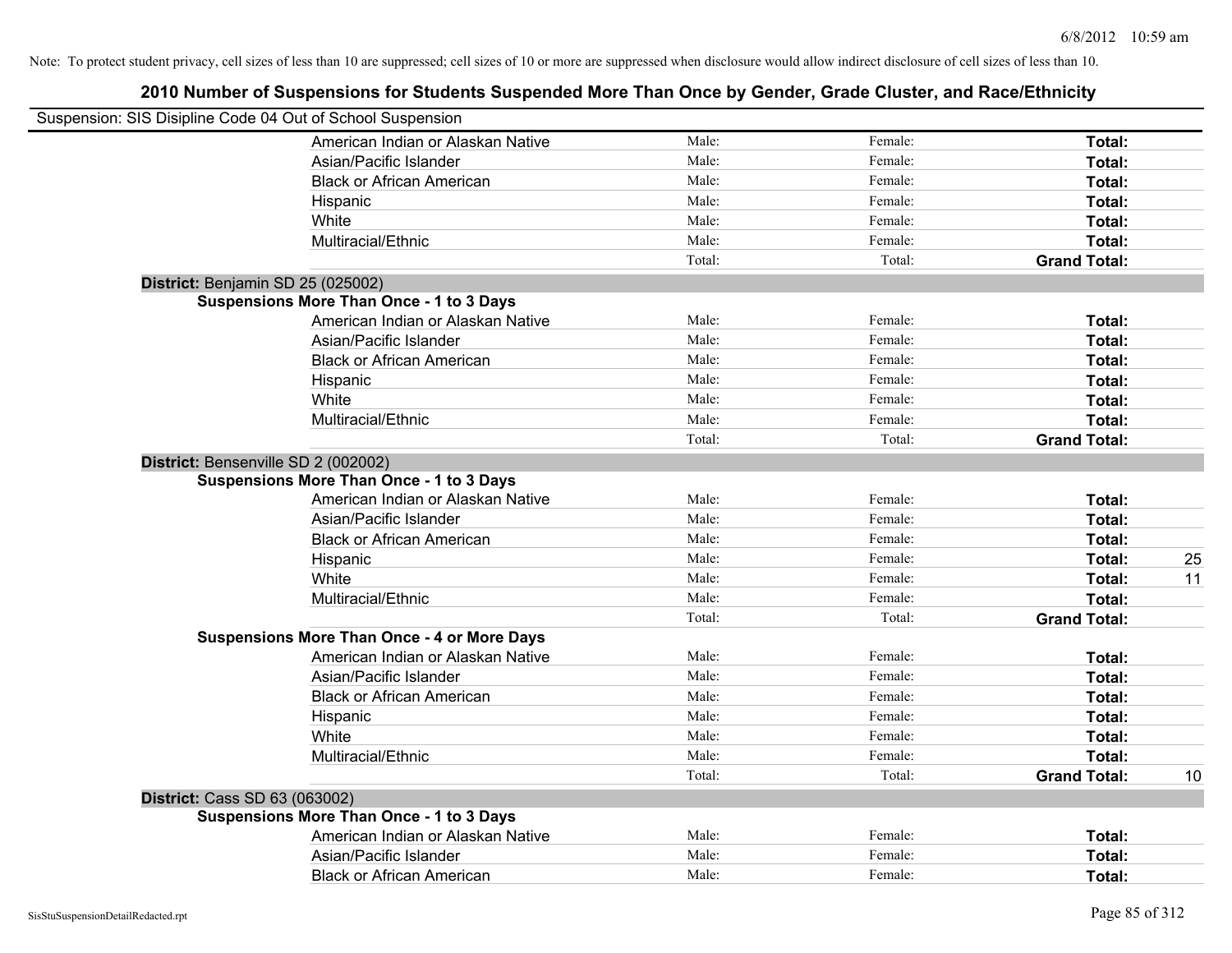| Suspension: SIS Disipline Code 04 Out of School Suspension |        |    |         |    |                     |    |
|------------------------------------------------------------|--------|----|---------|----|---------------------|----|
| Hispanic                                                   | Male:  |    | Female: |    | Total:              |    |
| White                                                      | Male:  |    | Female: |    | Total:              |    |
| Multiracial/Ethnic                                         | Male:  |    | Female: |    | Total:              |    |
|                                                            | Total: |    | Total:  |    | <b>Grand Total:</b> |    |
| <b>Suspensions More Than Once - 4 or More Days</b>         |        |    |         |    |                     |    |
| American Indian or Alaskan Native                          | Male:  |    | Female: |    | Total:              |    |
| Asian/Pacific Islander                                     | Male:  |    | Female: |    | Total:              |    |
| <b>Black or African American</b>                           | Male:  |    | Female: |    | Total:              |    |
| Hispanic                                                   | Male:  |    | Female: |    | Total:              |    |
| White                                                      | Male:  |    | Female: |    | Total:              |    |
| Multiracial/Ethnic                                         | Male:  |    | Female: |    | Total:              |    |
|                                                            | Total: |    | Total:  |    | <b>Grand Total:</b> |    |
| District: CCSD 180 (180004)                                |        |    |         |    |                     |    |
| <b>Suspensions More Than Once - 1 to 3 Days</b>            |        |    |         |    |                     |    |
| American Indian or Alaskan Native                          | Male:  |    | Female: |    | Total:              |    |
| Asian/Pacific Islander                                     | Male:  |    | Female: |    | Total:              |    |
| <b>Black or African American</b>                           | Male:  | 45 | Female: | 22 | Total:              | 67 |
| Hispanic                                                   | Male:  |    | Female: |    | Total:              |    |
| White                                                      | Male:  |    | Female: |    | Total:              |    |
| Multiracial/Ethnic                                         | Male:  |    | Female: |    | Total:              |    |
|                                                            | Total: |    | Total:  |    | <b>Grand Total:</b> | 79 |
| <b>Suspensions More Than Once - 4 or More Days</b>         |        |    |         |    |                     |    |
| American Indian or Alaskan Native                          | Male:  |    | Female: |    | Total:              |    |
| Asian/Pacific Islander                                     | Male:  |    | Female: |    | Total:              |    |
| <b>Black or African American</b>                           | Male:  |    | Female: |    | Total:              |    |
| Hispanic                                                   | Male:  |    | Female: |    | Total:              |    |
| White                                                      | Male:  |    | Female: |    | Total:              |    |
| Multiracial/Ethnic                                         | Male:  |    | Female: |    | Total:              |    |
|                                                            | Total: |    | Total:  |    | <b>Grand Total:</b> |    |
| District: CCSD 89 (089004)                                 |        |    |         |    |                     |    |
| <b>Suspensions More Than Once - 1 to 3 Days</b>            |        |    |         |    |                     |    |
| American Indian or Alaskan Native                          | Male:  |    | Female: |    | Total:              |    |
| Asian/Pacific Islander                                     | Male:  |    | Female: |    | Total:              |    |
| <b>Black or African American</b>                           | Male:  |    | Female: |    | Total:              |    |
| Hispanic                                                   | Male:  |    | Female: |    | Total:              |    |
| White                                                      | Male:  |    | Female: |    | Total:              | 11 |
| Multiracial/Ethnic                                         | Male:  |    | Female: |    | Total:              |    |
|                                                            | Total: |    | Total:  |    | <b>Grand Total:</b> | 21 |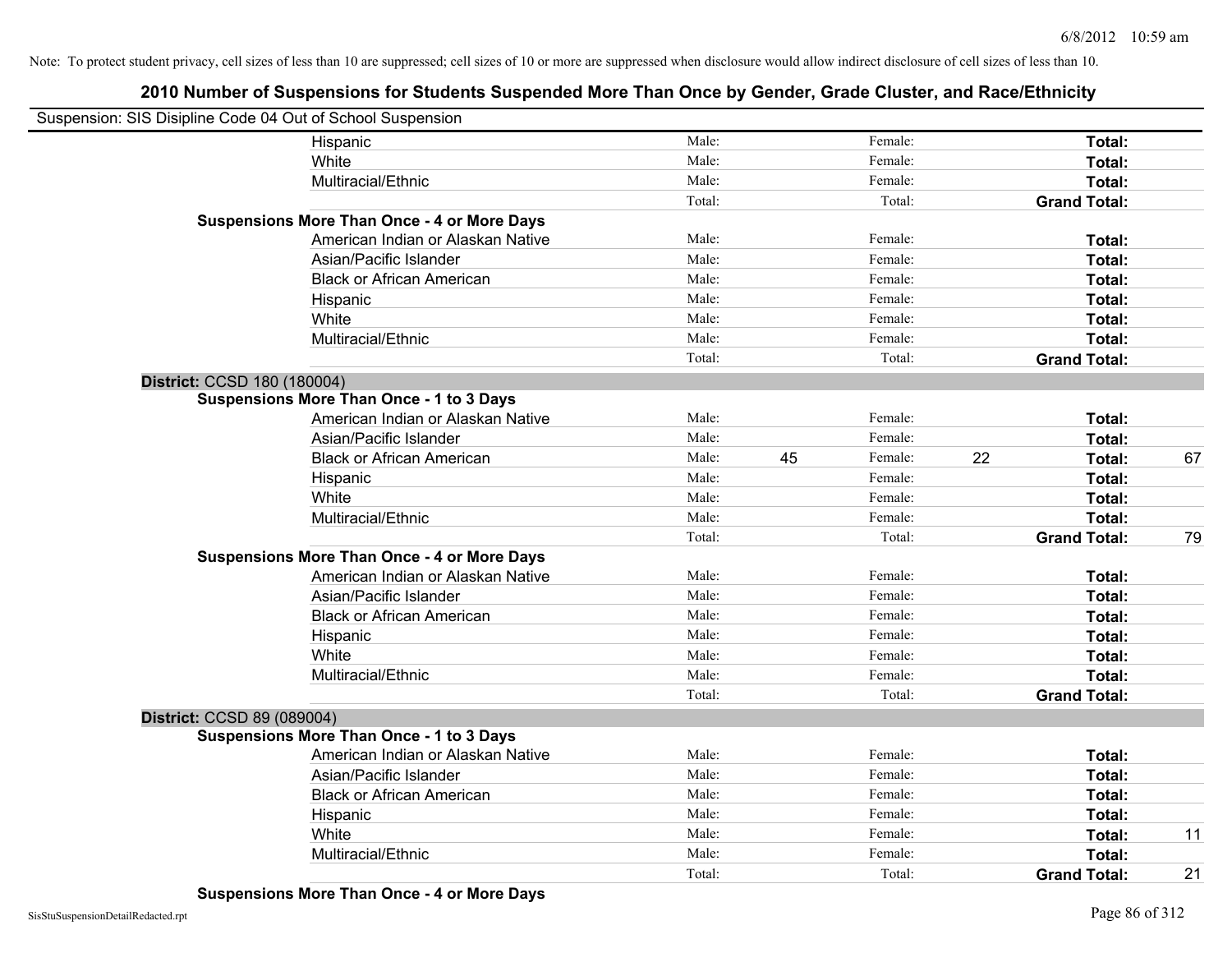|                            | Suspension: SIS Disipline Code 04 Out of School Suspension |        |         |                     |
|----------------------------|------------------------------------------------------------|--------|---------|---------------------|
|                            | American Indian or Alaskan Native                          | Male:  | Female: | Total:              |
|                            | Asian/Pacific Islander                                     | Male:  | Female: | Total:              |
|                            | <b>Black or African American</b>                           | Male:  | Female: | Total:              |
|                            | Hispanic                                                   | Male:  | Female: | Total:              |
|                            | White                                                      | Male:  | Female: | Total:              |
|                            | Multiracial/Ethnic                                         | Male:  | Female: | Total:              |
|                            |                                                            | Total: | Total:  | <b>Grand Total:</b> |
| District: CCSD 93 (093004) |                                                            |        |         |                     |
|                            | Suspensions More Than Once - 1 to 3 Days                   |        |         |                     |
|                            | American Indian or Alaskan Native                          | Male:  | Female: | Total:              |
|                            | Asian/Pacific Islander                                     | Male:  | Female: | Total:              |
|                            | <b>Black or African American</b>                           | Male:  | Female: | Total:              |
|                            | Hispanic                                                   | Male:  | Female: | Total:              |
|                            | White                                                      | Male:  | Female: | Total:              |
|                            | Multiracial/Ethnic                                         | Male:  | Female: | Total:              |
|                            |                                                            | Total: | Total:  | <b>Grand Total:</b> |
|                            | District: Center Cass SD 66 (066002)                       |        |         |                     |
|                            | <b>Suspensions More Than Once - 1 to 3 Days</b>            |        |         |                     |
|                            | American Indian or Alaskan Native                          | Male:  | Female: | Total:              |
|                            | Asian/Pacific Islander                                     | Male:  | Female: | Total:              |
|                            | <b>Black or African American</b>                           | Male:  | Female: | Total:              |
|                            | Hispanic                                                   | Male:  | Female: | Total:              |
|                            | White                                                      | Male:  | Female: | Total:              |
|                            | Multiracial/Ethnic                                         | Male:  | Female: | Total:              |
|                            |                                                            | Total: | Total:  | <b>Grand Total:</b> |
| District: CHSD 94 (094016) |                                                            |        |         |                     |
|                            | <b>Suspensions More Than Once - 1 to 3 Days</b>            |        |         |                     |
|                            | American Indian or Alaskan Native                          | Male:  | Female: | Total:              |
|                            | Asian/Pacific Islander                                     | Male:  | Female: | Total:              |
|                            | <b>Black or African American</b>                           | Male:  | Female: | Total:              |
|                            | Hispanic                                                   | Male:  | Female: | Total:              |
|                            | White                                                      | Male:  | Female: | Total:              |
|                            | Multiracial/Ethnic                                         | Male:  | Female: | Total:              |
|                            |                                                            | Total: | Total:  | <b>Grand Total:</b> |
|                            | <b>Suspensions More Than Once - 4 or More Days</b>         |        |         |                     |
|                            | American Indian or Alaskan Native                          | Male:  | Female: | Total:              |
|                            | Asian/Pacific Islander                                     | Male:  | Female: | Total:              |

Black or African American **Figure 10** Male: Female: Female: **Total:** Total: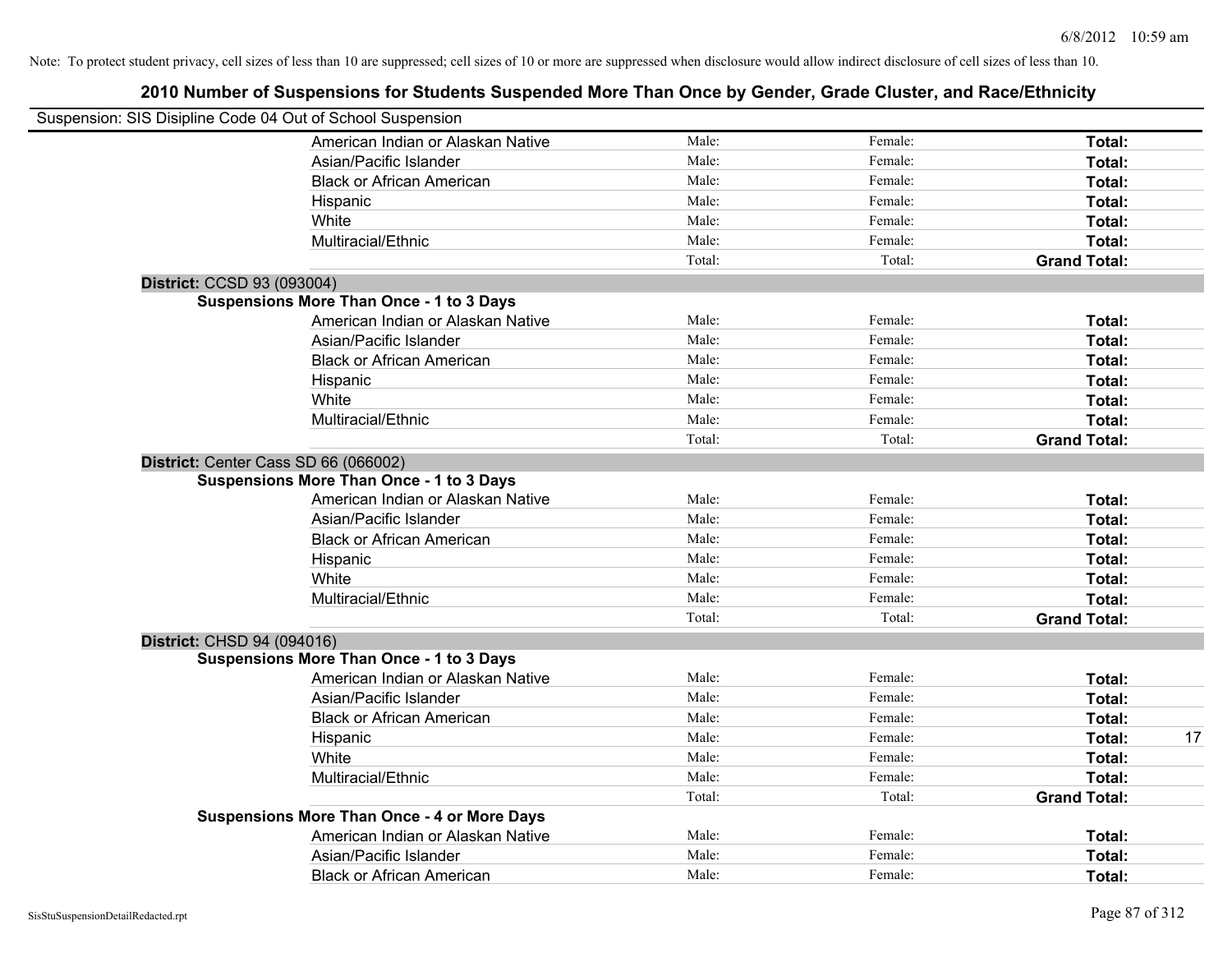| Suspension: SIS Disipline Code 04 Out of School Suspension |                                                    |        |    |         |    |                     |    |
|------------------------------------------------------------|----------------------------------------------------|--------|----|---------|----|---------------------|----|
|                                                            | Hispanic                                           | Male:  |    | Female: |    | Total:              | 16 |
|                                                            | White                                              | Male:  |    | Female: |    | Total:              |    |
|                                                            | Multiracial/Ethnic                                 | Male:  |    | Female: |    | Total:              |    |
|                                                            |                                                    | Total: |    | Total:  |    | <b>Grand Total:</b> |    |
| District: CHSD 99 (099016)                                 |                                                    |        |    |         |    |                     |    |
|                                                            | <b>Suspensions More Than Once - 1 to 3 Days</b>    |        |    |         |    |                     |    |
|                                                            | American Indian or Alaskan Native                  | Male:  |    | Female: |    | Total:              |    |
|                                                            | Asian/Pacific Islander                             | Male:  |    | Female: |    | Total:              |    |
|                                                            | <b>Black or African American</b>                   | Male:  |    | Female: |    | Total:              | 25 |
|                                                            | Hispanic                                           | Male:  |    | Female: |    | Total:              | 11 |
|                                                            | White                                              | Male:  |    | Female: |    | Total:              | 31 |
|                                                            | Multiracial/Ethnic                                 | Male:  |    | Female: |    | Total:              |    |
|                                                            |                                                    | Total: |    | Total:  |    | <b>Grand Total:</b> |    |
|                                                            | <b>Suspensions More Than Once - 4 or More Days</b> |        |    |         |    |                     |    |
|                                                            | American Indian or Alaskan Native                  | Male:  |    | Female: |    | Total:              |    |
|                                                            | Asian/Pacific Islander                             | Male:  |    | Female: |    | Total:              |    |
|                                                            | <b>Black or African American</b>                   | Male:  | 13 | Female: | 10 | Total:              | 23 |
|                                                            | Hispanic                                           | Male:  |    | Female: |    | Total:              |    |
|                                                            | White                                              | Male:  |    | Female: |    | Total:              | 19 |
|                                                            | Multiracial/Ethnic                                 | Male:  |    | Female: |    | Total:              |    |
|                                                            |                                                    | Total: |    | Total:  |    | <b>Grand Total:</b> |    |
|                                                            | District: Coop Assoc for Spec Educ (041061)        |        |    |         |    |                     |    |
|                                                            | <b>Suspensions More Than Once - 1 to 3 Days</b>    |        |    |         |    |                     |    |
|                                                            | American Indian or Alaskan Native                  | Male:  |    | Female: |    | Total:              |    |
|                                                            | Asian/Pacific Islander                             | Male:  |    | Female: |    | Total:              | 13 |
|                                                            | <b>Black or African American</b>                   | Male:  |    | Female: |    | Total:              | 17 |
|                                                            | Hispanic                                           | Male:  |    | Female: |    | Total:              |    |
|                                                            | White                                              | Male:  |    | Female: |    | Total:              |    |
|                                                            | Multiracial/Ethnic                                 | Male:  |    | Female: |    | Total:              | 15 |
|                                                            |                                                    | Total: |    | Total:  |    | <b>Grand Total:</b> |    |
| District: CUSD 200 (200026)                                |                                                    |        |    |         |    |                     |    |
|                                                            | <b>Suspensions More Than Once - 1 to 3 Days</b>    |        |    |         |    |                     |    |
|                                                            | American Indian or Alaskan Native                  | Male:  |    | Female: |    | Total:              |    |
|                                                            | Asian/Pacific Islander                             | Male:  |    | Female: |    | Total:              |    |
|                                                            | <b>Black or African American</b>                   | Male:  | 53 | Female: | 35 | Total:              | 88 |
|                                                            | Hispanic                                           | Male:  | 53 | Female: | 22 | Total:              | 75 |
|                                                            | White                                              | Male:  |    | Female: |    | Total:              | 50 |
|                                                            | Multiracial/Ethnic                                 | Male:  |    | Female: |    | Total:              | 25 |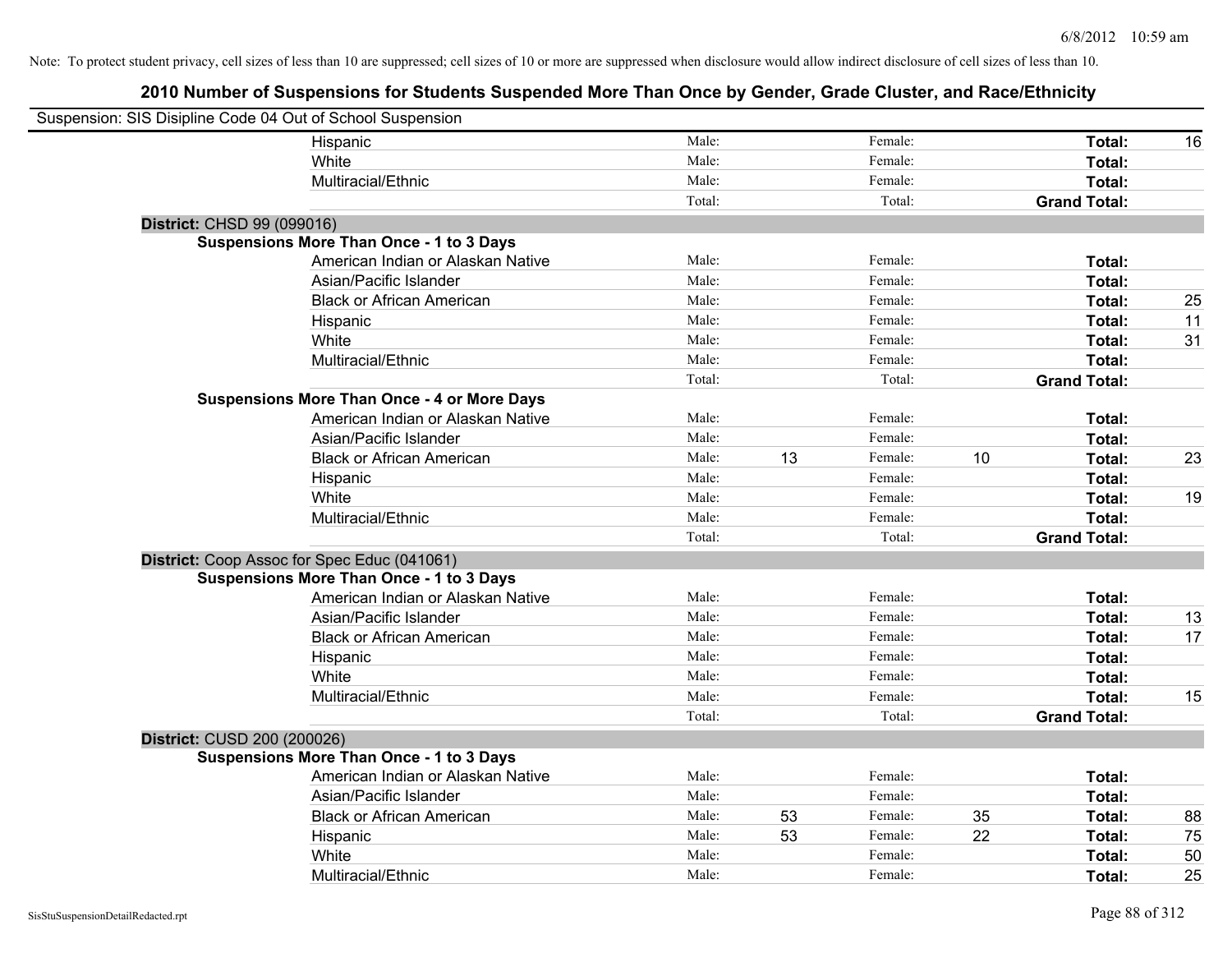| Suspension: SIS Disipline Code 04 Out of School Suspension |                                                    |        |    |         |    |                     |    |
|------------------------------------------------------------|----------------------------------------------------|--------|----|---------|----|---------------------|----|
|                                                            |                                                    | Total: |    | Total:  |    | <b>Grand Total:</b> |    |
|                                                            | <b>Suspensions More Than Once - 4 or More Days</b> |        |    |         |    |                     |    |
|                                                            | American Indian or Alaskan Native                  | Male:  |    | Female: |    | Total:              |    |
|                                                            | Asian/Pacific Islander                             | Male:  |    | Female: |    | Total:              |    |
|                                                            | <b>Black or African American</b>                   | Male:  |    | Female: |    | Total:              | 19 |
|                                                            | Hispanic                                           | Male:  |    | Female: |    | Total:              | 26 |
|                                                            | White                                              | Male:  |    | Female: |    | Total:              | 23 |
|                                                            | Multiracial/Ethnic                                 | Male:  |    | Female: |    | Total:              |    |
|                                                            |                                                    | Total: |    | Total:  |    | <b>Grand Total:</b> |    |
| District: CUSD 201 (201026)                                |                                                    |        |    |         |    |                     |    |
|                                                            | <b>Suspensions More Than Once - 1 to 3 Days</b>    |        |    |         |    |                     |    |
|                                                            | American Indian or Alaskan Native                  | Male:  |    | Female: |    | <b>Total:</b>       |    |
|                                                            | Asian/Pacific Islander                             | Male:  |    | Female: |    | Total:              |    |
|                                                            | <b>Black or African American</b>                   | Male:  |    | Female: |    | Total:              | 12 |
|                                                            | Hispanic                                           | Male:  |    | Female: |    | Total:              | 24 |
|                                                            | White                                              | Male:  | 19 | Female: | 12 | Total:              | 31 |
|                                                            | Multiracial/Ethnic                                 | Male:  |    | Female: |    | Total:              |    |
|                                                            |                                                    | Total: |    | Total:  |    | <b>Grand Total:</b> |    |
|                                                            | <b>Suspensions More Than Once - 4 or More Days</b> |        |    |         |    |                     |    |
|                                                            | American Indian or Alaskan Native                  | Male:  |    | Female: |    | Total:              |    |
|                                                            | Asian/Pacific Islander                             | Male:  |    | Female: |    | Total:              |    |
|                                                            | <b>Black or African American</b>                   | Male:  |    | Female: |    | Total:              |    |
|                                                            | Hispanic                                           | Male:  |    | Female: |    | Total:              |    |
|                                                            | White                                              | Male:  |    | Female: |    | Total:              |    |
|                                                            | Multiracial/Ethnic                                 | Male:  |    | Female: |    | Total:              |    |
|                                                            |                                                    | Total: |    | Total:  |    | <b>Grand Total:</b> | 10 |
|                                                            | District: Downers Grove GSD 58 (058002)            |        |    |         |    |                     |    |
|                                                            | <b>Suspensions More Than Once - 1 to 3 Days</b>    |        |    |         |    |                     |    |
|                                                            | American Indian or Alaskan Native                  | Male:  |    | Female: |    | <b>Total:</b>       |    |
|                                                            | Asian/Pacific Islander                             | Male:  |    | Female: |    | Total:              |    |
|                                                            | <b>Black or African American</b>                   | Male:  |    | Female: |    | Total:              |    |
|                                                            | Hispanic                                           | Male:  |    | Female: |    | Total:              |    |
|                                                            | White                                              | Male:  |    | Female: |    | Total:              |    |
|                                                            | Multiracial/Ethnic                                 | Male:  |    | Female: |    | Total:              | 11 |
|                                                            |                                                    | Total: |    | Total:  |    | <b>Grand Total:</b> |    |
|                                                            | <b>Suspensions More Than Once - 4 or More Days</b> |        |    |         |    |                     |    |
|                                                            | American Indian or Alaskan Native                  | Male:  |    | Female: |    | Total:              |    |
|                                                            | Asian/Pacific Islander                             | Male:  |    | Female: |    | Total:              |    |
|                                                            | <b>Black or African American</b>                   | Male:  |    | Female: |    | Total:              |    |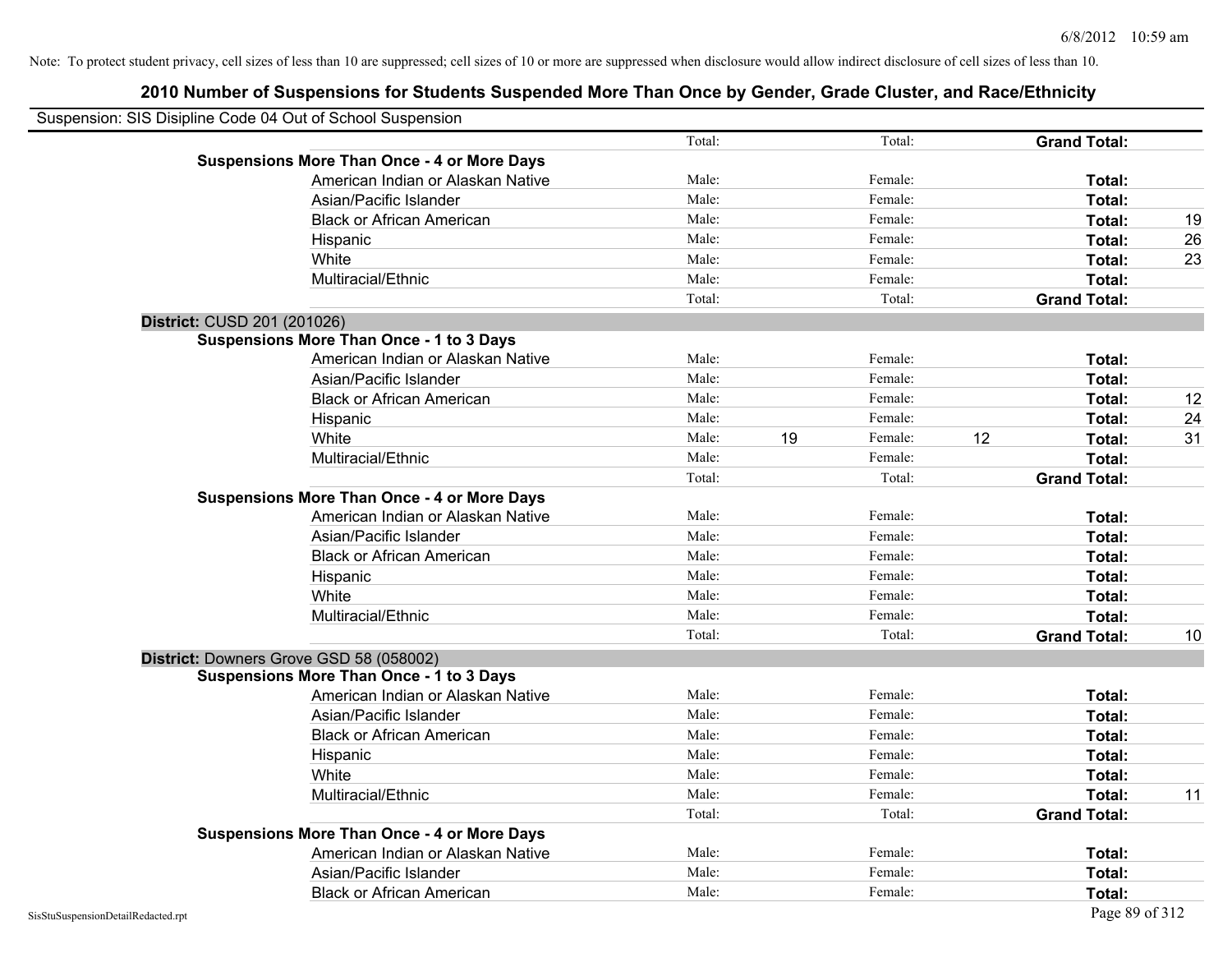| Suspension: SIS Disipline Code 04 Out of School Suspension |                                                    |        |     |         |    |                     |     |
|------------------------------------------------------------|----------------------------------------------------|--------|-----|---------|----|---------------------|-----|
|                                                            | Hispanic                                           | Male:  |     | Female: |    | Total:              |     |
|                                                            | White                                              | Male:  |     | Female: |    | Total:              |     |
|                                                            | Multiracial/Ethnic                                 | Male:  |     | Female: |    | Total:              |     |
|                                                            |                                                    | Total: |     | Total:  |    | <b>Grand Total:</b> |     |
| District: DuPage HSD 88 (088016)                           |                                                    |        |     |         |    |                     |     |
|                                                            | Suspensions More Than Once - 1 to 3 Days           |        |     |         |    |                     |     |
|                                                            | American Indian or Alaskan Native                  | Male:  |     | Female: |    | Total:              |     |
|                                                            | Asian/Pacific Islander                             | Male:  |     | Female: |    | Total:              |     |
|                                                            | <b>Black or African American</b>                   | Male:  | 34  | Female: | 18 | Total:              | 52  |
|                                                            | Hispanic                                           | Male:  | 116 | Female: | 48 | Total:              | 164 |
|                                                            | White                                              | Male:  | 60  | Female: | 19 | Total:              | 79  |
|                                                            | Multiracial/Ethnic                                 | Male:  |     | Female: |    | Total:              |     |
|                                                            |                                                    | Total: |     | Total:  |    | <b>Grand Total:</b> |     |
|                                                            | <b>Suspensions More Than Once - 4 or More Days</b> |        |     |         |    |                     |     |
|                                                            | American Indian or Alaskan Native                  | Male:  |     | Female: |    | Total:              |     |
|                                                            | Asian/Pacific Islander                             | Male:  |     | Female: |    | Total:              |     |
|                                                            | <b>Black or African American</b>                   | Male:  |     | Female: |    | Total:              | 28  |
|                                                            | Hispanic                                           | Male:  | 41  | Female: | 15 | Total:              | 56  |
|                                                            | White                                              | Male:  | 17  | Female: | 10 | Total:              | 27  |
|                                                            | Multiracial/Ethnic                                 | Male:  |     | Female: |    | Total:              |     |
|                                                            |                                                    | Total: |     | Total:  |    | <b>Grand Total:</b> |     |
| District: Elmhurst SD 205 (205026)                         |                                                    |        |     |         |    |                     |     |
|                                                            | <b>Suspensions More Than Once - 1 to 3 Days</b>    |        |     |         |    |                     |     |
|                                                            | American Indian or Alaskan Native                  | Male:  |     | Female: |    | Total:              |     |
|                                                            | Asian/Pacific Islander                             | Male:  |     | Female: |    | Total:              |     |
|                                                            | <b>Black or African American</b>                   | Male:  |     | Female: |    | Total:              | 17  |
|                                                            | Hispanic                                           | Male:  | 11  | Female: | 15 | Total:              | 26  |
|                                                            | White                                              | Male:  | 45  | Female: | 25 | Total:              | 70  |
|                                                            | Multiracial/Ethnic                                 | Male:  |     | Female: |    | Total:              |     |
|                                                            |                                                    | Total: |     | Total:  |    | <b>Grand Total:</b> |     |
|                                                            | <b>Suspensions More Than Once - 4 or More Days</b> |        |     |         |    |                     |     |
|                                                            | American Indian or Alaskan Native                  | Male:  |     | Female: |    | Total:              |     |
|                                                            | Asian/Pacific Islander                             | Male:  |     | Female: |    | Total:              |     |
|                                                            | <b>Black or African American</b>                   | Male:  |     | Female: |    | Total:              |     |
|                                                            | Hispanic                                           | Male:  |     | Female: |    | Total:              | 11  |
|                                                            | White                                              | Male:  |     | Female: |    | Total:              | 34  |
|                                                            | Multiracial/Ethnic                                 | Male:  |     | Female: |    | Total:              |     |
|                                                            |                                                    | Total: |     | Total:  |    | <b>Grand Total:</b> |     |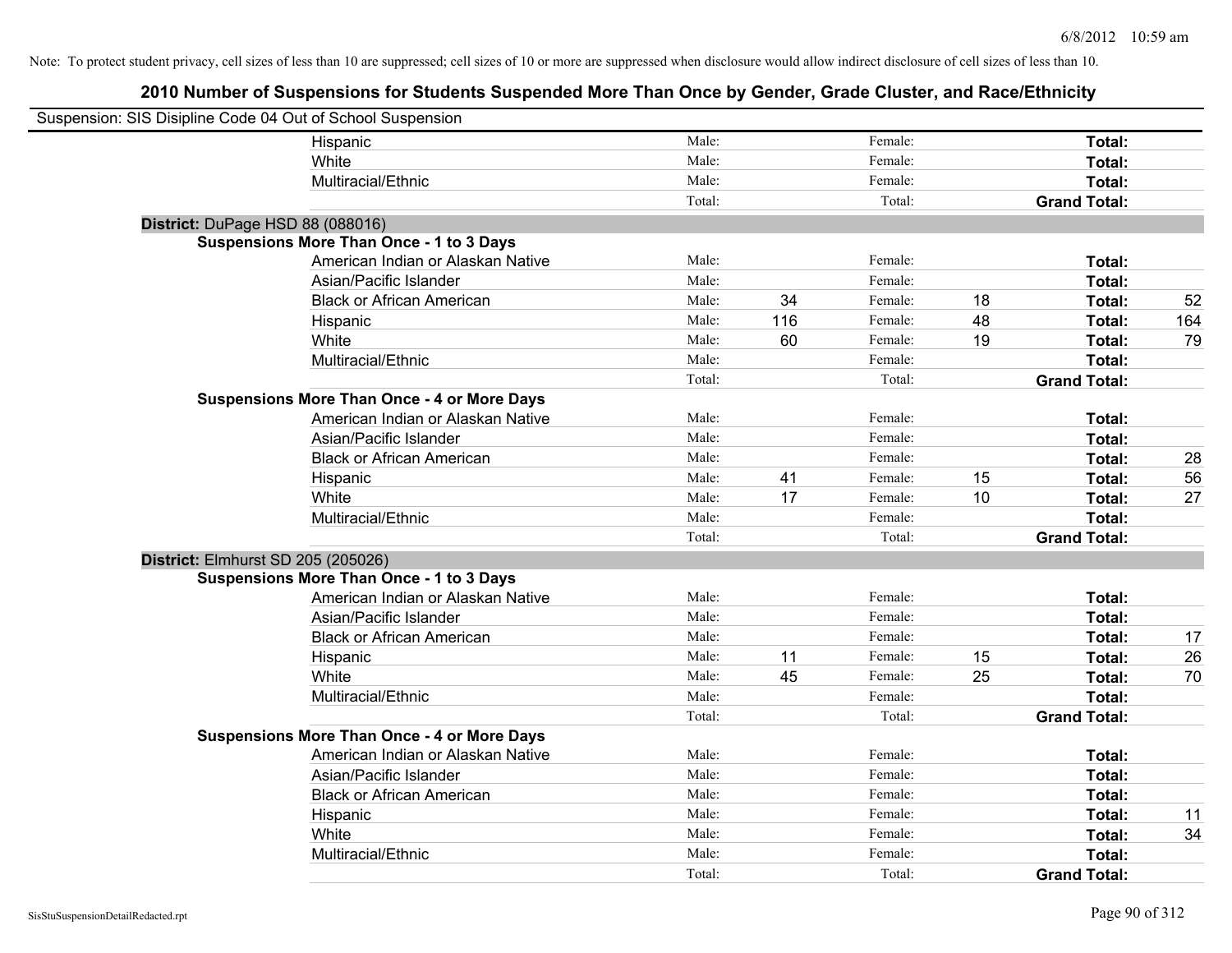| Suspension: SIS Disipline Code 04 Out of School Suspension |                                                    |        |    |         |    |                     |    |
|------------------------------------------------------------|----------------------------------------------------|--------|----|---------|----|---------------------|----|
| District: Fenton CHSD 100 (100016)                         |                                                    |        |    |         |    |                     |    |
|                                                            | <b>Suspensions More Than Once - 1 to 3 Days</b>    |        |    |         |    |                     |    |
|                                                            | American Indian or Alaskan Native                  | Male:  |    | Female: |    | Total:              |    |
|                                                            | Asian/Pacific Islander                             | Male:  |    | Female: |    | Total:              |    |
|                                                            | <b>Black or African American</b>                   | Male:  |    | Female: |    | Total:              |    |
|                                                            | Hispanic                                           | Male:  | 43 | Female: | 10 | Total:              | 53 |
|                                                            | White                                              | Male:  |    | Female: |    | Total:              | 14 |
|                                                            | Multiracial/Ethnic                                 | Male:  |    | Female: |    | Total:              |    |
|                                                            |                                                    | Total: | 62 | Total:  | 20 | <b>Grand Total:</b> | 82 |
|                                                            | <b>Suspensions More Than Once - 4 or More Days</b> |        |    |         |    |                     |    |
|                                                            | American Indian or Alaskan Native                  | Male:  |    | Female: |    | Total:              |    |
|                                                            | Asian/Pacific Islander                             | Male:  |    | Female: |    | Total:              |    |
|                                                            | <b>Black or African American</b>                   | Male:  |    | Female: |    | Total:              |    |
|                                                            | Hispanic                                           | Male:  |    | Female: |    | Total:              |    |
|                                                            | White                                              | Male:  |    | Female: |    | Total:              |    |
|                                                            | Multiracial/Ethnic                                 | Male:  |    | Female: |    | Total:              |    |
|                                                            |                                                    | Total: |    | Total:  |    | <b>Grand Total:</b> | 20 |
| District: Glen Ellyn SD 41 (041002)                        |                                                    |        |    |         |    |                     |    |
|                                                            | <b>Suspensions More Than Once - 1 to 3 Days</b>    |        |    |         |    |                     |    |
|                                                            | American Indian or Alaskan Native                  | Male:  |    | Female: |    | Total:              |    |
|                                                            | Asian/Pacific Islander                             | Male:  |    | Female: |    | Total:              |    |
|                                                            | <b>Black or African American</b>                   | Male:  |    | Female: |    | Total:              |    |
|                                                            | Hispanic                                           | Male:  |    | Female: |    | Total:              |    |
|                                                            | White                                              | Male:  |    | Female: |    | Total:              |    |
|                                                            | Multiracial/Ethnic                                 | Male:  |    | Female: |    | Total:              |    |
|                                                            |                                                    | Total: |    | Total:  |    | <b>Grand Total:</b> | 22 |
|                                                            | <b>Suspensions More Than Once - 4 or More Days</b> |        |    |         |    |                     |    |
|                                                            | American Indian or Alaskan Native                  | Male:  |    | Female: |    | Total:              |    |
|                                                            | Asian/Pacific Islander                             | Male:  |    | Female: |    | Total:              |    |
|                                                            | <b>Black or African American</b>                   | Male:  |    | Female: |    | Total:              |    |
|                                                            | Hispanic                                           | Male:  |    | Female: |    | Total:              |    |
|                                                            | White                                              | Male:  |    | Female: |    | Total:              |    |
|                                                            | Multiracial/Ethnic                                 | Male:  |    | Female: |    | Total:              |    |
|                                                            |                                                    | Total: |    | Total:  |    | <b>Grand Total:</b> |    |
|                                                            | District: Glenbard Twp HSD 87 (087017)             |        |    |         |    |                     |    |
|                                                            | <b>Suspensions More Than Once - 1 to 3 Days</b>    |        |    |         |    |                     |    |
|                                                            | American Indian or Alaskan Native                  | Male:  |    | Female: |    | Total:              |    |
|                                                            | Asian/Pacific Islander                             | Male:  |    | Female: |    | Total:              |    |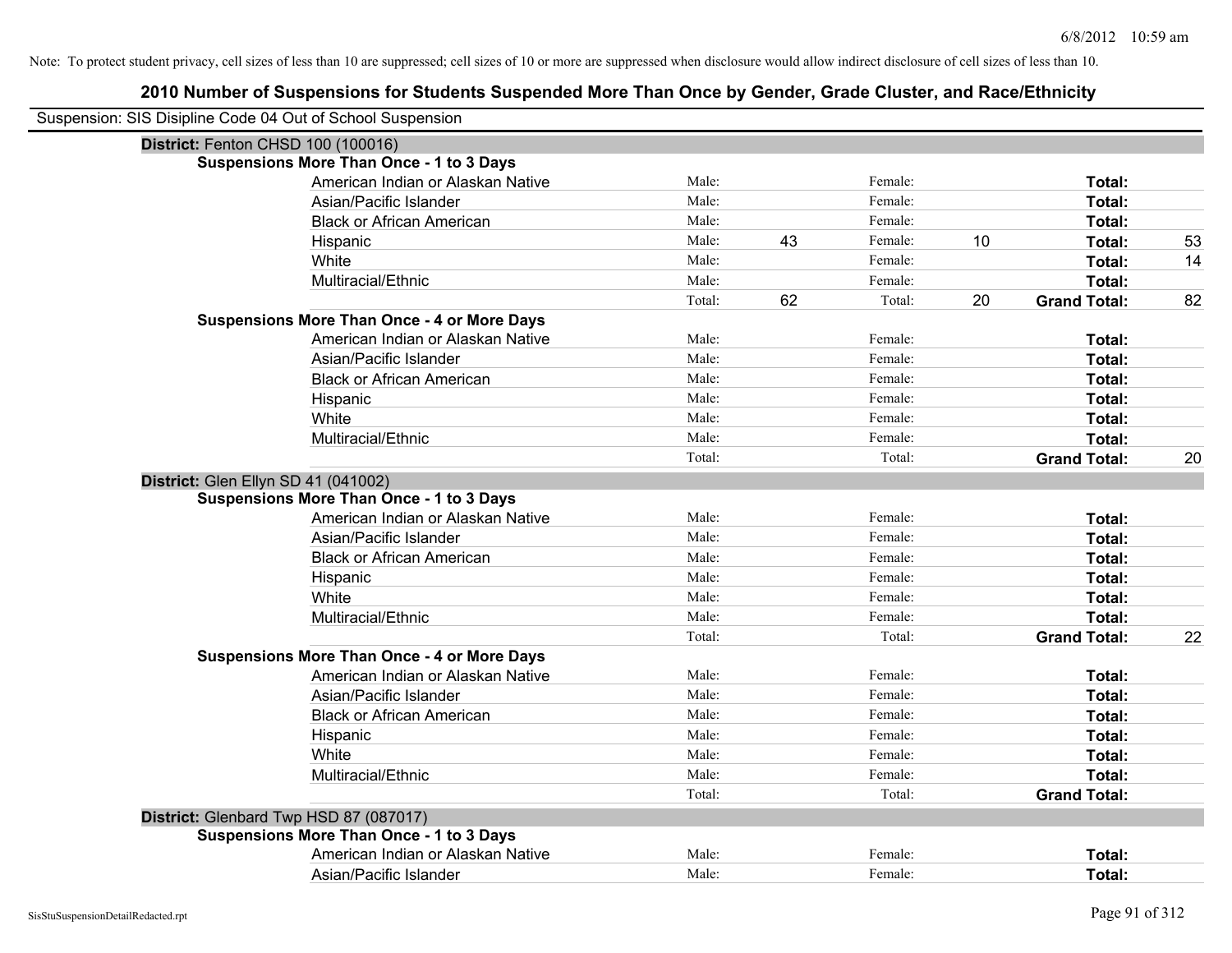| Suspension: SIS Disipline Code 04 Out of School Suspension |                                                    |        |     |         |    |                     |     |
|------------------------------------------------------------|----------------------------------------------------|--------|-----|---------|----|---------------------|-----|
|                                                            | <b>Black or African American</b>                   | Male:  | 46  | Female: | 24 | Total:              | 70  |
|                                                            | Hispanic                                           | Male:  | 40  | Female: | 27 | Total:              | 67  |
|                                                            | White                                              | Male:  | 116 | Female: | 11 | Total:              | 127 |
|                                                            | Multiracial/Ethnic                                 | Male:  |     | Female: |    | Total:              |     |
|                                                            |                                                    | Total: |     | Total:  |    | <b>Grand Total:</b> | 278 |
|                                                            | <b>Suspensions More Than Once - 4 or More Days</b> |        |     |         |    |                     |     |
|                                                            | American Indian or Alaskan Native                  | Male:  |     | Female: |    | Total:              |     |
|                                                            | Asian/Pacific Islander                             | Male:  |     | Female: |    | Total:              |     |
|                                                            | <b>Black or African American</b>                   | Male:  | 25  | Female: | 18 | Total:              | 43  |
|                                                            | Hispanic                                           | Male:  |     | Female: |    | Total:              | 44  |
|                                                            | White                                              | Male:  |     | Female: |    | Total:              | 33  |
|                                                            | Multiracial/Ethnic                                 | Male:  |     | Female: |    | Total:              |     |
|                                                            |                                                    | Total: | 99  | Total:  | 31 | <b>Grand Total:</b> | 130 |
| District: Gower SD 62 (062002)                             |                                                    |        |     |         |    |                     |     |
|                                                            | <b>Suspensions More Than Once - 1 to 3 Days</b>    |        |     |         |    |                     |     |
|                                                            | American Indian or Alaskan Native                  | Male:  |     | Female: |    | Total:              |     |
|                                                            | Asian/Pacific Islander                             | Male:  |     | Female: |    | Total:              |     |
|                                                            | <b>Black or African American</b>                   | Male:  |     | Female: |    | Total:              |     |
|                                                            | Hispanic                                           | Male:  |     | Female: |    | Total:              |     |
|                                                            | White                                              | Male:  |     | Female: |    | Total:              |     |
|                                                            | Multiracial/Ethnic                                 | Male:  |     | Female: |    | Total:              |     |
|                                                            |                                                    | Total: |     | Total:  |    | <b>Grand Total:</b> |     |
| District: Hinsdale CCSD 181 (181004)                       |                                                    |        |     |         |    |                     |     |
|                                                            | <b>Suspensions More Than Once - 1 to 3 Days</b>    |        |     |         |    |                     |     |
|                                                            | American Indian or Alaskan Native                  | Male:  |     | Female: |    | Total:              |     |
|                                                            | Asian/Pacific Islander                             | Male:  |     | Female: |    | Total:              |     |
|                                                            | <b>Black or African American</b>                   | Male:  |     | Female: |    | Total:              |     |
|                                                            | Hispanic                                           | Male:  |     | Female: |    | Total:              |     |
|                                                            | White                                              | Male:  |     | Female: |    | Total:              |     |
|                                                            | Multiracial/Ethnic                                 | Male:  |     | Female: |    | Total:              |     |
|                                                            |                                                    | Total: |     | Total:  |    | <b>Grand Total:</b> | 13  |
|                                                            | <b>Suspensions More Than Once - 4 or More Days</b> |        |     |         |    |                     |     |
|                                                            | American Indian or Alaskan Native                  | Male:  |     | Female: |    | Total:              |     |
|                                                            | Asian/Pacific Islander                             | Male:  |     | Female: |    | Total:              |     |
|                                                            | <b>Black or African American</b>                   | Male:  |     | Female: |    | Total:              |     |
|                                                            | Hispanic                                           | Male:  |     | Female: |    | Total:              |     |
|                                                            | White                                              | Male:  |     | Female: |    | Total:              |     |
|                                                            | Multiracial/Ethnic                                 | Male:  |     | Female: |    | Total:              |     |
|                                                            |                                                    | Total: |     | Total:  |    | <b>Grand Total:</b> |     |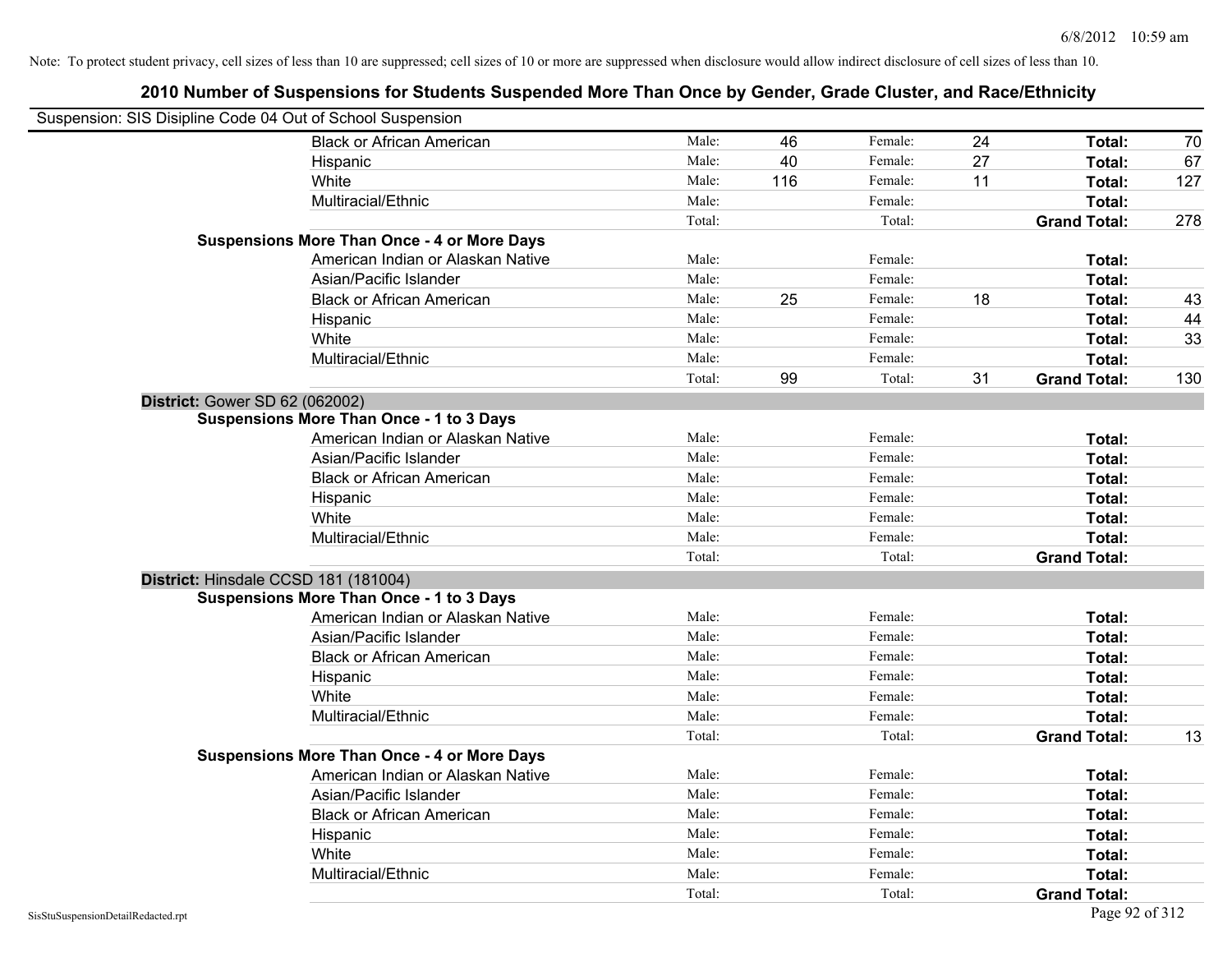| Suspension: SIS Disipline Code 04 Out of School Suspension |                                                    |        |     |         |    |                     |     |
|------------------------------------------------------------|----------------------------------------------------|--------|-----|---------|----|---------------------|-----|
|                                                            | District: Hinsdale Twp HSD 86 (086017)             |        |     |         |    |                     |     |
|                                                            | <b>Suspensions More Than Once - 1 to 3 Days</b>    |        |     |         |    |                     |     |
|                                                            | American Indian or Alaskan Native                  | Male:  |     | Female: |    | Total:              |     |
|                                                            | Asian/Pacific Islander                             | Male:  |     | Female: |    | Total:              | 10  |
|                                                            | <b>Black or African American</b>                   | Male:  | 72  | Female: | 38 | Total:              | 110 |
|                                                            | Hispanic                                           | Male:  |     | Female: |    | Total:              |     |
|                                                            | White                                              | Male:  | 104 | Female: | 23 | Total:              | 127 |
|                                                            | Multiracial/Ethnic                                 | Male:  |     | Female: |    | Total:              | 11  |
|                                                            |                                                    | Total: |     | Total:  |    | <b>Grand Total:</b> |     |
|                                                            | <b>Suspensions More Than Once - 4 or More Days</b> |        |     |         |    |                     |     |
|                                                            | American Indian or Alaskan Native                  | Male:  |     | Female: |    | Total:              |     |
|                                                            | Asian/Pacific Islander                             | Male:  |     | Female: |    | Total:              |     |
|                                                            | <b>Black or African American</b>                   | Male:  | 15  | Female: | 10 | Total:              | 25  |
|                                                            | Hispanic                                           | Male:  |     | Female: |    | Total:              |     |
|                                                            | White                                              | Male:  |     | Female: |    | Total:              | 13  |
|                                                            | Multiracial/Ethnic                                 | Male:  |     | Female: |    | Total:              |     |
|                                                            |                                                    | Total: |     | Total:  |    | <b>Grand Total:</b> | 52  |
|                                                            | District: Indian Prairie CUSD 204 (204026)         |        |     |         |    |                     |     |
|                                                            | <b>Suspensions More Than Once - 1 to 3 Days</b>    |        |     |         |    |                     |     |
|                                                            | American Indian or Alaskan Native                  | Male:  |     | Female: |    | Total:              |     |
|                                                            | Asian/Pacific Islander                             | Male:  |     | Female: |    | Total:              | 13  |
|                                                            | <b>Black or African American</b>                   | Male:  | 192 | Female: | 86 | Total:              | 278 |
|                                                            | Hispanic                                           | Male:  | 49  | Female: | 11 | Total:              | 60  |
|                                                            | White                                              | Male:  | 215 | Female: | 54 | Total:              | 269 |
|                                                            | Multiracial/Ethnic                                 | Male:  |     | Female: |    | Total:              | 26  |
|                                                            |                                                    | Total: |     | Total:  |    | <b>Grand Total:</b> |     |
|                                                            | <b>Suspensions More Than Once - 4 or More Days</b> |        |     |         |    |                     |     |
|                                                            | American Indian or Alaskan Native                  | Male:  |     | Female: |    | Total:              |     |
|                                                            | Asian/Pacific Islander                             | Male:  |     | Female: |    | Total:              |     |
|                                                            | <b>Black or African American</b>                   | Male:  | 35  | Female: | 30 | Total:              | 65  |
|                                                            | Hispanic                                           | Male:  |     | Female: |    | Total:              | 21  |
|                                                            | White                                              | Male:  | 54  | Female: | 12 | Total:              | 66  |
|                                                            | Multiracial/Ethnic                                 | Male:  |     | Female: |    | Total:              |     |
|                                                            |                                                    | Total: |     | Total:  |    | <b>Grand Total:</b> |     |
| District: Keeneyville SD 20 (020002)                       |                                                    |        |     |         |    |                     |     |
|                                                            | Suspensions More Than Once - 1 to 3 Days           |        |     |         |    |                     |     |
|                                                            | American Indian or Alaskan Native                  | Male:  |     | Female: |    | Total:              |     |
|                                                            | Asian/Pacific Islander                             | Male:  |     | Female: |    | Total:              |     |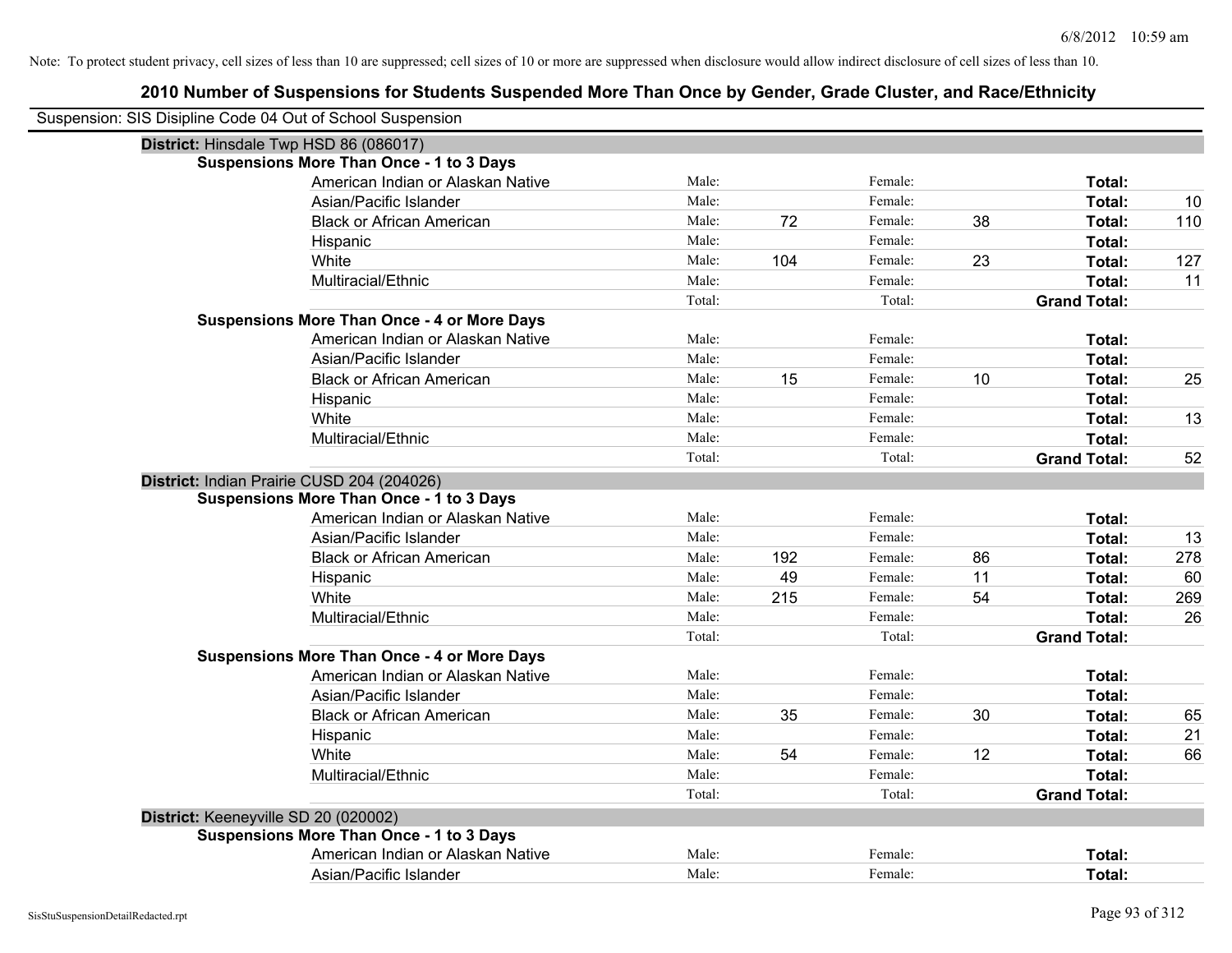| Suspension: SIS Disipline Code 04 Out of School Suspension |                                                    |        |    |         |    |                     |    |
|------------------------------------------------------------|----------------------------------------------------|--------|----|---------|----|---------------------|----|
|                                                            | <b>Black or African American</b>                   | Male:  |    | Female: |    | Total:              |    |
|                                                            | Hispanic                                           | Male:  |    | Female: |    | Total:              |    |
|                                                            | White                                              | Male:  |    | Female: |    | Total:              |    |
|                                                            | Multiracial/Ethnic                                 | Male:  |    | Female: |    | Total:              |    |
|                                                            |                                                    | Total: |    | Total:  |    | <b>Grand Total:</b> | 11 |
|                                                            | <b>Suspensions More Than Once - 4 or More Days</b> |        |    |         |    |                     |    |
|                                                            | American Indian or Alaskan Native                  | Male:  |    | Female: |    | Total:              |    |
|                                                            | Asian/Pacific Islander                             | Male:  |    | Female: |    | Total:              |    |
|                                                            | <b>Black or African American</b>                   | Male:  |    | Female: |    | Total:              |    |
|                                                            | Hispanic                                           | Male:  |    | Female: |    | Total:              |    |
|                                                            | White                                              | Male:  |    | Female: |    | Total:              |    |
|                                                            | Multiracial/Ethnic                                 | Male:  |    | Female: |    | Total:              |    |
|                                                            |                                                    | Total: |    | Total:  |    | <b>Grand Total:</b> |    |
|                                                            | District: Lake Park CHSD 108 (108016)              |        |    |         |    |                     |    |
|                                                            | <b>Suspensions More Than Once - 1 to 3 Days</b>    |        |    |         |    |                     |    |
|                                                            | American Indian or Alaskan Native                  | Male:  |    | Female: |    | Total:              |    |
|                                                            | Asian/Pacific Islander                             | Male:  |    | Female: |    | Total:              |    |
|                                                            | <b>Black or African American</b>                   | Male:  | 11 | Female: | 10 | Total:              | 21 |
|                                                            | Hispanic                                           | Male:  |    | Female: |    | Total:              | 11 |
|                                                            | White                                              | Male:  |    | Female: |    | Total:              | 42 |
|                                                            | Multiracial/Ethnic                                 | Male:  |    | Female: |    | Total:              |    |
|                                                            |                                                    | Total: |    | Total:  |    | <b>Grand Total:</b> |    |
|                                                            | <b>Suspensions More Than Once - 4 or More Days</b> |        |    |         |    |                     |    |
|                                                            | American Indian or Alaskan Native                  | Male:  |    | Female: |    | Total:              |    |
|                                                            | Asian/Pacific Islander                             | Male:  |    | Female: |    | Total:              |    |
|                                                            | <b>Black or African American</b>                   | Male:  |    | Female: |    | Total:              |    |
|                                                            | Hispanic                                           | Male:  |    | Female: |    | Total:              |    |
|                                                            | White                                              | Male:  |    | Female: |    | Total:              | 30 |
|                                                            | Multiracial/Ethnic                                 | Male:  |    | Female: |    | Total:              |    |
|                                                            |                                                    | Total: | 42 | Total:  | 10 | <b>Grand Total:</b> | 52 |
| District: Lisle CUSD 202 (202026)                          |                                                    |        |    |         |    |                     |    |
|                                                            | <b>Suspensions More Than Once - 1 to 3 Days</b>    |        |    |         |    |                     |    |
|                                                            | American Indian or Alaskan Native                  | Male:  |    | Female: |    | Total:              |    |
|                                                            | Asian/Pacific Islander                             | Male:  |    | Female: |    | Total:              |    |
|                                                            | <b>Black or African American</b>                   | Male:  |    | Female: |    | Total:              |    |
|                                                            | Hispanic                                           | Male:  |    | Female: |    | Total:              |    |
|                                                            | White                                              | Male:  | 43 | Female: | 12 | Total:              | 55 |
|                                                            | Multiracial/Ethnic                                 | Male:  |    | Female: |    | Total:              |    |
|                                                            |                                                    | Total: |    | Total:  |    | <b>Grand Total:</b> | 66 |
| SisStuSuspensionDetailRedacted.rpt                         |                                                    |        |    |         |    | Page 94 of 312      |    |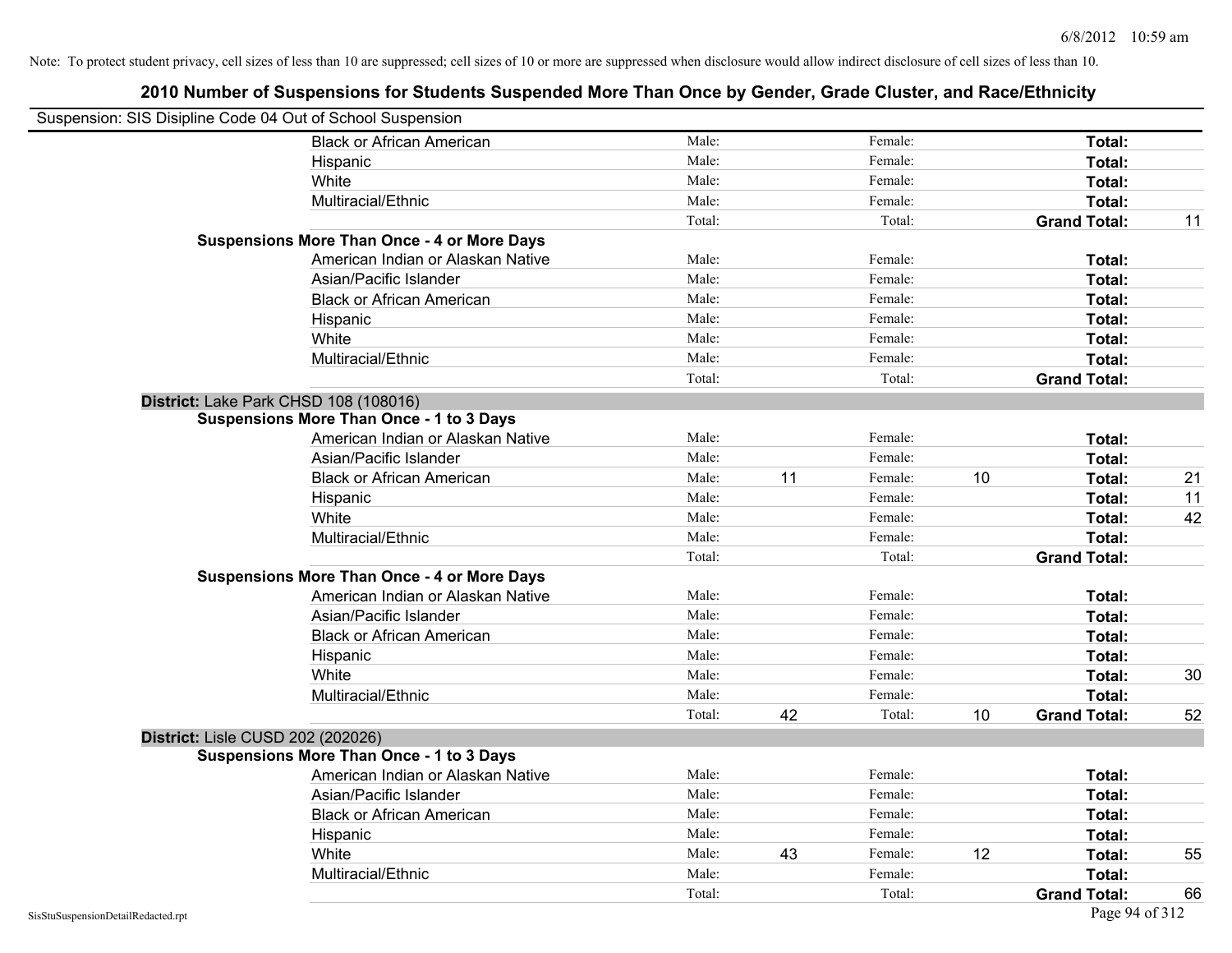|                                                            | 2010 Number of Suspensions for Students Suspended More Than Once by Gender, Grade Cluster, and Race/Ethnicity |        |    |         |    |                     |    |
|------------------------------------------------------------|---------------------------------------------------------------------------------------------------------------|--------|----|---------|----|---------------------|----|
| Suspension: SIS Disipline Code 04 Out of School Suspension |                                                                                                               |        |    |         |    |                     |    |
|                                                            | <b>Suspensions More Than Once - 4 or More Days</b>                                                            |        |    |         |    |                     |    |
|                                                            | American Indian or Alaskan Native                                                                             | Male:  |    | Female: |    | Total:              |    |
|                                                            | Asian/Pacific Islander                                                                                        | Male:  |    | Female: |    | Total:              |    |
|                                                            | <b>Black or African American</b>                                                                              | Male:  |    | Female: |    | Total:              |    |
|                                                            | Hispanic                                                                                                      | Male:  |    | Female: |    | Total:              |    |
|                                                            | White                                                                                                         | Male:  |    | Female: |    | Total:              |    |
|                                                            | Multiracial/Ethnic                                                                                            | Male:  |    | Female: |    | Total:              |    |
|                                                            |                                                                                                               | Total: |    | Total:  |    | <b>Grand Total:</b> | 12 |
| District: Lombard SD 44 (044002)                           |                                                                                                               |        |    |         |    |                     |    |
|                                                            | <b>Suspensions More Than Once - 1 to 3 Days</b>                                                               |        |    |         |    |                     |    |
|                                                            | American Indian or Alaskan Native                                                                             | Male:  |    | Female: |    | Total:              |    |
|                                                            | Asian/Pacific Islander                                                                                        | Male:  |    | Female: |    | Total:              |    |
|                                                            | <b>Black or African American</b>                                                                              | Male:  |    | Female: |    | Total:              |    |
|                                                            | Hispanic                                                                                                      | Male:  |    | Female: |    | Total:              | 10 |
|                                                            | White                                                                                                         | Male:  |    | Female: |    | Total:              | 14 |
|                                                            | Multiracial/Ethnic                                                                                            | Male:  |    | Female: |    | Total:              | 13 |
|                                                            |                                                                                                               | Total: |    | Total:  |    | <b>Grand Total:</b> |    |
|                                                            | <b>Suspensions More Than Once - 4 or More Days</b>                                                            |        |    |         |    |                     |    |
|                                                            | American Indian or Alaskan Native                                                                             | Male:  |    | Female: |    | Total:              |    |
|                                                            | Asian/Pacific Islander                                                                                        | Male:  |    | Female: |    | Total:              |    |
|                                                            | <b>Black or African American</b>                                                                              | Male:  |    | Female: |    | Total:              |    |
|                                                            | Hispanic                                                                                                      | Male:  |    | Female: |    | Total:              |    |
|                                                            | White                                                                                                         | Male:  |    | Female: |    | Total:              |    |
|                                                            | Multiracial/Ethnic                                                                                            | Male:  |    | Female: |    | Total:              |    |
|                                                            |                                                                                                               | Total: |    | Total:  |    | <b>Grand Total:</b> | 15 |
| District: Marquardt SD 15 (015002)                         |                                                                                                               |        |    |         |    |                     |    |
|                                                            | <b>Suspensions More Than Once - 1 to 3 Days</b>                                                               |        |    |         |    |                     |    |
|                                                            | American Indian or Alaskan Native                                                                             | Male:  |    | Female: |    | Total:              |    |
|                                                            | Asian/Pacific Islander                                                                                        | Male:  |    | Female: |    | Total:              |    |
|                                                            | <b>Black or African American</b>                                                                              | Male:  |    | Female: |    | Total:              | 74 |
|                                                            | Hispanic                                                                                                      | Male:  |    | Female: |    | Total:              |    |
|                                                            | White                                                                                                         | Male:  |    | Female: |    | Total:              |    |
|                                                            | Multiracial/Ethnic                                                                                            | Male:  |    | Female: |    | Total:              |    |
|                                                            |                                                                                                               | Total: | 75 | Total:  | 10 | <b>Grand Total:</b> | 85 |
|                                                            | <b>Suspensions More Than Once - 4 or More Days</b>                                                            |        |    |         |    |                     |    |
|                                                            | American Indian or Alaskan Native                                                                             | Male:  |    | Female: |    | Total:              |    |
|                                                            | Asian/Pacific Islander                                                                                        | Male:  |    | Female: |    | Total:              |    |
|                                                            | <b>Black or African American</b>                                                                              | Male:  |    | Female: |    | Total:              |    |

Hispanic **Total:** Male: Female: **Total:** Female: **Total:** Total: **Total:** Female: **Total:** Total: **Total:** Total: **Total:** Total: **Total:** Total: **Total:** Total: **Total:** Total: **Total:** Total: **Total:** Total: **Total:** Tot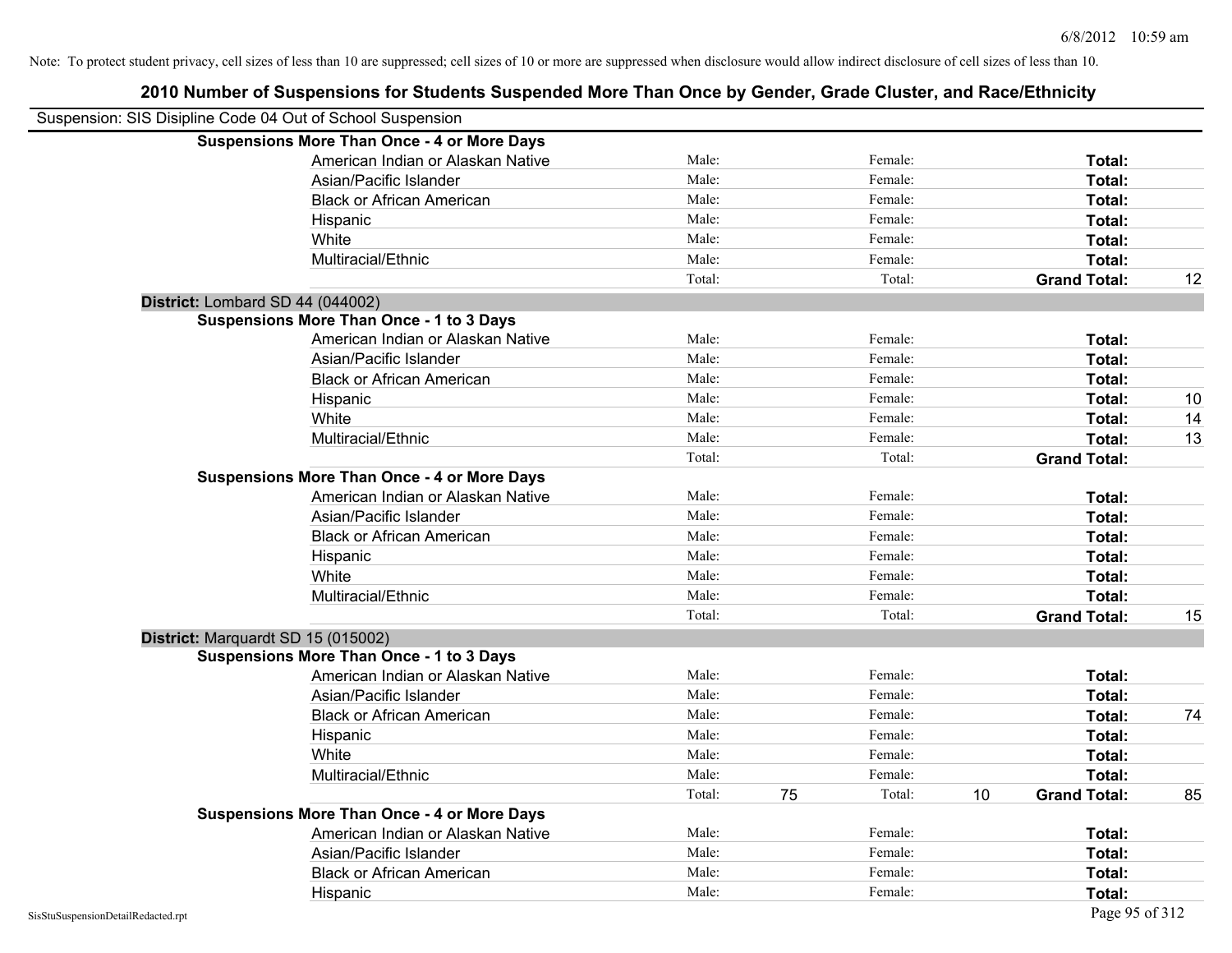| Suspension: SIS Disipline Code 04 Out of School Suspension |                                                    |        |    |         |    |                     |    |
|------------------------------------------------------------|----------------------------------------------------|--------|----|---------|----|---------------------|----|
|                                                            | White                                              | Male:  |    | Female: |    | Total:              |    |
|                                                            | Multiracial/Ethnic                                 | Male:  |    | Female: |    | Total:              |    |
|                                                            |                                                    | Total: |    | Total:  |    | <b>Grand Total:</b> |    |
| District: Medinah SD 11 (011002)                           |                                                    |        |    |         |    |                     |    |
|                                                            | <b>Suspensions More Than Once - 1 to 3 Days</b>    |        |    |         |    |                     |    |
|                                                            | American Indian or Alaskan Native                  | Male:  |    | Female: |    | Total:              |    |
|                                                            | Asian/Pacific Islander                             | Male:  |    | Female: |    | Total:              |    |
|                                                            | <b>Black or African American</b>                   | Male:  |    | Female: |    | Total:              |    |
|                                                            | Hispanic                                           | Male:  |    | Female: |    | Total:              |    |
|                                                            | White                                              | Male:  |    | Female: |    | Total:              |    |
|                                                            | Multiracial/Ethnic                                 | Male:  |    | Female: |    | Total:              |    |
|                                                            |                                                    | Total: |    | Total:  |    | <b>Grand Total:</b> |    |
| District: Naperville CUSD 203 (203026)                     |                                                    |        |    |         |    |                     |    |
|                                                            | <b>Suspensions More Than Once - 1 to 3 Days</b>    |        |    |         |    |                     |    |
|                                                            | American Indian or Alaskan Native                  | Male:  |    | Female: |    | Total:              |    |
|                                                            | Asian/Pacific Islander                             | Male:  |    | Female: |    | Total:              | 12 |
|                                                            | <b>Black or African American</b>                   | Male:  | 26 | Female: | 14 | Total:              | 40 |
|                                                            | Hispanic                                           | Male:  |    | Female: |    | Total:              | 22 |
|                                                            | White                                              | Male:  |    | Female: |    | Total:              | 83 |
|                                                            | Multiracial/Ethnic                                 | Male:  |    | Female: |    | Total:              |    |
|                                                            |                                                    | Total: |    | Total:  |    | <b>Grand Total:</b> |    |
|                                                            | <b>Suspensions More Than Once - 4 or More Days</b> |        |    |         |    |                     |    |
|                                                            | American Indian or Alaskan Native                  | Male:  |    | Female: |    | Total:              |    |
|                                                            | Asian/Pacific Islander                             | Male:  |    | Female: |    | Total:              |    |
|                                                            | <b>Black or African American</b>                   | Male:  |    | Female: |    | Total:              |    |
|                                                            | Hispanic                                           | Male:  |    | Female: |    | Total:              |    |
|                                                            | White                                              | Male:  |    | Female: |    | Total:              | 28 |
|                                                            | Multiracial/Ethnic                                 | Male:  |    | Female: |    | Total:              |    |
|                                                            |                                                    | Total: |    | Total:  |    | <b>Grand Total:</b> | 39 |
| District: Non-Public School (155S)                         |                                                    |        |    |         |    |                     |    |
|                                                            | <b>Suspensions More Than Once - 1 to 3 Days</b>    |        |    |         |    |                     |    |
|                                                            | American Indian or Alaskan Native                  | Male:  |    | Female: |    | Total:              |    |
|                                                            | Asian/Pacific Islander                             | Male:  |    | Female: |    | Total:              |    |
|                                                            | <b>Black or African American</b>                   | Male:  |    | Female: |    | Total:              |    |
|                                                            | Hispanic                                           | Male:  |    | Female: |    | Total:              |    |
|                                                            | White                                              | Male:  |    | Female: |    | Total:              |    |
|                                                            | Multiracial/Ethnic                                 | Male:  |    | Female: |    | Total:              |    |
|                                                            |                                                    | Total: |    | Total:  |    | <b>Grand Total:</b> |    |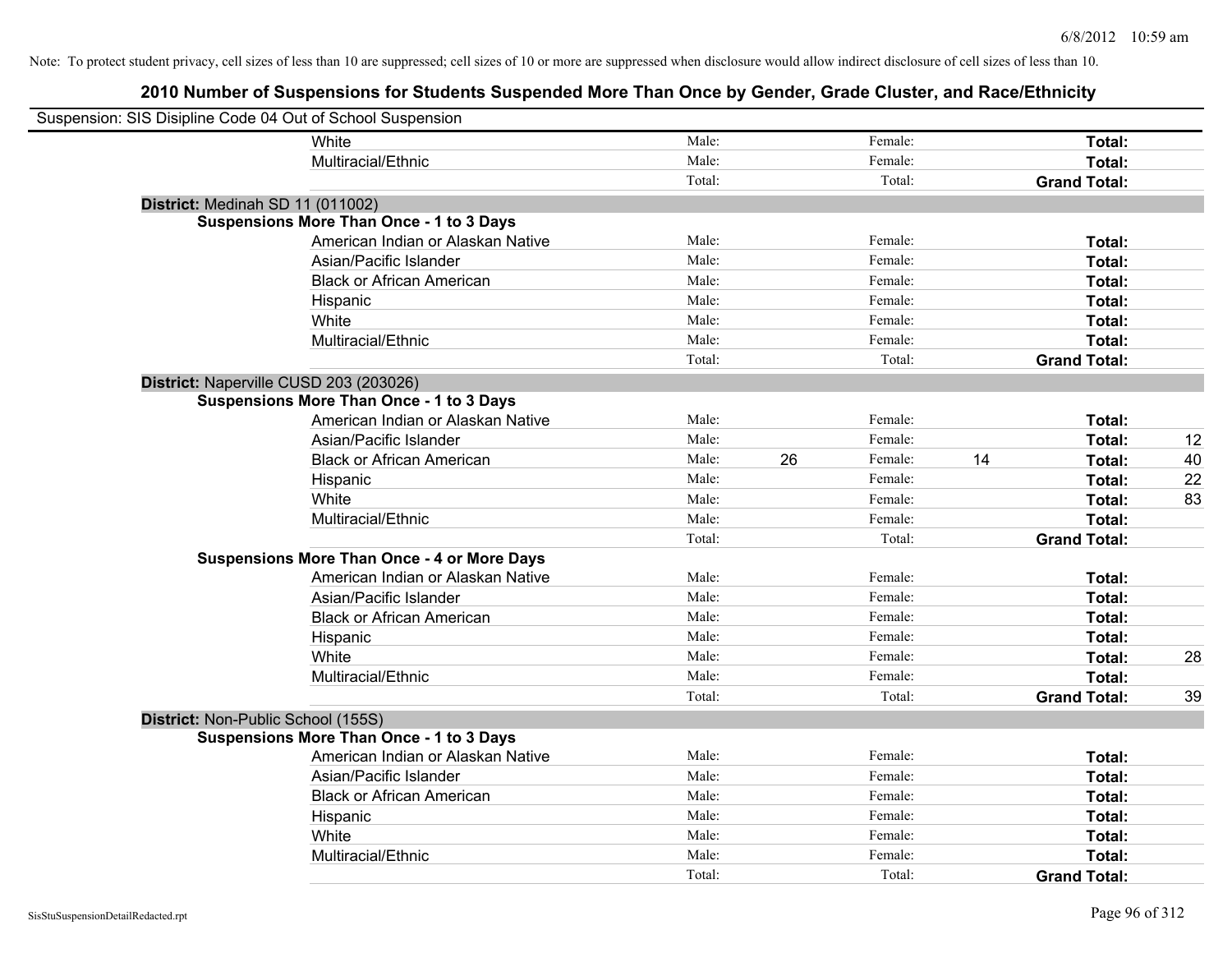| Suspension: SIS Disipline Code 04 Out of School Suspension |        |         |                     |    |
|------------------------------------------------------------|--------|---------|---------------------|----|
| District: Non-Public School (5020)                         |        |         |                     |    |
| <b>Suspensions More Than Once - 1 to 3 Days</b>            |        |         |                     |    |
| American Indian or Alaskan Native                          | Male:  | Female: | Total:              |    |
| Asian/Pacific Islander                                     | Male:  | Female: | Total:              |    |
| <b>Black or African American</b>                           | Male:  | Female: | Total:              |    |
| Hispanic                                                   | Male:  | Female: | Total:              |    |
| White                                                      | Male:  | Female: | Total:              |    |
| Multiracial/Ethnic                                         | Male:  | Female: | Total:              |    |
|                                                            | Total: | Total:  | <b>Grand Total:</b> |    |
| District: Queen Bee SD 16 (016002)                         |        |         |                     |    |
| <b>Suspensions More Than Once - 1 to 3 Days</b>            |        |         |                     |    |
| American Indian or Alaskan Native                          | Male:  | Female: | Total:              |    |
| Asian/Pacific Islander                                     | Male:  | Female: | Total:              |    |
| <b>Black or African American</b>                           | Male:  | Female: | Total:              |    |
| Hispanic                                                   | Male:  | Female: | Total:              |    |
| White                                                      | Male:  | Female: | Total:              |    |
| Multiracial/Ethnic                                         | Male:  | Female: | Total:              |    |
|                                                            | Total: | Total:  | <b>Grand Total:</b> | 21 |
| <b>Suspensions More Than Once - 4 or More Days</b>         |        |         |                     |    |
| American Indian or Alaskan Native                          | Male:  | Female: | Total:              |    |
| Asian/Pacific Islander                                     | Male:  | Female: | Total:              |    |
| <b>Black or African American</b>                           | Male:  | Female: | Total:              |    |
| Hispanic                                                   | Male:  | Female: | Total:              |    |
| White                                                      | Male:  | Female: | Total:              |    |
| Multiracial/Ethnic                                         | Male:  | Female: | Total:              |    |
|                                                            | Total: | Total:  | <b>Grand Total:</b> |    |
| District: Salt Creek SD 48 (048002)                        |        |         |                     |    |
| <b>Suspensions More Than Once - 1 to 3 Days</b>            |        |         |                     |    |
| American Indian or Alaskan Native                          | Male:  | Female: | Total:              |    |
| Asian/Pacific Islander                                     | Male:  | Female: | Total:              |    |
| <b>Black or African American</b>                           | Male:  | Female: | Total:              |    |
| Hispanic                                                   | Male:  | Female: | Total:              |    |
| White                                                      | Male:  | Female: | Total:              |    |
| Multiracial/Ethnic                                         | Male:  | Female: | Total:              |    |
|                                                            | Total: | Total:  | <b>Grand Total:</b> |    |
| <b>Suspensions More Than Once - 4 or More Days</b>         |        |         |                     |    |
| American Indian or Alaskan Native                          | Male:  | Female: | <b>Total:</b>       |    |
| Asian/Pacific Islander                                     | Male:  | Female: | Total:              |    |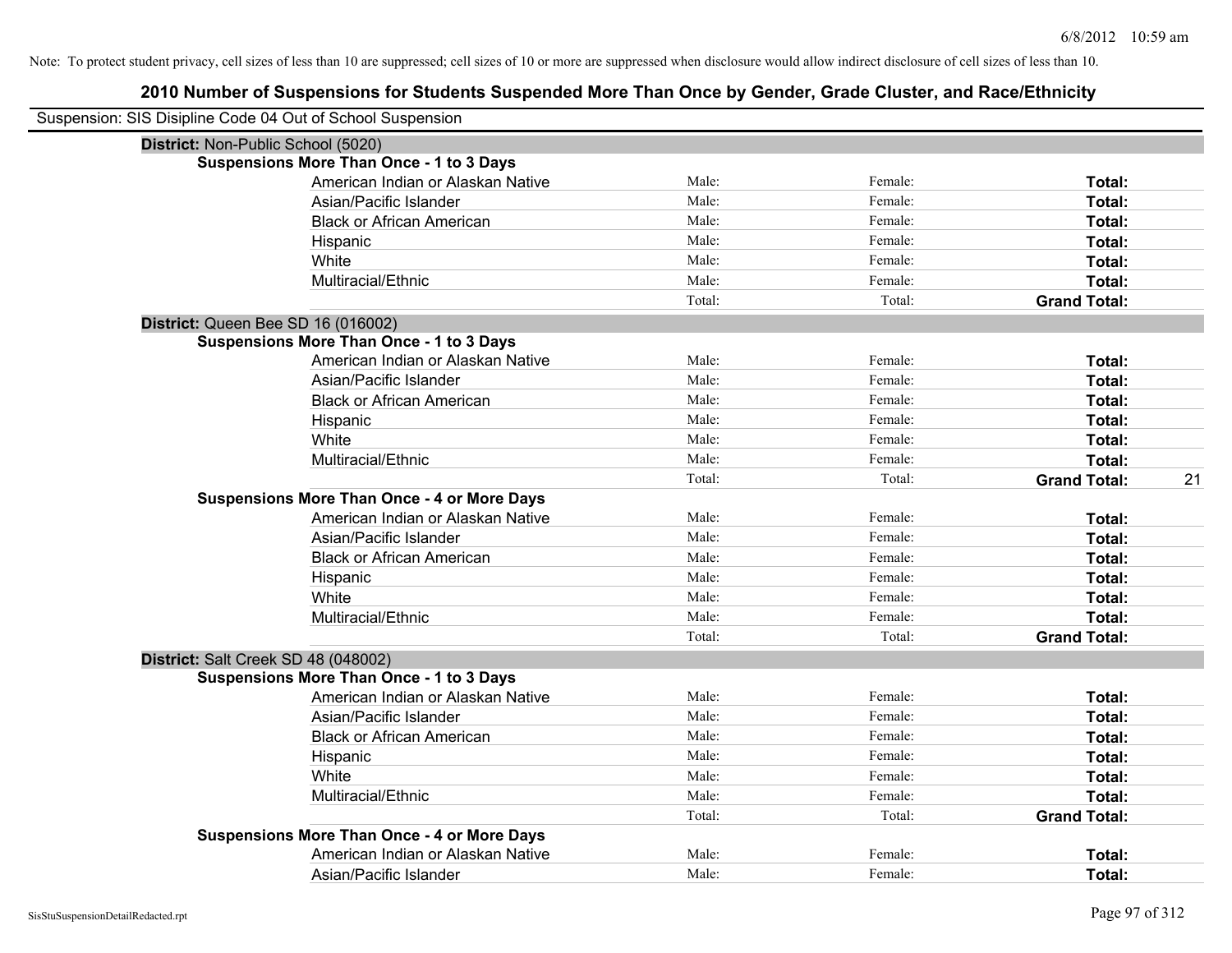| Suspension: SIS Disipline Code 04 Out of School Suspension |                                                     |        |         |                     |    |
|------------------------------------------------------------|-----------------------------------------------------|--------|---------|---------------------|----|
|                                                            | <b>Black or African American</b>                    | Male:  | Female: | Total:              |    |
|                                                            | Hispanic                                            | Male:  | Female: | Total:              |    |
|                                                            | White                                               | Male:  | Female: | Total:              |    |
|                                                            | Multiracial/Ethnic                                  | Male:  | Female: | Total:              |    |
|                                                            |                                                     | Total: | Total:  | <b>Grand Total:</b> |    |
|                                                            | District: Sch Assoc Sped Educ DuPage SASED (066061) |        |         |                     |    |
|                                                            | <b>Suspensions More Than Once - 1 to 3 Days</b>     |        |         |                     |    |
|                                                            | American Indian or Alaskan Native                   | Male:  | Female: | Total:              |    |
|                                                            | Asian/Pacific Islander                              | Male:  | Female: | Total:              |    |
|                                                            | <b>Black or African American</b>                    | Male:  | Female: | Total:              |    |
|                                                            | Hispanic                                            | Male:  | Female: | Total:              |    |
|                                                            | White                                               | Male:  | Female: | Total:              |    |
|                                                            | Multiracial/Ethnic                                  | Male:  | Female: | Total:              |    |
|                                                            |                                                     | Total: | Total:  | <b>Grand Total:</b> |    |
|                                                            | <b>Suspensions More Than Once - 4 or More Days</b>  |        |         |                     |    |
|                                                            | American Indian or Alaskan Native                   | Male:  | Female: | Total:              |    |
|                                                            | Asian/Pacific Islander                              | Male:  | Female: | Total:              |    |
|                                                            | <b>Black or African American</b>                    | Male:  | Female: | Total:              |    |
|                                                            | Hispanic                                            | Male:  | Female: | Total:              |    |
|                                                            | White                                               | Male:  | Female: | Total:              |    |
|                                                            | Multiracial/Ethnic                                  | Male:  | Female: | Total:              |    |
|                                                            |                                                     | Total: | Total:  | <b>Grand Total:</b> |    |
| District: SD 45 DuPage County (045002)                     |                                                     |        |         |                     |    |
|                                                            | <b>Suspensions More Than Once - 1 to 3 Days</b>     |        |         |                     |    |
|                                                            | American Indian or Alaskan Native                   | Male:  | Female: | Total:              |    |
|                                                            | Asian/Pacific Islander                              | Male:  | Female: | Total:              |    |
|                                                            | <b>Black or African American</b>                    | Male:  | Female: | Total:              | 26 |
|                                                            | Hispanic                                            | Male:  | Female: | Total:              | 18 |
|                                                            | White                                               | Male:  | Female: | Total:              | 10 |
|                                                            | Multiracial/Ethnic                                  | Male:  | Female: | Total:              |    |
|                                                            |                                                     | Total: | Total:  | <b>Grand Total:</b> |    |
|                                                            | <b>Suspensions More Than Once - 4 or More Days</b>  |        |         |                     |    |
|                                                            | American Indian or Alaskan Native                   | Male:  | Female: | Total:              |    |
|                                                            | Asian/Pacific Islander                              | Male:  | Female: | Total:              |    |
|                                                            | <b>Black or African American</b>                    | Male:  | Female: | Total:              |    |
|                                                            | Hispanic                                            | Male:  | Female: | Total:              |    |
|                                                            | White                                               | Male:  | Female: | Total:              |    |
|                                                            | Multiracial/Ethnic                                  | Male:  | Female: | Total:              |    |
|                                                            |                                                     | Total: | Total:  | <b>Grand Total:</b> | 23 |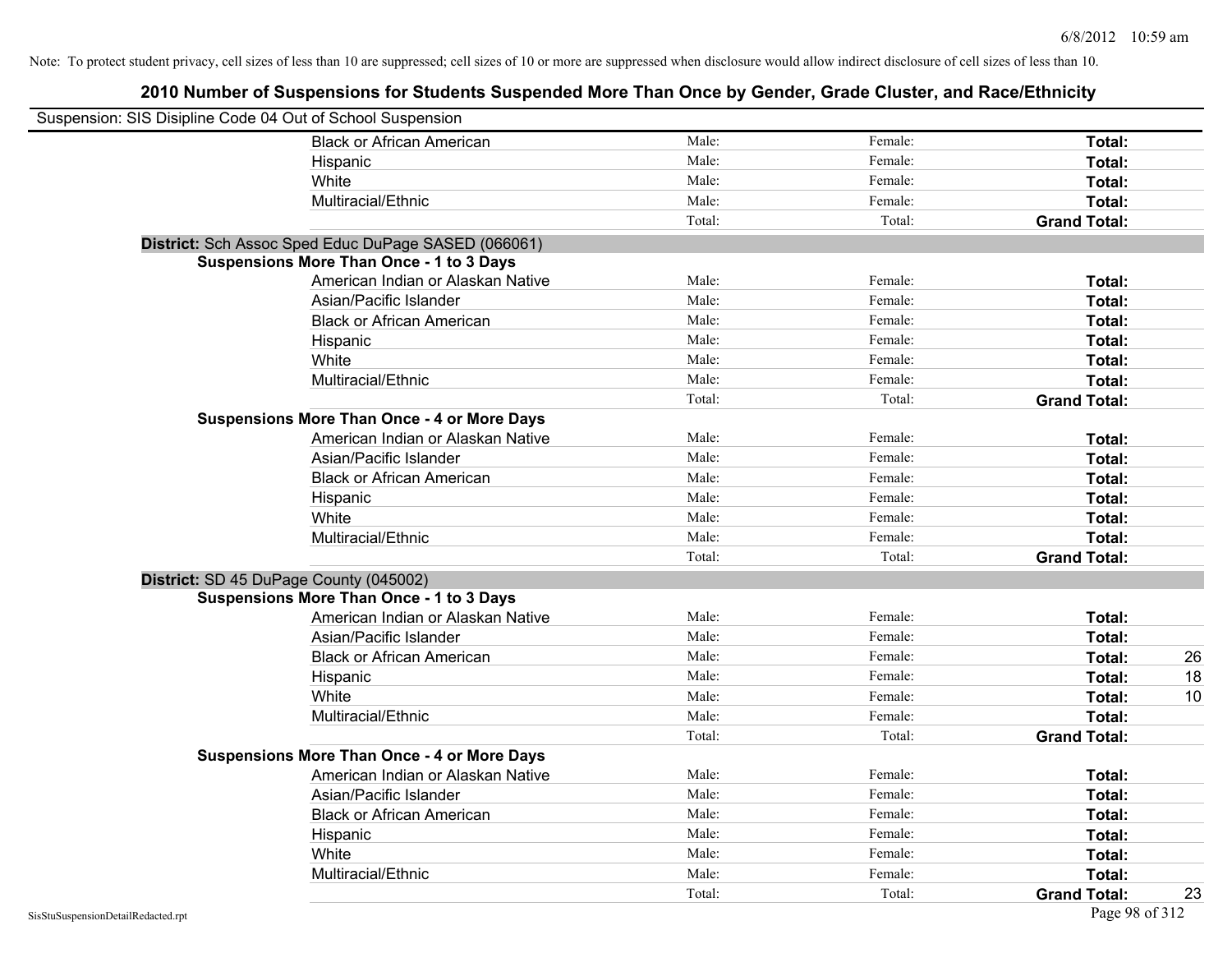| Suspension: SIS Disipline Code 04 Out of School Suspension |                                                    |        |         |                     |    |
|------------------------------------------------------------|----------------------------------------------------|--------|---------|---------------------|----|
|                                                            | District: West Chicago ESD 33 (033002)             |        |         |                     |    |
|                                                            | <b>Suspensions More Than Once - 1 to 3 Days</b>    |        |         |                     |    |
|                                                            | American Indian or Alaskan Native                  | Male:  | Female: | Total:              |    |
|                                                            | Asian/Pacific Islander                             | Male:  | Female: | <b>Total:</b>       |    |
|                                                            | <b>Black or African American</b>                   | Male:  | Female: | Total:              |    |
|                                                            | Hispanic                                           | Male:  | Female: | Total:              | 13 |
|                                                            | White                                              | Male:  | Female: | Total:              | 13 |
|                                                            | Multiracial/Ethnic                                 | Male:  | Female: | Total:              |    |
|                                                            |                                                    | Total: | Total:  | <b>Grand Total:</b> |    |
|                                                            | <b>Suspensions More Than Once - 4 or More Days</b> |        |         |                     |    |
|                                                            | American Indian or Alaskan Native                  | Male:  | Female: | Total:              |    |
|                                                            | Asian/Pacific Islander                             | Male:  | Female: | Total:              |    |
|                                                            | <b>Black or African American</b>                   | Male:  | Female: | Total:              |    |
|                                                            | Hispanic                                           | Male:  | Female: | Total:              | 23 |
|                                                            | White                                              | Male:  | Female: | Total:              |    |
|                                                            | Multiracial/Ethnic                                 | Male:  | Female: | Total:              |    |
|                                                            |                                                    | Total: | Total:  | <b>Grand Total:</b> |    |
| District: Wood Dale SD 7 (007002)                          |                                                    |        |         |                     |    |
|                                                            | <b>Suspensions More Than Once - 1 to 3 Days</b>    |        |         |                     |    |
|                                                            | American Indian or Alaskan Native                  | Male:  | Female: | Total:              |    |
|                                                            | Asian/Pacific Islander                             | Male:  | Female: | Total:              |    |
|                                                            | <b>Black or African American</b>                   | Male:  | Female: | Total:              |    |
|                                                            | Hispanic                                           | Male:  | Female: | Total:              |    |
|                                                            | White                                              | Male:  | Female: | Total:              | 12 |
|                                                            | Multiracial/Ethnic                                 | Male:  | Female: | Total:              |    |
|                                                            |                                                    | Total: | Total:  | <b>Grand Total:</b> | 24 |
|                                                            | <b>Suspensions More Than Once - 4 or More Days</b> |        |         |                     |    |
|                                                            | American Indian or Alaskan Native                  | Male:  | Female: | Total:              |    |
|                                                            | Asian/Pacific Islander                             | Male:  | Female: | Total:              |    |
|                                                            | <b>Black or African American</b>                   | Male:  | Female: | Total:              |    |
|                                                            | Hispanic                                           | Male:  | Female: | Total:              |    |
|                                                            | White                                              | Male:  | Female: | Total:              |    |
|                                                            | Multiracial/Ethnic                                 | Male:  | Female: | Total:              |    |
|                                                            |                                                    | Total: | Total:  | <b>Grand Total:</b> |    |
| District: Woodridge SD 68 (068002)                         |                                                    |        |         |                     |    |
|                                                            | <b>Suspensions More Than Once - 1 to 3 Days</b>    |        |         |                     |    |
|                                                            | American Indian or Alaskan Native                  | Male:  | Female: | Total:              |    |
|                                                            | Asian/Pacific Islander                             | Male:  | Female: | Total:              |    |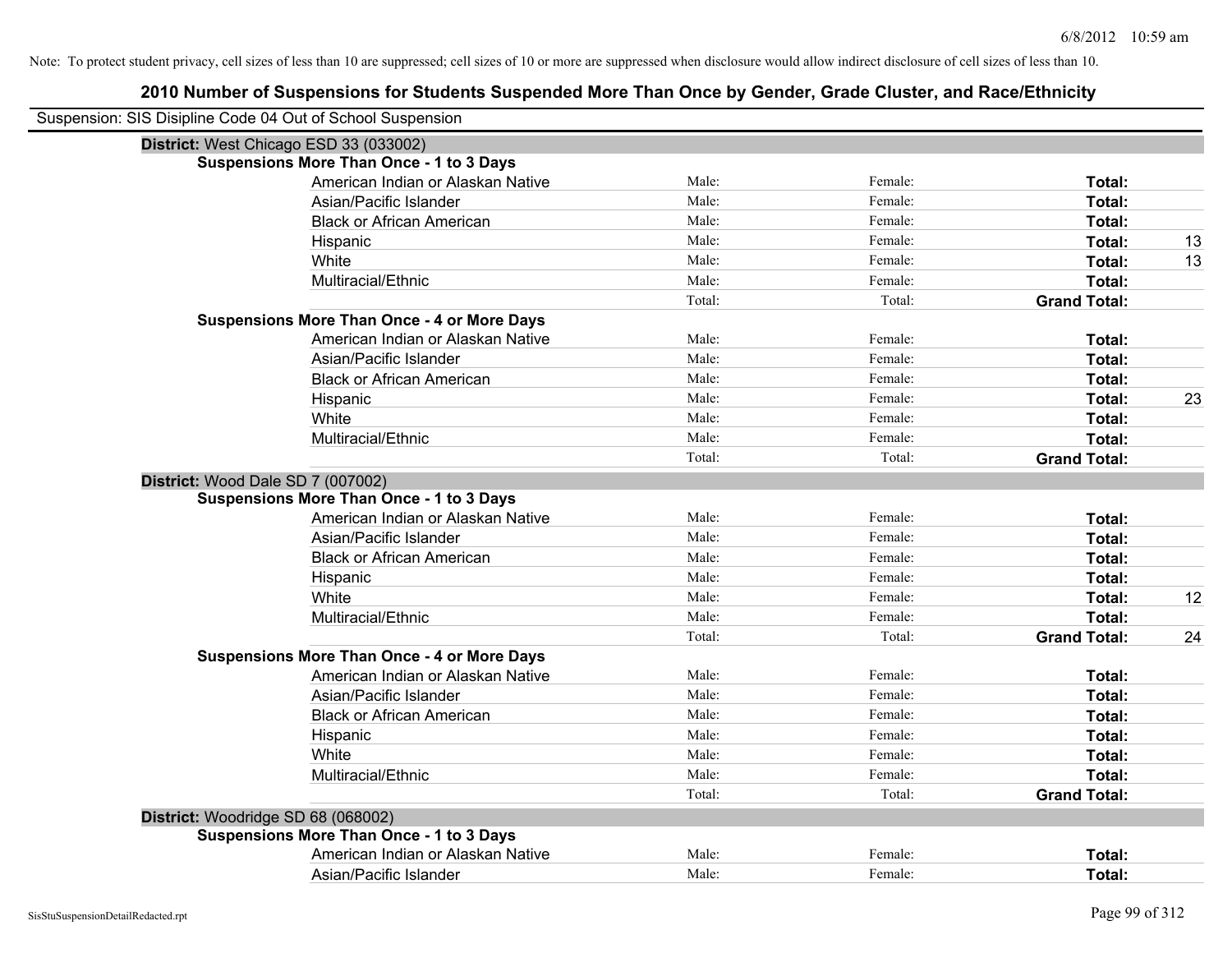| Suspension: SIS Disipline Code 04 Out of School Suspension |        |    |         |    |                     |    |
|------------------------------------------------------------|--------|----|---------|----|---------------------|----|
| <b>Black or African American</b>                           | Male:  | 14 | Female: | 10 | Total:              | 24 |
| Hispanic                                                   | Male:  |    | Female: |    | Total:              |    |
| White                                                      | Male:  |    | Female: |    | Total:              |    |
| Multiracial/Ethnic                                         | Male:  |    | Female: |    | Total:              |    |
|                                                            | Total: |    | Total:  |    | <b>Grand Total:</b> |    |
| <b>Suspensions More Than Once - 4 or More Days</b>         |        |    |         |    |                     |    |
| American Indian or Alaskan Native                          | Male:  |    | Female: |    | Total:              |    |
| Asian/Pacific Islander                                     | Male:  |    | Female: |    | Total:              |    |
| <b>Black or African American</b>                           | Male:  |    | Female: |    | Total:              |    |
| Hispanic                                                   | Male:  |    | Female: |    | Total:              |    |
| White                                                      | Male:  |    | Female: |    | Total:              |    |
| Multiracial/Ethnic                                         | Male:  |    | Female: |    | Total:              |    |
|                                                            | Total: |    | Total:  |    | <b>Grand Total:</b> |    |
| County: Non-Public School (000)                            |        |    |         |    |                     |    |
| District: DuPage ROE (000000)                              |        |    |         |    |                     |    |
| <b>Suspensions More Than Once - 1 to 3 Days</b>            |        |    |         |    |                     |    |
| American Indian or Alaskan Native                          | Male:  |    | Female: |    | Total:              |    |
| Asian/Pacific Islander                                     | Male:  |    | Female: |    | Total:              |    |
| <b>Black or African American</b>                           | Male:  |    | Female: |    | Total:              |    |
| Hispanic                                                   | Male:  |    | Female: |    | Total:              |    |
| White                                                      | Male:  |    | Female: |    | Total:              |    |
| Multiracial/Ethnic                                         | Male:  |    | Female: |    | Total:              |    |
|                                                            | Total: |    | Total:  |    | <b>Grand Total:</b> |    |
| <b>Suspensions More Than Once - 4 or More Days</b>         |        |    |         |    |                     |    |
| American Indian or Alaskan Native                          | Male:  |    | Female: |    | Total:              |    |
| Asian/Pacific Islander                                     | Male:  |    | Female: |    | Total:              |    |
| <b>Black or African American</b>                           | Male:  |    | Female: |    | Total:              |    |
| Hispanic                                                   | Male:  |    | Female: |    | Total:              |    |
| White                                                      | Male:  |    | Female: |    | Total:              |    |
| Multiracial/Ethnic                                         | Male:  |    | Female: |    | Total:              |    |
|                                                            | Total: |    | Total:  |    | <b>Grand Total:</b> |    |
|                                                            |        |    |         |    |                     |    |
| Region: Edwd/Gltn/Hdin/Pop/Slne/Wbh/Wn/Wh (20)             |        |    |         |    |                     |    |
| County: Edwards (024)                                      |        |    |         |    |                     |    |
| District: Edwards County CUSD 1 (001026)                   |        |    |         |    |                     |    |
| <b>Suspensions More Than Once - 1 to 3 Days</b>            |        |    |         |    |                     |    |
| American Indian or Alaskan Native                          | Male:  |    | Female: |    | Total:              |    |
| Asian/Pacific Islander                                     | Male:  |    | Female: |    | Total:              |    |
|                                                            |        |    |         |    |                     |    |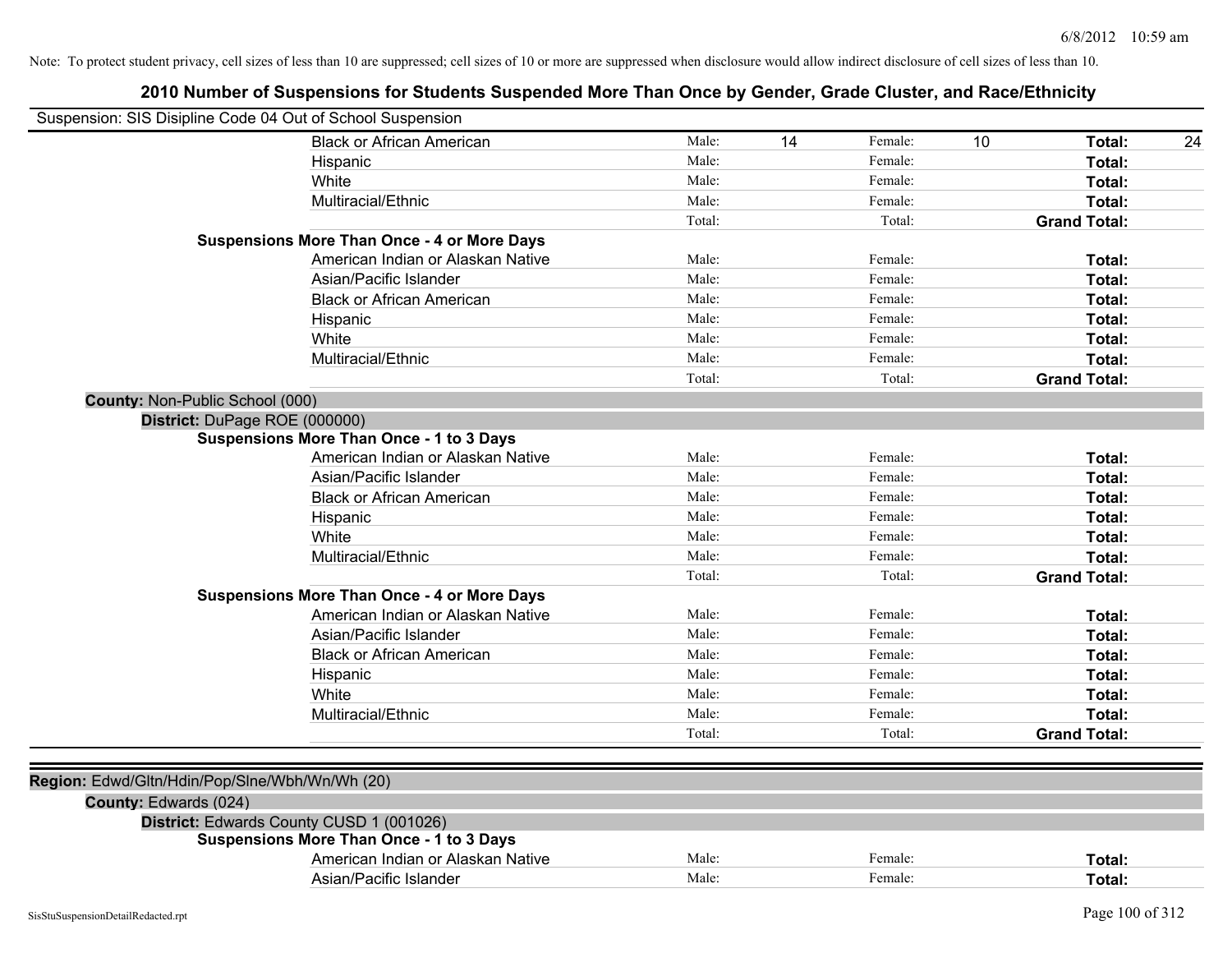| Suspension: SIS Disipline Code 04 Out of School Suspension |                                                    |        |    |         |    |                     |    |
|------------------------------------------------------------|----------------------------------------------------|--------|----|---------|----|---------------------|----|
|                                                            | <b>Black or African American</b>                   | Male:  |    | Female: |    | Total:              |    |
|                                                            | Hispanic                                           | Male:  |    | Female: |    | Total:              |    |
|                                                            | White                                              | Male:  | 78 | Female: | 19 | Total:              | 97 |
|                                                            | Multiracial/Ethnic                                 | Male:  |    | Female: |    | Total:              |    |
|                                                            |                                                    | Total: |    | Total:  |    | <b>Grand Total:</b> |    |
|                                                            | <b>Suspensions More Than Once - 4 or More Days</b> |        |    |         |    |                     |    |
|                                                            | American Indian or Alaskan Native                  | Male:  |    | Female: |    | Total:              |    |
|                                                            | Asian/Pacific Islander                             | Male:  |    | Female: |    | Total:              |    |
|                                                            | <b>Black or African American</b>                   | Male:  |    | Female: |    | Total:              |    |
|                                                            | Hispanic                                           | Male:  |    | Female: |    | Total:              |    |
|                                                            | White                                              | Male:  |    | Female: |    | Total:              |    |
|                                                            | Multiracial/Ethnic                                 | Male:  |    | Female: |    | Total:              |    |
|                                                            |                                                    | Total: |    | Total:  |    | <b>Grand Total:</b> |    |
| County: Gallatin (030)                                     |                                                    |        |    |         |    |                     |    |
|                                                            | District: Gallatin CUSD 7 (007026)                 |        |    |         |    |                     |    |
|                                                            | <b>Suspensions More Than Once - 1 to 3 Days</b>    |        |    |         |    |                     |    |
|                                                            | American Indian or Alaskan Native                  | Male:  |    | Female: |    | Total:              |    |
|                                                            | Asian/Pacific Islander                             | Male:  |    | Female: |    | Total:              |    |
|                                                            | <b>Black or African American</b>                   | Male:  |    | Female: |    | Total:              |    |
|                                                            | Hispanic                                           | Male:  |    | Female: |    | Total:              |    |
|                                                            | White                                              | Male:  |    | Female: |    | Total:              | 21 |
|                                                            | Multiracial/Ethnic                                 | Male:  |    | Female: |    | Total:              |    |
|                                                            |                                                    | Total: |    | Total:  |    | <b>Grand Total:</b> |    |
|                                                            | <b>Suspensions More Than Once - 4 or More Days</b> |        |    |         |    |                     |    |
|                                                            | American Indian or Alaskan Native                  | Male:  |    | Female: |    | Total:              |    |
|                                                            | Asian/Pacific Islander                             | Male:  |    | Female: |    | Total:              |    |
|                                                            | <b>Black or African American</b>                   | Male:  |    | Female: |    | Total:              |    |
|                                                            | Hispanic                                           | Male:  |    | Female: |    | Total:              |    |
|                                                            | White                                              | Male:  |    | Female: |    | Total:              |    |
|                                                            | Multiracial/Ethnic                                 | Male:  |    | Female: |    | Total:              |    |
|                                                            |                                                    | Total: |    | Total:  |    | <b>Grand Total:</b> |    |
| County: Hardin (035)                                       |                                                    |        |    |         |    |                     |    |
|                                                            | District: Hardin County CUSD 1 (001026)            |        |    |         |    |                     |    |
|                                                            | <b>Suspensions More Than Once - 1 to 3 Days</b>    |        |    |         |    |                     |    |
|                                                            | American Indian or Alaskan Native                  | Male:  |    | Female: |    | Total:              |    |
|                                                            | Asian/Pacific Islander                             | Male:  |    | Female: |    | Total:              |    |
|                                                            | <b>Black or African American</b>                   | Male:  |    | Female: |    | Total:              |    |
|                                                            | Hispanic                                           | Male:  |    | Female: |    | Total:              |    |
|                                                            | White                                              | Male:  |    | Female: |    | Total:              | 22 |
| SisStuSuspensionDetailRedacted.rpt                         |                                                    |        |    |         |    | Page 101 of 312     |    |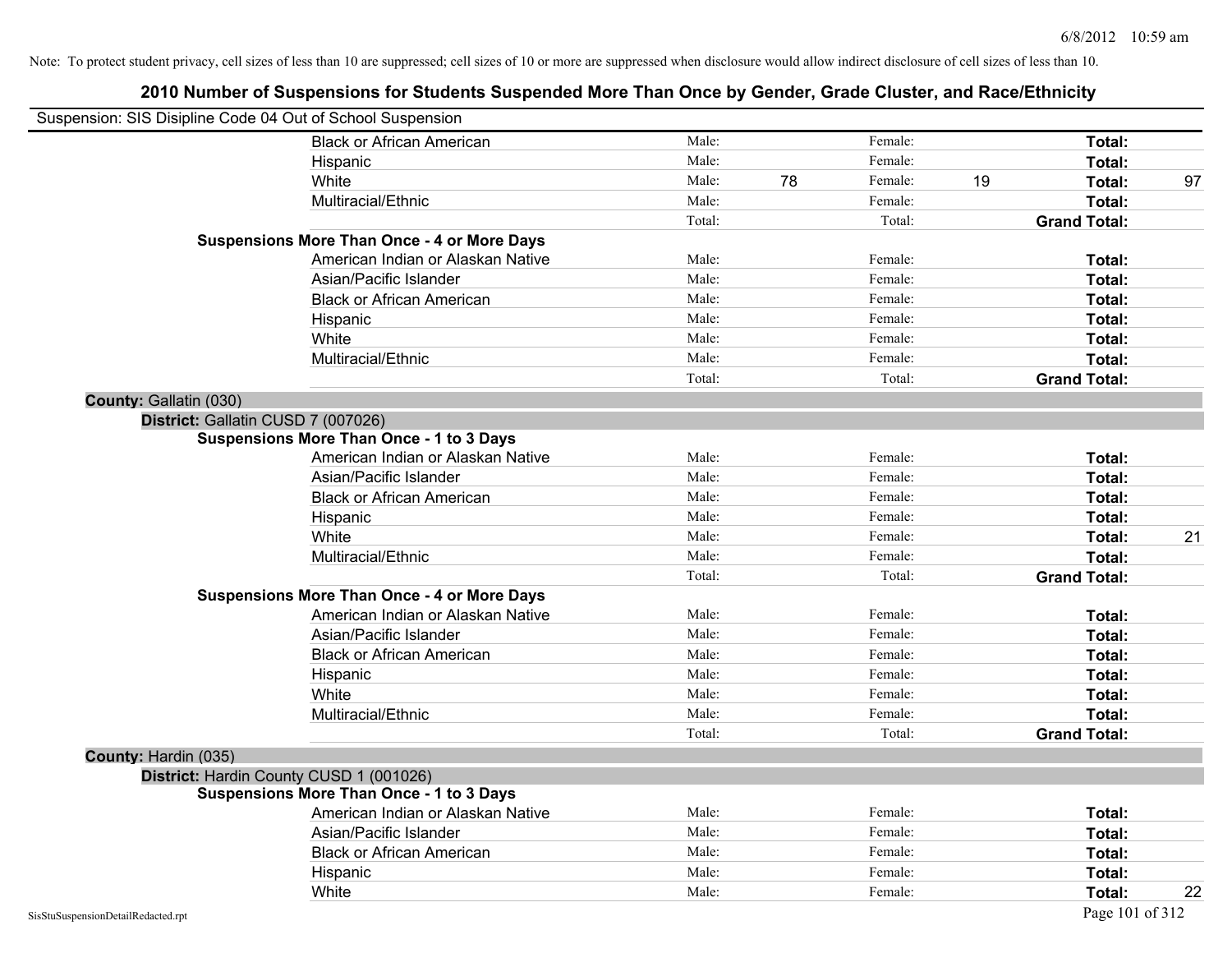## **2010 Number of Suspensions for Students Suspended More Than Once by Gender, Grade Cluster, and Race/Ethnicity**

| Suspension: SIS Disipline Code 04 Out of School Suspension |                                                    |        |         |                     |    |
|------------------------------------------------------------|----------------------------------------------------|--------|---------|---------------------|----|
|                                                            | Multiracial/Ethnic                                 | Male:  | Female: | Total:              |    |
|                                                            |                                                    | Total: | Total:  | <b>Grand Total:</b> |    |
|                                                            | <b>Suspensions More Than Once - 4 or More Days</b> |        |         |                     |    |
|                                                            | American Indian or Alaskan Native                  | Male:  | Female: | Total:              |    |
|                                                            | Asian/Pacific Islander                             | Male:  | Female: | Total:              |    |
|                                                            | <b>Black or African American</b>                   | Male:  | Female: | Total:              |    |
|                                                            | Hispanic                                           | Male:  | Female: | Total:              |    |
|                                                            | White                                              | Male:  | Female: | Total:              |    |
|                                                            | Multiracial/Ethnic                                 | Male:  | Female: | Total:              |    |
|                                                            |                                                    | Total: | Total:  | <b>Grand Total:</b> |    |
| County: Pope (076)                                         |                                                    |        |         |                     |    |
| District: Pope Co CUD 1 (001026)                           |                                                    |        |         |                     |    |
|                                                            | <b>Suspensions More Than Once - 1 to 3 Days</b>    |        |         |                     |    |
|                                                            | American Indian or Alaskan Native                  | Male:  | Female: | Total:              |    |
|                                                            | Asian/Pacific Islander                             | Male:  | Female: | Total:              |    |
|                                                            | <b>Black or African American</b>                   | Male:  | Female: | Total:              |    |
|                                                            | Hispanic                                           | Male:  | Female: | Total:              |    |
|                                                            | White                                              | Male:  | Female: | Total:              | 15 |
|                                                            | Multiracial/Ethnic                                 | Male:  | Female: | Total:              |    |
|                                                            |                                                    | Total: | Total:  | <b>Grand Total:</b> |    |
|                                                            | <b>Suspensions More Than Once - 4 or More Days</b> |        |         |                     |    |
|                                                            | American Indian or Alaskan Native                  | Male:  | Female: | Total:              |    |
|                                                            | Asian/Pacific Islander                             | Male:  | Female: | Total:              |    |
|                                                            | <b>Black or African American</b>                   | Male:  | Female: | Total:              |    |
|                                                            | Hispanic                                           | Male:  | Female: | Total:              |    |
|                                                            | White                                              | Male:  | Female: | Total:              |    |
|                                                            | Multiracial/Ethnic                                 | Male:  | Female: | Total:              |    |
|                                                            |                                                    | Total: | Total:  | <b>Grand Total:</b> |    |
| County: Saline (083)                                       |                                                    |        |         |                     |    |
|                                                            | District: Carrier Mills-Stonefort CUSD 2 (002026)  |        |         |                     |    |
|                                                            | <b>Suspensions More Than Once - 1 to 3 Days</b>    |        |         |                     |    |
|                                                            | American Indian or Alaskan Native                  | Male:  | Female: | Total:              |    |
|                                                            | Asian/Pacific Islander                             | Male:  | Female: | Total:              |    |
|                                                            | <b>Black or African American</b>                   | Male:  | Female: | Total:              | 27 |
|                                                            | Hispanic                                           | Male:  | Female: | Total:              |    |
|                                                            | White                                              | Male:  | Female: | Total:              | 35 |
|                                                            | Multiracial/Ethnic                                 | Male:  | Female: | Total:              | 13 |
|                                                            |                                                    | Total: | Total:  | <b>Grand Total:</b> |    |

**Suspensions More Than Once - 4 or More Days**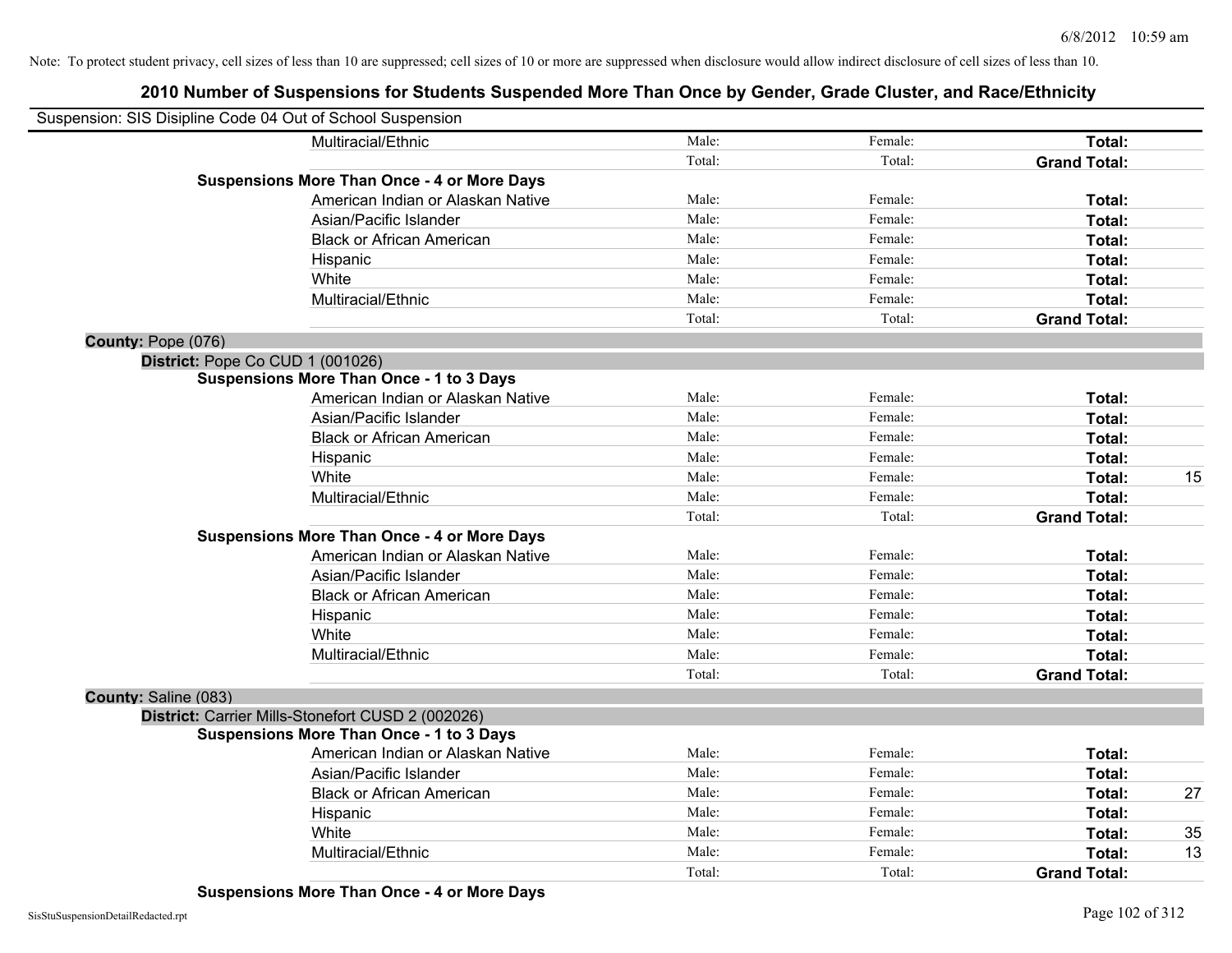| Suspension: SIS Disipline Code 04 Out of School Suspension |        |         |                     |    |
|------------------------------------------------------------|--------|---------|---------------------|----|
| American Indian or Alaskan Native                          | Male:  | Female: | Total:              |    |
| Asian/Pacific Islander                                     | Male:  | Female: | Total:              |    |
| <b>Black or African American</b>                           | Male:  | Female: | Total:              |    |
| Hispanic                                                   | Male:  | Female: | Total:              |    |
| White                                                      | Male:  | Female: | Total:              |    |
| Multiracial/Ethnic                                         | Male:  | Female: | Total:              |    |
|                                                            | Total: | Total:  | <b>Grand Total:</b> |    |
| District: Eldorado CUSD 4 (004026)                         |        |         |                     |    |
| <b>Suspensions More Than Once - 1 to 3 Days</b>            |        |         |                     |    |
| American Indian or Alaskan Native                          | Male:  | Female: | Total:              |    |
| Asian/Pacific Islander                                     | Male:  | Female: | Total:              |    |
| <b>Black or African American</b>                           | Male:  | Female: | Total:              |    |
| Hispanic                                                   | Male:  | Female: | Total:              |    |
| White                                                      | Male:  | Female: | Total:              | 23 |
| Multiracial/Ethnic                                         | Male:  | Female: | Total:              |    |
|                                                            | Total: | Total:  | <b>Grand Total:</b> |    |
| <b>Suspensions More Than Once - 4 or More Days</b>         |        |         |                     |    |
| American Indian or Alaskan Native                          | Male:  | Female: | Total:              |    |
| Asian/Pacific Islander                                     | Male:  | Female: | Total:              |    |
| <b>Black or African American</b>                           | Male:  | Female: | Total:              |    |
| Hispanic                                                   | Male:  | Female: | Total:              |    |
| White                                                      | Male:  | Female: | Total:              |    |
| Multiracial/Ethnic                                         | Male:  | Female: | Total:              |    |
|                                                            | Total: | Total:  | <b>Grand Total:</b> |    |
| District: Galatia CUSD 1 (001026)                          |        |         |                     |    |
| <b>Suspensions More Than Once - 1 to 3 Days</b>            |        |         |                     |    |
| American Indian or Alaskan Native                          | Male:  | Female: | Total:              |    |
| Asian/Pacific Islander                                     | Male:  | Female: | Total:              |    |
| <b>Black or African American</b>                           | Male:  | Female: | Total:              |    |
| Hispanic                                                   | Male:  | Female: | Total:              |    |
| White                                                      | Male:  | Female: | Total:              |    |
| Multiracial/Ethnic                                         | Male:  | Female: | Total:              |    |
|                                                            | Total: | Total:  | <b>Grand Total:</b> |    |
| District: Harrisburg CUSD 3 (003026)                       |        |         |                     |    |
| <b>Suspensions More Than Once - 1 to 3 Days</b>            |        |         |                     |    |
| American Indian or Alaskan Native                          | Male:  | Female: | Total:              |    |
| Asian/Pacific Islander                                     | Male:  | Female: | <b>Total:</b>       |    |
| <b>Black or African American</b>                           | Male:  | Female: | Total:              |    |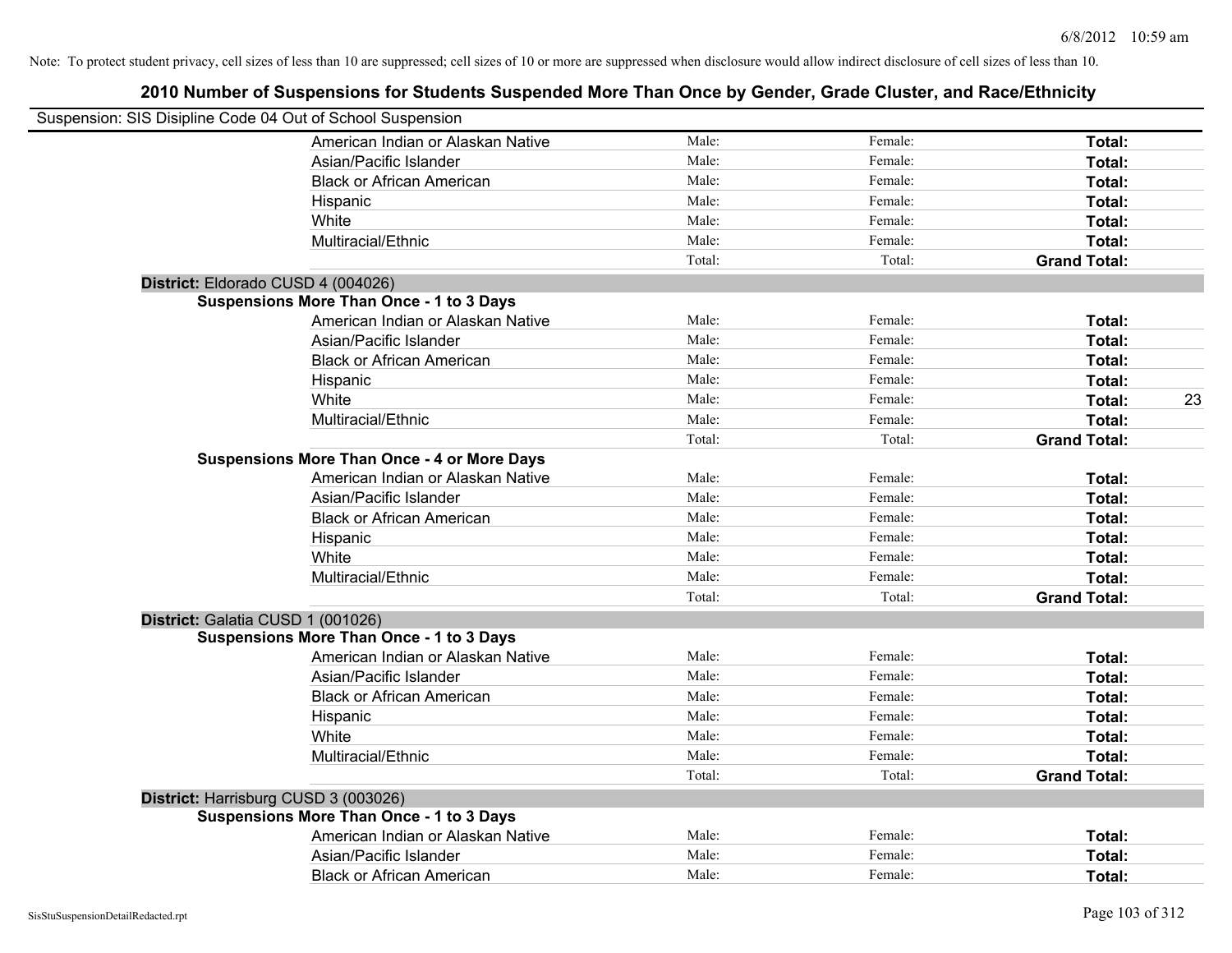| Suspension: SIS Disipline Code 04 Out of School Suspension |                                                    |        |     |         |    |                     |     |
|------------------------------------------------------------|----------------------------------------------------|--------|-----|---------|----|---------------------|-----|
|                                                            | Hispanic                                           | Male:  |     | Female: |    | Total:              |     |
|                                                            | White                                              | Male:  | 101 | Female: | 17 | Total:              | 118 |
|                                                            | Multiracial/Ethnic                                 | Male:  |     | Female: |    | Total:              | 20  |
|                                                            |                                                    | Total: |     | Total:  |    | <b>Grand Total:</b> | 151 |
|                                                            | <b>Suspensions More Than Once - 4 or More Days</b> |        |     |         |    |                     |     |
|                                                            | American Indian or Alaskan Native                  | Male:  |     | Female: |    | Total:              |     |
|                                                            | Asian/Pacific Islander                             | Male:  |     | Female: |    | Total:              |     |
|                                                            | <b>Black or African American</b>                   | Male:  |     | Female: |    | Total:              |     |
|                                                            | Hispanic                                           | Male:  |     | Female: |    | Total:              |     |
|                                                            | White                                              | Male:  |     | Female: |    | Total:              | 13  |
|                                                            | Multiracial/Ethnic                                 | Male:  |     | Female: |    | Total:              |     |
|                                                            |                                                    | Total: |     | Total:  |    | <b>Grand Total:</b> |     |
| County: Wabash (093)                                       |                                                    |        |     |         |    |                     |     |
|                                                            | District: Wabash CUSD 348 (348026)                 |        |     |         |    |                     |     |
|                                                            | <b>Suspensions More Than Once - 1 to 3 Days</b>    |        |     |         |    |                     |     |
|                                                            | American Indian or Alaskan Native                  | Male:  |     | Female: |    | Total:              |     |
|                                                            | Asian/Pacific Islander                             | Male:  |     | Female: |    | Total:              |     |
|                                                            | <b>Black or African American</b>                   | Male:  |     | Female: |    | Total:              |     |
|                                                            | Hispanic                                           | Male:  |     | Female: |    | Total:              |     |
|                                                            | White                                              | Male:  | 202 | Female: | 25 | Total:              | 227 |
|                                                            | Multiracial/Ethnic                                 | Male:  |     | Female: |    | Total:              |     |
|                                                            |                                                    | Total: |     | Total:  |    | <b>Grand Total:</b> | 238 |
|                                                            | <b>Suspensions More Than Once - 4 or More Days</b> |        |     |         |    |                     |     |
|                                                            | American Indian or Alaskan Native                  | Male:  |     | Female: |    | Total:              |     |
|                                                            | Asian/Pacific Islander                             | Male:  |     | Female: |    | Total:              |     |
|                                                            | <b>Black or African American</b>                   | Male:  |     | Female: |    | Total:              |     |
|                                                            | Hispanic                                           | Male:  |     | Female: |    | Total:              |     |
|                                                            | White                                              | Male:  |     | Female: |    | Total:              | 13  |
|                                                            | Multiracial/Ethnic                                 | Male:  |     | Female: |    | Total:              |     |
|                                                            |                                                    | Total: |     | Total:  |    | <b>Grand Total:</b> |     |
| County: Wayne (096)                                        |                                                    |        |     |         |    |                     |     |
|                                                            | District: Fairfield Comm H S Dist 225 (225016)     |        |     |         |    |                     |     |
|                                                            | <b>Suspensions More Than Once - 1 to 3 Days</b>    |        |     |         |    |                     |     |
|                                                            | American Indian or Alaskan Native                  | Male:  |     | Female: |    | Total:              |     |
|                                                            | Asian/Pacific Islander                             | Male:  |     | Female: |    | Total:              |     |
|                                                            | <b>Black or African American</b>                   | Male:  |     | Female: |    | Total:              |     |
|                                                            | Hispanic                                           | Male:  |     | Female: |    | Total:              |     |
|                                                            | White                                              | Male:  |     | Female: |    | Total:              | 43  |
|                                                            | Multiracial/Ethnic                                 | Male:  |     | Female: |    | Total:              |     |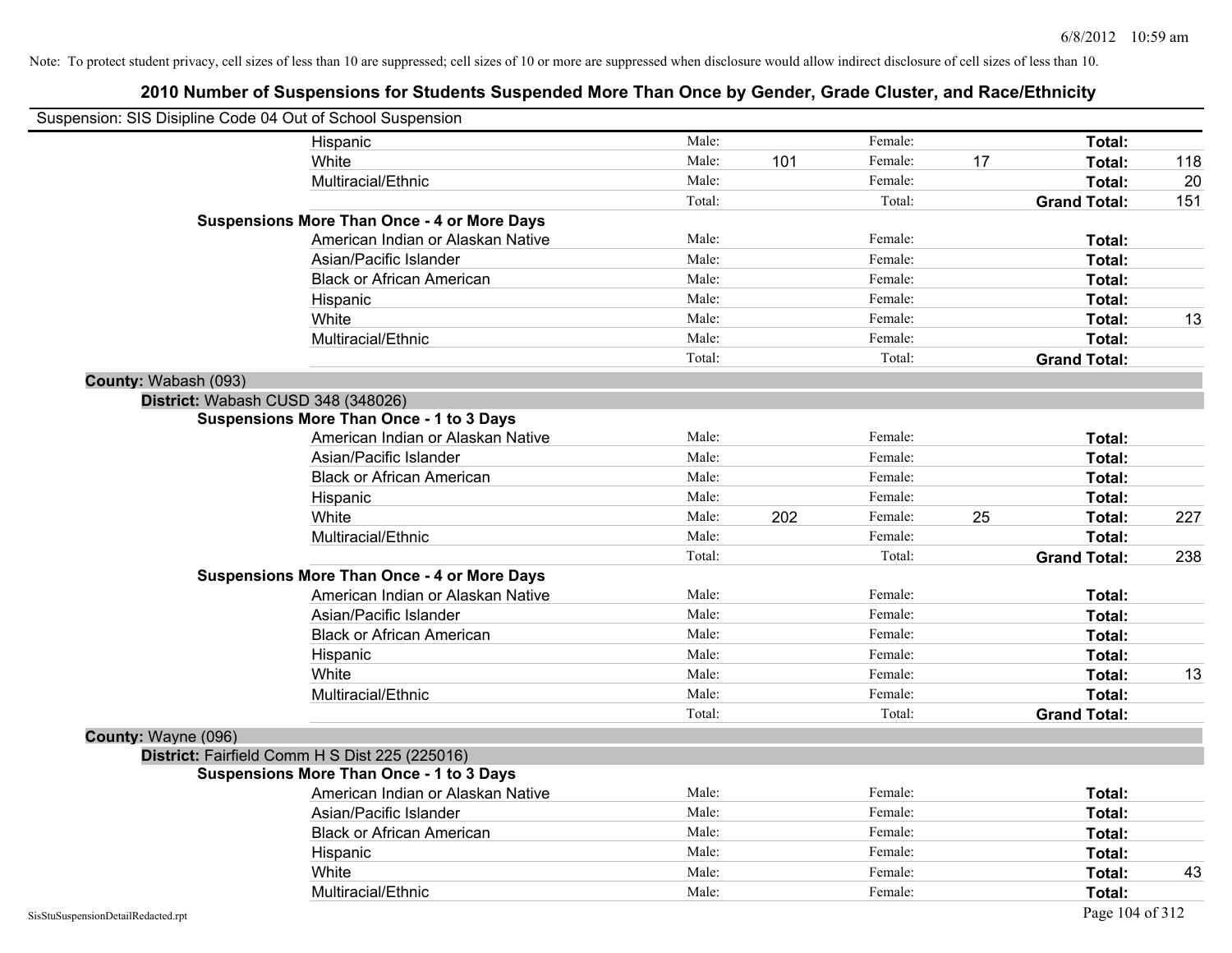#### **2010 Number of Suspensions for Students Suspended More Than Once by Gender, Grade Cluster, and Race/Ethnicity**

|                                                    | Total: | Total:  | <b>Grand Total:</b> |
|----------------------------------------------------|--------|---------|---------------------|
| <b>Suspensions More Than Once - 4 or More Days</b> |        |         |                     |
| American Indian or Alaskan Native                  | Male:  | Female: | Total:              |
| Asian/Pacific Islander                             | Male:  | Female: | Total:              |
| <b>Black or African American</b>                   | Male:  | Female: | Total:              |
| Hispanic                                           | Male:  | Female: | Total:              |
| White                                              | Male:  | Female: | Total:              |
| Multiracial/Ethnic                                 | Male:  | Female: | Total:              |
|                                                    | Total: | Total:  | <b>Grand Total:</b> |
| District: Fairfield PSD 112 (112004)               |        |         |                     |
| <b>Suspensions More Than Once - 1 to 3 Days</b>    |        |         |                     |
| American Indian or Alaskan Native                  | Male:  | Female: | Total:              |
| Asian/Pacific Islander                             | Male:  | Female: | Total:              |
| <b>Black or African American</b>                   | Male:  | Female: | Total:              |
| Hispanic                                           | Male:  | Female: | Total:              |
| White                                              | Male:  | Female: | Total:              |
| Multiracial/Ethnic                                 | Male:  | Female: | Total:              |
|                                                    | Total: | Total:  | <b>Grand Total:</b> |
| District: New Hope CCSD 6 (006004)                 |        |         |                     |
| <b>Suspensions More Than Once - 1 to 3 Days</b>    |        |         |                     |
| American Indian or Alaskan Native                  | Male:  | Female: | Total:              |
| Asian/Pacific Islander                             | Male:  | Female: | Total:              |
| <b>Black or African American</b>                   | Male:  | Female: | Total:              |
| Hispanic                                           | Male:  | Female: | Total:              |
| White                                              | Male:  | Female: | Total:              |
| Multiracial/Ethnic                                 | Male:  | Female: | Total:              |
|                                                    | Total: | Total:  | <b>Grand Total:</b> |
| District: North Wayne CUSD 200 (200026)            |        |         |                     |
| <b>Suspensions More Than Once - 1 to 3 Days</b>    |        |         |                     |
| American Indian or Alaskan Native                  | Male:  | Female: | Total:              |
| Asian/Pacific Islander                             | Male:  | Female: | Total:              |
| <b>Black or African American</b>                   | Male:  | Female: | Total:              |
| Hispanic                                           | Male:  | Female: | Total:              |
| White                                              | Male:  | Female: | Total:              |
| Multiracial/Ethnic                                 | Male:  | Female: | Total:              |
|                                                    | Total: | Total:  | <b>Grand Total:</b> |

**Suspensions More Than Once - 1 to 3 Days**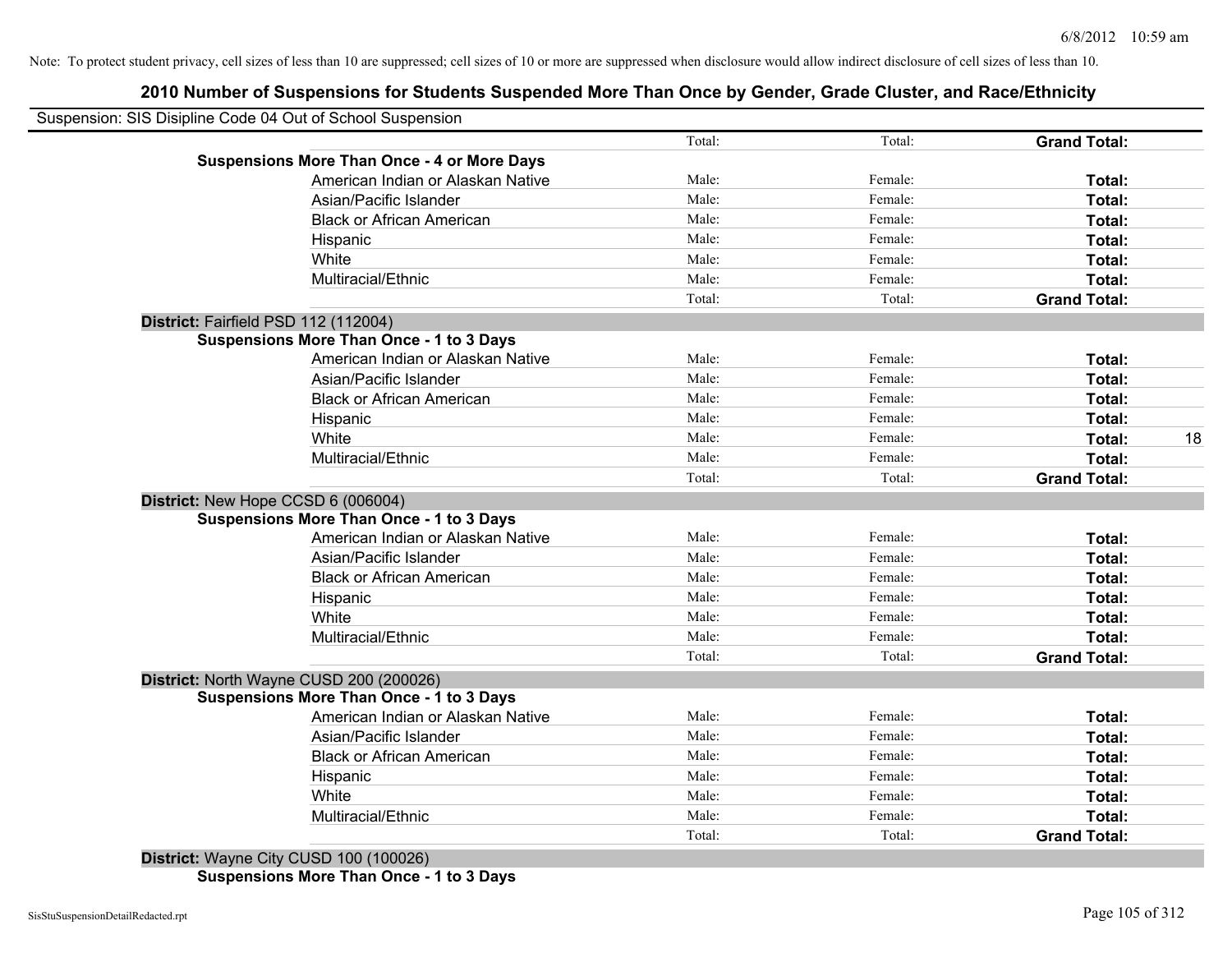| Suspension: SIS Disipline Code 04 Out of School Suspension |                                                    |        |         |                     |
|------------------------------------------------------------|----------------------------------------------------|--------|---------|---------------------|
|                                                            | American Indian or Alaskan Native                  | Male:  | Female: | Total:              |
|                                                            | Asian/Pacific Islander                             | Male:  | Female: | Total:              |
|                                                            | <b>Black or African American</b>                   | Male:  | Female: | Total:              |
|                                                            | Hispanic                                           | Male:  | Female: | Total:              |
|                                                            | White                                              | Male:  | Female: | Total:              |
|                                                            | Multiracial/Ethnic                                 | Male:  | Female: | Total:              |
|                                                            |                                                    | Total: | Total:  | <b>Grand Total:</b> |
|                                                            | <b>Suspensions More Than Once - 4 or More Days</b> |        |         |                     |
|                                                            | American Indian or Alaskan Native                  | Male:  | Female: | Total:              |
|                                                            | Asian/Pacific Islander                             | Male:  | Female: | Total:              |
|                                                            | <b>Black or African American</b>                   | Male:  | Female: | Total:              |
|                                                            | Hispanic                                           | Male:  | Female: | Total:              |
|                                                            | White                                              | Male:  | Female: | Total:              |
|                                                            | Multiracial/Ethnic                                 | Male:  | Female: | Total:              |
|                                                            |                                                    | Total: | Total:  | <b>Grand Total:</b> |
| County: White (097)                                        |                                                    |        |         |                     |
|                                                            | District: Carmi-White County CUSD 5 (005026)       |        |         |                     |
|                                                            | <b>Suspensions More Than Once - 1 to 3 Days</b>    |        |         |                     |
|                                                            | American Indian or Alaskan Native                  | Male:  | Female: | Total:              |
|                                                            | Asian/Pacific Islander                             | Male:  | Female: | Total:              |
|                                                            | <b>Black or African American</b>                   | Male:  | Female: | Total:              |
|                                                            | Hispanic                                           | Male:  | Female: | Total:              |
|                                                            | White                                              | Male:  | Female: | Total:              |
|                                                            | Multiracial/Ethnic                                 | Male:  | Female: | Total:              |
|                                                            |                                                    | Total: | Total:  | <b>Grand Total:</b> |
|                                                            | <b>Suspensions More Than Once - 4 or More Days</b> |        |         |                     |
|                                                            | American Indian or Alaskan Native                  | Male:  | Female: | Total:              |
|                                                            | Asian/Pacific Islander                             | Male:  | Female: | Total:              |
|                                                            | <b>Black or African American</b>                   | Male:  | Female: | Total:              |
|                                                            | Hispanic                                           | Male:  | Female: | Total:              |
|                                                            | White                                              | Male:  | Female: | Total:              |
|                                                            | Multiracial/Ethnic                                 | Male:  | Female: | Total:              |
|                                                            |                                                    | Total: | Total:  | <b>Grand Total:</b> |
| District: Grayville CUSD 1 (001026)                        |                                                    |        |         |                     |
|                                                            | <b>Suspensions More Than Once - 1 to 3 Days</b>    |        |         |                     |
|                                                            | American Indian or Alaskan Native                  | Male:  | Female: | Total:              |
|                                                            | Asian/Pacific Islander                             | Male:  | Female: | Total:              |
|                                                            | <b>Black or African American</b>                   | Male:  | Female: | Total:              |
|                                                            | Hispanic                                           | Male:  | Female: | Total:              |
| SisStuSuspensionDetailRedacted.rpt                         |                                                    |        |         | Page 106 of 312     |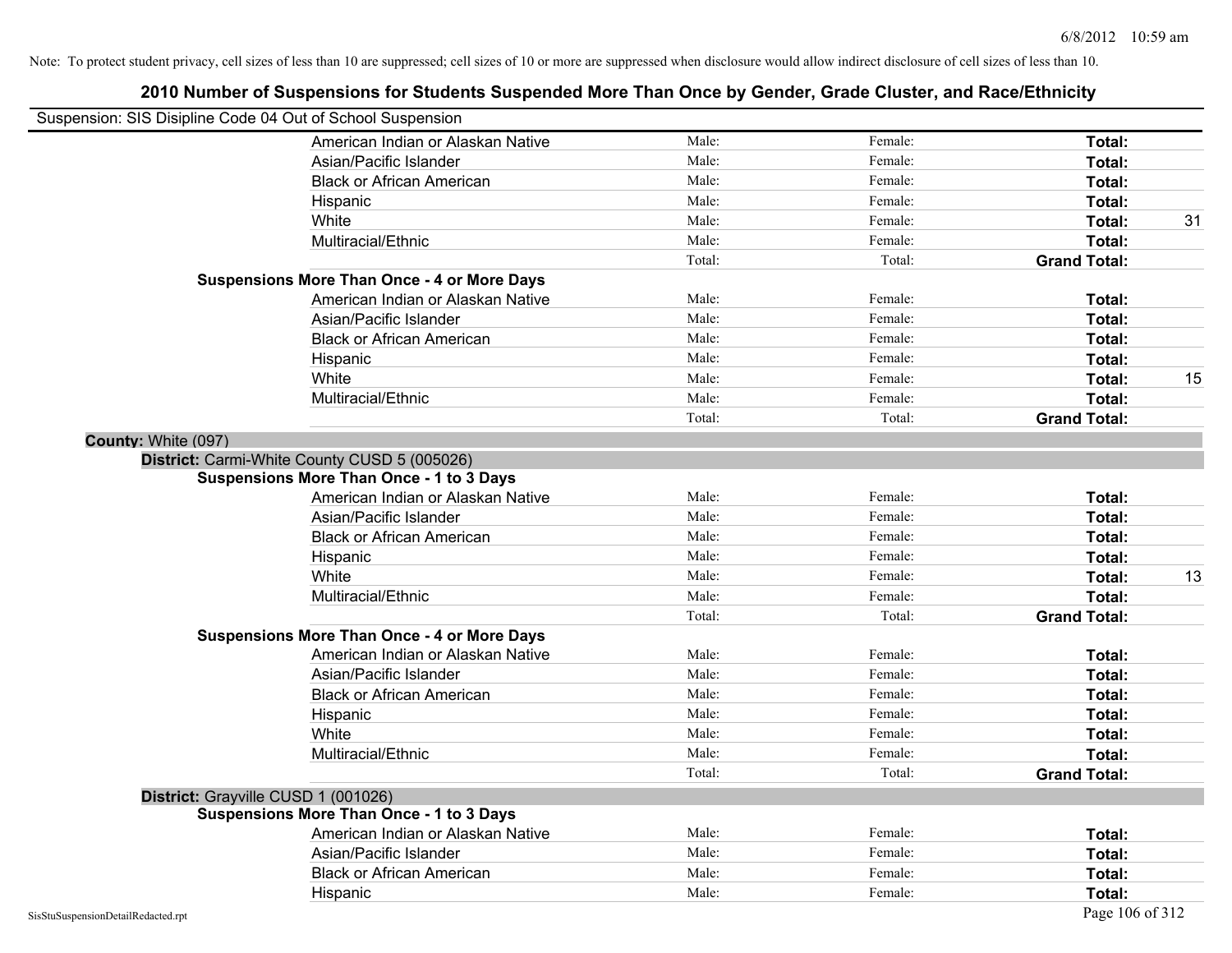| Suspension: SIS Disipline Code 04 Out of School Suspension |                                                     |        |         |                     |
|------------------------------------------------------------|-----------------------------------------------------|--------|---------|---------------------|
|                                                            | White                                               | Male:  | Female: | Total:<br>23        |
|                                                            | Multiracial/Ethnic                                  | Male:  | Female: | Total:              |
|                                                            |                                                     | Total: | Total:  | <b>Grand Total:</b> |
|                                                            | <b>Suspensions More Than Once - 4 or More Days</b>  |        |         |                     |
|                                                            | American Indian or Alaskan Native                   | Male:  | Female: | Total:              |
|                                                            | Asian/Pacific Islander                              | Male:  | Female: | Total:              |
|                                                            | <b>Black or African American</b>                    | Male:  | Female: | Total:              |
|                                                            | Hispanic                                            | Male:  | Female: | Total:              |
|                                                            | White                                               | Male:  | Female: | Total:              |
|                                                            | Multiracial/Ethnic                                  | Male:  | Female: | Total:              |
|                                                            |                                                     | Total: | Total:  | <b>Grand Total:</b> |
|                                                            | District: Norris City-Omaha-Enfield CUSD 3 (003026) |        |         |                     |
|                                                            | <b>Suspensions More Than Once - 1 to 3 Days</b>     |        |         |                     |
|                                                            | American Indian or Alaskan Native                   | Male:  | Female: | Total:              |
|                                                            | Asian/Pacific Islander                              | Male:  | Female: | Total:              |
|                                                            | <b>Black or African American</b>                    | Male:  | Female: | Total:              |
|                                                            | Hispanic                                            | Male:  | Female: | Total:              |
|                                                            | White                                               | Male:  | Female: | Total:              |
|                                                            | Multiracial/Ethnic                                  | Male:  | Female: | Total:              |
|                                                            |                                                     | Total: | Total:  | <b>Grand Total:</b> |
|                                                            |                                                     |        |         |                     |
| Region: Franklin/Williamson ROE (21)                       |                                                     |        |         |                     |
| County: Franklin (028)                                     |                                                     |        |         |                     |
| District: Benton CCSD 47 (047004)                          |                                                     |        |         |                     |
|                                                            | <b>Suspensions More Than Once - 1 to 3 Days</b>     |        |         |                     |
|                                                            | American Indian or Alaskan Native                   | Male:  | Female: | Total:              |
|                                                            | Asian/Pacific Islander                              | Male:  | Female: | Total:              |
|                                                            | <b>Black or African American</b>                    | Male:  | Female: | Total:              |
|                                                            | Hispanic                                            | Male:  | Female: | Total:              |
|                                                            | White                                               | Male:  | Female: | Total:              |
|                                                            | Multiracial/Ethnic                                  | Male:  | Female: | Total:              |
|                                                            |                                                     | Total: | Total:  | <b>Grand Total:</b> |
|                                                            | <b>Suspensions More Than Once - 4 or More Days</b>  |        |         |                     |
|                                                            | American Indian or Alaskan Native                   | Male:  | Female: | Total:              |
|                                                            | Asian/Pacific Islander                              | Male:  | Female: | Total:              |
|                                                            | <b>Black or African American</b>                    | Male:  | Female: | Total:              |
|                                                            | Hispanic                                            | Male:  | Female: | Total:              |
|                                                            | White                                               | Male:  | Female: | Total:              |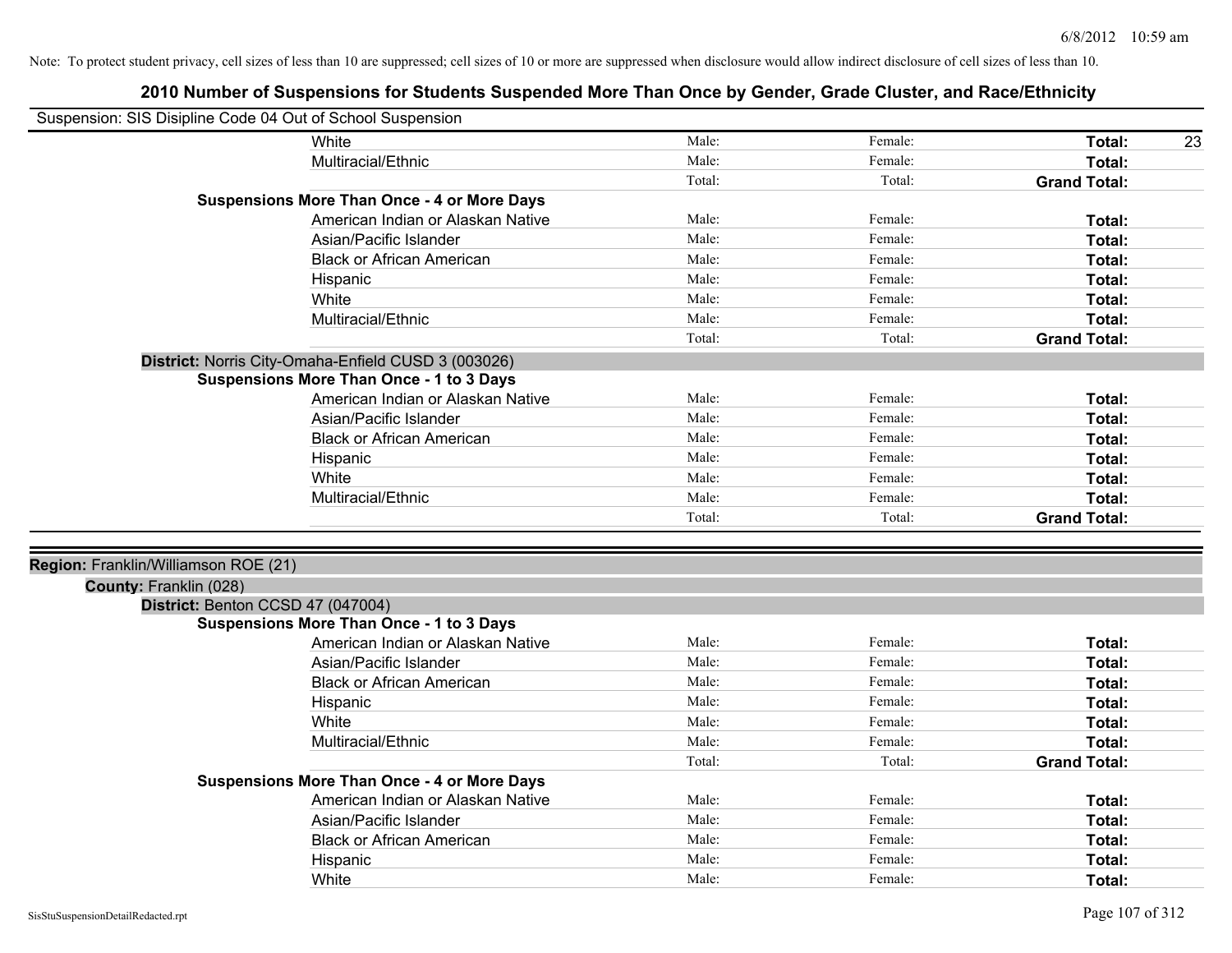| Suspension: SIS Disipline Code 04 Out of School Suspension |        |    |         |    |                     |    |
|------------------------------------------------------------|--------|----|---------|----|---------------------|----|
| Multiracial/Ethnic                                         | Male:  |    | Female: |    | Total:              |    |
|                                                            | Total: |    | Total:  |    | <b>Grand Total:</b> |    |
| District: Benton Cons HSD 103 (103013)                     |        |    |         |    |                     |    |
| <b>Suspensions More Than Once - 1 to 3 Days</b>            |        |    |         |    |                     |    |
| American Indian or Alaskan Native                          | Male:  |    | Female: |    | Total:              |    |
| Asian/Pacific Islander                                     | Male:  |    | Female: |    | Total:              |    |
| <b>Black or African American</b>                           | Male:  |    | Female: |    | Total:              |    |
| Hispanic                                                   | Male:  |    | Female: |    | Total:              |    |
| White                                                      | Male:  | 42 | Female: | 20 | Total:              | 62 |
| Multiracial/Ethnic                                         | Male:  |    | Female: |    | Total:              |    |
|                                                            | Total: |    | Total:  |    | <b>Grand Total:</b> |    |
| <b>Suspensions More Than Once - 4 or More Days</b>         |        |    |         |    |                     |    |
| American Indian or Alaskan Native                          | Male:  |    | Female: |    | Total:              |    |
| Asian/Pacific Islander                                     | Male:  |    | Female: |    | <b>Total:</b>       |    |
| <b>Black or African American</b>                           | Male:  |    | Female: |    | <b>Total:</b>       |    |
| Hispanic                                                   | Male:  |    | Female: |    | Total:              |    |
| White                                                      | Male:  |    | Female: |    | Total:              |    |
| Multiracial/Ethnic                                         | Male:  |    | Female: |    | Total:              |    |
|                                                            | Total: |    | Total:  |    | <b>Grand Total:</b> |    |
| District: Christopher USD 99 (099026)                      |        |    |         |    |                     |    |
| <b>Suspensions More Than Once - 1 to 3 Days</b>            |        |    |         |    |                     |    |
| American Indian or Alaskan Native                          | Male:  |    | Female: |    | Total:              |    |
| Asian/Pacific Islander                                     | Male:  |    | Female: |    | <b>Total:</b>       |    |
| <b>Black or African American</b>                           | Male:  |    | Female: |    | Total:              |    |
| Hispanic                                                   | Male:  |    | Female: |    | Total:              |    |
| White                                                      | Male:  | 37 | Female: | 11 | Total:              | 48 |
| Multiracial/Ethnic                                         | Male:  |    | Female: |    | Total:              |    |
|                                                            | Total: |    | Total:  |    | <b>Grand Total:</b> |    |
| <b>Suspensions More Than Once - 4 or More Days</b>         |        |    |         |    |                     |    |
| American Indian or Alaskan Native                          | Male:  |    | Female: |    | Total:              |    |
| Asian/Pacific Islander                                     | Male:  |    | Female: |    | <b>Total:</b>       |    |
| <b>Black or African American</b>                           | Male:  |    | Female: |    | <b>Total:</b>       |    |
| Hispanic                                                   | Male:  |    | Female: |    | Total:              |    |
| White                                                      | Male:  |    | Female: |    | Total:              | 10 |
| Multiracial/Ethnic                                         | Male:  |    | Female: |    | <b>Total:</b>       |    |
|                                                            | Total: |    | Total:  |    | <b>Grand Total:</b> |    |
|                                                            |        |    |         |    |                     |    |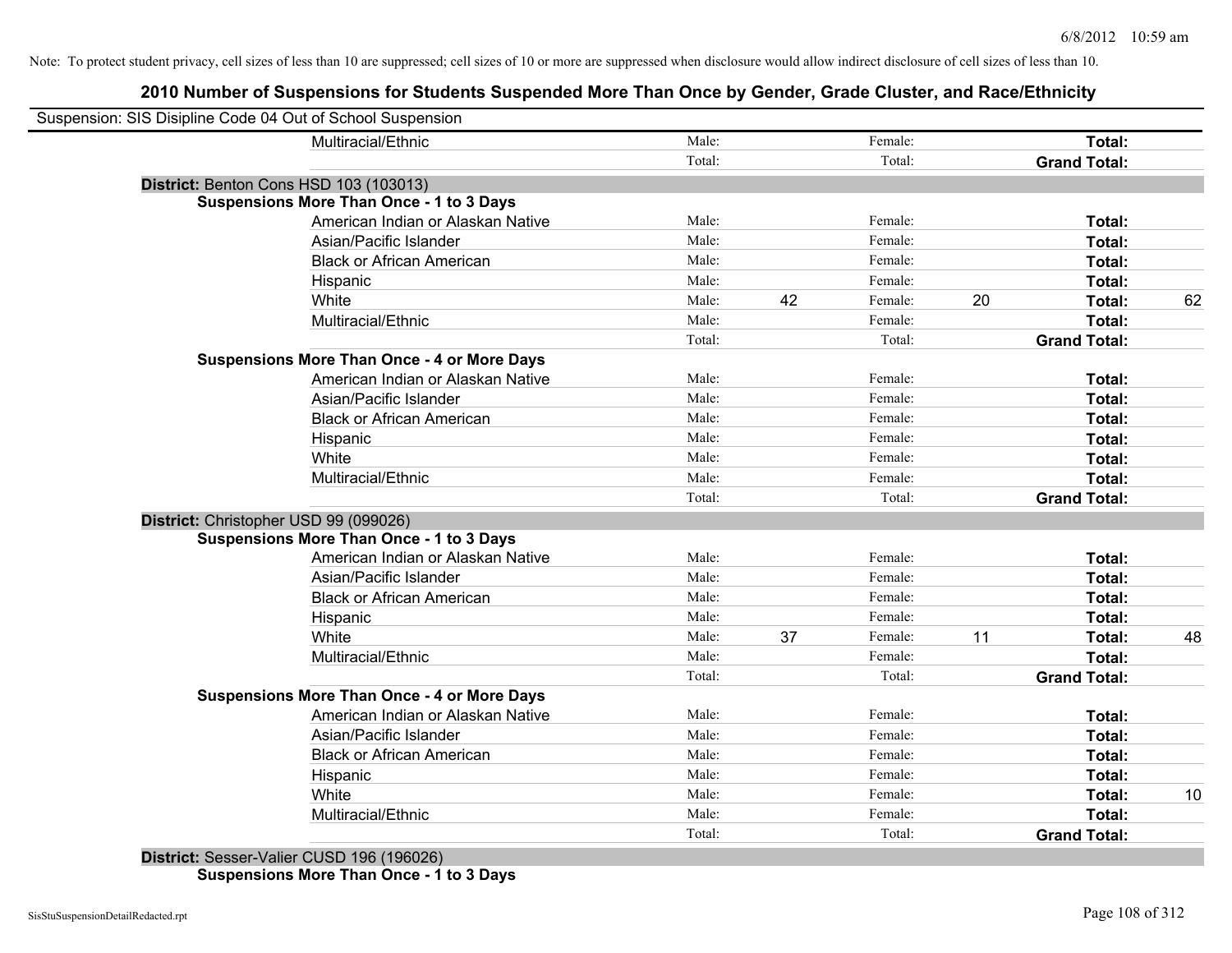| 2010 Number of Suspensions for Students Suspended More Than Once by Gender, Grade Cluster, and Race/Ethnicity |        |         |                     |    |
|---------------------------------------------------------------------------------------------------------------|--------|---------|---------------------|----|
| Suspension: SIS Disipline Code 04 Out of School Suspension                                                    |        |         |                     |    |
| American Indian or Alaskan Native                                                                             | Male:  | Female: | Total:              |    |
| Asian/Pacific Islander                                                                                        | Male:  | Female: | Total:              |    |
| <b>Black or African American</b>                                                                              | Male:  | Female: | Total:              |    |
| Hispanic                                                                                                      | Male:  | Female: | Total:              |    |
| White                                                                                                         | Male:  | Female: | Total:              | 16 |
| Multiracial/Ethnic                                                                                            | Male:  | Female: | Total:              |    |
|                                                                                                               | Total: | Total:  | <b>Grand Total:</b> |    |
| <b>Suspensions More Than Once - 4 or More Days</b>                                                            |        |         |                     |    |
| American Indian or Alaskan Native                                                                             | Male:  | Female: | Total:              |    |
| Asian/Pacific Islander                                                                                        | Male:  | Female: | Total:              |    |
| <b>Black or African American</b>                                                                              | Male:  | Female: | Total:              |    |
| Hispanic                                                                                                      | Male:  | Female: | Total:              |    |
| White                                                                                                         | Male:  | Female: | Total:              |    |
| Multiracial/Ethnic                                                                                            | Male:  | Female: | Total:              |    |
|                                                                                                               | Total: | Total:  | <b>Grand Total:</b> |    |
| District: Thompsonville CUSD 174 (174026)                                                                     |        |         |                     |    |
| <b>Suspensions More Than Once - 1 to 3 Days</b>                                                               |        |         |                     |    |
| American Indian or Alaskan Native                                                                             | Male:  | Female: | Total:              |    |
| Asian/Pacific Islander                                                                                        | Male:  | Female: | Total:              |    |
| <b>Black or African American</b>                                                                              | Male:  | Female: | Total:              |    |
| Hispanic                                                                                                      | Male:  | Female: | Total:              |    |
| White                                                                                                         | Male:  | Female: | Total:              | 30 |
| Multiracial/Ethnic                                                                                            | Male:  | Female: | Total:              |    |
|                                                                                                               | Total: | Total:  | <b>Grand Total:</b> |    |
| <b>Suspensions More Than Once - 4 or More Days</b>                                                            |        |         |                     |    |
| American Indian or Alaskan Native                                                                             | Male:  | Female: | Total:              |    |
| Asian/Pacific Islander                                                                                        | Male:  | Female: | Total:              |    |
| <b>Black or African American</b>                                                                              | Male:  | Female: | Total:              |    |
| Hispanic                                                                                                      | Male:  | Female: | Total:              |    |
| White                                                                                                         | Male:  | Female: | Total:              |    |
| Multiracial/Ethnic                                                                                            | Male:  | Female: | Total:              |    |
|                                                                                                               | Total: | Total:  | <b>Grand Total:</b> |    |
| District: Zeigler-Royalton CUSD 188 (188026)                                                                  |        |         |                     |    |
| <b>Suspensions More Than Once - 1 to 3 Days</b>                                                               |        |         |                     |    |
| American Indian or Alaskan Native                                                                             | Male:  | Female: | Total:              |    |
| Asian/Pacific Islander                                                                                        | Male:  | Female: | Total:              |    |
| <b>Black or African American</b>                                                                              | Male:  | Female: | Total:              |    |
| Hispanic                                                                                                      | Male:  | Female: | Total:              |    |
| White                                                                                                         | Male:  | Female: | Total:              | 18 |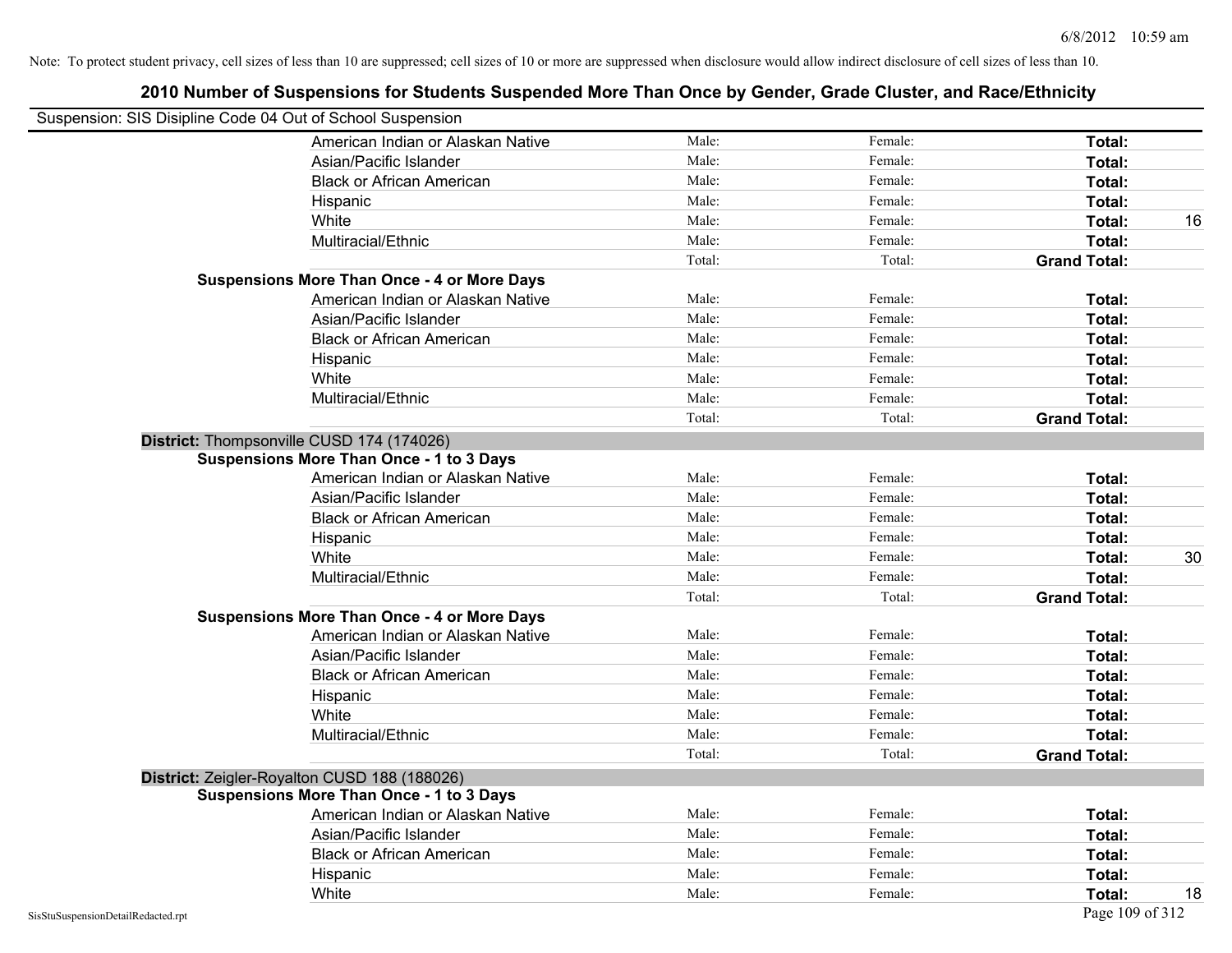## **2010 Number of Suspensions for Students Suspended More Than Once by Gender, Grade Cluster, and Race/Ethnicity**

| Suspension: SIS Disipline Code 04 Out of School Suspension |                                   |        |    |         |    |                     |    |
|------------------------------------------------------------|-----------------------------------|--------|----|---------|----|---------------------|----|
| Multiracial/Ethnic                                         |                                   | Male:  |    | Female: |    | Total:              |    |
|                                                            |                                   | Total: |    | Total:  |    | <b>Grand Total:</b> |    |
| <b>Suspensions More Than Once - 4 or More Days</b>         |                                   |        |    |         |    |                     |    |
|                                                            | American Indian or Alaskan Native | Male:  |    | Female: |    | Total:              |    |
| Asian/Pacific Islander                                     |                                   | Male:  |    | Female: |    | Total:              |    |
| <b>Black or African American</b>                           |                                   | Male:  |    | Female: |    | Total:              |    |
| Hispanic                                                   |                                   | Male:  |    | Female: |    | Total:              |    |
| White                                                      |                                   | Male:  |    | Female: |    | Total:              |    |
| Multiracial/Ethnic                                         |                                   | Male:  |    | Female: |    | Total:              |    |
|                                                            |                                   | Total: |    | Total:  |    | <b>Grand Total:</b> |    |
| County: Non-Public School (000)                            |                                   |        |    |         |    |                     |    |
| District: Franklin/Williamson ROE (000000)                 |                                   |        |    |         |    |                     |    |
| <b>Suspensions More Than Once - 1 to 3 Days</b>            |                                   |        |    |         |    |                     |    |
|                                                            | American Indian or Alaskan Native | Male:  |    | Female: |    | Total:              |    |
| Asian/Pacific Islander                                     |                                   | Male:  |    | Female: |    | Total:              |    |
| <b>Black or African American</b>                           |                                   | Male:  |    | Female: |    | Total:              |    |
| Hispanic                                                   |                                   | Male:  |    | Female: |    | Total:              |    |
| White                                                      |                                   | Male:  |    | Female: |    | Total:              |    |
| Multiracial/Ethnic                                         |                                   | Male:  |    | Female: |    | Total:              |    |
|                                                            |                                   | Total: |    | Total:  |    | <b>Grand Total:</b> |    |
| <b>Suspensions More Than Once - 4 or More Days</b>         |                                   |        |    |         |    |                     |    |
|                                                            | American Indian or Alaskan Native | Male:  |    | Female: |    | Total:              |    |
| Asian/Pacific Islander                                     |                                   | Male:  |    | Female: |    | Total:              |    |
| <b>Black or African American</b>                           |                                   | Male:  |    | Female: |    | Total:              |    |
| Hispanic                                                   |                                   | Male:  |    | Female: |    | Total:              |    |
| White                                                      |                                   | Male:  |    | Female: |    | Total:              | 10 |
| Multiracial/Ethnic                                         |                                   | Male:  |    | Female: |    | Total:              |    |
|                                                            |                                   | Total: |    | Total:  |    | <b>Grand Total:</b> |    |
| <b>County: Williamson (100)</b>                            |                                   |        |    |         |    |                     |    |
| District: Carterville CUSD 5 (005026)                      |                                   |        |    |         |    |                     |    |
| <b>Suspensions More Than Once - 1 to 3 Days</b>            |                                   |        |    |         |    |                     |    |
|                                                            | American Indian or Alaskan Native | Male:  |    | Female: |    | Total:              |    |
| Asian/Pacific Islander                                     |                                   | Male:  |    | Female: |    | Total:              |    |
| <b>Black or African American</b>                           |                                   | Male:  |    | Female: |    | Total:              |    |
| Hispanic                                                   |                                   | Male:  |    | Female: |    | Total:              |    |
| White                                                      |                                   | Male:  | 29 | Female: | 12 | Total:              | 41 |
| Multiracial/Ethnic                                         |                                   | Male:  |    | Female: |    | Total:              |    |
|                                                            |                                   | Total: |    | Total:  |    | <b>Grand Total:</b> |    |

**Suspensions More Than Once - 4 or More Days**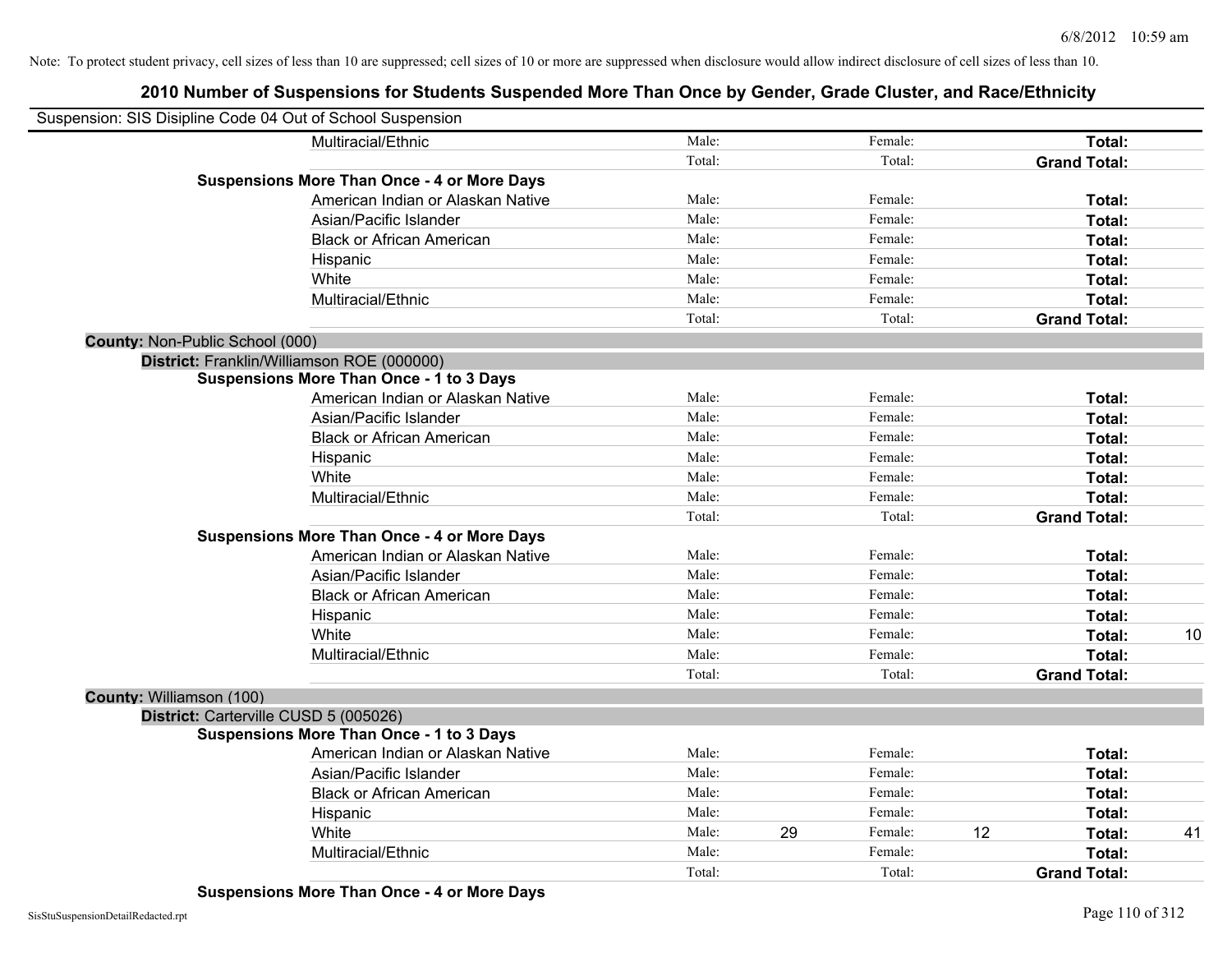| Suspension: SIS Disipline Code 04 Out of School Suspension |        |     |         |    |                     |     |
|------------------------------------------------------------|--------|-----|---------|----|---------------------|-----|
| American Indian or Alaskan Native                          | Male:  |     | Female: |    | Total:              |     |
| Asian/Pacific Islander                                     | Male:  |     | Female: |    | Total:              |     |
| <b>Black or African American</b>                           | Male:  |     | Female: |    | <b>Total:</b>       |     |
| Hispanic                                                   | Male:  |     | Female: |    | Total:              |     |
| White                                                      | Male:  |     | Female: |    | Total:              | 10  |
| Multiracial/Ethnic                                         | Male:  |     | Female: |    | Total:              |     |
|                                                            | Total: |     | Total:  |    | <b>Grand Total:</b> |     |
| District: Crab Orchard CUSD 3 (003026)                     |        |     |         |    |                     |     |
| <b>Suspensions More Than Once - 1 to 3 Days</b>            |        |     |         |    |                     |     |
| American Indian or Alaskan Native                          | Male:  |     | Female: |    | Total:              |     |
| Asian/Pacific Islander                                     | Male:  |     | Female: |    | Total:              |     |
| <b>Black or African American</b>                           | Male:  |     | Female: |    | Total:              |     |
| Hispanic                                                   | Male:  |     | Female: |    | Total:              |     |
| White                                                      | Male:  |     | Female: |    | Total:              |     |
| Multiracial/Ethnic                                         | Male:  |     | Female: |    | Total:              |     |
|                                                            | Total: |     | Total:  |    | <b>Grand Total:</b> |     |
| <b>Suspensions More Than Once - 4 or More Days</b>         |        |     |         |    |                     |     |
| American Indian or Alaskan Native                          | Male:  |     | Female: |    | Total:              |     |
| Asian/Pacific Islander                                     | Male:  |     | Female: |    | Total:              |     |
| <b>Black or African American</b>                           | Male:  |     | Female: |    | Total:              |     |
| Hispanic                                                   | Male:  |     | Female: |    | Total:              |     |
| White                                                      | Male:  |     | Female: |    | Total:              |     |
| Multiracial/Ethnic                                         | Male:  |     | Female: |    | Total:              |     |
|                                                            | Total: |     | Total:  |    | <b>Grand Total:</b> |     |
| District: Herrin CUSD 4 (004026)                           |        |     |         |    |                     |     |
| <b>Suspensions More Than Once - 1 to 3 Days</b>            |        |     |         |    |                     |     |
| American Indian or Alaskan Native                          | Male:  |     | Female: |    | Total:              |     |
| Asian/Pacific Islander                                     | Male:  |     | Female: |    | Total:              |     |
| <b>Black or African American</b>                           | Male:  |     | Female: |    | Total:              | 16  |
| Hispanic                                                   | Male:  |     | Female: |    | Total:              |     |
| White                                                      | Male:  | 114 | Female: | 34 | Total:              | 148 |
| Multiracial/Ethnic                                         | Male:  |     | Female: |    | Total:              | 17  |
|                                                            | Total: |     | Total:  |    | <b>Grand Total:</b> |     |
| <b>Suspensions More Than Once - 4 or More Days</b>         |        |     |         |    |                     |     |
| American Indian or Alaskan Native                          | Male:  |     | Female: |    | Total:              |     |
| Asian/Pacific Islander                                     | Male:  |     | Female: |    | Total:              |     |
| <b>Black or African American</b>                           | Male:  |     | Female: |    | Total:              |     |
| Hispanic                                                   | Male:  |     | Female: |    | Total:              |     |
| White                                                      | Male:  | 35  | Female: | 18 | Total:              | 53  |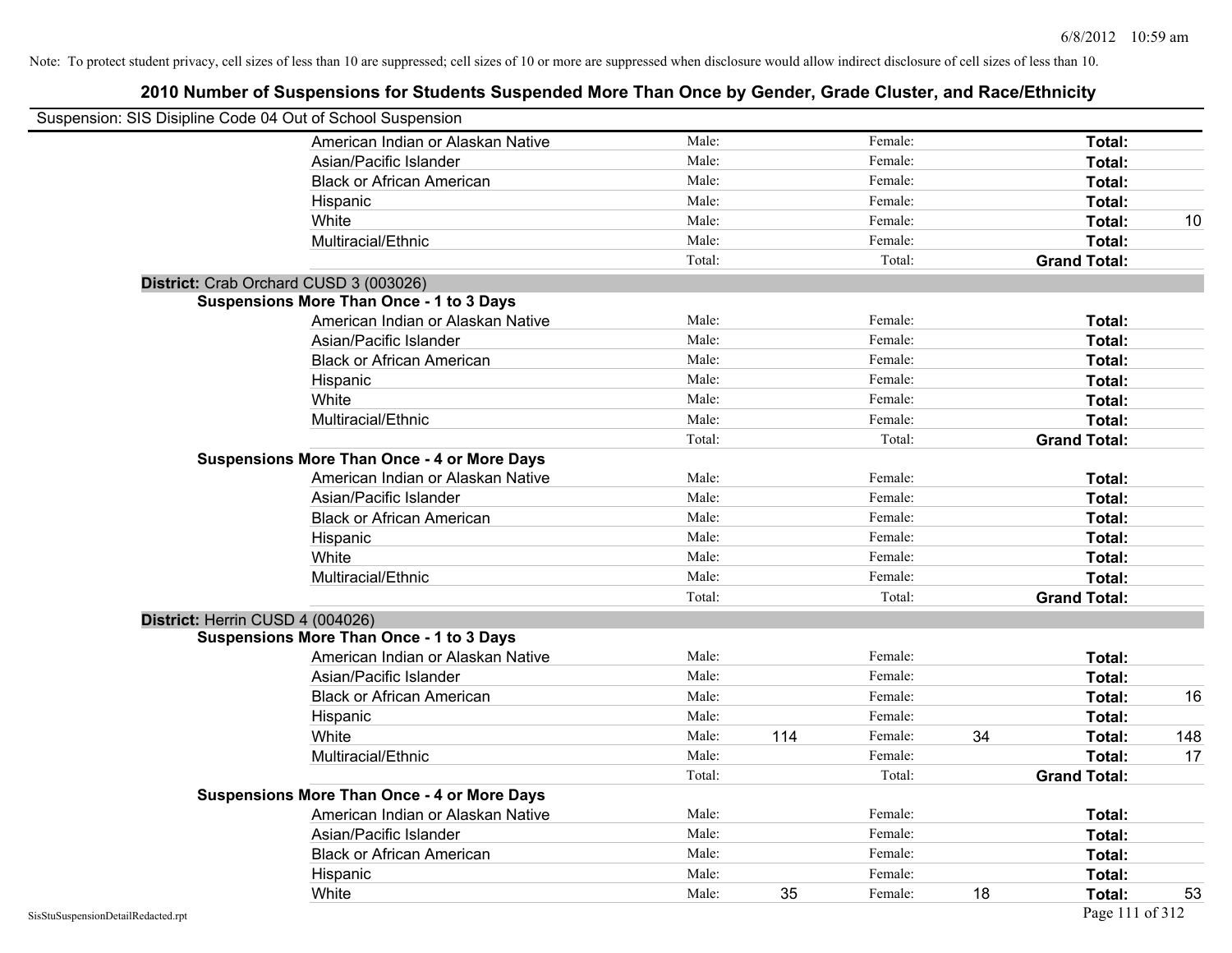## **2010 Number of Suspensions for Students Suspended More Than Once by Gender, Grade Cluster, and Race/Ethnicity**

| Suspension: SIS Disipline Code 04 Out of School Suspension |        |         |                     |    |
|------------------------------------------------------------|--------|---------|---------------------|----|
| Multiracial/Ethnic                                         | Male:  | Female: | Total:              |    |
|                                                            | Total: | Total:  | <b>Grand Total:</b> | 70 |
| District: Johnston City CUSD 1 (001026)                    |        |         |                     |    |
| <b>Suspensions More Than Once - 1 to 3 Days</b>            |        |         |                     |    |
| American Indian or Alaskan Native                          | Male:  | Female: | Total:              |    |
| Asian/Pacific Islander                                     | Male:  | Female: | Total:              |    |
| <b>Black or African American</b>                           | Male:  | Female: | Total:              |    |
| Hispanic                                                   | Male:  | Female: | Total:              |    |
| White                                                      | Male:  | Female: | Total:              |    |
| Multiracial/Ethnic                                         | Male:  | Female: | Total:              |    |
|                                                            | Total: | Total:  | <b>Grand Total:</b> |    |
| <b>Suspensions More Than Once - 4 or More Days</b>         |        |         |                     |    |
| American Indian or Alaskan Native                          | Male:  | Female: | Total:              |    |
| Asian/Pacific Islander                                     | Male:  | Female: | Total:              |    |
| <b>Black or African American</b>                           | Male:  | Female: | Total:              |    |
| Hispanic                                                   | Male:  | Female: | Total:              |    |
| White                                                      | Male:  | Female: | Total:              |    |
| Multiracial/Ethnic                                         | Male:  | Female: | Total:              |    |
|                                                            | Total: | Total:  | <b>Grand Total:</b> |    |
| District: Marion CUSD 2 (002026)                           |        |         |                     |    |
| <b>Suspensions More Than Once - 1 to 3 Days</b>            |        |         |                     |    |
| American Indian or Alaskan Native                          | Male:  | Female: | Total:              |    |
| Asian/Pacific Islander                                     | Male:  | Female: | Total:              |    |
| <b>Black or African American</b>                           | Male:  | Female: | Total:              |    |
| Hispanic                                                   | Male:  | Female: | Total:              |    |
| White                                                      | Male:  | Female: | Total:              |    |
| Multiracial/Ethnic                                         | Male:  | Female: | Total:              |    |
|                                                            | Total: | Total:  | <b>Grand Total:</b> |    |
| <b>Suspensions More Than Once - 4 or More Days</b>         |        |         |                     |    |
| American Indian or Alaskan Native                          | Male:  | Female: | Total:              |    |
| Asian/Pacific Islander                                     | Male:  | Female: | Total:              |    |
| <b>Black or African American</b>                           | Male:  | Female: | Total:              |    |
| Hispanic                                                   | Male:  | Female: | Total:              |    |
| White                                                      | Male:  | Female: | <b>Total:</b>       |    |
| Multiracial/Ethnic                                         | Male:  | Female: | <b>Total:</b>       |    |
|                                                            | Total: | Total:  | <b>Grand Total:</b> |    |

**District:** Williamson Co Spec Educ District (801060) **Suspensions More Than Once - 1 to 3 Days**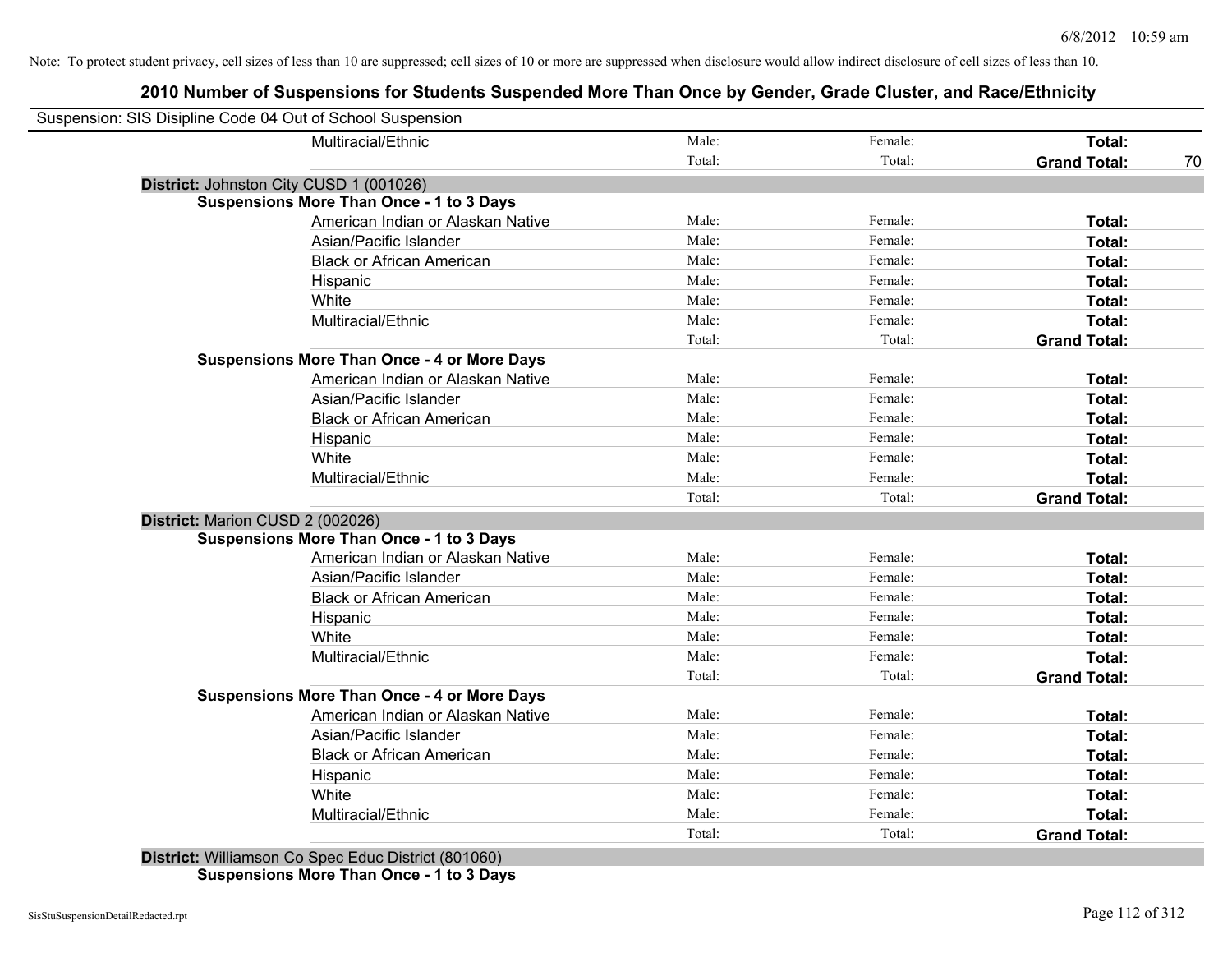| Suspension: SIS Disipline Code 04 Out of School Suspension |                                                    |        |         |                     |    |
|------------------------------------------------------------|----------------------------------------------------|--------|---------|---------------------|----|
|                                                            | American Indian or Alaskan Native                  | Male:  | Female: | Total:              |    |
|                                                            | Asian/Pacific Islander                             | Male:  | Female: | Total:              |    |
|                                                            | <b>Black or African American</b>                   | Male:  | Female: | Total:              |    |
|                                                            | Hispanic                                           | Male:  | Female: | Total:              |    |
|                                                            | White                                              | Male:  | Female: | Total:              |    |
|                                                            | Multiracial/Ethnic                                 | Male:  | Female: | Total:              |    |
|                                                            |                                                    | Total: | Total:  | <b>Grand Total:</b> |    |
|                                                            | <b>Suspensions More Than Once - 4 or More Days</b> |        |         |                     |    |
|                                                            | American Indian or Alaskan Native                  | Male:  | Female: | Total:              |    |
|                                                            | Asian/Pacific Islander                             | Male:  | Female: | Total:              |    |
|                                                            | <b>Black or African American</b>                   | Male:  | Female: | Total:              |    |
|                                                            | Hispanic                                           | Male:  | Female: | Total:              |    |
|                                                            | White                                              | Male:  | Female: | Total:              |    |
|                                                            | Multiracial/Ethnic                                 | Male:  | Female: | Total:              |    |
|                                                            |                                                    | Total: | Total:  | <b>Grand Total:</b> |    |
|                                                            |                                                    |        |         |                     |    |
| Region: Fulton/Schuyler ROE (22)                           |                                                    |        |         |                     |    |
| County: Fulton (029)                                       |                                                    |        |         |                     |    |
|                                                            | District: Astoria CUSD 1 (001026)                  |        |         |                     |    |
|                                                            | <b>Suspensions More Than Once - 1 to 3 Days</b>    |        |         |                     |    |
|                                                            | American Indian or Alaskan Native                  | Male:  | Female: | Total:              |    |
|                                                            | Asian/Pacific Islander                             | Male:  | Female: | Total:              |    |
|                                                            | <b>Black or African American</b>                   | Male:  | Female: | Total:              |    |
|                                                            | Hispanic                                           | Male:  | Female: | Total:              |    |
|                                                            | White                                              | Male:  | Female: | Total:              | 16 |
|                                                            | Multiracial/Ethnic                                 | Male:  | Female: | Total:              |    |
|                                                            |                                                    | Total: | Total:  | <b>Grand Total:</b> |    |
|                                                            | <b>Suspensions More Than Once - 4 or More Days</b> |        |         |                     |    |
|                                                            | American Indian or Alaskan Native                  | Male:  | Female: | Total:              |    |
|                                                            | Asian/Pacific Islander                             | Male:  | Female: | Total:              |    |
|                                                            | <b>Black or African American</b>                   | Male:  | Female: | Total:              |    |
|                                                            | Hispanic                                           | Male:  | Female: | Total:              |    |
|                                                            | White                                              | Male:  | Female: | Total:              |    |
|                                                            | Multiracial/Ethnic                                 | Male:  | Female: | Total:              |    |
|                                                            |                                                    | Total: | Total:  | <b>Grand Total:</b> |    |
|                                                            | District: Canton Union SD 66 (066025)              |        |         |                     |    |
|                                                            | <b>Suspensions More Than Once - 1 to 3 Days</b>    |        |         |                     |    |
|                                                            | American Indian or Alaskan Native                  | Male:  | Female: | Total:              |    |
|                                                            |                                                    |        |         |                     |    |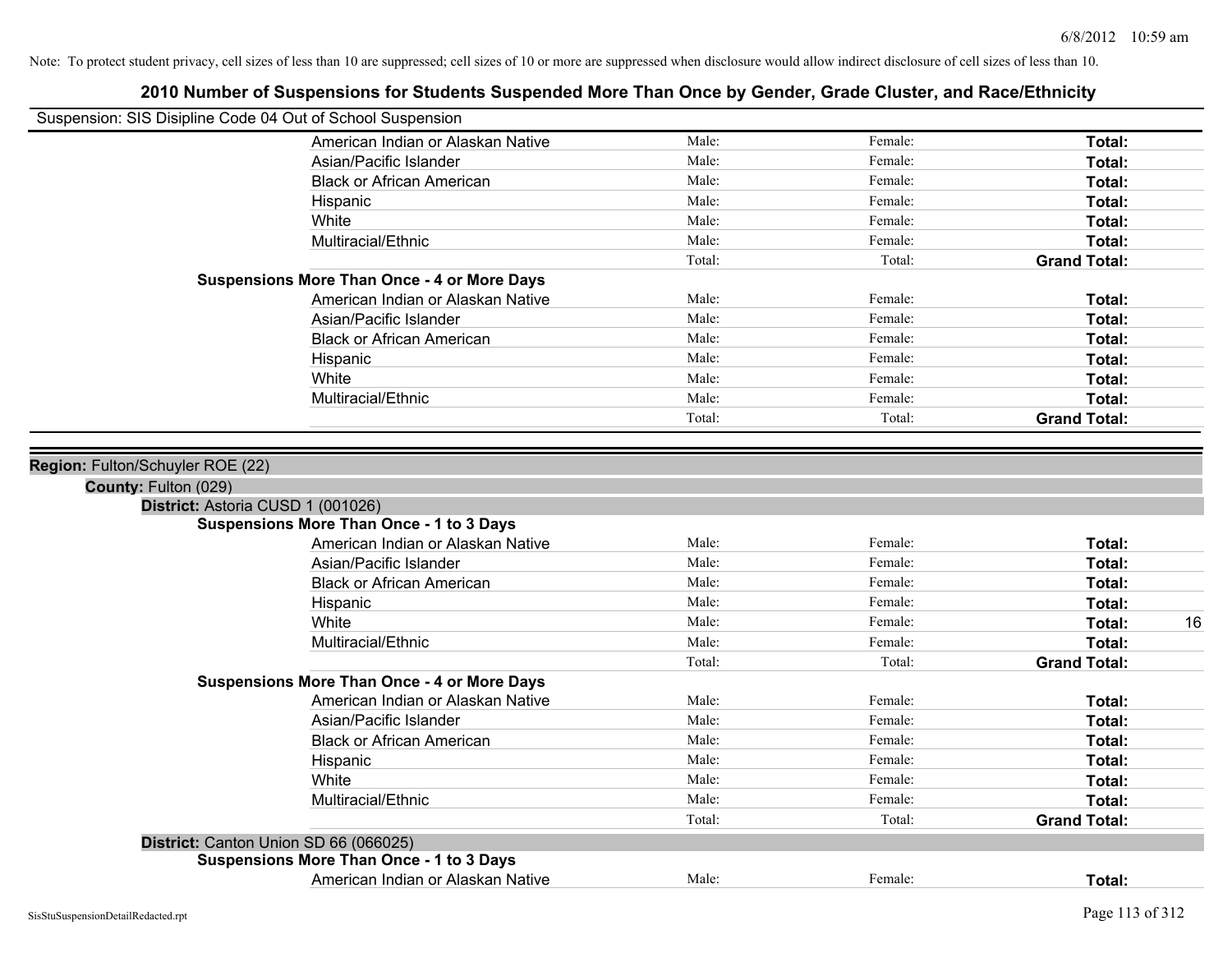| Suspension: SIS Disipline Code 04 Out of School Suspension |                                                    |        |         |                     |    |
|------------------------------------------------------------|----------------------------------------------------|--------|---------|---------------------|----|
|                                                            | Asian/Pacific Islander                             | Male:  | Female: | Total:              |    |
|                                                            | <b>Black or African American</b>                   | Male:  | Female: | Total:              |    |
|                                                            | Hispanic                                           | Male:  | Female: | Total:              |    |
|                                                            | White                                              | Male:  | Female: | Total:              | 31 |
|                                                            | Multiracial/Ethnic                                 | Male:  | Female: | Total:              |    |
|                                                            |                                                    | Total: | Total:  | <b>Grand Total:</b> |    |
|                                                            | <b>Suspensions More Than Once - 4 or More Days</b> |        |         |                     |    |
|                                                            | American Indian or Alaskan Native                  | Male:  | Female: | Total:              |    |
|                                                            | Asian/Pacific Islander                             | Male:  | Female: | Total:              |    |
|                                                            | <b>Black or African American</b>                   | Male:  | Female: | Total:              |    |
|                                                            | Hispanic                                           | Male:  | Female: | Total:              |    |
|                                                            | White                                              | Male:  | Female: | Total:              | 12 |
|                                                            | Multiracial/Ethnic                                 | Male:  | Female: | Total:              |    |
|                                                            |                                                    | Total: | Total:  | <b>Grand Total:</b> |    |
| District: CUSD 3 Fulton County (003026)                    |                                                    |        |         |                     |    |
|                                                            | <b>Suspensions More Than Once - 1 to 3 Days</b>    |        |         |                     |    |
|                                                            | American Indian or Alaskan Native                  | Male:  | Female: | Total:              |    |
|                                                            | Asian/Pacific Islander                             | Male:  | Female: | Total:              |    |
|                                                            | <b>Black or African American</b>                   | Male:  | Female: | Total:              |    |
|                                                            | Hispanic                                           | Male:  | Female: | Total:              |    |
|                                                            | White                                              | Male:  | Female: | Total:              |    |
|                                                            | Multiracial/Ethnic                                 | Male:  | Female: | Total:              |    |
|                                                            |                                                    | Total: | Total:  | <b>Grand Total:</b> |    |
|                                                            | <b>Suspensions More Than Once - 4 or More Days</b> |        |         |                     |    |
|                                                            | American Indian or Alaskan Native                  | Male:  | Female: | Total:              |    |
|                                                            | Asian/Pacific Islander                             | Male:  | Female: | Total:              |    |
|                                                            | <b>Black or African American</b>                   | Male:  | Female: | Total:              |    |
|                                                            | Hispanic                                           | Male:  | Female: | Total:              |    |
|                                                            | White                                              | Male:  | Female: | Total:              |    |
|                                                            | Multiracial/Ethnic                                 | Male:  | Female: | Total:              |    |
|                                                            |                                                    | Total: | Total:  | <b>Grand Total:</b> |    |
| District: Lewistown CUSD 97 (097026)                       |                                                    |        |         |                     |    |
|                                                            | <b>Suspensions More Than Once - 1 to 3 Days</b>    |        |         |                     |    |
|                                                            | American Indian or Alaskan Native                  | Male:  | Female: | Total:              |    |
|                                                            | Asian/Pacific Islander                             | Male:  | Female: | Total:              |    |
|                                                            | <b>Black or African American</b>                   | Male:  | Female: | Total:              |    |
|                                                            | Hispanic                                           | Male:  | Female: | Total:              |    |
|                                                            | White                                              | Male:  | Female: | Total:              | 28 |
|                                                            | Multiracial/Ethnic                                 | Male:  | Female: | Total:              |    |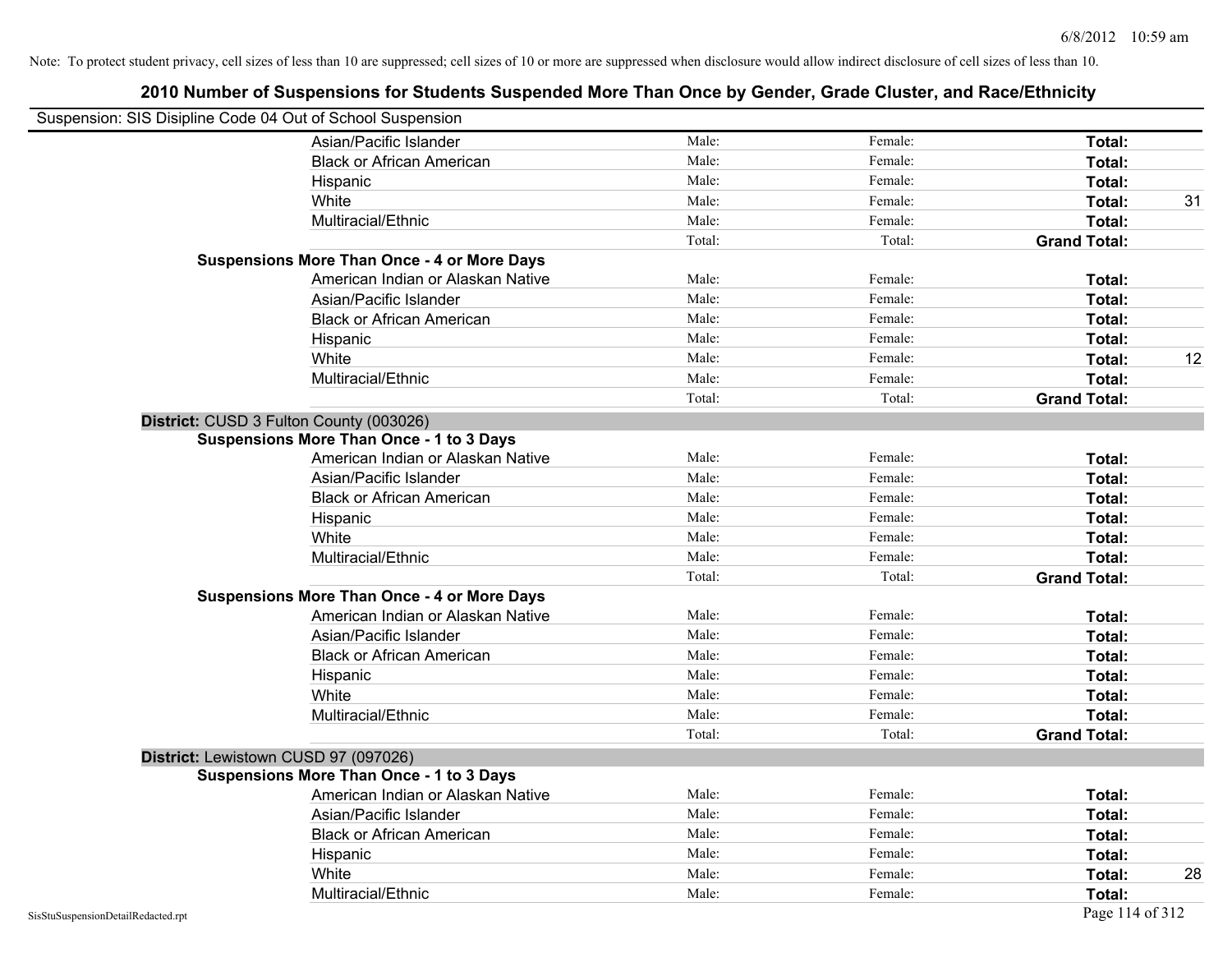| Suspension: SIS Disipline Code 04 Out of School Suspension |        |         |                     |    |
|------------------------------------------------------------|--------|---------|---------------------|----|
|                                                            | Total: | Total:  | <b>Grand Total:</b> |    |
| <b>Suspensions More Than Once - 4 or More Days</b>         |        |         |                     |    |
| American Indian or Alaskan Native                          | Male:  | Female: | Total:              |    |
| Asian/Pacific Islander                                     | Male:  | Female: | Total:              |    |
| <b>Black or African American</b>                           | Male:  | Female: | Total:              |    |
| Hispanic                                                   | Male:  | Female: | Total:              |    |
| White                                                      | Male:  | Female: | Total:              |    |
| Multiracial/Ethnic                                         | Male:  | Female: | Total:              |    |
|                                                            | Total: | Total:  | <b>Grand Total:</b> |    |
| District: Spoon River Valley CUSD 4 (004026)               |        |         |                     |    |
| <b>Suspensions More Than Once - 1 to 3 Days</b>            |        |         |                     |    |
| American Indian or Alaskan Native                          | Male:  | Female: | Total:              |    |
| Asian/Pacific Islander                                     | Male:  | Female: | Total:              |    |
| <b>Black or African American</b>                           | Male:  | Female: | Total:              |    |
| Hispanic                                                   | Male:  | Female: | Total:              |    |
| White                                                      | Male:  | Female: | Total:              | 22 |
| Multiracial/Ethnic                                         | Male:  | Female: | Total:              |    |
|                                                            | Total: | Total:  | <b>Grand Total:</b> |    |
| <b>Suspensions More Than Once - 4 or More Days</b>         |        |         |                     |    |
| American Indian or Alaskan Native                          | Male:  | Female: | Total:              |    |
| Asian/Pacific Islander                                     | Male:  | Female: | Total:              |    |
| <b>Black or African American</b>                           | Male:  | Female: | Total:              |    |
| Hispanic                                                   | Male:  | Female: | Total:              |    |
| White                                                      | Male:  | Female: | Total:              |    |
| Multiracial/Ethnic                                         | Male:  | Female: | Total:              |    |
|                                                            | Total: | Total:  | <b>Grand Total:</b> |    |
| District: V I T CUSD 2 (002026)                            |        |         |                     |    |
| <b>Suspensions More Than Once - 1 to 3 Days</b>            |        |         |                     |    |
| American Indian or Alaskan Native                          | Male:  | Female: | <b>Total:</b>       |    |
| Asian/Pacific Islander                                     | Male:  | Female: | Total:              |    |
| <b>Black or African American</b>                           | Male:  | Female: | Total:              |    |
| Hispanic                                                   | Male:  | Female: | Total:              |    |
| White                                                      | Male:  | Female: | Total:              |    |
| Multiracial/Ethnic                                         | Male:  | Female: | Total:              |    |
|                                                            | Total: | Total:  | <b>Grand Total:</b> |    |
| <b>Suspensions More Than Once - 4 or More Days</b>         |        |         |                     |    |
| American Indian or Alaskan Native                          | Male:  | Female: | Total:              |    |
| Asian/Pacific Islander                                     | Male:  | Female: | Total:              |    |
| <b>Black or African American</b>                           | Male:  | Female: | Total:              |    |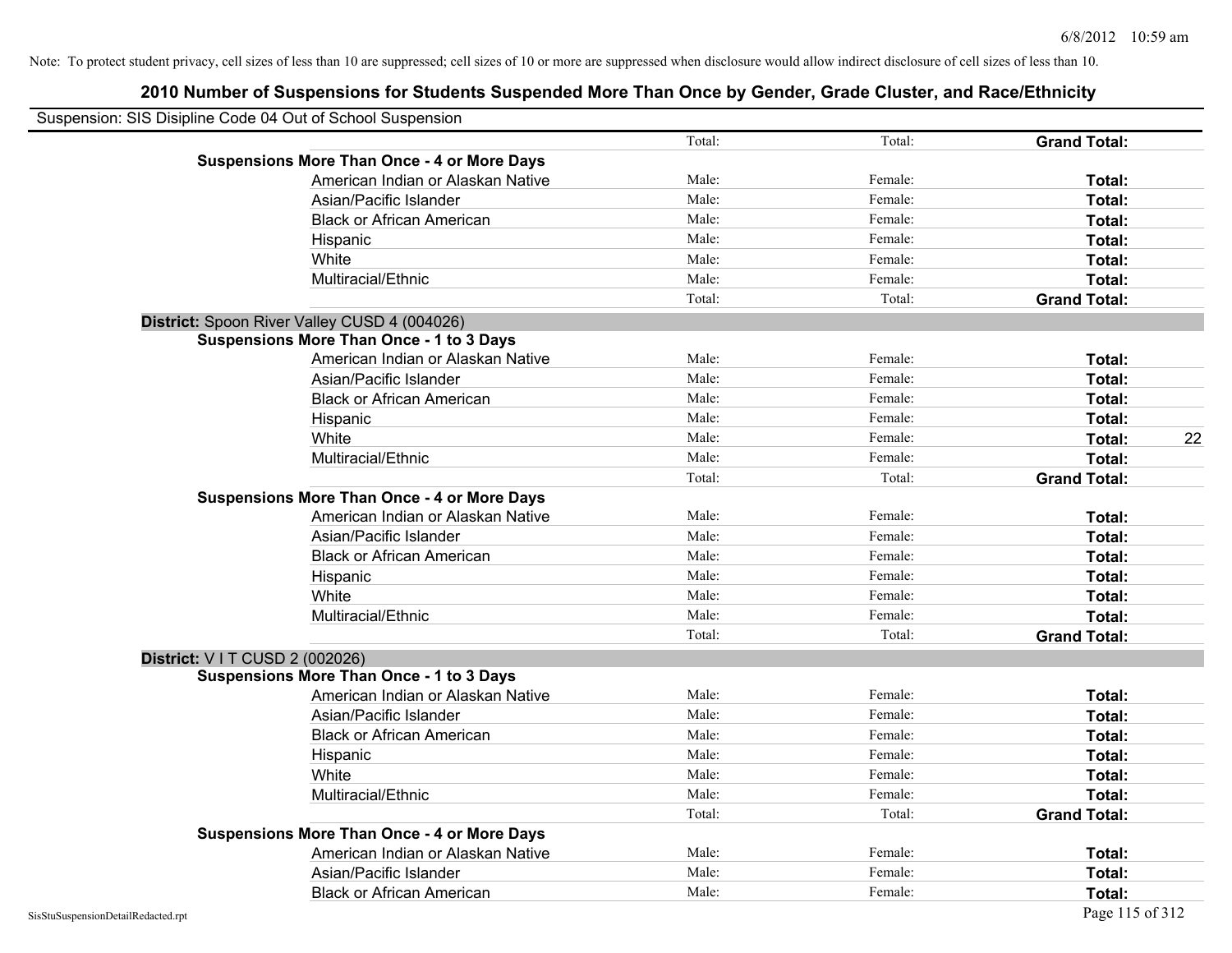| Suspension: SIS Disipline Code 04 Out of School Suspension |                                                    |        |    |         |    |                     |    |
|------------------------------------------------------------|----------------------------------------------------|--------|----|---------|----|---------------------|----|
|                                                            | Hispanic                                           | Male:  |    | Female: |    | Total:              |    |
|                                                            | White                                              | Male:  |    | Female: |    | Total:              |    |
|                                                            | Multiracial/Ethnic                                 | Male:  |    | Female: |    | Total:              |    |
|                                                            |                                                    | Total: |    | Total:  |    | <b>Grand Total:</b> |    |
| County: Non-Public School (000)                            |                                                    |        |    |         |    |                     |    |
|                                                            | District: Fulton/Schuyler ROE (000000)             |        |    |         |    |                     |    |
|                                                            | <b>Suspensions More Than Once - 1 to 3 Days</b>    |        |    |         |    |                     |    |
|                                                            | American Indian or Alaskan Native                  | Male:  |    | Female: |    | Total:              |    |
|                                                            | Asian/Pacific Islander                             | Male:  |    | Female: |    | Total:              |    |
|                                                            | <b>Black or African American</b>                   | Male:  |    | Female: |    | Total:              |    |
|                                                            | Hispanic                                           | Male:  |    | Female: |    | Total:              |    |
|                                                            | White                                              | Male:  |    | Female: |    | Total:              | 19 |
|                                                            | Multiracial/Ethnic                                 | Male:  |    | Female: |    | Total:              |    |
|                                                            |                                                    | Total: |    | Total:  |    | <b>Grand Total:</b> |    |
|                                                            | <b>Suspensions More Than Once - 4 or More Days</b> |        |    |         |    |                     |    |
|                                                            | American Indian or Alaskan Native                  | Male:  |    | Female: |    | Total:              |    |
|                                                            | Asian/Pacific Islander                             | Male:  |    | Female: |    | Total:              |    |
|                                                            | <b>Black or African American</b>                   | Male:  |    | Female: |    | Total:              |    |
|                                                            | Hispanic                                           | Male:  |    | Female: |    | Total:              |    |
|                                                            | White                                              | Male:  |    | Female: |    | Total:              |    |
|                                                            | Multiracial/Ethnic                                 | Male:  |    | Female: |    | Total:              |    |
|                                                            |                                                    | Total: |    | Total:  |    | <b>Grand Total:</b> |    |
| County: Schuyler (085)                                     |                                                    |        |    |         |    |                     |    |
|                                                            | District: Schuyler-Industry CUSD 5 (005026)        |        |    |         |    |                     |    |
|                                                            | <b>Suspensions More Than Once - 1 to 3 Days</b>    |        |    |         |    |                     |    |
|                                                            | American Indian or Alaskan Native                  | Male:  |    | Female: |    | Total:              |    |
|                                                            | Asian/Pacific Islander                             | Male:  |    | Female: |    | Total:              |    |
|                                                            | <b>Black or African American</b>                   | Male:  |    | Female: |    | Total:              |    |
|                                                            | Hispanic                                           | Male:  |    | Female: |    | Total:              |    |
|                                                            | White                                              | Male:  | 15 | Female: | 36 | Total:              | 51 |
|                                                            | Multiracial/Ethnic                                 | Male:  |    | Female: |    | Total:              |    |
|                                                            |                                                    | Total: |    | Total:  |    | <b>Grand Total:</b> |    |
|                                                            | <b>Suspensions More Than Once - 4 or More Days</b> |        |    |         |    |                     |    |
|                                                            | American Indian or Alaskan Native                  | Male:  |    | Female: |    | Total:              |    |
|                                                            | Asian/Pacific Islander                             | Male:  |    | Female: |    | Total:              |    |
|                                                            | <b>Black or African American</b>                   | Male:  |    | Female: |    | Total:              |    |
|                                                            | Hispanic                                           | Male:  |    | Female: |    | Total:              |    |
|                                                            | White                                              | Male:  |    | Female: |    | Total:              |    |
|                                                            | Multiracial/Ethnic                                 | Male:  |    | Female: |    | Total:              |    |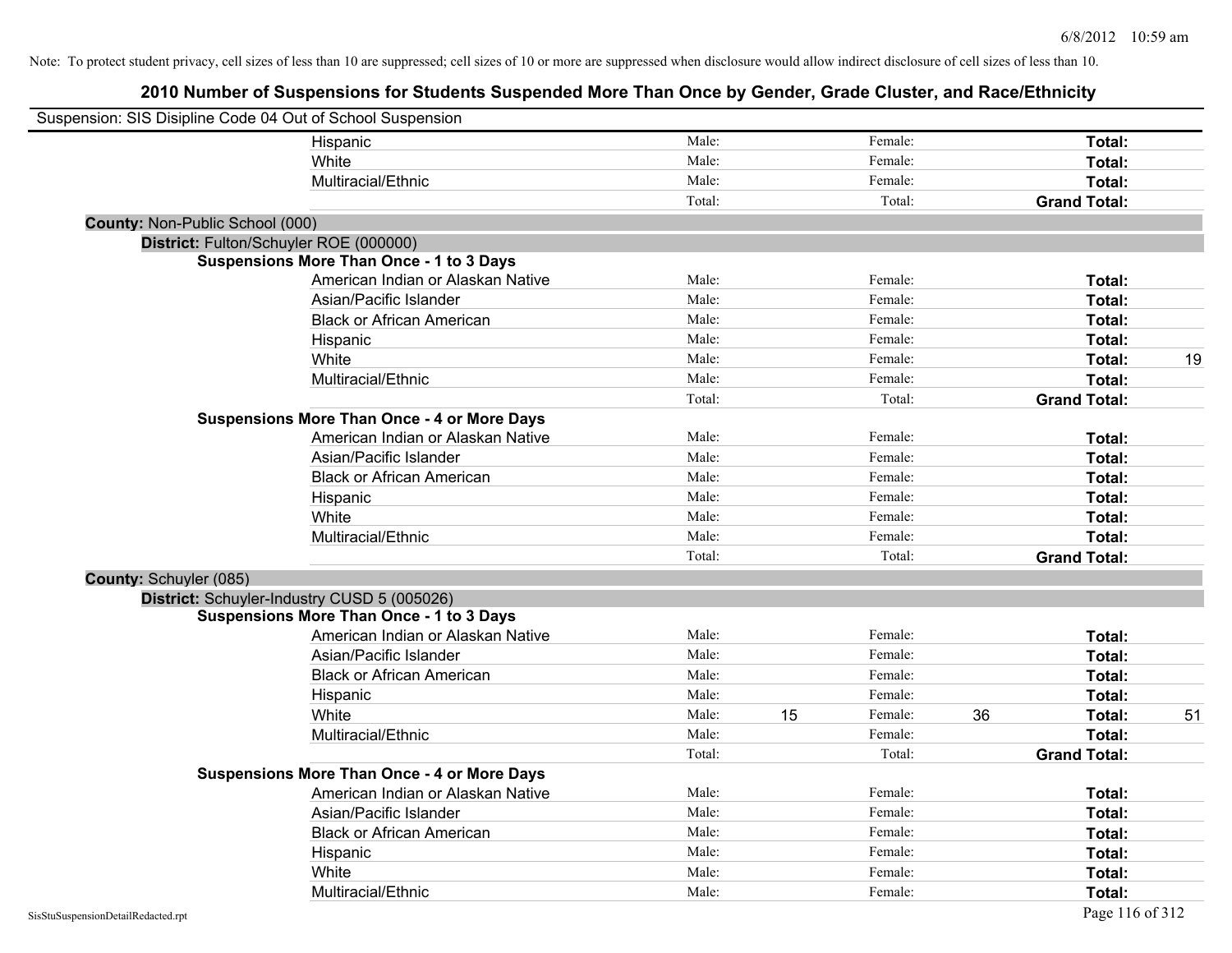|                                 | Suspension: SIS Disipline Code 04 Out of School Suspension |        |         |                     |    |
|---------------------------------|------------------------------------------------------------|--------|---------|---------------------|----|
|                                 |                                                            | Total: | Total:  | <b>Grand Total:</b> |    |
| Region: Grundy/Kendall ROE (24) |                                                            |        |         |                     |    |
| County: Grundy (032)            |                                                            |        |         |                     |    |
|                                 | District: Coal City CUSD 1 (001026)                        |        |         |                     |    |
|                                 | <b>Suspensions More Than Once - 1 to 3 Days</b>            |        |         |                     |    |
|                                 | American Indian or Alaskan Native                          | Male:  | Female: | Total:              |    |
|                                 | Asian/Pacific Islander                                     | Male:  | Female: | Total:              |    |
|                                 | <b>Black or African American</b>                           | Male:  | Female: | Total:              |    |
|                                 | Hispanic                                                   | Male:  | Female: | Total:              |    |
|                                 | White                                                      | Male:  | Female: | Total:              | 22 |
|                                 | Multiracial/Ethnic                                         | Male:  | Female: | Total:              |    |
|                                 |                                                            | Total: | Total:  | <b>Grand Total:</b> |    |
|                                 | <b>Suspensions More Than Once - 4 or More Days</b>         |        |         |                     |    |
|                                 | American Indian or Alaskan Native                          | Male:  | Female: | Total:              |    |
|                                 | Asian/Pacific Islander                                     | Male:  | Female: | Total:              |    |
|                                 | <b>Black or African American</b>                           | Male:  | Female: | Total:              |    |
|                                 | Hispanic                                                   | Male:  | Female: | Total:              |    |
|                                 | White                                                      | Male:  | Female: | Total:              |    |
|                                 | Multiracial/Ethnic                                         | Male:  | Female: | Total:              |    |
|                                 |                                                            | Total: | Total:  | <b>Grand Total:</b> |    |
|                                 | District: Gardner S Wilmington Twp HSD 73 (073017)         |        |         |                     |    |
|                                 | <b>Suspensions More Than Once - 1 to 3 Days</b>            |        |         |                     |    |
|                                 | American Indian or Alaskan Native                          | Male:  | Female: | Total:              |    |
|                                 | Asian/Pacific Islander                                     | Male:  | Female: | Total:              |    |
|                                 | <b>Black or African American</b>                           | Male:  | Female: | Total:              |    |
|                                 | Hispanic                                                   | Male:  | Female: | Total:              |    |
|                                 | White                                                      | Male:  | Female: | Total:              | 21 |
|                                 | Multiracial/Ethnic                                         | Male:  | Female: | Total:              |    |
|                                 |                                                            | Total: | Total:  | <b>Grand Total:</b> |    |
|                                 | <b>Suspensions More Than Once - 4 or More Days</b>         |        |         |                     |    |
|                                 | American Indian or Alaskan Native                          | Male:  | Female: | Total:              |    |
|                                 | Asian/Pacific Islander                                     | Male:  | Female: | Total:              |    |
|                                 | <b>Black or African American</b>                           | Male:  | Female: | Total:              |    |
|                                 | Hispanic                                                   | Male:  | Female: | Total:              |    |
|                                 | White                                                      | Male:  | Female: | Total:              |    |
|                                 | Multiracial/Ethnic                                         | Male:  | Female: | Total:              |    |
|                                 |                                                            | Total: | Total:  | <b>Grand Total:</b> |    |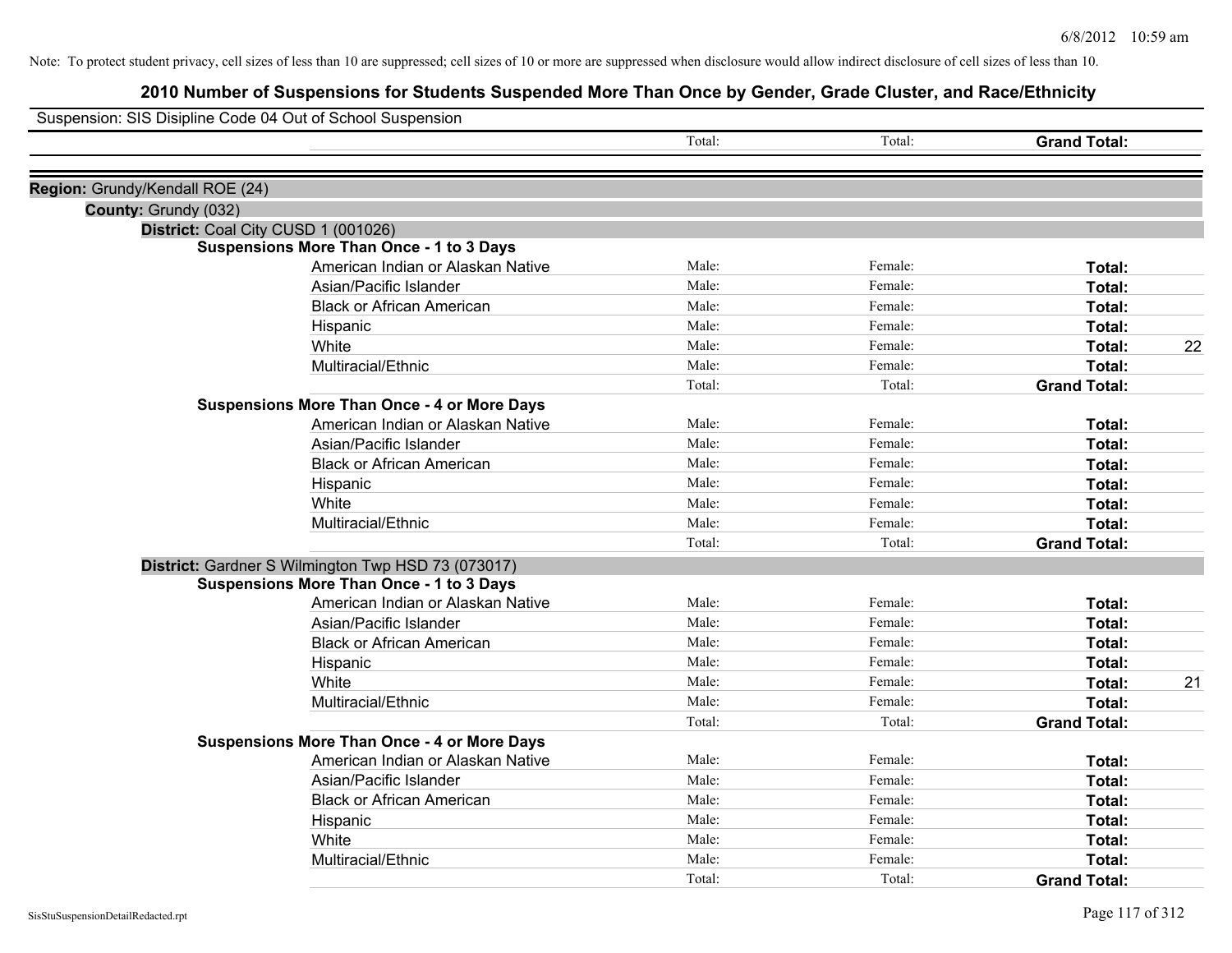| Suspension: SIS Disipline Code 04 Out of School Suspension |                                                    |        |         |                     |    |
|------------------------------------------------------------|----------------------------------------------------|--------|---------|---------------------|----|
|                                                            | District: Minooka CCSD 201 (201004)                |        |         |                     |    |
|                                                            | <b>Suspensions More Than Once - 1 to 3 Days</b>    |        |         |                     |    |
|                                                            | American Indian or Alaskan Native                  | Male:  | Female: | Total:              |    |
|                                                            | Asian/Pacific Islander                             | Male:  | Female: | Total:              |    |
|                                                            | <b>Black or African American</b>                   | Male:  | Female: | Total:              | 11 |
|                                                            | Hispanic                                           | Male:  | Female: | Total:              |    |
|                                                            | White                                              | Male:  | Female: | Total:              | 23 |
|                                                            | Multiracial/Ethnic                                 | Male:  | Female: | Total:              |    |
|                                                            |                                                    | Total: | Total:  | <b>Grand Total:</b> |    |
|                                                            | <b>Suspensions More Than Once - 4 or More Days</b> |        |         |                     |    |
|                                                            | American Indian or Alaskan Native                  | Male:  | Female: | Total:              |    |
|                                                            | Asian/Pacific Islander                             | Male:  | Female: | Total:              |    |
|                                                            | <b>Black or African American</b>                   | Male:  | Female: | Total:              |    |
|                                                            | Hispanic                                           | Male:  | Female: | <b>Total:</b>       |    |
|                                                            | White                                              | Male:  | Female: | Total:              |    |
|                                                            | Multiracial/Ethnic                                 | Male:  | Female: | Total:              |    |
|                                                            |                                                    | Total: | Total:  | <b>Grand Total:</b> |    |
|                                                            | District: Minooka CHSD 111 (111016)                |        |         |                     |    |
|                                                            | <b>Suspensions More Than Once - 1 to 3 Days</b>    |        |         |                     |    |
|                                                            | American Indian or Alaskan Native                  | Male:  | Female: | Total:              |    |
|                                                            | Asian/Pacific Islander                             | Male:  | Female: | Total:              |    |
|                                                            | <b>Black or African American</b>                   | Male:  | Female: | Total:              |    |
|                                                            | Hispanic                                           | Male:  | Female: | Total:              |    |
|                                                            | White                                              | Male:  | Female: | Total:              |    |
|                                                            | Multiracial/Ethnic                                 | Male:  | Female: | Total:              |    |
|                                                            |                                                    | Total: | Total:  | <b>Grand Total:</b> |    |
|                                                            | <b>Suspensions More Than Once - 4 or More Days</b> |        |         |                     |    |
|                                                            | American Indian or Alaskan Native                  | Male:  | Female: | Total:              |    |
|                                                            | Asian/Pacific Islander                             | Male:  | Female: | Total:              |    |
|                                                            | <b>Black or African American</b>                   | Male:  | Female: | Total:              |    |
|                                                            | Hispanic                                           | Male:  | Female: | Total:              |    |
|                                                            | White                                              | Male:  | Female: | Total:              |    |
|                                                            | Multiracial/Ethnic                                 | Male:  | Female: | Total:              |    |
|                                                            |                                                    | Total: | Total:  | <b>Grand Total:</b> |    |
| District: Morris CHSD 101 (101016)                         |                                                    |        |         |                     |    |
|                                                            | <b>Suspensions More Than Once - 1 to 3 Days</b>    |        |         |                     |    |
|                                                            | American Indian or Alaskan Native                  | Male:  | Female: | Total:              |    |
|                                                            | Asian/Pacific Islander                             | Male:  | Female: | Total:              |    |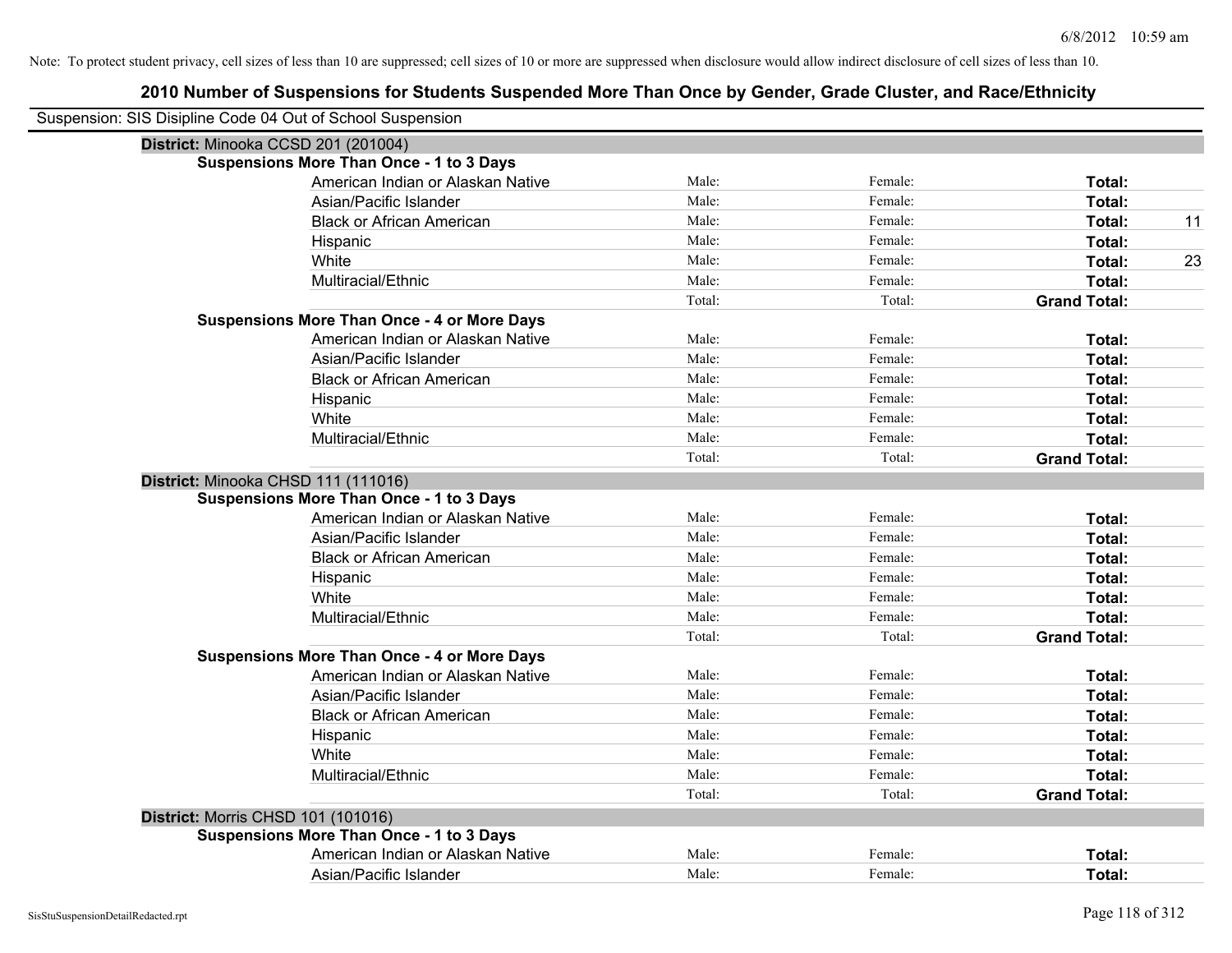| Suspension: SIS Disipline Code 04 Out of School Suspension |                                                    |        |    |         |    |                     |    |
|------------------------------------------------------------|----------------------------------------------------|--------|----|---------|----|---------------------|----|
|                                                            | <b>Black or African American</b>                   | Male:  |    | Female: |    | Total:              |    |
|                                                            | Hispanic                                           | Male:  |    | Female: |    | Total:              |    |
|                                                            | White                                              | Male:  | 32 | Female: | 16 | Total:              | 48 |
|                                                            | Multiracial/Ethnic                                 | Male:  |    | Female: |    | Total:              |    |
|                                                            |                                                    | Total: |    | Total:  |    | <b>Grand Total:</b> |    |
|                                                            | <b>Suspensions More Than Once - 4 or More Days</b> |        |    |         |    |                     |    |
|                                                            | American Indian or Alaskan Native                  | Male:  |    | Female: |    | Total:              |    |
|                                                            | Asian/Pacific Islander                             | Male:  |    | Female: |    | Total:              |    |
|                                                            | <b>Black or African American</b>                   | Male:  |    | Female: |    | Total:              |    |
|                                                            | Hispanic                                           | Male:  |    | Female: |    | Total:              |    |
|                                                            | White                                              | Male:  |    | Female: |    | Total:              | 13 |
|                                                            | Multiracial/Ethnic                                 | Male:  |    | Female: |    | Total:              |    |
|                                                            |                                                    | Total: |    | Total:  |    | <b>Grand Total:</b> |    |
| <b>District: Morris SD 54 (054002)</b>                     |                                                    |        |    |         |    |                     |    |
|                                                            | <b>Suspensions More Than Once - 1 to 3 Days</b>    |        |    |         |    |                     |    |
|                                                            | American Indian or Alaskan Native                  | Male:  |    | Female: |    | Total:              |    |
|                                                            | Asian/Pacific Islander                             | Male:  |    | Female: |    | Total:              |    |
|                                                            | <b>Black or African American</b>                   | Male:  |    | Female: |    | Total:              |    |
|                                                            | Hispanic                                           | Male:  |    | Female: |    | Total:              |    |
|                                                            | White                                              | Male:  |    | Female: |    | Total:              |    |
|                                                            | Multiracial/Ethnic                                 | Male:  |    | Female: |    | Total:              |    |
|                                                            |                                                    | Total: |    | Total:  |    | <b>Grand Total:</b> |    |
|                                                            | <b>Suspensions More Than Once - 4 or More Days</b> |        |    |         |    |                     |    |
|                                                            | American Indian or Alaskan Native                  | Male:  |    | Female: |    | Total:              |    |
|                                                            | Asian/Pacific Islander                             | Male:  |    | Female: |    | Total:              |    |
|                                                            | <b>Black or African American</b>                   | Male:  |    | Female: |    | Total:              |    |
|                                                            | Hispanic                                           | Male:  |    | Female: |    | Total:              |    |
|                                                            | White                                              | Male:  |    | Female: |    | Total:              |    |
|                                                            | Multiracial/Ethnic                                 | Male:  |    | Female: |    | Total:              |    |
|                                                            |                                                    | Total: |    | Total:  |    | <b>Grand Total:</b> |    |
|                                                            | District: Saratoga CCSD 60C (060C04)               |        |    |         |    |                     |    |
|                                                            | <b>Suspensions More Than Once - 1 to 3 Days</b>    |        |    |         |    |                     |    |
|                                                            | American Indian or Alaskan Native                  | Male:  |    | Female: |    | Total:              |    |
|                                                            | Asian/Pacific Islander                             | Male:  |    | Female: |    | Total:              |    |
|                                                            | <b>Black or African American</b>                   | Male:  |    | Female: |    | Total:              |    |
|                                                            | Hispanic                                           | Male:  |    | Female: |    | Total:              |    |
|                                                            | White                                              | Male:  |    | Female: |    | Total:              |    |
|                                                            | Multiracial/Ethnic                                 | Male:  |    | Female: |    | Total:              |    |
|                                                            |                                                    | Total: |    | Total:  |    | <b>Grand Total:</b> |    |
| SisStuSuspensionDetailRedacted.rpt                         |                                                    |        |    |         |    | Page 119 of 312     |    |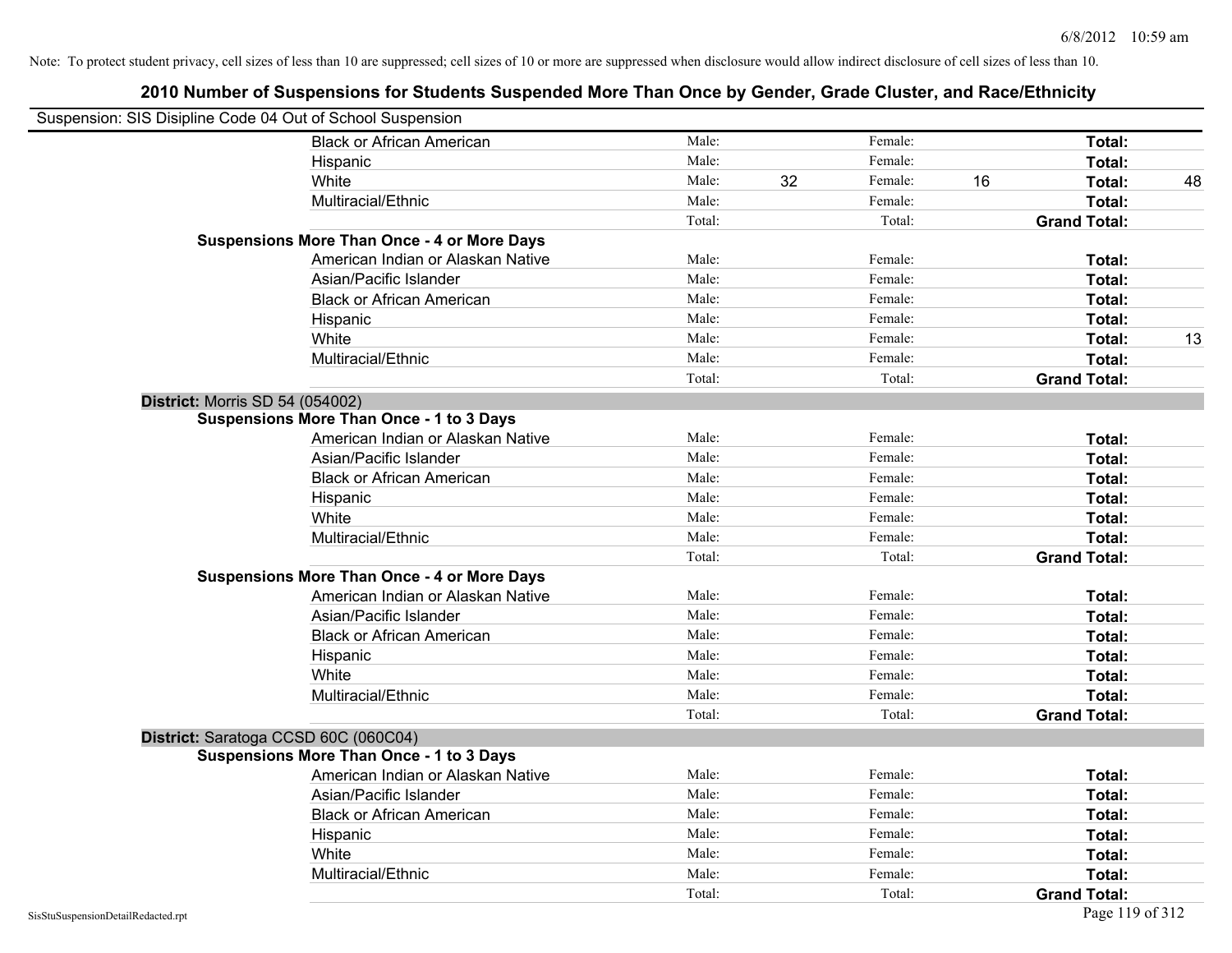| Suspension: SIS Disipline Code 04 Out of School Suspension |                                                    |        |    |         |    |                     |     |
|------------------------------------------------------------|----------------------------------------------------|--------|----|---------|----|---------------------|-----|
| County: Kendall (047)                                      |                                                    |        |    |         |    |                     |     |
|                                                            | District: Kendall Co Spec Educ Coop (000061)       |        |    |         |    |                     |     |
|                                                            | <b>Suspensions More Than Once - 1 to 3 Days</b>    |        |    |         |    |                     |     |
|                                                            | American Indian or Alaskan Native                  | Male:  |    | Female: |    | Total:              |     |
|                                                            | Asian/Pacific Islander                             | Male:  |    | Female: |    | Total:              |     |
|                                                            | <b>Black or African American</b>                   | Male:  |    | Female: |    | Total:              | 10  |
|                                                            | Hispanic                                           | Male:  |    | Female: |    | Total:              |     |
|                                                            | White                                              | Male:  |    | Female: |    | Total:              |     |
|                                                            | Multiracial/Ethnic                                 | Male:  |    | Female: |    | Total:              |     |
|                                                            |                                                    | Total: |    | Total:  |    | <b>Grand Total:</b> | 23  |
|                                                            | <b>Suspensions More Than Once - 4 or More Days</b> |        |    |         |    |                     |     |
|                                                            | American Indian or Alaskan Native                  | Male:  |    | Female: |    | Total:              |     |
|                                                            | Asian/Pacific Islander                             | Male:  |    | Female: |    | Total:              |     |
|                                                            | <b>Black or African American</b>                   | Male:  |    | Female: |    | Total:              |     |
|                                                            | Hispanic                                           | Male:  |    | Female: |    | Total:              |     |
|                                                            | White                                              | Male:  |    | Female: |    | Total:              |     |
|                                                            | Multiracial/Ethnic                                 | Male:  |    | Female: |    | Total:              |     |
|                                                            |                                                    | Total: |    | Total:  |    | <b>Grand Total:</b> |     |
|                                                            | District: Newark CHSD 18 (018016)                  |        |    |         |    |                     |     |
|                                                            | <b>Suspensions More Than Once - 1 to 3 Days</b>    |        |    |         |    |                     |     |
|                                                            | American Indian or Alaskan Native                  | Male:  |    | Female: |    | Total:              |     |
|                                                            | Asian/Pacific Islander                             | Male:  |    | Female: |    | Total:              |     |
|                                                            | <b>Black or African American</b>                   | Male:  |    | Female: |    | Total:              |     |
|                                                            | Hispanic                                           | Male:  |    | Female: |    | Total:              |     |
|                                                            | White                                              | Male:  |    | Female: |    | Total:              |     |
|                                                            | Multiracial/Ethnic                                 | Male:  |    | Female: |    | Total:              |     |
|                                                            |                                                    | Total: |    | Total:  |    | <b>Grand Total:</b> |     |
|                                                            | District: Oswego CUSD 308 (308026)                 |        |    |         |    |                     |     |
|                                                            | <b>Suspensions More Than Once - 1 to 3 Days</b>    |        |    |         |    |                     |     |
|                                                            | American Indian or Alaskan Native                  | Male:  |    | Female: |    | Total:              | 18  |
|                                                            | Asian/Pacific Islander                             | Male:  |    | Female: |    | Total:              |     |
|                                                            | <b>Black or African American</b>                   | Male:  | 63 | Female: | 38 | Total:              | 101 |
|                                                            | Hispanic                                           | Male:  | 66 | Female: | 35 | Total:              | 101 |
|                                                            | White                                              | Male:  | 99 | Female: | 34 | Total:              | 133 |
|                                                            | Multiracial/Ethnic                                 | Male:  |    | Female: |    | Total:              | 17  |
|                                                            |                                                    | Total: |    | Total:  |    | <b>Grand Total:</b> |     |
|                                                            | <b>Suspensions More Than Once - 4 or More Days</b> |        |    |         |    |                     |     |
|                                                            | American Indian or Alaskan Native                  | Male:  |    | Female: |    | Total:              |     |
|                                                            | Asian/Pacific Islander                             | Male:  |    | Female: |    | Total:              |     |
| SisStuSuspensionDetailRedacted.rpt                         |                                                    |        |    |         |    | Page 120 of 312     |     |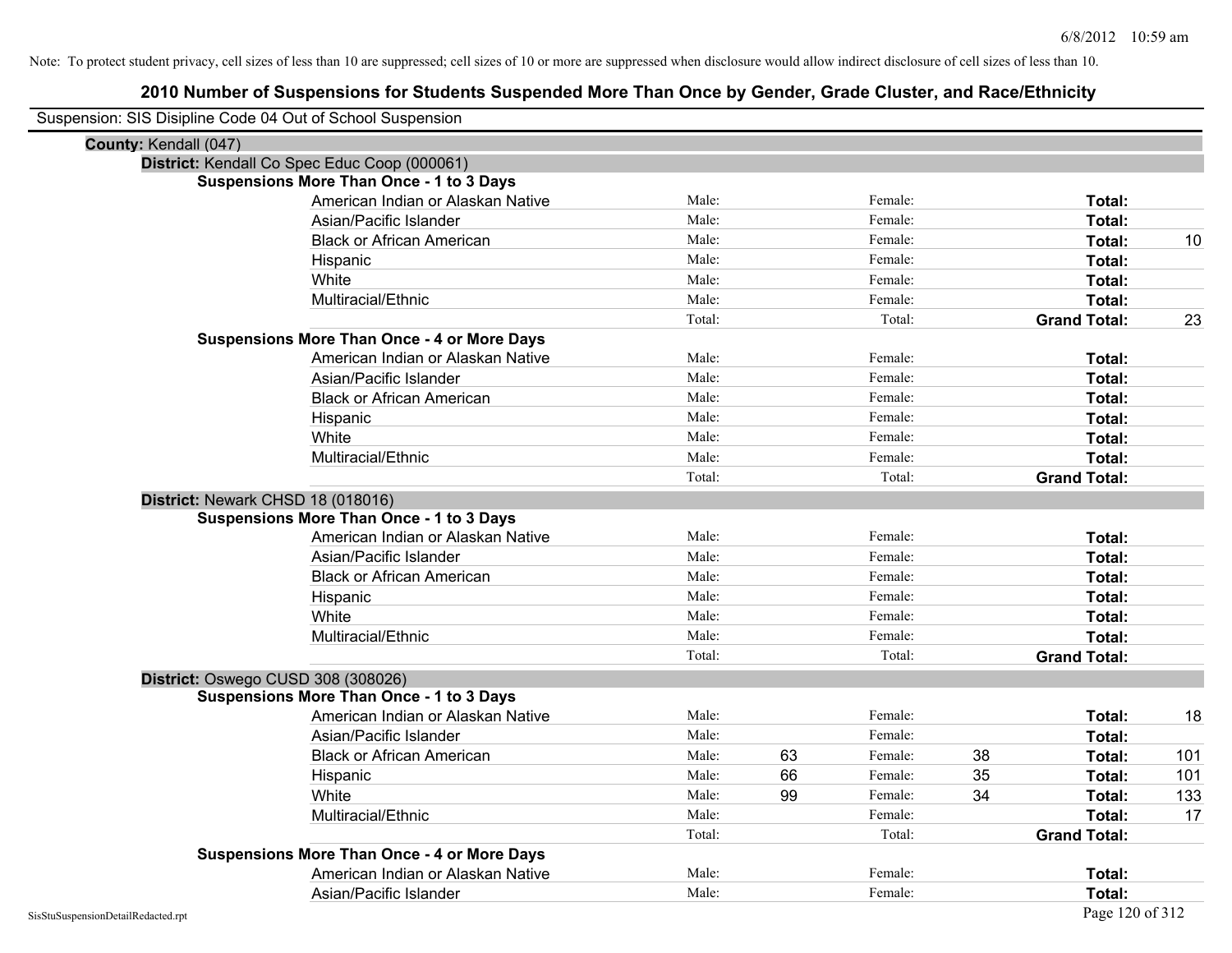| Suspension: SIS Disipline Code 04 Out of School Suspension |                                                    |        |    |         |    |                     |     |
|------------------------------------------------------------|----------------------------------------------------|--------|----|---------|----|---------------------|-----|
|                                                            | <b>Black or African American</b>                   | Male:  |    | Female: |    | Total:              | 33  |
|                                                            | Hispanic                                           | Male:  |    | Female: |    | Total:              | 26  |
|                                                            | White                                              | Male:  |    | Female: |    | Total:              | 30  |
|                                                            | Multiracial/Ethnic                                 | Male:  |    | Female: |    | Total:              |     |
|                                                            |                                                    | Total: |    | Total:  |    | <b>Grand Total:</b> |     |
| District: Plano CUSD 88 (088026)                           |                                                    |        |    |         |    |                     |     |
|                                                            | <b>Suspensions More Than Once - 1 to 3 Days</b>    |        |    |         |    |                     |     |
|                                                            | American Indian or Alaskan Native                  | Male:  |    | Female: |    | Total:              |     |
|                                                            | Asian/Pacific Islander                             | Male:  |    | Female: |    | Total:              |     |
|                                                            | <b>Black or African American</b>                   | Male:  |    | Female: |    | <b>Total:</b>       |     |
|                                                            | Hispanic                                           | Male:  |    | Female: |    | Total:              | 16  |
|                                                            | White                                              | Male:  |    | Female: |    | Total:              | 22  |
|                                                            | Multiracial/Ethnic                                 | Male:  |    | Female: |    | Total:              |     |
|                                                            |                                                    | Total: | 34 | Total:  | 15 | <b>Grand Total:</b> | 49  |
|                                                            | <b>Suspensions More Than Once - 4 or More Days</b> |        |    |         |    |                     |     |
|                                                            | American Indian or Alaskan Native                  | Male:  |    | Female: |    | Total:              |     |
|                                                            | Asian/Pacific Islander                             | Male:  |    | Female: |    | Total:              |     |
|                                                            | <b>Black or African American</b>                   | Male:  |    | Female: |    | Total:              |     |
|                                                            | Hispanic                                           | Male:  |    | Female: |    | Total:              |     |
|                                                            | White                                              | Male:  |    | Female: |    | Total:              |     |
|                                                            | Multiracial/Ethnic                                 | Male:  |    | Female: |    | Total:              |     |
|                                                            |                                                    | Total: |    | Total:  |    | <b>Grand Total:</b> | 10  |
| District: Yorkville CUSD 115 (115026)                      |                                                    |        |    |         |    |                     |     |
|                                                            | <b>Suspensions More Than Once - 1 to 3 Days</b>    |        |    |         |    |                     |     |
|                                                            | American Indian or Alaskan Native                  | Male:  |    | Female: |    | Total:              |     |
|                                                            | Asian/Pacific Islander                             | Male:  |    | Female: |    | Total:              |     |
|                                                            | <b>Black or African American</b>                   | Male:  |    | Female: |    | Total:              | 25  |
|                                                            | Hispanic                                           | Male:  |    | Female: |    | Total:              | 19  |
|                                                            | White                                              | Male:  | 68 | Female: | 49 | Total:              | 117 |
|                                                            | Multiracial/Ethnic                                 | Male:  |    | Female: |    | Total:              | 15  |
|                                                            |                                                    | Total: |    | Total:  |    | <b>Grand Total:</b> |     |
|                                                            | <b>Suspensions More Than Once - 4 or More Days</b> |        |    |         |    |                     |     |
|                                                            | American Indian or Alaskan Native                  | Male:  |    | Female: |    | Total:              |     |
|                                                            | Asian/Pacific Islander                             | Male:  |    | Female: |    | Total:              |     |
|                                                            | <b>Black or African American</b>                   | Male:  |    | Female: |    | Total:              |     |
|                                                            | Hispanic                                           | Male:  |    | Female: |    | Total:              |     |
|                                                            | White                                              | Male:  |    | Female: |    | Total:              | 13  |
|                                                            | Multiracial/Ethnic                                 | Male:  |    | Female: |    | Total:              |     |
|                                                            |                                                    | Total: |    | Total:  |    | <b>Grand Total:</b> | 27  |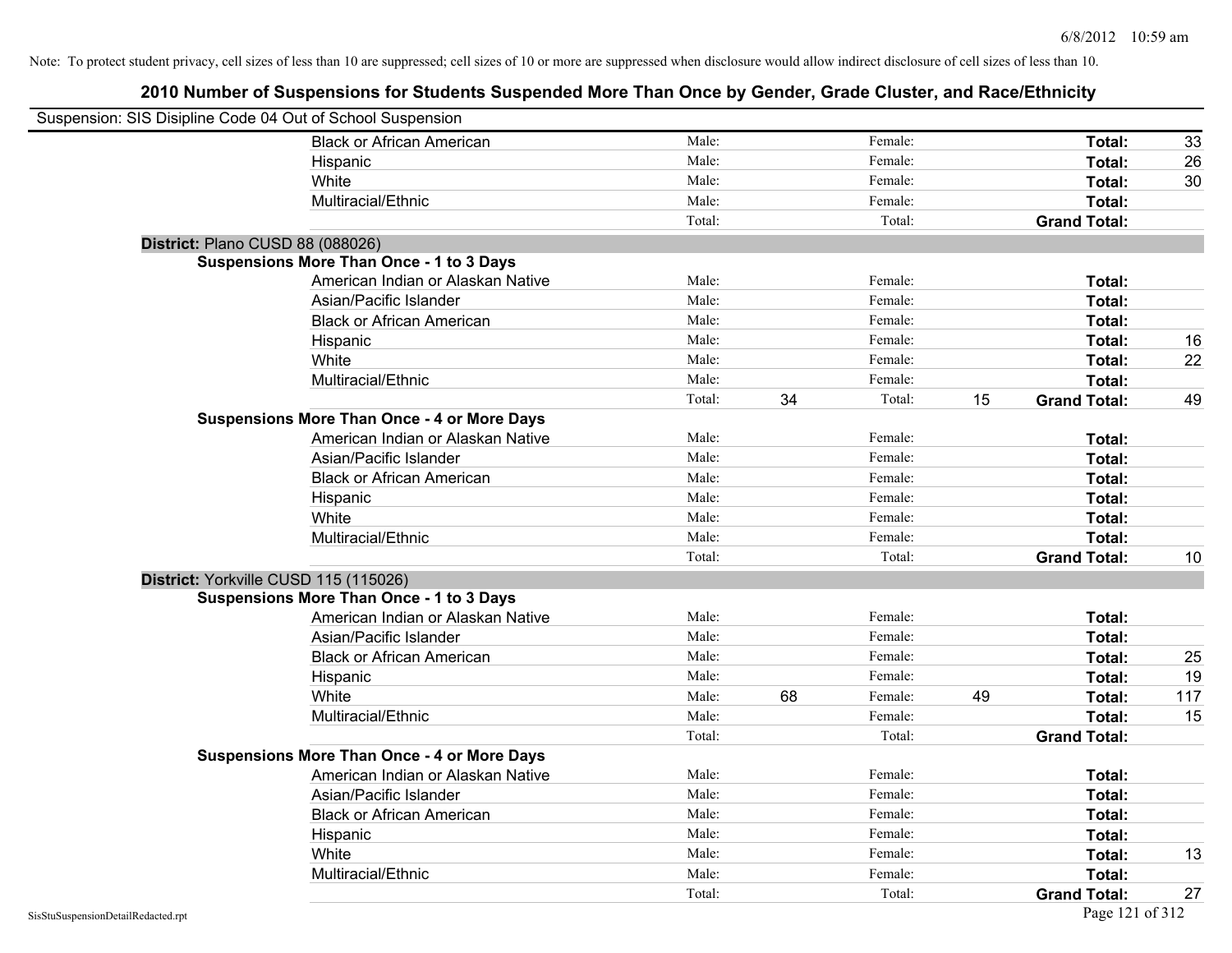## **2010 Number of Suspensions for Students Suspended More Than Once by Gender, Grade Cluster, and Race/Ethnicity**

Suspension: SIS Disipline Code 04 Out of School Suspension

| Region: Hamilton/Jefferson ROE (25)    |                                                 |        |    |         |    |                     |    |
|----------------------------------------|-------------------------------------------------|--------|----|---------|----|---------------------|----|
| County: Hamilton (033)                 |                                                 |        |    |         |    |                     |    |
| District: Hamilton Co CUSD 10 (010026) |                                                 |        |    |         |    |                     |    |
|                                        | <b>Suspensions More Than Once - 1 to 3 Days</b> |        |    |         |    |                     |    |
|                                        | American Indian or Alaskan Native               | Male:  |    | Female: |    | Total:              |    |
|                                        | Asian/Pacific Islander                          | Male:  |    | Female: |    | Total:              |    |
|                                        | <b>Black or African American</b>                | Male:  |    | Female: |    | Total:              |    |
|                                        | Hispanic                                        | Male:  |    | Female: |    | Total:              |    |
|                                        | White                                           | Male:  |    | Female: |    | Total:              |    |
|                                        | Multiracial/Ethnic                              | Male:  |    | Female: |    | Total:              |    |
|                                        |                                                 | Total: |    | Total:  |    | <b>Grand Total:</b> |    |
| County: Jefferson (041)                |                                                 |        |    |         |    |                     |    |
| District: Bluford CCSD 114 (114004)    |                                                 |        |    |         |    |                     |    |
|                                        | <b>Suspensions More Than Once - 1 to 3 Days</b> |        |    |         |    |                     |    |
|                                        | American Indian or Alaskan Native               | Male:  |    | Female: |    | Total:              |    |
|                                        | Asian/Pacific Islander                          | Male:  |    | Female: |    | Total:              |    |
|                                        | <b>Black or African American</b>                | Male:  |    | Female: |    | Total:              |    |
|                                        | Hispanic                                        | Male:  |    | Female: |    | Total:              |    |
|                                        | White                                           | Male:  |    | Female: |    | Total:              |    |
|                                        | Multiracial/Ethnic                              | Male:  |    | Female: |    | Total:              |    |
|                                        |                                                 | Total: |    | Total:  |    | <b>Grand Total:</b> |    |
| District: Dodds CCSD 7 (007004)        |                                                 |        |    |         |    |                     |    |
|                                        | <b>Suspensions More Than Once - 1 to 3 Days</b> |        |    |         |    |                     |    |
|                                        | American Indian or Alaskan Native               | Male:  |    | Female: |    | Total:              |    |
|                                        | Asian/Pacific Islander                          | Male:  |    | Female: |    | Total:              |    |
|                                        | <b>Black or African American</b>                | Male:  |    | Female: |    | Total:              |    |
|                                        | Hispanic                                        | Male:  |    | Female: |    | Total:              |    |
|                                        | White                                           | Male:  |    | Female: |    | Total:              |    |
|                                        | Multiracial/Ethnic                              | Male:  |    | Female: |    | Total:              |    |
|                                        |                                                 | Total: |    | Total:  |    | <b>Grand Total:</b> |    |
| District: Mount Vernon SD 80 (080002)  |                                                 |        |    |         |    |                     |    |
|                                        | Suspensions More Than Once - 1 to 3 Days        |        |    |         |    |                     |    |
|                                        | American Indian or Alaskan Native               | Male:  |    | Female: |    | Total:              |    |
|                                        | Asian/Pacific Islander                          | Male:  |    | Female: |    | Total:              |    |
|                                        | <b>Black or African American</b>                | Male:  | 47 | Female: | 12 | Total:              | 59 |
|                                        | Hispanic                                        | Male:  |    | Female: |    | Total:              |    |
|                                        | White                                           | Male:  |    | Female: |    | Total:              | 28 |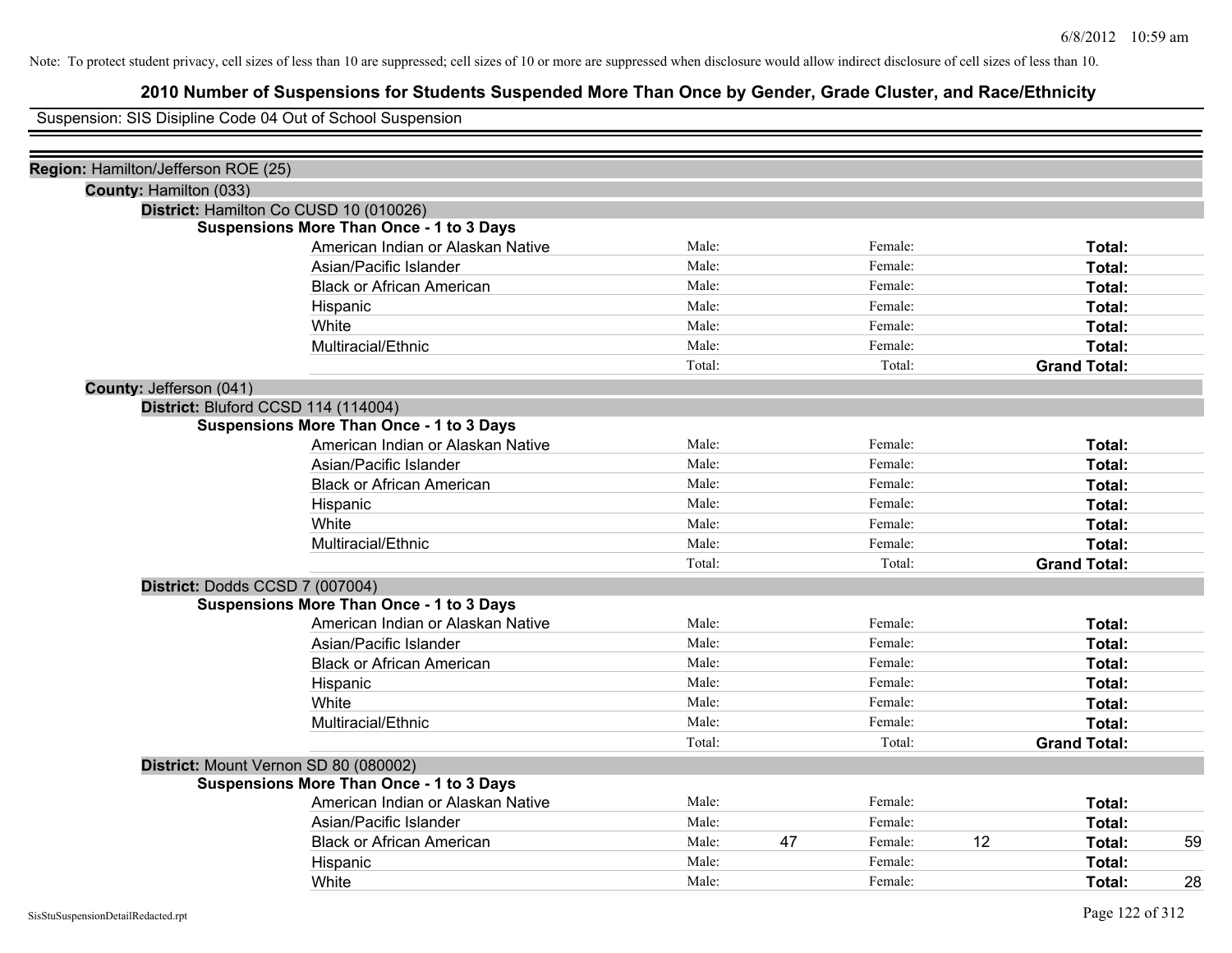## **2010 Number of Suspensions for Students Suspended More Than Once by Gender, Grade Cluster, and Race/Ethnicity**

| Suspension: SIS Disipline Code 04 Out of School Suspension |                                                    |        |    |         |    |                     |     |
|------------------------------------------------------------|----------------------------------------------------|--------|----|---------|----|---------------------|-----|
|                                                            | Multiracial/Ethnic                                 | Male:  |    | Female: |    | Total:              |     |
|                                                            |                                                    | Total: |    | Total:  |    | <b>Grand Total:</b> | 103 |
|                                                            | <b>Suspensions More Than Once - 4 or More Days</b> |        |    |         |    |                     |     |
|                                                            | American Indian or Alaskan Native                  | Male:  |    | Female: |    | Total:              |     |
|                                                            | Asian/Pacific Islander                             | Male:  |    | Female: |    | <b>Total:</b>       |     |
|                                                            | <b>Black or African American</b>                   | Male:  |    | Female: |    | <b>Total:</b>       |     |
|                                                            | Hispanic                                           | Male:  |    | Female: |    | Total:              |     |
|                                                            | White                                              | Male:  |    | Female: |    | Total:              |     |
|                                                            | Multiracial/Ethnic                                 | Male:  |    | Female: |    | Total:              |     |
|                                                            |                                                    | Total: |    | Total:  |    | <b>Grand Total:</b> |     |
| District: Mt Vernon Twp HSD 201 (201017)                   |                                                    |        |    |         |    |                     |     |
|                                                            | <b>Suspensions More Than Once - 1 to 3 Days</b>    |        |    |         |    |                     |     |
|                                                            | American Indian or Alaskan Native                  | Male:  |    | Female: |    | Total:              |     |
|                                                            | Asian/Pacific Islander                             | Male:  |    | Female: |    | Total:              |     |
|                                                            | <b>Black or African American</b>                   | Male:  | 35 | Female: | 27 | Total:              | 62  |
|                                                            | Hispanic                                           | Male:  |    | Female: |    | Total:              |     |
|                                                            | White                                              | Male:  | 77 | Female: | 32 | Total:              | 109 |
|                                                            | Multiracial/Ethnic                                 | Male:  |    | Female: |    | <b>Total:</b>       |     |
|                                                            |                                                    | Total: |    | Total:  |    | <b>Grand Total:</b> | 182 |
|                                                            | <b>Suspensions More Than Once - 4 or More Days</b> |        |    |         |    |                     |     |
|                                                            | American Indian or Alaskan Native                  | Male:  |    | Female: |    | Total:              |     |
|                                                            | Asian/Pacific Islander                             | Male:  |    | Female: |    | Total:              |     |
|                                                            | <b>Black or African American</b>                   | Male:  |    | Female: |    | Total:              |     |
|                                                            | Hispanic                                           | Male:  |    | Female: |    | Total:              |     |
|                                                            | White                                              | Male:  |    | Female: |    | <b>Total:</b>       |     |
|                                                            | Multiracial/Ethnic                                 | Male:  |    | Female: |    | <b>Total:</b>       |     |
|                                                            |                                                    | Total: |    | Total:  |    | <b>Grand Total:</b> | 11  |
|                                                            | District: Opdyke-Belle-Rive CCSD 5 (005004)        |        |    |         |    |                     |     |
|                                                            | <b>Suspensions More Than Once - 4 or More Days</b> |        |    |         |    |                     |     |
|                                                            | American Indian or Alaskan Native                  | Male:  |    | Female: |    | <b>Total:</b>       |     |
|                                                            | Asian/Pacific Islander                             | Male:  |    | Female: |    | <b>Total:</b>       |     |
|                                                            | <b>Black or African American</b>                   | Male:  |    | Female: |    | <b>Total:</b>       |     |
|                                                            | Hispanic                                           | Male:  |    | Female: |    | <b>Total:</b>       |     |
|                                                            | White                                              | Male:  |    | Female: |    | Total:              |     |
|                                                            | Multiracial/Ethnic                                 | Male:  |    | Female: |    | Total:              |     |
|                                                            |                                                    | Total: |    | Total:  |    | <b>Grand Total:</b> |     |

**District:** Rome CCSD 2 (002004) **Suspensions More Than Once - 1 to 3 Days**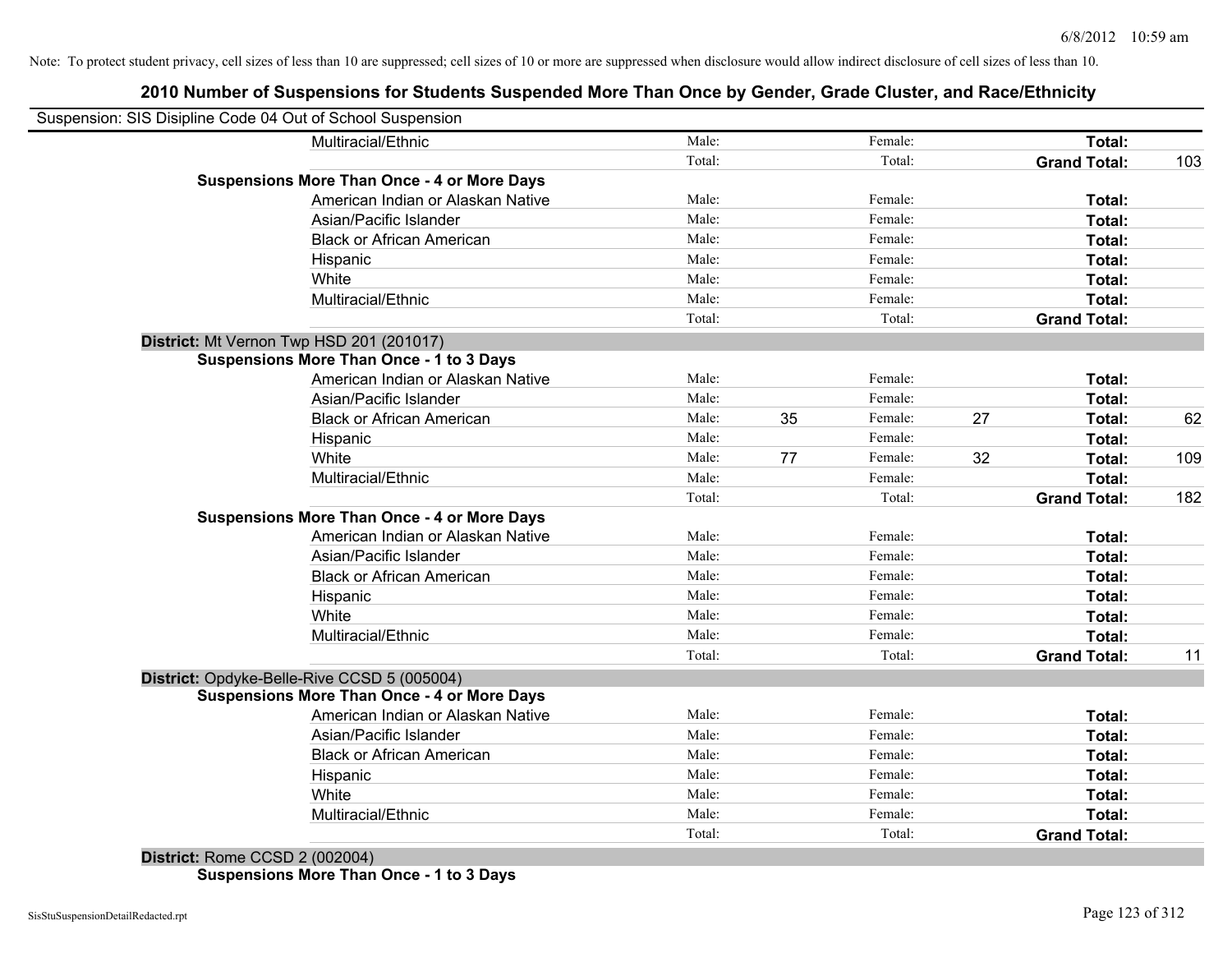| Suspension: SIS Disipline Code 04 Out of School Suspension |                                                    |        |         |                     |
|------------------------------------------------------------|----------------------------------------------------|--------|---------|---------------------|
|                                                            | American Indian or Alaskan Native                  | Male:  | Female: | Total:              |
|                                                            | Asian/Pacific Islander                             | Male:  | Female: | Total:              |
|                                                            | <b>Black or African American</b>                   | Male:  | Female: | Total:              |
|                                                            | Hispanic                                           | Male:  | Female: | Total:              |
|                                                            | White                                              | Male:  | Female: | Total:              |
|                                                            | Multiracial/Ethnic                                 | Male:  | Female: | Total:              |
|                                                            |                                                    | Total: | Total:  | <b>Grand Total:</b> |
|                                                            | <b>Suspensions More Than Once - 4 or More Days</b> |        |         |                     |
|                                                            | American Indian or Alaskan Native                  | Male:  | Female: | Total:              |
|                                                            | Asian/Pacific Islander                             | Male:  | Female: | Total:              |
|                                                            | <b>Black or African American</b>                   | Male:  | Female: | Total:              |
|                                                            | Hispanic                                           | Male:  | Female: | Total:              |
|                                                            | White                                              | Male:  | Female: | Total:              |
|                                                            | Multiracial/Ethnic                                 | Male:  | Female: | Total:              |
|                                                            |                                                    | Total: | Total:  | <b>Grand Total:</b> |
|                                                            | District: Summersville SD 79 (079002)              |        |         |                     |
|                                                            | <b>Suspensions More Than Once - 1 to 3 Days</b>    |        |         |                     |
|                                                            | American Indian or Alaskan Native                  | Male:  | Female: | Total:              |
|                                                            | Asian/Pacific Islander                             | Male:  | Female: | Total:              |
|                                                            | <b>Black or African American</b>                   | Male:  | Female: | Total:              |
|                                                            | Hispanic                                           | Male:  | Female: | Total:              |
|                                                            | White                                              | Male:  | Female: | Total:              |
|                                                            | Multiracial/Ethnic                                 | Male:  | Female: | Total:              |
|                                                            |                                                    | Total: | Total:  | <b>Grand Total:</b> |
|                                                            | District: Waltonville CUSD 1 (001026)              |        |         |                     |
|                                                            | <b>Suspensions More Than Once - 1 to 3 Days</b>    |        |         |                     |
|                                                            | American Indian or Alaskan Native                  | Male:  | Female: | Total:              |
|                                                            | Asian/Pacific Islander                             | Male:  | Female: | Total:              |
|                                                            | <b>Black or African American</b>                   | Male:  | Female: | Total:              |
|                                                            | Hispanic                                           | Male:  | Female: | Total:              |
|                                                            | White                                              | Male:  | Female: | Total:              |
|                                                            | Multiracial/Ethnic                                 | Male:  | Female: | Total:              |
|                                                            |                                                    | Total: | Total:  | <b>Grand Total:</b> |
|                                                            | District: Webber Twp HSD 204 (204017)              |        |         |                     |
|                                                            | <b>Suspensions More Than Once - 1 to 3 Days</b>    |        |         |                     |
|                                                            | American Indian or Alaskan Native                  | Male:  | Female: | Total:              |
|                                                            | Asian/Pacific Islander                             | Male:  | Female: | Total:              |
|                                                            | <b>Black or African American</b>                   | Male:  | Female: | Total:              |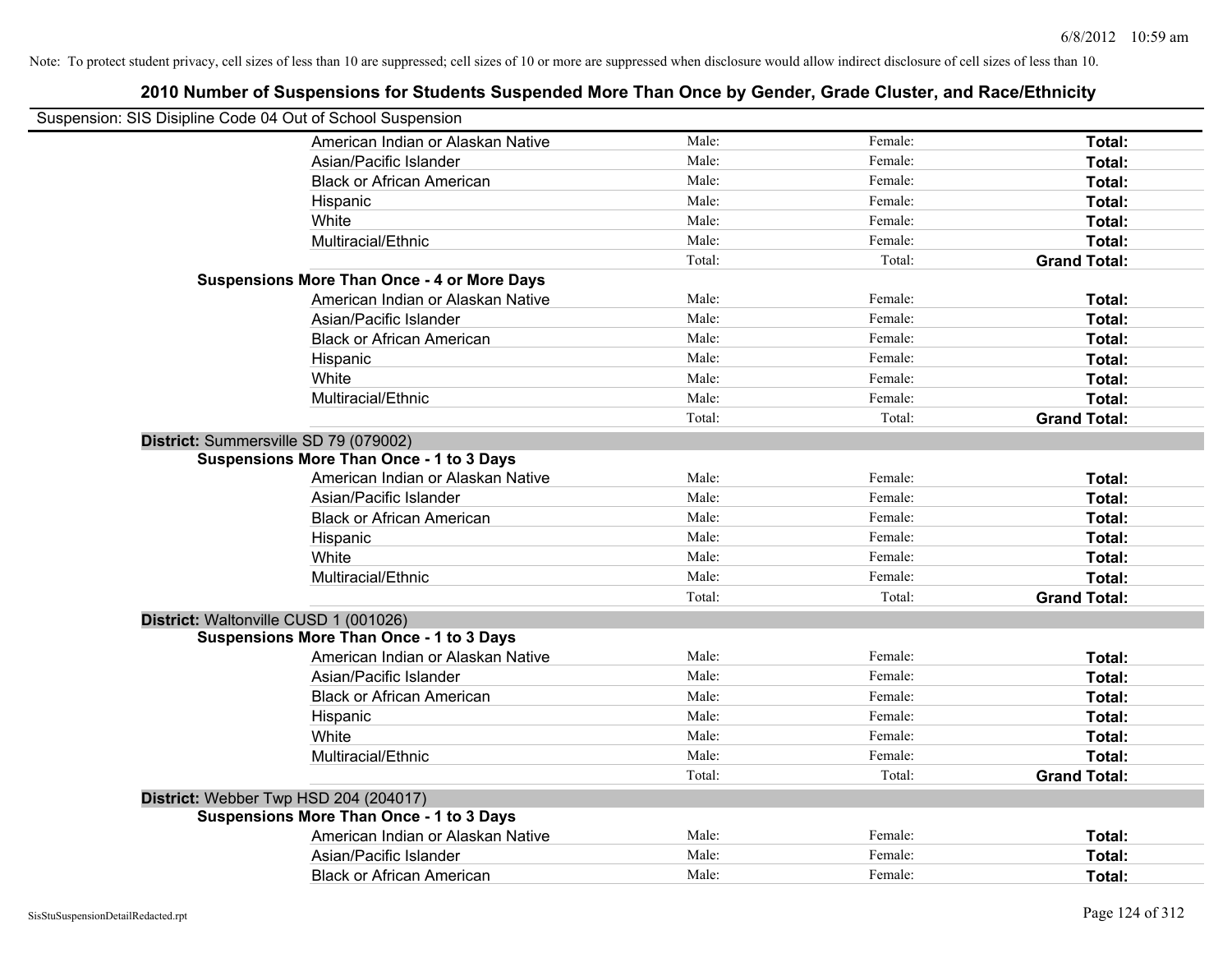| Suspension: SIS Disipline Code 04 Out of School Suspension |                                                    |        |         |                     |    |
|------------------------------------------------------------|----------------------------------------------------|--------|---------|---------------------|----|
|                                                            | Hispanic                                           | Male:  | Female: | Total:              |    |
|                                                            | White                                              | Male:  | Female: | Total:              | 10 |
|                                                            | Multiracial/Ethnic                                 | Male:  | Female: | Total:              |    |
|                                                            |                                                    | Total: | Total:  | <b>Grand Total:</b> |    |
|                                                            | District: Woodlawn CHSD 205 (205016)               |        |         |                     |    |
|                                                            | Suspensions More Than Once - 1 to 3 Days           |        |         |                     |    |
|                                                            | American Indian or Alaskan Native                  | Male:  | Female: | Total:              |    |
|                                                            | Asian/Pacific Islander                             | Male:  | Female: | Total:              |    |
|                                                            | <b>Black or African American</b>                   | Male:  | Female: | Total:              |    |
|                                                            | Hispanic                                           | Male:  | Female: | Total:              |    |
|                                                            | White                                              | Male:  | Female: | Total:              | 14 |
|                                                            | Multiracial/Ethnic                                 | Male:  | Female: | Total:              |    |
|                                                            |                                                    | Total: | Total:  | <b>Grand Total:</b> |    |
|                                                            | <b>Suspensions More Than Once - 4 or More Days</b> |        |         |                     |    |
|                                                            | American Indian or Alaskan Native                  | Male:  | Female: | Total:              |    |
|                                                            | Asian/Pacific Islander                             | Male:  | Female: | Total:              |    |
|                                                            | <b>Black or African American</b>                   | Male:  | Female: | Total:              |    |
|                                                            | Hispanic                                           | Male:  | Female: | Total:              |    |
|                                                            | White                                              | Male:  | Female: | Total:              |    |
|                                                            | Multiracial/Ethnic                                 | Male:  | Female: | Total:              |    |
|                                                            |                                                    | Total: | Total:  | <b>Grand Total:</b> |    |
|                                                            |                                                    |        |         |                     |    |
| Region: Hancock/McDonough ROE (26)                         |                                                    |        |         |                     |    |
| County: Hancock (034)                                      |                                                    |        |         |                     |    |
|                                                            | District: Hamilton CCSD 328 (328024)               |        |         |                     |    |
|                                                            | <b>Suspensions More Than Once - 1 to 3 Days</b>    |        |         |                     |    |
|                                                            | American Indian or Alaskan Native                  | Male:  | Female: | Total:              |    |
|                                                            | Asian/Pacific Islander                             | Male:  | Female: | Total:              |    |
|                                                            | <b>Black or African American</b>                   | Male:  | Female: | Total:              |    |
|                                                            | Hispanic                                           | Male:  | Female: | Total:              |    |
|                                                            | White                                              | Male:  | Female: | Total:              |    |
|                                                            | Multiracial/Ethnic                                 | Male:  | Female: | Total:              |    |
|                                                            |                                                    | Total: | Total:  | <b>Grand Total:</b> |    |
|                                                            | <b>Suspensions More Than Once - 4 or More Days</b> |        |         |                     |    |
|                                                            | American Indian or Alaskan Native                  | Male:  | Female: | Total:              |    |
|                                                            | Asian/Pacific Islander                             | Male:  | Female: | Total:              |    |
|                                                            | <b>Black or African American</b>                   | Male:  | Female: | Total:              |    |
|                                                            | Hispanic                                           | Male:  | Female: | Total:              |    |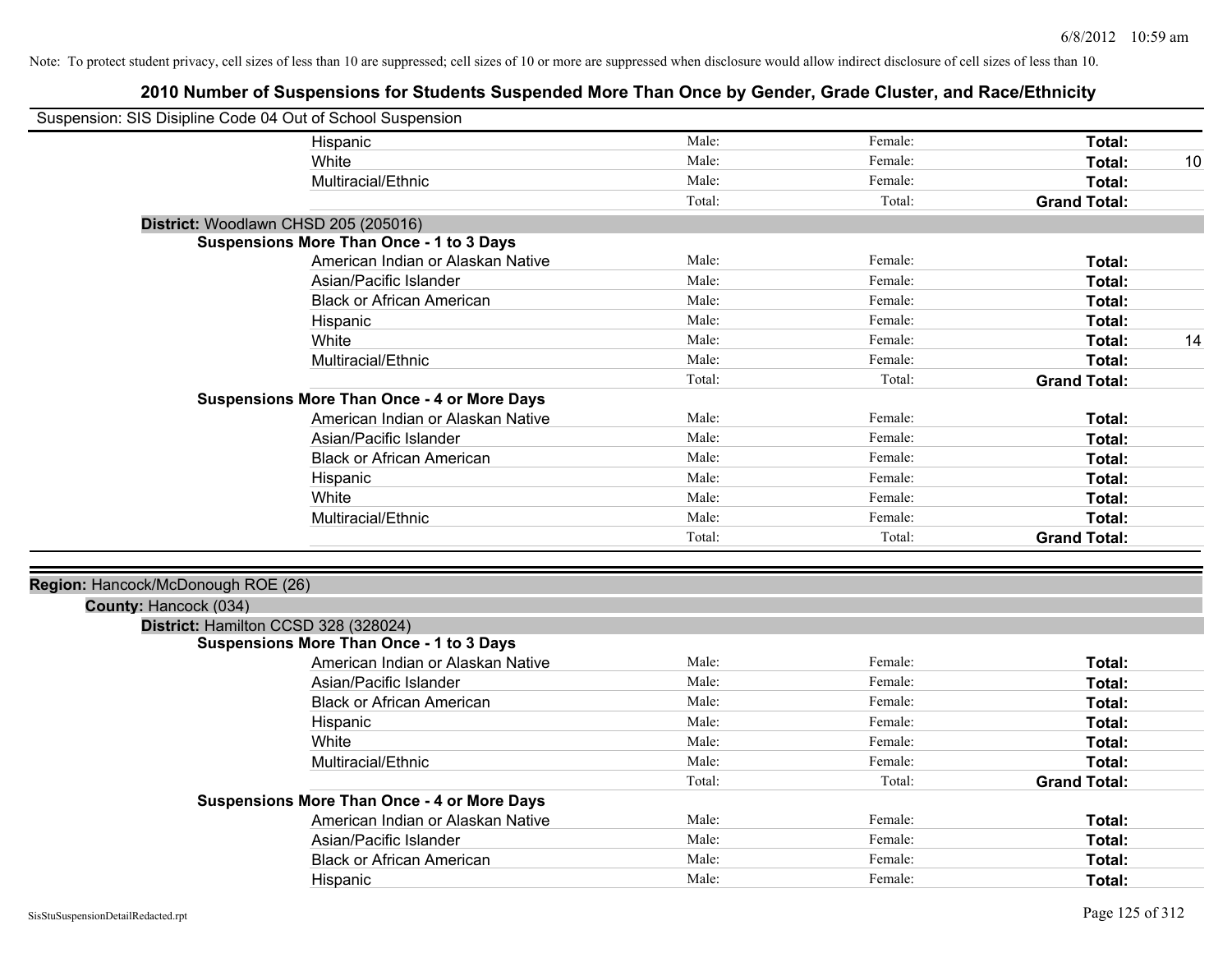| Suspension: SIS Disipline Code 04 Out of School Suspension |                                                    |        |         |                     |
|------------------------------------------------------------|----------------------------------------------------|--------|---------|---------------------|
|                                                            | White                                              | Male:  | Female: | Total:              |
|                                                            | Multiracial/Ethnic                                 | Male:  | Female: | Total:              |
|                                                            |                                                    | Total: | Total:  | <b>Grand Total:</b> |
| District: La Harpe CSD 347 (347004)                        |                                                    |        |         |                     |
|                                                            | <b>Suspensions More Than Once - 1 to 3 Days</b>    |        |         |                     |
|                                                            | American Indian or Alaskan Native                  | Male:  | Female: | Total:              |
|                                                            | Asian/Pacific Islander                             | Male:  | Female: | Total:              |
|                                                            | <b>Black or African American</b>                   | Male:  | Female: | Total:              |
|                                                            | Hispanic                                           | Male:  | Female: | Total:              |
|                                                            | White                                              | Male:  | Female: | Total:              |
|                                                            | Multiracial/Ethnic                                 | Male:  | Female: | Total:              |
|                                                            |                                                    | Total: | Total:  | <b>Grand Total:</b> |
| District: Southeastern CUSD 337 (337026)                   |                                                    |        |         |                     |
|                                                            | <b>Suspensions More Than Once - 1 to 3 Days</b>    |        |         |                     |
|                                                            | American Indian or Alaskan Native                  | Male:  | Female: | Total:              |
|                                                            | Asian/Pacific Islander                             | Male:  | Female: | Total:              |
|                                                            | <b>Black or African American</b>                   | Male:  | Female: | Total:              |
|                                                            | Hispanic                                           | Male:  | Female: | Total:              |
|                                                            | White                                              | Male:  | Female: | Total:              |
|                                                            | Multiracial/Ethnic                                 | Male:  | Female: | Total:              |
|                                                            |                                                    | Total: | Total:  | <b>Grand Total:</b> |
| District: Warsaw CUSD 316 (316026)                         |                                                    |        |         |                     |
|                                                            | <b>Suspensions More Than Once - 1 to 3 Days</b>    |        |         |                     |
|                                                            | American Indian or Alaskan Native                  | Male:  | Female: | Total:              |
|                                                            | Asian/Pacific Islander                             | Male:  | Female: | Total:              |
|                                                            | <b>Black or African American</b>                   | Male:  | Female: | Total:              |
|                                                            | Hispanic                                           | Male:  | Female: | Total:              |
|                                                            | White                                              | Male:  | Female: | Total:              |
|                                                            | Multiracial/Ethnic                                 | Male:  | Female: | Total:              |
|                                                            |                                                    | Total: | Total:  | <b>Grand Total:</b> |
|                                                            | <b>Suspensions More Than Once - 4 or More Days</b> |        |         |                     |
|                                                            | American Indian or Alaskan Native                  | Male:  | Female: | Total:              |
|                                                            | Asian/Pacific Islander                             | Male:  | Female: | Total:              |
|                                                            | <b>Black or African American</b>                   | Male:  | Female: | Total:              |
|                                                            | Hispanic                                           | Male:  | Female: | Total:              |
|                                                            | White                                              | Male:  | Female: | Total:              |
|                                                            | Multiracial/Ethnic                                 | Male:  | Female: | Total:              |
|                                                            |                                                    | Total: | Total:  | <b>Grand Total:</b> |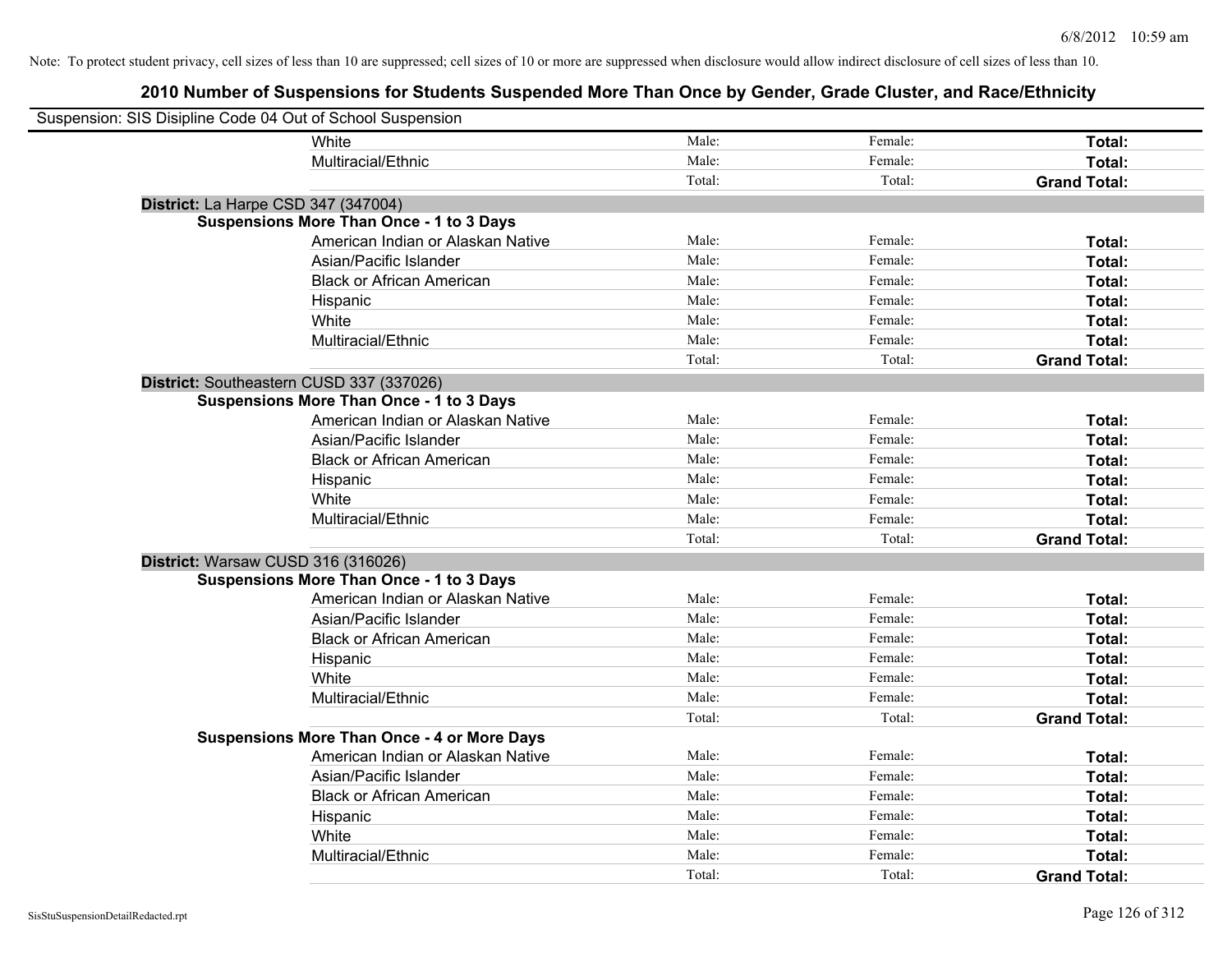| Suspension: SIS Disipline Code 04 Out of School Suspension |                                                    |        |    |         |                     |                 |
|------------------------------------------------------------|----------------------------------------------------|--------|----|---------|---------------------|-----------------|
| County: Mcdonough (062)                                    |                                                    |        |    |         |                     |                 |
|                                                            | District: Bushnell Prairie City CUSD 170 (170026)  |        |    |         |                     |                 |
|                                                            | <b>Suspensions More Than Once - 1 to 3 Days</b>    |        |    |         |                     |                 |
|                                                            | American Indian or Alaskan Native                  | Male:  |    | Female: | Total:              |                 |
|                                                            | Asian/Pacific Islander                             | Male:  |    | Female: | Total:              |                 |
|                                                            | <b>Black or African American</b>                   | Male:  |    | Female: | Total:              |                 |
|                                                            | Hispanic                                           | Male:  |    | Female: | Total:              |                 |
|                                                            | White                                              | Male:  |    | Female: | Total:              | 22              |
|                                                            | Multiracial/Ethnic                                 | Male:  |    | Female: | Total:              |                 |
|                                                            |                                                    | Total: |    | Total:  | <b>Grand Total:</b> |                 |
|                                                            | <b>Suspensions More Than Once - 4 or More Days</b> |        |    |         |                     |                 |
|                                                            | American Indian or Alaskan Native                  | Male:  |    | Female: | Total:              |                 |
|                                                            | Asian/Pacific Islander                             | Male:  |    | Female: | Total:              |                 |
|                                                            | <b>Black or African American</b>                   | Male:  |    | Female: | Total:              |                 |
|                                                            | Hispanic                                           | Male:  |    | Female: | Total:              |                 |
|                                                            | White                                              | Male:  |    | Female: | Total:              |                 |
|                                                            | Multiracial/Ethnic                                 | Male:  |    | Female: | Total:              |                 |
|                                                            |                                                    | Total: |    | Total:  | <b>Grand Total:</b> |                 |
|                                                            | District: Macomb CUSD 185 (185026)                 |        |    |         |                     |                 |
|                                                            | <b>Suspensions More Than Once - 1 to 3 Days</b>    |        |    |         |                     |                 |
|                                                            | American Indian or Alaskan Native                  | Male:  |    | Female: | Total:              |                 |
|                                                            | Asian/Pacific Islander                             | Male:  |    | Female: | Total:              |                 |
|                                                            | <b>Black or African American</b>                   | Male:  |    | Female: | Total:              |                 |
|                                                            | Hispanic                                           | Male:  |    | Female: | Total:              |                 |
|                                                            | White                                              | Male:  | 31 | Female: | 16<br>Total:        | 47              |
|                                                            | Multiracial/Ethnic                                 | Male:  |    | Female: | Total:              |                 |
|                                                            |                                                    | Total: |    | Total:  | <b>Grand Total:</b> | 60              |
|                                                            | <b>Suspensions More Than Once - 4 or More Days</b> |        |    |         |                     |                 |
|                                                            | American Indian or Alaskan Native                  | Male:  |    | Female: | Total:              |                 |
|                                                            | Asian/Pacific Islander                             | Male:  |    | Female: | Total:              |                 |
|                                                            | <b>Black or African American</b>                   | Male:  |    | Female: | Total:              |                 |
|                                                            | Hispanic                                           | Male:  |    | Female: | Total:              |                 |
|                                                            | White                                              | Male:  |    | Female: | Total:              |                 |
|                                                            | Multiracial/Ethnic                                 | Male:  |    | Female: | Total:              |                 |
|                                                            |                                                    | Total: |    | Total:  | <b>Grand Total:</b> |                 |
|                                                            | District: West Central IL Spec Educ Coop (000061)  |        |    |         |                     |                 |
|                                                            | <b>Suspensions More Than Once - 1 to 3 Days</b>    |        |    |         |                     |                 |
|                                                            | American Indian or Alaskan Native                  | Male:  |    | Female: | Total:              |                 |
|                                                            | Asian/Pacific Islander                             | Male:  |    | Female: | Total:              |                 |
| SisStuSuspensionDetailRedacted.rpt                         |                                                    |        |    |         |                     | Page 127 of 312 |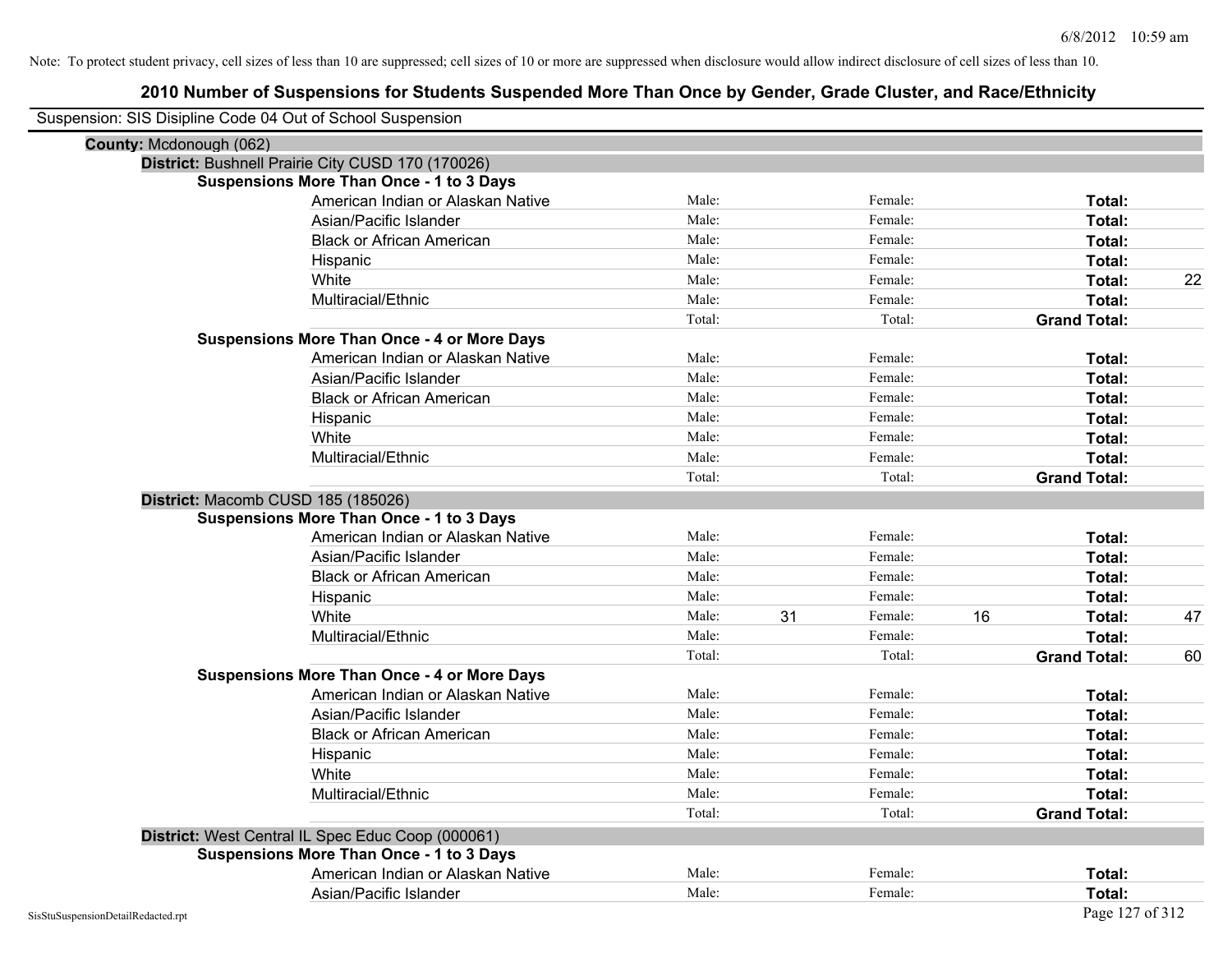| Suspension: SIS Disipline Code 04 Out of School Suspension |                                                                                      |        |    |         |    |                     |    |
|------------------------------------------------------------|--------------------------------------------------------------------------------------|--------|----|---------|----|---------------------|----|
|                                                            | <b>Black or African American</b>                                                     | Male:  |    | Female: |    | Total:              |    |
|                                                            | Hispanic                                                                             | Male:  |    | Female: |    | Total:              |    |
|                                                            | White                                                                                | Male:  | 83 | Female: | 14 | Total:              | 97 |
|                                                            | Multiracial/Ethnic                                                                   | Male:  |    | Female: |    | Total:              |    |
|                                                            |                                                                                      | Total: |    | Total:  |    | <b>Grand Total:</b> |    |
|                                                            | District: West Prairie CUSD 103 (103026)                                             |        |    |         |    |                     |    |
|                                                            | <b>Suspensions More Than Once - 1 to 3 Days</b>                                      |        |    |         |    |                     |    |
|                                                            | American Indian or Alaskan Native                                                    | Male:  |    | Female: |    | Total:              |    |
|                                                            | Asian/Pacific Islander                                                               | Male:  |    | Female: |    | Total:              |    |
|                                                            | <b>Black or African American</b>                                                     | Male:  |    | Female: |    | Total:              |    |
|                                                            | Hispanic                                                                             | Male:  |    | Female: |    | Total:              |    |
|                                                            | White                                                                                | Male:  |    | Female: |    | Total:              | 36 |
|                                                            | Multiracial/Ethnic                                                                   | Male:  |    | Female: |    | Total:              |    |
|                                                            |                                                                                      | Total: |    | Total:  |    | <b>Grand Total:</b> |    |
|                                                            | <b>Suspensions More Than Once - 4 or More Days</b>                                   |        |    |         |    |                     |    |
|                                                            | American Indian or Alaskan Native                                                    | Male:  |    | Female: |    | Total:              |    |
|                                                            | Asian/Pacific Islander                                                               | Male:  |    | Female: |    | Total:              |    |
|                                                            | <b>Black or African American</b>                                                     | Male:  |    | Female: |    | Total:              |    |
|                                                            | Hispanic                                                                             | Male:  |    | Female: |    | Total:              |    |
|                                                            | White                                                                                | Male:  |    | Female: |    | Total:              |    |
|                                                            | Multiracial/Ethnic                                                                   | Male:  |    | Female: |    | Total:              |    |
|                                                            |                                                                                      | Total: |    | Total:  |    | <b>Grand Total:</b> |    |
|                                                            |                                                                                      |        |    |         |    |                     |    |
| Region: Henderson/Mercer/Warren ROE (27)                   |                                                                                      |        |    |         |    |                     |    |
| County: Henderson (036)                                    |                                                                                      |        |    |         |    |                     |    |
|                                                            | District: West Central CUSD 235 (235026)                                             |        |    |         |    |                     |    |
|                                                            | <b>Suspensions More Than Once - 1 to 3 Days</b><br>American Indian or Alaskan Native | Male:  |    | Female: |    | Total:              |    |
|                                                            | Asian/Pacific Islander                                                               | Male:  |    | Female: |    | Total:              |    |
|                                                            | <b>Black or African American</b>                                                     | Male:  |    | Female: |    | Total:              |    |
|                                                            |                                                                                      | Male:  |    | Female: |    | Total:              |    |
|                                                            | Hispanic<br>White                                                                    | Male:  | 54 | Female: | 21 | Total:              | 75 |
|                                                            | Multiracial/Ethnic                                                                   | Male:  |    | Female: |    | Total:              |    |
|                                                            |                                                                                      |        |    |         |    |                     |    |
|                                                            | <b>Suspensions More Than Once - 4 or More Days</b>                                   | Total: |    | Total:  |    | <b>Grand Total:</b> |    |
|                                                            | American Indian or Alaskan Native                                                    | Male:  |    | Female: |    | Total:              |    |
|                                                            | Asian/Pacific Islander                                                               | Male:  |    | Female: |    | Total:              |    |
|                                                            | <b>Black or African American</b>                                                     | Male:  |    | Female: |    | Total:              |    |
|                                                            |                                                                                      |        |    |         |    |                     |    |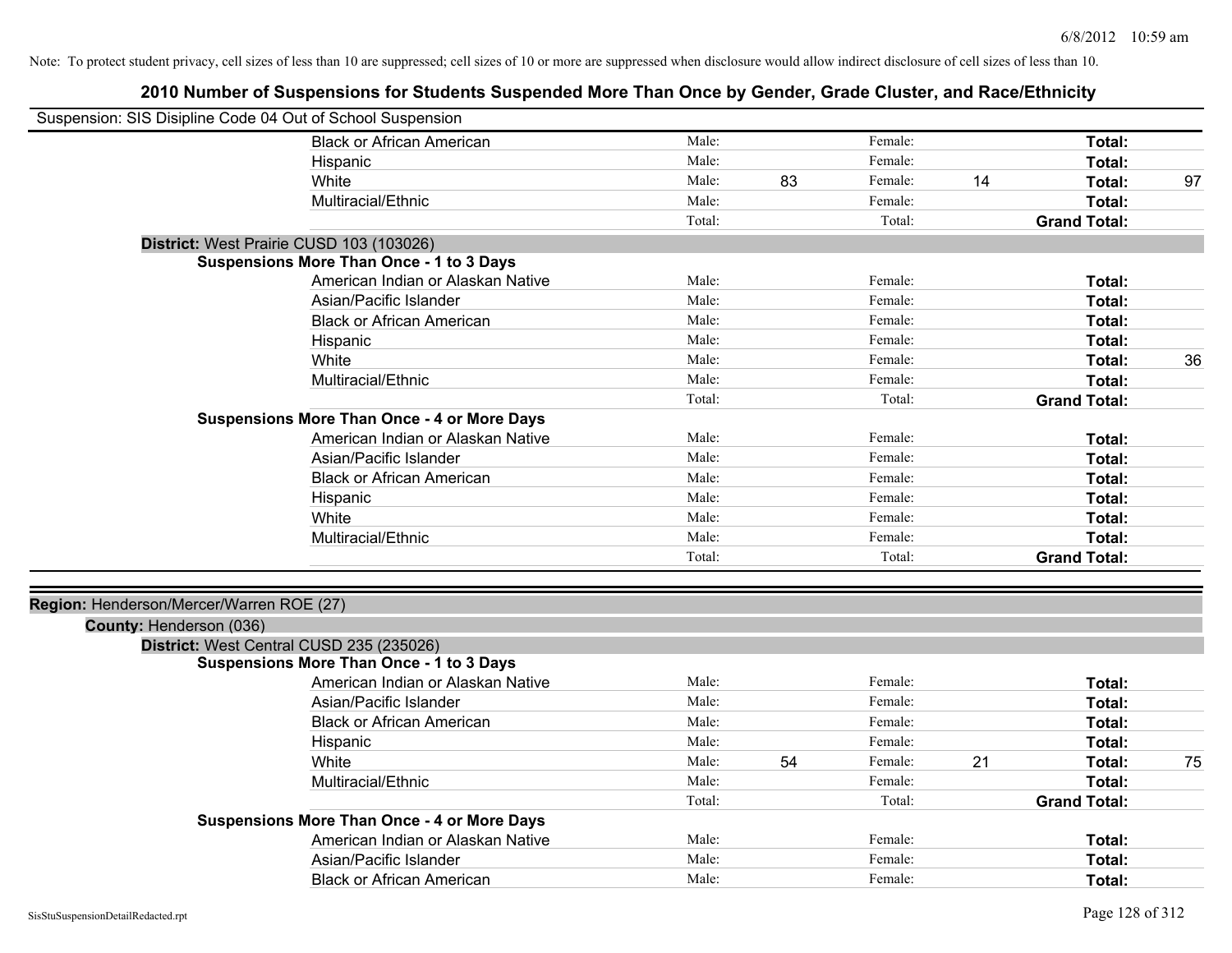| Suspension: SIS Disipline Code 04 Out of School Suspension |                                                      |        |         |                     |    |
|------------------------------------------------------------|------------------------------------------------------|--------|---------|---------------------|----|
|                                                            | Hispanic                                             | Male:  | Female: | Total:              |    |
|                                                            | White                                                | Male:  | Female: | Total:              | 13 |
|                                                            | Multiracial/Ethnic                                   | Male:  | Female: | Total:              |    |
|                                                            |                                                      | Total: | Total:  | <b>Grand Total:</b> |    |
| County: Mercer (066)                                       |                                                      |        |         |                     |    |
|                                                            | District: Mercer County School District 404 (404026) |        |         |                     |    |
|                                                            | <b>Suspensions More Than Once - 1 to 3 Days</b>      |        |         |                     |    |
|                                                            | American Indian or Alaskan Native                    | Male:  | Female: | Total:              |    |
|                                                            | Asian/Pacific Islander                               | Male:  | Female: | Total:              |    |
|                                                            | <b>Black or African American</b>                     | Male:  | Female: | Total:              |    |
|                                                            | Hispanic                                             | Male:  | Female: | Total:              |    |
|                                                            | White                                                | Male:  | Female: | Total:              | 61 |
|                                                            | Multiracial/Ethnic                                   | Male:  | Female: | Total:              |    |
|                                                            |                                                      | Total: | Total:  | <b>Grand Total:</b> |    |
|                                                            | <b>Suspensions More Than Once - 4 or More Days</b>   |        |         |                     |    |
|                                                            | American Indian or Alaskan Native                    | Male:  | Female: | Total:              |    |
|                                                            | Asian/Pacific Islander                               | Male:  | Female: | Total:              |    |
|                                                            | <b>Black or African American</b>                     | Male:  | Female: | Total:              |    |
|                                                            | Hispanic                                             | Male:  | Female: | Total:              |    |
|                                                            | White                                                | Male:  | Female: | Total:              |    |
|                                                            | Multiracial/Ethnic                                   | Male:  | Female: | Total:              |    |
|                                                            |                                                      | Total: | Total:  | <b>Grand Total:</b> |    |
| County: Warren (094)                                       |                                                      |        |         |                     |    |
|                                                            | District: Monmouth-Roseville CUSD 238 (238026)       |        |         |                     |    |
|                                                            | Suspensions More Than Once - 1 to 3 Days             |        |         |                     |    |
|                                                            | American Indian or Alaskan Native                    | Male:  | Female: | Total:              |    |
|                                                            | Asian/Pacific Islander                               | Male:  | Female: | Total:              |    |
|                                                            | <b>Black or African American</b>                     | Male:  | Female: | Total:              |    |
|                                                            | Hispanic                                             | Male:  | Female: | Total:              |    |
|                                                            | White                                                | Male:  | Female: | Total:              |    |
|                                                            | Multiracial/Ethnic                                   | Male:  | Female: | Total:              |    |
|                                                            |                                                      | Total: | Total:  | <b>Grand Total:</b> | 10 |
|                                                            | <b>Suspensions More Than Once - 4 or More Days</b>   |        |         |                     |    |
|                                                            | American Indian or Alaskan Native                    | Male:  | Female: | Total:              |    |
|                                                            | Asian/Pacific Islander                               | Male:  | Female: | Total:              |    |
|                                                            | <b>Black or African American</b>                     | Male:  | Female: | Total:              |    |
|                                                            | Hispanic                                             | Male:  | Female: | Total:              |    |
|                                                            | White                                                | Male:  | Female: | Total:              |    |
|                                                            | Multiracial/Ethnic                                   | Male:  | Female: | Total:              |    |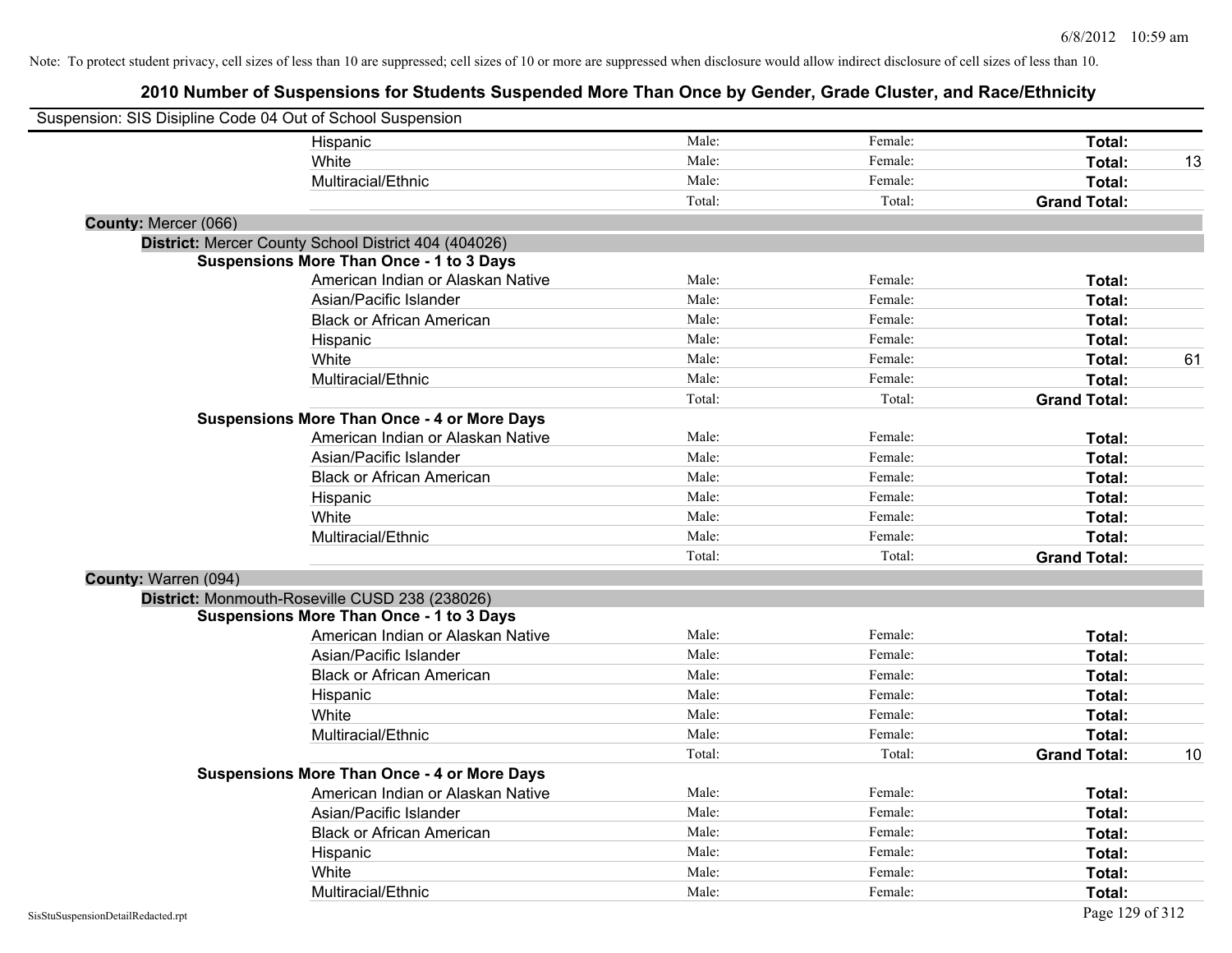|                                    | Suspension: SIS Disipline Code 04 Out of School Suspension |                 |    |                   |                                      |    |
|------------------------------------|------------------------------------------------------------|-----------------|----|-------------------|--------------------------------------|----|
|                                    |                                                            | Total:          |    | Total:            | <b>Grand Total:</b>                  |    |
|                                    | District: United CUSD 304 (304026)                         |                 |    |                   |                                      |    |
|                                    | <b>Suspensions More Than Once - 1 to 3 Days</b>            |                 |    |                   |                                      |    |
|                                    | American Indian or Alaskan Native                          | Male:           |    | Female:           | Total:                               |    |
|                                    | Asian/Pacific Islander                                     | Male:           |    | Female:           | Total:                               |    |
|                                    | <b>Black or African American</b>                           | Male:           |    | Female:           | Total:                               |    |
|                                    | Hispanic                                                   | Male:           |    | Female:           | Total:                               |    |
|                                    | White                                                      | Male:           | 21 | Female:           | 14<br>Total:                         | 35 |
|                                    | Multiracial/Ethnic                                         | Male:           |    | Female:           | Total:                               |    |
|                                    |                                                            | Total:          |    | Total:            | <b>Grand Total:</b>                  |    |
|                                    | <b>Suspensions More Than Once - 4 or More Days</b>         |                 |    |                   |                                      |    |
|                                    | American Indian or Alaskan Native                          | Male:           |    | Female:           | Total:                               |    |
|                                    | Asian/Pacific Islander                                     | Male:           |    | Female:           | Total:                               |    |
|                                    | <b>Black or African American</b>                           | Male:           |    | Female:           | Total:                               |    |
|                                    | Hispanic                                                   | Male:           |    | Female:           | Total:                               |    |
|                                    | White                                                      | Male:           |    | Female:           | Total:                               |    |
|                                    | Multiracial/Ethnic                                         | Male:           |    | Female:           | Total:                               |    |
|                                    |                                                            | Total:          |    | Total:            | <b>Grand Total:</b>                  |    |
|                                    |                                                            |                 |    |                   |                                      |    |
| Region: Iroquois/Kankakee ROE (32) |                                                            |                 |    |                   |                                      |    |
| County: Iroquois (038)             |                                                            |                 |    |                   |                                      |    |
|                                    |                                                            |                 |    |                   |                                      |    |
|                                    | District: Central CUSD 4 (004026)                          |                 |    |                   |                                      |    |
|                                    | <b>Suspensions More Than Once - 1 to 3 Days</b>            |                 |    |                   |                                      |    |
|                                    | American Indian or Alaskan Native                          | Male:           |    | Female:           | Total:                               |    |
|                                    | Asian/Pacific Islander                                     | Male:           |    | Female:           | Total:                               |    |
|                                    | <b>Black or African American</b>                           | Male:           |    | Female:           | Total:                               |    |
|                                    | Hispanic                                                   | Male:           |    | Female:           | Total:                               |    |
|                                    | White                                                      | Male:           |    | Female:           | Total:                               | 11 |
|                                    | Multiracial/Ethnic                                         | Male:           |    | Female:           | Total:                               |    |
|                                    |                                                            | Total:          |    | Total:            | <b>Grand Total:</b>                  |    |
|                                    | <b>Suspensions More Than Once - 4 or More Days</b>         |                 |    |                   |                                      |    |
|                                    | American Indian or Alaskan Native                          | Male:           |    | Female:           | Total:                               |    |
|                                    | Asian/Pacific Islander                                     | Male:           |    | Female:           | Total:                               |    |
|                                    | <b>Black or African American</b>                           | Male:           |    | Female:           | Total:                               |    |
|                                    | Hispanic                                                   | Male:           |    | Female:           | Total:                               |    |
|                                    | White                                                      | Male:           |    | Female:           | Total:                               |    |
|                                    | Multiracial/Ethnic                                         | Male:<br>Total: |    | Female:<br>Total: | <b>Total:</b><br><b>Grand Total:</b> |    |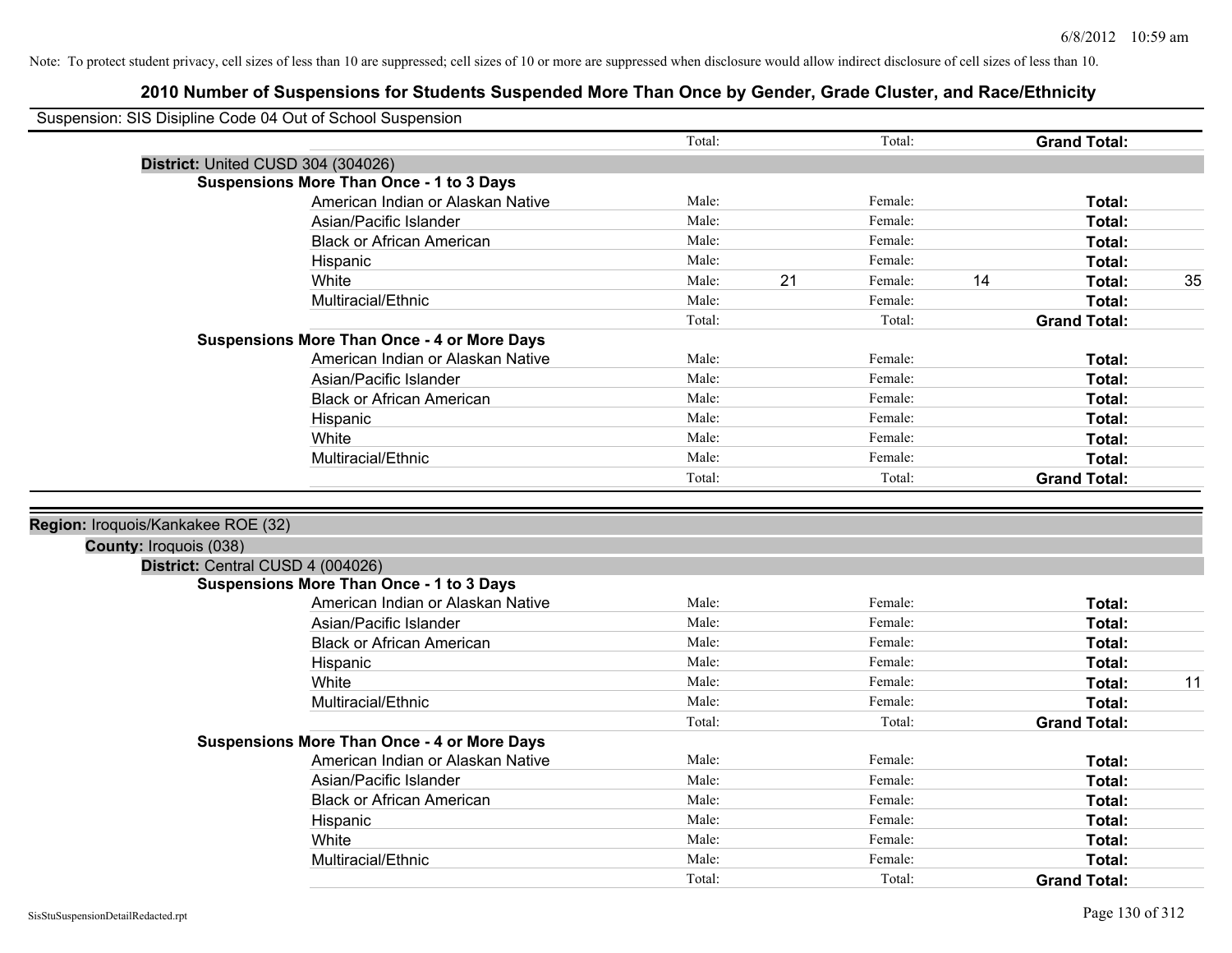| Suspension: SIS Disipline Code 04 Out of School Suspension |                                                    |        |    |         |    |                     |    |
|------------------------------------------------------------|----------------------------------------------------|--------|----|---------|----|---------------------|----|
| District: Iroquois County CUSD 9 (009026)                  |                                                    |        |    |         |    |                     |    |
|                                                            | <b>Suspensions More Than Once - 1 to 3 Days</b>    |        |    |         |    |                     |    |
|                                                            | American Indian or Alaskan Native                  | Male:  |    | Female: |    | Total:              |    |
|                                                            | Asian/Pacific Islander                             | Male:  |    | Female: |    | <b>Total:</b>       |    |
|                                                            | <b>Black or African American</b>                   | Male:  |    | Female: |    | Total:              |    |
|                                                            | Hispanic                                           | Male:  |    | Female: |    | Total:              |    |
|                                                            | White                                              | Male:  | 13 | Female: | 16 | Total:              | 29 |
|                                                            | Multiracial/Ethnic                                 | Male:  |    | Female: |    | Total:              |    |
|                                                            |                                                    | Total: |    | Total:  |    | <b>Grand Total:</b> |    |
|                                                            | <b>Suspensions More Than Once - 4 or More Days</b> |        |    |         |    |                     |    |
|                                                            | American Indian or Alaskan Native                  | Male:  |    | Female: |    | Total:              |    |
|                                                            | Asian/Pacific Islander                             | Male:  |    | Female: |    | Total:              |    |
|                                                            | <b>Black or African American</b>                   | Male:  |    | Female: |    | Total:              |    |
|                                                            | Hispanic                                           | Male:  |    | Female: |    | Total:              |    |
|                                                            | White                                              | Male:  |    | Female: |    | Total:              |    |
|                                                            | Multiracial/Ethnic                                 | Male:  |    | Female: |    | Total:              |    |
|                                                            |                                                    | Total: |    | Total:  |    | <b>Grand Total:</b> |    |
| District: Iroquois West CUSD 10 (010026)                   |                                                    |        |    |         |    |                     |    |
|                                                            | <b>Suspensions More Than Once - 1 to 3 Days</b>    |        |    |         |    |                     |    |
|                                                            | American Indian or Alaskan Native                  | Male:  |    | Female: |    | Total:              |    |
|                                                            | Asian/Pacific Islander                             | Male:  |    | Female: |    | Total:              |    |
|                                                            | <b>Black or African American</b>                   | Male:  |    | Female: |    | Total:              |    |
|                                                            | Hispanic                                           | Male:  |    | Female: |    | Total:              | 10 |
|                                                            | White                                              | Male:  |    | Female: |    | Total:              | 25 |
|                                                            | Multiracial/Ethnic                                 | Male:  |    | Female: |    | Total:              |    |
|                                                            |                                                    | Total: |    | Total:  |    | <b>Grand Total:</b> |    |
|                                                            | <b>Suspensions More Than Once - 4 or More Days</b> |        |    |         |    |                     |    |
|                                                            | American Indian or Alaskan Native                  | Male:  |    | Female: |    | Total:              |    |
|                                                            | Asian/Pacific Islander                             | Male:  |    | Female: |    | Total:              |    |
|                                                            | <b>Black or African American</b>                   | Male:  |    | Female: |    | Total:              |    |
|                                                            | Hispanic                                           | Male:  |    | Female: |    | Total:              |    |
|                                                            | White                                              | Male:  |    | Female: |    | Total:              |    |
|                                                            | Multiracial/Ethnic                                 | Male:  |    | Female: |    | Total:              |    |
|                                                            |                                                    | Total: |    | Total:  |    | <b>Grand Total:</b> |    |
| District: Milford CCSD 280 (280004)                        |                                                    |        |    |         |    |                     |    |
|                                                            | <b>Suspensions More Than Once - 1 to 3 Days</b>    |        |    |         |    |                     |    |
|                                                            | American Indian or Alaskan Native                  | Male:  |    | Female: |    | Total:              |    |
|                                                            | Asian/Pacific Islander                             | Male:  |    | Female: |    | Total:              |    |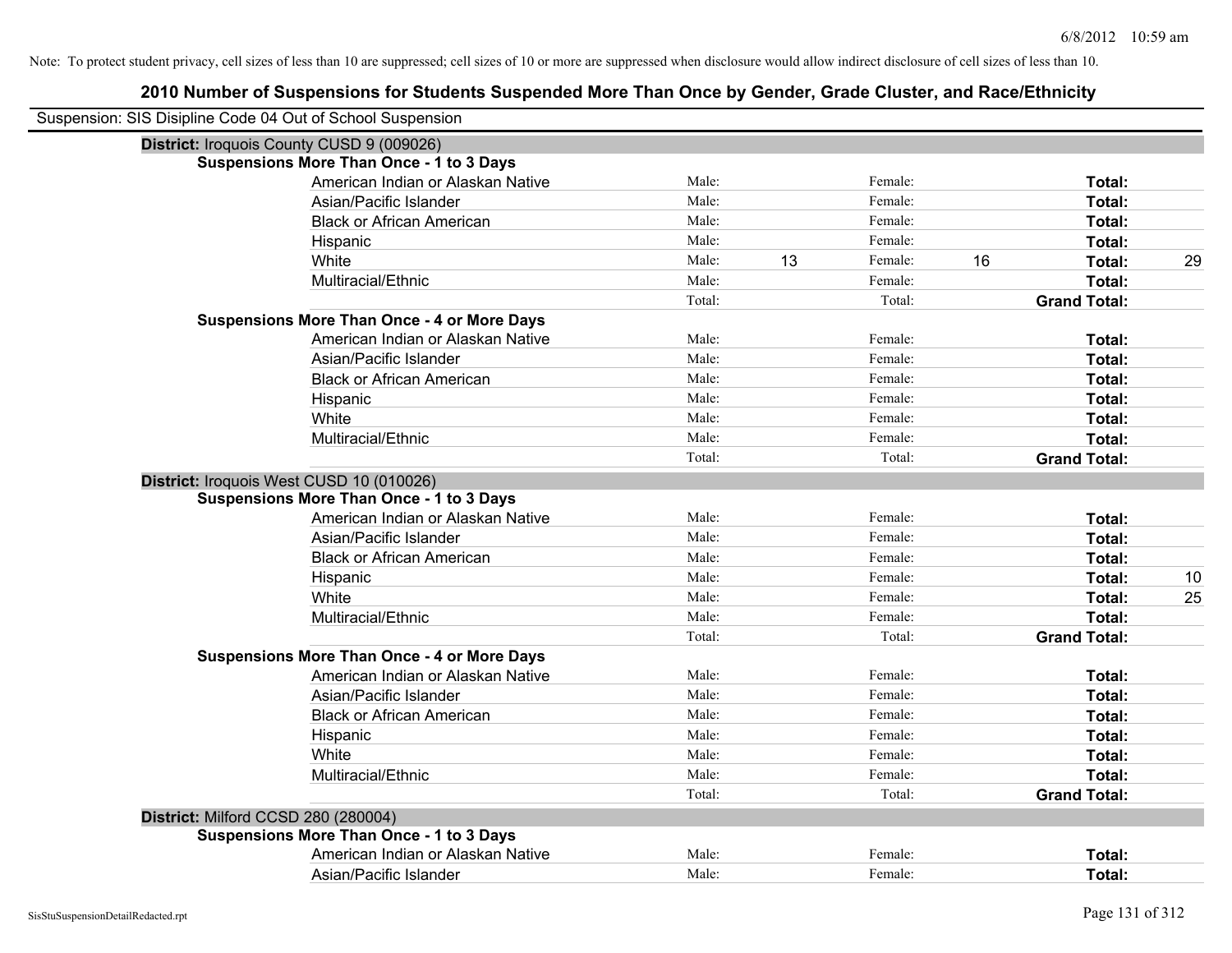| Suspension: SIS Disipline Code 04 Out of School Suspension |                                                    |        |         |                     |
|------------------------------------------------------------|----------------------------------------------------|--------|---------|---------------------|
|                                                            | <b>Black or African American</b>                   | Male:  | Female: | Total:              |
|                                                            | Hispanic                                           | Male:  | Female: | Total:              |
|                                                            | White                                              | Male:  | Female: | Total:              |
|                                                            | Multiracial/Ethnic                                 | Male:  | Female: | Total:              |
|                                                            |                                                    | Total: | Total:  | <b>Grand Total:</b> |
|                                                            | <b>Suspensions More Than Once - 4 or More Days</b> |        |         |                     |
|                                                            | American Indian or Alaskan Native                  | Male:  | Female: | Total:              |
|                                                            | Asian/Pacific Islander                             | Male:  | Female: | Total:              |
|                                                            | <b>Black or African American</b>                   | Male:  | Female: | Total:              |
|                                                            | Hispanic                                           | Male:  | Female: | Total:              |
|                                                            | White                                              | Male:  | Female: | Total:              |
|                                                            | Multiracial/Ethnic                                 | Male:  | Female: | Total:              |
|                                                            |                                                    | Total: | Total:  | <b>Grand Total:</b> |
| District: Milford Twp HSD 233 (233017)                     |                                                    |        |         |                     |
|                                                            | <b>Suspensions More Than Once - 1 to 3 Days</b>    |        |         |                     |
|                                                            | American Indian or Alaskan Native                  | Male:  | Female: | Total:              |
|                                                            | Asian/Pacific Islander                             | Male:  | Female: | Total:              |
|                                                            | <b>Black or African American</b>                   | Male:  | Female: | Total:              |
|                                                            | Hispanic                                           | Male:  | Female: | Total:              |
|                                                            | White                                              | Male:  | Female: | Total:              |
|                                                            | Multiracial/Ethnic                                 | Male:  | Female: | Total:              |
|                                                            |                                                    | Total: | Total:  | <b>Grand Total:</b> |
|                                                            | <b>Suspensions More Than Once - 4 or More Days</b> |        |         |                     |
|                                                            | American Indian or Alaskan Native                  | Male:  | Female: | Total:              |
|                                                            | Asian/Pacific Islander                             | Male:  | Female: | Total:              |
|                                                            | <b>Black or African American</b>                   | Male:  | Female: | Total:              |
|                                                            | Hispanic                                           | Male:  | Female: | Total:              |
|                                                            | White                                              | Male:  | Female: | Total:              |
|                                                            | Multiracial/Ethnic                                 | Male:  | Female: | Total:              |
|                                                            |                                                    | Total: | Total:  | <b>Grand Total:</b> |
| County: Kankakee (046)                                     |                                                    |        |         |                     |
| District: Bourbonnais SD 53 (053002)                       |                                                    |        |         |                     |
|                                                            | <b>Suspensions More Than Once - 1 to 3 Days</b>    |        |         |                     |
|                                                            | American Indian or Alaskan Native                  | Male:  | Female: | Total:              |
|                                                            | Asian/Pacific Islander                             | Male:  | Female: | Total:              |
|                                                            | <b>Black or African American</b>                   | Male:  | Female: | Total:              |
|                                                            | Hispanic                                           | Male:  | Female: | Total:              |
|                                                            | White                                              | Male:  | Female: | Total:              |
|                                                            | Multiracial/Ethnic                                 | Male:  | Female: | Total:              |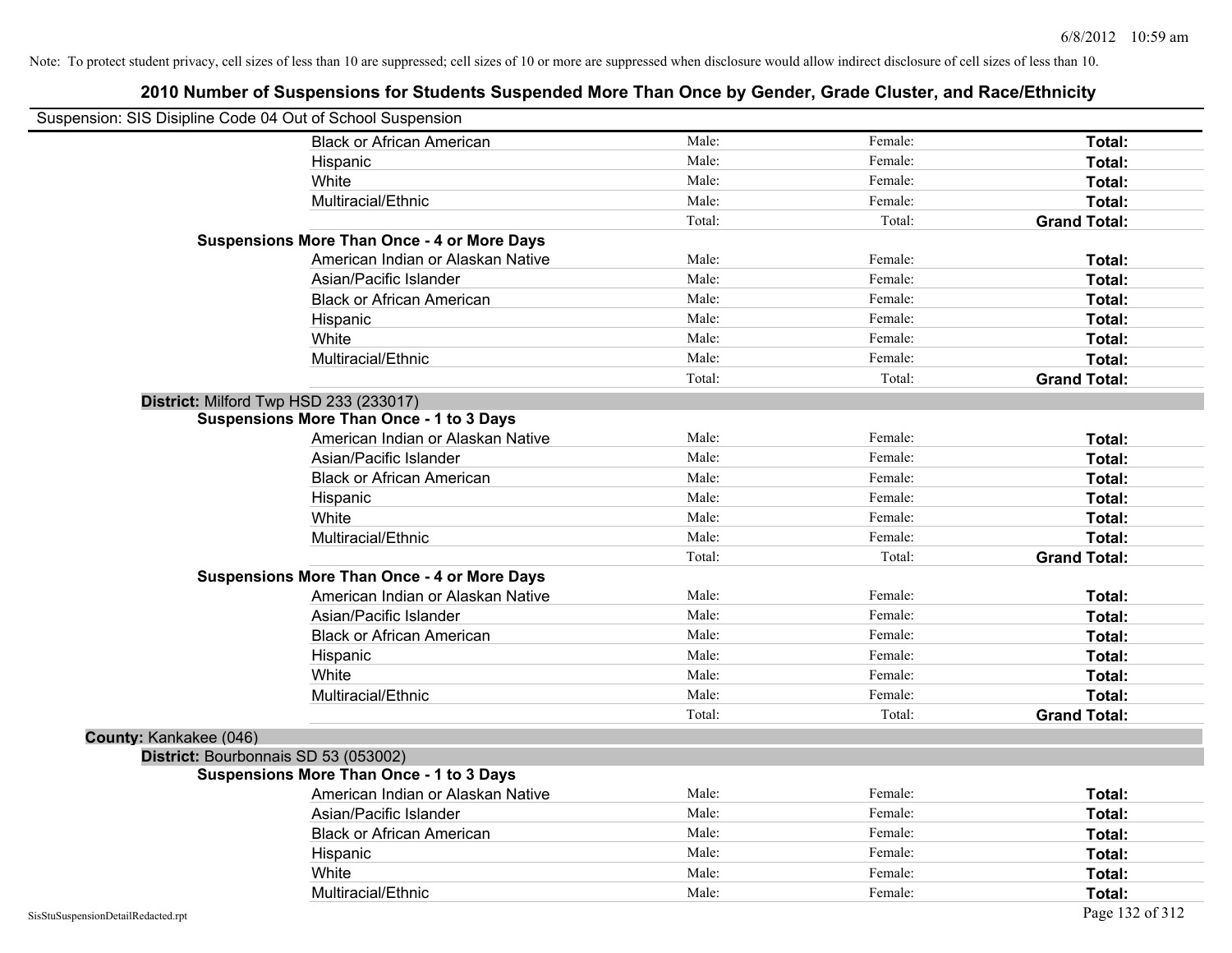| Suspension: SIS Disipline Code 04 Out of School Suspension |        |    |         |    |                     |     |
|------------------------------------------------------------|--------|----|---------|----|---------------------|-----|
|                                                            | Total: |    | Total:  |    | <b>Grand Total:</b> | 20  |
| <b>Suspensions More Than Once - 4 or More Days</b>         |        |    |         |    |                     |     |
| American Indian or Alaskan Native                          | Male:  |    | Female: |    | Total:              |     |
| Asian/Pacific Islander                                     | Male:  |    | Female: |    | Total:              |     |
| <b>Black or African American</b>                           | Male:  |    | Female: |    | Total:              |     |
| Hispanic                                                   | Male:  |    | Female: |    | Total:              |     |
| White                                                      | Male:  |    | Female: |    | Total:              |     |
| Multiracial/Ethnic                                         | Male:  |    | Female: |    | Total:              |     |
|                                                            | Total: |    | Total:  |    | <b>Grand Total:</b> | 11  |
| District: Bradley Bourbonnais CHSD 307 (307016)            |        |    |         |    |                     |     |
| <b>Suspensions More Than Once - 1 to 3 Days</b>            |        |    |         |    |                     |     |
| American Indian or Alaskan Native                          | Male:  |    | Female: |    | Total:              |     |
| Asian/Pacific Islander                                     | Male:  |    | Female: |    | Total:              |     |
| <b>Black or African American</b>                           | Male:  | 22 | Female: | 16 | Total:              | 38  |
| Hispanic                                                   | Male:  |    | Female: |    | Total:              | 19  |
| White                                                      | Male:  | 70 | Female: | 37 | Total:              | 107 |
| Multiracial/Ethnic                                         | Male:  |    | Female: |    | Total:              |     |
|                                                            | Total: |    | Total:  |    | <b>Grand Total:</b> |     |
| <b>Suspensions More Than Once - 4 or More Days</b>         |        |    |         |    |                     |     |
| American Indian or Alaskan Native                          | Male:  |    | Female: |    | Total:              |     |
| Asian/Pacific Islander                                     | Male:  |    | Female: |    | Total:              |     |
| <b>Black or African American</b>                           | Male:  |    | Female: |    | Total:              | 25  |
| Hispanic                                                   | Male:  |    | Female: |    | Total:              |     |
| White                                                      | Male:  | 31 | Female: | 13 | Total:              | 44  |
| Multiracial/Ethnic                                         | Male:  |    | Female: |    | Total:              |     |
|                                                            | Total: | 56 | Total:  | 24 | <b>Grand Total:</b> | 80  |
| District: Bradley SD 61 (061002)                           |        |    |         |    |                     |     |
| <b>Suspensions More Than Once - 1 to 3 Days</b>            |        |    |         |    |                     |     |
| American Indian or Alaskan Native                          | Male:  |    | Female: |    | Total:              |     |
| Asian/Pacific Islander                                     | Male:  |    | Female: |    | Total:              |     |
| <b>Black or African American</b>                           | Male:  |    | Female: |    | Total:              | 14  |
| Hispanic                                                   | Male:  |    | Female: |    | Total:              |     |
| White                                                      | Male:  |    | Female: |    | Total:              | 18  |
| Multiracial/Ethnic                                         | Male:  |    | Female: |    | Total:              |     |
|                                                            | Total: |    | Total:  |    | <b>Grand Total:</b> |     |
| <b>Suspensions More Than Once - 4 or More Days</b>         |        |    |         |    |                     |     |
| American Indian or Alaskan Native                          | Male:  |    | Female: |    | Total:              |     |
| Asian/Pacific Islander                                     | Male:  |    | Female: |    | Total:              |     |
| <b>Black or African American</b>                           | Male:  |    | Female: |    | Total:              |     |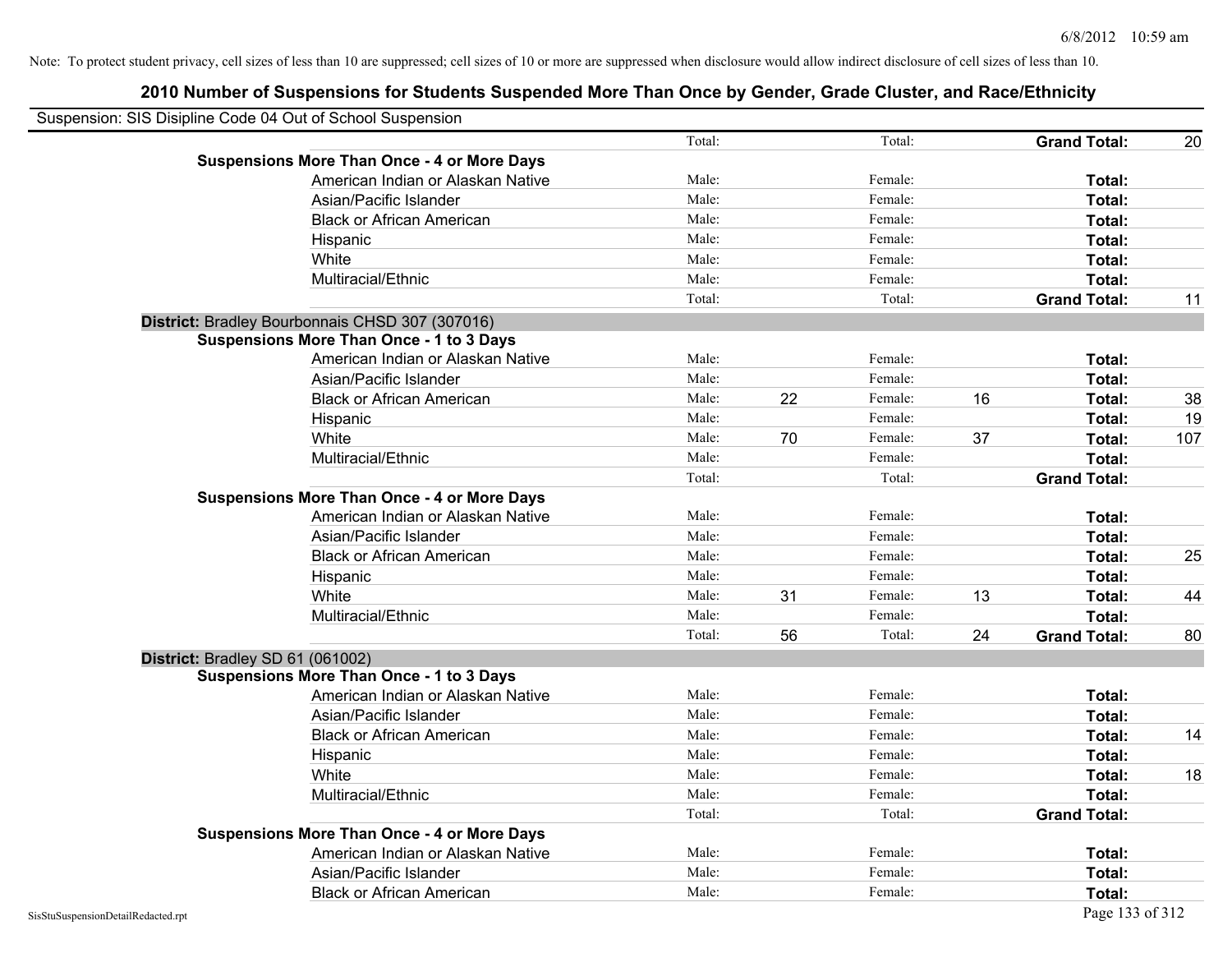| Suspension: SIS Disipline Code 04 Out of School Suspension |                                                    |        |       |         |     |                     |       |
|------------------------------------------------------------|----------------------------------------------------|--------|-------|---------|-----|---------------------|-------|
|                                                            | Hispanic                                           | Male:  |       | Female: |     | Total:              |       |
|                                                            | White                                              | Male:  |       | Female: |     | Total:              |       |
|                                                            | Multiracial/Ethnic                                 | Male:  |       | Female: |     | Total:              |       |
|                                                            |                                                    | Total: |       | Total:  |     | <b>Grand Total:</b> |       |
| District: Grant Park CUSD 6 (006026)                       |                                                    |        |       |         |     |                     |       |
|                                                            | <b>Suspensions More Than Once - 1 to 3 Days</b>    |        |       |         |     |                     |       |
|                                                            | American Indian or Alaskan Native                  | Male:  |       | Female: |     | Total:              |       |
|                                                            | Asian/Pacific Islander                             | Male:  |       | Female: |     | Total:              |       |
|                                                            | <b>Black or African American</b>                   | Male:  |       | Female: |     | Total:              |       |
|                                                            | Hispanic                                           | Male:  |       | Female: |     | Total:              |       |
|                                                            | White                                              | Male:  |       | Female: |     | Total:              | 45    |
|                                                            | Multiracial/Ethnic                                 | Male:  |       | Female: |     | Total:              |       |
|                                                            |                                                    | Total: |       | Total:  |     | <b>Grand Total:</b> |       |
|                                                            | <b>Suspensions More Than Once - 4 or More Days</b> |        |       |         |     |                     |       |
|                                                            | American Indian or Alaskan Native                  | Male:  |       | Female: |     | Total:              |       |
|                                                            | Asian/Pacific Islander                             | Male:  |       | Female: |     | Total:              |       |
|                                                            | <b>Black or African American</b>                   | Male:  |       | Female: |     | Total:              |       |
|                                                            | Hispanic                                           | Male:  |       | Female: |     | Total:              |       |
|                                                            | White                                              | Male:  |       | Female: |     | Total:              |       |
|                                                            | Multiracial/Ethnic                                 | Male:  |       | Female: |     | Total:              |       |
|                                                            |                                                    | Total: |       | Total:  |     | <b>Grand Total:</b> |       |
| District: Herscher CUSD 2 (002026)                         |                                                    |        |       |         |     |                     |       |
|                                                            | <b>Suspensions More Than Once - 1 to 3 Days</b>    |        |       |         |     |                     |       |
|                                                            | American Indian or Alaskan Native                  | Male:  |       | Female: |     | Total:              |       |
|                                                            | Asian/Pacific Islander                             | Male:  |       | Female: |     | Total:              |       |
|                                                            | <b>Black or African American</b>                   | Male:  |       | Female: |     | Total:              |       |
|                                                            | Hispanic                                           | Male:  |       | Female: |     | Total:              |       |
|                                                            | White                                              | Male:  |       | Female: |     | Total:              |       |
|                                                            | Multiracial/Ethnic                                 | Male:  |       | Female: |     | Total:              |       |
|                                                            |                                                    | Total: |       | Total:  |     | <b>Grand Total:</b> |       |
| District: Kankakee SD 111 (111025)                         |                                                    |        |       |         |     |                     |       |
|                                                            | <b>Suspensions More Than Once - 1 to 3 Days</b>    |        |       |         |     |                     |       |
|                                                            | American Indian or Alaskan Native                  | Male:  |       | Female: |     | Total:              | 15    |
|                                                            | Asian/Pacific Islander                             | Male:  |       | Female: |     | Total:              |       |
|                                                            | <b>Black or African American</b>                   | Male:  | 1,122 | Female: | 496 | Total:              | 1,618 |
|                                                            | Hispanic                                           | Male:  | 156   | Female: | 76  | Total:              | 232   |
|                                                            | White                                              | Male:  | 105   | Female: | 30  | Total:              | 135   |
|                                                            | Multiracial/Ethnic                                 | Male:  | 45    | Female: | 17  | Total:              | 62    |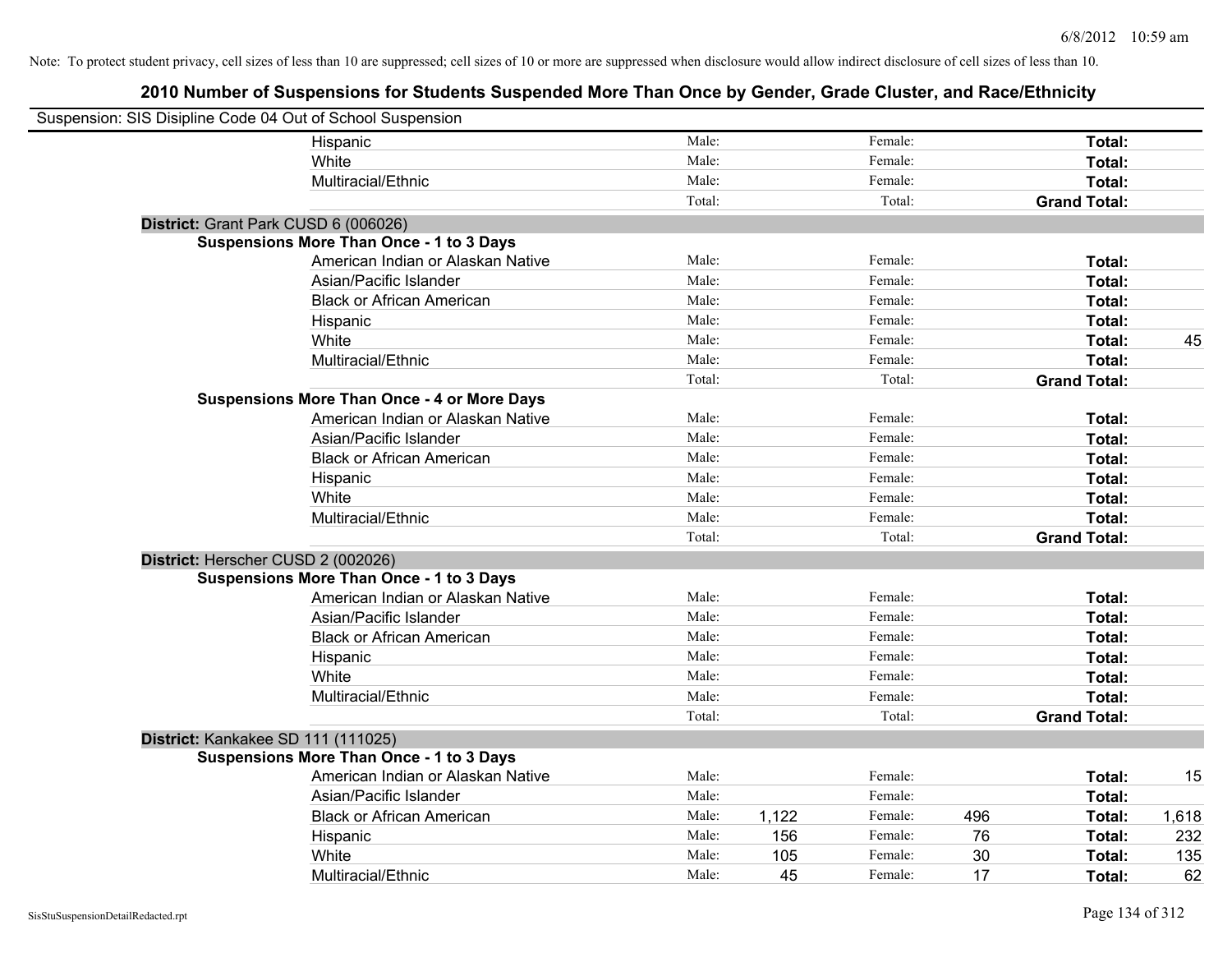|                                    | Suspension: SIS Disipline Code 04 Out of School Suspension |        |     |         |    |                     |     |
|------------------------------------|------------------------------------------------------------|--------|-----|---------|----|---------------------|-----|
|                                    |                                                            | Total: |     | Total:  |    | <b>Grand Total:</b> |     |
|                                    | <b>Suspensions More Than Once - 4 or More Days</b>         |        |     |         |    |                     |     |
|                                    | American Indian or Alaskan Native                          | Male:  |     | Female: |    | Total:              |     |
|                                    | Asian/Pacific Islander                                     | Male:  |     | Female: |    | Total:              |     |
|                                    | <b>Black or African American</b>                           | Male:  | 173 | Female: | 75 | Total:              | 248 |
|                                    | Hispanic                                                   | Male:  | 18  | Female: | 14 | Total:              | 32  |
|                                    | White                                                      | Male:  |     | Female: |    | Total:              | 21  |
|                                    | Multiracial/Ethnic                                         | Male:  |     | Female: |    | Total:              |     |
|                                    |                                                            | Total: |     | Total:  |    | <b>Grand Total:</b> |     |
|                                    | District: Manteno CUSD 5 (005026)                          |        |     |         |    |                     |     |
|                                    | <b>Suspensions More Than Once - 1 to 3 Days</b>            |        |     |         |    |                     |     |
|                                    | American Indian or Alaskan Native                          | Male:  |     | Female: |    | Total:              |     |
|                                    | Asian/Pacific Islander                                     | Male:  |     | Female: |    | Total:              |     |
|                                    | <b>Black or African American</b>                           | Male:  |     | Female: |    | Total:              |     |
|                                    | Hispanic                                                   | Male:  |     | Female: |    | Total:              |     |
|                                    | White                                                      | Male:  |     | Female: |    | Total:              | 28  |
|                                    | Multiracial/Ethnic                                         | Male:  |     | Female: |    | Total:              |     |
|                                    |                                                            | Total: |     | Total:  |    | <b>Grand Total:</b> |     |
|                                    | <b>Suspensions More Than Once - 4 or More Days</b>         |        |     |         |    |                     |     |
|                                    | American Indian or Alaskan Native                          | Male:  |     | Female: |    | Total:              |     |
|                                    | Asian/Pacific Islander                                     | Male:  |     | Female: |    | Total:              |     |
|                                    | <b>Black or African American</b>                           | Male:  |     | Female: |    | Total:              |     |
|                                    | Hispanic                                                   | Male:  |     | Female: |    | Total:              |     |
|                                    | White                                                      | Male:  |     | Female: |    | Total:              | 10  |
|                                    | Multiracial/Ethnic                                         | Male:  |     | Female: |    | Total:              |     |
|                                    |                                                            | Total: |     | Total:  |    | <b>Grand Total:</b> |     |
|                                    | District: Pembroke CCSD 259 (259004)                       |        |     |         |    |                     |     |
|                                    | <b>Suspensions More Than Once - 1 to 3 Days</b>            |        |     |         |    |                     |     |
|                                    | American Indian or Alaskan Native                          | Male:  |     | Female: |    | Total:              |     |
|                                    | Asian/Pacific Islander                                     | Male:  |     | Female: |    | Total:              |     |
|                                    | <b>Black or African American</b>                           | Male:  |     | Female: |    | Total:              | 12  |
|                                    | Hispanic                                                   | Male:  |     | Female: |    | Total:              |     |
|                                    | White                                                      | Male:  |     | Female: |    | Total:              |     |
|                                    | Multiracial/Ethnic                                         | Male:  |     | Female: |    | Total:              |     |
|                                    |                                                            | Total: |     | Total:  |    | <b>Grand Total:</b> |     |
|                                    | <b>Suspensions More Than Once - 4 or More Days</b>         |        |     |         |    |                     |     |
|                                    | American Indian or Alaskan Native                          | Male:  |     | Female: |    | Total:              |     |
|                                    | Asian/Pacific Islander                                     | Male:  |     | Female: |    | Total:              |     |
|                                    | <b>Black or African American</b>                           | Male:  |     | Female: |    | Total:              | 12  |
| SisStuSuspensionDetailRedacted.rpt |                                                            |        |     |         |    | Page 135 of 312     |     |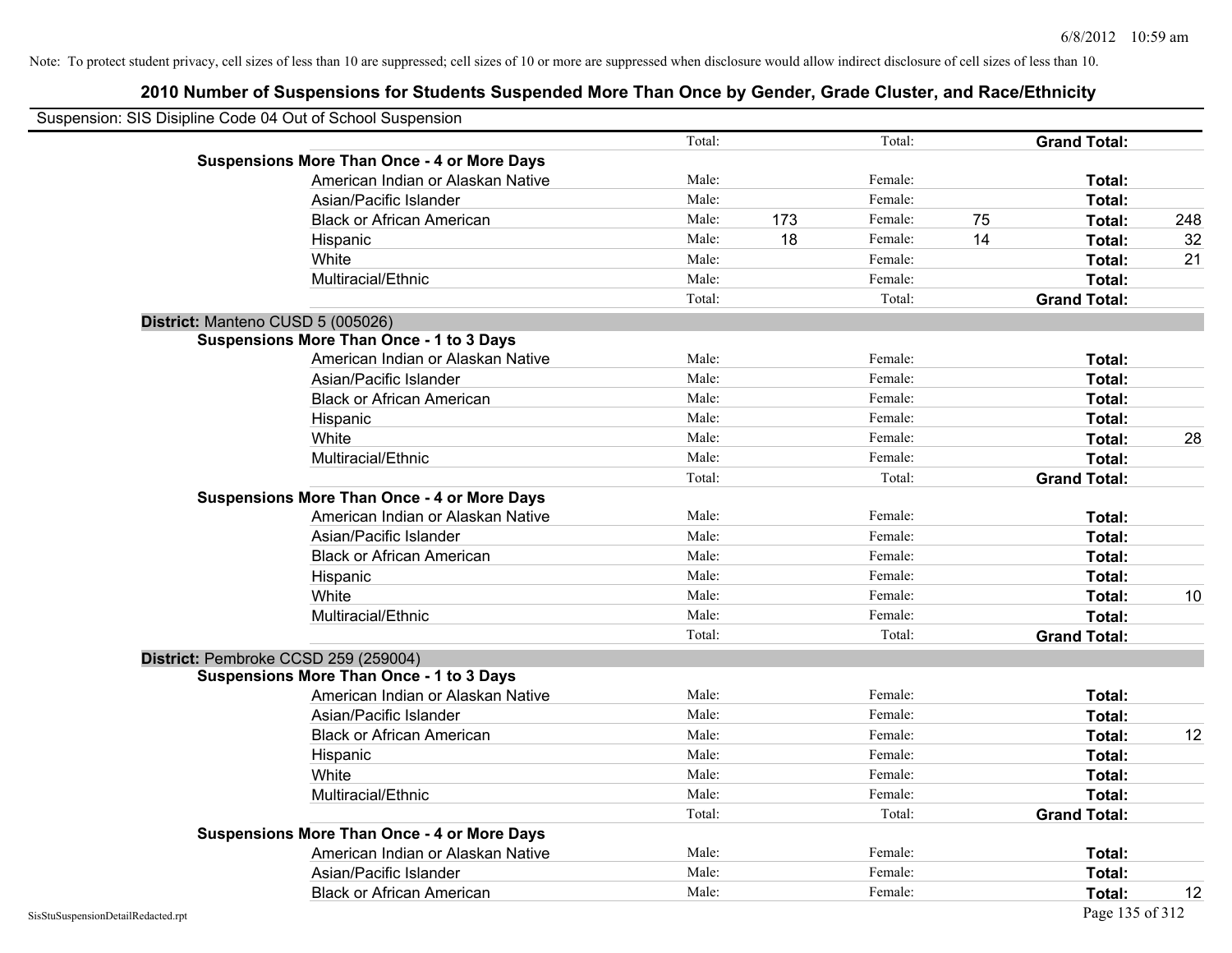| Suspension: SIS Disipline Code 04 Out of School Suspension |                                                    |        |    |         |    |                     |     |
|------------------------------------------------------------|----------------------------------------------------|--------|----|---------|----|---------------------|-----|
|                                                            | Hispanic                                           | Male:  |    | Female: |    | Total:              |     |
|                                                            | White                                              | Male:  |    | Female: |    | <b>Total:</b>       |     |
|                                                            | Multiracial/Ethnic                                 | Male:  |    | Female: |    | Total:              |     |
|                                                            |                                                    | Total: |    | Total:  |    | <b>Grand Total:</b> |     |
|                                                            | District: St Anne CHSD 302 (302016)                |        |    |         |    |                     |     |
|                                                            | <b>Suspensions More Than Once - 1 to 3 Days</b>    |        |    |         |    |                     |     |
|                                                            | American Indian or Alaskan Native                  | Male:  |    | Female: |    | Total:              |     |
|                                                            | Asian/Pacific Islander                             | Male:  |    | Female: |    | Total:              |     |
|                                                            | <b>Black or African American</b>                   | Male:  |    | Female: |    | Total:              | 10  |
|                                                            | Hispanic                                           | Male:  |    | Female: |    | Total:              |     |
|                                                            | White                                              | Male:  |    | Female: |    | Total:              |     |
|                                                            | Multiracial/Ethnic                                 | Male:  |    | Female: |    | Total:              |     |
|                                                            |                                                    | Total: |    | Total:  |    | <b>Grand Total:</b> |     |
|                                                            | <b>Suspensions More Than Once - 4 or More Days</b> |        |    |         |    |                     |     |
|                                                            | American Indian or Alaskan Native                  | Male:  |    | Female: |    | Total:              |     |
|                                                            | Asian/Pacific Islander                             | Male:  |    | Female: |    | Total:              |     |
|                                                            | <b>Black or African American</b>                   | Male:  |    | Female: |    | Total:              |     |
|                                                            | Hispanic                                           | Male:  |    | Female: |    | Total:              |     |
|                                                            | White                                              | Male:  |    | Female: |    | Total:              |     |
|                                                            | Multiracial/Ethnic                                 | Male:  |    | Female: |    | Total:              |     |
|                                                            |                                                    | Total: |    | Total:  |    | <b>Grand Total:</b> |     |
|                                                            | District: St George CCSD 258 (258004)              |        |    |         |    |                     |     |
|                                                            | <b>Suspensions More Than Once - 1 to 3 Days</b>    |        |    |         |    |                     |     |
|                                                            | American Indian or Alaskan Native                  | Male:  |    | Female: |    | Total:              |     |
|                                                            | Asian/Pacific Islander                             | Male:  |    | Female: |    | Total:              |     |
|                                                            | <b>Black or African American</b>                   | Male:  |    | Female: |    | Total:              |     |
|                                                            | Hispanic                                           | Male:  |    | Female: |    | Total:              |     |
|                                                            | White                                              | Male:  |    | Female: |    | Total:              |     |
|                                                            | Multiracial/Ethnic                                 | Male:  |    | Female: |    | Total:              |     |
|                                                            |                                                    | Total: |    | Total:  |    | <b>Grand Total:</b> |     |
| County: Non-Public School (000)                            |                                                    |        |    |         |    |                     |     |
|                                                            | District: Iroquois/Kankakee ROE (000000)           |        |    |         |    |                     |     |
|                                                            | Suspensions More Than Once - 1 to 3 Days           |        |    |         |    |                     |     |
|                                                            | American Indian or Alaskan Native                  | Male:  |    | Female: |    | Total:              |     |
|                                                            | Asian/Pacific Islander                             | Male:  |    | Female: |    | Total:              |     |
|                                                            | <b>Black or African American</b>                   | Male:  | 74 | Female: | 28 | Total:              | 102 |
|                                                            | Hispanic                                           | Male:  |    | Female: |    | Total:              |     |
|                                                            | White                                              | Male:  |    | Female: |    | Total:              |     |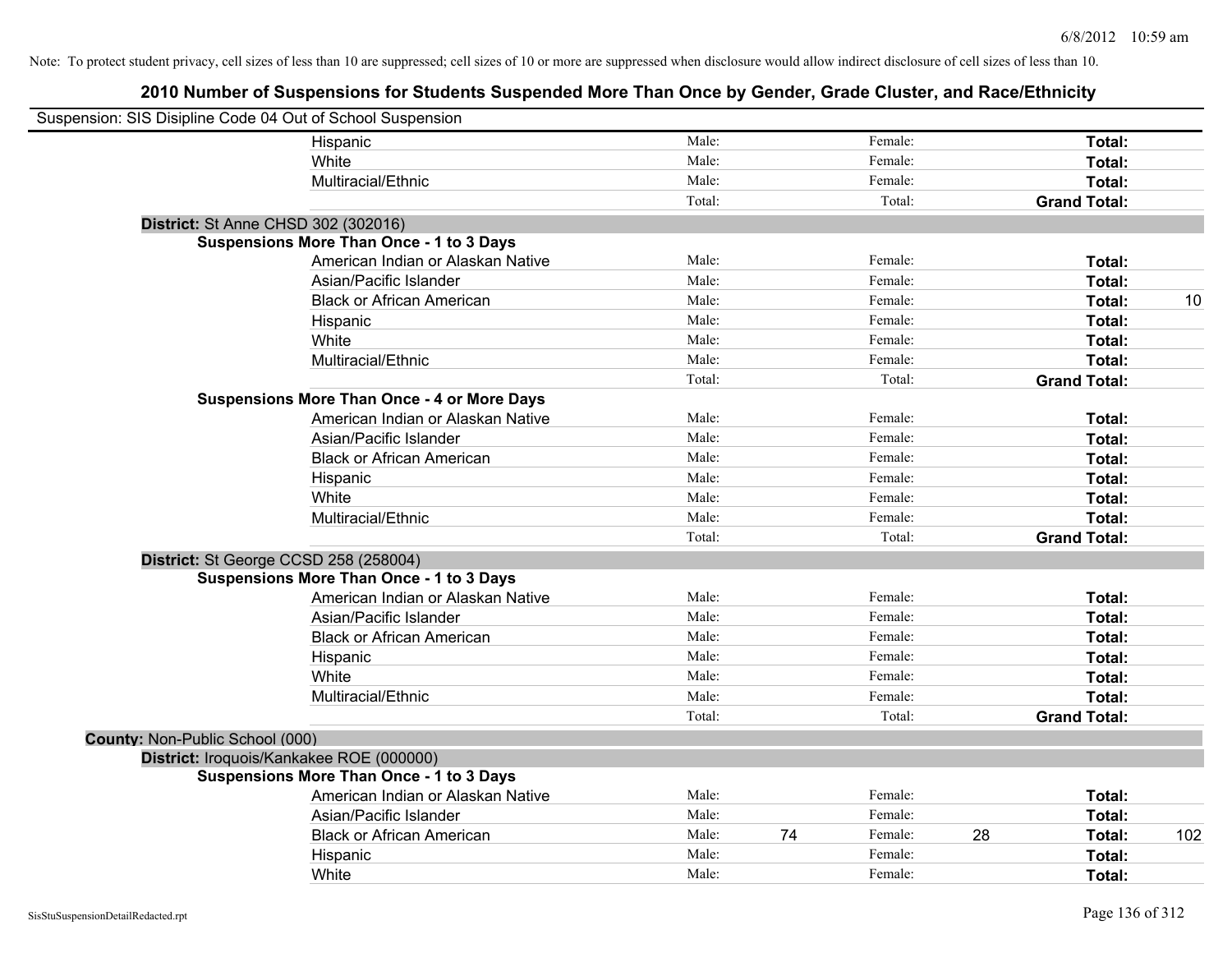| Suspension: SIS Disipline Code 04 Out of School Suspension |                                                    |        |    |         |    |                     |     |
|------------------------------------------------------------|----------------------------------------------------|--------|----|---------|----|---------------------|-----|
|                                                            | Multiracial/Ethnic                                 | Male:  |    | Female: |    | Total:              | 10  |
|                                                            |                                                    | Total: |    | Total:  |    | <b>Grand Total:</b> | 122 |
|                                                            | <b>Suspensions More Than Once - 4 or More Days</b> |        |    |         |    |                     |     |
|                                                            | American Indian or Alaskan Native                  | Male:  |    | Female: |    | Total:              |     |
|                                                            | Asian/Pacific Islander                             | Male:  |    | Female: |    | Total:              |     |
|                                                            | <b>Black or African American</b>                   | Male:  | 10 | Female: | 10 | Total:              | 20  |
|                                                            | Hispanic                                           | Male:  |    | Female: |    | Total:              |     |
|                                                            | White                                              | Male:  |    | Female: |    | Total:              |     |
|                                                            | Multiracial/Ethnic                                 | Male:  |    | Female: |    | Total:              |     |
|                                                            |                                                    | Total: |    | Total:  |    | <b>Grand Total:</b> |     |
| Region: Jackson/Perry ROE (30)                             |                                                    |        |    |         |    |                     |     |
| County: Jackson (039)                                      |                                                    |        |    |         |    |                     |     |
|                                                            | District: Carbondale CHSD 165 (165016)             |        |    |         |    |                     |     |
|                                                            | <b>Suspensions More Than Once - 1 to 3 Days</b>    |        |    |         |    |                     |     |
|                                                            | American Indian or Alaskan Native                  | Male:  |    | Female: |    | Total:              |     |
|                                                            | Asian/Pacific Islander                             | Male:  |    | Female: |    | Total:              |     |
|                                                            | <b>Black or African American</b>                   | Male:  | 64 | Female: | 41 | Total:              | 105 |
|                                                            | Hispanic                                           | Male:  |    | Female: |    | Total:              |     |
|                                                            | White                                              | Male:  |    | Female: |    | Total:              | 28  |
|                                                            | Multiracial/Ethnic                                 | Male:  |    | Female: |    | Total:              | 17  |
|                                                            |                                                    | Total: |    | Total:  |    | <b>Grand Total:</b> |     |
|                                                            | <b>Suspensions More Than Once - 4 or More Days</b> |        |    |         |    |                     |     |
|                                                            | American Indian or Alaskan Native                  | Male:  |    | Female: |    | Total:              |     |
|                                                            | Asian/Pacific Islander                             | Male:  |    | Female: |    | Total:              |     |
|                                                            | <b>Black or African American</b>                   | Male:  |    | Female: |    | Total:              | 34  |
|                                                            | Hispanic                                           | Male:  |    | Female: |    | Total:              |     |
|                                                            | White                                              | Male:  |    | Female: |    | Total:              |     |
|                                                            | Multiracial/Ethnic                                 | Male:  |    | Female: |    | Total:              |     |
|                                                            |                                                    | Total: | 33 | Total:  | 12 | <b>Grand Total:</b> | 45  |
|                                                            | District: Carbondale ESD 95 (095002)               |        |    |         |    |                     |     |
|                                                            | <b>Suspensions More Than Once - 1 to 3 Days</b>    |        |    |         |    |                     |     |
|                                                            | American Indian or Alaskan Native                  | Male:  |    | Female: |    | Total:              |     |
|                                                            | Asian/Pacific Islander                             | Male:  |    | Female: |    | Total:              |     |
|                                                            | <b>Black or African American</b>                   | Male:  | 22 | Female: | 15 | Total:              | 37  |
|                                                            | Hispanic                                           | Male:  |    | Female: |    | Total:              |     |
|                                                            | White                                              | Male:  |    | Female: |    | Total:              |     |
|                                                            | Multiracial/Ethnic                                 | Male:  |    | Female: |    | Total:              |     |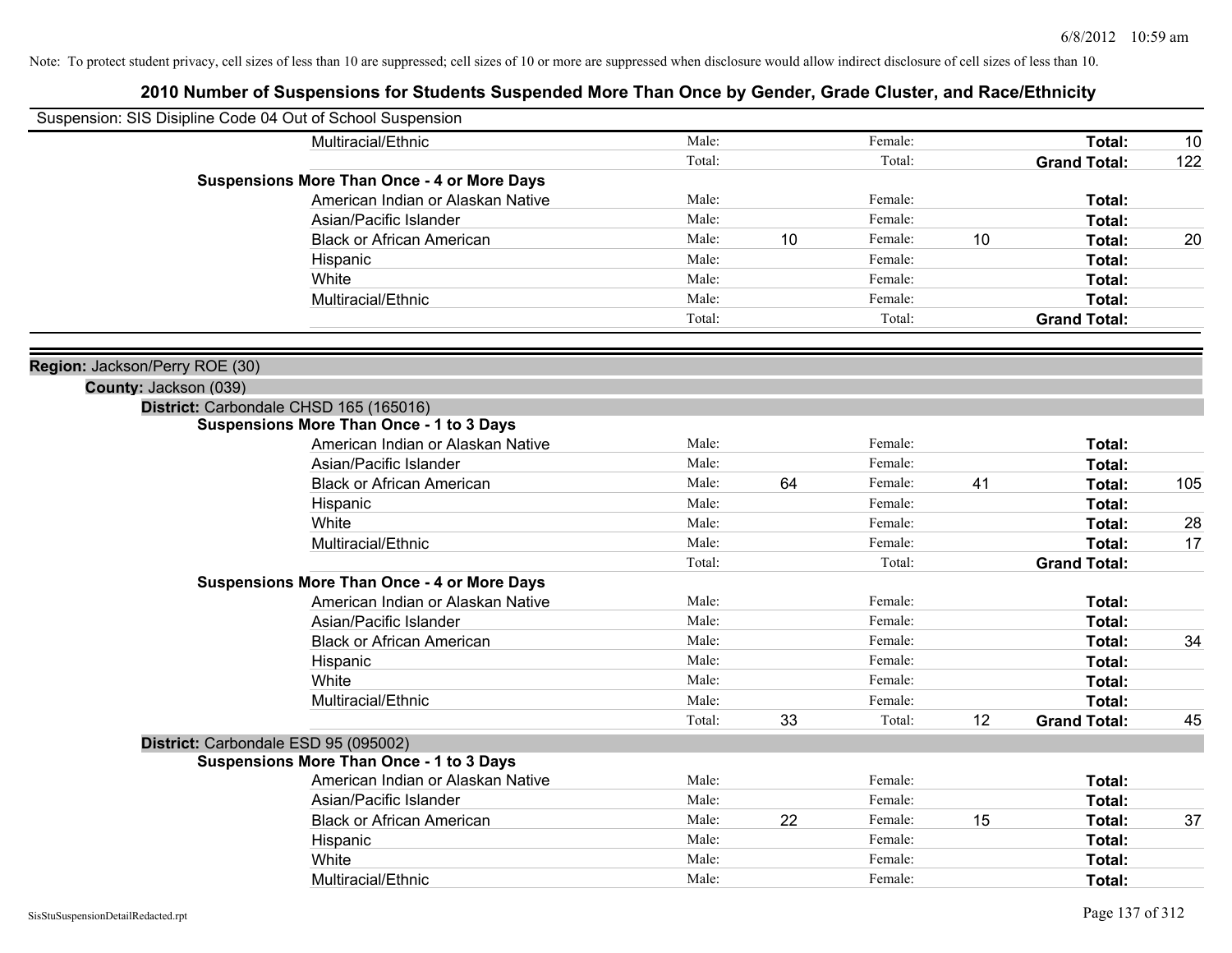| Suspension: SIS Disipline Code 04 Out of School Suspension |        |         |                     |    |
|------------------------------------------------------------|--------|---------|---------------------|----|
|                                                            | Total: | Total:  | <b>Grand Total:</b> | 49 |
| <b>Suspensions More Than Once - 4 or More Days</b>         |        |         |                     |    |
| American Indian or Alaskan Native                          | Male:  | Female: | Total:              |    |
| Asian/Pacific Islander                                     | Male:  | Female: | Total:              |    |
| <b>Black or African American</b>                           | Male:  | Female: | Total:              |    |
| Hispanic                                                   | Male:  | Female: | Total:              |    |
| White                                                      | Male:  | Female: | Total:              |    |
| Multiracial/Ethnic                                         | Male:  | Female: | Total:              |    |
|                                                            | Total: | Total:  | <b>Grand Total:</b> |    |
| District: Elverado CUSD 196 (196026)                       |        |         |                     |    |
| Suspensions More Than Once - 1 to 3 Days                   |        |         |                     |    |
| American Indian or Alaskan Native                          | Male:  | Female: | Total:              |    |
| Asian/Pacific Islander                                     | Male:  | Female: | Total:              |    |
| <b>Black or African American</b>                           | Male:  | Female: | Total:              |    |
| Hispanic                                                   | Male:  | Female: | Total:              |    |
| White                                                      | Male:  | Female: | Total:              | 17 |
| Multiracial/Ethnic                                         | Male:  | Female: | Total:              |    |
|                                                            | Total: | Total:  | <b>Grand Total:</b> |    |
| <b>Suspensions More Than Once - 4 or More Days</b>         |        |         |                     |    |
| American Indian or Alaskan Native                          | Male:  | Female: | Total:              |    |
| Asian/Pacific Islander                                     | Male:  | Female: | Total:              |    |
| <b>Black or African American</b>                           | Male:  | Female: | Total:              |    |
| Hispanic                                                   | Male:  | Female: | Total:              |    |
| White                                                      | Male:  | Female: | Total:              |    |
| Multiracial/Ethnic                                         | Male:  | Female: | Total:              |    |
|                                                            | Total: | Total:  | <b>Grand Total:</b> |    |
| District: Giant City CCSD 130 (130004)                     |        |         |                     |    |
| <b>Suspensions More Than Once - 1 to 3 Days</b>            |        |         |                     |    |
| American Indian or Alaskan Native                          | Male:  | Female: | Total:              |    |
| Asian/Pacific Islander                                     | Male:  | Female: | Total:              |    |
| <b>Black or African American</b>                           | Male:  | Female: | Total:              |    |
| Hispanic                                                   | Male:  | Female: | Total:              |    |
| White                                                      | Male:  | Female: | Total:              |    |
| Multiracial/Ethnic                                         | Male:  | Female: | Total:              |    |
|                                                            | Total: | Total:  | <b>Grand Total:</b> |    |
| <b>Suspensions More Than Once - 4 or More Days</b>         |        |         |                     |    |
| American Indian or Alaskan Native                          | Male:  | Female: | Total:              |    |
| Asian/Pacific Islander                                     | Male:  | Female: | Total:              |    |
| <b>Black or African American</b>                           | Male:  | Female: | Total:              |    |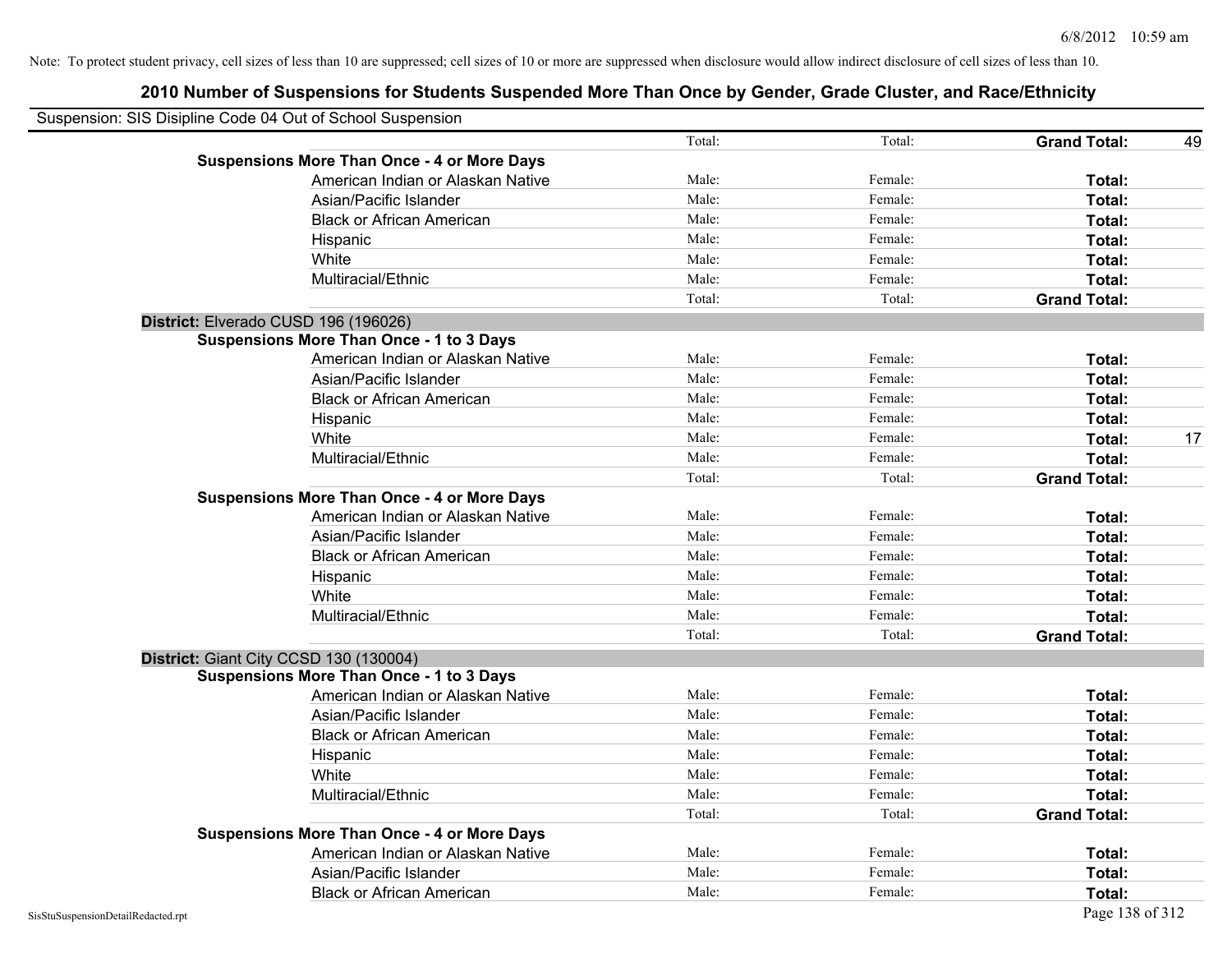| Suspension: SIS Disipline Code 04 Out of School Suspension |                                                    |        |     |         |    |                     |     |
|------------------------------------------------------------|----------------------------------------------------|--------|-----|---------|----|---------------------|-----|
|                                                            | Hispanic                                           | Male:  |     | Female: |    | Total:              |     |
|                                                            | White                                              | Male:  |     | Female: |    | Total:              |     |
|                                                            | Multiracial/Ethnic                                 | Male:  |     | Female: |    | Total:              |     |
|                                                            |                                                    | Total: |     | Total:  |    | <b>Grand Total:</b> |     |
| District: Murphysboro CUSD 186 (186026)                    |                                                    |        |     |         |    |                     |     |
|                                                            | <b>Suspensions More Than Once - 1 to 3 Days</b>    |        |     |         |    |                     |     |
|                                                            | American Indian or Alaskan Native                  | Male:  |     | Female: |    | Total:              |     |
|                                                            | Asian/Pacific Islander                             | Male:  |     | Female: |    | Total:              |     |
|                                                            | <b>Black or African American</b>                   | Male:  | 22  | Female: | 20 | Total:              | 42  |
|                                                            | Hispanic                                           | Male:  |     | Female: |    | Total:              |     |
|                                                            | White                                              | Male:  | 102 | Female: | 40 | Total:              | 142 |
|                                                            | Multiracial/Ethnic                                 | Male:  |     | Female: |    | Total:              |     |
|                                                            |                                                    | Total: |     | Total:  |    | <b>Grand Total:</b> |     |
|                                                            | <b>Suspensions More Than Once - 4 or More Days</b> |        |     |         |    |                     |     |
|                                                            | American Indian or Alaskan Native                  | Male:  |     | Female: |    | Total:              |     |
|                                                            | Asian/Pacific Islander                             | Male:  |     | Female: |    | Total:              |     |
|                                                            | <b>Black or African American</b>                   | Male:  |     | Female: |    | Total:              |     |
|                                                            | Hispanic                                           | Male:  |     | Female: |    | Total:              |     |
|                                                            | White                                              | Male:  |     | Female: |    | Total:              |     |
|                                                            | Multiracial/Ethnic                                 | Male:  |     | Female: |    | Total:              |     |
|                                                            |                                                    | Total: |     | Total:  |    | <b>Grand Total:</b> | 11  |
| District: Trico CUSD 176 (176026)                          |                                                    |        |     |         |    |                     |     |
|                                                            | <b>Suspensions More Than Once - 1 to 3 Days</b>    |        |     |         |    |                     |     |
|                                                            | American Indian or Alaskan Native                  | Male:  |     | Female: |    | Total:              |     |
|                                                            | Asian/Pacific Islander                             | Male:  |     | Female: |    | Total:              |     |
|                                                            | <b>Black or African American</b>                   | Male:  |     | Female: |    | Total:              |     |
|                                                            | Hispanic                                           | Male:  |     | Female: |    | Total:              |     |
|                                                            | White                                              | Male:  |     | Female: |    | Total:              | 22  |
|                                                            | Multiracial/Ethnic                                 | Male:  |     | Female: |    | Total:              |     |
|                                                            |                                                    | Total: |     | Total:  |    | <b>Grand Total:</b> |     |
|                                                            | <b>Suspensions More Than Once - 4 or More Days</b> |        |     |         |    |                     |     |
|                                                            | American Indian or Alaskan Native                  | Male:  |     | Female: |    | Total:              |     |
|                                                            | Asian/Pacific Islander                             | Male:  |     | Female: |    | Total:              |     |
|                                                            | <b>Black or African American</b>                   | Male:  |     | Female: |    | Total:              |     |
|                                                            | Hispanic                                           | Male:  |     | Female: |    | Total:              |     |
|                                                            | White                                              | Male:  |     | Female: |    | Total:              |     |
|                                                            | Multiracial/Ethnic                                 | Male:  |     | Female: |    | Total:              |     |
|                                                            |                                                    | Total: |     | Total:  |    | <b>Grand Total:</b> |     |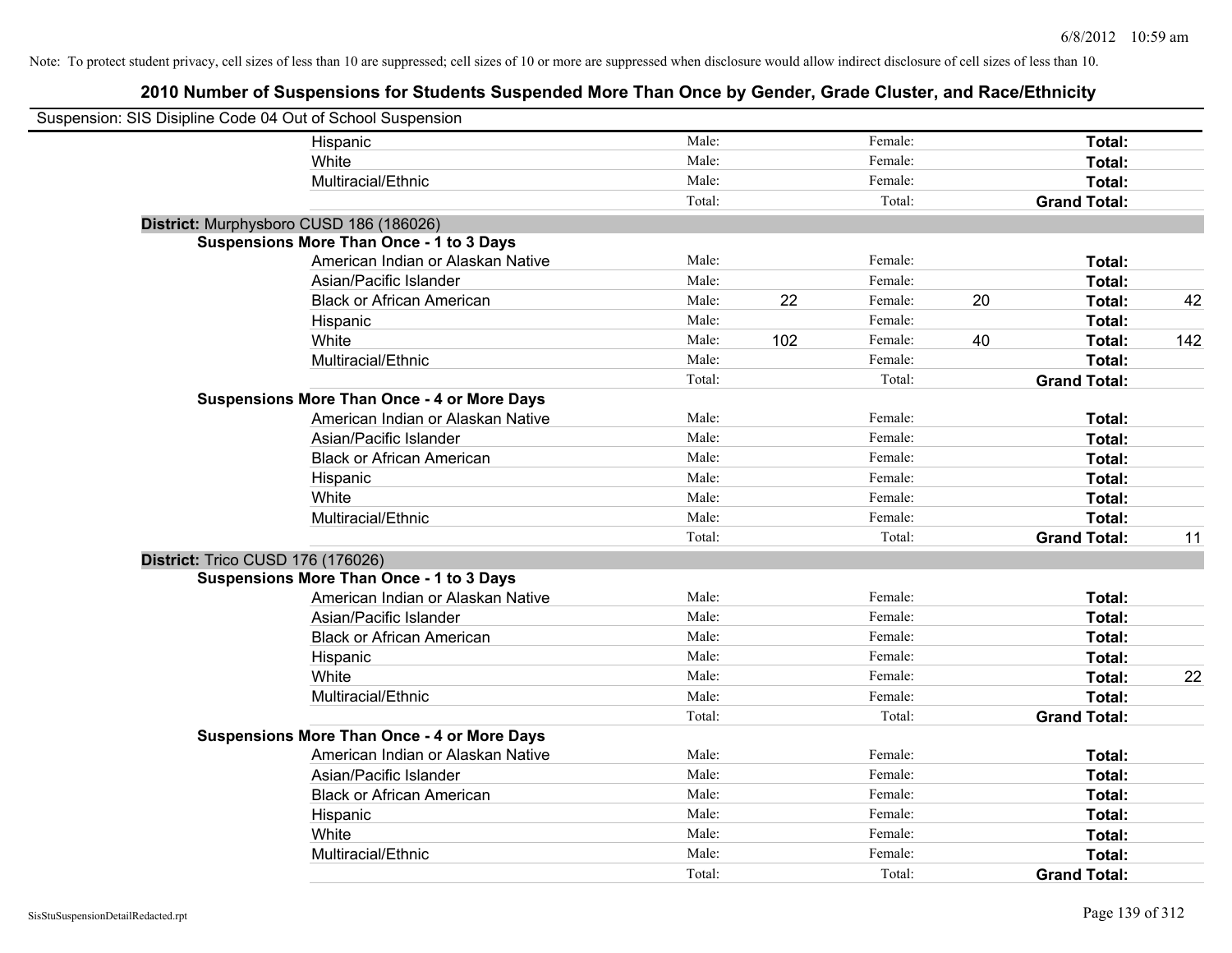## **2010 Number of Suspensions for Students Suspended More Than Once by Gender, Grade Cluster, and Race/Ethnicity**

| Suspension: SIS Disipline Code 04 Out of School Suspension |                                                   |        |         |                     |
|------------------------------------------------------------|---------------------------------------------------|--------|---------|---------------------|
|                                                            | District: Tri-County Sp Ed Jnt Agreement (186061) |        |         |                     |
|                                                            | <b>Suspensions More Than Once - 1 to 3 Days</b>   |        |         |                     |
|                                                            | American Indian or Alaskan Native                 | Male:  | Female: | Total:              |
|                                                            | Asian/Pacific Islander                            | Male:  | Female: | Total:              |
|                                                            | <b>Black or African American</b>                  | Male:  | Female: | Total:              |
|                                                            | Hispanic                                          | Male:  | Female: | Total:              |
|                                                            | White                                             | Male:  | Female: | Total:              |
|                                                            | Multiracial/Ethnic                                | Male:  | Female: | Total:              |
|                                                            |                                                   | Total: | Total:  | <b>Grand Total:</b> |
|                                                            | District: Unity Point CCSD 140 (140004)           |        |         |                     |
|                                                            | <b>Suspensions More Than Once - 1 to 3 Days</b>   |        |         |                     |
|                                                            | American Indian or Alaskan Native                 | Male:  | Female: | Total:              |
|                                                            | Asian/Pacific Islander                            | Male:  | Female: | Total:              |
|                                                            | <b>Black or African American</b>                  | Male:  | Female: | Total:              |
|                                                            | Hispanic                                          | Male:  | Female: | Total:              |
|                                                            | White                                             | Male:  | Female: | Total:              |
|                                                            | Multiracial/Ethnic                                | Male:  | Female: | Total:              |
|                                                            |                                                   | Total: | Total:  | <b>Grand Total:</b> |
| County: Perry (073)                                        |                                                   |        |         |                     |
| District: CCSD 204 (204004)                                |                                                   |        |         |                     |
|                                                            | <b>Suspensions More Than Once - 1 to 3 Days</b>   |        |         |                     |
|                                                            | American Indian or Alaskan Native                 | Male:  | Female: | Total:              |
|                                                            | Asian/Pacific Islander                            | Male:  | Female: | Total:              |
|                                                            | <b>Black or African American</b>                  | Male:  | Female: | Total:              |
|                                                            | Hispanic                                          | Male:  | Female: | Total:              |
|                                                            | White                                             | Male:  | Female: | Total:              |
|                                                            | Multiracial/Ethnic                                | Male:  | Female: | Total:              |
|                                                            |                                                   | Total: | Total:  | <b>Grand Total:</b> |
|                                                            | District: Pinckneyville CHSD 101 (101016)         |        |         |                     |
|                                                            | <b>Suspensions More Than Once - 1 to 3 Days</b>   |        |         |                     |
|                                                            | American Indian or Alaskan Native                 | Male:  | Female: | Total:              |
|                                                            | Asian/Pacific Islander                            | Male:  | Female: | Total:              |
|                                                            | <b>Black or African American</b>                  | Male:  | Female: | Total:              |
|                                                            | Hispanic                                          | Male:  | Female: | Total:              |
|                                                            | White                                             | Male:  | Female: | Total:              |
|                                                            | Multiracial/Ethnic                                | Male:  | Female: | Total:              |
|                                                            |                                                   | Total: | Total:  | <b>Grand Total:</b> |

**Suspensions More Than Once - 4 or More Days**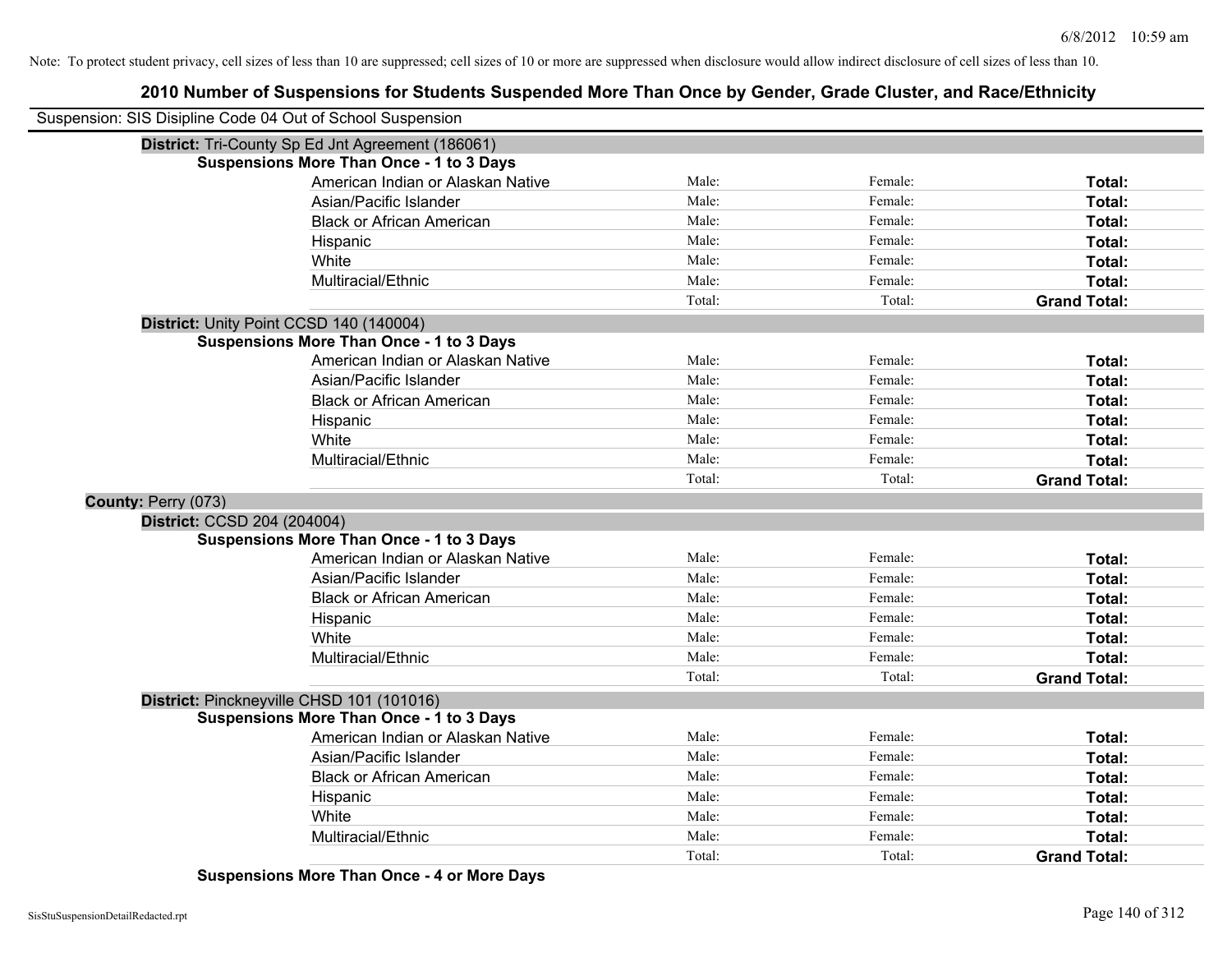| <u>, a hamaal ol oadponoloho lol otaashto oadponasa more Than Ohoe ey Oshash, Olaas Olaster, aha Nassi-timishti</u><br>Suspension: SIS Disipline Code 04 Out of School Suspension |        |     |         |     |                     |     |
|-----------------------------------------------------------------------------------------------------------------------------------------------------------------------------------|--------|-----|---------|-----|---------------------|-----|
| American Indian or Alaskan Native                                                                                                                                                 | Male:  |     | Female: |     | Total:              |     |
| Asian/Pacific Islander                                                                                                                                                            | Male:  |     | Female: |     | Total:              |     |
| <b>Black or African American</b>                                                                                                                                                  | Male:  |     | Female: |     | Total:              |     |
| Hispanic                                                                                                                                                                          | Male:  |     | Female: |     | Total:              |     |
| White                                                                                                                                                                             | Male:  |     | Female: |     | Total:              |     |
| Multiracial/Ethnic                                                                                                                                                                | Male:  |     | Female: |     | Total:              |     |
|                                                                                                                                                                                   | Total: |     | Total:  |     | <b>Grand Total:</b> |     |
| District: Pinckneyville SD 50 (050002)                                                                                                                                            |        |     |         |     |                     |     |
| <b>Suspensions More Than Once - 1 to 3 Days</b>                                                                                                                                   |        |     |         |     |                     |     |
| American Indian or Alaskan Native                                                                                                                                                 | Male:  |     | Female: |     | Total:              |     |
| Asian/Pacific Islander                                                                                                                                                            | Male:  |     | Female: |     | Total:              |     |
| <b>Black or African American</b>                                                                                                                                                  | Male:  |     | Female: |     | Total:              |     |
| Hispanic                                                                                                                                                                          | Male:  |     | Female: |     | Total:              |     |
| White                                                                                                                                                                             | Male:  |     | Female: |     | Total:              | 19  |
| Multiracial/Ethnic                                                                                                                                                                | Male:  |     | Female: |     | Total:              |     |
|                                                                                                                                                                                   | Total: |     | Total:  |     | <b>Grand Total:</b> |     |
| <b>Suspensions More Than Once - 4 or More Days</b>                                                                                                                                |        |     |         |     |                     |     |
| American Indian or Alaskan Native                                                                                                                                                 | Male:  |     | Female: |     | Total:              |     |
| Asian/Pacific Islander                                                                                                                                                            | Male:  |     | Female: |     | Total:              |     |
| <b>Black or African American</b>                                                                                                                                                  | Male:  |     | Female: |     | Total:              |     |
| Hispanic                                                                                                                                                                          | Male:  |     | Female: |     | Total:              |     |
| White                                                                                                                                                                             | Male:  |     | Female: |     | Total:              |     |
| Multiracial/Ethnic                                                                                                                                                                | Male:  |     | Female: |     | Total:              |     |
|                                                                                                                                                                                   | Total: |     | Total:  |     | <b>Grand Total:</b> |     |
|                                                                                                                                                                                   |        |     |         |     |                     |     |
| Region: Kane ROE (31)                                                                                                                                                             |        |     |         |     |                     |     |
| County: Kane (045)                                                                                                                                                                |        |     |         |     |                     |     |
| District: Aurora East USD 131 (131022)                                                                                                                                            |        |     |         |     |                     |     |
| <b>Suspensions More Than Once - 1 to 3 Days</b>                                                                                                                                   |        |     |         |     |                     |     |
| American Indian or Alaskan Native                                                                                                                                                 | Male:  |     | Female: |     | Total:              |     |
| Asian/Pacific Islander                                                                                                                                                            | Male:  |     | Female: |     | Total:              | 10  |
| <b>Black or African American</b>                                                                                                                                                  | Male:  | 185 | Female: | 55  | Total:              | 240 |
| Hispanic                                                                                                                                                                          | Male:  | 698 | Female: | 252 | Total:              | 950 |
| White                                                                                                                                                                             | Male:  | 17  | Female: | 23  | Total:              | 40  |
| Multiracial/Ethnic                                                                                                                                                                | Male:  | 10  | Female: | 14  | Total:              | 24  |
| District: Aurora West LICD 420 (420022)                                                                                                                                           | Total: |     | Total:  |     | <b>Grand Total:</b> |     |

#### **2010 Number of Suspensions for Students Suspended More Than Once by Gender, Grade Cluster, and Race/Ethnicity**

**District:** Aurora West USD 129 (129022) **Suspensions More Than Once - 1 to 3 Days**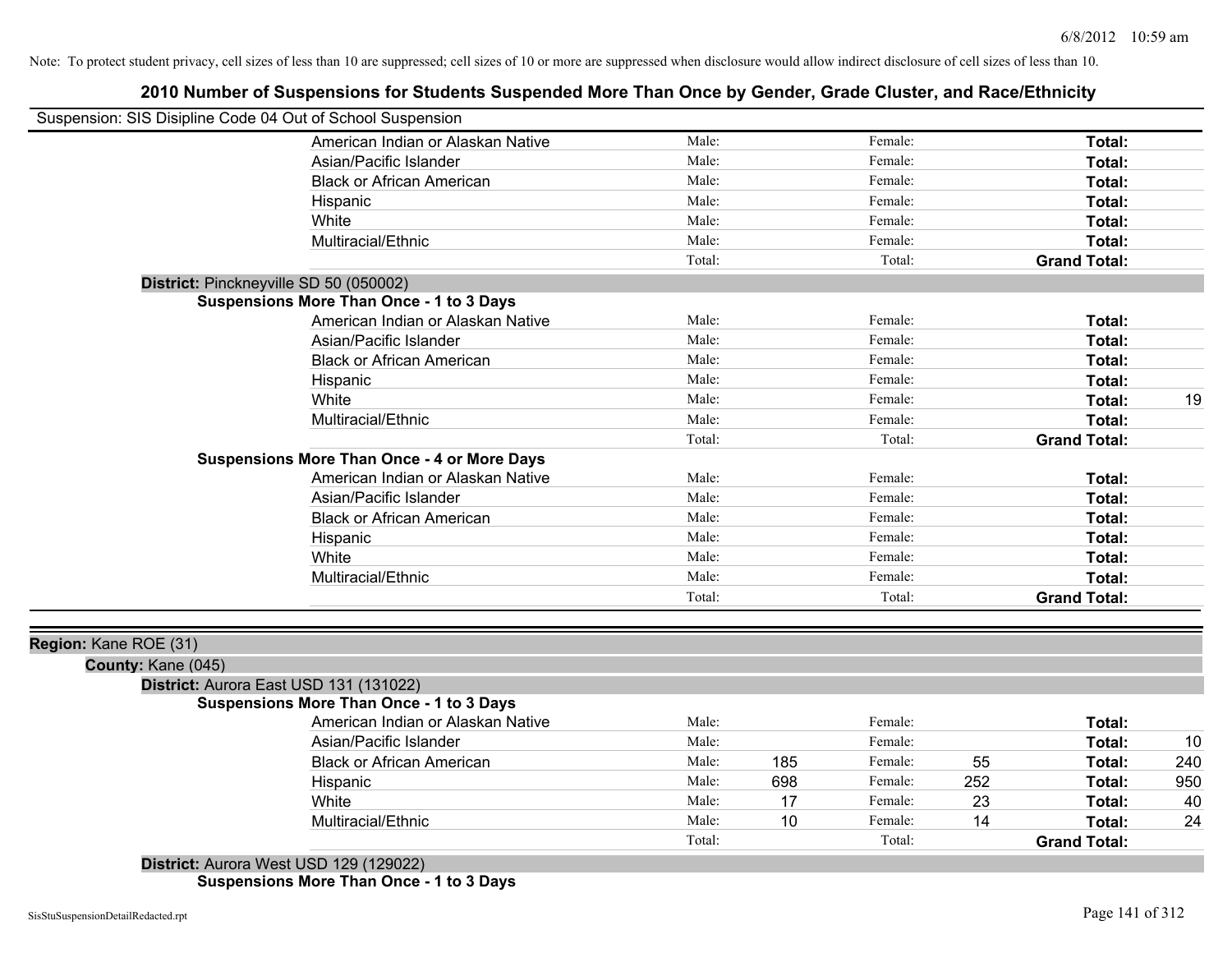| Suspension: SIS Disipline Code 04 Out of School Suspension |                                                    |        |     |         |     |                     |       |
|------------------------------------------------------------|----------------------------------------------------|--------|-----|---------|-----|---------------------|-------|
|                                                            | American Indian or Alaskan Native                  | Male:  |     | Female: |     | Total:              |       |
|                                                            | Asian/Pacific Islander                             | Male:  |     | Female: |     | Total:              |       |
|                                                            | <b>Black or African American</b>                   | Male:  | 456 | Female: | 251 | Total:              | 707   |
|                                                            | Hispanic                                           | Male:  | 458 | Female: | 235 | Total:              | 693   |
|                                                            | White                                              | Male:  | 203 | Female: | 90  | Total:              | 293   |
|                                                            | Multiracial/Ethnic                                 | Male:  | 63  | Female: | 23  | Total:              | 86    |
|                                                            |                                                    | Total: |     | Total:  |     | <b>Grand Total:</b> | 1,795 |
|                                                            | <b>Suspensions More Than Once - 4 or More Days</b> |        |     |         |     |                     |       |
|                                                            | American Indian or Alaskan Native                  | Male:  |     | Female: |     | Total:              |       |
|                                                            | Asian/Pacific Islander                             | Male:  |     | Female: |     | Total:              |       |
|                                                            | <b>Black or African American</b>                   | Male:  | 134 | Female: | 65  | Total:              | 199   |
|                                                            | Hispanic                                           | Male:  | 120 | Female: | 70  | Total:              | 190   |
|                                                            | White                                              | Male:  | 50  | Female: | 21  | Total:              | 71    |
|                                                            | Multiracial/Ethnic                                 | Male:  |     | Female: |     | Total:              | 15    |
|                                                            |                                                    | Total: |     | Total:  |     | <b>Grand Total:</b> |       |
|                                                            | District: Batavia USD 101 (101022)                 |        |     |         |     |                     |       |
|                                                            | <b>Suspensions More Than Once - 1 to 3 Days</b>    |        |     |         |     |                     |       |
|                                                            | American Indian or Alaskan Native                  | Male:  |     | Female: |     | Total:              |       |
|                                                            | Asian/Pacific Islander                             | Male:  |     | Female: |     | Total:              |       |
|                                                            | <b>Black or African American</b>                   | Male:  |     | Female: |     | Total:              |       |
|                                                            | Hispanic                                           | Male:  |     | Female: |     | Total:              | 19    |
|                                                            | White                                              | Male:  | 57  | Female: | 11  | Total:              | 68    |
|                                                            | Multiracial/Ethnic                                 | Male:  |     | Female: |     | Total:              | 13    |
|                                                            |                                                    | Total: |     | Total:  |     | <b>Grand Total:</b> |       |
|                                                            | <b>Suspensions More Than Once - 4 or More Days</b> |        |     |         |     |                     |       |
|                                                            | American Indian or Alaskan Native                  | Male:  |     | Female: |     | Total:              |       |
|                                                            | Asian/Pacific Islander                             | Male:  |     | Female: |     | Total:              |       |
|                                                            | <b>Black or African American</b>                   | Male:  |     | Female: |     | Total:              |       |
|                                                            | Hispanic                                           | Male:  |     | Female: |     | Total:              | 10    |
|                                                            | White                                              | Male:  |     | Female: |     | Total:              | 55    |
|                                                            | Multiracial/Ethnic                                 | Male:  |     | Female: |     | Total:              | 11    |
|                                                            |                                                    | Total: |     | Total:  |     | <b>Grand Total:</b> |       |
|                                                            | District: Central CUSD 301 (301026)                |        |     |         |     |                     |       |
|                                                            | <b>Suspensions More Than Once - 1 to 3 Days</b>    |        |     |         |     |                     |       |
|                                                            | American Indian or Alaskan Native                  | Male:  |     | Female: |     | Total:              |       |
|                                                            | Asian/Pacific Islander                             | Male:  |     | Female: |     | Total:              |       |
|                                                            | <b>Black or African American</b>                   | Male:  |     | Female: |     | Total:              |       |
|                                                            | Hispanic                                           | Male:  |     | Female: |     | Total:              |       |
|                                                            | White                                              | Male:  |     | Female: |     | Total:              | 14    |
| SisStuSuspensionDetailRedacted.rpt                         |                                                    |        |     |         |     | Page 142 of 312     |       |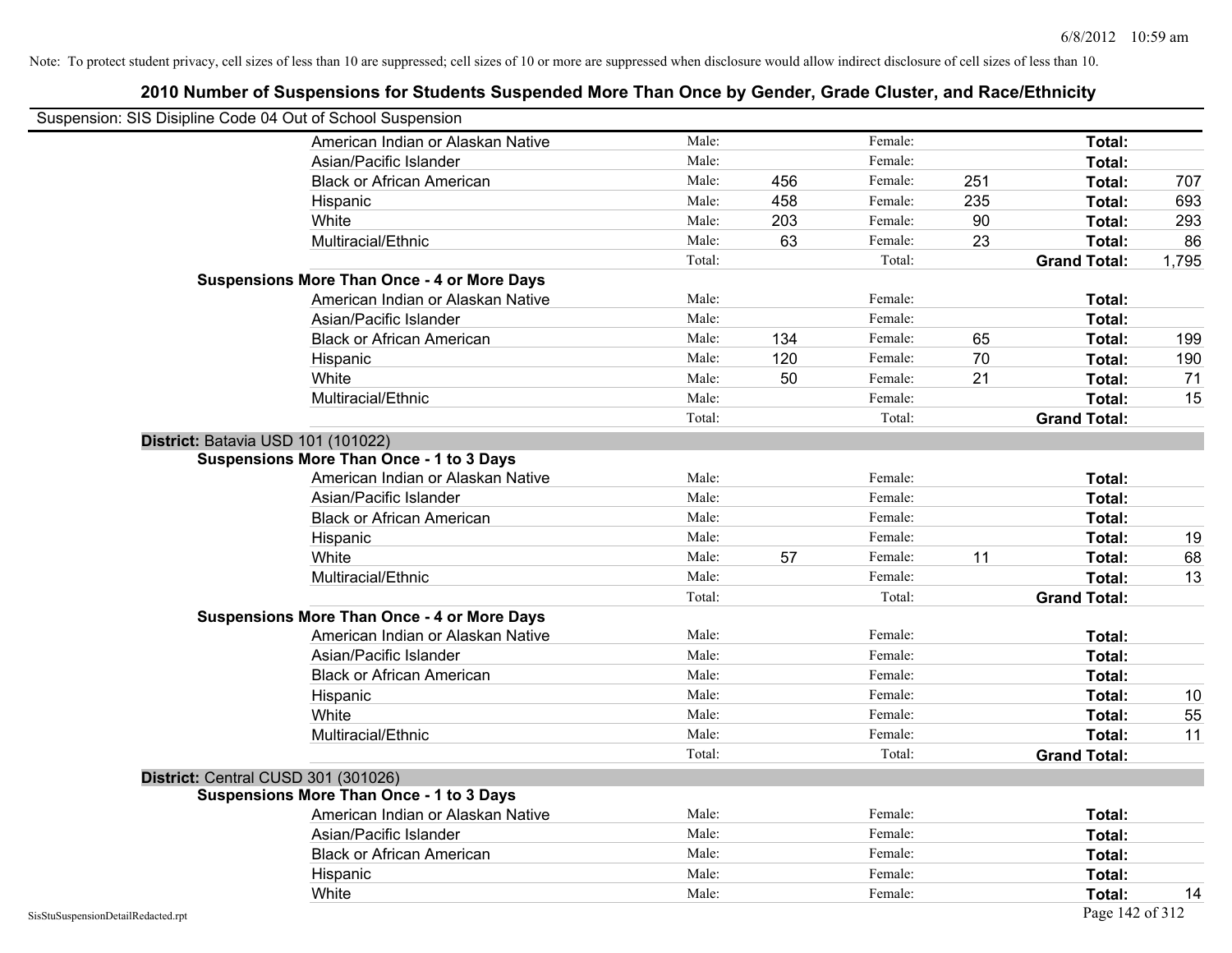| Suspension: SIS Disipline Code 04 Out of School Suspension |                                                    |        |     |         |     |                     |       |
|------------------------------------------------------------|----------------------------------------------------|--------|-----|---------|-----|---------------------|-------|
|                                                            | Multiracial/Ethnic                                 | Male:  |     | Female: |     | Total:              |       |
|                                                            |                                                    | Total: |     | Total:  |     | <b>Grand Total:</b> | 26    |
|                                                            | <b>Suspensions More Than Once - 4 or More Days</b> |        |     |         |     |                     |       |
|                                                            | American Indian or Alaskan Native                  | Male:  |     | Female: |     | Total:              |       |
|                                                            | Asian/Pacific Islander                             | Male:  |     | Female: |     | Total:              |       |
|                                                            | <b>Black or African American</b>                   | Male:  |     | Female: |     | Total:              |       |
|                                                            | Hispanic                                           | Male:  |     | Female: |     | Total:              |       |
|                                                            | White                                              | Male:  |     | Female: |     | Total:              |       |
|                                                            | Multiracial/Ethnic                                 | Male:  |     | Female: |     | Total:              |       |
|                                                            |                                                    | Total: |     | Total:  |     | <b>Grand Total:</b> |       |
| District: CUSD 300 (300026)                                |                                                    |        |     |         |     |                     |       |
|                                                            | <b>Suspensions More Than Once - 1 to 3 Days</b>    |        |     |         |     |                     |       |
|                                                            | American Indian or Alaskan Native                  | Male:  |     | Female: |     | Total:              | 15    |
|                                                            | Asian/Pacific Islander                             | Male:  |     | Female: |     | Total:              | 12    |
|                                                            | <b>Black or African American</b>                   | Male:  | 166 | Female: | 65  | Total:              | 231   |
|                                                            | Hispanic                                           | Male:  | 420 | Female: | 171 | Total:              | 591   |
|                                                            | White                                              | Male:  | 479 | Female: | 130 | Total:              | 609   |
|                                                            | Multiracial/Ethnic                                 | Male:  | 46  | Female: | 21  | Total:              | 67    |
|                                                            |                                                    | Total: |     | Total:  |     | <b>Grand Total:</b> | 1,525 |
|                                                            | <b>Suspensions More Than Once - 4 or More Days</b> |        |     |         |     |                     |       |
|                                                            | American Indian or Alaskan Native                  | Male:  |     | Female: |     | Total:              |       |
|                                                            | Asian/Pacific Islander                             | Male:  |     | Female: |     | Total:              |       |
|                                                            | <b>Black or African American</b>                   | Male:  |     | Female: |     | Total:              | 19    |
|                                                            | Hispanic                                           | Male:  | 37  | Female: | 12  | Total:              | 49    |
|                                                            | White                                              | Male:  |     | Female: |     | Total:              | 46    |
|                                                            | Multiracial/Ethnic                                 | Male:  |     | Female: |     | Total:              | 10    |
|                                                            |                                                    | Total: |     | Total:  |     | <b>Grand Total:</b> |       |
| District: Geneva CUSD 304 (304026)                         |                                                    |        |     |         |     |                     |       |
|                                                            | <b>Suspensions More Than Once - 1 to 3 Days</b>    |        |     |         |     |                     |       |
|                                                            | American Indian or Alaskan Native                  | Male:  |     | Female: |     | Total:              |       |
|                                                            | Asian/Pacific Islander                             | Male:  |     | Female: |     | Total:              |       |
|                                                            | <b>Black or African American</b>                   | Male:  |     | Female: |     | Total:              |       |
|                                                            | Hispanic                                           | Male:  |     | Female: |     | Total:              |       |
|                                                            | White                                              | Male:  | 43  | Female: | 15  | Total:              | 58    |
|                                                            | Multiracial/Ethnic                                 | Male:  |     | Female: |     | Total:              |       |
|                                                            |                                                    | Total: |     | Total:  |     | <b>Grand Total:</b> | 68    |
|                                                            | <b>Suspensions More Than Once - 4 or More Days</b> |        |     |         |     |                     |       |
|                                                            | American Indian or Alaskan Native                  | Male:  |     | Female: |     | Total:              |       |
|                                                            | Asian/Pacific Islander                             | Male:  |     | Female: |     | Total:              |       |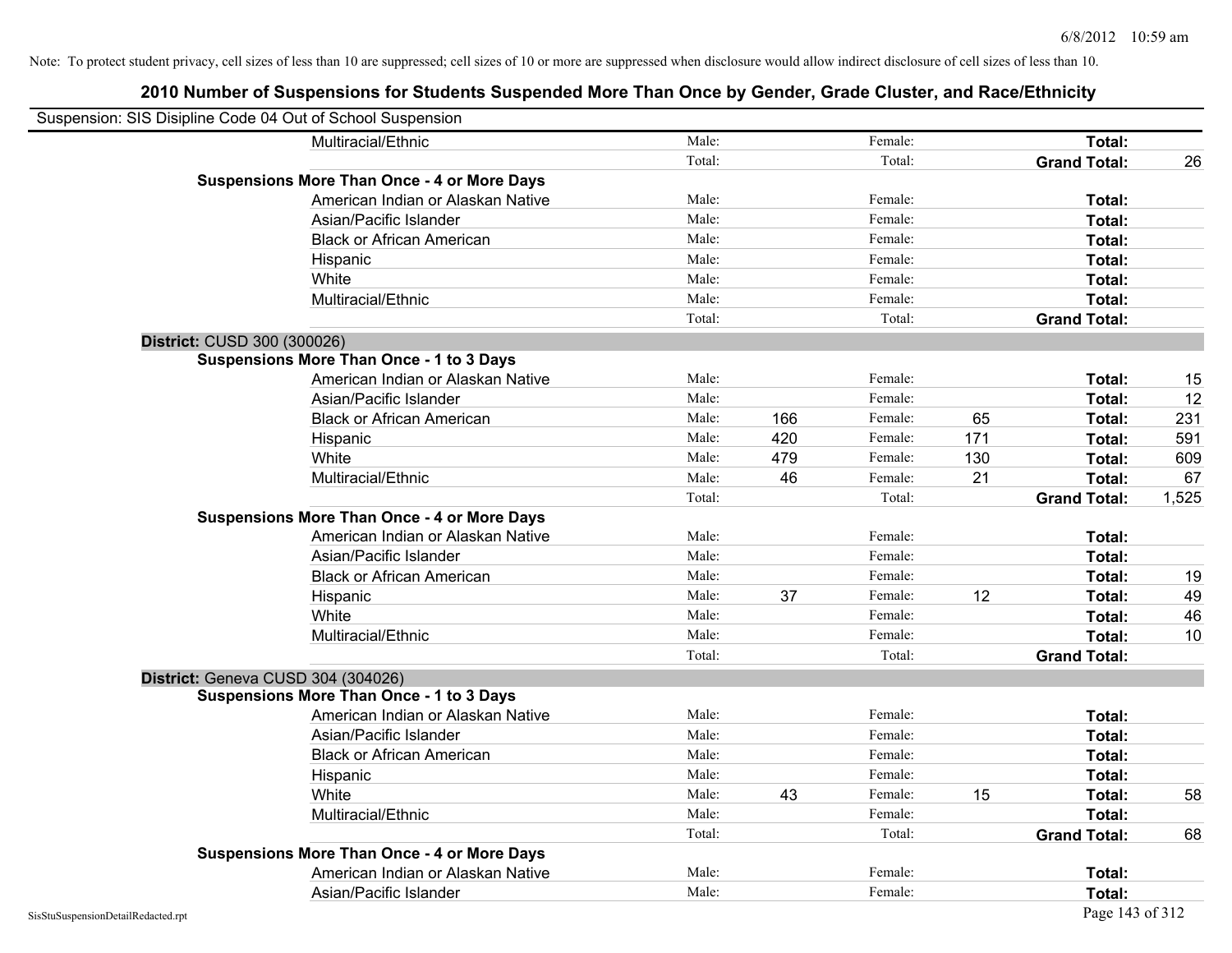| Suspension: SIS Disipline Code 04 Out of School Suspension |                                                    |        |       |         |     |                     |       |
|------------------------------------------------------------|----------------------------------------------------|--------|-------|---------|-----|---------------------|-------|
|                                                            | <b>Black or African American</b>                   | Male:  |       | Female: |     | Total:              |       |
|                                                            | Hispanic                                           | Male:  |       | Female: |     | Total:              |       |
|                                                            | White                                              | Male:  |       | Female: |     | Total:              | 13    |
|                                                            | Multiracial/Ethnic                                 | Male:  |       | Female: |     | Total:              |       |
|                                                            |                                                    | Total: |       | Total:  |     | <b>Grand Total:</b> |       |
| District: Kaneland CUSD 302 (302026)                       |                                                    |        |       |         |     |                     |       |
|                                                            | <b>Suspensions More Than Once - 1 to 3 Days</b>    |        |       |         |     |                     |       |
|                                                            | American Indian or Alaskan Native                  | Male:  |       | Female: |     | Total:              |       |
|                                                            | Asian/Pacific Islander                             | Male:  |       | Female: |     | Total:              |       |
|                                                            | <b>Black or African American</b>                   | Male:  |       | Female: |     | Total:              |       |
|                                                            | Hispanic                                           | Male:  |       | Female: |     | Total:              |       |
|                                                            | White                                              | Male:  |       | Female: |     | Total:              | 47    |
|                                                            | Multiracial/Ethnic                                 | Male:  |       | Female: |     | Total:              |       |
|                                                            |                                                    | Total: | 50    | Total:  | 10  | <b>Grand Total:</b> | 60    |
|                                                            | <b>Suspensions More Than Once - 4 or More Days</b> |        |       |         |     |                     |       |
|                                                            | American Indian or Alaskan Native                  | Male:  |       | Female: |     | Total:              |       |
|                                                            | Asian/Pacific Islander                             | Male:  |       | Female: |     | Total:              |       |
|                                                            | <b>Black or African American</b>                   | Male:  |       | Female: |     | Total:              |       |
|                                                            | Hispanic                                           | Male:  |       | Female: |     | Total:              |       |
|                                                            | White                                              | Male:  |       | Female: |     | Total:              | 10    |
|                                                            | Multiracial/Ethnic                                 | Male:  |       | Female: |     | Total:              |       |
|                                                            |                                                    | Total: |       | Total:  |     | <b>Grand Total:</b> |       |
| District: Larkin Center (012500)                           |                                                    |        |       |         |     |                     |       |
|                                                            | <b>Suspensions More Than Once - 1 to 3 Days</b>    |        |       |         |     |                     |       |
|                                                            | American Indian or Alaskan Native                  | Male:  |       | Female: |     | Total:              |       |
|                                                            | Asian/Pacific Islander                             | Male:  |       | Female: |     | Total:              |       |
|                                                            | <b>Black or African American</b>                   | Male:  |       | Female: |     | Total:              |       |
|                                                            | Hispanic                                           | Male:  |       | Female: |     | Total:              |       |
|                                                            | White                                              | Male:  |       | Female: |     | Total:              | 14    |
|                                                            | Multiracial/Ethnic                                 | Male:  |       | Female: |     | Total:              |       |
|                                                            |                                                    | Total: |       | Total:  |     | <b>Grand Total:</b> | 25    |
| District: SD U-46 (046022)                                 |                                                    |        |       |         |     |                     |       |
|                                                            | <b>Suspensions More Than Once - 1 to 3 Days</b>    |        |       |         |     |                     |       |
|                                                            | American Indian or Alaskan Native                  | Male:  |       | Female: |     | Total:              |       |
|                                                            | Asian/Pacific Islander                             | Male:  |       | Female: |     | Total:              | 36    |
|                                                            | <b>Black or African American</b>                   | Male:  | 546   | Female: | 220 | Total:              | 766   |
|                                                            | Hispanic                                           | Male:  | 1,161 | Female: | 271 | Total:              | 1,432 |
|                                                            | White                                              | Male:  | 461   | Female: | 117 | Total:              | 578   |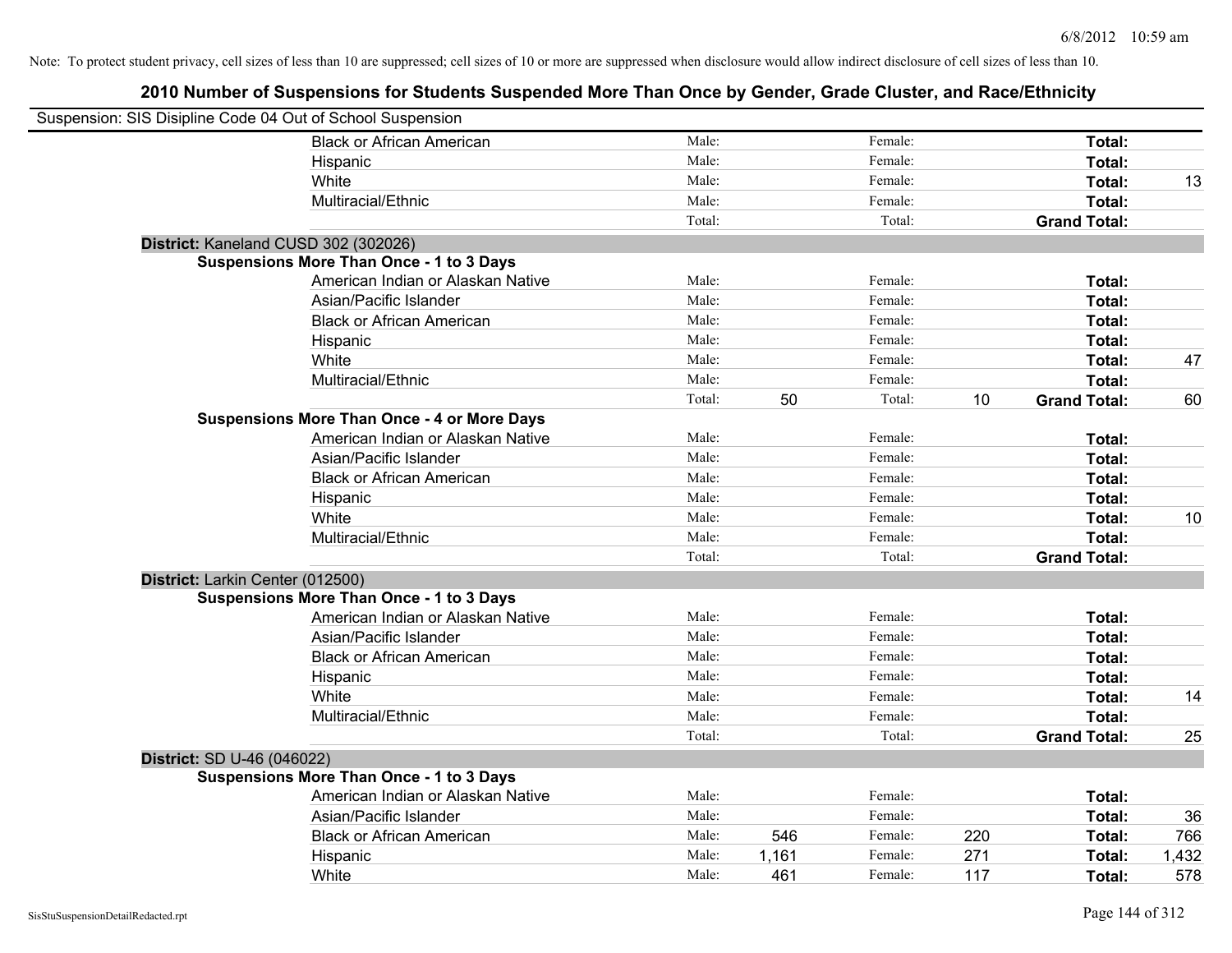### **2010 Number of Suspensions for Students Suspended More Than Once by Gender, Grade Cluster, and Race/Ethnicity**

| Suspension: SIS Disipline Code 04 Out of School Suspension |                                                    |        |     |         |    |                     |     |
|------------------------------------------------------------|----------------------------------------------------|--------|-----|---------|----|---------------------|-----|
|                                                            | Multiracial/Ethnic                                 | Male:  | 92  | Female: | 46 | Total:              | 138 |
|                                                            |                                                    | Total: |     | Total:  |    | <b>Grand Total:</b> |     |
|                                                            | <b>Suspensions More Than Once - 4 or More Days</b> |        |     |         |    |                     |     |
|                                                            | American Indian or Alaskan Native                  | Male:  |     | Female: |    | Total:              |     |
|                                                            | Asian/Pacific Islander                             | Male:  |     | Female: |    | Total:              |     |
|                                                            | <b>Black or African American</b>                   | Male:  | 118 | Female: | 66 | Total:              | 184 |
|                                                            | Hispanic                                           | Male:  | 315 | Female: | 90 | Total:              | 405 |
|                                                            | White                                              | Male:  | 77  | Female: | 27 | Total:              | 104 |
|                                                            | Multiracial/Ethnic                                 | Male:  |     | Female: |    | Total:              | 16  |
|                                                            |                                                    | Total: |     | Total:  |    | <b>Grand Total:</b> |     |
| District: Sisters of St Joseph (019500)                    |                                                    |        |     |         |    |                     |     |
|                                                            | <b>Suspensions More Than Once - 1 to 3 Days</b>    |        |     |         |    |                     |     |
|                                                            | American Indian or Alaskan Native                  | Male:  |     | Female: |    | Total:              |     |
|                                                            | Asian/Pacific Islander                             | Male:  |     | Female: |    | Total:              |     |
|                                                            | <b>Black or African American</b>                   | Male:  |     | Female: |    | Total:              |     |
|                                                            | Hispanic                                           | Male:  |     | Female: |    | Total:              |     |
|                                                            | White                                              | Male:  |     | Female: |    | Total:              |     |
|                                                            | Multiracial/Ethnic                                 | Male:  |     | Female: |    | Total:              |     |
|                                                            |                                                    | Total: |     | Total:  |    | <b>Grand Total:</b> |     |
|                                                            | District: Special Education Services (020200)      |        |     |         |    |                     |     |
|                                                            | <b>Suspensions More Than Once - 1 to 3 Days</b>    |        |     |         |    |                     |     |
|                                                            | American Indian or Alaskan Native                  | Male:  |     | Female: |    | Total:              |     |
|                                                            | Asian/Pacific Islander                             | Male:  |     | Female: |    | Total:              |     |
|                                                            | <b>Black or African American</b>                   | Male:  |     | Female: |    | Total:              |     |
|                                                            | Hispanic                                           | Male:  |     | Female: |    | Total:              |     |
|                                                            | White                                              | Male:  |     | Female: |    | Total:              |     |
|                                                            | Multiracial/Ethnic                                 | Male:  |     | Female: |    | Total:              |     |
|                                                            |                                                    | Total: |     | Total:  |    | <b>Grand Total:</b> |     |
|                                                            | <b>Suspensions More Than Once - 4 or More Days</b> |        |     |         |    |                     |     |
|                                                            | American Indian or Alaskan Native                  | Male:  |     | Female: |    | Total:              |     |
|                                                            | Asian/Pacific Islander                             | Male:  |     | Female: |    | Total:              |     |
|                                                            | <b>Black or African American</b>                   | Male:  |     | Female: |    | Total:              |     |
|                                                            | Hispanic                                           | Male:  |     | Female: |    | Total:              |     |
|                                                            | White                                              | Male:  |     | Female: |    | Total:              |     |
|                                                            | Multiracial/Ethnic                                 | Male:  |     | Female: |    | Total:              |     |
|                                                            |                                                    | Total: |     | Total:  |    | <b>Grand Total:</b> |     |

**District:** St Charles CUSD 303 (303026) **Suspensions More Than Once - 1 to 3 Days**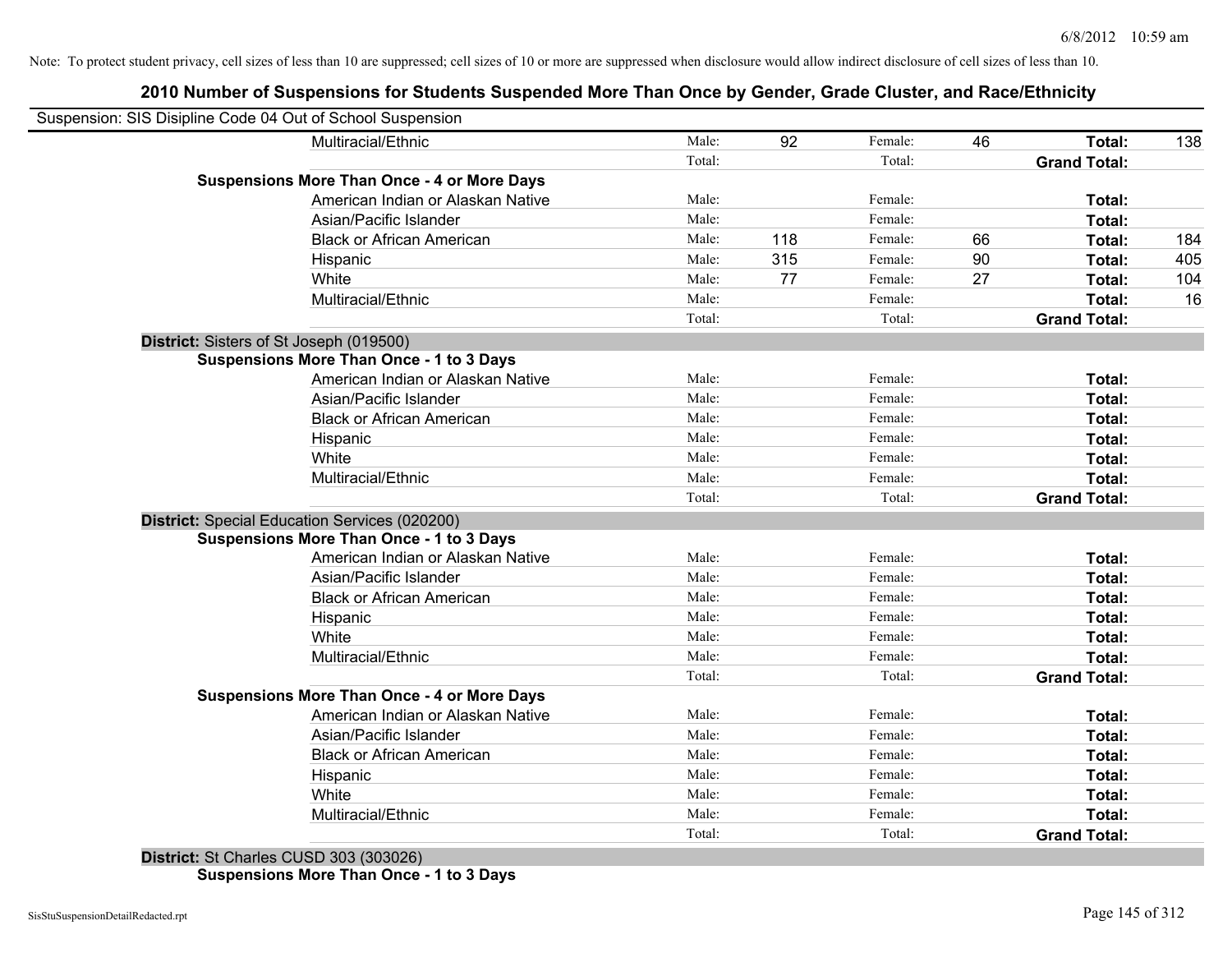| Suspension: SIS Disipline Code 04 Out of School Suspension |        |     |         |    |                     |     |
|------------------------------------------------------------|--------|-----|---------|----|---------------------|-----|
| American Indian or Alaskan Native                          | Male:  |     | Female: |    | Total:              | 13  |
| Asian/Pacific Islander                                     | Male:  |     | Female: |    | Total:              |     |
| <b>Black or African American</b>                           | Male:  |     | Female: |    | Total:              |     |
| Hispanic                                                   | Male:  | 22  | Female: | 12 | Total:              | 34  |
| White                                                      | Male:  | 186 | Female: | 53 | Total:              | 239 |
| Multiracial/Ethnic                                         | Male:  |     | Female: |    | Total:              | 17  |
|                                                            | Total: |     | Total:  |    | <b>Grand Total:</b> | 316 |
| <b>Suspensions More Than Once - 4 or More Days</b>         |        |     |         |    |                     |     |
| American Indian or Alaskan Native                          | Male:  |     | Female: |    | Total:              |     |
| Asian/Pacific Islander                                     | Male:  |     | Female: |    | Total:              |     |
| <b>Black or African American</b>                           | Male:  |     | Female: |    | Total:              |     |
| Hispanic                                                   | Male:  |     | Female: |    | Total:              |     |
| White                                                      | Male:  |     | Female: |    | Total:              | 30  |
| Multiracial/Ethnic                                         | Male:  |     | Female: |    | Total:              |     |
|                                                            | Total: |     | Total:  |    | <b>Grand Total:</b> | 42  |
|                                                            |        |     |         |    |                     |     |
| County: Knox (048)<br>District: Abingdon CUSD 217 (217026) |        |     |         |    |                     |     |
| <b>Suspensions More Than Once - 1 to 3 Days</b>            |        |     |         |    |                     |     |
| American Indian or Alaskan Native                          | Male:  |     | Female: |    | Total:              |     |
| Asian/Pacific Islander                                     | Male:  |     | Female: |    | Total:              |     |
| <b>Black or African American</b>                           | Male:  |     | Female: |    | Total:              |     |
| Hispanic                                                   | Male:  |     | Female: |    | Total:              |     |
| White                                                      | Male:  |     | Female: |    | Total:              | 11  |
| Multiracial/Ethnic                                         | Male:  |     | Female: |    | Total:              |     |
|                                                            | Total: |     | Total:  |    | <b>Grand Total:</b> |     |
| <b>Suspensions More Than Once - 4 or More Days</b>         |        |     |         |    |                     |     |
| American Indian or Alaskan Native                          | Male:  |     | Female: |    | Total:              |     |
| Asian/Pacific Islander                                     | Male:  |     | Female: |    | Total:              |     |
| <b>Black or African American</b>                           | Male:  |     | Female: |    | Total:              |     |
| Hispanic                                                   | Male:  |     | Female: |    | Total:              |     |
| White                                                      | Male:  |     | Female: |    | Total:              |     |
| Multiracial/Ethnic                                         | Male:  |     | Female: |    | Total:              |     |
|                                                            | Total: |     | Total:  |    | <b>Grand Total:</b> |     |
| District: Galesburg CUSD 205 (205026)                      |        |     |         |    |                     |     |
| <b>Suspensions More Than Once - 1 to 3 Days</b>            |        |     |         |    |                     |     |
| American Indian or Alaskan Native                          | Male:  |     | Female: |    | Total:              |     |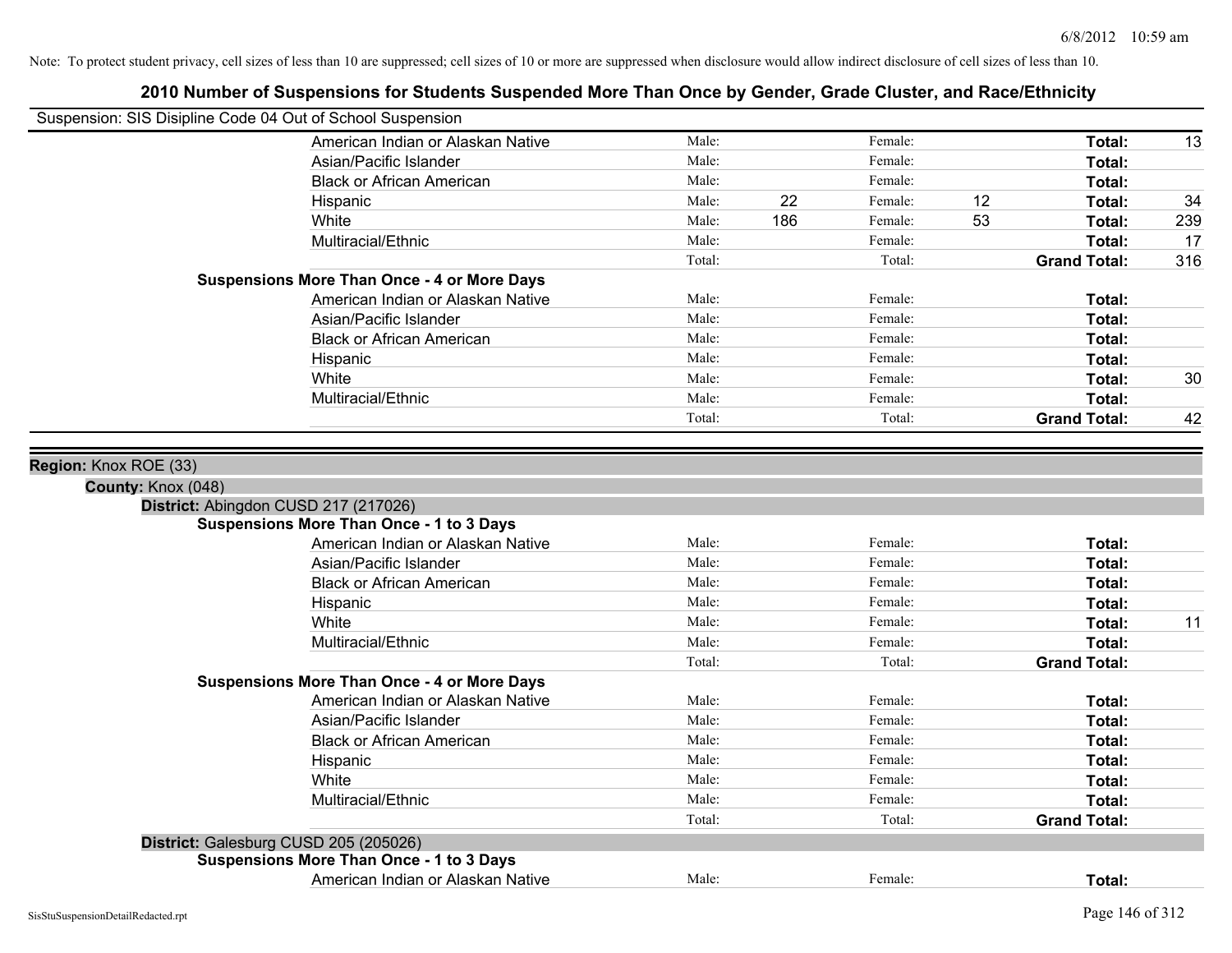| Suspension: SIS Disipline Code 04 Out of School Suspension |                                                    |        |     |         |    |                     |     |
|------------------------------------------------------------|----------------------------------------------------|--------|-----|---------|----|---------------------|-----|
|                                                            | Asian/Pacific Islander                             | Male:  |     | Female: |    | Total:              |     |
|                                                            | <b>Black or African American</b>                   | Male:  | 58  | Female: | 32 | Total:              | 90  |
|                                                            | Hispanic                                           | Male:  |     | Female: |    | Total:              | 12  |
|                                                            | White                                              | Male:  | 203 | Female: | 28 | Total:              | 231 |
|                                                            | Multiracial/Ethnic                                 | Male:  | 16  | Female: | 16 | Total:              | 32  |
|                                                            |                                                    | Total: |     | Total:  |    | <b>Grand Total:</b> |     |
|                                                            | <b>Suspensions More Than Once - 4 or More Days</b> |        |     |         |    |                     |     |
|                                                            | American Indian or Alaskan Native                  | Male:  |     | Female: |    | Total:              |     |
|                                                            | Asian/Pacific Islander                             | Male:  |     | Female: |    | Total:              |     |
|                                                            | <b>Black or African American</b>                   | Male:  | 18  | Female: | 18 | Total:              | 36  |
|                                                            | Hispanic                                           | Male:  |     | Female: |    | Total:              |     |
|                                                            | White                                              | Male:  |     | Female: |    | Total:              | 59  |
|                                                            | Multiracial/Ethnic                                 | Male:  |     | Female: |    | Total:              | 14  |
|                                                            |                                                    | Total: |     | Total:  |    | <b>Grand Total:</b> |     |
| District: Knoxville CUSD 202 (202026)                      |                                                    |        |     |         |    |                     |     |
|                                                            | <b>Suspensions More Than Once - 1 to 3 Days</b>    |        |     |         |    |                     |     |
|                                                            | American Indian or Alaskan Native                  | Male:  |     | Female: |    | Total:              |     |
|                                                            | Asian/Pacific Islander                             | Male:  |     | Female: |    | Total:              |     |
|                                                            | <b>Black or African American</b>                   | Male:  |     | Female: |    | Total:              |     |
|                                                            | Hispanic                                           | Male:  |     | Female: |    | Total:              |     |
|                                                            | White                                              | Male:  |     | Female: |    | Total:              | 36  |
|                                                            | Multiracial/Ethnic                                 | Male:  |     | Female: |    | Total:              |     |
|                                                            |                                                    | Total: |     | Total:  |    | <b>Grand Total:</b> |     |
|                                                            | <b>Suspensions More Than Once - 4 or More Days</b> |        |     |         |    |                     |     |
|                                                            | American Indian or Alaskan Native                  | Male:  |     | Female: |    | Total:              |     |
|                                                            | Asian/Pacific Islander                             | Male:  |     | Female: |    | Total:              |     |
|                                                            | <b>Black or African American</b>                   | Male:  |     | Female: |    | Total:              |     |
|                                                            | Hispanic                                           | Male:  |     | Female: |    | Total:              |     |
|                                                            | White                                              | Male:  |     | Female: |    | Total:              |     |
|                                                            | Multiracial/Ethnic                                 | Male:  |     | Female: |    | Total:              |     |
|                                                            |                                                    | Total: |     | Total:  |    | <b>Grand Total:</b> |     |
|                                                            | District: Knox-Warren Spec Educ District (205061)  |        |     |         |    |                     |     |
|                                                            | Suspensions More Than Once - 1 to 3 Days           |        |     |         |    |                     |     |
|                                                            | American Indian or Alaskan Native                  | Male:  |     | Female: |    | Total:              |     |
|                                                            | Asian/Pacific Islander                             | Male:  |     | Female: |    | Total:              |     |
|                                                            | <b>Black or African American</b>                   | Male:  |     | Female: |    | Total:              |     |
|                                                            | Hispanic                                           | Male:  |     | Female: |    | Total:              |     |
|                                                            | White                                              | Male:  |     | Female: |    | Total:              |     |
|                                                            | Multiracial/Ethnic                                 | Male:  |     | Female: |    | Total:              |     |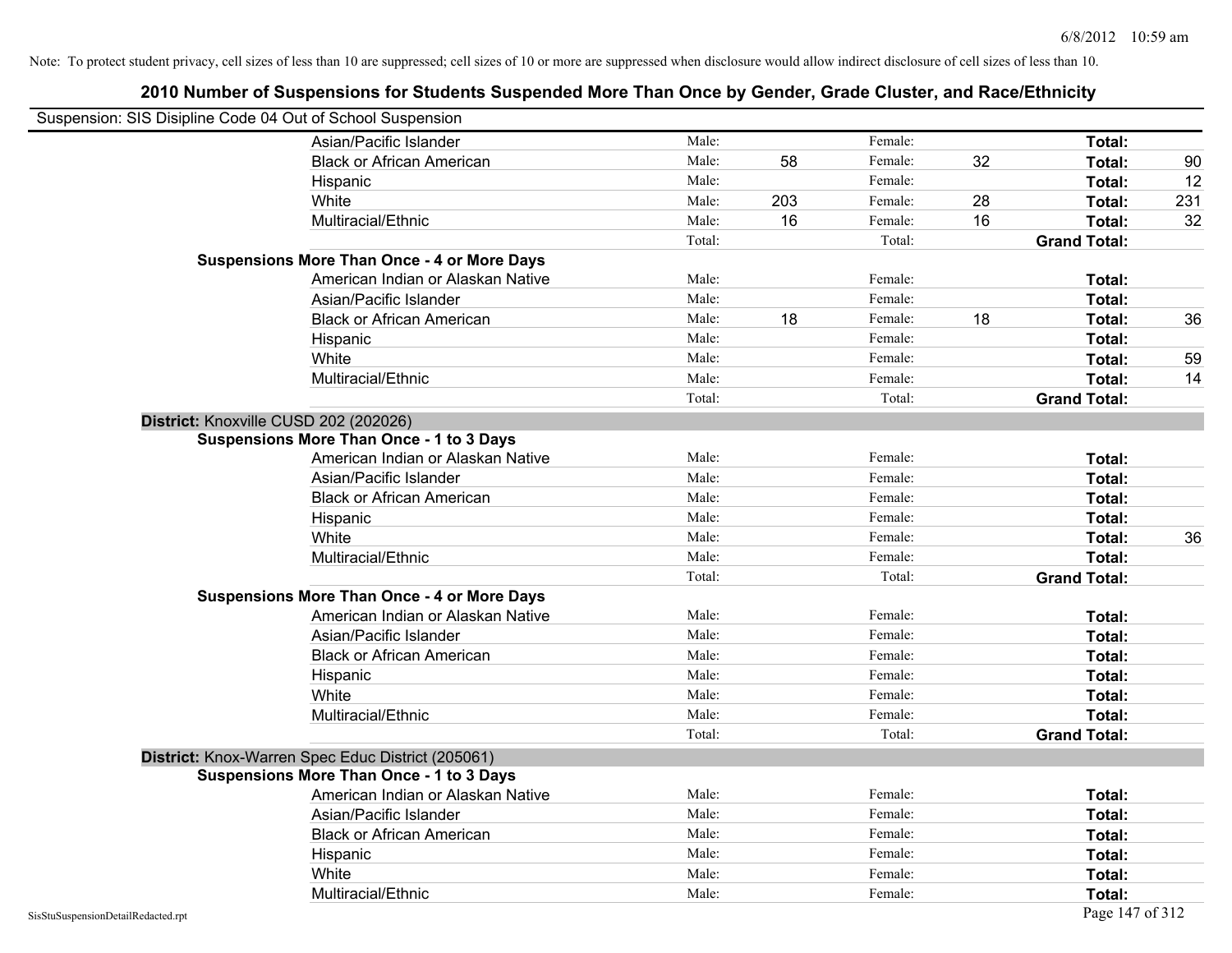| Suspension: SIS Disipline Code 04 Out of School Suspension |        |         |                     |    |
|------------------------------------------------------------|--------|---------|---------------------|----|
|                                                            | Total: | Total:  | <b>Grand Total:</b> |    |
| <b>Suspensions More Than Once - 4 or More Days</b>         |        |         |                     |    |
| American Indian or Alaskan Native                          | Male:  | Female: | Total:              |    |
| Asian/Pacific Islander                                     | Male:  | Female: | Total:              |    |
| <b>Black or African American</b>                           | Male:  | Female: | Total:              |    |
| Hispanic                                                   | Male:  | Female: | Total:              |    |
| White                                                      | Male:  | Female: | Total:              |    |
| Multiracial/Ethnic                                         | Male:  | Female: | Total:              |    |
|                                                            | Total: | Total:  | <b>Grand Total:</b> |    |
| <b>District:</b> R O W V A CUSD 208 (208026)               |        |         |                     |    |
| <b>Suspensions More Than Once - 1 to 3 Days</b>            |        |         |                     |    |
| American Indian or Alaskan Native                          | Male:  | Female: | Total:              |    |
| Asian/Pacific Islander                                     | Male:  | Female: | Total:              |    |
| <b>Black or African American</b>                           | Male:  | Female: | Total:              |    |
| Hispanic                                                   | Male:  | Female: | Total:              |    |
| White                                                      | Male:  | Female: | Total:              | 29 |
| Multiracial/Ethnic                                         | Male:  | Female: | <b>Total:</b>       |    |
|                                                            | Total: | Total:  | <b>Grand Total:</b> |    |
| <b>Suspensions More Than Once - 4 or More Days</b>         |        |         |                     |    |
| American Indian or Alaskan Native                          | Male:  | Female: | Total:              |    |
| Asian/Pacific Islander                                     | Male:  | Female: | <b>Total:</b>       |    |
| <b>Black or African American</b>                           | Male:  | Female: | Total:              |    |
| Hispanic                                                   | Male:  | Female: | Total:              |    |
| White                                                      | Male:  | Female: | Total:              |    |
| Multiracial/Ethnic                                         | Male:  | Female: | Total:              |    |
|                                                            | Total: | Total:  | <b>Grand Total:</b> |    |
| District: Williamsfield CUSD 210 (210026)                  |        |         |                     |    |
| <b>Suspensions More Than Once - 1 to 3 Days</b>            |        |         |                     |    |
| American Indian or Alaskan Native                          | Male:  | Female: | Total:              |    |
| Asian/Pacific Islander                                     | Male:  | Female: | Total:              |    |
| <b>Black or African American</b>                           | Male:  | Female: | Total:              |    |
| Hispanic                                                   | Male:  | Female: | Total:              |    |
| White                                                      | Male:  | Female: | Total:              |    |
| Multiracial/Ethnic                                         | Male:  | Female: | <b>Total:</b>       |    |
|                                                            | Total: | Total:  | <b>Grand Total:</b> |    |
|                                                            |        |         |                     |    |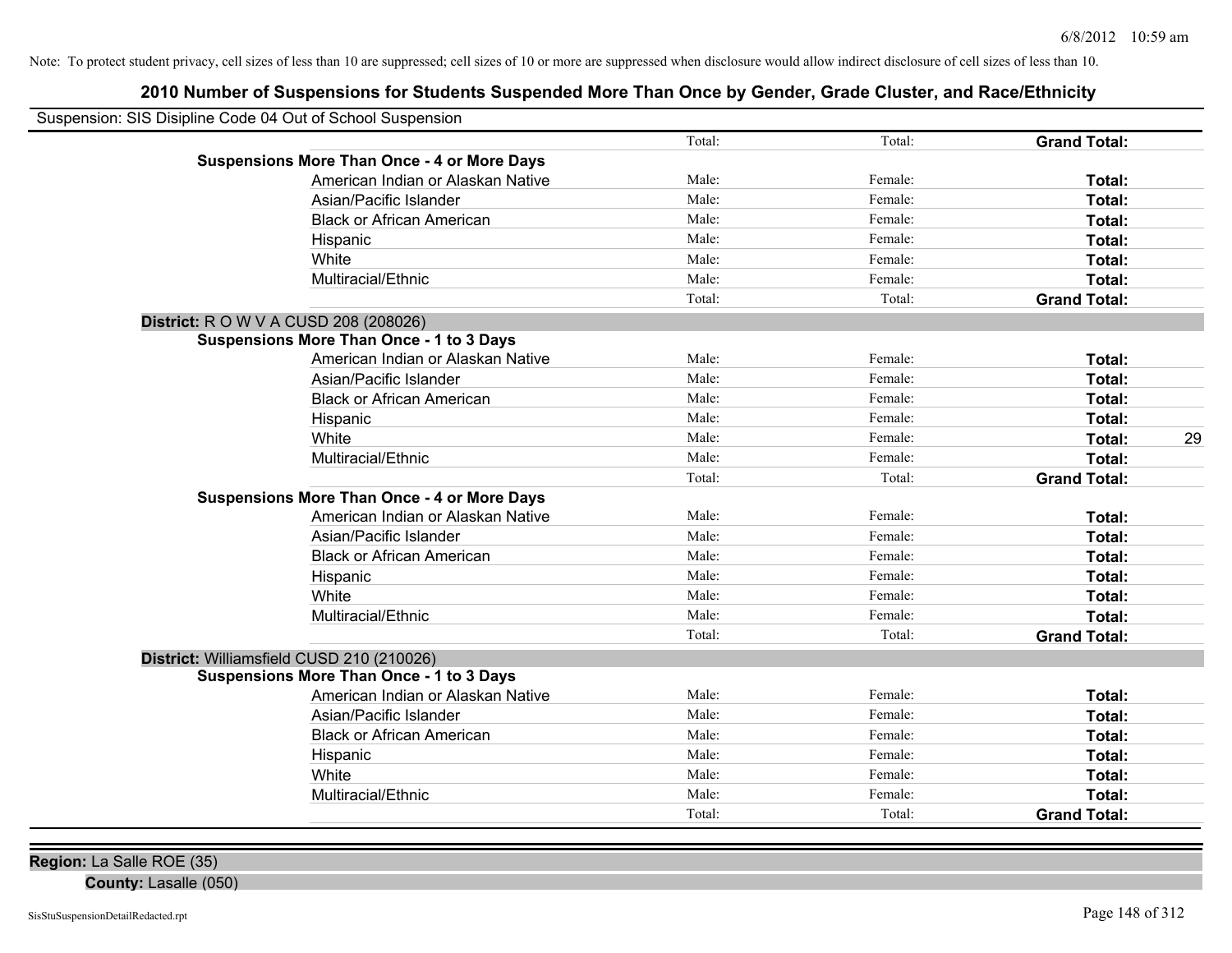| Suspension: SIS Disipline Code 04 Out of School Suspension |                                                    |        |    |         |    |                     |    |
|------------------------------------------------------------|----------------------------------------------------|--------|----|---------|----|---------------------|----|
| District: Earlville CUSD 9 (009026)                        |                                                    |        |    |         |    |                     |    |
|                                                            | <b>Suspensions More Than Once - 1 to 3 Days</b>    |        |    |         |    |                     |    |
|                                                            | American Indian or Alaskan Native                  | Male:  |    | Female: |    | Total:              |    |
|                                                            | Asian/Pacific Islander                             | Male:  |    | Female: |    | Total:              |    |
|                                                            | <b>Black or African American</b>                   | Male:  |    | Female: |    | Total:              |    |
|                                                            | Hispanic                                           | Male:  |    | Female: |    | Total:              |    |
|                                                            | White                                              | Male:  | 22 | Female: | 22 | Total:              | 44 |
|                                                            | Multiracial/Ethnic                                 | Male:  |    | Female: |    | Total:              |    |
|                                                            |                                                    | Total: |    | Total:  |    | <b>Grand Total:</b> |    |
|                                                            | <b>Suspensions More Than Once - 4 or More Days</b> |        |    |         |    |                     |    |
|                                                            | American Indian or Alaskan Native                  | Male:  |    | Female: |    | Total:              |    |
|                                                            | Asian/Pacific Islander                             | Male:  |    | Female: |    | Total:              |    |
|                                                            | <b>Black or African American</b>                   | Male:  |    | Female: |    | Total:              |    |
|                                                            | Hispanic                                           | Male:  |    | Female: |    | Total:              |    |
|                                                            | White                                              | Male:  |    | Female: |    | Total:              |    |
|                                                            | Multiracial/Ethnic                                 | Male:  |    | Female: |    | Total:              |    |
|                                                            |                                                    | Total: |    | Total:  |    | <b>Grand Total:</b> |    |
|                                                            | District: Grand Ridge CCSD 95 (095004)             |        |    |         |    |                     |    |
|                                                            | <b>Suspensions More Than Once - 1 to 3 Days</b>    |        |    |         |    |                     |    |
|                                                            | American Indian or Alaskan Native                  | Male:  |    | Female: |    | Total:              |    |
|                                                            | Asian/Pacific Islander                             | Male:  |    | Female: |    | Total:              |    |
|                                                            | <b>Black or African American</b>                   | Male:  |    | Female: |    | Total:              |    |
|                                                            | Hispanic                                           | Male:  |    | Female: |    | Total:              |    |
|                                                            | White                                              | Male:  |    | Female: |    | Total:              |    |
|                                                            | Multiracial/Ethnic                                 | Male:  |    | Female: |    | Total:              |    |
|                                                            |                                                    | Total: |    | Total:  |    | <b>Grand Total:</b> |    |
| <b>District: La Salle ESD 122 (122002)</b>                 |                                                    |        |    |         |    |                     |    |
|                                                            | <b>Suspensions More Than Once - 1 to 3 Days</b>    |        |    |         |    |                     |    |
|                                                            | American Indian or Alaskan Native                  | Male:  |    | Female: |    | Total:              |    |
|                                                            | Asian/Pacific Islander                             | Male:  |    | Female: |    | Total:              |    |
|                                                            | <b>Black or African American</b>                   | Male:  |    | Female: |    | Total:              |    |
|                                                            | Hispanic                                           | Male:  |    | Female: |    | Total:              |    |
|                                                            | White                                              | Male:  |    | Female: |    | Total:              |    |
|                                                            | Multiracial/Ethnic                                 | Male:  |    | Female: |    | Total:              |    |
|                                                            |                                                    | Total: |    | Total:  |    | <b>Grand Total:</b> | 10 |
|                                                            | <b>Suspensions More Than Once - 4 or More Days</b> |        |    |         |    |                     |    |
|                                                            | American Indian or Alaskan Native                  | Male:  |    | Female: |    | Total:              |    |
|                                                            | Asian/Pacific Islander                             | Male:  |    | Female: |    | Total:              |    |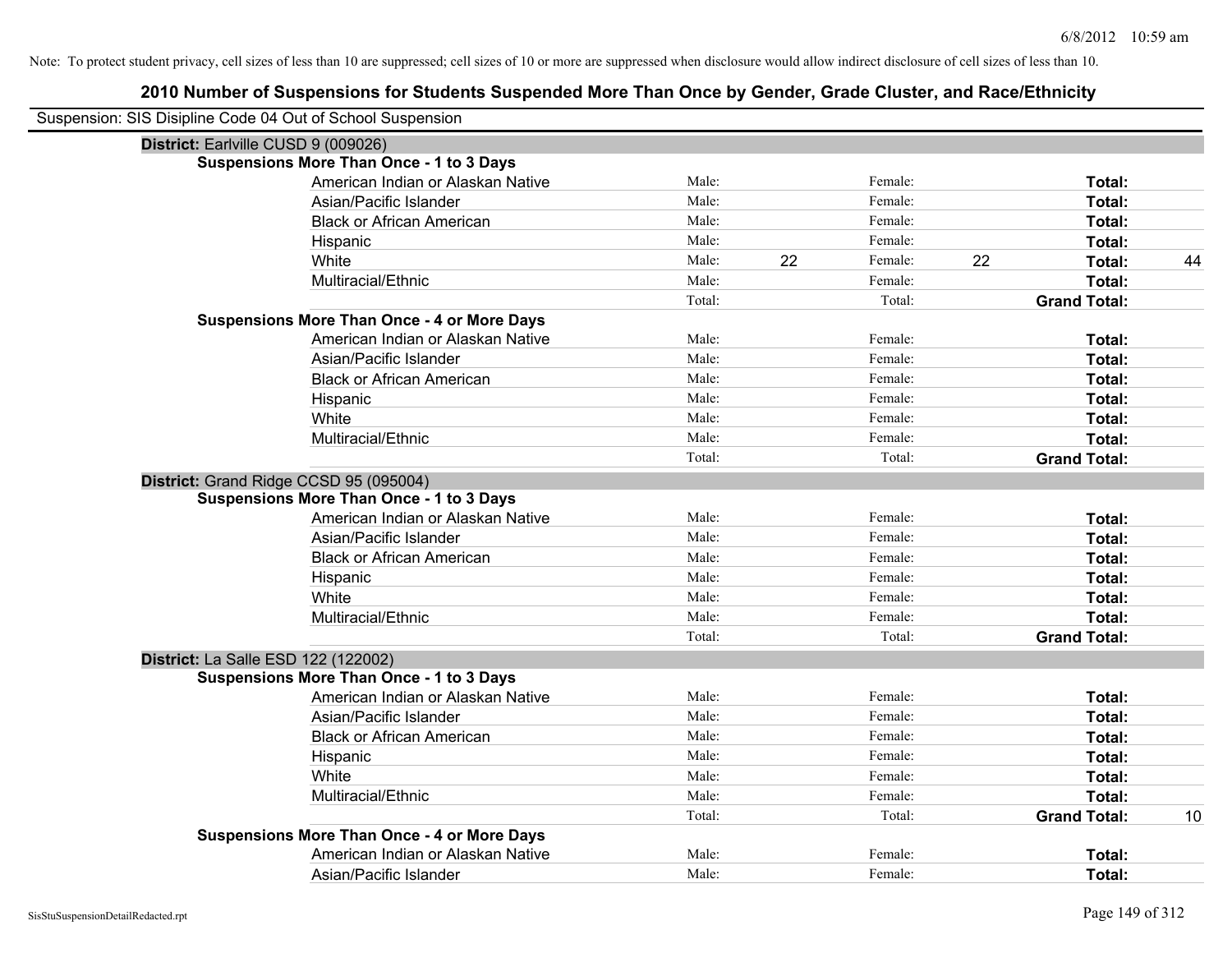| Suspension: SIS Disipline Code 04 Out of School Suspension |                                                    |        |               |    |                     |     |
|------------------------------------------------------------|----------------------------------------------------|--------|---------------|----|---------------------|-----|
|                                                            | <b>Black or African American</b>                   | Male:  | Female:       |    | Total:              |     |
|                                                            | Hispanic                                           | Male:  | Female:       |    | Total:              |     |
|                                                            | White                                              | Male:  | Female:       |    | Total:              |     |
|                                                            | Multiracial/Ethnic                                 | Male:  | Female:       |    | Total:              |     |
|                                                            |                                                    | Total: | Total:        |    | <b>Grand Total:</b> |     |
|                                                            | District: La Salle-Peru Twp HSD 120 (120017)       |        |               |    |                     |     |
|                                                            | <b>Suspensions More Than Once - 1 to 3 Days</b>    |        |               |    |                     |     |
|                                                            | American Indian or Alaskan Native                  | Male:  | Female:       |    | Total:              |     |
|                                                            | Asian/Pacific Islander                             | Male:  | Female:       |    | Total:              |     |
|                                                            | <b>Black or African American</b>                   | Male:  | Female:       |    | Total:              | 30  |
|                                                            | Hispanic                                           | Male:  | Female:       |    | Total:              | 25  |
|                                                            | White                                              | Male:  | 81<br>Female: | 54 | Total:              | 135 |
|                                                            | Multiracial/Ethnic                                 | Male:  | Female:       |    | Total:              |     |
|                                                            |                                                    | Total: | Total:        |    | <b>Grand Total:</b> |     |
|                                                            | <b>Suspensions More Than Once - 4 or More Days</b> |        |               |    |                     |     |
|                                                            | American Indian or Alaskan Native                  | Male:  | Female:       |    | Total:              |     |
|                                                            | Asian/Pacific Islander                             | Male:  | Female:       |    | Total:              |     |
|                                                            | <b>Black or African American</b>                   | Male:  | Female:       |    | Total:              |     |
|                                                            | Hispanic                                           | Male:  | Female:       |    | Total:              |     |
|                                                            | White                                              | Male:  | Female:       |    | Total:              | 13  |
|                                                            | Multiracial/Ethnic                                 | Male:  | Female:       |    | Total:              |     |
|                                                            |                                                    | Total: | Total:        |    | <b>Grand Total:</b> |     |
| District: LaSalle Putnam Alliance (000061)                 |                                                    |        |               |    |                     |     |
|                                                            | <b>Suspensions More Than Once - 1 to 3 Days</b>    |        |               |    |                     |     |
|                                                            | American Indian or Alaskan Native                  | Male:  | Female:       |    | Total:              |     |
|                                                            | Asian/Pacific Islander                             | Male:  | Female:       |    | Total:              |     |
|                                                            | <b>Black or African American</b>                   | Male:  | Female:       |    | Total:              |     |
|                                                            | Hispanic                                           | Male:  | Female:       |    | Total:              |     |
|                                                            | White                                              | Male:  | Female:       |    | Total:              |     |
|                                                            | Multiracial/Ethnic                                 | Male:  | Female:       |    | Total:              |     |
|                                                            |                                                    | Total: | Total:        |    | <b>Grand Total:</b> |     |
| District: Leland CUSD 1 (001026)                           |                                                    |        |               |    |                     |     |
|                                                            | <b>Suspensions More Than Once - 1 to 3 Days</b>    |        |               |    |                     |     |
|                                                            | American Indian or Alaskan Native                  | Male:  | Female:       |    | Total:              |     |
|                                                            | Asian/Pacific Islander                             | Male:  | Female:       |    | Total:              |     |
|                                                            | <b>Black or African American</b>                   | Male:  | Female:       |    | Total:              |     |
|                                                            | Hispanic                                           | Male:  | Female:       |    | Total:              |     |
|                                                            | White                                              | Male:  | Female:       |    | Total:              |     |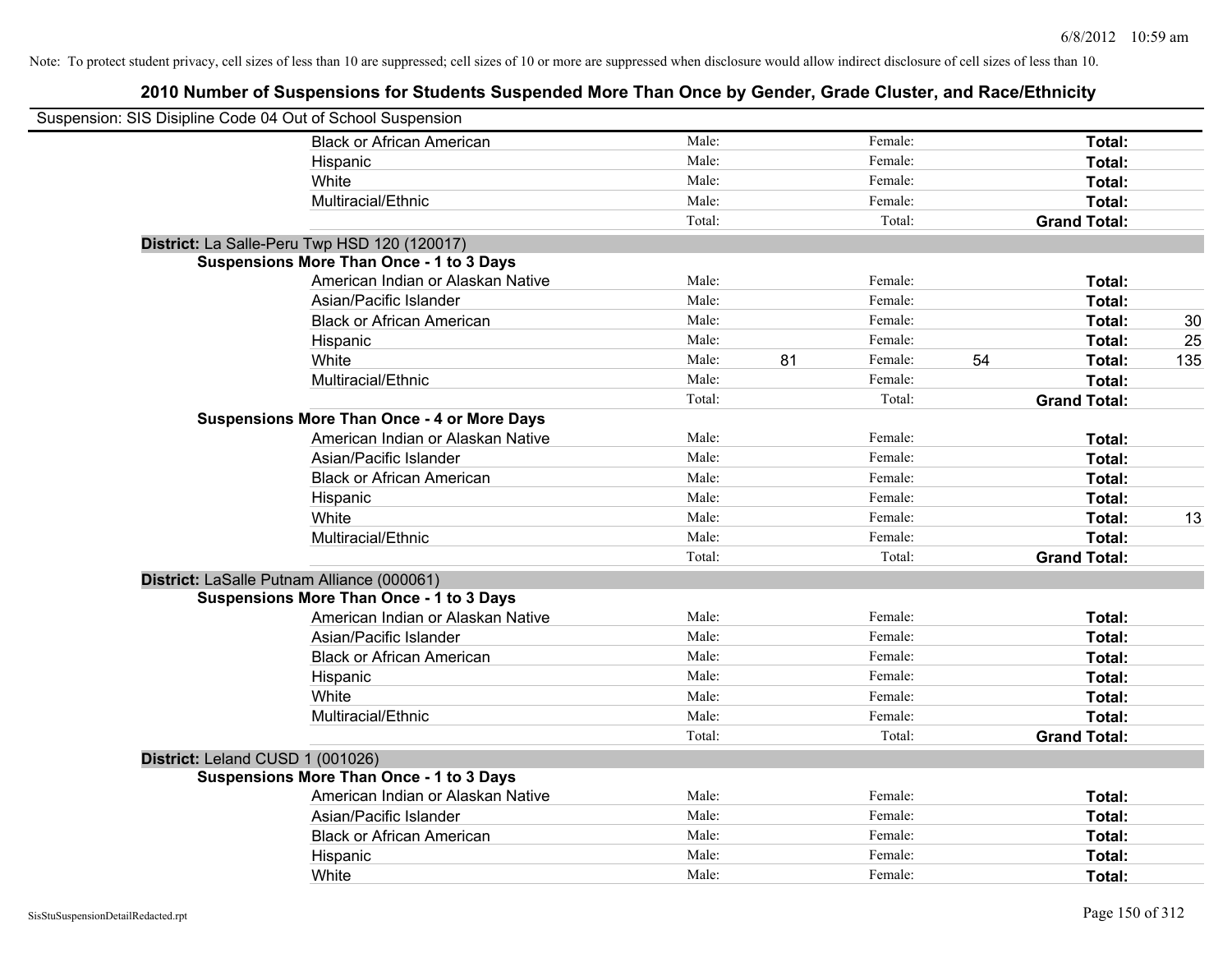### **2010 Number of Suspensions for Students Suspended More Than Once by Gender, Grade Cluster, and Race/Ethnicity**

| Suspension: SIS Disipline Code 04 Out of School Suspension |        |    |         |    |                     |    |
|------------------------------------------------------------|--------|----|---------|----|---------------------|----|
| Multiracial/Ethnic                                         | Male:  |    | Female: |    | Total:              |    |
|                                                            | Total: |    | Total:  |    | <b>Grand Total:</b> |    |
| District: Marseilles ESD 150 (150002)                      |        |    |         |    |                     |    |
| <b>Suspensions More Than Once - 1 to 3 Days</b>            |        |    |         |    |                     |    |
| American Indian or Alaskan Native                          | Male:  |    | Female: |    | Total:              |    |
| Asian/Pacific Islander                                     | Male:  |    | Female: |    | Total:              |    |
| <b>Black or African American</b>                           | Male:  |    | Female: |    | Total:              |    |
| Hispanic                                                   | Male:  |    | Female: |    | Total:              |    |
| White                                                      | Male:  |    | Female: |    | Total:              |    |
| Multiracial/Ethnic                                         | Male:  |    | Female: |    | Total:              |    |
|                                                            | Total: |    | Total:  |    | <b>Grand Total:</b> |    |
| <b>Suspensions More Than Once - 4 or More Days</b>         |        |    |         |    |                     |    |
| American Indian or Alaskan Native                          | Male:  |    | Female: |    | Total:              |    |
| Asian/Pacific Islander                                     | Male:  |    | Female: |    | Total:              |    |
| <b>Black or African American</b>                           | Male:  |    | Female: |    | Total:              |    |
| Hispanic                                                   | Male:  |    | Female: |    | Total:              |    |
| White                                                      | Male:  |    | Female: |    | Total:              |    |
| Multiracial/Ethnic                                         | Male:  |    | Female: |    | Total:              |    |
|                                                            | Total: |    | Total:  |    | <b>Grand Total:</b> |    |
| District: Mendota Twp HSD 280 (280017)                     |        |    |         |    |                     |    |
| <b>Suspensions More Than Once - 1 to 3 Days</b>            |        |    |         |    |                     |    |
| American Indian or Alaskan Native                          | Male:  |    | Female: |    | Total:              |    |
| Asian/Pacific Islander                                     | Male:  |    | Female: |    | Total:              |    |
| <b>Black or African American</b>                           | Male:  |    | Female: |    | Total:              |    |
| Hispanic                                                   | Male:  |    | Female: |    | Total:              | 27 |
| White                                                      | Male:  | 12 | Female: | 13 | Total:              | 25 |
| Multiracial/Ethnic                                         | Male:  |    | Female: |    | Total:              |    |
|                                                            | Total: |    | Total:  |    | <b>Grand Total:</b> |    |
| <b>Suspensions More Than Once - 4 or More Days</b>         |        |    |         |    |                     |    |
| American Indian or Alaskan Native                          | Male:  |    | Female: |    | Total:              |    |
| Asian/Pacific Islander                                     | Male:  |    | Female: |    | Total:              |    |
| <b>Black or African American</b>                           | Male:  |    | Female: |    | Total:              |    |
| Hispanic                                                   | Male:  |    | Female: |    | Total:              | 15 |
| White                                                      | Male:  |    | Female: |    | Total:              | 13 |
| Multiracial/Ethnic                                         | Male:  |    | Female: |    | Total:              |    |
|                                                            | Total: |    | Total:  |    | <b>Grand Total:</b> |    |
|                                                            |        |    |         |    |                     |    |

**District:** Oglesby ESD 125 (125002) **Suspensions More Than Once - 1 to 3 Days**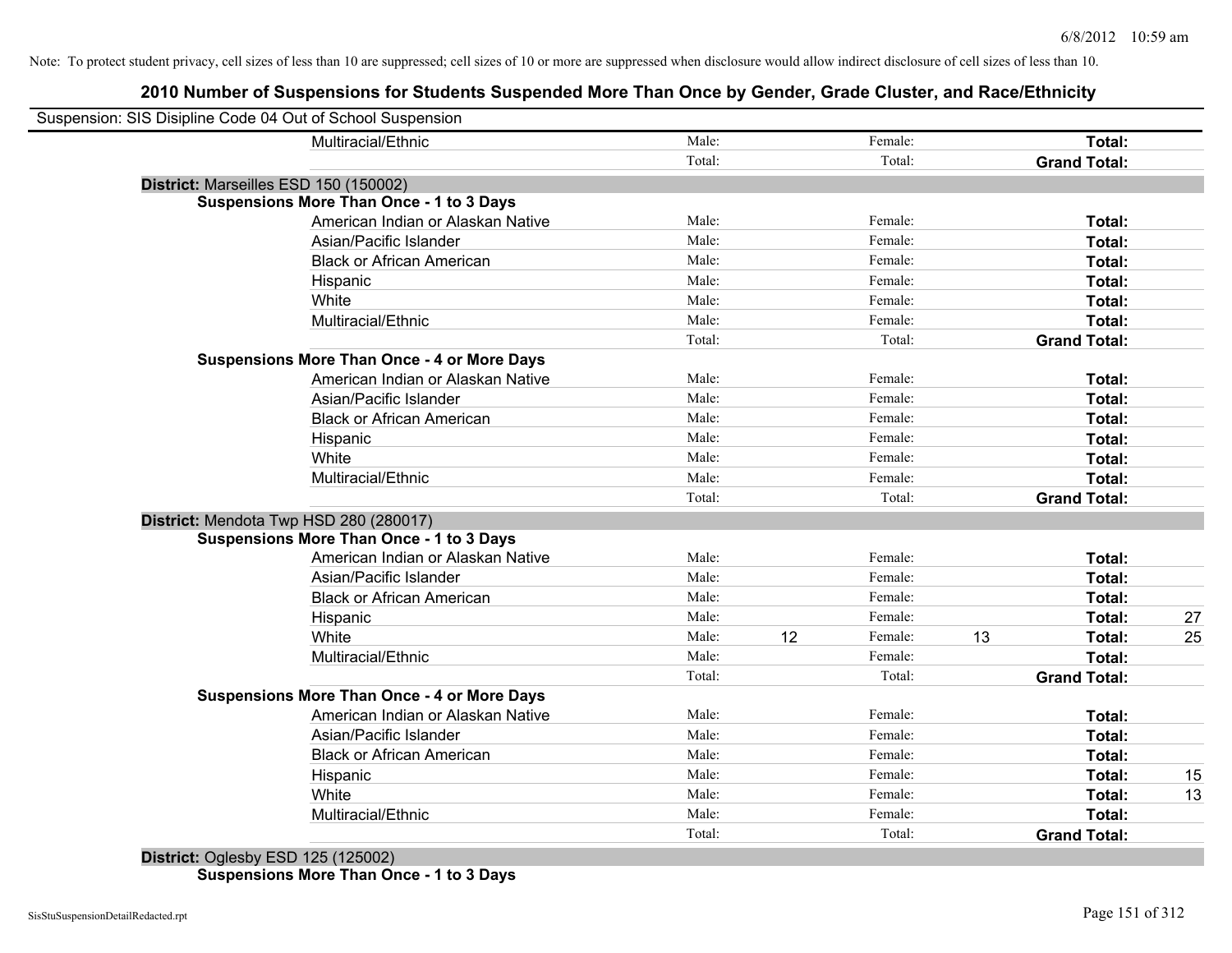|                                    | Suspension: SIS Disipline Code 04 Out of School Suspension |        |     |         |     |                     |     |
|------------------------------------|------------------------------------------------------------|--------|-----|---------|-----|---------------------|-----|
|                                    | American Indian or Alaskan Native                          | Male:  |     | Female: |     | Total:              |     |
|                                    | Asian/Pacific Islander                                     | Male:  |     | Female: |     | Total:              |     |
|                                    | <b>Black or African American</b>                           | Male:  |     | Female: |     | Total:              |     |
|                                    | Hispanic                                                   | Male:  |     | Female: |     | Total:              |     |
|                                    | White                                                      | Male:  |     | Female: |     | Total:              | 12  |
|                                    | Multiracial/Ethnic                                         | Male:  |     | Female: |     | Total:              |     |
|                                    |                                                            | Total: |     | Total:  |     | <b>Grand Total:</b> |     |
|                                    | District: Ottawa ESD 141 (141002)                          |        |     |         |     |                     |     |
|                                    | <b>Suspensions More Than Once - 1 to 3 Days</b>            |        |     |         |     |                     |     |
|                                    | American Indian or Alaskan Native                          | Male:  |     | Female: |     | Total:              |     |
|                                    | Asian/Pacific Islander                                     | Male:  |     | Female: |     | Total:              |     |
|                                    | <b>Black or African American</b>                           | Male:  |     | Female: |     | Total:              |     |
|                                    | Hispanic                                                   | Male:  |     | Female: |     | Total:              |     |
|                                    | White                                                      | Male:  |     | Female: |     | Total:              | 44  |
|                                    | Multiracial/Ethnic                                         | Male:  |     | Female: |     | Total:              |     |
|                                    |                                                            | Total: |     | Total:  |     | <b>Grand Total:</b> | 54  |
|                                    | <b>Suspensions More Than Once - 4 or More Days</b>         |        |     |         |     |                     |     |
|                                    | American Indian or Alaskan Native                          | Male:  |     | Female: |     | Total:              |     |
|                                    | Asian/Pacific Islander                                     | Male:  |     | Female: |     | Total:              |     |
|                                    | <b>Black or African American</b>                           | Male:  |     | Female: |     | Total:              |     |
|                                    | Hispanic                                                   | Male:  |     | Female: |     | Total:              |     |
|                                    | White                                                      | Male:  |     | Female: |     | Total:              |     |
|                                    | Multiracial/Ethnic                                         | Male:  |     | Female: |     | Total:              |     |
|                                    |                                                            | Total: |     | Total:  |     | <b>Grand Total:</b> |     |
|                                    | District: Ottawa Twp HSD 140 (140017)                      |        |     |         |     |                     |     |
|                                    | <b>Suspensions More Than Once - 1 to 3 Days</b>            |        |     |         |     |                     |     |
|                                    | American Indian or Alaskan Native                          | Male:  |     | Female: |     | Total:              |     |
|                                    | Asian/Pacific Islander                                     | Male:  |     | Female: |     | Total:              |     |
|                                    | <b>Black or African American</b>                           | Male:  | 25  | Female: | 15  | Total:              | 40  |
|                                    | Hispanic                                                   | Male:  |     | Female: |     | Total:              | 19  |
|                                    | White                                                      | Male:  | 332 | Female: | 149 | Total:              | 481 |
|                                    | Multiracial/Ethnic                                         | Male:  |     | Female: |     | Total:              |     |
|                                    |                                                            | Total: |     | Total:  |     | <b>Grand Total:</b> |     |
|                                    | <b>Suspensions More Than Once - 4 or More Days</b>         |        |     |         |     |                     |     |
|                                    | American Indian or Alaskan Native                          | Male:  |     | Female: |     | Total:              |     |
|                                    | Asian/Pacific Islander                                     | Male:  |     | Female: |     | Total:              |     |
|                                    | <b>Black or African American</b>                           | Male:  |     | Female: |     | Total:              |     |
|                                    | Hispanic                                                   | Male:  |     | Female: |     | Total:              |     |
|                                    | White                                                      | Male:  |     | Female: |     | Total:              | 21  |
| SisStuSuspensionDetailRedacted.rpt |                                                            |        |     |         |     | Page 152 of 312     |     |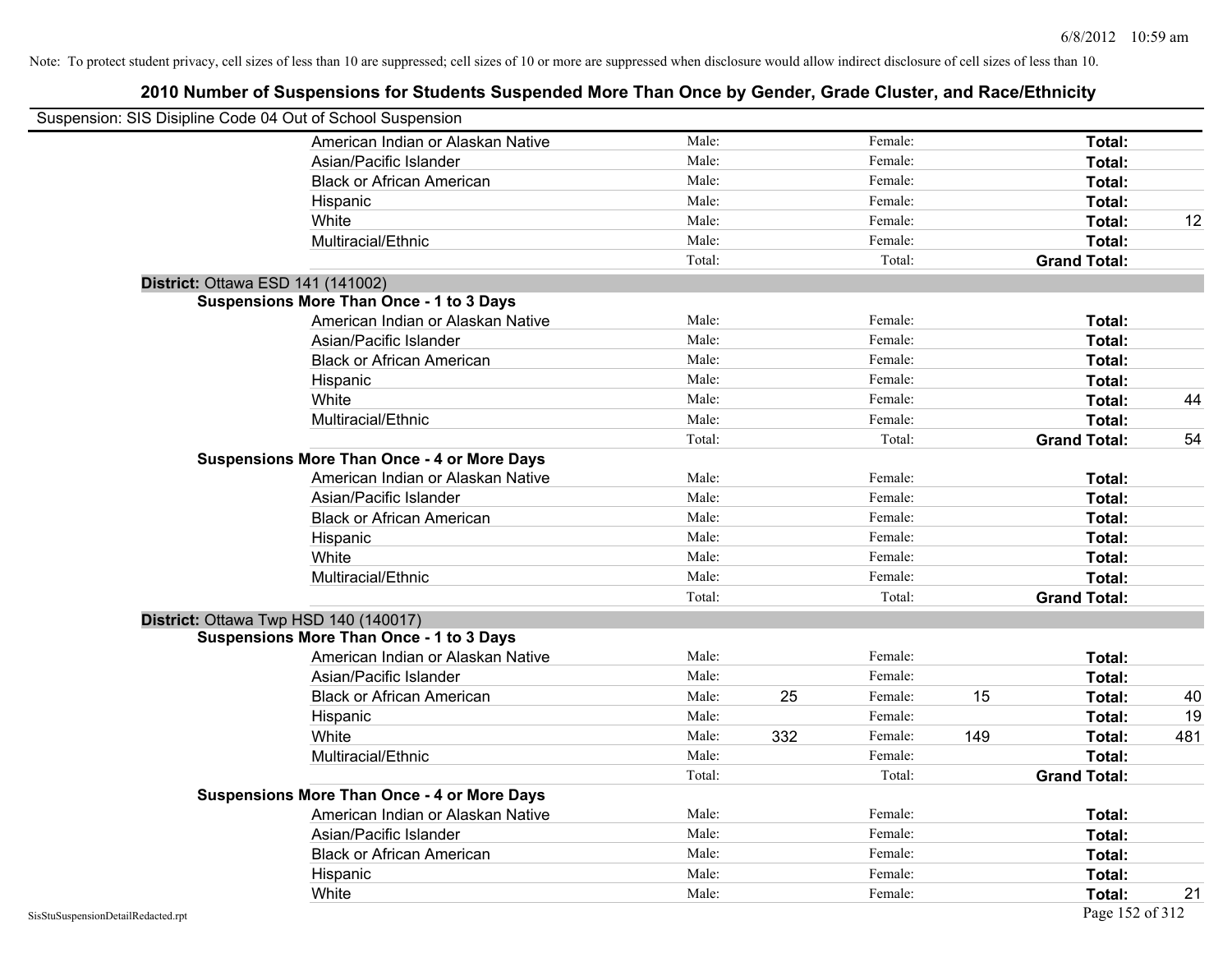### **2010 Number of Suspensions for Students Suspended More Than Once by Gender, Grade Cluster, and Race/Ethnicity**

| Male:<br>Multiracial/Ethnic<br>Female:<br>Total:<br>Total:<br>Total:<br><b>Grand Total:</b><br>District: Peru ESD 124 (124002)<br><b>Suspensions More Than Once - 1 to 3 Days</b><br>American Indian or Alaskan Native<br>Male:<br>Female:<br>Total:<br>Asian/Pacific Islander<br>Male:<br>Female:<br>Total:<br><b>Black or African American</b><br>Male:<br>Female:<br>Total:<br>Male:<br>Female:<br>Hispanic<br>Total:<br>Female:<br>White<br>Male:<br>Total:<br>Multiracial/Ethnic<br>Male:<br>Female:<br>Total:<br>Total:<br>Total:<br><b>Grand Total:</b><br><b>Suspensions More Than Once - 4 or More Days</b><br>American Indian or Alaskan Native<br>Male:<br>Female:<br>Total:<br>Asian/Pacific Islander<br>Male:<br>Female:<br>Total:<br><b>Black or African American</b><br>Male:<br>Female:<br>Total:<br>Male:<br>Female:<br>Total:<br>Hispanic<br>White<br>Male:<br>Female:<br>Total:<br>Multiracial/Ethnic<br>Male:<br>Female:<br>Total:<br>Total:<br>Total:<br><b>Grand Total:</b><br>District: Serena CUSD 2 (002026)<br><b>Suspensions More Than Once - 1 to 3 Days</b><br>American Indian or Alaskan Native<br>Male:<br>Female:<br>Total:<br>Male:<br>Female:<br>Asian/Pacific Islander<br>Total:<br>Male:<br>Female:<br><b>Black or African American</b><br>Total:<br>Male:<br>Female:<br>Total:<br>Hispanic<br>Male:<br>Female:<br>White<br>Total:<br>Male:<br>Multiracial/Ethnic<br>Female:<br>Total:<br>Total:<br>Total:<br><b>Grand Total:</b><br><b>Suspensions More Than Once - 4 or More Days</b><br>Male:<br>Female:<br>American Indian or Alaskan Native<br>Total:<br>Male:<br>Female:<br>Asian/Pacific Islander<br>Total:<br>Male:<br>Female:<br><b>Black or African American</b><br>Total:<br>Male:<br>Female:<br>Total:<br>Hispanic<br>Male:<br>Female:<br>White<br>Total:<br>Male:<br>Multiracial/Ethnic<br>Female:<br>Total:<br>Total:<br>Total:<br><b>Grand Total:</b> | Suspension: SIS Disipline Code 04 Out of School Suspension |  |  |    |
|----------------------------------------------------------------------------------------------------------------------------------------------------------------------------------------------------------------------------------------------------------------------------------------------------------------------------------------------------------------------------------------------------------------------------------------------------------------------------------------------------------------------------------------------------------------------------------------------------------------------------------------------------------------------------------------------------------------------------------------------------------------------------------------------------------------------------------------------------------------------------------------------------------------------------------------------------------------------------------------------------------------------------------------------------------------------------------------------------------------------------------------------------------------------------------------------------------------------------------------------------------------------------------------------------------------------------------------------------------------------------------------------------------------------------------------------------------------------------------------------------------------------------------------------------------------------------------------------------------------------------------------------------------------------------------------------------------------------------------------------------------------------------------------------------------------------------------------------------------------------------------------------------------|------------------------------------------------------------|--|--|----|
|                                                                                                                                                                                                                                                                                                                                                                                                                                                                                                                                                                                                                                                                                                                                                                                                                                                                                                                                                                                                                                                                                                                                                                                                                                                                                                                                                                                                                                                                                                                                                                                                                                                                                                                                                                                                                                                                                                          |                                                            |  |  |    |
|                                                                                                                                                                                                                                                                                                                                                                                                                                                                                                                                                                                                                                                                                                                                                                                                                                                                                                                                                                                                                                                                                                                                                                                                                                                                                                                                                                                                                                                                                                                                                                                                                                                                                                                                                                                                                                                                                                          |                                                            |  |  |    |
|                                                                                                                                                                                                                                                                                                                                                                                                                                                                                                                                                                                                                                                                                                                                                                                                                                                                                                                                                                                                                                                                                                                                                                                                                                                                                                                                                                                                                                                                                                                                                                                                                                                                                                                                                                                                                                                                                                          |                                                            |  |  |    |
|                                                                                                                                                                                                                                                                                                                                                                                                                                                                                                                                                                                                                                                                                                                                                                                                                                                                                                                                                                                                                                                                                                                                                                                                                                                                                                                                                                                                                                                                                                                                                                                                                                                                                                                                                                                                                                                                                                          |                                                            |  |  |    |
|                                                                                                                                                                                                                                                                                                                                                                                                                                                                                                                                                                                                                                                                                                                                                                                                                                                                                                                                                                                                                                                                                                                                                                                                                                                                                                                                                                                                                                                                                                                                                                                                                                                                                                                                                                                                                                                                                                          |                                                            |  |  |    |
|                                                                                                                                                                                                                                                                                                                                                                                                                                                                                                                                                                                                                                                                                                                                                                                                                                                                                                                                                                                                                                                                                                                                                                                                                                                                                                                                                                                                                                                                                                                                                                                                                                                                                                                                                                                                                                                                                                          |                                                            |  |  |    |
|                                                                                                                                                                                                                                                                                                                                                                                                                                                                                                                                                                                                                                                                                                                                                                                                                                                                                                                                                                                                                                                                                                                                                                                                                                                                                                                                                                                                                                                                                                                                                                                                                                                                                                                                                                                                                                                                                                          |                                                            |  |  |    |
|                                                                                                                                                                                                                                                                                                                                                                                                                                                                                                                                                                                                                                                                                                                                                                                                                                                                                                                                                                                                                                                                                                                                                                                                                                                                                                                                                                                                                                                                                                                                                                                                                                                                                                                                                                                                                                                                                                          |                                                            |  |  |    |
|                                                                                                                                                                                                                                                                                                                                                                                                                                                                                                                                                                                                                                                                                                                                                                                                                                                                                                                                                                                                                                                                                                                                                                                                                                                                                                                                                                                                                                                                                                                                                                                                                                                                                                                                                                                                                                                                                                          |                                                            |  |  | 17 |
|                                                                                                                                                                                                                                                                                                                                                                                                                                                                                                                                                                                                                                                                                                                                                                                                                                                                                                                                                                                                                                                                                                                                                                                                                                                                                                                                                                                                                                                                                                                                                                                                                                                                                                                                                                                                                                                                                                          |                                                            |  |  |    |
|                                                                                                                                                                                                                                                                                                                                                                                                                                                                                                                                                                                                                                                                                                                                                                                                                                                                                                                                                                                                                                                                                                                                                                                                                                                                                                                                                                                                                                                                                                                                                                                                                                                                                                                                                                                                                                                                                                          |                                                            |  |  |    |
|                                                                                                                                                                                                                                                                                                                                                                                                                                                                                                                                                                                                                                                                                                                                                                                                                                                                                                                                                                                                                                                                                                                                                                                                                                                                                                                                                                                                                                                                                                                                                                                                                                                                                                                                                                                                                                                                                                          |                                                            |  |  |    |
|                                                                                                                                                                                                                                                                                                                                                                                                                                                                                                                                                                                                                                                                                                                                                                                                                                                                                                                                                                                                                                                                                                                                                                                                                                                                                                                                                                                                                                                                                                                                                                                                                                                                                                                                                                                                                                                                                                          |                                                            |  |  |    |
|                                                                                                                                                                                                                                                                                                                                                                                                                                                                                                                                                                                                                                                                                                                                                                                                                                                                                                                                                                                                                                                                                                                                                                                                                                                                                                                                                                                                                                                                                                                                                                                                                                                                                                                                                                                                                                                                                                          |                                                            |  |  |    |
|                                                                                                                                                                                                                                                                                                                                                                                                                                                                                                                                                                                                                                                                                                                                                                                                                                                                                                                                                                                                                                                                                                                                                                                                                                                                                                                                                                                                                                                                                                                                                                                                                                                                                                                                                                                                                                                                                                          |                                                            |  |  |    |
|                                                                                                                                                                                                                                                                                                                                                                                                                                                                                                                                                                                                                                                                                                                                                                                                                                                                                                                                                                                                                                                                                                                                                                                                                                                                                                                                                                                                                                                                                                                                                                                                                                                                                                                                                                                                                                                                                                          |                                                            |  |  |    |
|                                                                                                                                                                                                                                                                                                                                                                                                                                                                                                                                                                                                                                                                                                                                                                                                                                                                                                                                                                                                                                                                                                                                                                                                                                                                                                                                                                                                                                                                                                                                                                                                                                                                                                                                                                                                                                                                                                          |                                                            |  |  |    |
|                                                                                                                                                                                                                                                                                                                                                                                                                                                                                                                                                                                                                                                                                                                                                                                                                                                                                                                                                                                                                                                                                                                                                                                                                                                                                                                                                                                                                                                                                                                                                                                                                                                                                                                                                                                                                                                                                                          |                                                            |  |  |    |
|                                                                                                                                                                                                                                                                                                                                                                                                                                                                                                                                                                                                                                                                                                                                                                                                                                                                                                                                                                                                                                                                                                                                                                                                                                                                                                                                                                                                                                                                                                                                                                                                                                                                                                                                                                                                                                                                                                          |                                                            |  |  |    |
|                                                                                                                                                                                                                                                                                                                                                                                                                                                                                                                                                                                                                                                                                                                                                                                                                                                                                                                                                                                                                                                                                                                                                                                                                                                                                                                                                                                                                                                                                                                                                                                                                                                                                                                                                                                                                                                                                                          |                                                            |  |  |    |
|                                                                                                                                                                                                                                                                                                                                                                                                                                                                                                                                                                                                                                                                                                                                                                                                                                                                                                                                                                                                                                                                                                                                                                                                                                                                                                                                                                                                                                                                                                                                                                                                                                                                                                                                                                                                                                                                                                          |                                                            |  |  |    |
|                                                                                                                                                                                                                                                                                                                                                                                                                                                                                                                                                                                                                                                                                                                                                                                                                                                                                                                                                                                                                                                                                                                                                                                                                                                                                                                                                                                                                                                                                                                                                                                                                                                                                                                                                                                                                                                                                                          |                                                            |  |  |    |
|                                                                                                                                                                                                                                                                                                                                                                                                                                                                                                                                                                                                                                                                                                                                                                                                                                                                                                                                                                                                                                                                                                                                                                                                                                                                                                                                                                                                                                                                                                                                                                                                                                                                                                                                                                                                                                                                                                          |                                                            |  |  |    |
|                                                                                                                                                                                                                                                                                                                                                                                                                                                                                                                                                                                                                                                                                                                                                                                                                                                                                                                                                                                                                                                                                                                                                                                                                                                                                                                                                                                                                                                                                                                                                                                                                                                                                                                                                                                                                                                                                                          |                                                            |  |  |    |
|                                                                                                                                                                                                                                                                                                                                                                                                                                                                                                                                                                                                                                                                                                                                                                                                                                                                                                                                                                                                                                                                                                                                                                                                                                                                                                                                                                                                                                                                                                                                                                                                                                                                                                                                                                                                                                                                                                          |                                                            |  |  |    |
|                                                                                                                                                                                                                                                                                                                                                                                                                                                                                                                                                                                                                                                                                                                                                                                                                                                                                                                                                                                                                                                                                                                                                                                                                                                                                                                                                                                                                                                                                                                                                                                                                                                                                                                                                                                                                                                                                                          |                                                            |  |  |    |
|                                                                                                                                                                                                                                                                                                                                                                                                                                                                                                                                                                                                                                                                                                                                                                                                                                                                                                                                                                                                                                                                                                                                                                                                                                                                                                                                                                                                                                                                                                                                                                                                                                                                                                                                                                                                                                                                                                          |                                                            |  |  |    |
|                                                                                                                                                                                                                                                                                                                                                                                                                                                                                                                                                                                                                                                                                                                                                                                                                                                                                                                                                                                                                                                                                                                                                                                                                                                                                                                                                                                                                                                                                                                                                                                                                                                                                                                                                                                                                                                                                                          |                                                            |  |  |    |
|                                                                                                                                                                                                                                                                                                                                                                                                                                                                                                                                                                                                                                                                                                                                                                                                                                                                                                                                                                                                                                                                                                                                                                                                                                                                                                                                                                                                                                                                                                                                                                                                                                                                                                                                                                                                                                                                                                          |                                                            |  |  |    |
|                                                                                                                                                                                                                                                                                                                                                                                                                                                                                                                                                                                                                                                                                                                                                                                                                                                                                                                                                                                                                                                                                                                                                                                                                                                                                                                                                                                                                                                                                                                                                                                                                                                                                                                                                                                                                                                                                                          |                                                            |  |  |    |
|                                                                                                                                                                                                                                                                                                                                                                                                                                                                                                                                                                                                                                                                                                                                                                                                                                                                                                                                                                                                                                                                                                                                                                                                                                                                                                                                                                                                                                                                                                                                                                                                                                                                                                                                                                                                                                                                                                          |                                                            |  |  |    |
|                                                                                                                                                                                                                                                                                                                                                                                                                                                                                                                                                                                                                                                                                                                                                                                                                                                                                                                                                                                                                                                                                                                                                                                                                                                                                                                                                                                                                                                                                                                                                                                                                                                                                                                                                                                                                                                                                                          |                                                            |  |  |    |
|                                                                                                                                                                                                                                                                                                                                                                                                                                                                                                                                                                                                                                                                                                                                                                                                                                                                                                                                                                                                                                                                                                                                                                                                                                                                                                                                                                                                                                                                                                                                                                                                                                                                                                                                                                                                                                                                                                          |                                                            |  |  |    |
|                                                                                                                                                                                                                                                                                                                                                                                                                                                                                                                                                                                                                                                                                                                                                                                                                                                                                                                                                                                                                                                                                                                                                                                                                                                                                                                                                                                                                                                                                                                                                                                                                                                                                                                                                                                                                                                                                                          |                                                            |  |  |    |
|                                                                                                                                                                                                                                                                                                                                                                                                                                                                                                                                                                                                                                                                                                                                                                                                                                                                                                                                                                                                                                                                                                                                                                                                                                                                                                                                                                                                                                                                                                                                                                                                                                                                                                                                                                                                                                                                                                          |                                                            |  |  |    |
|                                                                                                                                                                                                                                                                                                                                                                                                                                                                                                                                                                                                                                                                                                                                                                                                                                                                                                                                                                                                                                                                                                                                                                                                                                                                                                                                                                                                                                                                                                                                                                                                                                                                                                                                                                                                                                                                                                          |                                                            |  |  |    |

**District:** Streator ESD 44 (044002) **Suspensions More Than Once - 1 to 3 Days**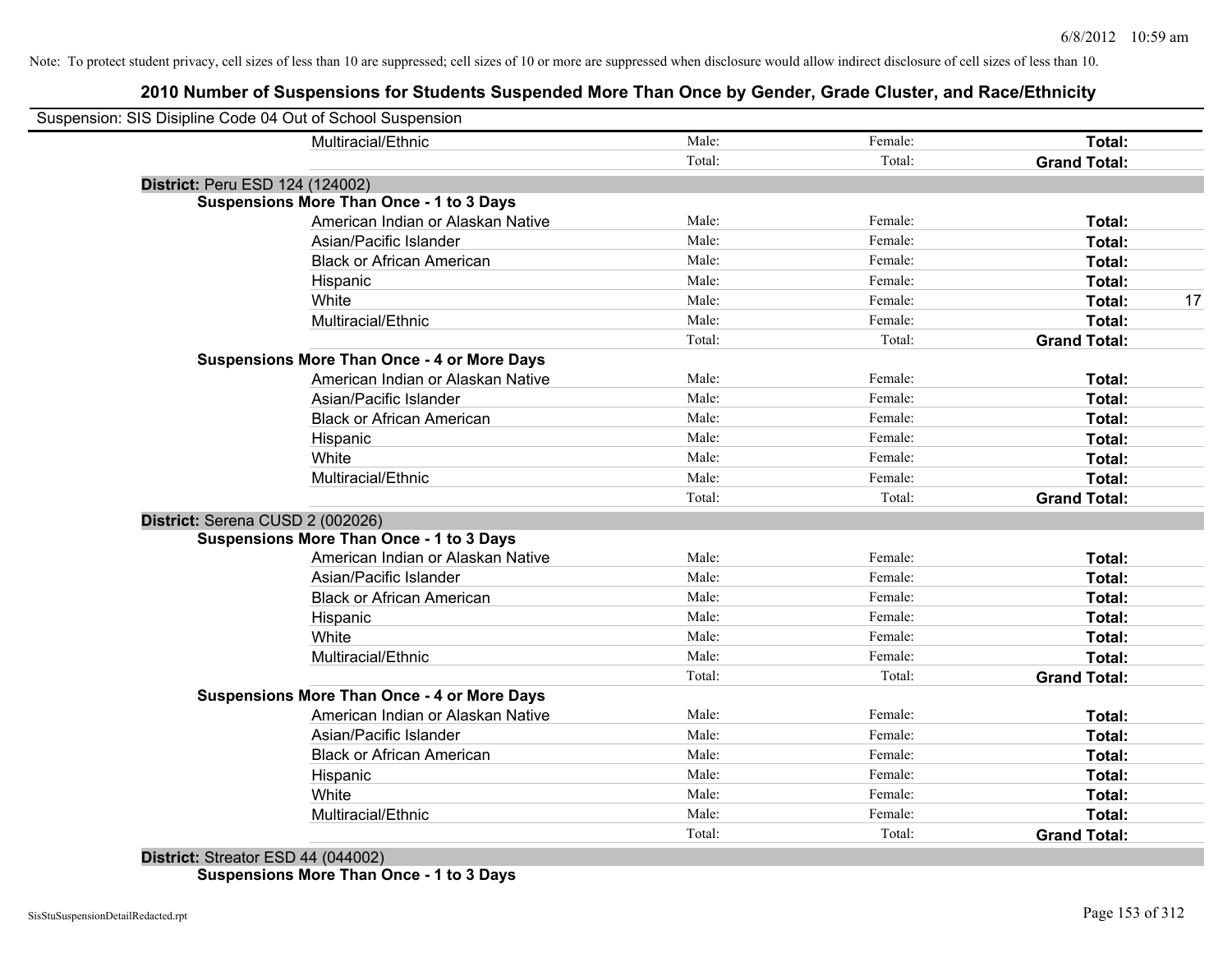| Suspension: SIS Disipline Code 04 Out of School Suspension<br>American Indian or Alaskan Native<br>Male:<br>Female:<br>Total:<br>Male:<br>Female:<br>Asian/Pacific Islander<br>Total:<br>Male:<br>Female:<br>Total:<br><b>Black or African American</b><br>Male:<br>Female:<br>Total:<br>Hispanic<br>White<br>Male:<br>29<br>Female:<br>10<br>Total:<br>39<br>Male:<br>Female:<br>Total:<br>Multiracial/Ethnic<br>12<br>Total:<br>Total:<br><b>Grand Total:</b><br><b>Suspensions More Than Once - 4 or More Days</b><br>Male:<br>Female:<br>Total:<br>American Indian or Alaskan Native<br>Male:<br>Female:<br>Asian/Pacific Islander<br>Total:<br>Male:<br>Female:<br>Total:<br><b>Black or African American</b><br>Male:<br>Female:<br>Total:<br>Hispanic<br>Male:<br>Female:<br>White<br>Total:<br>16<br>Male:<br>Total:<br>Multiracial/Ethnic<br>Female:<br>Total:<br>Total:<br><b>Grand Total:</b><br>District: Streator Twp HSD 40 (040017)<br><b>Suspensions More Than Once - 1 to 3 Days</b><br>American Indian or Alaskan Native<br>Male:<br>Female:<br>Total:<br>Asian/Pacific Islander<br>Male:<br>Female:<br>Total:<br>12<br>24<br>36<br><b>Black or African American</b><br>Male:<br>Female:<br>Total:<br>37<br>Hispanic<br>Male:<br>Female:<br>Total:<br>White<br>141<br>71<br>212<br>Male:<br>Female:<br>Total:<br>Multiracial/Ethnic<br>Male:<br>10<br>Female:<br>Total:<br>Total:<br>Total:<br><b>Grand Total:</b><br><b>Suspensions More Than Once - 4 or More Days</b><br>American Indian or Alaskan Native<br>Male:<br>Female:<br>Total:<br>Asian/Pacific Islander<br>Male:<br>Female:<br>Total:<br>Female:<br><b>Black or African American</b><br>Male:<br>Total:<br>21<br>Male:<br>Female:<br>18<br>Hispanic<br>Total:<br>White<br>42<br>Female:<br>22<br>Male:<br>Total:<br>64<br>Female:<br>Multiracial/Ethnic<br>Male:<br>Total:<br>Total:<br>Total:<br><b>Grand Total:</b><br>District: Tonica CCSD 79 (079004)<br><b>Suspensions More Than Once - 1 to 3 Days</b><br>Male:<br>American Indian or Alaskan Native<br>Female:<br>Total:<br>Female:<br>Asian/Pacific Islander<br>Male:<br>Total:<br>Male:<br>Female:<br>Total:<br><b>Black or African American</b><br>Male:<br>Female:<br>Total:<br>Hispanic<br>Male:<br>Female: |       |  |  |        |  |
|----------------------------------------------------------------------------------------------------------------------------------------------------------------------------------------------------------------------------------------------------------------------------------------------------------------------------------------------------------------------------------------------------------------------------------------------------------------------------------------------------------------------------------------------------------------------------------------------------------------------------------------------------------------------------------------------------------------------------------------------------------------------------------------------------------------------------------------------------------------------------------------------------------------------------------------------------------------------------------------------------------------------------------------------------------------------------------------------------------------------------------------------------------------------------------------------------------------------------------------------------------------------------------------------------------------------------------------------------------------------------------------------------------------------------------------------------------------------------------------------------------------------------------------------------------------------------------------------------------------------------------------------------------------------------------------------------------------------------------------------------------------------------------------------------------------------------------------------------------------------------------------------------------------------------------------------------------------------------------------------------------------------------------------------------------------------------------------------------------------------------------------------------------------------------------------------------------------------------------------------------------|-------|--|--|--------|--|
|                                                                                                                                                                                                                                                                                                                                                                                                                                                                                                                                                                                                                                                                                                                                                                                                                                                                                                                                                                                                                                                                                                                                                                                                                                                                                                                                                                                                                                                                                                                                                                                                                                                                                                                                                                                                                                                                                                                                                                                                                                                                                                                                                                                                                                                          |       |  |  |        |  |
|                                                                                                                                                                                                                                                                                                                                                                                                                                                                                                                                                                                                                                                                                                                                                                                                                                                                                                                                                                                                                                                                                                                                                                                                                                                                                                                                                                                                                                                                                                                                                                                                                                                                                                                                                                                                                                                                                                                                                                                                                                                                                                                                                                                                                                                          |       |  |  |        |  |
|                                                                                                                                                                                                                                                                                                                                                                                                                                                                                                                                                                                                                                                                                                                                                                                                                                                                                                                                                                                                                                                                                                                                                                                                                                                                                                                                                                                                                                                                                                                                                                                                                                                                                                                                                                                                                                                                                                                                                                                                                                                                                                                                                                                                                                                          |       |  |  |        |  |
|                                                                                                                                                                                                                                                                                                                                                                                                                                                                                                                                                                                                                                                                                                                                                                                                                                                                                                                                                                                                                                                                                                                                                                                                                                                                                                                                                                                                                                                                                                                                                                                                                                                                                                                                                                                                                                                                                                                                                                                                                                                                                                                                                                                                                                                          |       |  |  |        |  |
|                                                                                                                                                                                                                                                                                                                                                                                                                                                                                                                                                                                                                                                                                                                                                                                                                                                                                                                                                                                                                                                                                                                                                                                                                                                                                                                                                                                                                                                                                                                                                                                                                                                                                                                                                                                                                                                                                                                                                                                                                                                                                                                                                                                                                                                          |       |  |  |        |  |
|                                                                                                                                                                                                                                                                                                                                                                                                                                                                                                                                                                                                                                                                                                                                                                                                                                                                                                                                                                                                                                                                                                                                                                                                                                                                                                                                                                                                                                                                                                                                                                                                                                                                                                                                                                                                                                                                                                                                                                                                                                                                                                                                                                                                                                                          |       |  |  |        |  |
|                                                                                                                                                                                                                                                                                                                                                                                                                                                                                                                                                                                                                                                                                                                                                                                                                                                                                                                                                                                                                                                                                                                                                                                                                                                                                                                                                                                                                                                                                                                                                                                                                                                                                                                                                                                                                                                                                                                                                                                                                                                                                                                                                                                                                                                          |       |  |  |        |  |
|                                                                                                                                                                                                                                                                                                                                                                                                                                                                                                                                                                                                                                                                                                                                                                                                                                                                                                                                                                                                                                                                                                                                                                                                                                                                                                                                                                                                                                                                                                                                                                                                                                                                                                                                                                                                                                                                                                                                                                                                                                                                                                                                                                                                                                                          |       |  |  |        |  |
|                                                                                                                                                                                                                                                                                                                                                                                                                                                                                                                                                                                                                                                                                                                                                                                                                                                                                                                                                                                                                                                                                                                                                                                                                                                                                                                                                                                                                                                                                                                                                                                                                                                                                                                                                                                                                                                                                                                                                                                                                                                                                                                                                                                                                                                          |       |  |  |        |  |
|                                                                                                                                                                                                                                                                                                                                                                                                                                                                                                                                                                                                                                                                                                                                                                                                                                                                                                                                                                                                                                                                                                                                                                                                                                                                                                                                                                                                                                                                                                                                                                                                                                                                                                                                                                                                                                                                                                                                                                                                                                                                                                                                                                                                                                                          |       |  |  |        |  |
|                                                                                                                                                                                                                                                                                                                                                                                                                                                                                                                                                                                                                                                                                                                                                                                                                                                                                                                                                                                                                                                                                                                                                                                                                                                                                                                                                                                                                                                                                                                                                                                                                                                                                                                                                                                                                                                                                                                                                                                                                                                                                                                                                                                                                                                          |       |  |  |        |  |
|                                                                                                                                                                                                                                                                                                                                                                                                                                                                                                                                                                                                                                                                                                                                                                                                                                                                                                                                                                                                                                                                                                                                                                                                                                                                                                                                                                                                                                                                                                                                                                                                                                                                                                                                                                                                                                                                                                                                                                                                                                                                                                                                                                                                                                                          |       |  |  |        |  |
|                                                                                                                                                                                                                                                                                                                                                                                                                                                                                                                                                                                                                                                                                                                                                                                                                                                                                                                                                                                                                                                                                                                                                                                                                                                                                                                                                                                                                                                                                                                                                                                                                                                                                                                                                                                                                                                                                                                                                                                                                                                                                                                                                                                                                                                          |       |  |  |        |  |
|                                                                                                                                                                                                                                                                                                                                                                                                                                                                                                                                                                                                                                                                                                                                                                                                                                                                                                                                                                                                                                                                                                                                                                                                                                                                                                                                                                                                                                                                                                                                                                                                                                                                                                                                                                                                                                                                                                                                                                                                                                                                                                                                                                                                                                                          |       |  |  |        |  |
|                                                                                                                                                                                                                                                                                                                                                                                                                                                                                                                                                                                                                                                                                                                                                                                                                                                                                                                                                                                                                                                                                                                                                                                                                                                                                                                                                                                                                                                                                                                                                                                                                                                                                                                                                                                                                                                                                                                                                                                                                                                                                                                                                                                                                                                          |       |  |  |        |  |
|                                                                                                                                                                                                                                                                                                                                                                                                                                                                                                                                                                                                                                                                                                                                                                                                                                                                                                                                                                                                                                                                                                                                                                                                                                                                                                                                                                                                                                                                                                                                                                                                                                                                                                                                                                                                                                                                                                                                                                                                                                                                                                                                                                                                                                                          |       |  |  |        |  |
|                                                                                                                                                                                                                                                                                                                                                                                                                                                                                                                                                                                                                                                                                                                                                                                                                                                                                                                                                                                                                                                                                                                                                                                                                                                                                                                                                                                                                                                                                                                                                                                                                                                                                                                                                                                                                                                                                                                                                                                                                                                                                                                                                                                                                                                          |       |  |  |        |  |
|                                                                                                                                                                                                                                                                                                                                                                                                                                                                                                                                                                                                                                                                                                                                                                                                                                                                                                                                                                                                                                                                                                                                                                                                                                                                                                                                                                                                                                                                                                                                                                                                                                                                                                                                                                                                                                                                                                                                                                                                                                                                                                                                                                                                                                                          |       |  |  |        |  |
|                                                                                                                                                                                                                                                                                                                                                                                                                                                                                                                                                                                                                                                                                                                                                                                                                                                                                                                                                                                                                                                                                                                                                                                                                                                                                                                                                                                                                                                                                                                                                                                                                                                                                                                                                                                                                                                                                                                                                                                                                                                                                                                                                                                                                                                          |       |  |  |        |  |
|                                                                                                                                                                                                                                                                                                                                                                                                                                                                                                                                                                                                                                                                                                                                                                                                                                                                                                                                                                                                                                                                                                                                                                                                                                                                                                                                                                                                                                                                                                                                                                                                                                                                                                                                                                                                                                                                                                                                                                                                                                                                                                                                                                                                                                                          |       |  |  |        |  |
|                                                                                                                                                                                                                                                                                                                                                                                                                                                                                                                                                                                                                                                                                                                                                                                                                                                                                                                                                                                                                                                                                                                                                                                                                                                                                                                                                                                                                                                                                                                                                                                                                                                                                                                                                                                                                                                                                                                                                                                                                                                                                                                                                                                                                                                          |       |  |  |        |  |
|                                                                                                                                                                                                                                                                                                                                                                                                                                                                                                                                                                                                                                                                                                                                                                                                                                                                                                                                                                                                                                                                                                                                                                                                                                                                                                                                                                                                                                                                                                                                                                                                                                                                                                                                                                                                                                                                                                                                                                                                                                                                                                                                                                                                                                                          |       |  |  |        |  |
|                                                                                                                                                                                                                                                                                                                                                                                                                                                                                                                                                                                                                                                                                                                                                                                                                                                                                                                                                                                                                                                                                                                                                                                                                                                                                                                                                                                                                                                                                                                                                                                                                                                                                                                                                                                                                                                                                                                                                                                                                                                                                                                                                                                                                                                          |       |  |  |        |  |
|                                                                                                                                                                                                                                                                                                                                                                                                                                                                                                                                                                                                                                                                                                                                                                                                                                                                                                                                                                                                                                                                                                                                                                                                                                                                                                                                                                                                                                                                                                                                                                                                                                                                                                                                                                                                                                                                                                                                                                                                                                                                                                                                                                                                                                                          |       |  |  |        |  |
|                                                                                                                                                                                                                                                                                                                                                                                                                                                                                                                                                                                                                                                                                                                                                                                                                                                                                                                                                                                                                                                                                                                                                                                                                                                                                                                                                                                                                                                                                                                                                                                                                                                                                                                                                                                                                                                                                                                                                                                                                                                                                                                                                                                                                                                          |       |  |  |        |  |
|                                                                                                                                                                                                                                                                                                                                                                                                                                                                                                                                                                                                                                                                                                                                                                                                                                                                                                                                                                                                                                                                                                                                                                                                                                                                                                                                                                                                                                                                                                                                                                                                                                                                                                                                                                                                                                                                                                                                                                                                                                                                                                                                                                                                                                                          |       |  |  |        |  |
|                                                                                                                                                                                                                                                                                                                                                                                                                                                                                                                                                                                                                                                                                                                                                                                                                                                                                                                                                                                                                                                                                                                                                                                                                                                                                                                                                                                                                                                                                                                                                                                                                                                                                                                                                                                                                                                                                                                                                                                                                                                                                                                                                                                                                                                          |       |  |  |        |  |
|                                                                                                                                                                                                                                                                                                                                                                                                                                                                                                                                                                                                                                                                                                                                                                                                                                                                                                                                                                                                                                                                                                                                                                                                                                                                                                                                                                                                                                                                                                                                                                                                                                                                                                                                                                                                                                                                                                                                                                                                                                                                                                                                                                                                                                                          |       |  |  |        |  |
|                                                                                                                                                                                                                                                                                                                                                                                                                                                                                                                                                                                                                                                                                                                                                                                                                                                                                                                                                                                                                                                                                                                                                                                                                                                                                                                                                                                                                                                                                                                                                                                                                                                                                                                                                                                                                                                                                                                                                                                                                                                                                                                                                                                                                                                          |       |  |  |        |  |
|                                                                                                                                                                                                                                                                                                                                                                                                                                                                                                                                                                                                                                                                                                                                                                                                                                                                                                                                                                                                                                                                                                                                                                                                                                                                                                                                                                                                                                                                                                                                                                                                                                                                                                                                                                                                                                                                                                                                                                                                                                                                                                                                                                                                                                                          |       |  |  |        |  |
|                                                                                                                                                                                                                                                                                                                                                                                                                                                                                                                                                                                                                                                                                                                                                                                                                                                                                                                                                                                                                                                                                                                                                                                                                                                                                                                                                                                                                                                                                                                                                                                                                                                                                                                                                                                                                                                                                                                                                                                                                                                                                                                                                                                                                                                          |       |  |  |        |  |
|                                                                                                                                                                                                                                                                                                                                                                                                                                                                                                                                                                                                                                                                                                                                                                                                                                                                                                                                                                                                                                                                                                                                                                                                                                                                                                                                                                                                                                                                                                                                                                                                                                                                                                                                                                                                                                                                                                                                                                                                                                                                                                                                                                                                                                                          |       |  |  |        |  |
|                                                                                                                                                                                                                                                                                                                                                                                                                                                                                                                                                                                                                                                                                                                                                                                                                                                                                                                                                                                                                                                                                                                                                                                                                                                                                                                                                                                                                                                                                                                                                                                                                                                                                                                                                                                                                                                                                                                                                                                                                                                                                                                                                                                                                                                          |       |  |  |        |  |
|                                                                                                                                                                                                                                                                                                                                                                                                                                                                                                                                                                                                                                                                                                                                                                                                                                                                                                                                                                                                                                                                                                                                                                                                                                                                                                                                                                                                                                                                                                                                                                                                                                                                                                                                                                                                                                                                                                                                                                                                                                                                                                                                                                                                                                                          |       |  |  |        |  |
|                                                                                                                                                                                                                                                                                                                                                                                                                                                                                                                                                                                                                                                                                                                                                                                                                                                                                                                                                                                                                                                                                                                                                                                                                                                                                                                                                                                                                                                                                                                                                                                                                                                                                                                                                                                                                                                                                                                                                                                                                                                                                                                                                                                                                                                          |       |  |  |        |  |
|                                                                                                                                                                                                                                                                                                                                                                                                                                                                                                                                                                                                                                                                                                                                                                                                                                                                                                                                                                                                                                                                                                                                                                                                                                                                                                                                                                                                                                                                                                                                                                                                                                                                                                                                                                                                                                                                                                                                                                                                                                                                                                                                                                                                                                                          |       |  |  |        |  |
|                                                                                                                                                                                                                                                                                                                                                                                                                                                                                                                                                                                                                                                                                                                                                                                                                                                                                                                                                                                                                                                                                                                                                                                                                                                                                                                                                                                                                                                                                                                                                                                                                                                                                                                                                                                                                                                                                                                                                                                                                                                                                                                                                                                                                                                          |       |  |  |        |  |
|                                                                                                                                                                                                                                                                                                                                                                                                                                                                                                                                                                                                                                                                                                                                                                                                                                                                                                                                                                                                                                                                                                                                                                                                                                                                                                                                                                                                                                                                                                                                                                                                                                                                                                                                                                                                                                                                                                                                                                                                                                                                                                                                                                                                                                                          |       |  |  |        |  |
|                                                                                                                                                                                                                                                                                                                                                                                                                                                                                                                                                                                                                                                                                                                                                                                                                                                                                                                                                                                                                                                                                                                                                                                                                                                                                                                                                                                                                                                                                                                                                                                                                                                                                                                                                                                                                                                                                                                                                                                                                                                                                                                                                                                                                                                          |       |  |  |        |  |
|                                                                                                                                                                                                                                                                                                                                                                                                                                                                                                                                                                                                                                                                                                                                                                                                                                                                                                                                                                                                                                                                                                                                                                                                                                                                                                                                                                                                                                                                                                                                                                                                                                                                                                                                                                                                                                                                                                                                                                                                                                                                                                                                                                                                                                                          | White |  |  | Total: |  |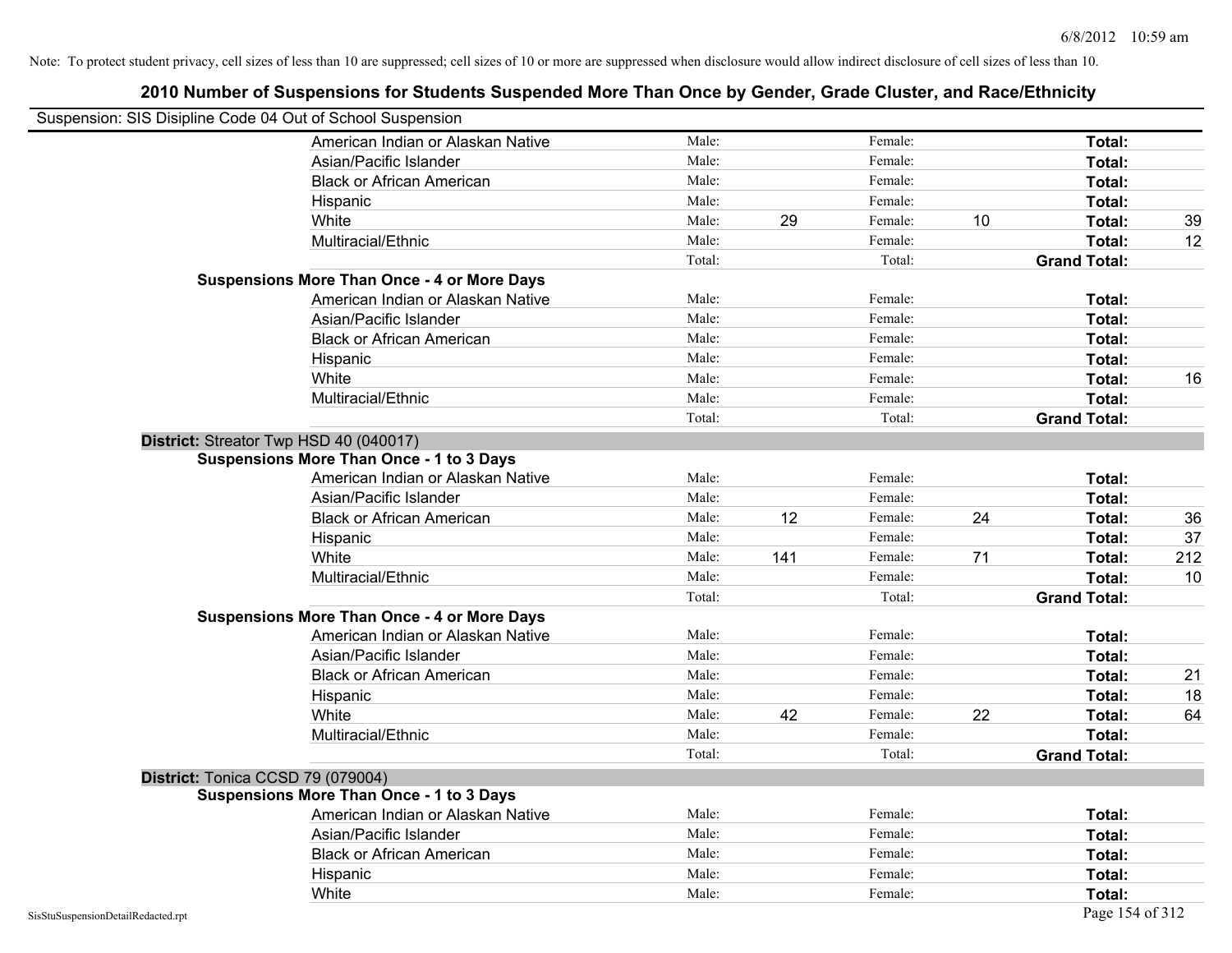| Suspension: SIS Disipline Code 04 Out of School Suspension |                                                    |        |    |         |    |                     |    |
|------------------------------------------------------------|----------------------------------------------------|--------|----|---------|----|---------------------|----|
|                                                            | Multiracial/Ethnic                                 | Male:  |    | Female: |    | Total:              |    |
|                                                            |                                                    | Total: |    | Total:  |    | <b>Grand Total:</b> |    |
|                                                            | District: Waltham CCSD 185 (185004)                |        |    |         |    |                     |    |
|                                                            | <b>Suspensions More Than Once - 1 to 3 Days</b>    |        |    |         |    |                     |    |
|                                                            | American Indian or Alaskan Native                  | Male:  |    | Female: |    | Total:              |    |
|                                                            | Asian/Pacific Islander                             | Male:  |    | Female: |    | Total:              |    |
|                                                            | <b>Black or African American</b>                   | Male:  |    | Female: |    | Total:              |    |
|                                                            | Hispanic                                           | Male:  |    | Female: |    | Total:              |    |
|                                                            | White                                              | Male:  |    | Female: |    | Total:              |    |
|                                                            | Multiracial/Ethnic                                 | Male:  |    | Female: |    | Total:              |    |
|                                                            |                                                    | Total: |    | Total:  |    | <b>Grand Total:</b> |    |
| Region: Lake ROE (34)                                      |                                                    |        |    |         |    |                     |    |
| County: Lake (049)                                         |                                                    |        |    |         |    |                     |    |
|                                                            | District: Adlai E Stevenson HSD 125 (125013)       |        |    |         |    |                     |    |
|                                                            | <b>Suspensions More Than Once - 1 to 3 Days</b>    |        |    |         |    |                     |    |
|                                                            | American Indian or Alaskan Native                  | Male:  |    | Female: |    | Total:              |    |
|                                                            | Asian/Pacific Islander                             | Male:  |    | Female: |    | Total:              |    |
|                                                            | <b>Black or African American</b>                   | Male:  |    | Female: |    | Total:              |    |
|                                                            | Hispanic                                           | Male:  |    | Female: |    | Total:              |    |
|                                                            | White                                              | Male:  |    | Female: |    | Total:              | 17 |
|                                                            | Multiracial/Ethnic                                 | Male:  |    | Female: |    | Total:              |    |
|                                                            |                                                    | Total: | 17 | Total:  | 13 | <b>Grand Total:</b> | 30 |
|                                                            | <b>Suspensions More Than Once - 4 or More Days</b> |        |    |         |    |                     |    |
|                                                            | American Indian or Alaskan Native                  | Male:  |    | Female: |    | Total:              |    |
|                                                            | Asian/Pacific Islander                             | Male:  |    | Female: |    | Total:              |    |
|                                                            | <b>Black or African American</b>                   | Male:  |    | Female: |    | Total:              |    |
|                                                            | Hispanic                                           | Male:  |    | Female: |    | Total:              |    |
|                                                            | White                                              | Male:  |    | Female: |    | Total:              | 11 |
|                                                            | Multiracial/Ethnic                                 | Male:  |    | Female: |    | Total:              |    |
|                                                            |                                                    | Total: |    | Total:  |    | <b>Grand Total:</b> |    |
|                                                            | District: Allendale Association (000600)           |        |    |         |    |                     |    |
|                                                            | <b>Suspensions More Than Once - 1 to 3 Days</b>    |        |    |         |    |                     |    |
|                                                            | American Indian or Alaskan Native                  | Male:  |    | Female: |    | Total:              |    |
|                                                            | Asian/Pacific Islander                             | Male:  |    | Female: |    | Total:              |    |
|                                                            | <b>Black or African American</b>                   | Male:  |    | Female: |    | Total:              |    |
|                                                            | Hispanic                                           | Male:  |    | Female: |    | <b>Total:</b>       |    |
|                                                            | White                                              | Male:  |    | Female: |    | Total:              |    |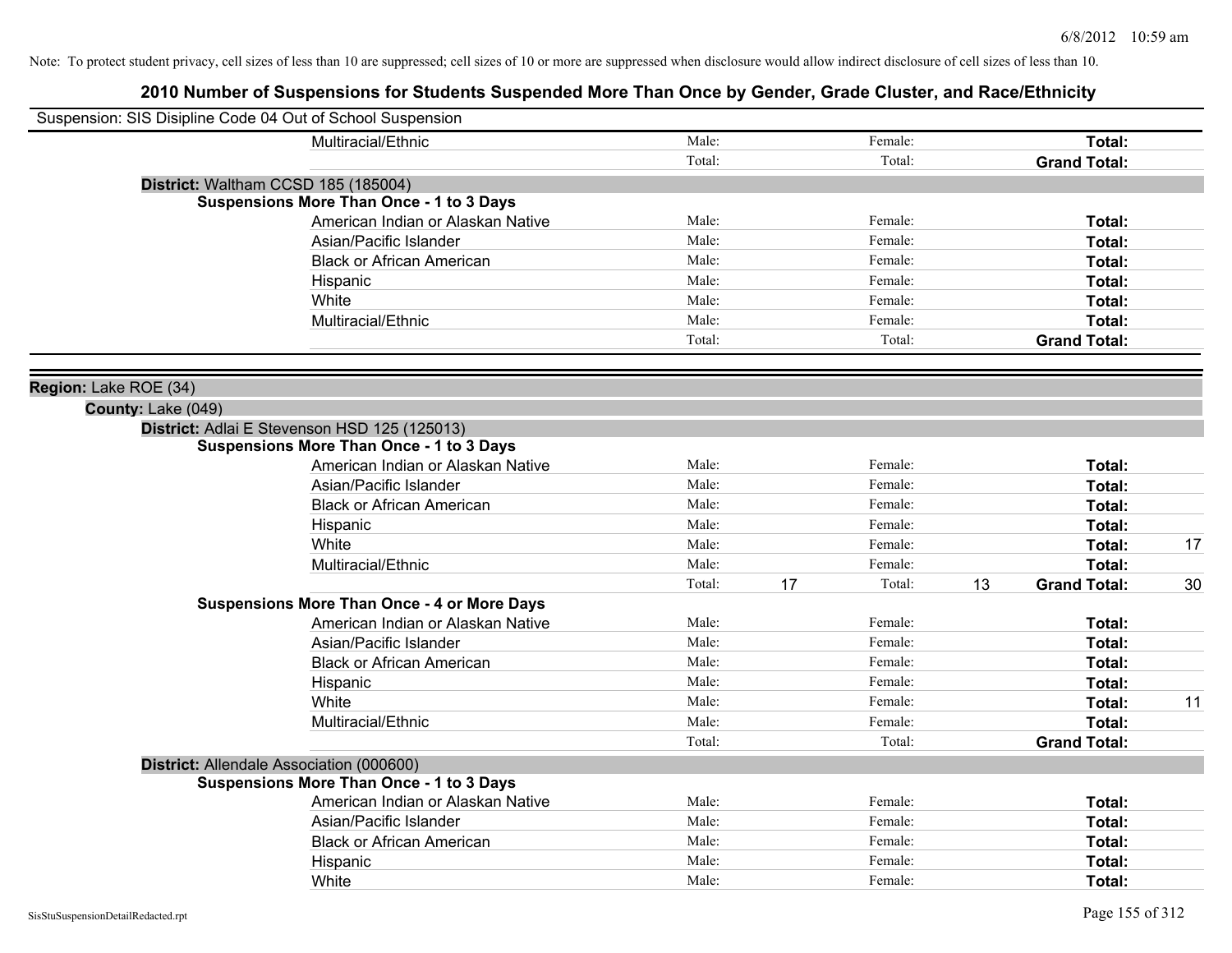| Suspension: SIS Disipline Code 04 Out of School Suspension |        |         |                     |    |
|------------------------------------------------------------|--------|---------|---------------------|----|
| Multiracial/Ethnic                                         | Male:  | Female: | Total:              |    |
|                                                            | Total: | Total:  | <b>Grand Total:</b> |    |
| District: Antioch CCSD 34 (034004)                         |        |         |                     |    |
| <b>Suspensions More Than Once - 1 to 3 Days</b>            |        |         |                     |    |
| American Indian or Alaskan Native                          | Male:  | Female: | Total:              |    |
| Asian/Pacific Islander                                     | Male:  | Female: | Total:              |    |
| <b>Black or African American</b>                           | Male:  | Female: | Total:              |    |
| Hispanic                                                   | Male:  | Female: | Total:              |    |
| White                                                      | Male:  | Female: | Total:              | 16 |
| Multiracial/Ethnic                                         | Male:  | Female: | Total:              |    |
|                                                            | Total: | Total:  | <b>Grand Total:</b> |    |
| <b>Suspensions More Than Once - 4 or More Days</b>         |        |         |                     |    |
| American Indian or Alaskan Native                          | Male:  | Female: | Total:              |    |
| Asian/Pacific Islander                                     | Male:  | Female: | Total:              |    |
| <b>Black or African American</b>                           | Male:  | Female: | Total:              |    |
| Hispanic                                                   | Male:  | Female: | Total:              |    |
| White                                                      | Male:  | Female: | Total:              |    |
| Multiracial/Ethnic                                         | Male:  | Female: | Total:              |    |
|                                                            | Total: | Total:  | <b>Grand Total:</b> |    |
| District: Barrington CUSD 220 (220026)                     |        |         |                     |    |
| <b>Suspensions More Than Once - 1 to 3 Days</b>            |        |         |                     |    |
| American Indian or Alaskan Native                          | Male:  | Female: | Total:              |    |
| Asian/Pacific Islander                                     | Male:  | Female: | Total:              |    |
| <b>Black or African American</b>                           | Male:  | Female: | Total:              | 21 |
| Hispanic                                                   | Male:  | Female: | <b>Total:</b>       | 14 |
| White                                                      | Male:  | Female: | <b>Total:</b>       | 18 |
| Multiracial/Ethnic                                         | Male:  | Female: | Total:              |    |
|                                                            | Total: | Total:  | <b>Grand Total:</b> | 64 |
| <b>Suspensions More Than Once - 4 or More Days</b>         |        |         |                     |    |
| American Indian or Alaskan Native                          | Male:  | Female: | Total:              |    |
| Asian/Pacific Islander                                     | Male:  | Female: | Total:              |    |
| <b>Black or African American</b>                           | Male:  | Female: | Total:              |    |
| Hispanic                                                   | Male:  | Female: | Total:              |    |
| White                                                      | Male:  | Female: | Total:              |    |
| Multiracial/Ethnic                                         | Male:  | Female: | Total:              |    |
|                                                            | Total: | Total:  | <b>Grand Total:</b> |    |
|                                                            |        |         |                     |    |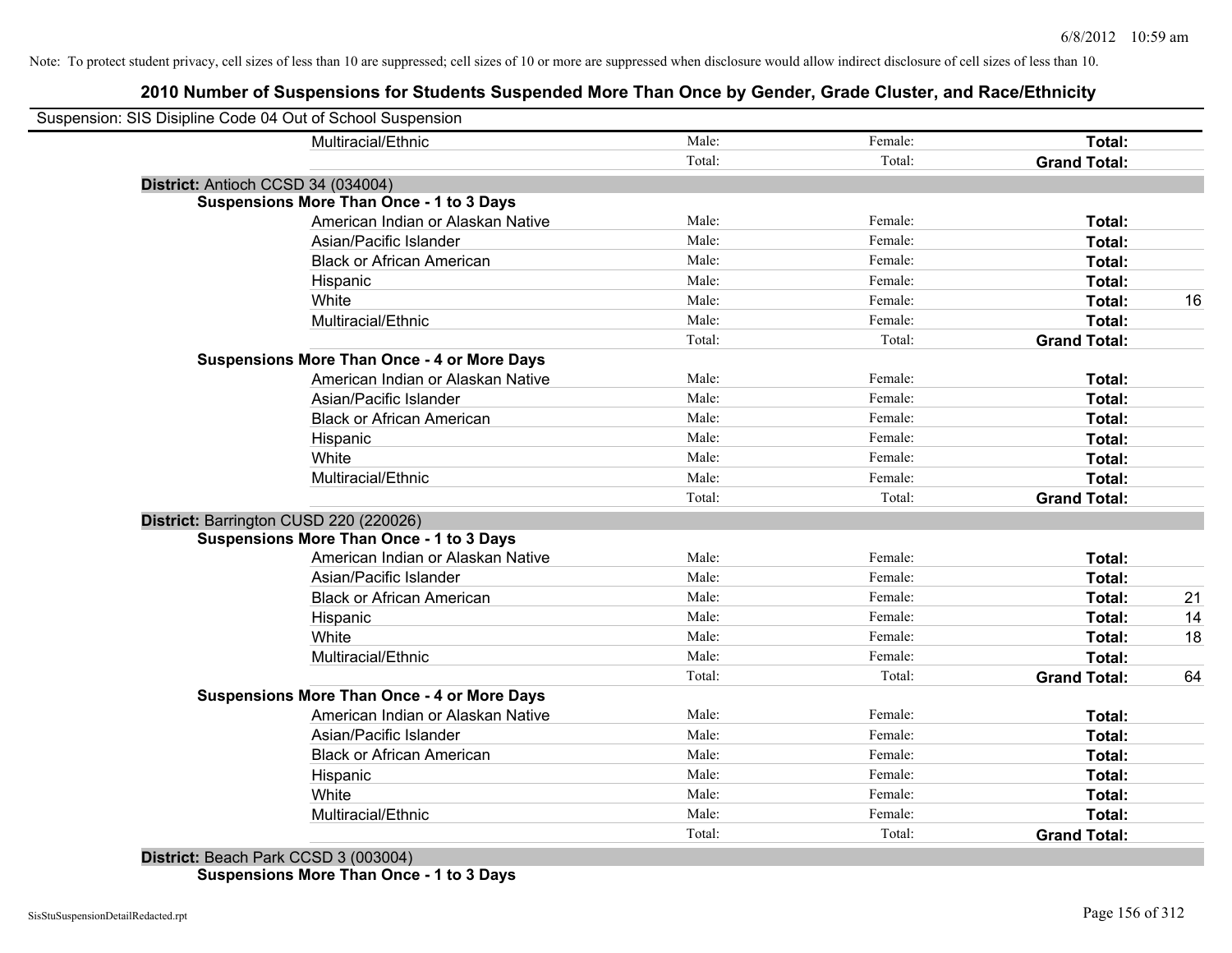|                                    | Suspension: SIS Disipline Code 04 Out of School Suspension |        |    |         |    |                     |    |
|------------------------------------|------------------------------------------------------------|--------|----|---------|----|---------------------|----|
|                                    | American Indian or Alaskan Native                          | Male:  |    | Female: |    | Total:              |    |
|                                    | Asian/Pacific Islander                                     | Male:  |    | Female: |    | Total:              |    |
|                                    | <b>Black or African American</b>                           | Male:  | 56 | Female: | 34 | Total:              | 90 |
|                                    | Hispanic                                                   | Male:  |    | Female: |    | Total:              | 24 |
|                                    | White                                                      | Male:  |    | Female: |    | Total:              | 45 |
|                                    | Multiracial/Ethnic                                         | Male:  |    | Female: |    | <b>Total:</b>       |    |
|                                    |                                                            | Total: |    | Total:  |    | <b>Grand Total:</b> |    |
|                                    | <b>Suspensions More Than Once - 4 or More Days</b>         |        |    |         |    |                     |    |
|                                    | American Indian or Alaskan Native                          | Male:  |    | Female: |    | Total:              |    |
|                                    | Asian/Pacific Islander                                     | Male:  |    | Female: |    | <b>Total:</b>       |    |
|                                    | <b>Black or African American</b>                           | Male:  |    | Female: |    | Total:              | 18 |
|                                    | Hispanic                                                   | Male:  |    | Female: |    | Total:              |    |
|                                    | White                                                      | Male:  |    | Female: |    | Total:              |    |
|                                    | Multiracial/Ethnic                                         | Male:  |    | Female: |    | Total:              |    |
|                                    |                                                            | Total: | 21 | Total:  | 14 | <b>Grand Total:</b> | 35 |
|                                    | District: Big Hollow SD 38 (038002)                        |        |    |         |    |                     |    |
|                                    | Suspensions More Than Once - 1 to 3 Days                   |        |    |         |    |                     |    |
|                                    | American Indian or Alaskan Native                          | Male:  |    | Female: |    | Total:              |    |
|                                    | Asian/Pacific Islander                                     | Male:  |    | Female: |    | Total:              |    |
|                                    | <b>Black or African American</b>                           | Male:  |    | Female: |    | Total:              |    |
|                                    | Hispanic                                                   | Male:  |    | Female: |    | Total:              |    |
|                                    | White                                                      | Male:  |    | Female: |    | Total:              |    |
|                                    | Multiracial/Ethnic                                         | Male:  |    | Female: |    | <b>Total:</b>       |    |
|                                    |                                                            | Total: |    | Total:  |    | <b>Grand Total:</b> |    |
|                                    | <b>Suspensions More Than Once - 4 or More Days</b>         |        |    |         |    |                     |    |
|                                    | American Indian or Alaskan Native                          | Male:  |    | Female: |    | Total:              |    |
|                                    | Asian/Pacific Islander                                     | Male:  |    | Female: |    | Total:              |    |
|                                    | <b>Black or African American</b>                           | Male:  |    | Female: |    | Total:              |    |
|                                    | Hispanic                                                   | Male:  |    | Female: |    | Total:              |    |
|                                    | White                                                      | Male:  |    | Female: |    | Total:              |    |
|                                    | Multiracial/Ethnic                                         | Male:  |    | Female: |    | <b>Total:</b>       |    |
|                                    |                                                            | Total: |    | Total:  |    | <b>Grand Total:</b> |    |
| District: CHSD 117 (117016)        |                                                            |        |    |         |    |                     |    |
|                                    | <b>Suspensions More Than Once - 1 to 3 Days</b>            |        |    |         |    |                     |    |
|                                    | American Indian or Alaskan Native                          | Male:  |    | Female: |    | Total:              |    |
|                                    | Asian/Pacific Islander                                     | Male:  |    | Female: |    | Total:              |    |
|                                    | <b>Black or African American</b>                           | Male:  |    | Female: |    | Total:              | 24 |
|                                    | Hispanic                                                   | Male:  |    | Female: |    | Total:              | 14 |
|                                    | White                                                      | Male:  | 62 | Female: | 13 | Total:              | 75 |
| SisStuSuspensionDetailRedacted.rpt |                                                            |        |    |         |    | Page 157 of 312     |    |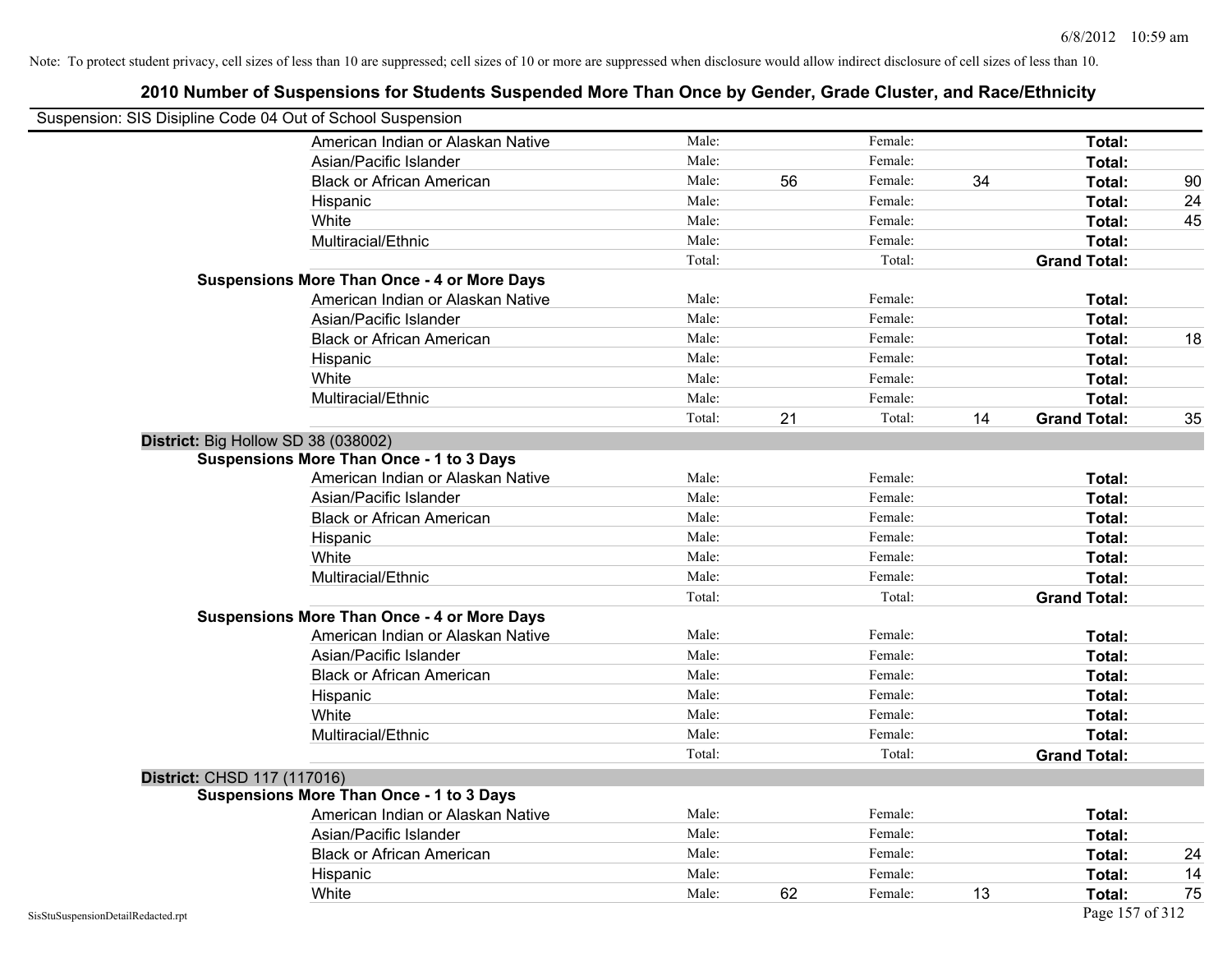### **2010 Number of Suspensions for Students Suspended More Than Once by Gender, Grade Cluster, and Race/Ethnicity**

|                                     | Suspension: SIS Disipline Code 04 Out of School Suspension |        |         |                     |    |
|-------------------------------------|------------------------------------------------------------|--------|---------|---------------------|----|
|                                     | Multiracial/Ethnic                                         | Male:  | Female: | Total:              |    |
|                                     |                                                            | Total: | Total:  | <b>Grand Total:</b> |    |
|                                     | <b>Suspensions More Than Once - 4 or More Days</b>         |        |         |                     |    |
|                                     | American Indian or Alaskan Native                          | Male:  | Female: | Total:              |    |
|                                     | Asian/Pacific Islander                                     | Male:  | Female: | Total:              |    |
|                                     | <b>Black or African American</b>                           | Male:  | Female: | Total:              |    |
|                                     | Hispanic                                                   | Male:  | Female: | Total:              |    |
|                                     | White                                                      | Male:  | Female: | Total:              | 32 |
|                                     | Multiracial/Ethnic                                         | Male:  | Female: | Total:              |    |
|                                     |                                                            | Total: | Total:  | <b>Grand Total:</b> | 50 |
| District: CHSD 128 (128016)         |                                                            |        |         |                     |    |
|                                     | <b>Suspensions More Than Once - 1 to 3 Days</b>            |        |         |                     |    |
|                                     | American Indian or Alaskan Native                          | Male:  | Female: | Total:              |    |
|                                     | Asian/Pacific Islander                                     | Male:  | Female: | Total:              |    |
|                                     | <b>Black or African American</b>                           | Male:  | Female: | Total:              |    |
|                                     | Hispanic                                                   | Male:  | Female: | Total:              |    |
|                                     | White                                                      | Male:  | Female: | Total:              | 23 |
|                                     | Multiracial/Ethnic                                         | Male:  | Female: | Total:              |    |
|                                     |                                                            | Total: | Total:  | <b>Grand Total:</b> |    |
|                                     | <b>Suspensions More Than Once - 4 or More Days</b>         |        |         |                     |    |
|                                     | American Indian or Alaskan Native                          | Male:  | Female: | Total:              |    |
|                                     | Asian/Pacific Islander                                     | Male:  | Female: | Total:              |    |
|                                     | <b>Black or African American</b>                           | Male:  | Female: | Total:              |    |
|                                     | Hispanic                                                   | Male:  | Female: | Total:              |    |
|                                     | White                                                      | Male:  | Female: | Total:              |    |
|                                     | Multiracial/Ethnic                                         | Male:  | Female: | Total:              |    |
|                                     |                                                            | Total: | Total:  | <b>Grand Total:</b> | 14 |
| District: Deerfield SD 109 (109002) |                                                            |        |         |                     |    |
|                                     | <b>Suspensions More Than Once - 1 to 3 Days</b>            |        |         |                     |    |
|                                     | American Indian or Alaskan Native                          | Male:  | Female: | Total:              |    |
|                                     | Asian/Pacific Islander                                     | Male:  | Female: | Total:              |    |
|                                     | <b>Black or African American</b>                           | Male:  | Female: | Total:              |    |
|                                     | Hispanic                                                   | Male:  | Female: | Total:              |    |
|                                     | White                                                      | Male:  | Female: | Total:              |    |
|                                     | Multiracial/Ethnic                                         | Male:  | Female: | Total:              |    |
|                                     |                                                            | Total: | Total:  | <b>Grand Total:</b> |    |

**Suspensions More Than Once - 1 to 3 Days**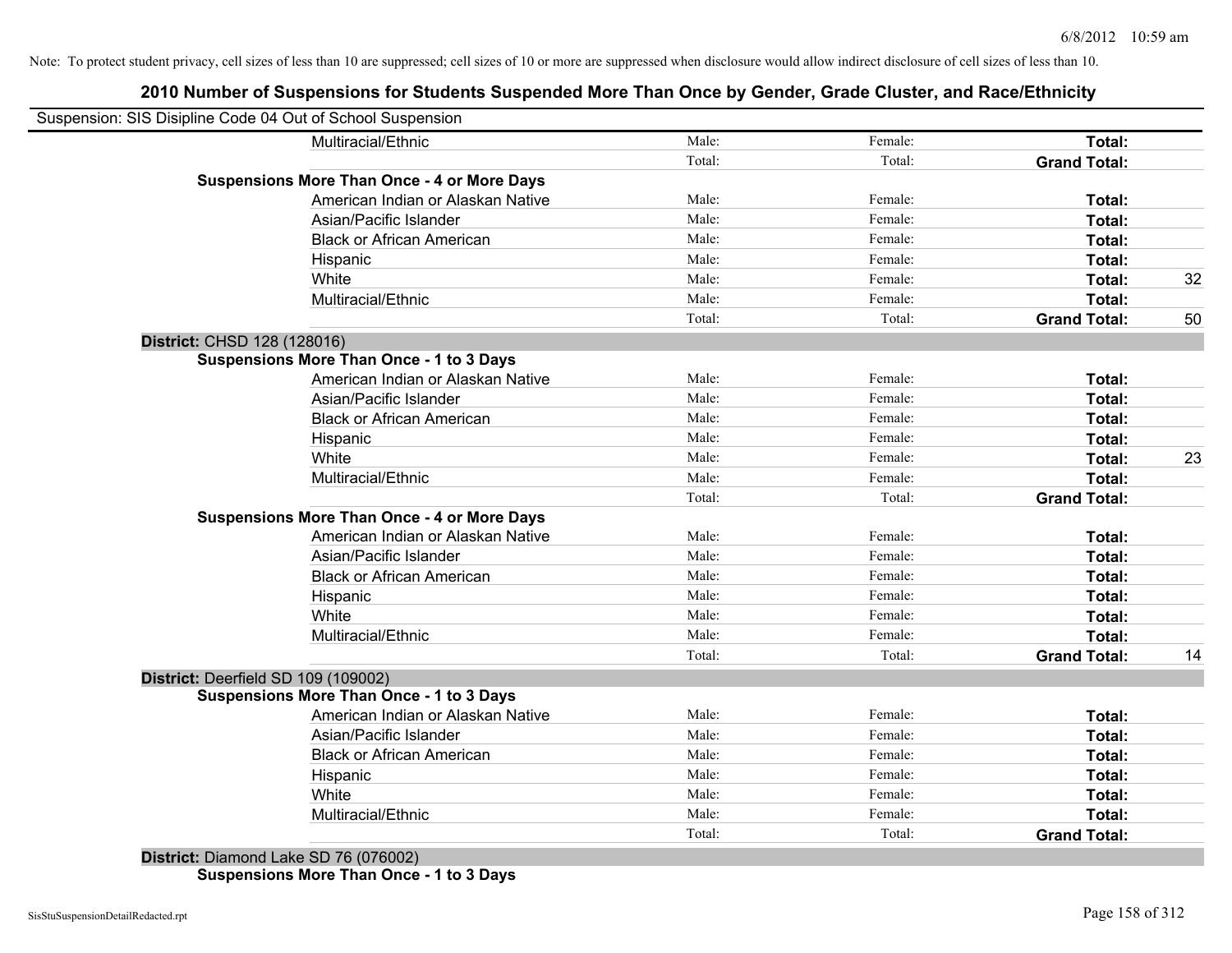|                                                            | 2010 Number of Suspensions for Students Suspended More Than Once by Gender, Grade Cluster, and Race/Ethnicity |        |         |                     |    |
|------------------------------------------------------------|---------------------------------------------------------------------------------------------------------------|--------|---------|---------------------|----|
| Suspension: SIS Disipline Code 04 Out of School Suspension |                                                                                                               |        |         |                     |    |
|                                                            | American Indian or Alaskan Native                                                                             | Male:  | Female: | Total:              |    |
|                                                            | Asian/Pacific Islander                                                                                        | Male:  | Female: | Total:              |    |
|                                                            | <b>Black or African American</b>                                                                              | Male:  | Female: | Total:              |    |
|                                                            | Hispanic                                                                                                      | Male:  | Female: | Total:              |    |
|                                                            | White                                                                                                         | Male:  | Female: | Total:              |    |
|                                                            | Multiracial/Ethnic                                                                                            | Male:  | Female: | Total:              |    |
|                                                            |                                                                                                               | Total: | Total:  | <b>Grand Total:</b> |    |
|                                                            | <b>Suspensions More Than Once - 4 or More Days</b>                                                            |        |         |                     |    |
|                                                            | American Indian or Alaskan Native                                                                             | Male:  | Female: | Total:              |    |
|                                                            | Asian/Pacific Islander                                                                                        | Male:  | Female: | Total:              |    |
|                                                            | <b>Black or African American</b>                                                                              | Male:  | Female: | Total:              |    |
|                                                            | Hispanic                                                                                                      | Male:  | Female: | Total:              |    |
|                                                            | White                                                                                                         | Male:  | Female: | Total:              |    |
|                                                            | Multiracial/Ethnic                                                                                            | Male:  | Female: | Total:              |    |
|                                                            |                                                                                                               | Total: | Total:  | <b>Grand Total:</b> |    |
|                                                            | District: Emmons SD 33 (033002)                                                                               |        |         |                     |    |
|                                                            | <b>Suspensions More Than Once - 1 to 3 Days</b>                                                               |        |         |                     |    |
|                                                            | American Indian or Alaskan Native                                                                             | Male:  | Female: | Total:              |    |
|                                                            | Asian/Pacific Islander                                                                                        | Male:  | Female: | Total:              |    |
|                                                            | <b>Black or African American</b>                                                                              | Male:  | Female: | Total:              |    |
|                                                            | Hispanic                                                                                                      | Male:  | Female: | Total:              |    |
|                                                            | White                                                                                                         | Male:  | Female: | Total:              | 13 |
|                                                            | Multiracial/Ethnic                                                                                            | Male:  | Female: | Total:              |    |
|                                                            |                                                                                                               | Total: | Total:  | <b>Grand Total:</b> |    |
|                                                            | District: Fox Lake GSD 114 (114002)                                                                           |        |         |                     |    |
|                                                            | <b>Suspensions More Than Once - 1 to 3 Days</b>                                                               |        |         |                     |    |
|                                                            | American Indian or Alaskan Native                                                                             | Male:  | Female: | Total:              |    |
|                                                            | Asian/Pacific Islander                                                                                        | Male:  | Female: | Total:              |    |
|                                                            | <b>Black or African American</b>                                                                              | Male:  | Female: | Total:              |    |
|                                                            | Hispanic                                                                                                      | Male:  | Female: | Total:              |    |
|                                                            | White                                                                                                         | Male:  | Female: | Total:              |    |
|                                                            | Multiracial/Ethnic                                                                                            | Male:  | Female: | Total:              |    |
|                                                            |                                                                                                               | Total: | Total:  | <b>Grand Total:</b> |    |
| District: Fremont SD 79 (079002)                           |                                                                                                               |        |         |                     |    |
|                                                            | <b>Suspensions More Than Once - 1 to 3 Days</b>                                                               |        |         |                     |    |
|                                                            | American Indian or Alaskan Native                                                                             | Male:  | Female: | Total:              |    |
|                                                            | Asian/Pacific Islander                                                                                        | Male:  | Female: | Total:              |    |
|                                                            | <b>Black or African American</b>                                                                              | Male:  | Female: | Total:              |    |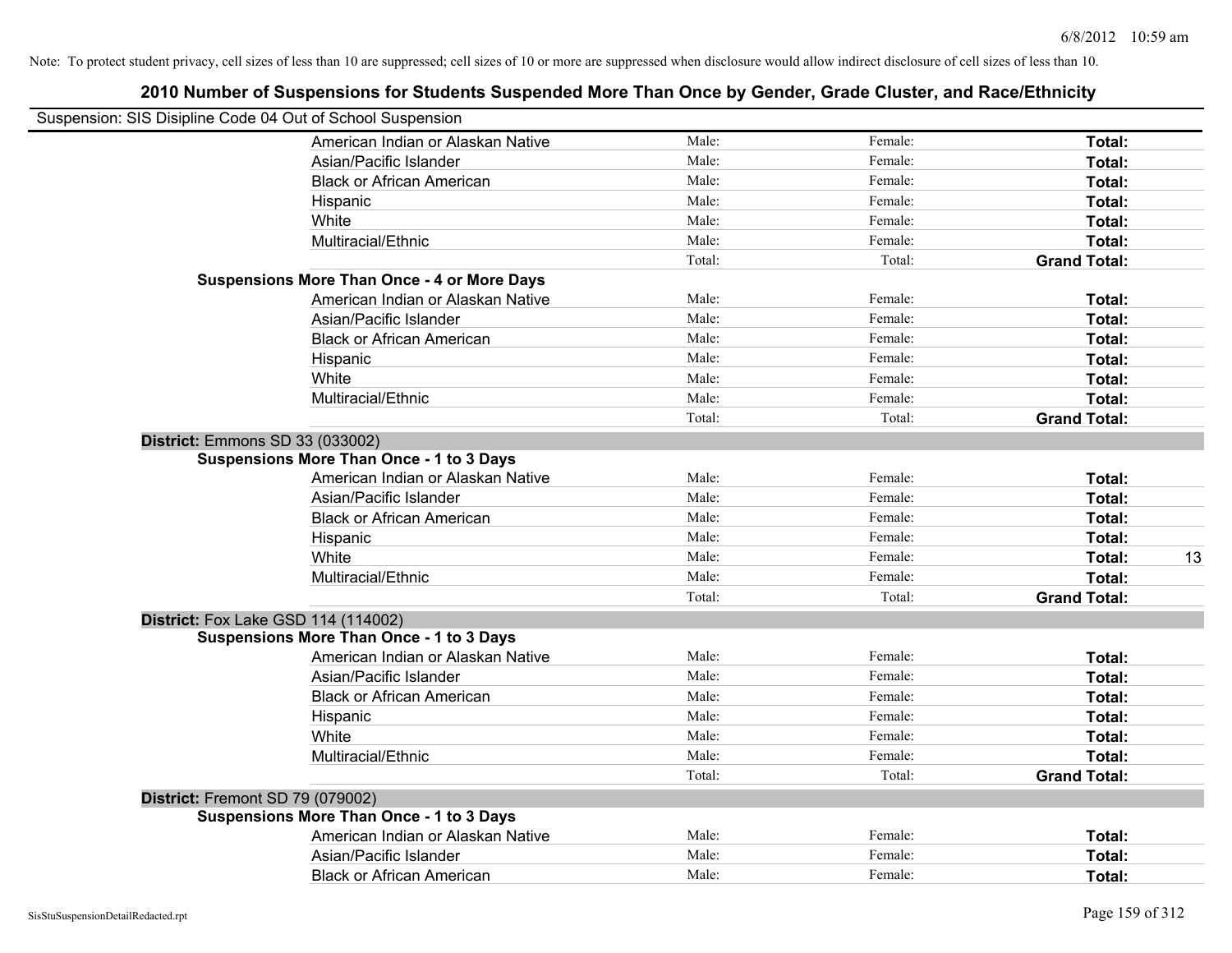| Suspension: SIS Disipline Code 04 Out of School Suspension |                                                    |        |    |         |    |                     |    |
|------------------------------------------------------------|----------------------------------------------------|--------|----|---------|----|---------------------|----|
|                                                            | Hispanic                                           | Male:  |    | Female: |    | Total:              |    |
|                                                            | White                                              | Male:  |    | Female: |    | Total:              |    |
|                                                            | Multiracial/Ethnic                                 | Male:  |    | Female: |    | Total:              |    |
|                                                            |                                                    | Total: |    | Total:  |    | <b>Grand Total:</b> | 10 |
| District: Gavin SD 37 (037002)                             |                                                    |        |    |         |    |                     |    |
|                                                            | <b>Suspensions More Than Once - 1 to 3 Days</b>    |        |    |         |    |                     |    |
|                                                            | American Indian or Alaskan Native                  | Male:  |    | Female: |    | Total:              |    |
|                                                            | Asian/Pacific Islander                             | Male:  |    | Female: |    | Total:              |    |
|                                                            | <b>Black or African American</b>                   | Male:  |    | Female: |    | Total:              |    |
|                                                            | Hispanic                                           | Male:  |    | Female: |    | Total:              |    |
|                                                            | White                                              | Male:  |    | Female: |    | Total:              |    |
|                                                            | Multiracial/Ethnic                                 | Male:  |    | Female: |    | Total:              |    |
|                                                            |                                                    | Total: |    | Total:  |    | <b>Grand Total:</b> |    |
|                                                            | <b>Suspensions More Than Once - 4 or More Days</b> |        |    |         |    |                     |    |
|                                                            | American Indian or Alaskan Native                  | Male:  |    | Female: |    | Total:              |    |
|                                                            | Asian/Pacific Islander                             | Male:  |    | Female: |    | Total:              |    |
|                                                            | <b>Black or African American</b>                   | Male:  |    | Female: |    | Total:              |    |
|                                                            | Hispanic                                           | Male:  |    | Female: |    | Total:              |    |
|                                                            | White                                              | Male:  |    | Female: |    | Total:              |    |
|                                                            | Multiracial/Ethnic                                 | Male:  |    | Female: |    | Total:              |    |
|                                                            |                                                    | Total: |    | Total:  |    | <b>Grand Total:</b> |    |
| District: Grant CHSD 124 (124016)                          |                                                    |        |    |         |    |                     |    |
|                                                            | <b>Suspensions More Than Once - 1 to 3 Days</b>    |        |    |         |    |                     |    |
|                                                            | American Indian or Alaskan Native                  | Male:  |    | Female: |    | Total:              |    |
|                                                            | Asian/Pacific Islander                             | Male:  |    | Female: |    | <b>Total:</b>       |    |
|                                                            | <b>Black or African American</b>                   | Male:  |    | Female: |    | Total:              | 10 |
|                                                            | Hispanic                                           | Male:  |    | Female: |    | Total:              | 18 |
|                                                            | White                                              | Male:  | 42 | Female: | 17 | Total:              | 59 |
|                                                            | Multiracial/Ethnic                                 | Male:  |    | Female: |    | Total:              |    |
|                                                            |                                                    | Total: |    | Total:  |    | <b>Grand Total:</b> |    |
|                                                            | <b>Suspensions More Than Once - 4 or More Days</b> |        |    |         |    |                     |    |
|                                                            | American Indian or Alaskan Native                  | Male:  |    | Female: |    | Total:              |    |
|                                                            | Asian/Pacific Islander                             | Male:  |    | Female: |    | Total:              |    |
|                                                            | <b>Black or African American</b>                   | Male:  |    | Female: |    | Total:              |    |
|                                                            | Hispanic                                           | Male:  |    | Female: |    | Total:              |    |
|                                                            | White                                              | Male:  |    | Female: |    | Total:              |    |
|                                                            | Multiracial/Ethnic                                 | Male:  |    | Female: |    | Total:              |    |
|                                                            |                                                    | Total: |    | Total:  |    | <b>Grand Total:</b> | 13 |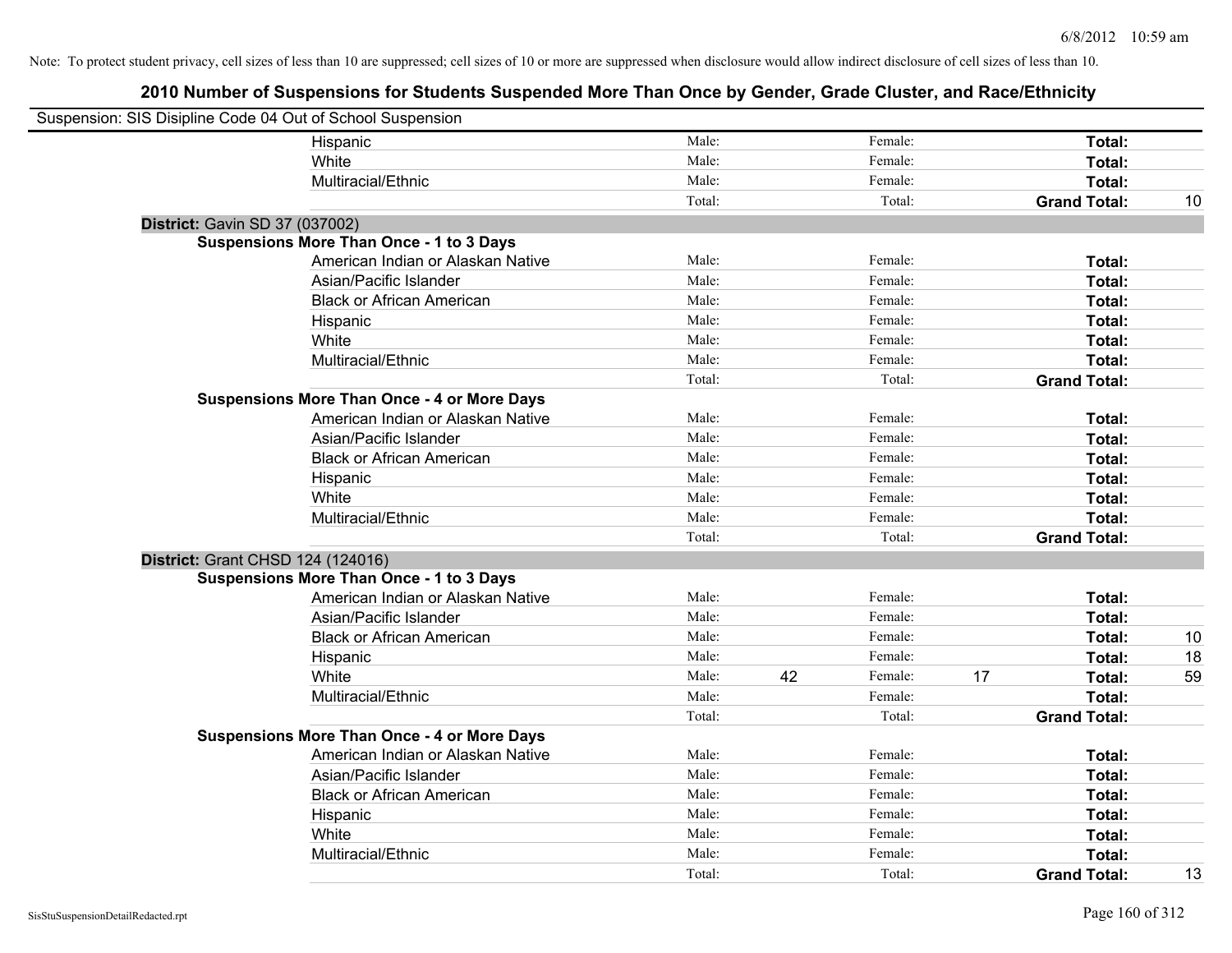| Suspension: SIS Disipline Code 04 Out of School Suspension |                                                    |        |         |                     |    |
|------------------------------------------------------------|----------------------------------------------------|--------|---------|---------------------|----|
|                                                            | District: Grayslake CCSD 46 (046004)               |        |         |                     |    |
|                                                            | <b>Suspensions More Than Once - 1 to 3 Days</b>    |        |         |                     |    |
|                                                            | American Indian or Alaskan Native                  | Male:  | Female: | Total:              |    |
|                                                            | Asian/Pacific Islander                             | Male:  | Female: | <b>Total:</b>       |    |
|                                                            | <b>Black or African American</b>                   | Male:  | Female: | Total:              | 12 |
|                                                            | Hispanic                                           | Male:  | Female: | Total:              | 10 |
|                                                            | White                                              | Male:  | Female: | Total:              | 27 |
|                                                            | Multiracial/Ethnic                                 | Male:  | Female: | Total:              |    |
|                                                            |                                                    | Total: | Total:  | <b>Grand Total:</b> |    |
|                                                            | <b>Suspensions More Than Once - 4 or More Days</b> |        |         |                     |    |
|                                                            | American Indian or Alaskan Native                  | Male:  | Female: | Total:              |    |
|                                                            | Asian/Pacific Islander                             | Male:  | Female: | Total:              |    |
|                                                            | <b>Black or African American</b>                   | Male:  | Female: | Total:              |    |
|                                                            | Hispanic                                           | Male:  | Female: | <b>Total:</b>       |    |
|                                                            | White                                              | Male:  | Female: | Total:              |    |
|                                                            | Multiracial/Ethnic                                 | Male:  | Female: | Total:              |    |
|                                                            |                                                    | Total: | Total:  | <b>Grand Total:</b> |    |
|                                                            | District: Grayslake CHSD 127 (127016)              |        |         |                     |    |
|                                                            | <b>Suspensions More Than Once - 1 to 3 Days</b>    |        |         |                     |    |
|                                                            | American Indian or Alaskan Native                  | Male:  | Female: | Total:              |    |
|                                                            | Asian/Pacific Islander                             | Male:  | Female: | Total:              |    |
|                                                            | <b>Black or African American</b>                   | Male:  | Female: | Total:              |    |
|                                                            | Hispanic                                           | Male:  | Female: | Total:              |    |
|                                                            | White                                              | Male:  | Female: | Total:              | 31 |
|                                                            | Multiracial/Ethnic                                 | Male:  | Female: | Total:              |    |
|                                                            |                                                    | Total: | Total:  | <b>Grand Total:</b> | 45 |
|                                                            | <b>Suspensions More Than Once - 4 or More Days</b> |        |         |                     |    |
|                                                            | American Indian or Alaskan Native                  | Male:  | Female: | Total:              |    |
|                                                            | Asian/Pacific Islander                             | Male:  | Female: | Total:              |    |
|                                                            | <b>Black or African American</b>                   | Male:  | Female: | Total:              |    |
|                                                            | Hispanic                                           | Male:  | Female: | Total:              |    |
|                                                            | White                                              | Male:  | Female: | Total:              | 13 |
|                                                            | Multiracial/Ethnic                                 | Male:  | Female: | Total:              |    |
|                                                            |                                                    | Total: | Total:  | <b>Grand Total:</b> |    |
| <b>District: Gurnee SD 56 (056002)</b>                     |                                                    |        |         |                     |    |
|                                                            | <b>Suspensions More Than Once - 1 to 3 Days</b>    |        |         |                     |    |
|                                                            | American Indian or Alaskan Native                  | Male:  | Female: | Total:              |    |
|                                                            | Asian/Pacific Islander                             | Male:  | Female: | Total:              |    |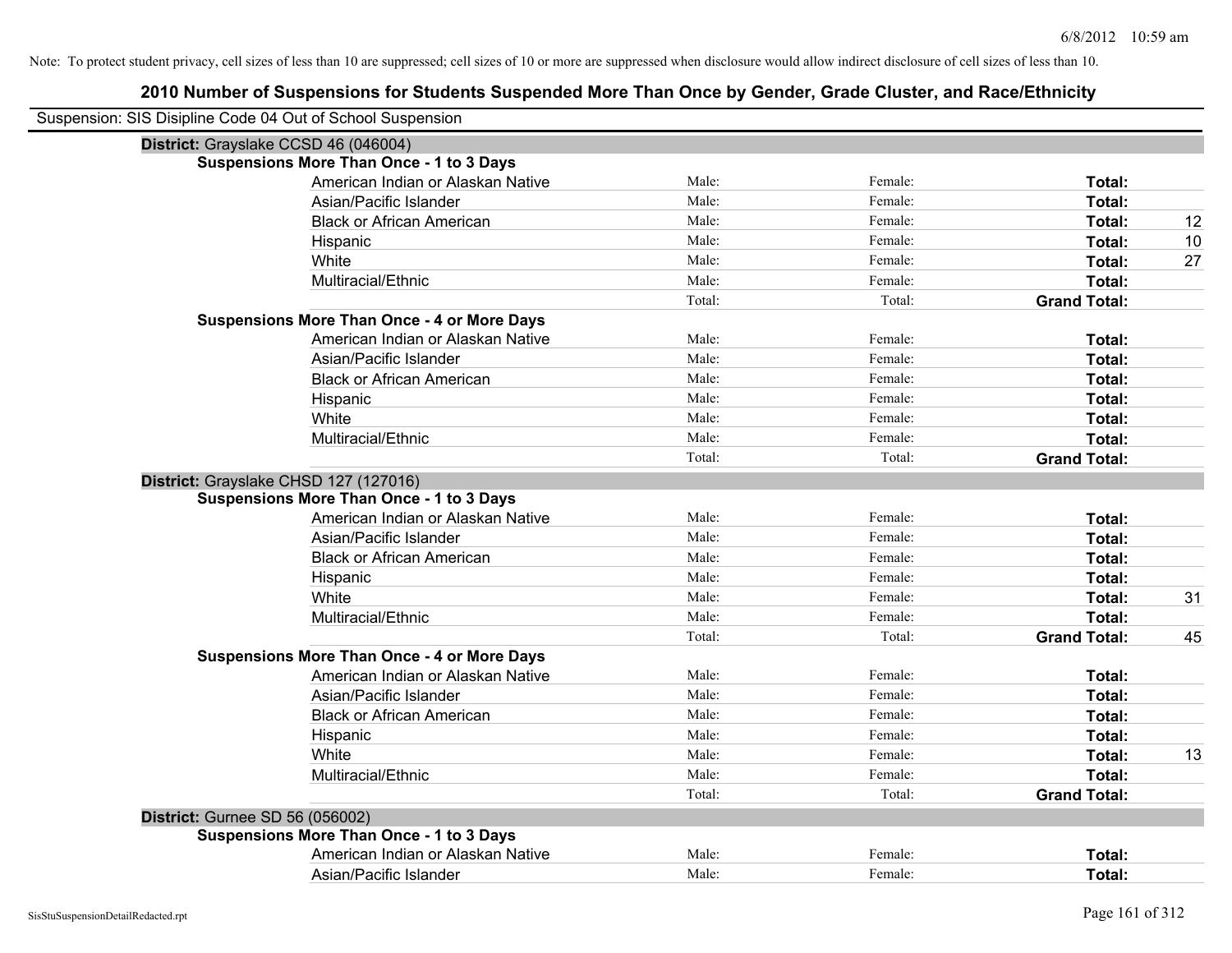| Suspension: SIS Disipline Code 04 Out of School Suspension |                                                    |        |         |                     |    |
|------------------------------------------------------------|----------------------------------------------------|--------|---------|---------------------|----|
|                                                            | <b>Black or African American</b>                   | Male:  | Female: | Total:              |    |
|                                                            | Hispanic                                           | Male:  | Female: | Total:              |    |
|                                                            | White                                              | Male:  | Female: | Total:              |    |
|                                                            | Multiracial/Ethnic                                 | Male:  | Female: | Total:              |    |
|                                                            |                                                    | Total: | Total:  | <b>Grand Total:</b> | 14 |
| District: Hawthorn CCSD 73 (073004)                        |                                                    |        |         |                     |    |
|                                                            | <b>Suspensions More Than Once - 1 to 3 Days</b>    |        |         |                     |    |
|                                                            | American Indian or Alaskan Native                  | Male:  | Female: | Total:              |    |
|                                                            | Asian/Pacific Islander                             | Male:  | Female: | Total:              |    |
|                                                            | <b>Black or African American</b>                   | Male:  | Female: | Total:              |    |
|                                                            | Hispanic                                           | Male:  | Female: | Total:              |    |
|                                                            | White                                              | Male:  | Female: | Total:              |    |
|                                                            | Multiracial/Ethnic                                 | Male:  | Female: | Total:              |    |
|                                                            |                                                    | Total: | Total:  | <b>Grand Total:</b> | 13 |
|                                                            | <b>Suspensions More Than Once - 4 or More Days</b> |        |         |                     |    |
|                                                            | American Indian or Alaskan Native                  | Male:  | Female: | Total:              |    |
|                                                            | Asian/Pacific Islander                             | Male:  | Female: | Total:              |    |
|                                                            | <b>Black or African American</b>                   | Male:  | Female: | Total:              |    |
|                                                            | Hispanic                                           | Male:  | Female: | Total:              |    |
|                                                            | White                                              | Male:  | Female: | Total:              |    |
|                                                            | Multiracial/Ethnic                                 | Male:  | Female: | Total:              |    |
|                                                            |                                                    | Total: | Total:  | <b>Grand Total:</b> |    |
|                                                            | District: Kildeer Countryside CCSD 96 (096004)     |        |         |                     |    |
|                                                            | <b>Suspensions More Than Once - 1 to 3 Days</b>    |        |         |                     |    |
|                                                            | American Indian or Alaskan Native                  | Male:  | Female: | Total:              |    |
|                                                            | Asian/Pacific Islander                             | Male:  | Female: | Total:              |    |
|                                                            | <b>Black or African American</b>                   | Male:  | Female: | Total:              |    |
|                                                            | Hispanic                                           | Male:  | Female: | Total:              |    |
|                                                            | White                                              | Male:  | Female: | Total:              |    |
|                                                            | Multiracial/Ethnic                                 | Male:  | Female: | Total:              |    |
|                                                            |                                                    | Total: | Total:  | <b>Grand Total:</b> | 11 |
| District: Lake Bluff ESD 65 (065002)                       |                                                    |        |         |                     |    |
|                                                            | <b>Suspensions More Than Once - 1 to 3 Days</b>    |        |         |                     |    |
|                                                            | American Indian or Alaskan Native                  | Male:  | Female: | Total:              |    |
|                                                            | Asian/Pacific Islander                             | Male:  | Female: | Total:              |    |
|                                                            | <b>Black or African American</b>                   | Male:  | Female: | Total:              |    |
|                                                            | Hispanic                                           | Male:  | Female: | Total:              |    |
|                                                            | White                                              | Male:  | Female: | Total:              |    |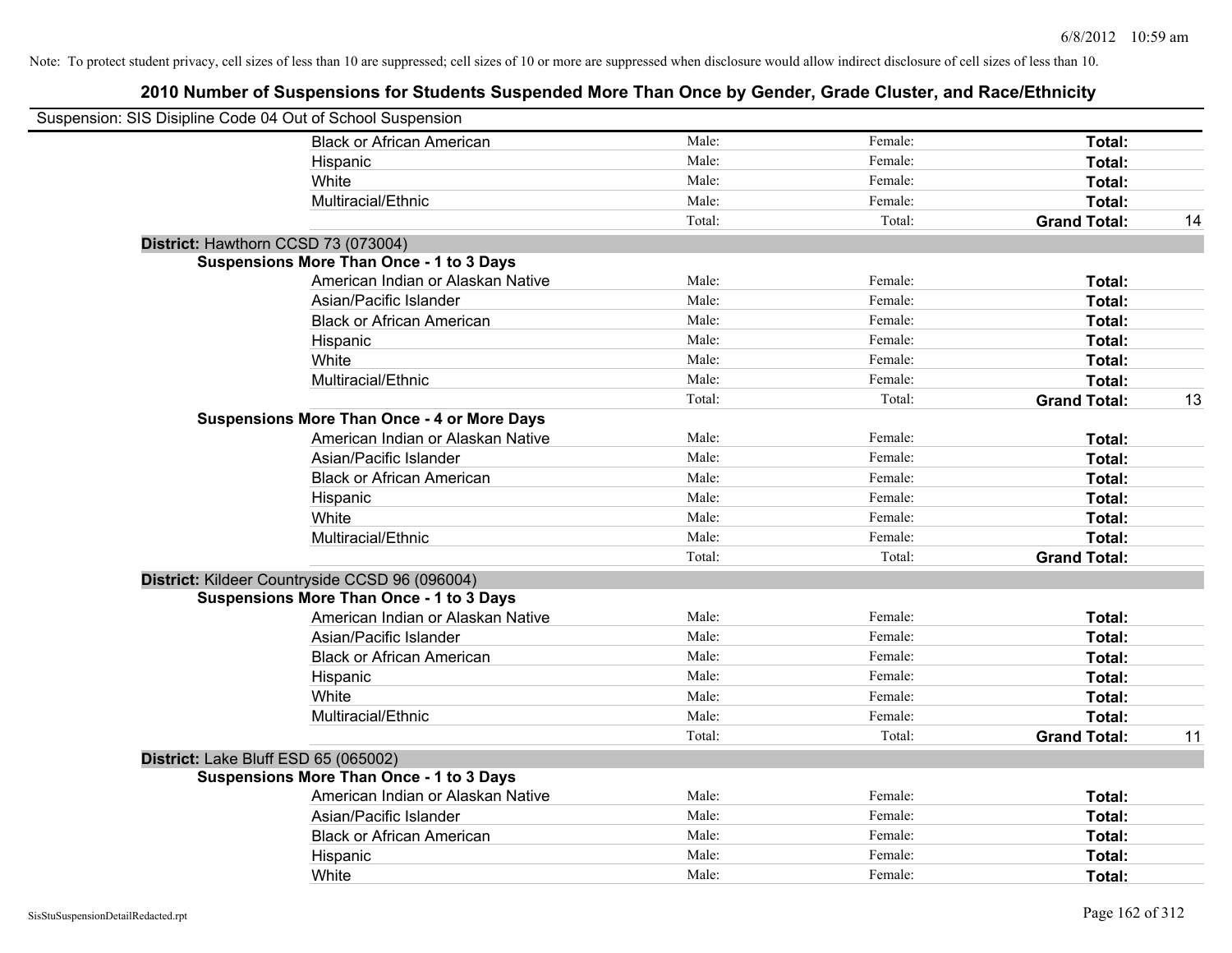### **2010 Number of Suspensions for Students Suspended More Than Once by Gender, Grade Cluster, and Race/Ethnicity**

| Suspension: SIS Disipline Code 04 Out of School Suspension |        |         |                     |
|------------------------------------------------------------|--------|---------|---------------------|
| Multiracial/Ethnic                                         | Male:  | Female: | Total:              |
|                                                            | Total: | Total:  | <b>Grand Total:</b> |
| <b>Suspensions More Than Once - 4 or More Days</b>         |        |         |                     |
| American Indian or Alaskan Native                          | Male:  | Female: | Total:              |
| Asian/Pacific Islander                                     | Male:  | Female: | Total:              |
| <b>Black or African American</b>                           | Male:  | Female: | Total:              |
| Hispanic                                                   | Male:  | Female: | Total:              |
| White                                                      | Male:  | Female: | Total:              |
| Multiracial/Ethnic                                         | Male:  | Female: | Total:              |
|                                                            | Total: | Total:  | <b>Grand Total:</b> |
| District: Lake Forest CHSD 115 (115016)                    |        |         |                     |
| <b>Suspensions More Than Once - 1 to 3 Days</b>            |        |         |                     |
| American Indian or Alaskan Native                          | Male:  | Female: | Total:              |
| Asian/Pacific Islander                                     | Male:  | Female: | Total:              |
| <b>Black or African American</b>                           | Male:  | Female: | Total:              |
| Hispanic                                                   | Male:  | Female: | Total:              |
| White                                                      | Male:  | Female: | Total:              |
| Multiracial/Ethnic                                         | Male:  | Female: | Total:              |
|                                                            | Total: | Total:  | <b>Grand Total:</b> |
| <b>Suspensions More Than Once - 4 or More Days</b>         |        |         |                     |
| American Indian or Alaskan Native                          | Male:  | Female: | Total:              |
| Asian/Pacific Islander                                     | Male:  | Female: | Total:              |
| <b>Black or African American</b>                           | Male:  | Female: | Total:              |
| Hispanic                                                   | Male:  | Female: | Total:              |
| White                                                      | Male:  | Female: | Total:              |
| Multiracial/Ethnic                                         | Male:  | Female: | Total:              |
|                                                            | Total: | Total:  | <b>Grand Total:</b> |
| District: Lake Villa CCSD 41 (041004)                      |        |         |                     |
| <b>Suspensions More Than Once - 1 to 3 Days</b>            |        |         |                     |
| American Indian or Alaskan Native                          | Male:  | Female: | Total:              |
| Asian/Pacific Islander                                     | Male:  | Female: | Total:              |
| <b>Black or African American</b>                           | Male:  | Female: | Total:              |
| Hispanic                                                   | Male:  | Female: | Total:              |
| White                                                      | Male:  | Female: | Total:              |
| Multiracial/Ethnic                                         | Male:  | Female: | Total:              |
|                                                            | Total: | Total:  | <b>Grand Total:</b> |

**District:** Lake Zurich CUSD 95 (095026) **Suspensions More Than Once - 1 to 3 Days**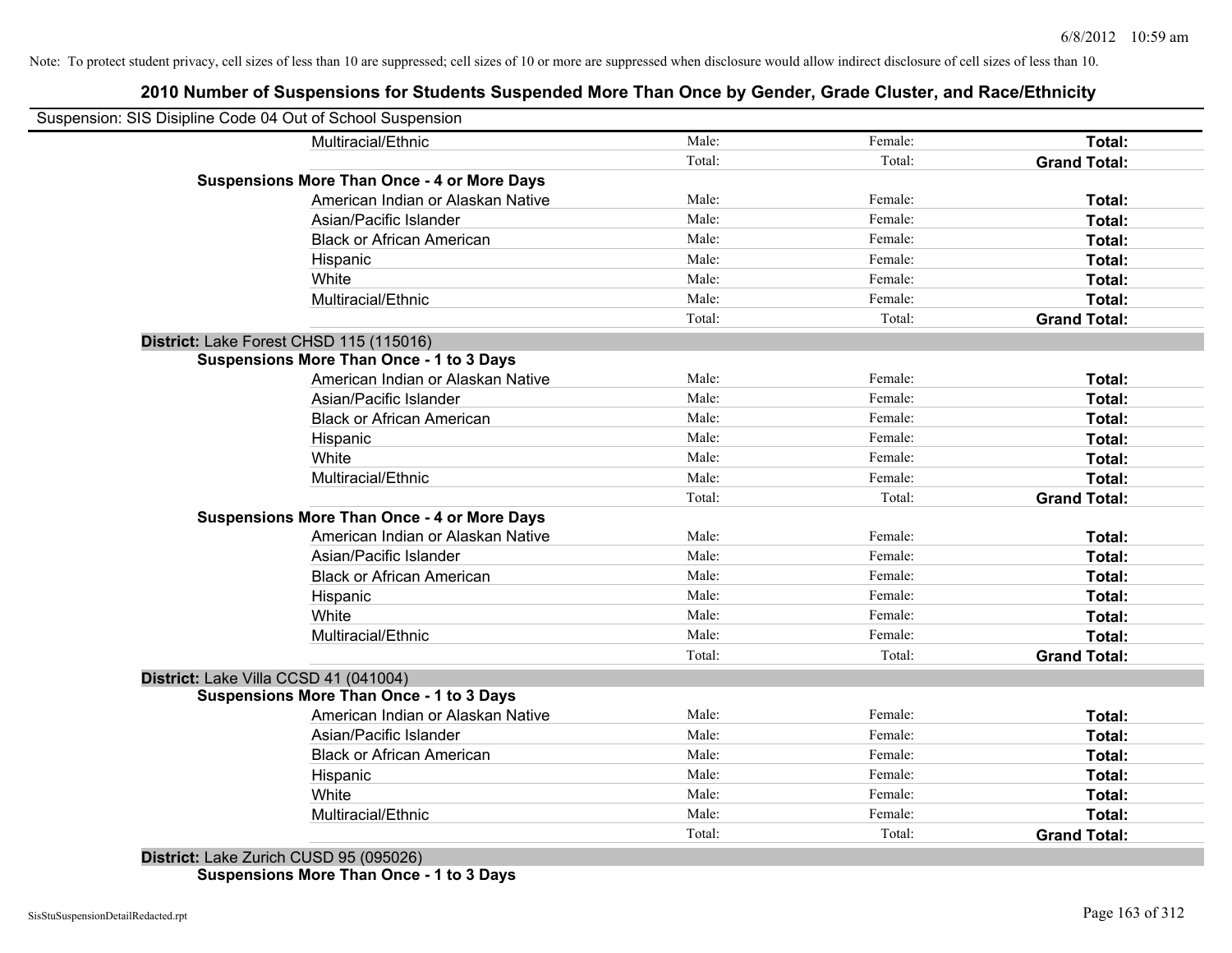|                                                            | 2010 Number of Suspensions for Students Suspended More Than Once by Gender, Grade Cluster, and Race/Ethnicity |        |         |                     |    |
|------------------------------------------------------------|---------------------------------------------------------------------------------------------------------------|--------|---------|---------------------|----|
| Suspension: SIS Disipline Code 04 Out of School Suspension |                                                                                                               |        |         |                     |    |
|                                                            | American Indian or Alaskan Native                                                                             | Male:  | Female: | Total:              |    |
|                                                            | Asian/Pacific Islander                                                                                        | Male:  | Female: | Total:              |    |
|                                                            | <b>Black or African American</b>                                                                              | Male:  | Female: | Total:              |    |
|                                                            | Hispanic                                                                                                      | Male:  | Female: | Total:              |    |
|                                                            | White                                                                                                         | Male:  | Female: | Total:              |    |
|                                                            | Multiracial/Ethnic                                                                                            | Male:  | Female: | Total:              |    |
|                                                            |                                                                                                               | Total: | Total:  | <b>Grand Total:</b> |    |
|                                                            | <b>Suspensions More Than Once - 4 or More Days</b>                                                            |        |         |                     |    |
|                                                            | American Indian or Alaskan Native                                                                             | Male:  | Female: | Total:              |    |
|                                                            | Asian/Pacific Islander                                                                                        | Male:  | Female: | Total:              |    |
|                                                            | <b>Black or African American</b>                                                                              | Male:  | Female: | Total:              |    |
|                                                            | Hispanic                                                                                                      | Male:  | Female: | Total:              |    |
|                                                            | White                                                                                                         | Male:  | Female: | Total:              |    |
|                                                            | Multiracial/Ethnic                                                                                            | Male:  | Female: | Total:              |    |
|                                                            |                                                                                                               | Total: | Total:  | <b>Grand Total:</b> |    |
|                                                            | District: Libertyville SD 70 (070002)                                                                         |        |         |                     |    |
|                                                            | <b>Suspensions More Than Once - 1 to 3 Days</b>                                                               |        |         |                     |    |
|                                                            | American Indian or Alaskan Native                                                                             | Male:  | Female: | Total:              |    |
|                                                            | Asian/Pacific Islander                                                                                        | Male:  | Female: | Total:              |    |
|                                                            | <b>Black or African American</b>                                                                              | Male:  | Female: | Total:              |    |
|                                                            | Hispanic                                                                                                      | Male:  | Female: | Total:              |    |
|                                                            | White                                                                                                         | Male:  | Female: | Total:              | 10 |
|                                                            | Multiracial/Ethnic                                                                                            | Male:  | Female: | Total:              |    |
|                                                            |                                                                                                               | Total: | Total:  | <b>Grand Total:</b> |    |
|                                                            | <b>Suspensions More Than Once - 4 or More Days</b>                                                            |        |         |                     |    |
|                                                            | American Indian or Alaskan Native                                                                             | Male:  | Female: | Total:              |    |
|                                                            | Asian/Pacific Islander                                                                                        | Male:  | Female: | Total:              |    |
|                                                            | <b>Black or African American</b>                                                                              | Male:  | Female: | Total:              |    |
|                                                            | Hispanic                                                                                                      | Male:  | Female: | Total:              |    |
|                                                            | White                                                                                                         | Male:  | Female: | Total:              |    |
|                                                            | Multiracial/Ethnic                                                                                            | Male:  | Female: | Total:              |    |
|                                                            |                                                                                                               | Total: | Total:  | <b>Grand Total:</b> |    |
|                                                            | District: Lincolnshire-Prairieview SD 103 (103002)                                                            |        |         |                     |    |
|                                                            | <b>Suspensions More Than Once - 1 to 3 Days</b>                                                               |        |         |                     |    |
|                                                            | American Indian or Alaskan Native                                                                             | Male:  | Female: | Total:              |    |
|                                                            | Asian/Pacific Islander                                                                                        | Male:  | Female: | Total:              |    |
|                                                            | <b>Black or African American</b>                                                                              | Male:  | Female: | Total:              |    |
|                                                            | Hispanic                                                                                                      | Male:  | Female: | Total:              |    |
|                                                            | White                                                                                                         | Male:  | Female: | Total:              |    |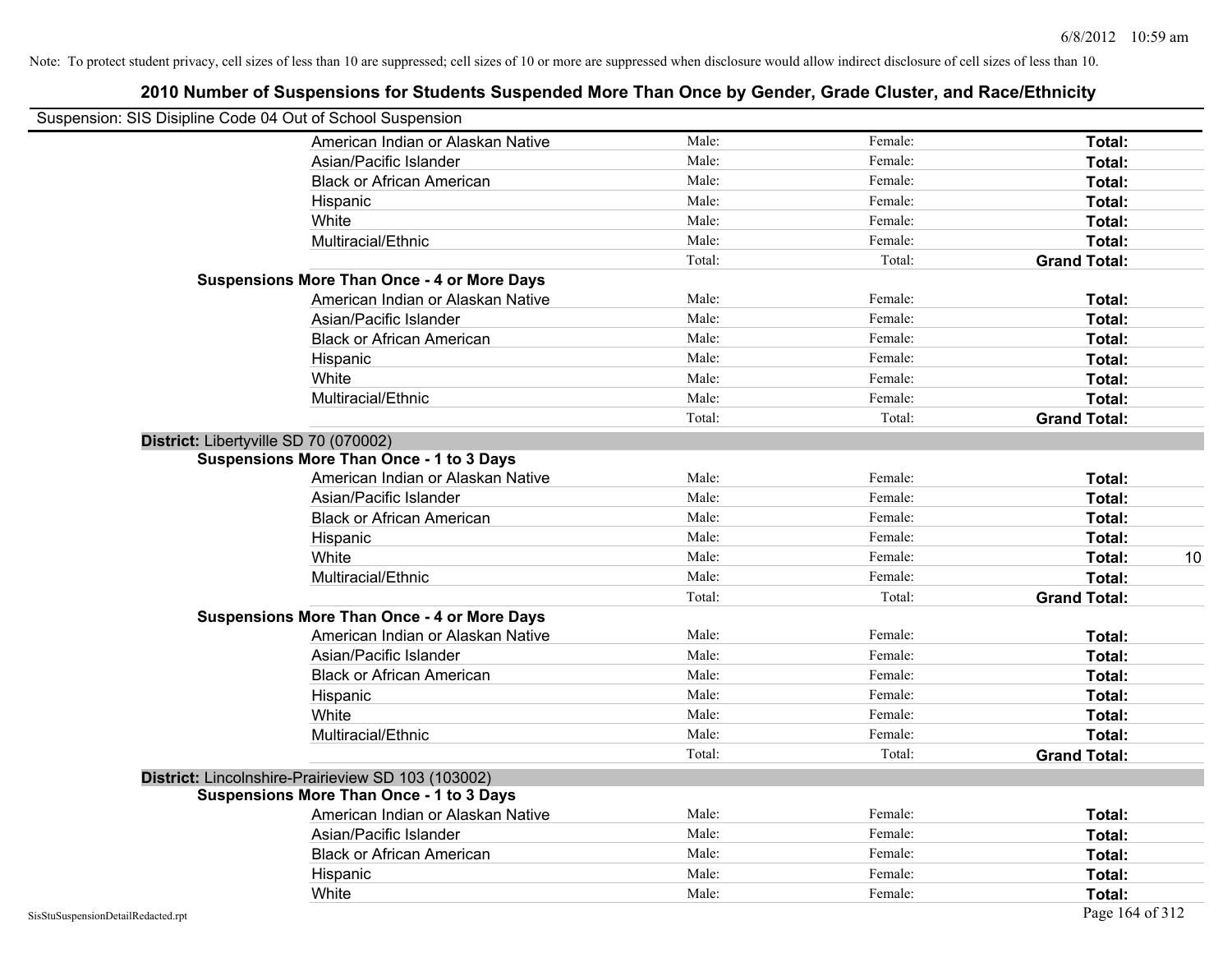### **2010 Number of Suspensions for Students Suspended More Than Once by Gender, Grade Cluster, and Race/Ethnicity**

| Male:  |                                                                                                                                                                            | Female: |                                                                                                                                                                                      | Total:              |                                                                                                                                                                                           |
|--------|----------------------------------------------------------------------------------------------------------------------------------------------------------------------------|---------|--------------------------------------------------------------------------------------------------------------------------------------------------------------------------------------|---------------------|-------------------------------------------------------------------------------------------------------------------------------------------------------------------------------------------|
| Total: |                                                                                                                                                                            | Total:  |                                                                                                                                                                                      | <b>Grand Total:</b> |                                                                                                                                                                                           |
|        |                                                                                                                                                                            |         |                                                                                                                                                                                      |                     |                                                                                                                                                                                           |
| Male:  |                                                                                                                                                                            | Female: |                                                                                                                                                                                      | Total:              |                                                                                                                                                                                           |
| Male:  |                                                                                                                                                                            | Female: |                                                                                                                                                                                      | Total:              |                                                                                                                                                                                           |
| Male:  |                                                                                                                                                                            | Female: |                                                                                                                                                                                      | Total:              |                                                                                                                                                                                           |
| Male:  |                                                                                                                                                                            | Female: |                                                                                                                                                                                      | Total:              |                                                                                                                                                                                           |
| Male:  |                                                                                                                                                                            | Female: |                                                                                                                                                                                      | Total:              |                                                                                                                                                                                           |
| Male:  |                                                                                                                                                                            | Female: |                                                                                                                                                                                      | Total:              |                                                                                                                                                                                           |
| Total: |                                                                                                                                                                            | Total:  |                                                                                                                                                                                      | <b>Grand Total:</b> |                                                                                                                                                                                           |
|        |                                                                                                                                                                            |         |                                                                                                                                                                                      |                     |                                                                                                                                                                                           |
|        |                                                                                                                                                                            |         |                                                                                                                                                                                      |                     |                                                                                                                                                                                           |
| Male:  |                                                                                                                                                                            | Female: |                                                                                                                                                                                      | Total:              |                                                                                                                                                                                           |
| Male:  |                                                                                                                                                                            | Female: |                                                                                                                                                                                      | Total:              |                                                                                                                                                                                           |
|        |                                                                                                                                                                            | Female: |                                                                                                                                                                                      | Total:              |                                                                                                                                                                                           |
|        |                                                                                                                                                                            | Female: |                                                                                                                                                                                      | Total:              |                                                                                                                                                                                           |
|        |                                                                                                                                                                            |         |                                                                                                                                                                                      | Total:              |                                                                                                                                                                                           |
|        |                                                                                                                                                                            |         |                                                                                                                                                                                      | <b>Total:</b>       |                                                                                                                                                                                           |
|        |                                                                                                                                                                            |         |                                                                                                                                                                                      |                     |                                                                                                                                                                                           |
|        |                                                                                                                                                                            |         |                                                                                                                                                                                      |                     |                                                                                                                                                                                           |
|        |                                                                                                                                                                            |         |                                                                                                                                                                                      |                     |                                                                                                                                                                                           |
|        |                                                                                                                                                                            |         |                                                                                                                                                                                      |                     |                                                                                                                                                                                           |
|        |                                                                                                                                                                            |         |                                                                                                                                                                                      |                     |                                                                                                                                                                                           |
|        |                                                                                                                                                                            |         |                                                                                                                                                                                      |                     |                                                                                                                                                                                           |
|        |                                                                                                                                                                            |         |                                                                                                                                                                                      |                     | 40                                                                                                                                                                                        |
|        |                                                                                                                                                                            |         |                                                                                                                                                                                      |                     | 20                                                                                                                                                                                        |
|        |                                                                                                                                                                            |         |                                                                                                                                                                                      |                     |                                                                                                                                                                                           |
|        |                                                                                                                                                                            |         |                                                                                                                                                                                      |                     |                                                                                                                                                                                           |
|        |                                                                                                                                                                            |         |                                                                                                                                                                                      |                     |                                                                                                                                                                                           |
|        |                                                                                                                                                                            |         |                                                                                                                                                                                      |                     |                                                                                                                                                                                           |
|        |                                                                                                                                                                            |         |                                                                                                                                                                                      |                     |                                                                                                                                                                                           |
|        |                                                                                                                                                                            |         |                                                                                                                                                                                      |                     |                                                                                                                                                                                           |
|        |                                                                                                                                                                            |         |                                                                                                                                                                                      |                     | 29                                                                                                                                                                                        |
|        |                                                                                                                                                                            |         |                                                                                                                                                                                      |                     |                                                                                                                                                                                           |
|        |                                                                                                                                                                            |         |                                                                                                                                                                                      |                     |                                                                                                                                                                                           |
|        |                                                                                                                                                                            |         |                                                                                                                                                                                      |                     |                                                                                                                                                                                           |
|        | Male:<br>Male:<br>Male:<br>Male:<br>Total:<br>Male:<br>Male:<br>Male:<br>Male:<br>Male:<br>Male:<br>Total:<br>Male:<br>Male:<br>Male:<br>Male:<br>Male:<br>Male:<br>Total: | 27      | Female:<br>Female:<br>Total:<br>Female:<br>Female:<br>Female:<br>Female:<br>Female:<br>Female:<br>Total:<br>Female:<br>Female:<br>Female:<br>Female:<br>Female:<br>Female:<br>Total: | 13                  | <b>Grand Total:</b><br>Total:<br>Total:<br>Total:<br>Total:<br>Total:<br>Total:<br><b>Grand Total:</b><br>Total:<br>Total:<br>Total:<br>Total:<br>Total:<br>Total:<br><b>Grand Total:</b> |

**District:** Mundelein ESD 75 (075002) **Suspensions More Than Once - 1 to 3 Days**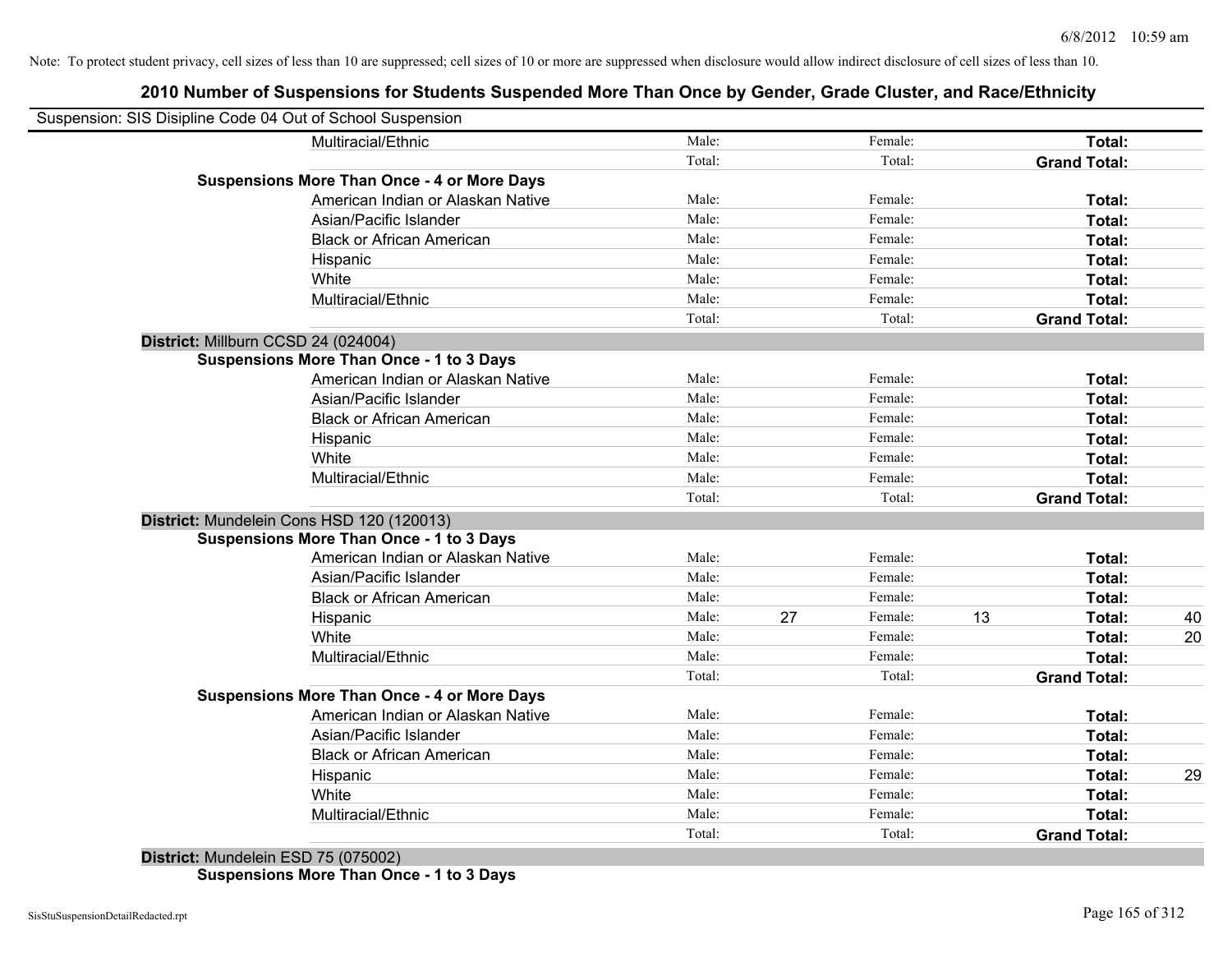| Suspension: SIS Disipline Code 04 Out of School Suspension |                                                    |        |         |                     |
|------------------------------------------------------------|----------------------------------------------------|--------|---------|---------------------|
|                                                            | American Indian or Alaskan Native                  | Male:  | Female: | Total:              |
|                                                            | Asian/Pacific Islander                             | Male:  | Female: | Total:              |
|                                                            | <b>Black or African American</b>                   | Male:  | Female: | Total:              |
|                                                            | Hispanic                                           | Male:  | Female: | Total:              |
|                                                            | White                                              | Male:  | Female: | Total:              |
|                                                            | Multiracial/Ethnic                                 | Male:  | Female: | Total:              |
|                                                            |                                                    | Total: | Total:  | <b>Grand Total:</b> |
|                                                            | <b>Suspensions More Than Once - 4 or More Days</b> |        |         |                     |
|                                                            | American Indian or Alaskan Native                  | Male:  | Female: | Total:              |
|                                                            | Asian/Pacific Islander                             | Male:  | Female: | Total:              |
|                                                            | <b>Black or African American</b>                   | Male:  | Female: | Total:              |
|                                                            | Hispanic                                           | Male:  | Female: | Total:              |
|                                                            | White                                              | Male:  | Female: | Total:              |
|                                                            | Multiracial/Ethnic                                 | Male:  | Female: | Total:              |
|                                                            |                                                    | Total: | Total:  | <b>Grand Total:</b> |
| District: Non-Public School (044Z)                         |                                                    |        |         |                     |
|                                                            | <b>Suspensions More Than Once - 1 to 3 Days</b>    |        |         |                     |
|                                                            | American Indian or Alaskan Native                  | Male:  | Female: | Total:              |
|                                                            | Asian/Pacific Islander                             | Male:  | Female: | Total:              |
|                                                            | <b>Black or African American</b>                   | Male:  | Female: | Total:              |
|                                                            | Hispanic                                           | Male:  | Female: | Total:              |
|                                                            | White                                              | Male:  | Female: | Total:              |
|                                                            | Multiracial/Ethnic                                 | Male:  | Female: | Total:              |
|                                                            |                                                    | Total: | Total:  | <b>Grand Total:</b> |
|                                                            | <b>Suspensions More Than Once - 4 or More Days</b> |        |         |                     |
|                                                            | American Indian or Alaskan Native                  | Male:  | Female: | Total:              |
|                                                            | Asian/Pacific Islander                             | Male:  | Female: | Total:              |
|                                                            | <b>Black or African American</b>                   | Male:  | Female: | Total:              |
|                                                            | Hispanic                                           | Male:  | Female: | Total:              |
|                                                            | White                                              | Male:  | Female: | Total:              |
|                                                            | Multiracial/Ethnic                                 | Male:  | Female: | Total:              |
|                                                            |                                                    | Total: | Total:  | <b>Grand Total:</b> |
| District: North Chicago SD 187 (187026)                    |                                                    |        |         |                     |
|                                                            | <b>Suspensions More Than Once - 1 to 3 Days</b>    |        |         |                     |
|                                                            | American Indian or Alaskan Native                  | Male:  | Female: | Total:              |
|                                                            | Asian/Pacific Islander                             | Male:  | Female: | Total:              |
|                                                            | <b>Black or African American</b>                   | Male:  | Female: | Total:              |
|                                                            | Hispanic                                           | Male:  | Female: | Total:              |
|                                                            | White                                              | Male:  | Female: | Total:              |
| SisStuSuspensionDetailRedacted.rpt                         |                                                    |        |         | Page 166 of 312     |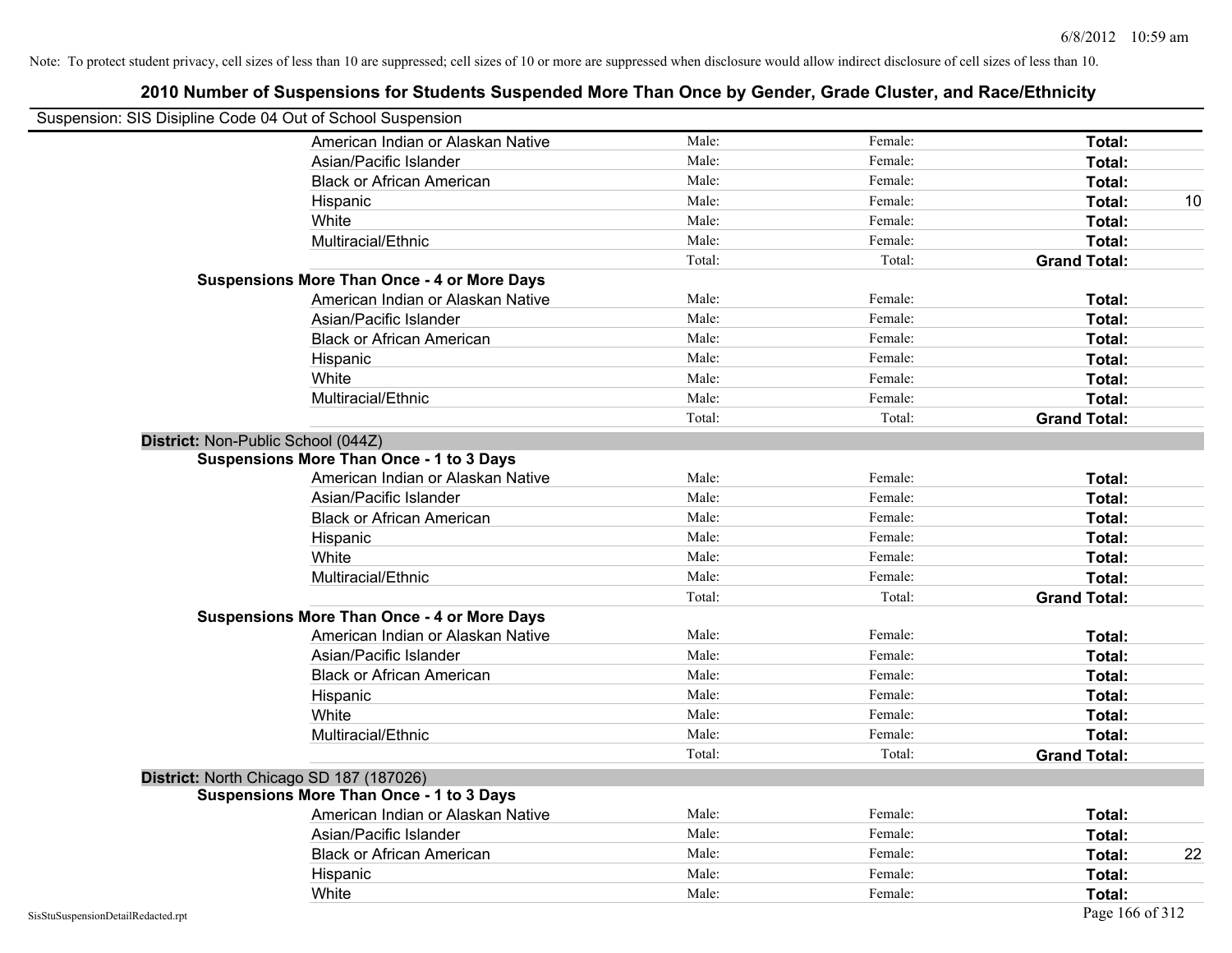| Suspension: SIS Disipline Code 04 Out of School Suspension |                                                     |        |     |         |    |                     |     |
|------------------------------------------------------------|-----------------------------------------------------|--------|-----|---------|----|---------------------|-----|
|                                                            | Multiracial/Ethnic                                  | Male:  |     | Female: |    | Total:              |     |
|                                                            |                                                     | Total: |     | Total:  |    | <b>Grand Total:</b> |     |
|                                                            | <b>Suspensions More Than Once - 4 or More Days</b>  |        |     |         |    |                     |     |
|                                                            | American Indian or Alaskan Native                   | Male:  |     | Female: |    | Total:              |     |
|                                                            | Asian/Pacific Islander                              | Male:  |     | Female: |    | Total:              |     |
|                                                            | <b>Black or African American</b>                    | Male:  |     | Female: |    | Total:              | 10  |
|                                                            | Hispanic                                            | Male:  |     | Female: |    | Total:              |     |
|                                                            | White                                               | Male:  |     | Female: |    | Total:              |     |
|                                                            | Multiracial/Ethnic                                  | Male:  |     | Female: |    | Total:              |     |
|                                                            |                                                     | Total: |     | Total:  |    | <b>Grand Total:</b> |     |
| District: Round Lake CUSD 116 (116026)                     |                                                     |        |     |         |    |                     |     |
|                                                            | <b>Suspensions More Than Once - 1 to 3 Days</b>     |        |     |         |    |                     |     |
|                                                            | American Indian or Alaskan Native                   | Male:  |     | Female: |    | Total:              |     |
|                                                            | Asian/Pacific Islander                              | Male:  |     | Female: |    | Total:              |     |
|                                                            | <b>Black or African American</b>                    | Male:  | 86  | Female: | 38 | Total:              | 124 |
|                                                            | Hispanic                                            | Male:  | 300 | Female: | 50 | Total:              | 350 |
|                                                            | White                                               | Male:  | 99  | Female: | 58 | Total:              | 157 |
|                                                            | Multiracial/Ethnic                                  | Male:  |     | Female: |    | Total:              |     |
|                                                            |                                                     | Total: |     | Total:  |    | <b>Grand Total:</b> |     |
|                                                            | <b>Suspensions More Than Once - 4 or More Days</b>  |        |     |         |    |                     |     |
|                                                            | American Indian or Alaskan Native                   | Male:  |     | Female: |    | Total:              |     |
|                                                            | Asian/Pacific Islander                              | Male:  |     | Female: |    | Total:              |     |
|                                                            | <b>Black or African American</b>                    | Male:  |     | Female: |    | Total:              | 24  |
|                                                            | Hispanic                                            | Male:  | 103 | Female: | 12 | Total:              | 115 |
|                                                            | White                                               | Male:  | 27  | Female: | 10 | Total:              | 37  |
|                                                            | Multiracial/Ethnic                                  | Male:  |     | Female: |    | Total:              |     |
|                                                            |                                                     | Total: |     | Total:  |    | <b>Grand Total:</b> |     |
|                                                            | District: Spec Educ Dist Lake County/Sedol (825060) |        |     |         |    |                     |     |
|                                                            | <b>Suspensions More Than Once - 1 to 3 Days</b>     |        |     |         |    |                     |     |
|                                                            | American Indian or Alaskan Native                   | Male:  |     | Female: |    | Total:              |     |
|                                                            | Asian/Pacific Islander                              | Male:  |     | Female: |    | Total:              |     |
|                                                            | <b>Black or African American</b>                    | Male:  |     | Female: |    | Total:              | 17  |
|                                                            | Hispanic                                            | Male:  |     | Female: |    | Total:              |     |
|                                                            | White                                               | Male:  |     | Female: |    | Total:              |     |
|                                                            | Multiracial/Ethnic                                  | Male:  |     | Female: |    | Total:              |     |
|                                                            |                                                     | Total: | 18  | Total:  | 14 | <b>Grand Total:</b> | 32  |
|                                                            | <b>Suspensions More Than Once - 4 or More Days</b>  |        |     |         |    |                     |     |
|                                                            | American Indian or Alaskan Native                   | Male:  |     | Female: |    | Total:              |     |
|                                                            | Asian/Pacific Islander                              | Male:  |     | Female: |    | Total:              |     |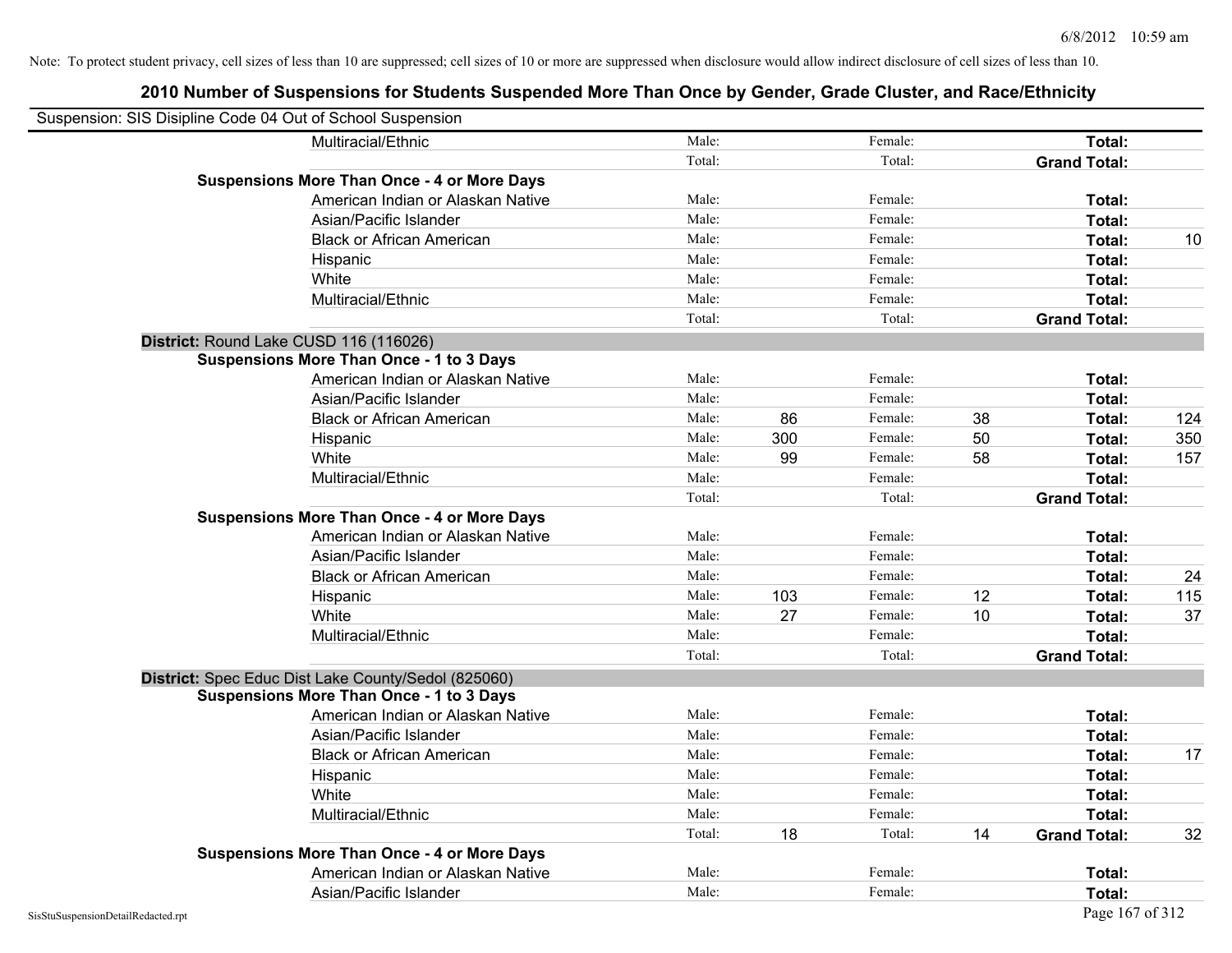| Suspension: SIS Disipline Code 04 Out of School Suspension |                                                    |        |    |         |    |                     |    |
|------------------------------------------------------------|----------------------------------------------------|--------|----|---------|----|---------------------|----|
|                                                            | <b>Black or African American</b>                   | Male:  |    | Female: |    | Total:              |    |
|                                                            | Hispanic                                           | Male:  |    | Female: |    | Total:              |    |
|                                                            | White                                              | Male:  |    | Female: |    | Total:              |    |
|                                                            | Multiracial/Ethnic                                 | Male:  |    | Female: |    | Total:              |    |
|                                                            |                                                    | Total: |    | Total:  |    | <b>Grand Total:</b> |    |
| <b>District:</b> Twp HSD 113 (113017)                      |                                                    |        |    |         |    |                     |    |
|                                                            | <b>Suspensions More Than Once - 1 to 3 Days</b>    |        |    |         |    |                     |    |
|                                                            | American Indian or Alaskan Native                  | Male:  |    | Female: |    | Total:              |    |
|                                                            | Asian/Pacific Islander                             | Male:  |    | Female: |    | Total:              |    |
|                                                            | <b>Black or African American</b>                   | Male:  |    | Female: |    | Total:              |    |
|                                                            | Hispanic                                           | Male:  |    | Female: |    | Total:              |    |
|                                                            | White                                              | Male:  |    | Female: |    | Total:              |    |
|                                                            | Multiracial/Ethnic                                 | Male:  |    | Female: |    | Total:              |    |
|                                                            |                                                    | Total: |    | Total:  |    | <b>Grand Total:</b> |    |
|                                                            | <b>Suspensions More Than Once - 4 or More Days</b> |        |    |         |    |                     |    |
|                                                            | American Indian or Alaskan Native                  | Male:  |    | Female: |    | Total:              |    |
|                                                            | Asian/Pacific Islander                             | Male:  |    | Female: |    | Total:              |    |
|                                                            | <b>Black or African American</b>                   | Male:  |    | Female: |    | Total:              |    |
|                                                            | Hispanic                                           | Male:  |    | Female: |    | Total:              |    |
|                                                            | White                                              | Male:  |    | Female: |    | Total:              |    |
|                                                            | Multiracial/Ethnic                                 | Male:  |    | Female: |    | Total:              |    |
|                                                            |                                                    | Total: |    | Total:  |    | <b>Grand Total:</b> |    |
| District: Warren Twp HSD 121 (121017)                      |                                                    |        |    |         |    |                     |    |
|                                                            | <b>Suspensions More Than Once - 1 to 3 Days</b>    |        |    |         |    |                     |    |
|                                                            | American Indian or Alaskan Native                  | Male:  |    | Female: |    | Total:              |    |
|                                                            | Asian/Pacific Islander                             | Male:  |    | Female: |    | Total:              |    |
|                                                            | <b>Black or African American</b>                   | Male:  | 49 | Female: | 24 | Total:              | 73 |
|                                                            | Hispanic                                           | Male:  | 62 | Female: | 23 | Total:              | 85 |
|                                                            | White                                              | Male:  |    | Female: |    | Total:              | 58 |
|                                                            | Multiracial/Ethnic                                 | Male:  |    | Female: |    | Total:              | 15 |
|                                                            |                                                    | Total: |    | Total:  |    | <b>Grand Total:</b> |    |
|                                                            | <b>Suspensions More Than Once - 4 or More Days</b> |        |    |         |    |                     |    |
|                                                            | American Indian or Alaskan Native                  | Male:  |    | Female: |    | Total:              |    |
|                                                            | Asian/Pacific Islander                             | Male:  |    | Female: |    | Total:              |    |
|                                                            | <b>Black or African American</b>                   | Male:  |    | Female: |    | Total:              | 16 |
|                                                            | Hispanic                                           | Male:  |    | Female: |    | Total:              | 21 |
|                                                            | White                                              | Male:  |    | Female: |    | Total:              | 13 |
|                                                            | Multiracial/Ethnic                                 | Male:  |    | Female: |    | Total:              |    |
|                                                            |                                                    | Total: |    | Total:  |    | <b>Grand Total:</b> |    |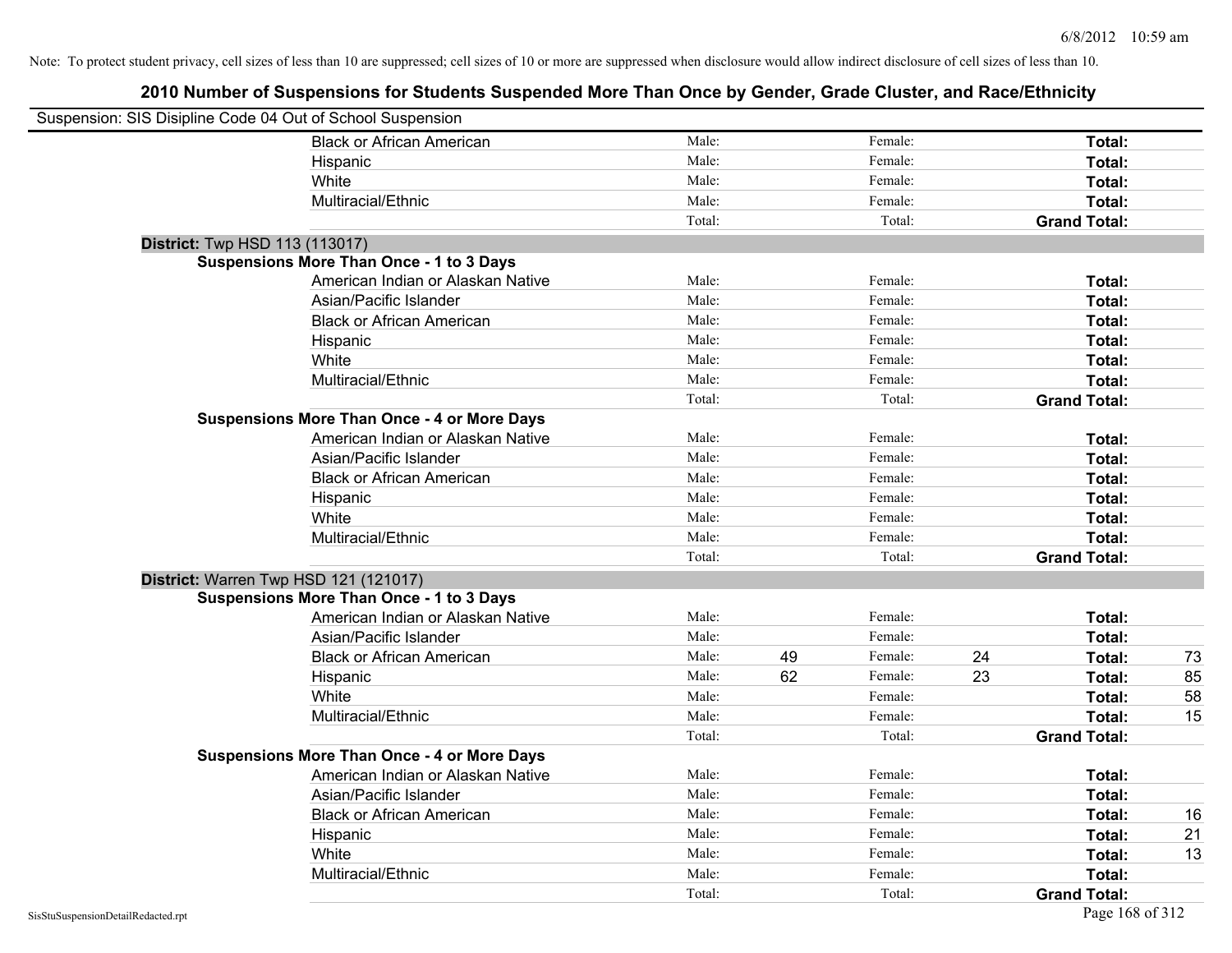| Suspension: SIS Disipline Code 04 Out of School Suspension |                                                    |        |     |         |     |                     |     |
|------------------------------------------------------------|----------------------------------------------------|--------|-----|---------|-----|---------------------|-----|
|                                                            | District: Wauconda CUSD 118 (118026)               |        |     |         |     |                     |     |
|                                                            | <b>Suspensions More Than Once - 1 to 3 Days</b>    |        |     |         |     |                     |     |
|                                                            | American Indian or Alaskan Native                  | Male:  |     | Female: |     | Total:              |     |
|                                                            | Asian/Pacific Islander                             | Male:  |     | Female: |     | <b>Total:</b>       |     |
|                                                            | <b>Black or African American</b>                   | Male:  |     | Female: |     | <b>Total:</b>       |     |
|                                                            | Hispanic                                           | Male:  |     | Female: |     | Total:              | 19  |
|                                                            | White                                              | Male:  | 79  | Female: | 24  | Total:              | 103 |
|                                                            | Multiracial/Ethnic                                 | Male:  |     | Female: |     | Total:              |     |
|                                                            |                                                    | Total: |     | Total:  |     | <b>Grand Total:</b> |     |
|                                                            | <b>Suspensions More Than Once - 4 or More Days</b> |        |     |         |     |                     |     |
|                                                            | American Indian or Alaskan Native                  | Male:  |     | Female: |     | Total:              |     |
|                                                            | Asian/Pacific Islander                             | Male:  |     | Female: |     | Total:              |     |
|                                                            | <b>Black or African American</b>                   | Male:  |     | Female: |     | Total:              |     |
|                                                            | Hispanic                                           | Male:  |     | Female: |     | Total:              |     |
|                                                            | White                                              | Male:  |     | Female: |     | Total:              | 37  |
|                                                            | Multiracial/Ethnic                                 | Male:  |     | Female: |     | Total:              |     |
|                                                            |                                                    | Total: |     | Total:  |     | <b>Grand Total:</b> |     |
| District: Waukegan CUSD 60 (060026)                        |                                                    |        |     |         |     |                     |     |
|                                                            | <b>Suspensions More Than Once - 1 to 3 Days</b>    |        |     |         |     |                     |     |
|                                                            | American Indian or Alaskan Native                  | Male:  |     | Female: |     | Total:              |     |
|                                                            | Asian/Pacific Islander                             | Male:  |     | Female: |     | Total:              |     |
|                                                            | <b>Black or African American</b>                   | Male:  | 444 | Female: | 170 | Total:              | 614 |
|                                                            | Hispanic                                           | Male:  | 367 | Female: | 115 | Total:              | 482 |
|                                                            | White                                              | Male:  | 28  | Female: | 13  | Total:              | 41  |
|                                                            | Multiracial/Ethnic                                 | Male:  |     | Female: |     | Total:              | 43  |
|                                                            |                                                    | Total: |     | Total:  |     | <b>Grand Total:</b> |     |
|                                                            | <b>Suspensions More Than Once - 4 or More Days</b> |        |     |         |     |                     |     |
|                                                            | American Indian or Alaskan Native                  | Male:  |     | Female: |     | Total:              |     |
|                                                            | Asian/Pacific Islander                             | Male:  |     | Female: |     | Total:              |     |
|                                                            | <b>Black or African American</b>                   | Male:  | 63  | Female: | 24  | Total:              | 87  |
|                                                            | Hispanic                                           | Male:  | 78  | Female: | 13  | Total:              | 91  |
|                                                            | White                                              | Male:  |     | Female: |     | Total:              |     |
|                                                            | Multiracial/Ethnic                                 | Male:  |     | Female: |     | Total:              |     |
|                                                            |                                                    | Total: |     | Total:  |     | <b>Grand Total:</b> |     |
|                                                            | District: Winthrop Harbor SD 1 (001002)            |        |     |         |     |                     |     |
|                                                            | <b>Suspensions More Than Once - 1 to 3 Days</b>    |        |     |         |     |                     |     |
|                                                            | American Indian or Alaskan Native                  | Male:  |     | Female: |     | Total:              |     |
|                                                            | Asian/Pacific Islander                             | Male:  |     | Female: |     | Total:              |     |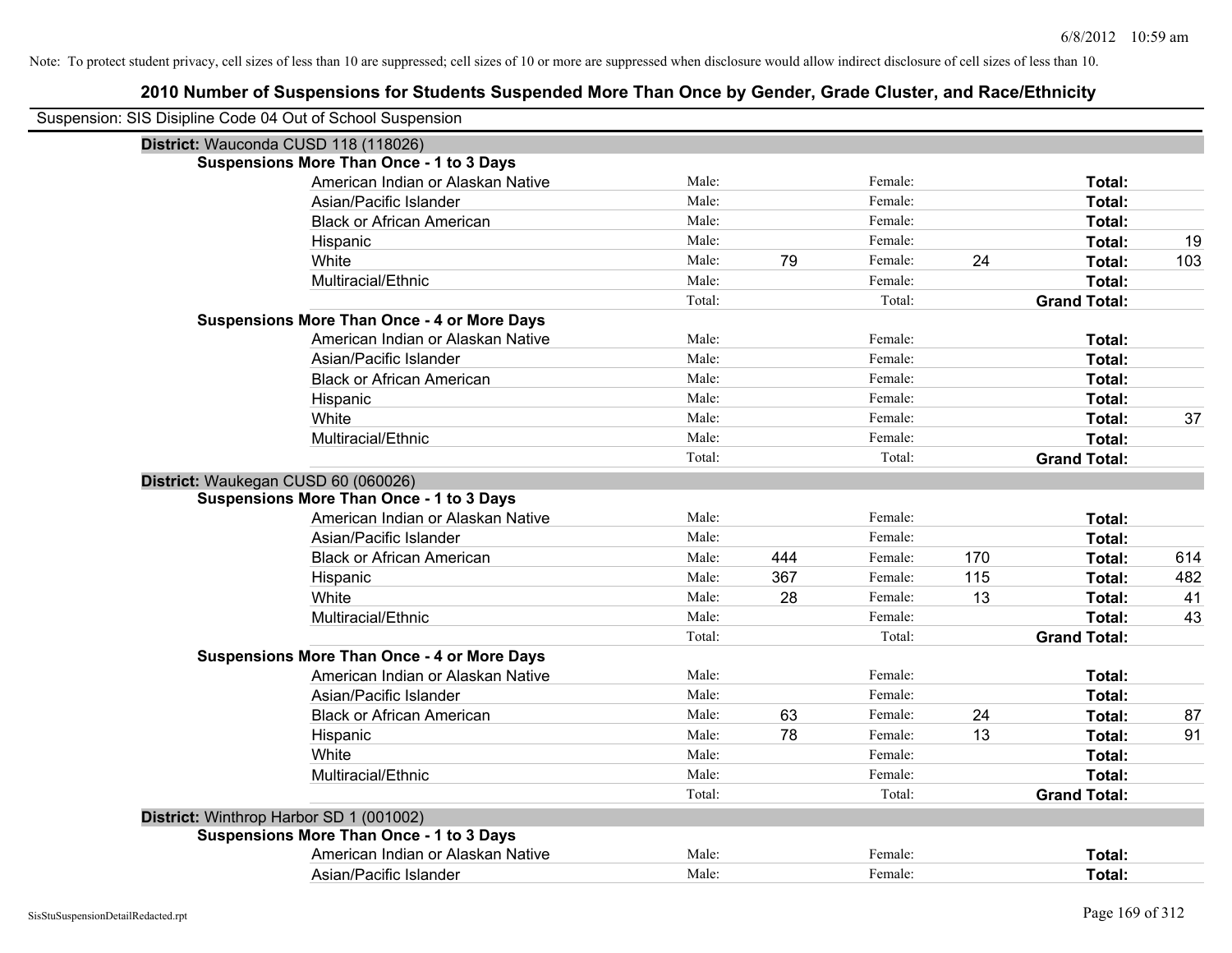| Suspension: SIS Disipline Code 04 Out of School Suspension |        |         |                     |     |
|------------------------------------------------------------|--------|---------|---------------------|-----|
| <b>Black or African American</b>                           | Male:  | Female: | Total:              |     |
| Hispanic                                                   | Male:  | Female: | Total:              |     |
| White                                                      | Male:  | Female: | Total:              |     |
| Multiracial/Ethnic                                         | Male:  | Female: | Total:              |     |
|                                                            | Total: | Total:  | <b>Grand Total:</b> |     |
| <b>Suspensions More Than Once - 4 or More Days</b>         |        |         |                     |     |
| American Indian or Alaskan Native                          | Male:  | Female: | Total:              |     |
| Asian/Pacific Islander                                     | Male:  | Female: | Total:              |     |
| <b>Black or African American</b>                           | Male:  | Female: | Total:              |     |
| Hispanic                                                   | Male:  | Female: | Total:              |     |
| White                                                      | Male:  | Female: | Total:              |     |
| Multiracial/Ethnic                                         | Male:  | Female: | Total:              |     |
|                                                            | Total: | Total:  | <b>Grand Total:</b> |     |
| District: Woodland CCSD 50 (050004)                        |        |         |                     |     |
| <b>Suspensions More Than Once - 1 to 3 Days</b>            |        |         |                     |     |
| American Indian or Alaskan Native                          | Male:  | Female: | Total:              |     |
| Asian/Pacific Islander                                     | Male:  | Female: | Total:              |     |
| <b>Black or African American</b>                           | Male:  | Female: | Total:              |     |
| Hispanic                                                   | Male:  | Female: | Total:              | 12  |
| White                                                      | Male:  | Female: | Total:              |     |
| Multiracial/Ethnic                                         | Male:  | Female: | Total:              |     |
|                                                            | Total: | Total:  | <b>Grand Total:</b> |     |
| <b>Suspensions More Than Once - 4 or More Days</b>         |        |         |                     |     |
| American Indian or Alaskan Native                          | Male:  | Female: | Total:              |     |
| Asian/Pacific Islander                                     | Male:  | Female: | Total:              |     |
| <b>Black or African American</b>                           | Male:  | Female: | Total:              |     |
| Hispanic                                                   | Male:  | Female: | Total:              |     |
| White                                                      | Male:  | Female: | Total:              |     |
| Multiracial/Ethnic                                         | Male:  | Female: | Total:              |     |
|                                                            | Total: | Total:  | <b>Grand Total:</b> |     |
| District: Zion ESD 6 (006002)                              |        |         |                     |     |
| <b>Suspensions More Than Once - 1 to 3 Days</b>            |        |         |                     |     |
| American Indian or Alaskan Native                          | Male:  | Female: | Total:              |     |
| Asian/Pacific Islander                                     | Male:  | Female: | Total:              |     |
| <b>Black or African American</b>                           | Male:  | Female: | Total:              | 142 |
| Hispanic                                                   | Male:  | Female: | Total:              | 20  |
| White                                                      | Male:  | Female: | Total:              | 14  |
| Multiracial/Ethnic                                         | Male:  | Female: | Total:              | 15  |
|                                                            | Total: | Total:  | <b>Grand Total:</b> |     |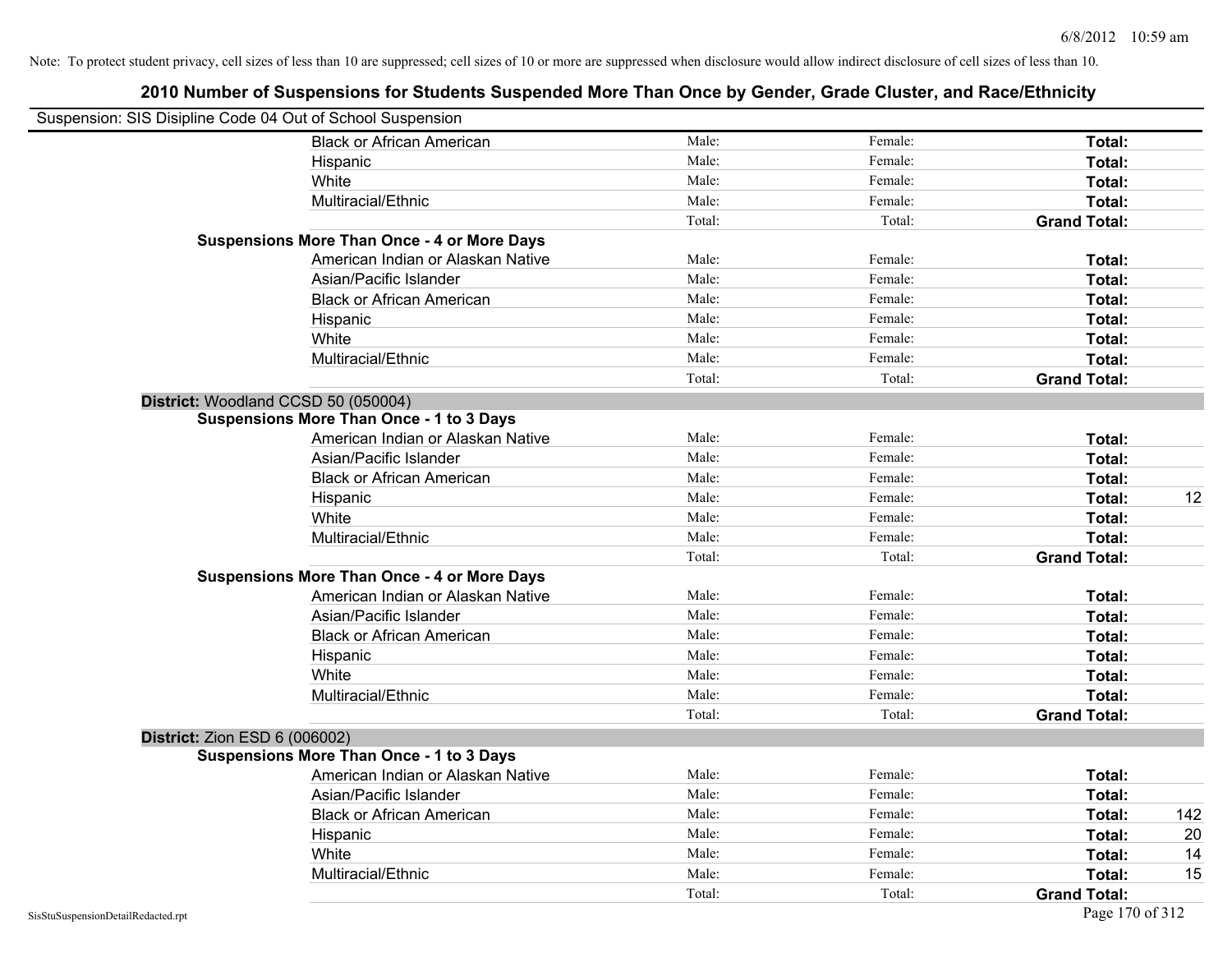| 2010 Number of Suspensions for Students Suspended More Than Once by Gender, Grade Cluster, and Race/Ethnicity |        |         |                     |    |
|---------------------------------------------------------------------------------------------------------------|--------|---------|---------------------|----|
| Suspension: SIS Disipline Code 04 Out of School Suspension                                                    |        |         |                     |    |
| <b>Suspensions More Than Once - 4 or More Days</b>                                                            |        |         |                     |    |
| American Indian or Alaskan Native                                                                             | Male:  | Female: | Total:              |    |
| Asian/Pacific Islander                                                                                        | Male:  | Female: | Total:              |    |
| <b>Black or African American</b>                                                                              | Male:  | Female: | Total:              | 12 |
| Hispanic                                                                                                      | Male:  | Female: | Total:              |    |
| White                                                                                                         | Male:  | Female: | Total:              |    |
| Multiracial/Ethnic                                                                                            | Male:  | Female: | Total:              |    |
|                                                                                                               | Total: | Total:  | <b>Grand Total:</b> |    |
| District: Zion-Benton Twp HSD 126 (126017)                                                                    |        |         |                     |    |
| <b>Suspensions More Than Once - 1 to 3 Days</b>                                                               |        |         |                     |    |
| American Indian or Alaskan Native                                                                             | Male:  | Female: | Total:              |    |
| Asian/Pacific Islander                                                                                        | Male:  | Female: | Total:              |    |
| <b>Black or African American</b>                                                                              | Male:  | Female: | Total:              | 22 |
| Hispanic                                                                                                      | Male:  | Female: | Total:              | 10 |
| White                                                                                                         | Male:  | Female: | Total:              | 17 |
| Multiracial/Ethnic                                                                                            | Male:  | Female: | Total:              |    |
|                                                                                                               | Total: | Total:  | <b>Grand Total:</b> |    |
| <b>Suspensions More Than Once - 4 or More Days</b>                                                            |        |         |                     |    |
| American Indian or Alaskan Native                                                                             | Male:  | Female: | Total:              |    |
| Asian/Pacific Islander                                                                                        | Male:  | Female: | Total:              |    |
| <b>Black or African American</b>                                                                              | Male:  | Female: | Total:              |    |
| Hispanic                                                                                                      | Male:  | Female: | Total:              |    |
| White                                                                                                         | Male:  | Female: | Total:              |    |
| Multiracial/Ethnic                                                                                            | Male:  | Female: | Total:              |    |
|                                                                                                               | Total: | Total:  | <b>Grand Total:</b> |    |
| <b>County: Non-Public School (000)</b>                                                                        |        |         |                     |    |
| District: Lake ROE (000000)                                                                                   |        |         |                     |    |
| <b>Suspensions More Than Once - 1 to 3 Days</b>                                                               |        |         |                     |    |
| American Indian or Alaskan Native                                                                             | Male:  | Female: | Total:              |    |
| Asian/Pacific Islander                                                                                        | Male:  | Female: | Total:              |    |
| <b>Black or African American</b>                                                                              | Male:  | Female: | Total:              |    |
| Hispanic                                                                                                      | Male:  | Female: | Total:              |    |
| White                                                                                                         | Male:  | Female: | Total:              |    |
| Multiracial/Ethnic                                                                                            | Male:  | Female: | Total:              |    |
|                                                                                                               | Total: | Total:  | <b>Grand Total:</b> |    |
| <b>Suspensions More Than Once - 4 or More Days</b>                                                            |        |         |                     |    |
| American Indian or Alaskan Native                                                                             | Male:  | Female: | Total:              |    |
| Asian/Pacific Islander                                                                                        | Male:  | Female: | Total:              |    |
| <b>Black or African American</b>                                                                              | Male:  | Female: | Total:              |    |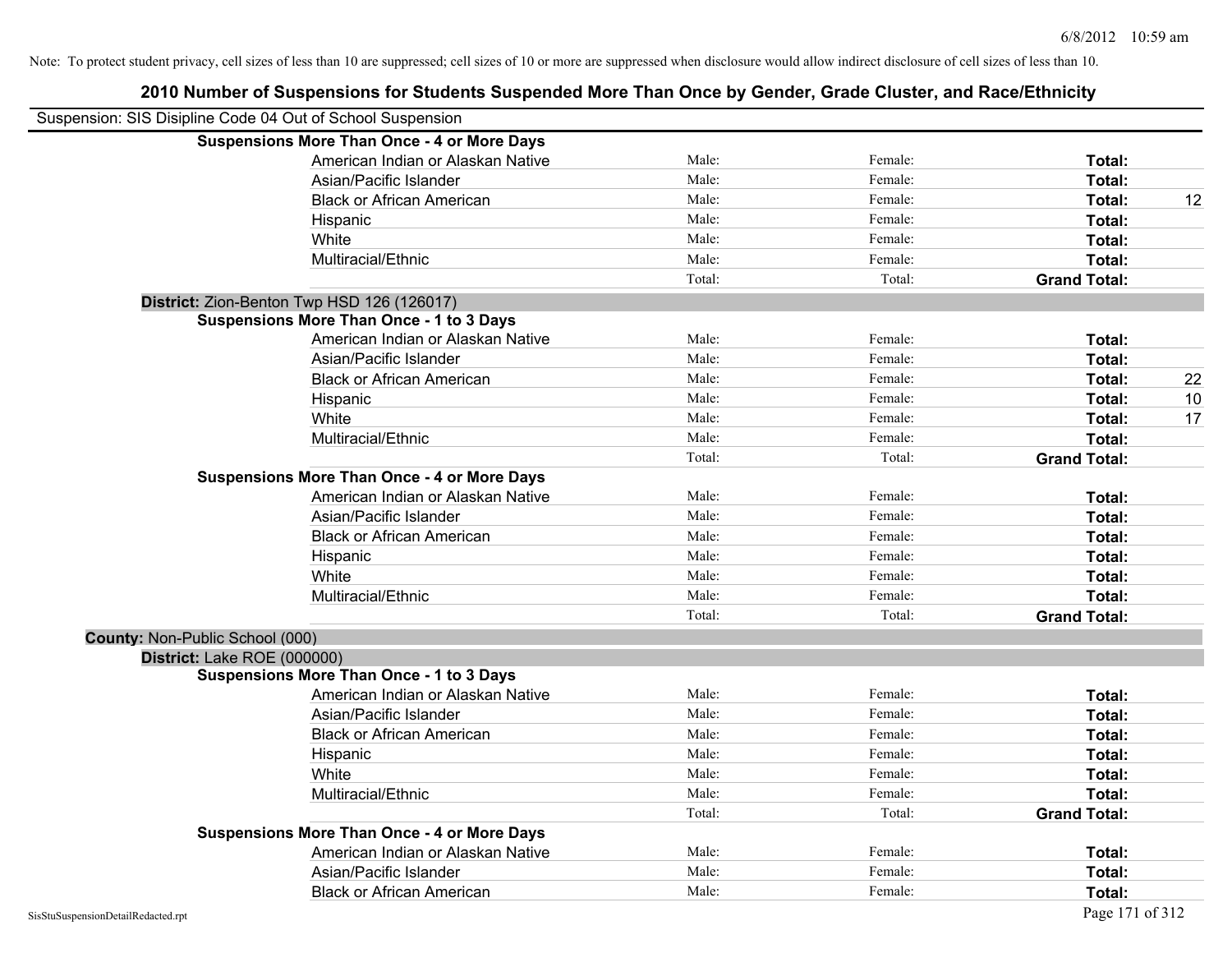|                           | Suspension: SIS Disipline Code 04 Out of School Suspension |        |    |         |    |                     |    |
|---------------------------|------------------------------------------------------------|--------|----|---------|----|---------------------|----|
|                           | Hispanic                                                   | Male:  |    | Female: |    | Total:              |    |
|                           | White                                                      | Male:  |    | Female: |    | Total:              |    |
|                           | Multiracial/Ethnic                                         | Male:  |    | Female: |    | Total:              |    |
|                           |                                                            | Total: |    | Total:  |    | <b>Grand Total:</b> |    |
|                           |                                                            |        |    |         |    |                     |    |
| Region: Lee/Ogle ROE (47) |                                                            |        |    |         |    |                     |    |
| <b>County: Lee (052)</b>  |                                                            |        |    |         |    |                     |    |
|                           | District: Amboy CUSD 272 (272026)                          |        |    |         |    |                     |    |
|                           | <b>Suspensions More Than Once - 1 to 3 Days</b>            |        |    |         |    |                     |    |
|                           | American Indian or Alaskan Native                          | Male:  |    | Female: |    | Total:              |    |
|                           | Asian/Pacific Islander                                     | Male:  |    | Female: |    | Total:              |    |
|                           | <b>Black or African American</b>                           | Male:  |    | Female: |    | Total:              |    |
|                           | Hispanic                                                   | Male:  |    | Female: |    | Total:              |    |
|                           | White                                                      | Male:  | 22 | Female: | 10 | Total:              | 32 |
|                           | Multiracial/Ethnic                                         | Male:  |    | Female: |    | Total:              |    |
|                           |                                                            | Total: |    | Total:  |    | <b>Grand Total:</b> |    |
|                           | <b>Suspensions More Than Once - 4 or More Days</b>         |        |    |         |    |                     |    |
|                           | American Indian or Alaskan Native                          | Male:  |    | Female: |    | Total:              |    |
|                           | Asian/Pacific Islander                                     | Male:  |    | Female: |    | Total:              |    |
|                           | <b>Black or African American</b>                           | Male:  |    | Female: |    | Total:              |    |
|                           | Hispanic                                                   | Male:  |    | Female: |    | Total:              |    |
|                           | White                                                      | Male:  |    | Female: |    | Total:              |    |
|                           | Multiracial/Ethnic                                         | Male:  |    | Female: |    | Total:              |    |
|                           |                                                            | Total: |    | Total:  |    | <b>Grand Total:</b> |    |
|                           | District: Ashton-Franklin Center CUSD 275 (275026)         |        |    |         |    |                     |    |
|                           | <b>Suspensions More Than Once - 1 to 3 Days</b>            |        |    |         |    |                     |    |
|                           | American Indian or Alaskan Native                          | Male:  |    | Female: |    | Total:              |    |
|                           | Asian/Pacific Islander                                     | Male:  |    | Female: |    | Total:              |    |
|                           | <b>Black or African American</b>                           | Male:  |    | Female: |    | Total:              |    |
|                           | Hispanic                                                   | Male:  |    | Female: |    | Total:              |    |
|                           | White                                                      | Male:  |    | Female: |    | Total:              | 21 |
|                           | Multiracial/Ethnic                                         | Male:  |    | Female: |    | Total:              |    |
|                           |                                                            | Total: |    | Total:  |    | <b>Grand Total:</b> |    |
|                           | <b>Suspensions More Than Once - 4 or More Days</b>         |        |    |         |    |                     |    |
|                           | American Indian or Alaskan Native                          | Male:  |    | Female: |    | Total:              |    |
|                           | Asian/Pacific Islander                                     | Male:  |    | Female: |    | Total:              |    |
|                           | <b>Black or African American</b>                           | Male:  |    | Female: |    | <b>Total:</b>       |    |
|                           | Hispanic                                                   | Male:  |    | Female: |    | Total:              |    |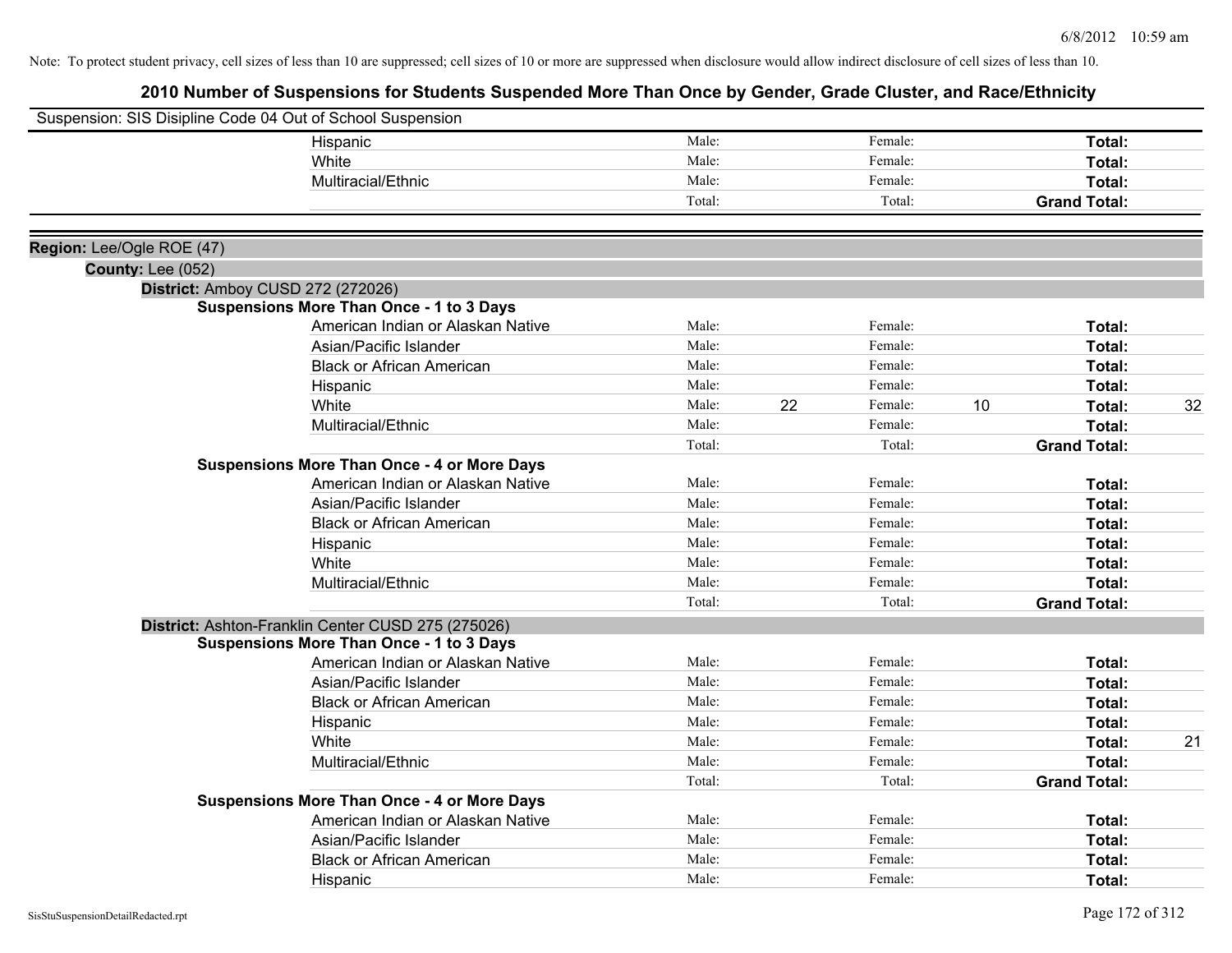| Suspension: SIS Disipline Code 04 Out of School Suspension |                                                    |        |     |         |     |                     |     |
|------------------------------------------------------------|----------------------------------------------------|--------|-----|---------|-----|---------------------|-----|
|                                                            | <b>White</b>                                       | Male:  |     | Female: |     | Total:              |     |
|                                                            | Multiracial/Ethnic                                 | Male:  |     | Female: |     | Total:              |     |
|                                                            |                                                    | Total: |     | Total:  |     | <b>Grand Total:</b> |     |
| District: Dixon USD 170 (170022)                           |                                                    |        |     |         |     |                     |     |
|                                                            | <b>Suspensions More Than Once - 1 to 3 Days</b>    |        |     |         |     |                     |     |
|                                                            | American Indian or Alaskan Native                  | Male:  |     | Female: |     | Total:              |     |
|                                                            | Asian/Pacific Islander                             | Male:  |     | Female: |     | Total:              |     |
|                                                            | <b>Black or African American</b>                   | Male:  | 15  | Female: | 23  | Total:              | 38  |
|                                                            | Hispanic                                           | Male:  |     | Female: |     | Total:              | 20  |
|                                                            | White                                              | Male:  | 316 | Female: | 150 | Total:              | 466 |
|                                                            | Multiracial/Ethnic                                 | Male:  | 29  | Female: | 13  | Total:              | 42  |
|                                                            |                                                    | Total: |     | Total:  |     | <b>Grand Total:</b> |     |
|                                                            | <b>Suspensions More Than Once - 4 or More Days</b> |        |     |         |     |                     |     |
|                                                            | American Indian or Alaskan Native                  | Male:  |     | Female: |     | Total:              |     |
|                                                            | Asian/Pacific Islander                             | Male:  |     | Female: |     | Total:              |     |
|                                                            | <b>Black or African American</b>                   | Male:  |     | Female: |     | Total:              |     |
|                                                            | Hispanic                                           | Male:  |     | Female: |     | Total:              |     |
|                                                            | White                                              | Male:  |     | Female: |     | Total:              | 29  |
|                                                            | Multiracial/Ethnic                                 | Male:  |     | Female: |     | Total:              |     |
|                                                            |                                                    | Total: |     | Total:  |     | <b>Grand Total:</b> |     |
|                                                            | District: Paw Paw CUSD 271 (271026)                |        |     |         |     |                     |     |
|                                                            | <b>Suspensions More Than Once - 1 to 3 Days</b>    |        |     |         |     |                     |     |
|                                                            | American Indian or Alaskan Native                  | Male:  |     | Female: |     | Total:              |     |
|                                                            | Asian/Pacific Islander                             | Male:  |     | Female: |     | Total:              |     |
|                                                            | <b>Black or African American</b>                   | Male:  |     | Female: |     | Total:              |     |
|                                                            | Hispanic                                           | Male:  |     | Female: |     | Total:              |     |
|                                                            | White                                              | Male:  |     | Female: |     | Total:              |     |
|                                                            | Multiracial/Ethnic                                 | Male:  |     | Female: |     | Total:              |     |
|                                                            |                                                    | Total: |     | Total:  |     | <b>Grand Total:</b> |     |
| County: Non-Public School (000)                            |                                                    |        |     |         |     |                     |     |
| District: Lee/Ogle ROE (000000)                            |                                                    |        |     |         |     |                     |     |
|                                                            | <b>Suspensions More Than Once - 1 to 3 Days</b>    |        |     |         |     |                     |     |
|                                                            | American Indian or Alaskan Native                  | Male:  |     | Female: |     | Total:              |     |
|                                                            | Asian/Pacific Islander                             | Male:  |     | Female: |     | Total:              |     |
|                                                            | <b>Black or African American</b>                   | Male:  |     | Female: |     | Total:              |     |
|                                                            | Hispanic                                           | Male:  |     | Female: |     | Total:              |     |
|                                                            | White                                              | Male:  |     | Female: |     | Total:              |     |
|                                                            | Multiracial/Ethnic                                 | Male:  |     | Female: |     | Total:              |     |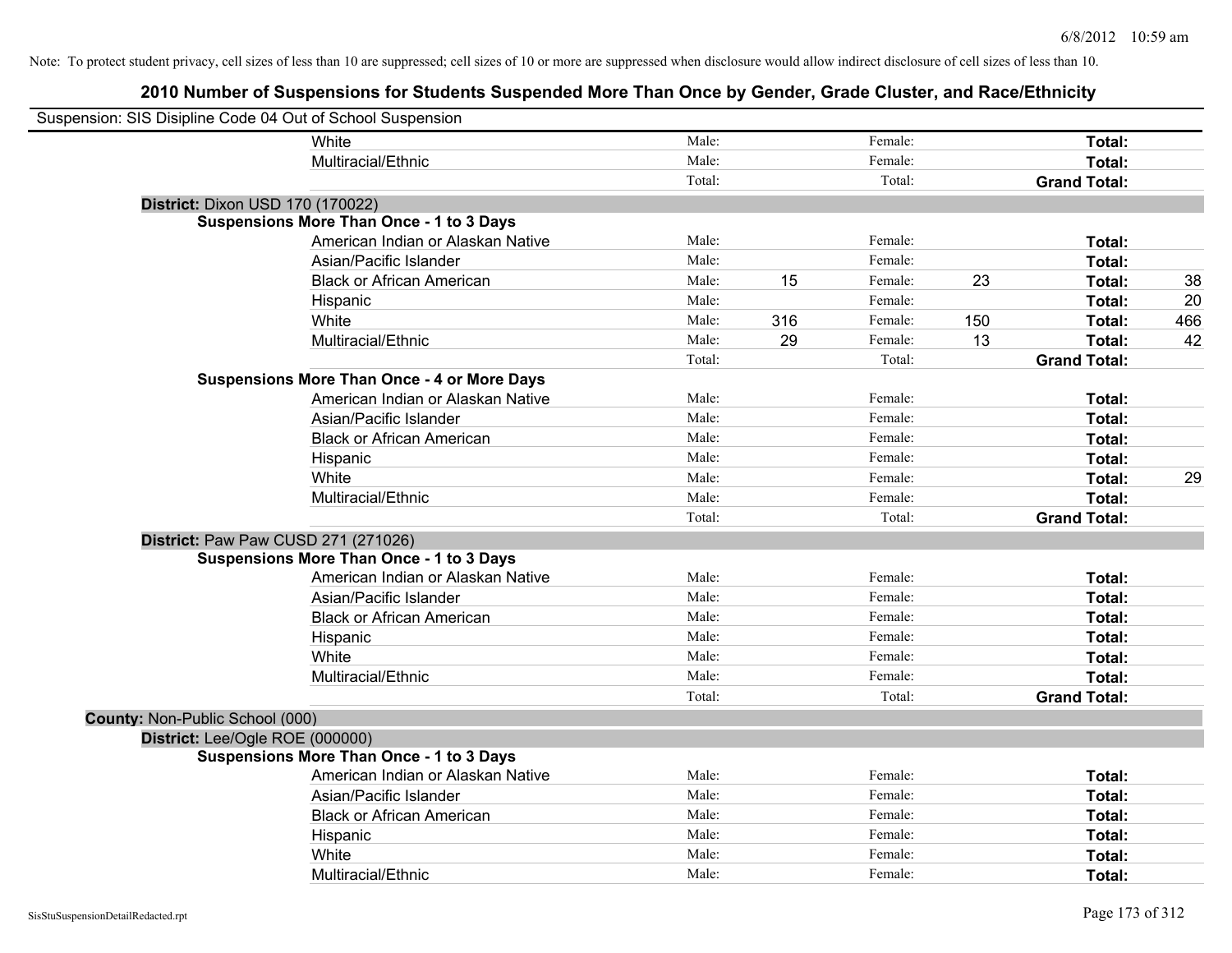| Suspension: SIS Disipline Code 04 Out of School Suspension |                                                         |        |         |                     |
|------------------------------------------------------------|---------------------------------------------------------|--------|---------|---------------------|
|                                                            |                                                         | Total: | Total:  | <b>Grand Total:</b> |
| County: Ogle (071)                                         |                                                         |        |         |                     |
|                                                            | District: Forrestville Valley CUSD 221 (221026)         |        |         |                     |
|                                                            | <b>Suspensions More Than Once - 1 to 3 Days</b>         |        |         |                     |
|                                                            | American Indian or Alaskan Native                       | Male:  | Female: | Total:              |
|                                                            | Asian/Pacific Islander                                  | Male:  | Female: | Total:              |
|                                                            | <b>Black or African American</b>                        | Male:  | Female: | Total:              |
|                                                            | Hispanic                                                | Male:  | Female: | Total:              |
|                                                            | White                                                   | Male:  | Female: | Total:              |
|                                                            | Multiracial/Ethnic                                      | Male:  | Female: | Total:              |
|                                                            |                                                         | Total: | Total:  | <b>Grand Total:</b> |
|                                                            | <b>Suspensions More Than Once - 4 or More Days</b>      |        |         |                     |
|                                                            | American Indian or Alaskan Native                       | Male:  | Female: | Total:              |
|                                                            | Asian/Pacific Islander                                  | Male:  | Female: | Total:              |
|                                                            | <b>Black or African American</b>                        | Male:  | Female: | Total:              |
|                                                            | Hispanic                                                | Male:  | Female: | Total:              |
|                                                            | White                                                   | Male:  | Female: | Total:              |
|                                                            | Multiracial/Ethnic                                      | Male:  | Female: | Total:              |
|                                                            |                                                         | Total: | Total:  | <b>Grand Total:</b> |
| District: Meridian CUSD 223 (223026)                       |                                                         |        |         |                     |
|                                                            | <b>Suspensions More Than Once - 1 to 3 Days</b>         |        |         |                     |
|                                                            | American Indian or Alaskan Native                       | Male:  | Female: | Total:              |
|                                                            | Asian/Pacific Islander                                  | Male:  | Female: | Total:              |
|                                                            | <b>Black or African American</b>                        | Male:  | Female: | Total:              |
|                                                            | Hispanic                                                | Male:  | Female: | Total:              |
|                                                            | White                                                   | Male:  | Female: | 33<br>Total:        |
|                                                            | Multiracial/Ethnic                                      | Male:  | Female: | Total:              |
|                                                            |                                                         | Total: | Total:  | <b>Grand Total:</b> |
|                                                            | <b>Suspensions More Than Once - 4 or More Days</b>      |        |         |                     |
|                                                            | American Indian or Alaskan Native                       | Male:  | Female: | Total:              |
|                                                            | Asian/Pacific Islander                                  | Male:  | Female: | Total:              |
|                                                            | <b>Black or African American</b>                        | Male:  | Female: | Total:              |
|                                                            | Hispanic                                                | Male:  | Female: | Total:              |
|                                                            | White                                                   | Male:  | Female: | Total:              |
|                                                            | Multiracial/Ethnic                                      | Male:  | Female: | Total:              |
|                                                            |                                                         | Total: | Total:  | <b>Grand Total:</b> |
|                                                            | <b>District:</b> Ogle Co Education Cooperative (801060) |        |         |                     |
|                                                            | <b>Suspensions More Than Once - 1 to 3 Days</b>         |        |         |                     |
|                                                            | American Indian or Alaskan Native                       | Male:  | Female: | Total:              |
| SisStuSuspensionDetailRedacted.rpt                         |                                                         |        |         | Page 174 of 312     |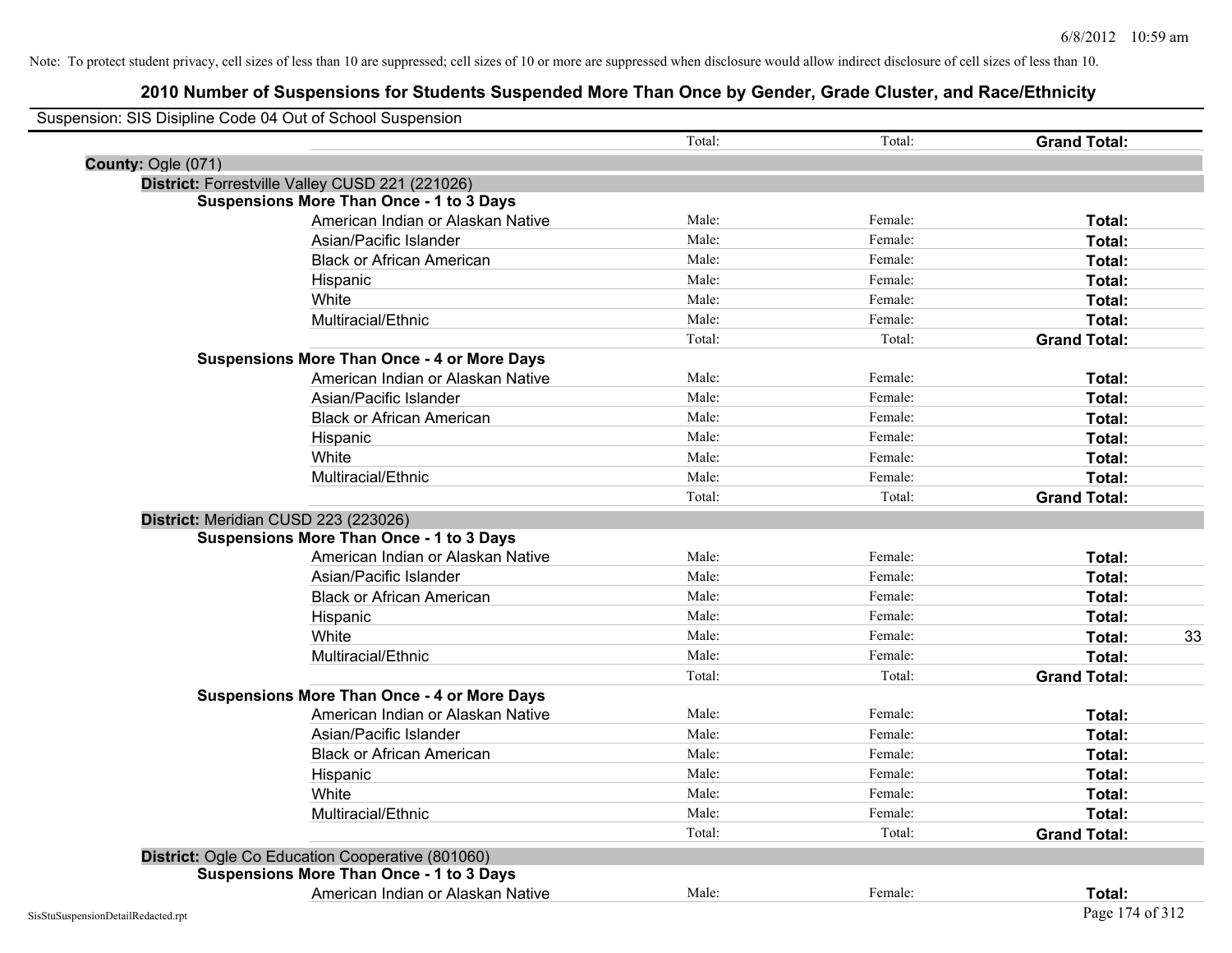| Suspension: SIS Disipline Code 04 Out of School Suspension |                                                    |        |         |                     |    |
|------------------------------------------------------------|----------------------------------------------------|--------|---------|---------------------|----|
|                                                            | Asian/Pacific Islander                             | Male:  | Female: | Total:              |    |
|                                                            | <b>Black or African American</b>                   | Male:  | Female: | Total:              |    |
|                                                            | Hispanic                                           | Male:  | Female: | Total:              |    |
|                                                            | White                                              | Male:  | Female: | Total:              |    |
|                                                            | Multiracial/Ethnic                                 | Male:  | Female: | Total:              |    |
|                                                            |                                                    | Total: | Total:  | <b>Grand Total:</b> |    |
| District: Oregon CUSD 220 (220026)                         |                                                    |        |         |                     |    |
|                                                            | <b>Suspensions More Than Once - 1 to 3 Days</b>    |        |         |                     |    |
|                                                            | American Indian or Alaskan Native                  | Male:  | Female: | Total:              |    |
|                                                            | Asian/Pacific Islander                             | Male:  | Female: | Total:              |    |
|                                                            | <b>Black or African American</b>                   | Male:  | Female: | Total:              |    |
|                                                            | Hispanic                                           | Male:  | Female: | Total:              |    |
|                                                            | White                                              | Male:  | Female: | Total:              | 68 |
|                                                            | Multiracial/Ethnic                                 | Male:  | Female: | Total:              |    |
|                                                            |                                                    | Total: | Total:  | <b>Grand Total:</b> |    |
|                                                            | <b>Suspensions More Than Once - 4 or More Days</b> |        |         |                     |    |
|                                                            | American Indian or Alaskan Native                  | Male:  | Female: | Total:              |    |
|                                                            | Asian/Pacific Islander                             | Male:  | Female: | Total:              |    |
|                                                            | <b>Black or African American</b>                   | Male:  | Female: | Total:              |    |
|                                                            | Hispanic                                           | Male:  | Female: | Total:              |    |
|                                                            | White                                              | Male:  | Female: | Total:              | 10 |
|                                                            | Multiracial/Ethnic                                 | Male:  | Female: | Total:              |    |
|                                                            |                                                    | Total: | Total:  | <b>Grand Total:</b> |    |
| District: Polo CUSD 222 (222026)                           |                                                    |        |         |                     |    |
|                                                            | <b>Suspensions More Than Once - 1 to 3 Days</b>    |        |         |                     |    |
|                                                            | American Indian or Alaskan Native                  | Male:  | Female: | Total:              |    |
|                                                            | Asian/Pacific Islander                             | Male:  | Female: | Total:              |    |
|                                                            | <b>Black or African American</b>                   | Male:  | Female: | Total:              |    |
|                                                            | Hispanic                                           | Male:  | Female: | Total:              |    |
|                                                            | White                                              | Male:  | Female: | Total:              |    |
|                                                            | Multiracial/Ethnic                                 | Male:  | Female: | Total:              |    |
|                                                            |                                                    | Total: | Total:  | <b>Grand Total:</b> |    |
|                                                            | <b>Suspensions More Than Once - 4 or More Days</b> |        |         |                     |    |
|                                                            | American Indian or Alaskan Native                  | Male:  | Female: | Total:              |    |
|                                                            | Asian/Pacific Islander                             | Male:  | Female: | Total:              |    |
|                                                            | <b>Black or African American</b>                   | Male:  | Female: | Total:              |    |
|                                                            | Hispanic                                           | Male:  | Female: | Total:              |    |
|                                                            | White                                              | Male:  | Female: | Total:              |    |
|                                                            | Multiracial/Ethnic                                 | Male:  | Female: | Total:              |    |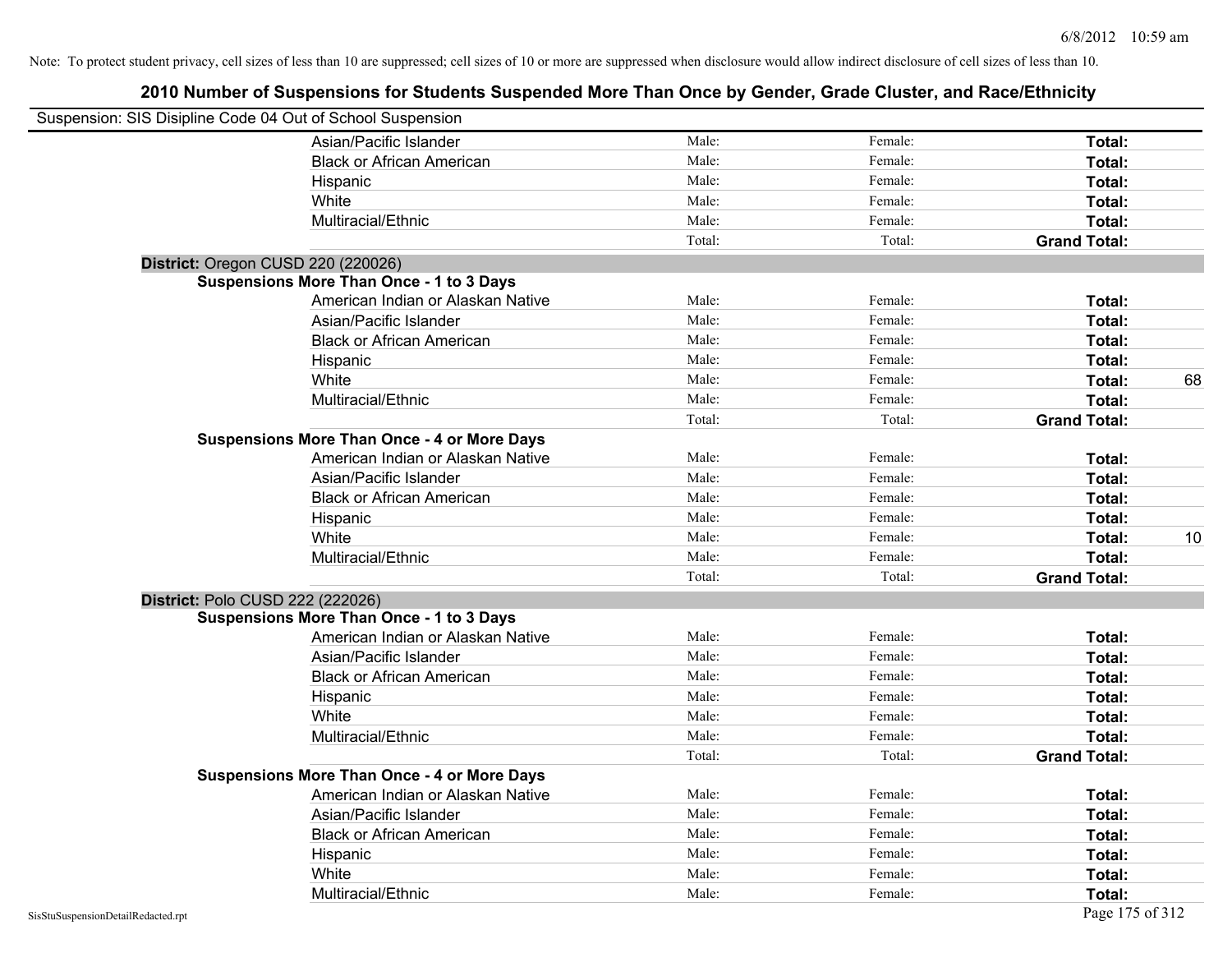| Suspension: SIS Disipline Code 04 Out of School Suspension |                                                    |        |         |                           |
|------------------------------------------------------------|----------------------------------------------------|--------|---------|---------------------------|
|                                                            |                                                    | Total: | Total:  | <b>Grand Total:</b>       |
| District: Rochelle CCSD 231 (231004)                       |                                                    |        |         |                           |
|                                                            | <b>Suspensions More Than Once - 1 to 3 Days</b>    |        |         |                           |
|                                                            | American Indian or Alaskan Native                  | Male:  | Female: | Total:                    |
|                                                            | Asian/Pacific Islander                             | Male:  | Female: | Total:                    |
|                                                            | <b>Black or African American</b>                   | Male:  | Female: | Total:                    |
|                                                            | Hispanic                                           | Male:  | Female: | Total:                    |
|                                                            | White                                              | Male:  | Female: | Total:                    |
|                                                            | Multiracial/Ethnic                                 | Male:  | Female: | Total:                    |
|                                                            |                                                    | Total: | Total:  | <b>Grand Total:</b><br>16 |
|                                                            | <b>Suspensions More Than Once - 4 or More Days</b> |        |         |                           |
|                                                            | American Indian or Alaskan Native                  | Male:  | Female: | Total:                    |
|                                                            | Asian/Pacific Islander                             | Male:  | Female: | Total:                    |
|                                                            | <b>Black or African American</b>                   | Male:  | Female: | Total:                    |
|                                                            | Hispanic                                           | Male:  | Female: | Total:                    |
|                                                            | White                                              | Male:  | Female: | Total:                    |
|                                                            | Multiracial/Ethnic                                 | Male:  | Female: | Total:                    |
|                                                            |                                                    | Total: | Total:  | <b>Grand Total:</b>       |
| District: Rochelle Twp HSD 212 (212017)                    |                                                    |        |         |                           |
|                                                            | <b>Suspensions More Than Once - 4 or More Days</b> |        |         |                           |
|                                                            | American Indian or Alaskan Native                  | Male:  | Female: | Total:                    |
|                                                            | Asian/Pacific Islander                             | Male:  | Female: | Total:                    |
|                                                            | <b>Black or African American</b>                   | Male:  | Female: | Total:                    |
|                                                            | Hispanic                                           | Male:  | Female: | Total:                    |
|                                                            | White                                              | Male:  | Female: | Total:                    |
|                                                            | Multiracial/Ethnic                                 | Male:  | Female: | Total:                    |
|                                                            |                                                    | Total: | Total:  | <b>Grand Total:</b>       |
| Region: Logan/Mason/Menard ROE (38)                        |                                                    |        |         |                           |
| County: Logan (054)                                        |                                                    |        |         |                           |
|                                                            | District: Chester-East Lincoln CCSD 61 (061004)    |        |         |                           |
|                                                            | <b>Suspensions More Than Once - 1 to 3 Days</b>    |        |         |                           |
|                                                            | American Indian or Alaskan Native                  | Male:  | Female: | Total:                    |
|                                                            | Asian/Pacific Islander                             | Male:  | Female: | Total:                    |
|                                                            | <b>Black or African American</b>                   | Male:  | Female: | Total:                    |
|                                                            | Hispanic                                           | Male:  | Female: | Total:                    |
|                                                            | White                                              | Male:  | Female: | Total:                    |
|                                                            | Multiracial/Ethnic                                 | Male:  | Female: | Total:                    |
|                                                            |                                                    |        |         |                           |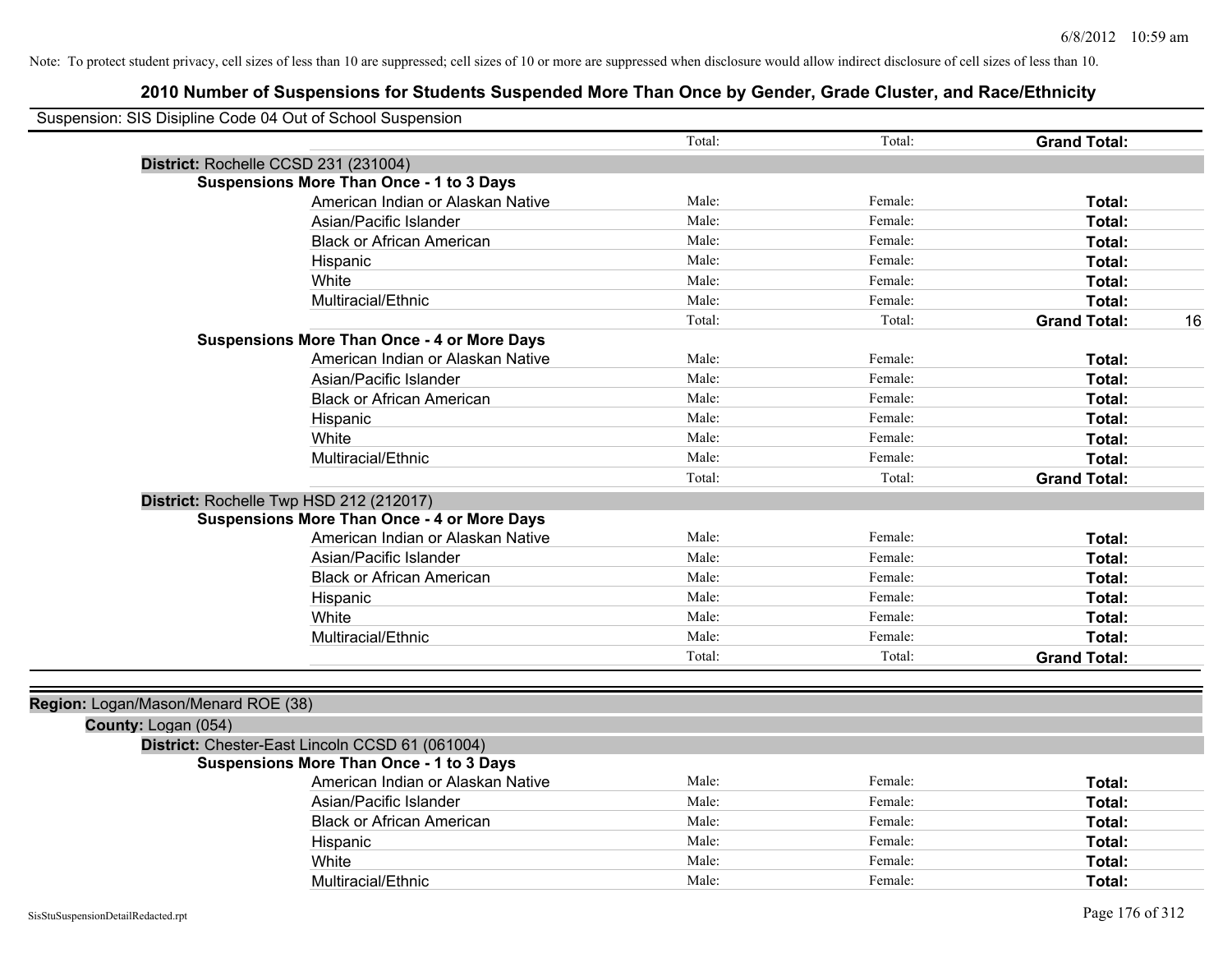| District: Lincoln CHSD 404 (404016)<br><b>Suspensions More Than Once - 1 to 3 Days</b><br>American Indian or Alaskan Native<br>Asian/Pacific Islander | Total: |     | Total:  |    | <b>Grand Total:</b> |     |
|-------------------------------------------------------------------------------------------------------------------------------------------------------|--------|-----|---------|----|---------------------|-----|
|                                                                                                                                                       |        |     |         |    |                     |     |
|                                                                                                                                                       |        |     |         |    |                     |     |
|                                                                                                                                                       |        |     |         |    |                     |     |
|                                                                                                                                                       | Male:  |     | Female: |    | Total:              |     |
|                                                                                                                                                       | Male:  |     | Female: |    | Total:              |     |
| <b>Black or African American</b>                                                                                                                      | Male:  | 20  | Female: | 15 | Total:              | 35  |
| Hispanic                                                                                                                                              | Male:  |     | Female: |    | Total:              |     |
| White                                                                                                                                                 | Male:  | 187 | Female: | 98 | Total:              | 285 |
| Multiracial/Ethnic                                                                                                                                    | Male:  |     | Female: |    | Total:              | 12  |
|                                                                                                                                                       | Total: |     | Total:  |    | <b>Grand Total:</b> | 348 |
| <b>Suspensions More Than Once - 4 or More Days</b>                                                                                                    |        |     |         |    |                     |     |
| American Indian or Alaskan Native                                                                                                                     | Male:  |     | Female: |    | Total:              |     |
| Asian/Pacific Islander                                                                                                                                | Male:  |     | Female: |    | Total:              |     |
| <b>Black or African American</b>                                                                                                                      | Male:  |     | Female: |    | Total:              | 10  |
| Hispanic                                                                                                                                              | Male:  |     | Female: |    | Total:              |     |
| White                                                                                                                                                 | Male:  | 45  | Female: | 22 | Total:              | 67  |
| Multiracial/Ethnic                                                                                                                                    | Male:  |     | Female: |    | Total:              |     |
|                                                                                                                                                       | Total: |     | Total:  |    | <b>Grand Total:</b> |     |
| District: Lincoln ESD 27 (027002)                                                                                                                     |        |     |         |    |                     |     |
| <b>Suspensions More Than Once - 1 to 3 Days</b>                                                                                                       |        |     |         |    |                     |     |
| American Indian or Alaskan Native                                                                                                                     | Male:  |     | Female: |    | Total:              |     |
| Asian/Pacific Islander                                                                                                                                | Male:  |     | Female: |    | Total:              |     |
| <b>Black or African American</b>                                                                                                                      | Male:  |     | Female: |    | Total:              |     |
| Hispanic                                                                                                                                              | Male:  |     | Female: |    | Total:              |     |
| White                                                                                                                                                 | Male:  |     | Female: |    | Total:              | 18  |
| Multiracial/Ethnic                                                                                                                                    | Male:  |     | Female: |    | Total:              |     |
|                                                                                                                                                       | Total: |     | Total:  |    | <b>Grand Total:</b> |     |
| <b>Suspensions More Than Once - 4 or More Days</b>                                                                                                    |        |     |         |    |                     |     |
| American Indian or Alaskan Native                                                                                                                     | Male:  |     | Female: |    | Total:              |     |
| Asian/Pacific Islander                                                                                                                                | Male:  |     | Female: |    | Total:              |     |
| <b>Black or African American</b>                                                                                                                      | Male:  |     | Female: |    | Total:              |     |
| Hispanic                                                                                                                                              | Male:  |     | Female: |    | Total:              |     |
| White                                                                                                                                                 | Male:  |     | Female: |    | Total:              |     |
| Multiracial/Ethnic                                                                                                                                    | Male:  |     | Female: |    | Total:              |     |
|                                                                                                                                                       | Total: |     | Total:  |    | <b>Grand Total:</b> |     |
| District: Mt Pulaski CUSD 23 (023026)                                                                                                                 |        |     |         |    |                     |     |
| <b>Suspensions More Than Once - 1 to 3 Days</b>                                                                                                       |        |     |         |    |                     |     |
| American Indian or Alaskan Native                                                                                                                     | Male:  |     | Female: |    | Total:              |     |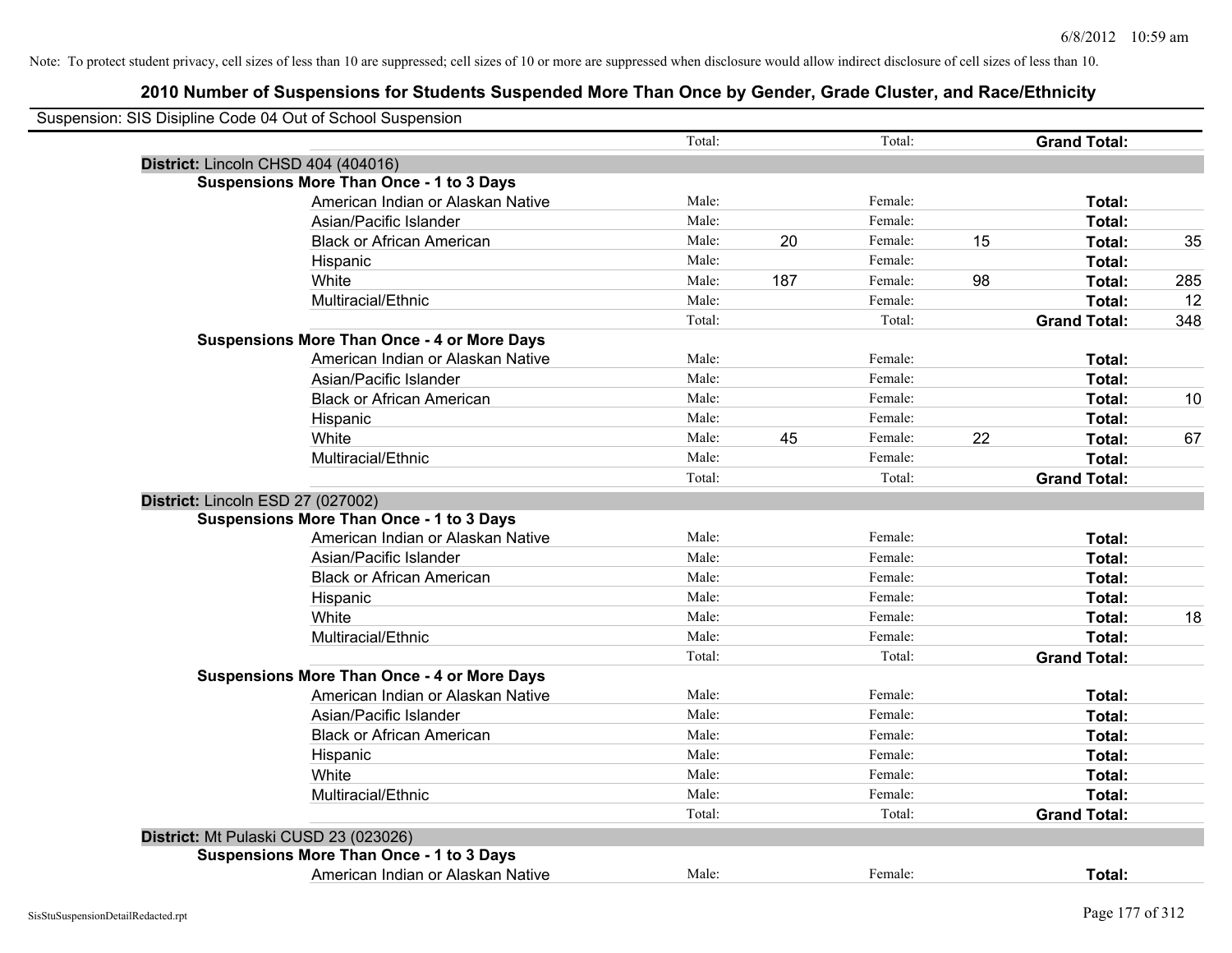| Suspension: SIS Disipline Code 04 Out of School Suspension |                                                    |        |         |                     |    |
|------------------------------------------------------------|----------------------------------------------------|--------|---------|---------------------|----|
|                                                            | Asian/Pacific Islander                             | Male:  | Female: | Total:              |    |
|                                                            | <b>Black or African American</b>                   | Male:  | Female: | Total:              |    |
|                                                            | Hispanic                                           | Male:  | Female: | Total:              |    |
|                                                            | White                                              | Male:  | Female: | Total:              | 50 |
|                                                            | Multiracial/Ethnic                                 | Male:  | Female: | Total:              |    |
|                                                            |                                                    | Total: | Total:  | <b>Grand Total:</b> |    |
|                                                            | <b>Suspensions More Than Once - 4 or More Days</b> |        |         |                     |    |
|                                                            | American Indian or Alaskan Native                  | Male:  | Female: | Total:              |    |
|                                                            | Asian/Pacific Islander                             | Male:  | Female: | Total:              |    |
|                                                            | <b>Black or African American</b>                   | Male:  | Female: | Total:              |    |
|                                                            | Hispanic                                           | Male:  | Female: | Total:              |    |
|                                                            | White                                              | Male:  | Female: | Total:              |    |
|                                                            | Multiracial/Ethnic                                 | Male:  | Female: | Total:              |    |
|                                                            |                                                    | Total: | Total:  | <b>Grand Total:</b> |    |
|                                                            | District: New Holland-Middletown Ed 88 (088002)    |        |         |                     |    |
|                                                            | <b>Suspensions More Than Once - 1 to 3 Days</b>    |        |         |                     |    |
|                                                            | American Indian or Alaskan Native                  | Male:  | Female: | Total:              |    |
|                                                            | Asian/Pacific Islander                             | Male:  | Female: | Total:              |    |
|                                                            | <b>Black or African American</b>                   | Male:  | Female: | Total:              |    |
|                                                            | Hispanic                                           | Male:  | Female: | Total:              |    |
|                                                            | White                                              | Male:  | Female: | Total:              | 14 |
|                                                            | Multiracial/Ethnic                                 | Male:  | Female: | Total:              |    |
|                                                            |                                                    | Total: | Total:  | <b>Grand Total:</b> |    |
|                                                            | <b>Suspensions More Than Once - 4 or More Days</b> |        |         |                     |    |
|                                                            | American Indian or Alaskan Native                  | Male:  | Female: | Total:              |    |
|                                                            | Asian/Pacific Islander                             | Male:  | Female: | Total:              |    |
|                                                            | <b>Black or African American</b>                   | Male:  | Female: | Total:              |    |
|                                                            | Hispanic                                           | Male:  | Female: | Total:              |    |
|                                                            | White                                              | Male:  | Female: | Total:              |    |
|                                                            | Multiracial/Ethnic                                 | Male:  | Female: | Total:              |    |
|                                                            |                                                    | Total: | Total:  | <b>Grand Total:</b> |    |
| County: Mason (060)                                        |                                                    |        |         |                     |    |
|                                                            | District: Illini Central CUSD 189 (189026)         |        |         |                     |    |
|                                                            | <b>Suspensions More Than Once - 1 to 3 Days</b>    |        |         |                     |    |
|                                                            | American Indian or Alaskan Native                  | Male:  | Female: | Total:              |    |
|                                                            | Asian/Pacific Islander                             | Male:  | Female: | Total:              |    |
|                                                            | <b>Black or African American</b>                   | Male:  | Female: | Total:              |    |
|                                                            | Hispanic                                           | Male:  | Female: | Total:              |    |
|                                                            | White                                              | Male:  | Female: | Total:              | 52 |
| SisStuSuspensionDetailRedacted.rpt                         |                                                    |        |         | Page 178 of 312     |    |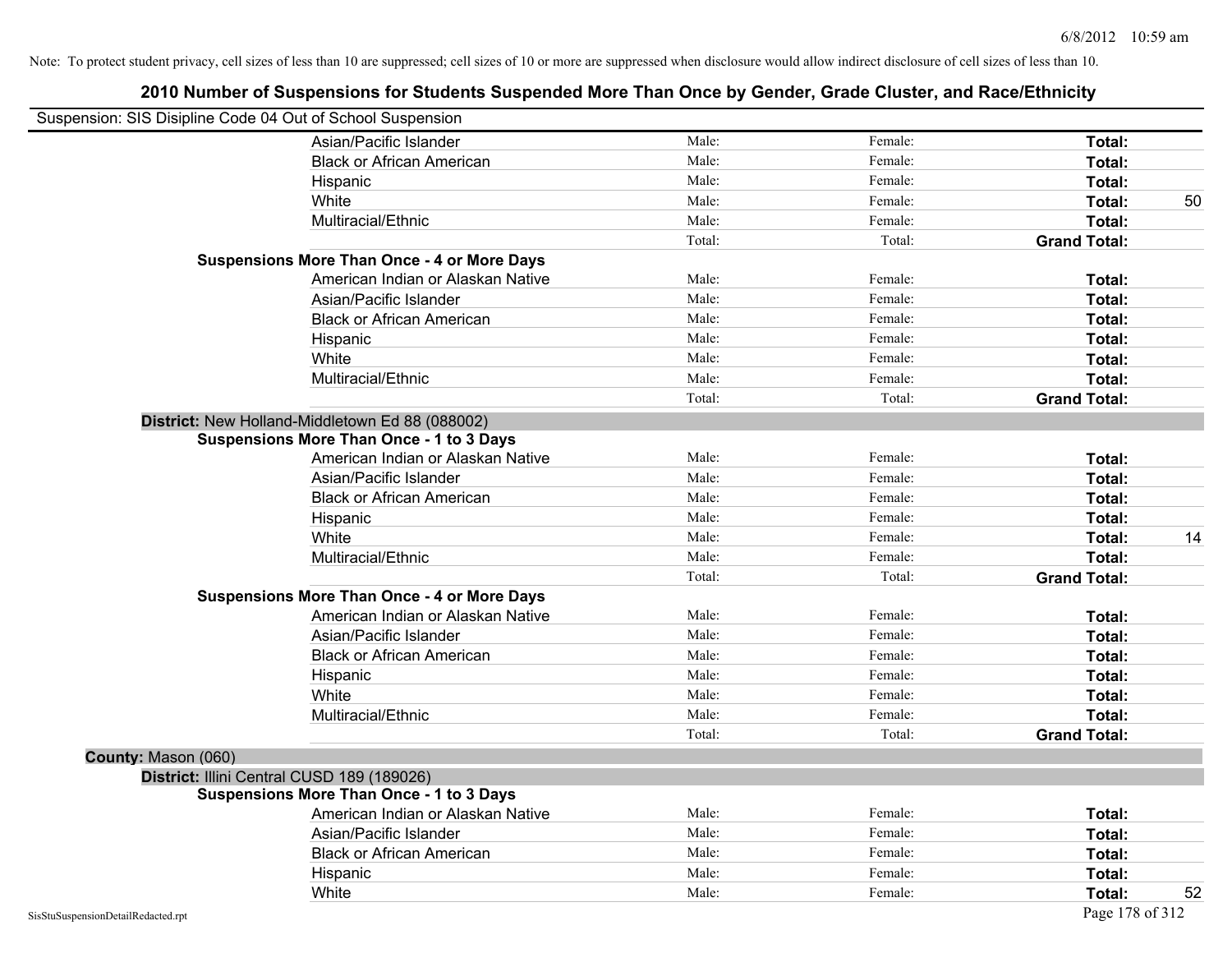|                      | Suspension: SIS Disipline Code 04 Out of School Suspension |        |         |                     |    |
|----------------------|------------------------------------------------------------|--------|---------|---------------------|----|
|                      | Multiracial/Ethnic                                         | Male:  | Female: | Total:              |    |
|                      |                                                            | Total: | Total:  | <b>Grand Total:</b> |    |
|                      | <b>Suspensions More Than Once - 4 or More Days</b>         |        |         |                     |    |
|                      | American Indian or Alaskan Native                          | Male:  | Female: | Total:              |    |
|                      | Asian/Pacific Islander                                     | Male:  | Female: | Total:              |    |
|                      | <b>Black or African American</b>                           | Male:  | Female: | Total:              |    |
|                      | Hispanic                                                   | Male:  | Female: | Total:              |    |
|                      | White                                                      | Male:  | Female: | Total:              | 21 |
|                      | Multiracial/Ethnic                                         | Male:  | Female: | Total:              |    |
|                      |                                                            | Total: | Total:  | <b>Grand Total:</b> |    |
|                      | District: Midwest Central CUSD 191 (191026)                |        |         |                     |    |
|                      | <b>Suspensions More Than Once - 1 to 3 Days</b>            |        |         |                     |    |
|                      | American Indian or Alaskan Native                          | Male:  | Female: | Total:              |    |
|                      | Asian/Pacific Islander                                     | Male:  | Female: | Total:              |    |
|                      | <b>Black or African American</b>                           | Male:  | Female: | Total:              |    |
|                      | Hispanic                                                   | Male:  | Female: | Total:              |    |
|                      | White                                                      | Male:  | Female: | Total:              | 22 |
|                      | Multiracial/Ethnic                                         | Male:  | Female: | Total:              |    |
|                      |                                                            | Total: | Total:  | <b>Grand Total:</b> |    |
|                      | <b>Suspensions More Than Once - 4 or More Days</b>         |        |         |                     |    |
|                      | American Indian or Alaskan Native                          | Male:  | Female: | Total:              |    |
|                      | Asian/Pacific Islander                                     | Male:  | Female: | Total:              |    |
|                      | <b>Black or African American</b>                           | Male:  | Female: | Total:              |    |
|                      | Hispanic                                                   | Male:  | Female: | Total:              |    |
|                      | White                                                      | Male:  | Female: | Total:              | 14 |
|                      | Multiracial/Ethnic                                         | Male:  | Female: | Total:              |    |
|                      |                                                            | Total: | Total:  | <b>Grand Total:</b> |    |
| County: Menard (065) |                                                            |        |         |                     |    |
|                      | District: Athens CUSD 213 (213026)                         |        |         |                     |    |
|                      | <b>Suspensions More Than Once - 1 to 3 Days</b>            |        |         |                     |    |
|                      | American Indian or Alaskan Native                          | Male:  | Female: | Total:              |    |
|                      | Asian/Pacific Islander                                     | Male:  | Female: | Total:              |    |
|                      | <b>Black or African American</b>                           | Male:  | Female: | Total:              |    |
|                      | Hispanic                                                   | Male:  | Female: | Total:              |    |
|                      | White                                                      | Male:  | Female: | Total:              |    |
|                      | Multiracial/Ethnic                                         | Male:  | Female: | Total:              |    |
|                      |                                                            | Total: | Total:  | <b>Grand Total:</b> |    |
|                      | <b>Suspensions More Than Once - 4 or More Days</b>         |        |         |                     |    |
|                      | American Indian or Alaskan Native                          | Male:  | Female: | Total:              |    |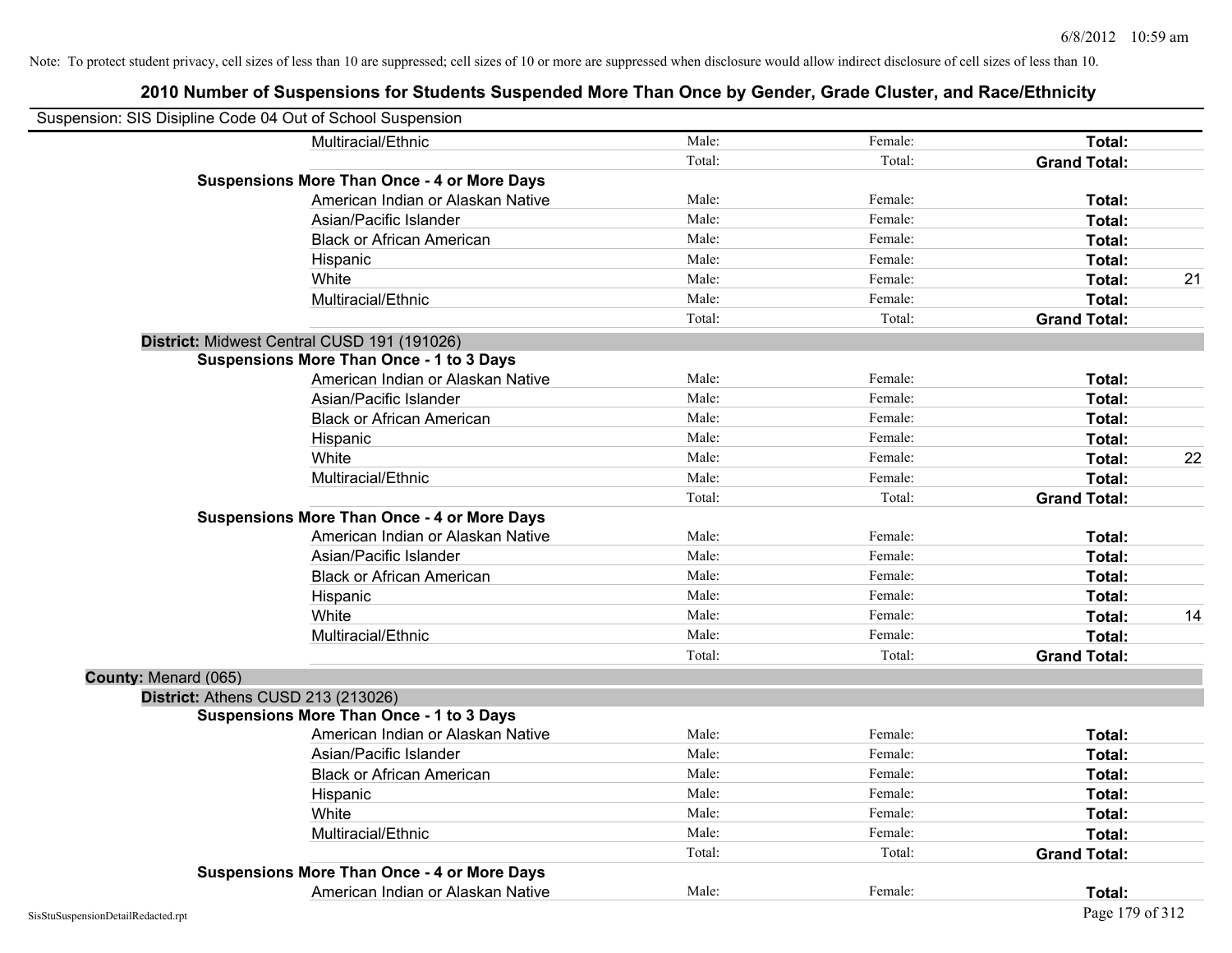|                              | Suspension: SIS Disipline Code 04 Out of School Suspension                                  |        |     |         |     |                     |       |
|------------------------------|---------------------------------------------------------------------------------------------|--------|-----|---------|-----|---------------------|-------|
|                              | Asian/Pacific Islander                                                                      | Male:  |     | Female: |     | Total:              |       |
|                              | <b>Black or African American</b>                                                            | Male:  |     | Female: |     | Total:              |       |
|                              | Hispanic                                                                                    | Male:  |     | Female: |     | Total:              |       |
|                              | White                                                                                       | Male:  |     | Female: |     | Total:              |       |
|                              | Multiracial/Ethnic                                                                          | Male:  |     | Female: |     | Total:              |       |
|                              |                                                                                             | Total: |     | Total:  |     | <b>Grand Total:</b> |       |
|                              |                                                                                             |        |     |         |     |                     |       |
| Region: Macon/Piatt ROE (39) |                                                                                             |        |     |         |     |                     |       |
| County: Macon (055)          |                                                                                             |        |     |         |     |                     |       |
|                              | District: Argenta-Oreana CUSD 1 (001026)<br><b>Suspensions More Than Once - 1 to 3 Days</b> |        |     |         |     |                     |       |
|                              | American Indian or Alaskan Native                                                           | Male:  |     | Female: |     | Total:              |       |
|                              | Asian/Pacific Islander                                                                      | Male:  |     | Female: |     | Total:              |       |
|                              | <b>Black or African American</b>                                                            | Male:  |     | Female: |     | Total:              |       |
|                              | Hispanic                                                                                    | Male:  |     | Female: |     | Total:              |       |
|                              | White                                                                                       | Male:  |     | Female: |     | Total:              | 24    |
|                              | Multiracial/Ethnic                                                                          | Male:  |     | Female: |     | Total:              |       |
|                              |                                                                                             | Total: |     | Total:  |     | <b>Grand Total:</b> |       |
|                              | <b>Suspensions More Than Once - 4 or More Days</b>                                          |        |     |         |     |                     |       |
|                              | American Indian or Alaskan Native                                                           | Male:  |     | Female: |     | Total:              |       |
|                              | Asian/Pacific Islander                                                                      | Male:  |     | Female: |     | Total:              |       |
|                              | <b>Black or African American</b>                                                            | Male:  |     | Female: |     | Total:              |       |
|                              | Hispanic                                                                                    | Male:  |     | Female: |     | Total:              |       |
|                              | White                                                                                       | Male:  |     | Female: |     | Total:              | 15    |
|                              | Multiracial/Ethnic                                                                          | Male:  |     | Female: |     | Total:              |       |
|                              |                                                                                             | Total: |     | Total:  |     | <b>Grand Total:</b> |       |
|                              | District: Decatur SD 61 (061025)                                                            |        |     |         |     |                     |       |
|                              | <b>Suspensions More Than Once - 1 to 3 Days</b>                                             |        |     |         |     |                     |       |
|                              | American Indian or Alaskan Native                                                           | Male:  |     | Female: |     | Total:              |       |
|                              | Asian/Pacific Islander                                                                      | Male:  |     | Female: |     | Total:              |       |
|                              | <b>Black or African American</b>                                                            | Male:  | 923 | Female: | 453 | Total:              | 1,376 |
|                              | Hispanic                                                                                    | Male:  |     | Female: |     | Total:              | 11    |
|                              | White                                                                                       | Male:  | 263 | Female: | 112 | Total:              | 375   |
|                              | Multiracial/Ethnic                                                                          | Male:  | 139 | Female: | 41  | Total:              | 180   |
|                              |                                                                                             | Total: |     | Total:  |     | <b>Grand Total:</b> |       |
|                              | <b>Suspensions More Than Once - 4 or More Days</b>                                          |        |     |         |     |                     |       |
|                              | American Indian or Alaskan Native                                                           | Male:  |     | Female: |     | Total:              |       |
|                              | Asian/Pacific Islander                                                                      | Male:  |     | Female: |     | Total:              |       |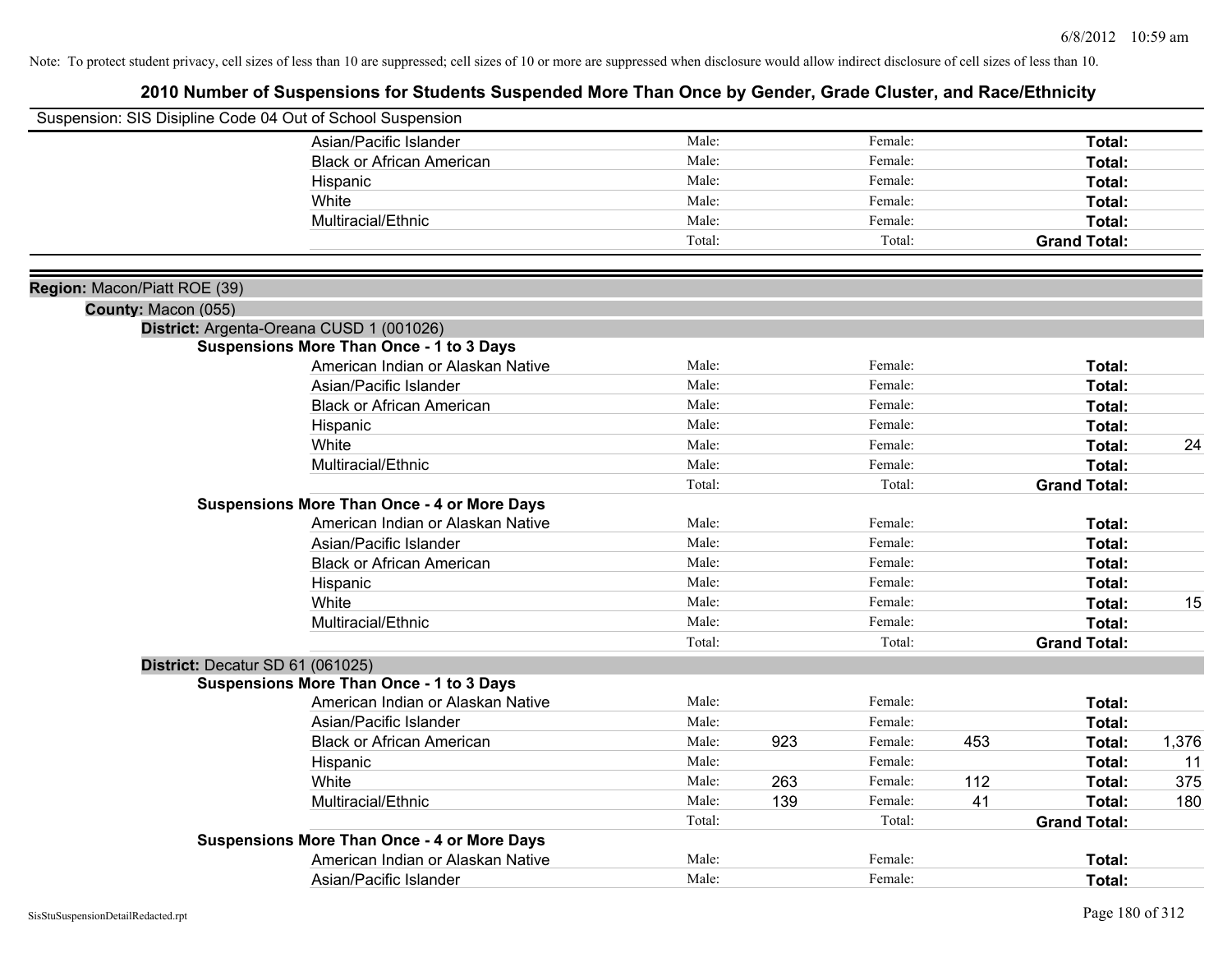| Suspension: SIS Disipline Code 04 Out of School Suspension |                                                    |        |     |         |     |                     |     |
|------------------------------------------------------------|----------------------------------------------------|--------|-----|---------|-----|---------------------|-----|
|                                                            | <b>Black or African American</b>                   | Male:  | 158 | Female: | 108 | Total:              | 266 |
|                                                            | Hispanic                                           | Male:  |     | Female: |     | Total:              |     |
|                                                            | White                                              | Male:  | 41  | Female: | 15  | Total:              | 56  |
|                                                            | Multiracial/Ethnic                                 | Male:  |     | Female: |     | Total:              | 38  |
|                                                            |                                                    | Total: |     | Total:  |     | <b>Grand Total:</b> |     |
| District: Maroa Forsyth CUSD 2 (002026)                    |                                                    |        |     |         |     |                     |     |
|                                                            | <b>Suspensions More Than Once - 1 to 3 Days</b>    |        |     |         |     |                     |     |
|                                                            | American Indian or Alaskan Native                  | Male:  |     | Female: |     | Total:              |     |
|                                                            | Asian/Pacific Islander                             | Male:  |     | Female: |     | Total:              |     |
|                                                            | <b>Black or African American</b>                   | Male:  |     | Female: |     | Total:              |     |
|                                                            | Hispanic                                           | Male:  |     | Female: |     | Total:              |     |
|                                                            | White                                              | Male:  | 21  | Female: | 11  | Total:              | 32  |
|                                                            | Multiracial/Ethnic                                 | Male:  |     | Female: |     | Total:              |     |
|                                                            |                                                    | Total: |     | Total:  |     | <b>Grand Total:</b> |     |
|                                                            | <b>Suspensions More Than Once - 4 or More Days</b> |        |     |         |     |                     |     |
|                                                            | American Indian or Alaskan Native                  | Male:  |     | Female: |     | Total:              |     |
|                                                            | Asian/Pacific Islander                             | Male:  |     | Female: |     | Total:              |     |
|                                                            | <b>Black or African American</b>                   | Male:  |     | Female: |     | Total:              |     |
|                                                            | Hispanic                                           | Male:  |     | Female: |     | Total:              |     |
|                                                            | White                                              | Male:  |     | Female: |     | Total:              |     |
|                                                            | Multiracial/Ethnic                                 | Male:  |     | Female: |     | Total:              |     |
|                                                            |                                                    | Total: |     | Total:  |     | <b>Grand Total:</b> |     |
| District: Meridian CUSD 15 (015026)                        |                                                    |        |     |         |     |                     |     |
|                                                            | <b>Suspensions More Than Once - 1 to 3 Days</b>    |        |     |         |     |                     |     |
|                                                            | American Indian or Alaskan Native                  | Male:  |     | Female: |     | Total:              |     |
|                                                            | Asian/Pacific Islander                             | Male:  |     | Female: |     | Total:              |     |
|                                                            | <b>Black or African American</b>                   | Male:  |     | Female: |     | Total:              |     |
|                                                            | Hispanic                                           | Male:  |     | Female: |     | Total:              |     |
|                                                            | White                                              | Male:  |     | Female: |     | Total:              | 45  |
|                                                            | Multiracial/Ethnic                                 | Male:  |     | Female: |     | Total:              |     |
|                                                            |                                                    | Total: |     | Total:  |     | <b>Grand Total:</b> |     |
|                                                            | <b>Suspensions More Than Once - 4 or More Days</b> |        |     |         |     |                     |     |
|                                                            | American Indian or Alaskan Native                  | Male:  |     | Female: |     | Total:              |     |
|                                                            | Asian/Pacific Islander                             | Male:  |     | Female: |     | Total:              |     |
|                                                            | <b>Black or African American</b>                   | Male:  |     | Female: |     | Total:              |     |
|                                                            | Hispanic                                           | Male:  |     | Female: |     | Total:              |     |
|                                                            | White                                              | Male:  |     | Female: |     | Total:              | 10  |
|                                                            | Multiracial/Ethnic                                 | Male:  |     | Female: |     | Total:              |     |
|                                                            |                                                    | Total: |     | Total:  |     | <b>Grand Total:</b> |     |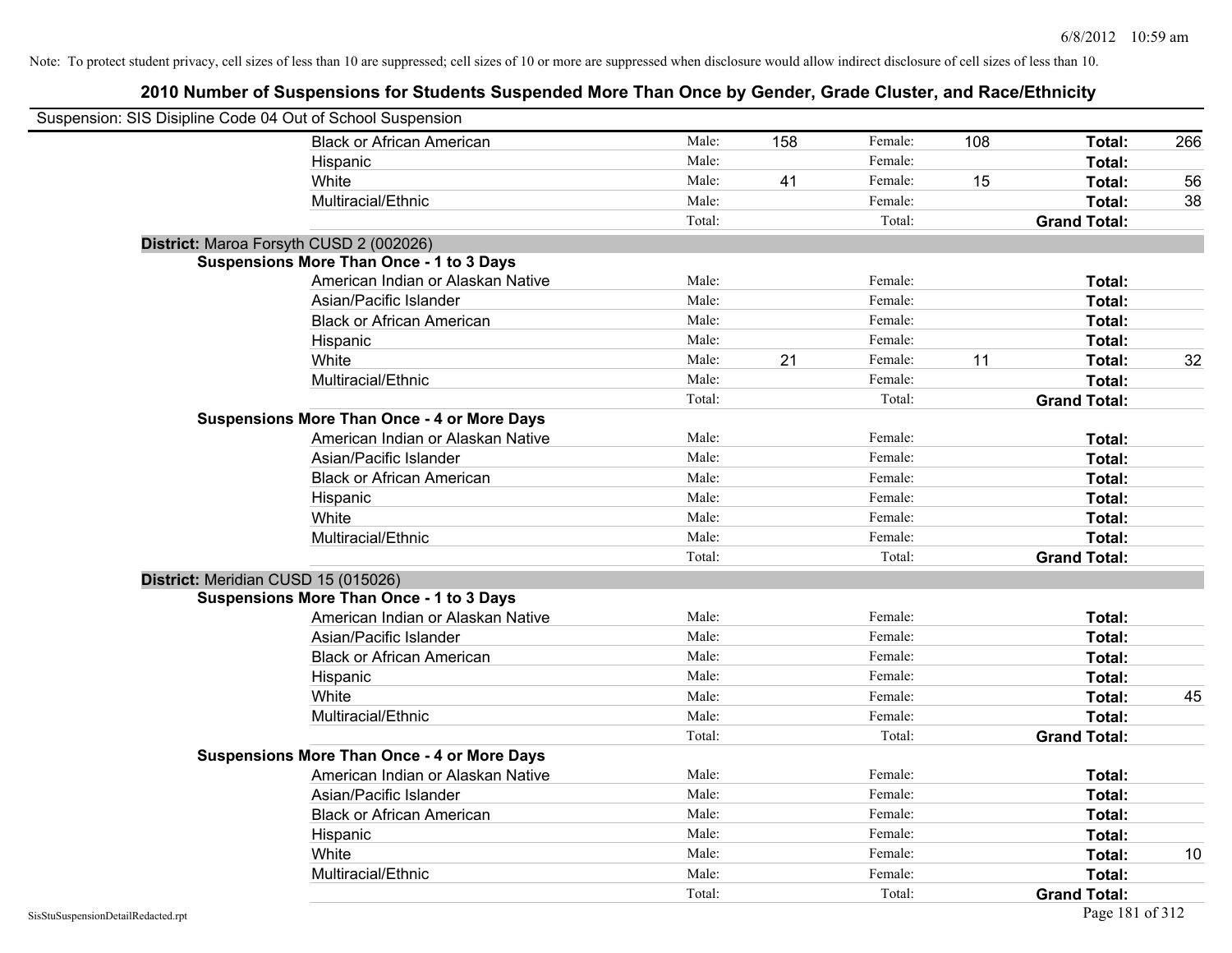| Suspension: SIS Disipline Code 04 Out of School Suspension |        |    |         |    |                     |     |
|------------------------------------------------------------|--------|----|---------|----|---------------------|-----|
| District: Mt Zion CUSD 3 (003026)                          |        |    |         |    |                     |     |
| Suspensions More Than Once - 1 to 3 Days                   |        |    |         |    |                     |     |
| American Indian or Alaskan Native                          | Male:  |    | Female: |    | Total:              |     |
| Asian/Pacific Islander                                     | Male:  |    | Female: |    | Total:              |     |
| <b>Black or African American</b>                           | Male:  |    | Female: |    | Total:              |     |
| Hispanic                                                   | Male:  |    | Female: |    | Total:              |     |
| White                                                      | Male:  |    | Female: |    | Total:              | 26  |
| Multiracial/Ethnic                                         | Male:  |    | Female: |    | Total:              |     |
|                                                            | Total: |    | Total:  |    | <b>Grand Total:</b> |     |
| <b>Suspensions More Than Once - 4 or More Days</b>         |        |    |         |    |                     |     |
| American Indian or Alaskan Native                          | Male:  |    | Female: |    | Total:              |     |
| Asian/Pacific Islander                                     | Male:  |    | Female: |    | Total:              |     |
| <b>Black or African American</b>                           | Male:  |    | Female: |    | Total:              |     |
| Hispanic                                                   | Male:  |    | Female: |    | Total:              |     |
| White                                                      | Male:  |    | Female: |    | Total:              | 12  |
| Multiracial/Ethnic                                         | Male:  |    | Female: |    | Total:              |     |
|                                                            | Total: |    | Total:  |    | <b>Grand Total:</b> |     |
| District: Sangamon Valley CUSD 9 (009026)                  |        |    |         |    |                     |     |
| <b>Suspensions More Than Once - 1 to 3 Days</b>            |        |    |         |    |                     |     |
| American Indian or Alaskan Native                          | Male:  |    | Female: |    | Total:              |     |
| Asian/Pacific Islander                                     | Male:  |    | Female: |    | Total:              |     |
| <b>Black or African American</b>                           | Male:  |    | Female: |    | Total:              |     |
| Hispanic                                                   | Male:  |    | Female: |    | Total:              |     |
| White                                                      | Male:  | 78 | Female: | 28 | Total:              | 106 |
| Multiracial/Ethnic                                         | Male:  |    | Female: |    | Total:              | 10  |
|                                                            | Total: |    | Total:  |    | <b>Grand Total:</b> |     |
| <b>Suspensions More Than Once - 4 or More Days</b>         |        |    |         |    |                     |     |
| American Indian or Alaskan Native                          | Male:  |    | Female: |    | Total:              |     |
| Asian/Pacific Islander                                     | Male:  |    | Female: |    | Total:              |     |
| <b>Black or African American</b>                           | Male:  |    | Female: |    | Total:              |     |
| Hispanic                                                   | Male:  |    | Female: |    | Total:              |     |
| White                                                      | Male:  |    | Female: |    | Total:              |     |
| Multiracial/Ethnic                                         | Male:  |    | Female: |    | Total:              |     |
|                                                            | Total: |    | Total:  |    | <b>Grand Total:</b> |     |
| District: Warrensburg-Latham CUSD 11 (011026)              |        |    |         |    |                     |     |
| <b>Suspensions More Than Once - 1 to 3 Days</b>            |        |    |         |    |                     |     |
| American Indian or Alaskan Native                          | Male:  |    | Female: |    | Total:              |     |
| Asian/Pacific Islander                                     | Male:  |    | Female: |    | Total:              |     |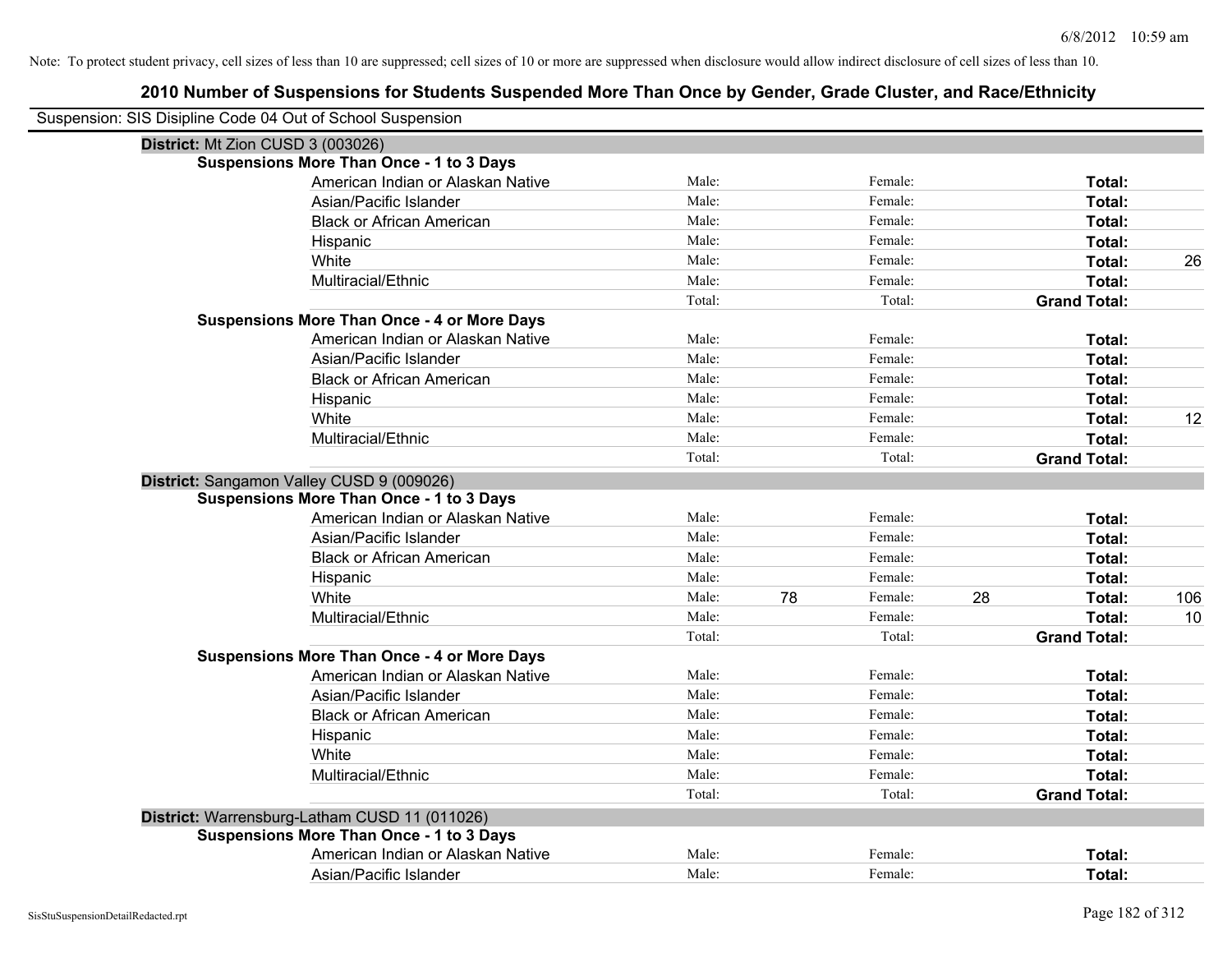| Suspension: SIS Disipline Code 04 Out of School Suspension |                                                    |        |    |         |    |                     |    |
|------------------------------------------------------------|----------------------------------------------------|--------|----|---------|----|---------------------|----|
|                                                            | <b>Black or African American</b>                   | Male:  |    | Female: |    | Total:              |    |
|                                                            | Hispanic                                           | Male:  |    | Female: |    | Total:              |    |
|                                                            | White                                              | Male:  | 43 | Female: | 11 | Total:              | 54 |
|                                                            | Multiracial/Ethnic                                 | Male:  |    | Female: |    | Total:              |    |
|                                                            |                                                    | Total: |    | Total:  |    | <b>Grand Total:</b> |    |
|                                                            | <b>Suspensions More Than Once - 4 or More Days</b> |        |    |         |    |                     |    |
|                                                            | American Indian or Alaskan Native                  | Male:  |    | Female: |    | Total:              |    |
|                                                            | Asian/Pacific Islander                             | Male:  |    | Female: |    | Total:              |    |
|                                                            | <b>Black or African American</b>                   | Male:  |    | Female: |    | Total:              |    |
|                                                            | Hispanic                                           | Male:  |    | Female: |    | Total:              |    |
|                                                            | White                                              | Male:  |    | Female: |    | Total:              | 10 |
|                                                            | Multiracial/Ethnic                                 | Male:  |    | Female: |    | Total:              |    |
|                                                            |                                                    | Total: |    | Total:  |    | <b>Grand Total:</b> |    |
| County: Piatt (074)                                        |                                                    |        |    |         |    |                     |    |
|                                                            | District: Atwood Hammond CUSD 39 (039026)          |        |    |         |    |                     |    |
|                                                            | <b>Suspensions More Than Once - 1 to 3 Days</b>    |        |    |         |    |                     |    |
|                                                            | American Indian or Alaskan Native                  | Male:  |    | Female: |    | Total:              |    |
|                                                            | Asian/Pacific Islander                             | Male:  |    | Female: |    | Total:              |    |
|                                                            | <b>Black or African American</b>                   | Male:  |    | Female: |    | Total:              |    |
|                                                            | Hispanic                                           | Male:  |    | Female: |    | Total:              |    |
|                                                            | White                                              | Male:  |    | Female: |    | Total:              |    |
|                                                            | Multiracial/Ethnic                                 | Male:  |    | Female: |    | Total:              |    |
|                                                            |                                                    | Total: |    | Total:  |    | <b>Grand Total:</b> |    |
|                                                            | <b>Suspensions More Than Once - 4 or More Days</b> |        |    |         |    |                     |    |
|                                                            | American Indian or Alaskan Native                  | Male:  |    | Female: |    | Total:              |    |
|                                                            | Asian/Pacific Islander                             | Male:  |    | Female: |    | Total:              |    |
|                                                            | <b>Black or African American</b>                   | Male:  |    | Female: |    | Total:              |    |
|                                                            | Hispanic                                           | Male:  |    | Female: |    | Total:              |    |
|                                                            | White                                              | Male:  |    | Female: |    | Total:              |    |
|                                                            | Multiracial/Ethnic                                 | Male:  |    | Female: |    | Total:              |    |
|                                                            |                                                    | Total: |    | Total:  |    | <b>Grand Total:</b> |    |
| District: Bement CUSD 5 (005026)                           |                                                    |        |    |         |    |                     |    |
|                                                            | <b>Suspensions More Than Once - 1 to 3 Days</b>    |        |    |         |    |                     |    |
|                                                            | American Indian or Alaskan Native                  | Male:  |    | Female: |    | Total:              |    |
|                                                            | Asian/Pacific Islander                             | Male:  |    | Female: |    | Total:              |    |
|                                                            | <b>Black or African American</b>                   | Male:  |    | Female: |    | Total:              |    |
|                                                            | Hispanic                                           | Male:  |    | Female: |    | Total:              |    |
|                                                            | White                                              | Male:  |    | Female: |    | Total:              | 10 |
|                                                            | Multiracial/Ethnic                                 | Male:  |    | Female: |    | Total:              |    |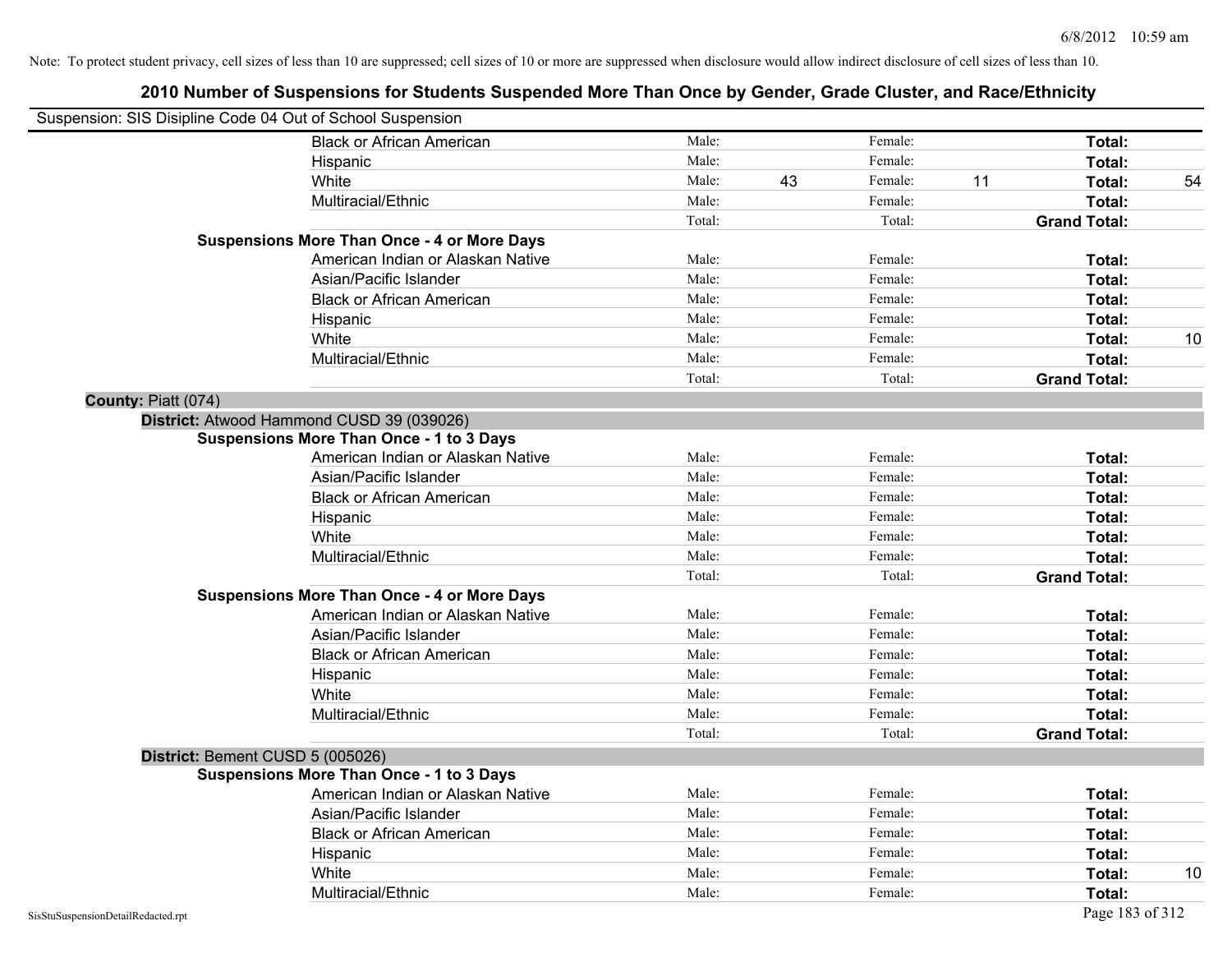| Suspension: SIS Disipline Code 04 Out of School Suspension |                                                    |        |         |                     |  |
|------------------------------------------------------------|----------------------------------------------------|--------|---------|---------------------|--|
|                                                            |                                                    | Total: | Total:  | <b>Grand Total:</b> |  |
|                                                            | <b>Suspensions More Than Once - 4 or More Days</b> |        |         |                     |  |
|                                                            | American Indian or Alaskan Native                  | Male:  | Female: | Total:              |  |
|                                                            | Asian/Pacific Islander                             | Male:  | Female: | Total:              |  |
|                                                            | <b>Black or African American</b>                   | Male:  | Female: | Total:              |  |
|                                                            | Hispanic                                           | Male:  | Female: | Total:              |  |
|                                                            | White                                              | Male:  | Female: | Total:              |  |
|                                                            | Multiracial/Ethnic                                 | Male:  | Female: | Total:              |  |
|                                                            |                                                    | Total: | Total:  | <b>Grand Total:</b> |  |
| District: Cerro Gordo CUSD 100 (100026)                    |                                                    |        |         |                     |  |
|                                                            | <b>Suspensions More Than Once - 1 to 3 Days</b>    |        |         |                     |  |
|                                                            | American Indian or Alaskan Native                  | Male:  | Female: | Total:              |  |
|                                                            | Asian/Pacific Islander                             | Male:  | Female: | Total:              |  |
|                                                            | <b>Black or African American</b>                   | Male:  | Female: | Total:              |  |
|                                                            | Hispanic                                           | Male:  | Female: | Total:              |  |
|                                                            | White                                              | Male:  | Female: | Total:              |  |
|                                                            | Multiracial/Ethnic                                 | Male:  | Female: | Total:              |  |
|                                                            |                                                    | Total: | Total:  | <b>Grand Total:</b> |  |
|                                                            | <b>Suspensions More Than Once - 4 or More Days</b> |        |         |                     |  |
|                                                            | American Indian or Alaskan Native                  | Male:  | Female: | Total:              |  |
|                                                            | Asian/Pacific Islander                             | Male:  | Female: | Total:              |  |
|                                                            | <b>Black or African American</b>                   | Male:  | Female: | Total:              |  |
|                                                            | Hispanic                                           | Male:  | Female: | Total:              |  |
|                                                            | White                                              | Male:  | Female: | Total:              |  |
|                                                            | Multiracial/Ethnic                                 | Male:  | Female: | Total:              |  |
|                                                            |                                                    | Total: | Total:  | <b>Grand Total:</b> |  |
| District: Monticello CUSD 25 (025026)                      |                                                    |        |         |                     |  |
|                                                            | <b>Suspensions More Than Once - 1 to 3 Days</b>    |        |         |                     |  |
|                                                            | American Indian or Alaskan Native                  | Male:  | Female: | Total:              |  |
|                                                            | Asian/Pacific Islander                             | Male:  | Female: | Total:              |  |
|                                                            | <b>Black or African American</b>                   | Male:  | Female: | Total:              |  |
|                                                            | Hispanic                                           | Male:  | Female: | Total:              |  |
|                                                            | White                                              | Male:  | Female: | Total:              |  |
|                                                            | Multiracial/Ethnic                                 | Male:  | Female: | Total:              |  |
|                                                            |                                                    | Total: | Total:  | <b>Grand Total:</b> |  |
|                                                            | <b>Suspensions More Than Once - 4 or More Days</b> |        |         |                     |  |
|                                                            | American Indian or Alaskan Native                  | Male:  | Female: | Total:              |  |
|                                                            | Asian/Pacific Islander                             | Male:  | Female: | Total:              |  |
|                                                            | <b>Black or African American</b>                   | Male:  | Female: | Total:              |  |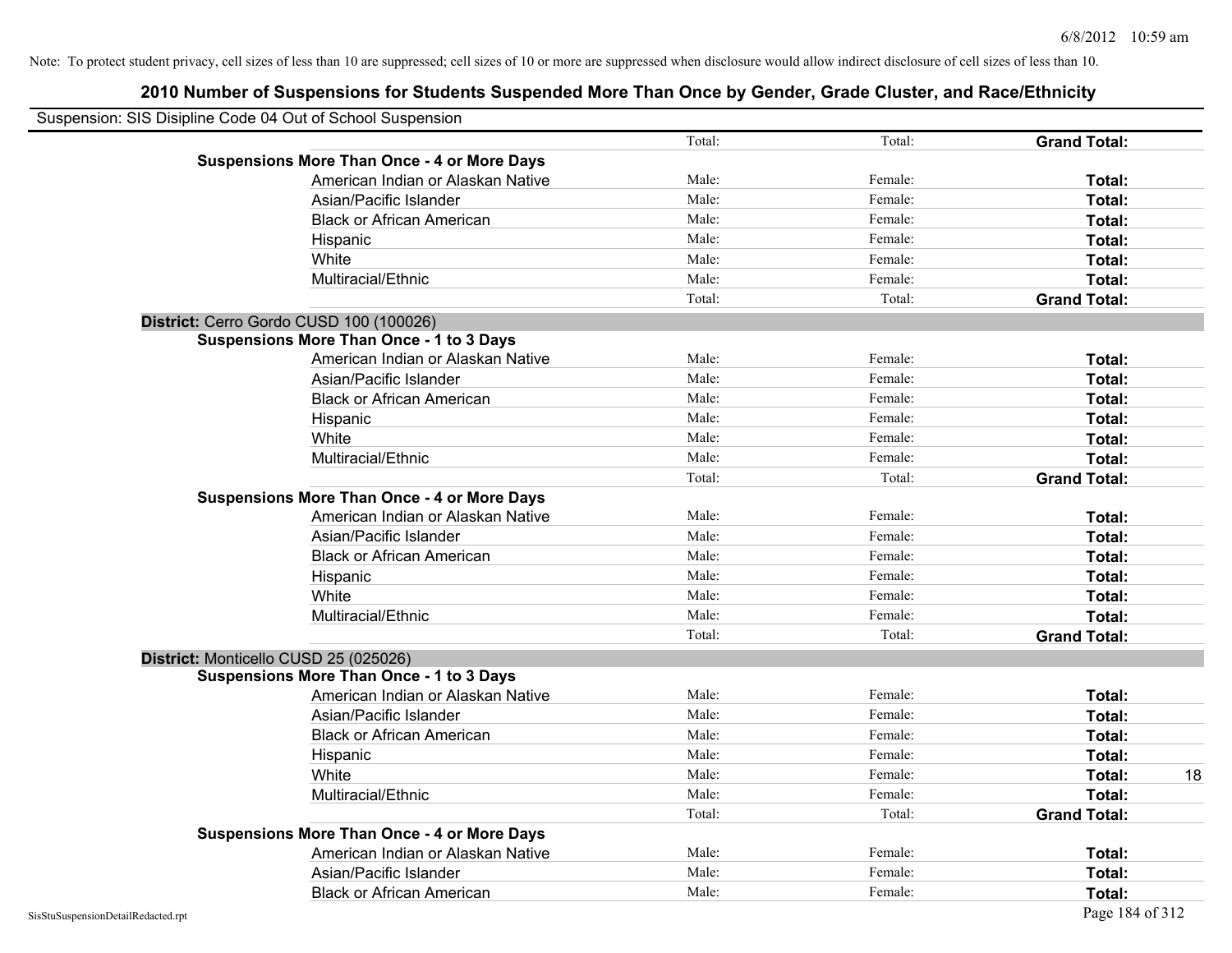|                          | Suspension: SIS Disipline Code 04 Out of School Suspension |        |     |         |    |                     |     |
|--------------------------|------------------------------------------------------------|--------|-----|---------|----|---------------------|-----|
|                          | Hispanic                                                   | Male:  |     | Female: |    | Total:              |     |
|                          | White                                                      | Male:  |     | Female: |    | Total:              |     |
|                          | Multiracial/Ethnic                                         | Male:  |     | Female: |    | Total:              |     |
|                          |                                                            | Total: |     | Total:  |    | <b>Grand Total:</b> |     |
|                          |                                                            |        |     |         |    |                     |     |
| Region: Madison ROE (41) |                                                            |        |     |         |    |                     |     |
| County: Madison (057)    |                                                            |        |     |         |    |                     |     |
|                          | District: Alton CUSD 11 (011026)                           |        |     |         |    |                     |     |
|                          | <b>Suspensions More Than Once - 1 to 3 Days</b>            |        |     |         |    |                     |     |
|                          | American Indian or Alaskan Native                          | Male:  |     | Female: |    | Total:              |     |
|                          | Asian/Pacific Islander                                     | Male:  |     | Female: |    | Total:              |     |
|                          | <b>Black or African American</b>                           | Male:  | 155 | Female: | 64 | Total:              | 219 |
|                          | Hispanic                                                   | Male:  |     | Female: |    | Total:              |     |
|                          | White                                                      | Male:  | 103 | Female: | 35 | Total:              | 138 |
|                          | Multiracial/Ethnic                                         | Male:  |     | Female: |    | Total:              |     |
|                          |                                                            | Total: |     | Total:  |    | <b>Grand Total:</b> | 371 |
|                          | <b>Suspensions More Than Once - 4 or More Days</b>         |        |     |         |    |                     |     |
|                          | American Indian or Alaskan Native                          | Male:  |     | Female: |    | Total:              |     |
|                          | Asian/Pacific Islander                                     | Male:  |     | Female: |    | Total:              |     |
|                          | <b>Black or African American</b>                           | Male:  | 46  | Female: | 25 | Total:              | 71  |
|                          | Hispanic                                                   | Male:  |     | Female: |    | Total:              |     |
|                          | White                                                      | Male:  |     | Female: |    | Total:              | 29  |
|                          | Multiracial/Ethnic                                         | Male:  |     | Female: |    | Total:              |     |
|                          |                                                            | Total: |     | Total:  |    | <b>Grand Total:</b> |     |
|                          | District: Bethalto CUSD 8 (008026)                         |        |     |         |    |                     |     |
|                          | <b>Suspensions More Than Once - 1 to 3 Days</b>            |        |     |         |    |                     |     |
|                          | American Indian or Alaskan Native                          | Male:  |     | Female: |    | Total:              |     |
|                          | Asian/Pacific Islander                                     | Male:  |     | Female: |    | Total:              |     |
|                          | <b>Black or African American</b>                           | Male:  |     | Female: |    | Total:              | 13  |
|                          | Hispanic                                                   | Male:  |     | Female: |    | Total:              |     |
|                          | White                                                      | Male:  | 155 | Female: | 38 | Total:              | 193 |
|                          | Multiracial/Ethnic                                         | Male:  |     | Female: |    | Total:              |     |
|                          |                                                            | Total: |     | Total:  |    | <b>Grand Total:</b> |     |
|                          | <b>Suspensions More Than Once - 4 or More Days</b>         |        |     |         |    |                     |     |
|                          | American Indian or Alaskan Native                          | Male:  |     | Female: |    | Total:              |     |
|                          | Asian/Pacific Islander                                     | Male:  |     | Female: |    | Total:              |     |
|                          | <b>Black or African American</b>                           | Male:  |     | Female: |    | Total:              |     |
|                          | Hispanic                                                   | Male:  |     | Female: |    | Total:              |     |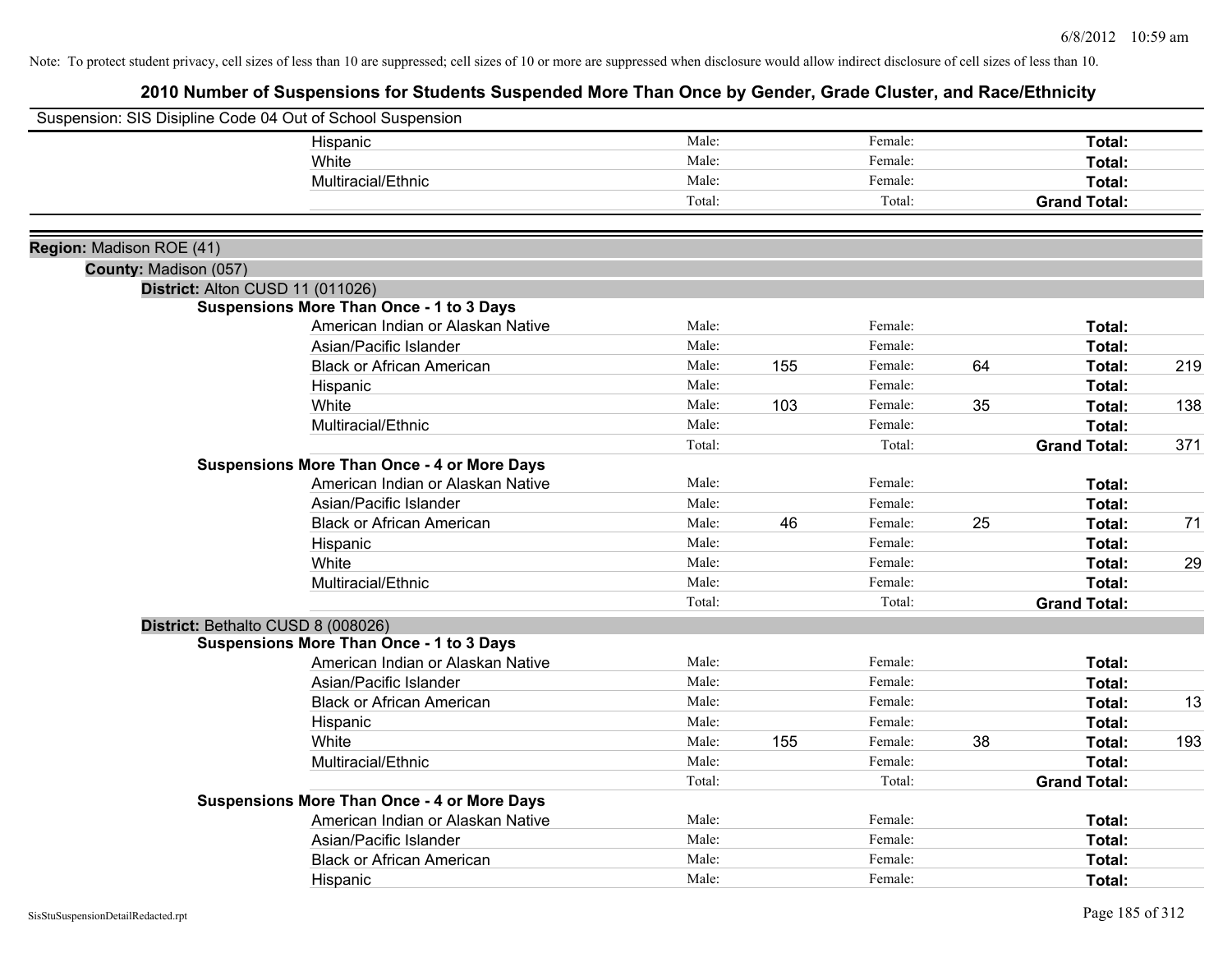# **2010 Number of Suspensions for Students Suspended More Than Once by Gender, Grade Cluster, and Race/Ethnicity**

| Suspension: SIS Disipline Code 04 Out of School Suspension |                                                      |        |     |         |     |                     |     |
|------------------------------------------------------------|------------------------------------------------------|--------|-----|---------|-----|---------------------|-----|
|                                                            | White                                                | Male:  |     | Female: |     | Total:              | 40  |
|                                                            | Multiracial/Ethnic                                   | Male:  |     | Female: |     | Total:              |     |
|                                                            |                                                      | Total: |     | Total:  |     | <b>Grand Total:</b> |     |
|                                                            | District: Collinsville CUSD 10 (010026)              |        |     |         |     |                     |     |
|                                                            | <b>Suspensions More Than Once - 1 to 3 Days</b>      |        |     |         |     |                     |     |
|                                                            | American Indian or Alaskan Native                    | Male:  |     | Female: |     | Total:              |     |
|                                                            | Asian/Pacific Islander                               | Male:  |     | Female: |     | Total:              | 11  |
|                                                            | <b>Black or African American</b>                     | Male:  | 149 | Female: | 72  | Total:              | 221 |
|                                                            | Hispanic                                             | Male:  | 86  | Female: | 22  | Total:              | 108 |
|                                                            | White                                                | Male:  | 438 | Female: | 107 | Total:              | 545 |
|                                                            | Multiracial/Ethnic                                   | Male:  |     | Female: |     | Total:              |     |
|                                                            |                                                      | Total: |     | Total:  |     | <b>Grand Total:</b> | 896 |
|                                                            | <b>Suspensions More Than Once - 4 or More Days</b>   |        |     |         |     |                     |     |
|                                                            | American Indian or Alaskan Native                    | Male:  |     | Female: |     | Total:              |     |
|                                                            | Asian/Pacific Islander                               | Male:  |     | Female: |     | Total:              | 11  |
|                                                            | <b>Black or African American</b>                     | Male:  | 39  | Female: | 19  | Total:              | 58  |
|                                                            | Hispanic                                             | Male:  | 26  | Female: | 11  | Total:              | 37  |
|                                                            | White                                                | Male:  | 82  | Female: | 37  | Total:              | 119 |
|                                                            | Multiracial/Ethnic                                   | Male:  |     | Female: |     | Total:              |     |
|                                                            |                                                      | Total: |     | Total:  |     | <b>Grand Total:</b> |     |
|                                                            | District: Coordinated Youth & Human Service (006000) |        |     |         |     |                     |     |
|                                                            | <b>Suspensions More Than Once - 1 to 3 Days</b>      |        |     |         |     |                     |     |
|                                                            | American Indian or Alaskan Native                    | Male:  |     | Female: |     | Total:              |     |
|                                                            | Asian/Pacific Islander                               | Male:  |     | Female: |     | Total:              |     |
|                                                            | <b>Black or African American</b>                     | Male:  |     | Female: |     | Total:              | 24  |
|                                                            | Hispanic                                             | Male:  |     | Female: |     | Total:              | 11  |
|                                                            | White                                                | Male:  |     | Female: |     | Total:              | 73  |
|                                                            | Multiracial/Ethnic                                   | Male:  |     | Female: |     | Total:              |     |
|                                                            |                                                      | Total: |     | Total:  |     | <b>Grand Total:</b> |     |
|                                                            | <b>Suspensions More Than Once - 4 or More Days</b>   |        |     |         |     |                     |     |
|                                                            | American Indian or Alaskan Native                    | Male:  |     | Female: |     | Total:              |     |
|                                                            | Asian/Pacific Islander                               | Male:  |     | Female: |     | Total:              |     |
|                                                            | <b>Black or African American</b>                     | Male:  |     | Female: |     | Total:              |     |
|                                                            | Hispanic                                             | Male:  |     | Female: |     | Total:              |     |
|                                                            | White                                                | Male:  |     | Female: |     | Total:              |     |
|                                                            | Multiracial/Ethnic                                   | Male:  |     | Female: |     | Total:              |     |
|                                                            |                                                      | Total: |     | Total:  |     | <b>Grand Total:</b> |     |
|                                                            |                                                      |        |     |         |     |                     |     |

#### **District:** East Alton SD 13 (013002)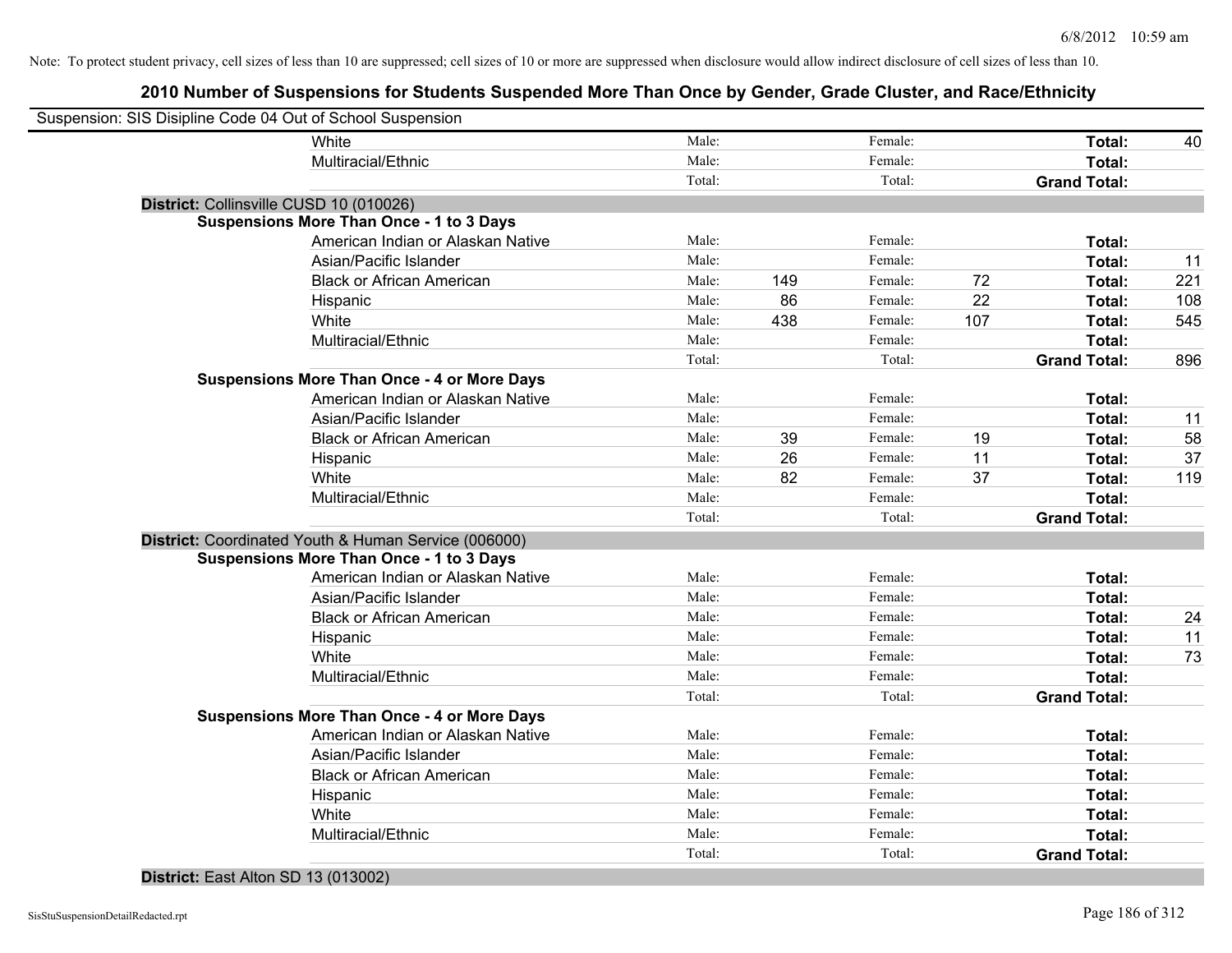|                                    | Suspension: SIS Disipline Code 04 Out of School Suspension |        |    |         |    |                     |    |
|------------------------------------|------------------------------------------------------------|--------|----|---------|----|---------------------|----|
|                                    | <b>Suspensions More Than Once - 1 to 3 Days</b>            |        |    |         |    |                     |    |
|                                    | American Indian or Alaskan Native                          | Male:  |    | Female: |    | Total:              |    |
|                                    | Asian/Pacific Islander                                     | Male:  |    | Female: |    | Total:              |    |
|                                    | <b>Black or African American</b>                           | Male:  |    | Female: |    | Total:              |    |
|                                    | Hispanic                                                   | Male:  |    | Female: |    | Total:              |    |
|                                    | White                                                      | Male:  |    | Female: |    | Total:              |    |
|                                    | Multiracial/Ethnic                                         | Male:  |    | Female: |    | Total:              |    |
|                                    |                                                            | Total: |    | Total:  |    | <b>Grand Total:</b> |    |
|                                    | <b>Suspensions More Than Once - 4 or More Days</b>         |        |    |         |    |                     |    |
|                                    | American Indian or Alaskan Native                          | Male:  |    | Female: |    | Total:              |    |
|                                    | Asian/Pacific Islander                                     | Male:  |    | Female: |    | Total:              |    |
|                                    | <b>Black or African American</b>                           | Male:  |    | Female: |    | Total:              |    |
|                                    | Hispanic                                                   | Male:  |    | Female: |    | Total:              |    |
|                                    | White                                                      | Male:  |    | Female: |    | Total:              |    |
|                                    | Multiracial/Ethnic                                         | Male:  |    | Female: |    | Total:              |    |
|                                    |                                                            | Total: |    | Total:  |    | <b>Grand Total:</b> |    |
|                                    | District: East Alton-Wood River CHSD 14 (014016)           |        |    |         |    |                     |    |
|                                    | <b>Suspensions More Than Once - 1 to 3 Days</b>            |        |    |         |    |                     |    |
|                                    | American Indian or Alaskan Native                          | Male:  |    | Female: |    | Total:              |    |
|                                    | Asian/Pacific Islander                                     | Male:  |    | Female: |    | Total:              |    |
|                                    | <b>Black or African American</b>                           | Male:  |    | Female: |    | Total:              | 10 |
|                                    | Hispanic                                                   | Male:  |    | Female: |    | Total:              |    |
|                                    | White                                                      | Male:  | 56 | Female: | 30 | Total:              | 86 |
|                                    | Multiracial/Ethnic                                         | Male:  |    | Female: |    | Total:              |    |
|                                    |                                                            | Total: |    | Total:  |    | <b>Grand Total:</b> |    |
|                                    | <b>Suspensions More Than Once - 4 or More Days</b>         |        |    |         |    |                     |    |
|                                    | American Indian or Alaskan Native                          | Male:  |    | Female: |    | Total:              |    |
|                                    | Asian/Pacific Islander                                     | Male:  |    | Female: |    | Total:              |    |
|                                    | <b>Black or African American</b>                           | Male:  |    | Female: |    | Total:              |    |
|                                    | Hispanic                                                   | Male:  |    | Female: |    | Total:              |    |
|                                    | White                                                      | Male:  |    | Female: |    | Total:              | 23 |
|                                    | Multiracial/Ethnic                                         | Male:  |    | Female: |    | Total:              |    |
|                                    |                                                            | Total: |    | Total:  |    | <b>Grand Total:</b> |    |
|                                    | District: Edwardsville CUSD 7 (007026)                     |        |    |         |    |                     |    |
|                                    | <b>Suspensions More Than Once - 1 to 3 Days</b>            |        |    |         |    |                     |    |
|                                    | American Indian or Alaskan Native                          | Male:  |    | Female: |    | Total:              |    |
|                                    | Asian/Pacific Islander                                     | Male:  |    | Female: |    | Total:              |    |
|                                    | <b>Black or African American</b>                           | Male:  | 48 | Female: | 10 | Total:              | 58 |
|                                    | Hispanic                                                   | Male:  |    | Female: |    | Total:              |    |
| SisStuSuspensionDetailRedacted.rpt |                                                            |        |    |         |    | Page 187 of 312     |    |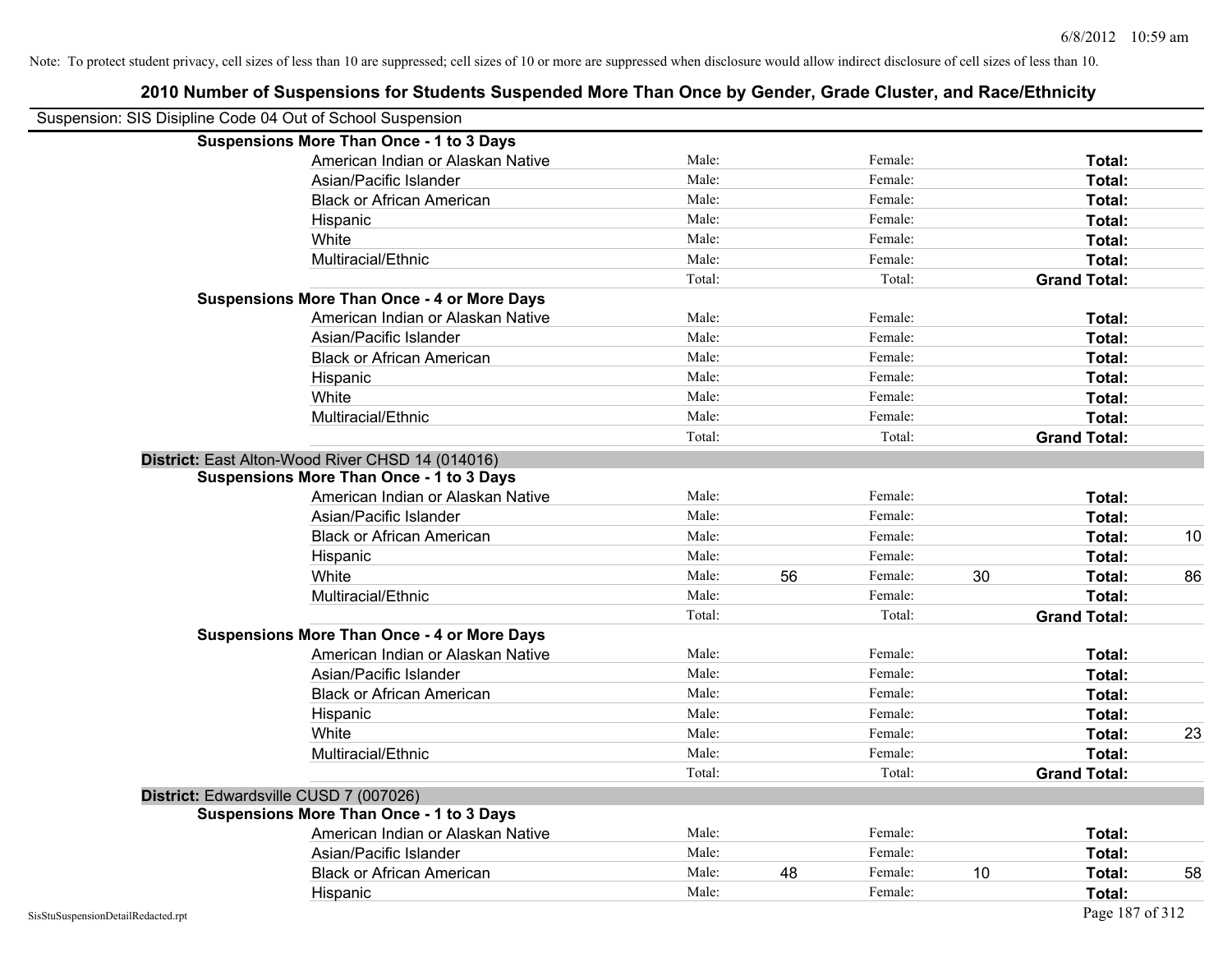| Suspension: SIS Disipline Code 04 Out of School Suspension |                                                    |        |     |         |    |                     |     |
|------------------------------------------------------------|----------------------------------------------------|--------|-----|---------|----|---------------------|-----|
|                                                            | White                                              | Male:  | 138 | Female: | 52 | Total:              | 190 |
|                                                            | Multiracial/Ethnic                                 | Male:  |     | Female: |    | Total:              |     |
|                                                            |                                                    | Total: |     | Total:  |    | <b>Grand Total:</b> | 260 |
|                                                            | <b>Suspensions More Than Once - 4 or More Days</b> |        |     |         |    |                     |     |
|                                                            | American Indian or Alaskan Native                  | Male:  |     | Female: |    | Total:              |     |
|                                                            | Asian/Pacific Islander                             | Male:  |     | Female: |    | Total:              |     |
|                                                            | <b>Black or African American</b>                   | Male:  |     | Female: |    | Total:              |     |
|                                                            | Hispanic                                           | Male:  |     | Female: |    | Total:              |     |
|                                                            | White                                              | Male:  |     | Female: |    | Total:              | 21  |
|                                                            | Multiracial/Ethnic                                 | Male:  |     | Female: |    | Total:              |     |
|                                                            |                                                    | Total: |     | Total:  |    | <b>Grand Total:</b> |     |
| District: Granite City CUSD 9 (009026)                     |                                                    |        |     |         |    |                     |     |
|                                                            | <b>Suspensions More Than Once - 1 to 3 Days</b>    |        |     |         |    |                     |     |
|                                                            | American Indian or Alaskan Native                  | Male:  |     | Female: |    | Total:              |     |
|                                                            | Asian/Pacific Islander                             | Male:  |     | Female: |    | Total:              |     |
|                                                            | <b>Black or African American</b>                   | Male:  | 27  | Female: | 19 | Total:              | 46  |
|                                                            | Hispanic                                           | Male:  |     | Female: |    | Total:              | 10  |
|                                                            | White                                              | Male:  | 84  | Female: | 46 | Total:              | 130 |
|                                                            | Multiracial/Ethnic                                 | Male:  |     | Female: |    | Total:              | 13  |
|                                                            |                                                    | Total: |     | Total:  |    | <b>Grand Total:</b> |     |
|                                                            | <b>Suspensions More Than Once - 4 or More Days</b> |        |     |         |    |                     |     |
|                                                            | American Indian or Alaskan Native                  | Male:  |     | Female: |    | Total:              |     |
|                                                            | Asian/Pacific Islander                             | Male:  |     | Female: |    | Total:              |     |
|                                                            | <b>Black or African American</b>                   | Male:  | 11  | Female: | 10 | Total:              | 21  |
|                                                            | Hispanic                                           | Male:  |     | Female: |    | Total:              |     |
|                                                            | White                                              | Male:  | 29  | Female: | 18 | Total:              | 47  |
|                                                            | Multiracial/Ethnic                                 | Male:  |     | Female: |    | Total:              |     |
|                                                            |                                                    | Total: |     | Total:  |    | <b>Grand Total:</b> |     |
| District: Highland CUSD 5 (005026)                         |                                                    |        |     |         |    |                     |     |
|                                                            | <b>Suspensions More Than Once - 1 to 3 Days</b>    |        |     |         |    |                     |     |
|                                                            | American Indian or Alaskan Native                  | Male:  |     | Female: |    | Total:              |     |
|                                                            | Asian/Pacific Islander                             | Male:  |     | Female: |    | Total:              |     |
|                                                            | <b>Black or African American</b>                   | Male:  |     | Female: |    | Total:              |     |
|                                                            | Hispanic                                           | Male:  |     | Female: |    | Total:              |     |
|                                                            | White                                              | Male:  |     | Female: |    | Total:              | 35  |
|                                                            | Multiracial/Ethnic                                 | Male:  |     | Female: |    | Total:              |     |
|                                                            |                                                    | Total: |     | Total:  |    | <b>Grand Total:</b> |     |
|                                                            | <b>Suspensions More Than Once - 4 or More Days</b> |        |     |         |    |                     |     |
|                                                            | American Indian or Alaskan Native                  | Male:  |     | Female: |    | Total:              |     |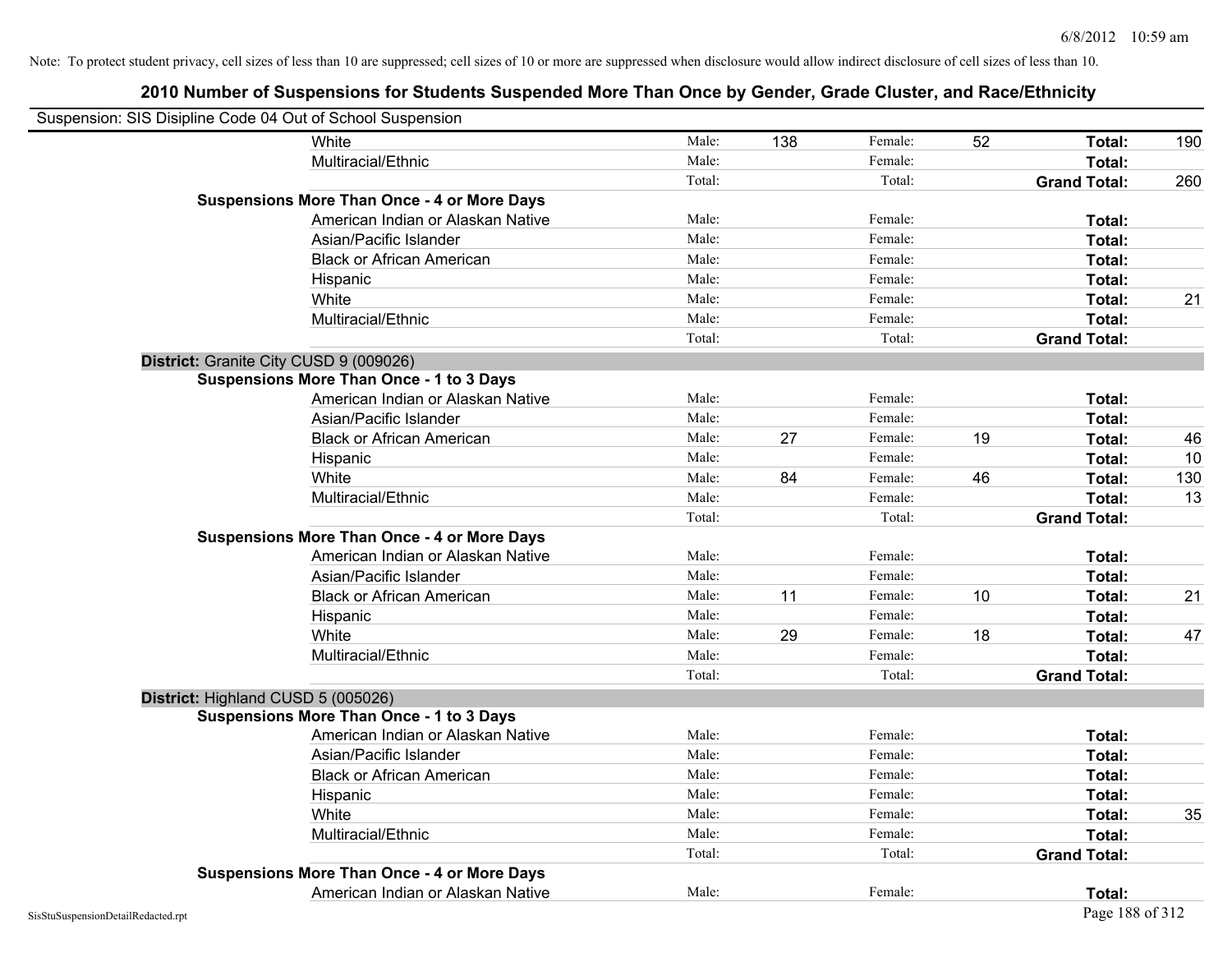| Suspension: SIS Disipline Code 04 Out of School Suspension |        |    |         |    |                     |    |
|------------------------------------------------------------|--------|----|---------|----|---------------------|----|
| Asian/Pacific Islander                                     | Male:  |    | Female: |    | Total:              |    |
| <b>Black or African American</b>                           | Male:  |    | Female: |    | Total:              |    |
| Hispanic                                                   | Male:  |    | Female: |    | Total:              |    |
| White                                                      | Male:  | 18 | Female: | 10 | Total:              | 28 |
| Multiracial/Ethnic                                         | Male:  |    | Female: |    | Total:              |    |
|                                                            | Total: |    | Total:  |    | <b>Grand Total:</b> |    |
| District: Madison CUSD 12 (012026)                         |        |    |         |    |                     |    |
| Suspensions More Than Once - 1 to 3 Days                   |        |    |         |    |                     |    |
| American Indian or Alaskan Native                          | Male:  |    | Female: |    | Total:              |    |
| Asian/Pacific Islander                                     | Male:  |    | Female: |    | Total:              |    |
| <b>Black or African American</b>                           | Male:  |    | Female: |    | Total:              | 24 |
| Hispanic                                                   | Male:  |    | Female: |    | Total:              |    |
| White                                                      | Male:  |    | Female: |    | Total:              |    |
| Multiracial/Ethnic                                         | Male:  |    | Female: |    | Total:              |    |
|                                                            | Total: |    | Total:  |    | <b>Grand Total:</b> |    |
| <b>Suspensions More Than Once - 4 or More Days</b>         |        |    |         |    |                     |    |
| American Indian or Alaskan Native                          | Male:  |    | Female: |    | Total:              |    |
| Asian/Pacific Islander                                     | Male:  |    | Female: |    | Total:              |    |
| <b>Black or African American</b>                           | Male:  |    | Female: |    | Total:              | 10 |
| Hispanic                                                   | Male:  |    | Female: |    | Total:              |    |
| White                                                      | Male:  |    | Female: |    | Total:              |    |
| Multiracial/Ethnic                                         | Male:  |    | Female: |    | Total:              |    |
|                                                            | Total: |    | Total:  |    | <b>Grand Total:</b> |    |
| District: Non-Public School (0100)                         |        |    |         |    |                     |    |
| <b>Suspensions More Than Once - 1 to 3 Days</b>            |        |    |         |    |                     |    |
| American Indian or Alaskan Native                          | Male:  |    | Female: |    | Total:              |    |
| Asian/Pacific Islander                                     | Male:  |    | Female: |    | Total:              |    |
| <b>Black or African American</b>                           | Male:  |    | Female: |    | Total:              |    |
| Hispanic                                                   | Male:  |    | Female: |    | Total:              |    |
| White                                                      | Male:  |    | Female: |    | Total:              |    |
| Multiracial/Ethnic                                         | Male:  |    | Female: |    | Total:              |    |
|                                                            | Total: |    | Total:  |    | <b>Grand Total:</b> |    |
| District: Non-Public School (055S)                         |        |    |         |    |                     |    |
| <b>Suspensions More Than Once - 1 to 3 Days</b>            |        |    |         |    |                     |    |
| American Indian or Alaskan Native                          | Male:  |    | Female: |    | Total:              |    |
| Asian/Pacific Islander                                     | Male:  |    | Female: |    | Total:              |    |
| <b>Black or African American</b>                           | Male:  |    | Female: |    | Total:              | 41 |
| Hispanic                                                   | Male:  |    | Female: |    | Total:              |    |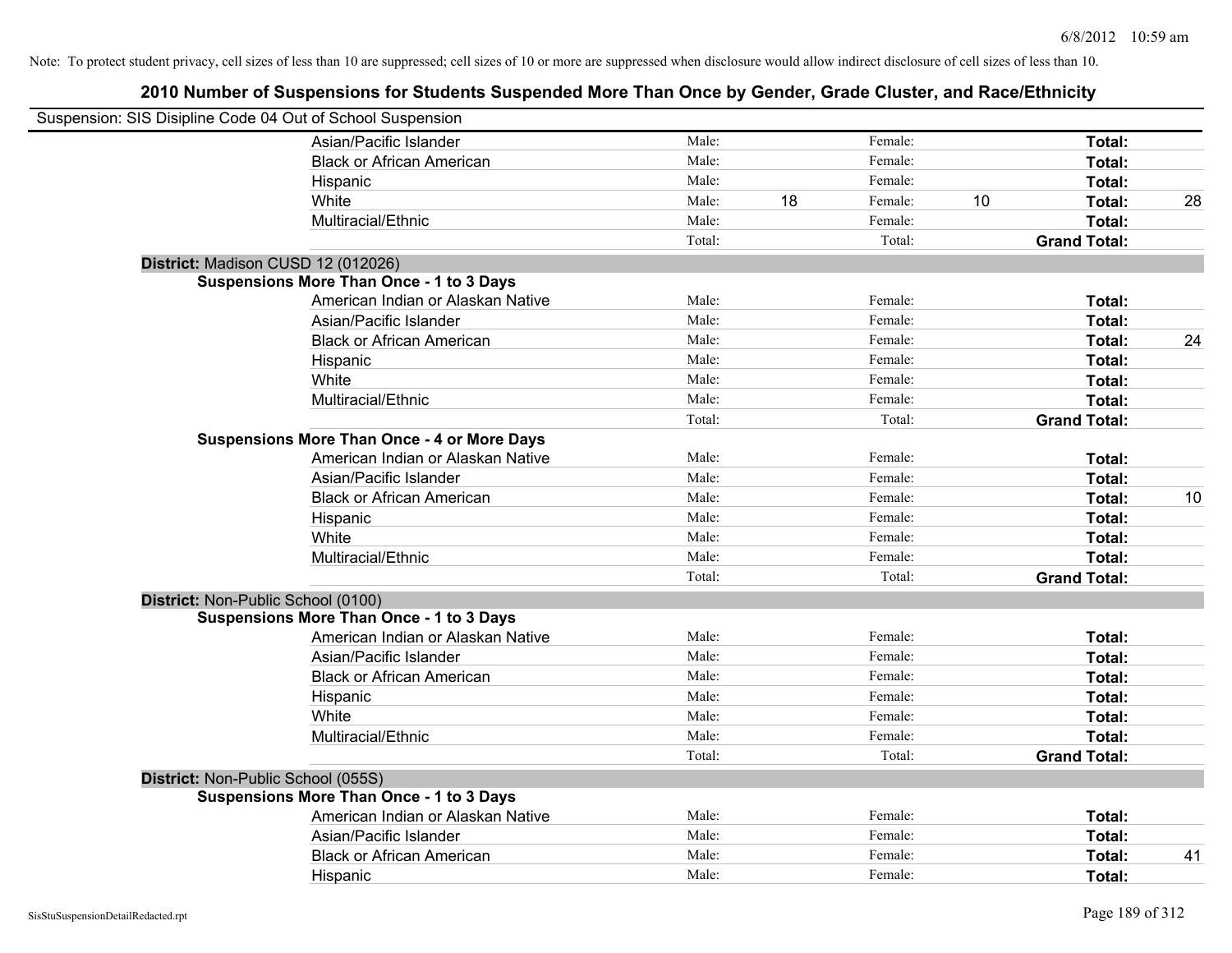# **2010 Number of Suspensions for Students Suspended More Than Once by Gender, Grade Cluster, and Race/Ethnicity**

| Suspension: SIS Disipline Code 04 Out of School Suspension |                                                    |        |    |         |    |                     |     |
|------------------------------------------------------------|----------------------------------------------------|--------|----|---------|----|---------------------|-----|
|                                                            | White                                              | Male:  |    | Female: |    | Total:              |     |
|                                                            | Multiracial/Ethnic                                 | Male:  |    | Female: |    | Total:              |     |
|                                                            |                                                    | Total: |    | Total:  |    | <b>Grand Total:</b> |     |
| District: Roxana CUSD 1 (001026)                           |                                                    |        |    |         |    |                     |     |
|                                                            | <b>Suspensions More Than Once - 1 to 3 Days</b>    |        |    |         |    |                     |     |
|                                                            | American Indian or Alaskan Native                  | Male:  |    | Female: |    | Total:              |     |
|                                                            | Asian/Pacific Islander                             | Male:  |    | Female: |    | Total:              |     |
|                                                            | <b>Black or African American</b>                   | Male:  |    | Female: |    | Total:              |     |
|                                                            | Hispanic                                           | Male:  |    | Female: |    | Total:              |     |
|                                                            | White                                              | Male:  | 82 | Female: | 18 | Total:              | 100 |
|                                                            | Multiracial/Ethnic                                 | Male:  |    | Female: |    | Total:              |     |
|                                                            |                                                    | Total: |    | Total:  |    | <b>Grand Total:</b> | 111 |
|                                                            | <b>Suspensions More Than Once - 4 or More Days</b> |        |    |         |    |                     |     |
|                                                            | American Indian or Alaskan Native                  | Male:  |    | Female: |    | Total:              |     |
|                                                            | Asian/Pacific Islander                             | Male:  |    | Female: |    | Total:              |     |
|                                                            | <b>Black or African American</b>                   | Male:  |    | Female: |    | Total:              |     |
|                                                            | Hispanic                                           | Male:  |    | Female: |    | Total:              |     |
|                                                            | White                                              | Male:  |    | Female: |    | Total:              | 32  |
|                                                            | Multiracial/Ethnic                                 | Male:  |    | Female: |    | Total:              |     |
|                                                            |                                                    | Total: |    | Total:  |    | <b>Grand Total:</b> |     |
| District: Triad CUSD 2 (002026)                            |                                                    |        |    |         |    |                     |     |
|                                                            | <b>Suspensions More Than Once - 1 to 3 Days</b>    |        |    |         |    |                     |     |
|                                                            | American Indian or Alaskan Native                  | Male:  |    | Female: |    | Total:              |     |
|                                                            | Asian/Pacific Islander                             | Male:  |    | Female: |    | Total:              |     |
|                                                            | <b>Black or African American</b>                   | Male:  |    | Female: |    | Total:              |     |
|                                                            | Hispanic                                           | Male:  |    | Female: |    | Total:              |     |
|                                                            | White                                              | Male:  |    | Female: |    | Total:              |     |
|                                                            | Multiracial/Ethnic                                 | Male:  |    | Female: |    | Total:              |     |
|                                                            |                                                    | Total: |    | Total:  |    | <b>Grand Total:</b> |     |
|                                                            | <b>Suspensions More Than Once - 4 or More Days</b> |        |    |         |    |                     |     |
|                                                            | American Indian or Alaskan Native                  | Male:  |    | Female: |    | Total:              |     |
|                                                            | Asian/Pacific Islander                             | Male:  |    | Female: |    | Total:              |     |
|                                                            | <b>Black or African American</b>                   | Male:  |    | Female: |    | Total:              |     |
|                                                            | Hispanic                                           | Male:  |    | Female: |    | Total:              |     |
|                                                            | White                                              | Male:  |    | Female: |    | Total:              |     |
|                                                            | Multiracial/Ethnic                                 | Male:  |    | Female: |    | Total:              |     |
|                                                            |                                                    | Total: |    | Total:  |    | <b>Grand Total:</b> |     |
|                                                            |                                                    |        |    |         |    |                     |     |

#### **District:** Venice CUSD 3 (003026)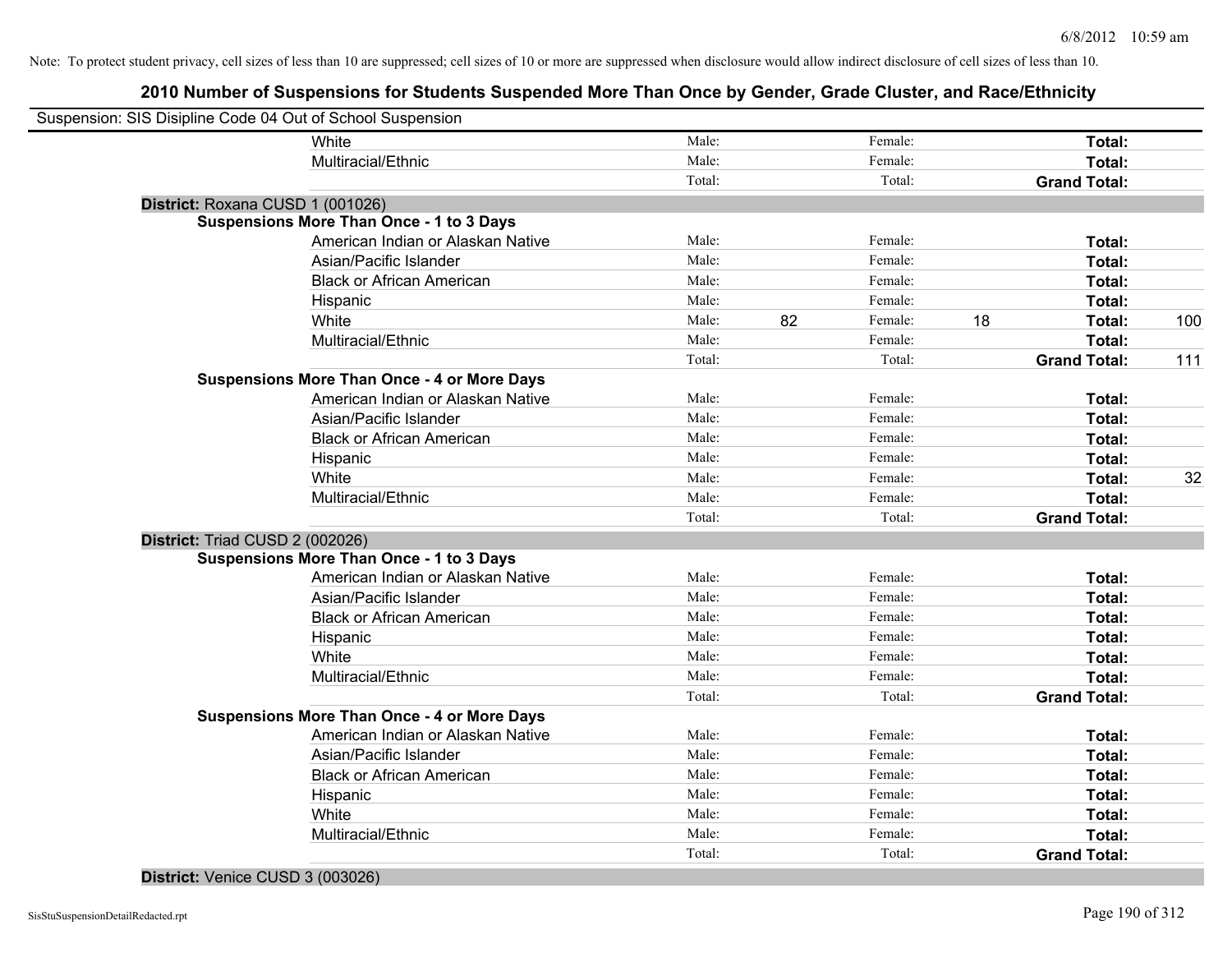| Suspension: SIS Disipline Code 04 Out of School Suspension |                                                    |        |         |                     |    |
|------------------------------------------------------------|----------------------------------------------------|--------|---------|---------------------|----|
|                                                            | <b>Suspensions More Than Once - 1 to 3 Days</b>    |        |         |                     |    |
|                                                            | American Indian or Alaskan Native                  | Male:  | Female: | Total:              |    |
|                                                            | Asian/Pacific Islander                             | Male:  | Female: | Total:              |    |
|                                                            | <b>Black or African American</b>                   | Male:  | Female: | Total:              | 11 |
|                                                            | Hispanic                                           | Male:  | Female: | Total:              |    |
|                                                            | White                                              | Male:  | Female: | Total:              |    |
|                                                            | Multiracial/Ethnic                                 | Male:  | Female: | Total:              |    |
|                                                            |                                                    | Total: | Total:  | <b>Grand Total:</b> |    |
|                                                            | District: Wood River-Hartford ESD 15 (015003)      |        |         |                     |    |
|                                                            | <b>Suspensions More Than Once - 1 to 3 Days</b>    |        |         |                     |    |
|                                                            | American Indian or Alaskan Native                  | Male:  | Female: | Total:              |    |
|                                                            | Asian/Pacific Islander                             | Male:  | Female: | Total:              |    |
|                                                            | <b>Black or African American</b>                   | Male:  | Female: | Total:              |    |
|                                                            | Hispanic                                           | Male:  | Female: | Total:              |    |
|                                                            | White                                              | Male:  | Female: | Total:              | 29 |
|                                                            | Multiracial/Ethnic                                 | Male:  | Female: | Total:              |    |
|                                                            |                                                    | Total: | Total:  | <b>Grand Total:</b> |    |
|                                                            | <b>Suspensions More Than Once - 4 or More Days</b> |        |         |                     |    |
|                                                            | American Indian or Alaskan Native                  | Male:  | Female: | Total:              |    |
|                                                            | Asian/Pacific Islander                             | Male:  | Female: | Total:              |    |
|                                                            | <b>Black or African American</b>                   | Male:  | Female: | Total:              |    |
|                                                            | Hispanic                                           | Male:  | Female: | Total:              |    |
|                                                            | White                                              | Male:  | Female: | Total:              |    |
|                                                            | Multiracial/Ethnic                                 | Male:  | Female: | Total:              |    |
|                                                            |                                                    | Total: | Total:  | <b>Grand Total:</b> |    |
| <b>County: Non-Public School (000)</b>                     |                                                    |        |         |                     |    |
| District: Madison ROE (000000)                             |                                                    |        |         |                     |    |
|                                                            | <b>Suspensions More Than Once - 1 to 3 Days</b>    |        |         |                     |    |
|                                                            | American Indian or Alaskan Native                  | Male:  | Female: | Total:              |    |
|                                                            | Asian/Pacific Islander                             | Male:  | Female: | Total:              |    |
|                                                            | <b>Black or African American</b>                   | Male:  | Female: | Total:              |    |
|                                                            | Hispanic                                           | Male:  | Female: | Total:              |    |
|                                                            | White                                              | Male:  | Female: | Total:              | 16 |
|                                                            | Multiracial/Ethnic                                 | Male:  | Female: | Total:              |    |
|                                                            |                                                    | Total: | Total:  | <b>Grand Total:</b> |    |

**2010 Number of Suspensions for Students Suspended More Than Once by Gender, Grade Cluster, and Race/Ethnicity**

**Region:** Marshall/Putnam/Woodford ROE (43)

**County:** Marshall (059)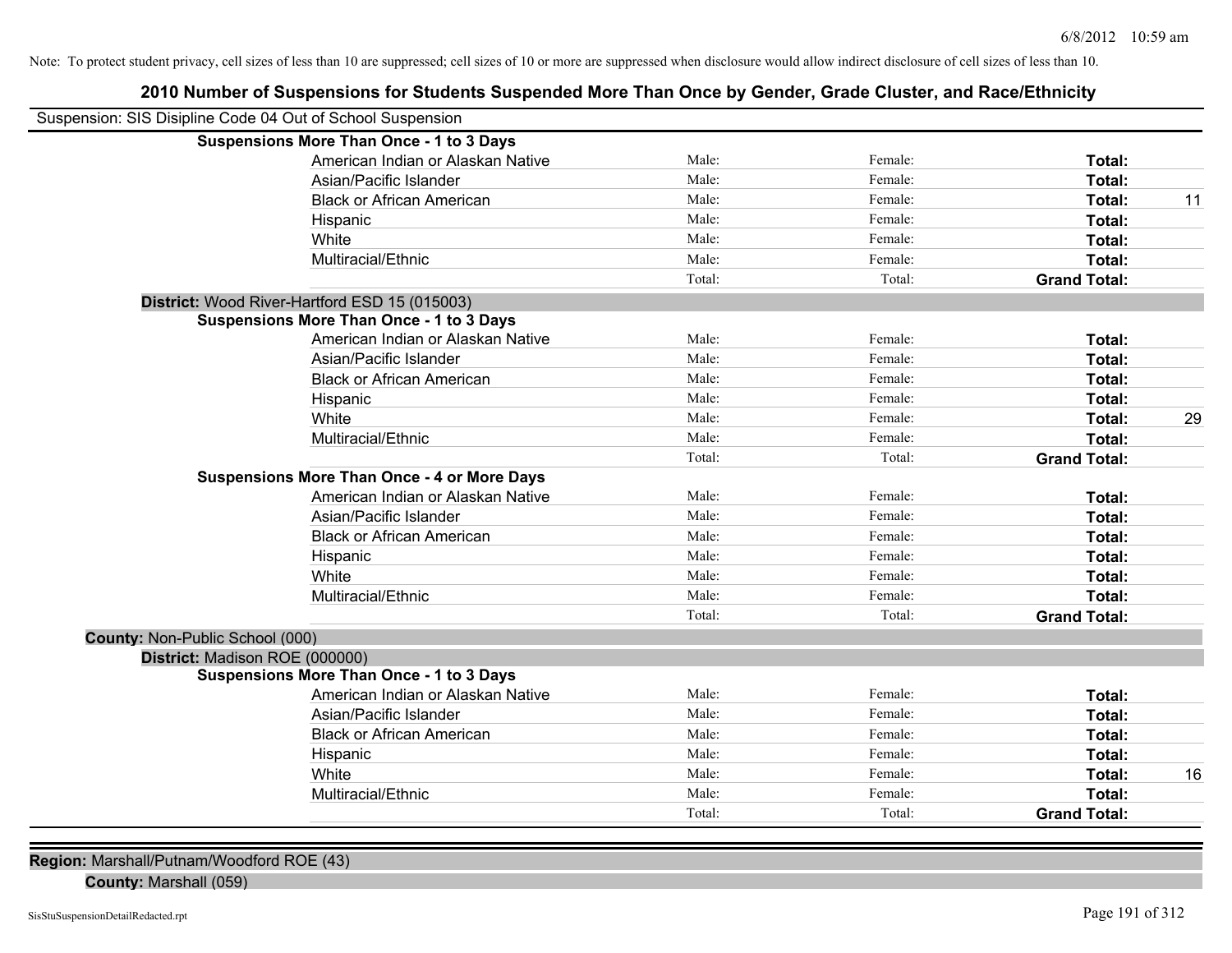| Suspension: SIS Disipline Code 04 Out of School Suspension |                                                    |        |         |                     |    |
|------------------------------------------------------------|----------------------------------------------------|--------|---------|---------------------|----|
|                                                            | District: Henry-Senachwine CUSD 5 (005026)         |        |         |                     |    |
|                                                            | <b>Suspensions More Than Once - 1 to 3 Days</b>    |        |         |                     |    |
|                                                            | American Indian or Alaskan Native                  | Male:  | Female: | Total:              |    |
|                                                            | Asian/Pacific Islander                             | Male:  | Female: | Total:              |    |
|                                                            | <b>Black or African American</b>                   | Male:  | Female: | Total:              |    |
|                                                            | Hispanic                                           | Male:  | Female: | Total:              |    |
|                                                            | White                                              | Male:  | Female: | Total:              |    |
|                                                            | Multiracial/Ethnic                                 | Male:  | Female: | Total:              |    |
|                                                            |                                                    | Total: | Total:  | <b>Grand Total:</b> |    |
|                                                            | <b>Suspensions More Than Once - 4 or More Days</b> |        |         |                     |    |
|                                                            | American Indian or Alaskan Native                  | Male:  | Female: | Total:              |    |
|                                                            | Asian/Pacific Islander                             | Male:  | Female: | Total:              |    |
|                                                            | <b>Black or African American</b>                   | Male:  | Female: | Total:              |    |
|                                                            | Hispanic                                           | Male:  | Female: | Total:              |    |
|                                                            | White                                              | Male:  | Female: | Total:              |    |
|                                                            | Multiracial/Ethnic                                 | Male:  | Female: | Total:              |    |
|                                                            |                                                    | Total: | Total:  | <b>Grand Total:</b> |    |
| District: Midland CUSD 7 (007026)                          |                                                    |        |         |                     |    |
|                                                            | <b>Suspensions More Than Once - 1 to 3 Days</b>    |        |         |                     |    |
|                                                            | American Indian or Alaskan Native                  | Male:  | Female: | Total:              |    |
|                                                            | Asian/Pacific Islander                             | Male:  | Female: | Total:              |    |
|                                                            | <b>Black or African American</b>                   | Male:  | Female: | Total:              |    |
|                                                            | Hispanic                                           | Male:  | Female: | Total:              |    |
|                                                            | White                                              | Male:  | Female: | Total:              | 59 |
|                                                            | Multiracial/Ethnic                                 | Male:  | Female: | Total:              |    |
|                                                            |                                                    | Total: | Total:  | <b>Grand Total:</b> |    |
|                                                            | <b>Suspensions More Than Once - 4 or More Days</b> |        |         |                     |    |
|                                                            | American Indian or Alaskan Native                  | Male:  | Female: | Total:              |    |
|                                                            | Asian/Pacific Islander                             | Male:  | Female: | Total:              |    |
|                                                            | <b>Black or African American</b>                   | Male:  | Female: | Total:              |    |
|                                                            | Hispanic                                           | Male:  | Female: | Total:              |    |
|                                                            | White                                              | Male:  | Female: | Total:              | 11 |
|                                                            | Multiracial/Ethnic                                 | Male:  | Female: | Total:              |    |
|                                                            |                                                    | Total: | Total:  | <b>Grand Total:</b> |    |
| County: Putnam (078)                                       |                                                    |        |         |                     |    |
|                                                            | District: Putnam County CUSD 535 (535026)          |        |         |                     |    |
|                                                            | <b>Suspensions More Than Once - 1 to 3 Days</b>    |        |         |                     |    |
|                                                            | American Indian or Alaskan Native                  | Male:  | Female: | Total:              |    |
|                                                            | Asian/Pacific Islander                             | Male:  | Female: | Total:              |    |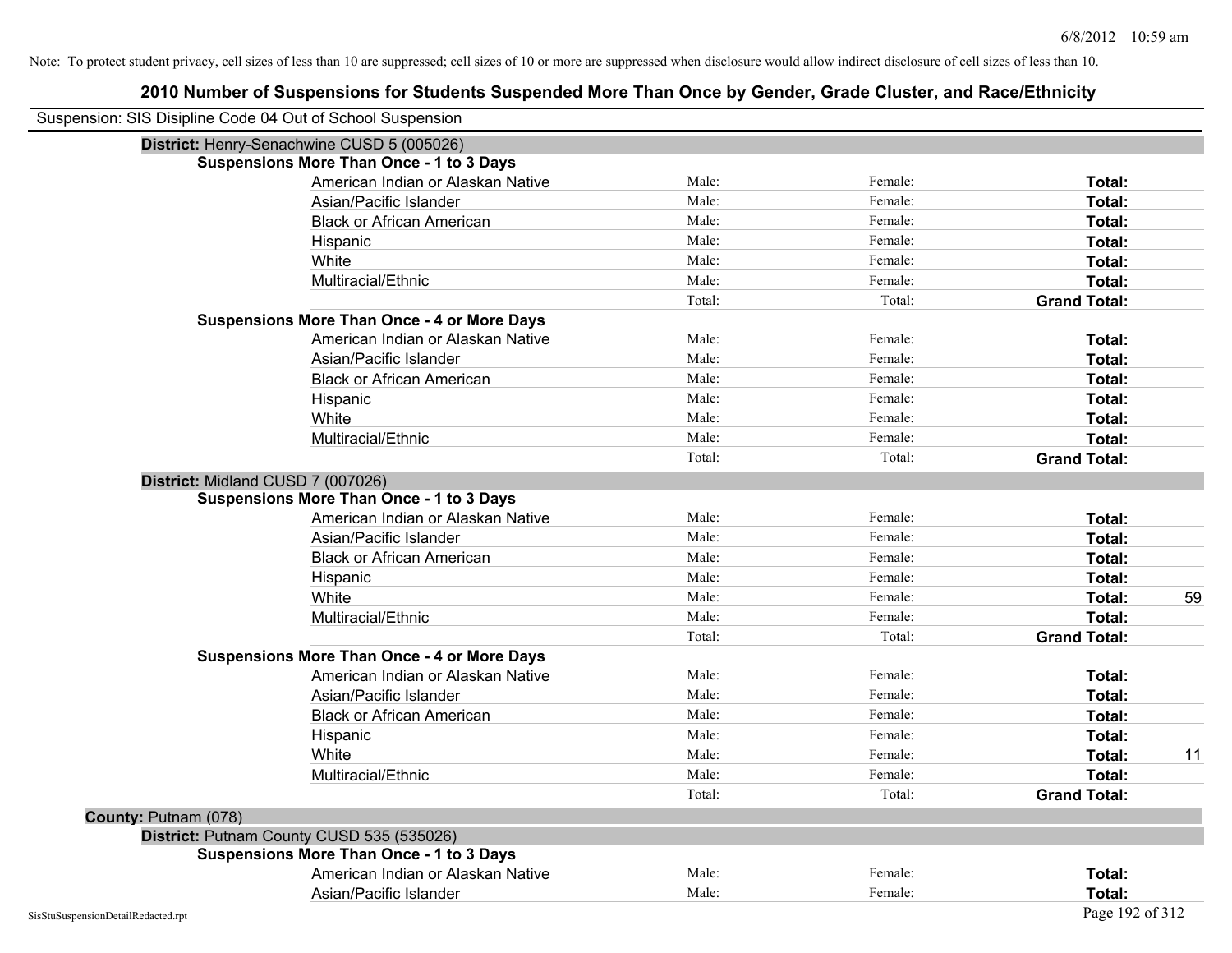| Suspension: SIS Disipline Code 04 Out of School Suspension |                                                    |        |    |         |    |                     |    |
|------------------------------------------------------------|----------------------------------------------------|--------|----|---------|----|---------------------|----|
|                                                            | <b>Black or African American</b>                   | Male:  |    | Female: |    | Total:              |    |
|                                                            | Hispanic                                           | Male:  |    | Female: |    | Total:              |    |
|                                                            | White                                              | Male:  | 68 | Female: | 17 | Total:              | 85 |
|                                                            | Multiracial/Ethnic                                 | Male:  |    | Female: |    | Total:              |    |
|                                                            |                                                    | Total: |    | Total:  |    | <b>Grand Total:</b> |    |
|                                                            | <b>Suspensions More Than Once - 4 or More Days</b> |        |    |         |    |                     |    |
|                                                            | American Indian or Alaskan Native                  | Male:  |    | Female: |    | Total:              |    |
|                                                            | Asian/Pacific Islander                             | Male:  |    | Female: |    | Total:              |    |
|                                                            | <b>Black or African American</b>                   | Male:  |    | Female: |    | Total:              |    |
|                                                            | Hispanic                                           | Male:  |    | Female: |    | Total:              |    |
|                                                            | White                                              | Male:  |    | Female: |    | Total:              |    |
|                                                            | Multiracial/Ethnic                                 | Male:  |    | Female: |    | Total:              |    |
|                                                            |                                                    | Total: |    | Total:  |    | <b>Grand Total:</b> |    |
| County: Woodford (102)                                     |                                                    |        |    |         |    |                     |    |
|                                                            | District: El Paso-Gridley CUSD 11 (011026)         |        |    |         |    |                     |    |
|                                                            | <b>Suspensions More Than Once - 1 to 3 Days</b>    |        |    |         |    |                     |    |
|                                                            | American Indian or Alaskan Native                  | Male:  |    | Female: |    | Total:              |    |
|                                                            | Asian/Pacific Islander                             | Male:  |    | Female: |    | Total:              |    |
|                                                            | <b>Black or African American</b>                   | Male:  |    | Female: |    | Total:              |    |
|                                                            | Hispanic                                           | Male:  |    | Female: |    | Total:              |    |
|                                                            | White                                              | Male:  |    | Female: |    | Total:              | 63 |
|                                                            | Multiracial/Ethnic                                 | Male:  |    | Female: |    | Total:              |    |
|                                                            |                                                    | Total: |    | Total:  |    | <b>Grand Total:</b> |    |
|                                                            | <b>Suspensions More Than Once - 4 or More Days</b> |        |    |         |    |                     |    |
|                                                            | American Indian or Alaskan Native                  | Male:  |    | Female: |    | Total:              |    |
|                                                            | Asian/Pacific Islander                             | Male:  |    | Female: |    | Total:              |    |
|                                                            | <b>Black or African American</b>                   | Male:  |    | Female: |    | Total:              |    |
|                                                            | Hispanic                                           | Male:  |    | Female: |    | Total:              |    |
|                                                            | White                                              | Male:  |    | Female: |    | Total:              | 12 |
|                                                            | Multiracial/Ethnic                                 | Male:  |    | Female: |    | Total:              |    |
|                                                            |                                                    | Total: |    | Total:  |    | <b>Grand Total:</b> |    |
| District: Eureka CUD 140 (140026)                          |                                                    |        |    |         |    |                     |    |
|                                                            | <b>Suspensions More Than Once - 1 to 3 Days</b>    |        |    |         |    |                     |    |
|                                                            | American Indian or Alaskan Native                  | Male:  |    | Female: |    | Total:              |    |
|                                                            | Asian/Pacific Islander                             | Male:  |    | Female: |    | Total:              |    |
|                                                            | <b>Black or African American</b>                   | Male:  |    | Female: |    | Total:              |    |
|                                                            | Hispanic                                           | Male:  |    | Female: |    | Total:              |    |
|                                                            | White                                              | Male:  | 45 | Female: | 10 | Total:              | 55 |
|                                                            | Multiracial/Ethnic                                 | Male:  |    | Female: |    | Total:              |    |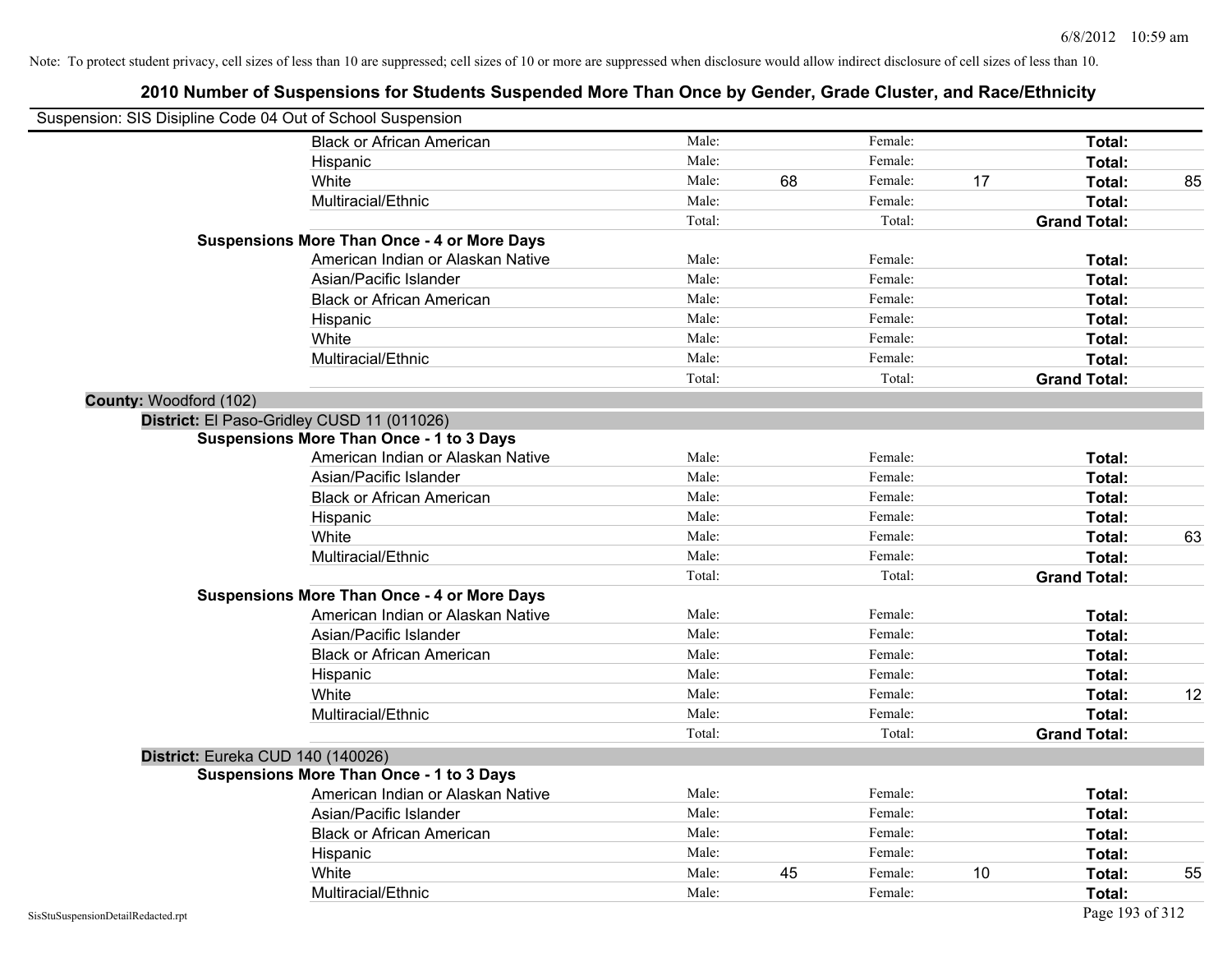| Suspension: SIS Disipline Code 04 Out of School Suspension |                                                    |        |         |                     |    |
|------------------------------------------------------------|----------------------------------------------------|--------|---------|---------------------|----|
|                                                            |                                                    | Total: | Total:  | <b>Grand Total:</b> | 66 |
|                                                            | <b>Suspensions More Than Once - 4 or More Days</b> |        |         |                     |    |
|                                                            | American Indian or Alaskan Native                  | Male:  | Female: | Total:              |    |
|                                                            | Asian/Pacific Islander                             | Male:  | Female: | Total:              |    |
|                                                            | <b>Black or African American</b>                   | Male:  | Female: | Total:              |    |
|                                                            | Hispanic                                           | Male:  | Female: | Total:              |    |
|                                                            | White                                              | Male:  | Female: | Total:              |    |
|                                                            | Multiracial/Ethnic                                 | Male:  | Female: | Total:              |    |
|                                                            |                                                    | Total: | Total:  | <b>Grand Total:</b> |    |
| District: Fieldcrest CUSD 6 (006026)                       |                                                    |        |         |                     |    |
|                                                            | <b>Suspensions More Than Once - 1 to 3 Days</b>    |        |         |                     |    |
|                                                            | American Indian or Alaskan Native                  | Male:  | Female: | Total:              |    |
|                                                            | Asian/Pacific Islander                             | Male:  | Female: | Total:              |    |
|                                                            | <b>Black or African American</b>                   | Male:  | Female: | Total:              |    |
|                                                            | Hispanic                                           | Male:  | Female: | Total:              |    |
|                                                            | White                                              | Male:  | Female: | Total:              | 27 |
|                                                            | Multiracial/Ethnic                                 | Male:  | Female: | Total:              |    |
|                                                            |                                                    | Total: | Total:  | <b>Grand Total:</b> |    |
|                                                            | <b>Suspensions More Than Once - 4 or More Days</b> |        |         |                     |    |
|                                                            | American Indian or Alaskan Native                  | Male:  | Female: | Total:              |    |
|                                                            | Asian/Pacific Islander                             | Male:  | Female: | Total:              |    |
|                                                            | <b>Black or African American</b>                   | Male:  | Female: | Total:              |    |
|                                                            | Hispanic                                           | Male:  | Female: | Total:              |    |
|                                                            | White                                              | Male:  | Female: | Total:              |    |
|                                                            | Multiracial/Ethnic                                 | Male:  | Female: | Total:              |    |
|                                                            |                                                    | Total: | Total:  | <b>Grand Total:</b> | 11 |
|                                                            | District: Lowpoint-Washburn CUSD 21 (021026)       |        |         |                     |    |
|                                                            | <b>Suspensions More Than Once - 1 to 3 Days</b>    |        |         |                     |    |
|                                                            | American Indian or Alaskan Native                  | Male:  | Female: | Total:              |    |
|                                                            | Asian/Pacific Islander                             | Male:  | Female: | Total:              |    |
|                                                            | <b>Black or African American</b>                   | Male:  | Female: | Total:              |    |
|                                                            | Hispanic                                           | Male:  | Female: | Total:              |    |
|                                                            | White                                              | Male:  | Female: | Total:              | 17 |
|                                                            | Multiracial/Ethnic                                 | Male:  | Female: | Total:              |    |
|                                                            |                                                    | Total: | Total:  | <b>Grand Total:</b> |    |
|                                                            | <b>Suspensions More Than Once - 4 or More Days</b> |        |         |                     |    |
|                                                            | American Indian or Alaskan Native                  | Male:  | Female: | Total:              |    |
|                                                            | Asian/Pacific Islander                             | Male:  | Female: | Total:              |    |
|                                                            | <b>Black or African American</b>                   | Male:  | Female: | Total:              |    |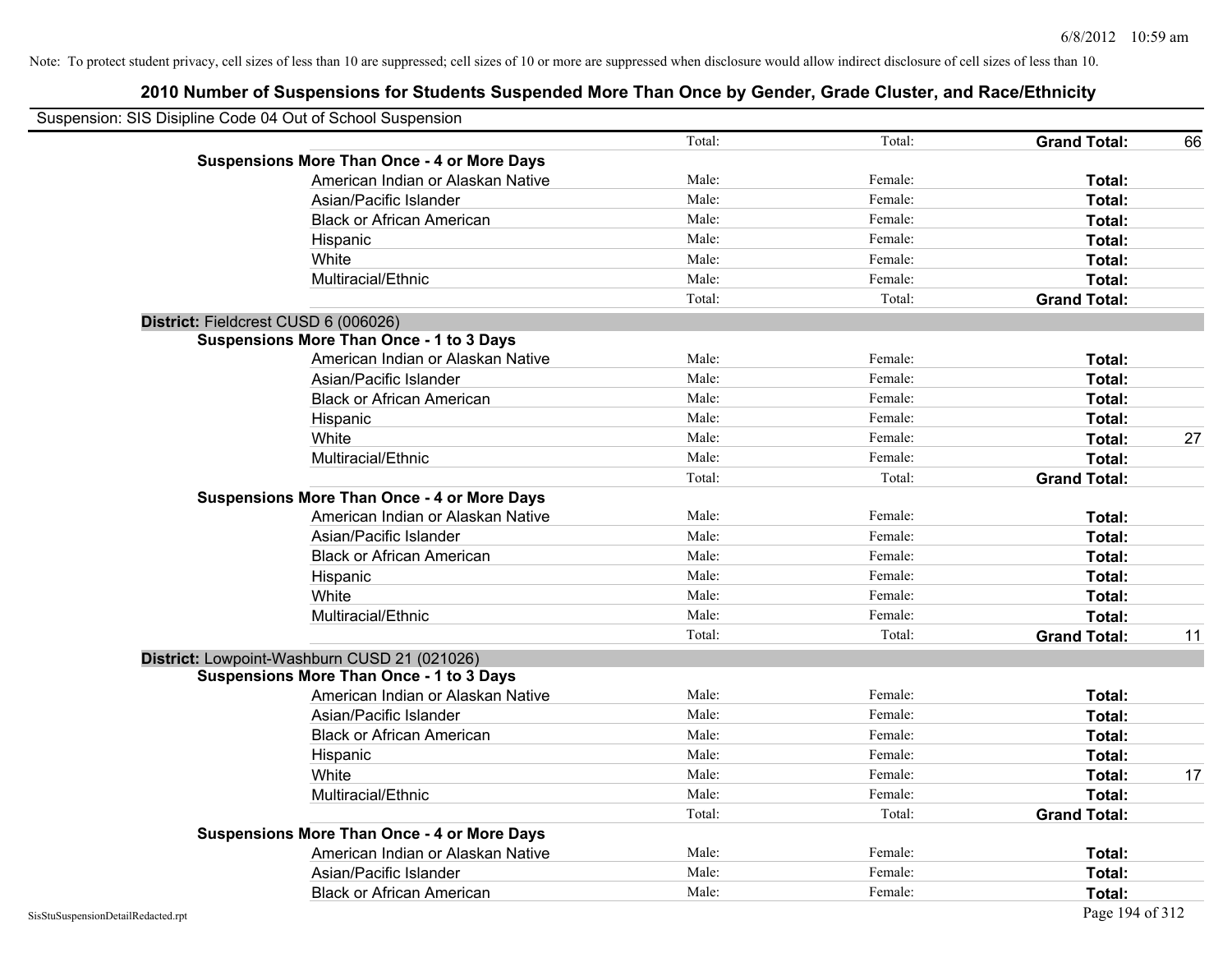| Suspension: SIS Disipline Code 04 Out of School Suspension |                                                 |        |         |                     |
|------------------------------------------------------------|-------------------------------------------------|--------|---------|---------------------|
|                                                            | Hispanic                                        | Male:  | Female: | Total:              |
|                                                            | White                                           | Male:  | Female: | Total:              |
|                                                            | Multiracial/Ethnic                              | Male:  | Female: | Total:              |
|                                                            |                                                 | Total: | Total:  | <b>Grand Total:</b> |
| District: Metamora CCSD 1 (001004)                         |                                                 |        |         |                     |
|                                                            | <b>Suspensions More Than Once - 1 to 3 Days</b> |        |         |                     |
|                                                            | American Indian or Alaskan Native               | Male:  | Female: | Total:              |
|                                                            | Asian/Pacific Islander                          | Male:  | Female: | Total:              |
|                                                            | <b>Black or African American</b>                | Male:  | Female: | Total:              |
|                                                            | Hispanic                                        | Male:  | Female: | Total:              |
|                                                            | White                                           | Male:  | Female: | Total:              |
|                                                            | Multiracial/Ethnic                              | Male:  | Female: | Total:              |
|                                                            |                                                 | Total: | Total:  | <b>Grand Total:</b> |
| District: Riverview CCSD 2 (002004)                        |                                                 |        |         |                     |
|                                                            | <b>Suspensions More Than Once - 1 to 3 Days</b> |        |         |                     |
|                                                            | American Indian or Alaskan Native               | Male:  | Female: | Total:              |
|                                                            | Asian/Pacific Islander                          | Male:  | Female: | Total:              |
|                                                            | <b>Black or African American</b>                | Male:  | Female: | Total:              |
|                                                            | Hispanic                                        | Male:  | Female: | Total:              |
|                                                            | White                                           | Male:  | Female: | Total:              |
|                                                            | Multiracial/Ethnic                              | Male:  | Female: | Total:              |
|                                                            |                                                 | Total: | Total:  | <b>Grand Total:</b> |
|                                                            |                                                 |        |         |                     |
| Region: McHenry ROE (44)                                   |                                                 |        |         |                     |
| County: Mchenry (063)                                      |                                                 |        |         |                     |
| District: Alden Hebron SD 19 (019024)                      |                                                 |        |         |                     |
|                                                            | Suspensions More Than Once - 1 to 3 Days        |        |         |                     |
|                                                            | American Indian or Alaskan Native               | Male:  | Female: | Total:              |
|                                                            | Asian/Pacific Islander                          | Male:  | Female: | Total:              |
|                                                            | <b>Black or African American</b>                | Male:  | Female: | Total:              |
|                                                            | Hispanic                                        | Male:  | Female: | Total:              |
|                                                            | White                                           | Male:  | Female: | Total:              |
|                                                            | Multiracial/Ethnic                              | Male:  | Female: | Total:              |
|                                                            |                                                 | Total: | Total:  | <b>Grand Total:</b> |
| District: CHSD 155 (155016)                                |                                                 |        |         |                     |
|                                                            | <b>Suspensions More Than Once - 1 to 3 Days</b> |        |         |                     |
|                                                            | American Indian or Alaskan Native               | Male:  | Female: | Total:              |
|                                                            | Asian/Pacific Islander                          | Male:  | Female: | Total:              |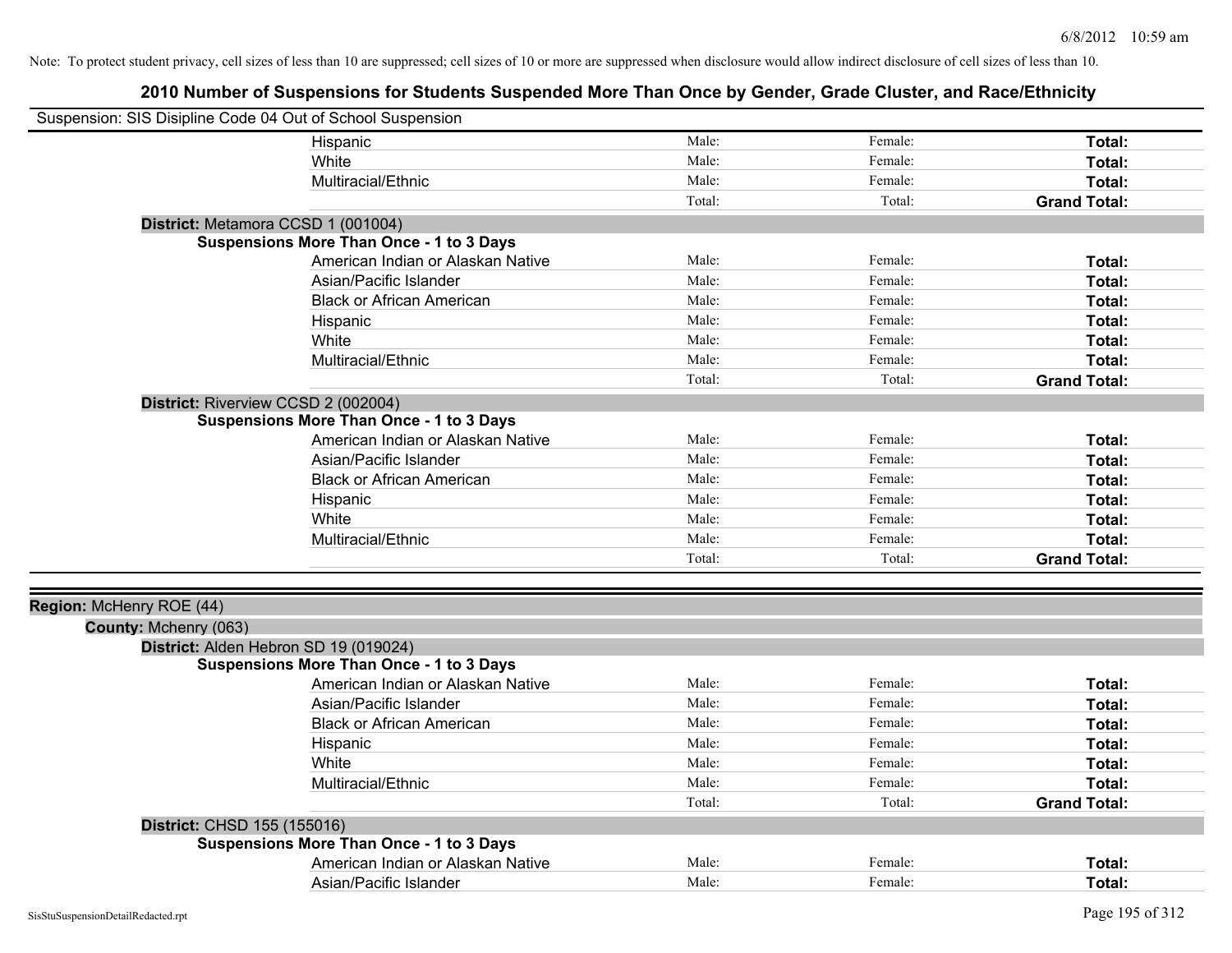| Suspension: SIS Disipline Code 04 Out of School Suspension |                                                    |        |     |         |    |                     |     |
|------------------------------------------------------------|----------------------------------------------------|--------|-----|---------|----|---------------------|-----|
|                                                            | <b>Black or African American</b>                   | Male:  |     | Female: |    | Total:              |     |
|                                                            | Hispanic                                           | Male:  | 49  | Female: | 14 | Total:              | 63  |
|                                                            | White                                              | Male:  | 172 | Female: | 62 | Total:              | 234 |
|                                                            | Multiracial/Ethnic                                 | Male:  |     | Female: |    | Total:              |     |
|                                                            |                                                    | Total: |     | Total:  |    | <b>Grand Total:</b> | 315 |
|                                                            | <b>Suspensions More Than Once - 4 or More Days</b> |        |     |         |    |                     |     |
|                                                            | American Indian or Alaskan Native                  | Male:  |     | Female: |    | Total:              |     |
|                                                            | Asian/Pacific Islander                             | Male:  |     | Female: |    | Total:              |     |
|                                                            | <b>Black or African American</b>                   | Male:  |     | Female: |    | Total:              |     |
|                                                            | Hispanic                                           | Male:  |     | Female: |    | Total:              | 16  |
|                                                            | White                                              | Male:  | 43  | Female: | 12 | Total:              | 55  |
|                                                            | Multiracial/Ethnic                                 | Male:  |     | Female: |    | Total:              |     |
|                                                            |                                                    | Total: |     | Total:  |    | <b>Grand Total:</b> |     |
| District: Cons SD 158 (158022)                             |                                                    |        |     |         |    |                     |     |
|                                                            | <b>Suspensions More Than Once - 1 to 3 Days</b>    |        |     |         |    |                     |     |
|                                                            | American Indian or Alaskan Native                  | Male:  |     | Female: |    | Total:              |     |
|                                                            | Asian/Pacific Islander                             | Male:  |     | Female: |    | Total:              |     |
|                                                            | <b>Black or African American</b>                   | Male:  |     | Female: |    | Total:              |     |
|                                                            | Hispanic                                           | Male:  |     | Female: |    | Total:              |     |
|                                                            | White                                              | Male:  |     | Female: |    | Total:              | 15  |
|                                                            | Multiracial/Ethnic                                 | Male:  |     | Female: |    | Total:              |     |
|                                                            |                                                    | Total: |     | Total:  |    | <b>Grand Total:</b> |     |
|                                                            | <b>Suspensions More Than Once - 4 or More Days</b> |        |     |         |    |                     |     |
|                                                            | American Indian or Alaskan Native                  | Male:  |     | Female: |    | Total:              |     |
|                                                            | Asian/Pacific Islander                             | Male:  |     | Female: |    | Total:              |     |
|                                                            | <b>Black or African American</b>                   | Male:  |     | Female: |    | Total:              |     |
|                                                            | Hispanic                                           | Male:  |     | Female: |    | Total:              |     |
|                                                            | White                                              | Male:  |     | Female: |    | Total:              |     |
|                                                            | Multiracial/Ethnic                                 | Male:  |     | Female: |    | Total:              |     |
|                                                            |                                                    | Total: |     | Total:  |    | <b>Grand Total:</b> |     |
| District: Crystal Lake CCSD 47 (047004)                    |                                                    |        |     |         |    |                     |     |
|                                                            | <b>Suspensions More Than Once - 1 to 3 Days</b>    |        |     |         |    |                     |     |
|                                                            | American Indian or Alaskan Native                  | Male:  |     | Female: |    | Total:              |     |
|                                                            | Asian/Pacific Islander                             | Male:  |     | Female: |    | Total:              |     |
|                                                            | <b>Black or African American</b>                   | Male:  |     | Female: |    | Total:              |     |
|                                                            | Hispanic                                           | Male:  |     | Female: |    | Total:              | 16  |
|                                                            | White                                              | Male:  |     | Female: |    | Total:              | 37  |
|                                                            | Multiracial/Ethnic                                 | Male:  |     | Female: |    | Total:              |     |
|                                                            |                                                    | Total: |     | Total:  |    | <b>Grand Total:</b> |     |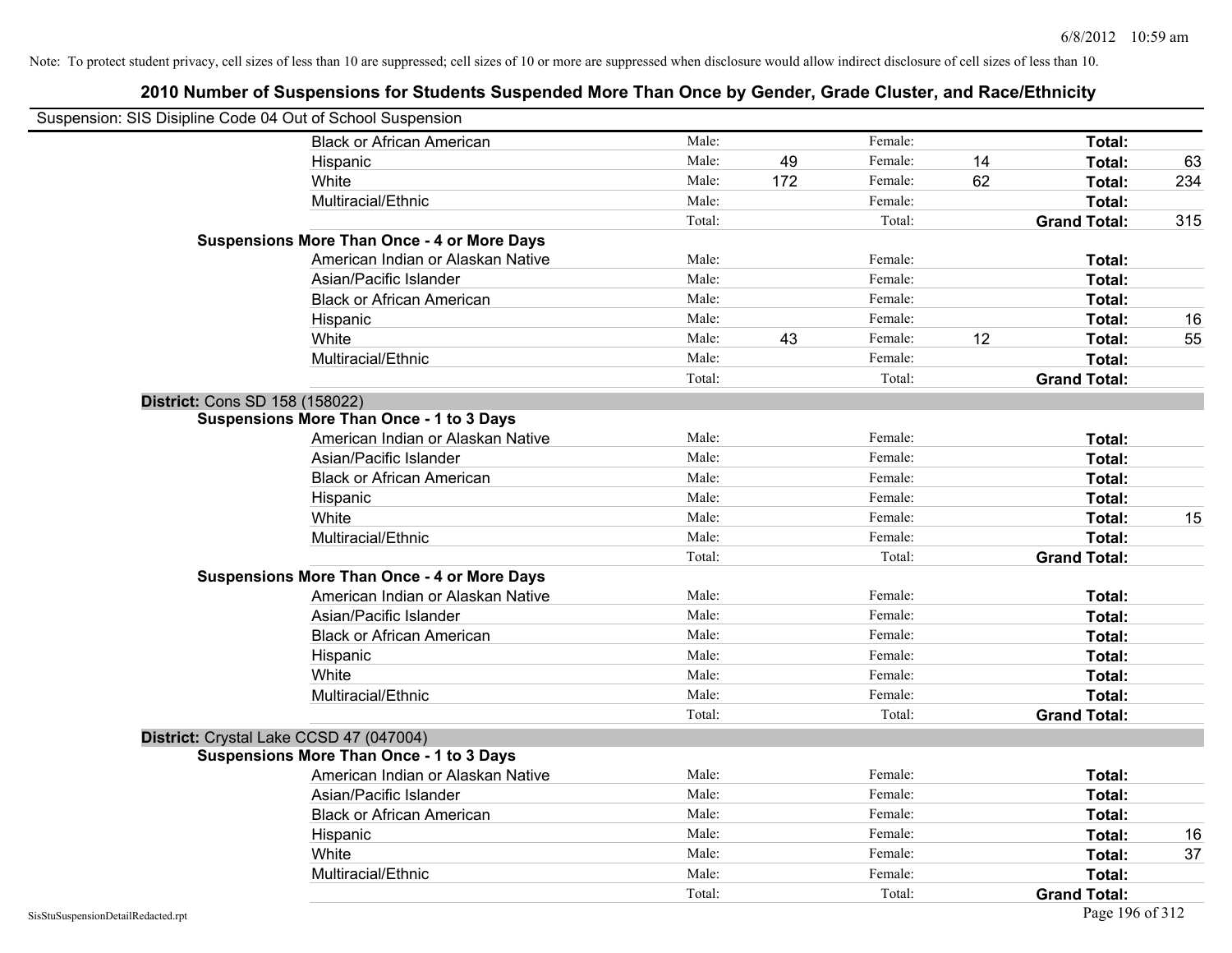# **2010 Number of Suspensions for Students Suspended More Than Once by Gender, Grade Cluster, and Race/Ethnicity** Suspension: SIS Disipline Code 04 Out of School Suspension **Suspensions More Than Once - 4 or More Days** American Indian or Alaskan Native **Male:** Male: Female: Female: **Total:** Total: Asian/Pacific Islander **Figure 1.1 Contact Contact Contact Contact Contact Contact Contact Contact Contact Conta** Black or African American **American** Male: Male: Female: **Female: Total: Total: Total: Female: Total: Total: Total: Total: Total: Total: Total: Total: Total: Total: Total: Total: Total:** Hispanic **Total:** Male: Female: **Total:** Female: **Total:** Total: **Total:** Female: **Total:** Total: **Total:** Total: **Total:** Total: **Total:** Total: **Total:** Total: **Total:** Total: **Total:** Total: **Total:** Total: **Total:** Tot White **Total:** Male: Female: **Total:** Female: **Total:** Total: Multiracial/Ethnic **Total:** Male: Female: **Total:** Female: **Total:** Female: **Total:** Female: **Total:** Female: **Total:** Female: **Total:** Female: **Total:** Female: **Total:** Female: **Total:** Female: **Total:** Female: **Total:** F Total: Total: **Grand Total: District:** Fox River Grove Cons SD 3 (003003) **Suspensions More Than Once - 1 to 3 Days** American Indian or Alaskan Native **Male:** Male: Female: Female: **Total:** Total: Asian/Pacific Islander **Figure 1.1 Contained Asian** Male: Female: **Female: Total: Total: Total: Total: Total: Total: Total: Total: Total: Total: Total: Total: Total: Total: Total: Total: T** Black or African American **American** Male: Male: Female: **Female: Total: Total: Total: Female: Total: Total: Total: Total: Total: Total: Total: Total: Total: Total: Total: Total: Total:** Hispanic **Total:** Male: Female: **Total:** Female: **Total:** Total: White **Total:** Male: Female: **Total:** Total: **Total:** Female: **Total:** Total: Multiracial/Ethnic **Total:** Male: Female: **Female: Total:** Total: **Total:** Female: **Total:** Total: Total: Total: **Grand Total: District:** Harrison SD 36 (036002) **Suspensions More Than Once - 1 to 3 Days** American Indian or Alaskan Native **Male:** Male: Female: Female: **Total:** Total: Asian/Pacific Islander **Figure 1.1 Contained Asian** Male: Female: **Female: Total: Total: Total: Total: Total: Total: Total: Total: Total: Total: Total: Total: Total: Total: Total: Total: T** Black or African American **Figure 1.1 and Total:** Male: Female: Female: **Total:** Total: Hispanic **Total:** Male: Female: **Total:** Female: **Total:** Total: **Total:** Female: **Total:** Total: **Total:** Total: **Total:** Total: **Total:** Total: **Total:** Total: **Total:** Total: **Total:** Total: **Total:** Total: **Total:** Tot White **Total:** Male: Female: **Total:** Female: **Total:** Total: Multiracial/Ethnic **Total:** Male: Female: **Female: Total:** Total: **Total:** Female: **Total:** Total: **Female:** Total: **Total:** Total: **Total:** Total: **Total:** Total: **Total:** Total: **Total:** Total: **Total:** Total: **Total:** Total: Total: **Grand Total: Suspensions More Than Once - 4 or More Days** American Indian or Alaskan Native **Male:** Male: Female: Female: **Total:** Total: Asian/Pacific Islander **Figure 1.1 Contained Asian** Male: Female: **Female: Total: Total: Total: Total: Total: Total: Total: Total: Total: Total: Total: Total: Total: Total: Total: Total: T** Black or African American **Male:** Male: Female: Female: **Total:** Total: Hispanic **Total:** Male: Female: **Total:** Female: **Total:** Total: **Total:** Female: **Total:** Total: **Total:** Total: **Total:** Total: **Total:** Total: **Total:** Total: **Total:** Total: **Total:** Total: **Total:** Total: **Total:** Tot White **Total:** Male: Female: **Total:** Female: **Total:** Total: Multiracial/Ethnic **Total:** Male: Male: Female: **Total:** Total: Total: Total: **Grand Total: District:** Harvard CUSD 50 (050026) **Suspensions More Than Once - 1 to 3 Days** American Indian or Alaskan Native **Male:** Male: Female: Female: **Total:** Total: Asian/Pacific Islander **Figure 1.1 Contained Asian** Male: Female: **Female: Total: Total: Total: Total: Total: Total: Total: Total: Total: Total: Total: Total: Total: Total: Total: Total: T**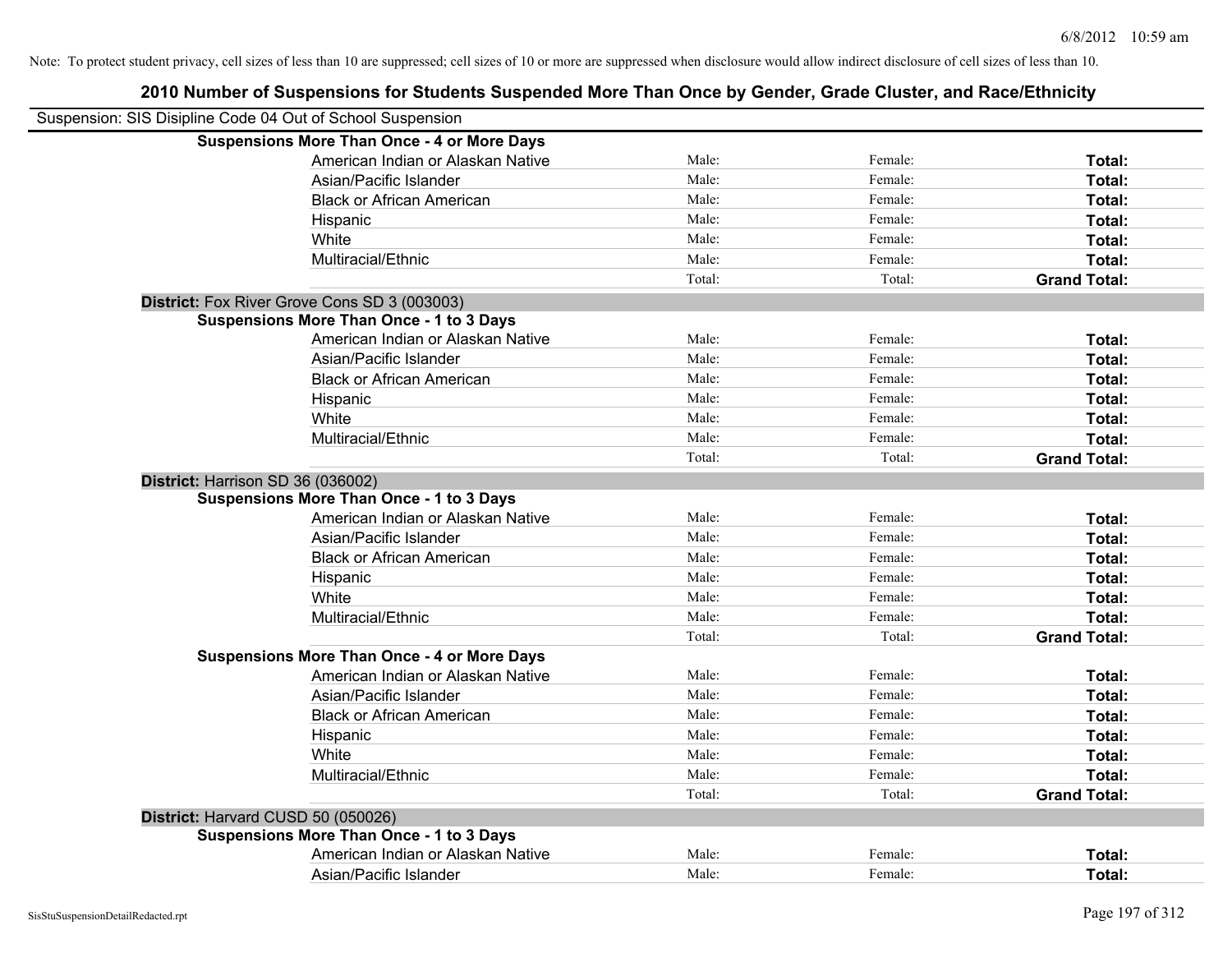|                                    | Suspension: SIS Disipline Code 04 Out of School Suspension |        |    |         |    |                     |     |
|------------------------------------|------------------------------------------------------------|--------|----|---------|----|---------------------|-----|
|                                    | <b>Black or African American</b>                           | Male:  |    | Female: |    | Total:              |     |
|                                    | Hispanic                                                   | Male:  |    | Female: |    | Total:              | 23  |
|                                    | White                                                      | Male:  |    | Female: |    | Total:              | 20  |
|                                    | Multiracial/Ethnic                                         | Male:  |    | Female: |    | Total:              |     |
|                                    |                                                            | Total: |    | Total:  |    | <b>Grand Total:</b> | 53  |
|                                    | <b>Suspensions More Than Once - 4 or More Days</b>         |        |    |         |    |                     |     |
|                                    | American Indian or Alaskan Native                          | Male:  |    | Female: |    | Total:              |     |
|                                    | Asian/Pacific Islander                                     | Male:  |    | Female: |    | Total:              |     |
|                                    | <b>Black or African American</b>                           | Male:  |    | Female: |    | Total:              |     |
|                                    | Hispanic                                                   | Male:  |    | Female: |    | Total:              | 11  |
|                                    | White                                                      | Male:  |    | Female: |    | Total:              | 15  |
|                                    | Multiracial/Ethnic                                         | Male:  |    | Female: |    | Total:              |     |
|                                    |                                                            | Total: |    | Total:  |    | <b>Grand Total:</b> |     |
|                                    | District: Johnsburg CUSD 12 (012026)                       |        |    |         |    |                     |     |
|                                    | Suspensions More Than Once - 1 to 3 Days                   |        |    |         |    |                     |     |
|                                    | American Indian or Alaskan Native                          | Male:  |    | Female: |    | Total:              |     |
|                                    | Asian/Pacific Islander                                     | Male:  |    | Female: |    | Total:              |     |
|                                    | <b>Black or African American</b>                           | Male:  |    | Female: |    | Total:              |     |
|                                    | Hispanic                                                   | Male:  |    | Female: |    | Total:              |     |
|                                    | White                                                      | Male:  | 90 | Female: | 22 | Total:              | 112 |
|                                    | Multiracial/Ethnic                                         | Male:  |    | Female: |    | Total:              |     |
|                                    |                                                            | Total: |    | Total:  |    | <b>Grand Total:</b> |     |
|                                    | <b>Suspensions More Than Once - 4 or More Days</b>         |        |    |         |    |                     |     |
|                                    | American Indian or Alaskan Native                          | Male:  |    | Female: |    | Total:              |     |
|                                    | Asian/Pacific Islander                                     | Male:  |    | Female: |    | Total:              |     |
|                                    | <b>Black or African American</b>                           | Male:  |    | Female: |    | Total:              |     |
|                                    | Hispanic                                                   | Male:  |    | Female: |    | Total:              |     |
|                                    | White                                                      | Male:  | 49 | Female: | 12 | Total:              | 61  |
|                                    | Multiracial/Ethnic                                         | Male:  |    | Female: |    | Total:              |     |
|                                    |                                                            | Total: |    | Total:  |    | <b>Grand Total:</b> |     |
|                                    | District: Marengo CHSD 154 (154016)                        |        |    |         |    |                     |     |
|                                    | <b>Suspensions More Than Once - 1 to 3 Days</b>            |        |    |         |    |                     |     |
|                                    | American Indian or Alaskan Native                          | Male:  |    | Female: |    | Total:              |     |
|                                    | Asian/Pacific Islander                                     | Male:  |    | Female: |    | Total:              |     |
|                                    | <b>Black or African American</b>                           | Male:  |    | Female: |    | Total:              |     |
|                                    | Hispanic                                                   | Male:  |    | Female: |    | Total:              |     |
|                                    | White                                                      | Male:  |    | Female: |    | Total:              |     |
|                                    | Multiracial/Ethnic                                         | Male:  |    | Female: |    | Total:              |     |
|                                    |                                                            | Total: |    | Total:  |    | <b>Grand Total:</b> |     |
| SisStuSuspensionDetailRedacted.rpt |                                                            |        |    |         |    | Page 198 of 312     |     |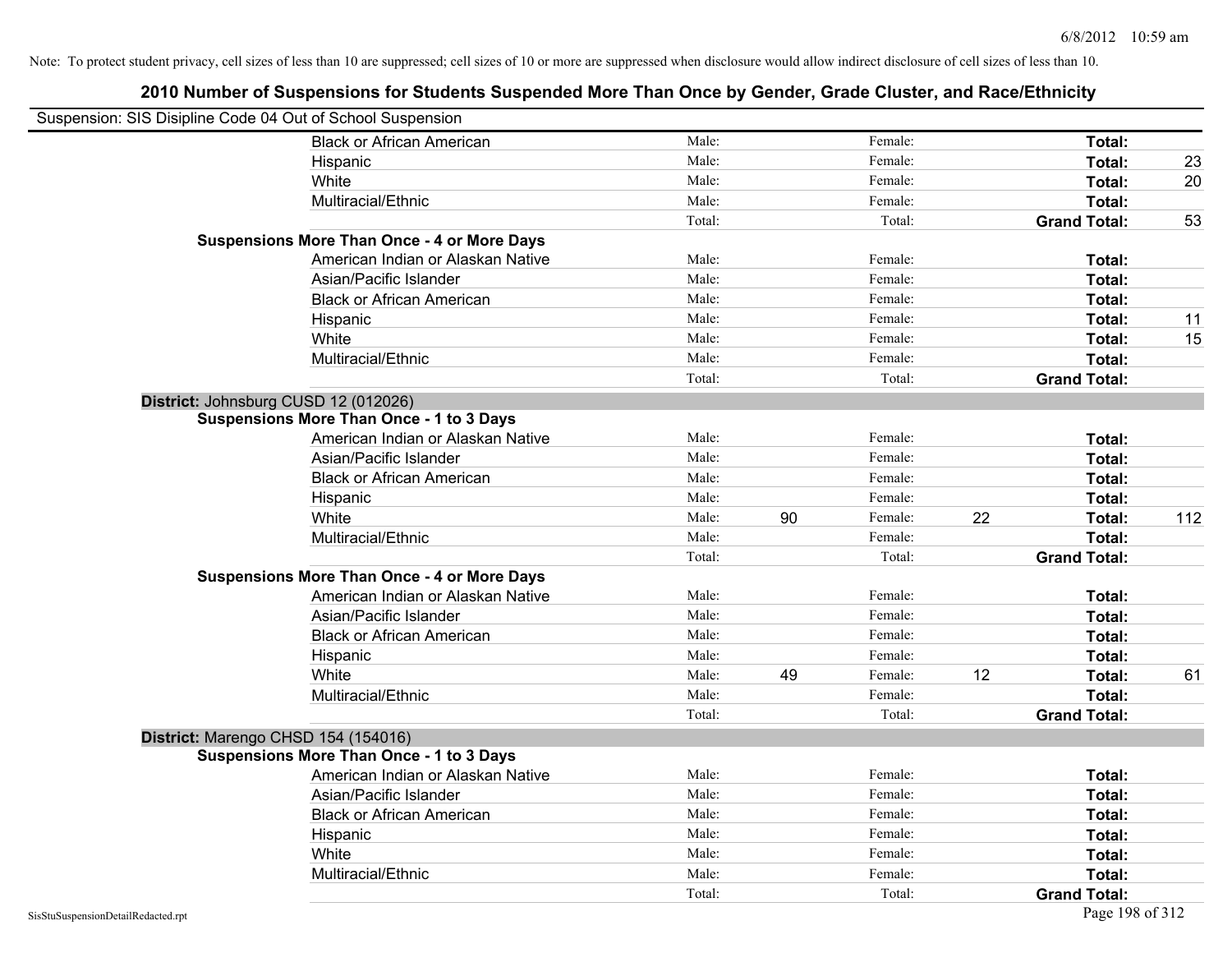# **2010 Number of Suspensions for Students Suspended More Than Once by Gender, Grade Cluster, and Race/Ethnicity** Suspension: SIS Disipline Code 04 Out of School Suspension **Suspensions More Than Once - 4 or More Days** American Indian or Alaskan Native **Male:** Male: Female: Female: **Total:** Total: Asian/Pacific Islander **Figure 1.1 Contact Contact Contact Contact Contact Contact Contact Contact Contact Conta** Black or African American **American** Male: Male: Female: **Female: Total: Total: Total: Female: Total: Total: Total: Total: Total: Total: Total: Total: Total: Total: Total: Total: Total:** Hispanic **Total:** Male: Female: **Total:** Female: **Total:** Total: White **Total:** Male: Female: **Total:** Female: **Total:** Total: Multiracial/Ethnic **Total:** Male: Female: **Total:** Female: **Total:** Female: **Total:** Female: **Total:** Female: **Total:** Female: **Total:** Female: **Total:** Female: **Total:** Female: **Total:** Female: **Total:** Female: **Total:** F Total: Total: **Grand Total: District:** Marengo-Union E Cons D 165 (165003) **Suspensions More Than Once - 1 to 3 Days** American Indian or Alaskan Native **Male:** Male: Female: Female: **Total:** Total: Asian/Pacific Islander **Figure 1.1 Contained Asian** Male: Female: **Female: Total: Total: Total: Total: Total: Total: Total: Total: Total: Total: Total: Total: Total: Total: Total: Total: T** Black or African American **American** Male: Male: Female: **Female: Total: Total: Total: Female: Total: Total: Total: Total: Total: Total: Total: Total: Total: Total: Total: Total: Total:** Hispanic **Total:** Male: Female: **Total:** Female: **Total:** Total: White **Total:** Male: Female: **Total:** Total: **Total:** Female: **Total:** Total: Multiracial/Ethnic **Total:** Male: Female: **Female: Total:** Total: **Total:** Female: **Total:** Total: Total: Total: **Grand Total: Suspensions More Than Once - 4 or More Days** American Indian or Alaskan Native **Male:** Male: Female: Female: **Total:** Total: Asian/Pacific Islander **Figure 1.1 Contact Contact Contact Contact Contact Contact Contact Contact Contact Conta** Black or African American **American** Male: Male: Female: **Female: Total: Total: Total: Female: Total: Total: Female: Total: Total: Female: Total: Total: Total: Total: Total: Total: Total:** Hispanic **Total:** Male: Female: **Total:** Female: **Total:** Total: White **Total:** Male: Female: **Total:** Total: **Total:** Female: **Total:** Total: Multiracial/Ethnic **Total:** Male: Female: **Total:** Female: **Total:** Female: **Total:** Total: Total: Total: **Grand Total: District:** McHenry CCSD 15 (015004) **Suspensions More Than Once - 1 to 3 Days** American Indian or Alaskan Native **Male:** Male: Female: Female: **Total:** Total: Asian/Pacific Islander **Figure 1.1 Contained Asian** Male: Female: **Female: Total: Total: Total: Total: Total: Total: Total: Total: Total: Total: Total: Total: Total: Total: Total: Total: T** Black or African American **Male:** Male: Female: Female: **Total:** Total: Hispanic **Total:** Male: Female: **Total:** Female: **Total:** Total: **Total:** Female: **Total:** Total: **Total:** Total: **Total:** Total: **Total:** Total: **Total:** Total: **Total:** Total: **Total:** Total: **Total:** Total: **Total:** Tot White **Total:** Male: Female: **Total:** Female: **Total:** Total: Multiracial/Ethnic **Total:** Male: Female: **Female: Total:** Total: **Total:** Female: **Total:** Total: **Female:** Total: **Total:** Total: **Total:** Total: **Total:** Total: **Total:** Total: **Total:** Total: **Total:** Total: **Total:** Total: Total: **Grand Total: Suspensions More Than Once - 4 or More Days** American Indian or Alaskan Native **Male:** Male: Female: Female: **Total:** Total: Asian/Pacific Islander **Figure 1.1 Contact Contact Contact Contact Contact Contact Contact Contact Contact Conta** Black or African American **Male:** Male: Female: Female: **Total:** Total:

Hispanic **Total:** Male: Female: **Total:** Female: **Total:** Total: **Total:** Female: **Total:** Total: **Total:** Total: **Total:** Total: **Total:** Total: **Total:** Total: **Total:** Total: **Total:** Total: **Total:** Total: **Total:** Tot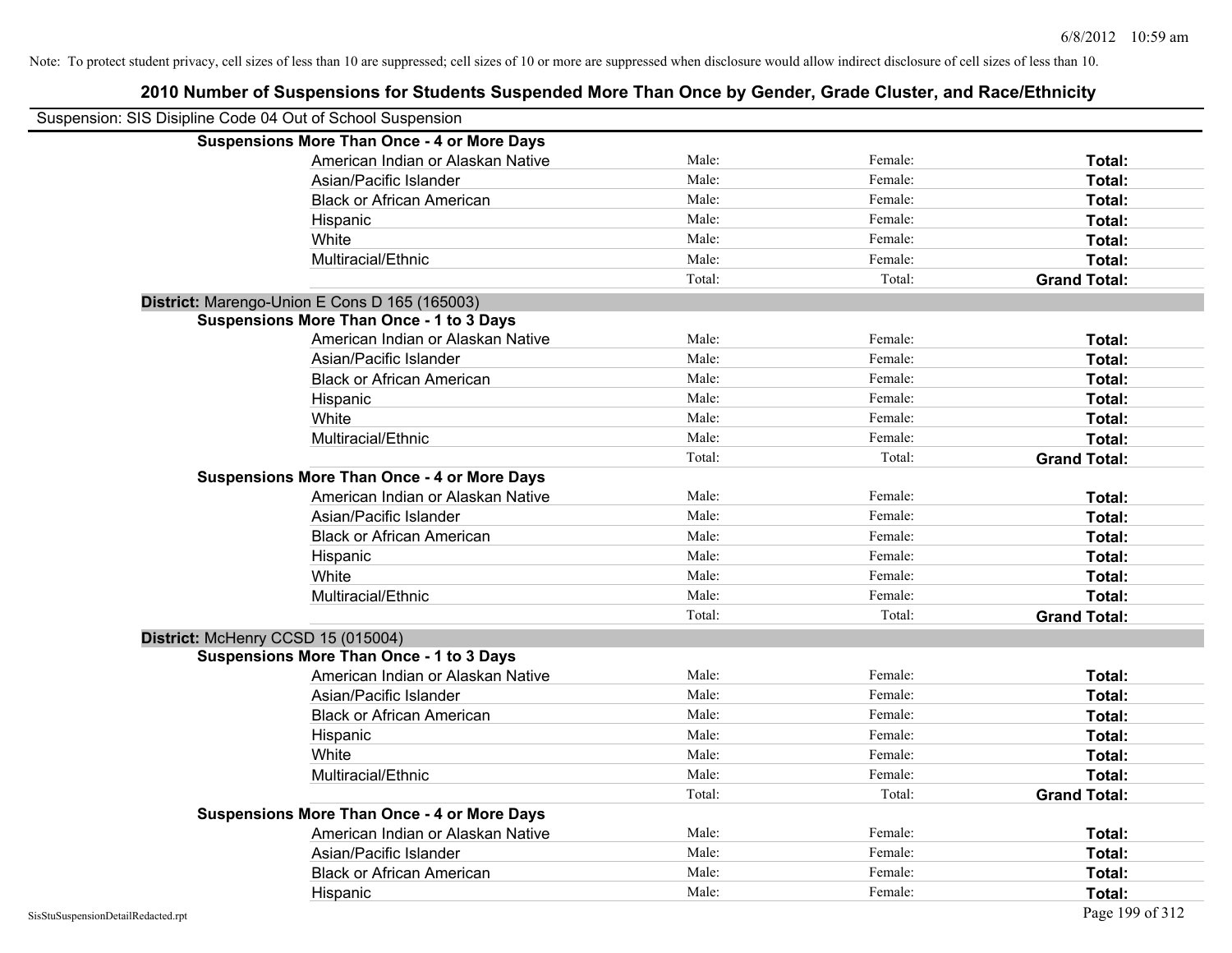# **2010 Number of Suspensions for Students Suspended More Than Once by Gender, Grade Cluster, and Race/Ethnicity**

| Suspension: SIS Disipline Code 04 Out of School Suspension |        |         |                     |    |
|------------------------------------------------------------|--------|---------|---------------------|----|
| White                                                      | Male:  | Female: | Total:              |    |
| Multiracial/Ethnic                                         | Male:  | Female: | Total:              |    |
|                                                            | Total: | Total:  | <b>Grand Total:</b> |    |
| District: McHenry CHSD 156 (156016)                        |        |         |                     |    |
| <b>Suspensions More Than Once - 1 to 3 Days</b>            |        |         |                     |    |
| American Indian or Alaskan Native                          | Male:  | Female: | Total:              |    |
| Asian/Pacific Islander                                     | Male:  | Female: | Total:              |    |
| <b>Black or African American</b>                           | Male:  | Female: | Total:              |    |
| Hispanic                                                   | Male:  | Female: | Total:              |    |
| White                                                      | Male:  | Female: | Total:              | 19 |
| Multiracial/Ethnic                                         | Male:  | Female: | Total:              |    |
|                                                            | Total: | Total:  | <b>Grand Total:</b> |    |
| <b>Suspensions More Than Once - 4 or More Days</b>         |        |         |                     |    |
| American Indian or Alaskan Native                          | Male:  | Female: | Total:              |    |
| Asian/Pacific Islander                                     | Male:  | Female: | Total:              |    |
| <b>Black or African American</b>                           | Male:  | Female: | Total:              |    |
| Hispanic                                                   | Male:  | Female: | Total:              |    |
| White                                                      | Male:  | Female: | Total:              | 46 |
| Multiracial/Ethnic                                         | Male:  | Female: | Total:              |    |
|                                                            | Total: | Total:  | <b>Grand Total:</b> | 57 |
| District: Prairie Grove CSD 46 (046003)                    |        |         |                     |    |
| <b>Suspensions More Than Once - 1 to 3 Days</b>            |        |         |                     |    |
| American Indian or Alaskan Native                          | Male:  | Female: | Total:              |    |
| Asian/Pacific Islander                                     | Male:  | Female: | Total:              |    |
| <b>Black or African American</b>                           | Male:  | Female: | Total:              |    |
| Hispanic                                                   | Male:  | Female: | Total:              |    |
| White                                                      | Male:  | Female: | Total:              |    |
| Multiracial/Ethnic                                         | Male:  | Female: | Total:              |    |
|                                                            | Total: | Total:  | <b>Grand Total:</b> |    |
| <b>Suspensions More Than Once - 4 or More Days</b>         |        |         |                     |    |
| American Indian or Alaskan Native                          | Male:  | Female: | Total:              |    |
| Asian/Pacific Islander                                     | Male:  | Female: | Total:              |    |
| <b>Black or African American</b>                           | Male:  | Female: | Total:              |    |
| Hispanic                                                   | Male:  | Female: | Total:              |    |
| White                                                      | Male:  | Female: | Total:              |    |
| Multiracial/Ethnic                                         | Male:  | Female: | Total:              |    |
|                                                            | Total: | Total:  | <b>Grand Total:</b> |    |
|                                                            |        |         |                     |    |

#### **District:** Richmond-Burton CHSD 157 (157016)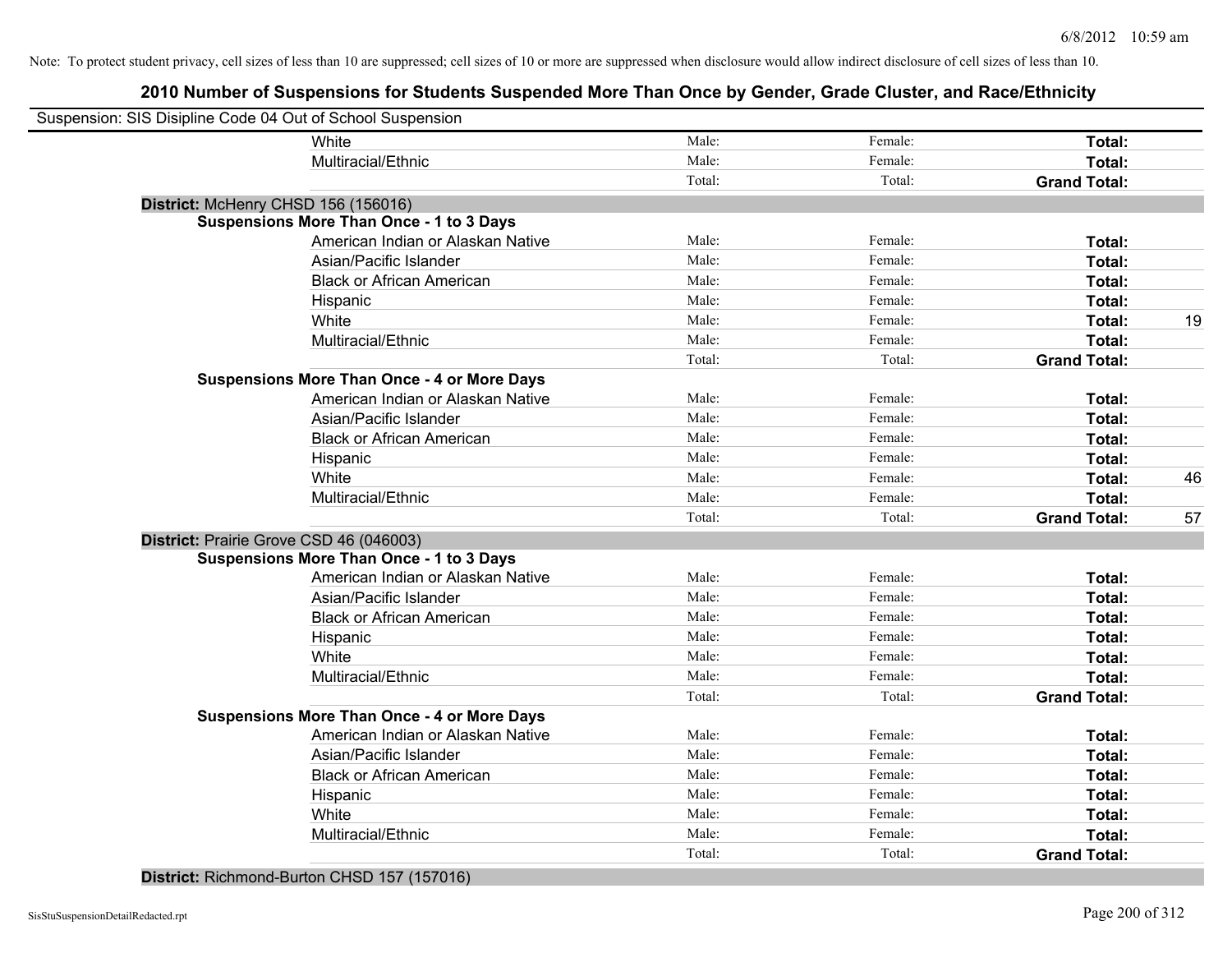|                                                            | 2010 Number of Suspensions for Students Suspended More Than Once by Gender, Grade Cluster, and Race/Ethnicity |        |     |         |    |                     |     |
|------------------------------------------------------------|---------------------------------------------------------------------------------------------------------------|--------|-----|---------|----|---------------------|-----|
| Suspension: SIS Disipline Code 04 Out of School Suspension |                                                                                                               |        |     |         |    |                     |     |
|                                                            | <b>Suspensions More Than Once - 1 to 3 Days</b>                                                               |        |     |         |    |                     |     |
|                                                            | American Indian or Alaskan Native                                                                             | Male:  |     | Female: |    | Total:              |     |
|                                                            | Asian/Pacific Islander                                                                                        | Male:  |     | Female: |    | Total:              |     |
|                                                            | <b>Black or African American</b>                                                                              | Male:  |     | Female: |    | Total:              |     |
|                                                            | Hispanic                                                                                                      | Male:  |     | Female: |    | Total:              | 10  |
|                                                            | White                                                                                                         | Male:  | 49  | Female: | 19 | Total:              | 68  |
|                                                            | Multiracial/Ethnic                                                                                            | Male:  |     | Female: |    | Total:              |     |
|                                                            |                                                                                                               | Total: |     | Total:  |    | <b>Grand Total:</b> |     |
|                                                            | <b>Suspensions More Than Once - 4 or More Days</b>                                                            |        |     |         |    |                     |     |
|                                                            | American Indian or Alaskan Native                                                                             | Male:  |     | Female: |    | Total:              |     |
|                                                            | Asian/Pacific Islander                                                                                        | Male:  |     | Female: |    | Total:              |     |
|                                                            | <b>Black or African American</b>                                                                              | Male:  |     | Female: |    | Total:              |     |
|                                                            | Hispanic                                                                                                      | Male:  |     | Female: |    | Total:              |     |
|                                                            | White                                                                                                         | Male:  |     | Female: |    | Total:              | 13  |
|                                                            | Multiracial/Ethnic                                                                                            | Male:  |     | Female: |    | Total:              |     |
|                                                            |                                                                                                               | Total: |     | Total:  |    | <b>Grand Total:</b> |     |
| District: Riley CCSD 18 (018004)                           |                                                                                                               |        |     |         |    |                     |     |
|                                                            | <b>Suspensions More Than Once - 1 to 3 Days</b>                                                               |        |     |         |    |                     |     |
|                                                            | American Indian or Alaskan Native                                                                             | Male:  |     | Female: |    | Total:              |     |
|                                                            | Asian/Pacific Islander                                                                                        | Male:  |     | Female: |    | Total:              |     |
|                                                            | <b>Black or African American</b>                                                                              | Male:  |     | Female: |    | Total:              |     |
|                                                            | Hispanic                                                                                                      | Male:  |     | Female: |    | Total:              |     |
|                                                            | White                                                                                                         | Male:  |     | Female: |    | Total:              |     |
|                                                            | Multiracial/Ethnic                                                                                            | Male:  |     | Female: |    | Total:              |     |
|                                                            |                                                                                                               | Total: |     | Total:  |    | <b>Grand Total:</b> |     |
|                                                            | District: Woodstock CUSD 200 (200026)                                                                         |        |     |         |    |                     |     |
|                                                            | <b>Suspensions More Than Once - 1 to 3 Days</b>                                                               |        |     |         |    |                     |     |
|                                                            | American Indian or Alaskan Native                                                                             | Male:  |     | Female: |    | Total:              |     |
|                                                            | Asian/Pacific Islander                                                                                        | Male:  |     | Female: |    | Total:              |     |
|                                                            | <b>Black or African American</b>                                                                              | Male:  |     | Female: |    | Total:              |     |
|                                                            | Hispanic                                                                                                      | Male:  |     | Female: |    | Total:              | 30  |
|                                                            | White                                                                                                         | Male:  | 104 | Female: | 14 | Total:              | 118 |
|                                                            | Multiracial/Ethnic                                                                                            | Male:  |     | Female: |    | Total:              | 21  |
|                                                            |                                                                                                               | Total: |     | Total:  |    | <b>Grand Total:</b> |     |
|                                                            | <b>Suspensions More Than Once - 4 or More Days</b>                                                            |        |     |         |    |                     |     |
|                                                            | American Indian or Alaskan Native                                                                             | Male:  |     | Female: |    | Total:              |     |
|                                                            | Asian/Pacific Islander                                                                                        | Male:  |     | Female: |    | Total:              |     |
|                                                            | <b>Black or African American</b>                                                                              | Male:  |     | Female: |    | Total:              |     |
|                                                            | Hispanic                                                                                                      | Male:  |     | Female: |    | Total:              |     |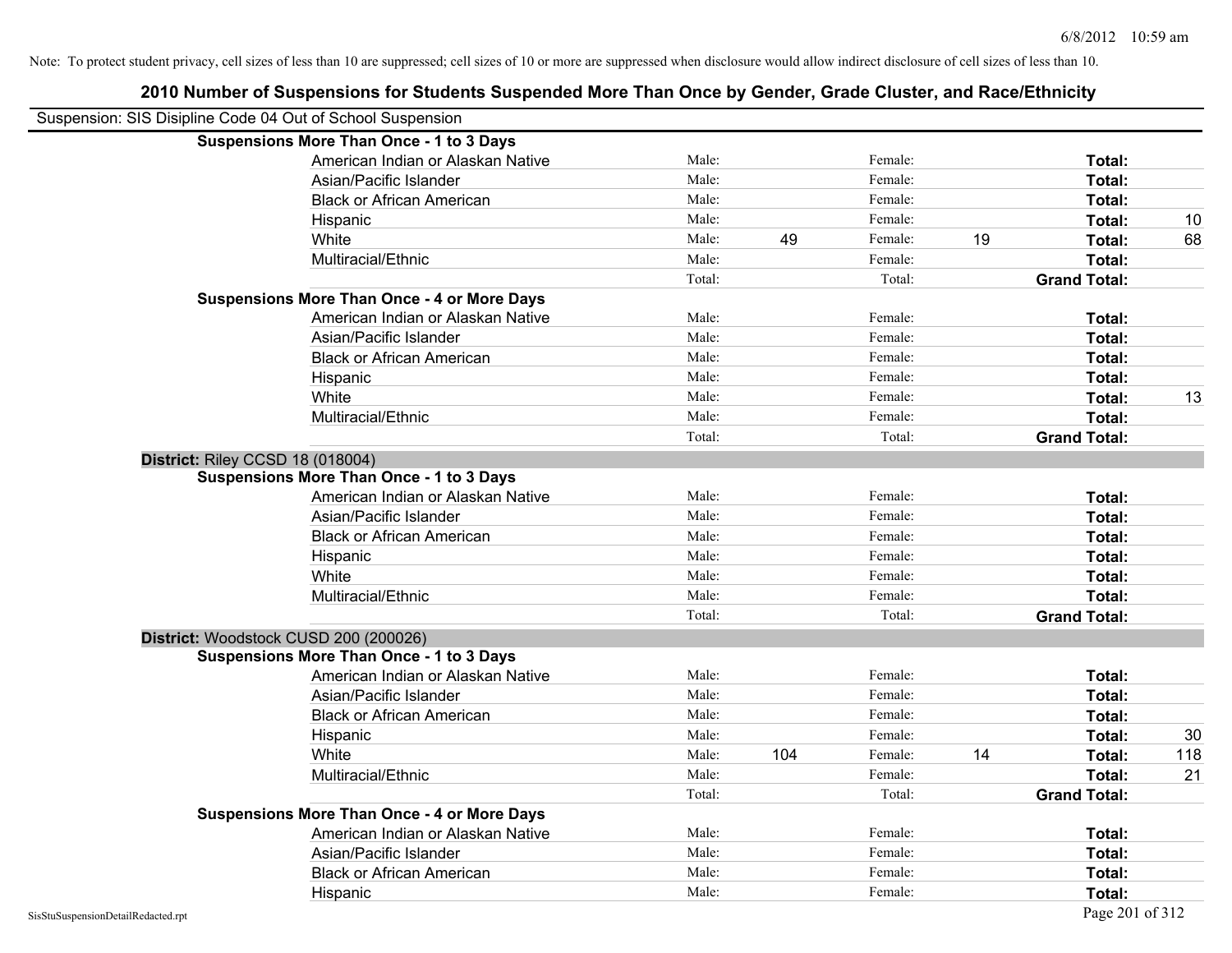|                                  | Suspension: SIS Disipline Code 04 Out of School Suspension |        |     |         |    |                     |     |
|----------------------------------|------------------------------------------------------------|--------|-----|---------|----|---------------------|-----|
|                                  | White                                                      | Male:  |     | Female: |    | Total:              | 10  |
|                                  | Multiracial/Ethnic                                         | Male:  |     | Female: |    | Total:              |     |
|                                  |                                                            | Total: |     | Total:  |    | <b>Grand Total:</b> | 23  |
| Region: Monroe/Randolph ROE (45) |                                                            |        |     |         |    |                     |     |
| County: Monroe (067)             |                                                            |        |     |         |    |                     |     |
|                                  | District: Columbia CUSD 4 (004026)                         |        |     |         |    |                     |     |
|                                  | <b>Suspensions More Than Once - 1 to 3 Days</b>            |        |     |         |    |                     |     |
|                                  | American Indian or Alaskan Native                          | Male:  |     | Female: |    | Total:              |     |
|                                  | Asian/Pacific Islander                                     | Male:  |     | Female: |    | Total:              |     |
|                                  | <b>Black or African American</b>                           | Male:  |     | Female: |    | Total:              |     |
|                                  | Hispanic                                                   | Male:  |     | Female: |    | Total:              |     |
|                                  | White                                                      | Male:  |     | Female: |    | Total:              |     |
|                                  | Multiracial/Ethnic                                         | Male:  |     | Female: |    | Total:              |     |
|                                  |                                                            | Total: |     | Total:  |    | <b>Grand Total:</b> |     |
|                                  | <b>Suspensions More Than Once - 4 or More Days</b>         |        |     |         |    |                     |     |
|                                  | American Indian or Alaskan Native                          | Male:  |     | Female: |    | Total:              |     |
|                                  | Asian/Pacific Islander                                     | Male:  |     | Female: |    | Total:              |     |
|                                  | <b>Black or African American</b>                           | Male:  |     | Female: |    | Total:              |     |
|                                  | Hispanic                                                   | Male:  |     | Female: |    | Total:              |     |
|                                  | White                                                      | Male:  |     | Female: |    | Total:              |     |
|                                  | Multiracial/Ethnic                                         | Male:  |     | Female: |    | Total:              |     |
|                                  |                                                            | Total: |     | Total:  |    | <b>Grand Total:</b> |     |
|                                  | District: Waterloo CUSD 5 (005026)                         |        |     |         |    |                     |     |
|                                  | <b>Suspensions More Than Once - 1 to 3 Days</b>            |        |     |         |    |                     |     |
|                                  | American Indian or Alaskan Native                          | Male:  |     | Female: |    | Total:              |     |
|                                  | Asian/Pacific Islander                                     | Male:  |     | Female: |    | Total:              |     |
|                                  | <b>Black or African American</b>                           | Male:  |     | Female: |    | Total:              |     |
|                                  | Hispanic                                                   | Male:  |     | Female: |    | Total:              |     |
|                                  | White                                                      | Male:  | 112 | Female: | 38 | Total:              | 150 |
|                                  | Multiracial/Ethnic                                         | Male:  |     | Female: |    | Total:              |     |
|                                  |                                                            | Total: |     | Total:  |    | <b>Grand Total:</b> |     |
|                                  | <b>Suspensions More Than Once - 4 or More Days</b>         |        |     |         |    |                     |     |
|                                  | American Indian or Alaskan Native                          | Male:  |     | Female: |    | Total:              |     |
|                                  | Asian/Pacific Islander                                     | Male:  |     | Female: |    | Total:              |     |
|                                  | <b>Black or African American</b>                           | Male:  |     | Female: |    | Total:              |     |
|                                  | Hispanic                                                   | Male:  |     | Female: |    | Total:              |     |
|                                  | White                                                      | Male:  |     | Female: |    | Total:              | 14  |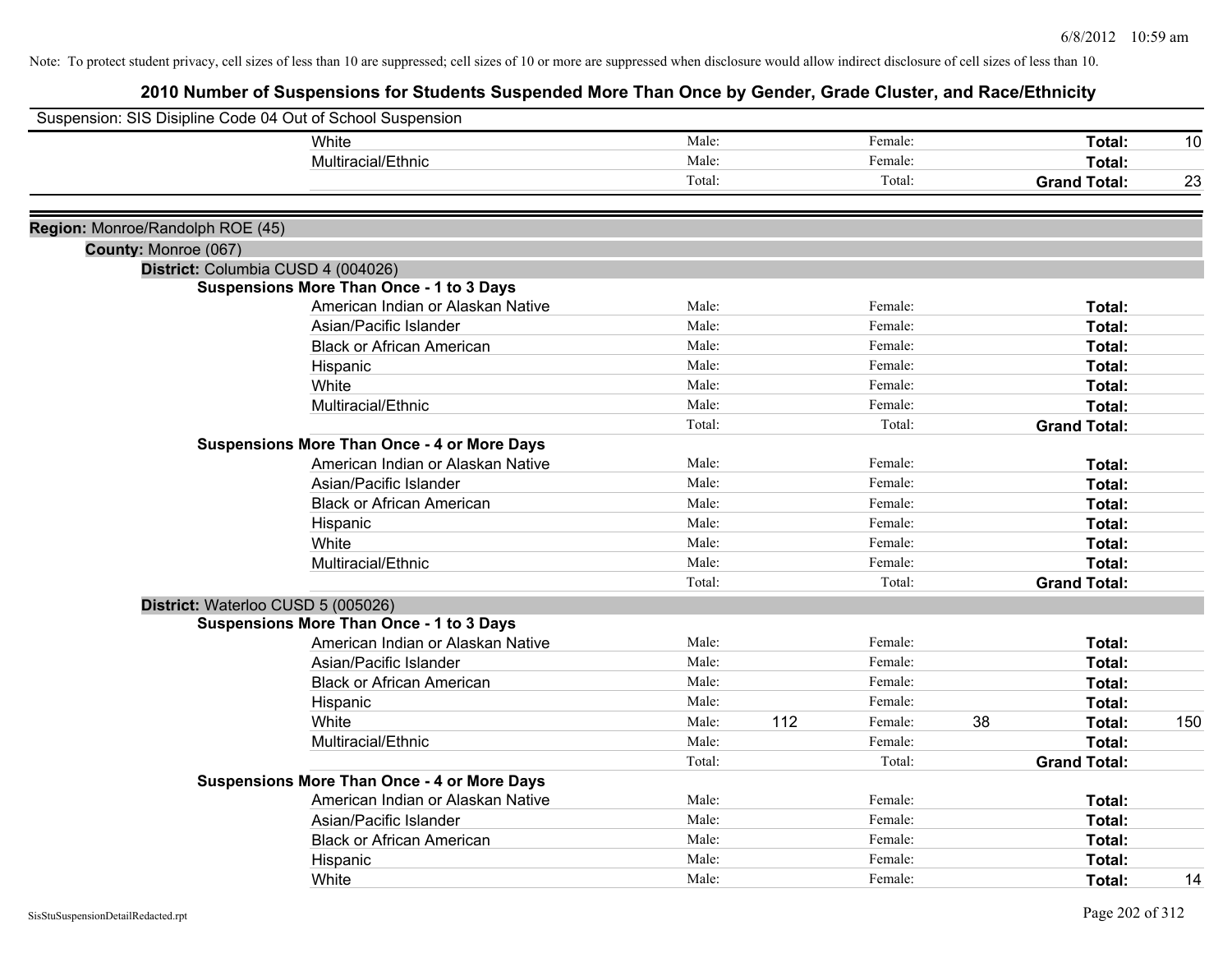| Suspension: SIS Disipline Code 04 Out of School Suspension |                                                    |        |               |                     |    |
|------------------------------------------------------------|----------------------------------------------------|--------|---------------|---------------------|----|
|                                                            | Multiracial/Ethnic                                 | Male:  | Female:       | Total:              |    |
|                                                            |                                                    | Total: | Total:        | <b>Grand Total:</b> |    |
| County: Non-Public School (000)                            |                                                    |        |               |                     |    |
| District: Monroe/Randolph ROE (000000)                     |                                                    |        |               |                     |    |
|                                                            | <b>Suspensions More Than Once - 1 to 3 Days</b>    |        |               |                     |    |
|                                                            | American Indian or Alaskan Native                  | Male:  | Female:       | Total:              |    |
|                                                            | Asian/Pacific Islander                             | Male:  | Female:       | Total:              |    |
|                                                            | <b>Black or African American</b>                   | Male:  | Female:       | Total:              |    |
|                                                            | Hispanic                                           | Male:  | Female:       | Total:              |    |
|                                                            | White                                              | Male:  | Female:       | Total:              | 10 |
|                                                            | Multiracial/Ethnic                                 | Male:  | Female:       | Total:              |    |
|                                                            |                                                    | Total: | Total:        | <b>Grand Total:</b> |    |
| County: Randolph (079)                                     |                                                    |        |               |                     |    |
| District: Chester CUSD 139 (139026)                        |                                                    |        |               |                     |    |
|                                                            | <b>Suspensions More Than Once - 1 to 3 Days</b>    |        |               |                     |    |
|                                                            | American Indian or Alaskan Native                  | Male:  | Female:       | Total:              |    |
|                                                            | Asian/Pacific Islander                             | Male:  | Female:       | Total:              |    |
|                                                            | <b>Black or African American</b>                   | Male:  | Female:       | Total:              |    |
|                                                            | Hispanic                                           | Male:  | Female:       | Total:              |    |
|                                                            | White                                              | Male:  | 40<br>Female: | 22<br>Total:        | 62 |
|                                                            | Multiracial/Ethnic                                 | Male:  | Female:       | Total:              |    |
|                                                            |                                                    | Total: | Total:        | <b>Grand Total:</b> |    |
|                                                            | <b>Suspensions More Than Once - 4 or More Days</b> |        |               |                     |    |
|                                                            | American Indian or Alaskan Native                  | Male:  | Female:       | Total:              |    |
|                                                            | Asian/Pacific Islander                             | Male:  | Female:       | Total:              |    |
|                                                            | <b>Black or African American</b>                   | Male:  | Female:       | Total:              |    |
|                                                            | Hispanic                                           | Male:  | Female:       | Total:              |    |
|                                                            | White                                              | Male:  | Female:       | Total:              |    |
|                                                            | Multiracial/Ethnic                                 | Male:  | Female:       | Total:              |    |
|                                                            |                                                    | Total: | Total:        | <b>Grand Total:</b> |    |
| District: Coulterville USD 1 (001022)                      |                                                    |        |               |                     |    |
|                                                            | <b>Suspensions More Than Once - 1 to 3 Days</b>    |        |               |                     |    |
|                                                            | American Indian or Alaskan Native                  | Male:  | Female:       | Total:              |    |
|                                                            | Asian/Pacific Islander                             | Male:  | Female:       | Total:              |    |
|                                                            | <b>Black or African American</b>                   | Male:  | Female:       | Total:              |    |
|                                                            | Hispanic                                           | Male:  | Female:       | Total:              |    |
|                                                            | White                                              | Male:  | Female:       | Total:              |    |
|                                                            | Multiracial/Ethnic                                 | Male:  | Female:       | Total:              |    |
|                                                            |                                                    | Total: | Total:        | <b>Grand Total:</b> |    |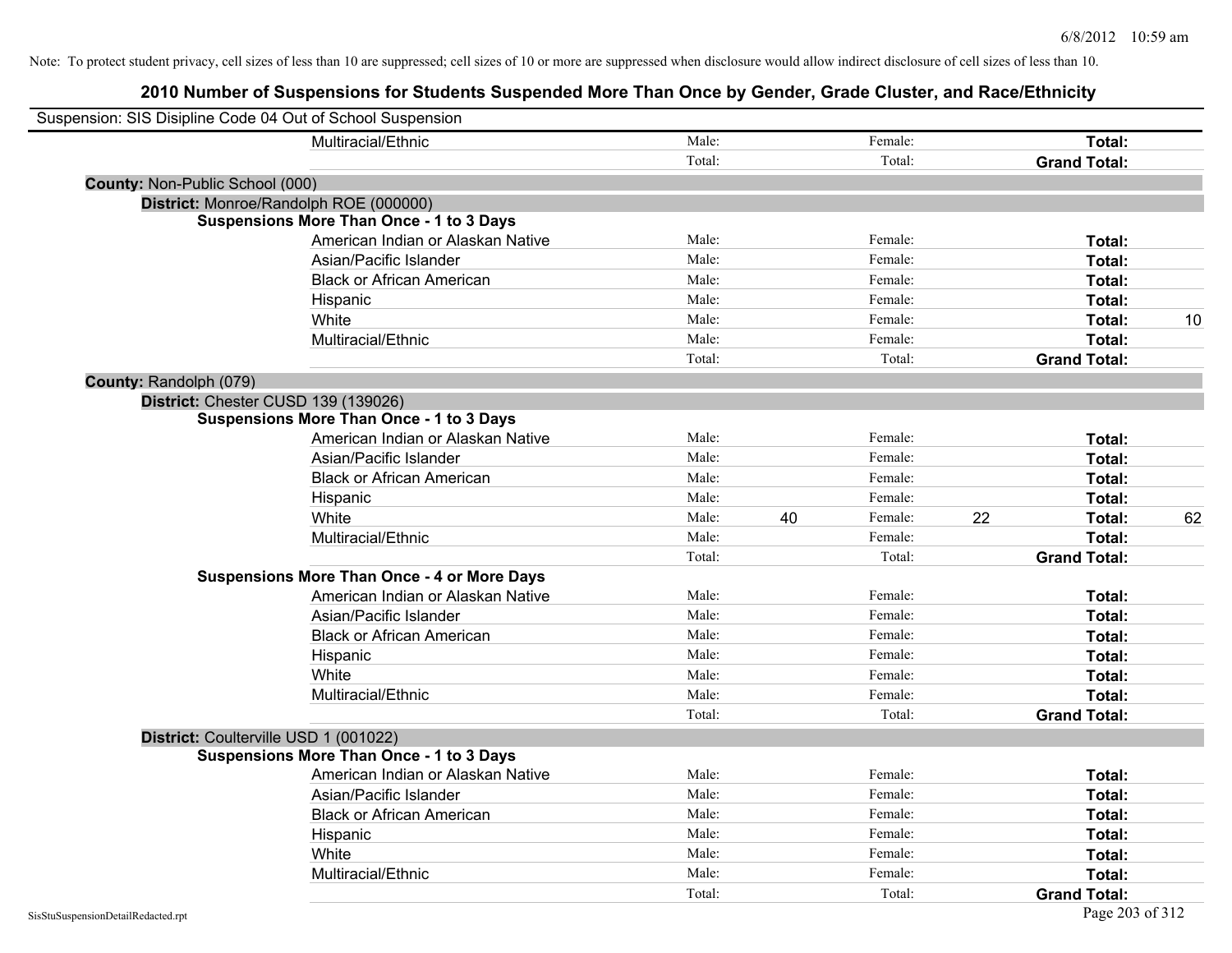| Suspension: SIS Disipline Code 04 Out of School Suspension |        |         |                     |
|------------------------------------------------------------|--------|---------|---------------------|
| District: Perandoe Spec Educ District (132061)             |        |         |                     |
| <b>Suspensions More Than Once - 1 to 3 Days</b>            |        |         |                     |
| American Indian or Alaskan Native                          | Male:  | Female: | Total:              |
| Asian/Pacific Islander                                     | Male:  | Female: | Total:              |
| <b>Black or African American</b>                           | Male:  | Female: | Total:              |
| Hispanic                                                   | Male:  | Female: | Total:              |
| White                                                      | Male:  | Female: | Total:              |
| Multiracial/Ethnic                                         | Male:  | Female: | Total:              |
|                                                            | Total: | Total:  | <b>Grand Total:</b> |
| <b>Suspensions More Than Once - 4 or More Days</b>         |        |         |                     |
| American Indian or Alaskan Native                          | Male:  | Female: | Total:              |
| Asian/Pacific Islander                                     | Male:  | Female: | Total:              |
| <b>Black or African American</b>                           | Male:  | Female: | Total:              |
| Hispanic                                                   | Male:  | Female: | Total:              |
| White                                                      | Male:  | Female: | Total:              |
| Multiracial/Ethnic                                         | Male:  | Female: | Total:              |
|                                                            | Total: | Total:  | <b>Grand Total:</b> |
| District: Prairie Du Rocher CCSD 134 (134004)              |        |         |                     |
| <b>Suspensions More Than Once - 1 to 3 Days</b>            |        |         |                     |
| American Indian or Alaskan Native                          | Male:  | Female: | Total:              |
| Asian/Pacific Islander                                     | Male:  | Female: | Total:              |
| <b>Black or African American</b>                           | Male:  | Female: | Total:              |
| Hispanic                                                   | Male:  | Female: | Total:              |
| White                                                      | Male:  | Female: | Total:              |
| Multiracial/Ethnic                                         | Male:  | Female: | Total:              |
|                                                            | Total: | Total:  | <b>Grand Total:</b> |
| District: Red Bud CUSD 132 (132026)                        |        |         |                     |
| <b>Suspensions More Than Once - 1 to 3 Days</b>            |        |         |                     |
| American Indian or Alaskan Native                          | Male:  | Female: | Total:              |
| Asian/Pacific Islander                                     | Male:  | Female: | Total:              |
| <b>Black or African American</b>                           | Male:  | Female: | Total:              |
| Hispanic                                                   | Male:  | Female: | Total:              |
| White                                                      | Male:  | Female: | 15<br>Total:        |
| Multiracial/Ethnic                                         | Male:  | Female: | Total:              |
|                                                            | Total: | Total:  | <b>Grand Total:</b> |
| District: Sparta CUSD 140 (140026)                         |        |         |                     |
| <b>Suspensions More Than Once - 1 to 3 Days</b>            |        |         |                     |
| American Indian or Alaskan Native                          | Male:  | Female: | Total:              |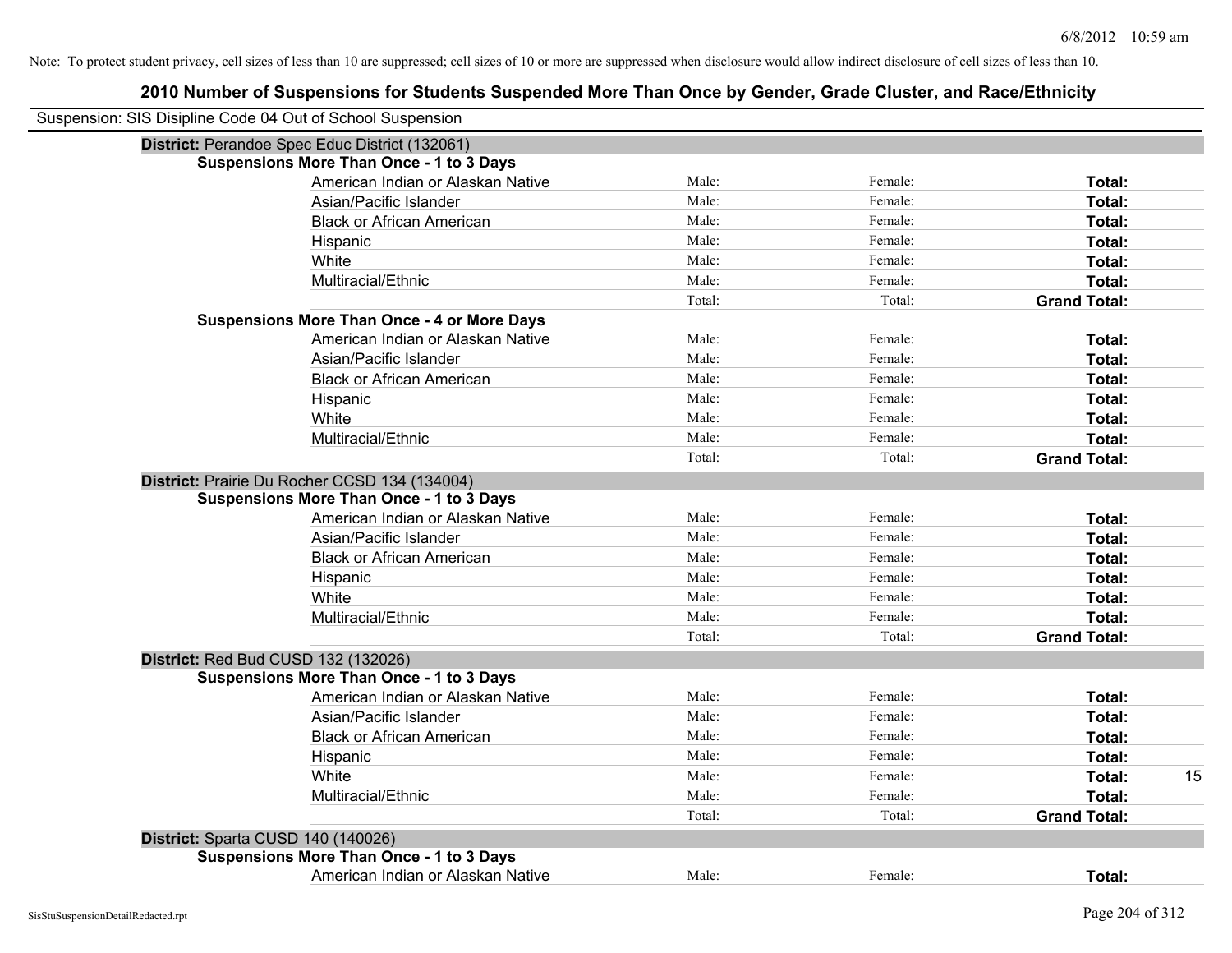|                                 | Suspension: SIS Disipline Code 04 Out of School Suspension                                    |        |         |                     |    |
|---------------------------------|-----------------------------------------------------------------------------------------------|--------|---------|---------------------|----|
|                                 | Asian/Pacific Islander                                                                        | Male:  | Female: | Total:              |    |
|                                 | <b>Black or African American</b>                                                              | Male:  | Female: | Total:              | 16 |
|                                 | Hispanic                                                                                      | Male:  | Female: | Total:              |    |
|                                 | White                                                                                         | Male:  | Female: | Total:              | 30 |
|                                 | Multiracial/Ethnic                                                                            | Male:  | Female: | Total:              |    |
|                                 |                                                                                               | Total: | Total:  | <b>Grand Total:</b> |    |
|                                 | <b>Suspensions More Than Once - 4 or More Days</b>                                            |        |         |                     |    |
|                                 | American Indian or Alaskan Native                                                             | Male:  | Female: | Total:              |    |
|                                 | Asian/Pacific Islander                                                                        | Male:  | Female: | Total:              |    |
|                                 | <b>Black or African American</b>                                                              | Male:  | Female: | Total:              |    |
|                                 | Hispanic                                                                                      | Male:  | Female: | Total:              |    |
|                                 | White                                                                                         | Male:  | Female: | Total:              |    |
|                                 | Multiracial/Ethnic                                                                            | Male:  | Female: | Total:              |    |
|                                 |                                                                                               | Total: | Total:  | <b>Grand Total:</b> | 20 |
| Region: Non-Public School (77)  |                                                                                               |        |         |                     |    |
| County: Non-Public School (777) |                                                                                               |        |         |                     |    |
|                                 | District: Abraxas Education Group (032000)<br><b>Suspensions More Than Once - 1 to 3 Days</b> |        |         |                     |    |
|                                 | American Indian or Alaskan Native                                                             | Male:  | Female: | Total:              |    |
|                                 | Asian/Pacific Islander                                                                        | Male:  | Female: | Total:              |    |
|                                 | <b>Black or African American</b>                                                              | Male:  | Female: | Total:              |    |
|                                 |                                                                                               | Male:  | Female: | Total:              |    |
|                                 | Hispanic<br>White                                                                             | Male:  | Female: | Total:              |    |
|                                 | Multiracial/Ethnic                                                                            | Male:  | Female: |                     |    |
|                                 |                                                                                               |        |         | Total:              |    |
|                                 | <b>Suspensions More Than Once - 4 or More Days</b>                                            | Total: | Total:  | <b>Grand Total:</b> | 10 |
|                                 | American Indian or Alaskan Native                                                             | Male:  | Female: | Total:              |    |
|                                 | Asian/Pacific Islander                                                                        | Male:  | Female: | Total:              |    |
|                                 | <b>Black or African American</b>                                                              | Male:  | Female: | Total:              |    |
|                                 |                                                                                               | Male:  | Female: | Total:              |    |
|                                 | Hispanic<br>White                                                                             | Male:  | Female: | Total:              |    |
|                                 |                                                                                               | Male:  | Female: |                     |    |
|                                 | Multiracial/Ethnic                                                                            |        |         | Total:              |    |
|                                 |                                                                                               | Total: | Total:  | <b>Grand Total:</b> |    |
|                                 | District: Camelot Schools (027000)                                                            |        |         |                     |    |
|                                 | <b>Suspensions More Than Once - 1 to 3 Days</b>                                               |        |         |                     |    |
|                                 | American Indian or Alaskan Native                                                             | Male:  | Female: | Total:              |    |
|                                 | Asian/Pacific Islander                                                                        | Male:  | Female: | Total:              |    |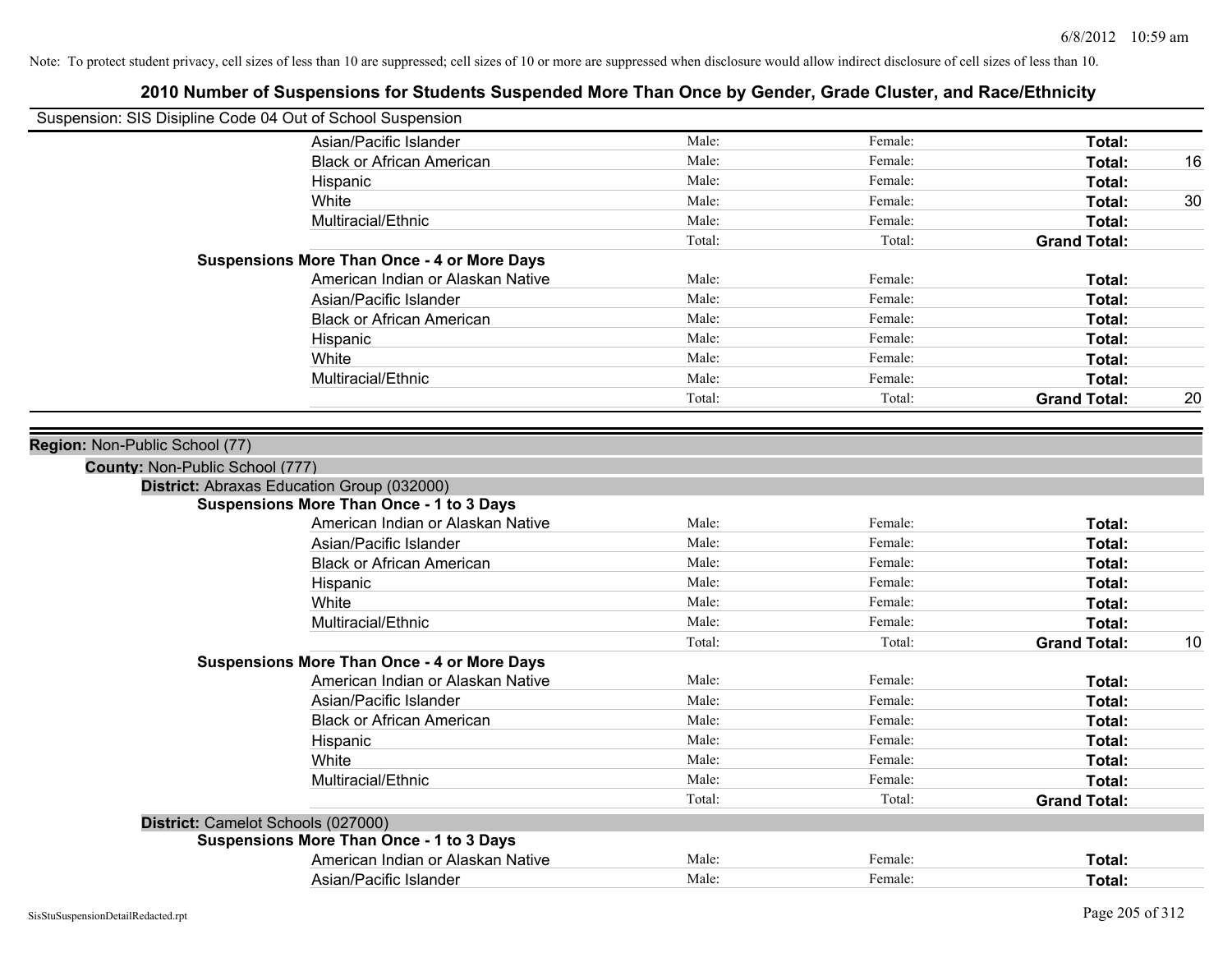| Suspension: SIS Disipline Code 04 Out of School Suspension |                                                    |        |         |                     |    |
|------------------------------------------------------------|----------------------------------------------------|--------|---------|---------------------|----|
|                                                            | <b>Black or African American</b>                   | Male:  | Female: | Total:              |    |
|                                                            | Hispanic                                           | Male:  | Female: | Total:              |    |
|                                                            | White                                              | Male:  | Female: | Total:              |    |
|                                                            | Multiracial/Ethnic                                 | Male:  | Female: | Total:              |    |
|                                                            |                                                    | Total: | Total:  | <b>Grand Total:</b> |    |
|                                                            | <b>Suspensions More Than Once - 4 or More Days</b> |        |         |                     |    |
|                                                            | American Indian or Alaskan Native                  | Male:  | Female: | Total:              |    |
|                                                            | Asian/Pacific Islander                             | Male:  | Female: | Total:              |    |
|                                                            | <b>Black or African American</b>                   | Male:  | Female: | Total:              |    |
|                                                            | Hispanic                                           | Male:  | Female: | Total:              |    |
|                                                            | White                                              | Male:  | Female: | Total:              |    |
|                                                            | Multiracial/Ethnic                                 | Male:  | Female: | Total:              |    |
|                                                            |                                                    | Total: | Total:  | <b>Grand Total:</b> |    |
|                                                            | District: Edgewood Childrens Center (027600)       |        |         |                     |    |
|                                                            | <b>Suspensions More Than Once - 1 to 3 Days</b>    |        |         |                     |    |
|                                                            | American Indian or Alaskan Native                  | Male:  | Female: | Total:              |    |
|                                                            | Asian/Pacific Islander                             | Male:  | Female: | Total:              |    |
|                                                            | <b>Black or African American</b>                   | Male:  | Female: | Total:              |    |
|                                                            | Hispanic                                           | Male:  | Female: | Total:              |    |
|                                                            | White                                              | Male:  | Female: | Total:              |    |
|                                                            | Multiracial/Ethnic                                 | Male:  | Female: | Total:              |    |
|                                                            |                                                    | Total: | Total:  | <b>Grand Total:</b> |    |
|                                                            | District: Epworth Child & Family Services (008200) |        |         |                     |    |
|                                                            | <b>Suspensions More Than Once - 1 to 3 Days</b>    |        |         |                     |    |
|                                                            | American Indian or Alaskan Native                  | Male:  | Female: | Total:              |    |
|                                                            | Asian/Pacific Islander                             | Male:  | Female: | Total:              |    |
|                                                            | <b>Black or African American</b>                   | Male:  | Female: | Total:              | 14 |
|                                                            | Hispanic                                           | Male:  | Female: | Total:              |    |
|                                                            | White                                              | Male:  | Female: | Total:              |    |
|                                                            | Multiracial/Ethnic                                 | Male:  | Female: | Total:              |    |
|                                                            |                                                    | Total: | Total:  | <b>Grand Total:</b> |    |
|                                                            | <b>Suspensions More Than Once - 4 or More Days</b> |        |         |                     |    |
|                                                            | American Indian or Alaskan Native                  | Male:  | Female: | Total:              |    |
|                                                            | Asian/Pacific Islander                             | Male:  | Female: | Total:              |    |
|                                                            | <b>Black or African American</b>                   | Male:  | Female: | Total:              |    |
|                                                            | Hispanic                                           | Male:  | Female: | Total:              |    |
|                                                            | White                                              | Male:  | Female: | Total:              |    |
|                                                            | Multiracial/Ethnic                                 | Male:  | Female: | <b>Total:</b>       |    |
|                                                            |                                                    | Total: | Total:  | <b>Grand Total:</b> |    |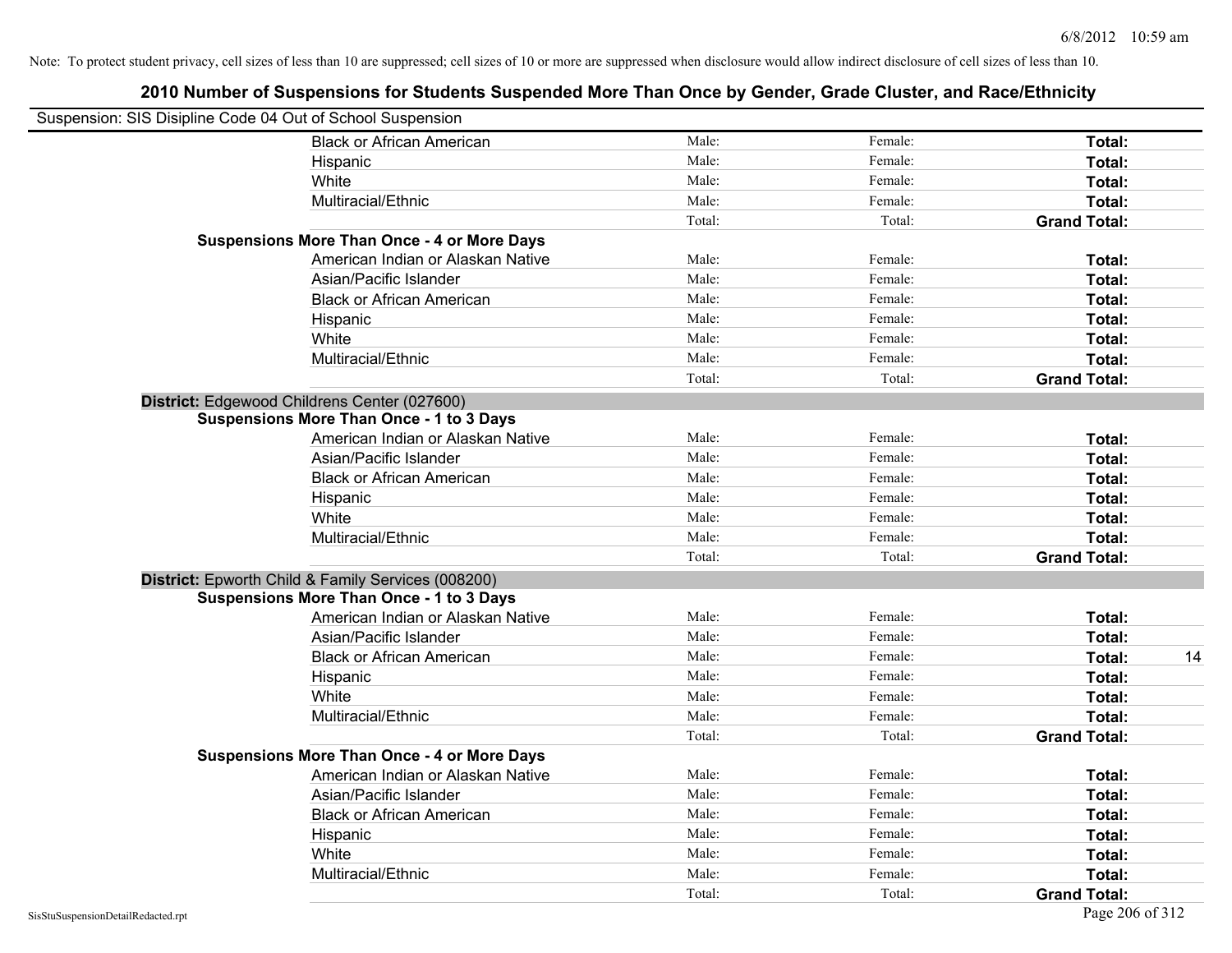| Suspension: SIS Disipline Code 04 Out of School Suspension |                                                    |        |    |         |    |                     |     |
|------------------------------------------------------------|----------------------------------------------------|--------|----|---------|----|---------------------|-----|
|                                                            | District: German St Vincent Orphan Assoc (032400)  |        |    |         |    |                     |     |
|                                                            | <b>Suspensions More Than Once - 1 to 3 Days</b>    |        |    |         |    |                     |     |
|                                                            | American Indian or Alaskan Native                  | Male:  |    | Female: |    | Total:              |     |
|                                                            | Asian/Pacific Islander                             | Male:  |    | Female: |    | Total:              |     |
|                                                            | <b>Black or African American</b>                   | Male:  |    | Female: |    | Total:              | 11  |
|                                                            | Hispanic                                           | Male:  |    | Female: |    | Total:              |     |
|                                                            | White                                              | Male:  |    | Female: |    | Total:              |     |
|                                                            | Multiracial/Ethnic                                 | Male:  |    | Female: |    | Total:              |     |
|                                                            |                                                    | Total: |    | Total:  |    | <b>Grand Total:</b> |     |
| District: Logos School (026800)                            |                                                    |        |    |         |    |                     |     |
|                                                            | <b>Suspensions More Than Once - 1 to 3 Days</b>    |        |    |         |    |                     |     |
|                                                            | American Indian or Alaskan Native                  | Male:  |    | Female: |    | Total:              |     |
|                                                            | Asian/Pacific Islander                             | Male:  |    | Female: |    | Total:              |     |
|                                                            | <b>Black or African American</b>                   | Male:  |    | Female: |    | Total:              | 55  |
|                                                            | Hispanic                                           | Male:  |    | Female: |    | Total:              |     |
|                                                            | White                                              | Male:  | 62 | Female: | 34 | Total:              | 96  |
|                                                            | Multiracial/Ethnic                                 | Male:  |    | Female: |    | Total:              |     |
|                                                            |                                                    | Total: |    | Total:  |    | <b>Grand Total:</b> |     |
|                                                            |                                                    |        |    |         |    |                     |     |
| Region: Peoria ROE (48)                                    |                                                    |        |    |         |    |                     |     |
| County: Non-Public School (000)                            |                                                    |        |    |         |    |                     |     |
| District: Peoria ROE (000000)                              |                                                    |        |    |         |    |                     |     |
|                                                            | <b>Suspensions More Than Once - 1 to 3 Days</b>    |        |    |         |    |                     |     |
|                                                            | American Indian or Alaskan Native                  | Male:  |    | Female: |    | Total:              |     |
|                                                            | Asian/Pacific Islander                             | Male:  |    | Female: |    | Total:              |     |
|                                                            | <b>Black or African American</b>                   | Male:  | 49 | Female: | 64 | Total:              | 113 |
|                                                            | Hispanic                                           | Male:  |    | Female: |    | Total:              |     |
|                                                            | White                                              | Male:  |    | Female: |    | Total:              |     |
|                                                            | Multiracial/Ethnic                                 | Male:  |    | Female: |    | Total:              |     |
|                                                            |                                                    | Total: |    | Total:  |    | <b>Grand Total:</b> |     |
|                                                            | <b>Suspensions More Than Once - 4 or More Days</b> |        |    |         |    |                     |     |
|                                                            | American Indian or Alaskan Native                  | Male:  |    | Female: |    | Total:              |     |
|                                                            | Asian/Pacific Islander                             | Male:  |    | Female: |    | Total:              |     |
|                                                            | <b>Black or African American</b>                   | Male:  | 16 | Female: | 16 | Total:              | 32  |
|                                                            | Hispanic                                           | Male:  |    | Female: |    | Total:              |     |
|                                                            | White                                              | Male:  |    | Female: |    | Total:              |     |
|                                                            | Multiracial/Ethnic                                 | Male:  |    | Female: |    | Total:              |     |
|                                                            |                                                    | Total: |    | Total:  |    | <b>Grand Total:</b> |     |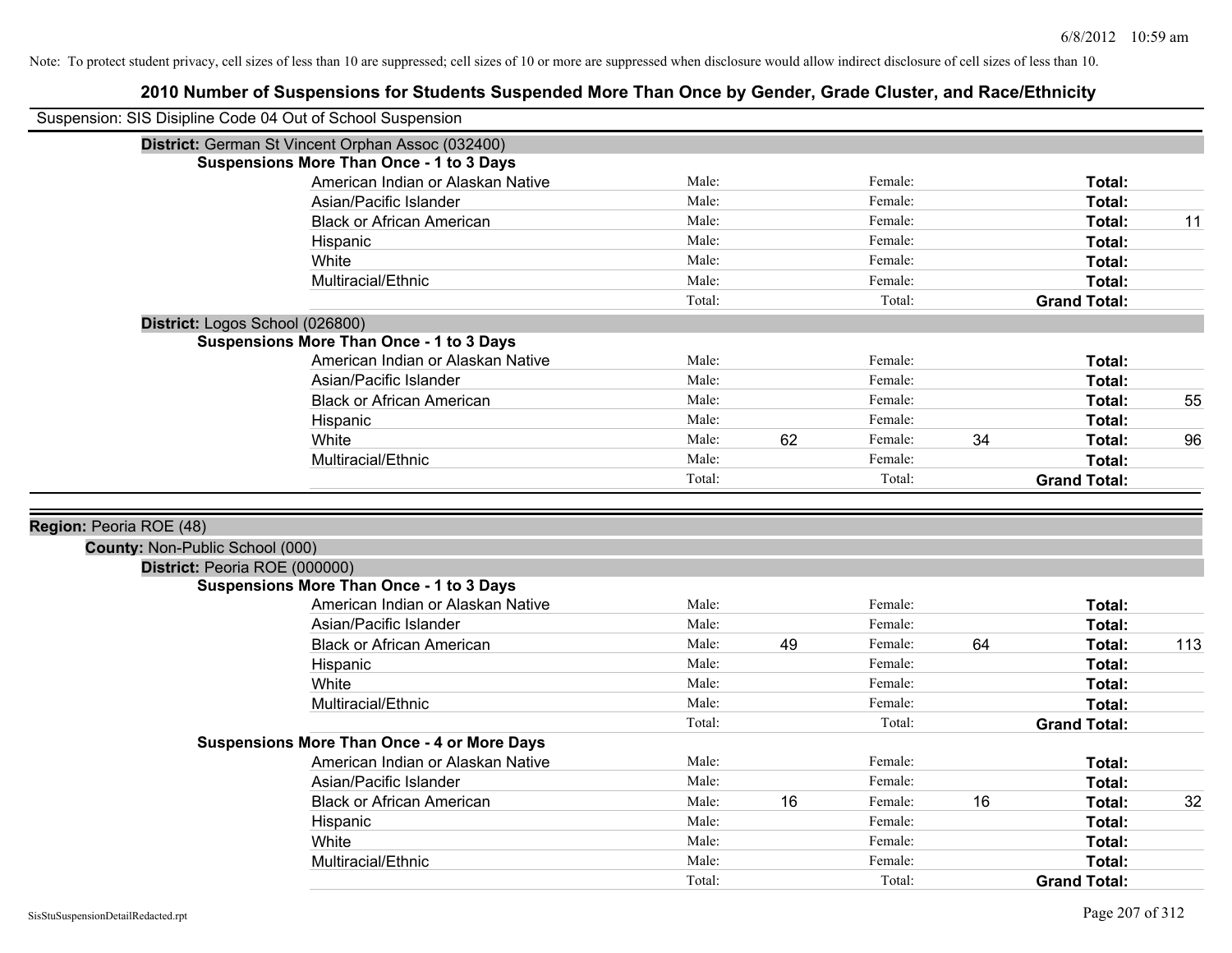| Suspension: SIS Disipline Code 04 Out of School Suspension |        |         |                     |
|------------------------------------------------------------|--------|---------|---------------------|
| County: Peoria (072)                                       |        |         |                     |
| District: Bartonville SD 66 (066002)                       |        |         |                     |
| <b>Suspensions More Than Once - 1 to 3 Days</b>            |        |         |                     |
| American Indian or Alaskan Native                          | Male:  | Female: | Total:              |
| Asian/Pacific Islander                                     | Male:  | Female: | Total:              |
| <b>Black or African American</b>                           | Male:  | Female: | Total:              |
| Hispanic                                                   | Male:  | Female: | Total:              |
| White                                                      | Male:  | Female: | Total:              |
| Multiracial/Ethnic                                         | Male:  | Female: | Total:              |
|                                                            | Total: | Total:  | <b>Grand Total:</b> |
| <b>Suspensions More Than Once - 4 or More Days</b>         |        |         |                     |
| American Indian or Alaskan Native                          | Male:  | Female: | Total:              |
| Asian/Pacific Islander                                     | Male:  | Female: | Total:              |
| <b>Black or African American</b>                           | Male:  | Female: | Total:              |
| Hispanic                                                   | Male:  | Female: | Total:              |
| White                                                      | Male:  | Female: | Total:              |
| Multiracial/Ethnic                                         | Male:  | Female: | Total:              |
|                                                            | Total: | Total:  | <b>Grand Total:</b> |
| District: Brimfield CUSD 309 (309026)                      |        |         |                     |
| <b>Suspensions More Than Once - 1 to 3 Days</b>            |        |         |                     |
| American Indian or Alaskan Native                          | Male:  | Female: | Total:              |
| Asian/Pacific Islander                                     | Male:  | Female: | Total:              |
| <b>Black or African American</b>                           | Male:  | Female: | Total:              |
| Hispanic                                                   | Male:  | Female: | Total:              |
| White                                                      | Male:  | Female: | Total:              |
| Multiracial/Ethnic                                         | Male:  | Female: | Total:              |
|                                                            | Total: | Total:  | <b>Grand Total:</b> |
| <b>Suspensions More Than Once - 4 or More Days</b>         |        |         |                     |
| American Indian or Alaskan Native                          | Male:  | Female: | Total:              |
| Asian/Pacific Islander                                     | Male:  | Female: | Total:              |
| <b>Black or African American</b>                           | Male:  | Female: | Total:              |
| Hispanic                                                   | Male:  | Female: | Total:              |
| White                                                      | Male:  | Female: | Total:              |
| Multiracial/Ethnic                                         | Male:  | Female: | Total:              |
|                                                            | Total: | Total:  | <b>Grand Total:</b> |
| District: Dunlap CUSD 323 (323026)                         |        |         |                     |
| <b>Suspensions More Than Once - 1 to 3 Days</b>            |        |         |                     |
| American Indian or Alaskan Native                          | Male:  | Female: | Total:              |
| Asian/Pacific Islander                                     | Male:  | Female: | Total:              |
| SisStuSuspensionDetailRedacted.rpt                         |        |         | Page 208 of 312     |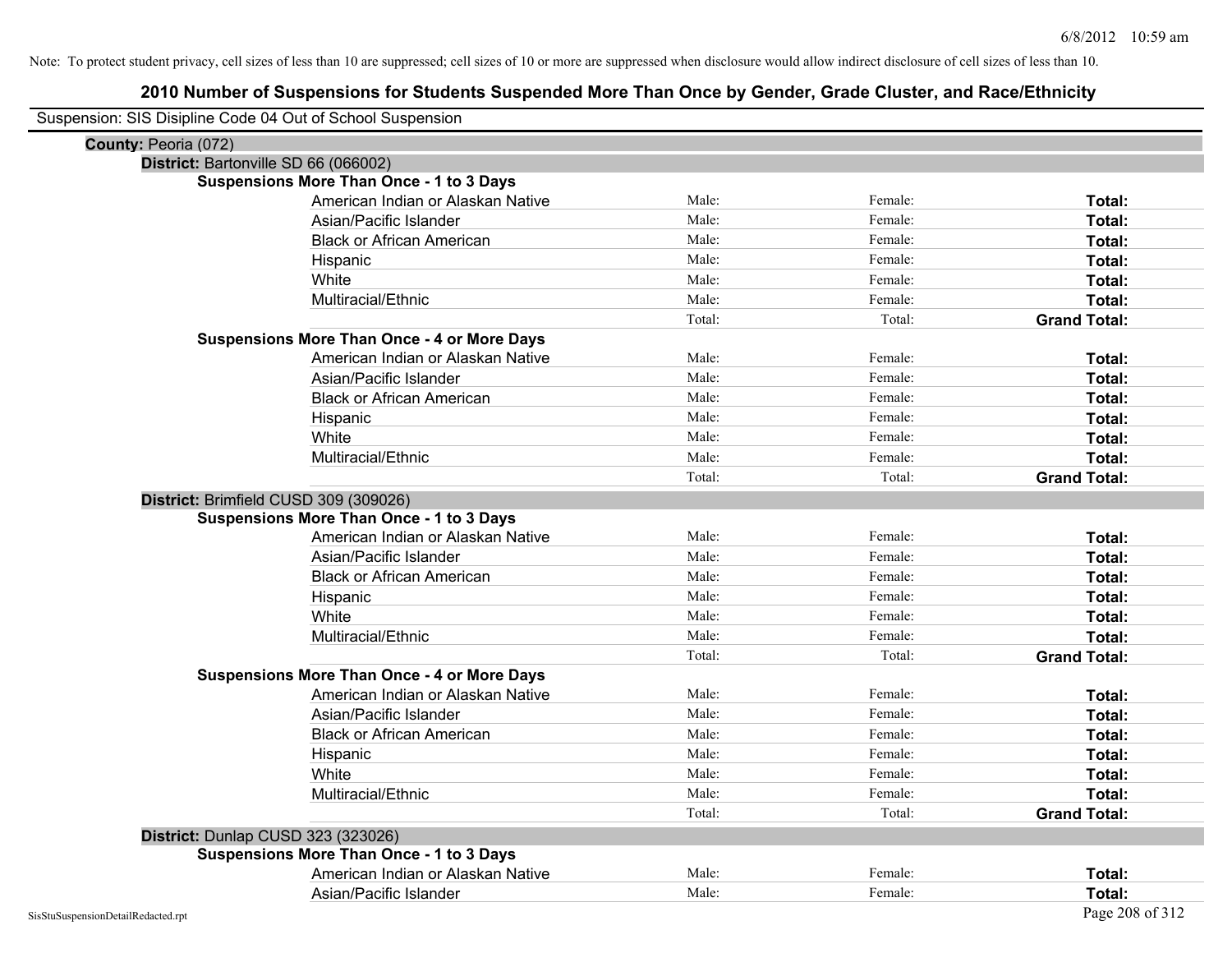| Suspension: SIS Disipline Code 04 Out of School Suspension |                                                    |        |         |                     |    |
|------------------------------------------------------------|----------------------------------------------------|--------|---------|---------------------|----|
|                                                            | <b>Black or African American</b>                   | Male:  | Female: | Total:              |    |
|                                                            | Hispanic                                           | Male:  | Female: | Total:              |    |
|                                                            | White                                              | Male:  | Female: | Total:              |    |
|                                                            | Multiracial/Ethnic                                 | Male:  | Female: | Total:              |    |
|                                                            |                                                    | Total: | Total:  | <b>Grand Total:</b> | 12 |
|                                                            | <b>Suspensions More Than Once - 4 or More Days</b> |        |         |                     |    |
|                                                            | American Indian or Alaskan Native                  | Male:  | Female: | Total:              |    |
|                                                            | Asian/Pacific Islander                             | Male:  | Female: | Total:              |    |
|                                                            | <b>Black or African American</b>                   | Male:  | Female: | Total:              |    |
|                                                            | Hispanic                                           | Male:  | Female: | Total:              |    |
|                                                            | White                                              | Male:  | Female: | Total:              |    |
|                                                            | Multiracial/Ethnic                                 | Male:  | Female: | Total:              |    |
|                                                            |                                                    | Total: | Total:  | <b>Grand Total:</b> |    |
| District: Elmwood CUSD 322 (322026)                        |                                                    |        |         |                     |    |
|                                                            | <b>Suspensions More Than Once - 1 to 3 Days</b>    |        |         |                     |    |
|                                                            | American Indian or Alaskan Native                  | Male:  | Female: | Total:              |    |
|                                                            | Asian/Pacific Islander                             | Male:  | Female: | Total:              |    |
|                                                            | <b>Black or African American</b>                   | Male:  | Female: | Total:              |    |
|                                                            | Hispanic                                           | Male:  | Female: | Total:              |    |
|                                                            | White                                              | Male:  | Female: | Total:              |    |
|                                                            | Multiracial/Ethnic                                 | Male:  | Female: | Total:              |    |
|                                                            |                                                    | Total: | Total:  | <b>Grand Total:</b> |    |
|                                                            | District: Farmington Central CUSD 265 (265026)     |        |         |                     |    |
|                                                            | <b>Suspensions More Than Once - 1 to 3 Days</b>    |        |         |                     |    |
|                                                            | American Indian or Alaskan Native                  | Male:  | Female: | Total:              |    |
|                                                            | Asian/Pacific Islander                             | Male:  | Female: | Total:              |    |
|                                                            | <b>Black or African American</b>                   | Male:  | Female: | Total:              |    |
|                                                            | Hispanic                                           | Male:  | Female: | Total:              |    |
|                                                            | White                                              | Male:  | Female: | Total:              | 28 |
|                                                            | Multiracial/Ethnic                                 | Male:  | Female: | Total:              |    |
|                                                            |                                                    | Total: | Total:  | <b>Grand Total:</b> |    |
|                                                            | <b>Suspensions More Than Once - 4 or More Days</b> |        |         |                     |    |
|                                                            | American Indian or Alaskan Native                  | Male:  | Female: | Total:              |    |
|                                                            | Asian/Pacific Islander                             | Male:  | Female: | Total:              |    |
|                                                            | <b>Black or African American</b>                   | Male:  | Female: | Total:              |    |
|                                                            | Hispanic                                           | Male:  | Female: | Total:              |    |
|                                                            | White                                              | Male:  | Female: | Total:              | 13 |
|                                                            | Multiracial/Ethnic                                 | Male:  | Female: | Total:              |    |
|                                                            |                                                    | Total: | Total:  | <b>Grand Total:</b> |    |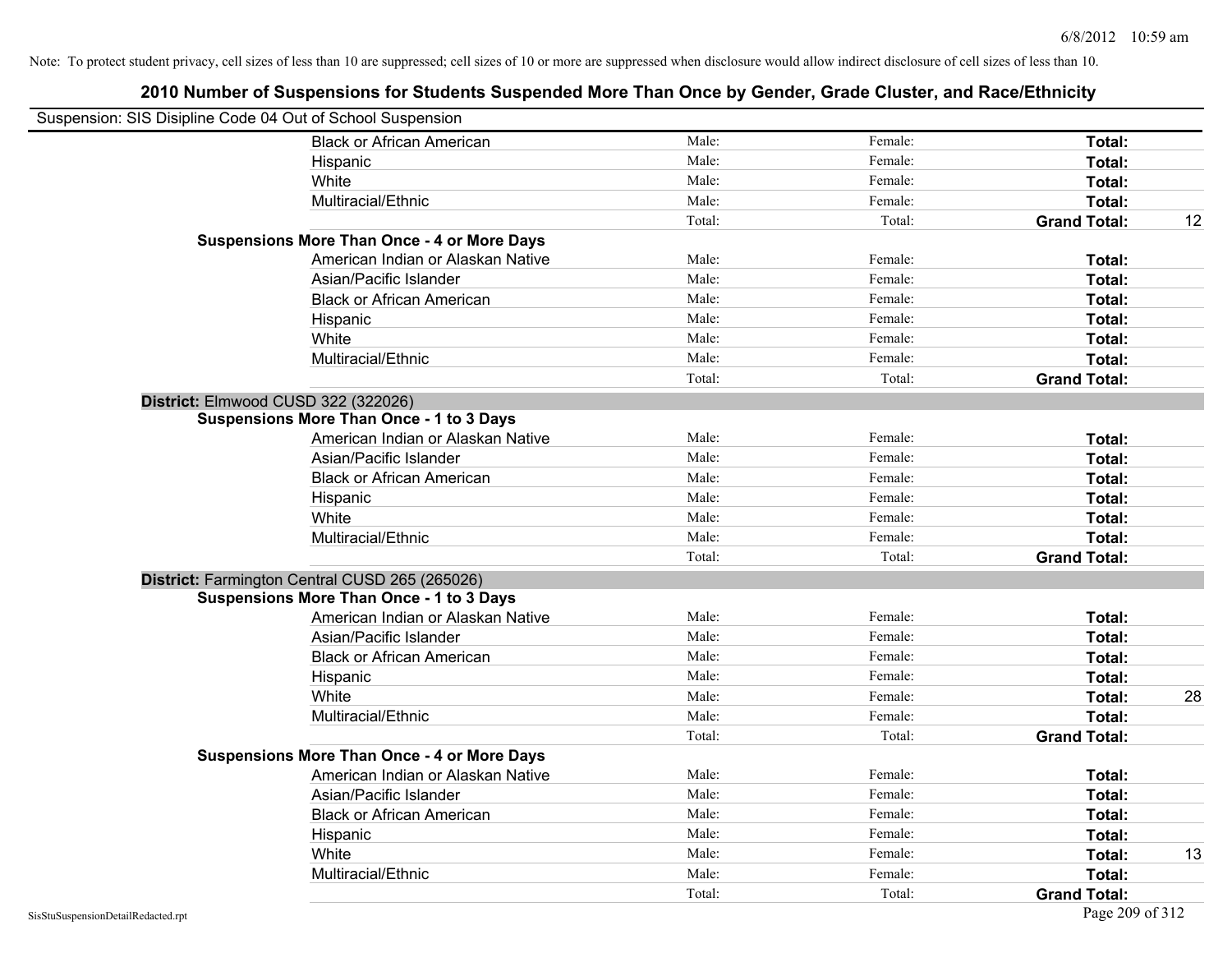| Suspension: SIS Disipline Code 04 Out of School Suspension |                                                    |        |     |         |    |                     |     |
|------------------------------------------------------------|----------------------------------------------------|--------|-----|---------|----|---------------------|-----|
| District: Il Valley Central USD 321 (321026)               |                                                    |        |     |         |    |                     |     |
|                                                            | <b>Suspensions More Than Once - 1 to 3 Days</b>    |        |     |         |    |                     |     |
|                                                            | American Indian or Alaskan Native                  | Male:  |     | Female: |    | Total:              |     |
|                                                            | Asian/Pacific Islander                             | Male:  |     | Female: |    | Total:              |     |
|                                                            | <b>Black or African American</b>                   | Male:  |     | Female: |    | Total:              |     |
|                                                            | Hispanic                                           | Male:  |     | Female: |    | Total:              |     |
|                                                            | White                                              | Male:  |     | Female: |    | Total:              |     |
|                                                            | Multiracial/Ethnic                                 | Male:  |     | Female: |    | Total:              |     |
|                                                            |                                                    | Total: |     | Total:  |    | <b>Grand Total:</b> | 11  |
|                                                            | <b>Suspensions More Than Once - 4 or More Days</b> |        |     |         |    |                     |     |
|                                                            | American Indian or Alaskan Native                  | Male:  |     | Female: |    | Total:              |     |
|                                                            | Asian/Pacific Islander                             | Male:  |     | Female: |    | Total:              |     |
|                                                            | <b>Black or African American</b>                   | Male:  |     | Female: |    | Total:              |     |
|                                                            | Hispanic                                           | Male:  |     | Female: |    | Total:              |     |
|                                                            | White                                              | Male:  |     | Female: |    | Total:              |     |
|                                                            | Multiracial/Ethnic                                 | Male:  |     | Female: |    | Total:              |     |
|                                                            |                                                    | Total: |     | Total:  |    | <b>Grand Total:</b> |     |
| District: Illini Bluffs CUSD 327 (327026)                  |                                                    |        |     |         |    |                     |     |
|                                                            | <b>Suspensions More Than Once - 1 to 3 Days</b>    |        |     |         |    |                     |     |
|                                                            | American Indian or Alaskan Native                  | Male:  |     | Female: |    | Total:              |     |
|                                                            | Asian/Pacific Islander                             | Male:  |     | Female: |    | Total:              |     |
|                                                            | <b>Black or African American</b>                   | Male:  |     | Female: |    | Total:              |     |
|                                                            | Hispanic                                           | Male:  |     | Female: |    | Total:              |     |
|                                                            | White                                              | Male:  |     | Female: |    | Total:              | 20  |
|                                                            | Multiracial/Ethnic                                 | Male:  |     | Female: |    | Total:              |     |
|                                                            |                                                    | Total: |     | Total:  |    | <b>Grand Total:</b> |     |
| District: Limestone CHSD 310 (310016)                      |                                                    |        |     |         |    |                     |     |
|                                                            | <b>Suspensions More Than Once - 1 to 3 Days</b>    |        |     |         |    |                     |     |
|                                                            | American Indian or Alaskan Native                  | Male:  |     | Female: |    | Total:              |     |
|                                                            | Asian/Pacific Islander                             | Male:  |     | Female: |    | Total:              |     |
|                                                            | <b>Black or African American</b>                   | Male:  | 25  | Female: | 15 | Total:              | 40  |
|                                                            | Hispanic                                           | Male:  |     | Female: |    | Total:              |     |
|                                                            | White                                              | Male:  | 123 | Female: | 42 | Total:              | 165 |
|                                                            | Multiracial/Ethnic                                 | Male:  |     | Female: |    | Total:              | 14  |
|                                                            |                                                    | Total: |     | Total:  |    | <b>Grand Total:</b> |     |
|                                                            | <b>Suspensions More Than Once - 4 or More Days</b> |        |     |         |    |                     |     |
|                                                            | American Indian or Alaskan Native                  | Male:  |     | Female: |    | Total:              |     |
|                                                            | Asian/Pacific Islander                             | Male:  |     | Female: |    | Total:              |     |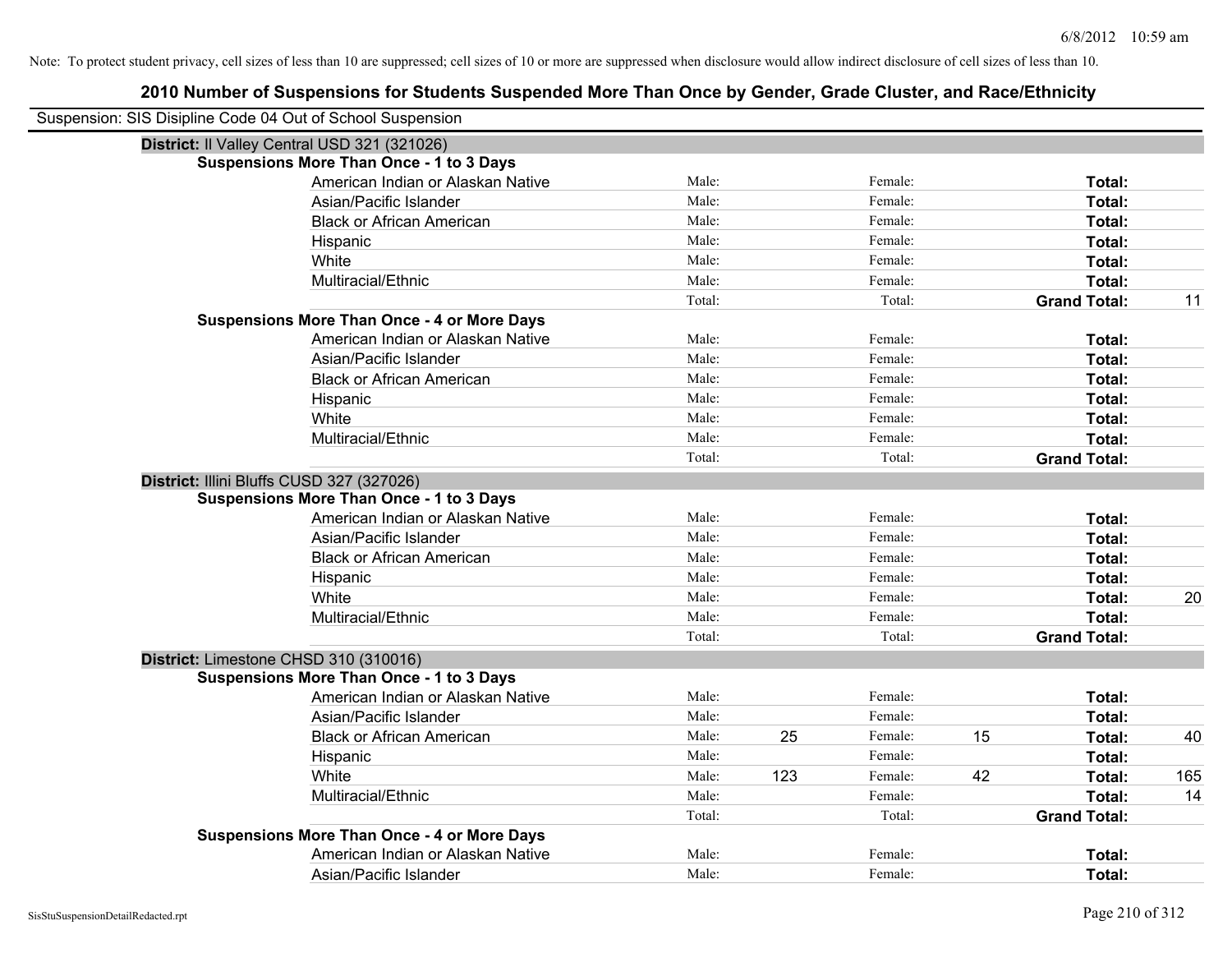| Suspension: SIS Disipline Code 04 Out of School Suspension |                                                    |        |         |                     |    |
|------------------------------------------------------------|----------------------------------------------------|--------|---------|---------------------|----|
|                                                            | <b>Black or African American</b>                   | Male:  | Female: | Total:              |    |
|                                                            | Hispanic                                           | Male:  | Female: | Total:              |    |
|                                                            | White                                              | Male:  | Female: | Total:              | 20 |
|                                                            | Multiracial/Ethnic                                 | Male:  | Female: | Total:              |    |
|                                                            |                                                    | Total: | Total:  | <b>Grand Total:</b> |    |
| District: Monroe SD 70 (070002)                            |                                                    |        |         |                     |    |
|                                                            | <b>Suspensions More Than Once - 1 to 3 Days</b>    |        |         |                     |    |
|                                                            | American Indian or Alaskan Native                  | Male:  | Female: | Total:              |    |
|                                                            | Asian/Pacific Islander                             | Male:  | Female: | Total:              |    |
|                                                            | <b>Black or African American</b>                   | Male:  | Female: | Total:              |    |
|                                                            | Hispanic                                           | Male:  | Female: | Total:              |    |
|                                                            | White                                              | Male:  | Female: | Total:              | 10 |
|                                                            | Multiracial/Ethnic                                 | Male:  | Female: | Total:              |    |
|                                                            |                                                    | Total: | Total:  | <b>Grand Total:</b> |    |
|                                                            | <b>Suspensions More Than Once - 4 or More Days</b> |        |         |                     |    |
|                                                            | American Indian or Alaskan Native                  | Male:  | Female: | Total:              |    |
|                                                            | Asian/Pacific Islander                             | Male:  | Female: | Total:              |    |
|                                                            | <b>Black or African American</b>                   | Male:  | Female: | Total:              |    |
|                                                            | Hispanic                                           | Male:  | Female: | Total:              |    |
|                                                            | White                                              | Male:  | Female: | Total:              |    |
|                                                            | Multiracial/Ethnic                                 | Male:  | Female: | Total:              |    |
|                                                            |                                                    | Total: | Total:  | <b>Grand Total:</b> |    |
|                                                            | District: Norwood ESD 63 (063002)                  |        |         |                     |    |
|                                                            | <b>Suspensions More Than Once - 1 to 3 Days</b>    |        |         |                     |    |
|                                                            | American Indian or Alaskan Native                  | Male:  | Female: | Total:              |    |
|                                                            | Asian/Pacific Islander                             | Male:  | Female: | Total:              |    |
|                                                            | <b>Black or African American</b>                   | Male:  | Female: | Total:              |    |
|                                                            | Hispanic                                           | Male:  | Female: | Total:              |    |
|                                                            | White                                              | Male:  | Female: | Total:              | 19 |
|                                                            | Multiracial/Ethnic                                 | Male:  | Female: | Total:              |    |
|                                                            |                                                    | Total: | Total:  | <b>Grand Total:</b> |    |
|                                                            | <b>Suspensions More Than Once - 4 or More Days</b> |        |         |                     |    |
|                                                            | American Indian or Alaskan Native                  | Male:  | Female: | Total:              |    |
|                                                            | Asian/Pacific Islander                             | Male:  | Female: | Total:              |    |
|                                                            | <b>Black or African American</b>                   | Male:  | Female: | Total:              |    |
|                                                            | Hispanic                                           | Male:  | Female: | Total:              |    |
|                                                            | White                                              | Male:  | Female: | Total:              |    |
|                                                            | Multiracial/Ethnic                                 | Male:  | Female: | Total:              |    |
|                                                            |                                                    | Total: | Total:  | <b>Grand Total:</b> |    |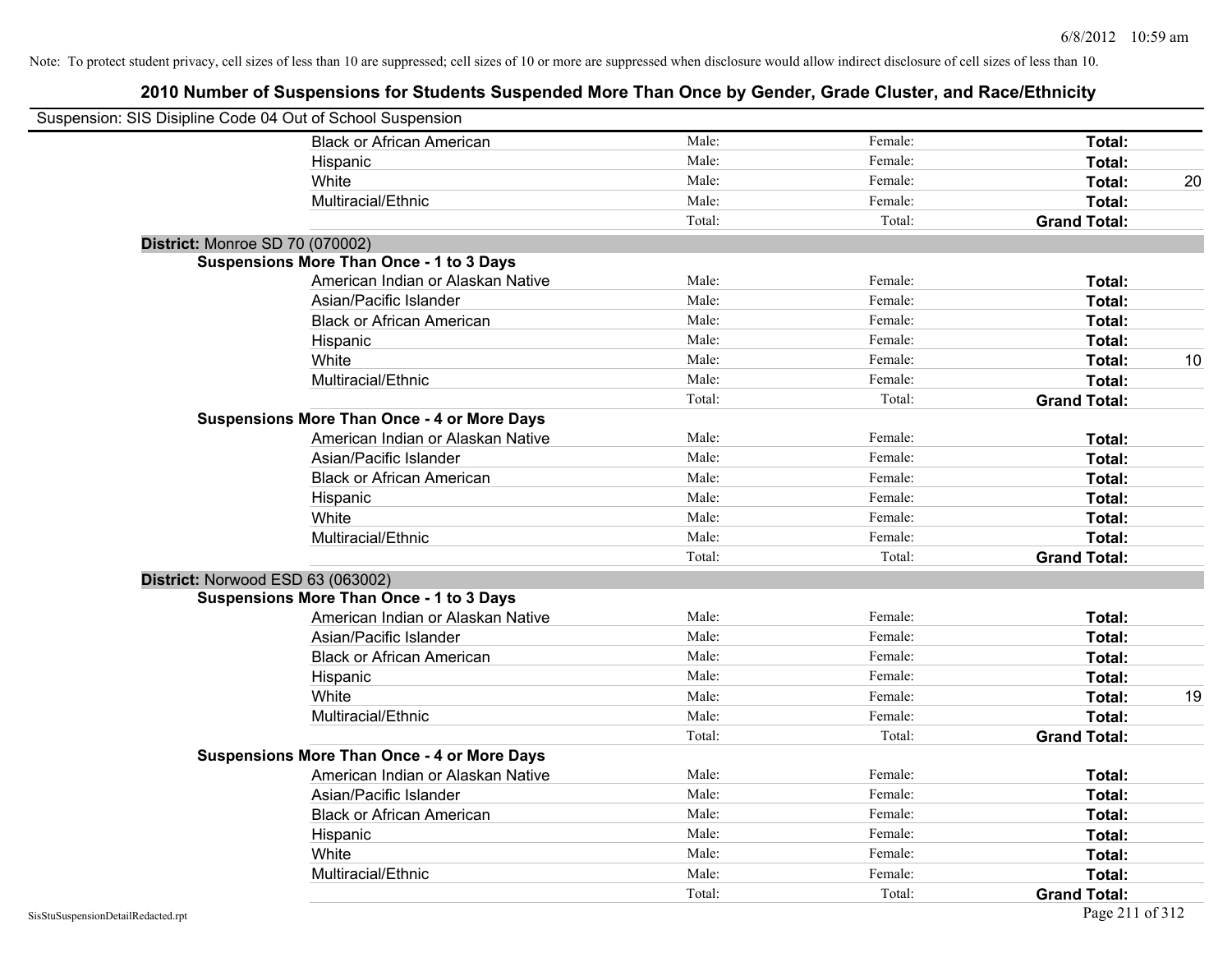| Suspension: SIS Disipline Code 04 Out of School Suspension |                                                    |        |    |         |    |                     |    |
|------------------------------------------------------------|----------------------------------------------------|--------|----|---------|----|---------------------|----|
| District: Oak Grove SD 68 (068002)                         |                                                    |        |    |         |    |                     |    |
|                                                            | <b>Suspensions More Than Once - 1 to 3 Days</b>    |        |    |         |    |                     |    |
|                                                            | American Indian or Alaskan Native                  | Male:  |    | Female: |    | Total:              |    |
|                                                            | Asian/Pacific Islander                             | Male:  |    | Female: |    | Total:              |    |
|                                                            | <b>Black or African American</b>                   | Male:  |    | Female: |    | <b>Total:</b>       |    |
|                                                            | Hispanic                                           | Male:  |    | Female: |    | Total:              |    |
|                                                            | White                                              | Male:  |    | Female: |    | Total:              | 12 |
|                                                            | Multiracial/Ethnic                                 | Male:  |    | Female: |    | Total:              |    |
|                                                            |                                                    | Total: |    | Total:  |    | <b>Grand Total:</b> |    |
|                                                            | <b>Suspensions More Than Once - 4 or More Days</b> |        |    |         |    |                     |    |
|                                                            | American Indian or Alaskan Native                  | Male:  |    | Female: |    | Total:              |    |
|                                                            | Asian/Pacific Islander                             | Male:  |    | Female: |    | Total:              |    |
|                                                            | <b>Black or African American</b>                   | Male:  |    | Female: |    | Total:              |    |
|                                                            | Hispanic                                           | Male:  |    | Female: |    | Total:              |    |
|                                                            | White                                              | Male:  |    | Female: |    | Total:              |    |
|                                                            | Multiracial/Ethnic                                 | Male:  |    | Female: |    | Total:              |    |
|                                                            |                                                    | Total: |    | Total:  |    | <b>Grand Total:</b> |    |
|                                                            | District: Peoria Heights CUSD 325 (325026)         |        |    |         |    |                     |    |
|                                                            | <b>Suspensions More Than Once - 1 to 3 Days</b>    |        |    |         |    |                     |    |
|                                                            | American Indian or Alaskan Native                  | Male:  |    | Female: |    | Total:              |    |
|                                                            | Asian/Pacific Islander                             | Male:  |    | Female: |    | Total:              |    |
|                                                            | <b>Black or African American</b>                   | Male:  |    | Female: |    | Total:              | 19 |
|                                                            | Hispanic                                           | Male:  |    | Female: |    | Total:              |    |
|                                                            | White                                              | Male:  | 71 | Female: | 12 | Total:              | 83 |
|                                                            | Multiracial/Ethnic                                 | Male:  |    | Female: |    | Total:              |    |
|                                                            |                                                    | Total: |    | Total:  |    | <b>Grand Total:</b> |    |
|                                                            | <b>Suspensions More Than Once - 4 or More Days</b> |        |    |         |    |                     |    |
|                                                            | American Indian or Alaskan Native                  | Male:  |    | Female: |    | Total:              |    |
|                                                            | Asian/Pacific Islander                             | Male:  |    | Female: |    | Total:              |    |
|                                                            | <b>Black or African American</b>                   | Male:  |    | Female: |    | Total:              |    |
|                                                            | Hispanic                                           | Male:  |    | Female: |    | Total:              |    |
|                                                            | White                                              | Male:  |    | Female: |    | Total:              |    |
|                                                            | Multiracial/Ethnic                                 | Male:  |    | Female: |    | Total:              |    |
|                                                            |                                                    | Total: |    | Total:  |    | <b>Grand Total:</b> | 13 |
| District: Peoria SD 150 (150025)                           |                                                    |        |    |         |    |                     |    |
|                                                            | <b>Suspensions More Than Once - 1 to 3 Days</b>    |        |    |         |    |                     |    |
|                                                            | American Indian or Alaskan Native                  | Male:  |    | Female: |    | Total:              |    |
|                                                            | Asian/Pacific Islander                             | Male:  |    | Female: |    | Total:              |    |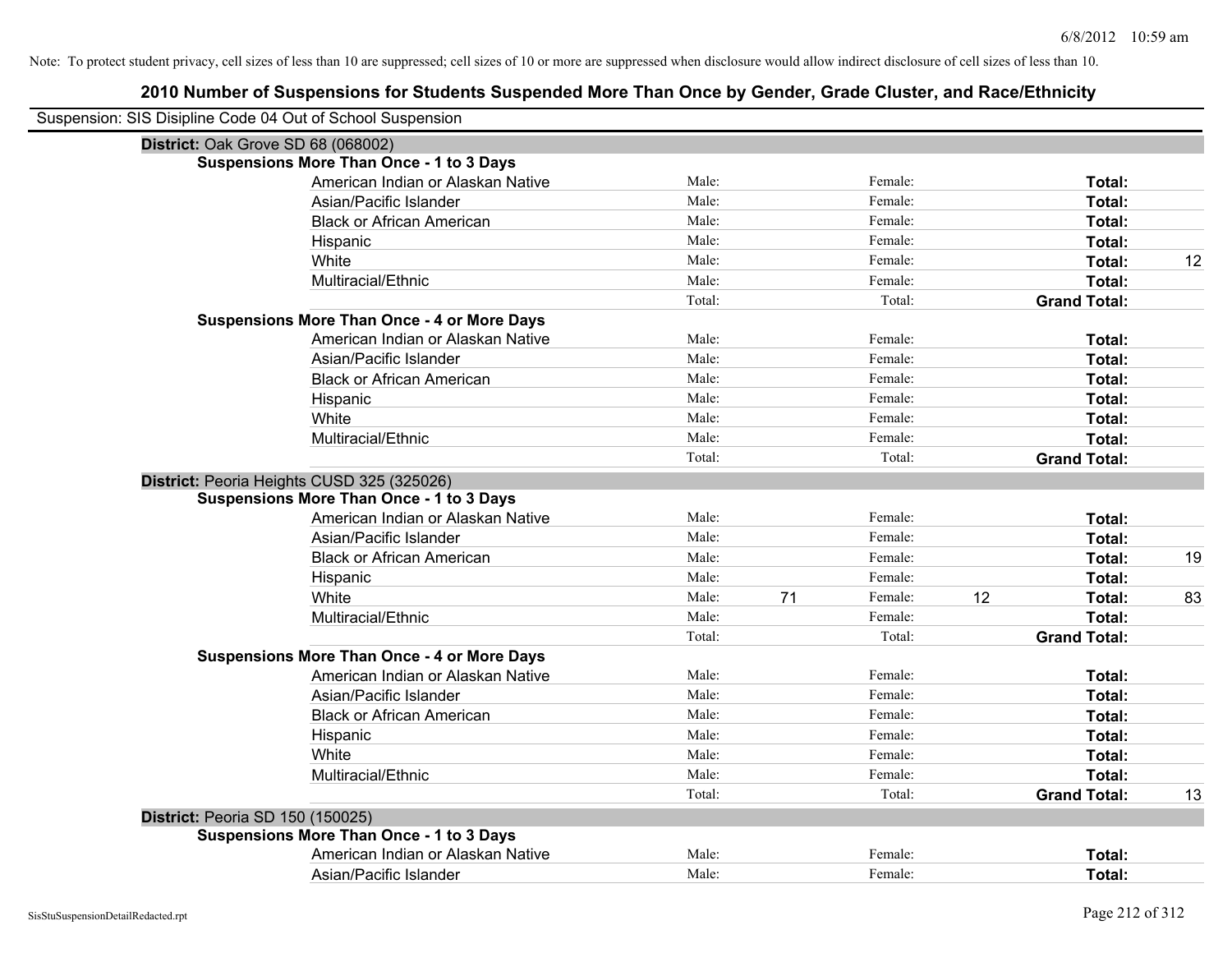|                                    | Suspension: SIS Disipline Code 04 Out of School Suspension |        |       |         |       |                     |       |
|------------------------------------|------------------------------------------------------------|--------|-------|---------|-------|---------------------|-------|
|                                    | <b>Black or African American</b>                           | Male:  | 2,017 | Female: | 1,276 | Total:              | 3,293 |
|                                    | Hispanic                                                   | Male:  | 62    | Female: | 32    | Total:              | 94    |
|                                    | White                                                      | Male:  | 232   | Female: | 98    | Total:              | 330   |
|                                    | Multiracial/Ethnic                                         | Male:  |       | Female: |       | Total:              | 10    |
|                                    |                                                            | Total: |       | Total:  |       | <b>Grand Total:</b> |       |
|                                    | <b>Suspensions More Than Once - 4 or More Days</b>         |        |       |         |       |                     |       |
|                                    | American Indian or Alaskan Native                          | Male:  |       | Female: |       | <b>Total:</b>       |       |
|                                    | Asian/Pacific Islander                                     | Male:  |       | Female: |       | Total:              |       |
|                                    | <b>Black or African American</b>                           | Male:  | 528   | Female: | 323   | Total:              | 851   |
|                                    | Hispanic                                                   | Male:  |       | Female: |       | Total:              | 20    |
|                                    | White                                                      | Male:  | 50    | Female: | 21    | <b>Total:</b>       | 71    |
|                                    | Multiracial/Ethnic                                         | Male:  |       | Female: |       | <b>Total:</b>       |       |
|                                    |                                                            | Total: |       | Total:  |       | <b>Grand Total:</b> |       |
|                                    | District: Pleasant Hill SD 69 (069002)                     |        |       |         |       |                     |       |
|                                    | <b>Suspensions More Than Once - 1 to 3 Days</b>            |        |       |         |       |                     |       |
|                                    | American Indian or Alaskan Native                          | Male:  |       | Female: |       | <b>Total:</b>       |       |
|                                    | Asian/Pacific Islander                                     | Male:  |       | Female: |       | Total:              |       |
|                                    | <b>Black or African American</b>                           | Male:  |       | Female: |       | <b>Total:</b>       |       |
|                                    | Hispanic                                                   | Male:  |       | Female: |       | <b>Total:</b>       |       |
|                                    | White                                                      | Male:  |       | Female: |       | Total:              | 15    |
|                                    | Multiracial/Ethnic                                         | Male:  |       | Female: |       | Total:              |       |
|                                    |                                                            | Total: |       | Total:  |       | <b>Grand Total:</b> |       |
|                                    | District: Pleasant Valley SD 62 (062002)                   |        |       |         |       |                     |       |
|                                    | <b>Suspensions More Than Once - 1 to 3 Days</b>            |        |       |         |       |                     |       |
|                                    | American Indian or Alaskan Native                          | Male:  |       | Female: |       | Total:              |       |
|                                    | Asian/Pacific Islander                                     | Male:  |       | Female: |       | Total:              |       |
|                                    | <b>Black or African American</b>                           | Male:  |       | Female: |       | Total:              | 19    |
|                                    | Hispanic                                                   | Male:  |       | Female: |       | <b>Total:</b>       |       |
|                                    | White                                                      | Male:  |       | Female: |       | <b>Total:</b>       | 23    |
|                                    | Multiracial/Ethnic                                         | Male:  |       | Female: |       | Total:              |       |
|                                    |                                                            | Total: |       | Total:  |       | <b>Grand Total:</b> |       |
|                                    | <b>Suspensions More Than Once - 4 or More Days</b>         |        |       |         |       |                     |       |
|                                    | American Indian or Alaskan Native                          | Male:  |       | Female: |       | <b>Total:</b>       |       |
|                                    | Asian/Pacific Islander                                     | Male:  |       | Female: |       | <b>Total:</b>       |       |
|                                    | <b>Black or African American</b>                           | Male:  |       | Female: |       | Total:              |       |
|                                    | Hispanic                                                   | Male:  |       | Female: |       | Total:              |       |
|                                    | White                                                      | Male:  |       | Female: |       | Total:              |       |
|                                    | Multiracial/Ethnic                                         | Male:  |       | Female: |       | Total:              |       |
|                                    |                                                            | Total: |       | Total:  |       | <b>Grand Total:</b> | 14    |
| SisStuSuspensionDetailRedacted.rpt |                                                            |        |       |         |       | Page 213 of 312     |       |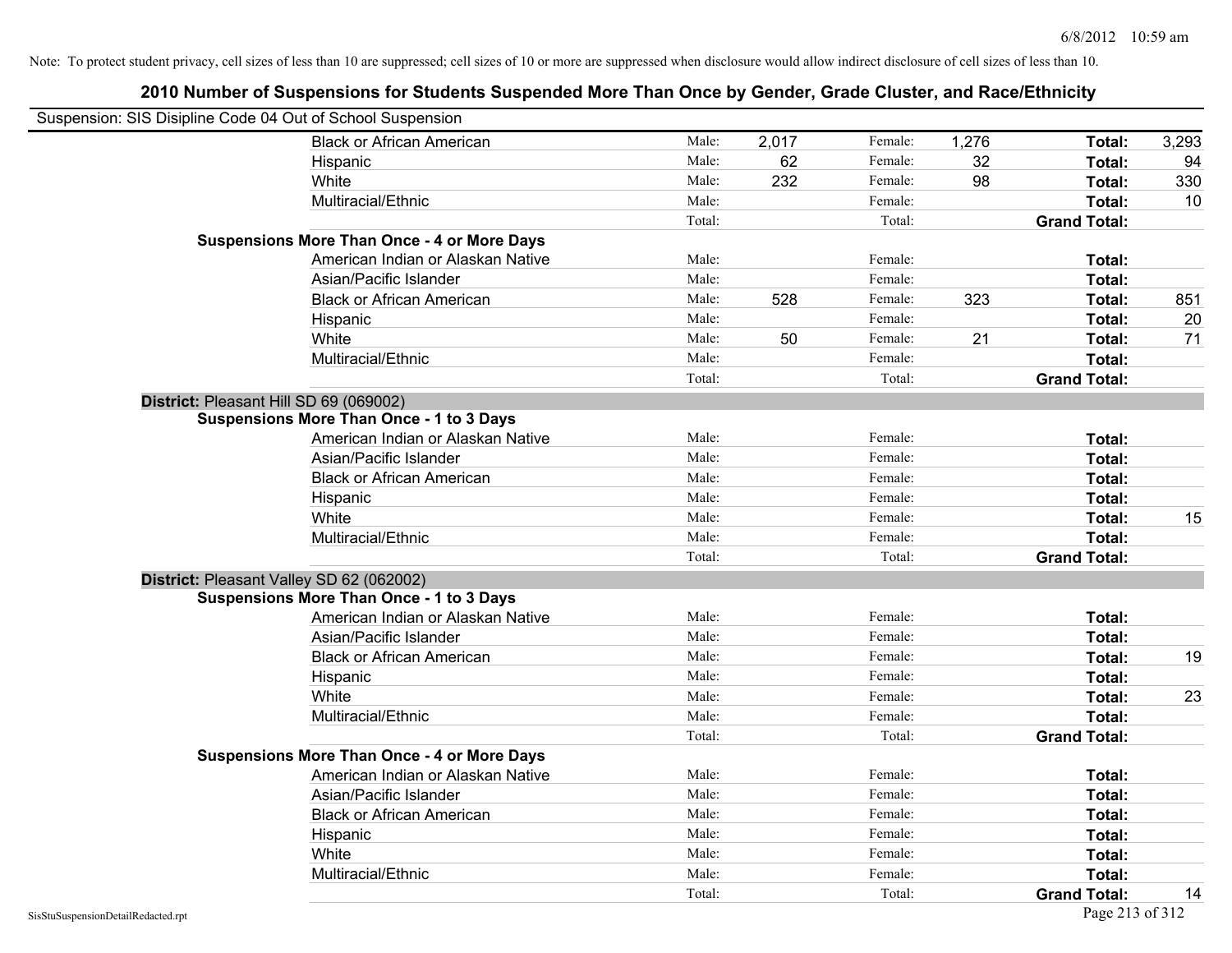# **2010 Number of Suspensions for Students Suspended More Than Once by Gender, Grade Cluster, and Race/Ethnicity**

|                    | Suspension: SIS Disipline Code 04 Out of School Suspension |                 |                   |                               |
|--------------------|------------------------------------------------------------|-----------------|-------------------|-------------------------------|
|                    | District: Princeville CUSD 326 (326026)                    |                 |                   |                               |
|                    | <b>Suspensions More Than Once - 1 to 3 Days</b>            |                 |                   |                               |
|                    | American Indian or Alaskan Native                          | Male:           | Female:           | Total:                        |
|                    | Asian/Pacific Islander                                     | Male:           | Female:           | Total:                        |
|                    | <b>Black or African American</b>                           | Male:           | Female:           | Total:                        |
|                    | Hispanic                                                   | Male:           | Female:           | Total:                        |
|                    | White                                                      | Male:           | Female:           | Total:                        |
|                    | Multiracial/Ethnic                                         | Male:           | Female:           | Total:                        |
|                    |                                                            | Total:          | Total:            | <b>Grand Total:</b><br>12     |
|                    | <b>Suspensions More Than Once - 4 or More Days</b>         |                 |                   |                               |
|                    | American Indian or Alaskan Native                          | Male:           | Female:           | Total:                        |
|                    | Asian/Pacific Islander                                     | Male:           | Female:           | Total:                        |
|                    | <b>Black or African American</b>                           | Male:           | Female:           | Total:                        |
|                    | Hispanic                                                   | Male:           | Female:           | Total:                        |
|                    | White                                                      | Male:           | Female:           | Total:                        |
|                    | Multiracial/Ethnic                                         | Male:           | Female:           | Total:                        |
|                    |                                                            | Total:          | Total:            | <b>Grand Total:</b>           |
|                    |                                                            |                 |                   |                               |
| County: Cook (016) | Region: Region 05 North Cook ISC 1 (05)                    |                 |                   |                               |
|                    | District: Arlington Heights SD 25 (025002)                 |                 |                   |                               |
|                    | <b>Suspensions More Than Once - 1 to 3 Days</b>            |                 |                   |                               |
|                    | American Indian or Alaskan Native                          | Male:           | Female:           | Total:                        |
|                    | Asian/Pacific Islander                                     | Male:           | Female:           | Total:                        |
|                    | <b>Black or African American</b>                           | Male:           | Female:           | Total:                        |
|                    | Hispanic                                                   | Male:           | Female:           | Total:                        |
|                    | White                                                      | Male:           | Female:           | Total:                        |
|                    | Multiracial/Ethnic                                         | Male:           | Female:           | Total:                        |
|                    |                                                            | Total:          | Total:            | <b>Grand Total:</b>           |
|                    | <b>Suspensions More Than Once - 4 or More Days</b>         |                 |                   |                               |
|                    | American Indian or Alaskan Native                          | Male:           | Female:           | Total:                        |
|                    | Asian/Pacific Islander                                     | Male:           | Female:           | Total:                        |
|                    | <b>Black or African American</b>                           | Male:           | Female:           | Total:                        |
|                    | Hispanic                                                   | Male:           | Female:           | Total:                        |
|                    | White                                                      | Male:           | Female:           | Total:                        |
|                    | Multiracial/Ethnic                                         | Male:<br>Total: | Female:<br>Total: | Total:<br><b>Grand Total:</b> |

#### **District:** Avoca SD 37 (037002)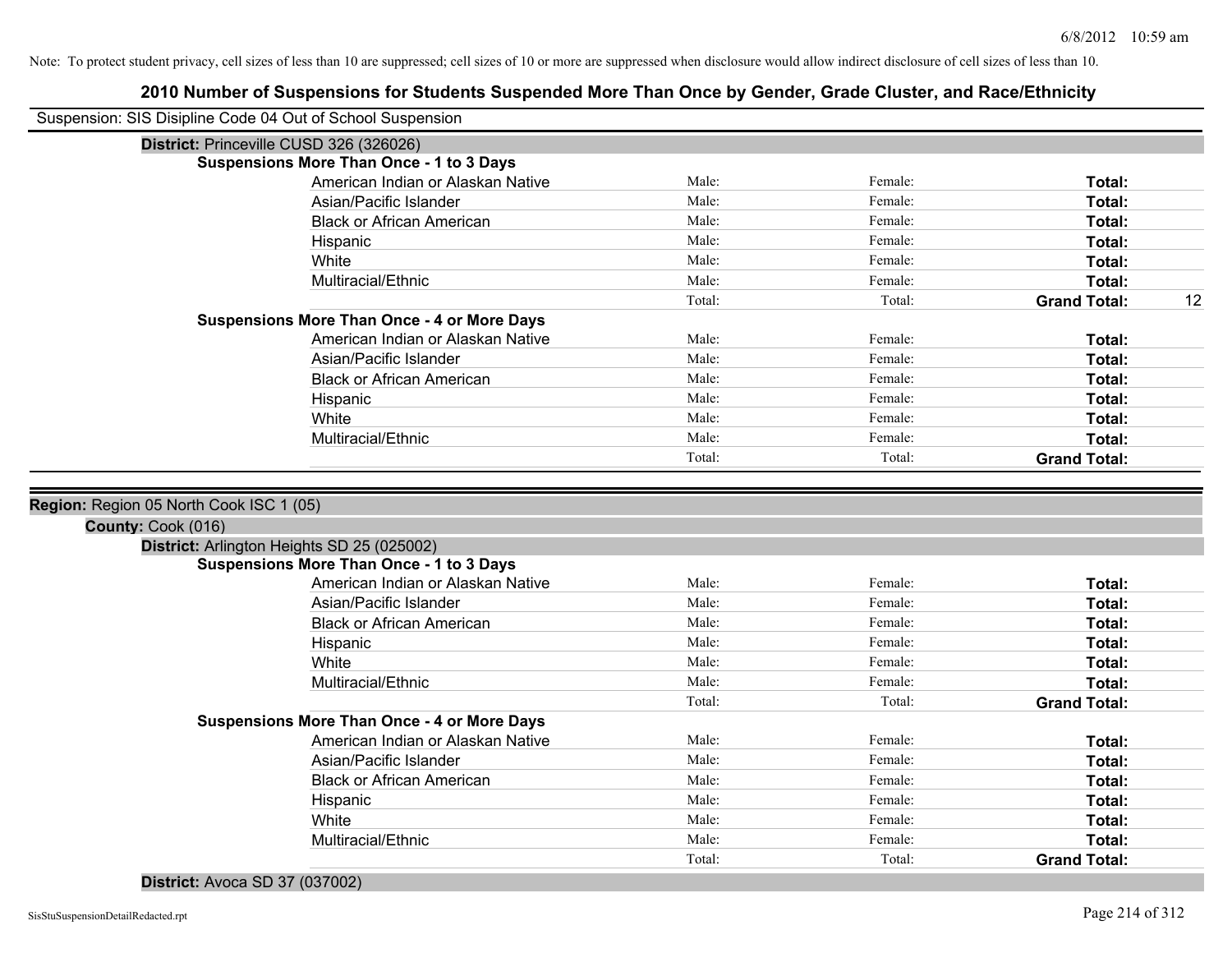|                            | 2010 Number of Suspensions for Students Suspended More Than Once by Gender, Grade Cluster, and Race/Ethnicity |        |         |                     |
|----------------------------|---------------------------------------------------------------------------------------------------------------|--------|---------|---------------------|
|                            | Suspension: SIS Disipline Code 04 Out of School Suspension                                                    |        |         |                     |
|                            | <b>Suspensions More Than Once - 1 to 3 Days</b>                                                               |        |         |                     |
|                            | American Indian or Alaskan Native                                                                             | Male:  | Female: | Total:              |
|                            | Asian/Pacific Islander                                                                                        | Male:  | Female: | Total:              |
|                            | <b>Black or African American</b>                                                                              | Male:  | Female: | Total:              |
|                            | Hispanic                                                                                                      | Male:  | Female: | Total:              |
|                            | White                                                                                                         | Male:  | Female: | Total:              |
|                            | Multiracial/Ethnic                                                                                            | Male:  | Female: | Total:              |
|                            |                                                                                                               | Total: | Total:  | <b>Grand Total:</b> |
|                            | District: Bridge View Day School (002400)                                                                     |        |         |                     |
|                            | <b>Suspensions More Than Once - 4 or More Days</b>                                                            |        |         |                     |
|                            | American Indian or Alaskan Native                                                                             | Male:  | Female: | Total:              |
|                            | Asian/Pacific Islander                                                                                        | Male:  | Female: | Total:              |
|                            | <b>Black or African American</b>                                                                              | Male:  | Female: | Total:              |
|                            | Hispanic                                                                                                      | Male:  | Female: | Total:              |
|                            | White                                                                                                         | Male:  | Female: | Total:              |
|                            | Multiracial/Ethnic                                                                                            | Male:  | Female: | Total:              |
|                            |                                                                                                               | Total: | Total:  | <b>Grand Total:</b> |
| District: CCSD 62 (062004) |                                                                                                               |        |         |                     |
|                            | <b>Suspensions More Than Once - 1 to 3 Days</b>                                                               |        |         |                     |
|                            | American Indian or Alaskan Native                                                                             | Male:  | Female: | Total:              |
|                            | Asian/Pacific Islander                                                                                        | Male:  | Female: | Total:              |
|                            | <b>Black or African American</b>                                                                              | Male:  | Female: | Total:<br>10        |
|                            | Hispanic                                                                                                      | Male:  | Female: | Total:<br>16        |
|                            | White                                                                                                         | Male:  | Female: | Total:              |
|                            | Multiracial/Ethnic                                                                                            | Male:  | Female: | Total:              |
|                            |                                                                                                               | Total: | Total:  | <b>Grand Total:</b> |
|                            | <b>Suspensions More Than Once - 4 or More Days</b>                                                            |        |         |                     |
|                            | American Indian or Alaskan Native                                                                             | Male:  | Female: | Total:              |
|                            | Asian/Pacific Islander                                                                                        | Male:  | Female: | Total:              |
|                            | <b>Black or African American</b>                                                                              | Male:  | Female: | Total:              |
|                            | Hispanic                                                                                                      | Male:  | Female: | Total:              |
|                            | White                                                                                                         | Male:  | Female: | Total:              |
|                            | Multiracial/Ethnic                                                                                            | Male:  | Female: | Total:              |
|                            |                                                                                                               | Total: | Total:  | <b>Grand Total:</b> |
|                            | District: Comm Cons SD 59 (059004)                                                                            |        |         |                     |
|                            | <b>Suspensions More Than Once - 1 to 3 Days</b>                                                               |        |         |                     |
|                            | American Indian or Alaskan Native                                                                             | Male:  | Female: | Total:              |
|                            | Asian/Pacific Islander                                                                                        | Male:  | Female: | Total:              |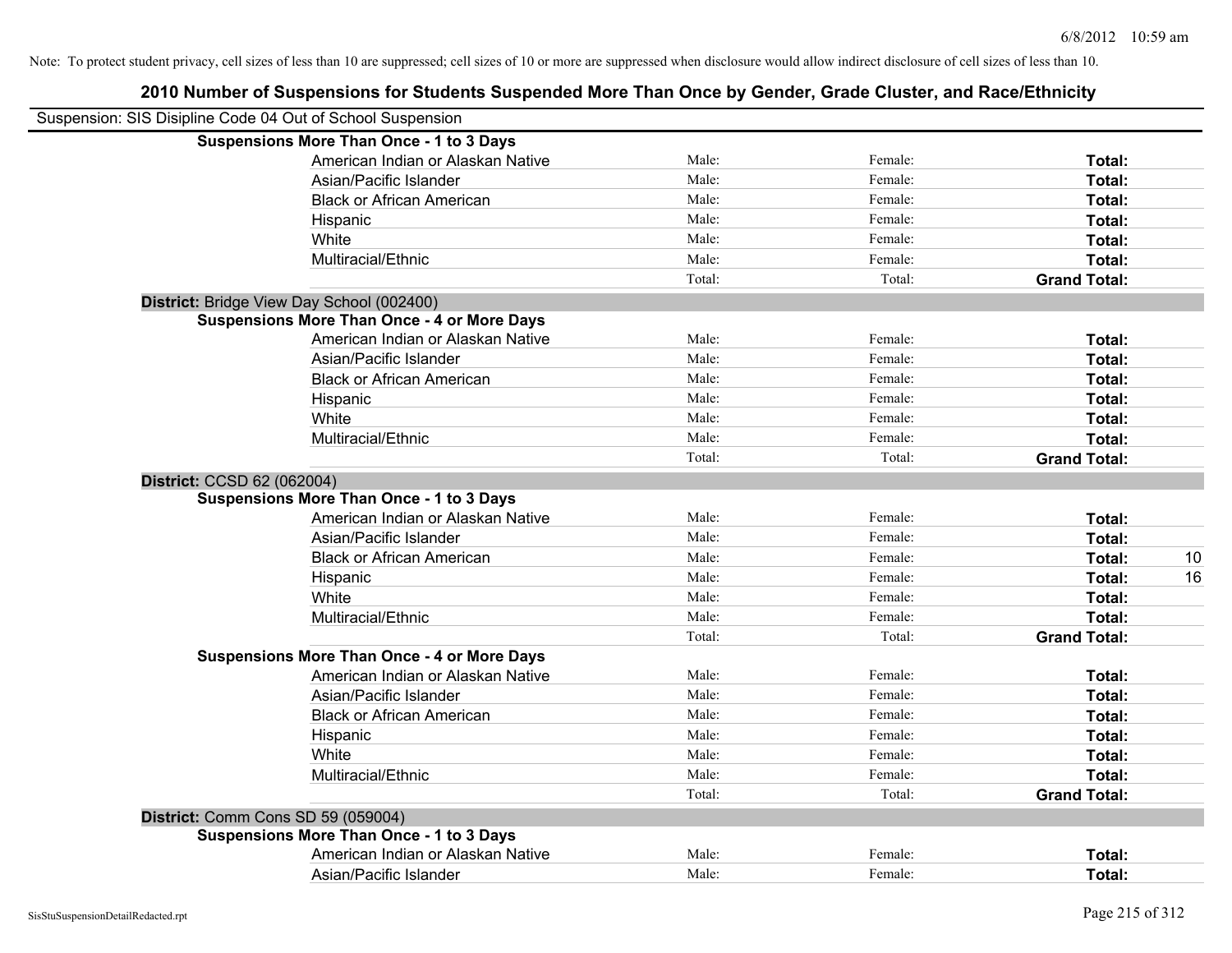| Suspension: SIS Disipline Code 04 Out of School Suspension |                                                    |        |    |         |    |                     |     |
|------------------------------------------------------------|----------------------------------------------------|--------|----|---------|----|---------------------|-----|
|                                                            | <b>Black or African American</b>                   | Male:  |    | Female: |    | Total:              |     |
|                                                            | Hispanic                                           | Male:  |    | Female: |    | Total:              | 13  |
|                                                            | White                                              | Male:  |    | Female: |    | Total:              | 13  |
|                                                            | Multiracial/Ethnic                                 | Male:  |    | Female: |    | Total:              |     |
|                                                            |                                                    | Total: |    | Total:  |    | <b>Grand Total:</b> |     |
|                                                            | <b>Suspensions More Than Once - 4 or More Days</b> |        |    |         |    |                     |     |
|                                                            | American Indian or Alaskan Native                  | Male:  |    | Female: |    | Total:              |     |
|                                                            | Asian/Pacific Islander                             | Male:  |    | Female: |    | Total:              |     |
|                                                            | <b>Black or African American</b>                   | Male:  |    | Female: |    | Total:              |     |
|                                                            | Hispanic                                           | Male:  |    | Female: |    | Total:              |     |
|                                                            | White                                              | Male:  |    | Female: |    | Total:              |     |
|                                                            | Multiracial/Ethnic                                 | Male:  |    | Female: |    | Total:              |     |
|                                                            |                                                    | Total: |    | Total:  |    | <b>Grand Total:</b> | 11  |
|                                                            | District: East Maine SD 63 (063002)                |        |    |         |    |                     |     |
|                                                            | <b>Suspensions More Than Once - 1 to 3 Days</b>    |        |    |         |    |                     |     |
|                                                            | American Indian or Alaskan Native                  | Male:  |    | Female: |    | Total:              |     |
|                                                            | Asian/Pacific Islander                             | Male:  |    | Female: |    | Total:              |     |
|                                                            | <b>Black or African American</b>                   | Male:  |    | Female: |    | Total:              |     |
|                                                            | Hispanic                                           | Male:  |    | Female: |    | Total:              |     |
|                                                            | White                                              | Male:  |    | Female: |    | Total:              |     |
|                                                            | Multiracial/Ethnic                                 | Male:  |    | Female: |    | Total:              |     |
|                                                            |                                                    | Total: |    | Total:  |    | <b>Grand Total:</b> |     |
|                                                            | <b>Suspensions More Than Once - 4 or More Days</b> |        |    |         |    |                     |     |
|                                                            | American Indian or Alaskan Native                  | Male:  |    | Female: |    | Total:              |     |
|                                                            | Asian/Pacific Islander                             | Male:  |    | Female: |    | Total:              |     |
|                                                            | <b>Black or African American</b>                   | Male:  |    | Female: |    | Total:              |     |
|                                                            | Hispanic                                           | Male:  |    | Female: |    | Total:              |     |
|                                                            | White                                              | Male:  |    | Female: |    | Total:              |     |
|                                                            | Multiracial/Ethnic                                 | Male:  |    | Female: |    | Total:              |     |
|                                                            |                                                    | Total: |    | Total:  |    | <b>Grand Total:</b> |     |
|                                                            | District: Evanston CCSD 65 (065004)                |        |    |         |    |                     |     |
|                                                            | <b>Suspensions More Than Once - 1 to 3 Days</b>    |        |    |         |    |                     |     |
|                                                            | American Indian or Alaskan Native                  | Male:  |    | Female: |    | Total:              |     |
|                                                            | Asian/Pacific Islander                             | Male:  |    | Female: |    | Total:              |     |
|                                                            | <b>Black or African American</b>                   | Male:  | 99 | Female: | 28 | Total:              | 127 |
|                                                            | Hispanic                                           | Male:  |    | Female: |    | Total:              |     |
|                                                            | White                                              | Male:  |    | Female: |    | Total:              | 11  |
|                                                            | Multiracial/Ethnic                                 | Male:  |    | Female: |    | Total:              |     |
|                                                            |                                                    | Total: |    | Total:  |    | <b>Grand Total:</b> |     |
| SisStuSuspensionDetailRedacted.rpt                         |                                                    |        |    |         |    | Page 216 of 312     |     |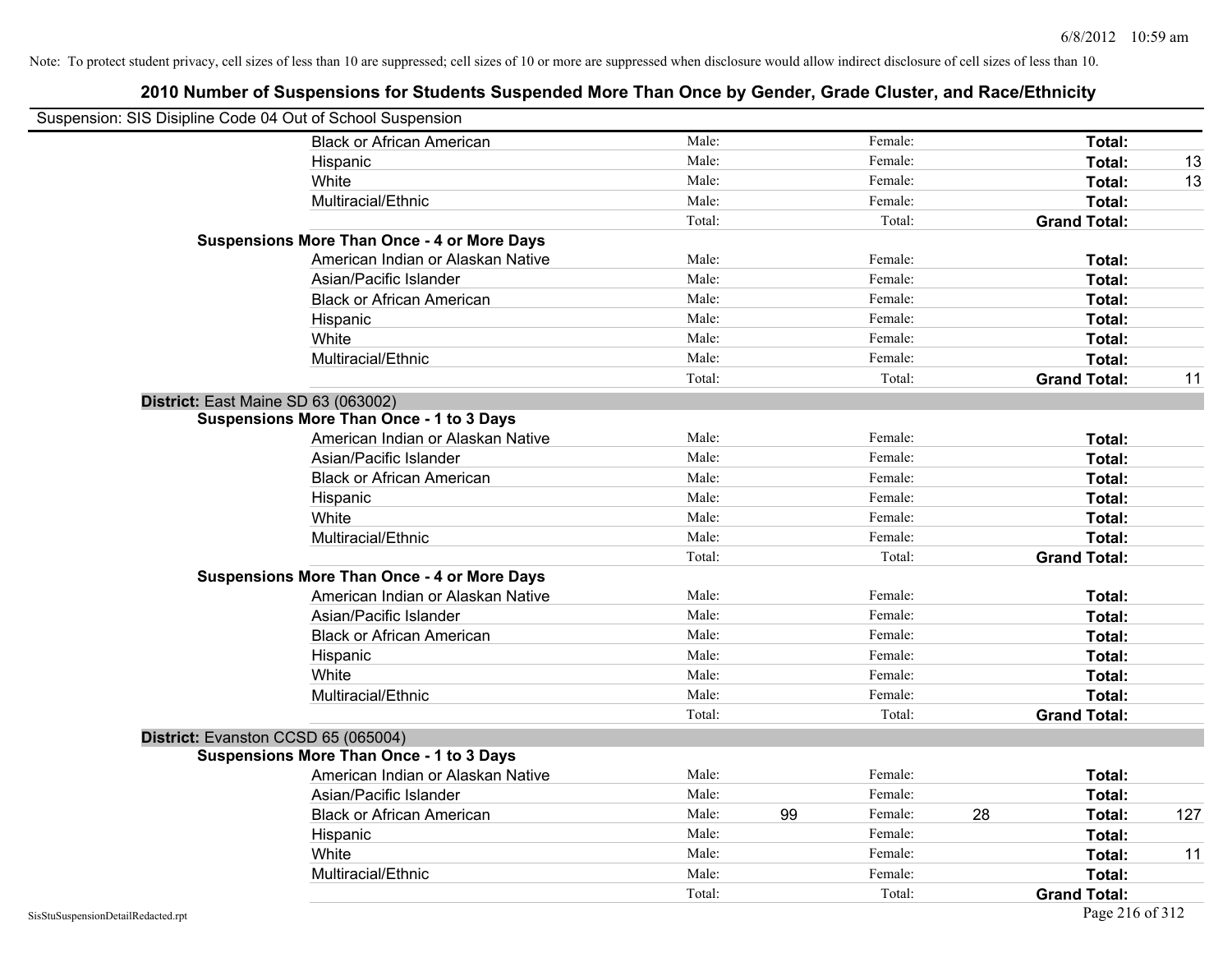| 2010 Number of Suspensions for Students Suspended More Than Once by Gender, Grade Cluster, and Race/Ethnicity |        |     |         |    |                     |     |
|---------------------------------------------------------------------------------------------------------------|--------|-----|---------|----|---------------------|-----|
| Suspension: SIS Disipline Code 04 Out of School Suspension                                                    |        |     |         |    |                     |     |
| <b>Suspensions More Than Once - 4 or More Days</b>                                                            |        |     |         |    |                     |     |
| American Indian or Alaskan Native                                                                             | Male:  |     | Female: |    | Total:              |     |
| Asian/Pacific Islander                                                                                        | Male:  |     | Female: |    | Total:              |     |
| <b>Black or African American</b>                                                                              | Male:  | 25  | Female: | 10 | Total:              | 35  |
| Hispanic                                                                                                      | Male:  |     | Female: |    | Total:              |     |
| White                                                                                                         | Male:  |     | Female: |    | Total:              |     |
| Multiracial/Ethnic                                                                                            | Male:  |     | Female: |    | Total:              |     |
|                                                                                                               | Total: |     | Total:  |    | <b>Grand Total:</b> |     |
| District: Evanston Twp HSD 202 (202017)                                                                       |        |     |         |    |                     |     |
| <b>Suspensions More Than Once - 1 to 3 Days</b>                                                               |        |     |         |    |                     |     |
| American Indian or Alaskan Native                                                                             | Male:  |     | Female: |    | Total:              |     |
| Asian/Pacific Islander                                                                                        | Male:  |     | Female: |    | Total:              |     |
| <b>Black or African American</b>                                                                              | Male:  | 203 | Female: | 41 | Total:              | 244 |
| Hispanic                                                                                                      | Male:  |     | Female: |    | Total:              | 23  |
| White                                                                                                         | Male:  |     | Female: |    | Total:              | 12  |
| Multiracial/Ethnic                                                                                            | Male:  |     | Female: |    | Total:              |     |
|                                                                                                               | Total: |     | Total:  |    | <b>Grand Total:</b> |     |
| <b>Suspensions More Than Once - 4 or More Days</b>                                                            |        |     |         |    |                     |     |
| American Indian or Alaskan Native                                                                             | Male:  |     | Female: |    | Total:              |     |
| Asian/Pacific Islander                                                                                        | Male:  |     | Female: |    | Total:              |     |
| <b>Black or African American</b>                                                                              | Male:  | 68  | Female: | 34 | Total:              | 102 |
| Hispanic                                                                                                      | Male:  |     | Female: |    | Total:              | 13  |
| White                                                                                                         | Male:  |     | Female: |    | Total:              |     |
| Multiracial/Ethnic                                                                                            | Male:  |     | Female: |    | Total:              |     |
|                                                                                                               | Total: |     | Total:  |    | <b>Grand Total:</b> |     |
| District: Family Guidance Centers Inc (015300)                                                                |        |     |         |    |                     |     |
| <b>Suspensions More Than Once - 1 to 3 Days</b>                                                               |        |     |         |    |                     |     |
| American Indian or Alaskan Native                                                                             | Male:  |     | Female: |    | Total:              |     |
| Asian/Pacific Islander                                                                                        | Male:  |     | Female: |    | Total:              |     |
| <b>Black or African American</b>                                                                              | Male:  |     | Female: |    | Total:              |     |
| Hispanic                                                                                                      | Male:  |     | Female: |    | Total:              |     |
| White                                                                                                         | Male:  |     | Female: |    | Total:              |     |
| Multiracial/Ethnic                                                                                            | Male:  |     | Female: |    | Total:              |     |
|                                                                                                               | Total: |     | Total:  |    | <b>Grand Total:</b> |     |
| District: Glenview CCSD 34 (034004)                                                                           |        |     |         |    |                     |     |
| <b>Suspensions More Than Once - 1 to 3 Days</b>                                                               |        |     |         |    |                     |     |
| American Indian or Alaskan Native                                                                             | Male:  |     | Female: |    | Total:              |     |
| Asian/Pacific Islander                                                                                        | Male:  |     | Female: |    | Total:              |     |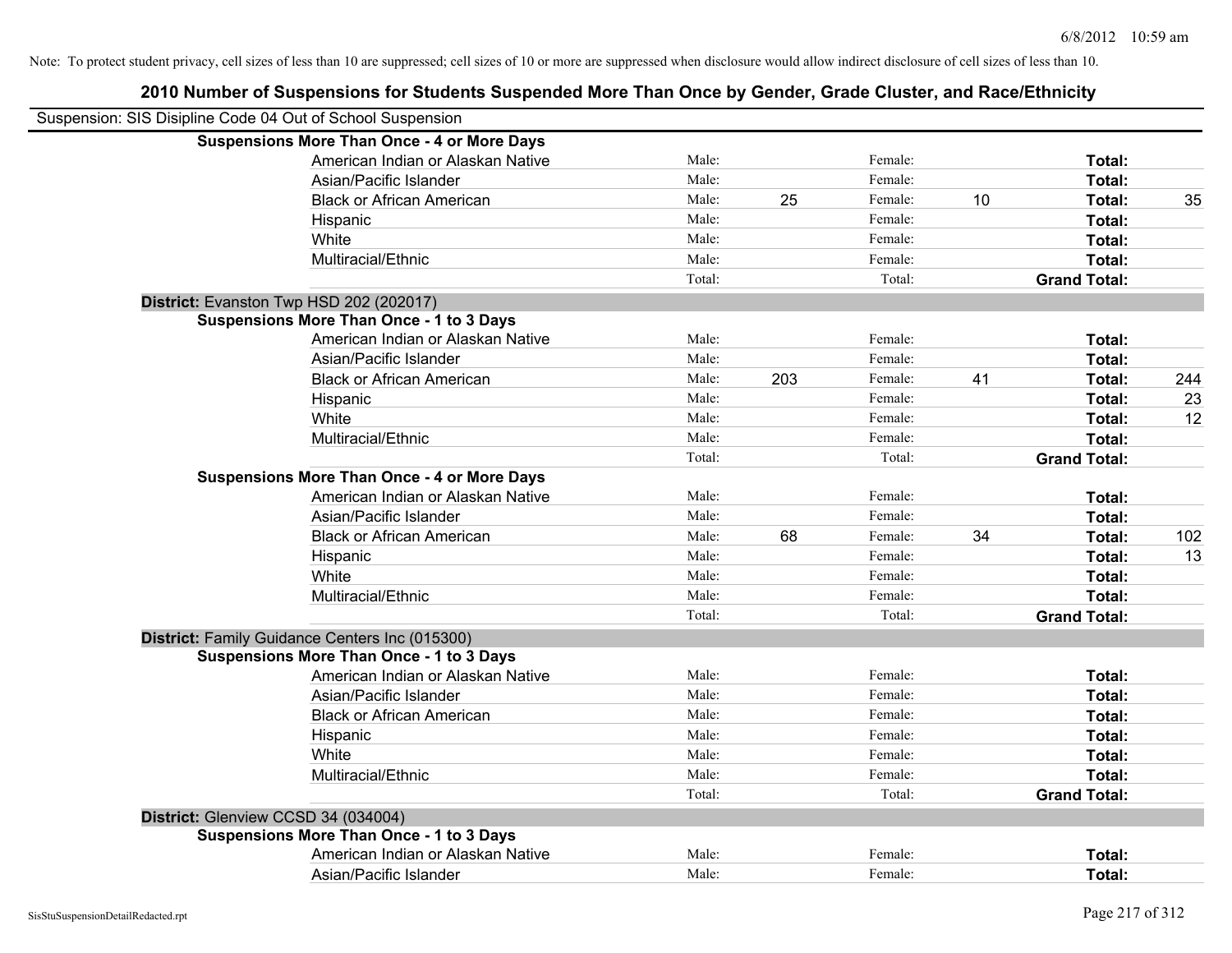| Suspension: SIS Disipline Code 04 Out of School Suspension |                                                    |        |     |         |     |                     |     |
|------------------------------------------------------------|----------------------------------------------------|--------|-----|---------|-----|---------------------|-----|
|                                                            | <b>Black or African American</b>                   | Male:  |     | Female: |     | Total:              |     |
|                                                            | Hispanic                                           | Male:  |     | Female: |     | Total:              |     |
|                                                            | White                                              | Male:  |     | Female: |     | Total:              |     |
|                                                            | Multiracial/Ethnic                                 | Male:  |     | Female: |     | Total:              |     |
|                                                            |                                                    | Total: |     | Total:  |     | <b>Grand Total:</b> |     |
|                                                            | <b>Suspensions More Than Once - 4 or More Days</b> |        |     |         |     |                     |     |
|                                                            | American Indian or Alaskan Native                  | Male:  |     | Female: |     | Total:              |     |
|                                                            | Asian/Pacific Islander                             | Male:  |     | Female: |     | Total:              |     |
|                                                            | <b>Black or African American</b>                   | Male:  |     | Female: |     | Total:              |     |
|                                                            | Hispanic                                           | Male:  |     | Female: |     | Total:              |     |
|                                                            | White                                              | Male:  |     | Female: |     | Total:              |     |
|                                                            | Multiracial/Ethnic                                 | Male:  |     | Female: |     | Total:              |     |
|                                                            |                                                    | Total: |     | Total:  |     | <b>Grand Total:</b> |     |
| District: Lincolnwood SD 74 (074002)                       |                                                    |        |     |         |     |                     |     |
|                                                            | <b>Suspensions More Than Once - 1 to 3 Days</b>    |        |     |         |     |                     |     |
|                                                            | American Indian or Alaskan Native                  | Male:  |     | Female: |     | Total:              |     |
|                                                            | Asian/Pacific Islander                             | Male:  |     | Female: |     | Total:              |     |
|                                                            | <b>Black or African American</b>                   | Male:  |     | Female: |     | Total:              |     |
|                                                            | Hispanic                                           | Male:  |     | Female: |     | Total:              |     |
|                                                            | White                                              | Male:  |     | Female: |     | Total:              |     |
|                                                            | Multiracial/Ethnic                                 | Male:  |     | Female: |     | Total:              |     |
|                                                            |                                                    | Total: |     | Total:  |     | <b>Grand Total:</b> |     |
|                                                            | District: Maine Township HSD 207 (207017)          |        |     |         |     |                     |     |
|                                                            | <b>Suspensions More Than Once - 1 to 3 Days</b>    |        |     |         |     |                     |     |
|                                                            | American Indian or Alaskan Native                  | Male:  |     | Female: |     | Total:              |     |
|                                                            | Asian/Pacific Islander                             | Male:  | 62  | Female: | 20  | Total:              | 82  |
|                                                            | <b>Black or African American</b>                   | Male:  | 68  | Female: | 10  | Total:              | 78  |
|                                                            | Hispanic                                           | Male:  | 192 | Female: | 92  | Total:              | 284 |
|                                                            | White                                              | Male:  | 165 | Female: | 129 | Total:              | 294 |
|                                                            | Multiracial/Ethnic                                 | Male:  |     | Female: |     | Total:              | 21  |
|                                                            |                                                    | Total: |     | Total:  |     | <b>Grand Total:</b> |     |
|                                                            | <b>Suspensions More Than Once - 4 or More Days</b> |        |     |         |     |                     |     |
|                                                            | American Indian or Alaskan Native                  | Male:  |     | Female: |     | Total:              |     |
|                                                            | Asian/Pacific Islander                             | Male:  |     | Female: |     | Total:              | 43  |
|                                                            | <b>Black or African American</b>                   | Male:  |     | Female: |     | Total:              | 26  |
|                                                            | Hispanic                                           | Male:  | 88  | Female: | 21  | Total:              | 109 |
|                                                            | White                                              | Male:  | 83  | Female: | 28  | Total:              | 111 |
|                                                            | Multiracial/Ethnic                                 | Male:  |     | Female: |     | Total:              |     |
|                                                            |                                                    | Total: |     | Total:  |     | <b>Grand Total:</b> |     |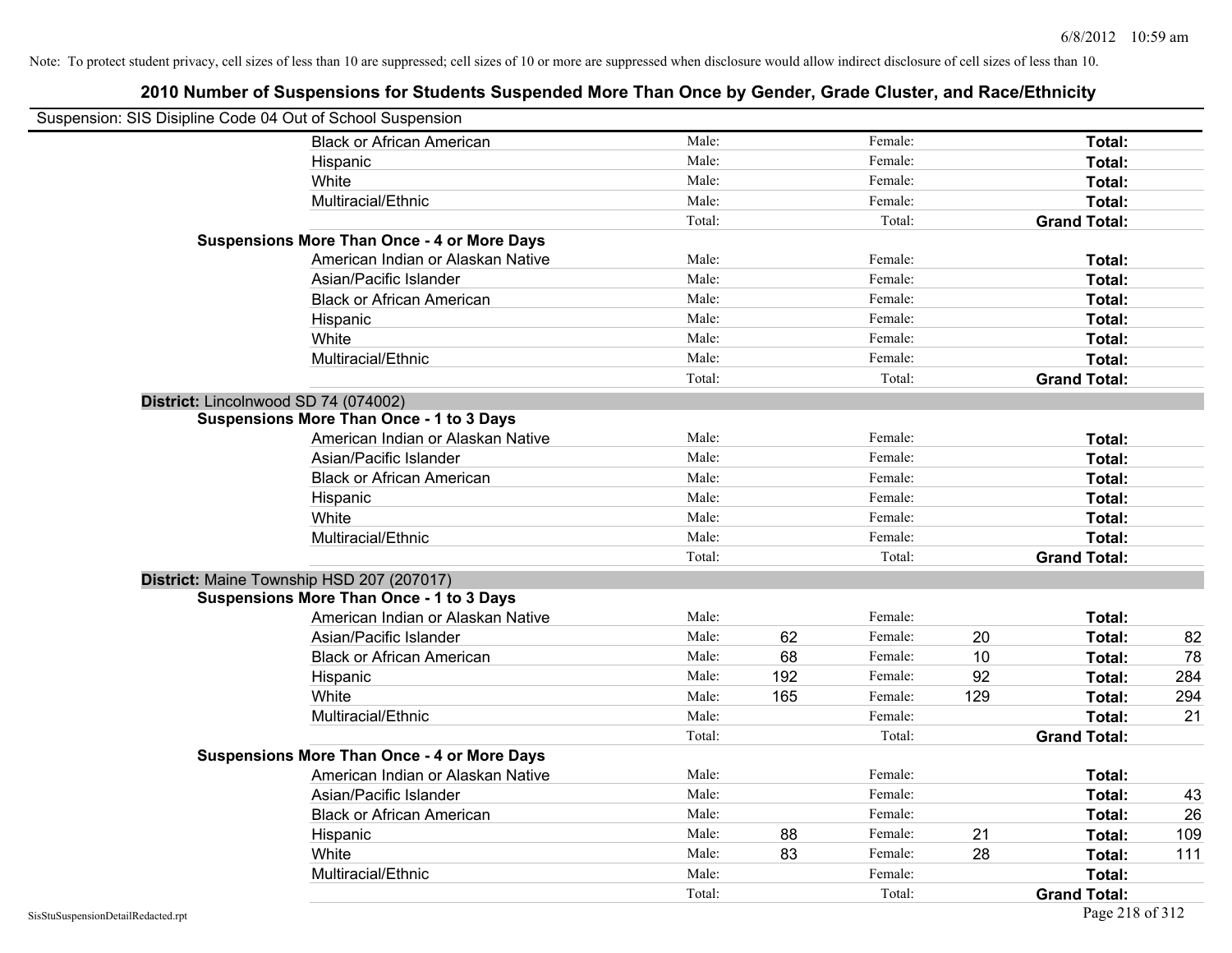| Suspension: SIS Disipline Code 04 Out of School Suspension |                                                    |        |         |                           |
|------------------------------------------------------------|----------------------------------------------------|--------|---------|---------------------------|
|                                                            | District: Mount Prospect SD 57 (057002)            |        |         |                           |
|                                                            | <b>Suspensions More Than Once - 1 to 3 Days</b>    |        |         |                           |
|                                                            | American Indian or Alaskan Native                  | Male:  | Female: | Total:                    |
|                                                            | Asian/Pacific Islander                             | Male:  | Female: | Total:                    |
|                                                            | <b>Black or African American</b>                   | Male:  | Female: | Total:                    |
|                                                            | Hispanic                                           | Male:  | Female: | Total:                    |
|                                                            | White                                              | Male:  | Female: | Total:                    |
|                                                            | Multiracial/Ethnic                                 | Male:  | Female: | Total:                    |
|                                                            |                                                    | Total: | Total:  | 10<br><b>Grand Total:</b> |
|                                                            | <b>Suspensions More Than Once - 4 or More Days</b> |        |         |                           |
|                                                            | American Indian or Alaskan Native                  | Male:  | Female: | Total:                    |
|                                                            | Asian/Pacific Islander                             | Male:  | Female: | Total:                    |
|                                                            | <b>Black or African American</b>                   | Male:  | Female: | Total:                    |
|                                                            | Hispanic                                           | Male:  | Female: | Total:                    |
|                                                            | White                                              | Male:  | Female: | Total:                    |
|                                                            | Multiracial/Ethnic                                 | Male:  | Female: | Total:                    |
|                                                            |                                                    | Total: | Total:  | <b>Grand Total:</b>       |
|                                                            | District: New Trier Twp HSD 203 (203017)           |        |         |                           |
|                                                            | <b>Suspensions More Than Once - 1 to 3 Days</b>    |        |         |                           |
|                                                            | American Indian or Alaskan Native                  | Male:  | Female: | Total:                    |
|                                                            | Asian/Pacific Islander                             | Male:  | Female: | Total:                    |
|                                                            | <b>Black or African American</b>                   | Male:  | Female: | Total:                    |
|                                                            | Hispanic                                           | Male:  | Female: | Total:                    |
|                                                            | White                                              | Male:  | Female: | Total:<br>29              |
|                                                            | Multiracial/Ethnic                                 | Male:  | Female: | Total:                    |
|                                                            |                                                    | Total: | Total:  | <b>Grand Total:</b>       |
|                                                            | <b>Suspensions More Than Once - 4 or More Days</b> |        |         |                           |
|                                                            | American Indian or Alaskan Native                  | Male:  | Female: | Total:                    |
|                                                            | Asian/Pacific Islander                             | Male:  | Female: | Total:                    |
|                                                            | <b>Black or African American</b>                   | Male:  | Female: | Total:                    |
|                                                            | Hispanic                                           | Male:  | Female: | Total:                    |
|                                                            | White                                              | Male:  | Female: | Total:                    |
|                                                            | Multiracial/Ethnic                                 | Male:  | Female: | Total:                    |
|                                                            |                                                    | Total: | Total:  | <b>Grand Total:</b>       |
|                                                            | District: NewHope Academy (025500)                 |        |         |                           |
|                                                            | <b>Suspensions More Than Once - 1 to 3 Days</b>    |        |         |                           |
|                                                            | American Indian or Alaskan Native                  | Male:  | Female: | Total:                    |
|                                                            | Asian/Pacific Islander                             | Male:  | Female: | Total:                    |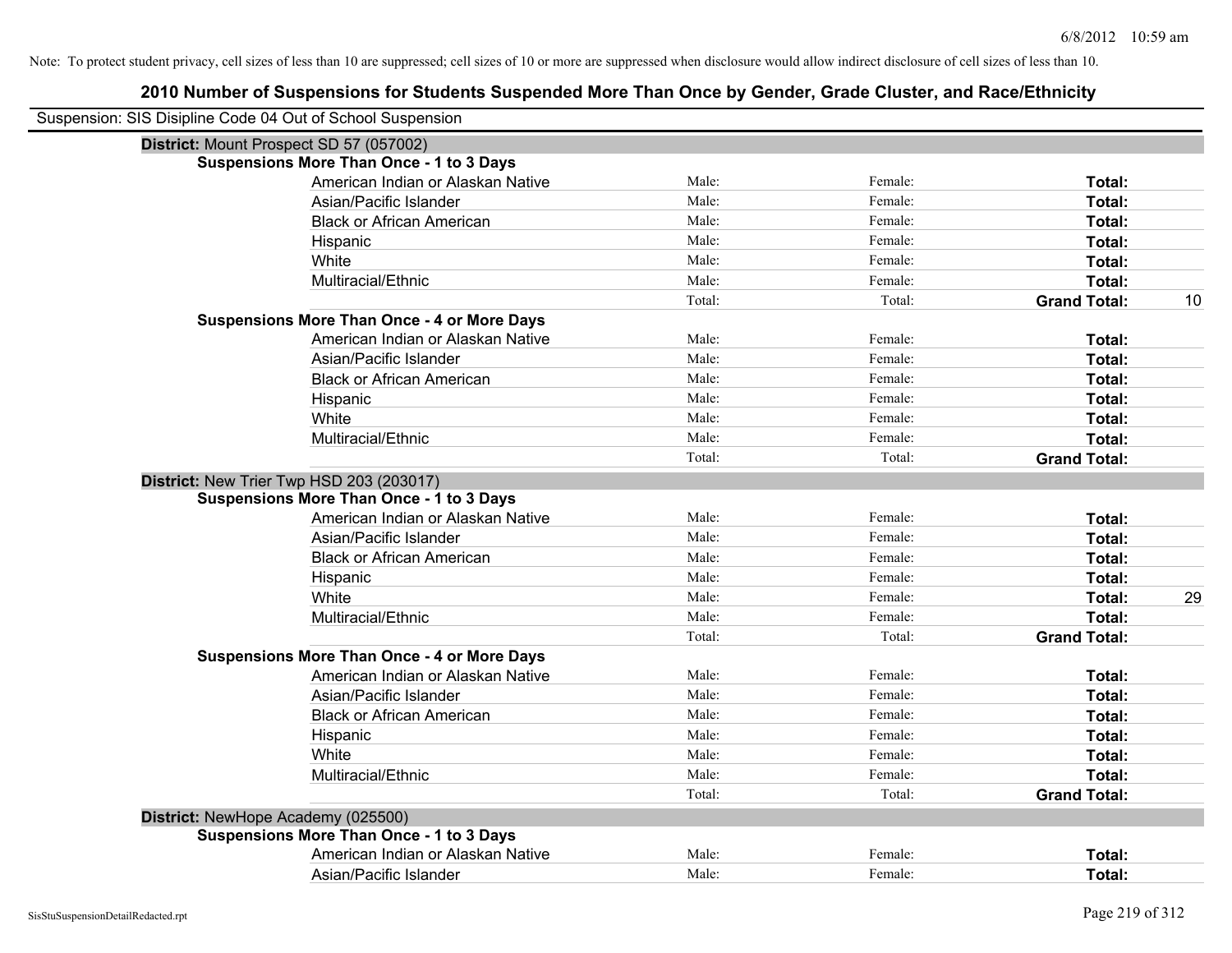| Suspension: SIS Disipline Code 04 Out of School Suspension |                                                    |        |              |                           |    |
|------------------------------------------------------------|----------------------------------------------------|--------|--------------|---------------------------|----|
|                                                            | <b>Black or African American</b>                   | Male:  | Female:      | Total:                    |    |
|                                                            | Hispanic                                           | Male:  | Female:      | Total:                    |    |
|                                                            | White                                              | Male:  | Female:      | Total:                    |    |
|                                                            | Multiracial/Ethnic                                 | Male:  | Female:      | Total:                    |    |
|                                                            |                                                    | Total: | Total:       | <b>Grand Total:</b>       |    |
| District: Niles ESD 71 (071002)                            |                                                    |        |              |                           |    |
|                                                            | Suspensions More Than Once - 1 to 3 Days           |        |              |                           |    |
|                                                            | American Indian or Alaskan Native                  | Male:  | Female:      | Total:                    |    |
|                                                            | Asian/Pacific Islander                             | Male:  | Female:      | Total:                    |    |
|                                                            | <b>Black or African American</b>                   | Male:  | Female:      | Total:                    |    |
|                                                            | Hispanic                                           | Male:  | Female:      | Total:                    |    |
|                                                            | White                                              | Male:  | Female:      | Total:                    |    |
|                                                            | Multiracial/Ethnic                                 | Male:  | Female:      | Total:                    |    |
|                                                            |                                                    | Total: | Total:       | <b>Grand Total:</b>       |    |
| District: Niles Twp CHSD 219 (219017)                      |                                                    |        |              |                           |    |
|                                                            | <b>Suspensions More Than Once - 1 to 3 Days</b>    |        |              |                           |    |
|                                                            | American Indian or Alaskan Native                  | Male:  | Female:      | Total:                    |    |
|                                                            | Asian/Pacific Islander                             | Male:  | Female:      | Total:                    |    |
|                                                            | <b>Black or African American</b>                   | Male:  | Female:      | Total:                    | 15 |
|                                                            | Hispanic                                           | Male:  | Female:      | Total:                    |    |
|                                                            | White                                              | Male:  | Female:      | Total:                    | 42 |
|                                                            | Multiracial/Ethnic                                 | Male:  | Female:      | Total:                    |    |
|                                                            |                                                    | Total: | 64<br>Total: | 15<br><b>Grand Total:</b> | 79 |
|                                                            | <b>Suspensions More Than Once - 4 or More Days</b> |        |              |                           |    |
|                                                            | American Indian or Alaskan Native                  | Male:  | Female:      | Total:                    |    |
|                                                            | Asian/Pacific Islander                             | Male:  | Female:      | Total:                    |    |
|                                                            | <b>Black or African American</b>                   | Male:  | Female:      | Total:                    |    |
|                                                            | Hispanic                                           | Male:  | Female:      | Total:                    |    |
|                                                            | White                                              | Male:  | Female:      | Total:                    |    |
|                                                            | Multiracial/Ethnic                                 | Male:  | Female:      | Total:                    |    |
|                                                            |                                                    | Total: | Total:       | <b>Grand Total:</b>       | 20 |
| District: Northfield Twp HSD 225 (225017)                  |                                                    |        |              |                           |    |
|                                                            | <b>Suspensions More Than Once - 1 to 3 Days</b>    |        |              |                           |    |
|                                                            | American Indian or Alaskan Native                  | Male:  | Female:      | Total:                    |    |
|                                                            | Asian/Pacific Islander                             | Male:  | Female:      | Total:                    |    |
|                                                            | <b>Black or African American</b>                   | Male:  | Female:      | Total:                    |    |
|                                                            | Hispanic                                           | Male:  | Female:      | <b>Total:</b>             |    |
|                                                            | White                                              | Male:  | Female:      | Total:                    |    |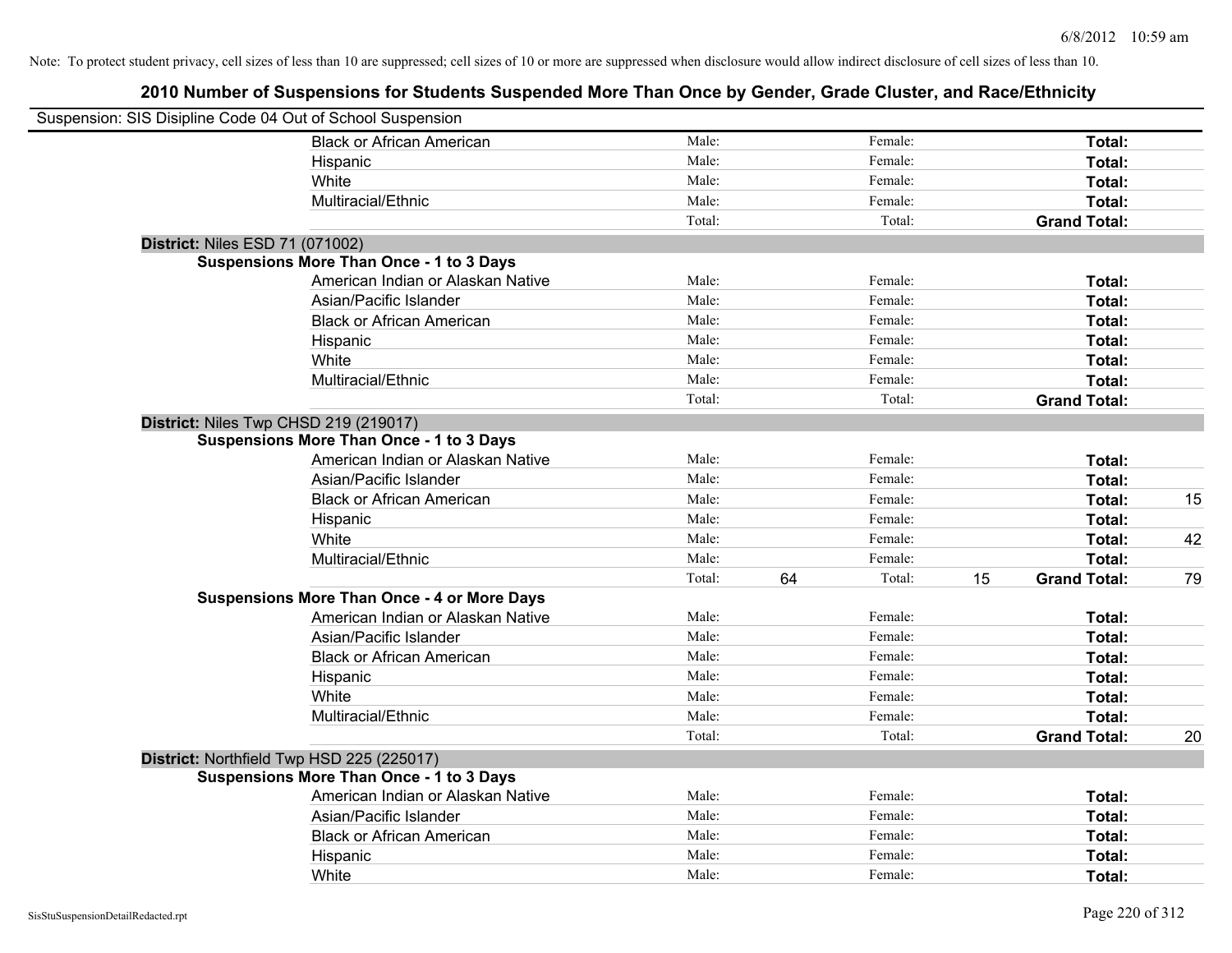| Suspension: SIS Disipline Code 04 Out of School Suspension                           |        |         |                               |    |
|--------------------------------------------------------------------------------------|--------|---------|-------------------------------|----|
|                                                                                      | Male:  | Female: |                               |    |
| Multiracial/Ethnic                                                                   | Total: | Total:  | Total:<br><b>Grand Total:</b> |    |
|                                                                                      |        |         |                               |    |
| District: Palatine CCSD 15 (015004)                                                  |        |         |                               |    |
| <b>Suspensions More Than Once - 1 to 3 Days</b><br>American Indian or Alaskan Native | Male:  | Female: |                               |    |
|                                                                                      | Male:  |         | Total:                        |    |
| Asian/Pacific Islander                                                               |        | Female: | Total:                        |    |
| <b>Black or African American</b>                                                     | Male:  | Female: | Total:                        |    |
| Hispanic                                                                             | Male:  | Female: | Total:                        |    |
| White                                                                                | Male:  | Female: | Total:                        |    |
| Multiracial/Ethnic                                                                   | Male:  | Female: | Total:                        |    |
|                                                                                      | Total: | Total:  | <b>Grand Total:</b>           | 10 |
| District: Park Ridge CCSD 64 (064004)                                                |        |         |                               |    |
| <b>Suspensions More Than Once - 1 to 3 Days</b>                                      |        |         |                               |    |
| American Indian or Alaskan Native                                                    | Male:  | Female: | Total:                        |    |
| Asian/Pacific Islander                                                               | Male:  | Female: | Total:                        |    |
| <b>Black or African American</b>                                                     | Male:  | Female: | Total:                        |    |
| Hispanic                                                                             | Male:  | Female: | Total:                        |    |
| White                                                                                | Male:  | Female: | Total:                        |    |
| Multiracial/Ethnic                                                                   | Male:  | Female: | Total:                        |    |
|                                                                                      | Total: | Total:  | <b>Grand Total:</b>           |    |
| District: Prospect Heights SD 23 (023002)                                            |        |         |                               |    |
| <b>Suspensions More Than Once - 1 to 3 Days</b>                                      |        |         |                               |    |
| American Indian or Alaskan Native                                                    | Male:  | Female: | Total:                        |    |
| Asian/Pacific Islander                                                               | Male:  | Female: | Total:                        |    |
| <b>Black or African American</b>                                                     | Male:  | Female: | Total:                        |    |
| Hispanic                                                                             | Male:  | Female: | Total:                        |    |
| White                                                                                | Male:  | Female: | Total:                        |    |
| Multiracial/Ethnic                                                                   | Male:  | Female: | Total:                        |    |
|                                                                                      | Total: | Total:  | <b>Grand Total:</b>           |    |
| District: River Trails SD 26 (026002)                                                |        |         |                               |    |
| <b>Suspensions More Than Once - 1 to 3 Days</b>                                      |        |         |                               |    |
| American Indian or Alaskan Native                                                    | Male:  | Female: | Total:                        |    |
| Asian/Pacific Islander                                                               | Male:  | Female: | Total:                        |    |
| <b>Black or African American</b>                                                     | Male:  | Female: | Total:                        |    |
| Hispanic                                                                             | Male:  | Female: | Total:                        |    |
| White                                                                                | Male:  | Female: | Total:                        |    |
| Multiracial/Ethnic                                                                   | Male:  | Female: | Total:                        |    |
|                                                                                      | Total: | Total:  | <b>Grand Total:</b>           | 20 |
|                                                                                      |        |         |                               |    |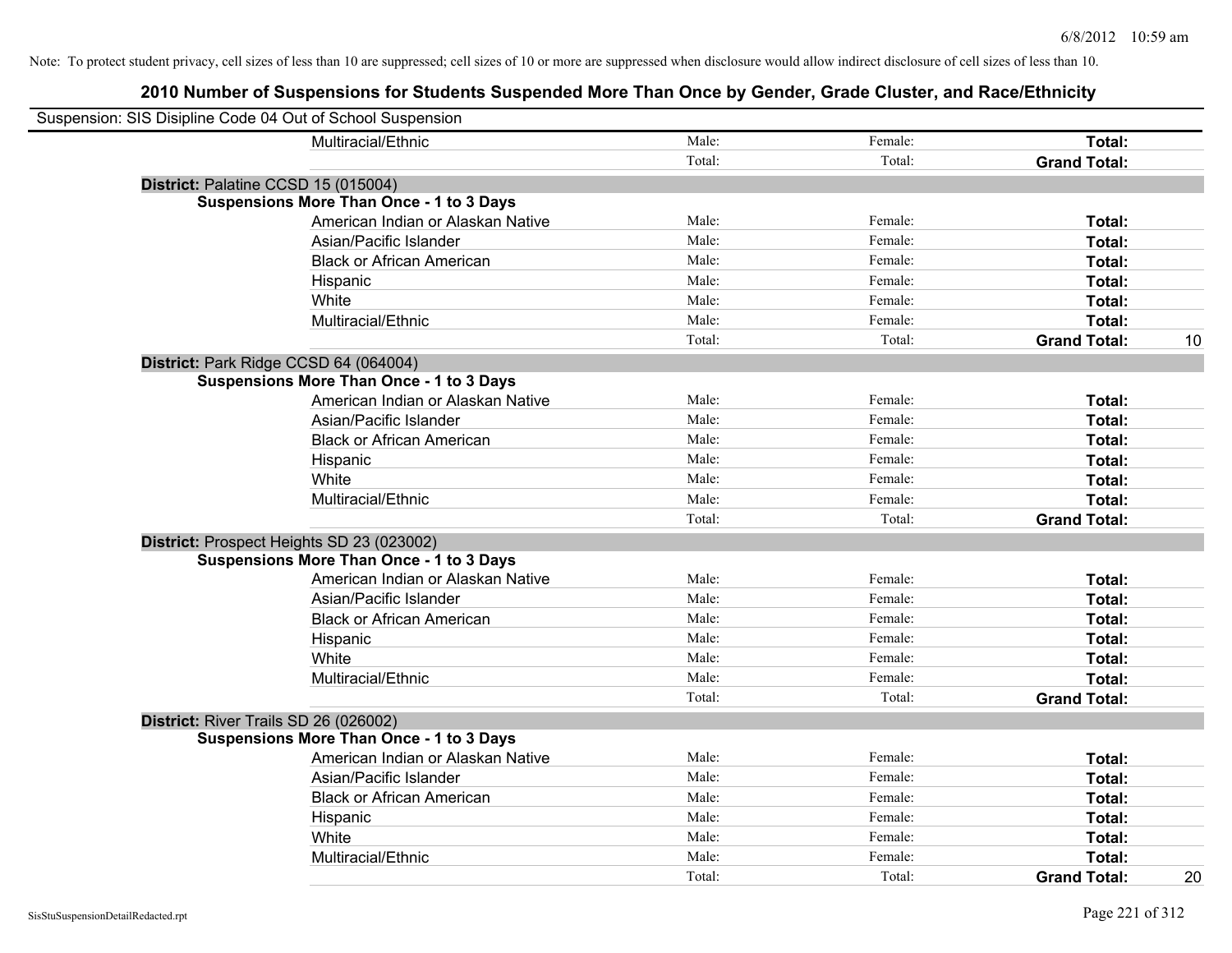| Suspension: SIS Disipline Code 04 Out of School Suspension |                                                    |        |         |                     |    |
|------------------------------------------------------------|----------------------------------------------------|--------|---------|---------------------|----|
|                                                            | <b>Suspensions More Than Once - 4 or More Days</b> |        |         |                     |    |
|                                                            | American Indian or Alaskan Native                  | Male:  | Female: | Total:              |    |
|                                                            | Asian/Pacific Islander                             | Male:  | Female: | Total:              |    |
|                                                            | <b>Black or African American</b>                   | Male:  | Female: | Total:              |    |
|                                                            | Hispanic                                           | Male:  | Female: | Total:              |    |
|                                                            | White                                              | Male:  | Female: | Total:              |    |
|                                                            | Multiracial/Ethnic                                 | Male:  | Female: | Total:              |    |
|                                                            |                                                    | Total: | Total:  | <b>Grand Total:</b> |    |
| District: Schaumburg CCSD 54 (054004)                      |                                                    |        |         |                     |    |
|                                                            | <b>Suspensions More Than Once - 1 to 3 Days</b>    |        |         |                     |    |
|                                                            | American Indian or Alaskan Native                  | Male:  | Female: | Total:              |    |
|                                                            | Asian/Pacific Islander                             | Male:  | Female: | Total:              |    |
|                                                            | <b>Black or African American</b>                   | Male:  | Female: | Total:              | 24 |
|                                                            | Hispanic                                           | Male:  | Female: | Total:              | 19 |
|                                                            | White                                              | Male:  | Female: | Total:              | 29 |
|                                                            | Multiracial/Ethnic                                 | Male:  | Female: | Total:              | 15 |
|                                                            |                                                    | Total: | Total:  | <b>Grand Total:</b> |    |
|                                                            | <b>Suspensions More Than Once - 4 or More Days</b> |        |         |                     |    |
|                                                            | American Indian or Alaskan Native                  | Male:  | Female: | Total:              |    |
|                                                            | Asian/Pacific Islander                             | Male:  | Female: | Total:              |    |
|                                                            | <b>Black or African American</b>                   | Male:  | Female: | Total:              |    |
|                                                            | Hispanic                                           | Male:  | Female: | Total:              |    |
|                                                            | White                                              | Male:  | Female: | Total:              |    |
|                                                            | Multiracial/Ethnic                                 | Male:  | Female: | Total:              |    |
|                                                            |                                                    | Total: | Total:  | <b>Grand Total:</b> | 18 |
| District: Skokie SD 68 (068002)                            |                                                    |        |         |                     |    |
|                                                            | <b>Suspensions More Than Once - 1 to 3 Days</b>    |        |         |                     |    |
|                                                            | American Indian or Alaskan Native                  | Male:  | Female: | Total:              |    |
|                                                            | Asian/Pacific Islander                             | Male:  | Female: | Total:              |    |
|                                                            | <b>Black or African American</b>                   | Male:  | Female: | Total:              |    |
|                                                            | Hispanic                                           | Male:  | Female: | Total:              |    |
|                                                            | White                                              | Male:  | Female: | Total:              |    |
|                                                            | Multiracial/Ethnic                                 | Male:  | Female: | Total:              |    |
|                                                            |                                                    | Total: | Total:  | <b>Grand Total:</b> |    |
|                                                            | <b>Suspensions More Than Once - 4 or More Days</b> |        |         |                     |    |
|                                                            | American Indian or Alaskan Native                  | Male:  | Female: | Total:              |    |
|                                                            | Asian/Pacific Islander                             | Male:  | Female: | Total:              |    |
|                                                            | <b>Black or African American</b>                   | Male:  | Female: | Total:              |    |
|                                                            | Hispanic                                           | Male:  | Female: | Total:              |    |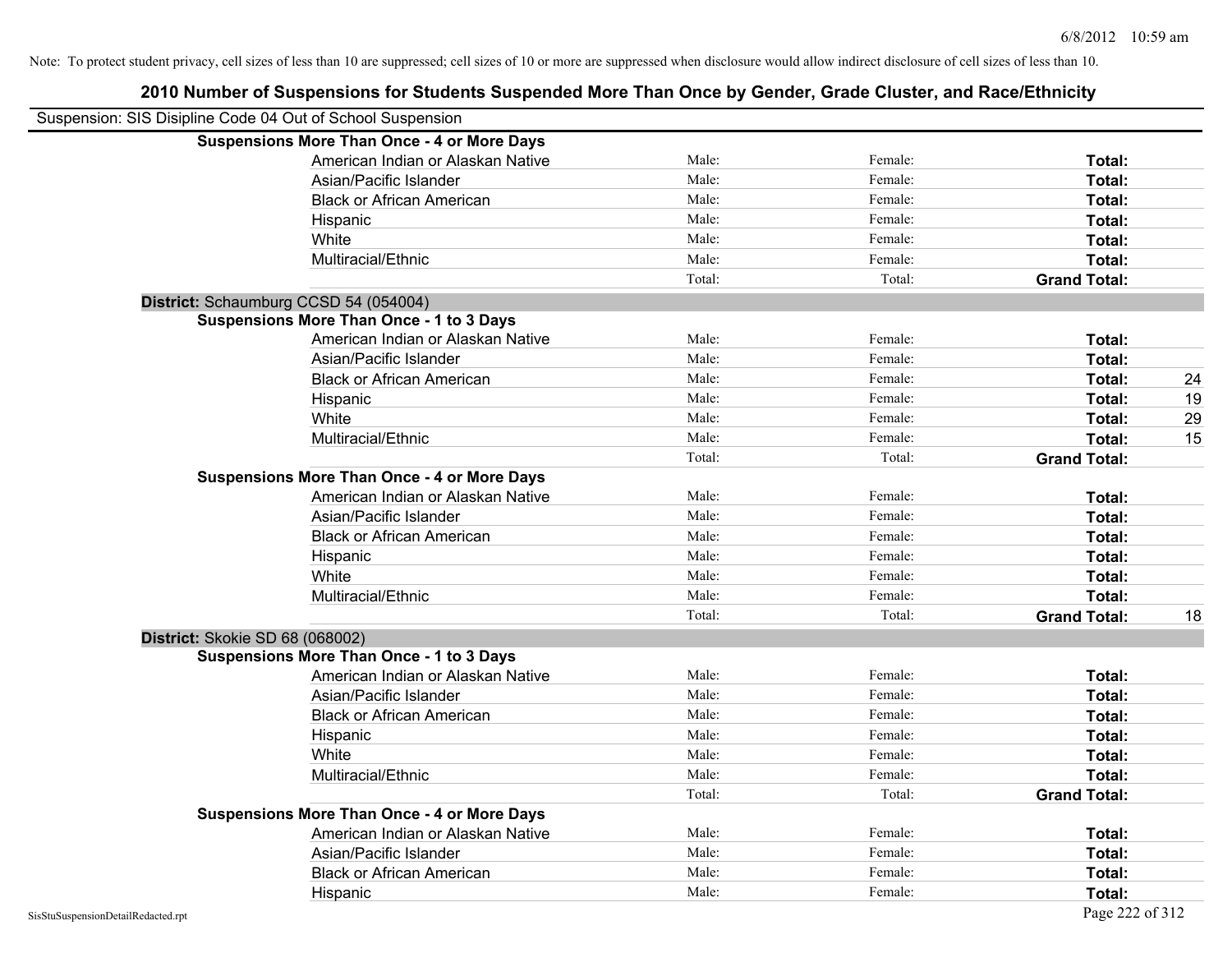### **2010 Number of Suspensions for Students Suspended More Than Once by Gender, Grade Cluster, and Race/Ethnicity**

| Suspension: SIS Disipline Code 04 Out of School Suspension |        |         |                     |    |
|------------------------------------------------------------|--------|---------|---------------------|----|
| White                                                      | Male:  | Female: | Total:              |    |
| Multiracial/Ethnic                                         | Male:  | Female: | Total:              |    |
|                                                            | Total: | Total:  | <b>Grand Total:</b> |    |
| District: Skokie SD 69 (069002)                            |        |         |                     |    |
| <b>Suspensions More Than Once - 1 to 3 Days</b>            |        |         |                     |    |
| American Indian or Alaskan Native                          | Male:  | Female: | Total:              |    |
| Asian/Pacific Islander                                     | Male:  | Female: | Total:              |    |
| <b>Black or African American</b>                           | Male:  | Female: | Total:              |    |
| Hispanic                                                   | Male:  | Female: | Total:              |    |
| White                                                      | Male:  | Female: | Total:              |    |
| Multiracial/Ethnic                                         | Male:  | Female: | Total:              |    |
|                                                            | Total: | Total:  | <b>Grand Total:</b> | 15 |
| <b>Suspensions More Than Once - 4 or More Days</b>         |        |         |                     |    |
| American Indian or Alaskan Native                          | Male:  | Female: | Total:              |    |
| Asian/Pacific Islander                                     | Male:  | Female: | Total:              |    |
| <b>Black or African American</b>                           | Male:  | Female: | Total:              |    |
| Hispanic                                                   | Male:  | Female: | Total:              |    |
| White                                                      | Male:  | Female: | Total:              |    |
| Multiracial/Ethnic                                         | Male:  | Female: | Total:              |    |
|                                                            | Total: | Total:  | <b>Grand Total:</b> |    |
| District: Skokie SD 73-5 (073502)                          |        |         |                     |    |
| <b>Suspensions More Than Once - 1 to 3 Days</b>            |        |         |                     |    |
| American Indian or Alaskan Native                          | Male:  | Female: | Total:              |    |
| Asian/Pacific Islander                                     | Male:  | Female: | Total:              |    |
| <b>Black or African American</b>                           | Male:  | Female: | Total:              |    |
| Hispanic                                                   | Male:  | Female: | Total:              |    |
| White                                                      | Male:  | Female: | Total:              |    |
| Multiracial/Ethnic                                         | Male:  | Female: | Total:              |    |
|                                                            | Total: | Total:  | <b>Grand Total:</b> | 12 |
| <b>Suspensions More Than Once - 4 or More Days</b>         |        |         |                     |    |
| American Indian or Alaskan Native                          | Male:  | Female: | Total:              |    |
| Asian/Pacific Islander                                     | Male:  | Female: | Total:              |    |
| <b>Black or African American</b>                           | Male:  | Female: | Total:              |    |
| Hispanic                                                   | Male:  | Female: | Total:              |    |
| White                                                      | Male:  | Female: | <b>Total:</b>       |    |
| Multiracial/Ethnic                                         | Male:  | Female: | Total:              |    |
|                                                            | Total: | Total:  | <b>Grand Total:</b> |    |
|                                                            |        |         |                     |    |

#### **District:** South Campus (019700)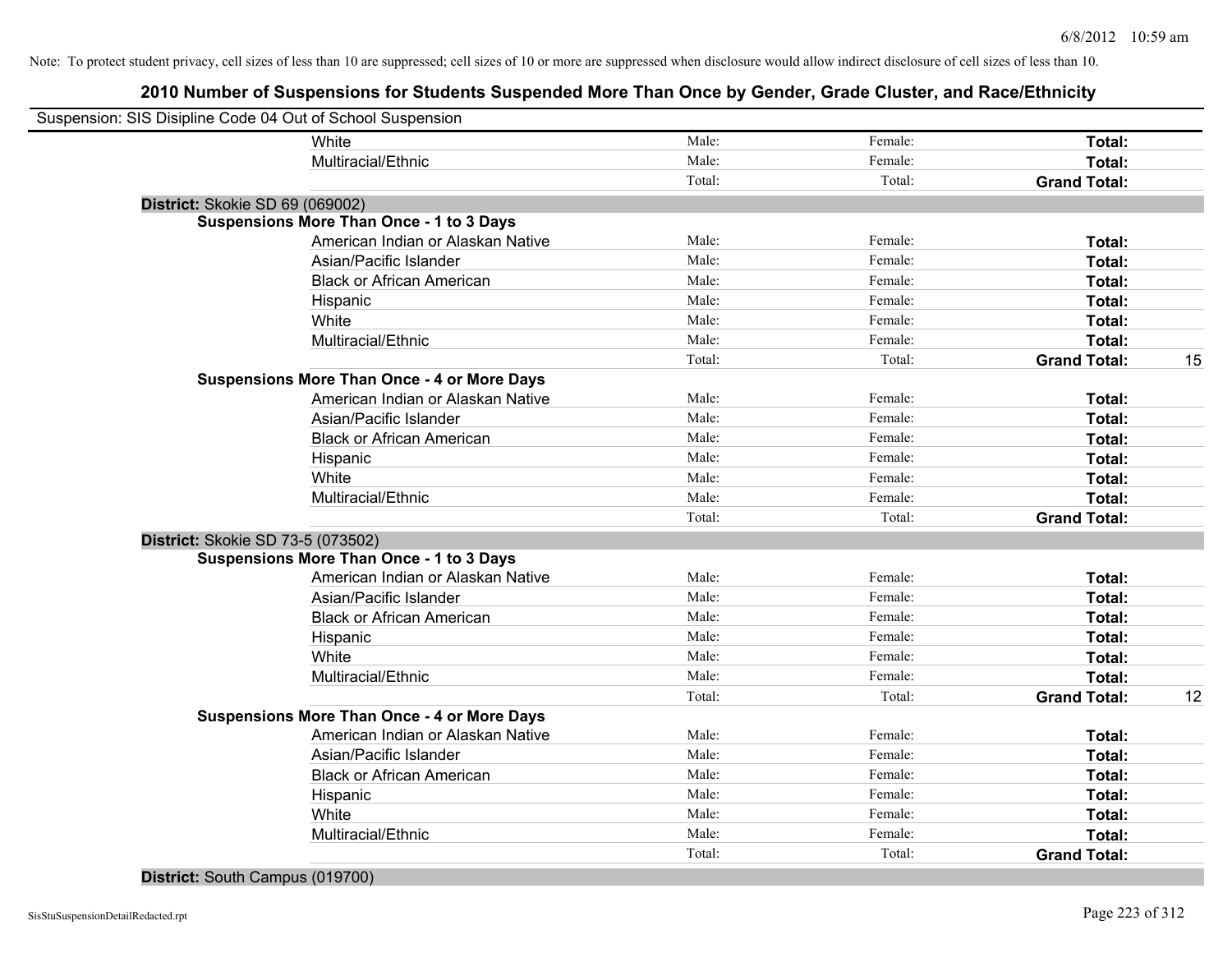| Suspension: SIS Disipline Code 04 Out of School Suspension |                                                    |        |     |         |    |                     |     |
|------------------------------------------------------------|----------------------------------------------------|--------|-----|---------|----|---------------------|-----|
|                                                            | <b>Suspensions More Than Once - 1 to 3 Days</b>    |        |     |         |    |                     |     |
|                                                            | American Indian or Alaskan Native                  | Male:  |     | Female: |    | Total:              |     |
|                                                            | Asian/Pacific Islander                             | Male:  |     | Female: |    | Total:              |     |
|                                                            | <b>Black or African American</b>                   | Male:  |     | Female: |    | Total:              |     |
|                                                            | Hispanic                                           | Male:  |     | Female: |    | Total:              |     |
|                                                            | White                                              | Male:  |     | Female: |    | Total:              |     |
|                                                            | Multiracial/Ethnic                                 | Male:  |     | Female: |    | Total:              |     |
|                                                            |                                                    | Total: |     | Total:  |    | <b>Grand Total:</b> |     |
| District: Township HSD 211 (211017)                        |                                                    |        |     |         |    |                     |     |
|                                                            | <b>Suspensions More Than Once - 1 to 3 Days</b>    |        |     |         |    |                     |     |
|                                                            | American Indian or Alaskan Native                  | Male:  |     | Female: |    | Total:              |     |
|                                                            | Asian/Pacific Islander                             | Male:  |     | Female: |    | Total:              | 14  |
|                                                            | <b>Black or African American</b>                   | Male:  | 77  | Female: | 44 | Total:              | 121 |
|                                                            | Hispanic                                           | Male:  | 152 | Female: | 54 | Total:              | 206 |
|                                                            | White                                              | Male:  | 117 | Female: | 17 | <b>Total:</b>       | 134 |
|                                                            | Multiracial/Ethnic                                 | Male:  |     | Female: |    | Total:              | 28  |
|                                                            |                                                    | Total: |     | Total:  |    | <b>Grand Total:</b> |     |
|                                                            | <b>Suspensions More Than Once - 4 or More Days</b> |        |     |         |    |                     |     |
|                                                            | American Indian or Alaskan Native                  | Male:  |     | Female: |    | Total:              |     |
|                                                            | Asian/Pacific Islander                             | Male:  |     | Female: |    | Total:              |     |
|                                                            | <b>Black or African American</b>                   | Male:  |     | Female: |    | Total:              | 31  |
|                                                            | Hispanic                                           | Male:  | 33  | Female: | 15 | Total:              | 48  |
|                                                            | White                                              | Male:  |     | Female: |    | Total:              | 15  |
|                                                            | Multiracial/Ethnic                                 | Male:  |     | Female: |    | Total:              |     |
|                                                            |                                                    | Total: |     | Total:  |    | <b>Grand Total:</b> |     |
| District: Township HSD 214 (214017)                        |                                                    |        |     |         |    |                     |     |
|                                                            | <b>Suspensions More Than Once - 1 to 3 Days</b>    |        |     |         |    |                     |     |
|                                                            | American Indian or Alaskan Native                  | Male:  |     | Female: |    | Total:              |     |
|                                                            | Asian/Pacific Islander                             | Male:  |     | Female: |    | Total:              |     |
|                                                            | <b>Black or African American</b>                   | Male:  | 28  | Female: | 11 | Total:              | 39  |
|                                                            | Hispanic                                           | Male:  | 111 | Female: | 24 | Total:              | 135 |
|                                                            | White                                              | Male:  | 104 | Female: | 20 | Total:              | 124 |
|                                                            | Multiracial/Ethnic                                 | Male:  |     | Female: |    | Total:              | 12  |
|                                                            |                                                    | Total: |     | Total:  |    | <b>Grand Total:</b> |     |
|                                                            | <b>Suspensions More Than Once - 4 or More Days</b> |        |     |         |    |                     |     |
|                                                            | American Indian or Alaskan Native                  | Male:  |     | Female: |    | Total:              |     |
|                                                            | Asian/Pacific Islander                             | Male:  |     | Female: |    | Total:              |     |
|                                                            | <b>Black or African American</b>                   | Male:  |     | Female: |    | Total:              | 10  |
|                                                            | Hispanic                                           | Male:  | 44  | Female: | 11 | Total:              | 55  |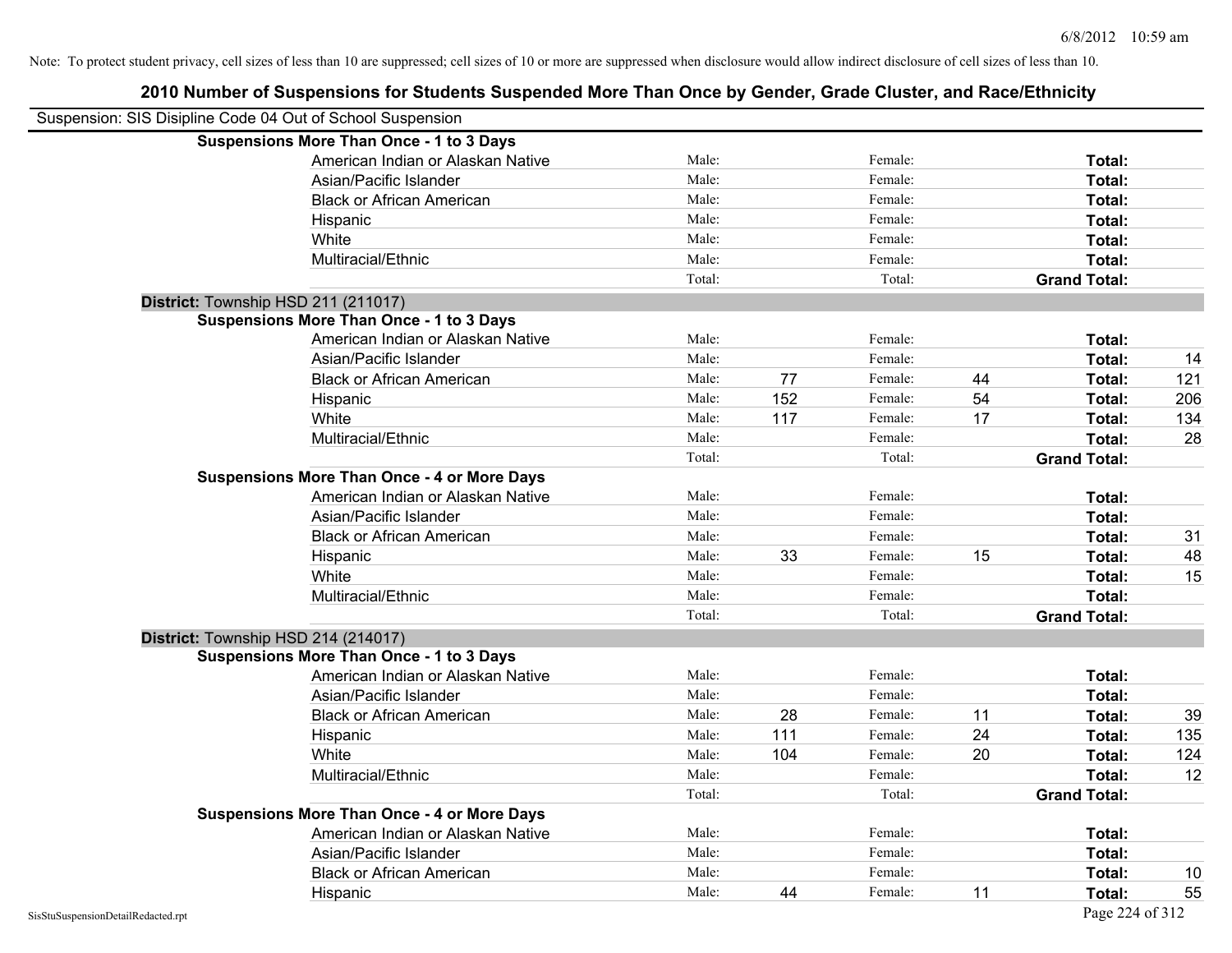| Suspension: SIS Disipline Code 04 Out of School Suspension |        |         |                     |    |
|------------------------------------------------------------|--------|---------|---------------------|----|
| White                                                      | Male:  | Female: | Total:              | 30 |
| Multiracial/Ethnic                                         | Male:  | Female: | Total:              |    |
|                                                            | Total: | Total:  | <b>Grand Total:</b> |    |
| District: Wheeling CCSD 21 (021004)                        |        |         |                     |    |
| <b>Suspensions More Than Once - 1 to 3 Days</b>            |        |         |                     |    |
| American Indian or Alaskan Native                          | Male:  | Female: | Total:              |    |
| Asian/Pacific Islander                                     | Male:  | Female: | Total:              |    |
| <b>Black or African American</b>                           | Male:  | Female: | Total:              |    |
| Hispanic                                                   | Male:  | Female: | Total:              |    |
| White                                                      | Male:  | Female: | Total:              | 16 |
| Multiracial/Ethnic                                         | Male:  | Female: | Total:              |    |
|                                                            | Total: | Total:  | <b>Grand Total:</b> |    |
| District: Wilmette SD 39 (039002)                          |        |         |                     |    |
| <b>Suspensions More Than Once - 1 to 3 Days</b>            |        |         |                     |    |
| American Indian or Alaskan Native                          | Male:  | Female: | Total:              |    |
| Asian/Pacific Islander                                     | Male:  | Female: | Total:              |    |
| <b>Black or African American</b>                           | Male:  | Female: | Total:              |    |
| Hispanic                                                   | Male:  | Female: | Total:              |    |
| White                                                      | Male:  | Female: | Total:              |    |
| Multiracial/Ethnic                                         | Male:  | Female: | Total:              |    |
|                                                            | Total: | Total:  | <b>Grand Total:</b> |    |
| County: Non-Public School (000)                            |        |         |                     |    |
| District: Region 05 North Cook ISC 1 (000000)              |        |         |                     |    |
| <b>Suspensions More Than Once - 1 to 3 Days</b>            |        |         |                     |    |
| American Indian or Alaskan Native                          | Male:  | Female: | Total:              |    |
| Asian/Pacific Islander                                     | Male:  | Female: | Total:              |    |
| <b>Black or African American</b>                           | Male:  | Female: | Total:              |    |
| Hispanic                                                   | Male:  | Female: | Total:              |    |
| White                                                      | Male:  | Female: | Total:              |    |
| Multiracial/Ethnic                                         | Male:  | Female: | Total:              |    |
|                                                            | Total: | Total:  | <b>Grand Total:</b> |    |
|                                                            |        |         |                     |    |
| Region: Region 06 West Cook ISC 2 (06)                     |        |         |                     |    |
| County: Cook (016)                                         |        |         |                     |    |
| District: Bellwood SD 88 (088002)                          |        |         |                     |    |
| <b>Suspensions More Than Once - 1 to 3 Days</b>            |        |         |                     |    |
| American Indian or Alaskan Native                          | Male:  | Female: | Total:              |    |
| Asian/Pacific Islander                                     | Male:  | Female: | Total:              |    |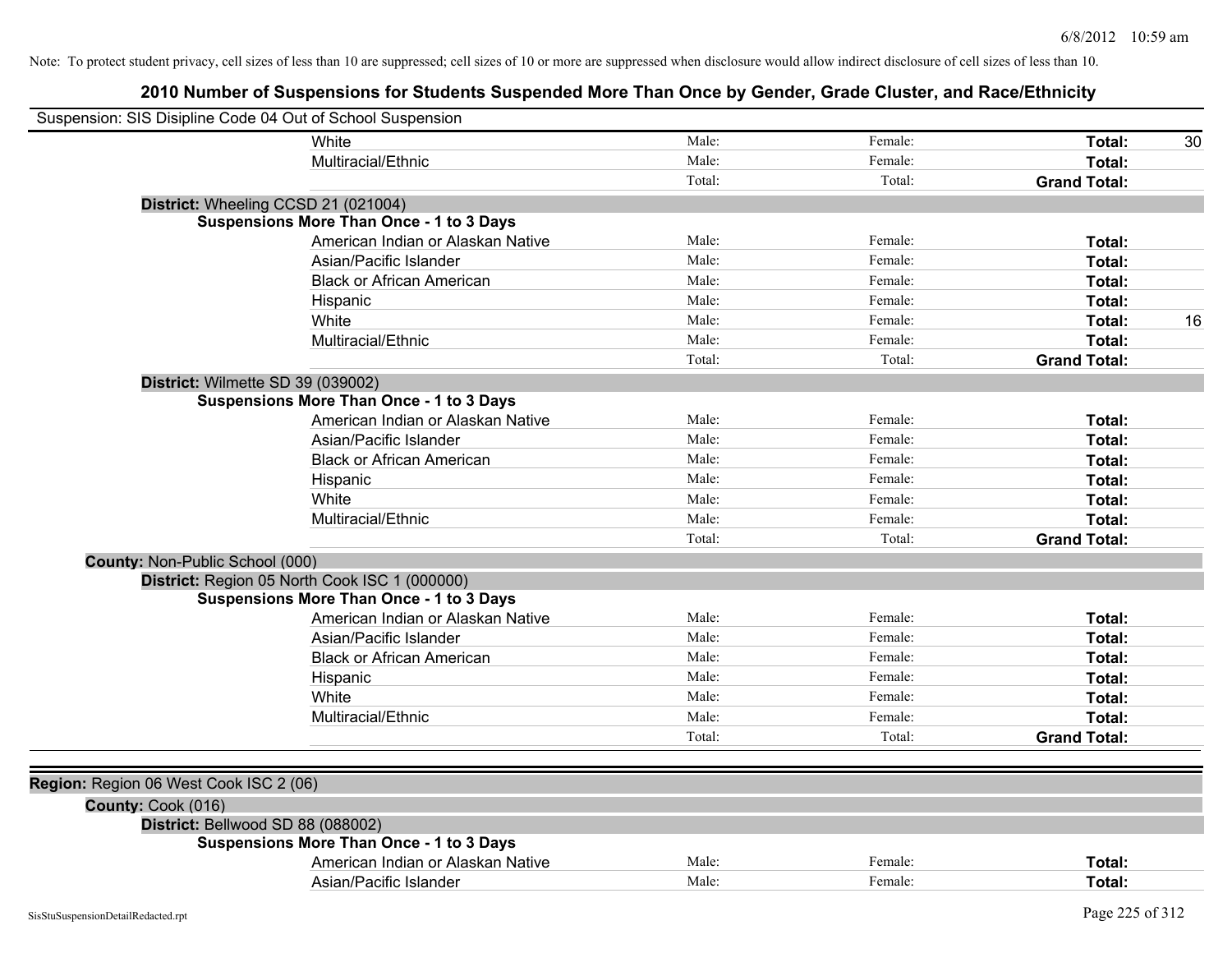|                                    | Suspension: SIS Disipline Code 04 Out of School Suspension |        |     |         |    |                     |     |
|------------------------------------|------------------------------------------------------------|--------|-----|---------|----|---------------------|-----|
|                                    | <b>Black or African American</b>                           | Male:  | 107 | Female: | 41 | Total:              | 148 |
|                                    | Hispanic                                                   | Male:  | 22  | Female: | 15 | Total:              | 37  |
|                                    | White                                                      | Male:  |     | Female: |    | Total:              |     |
|                                    | Multiracial/Ethnic                                         | Male:  |     | Female: |    | Total:              |     |
|                                    |                                                            | Total: |     | Total:  |    | <b>Grand Total:</b> |     |
|                                    | <b>Suspensions More Than Once - 4 or More Days</b>         |        |     |         |    |                     |     |
|                                    | American Indian or Alaskan Native                          | Male:  |     | Female: |    | Total:              |     |
|                                    | Asian/Pacific Islander                                     | Male:  |     | Female: |    | Total:              |     |
|                                    | <b>Black or African American</b>                           | Male:  |     | Female: |    | Total:              | 21  |
|                                    | Hispanic                                                   | Male:  |     | Female: |    | Total:              |     |
|                                    | White                                                      | Male:  |     | Female: |    | Total:              |     |
|                                    | Multiracial/Ethnic                                         | Male:  |     | Female: |    | Total:              |     |
|                                    |                                                            | Total: |     | Total:  |    | <b>Grand Total:</b> |     |
|                                    | District: Berkeley SD 87 (087002)                          |        |     |         |    |                     |     |
|                                    | <b>Suspensions More Than Once - 1 to 3 Days</b>            |        |     |         |    |                     |     |
|                                    | American Indian or Alaskan Native                          | Male:  |     | Female: |    | Total:              |     |
|                                    | Asian/Pacific Islander                                     | Male:  |     | Female: |    | Total:              |     |
|                                    | <b>Black or African American</b>                           | Male:  | 43  | Female: | 17 | Total:              | 60  |
|                                    | Hispanic                                                   | Male:  |     | Female: |    | Total:              |     |
|                                    | White                                                      | Male:  |     | Female: |    | Total:              |     |
|                                    | Multiracial/Ethnic                                         | Male:  |     | Female: |    | Total:              |     |
|                                    |                                                            | Total: |     | Total:  |    | <b>Grand Total:</b> |     |
|                                    | <b>Suspensions More Than Once - 4 or More Days</b>         |        |     |         |    |                     |     |
|                                    | American Indian or Alaskan Native                          | Male:  |     | Female: |    | Total:              |     |
|                                    | Asian/Pacific Islander                                     | Male:  |     | Female: |    | Total:              |     |
|                                    | <b>Black or African American</b>                           | Male:  |     | Female: |    | Total:              |     |
|                                    | Hispanic                                                   | Male:  |     | Female: |    | Total:              |     |
|                                    | White                                                      | Male:  |     | Female: |    | Total:              |     |
|                                    | Multiracial/Ethnic                                         | Male:  |     | Female: |    | Total:              |     |
|                                    |                                                            | Total: |     | Total:  |    | <b>Grand Total:</b> |     |
|                                    | District: Berwyn North SD 98 (098002)                      |        |     |         |    |                     |     |
|                                    | <b>Suspensions More Than Once - 1 to 3 Days</b>            |        |     |         |    |                     |     |
|                                    | American Indian or Alaskan Native                          | Male:  |     | Female: |    | Total:              |     |
|                                    | Asian/Pacific Islander                                     | Male:  |     | Female: |    | Total:              |     |
|                                    | <b>Black or African American</b>                           | Male:  |     | Female: |    | Total:              |     |
|                                    | Hispanic                                                   | Male:  |     | Female: |    | Total:              | 13  |
|                                    | White                                                      | Male:  |     | Female: |    | Total:              |     |
|                                    | Multiracial/Ethnic                                         | Male:  |     | Female: |    | Total:              |     |
|                                    |                                                            | Total: |     | Total:  |    | <b>Grand Total:</b> |     |
| SisStuSuspensionDetailRedacted.rpt |                                                            |        |     |         |    | Page 226 of 312     |     |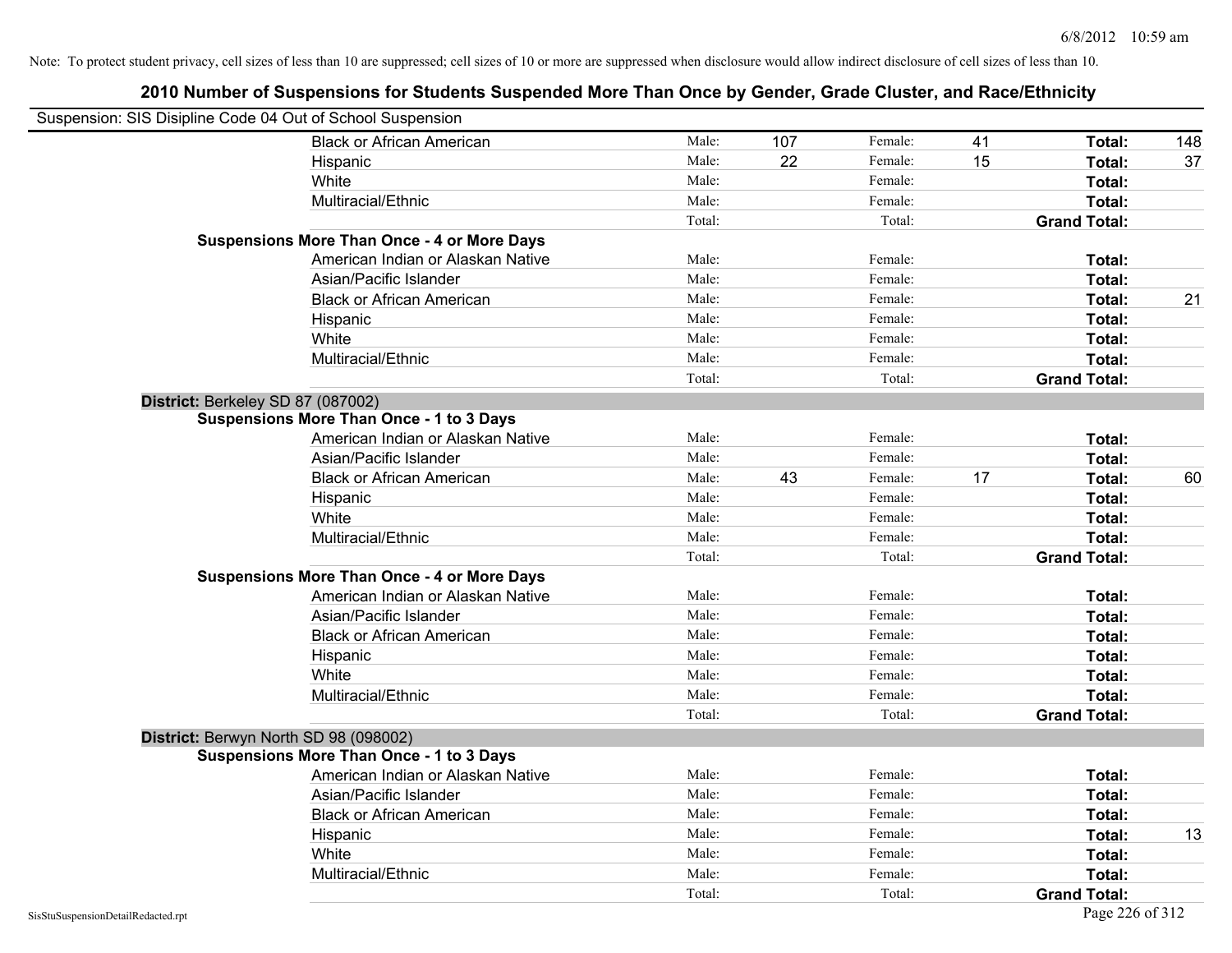# **2010 Number of Suspensions for Students Suspended More Than Once by Gender, Grade Cluster, and Race/Ethnicity** Suspension: SIS Disipline Code 04 Out of School Suspension **Suspensions More Than Once - 4 or More Days** American Indian or Alaskan Native **Male:** Male: Female: Female: **Total:** Total: Asian/Pacific Islander **Figure 1.1 Contact Contact Contact Contact Contact Contact Contact Contact Contact Conta** Black or African American **American** Male: Male: Female: **Female: Total: Total: Total: Female: Total: Total: Total: Total: Total: Total: Total: Total: Total: Total: Total: Total: Total:** Hispanic **Total:** Male: Female: **Total:** Female: **Total:** Total: **Total:** Female: **Total:** Total: **Total:** Total: **Total:** Total: **Total:** Total: **Total:** Total: **Total:** Total: **Total:** Total: **Total:** Total: **Total:** Tot White **Total:** Male: Female: **Total:** Female: **Total:** Total: Multiracial/Ethnic **Total:** Male: Female: **Total:** Female: **Total:** Female: **Total:** Female: **Total:** Female: **Total:** Female: **Total:** Female: **Total:** Female: **Total:** Female: **Total:** Female: **Total:** Female: **Total:** F Total: Total: **Grand Total: District:** Berwyn South SD 100 (100002) **Suspensions More Than Once - 1 to 3 Days** American Indian or Alaskan Native **Male:** Male: Female: Female: **Total:** Total: Asian/Pacific Islander **Figure 1.1 Contained Asian** Male: Female: **Female: Total: Total: Total: Total: Total: Total: Total: Total: Total: Total: Total: Total: Total: Total: Total: Total: T** Black or African American **Male:** Male: Female: Female: **Total:** 28 Hispanic Male: Female: **Total:** 76 White **Male:** Male: **Total: 10** Male: **Total: 10** Male: **Total: 10** Multiracial/Ethnic **Total:** Male: Female: **Female: Total:** Total: **Total:** Female: **Total:** Total: Total: Total: **Grand Total: Suspensions More Than Once - 4 or More Days** American Indian or Alaskan Native **Male:** Male: Female: Female: **Total:** Total: Asian/Pacific Islander **Figure 1.1 Contained Asian** Male: Female: **Female: Total: Total: Total: Total: Total: Total: Total: Total: Total: Total: Total: Total: Total: Total: Total: Total: T** Black or African American **American** Male: Male: **Female:** Female: **Total: Total:** Total: Hispanic Male: Female: **Total:** 11 White **Total:** Male: Female: **Total:** Total: **Total:** Female: **Total:** Total: Multiracial/Ethnic **Total:** Male: Female: **Total:** Female: **Total:** Female: **Total:** Female: **Total:** Female: **Total:** Female: **Total:** Female: **Total:** Female: **Total:** Female: **Total:** Female: **Total:** Female: **Total:** F Total: Total: **Grand Total: District:** Cicero SD 99 (099002) **Suspensions More Than Once - 1 to 3 Days** American Indian or Alaskan Native **Male:** Male: Female: Female: **Total:** Total: Asian/Pacific Islander **Figure 1.1 Contained Asian** Male: Female: **Female: Total: Total: Total: Total: Total: Total: Total: Total: Total: Total: Total: Total: Total: Total: Total: Total: T** Black or African American **Male:** Male: Female: Female: **Total:** 71 Hispanic Male: 446 Female: 81 **Total:** 527 White **Male:** Male: **Total: 31** Male: **Total: 31** Male: **Total: 31** Multiracial/Ethnic **Total:** Male: Female: **Female: Total:** Total: **Total:** Female: **Total:** Total: **Female:** Total: **Total:** Total: **Total:** Total: **Total:** Total: **Total:** Total: **Total:** Total: **Total:** Total: **Total:** Total: Total: **Grand Total: Suspensions More Than Once - 4 or More Days** American Indian or Alaskan Native **Male:** Male: Female: Female: **Total:** Total: Asian/Pacific Islander **Figure 1.1 Contact Contact Contact Contact Contact Contact Contact Contact Contact Conta**

Black or African American **Male:** Male: Female: Female: **Total:** Total:

Hispanic Male: 61 Female: 13 **Total:** 74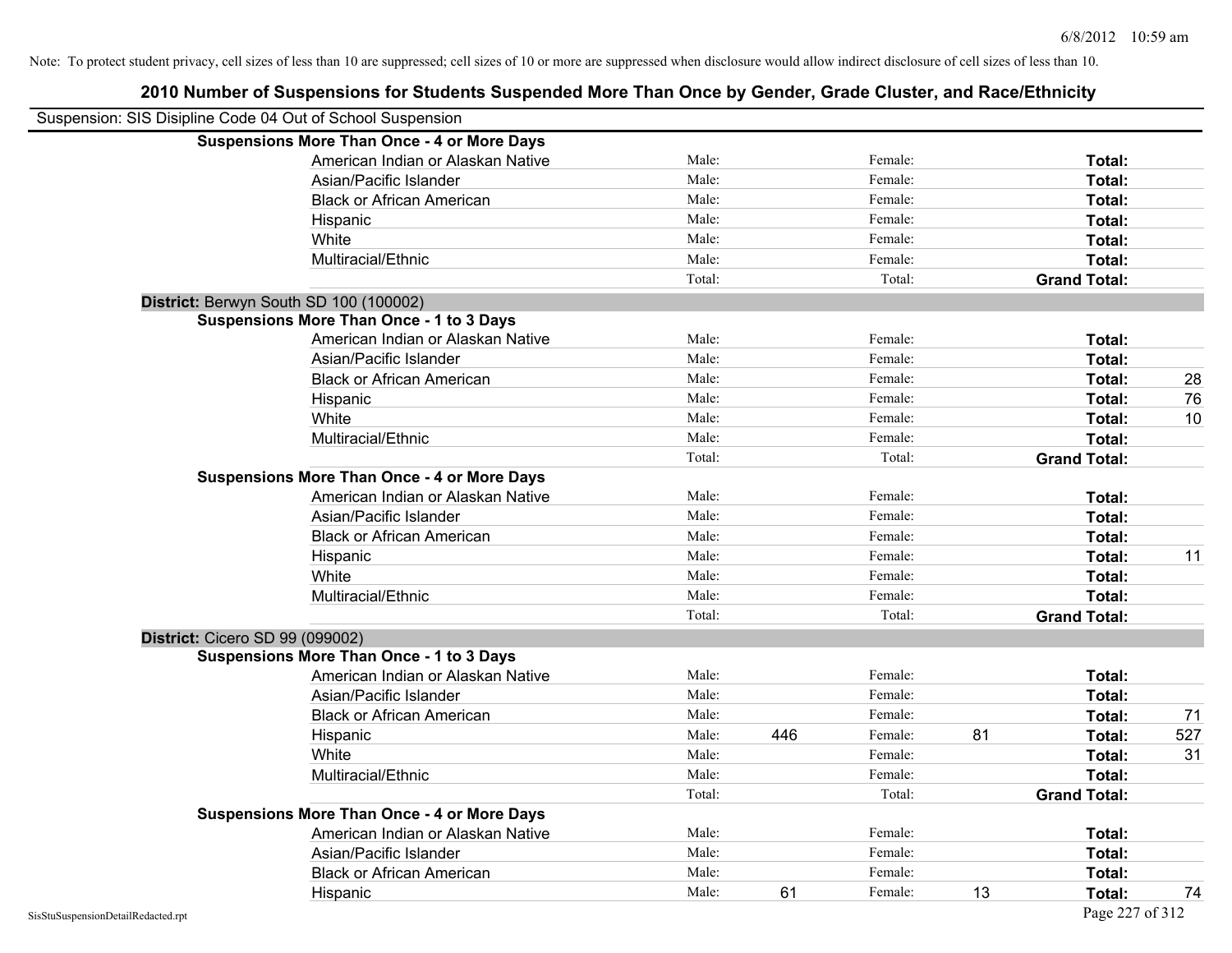### **2010 Number of Suspensions for Students Suspended More Than Once by Gender, Grade Cluster, and Race/Ethnicity**

| Suspension: SIS Disipline Code 04 Out of School Suspension |                                                    |        |         |                     |    |
|------------------------------------------------------------|----------------------------------------------------|--------|---------|---------------------|----|
|                                                            | White                                              | Male:  | Female: | Total:              |    |
|                                                            | Multiracial/Ethnic                                 | Male:  | Female: | Total:              |    |
|                                                            |                                                    | Total: | Total:  | <b>Grand Total:</b> |    |
|                                                            | District: Elmwood Park CUSD 401 (401026)           |        |         |                     |    |
|                                                            | <b>Suspensions More Than Once - 1 to 3 Days</b>    |        |         |                     |    |
|                                                            | American Indian or Alaskan Native                  | Male:  | Female: | Total:              |    |
|                                                            | Asian/Pacific Islander                             | Male:  | Female: | Total:              |    |
|                                                            | <b>Black or African American</b>                   | Male:  | Female: | Total:              |    |
|                                                            | Hispanic                                           | Male:  | Female: | Total:              |    |
|                                                            | White                                              | Male:  | Female: | Total:              |    |
|                                                            | Multiracial/Ethnic                                 | Male:  | Female: | Total:              |    |
|                                                            |                                                    | Total: | Total:  | <b>Grand Total:</b> | 16 |
|                                                            | <b>Suspensions More Than Once - 4 or More Days</b> |        |         |                     |    |
|                                                            | American Indian or Alaskan Native                  | Male:  | Female: | Total:              |    |
|                                                            | Asian/Pacific Islander                             | Male:  | Female: | Total:              |    |
|                                                            | <b>Black or African American</b>                   | Male:  | Female: | Total:              |    |
|                                                            | Hispanic                                           | Male:  | Female: | Total:              |    |
|                                                            | White                                              | Male:  | Female: | Total:              |    |
|                                                            | Multiracial/Ethnic                                 | Male:  | Female: | Total:              |    |
|                                                            |                                                    | Total: | Total:  | <b>Grand Total:</b> |    |
|                                                            | District: Forest Park SD 91 (091002)               |        |         |                     |    |
|                                                            | <b>Suspensions More Than Once - 1 to 3 Days</b>    |        |         |                     |    |
|                                                            | American Indian or Alaskan Native                  | Male:  | Female: | Total:              |    |
|                                                            | Asian/Pacific Islander                             | Male:  | Female: | Total:              |    |
|                                                            | <b>Black or African American</b>                   | Male:  | Female: | Total:              | 29 |
|                                                            | Hispanic                                           | Male:  | Female: | Total:              |    |
|                                                            | White                                              | Male:  | Female: | Total:              |    |
|                                                            | Multiracial/Ethnic                                 | Male:  | Female: | Total:              |    |
|                                                            |                                                    | Total: | Total:  | <b>Grand Total:</b> |    |
|                                                            | <b>Suspensions More Than Once - 4 or More Days</b> |        |         |                     |    |
|                                                            | American Indian or Alaskan Native                  | Male:  | Female: | Total:              |    |
|                                                            | Asian/Pacific Islander                             | Male:  | Female: | Total:              |    |
|                                                            | <b>Black or African American</b>                   | Male:  | Female: | Total:              |    |
|                                                            | Hispanic                                           | Male:  | Female: | Total:              |    |
|                                                            | White                                              | Male:  | Female: | Total:              |    |
|                                                            | Multiracial/Ethnic                                 | Male:  | Female: | Total:              |    |
|                                                            |                                                    | Total: | Total:  | <b>Grand Total:</b> |    |
|                                                            |                                                    |        |         |                     |    |

#### **District:** Hillside SD 93 (093002)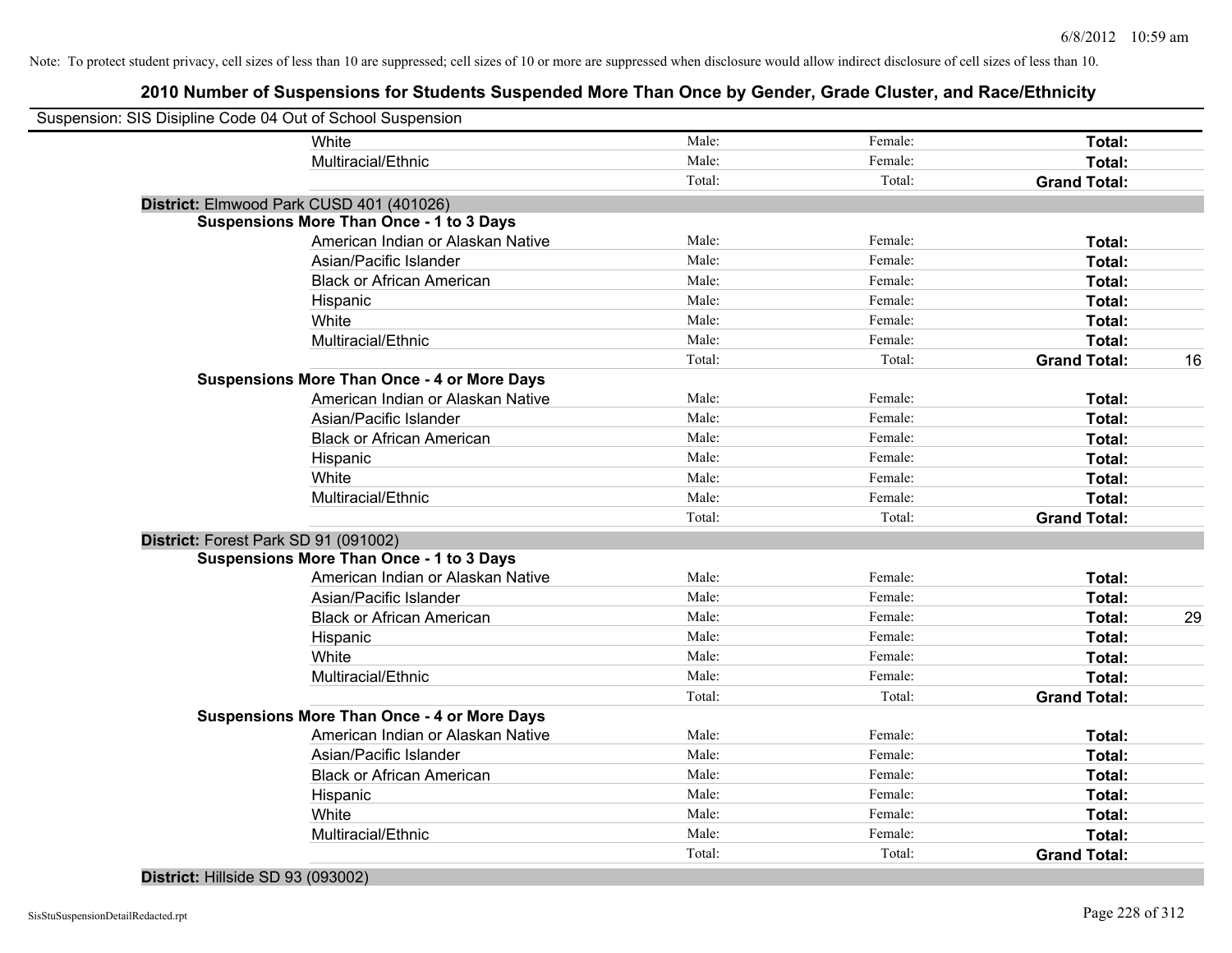|                                    | Suspension: SIS Disipline Code 04 Out of School Suspension |        |     |         |     |                     |       |
|------------------------------------|------------------------------------------------------------|--------|-----|---------|-----|---------------------|-------|
|                                    | <b>Suspensions More Than Once - 1 to 3 Days</b>            |        |     |         |     |                     |       |
|                                    | American Indian or Alaskan Native                          | Male:  |     | Female: |     | Total:              |       |
|                                    | Asian/Pacific Islander                                     | Male:  |     | Female: |     | Total:              |       |
|                                    | <b>Black or African American</b>                           | Male:  |     | Female: |     | Total:              |       |
|                                    | Hispanic                                                   | Male:  |     | Female: |     | Total:              |       |
|                                    | White                                                      | Male:  |     | Female: |     | Total:              |       |
|                                    | Multiracial/Ethnic                                         | Male:  |     | Female: |     | Total:              |       |
|                                    |                                                            | Total: |     | Total:  |     | <b>Grand Total:</b> |       |
|                                    | <b>Suspensions More Than Once - 4 or More Days</b>         |        |     |         |     |                     |       |
|                                    | American Indian or Alaskan Native                          | Male:  |     | Female: |     | Total:              |       |
|                                    | Asian/Pacific Islander                                     | Male:  |     | Female: |     | Total:              |       |
|                                    | <b>Black or African American</b>                           | Male:  |     | Female: |     | Total:              |       |
|                                    | Hispanic                                                   | Male:  |     | Female: |     | Total:              |       |
|                                    | White                                                      | Male:  |     | Female: |     | Total:              |       |
|                                    | Multiracial/Ethnic                                         | Male:  |     | Female: |     | Total:              |       |
|                                    |                                                            | Total: |     | Total:  |     | <b>Grand Total:</b> |       |
|                                    | <b>District: J S Morton HSD 201 (201017)</b>               |        |     |         |     |                     |       |
|                                    | Suspensions More Than Once - 1 to 3 Days                   |        |     |         |     |                     |       |
|                                    | American Indian or Alaskan Native                          | Male:  |     | Female: |     | Total:              |       |
|                                    | Asian/Pacific Islander                                     | Male:  |     | Female: |     | Total:              |       |
|                                    | <b>Black or African American</b>                           | Male:  | 74  | Female: | 44  | Total:              | 118   |
|                                    | Hispanic                                                   | Male:  | 779 | Female: | 333 | Total:              | 1,112 |
|                                    | White                                                      | Male:  | 43  | Female: | 13  | Total:              | 56    |
|                                    | Multiracial/Ethnic                                         | Male:  |     | Female: |     | Total:              | 17    |
|                                    |                                                            | Total: |     | Total:  |     | <b>Grand Total:</b> |       |
|                                    | <b>Suspensions More Than Once - 4 or More Days</b>         |        |     |         |     |                     |       |
|                                    | American Indian or Alaskan Native                          | Male:  |     | Female: |     | Total:              |       |
|                                    | Asian/Pacific Islander                                     | Male:  |     | Female: |     | Total:              |       |
|                                    | <b>Black or African American</b>                           | Male:  |     | Female: |     | Total:              | 17    |
|                                    | Hispanic                                                   | Male:  | 81  | Female: | 25  | Total:              | 106   |
|                                    | White                                                      | Male:  |     | Female: |     | Total:              |       |
|                                    | Multiracial/Ethnic                                         | Male:  |     | Female: |     | Total:              |       |
|                                    |                                                            | Total: | 97  | Total:  | 37  | <b>Grand Total:</b> | 134   |
|                                    | District: Komarek SD 94 (094002)                           |        |     |         |     |                     |       |
|                                    | <b>Suspensions More Than Once - 1 to 3 Days</b>            |        |     |         |     |                     |       |
|                                    | American Indian or Alaskan Native                          | Male:  |     | Female: |     | Total:              |       |
|                                    | Asian/Pacific Islander                                     | Male:  |     | Female: |     | Total:              |       |
|                                    | <b>Black or African American</b>                           | Male:  |     | Female: |     | Total:              |       |
|                                    | Hispanic                                                   | Male:  |     | Female: |     | Total:              |       |
| SisStuSuspensionDetailRedacted.rpt |                                                            |        |     |         |     | Page 229 of 312     |       |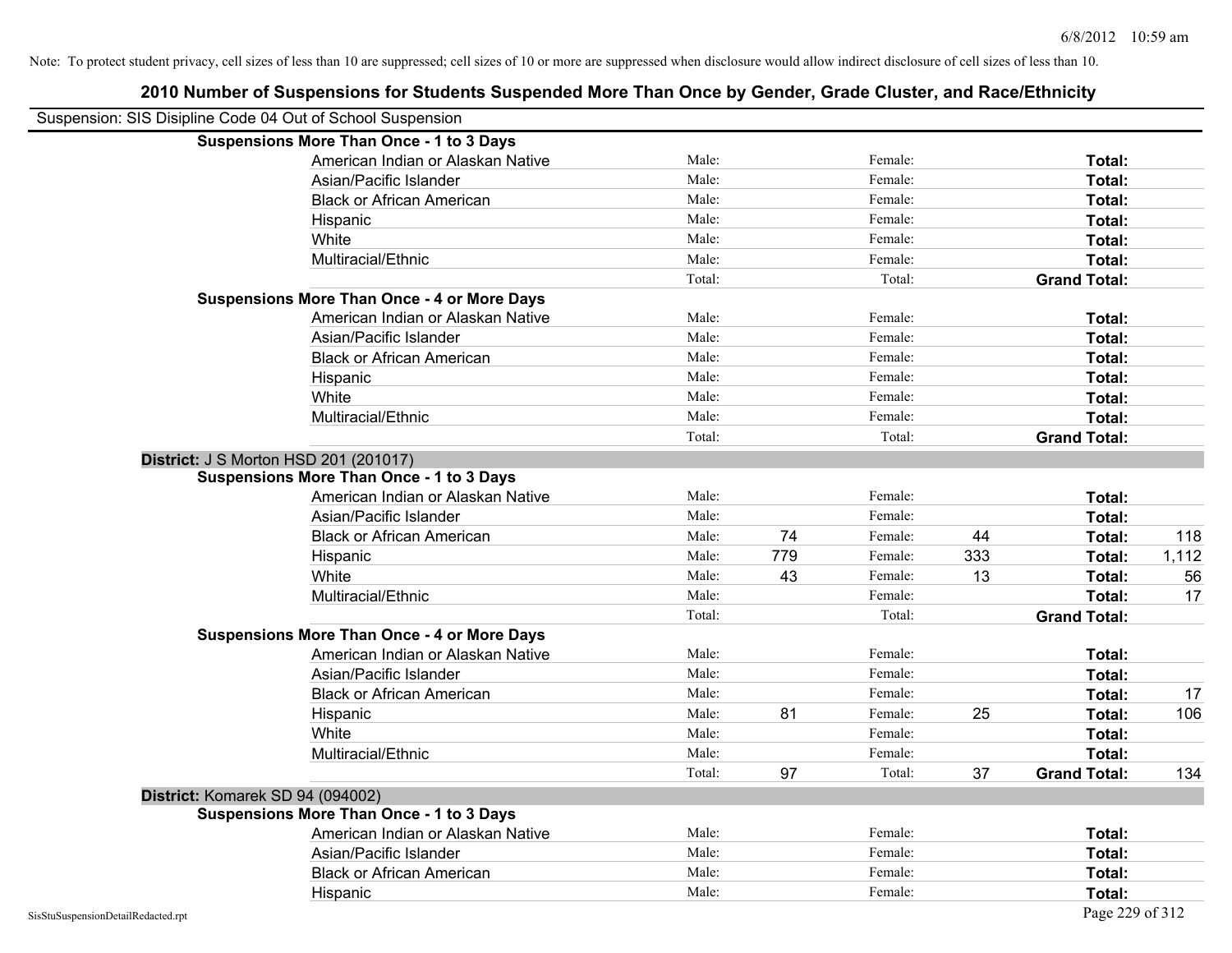| Suspension: SIS Disipline Code 04 Out of School Suspension |                                                    |        |     |         |     |                     |     |
|------------------------------------------------------------|----------------------------------------------------|--------|-----|---------|-----|---------------------|-----|
|                                                            | White                                              | Male:  |     | Female: |     | Total:              |     |
|                                                            | Multiracial/Ethnic                                 | Male:  |     | Female: |     | Total:              |     |
|                                                            |                                                    | Total: |     | Total:  |     | <b>Grand Total:</b> |     |
|                                                            | <b>Suspensions More Than Once - 4 or More Days</b> |        |     |         |     |                     |     |
|                                                            | American Indian or Alaskan Native                  | Male:  |     | Female: |     | Total:              |     |
|                                                            | Asian/Pacific Islander                             | Male:  |     | Female: |     | Total:              |     |
|                                                            | <b>Black or African American</b>                   | Male:  |     | Female: |     | Total:              |     |
|                                                            | Hispanic                                           | Male:  |     | Female: |     | Total:              |     |
|                                                            | White                                              | Male:  |     | Female: |     | Total:              |     |
|                                                            | Multiracial/Ethnic                                 | Male:  |     | Female: |     | Total:              |     |
|                                                            |                                                    | Total: |     | Total:  |     | <b>Grand Total:</b> |     |
| District: La Grange SD 102 (102002)                        |                                                    |        |     |         |     |                     |     |
|                                                            | <b>Suspensions More Than Once - 1 to 3 Days</b>    |        |     |         |     |                     |     |
|                                                            | American Indian or Alaskan Native                  | Male:  |     | Female: |     | Total:              |     |
|                                                            | Asian/Pacific Islander                             | Male:  |     | Female: |     | Total:              |     |
|                                                            | <b>Black or African American</b>                   | Male:  |     | Female: |     | Total:              |     |
|                                                            | Hispanic                                           | Male:  |     | Female: |     | Total:              |     |
|                                                            | White                                              | Male:  |     | Female: |     | Total:              |     |
|                                                            | Multiracial/Ethnic                                 | Male:  |     | Female: |     | Total:              |     |
|                                                            |                                                    | Total: |     | Total:  |     | <b>Grand Total:</b> |     |
|                                                            | <b>Suspensions More Than Once - 4 or More Days</b> |        |     |         |     |                     |     |
|                                                            | American Indian or Alaskan Native                  | Male:  |     | Female: |     | Total:              |     |
|                                                            | Asian/Pacific Islander                             | Male:  |     | Female: |     | Total:              |     |
|                                                            | <b>Black or African American</b>                   | Male:  |     | Female: |     | Total:              |     |
|                                                            | Hispanic                                           | Male:  |     | Female: |     | Total:              |     |
|                                                            | White                                              | Male:  |     | Female: |     | Total:              |     |
|                                                            | Multiracial/Ethnic                                 | Male:  |     | Female: |     | Total:              |     |
|                                                            |                                                    | Total: |     | Total:  |     | <b>Grand Total:</b> |     |
| District: Leyden CHSD 212 (212016)                         |                                                    |        |     |         |     |                     |     |
|                                                            | <b>Suspensions More Than Once - 1 to 3 Days</b>    |        |     |         |     |                     |     |
|                                                            | American Indian or Alaskan Native                  | Male:  |     | Female: |     | Total:              |     |
|                                                            | Asian/Pacific Islander                             | Male:  |     | Female: |     | Total:              |     |
|                                                            | <b>Black or African American</b>                   | Male:  |     | Female: |     | Total:              | 33  |
|                                                            | Hispanic                                           | Male:  | 188 | Female: | 94  | Total:              | 282 |
|                                                            | White                                              | Male:  | 188 | Female: | 54  | Total:              | 242 |
|                                                            | Multiracial/Ethnic                                 | Male:  |     | Female: |     | Total:              |     |
|                                                            |                                                    | Total: | 417 | Total:  | 158 | <b>Grand Total:</b> | 575 |
|                                                            | <b>Suspensions More Than Once - 4 or More Days</b> |        |     |         |     |                     |     |
|                                                            | American Indian or Alaskan Native                  | Male:  |     | Female: |     | Total:              |     |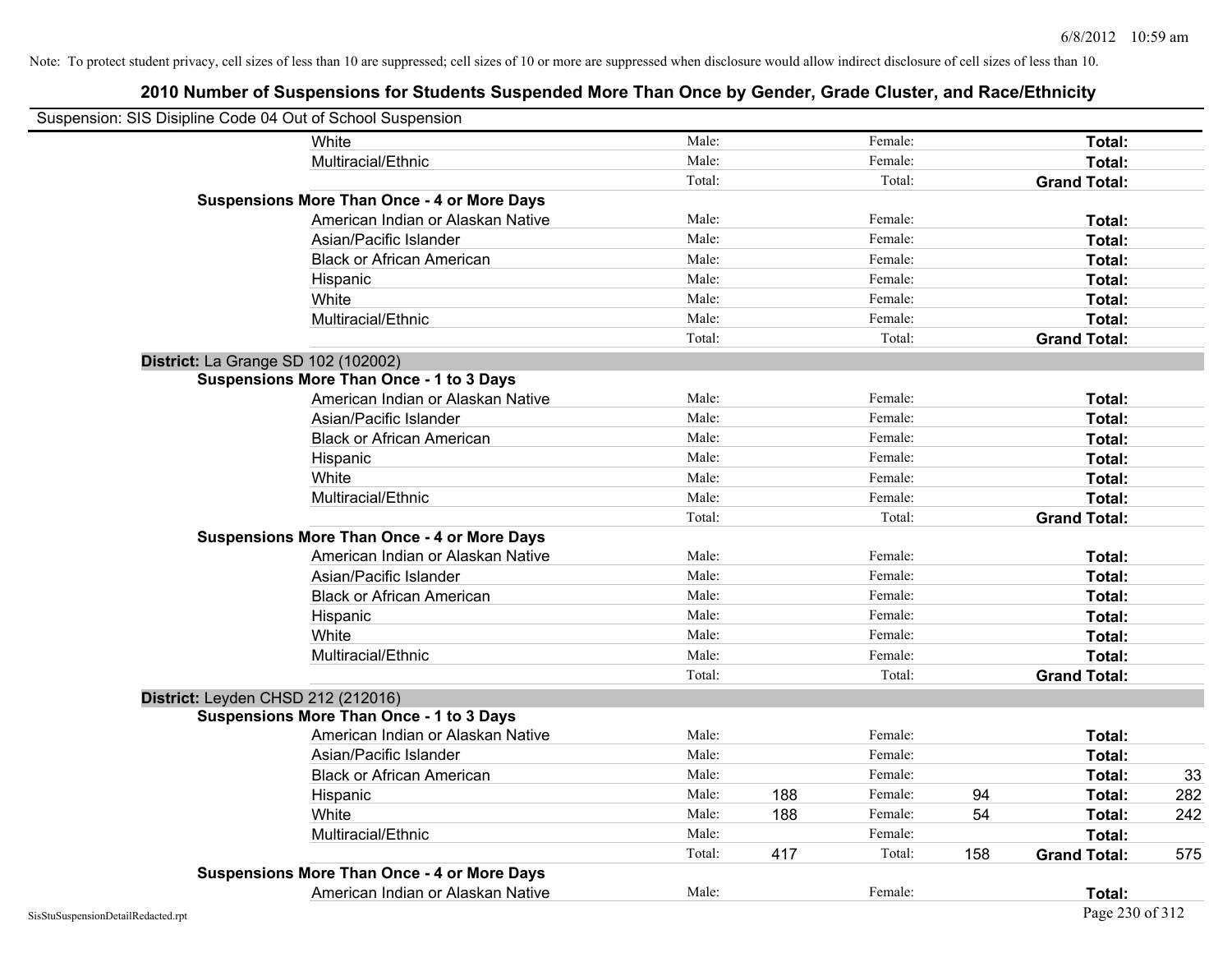| Suspension: SIS Disipline Code 04 Out of School Suspension |                                                    |        |    |         |    |                     |    |
|------------------------------------------------------------|----------------------------------------------------|--------|----|---------|----|---------------------|----|
|                                                            | Asian/Pacific Islander                             | Male:  |    | Female: |    | Total:              |    |
|                                                            | <b>Black or African American</b>                   | Male:  |    | Female: |    | Total:              |    |
|                                                            | Hispanic                                           | Male:  | 44 | Female: | 21 | Total:              | 65 |
|                                                            | White                                              | Male:  | 54 | Female: | 11 | Total:              | 65 |
|                                                            | Multiracial/Ethnic                                 | Male:  |    | Female: |    | Total:              |    |
|                                                            |                                                    | Total: |    | Total:  |    | <b>Grand Total:</b> |    |
| District: Lindop SD 92 (092002)                            |                                                    |        |    |         |    |                     |    |
|                                                            | <b>Suspensions More Than Once - 1 to 3 Days</b>    |        |    |         |    |                     |    |
|                                                            | American Indian or Alaskan Native                  | Male:  |    | Female: |    | Total:              |    |
|                                                            | Asian/Pacific Islander                             | Male:  |    | Female: |    | Total:              |    |
|                                                            | <b>Black or African American</b>                   | Male:  |    | Female: |    | Total:              | 15 |
|                                                            | Hispanic                                           | Male:  |    | Female: |    | Total:              |    |
|                                                            | White                                              | Male:  |    | Female: |    | Total:              |    |
|                                                            | Multiracial/Ethnic                                 | Male:  |    | Female: |    | Total:              |    |
|                                                            |                                                    | Total: |    | Total:  |    | <b>Grand Total:</b> |    |
|                                                            | <b>Suspensions More Than Once - 4 or More Days</b> |        |    |         |    |                     |    |
|                                                            | American Indian or Alaskan Native                  | Male:  |    | Female: |    | Total:              |    |
|                                                            | Asian/Pacific Islander                             | Male:  |    | Female: |    | Total:              |    |
|                                                            | <b>Black or African American</b>                   | Male:  |    | Female: |    | Total:              |    |
|                                                            | Hispanic                                           | Male:  |    | Female: |    | Total:              |    |
|                                                            | White                                              | Male:  |    | Female: |    | Total:              |    |
|                                                            | Multiracial/Ethnic                                 | Male:  |    | Female: |    | Total:              |    |
|                                                            |                                                    | Total: |    | Total:  |    | <b>Grand Total:</b> |    |
| District: Lyons SD 103 (103002)                            |                                                    |        |    |         |    |                     |    |
|                                                            | <b>Suspensions More Than Once - 1 to 3 Days</b>    |        |    |         |    |                     |    |
|                                                            | American Indian or Alaskan Native                  | Male:  |    | Female: |    | Total:              |    |
|                                                            | Asian/Pacific Islander                             | Male:  |    | Female: |    | Total:              |    |
|                                                            | <b>Black or African American</b>                   | Male:  |    | Female: |    | Total:              |    |
|                                                            | Hispanic                                           | Male:  |    | Female: |    | Total:              |    |
|                                                            | White                                              | Male:  |    | Female: |    | Total:              |    |
|                                                            | Multiracial/Ethnic                                 | Male:  |    | Female: |    | Total:              |    |
|                                                            |                                                    | Total: |    | Total:  |    | <b>Grand Total:</b> | 10 |
|                                                            | <b>Suspensions More Than Once - 4 or More Days</b> |        |    |         |    |                     |    |
|                                                            | American Indian or Alaskan Native                  | Male:  |    | Female: |    | Total:              |    |
|                                                            | Asian/Pacific Islander                             | Male:  |    | Female: |    | Total:              |    |
|                                                            | <b>Black or African American</b>                   | Male:  |    | Female: |    | Total:              |    |
|                                                            | Hispanic                                           | Male:  |    | Female: |    | Total:              |    |
|                                                            | White                                              | Male:  |    | Female: |    | Total:              |    |
|                                                            | Multiracial/Ethnic                                 | Male:  |    | Female: |    | Total:              |    |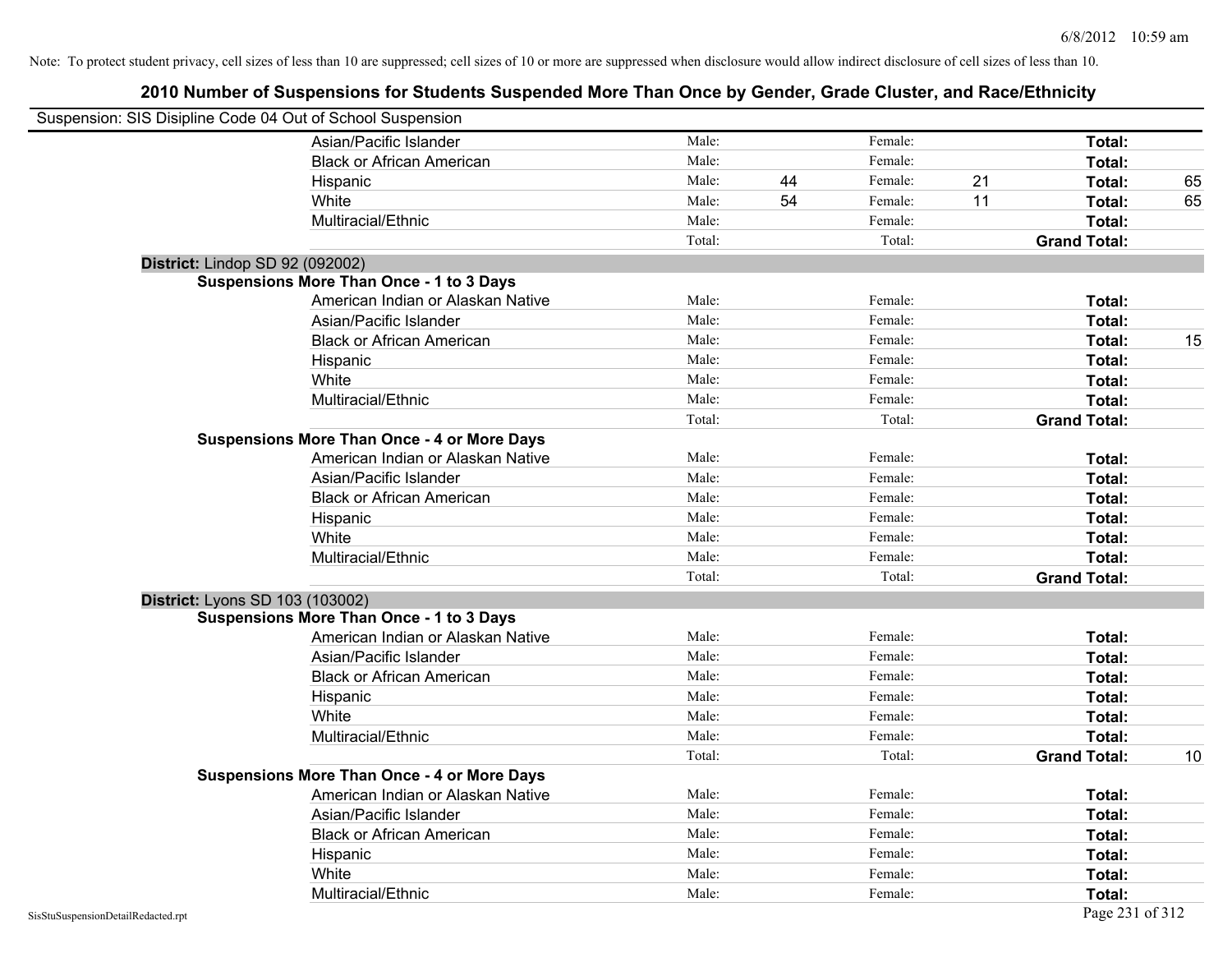| Suspension: SIS Disipline Code 04 Out of School Suspension |                                   | Total: |     | Total:  |    | <b>Grand Total:</b> |     |
|------------------------------------------------------------|-----------------------------------|--------|-----|---------|----|---------------------|-----|
| District: Lyons Twp HSD 204 (204017)                       |                                   |        |     |         |    |                     |     |
| <b>Suspensions More Than Once - 1 to 3 Days</b>            |                                   |        |     |         |    |                     |     |
|                                                            | American Indian or Alaskan Native | Male:  |     | Female: |    | Total:              |     |
| Asian/Pacific Islander                                     |                                   | Male:  |     | Female: |    | Total:              |     |
|                                                            | <b>Black or African American</b>  | Male:  |     | Female: |    | Total:              | 22  |
| Hispanic                                                   |                                   | Male:  |     | Female: |    | Total:              | 13  |
| White                                                      |                                   | Male:  | 43  | Female: | 11 | Total:              | 54  |
| Multiracial/Ethnic                                         |                                   | Male:  |     | Female: |    | Total:              |     |
|                                                            |                                   | Total: |     | Total:  |    | <b>Grand Total:</b> |     |
| <b>Suspensions More Than Once - 4 or More Days</b>         |                                   |        |     |         |    |                     |     |
|                                                            | American Indian or Alaskan Native | Male:  |     | Female: |    | Total:              |     |
| Asian/Pacific Islander                                     |                                   | Male:  |     | Female: |    | Total:              |     |
|                                                            | <b>Black or African American</b>  | Male:  |     | Female: |    | Total:              |     |
| Hispanic                                                   |                                   | Male:  |     | Female: |    | Total:              | 15  |
| White                                                      |                                   | Male:  |     | Female: |    | Total:              | 36  |
| Multiracial/Ethnic                                         |                                   | Male:  |     | Female: |    | Total:              |     |
|                                                            |                                   | Total: | 50  | Total:  | 12 | <b>Grand Total:</b> | 62  |
| District: Mannheim SD 83 (083002)                          |                                   |        |     |         |    |                     |     |
| <b>Suspensions More Than Once - 1 to 3 Days</b>            |                                   |        |     |         |    |                     |     |
|                                                            | American Indian or Alaskan Native | Male:  |     | Female: |    | Total:              |     |
| Asian/Pacific Islander                                     |                                   | Male:  |     | Female: |    | Total:              |     |
|                                                            | <b>Black or African American</b>  | Male:  |     | Female: |    | Total:              | 18  |
| Hispanic                                                   |                                   | Male:  | 110 | Female: | 22 | Total:              | 132 |
| White                                                      |                                   | Male:  |     | Female: |    | Total:              | 21  |
| Multiracial/Ethnic                                         |                                   | Male:  |     | Female: |    | Total:              | 12  |
|                                                            |                                   | Total: |     | Total:  |    | <b>Grand Total:</b> |     |
| <b>Suspensions More Than Once - 4 or More Days</b>         |                                   |        |     |         |    |                     |     |
|                                                            | American Indian or Alaskan Native | Male:  |     | Female: |    | Total:              |     |
| Asian/Pacific Islander                                     |                                   | Male:  |     | Female: |    | Total:              |     |
|                                                            | <b>Black or African American</b>  | Male:  |     | Female: |    | Total:              |     |
| Hispanic                                                   |                                   | Male:  |     | Female: |    | Total:              |     |
| White                                                      |                                   | Male:  |     | Female: |    | Total:              |     |
| Multiracial/Ethnic                                         |                                   | Male:  |     | Female: |    | Total:              |     |
|                                                            |                                   | Total: |     | Total:  |    | <b>Grand Total:</b> | 12  |
| District: Maywood-Melrose Park-Broadview 89 (089002)       |                                   |        |     |         |    |                     |     |
| <b>Suspensions More Than Once - 1 to 3 Days</b>            |                                   |        |     |         |    |                     |     |
|                                                            | American Indian or Alaskan Native | Male:  |     | Female: |    | Total:              |     |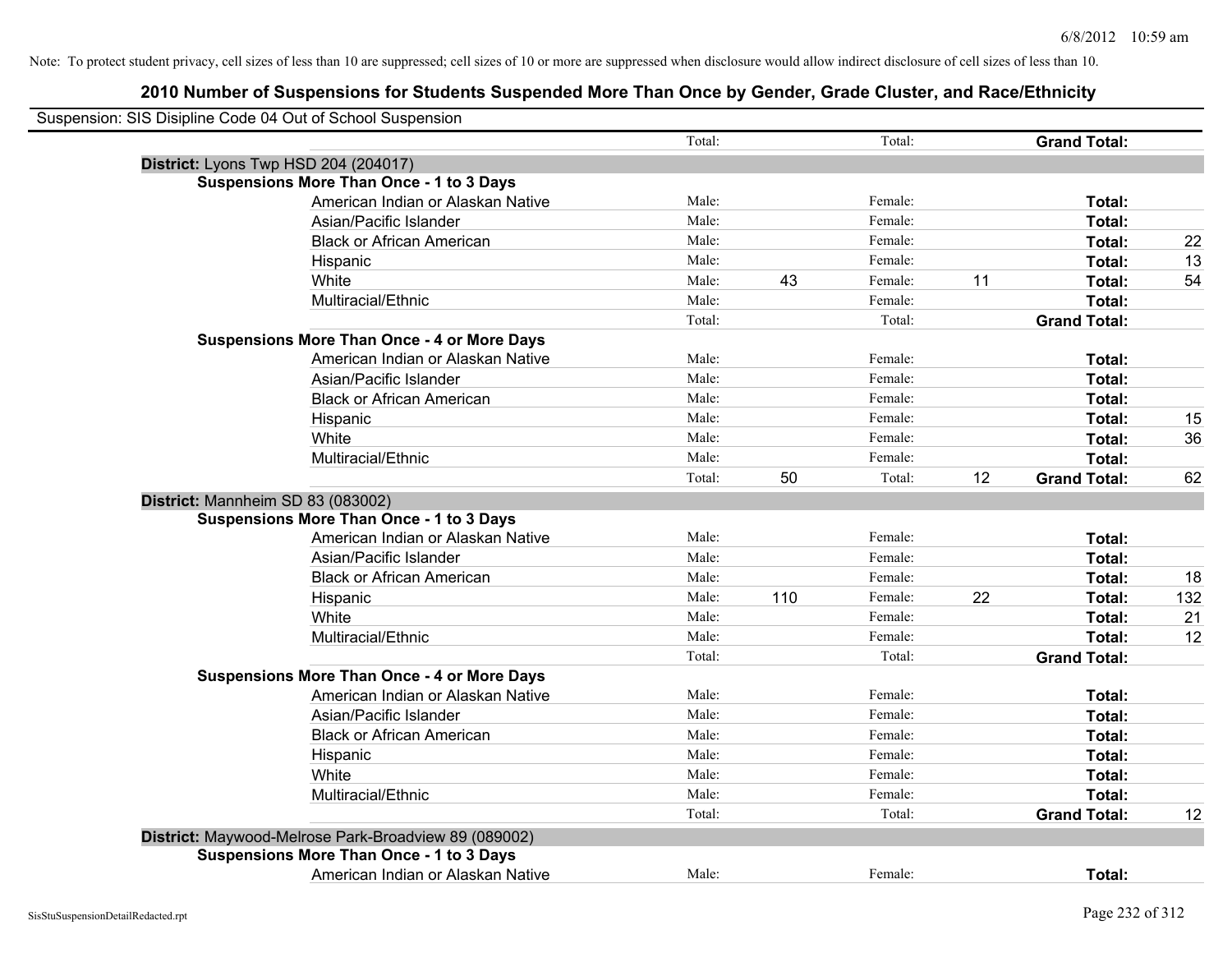| Suspension: SIS Disipline Code 04 Out of School Suspension |                                                    |        |     |         |                     |        |                 |
|------------------------------------------------------------|----------------------------------------------------|--------|-----|---------|---------------------|--------|-----------------|
|                                                            | Asian/Pacific Islander                             | Male:  |     | Female: |                     | Total: |                 |
|                                                            | <b>Black or African American</b>                   | Male:  | 273 | Female: | 156                 | Total: | 429             |
|                                                            | Hispanic                                           | Male:  |     | Female: |                     | Total: | 60              |
|                                                            | White                                              | Male:  |     | Female: |                     | Total: |                 |
|                                                            | Multiracial/Ethnic                                 | Male:  |     | Female: |                     | Total: |                 |
|                                                            |                                                    | Total: |     | Total:  | <b>Grand Total:</b> |        | 502             |
|                                                            | <b>Suspensions More Than Once - 4 or More Days</b> |        |     |         |                     |        |                 |
|                                                            | American Indian or Alaskan Native                  | Male:  |     | Female: |                     | Total: |                 |
|                                                            | Asian/Pacific Islander                             | Male:  |     | Female: |                     | Total: |                 |
|                                                            | <b>Black or African American</b>                   | Male:  |     | Female: |                     | Total: | 20              |
|                                                            | Hispanic                                           | Male:  |     | Female: |                     | Total: |                 |
|                                                            | White                                              | Male:  |     | Female: |                     | Total: |                 |
|                                                            | Multiracial/Ethnic                                 | Male:  |     | Female: |                     | Total: |                 |
|                                                            |                                                    | Total: |     | Total:  | <b>Grand Total:</b> |        |                 |
|                                                            | District: Oak Park - River Forest SD 200 (200013)  |        |     |         |                     |        |                 |
|                                                            | <b>Suspensions More Than Once - 1 to 3 Days</b>    |        |     |         |                     |        |                 |
|                                                            | American Indian or Alaskan Native                  | Male:  |     | Female: |                     | Total: |                 |
|                                                            | Asian/Pacific Islander                             | Male:  |     | Female: |                     | Total: |                 |
|                                                            | <b>Black or African American</b>                   | Male:  |     | Female: |                     | Total: | 26              |
|                                                            | Hispanic                                           | Male:  |     | Female: |                     | Total: |                 |
|                                                            | White                                              | Male:  |     | Female: |                     | Total: |                 |
|                                                            | Multiracial/Ethnic                                 | Male:  |     | Female: |                     | Total: |                 |
|                                                            |                                                    | Total: |     | Total:  | <b>Grand Total:</b> |        | 37              |
|                                                            | <b>Suspensions More Than Once - 4 or More Days</b> |        |     |         |                     |        |                 |
|                                                            | American Indian or Alaskan Native                  | Male:  |     | Female: |                     | Total: |                 |
|                                                            | Asian/Pacific Islander                             | Male:  |     | Female: |                     | Total: |                 |
|                                                            | <b>Black or African American</b>                   | Male:  |     | Female: |                     | Total: | 20              |
|                                                            | Hispanic                                           | Male:  |     | Female: |                     | Total: |                 |
|                                                            | White                                              | Male:  |     | Female: |                     | Total: | 10 <sup>°</sup> |
|                                                            | Multiracial/Ethnic                                 | Male:  |     | Female: |                     | Total: |                 |
|                                                            |                                                    | Total: |     | Total:  | <b>Grand Total:</b> |        |                 |
| District: Oak Park ESD 97 (097002)                         |                                                    |        |     |         |                     |        |                 |
|                                                            | <b>Suspensions More Than Once - 1 to 3 Days</b>    |        |     |         |                     |        |                 |
|                                                            | American Indian or Alaskan Native                  | Male:  |     | Female: |                     | Total: |                 |
|                                                            | Asian/Pacific Islander                             | Male:  |     | Female: |                     | Total: |                 |
|                                                            | <b>Black or African American</b>                   | Male:  |     | Female: |                     | Total: | 14              |
|                                                            | Hispanic                                           | Male:  |     | Female: |                     | Total: |                 |
|                                                            | White                                              | Male:  |     | Female: |                     | Total: |                 |
|                                                            | Multiracial/Ethnic                                 | Male:  |     | Female: |                     | Total: |                 |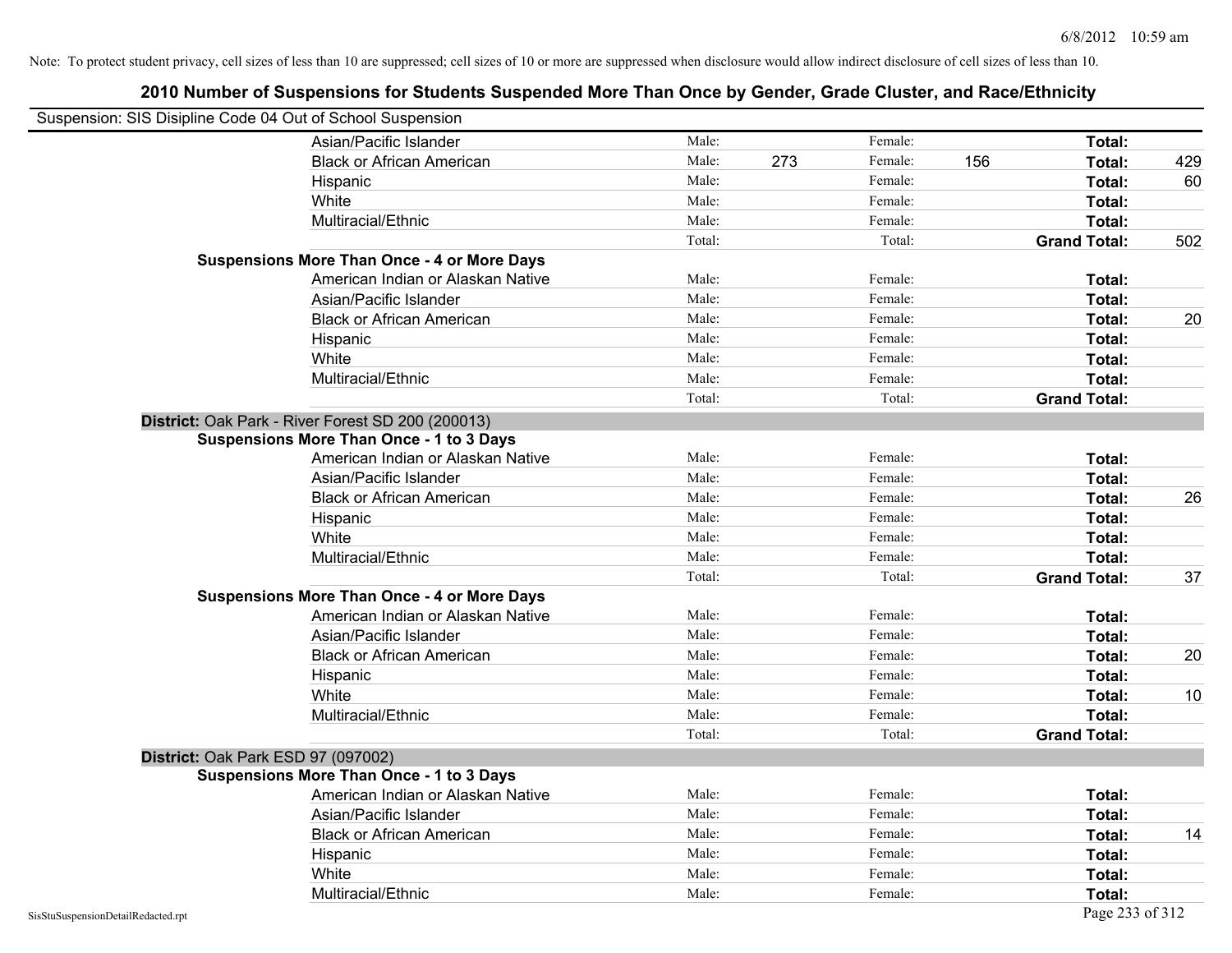| Suspension: SIS Disipline Code 04 Out of School Suspension |        |     |         |     |                     |       |
|------------------------------------------------------------|--------|-----|---------|-----|---------------------|-------|
|                                                            | Total: |     | Total:  |     | <b>Grand Total:</b> |       |
| <b>Suspensions More Than Once - 4 or More Days</b>         |        |     |         |     |                     |       |
| American Indian or Alaskan Native                          | Male:  |     | Female: |     | Total:              |       |
| Asian/Pacific Islander                                     | Male:  |     | Female: |     | Total:              |       |
| <b>Black or African American</b>                           | Male:  |     | Female: |     | Total:              |       |
| Hispanic                                                   | Male:  |     | Female: |     | Total:              |       |
| White                                                      | Male:  |     | Female: |     | Total:              |       |
| Multiracial/Ethnic                                         | Male:  |     | Female: |     | Total:              |       |
|                                                            | Total: |     | Total:  |     | <b>Grand Total:</b> |       |
| District: Pennoyer SD 79 (079002)                          |        |     |         |     |                     |       |
| Suspensions More Than Once - 1 to 3 Days                   |        |     |         |     |                     |       |
| American Indian or Alaskan Native                          | Male:  |     | Female: |     | Total:              |       |
| Asian/Pacific Islander                                     | Male:  |     | Female: |     | Total:              |       |
| <b>Black or African American</b>                           | Male:  |     | Female: |     | Total:              |       |
| Hispanic                                                   | Male:  |     | Female: |     | Total:              |       |
| White                                                      | Male:  |     | Female: |     | Total:              |       |
| Multiracial/Ethnic                                         | Male:  |     | Female: |     | Total:              |       |
|                                                            | Total: |     | Total:  |     | <b>Grand Total:</b> |       |
| District: Proviso Twp HSD 209 (209017)                     |        |     |         |     |                     |       |
| <b>Suspensions More Than Once - 1 to 3 Days</b>            |        |     |         |     |                     |       |
| American Indian or Alaskan Native                          | Male:  |     | Female: |     | Total:              |       |
| Asian/Pacific Islander                                     | Male:  |     | Female: |     | Total:              |       |
| <b>Black or African American</b>                           | Male:  | 895 | Female: | 569 | Total:              | 1,464 |
| Hispanic                                                   | Male:  | 206 | Female: | 113 | Total:              | 319   |
| White                                                      | Male:  |     | Female: |     | Total:              | 12    |
| Multiracial/Ethnic                                         | Male:  |     | Female: |     | Total:              | 19    |
|                                                            | Total: |     | Total:  |     | <b>Grand Total:</b> |       |
| <b>Suspensions More Than Once - 4 or More Days</b>         |        |     |         |     |                     |       |
| American Indian or Alaskan Native                          | Male:  |     | Female: |     | Total:              |       |
| Asian/Pacific Islander                                     | Male:  |     | Female: |     | Total:              |       |
| <b>Black or African American</b>                           | Male:  | 234 | Female: | 122 | Total:              | 356   |
| Hispanic                                                   | Male:  | 54  | Female: | 28  | Total:              | 82    |
| White                                                      | Male:  |     | Female: |     | Total:              |       |
| Multiracial/Ethnic                                         | Male:  |     | Female: |     | Total:              |       |
|                                                            | Total: |     | Total:  |     | <b>Grand Total:</b> |       |
| District: Ridgewood CHSD 234 (234016)                      |        |     |         |     |                     |       |
| <b>Suspensions More Than Once - 1 to 3 Days</b>            |        |     |         |     |                     |       |
| American Indian or Alaskan Native                          | Male:  |     | Female: |     | Total:              |       |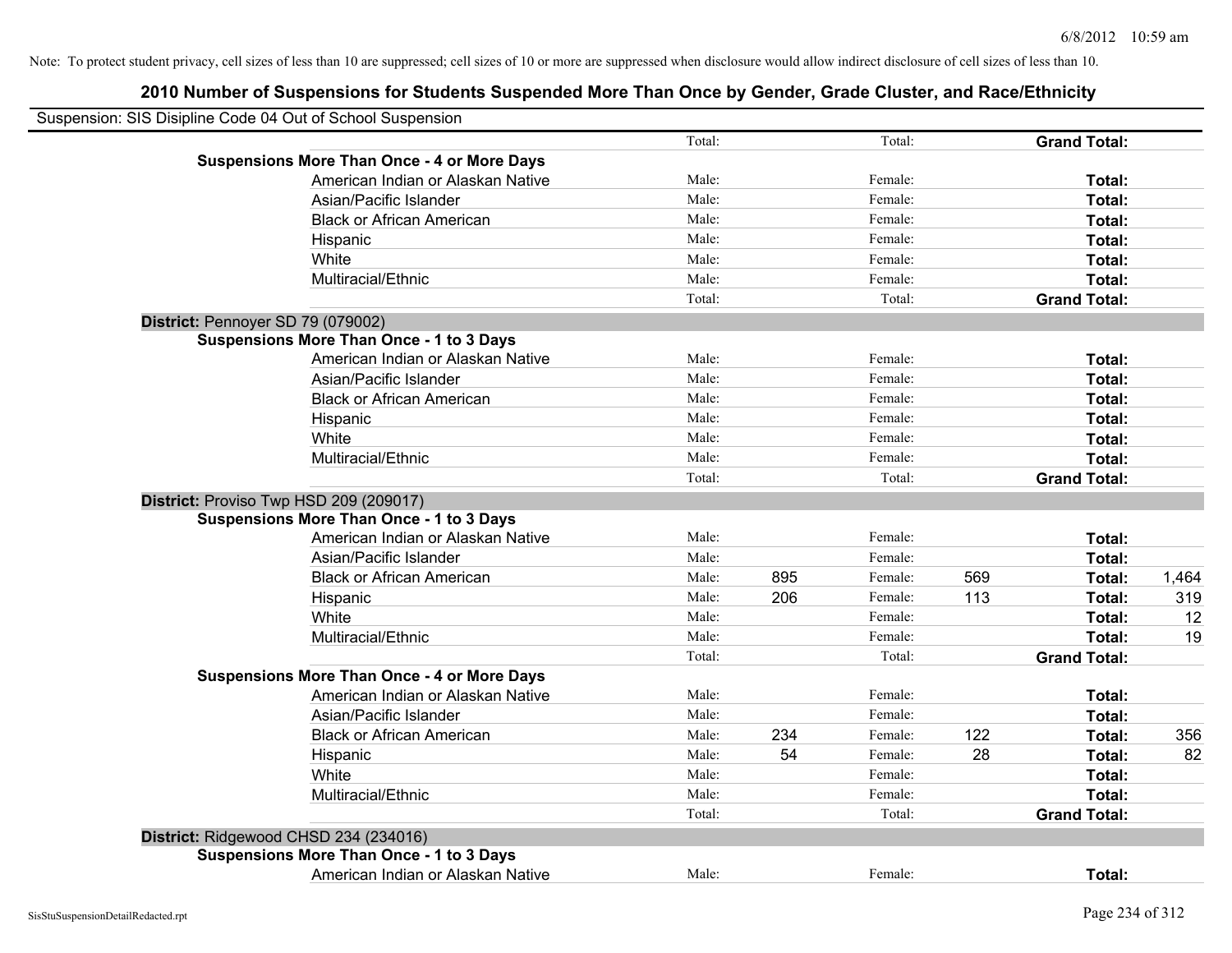| Suspension: SIS Disipline Code 04 Out of School Suspension |                                                    |        |    |         |    |                     |    |
|------------------------------------------------------------|----------------------------------------------------|--------|----|---------|----|---------------------|----|
|                                                            | Asian/Pacific Islander                             | Male:  |    | Female: |    | Total:              |    |
|                                                            | <b>Black or African American</b>                   | Male:  |    | Female: |    | Total:              |    |
|                                                            | Hispanic                                           | Male:  |    | Female: |    | Total:              | 11 |
|                                                            | White                                              | Male:  | 46 | Female: | 15 | Total:              | 61 |
|                                                            | Multiracial/Ethnic                                 | Male:  |    | Female: |    | Total:              |    |
|                                                            |                                                    | Total: |    | Total:  |    | <b>Grand Total:</b> |    |
|                                                            | <b>Suspensions More Than Once - 4 or More Days</b> |        |    |         |    |                     |    |
|                                                            | American Indian or Alaskan Native                  | Male:  |    | Female: |    | Total:              |    |
|                                                            | Asian/Pacific Islander                             | Male:  |    | Female: |    | Total:              |    |
|                                                            | <b>Black or African American</b>                   | Male:  |    | Female: |    | Total:              |    |
|                                                            | Hispanic                                           | Male:  |    | Female: |    | Total:              |    |
|                                                            | White                                              | Male:  |    | Female: |    | Total:              |    |
|                                                            | Multiracial/Ethnic                                 | Male:  |    | Female: |    | Total:              |    |
|                                                            |                                                    | Total: |    | Total:  |    | <b>Grand Total:</b> |    |
| District: River Forest SD 90 (090002)                      |                                                    |        |    |         |    |                     |    |
|                                                            | <b>Suspensions More Than Once - 1 to 3 Days</b>    |        |    |         |    |                     |    |
|                                                            | American Indian or Alaskan Native                  | Male:  |    | Female: |    | Total:              |    |
|                                                            | Asian/Pacific Islander                             | Male:  |    | Female: |    | Total:              |    |
|                                                            | <b>Black or African American</b>                   | Male:  |    | Female: |    | Total:              |    |
|                                                            | Hispanic                                           | Male:  |    | Female: |    | Total:              |    |
|                                                            | White                                              | Male:  |    | Female: |    | Total:              |    |
|                                                            | Multiracial/Ethnic                                 | Male:  |    | Female: |    | Total:              |    |
|                                                            |                                                    | Total: |    | Total:  |    | <b>Grand Total:</b> |    |
|                                                            | <b>Suspensions More Than Once - 4 or More Days</b> |        |    |         |    |                     |    |
|                                                            | American Indian or Alaskan Native                  | Male:  |    | Female: |    | Total:              |    |
|                                                            | Asian/Pacific Islander                             | Male:  |    | Female: |    | Total:              |    |
|                                                            | <b>Black or African American</b>                   | Male:  |    | Female: |    | Total:              |    |
|                                                            | Hispanic                                           | Male:  |    | Female: |    | Total:              |    |
|                                                            | White                                              | Male:  |    | Female: |    | Total:              |    |
|                                                            | Multiracial/Ethnic                                 | Male:  |    | Female: |    | Total:              |    |
|                                                            |                                                    | Total: |    | Total:  |    | <b>Grand Total:</b> |    |
| District: River Grove SD 85-5 (085502)                     |                                                    |        |    |         |    |                     |    |
|                                                            | <b>Suspensions More Than Once - 1 to 3 Days</b>    |        |    |         |    |                     |    |
|                                                            | American Indian or Alaskan Native                  | Male:  |    | Female: |    | Total:              |    |
|                                                            | Asian/Pacific Islander                             | Male:  |    | Female: |    | Total:              |    |
|                                                            | <b>Black or African American</b>                   | Male:  |    | Female: |    | Total:              |    |
|                                                            | Hispanic                                           | Male:  |    | Female: |    | Total:              |    |
|                                                            | White                                              | Male:  |    | Female: |    | Total:              | 10 |
|                                                            | Multiracial/Ethnic                                 | Male:  |    | Female: |    | Total:              |    |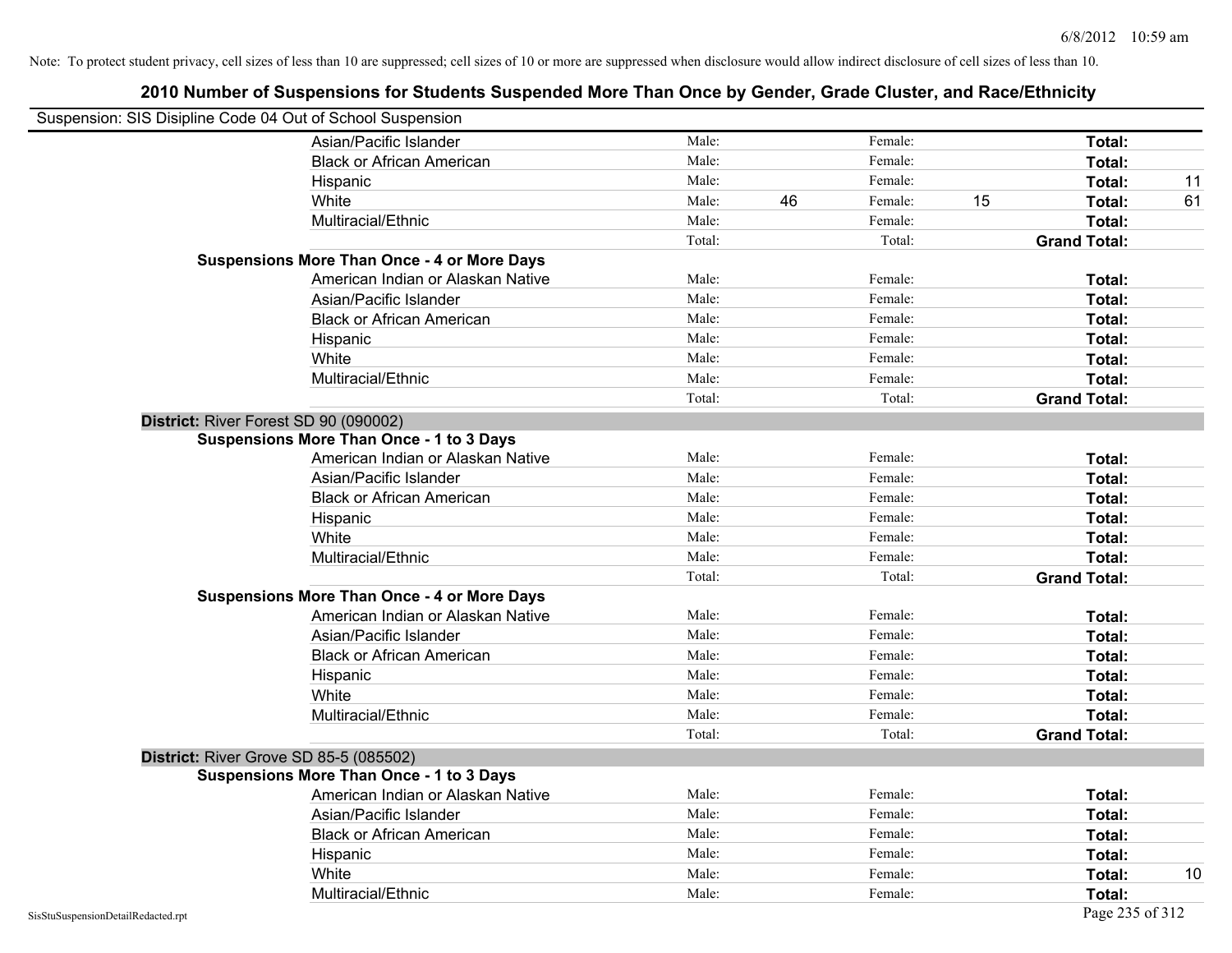| Suspension: SIS Disipline Code 04 Out of School Suspension |        |    |         |    |                     |    |
|------------------------------------------------------------|--------|----|---------|----|---------------------|----|
|                                                            | Total: |    | Total:  |    | <b>Grand Total:</b> |    |
| <b>Suspensions More Than Once - 4 or More Days</b>         |        |    |         |    |                     |    |
| American Indian or Alaskan Native                          | Male:  |    | Female: |    | Total:              |    |
| Asian/Pacific Islander                                     | Male:  |    | Female: |    | Total:              |    |
| <b>Black or African American</b>                           | Male:  |    | Female: |    | Total:              |    |
| Hispanic                                                   | Male:  |    | Female: |    | Total:              |    |
| White                                                      | Male:  |    | Female: |    | Total:              |    |
| Multiracial/Ethnic                                         | Male:  |    | Female: |    | Total:              |    |
|                                                            | Total: |    | Total:  |    | <b>Grand Total:</b> |    |
| District: Riverside SD 96 (096002)                         |        |    |         |    |                     |    |
| <b>Suspensions More Than Once - 1 to 3 Days</b>            |        |    |         |    |                     |    |
| American Indian or Alaskan Native                          | Male:  |    | Female: |    | Total:              |    |
| Asian/Pacific Islander                                     | Male:  |    | Female: |    | Total:              |    |
| <b>Black or African American</b>                           | Male:  |    | Female: |    | Total:              |    |
| Hispanic                                                   | Male:  |    | Female: |    | Total:              |    |
| White                                                      | Male:  |    | Female: |    | Total:              |    |
| Multiracial/Ethnic                                         | Male:  |    | Female: |    | Total:              |    |
|                                                            | Total: |    | Total:  |    | <b>Grand Total:</b> |    |
| District: Riverside-Brookfield Twp SD 208 (208017)         |        |    |         |    |                     |    |
| <b>Suspensions More Than Once - 1 to 3 Days</b>            |        |    |         |    |                     |    |
| American Indian or Alaskan Native                          | Male:  |    | Female: |    | Total:              |    |
| Asian/Pacific Islander                                     | Male:  |    | Female: |    | Total:              |    |
| <b>Black or African American</b>                           | Male:  |    | Female: |    | Total:              |    |
| Hispanic                                                   | Male:  |    | Female: |    | Total:              | 13 |
| White                                                      | Male:  | 10 | Female: | 11 | Total:              | 21 |
| Multiracial/Ethnic                                         | Male:  |    | Female: |    | Total:              |    |
|                                                            | Total: |    | Total:  |    | <b>Grand Total:</b> | 49 |
| <b>Suspensions More Than Once - 4 or More Days</b>         |        |    |         |    |                     |    |
| American Indian or Alaskan Native                          | Male:  |    | Female: |    | Total:              |    |
| Asian/Pacific Islander                                     | Male:  |    | Female: |    | Total:              |    |
| <b>Black or African American</b>                           | Male:  |    | Female: |    | Total:              | 10 |
| Hispanic                                                   | Male:  |    | Female: |    | Total:              |    |
| White                                                      | Male:  |    | Female: |    | Total:              | 11 |
| Multiracial/Ethnic                                         | Male:  |    | Female: |    | Total:              |    |
|                                                            | Total: |    | Total:  |    | <b>Grand Total:</b> |    |
| District: Schiller Park SD 81 (081002)                     |        |    |         |    |                     |    |
| <b>Suspensions More Than Once - 1 to 3 Days</b>            |        |    |         |    |                     |    |
| American Indian or Alaskan Native                          | Male:  |    | Female: |    | <b>Total:</b>       |    |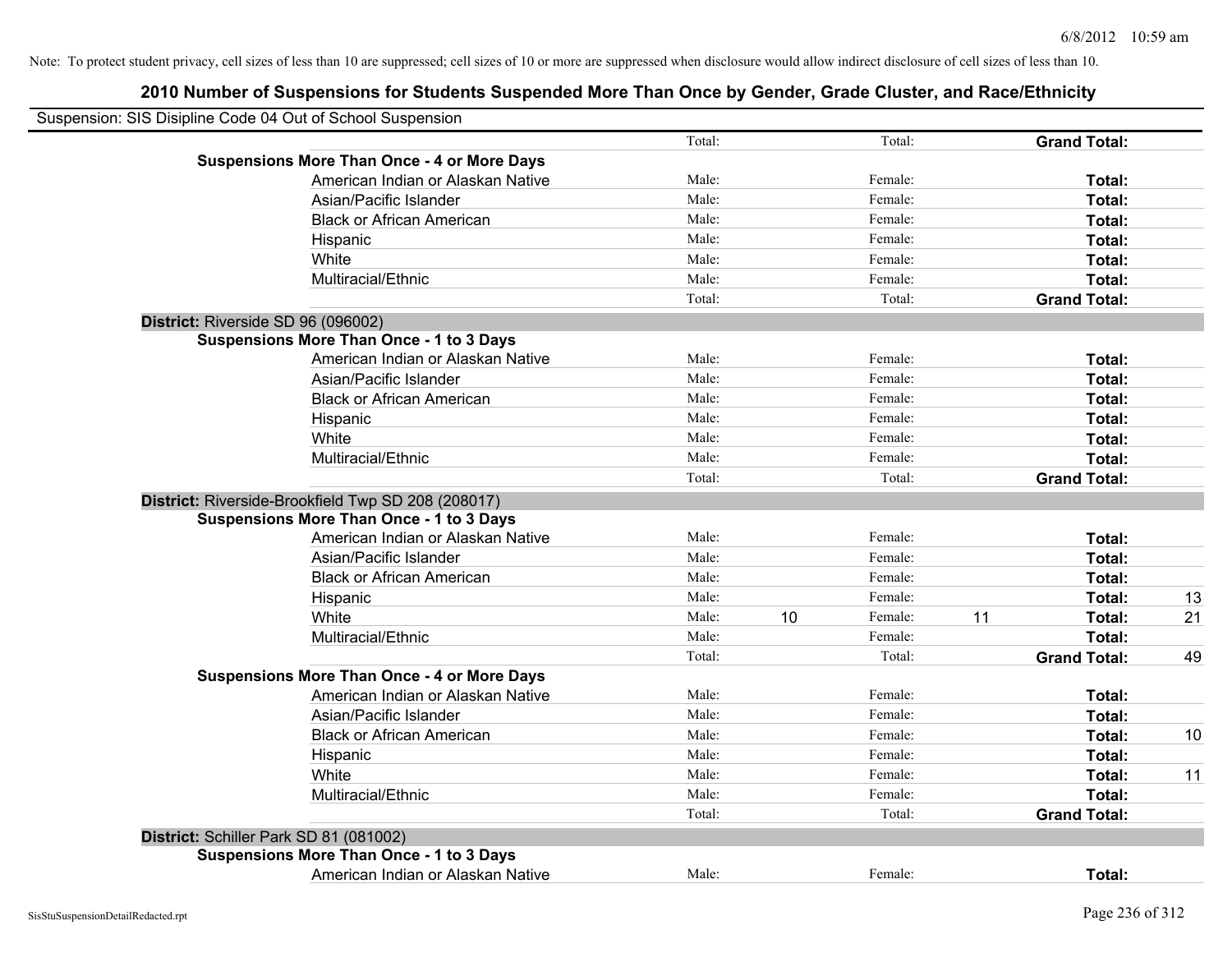| Suspension: SIS Disipline Code 04 Out of School Suspension |                                                     |        |         |                     |    |
|------------------------------------------------------------|-----------------------------------------------------|--------|---------|---------------------|----|
|                                                            | Asian/Pacific Islander                              | Male:  | Female: | Total:              |    |
|                                                            | <b>Black or African American</b>                    | Male:  | Female: | Total:              |    |
|                                                            | Hispanic                                            | Male:  | Female: | Total:              |    |
|                                                            | White                                               | Male:  | Female: | Total:              | 10 |
|                                                            | Multiracial/Ethnic                                  | Male:  | Female: | Total:              |    |
|                                                            |                                                     | Total: | Total:  | <b>Grand Total:</b> | 20 |
|                                                            | <b>Suspensions More Than Once - 4 or More Days</b>  |        |         |                     |    |
|                                                            | American Indian or Alaskan Native                   | Male:  | Female: | Total:              |    |
|                                                            | Asian/Pacific Islander                              | Male:  | Female: | Total:              |    |
|                                                            | <b>Black or African American</b>                    | Male:  | Female: | Total:              |    |
|                                                            | Hispanic                                            | Male:  | Female: | Total:              |    |
|                                                            | White                                               | Male:  | Female: | Total:              |    |
|                                                            | Multiracial/Ethnic                                  | Male:  | Female: | Total:              |    |
|                                                            |                                                     | Total: | Total:  | <b>Grand Total:</b> |    |
|                                                            | District: Streamwood Behavioral Healthcare (021500) |        |         |                     |    |
|                                                            | <b>Suspensions More Than Once - 1 to 3 Days</b>     |        |         |                     |    |
|                                                            | American Indian or Alaskan Native                   | Male:  | Female: | Total:              |    |
|                                                            | Asian/Pacific Islander                              | Male:  | Female: | Total:              |    |
|                                                            | <b>Black or African American</b>                    | Male:  | Female: | Total:              |    |
|                                                            | Hispanic                                            | Male:  | Female: | Total:              |    |
|                                                            | White                                               | Male:  | Female: | Total:              |    |
|                                                            | Multiracial/Ethnic                                  | Male:  | Female: | Total:              |    |
|                                                            |                                                     | Total: | Total:  | <b>Grand Total:</b> |    |
|                                                            | <b>Suspensions More Than Once - 4 or More Days</b>  |        |         |                     |    |
|                                                            | American Indian or Alaskan Native                   | Male:  | Female: | Total:              |    |
|                                                            | Asian/Pacific Islander                              | Male:  | Female: | Total:              |    |
|                                                            | <b>Black or African American</b>                    | Male:  | Female: | Total:              |    |
|                                                            | Hispanic                                            | Male:  | Female: | Total:              |    |
|                                                            | White                                               | Male:  | Female: | Total:              |    |
|                                                            | Multiracial/Ethnic                                  | Male:  | Female: | Total:              |    |
|                                                            |                                                     | Total: | Total:  | <b>Grand Total:</b> |    |
| District: Union Ridge SD 86 (086002)                       |                                                     |        |         |                     |    |
|                                                            | <b>Suspensions More Than Once - 1 to 3 Days</b>     |        |         |                     |    |
|                                                            | American Indian or Alaskan Native                   | Male:  | Female: | Total:              |    |
|                                                            | Asian/Pacific Islander                              | Male:  | Female: | Total:              |    |
|                                                            | <b>Black or African American</b>                    | Male:  | Female: | Total:              |    |
|                                                            | Hispanic                                            | Male:  | Female: | Total:              |    |
|                                                            | White                                               | Male:  | Female: | Total:              |    |
|                                                            | Multiracial/Ethnic                                  | Male:  | Female: | Total:              |    |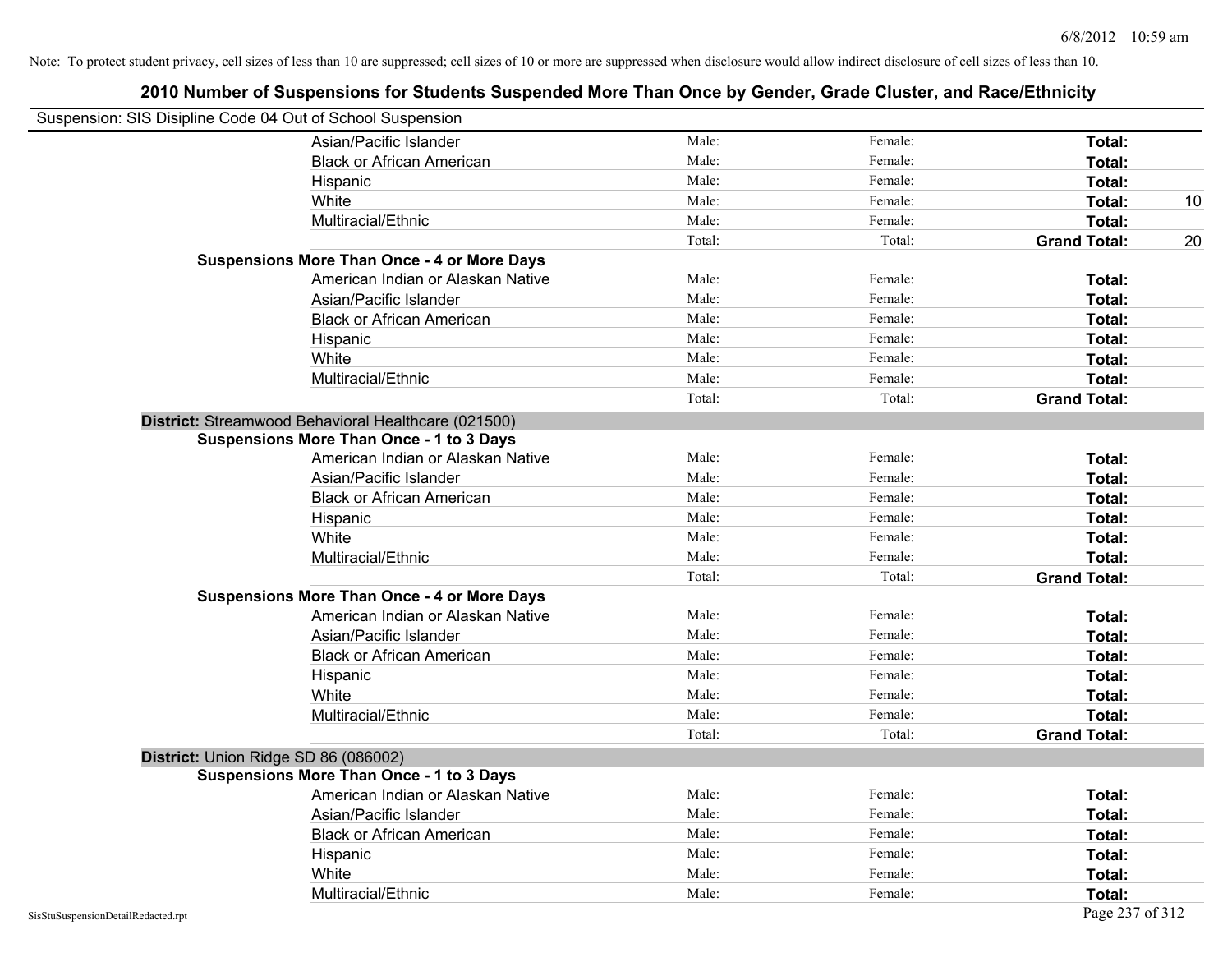| Suspension: SIS Disipline Code 04 Out of School Suspension |                                                    |        |         |                           |
|------------------------------------------------------------|----------------------------------------------------|--------|---------|---------------------------|
|                                                            |                                                    | Total: | Total:  | <b>Grand Total:</b>       |
|                                                            | District: Westchester SD 92-5 (092502)             |        |         |                           |
|                                                            | <b>Suspensions More Than Once - 1 to 3 Days</b>    |        |         |                           |
|                                                            | American Indian or Alaskan Native                  | Male:  | Female: | Total:                    |
|                                                            | Asian/Pacific Islander                             | Male:  | Female: | Total:                    |
|                                                            | <b>Black or African American</b>                   | Male:  | Female: | Total:                    |
|                                                            | Hispanic                                           | Male:  | Female: | Total:                    |
|                                                            | White                                              | Male:  | Female: | Total:                    |
|                                                            | Multiracial/Ethnic                                 | Male:  | Female: | Total:                    |
|                                                            |                                                    | Total: | Total:  | <b>Grand Total:</b><br>16 |
|                                                            | <b>Suspensions More Than Once - 4 or More Days</b> |        |         |                           |
|                                                            | American Indian or Alaskan Native                  | Male:  | Female: | Total:                    |
|                                                            | Asian/Pacific Islander                             | Male:  | Female: | Total:                    |
|                                                            | <b>Black or African American</b>                   | Male:  | Female: | Total:                    |
|                                                            | Hispanic                                           | Male:  | Female: | Total:                    |
|                                                            | White                                              | Male:  | Female: | Total:                    |
|                                                            | Multiracial/Ethnic                                 | Male:  | Female: | Total:                    |
|                                                            |                                                    | Total: | Total:  | <b>Grand Total:</b>       |
| County: Non-Public School (000)                            |                                                    |        |         |                           |
|                                                            | District: Region 06 West Cook ISC 2 (000000)       |        |         |                           |
|                                                            | <b>Suspensions More Than Once - 1 to 3 Days</b>    |        |         |                           |
|                                                            | American Indian or Alaskan Native                  | Male:  | Female: | Total:                    |
|                                                            | Asian/Pacific Islander                             | Male:  | Female: | Total:                    |
|                                                            | <b>Black or African American</b>                   | Male:  | Female: | Total:                    |
|                                                            | Hispanic                                           | Male:  | Female: | Total:                    |
|                                                            | White                                              | Male:  | Female: | Total:                    |
|                                                            | Multiracial/Ethnic                                 | Male:  | Female: | Total:                    |
|                                                            |                                                    | Total: | Total:  | <b>Grand Total:</b>       |
|                                                            |                                                    |        |         |                           |
| Region: Region 07 South Cook ISC 4 (07)                    |                                                    |        |         |                           |
| County: Cook (016)                                         |                                                    |        |         |                           |
|                                                            | District: Alsip-Hazlgrn-Oaklwn SD 126 (126002)     |        |         |                           |
|                                                            | <b>Suspensions More Than Once - 1 to 3 Days</b>    |        |         |                           |
|                                                            | American Indian or Alaskan Native                  | Male:  | Female: | Total:                    |
|                                                            | Asian/Pacific Islander                             | Male:  | Female: | Total:                    |
|                                                            | <b>Black or African American</b>                   | Male:  | Female: | Total:                    |
|                                                            | Hispanic                                           | Male:  | Female: | Total:                    |
|                                                            | White                                              | Male:  | Female: | Total:                    |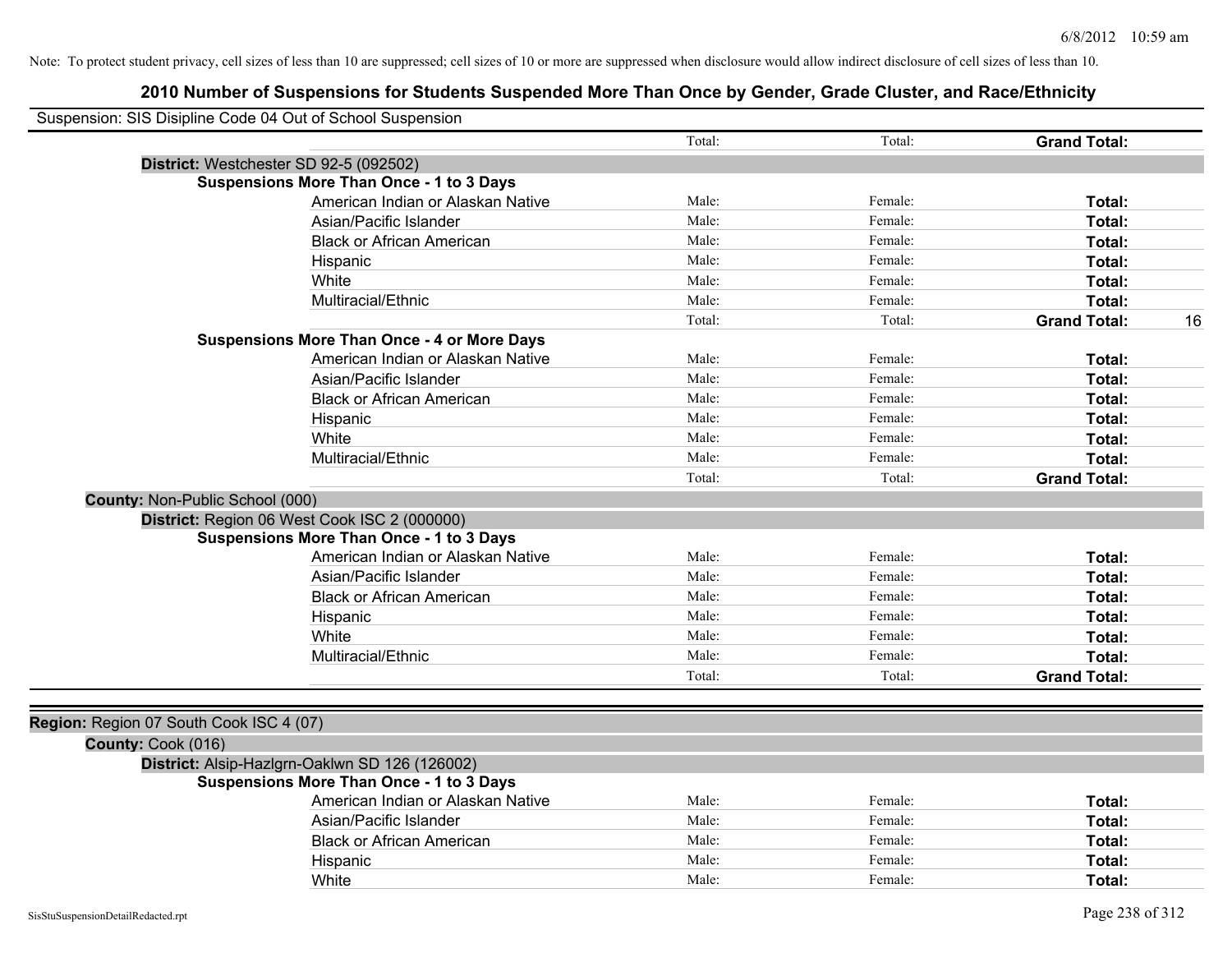| Suspension: SIS Disipline Code 04 Out of School Suspension |                                                    |        |    |         |    |                     |     |
|------------------------------------------------------------|----------------------------------------------------|--------|----|---------|----|---------------------|-----|
|                                                            | Multiracial/Ethnic                                 | Male:  |    | Female: |    | Total:              |     |
|                                                            |                                                    | Total: |    | Total:  |    | <b>Grand Total:</b> | 10  |
|                                                            | <b>Suspensions More Than Once - 4 or More Days</b> |        |    |         |    |                     |     |
|                                                            | American Indian or Alaskan Native                  | Male:  |    | Female: |    | Total:              |     |
|                                                            | Asian/Pacific Islander                             | Male:  |    | Female: |    | Total:              |     |
|                                                            | <b>Black or African American</b>                   | Male:  |    | Female: |    | Total:              |     |
|                                                            | Hispanic                                           | Male:  |    | Female: |    | Total:              |     |
|                                                            | White                                              | Male:  |    | Female: |    | Total:              |     |
|                                                            | Multiracial/Ethnic                                 | Male:  |    | Female: |    | Total:              |     |
|                                                            |                                                    | Total: |    | Total:  |    | <b>Grand Total:</b> |     |
| District: Arbor Park SD 145 (145002)                       |                                                    |        |    |         |    |                     |     |
|                                                            | <b>Suspensions More Than Once - 1 to 3 Days</b>    |        |    |         |    |                     |     |
|                                                            | American Indian or Alaskan Native                  | Male:  |    | Female: |    | Total:              |     |
|                                                            | Asian/Pacific Islander                             | Male:  |    | Female: |    | Total:              |     |
|                                                            | <b>Black or African American</b>                   | Male:  |    | Female: |    | Total:              |     |
|                                                            | Hispanic                                           | Male:  |    | Female: |    | Total:              |     |
|                                                            | White                                              | Male:  |    | Female: |    | Total:              |     |
|                                                            | Multiracial/Ethnic                                 | Male:  |    | Female: |    | Total:              |     |
|                                                            |                                                    | Total: |    | Total:  |    | <b>Grand Total:</b> | 12  |
|                                                            | <b>Suspensions More Than Once - 4 or More Days</b> |        |    |         |    |                     |     |
|                                                            | American Indian or Alaskan Native                  | Male:  |    | Female: |    | Total:              |     |
|                                                            | Asian/Pacific Islander                             | Male:  |    | Female: |    | Total:              |     |
|                                                            | <b>Black or African American</b>                   | Male:  |    | Female: |    | Total:              |     |
|                                                            | Hispanic                                           | Male:  |    | Female: |    | Total:              |     |
|                                                            | White                                              | Male:  |    | Female: |    | Total:              |     |
|                                                            | Multiracial/Ethnic                                 | Male:  |    | Female: |    | Total:              |     |
|                                                            |                                                    | Total: |    | Total:  |    | <b>Grand Total:</b> |     |
| District: Argo CHSD 217 (217016)                           |                                                    |        |    |         |    |                     |     |
|                                                            | <b>Suspensions More Than Once - 1 to 3 Days</b>    |        |    |         |    |                     |     |
|                                                            | American Indian or Alaskan Native                  | Male:  |    | Female: |    | Total:              | 11  |
|                                                            | Asian/Pacific Islander                             | Male:  |    | Female: |    | Total:              |     |
|                                                            | <b>Black or African American</b>                   | Male:  | 67 | Female: | 12 | Total:              | 79  |
|                                                            | Hispanic                                           | Male:  |    | Female: |    | Total:              | 101 |
|                                                            | White                                              | Male:  | 87 | Female: | 10 | Total:              | 97  |
|                                                            | Multiracial/Ethnic                                 | Male:  |    | Female: |    | Total:              |     |
|                                                            |                                                    | Total: |    | Total:  |    | <b>Grand Total:</b> |     |
|                                                            | <b>Suspensions More Than Once - 4 or More Days</b> |        |    |         |    |                     |     |
|                                                            | American Indian or Alaskan Native                  | Male:  |    | Female: |    | <b>Total:</b>       |     |
|                                                            | Asian/Pacific Islander                             | Male:  |    | Female: |    | Total:              |     |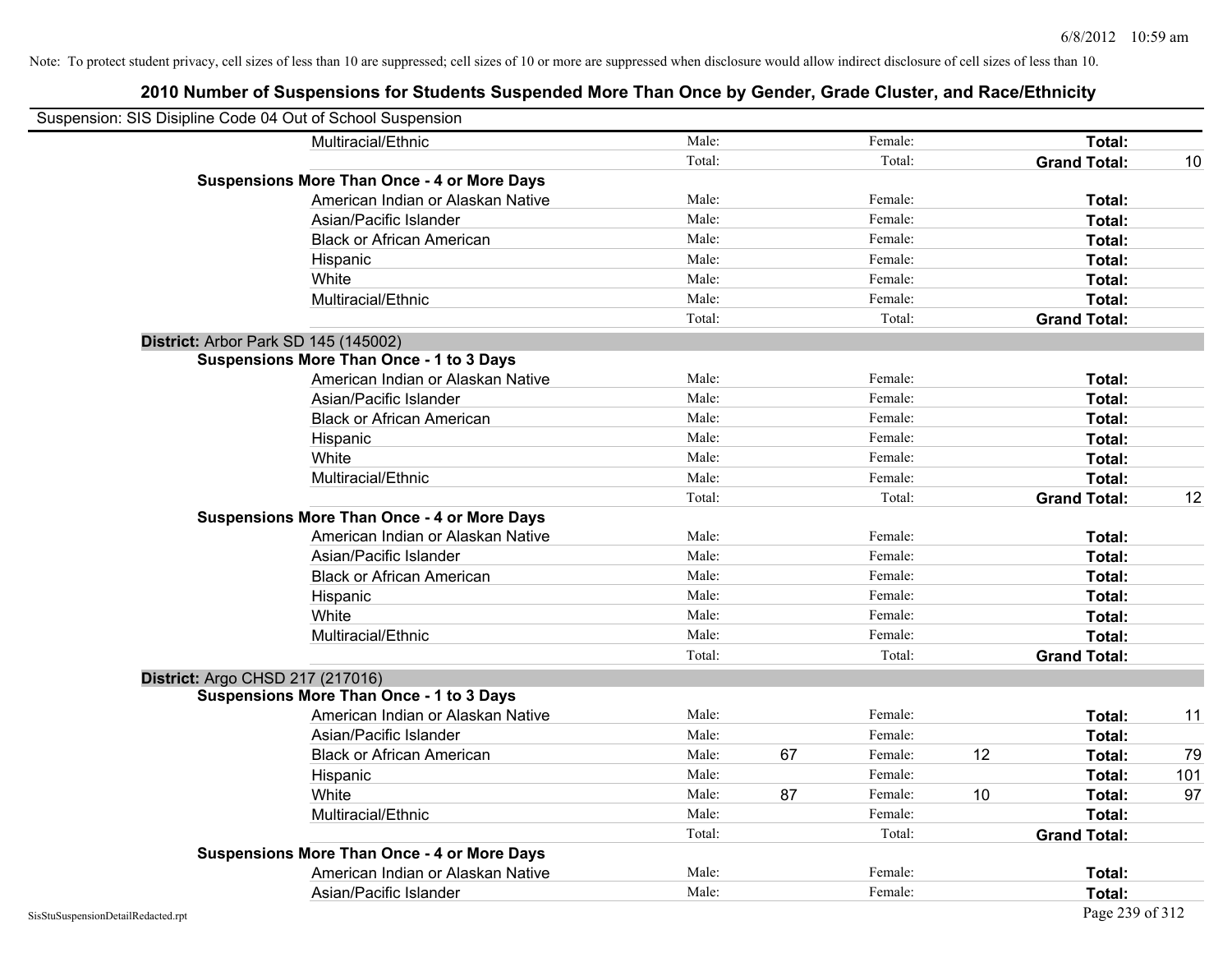| Suspension: SIS Disipline Code 04 Out of School Suspension |                                                    |        |       |         |     |                     |       |
|------------------------------------------------------------|----------------------------------------------------|--------|-------|---------|-----|---------------------|-------|
|                                                            | <b>Black or African American</b>                   | Male:  |       | Female: |     | Total:              | 31    |
|                                                            | Hispanic                                           | Male:  |       | Female: |     | Total:              | 19    |
|                                                            | White                                              | Male:  |       | Female: |     | Total:              | 22    |
|                                                            | Multiracial/Ethnic                                 | Male:  |       | Female: |     | Total:              |       |
|                                                            |                                                    | Total: |       | Total:  |     | <b>Grand Total:</b> |       |
| District: Bloom Twp HSD 206 (206017)                       |                                                    |        |       |         |     |                     |       |
|                                                            | <b>Suspensions More Than Once - 1 to 3 Days</b>    |        |       |         |     |                     |       |
|                                                            | American Indian or Alaskan Native                  | Male:  |       | Female: |     | Total:              |       |
|                                                            | Asian/Pacific Islander                             | Male:  |       | Female: |     | Total:              |       |
|                                                            | <b>Black or African American</b>                   | Male:  | 1,032 | Female: | 566 | Total:              | 1,598 |
|                                                            | Hispanic                                           | Male:  | 119   | Female: | 51  | Total:              | 170   |
|                                                            | White                                              | Male:  | 156   | Female: | 44  | Total:              | 200   |
|                                                            | Multiracial/Ethnic                                 | Male:  | 67    | Female: | 47  | Total:              | 114   |
|                                                            |                                                    | Total: |       | Total:  |     | <b>Grand Total:</b> |       |
|                                                            | <b>Suspensions More Than Once - 4 or More Days</b> |        |       |         |     |                     |       |
|                                                            | American Indian or Alaskan Native                  | Male:  |       | Female: |     | Total:              |       |
|                                                            | Asian/Pacific Islander                             | Male:  |       | Female: |     | Total:              |       |
|                                                            | <b>Black or African American</b>                   | Male:  | 225   | Female: | 176 | Total:              | 401   |
|                                                            | Hispanic                                           | Male:  | 25    | Female: | 13  | Total:              | 38    |
|                                                            | White                                              | Male:  | 22    | Female: | 14  | Total:              | 36    |
|                                                            | Multiracial/Ethnic                                 | Male:  |       | Female: |     | Total:              | 26    |
|                                                            |                                                    | Total: |       | Total:  |     | <b>Grand Total:</b> |       |
| District: Bremen CHSD 228 (228016)                         |                                                    |        |       |         |     |                     |       |
|                                                            | <b>Suspensions More Than Once - 1 to 3 Days</b>    |        |       |         |     |                     |       |
|                                                            | American Indian or Alaskan Native                  | Male:  |       | Female: |     | Total:              |       |
|                                                            | Asian/Pacific Islander                             | Male:  |       | Female: |     | Total:              | 23    |
|                                                            | <b>Black or African American</b>                   | Male:  | 459   | Female: | 227 | Total:              | 686   |
|                                                            | Hispanic                                           | Male:  | 65    | Female: | 11  | Total:              | 76    |
|                                                            | White                                              | Male:  | 105   | Female: | 54  | Total:              | 159   |
|                                                            | Multiracial/Ethnic                                 | Male:  |       | Female: |     | Total:              |       |
|                                                            |                                                    | Total: |       | Total:  |     | <b>Grand Total:</b> |       |
|                                                            | <b>Suspensions More Than Once - 4 or More Days</b> |        |       |         |     |                     |       |
|                                                            | American Indian or Alaskan Native                  | Male:  |       | Female: |     | Total:              |       |
|                                                            | Asian/Pacific Islander                             | Male:  |       | Female: |     | Total:              |       |
|                                                            | <b>Black or African American</b>                   | Male:  | 66    | Female: | 39  | Total:              | 105   |
|                                                            | Hispanic                                           | Male:  |       | Female: |     | Total:              |       |
|                                                            | White                                              | Male:  |       | Female: |     | Total:              |       |
|                                                            | Multiracial/Ethnic                                 | Male:  |       | Female: |     | Total:              |       |
|                                                            |                                                    | Total: |       | Total:  |     | <b>Grand Total:</b> | 125   |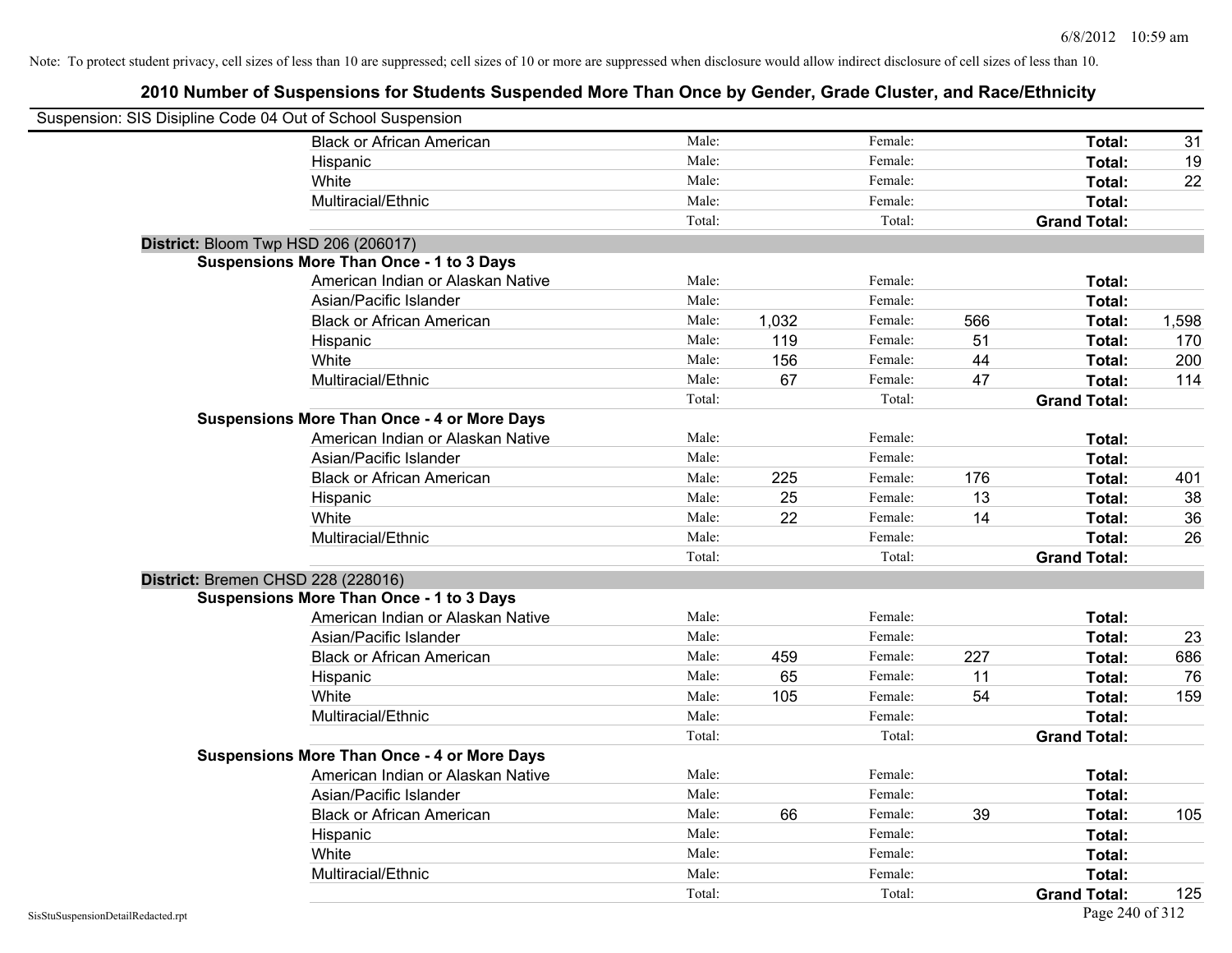| Suspension: SIS Disipline Code 04 Out of School Suspension |        |         |                     |    |
|------------------------------------------------------------|--------|---------|---------------------|----|
| District: Brookwood SD 167 (167002)                        |        |         |                     |    |
| <b>Suspensions More Than Once - 1 to 3 Days</b>            |        |         |                     |    |
| American Indian or Alaskan Native                          | Male:  | Female: | Total:              |    |
| Asian/Pacific Islander                                     | Male:  | Female: | Total:              |    |
| <b>Black or African American</b>                           | Male:  | Female: | Total:              | 17 |
| Hispanic                                                   | Male:  | Female: | Total:              |    |
| White                                                      | Male:  | Female: | Total:              |    |
| Multiracial/Ethnic                                         | Male:  | Female: | Total:              |    |
|                                                            | Total: | Total:  | <b>Grand Total:</b> |    |
| <b>Suspensions More Than Once - 4 or More Days</b>         |        |         |                     |    |
| American Indian or Alaskan Native                          | Male:  | Female: | Total:              |    |
| Asian/Pacific Islander                                     | Male:  | Female: | Total:              |    |
| <b>Black or African American</b>                           | Male:  | Female: | Total:              |    |
| Hispanic                                                   | Male:  | Female: | Total:              |    |
| White                                                      | Male:  | Female: | Total:              |    |
| Multiracial/Ethnic                                         | Male:  | Female: | Total:              |    |
|                                                            | Total: | Total:  | <b>Grand Total:</b> |    |
| District: Burbank SD 111 (111002)                          |        |         |                     |    |
| <b>Suspensions More Than Once - 1 to 3 Days</b>            |        |         |                     |    |
| American Indian or Alaskan Native                          | Male:  | Female: | Total:              |    |
| Asian/Pacific Islander                                     | Male:  | Female: | Total:              |    |
| <b>Black or African American</b>                           | Male:  | Female: | Total:              | 11 |
| Hispanic                                                   | Male:  | Female: | Total:              | 32 |
| White                                                      | Male:  | Female: | Total:              | 15 |
| Multiracial/Ethnic                                         | Male:  | Female: | Total:              |    |
|                                                            | Total: | Total:  | <b>Grand Total:</b> |    |
| <b>Suspensions More Than Once - 4 or More Days</b>         |        |         |                     |    |
| American Indian or Alaskan Native                          | Male:  | Female: | Total:              |    |
| Asian/Pacific Islander                                     | Male:  | Female: | Total:              |    |
| <b>Black or African American</b>                           | Male:  | Female: | Total:              |    |
| Hispanic                                                   | Male:  | Female: | Total:              |    |
| White                                                      | Male:  | Female: | Total:              |    |
| Multiracial/Ethnic                                         | Male:  | Female: | Total:              |    |
|                                                            | Total: | Total:  | <b>Grand Total:</b> |    |
| District: Burnham SD 154-5 (154502)                        |        |         |                     |    |
| Suspensions More Than Once - 1 to 3 Days                   |        |         |                     |    |
| American Indian or Alaskan Native                          | Male:  | Female: | Total:              |    |
| Asian/Pacific Islander                                     | Male:  | Female: | Total:              |    |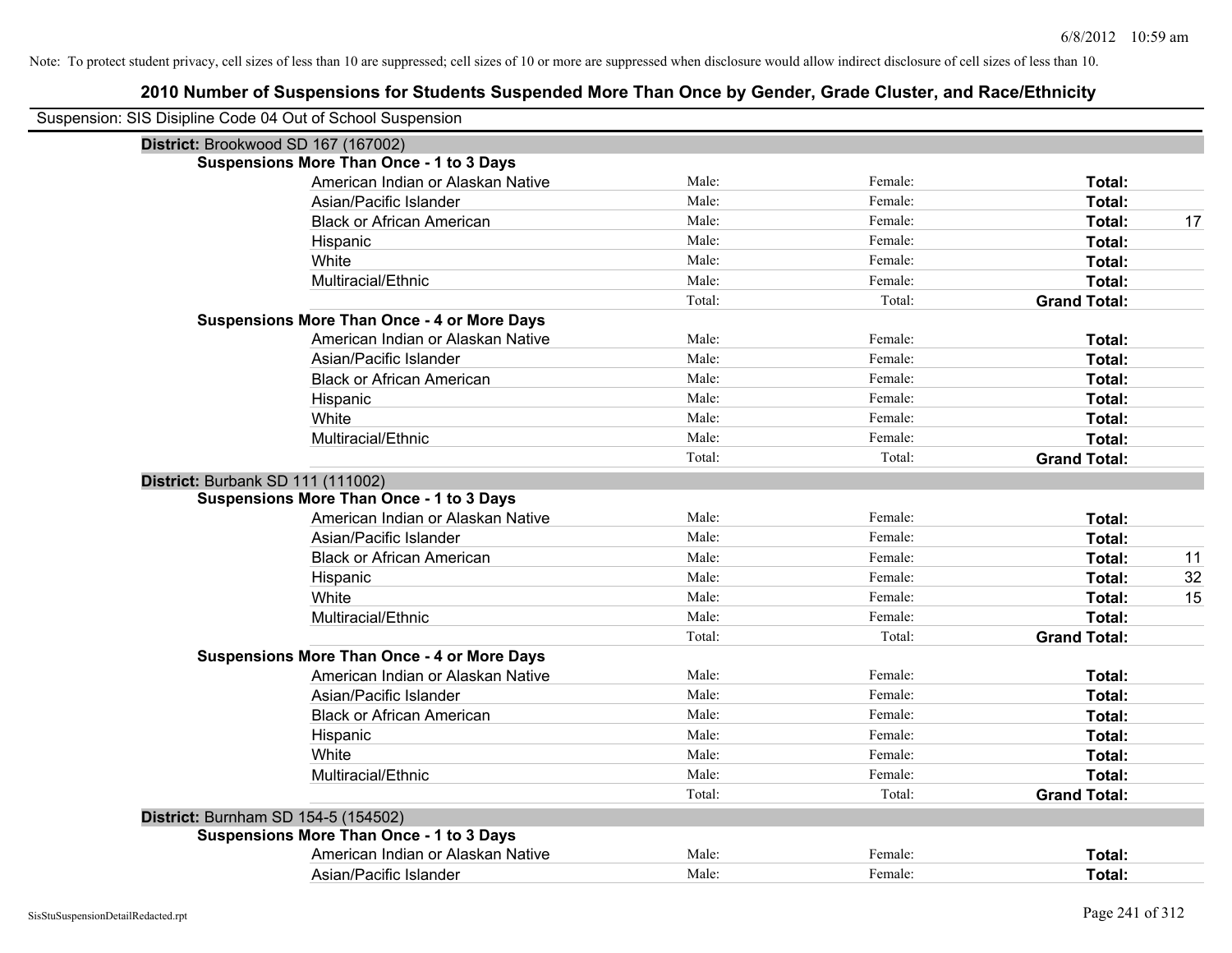| Suspension: SIS Disipline Code 04 Out of School Suspension |                                                    |        |     |         |    |                     |     |
|------------------------------------------------------------|----------------------------------------------------|--------|-----|---------|----|---------------------|-----|
|                                                            | <b>Black or African American</b>                   | Male:  |     | Female: |    | Total:              |     |
|                                                            | Hispanic                                           | Male:  |     | Female: |    | Total:              |     |
|                                                            | White                                              | Male:  |     | Female: |    | Total:              |     |
|                                                            | Multiracial/Ethnic                                 | Male:  |     | Female: |    | Total:              |     |
|                                                            |                                                    | Total: |     | Total:  |    | <b>Grand Total:</b> |     |
| District: Calumet City SD 155 (155002)                     |                                                    |        |     |         |    |                     |     |
|                                                            | <b>Suspensions More Than Once - 1 to 3 Days</b>    |        |     |         |    |                     |     |
|                                                            | American Indian or Alaskan Native                  | Male:  |     | Female: |    | Total:              |     |
|                                                            | Asian/Pacific Islander                             | Male:  |     | Female: |    | Total:              |     |
|                                                            | <b>Black or African American</b>                   | Male:  | 140 | Female: | 45 | Total:              | 185 |
|                                                            | Hispanic                                           | Male:  |     | Female: |    | Total:              | 11  |
|                                                            | White                                              | Male:  |     | Female: |    | Total:              |     |
|                                                            | Multiracial/Ethnic                                 | Male:  |     | Female: |    | Total:              | 12  |
|                                                            |                                                    | Total: |     | Total:  |    | <b>Grand Total:</b> |     |
|                                                            | <b>Suspensions More Than Once - 4 or More Days</b> |        |     |         |    |                     |     |
|                                                            | American Indian or Alaskan Native                  | Male:  |     | Female: |    | Total:              |     |
|                                                            | Asian/Pacific Islander                             | Male:  |     | Female: |    | Total:              |     |
|                                                            | <b>Black or African American</b>                   | Male:  |     | Female: |    | Total:              | 35  |
|                                                            | Hispanic                                           | Male:  |     | Female: |    | Total:              |     |
|                                                            | White                                              | Male:  |     | Female: |    | Total:              |     |
|                                                            | Multiracial/Ethnic                                 | Male:  |     | Female: |    | Total:              |     |
|                                                            |                                                    | Total: |     | Total:  |    | <b>Grand Total:</b> |     |
|                                                            | District: Calumet Public SD 132 (132002)           |        |     |         |    |                     |     |
|                                                            | <b>Suspensions More Than Once - 1 to 3 Days</b>    |        |     |         |    |                     |     |
|                                                            | American Indian or Alaskan Native                  | Male:  |     | Female: |    | Total:              |     |
|                                                            | Asian/Pacific Islander                             | Male:  |     | Female: |    | Total:              |     |
|                                                            | <b>Black or African American</b>                   | Male:  | 51  | Female: | 20 | Total:              | 71  |
|                                                            | Hispanic                                           | Male:  |     | Female: |    | Total:              |     |
|                                                            | White                                              | Male:  |     | Female: |    | Total:              |     |
|                                                            | Multiracial/Ethnic                                 | Male:  |     | Female: |    | Total:              |     |
|                                                            |                                                    | Total: |     | Total:  |    | <b>Grand Total:</b> |     |
|                                                            | <b>Suspensions More Than Once - 4 or More Days</b> |        |     |         |    |                     |     |
|                                                            | American Indian or Alaskan Native                  | Male:  |     | Female: |    | Total:              |     |
|                                                            | Asian/Pacific Islander                             | Male:  |     | Female: |    | Total:              |     |
|                                                            | <b>Black or African American</b>                   | Male:  |     | Female: |    | Total:              | 17  |
|                                                            | Hispanic                                           | Male:  |     | Female: |    | Total:              |     |
|                                                            | White                                              | Male:  |     | Female: |    | Total:              |     |
|                                                            | Multiracial/Ethnic                                 | Male:  |     | Female: |    | Total:              |     |
|                                                            |                                                    | Total: |     | Total:  |    | <b>Grand Total:</b> |     |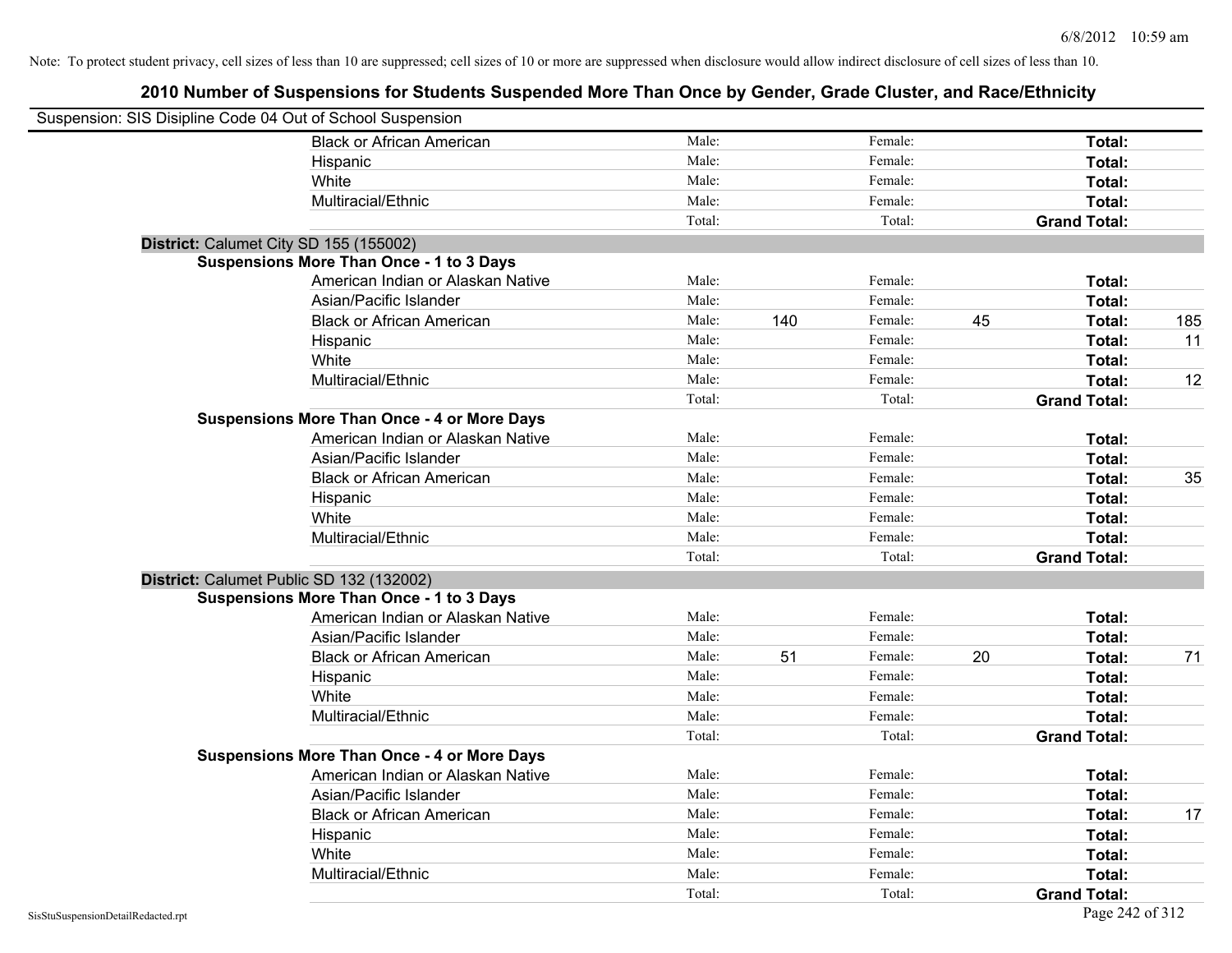| Suspension: SIS Disipline Code 04 Out of School Suspension |        |     |         |    |                     |     |
|------------------------------------------------------------|--------|-----|---------|----|---------------------|-----|
| District: CCSD 168 (168004)                                |        |     |         |    |                     |     |
| <b>Suspensions More Than Once - 1 to 3 Days</b>            |        |     |         |    |                     |     |
| American Indian or Alaskan Native                          | Male:  |     | Female: |    | Total:              |     |
| Asian/Pacific Islander                                     | Male:  |     | Female: |    | Total:              |     |
| <b>Black or African American</b>                           | Male:  | 150 | Female: | 49 | Total:              | 199 |
| Hispanic                                                   | Male:  |     | Female: |    | Total:              |     |
| White                                                      | Male:  |     | Female: |    | Total:              |     |
| Multiracial/Ethnic                                         | Male:  |     | Female: |    | Total:              |     |
|                                                            | Total: |     | Total:  |    | <b>Grand Total:</b> | 211 |
| <b>Suspensions More Than Once - 4 or More Days</b>         |        |     |         |    |                     |     |
| American Indian or Alaskan Native                          | Male:  |     | Female: |    | Total:              |     |
| Asian/Pacific Islander                                     | Male:  |     | Female: |    | Total:              |     |
| <b>Black or African American</b>                           | Male:  |     | Female: |    | Total:              | 33  |
| Hispanic                                                   | Male:  |     | Female: |    | Total:              |     |
| White                                                      | Male:  |     | Female: |    | Total:              |     |
| Multiracial/Ethnic                                         | Male:  |     | Female: |    | Total:              |     |
|                                                            | Total: |     | Total:  |    | <b>Grand Total:</b> |     |
| District: Central Stickney SD 110 (110002)                 |        |     |         |    |                     |     |
| <b>Suspensions More Than Once - 1 to 3 Days</b>            |        |     |         |    |                     |     |
| American Indian or Alaskan Native                          | Male:  |     | Female: |    | Total:              |     |
| Asian/Pacific Islander                                     | Male:  |     | Female: |    | Total:              |     |
| <b>Black or African American</b>                           | Male:  |     | Female: |    | Total:              |     |
| Hispanic                                                   | Male:  |     | Female: |    | Total:              |     |
| White                                                      | Male:  |     | Female: |    | Total:              |     |
| Multiracial/Ethnic                                         | Male:  |     | Female: |    | Total:              |     |
|                                                            | Total: |     | Total:  |    | <b>Grand Total:</b> |     |
| <b>Suspensions More Than Once - 4 or More Days</b>         |        |     |         |    |                     |     |
| American Indian or Alaskan Native                          | Male:  |     | Female: |    | Total:              |     |
| Asian/Pacific Islander                                     | Male:  |     | Female: |    | Total:              |     |
| <b>Black or African American</b>                           | Male:  |     | Female: |    | Total:              |     |
| Hispanic                                                   | Male:  |     | Female: |    | Total:              |     |
| White                                                      | Male:  |     | Female: |    | Total:              |     |
| Multiracial/Ethnic                                         | Male:  |     | Female: |    | Total:              |     |
|                                                            | Total: |     | Total:  |    | <b>Grand Total:</b> |     |
| District: Chicago Heights SD 170 (170002)                  |        |     |         |    |                     |     |
| <b>Suspensions More Than Once - 1 to 3 Days</b>            |        |     |         |    |                     |     |
| American Indian or Alaskan Native                          | Male:  |     | Female: |    | Total:              |     |
| Asian/Pacific Islander                                     | Male:  |     | Female: |    | Total:              |     |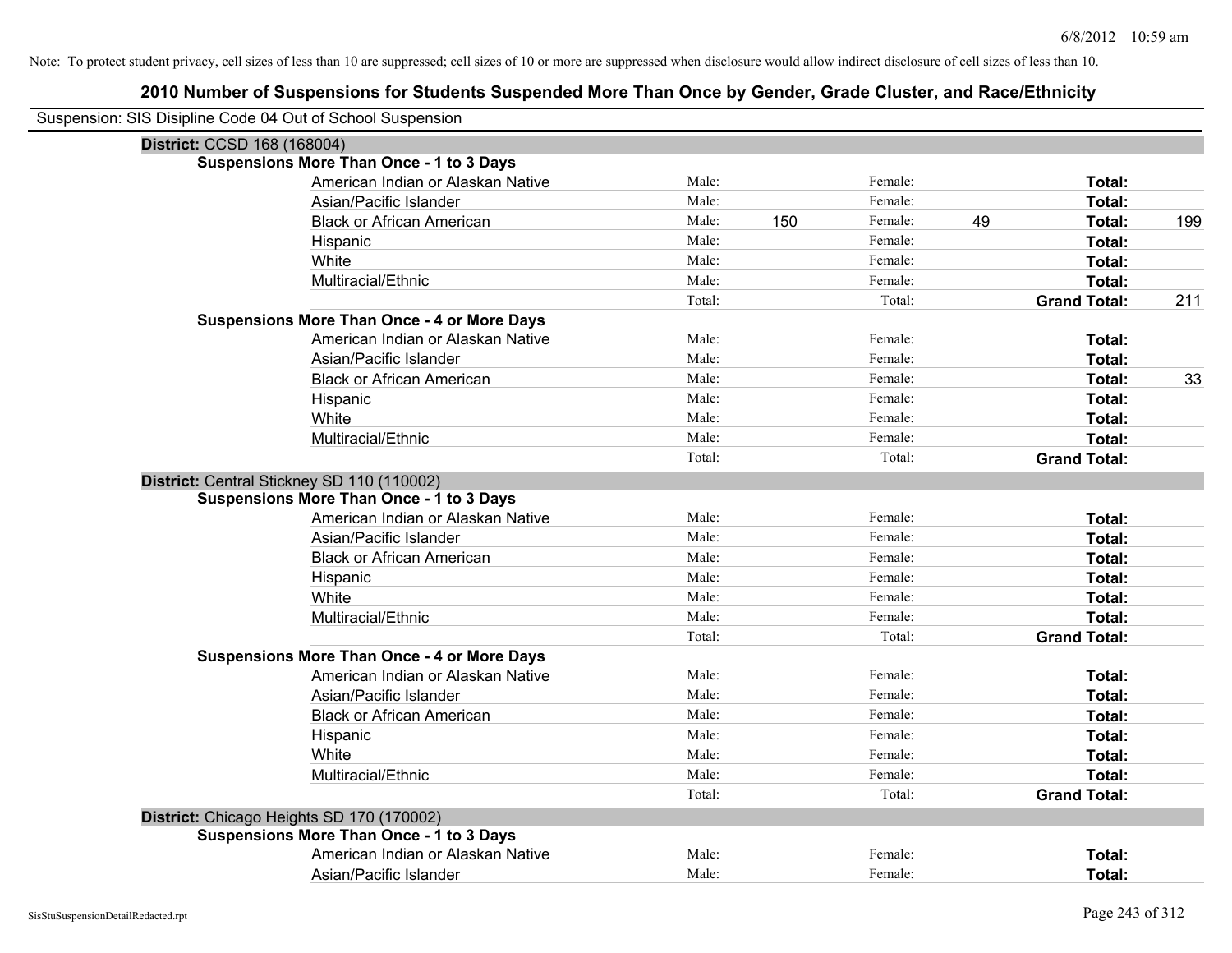|                                    | Suspension: SIS Disipline Code 04 Out of School Suspension |        |     |         |    |                     |     |
|------------------------------------|------------------------------------------------------------|--------|-----|---------|----|---------------------|-----|
|                                    | <b>Black or African American</b>                           | Male:  | 160 | Female: | 65 | Total:              | 225 |
|                                    | Hispanic                                                   | Male:  |     | Female: |    | Total:              | 45  |
|                                    | White                                                      | Male:  |     | Female: |    | Total:              |     |
|                                    | Multiracial/Ethnic                                         | Male:  |     | Female: |    | Total:              |     |
|                                    |                                                            | Total: |     | Total:  |    | <b>Grand Total:</b> |     |
|                                    | <b>Suspensions More Than Once - 4 or More Days</b>         |        |     |         |    |                     |     |
|                                    | American Indian or Alaskan Native                          | Male:  |     | Female: |    | Total:              |     |
|                                    | Asian/Pacific Islander                                     | Male:  |     | Female: |    | Total:              |     |
|                                    | <b>Black or African American</b>                           | Male:  | 20  | Female: | 13 | Total:              | 33  |
|                                    | Hispanic                                                   | Male:  |     | Female: |    | Total:              |     |
|                                    | White                                                      | Male:  |     | Female: |    | Total:              |     |
|                                    | Multiracial/Ethnic                                         | Male:  |     | Female: |    | Total:              |     |
|                                    |                                                            | Total: |     | Total:  |    | <b>Grand Total:</b> |     |
|                                    | District: Chicago Ridge SD 127-5 (127502)                  |        |     |         |    |                     |     |
|                                    | Suspensions More Than Once - 1 to 3 Days                   |        |     |         |    |                     |     |
|                                    | American Indian or Alaskan Native                          | Male:  |     | Female: |    | Total:              |     |
|                                    | Asian/Pacific Islander                                     | Male:  |     | Female: |    | Total:              |     |
|                                    | <b>Black or African American</b>                           | Male:  |     | Female: |    | Total:              |     |
|                                    | Hispanic                                                   | Male:  |     | Female: |    | Total:              |     |
|                                    | White                                                      | Male:  |     | Female: |    | Total:              | 11  |
|                                    | Multiracial/Ethnic                                         | Male:  |     | Female: |    | Total:              |     |
|                                    |                                                            | Total: |     | Total:  |    | <b>Grand Total:</b> |     |
|                                    | <b>Suspensions More Than Once - 4 or More Days</b>         |        |     |         |    |                     |     |
|                                    | American Indian or Alaskan Native                          | Male:  |     | Female: |    | Total:              |     |
|                                    | Asian/Pacific Islander                                     | Male:  |     | Female: |    | Total:              |     |
|                                    | <b>Black or African American</b>                           | Male:  |     | Female: |    | Total:              |     |
|                                    | Hispanic                                                   | Male:  |     | Female: |    | Total:              |     |
|                                    | White                                                      | Male:  |     | Female: |    | Total:              |     |
|                                    | Multiracial/Ethnic                                         | Male:  |     | Female: |    | Total:              |     |
|                                    |                                                            | Total: |     | Total:  |    | <b>Grand Total:</b> |     |
|                                    | District: CHSD 218 (218016)                                |        |     |         |    |                     |     |
|                                    | <b>Suspensions More Than Once - 1 to 3 Days</b>            |        |     |         |    |                     |     |
|                                    | American Indian or Alaskan Native                          | Male:  |     | Female: |    | Total:              |     |
|                                    | Asian/Pacific Islander                                     | Male:  |     | Female: |    | Total:              |     |
|                                    | <b>Black or African American</b>                           | Male:  | 115 | Female: | 56 | Total:              | 171 |
|                                    | Hispanic                                                   | Male:  | 92  | Female: | 24 | Total:              | 116 |
|                                    | White                                                      | Male:  |     | Female: |    | Total:              | 22  |
|                                    | Multiracial/Ethnic                                         | Male:  |     | Female: |    | Total:              |     |
|                                    |                                                            | Total: |     | Total:  |    | <b>Grand Total:</b> |     |
| SisStuSuspensionDetailRedacted.rpt |                                                            |        |     |         |    | Page 244 of 312     |     |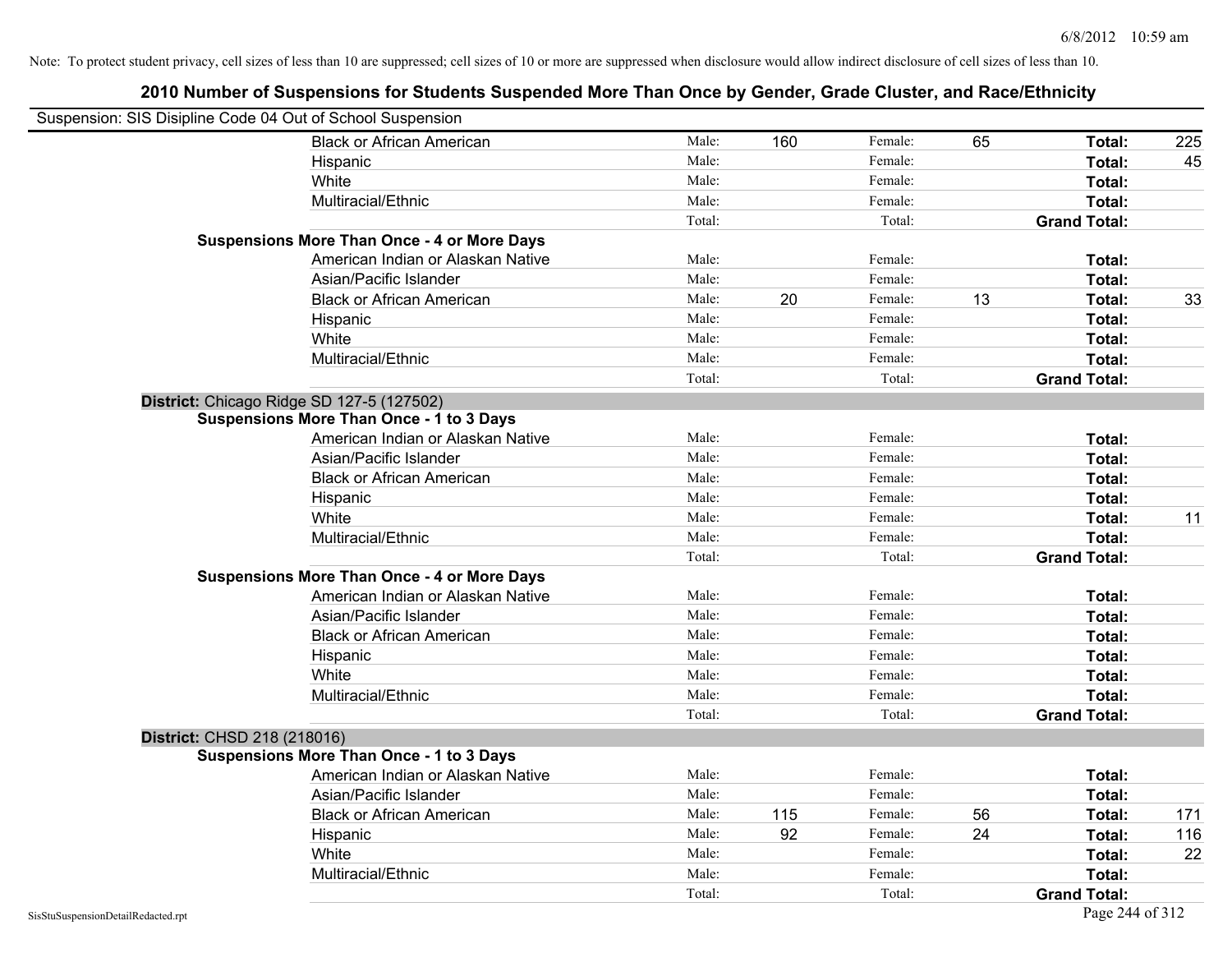### **2010 Number of Suspensions for Students Suspended More Than Once by Gender, Grade Cluster, and Race/Ethnicity** Suspension: SIS Disipline Code 04 Out of School Suspension **Suspensions More Than Once - 4 or More Days** American Indian or Alaskan Native **Male:** Male: Female: Female: **Total:** Total: Asian/Pacific Islander **Figure 1.1 Contained Asian** Male: Female: Female: **Total:** Total: Black or African American **Male:** 130 Female: 18 Total: 48 Hispanic Male: Female: **Total:** 52 White **Total:** Male: Female: **Total:** Female: **Total:** Total: Multiracial/Ethnic **Total:** Male: **Male:** Female: **Total: Total:** Female: **Total:** Female: **Total:** Total: Total: Total: **Grand Total:** 112 **District:** Cons HSD 230 (230013) **Suspensions More Than Once - 1 to 3 Days** American Indian or Alaskan Native **Male:** Male: Female: Female: **Total:** Total: Asian/Pacific Islander **Male:** Male: Female: Female: **Total:** 26 Black or African American Male: 104 Female: 17 **Total:** 121 Hispanic Male: 162 Female: 55 **Total:** 217 White Male: 876 Female: 245 **Total:** 1,121 Multiracial/Ethnic Male: 33 Female: 18 **Total:** 51 Total: Total: **Grand Total: Suspensions More Than Once - 4 or More Days** American Indian or Alaskan Native **Male:** Male: Female: Female: **Total:** Total: Asian/Pacific Islander **Figure 1.1 Contained Asian** Male: Female: **Female: Total: Total: Total: Total: Total: Total: Total: Total: Total: Total: Total: Total: Total: Total: Total: Total: T** Black or African American **Male:** Male: Female: Female: **Total:** 23 Hispanic Male: Female: **Total:** 26 White Male: 83 Female: 24 **Total:** 107 Multiracial/Ethnic **Total:** Male: Male: Female: **Total:** Total: Female: **Total:** Total: Total: 132 Total: 35 **Grand Total:** 167 **District:** Cook County SD 130 (130002) **Suspensions More Than Once - 1 to 3 Days** American Indian or Alaskan Native **Male:** Male: Female: Female: **Total:** Total: Asian/Pacific Islander **Figure 1.1 Contained Asian** Male: Female: **Female: Total: Total: Total: Total: Total: Total: Total: Total: Total: Total: Total: Total: Total: Total: Total: Total: T** Black or African American **Male:** Male: Female: Female: **Total:** Total: Hispanic **Total:** Male: Female: **Total:** Female: **Total:** Total: **Total:** Female: **Total:** Total: **Total:** Total: **Total:** Total: **Total:** Total: **Total:** Total: **Total:** Total: **Total:** Total: **Total:** Total: **Total:** Tot White **Total:** Male: Female: **Total:** Female: **Total:** Total: Multiracial/Ethnic **Total:** Male: Female: **Female: Total:** Total: **Total:** Female: **Total:** Total: **Female:** Total: **Total:** Total: **Total:** Total: **Total:** Total: **Total:** Total: **Total:** Total: **Total:** Total: **Total:** Total: Total: **Grand Total: Suspensions More Than Once - 4 or More Days** American Indian or Alaskan Native **Male:** Male: Female: Female: **Total:** Total: Asian/Pacific Islander **Figure 1.1 Contact Contact Contact Contact Contact Contact Contact Contact Contact Conta** Black or African American **Male:** Male: Female: Female: **Total:** Total: Hispanic **Total:** Male: Female: **Total:** Female: **Total:** Total: **Total:** Female: **Total:** Total: **Total:** Total: **Total:** Total: **Total:** Total: **Total:** Total: **Total:** Total: **Total:** Total: **Total:** Total: **Total:** Tot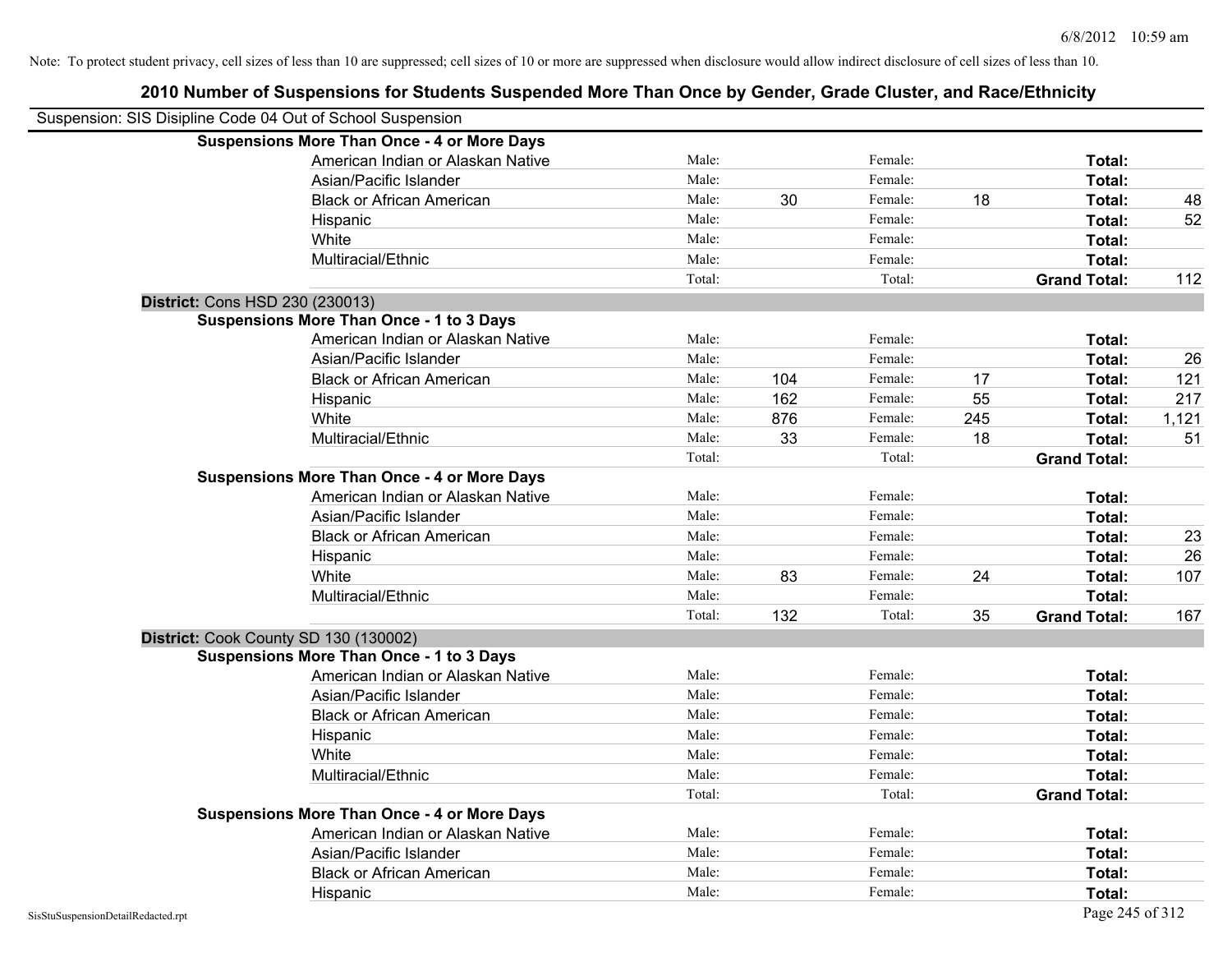### **2010 Number of Suspensions for Students Suspended More Than Once by Gender, Grade Cluster, and Race/Ethnicity**

| Suspension: SIS Disipline Code 04 Out of School Suspension |                                                    |        |     |               |                     |               |
|------------------------------------------------------------|----------------------------------------------------|--------|-----|---------------|---------------------|---------------|
|                                                            | White                                              | Male:  |     | Female:       |                     | Total:        |
|                                                            | Multiracial/Ethnic                                 | Male:  |     | Female:       |                     | Total:        |
|                                                            |                                                    | Total: |     | Total:        | <b>Grand Total:</b> |               |
|                                                            | District: Country Club Hills SD 160 (160002)       |        |     |               |                     |               |
|                                                            | <b>Suspensions More Than Once - 1 to 3 Days</b>    |        |     |               |                     |               |
|                                                            | American Indian or Alaskan Native                  | Male:  |     | Female:       |                     | Total:        |
|                                                            | Asian/Pacific Islander                             | Male:  |     | Female:       |                     | Total:        |
|                                                            | <b>Black or African American</b>                   | Male:  |     | Female:       |                     | Total:<br>31  |
|                                                            | Hispanic                                           | Male:  |     | Female:       |                     | Total:        |
|                                                            | White                                              | Male:  |     | Female:       |                     | Total:        |
|                                                            | Multiracial/Ethnic                                 | Male:  |     | Female:       |                     | Total:        |
|                                                            |                                                    | Total: |     | Total:        | <b>Grand Total:</b> |               |
|                                                            | <b>Suspensions More Than Once - 4 or More Days</b> |        |     |               |                     |               |
|                                                            | American Indian or Alaskan Native                  | Male:  |     | Female:       |                     | Total:        |
|                                                            | Asian/Pacific Islander                             | Male:  |     | Female:       |                     | Total:        |
|                                                            | <b>Black or African American</b>                   | Male:  |     | Female:       |                     | 40<br>Total:  |
|                                                            | Hispanic                                           | Male:  |     | Female:       |                     | Total:        |
|                                                            | White                                              | Male:  |     | Female:       |                     | Total:        |
|                                                            | Multiracial/Ethnic                                 | Male:  |     | Female:       |                     | Total:        |
|                                                            |                                                    | Total: |     | Total:        | <b>Grand Total:</b> |               |
| District: Dolton SD 148 (148002)                           |                                                    |        |     |               |                     |               |
|                                                            | <b>Suspensions More Than Once - 1 to 3 Days</b>    |        |     |               |                     |               |
|                                                            | American Indian or Alaskan Native                  | Male:  |     | Female:       |                     | Total:        |
|                                                            | Asian/Pacific Islander                             | Male:  |     | Female:       |                     | Total:        |
|                                                            | <b>Black or African American</b>                   | Male:  | 131 | Female:<br>25 |                     | 156<br>Total: |
|                                                            | Hispanic                                           | Male:  |     | Female:       |                     | Total:        |
|                                                            | White                                              | Male:  |     | Female:       |                     | Total:        |
|                                                            | Multiracial/Ethnic                                 | Male:  |     | Female:       |                     | Total:        |
|                                                            |                                                    | Total: |     | Total:        | <b>Grand Total:</b> |               |
|                                                            | <b>Suspensions More Than Once - 4 or More Days</b> |        |     |               |                     |               |
|                                                            | American Indian or Alaskan Native                  | Male:  |     | Female:       |                     | Total:        |
|                                                            | Asian/Pacific Islander                             | Male:  |     | Female:       |                     | Total:        |
|                                                            | <b>Black or African American</b>                   | Male:  | 55  | Female:<br>20 |                     | Total:<br>75  |
|                                                            | Hispanic                                           | Male:  |     | Female:       |                     | <b>Total:</b> |
|                                                            | White                                              | Male:  |     | Female:       |                     | Total:        |
|                                                            | Multiracial/Ethnic                                 | Male:  |     | Female:       |                     | Total:        |
|                                                            |                                                    | Total: |     | Total:        | <b>Grand Total:</b> |               |
|                                                            |                                                    |        |     |               |                     |               |

#### **District:** Dolton SD 149 (149002)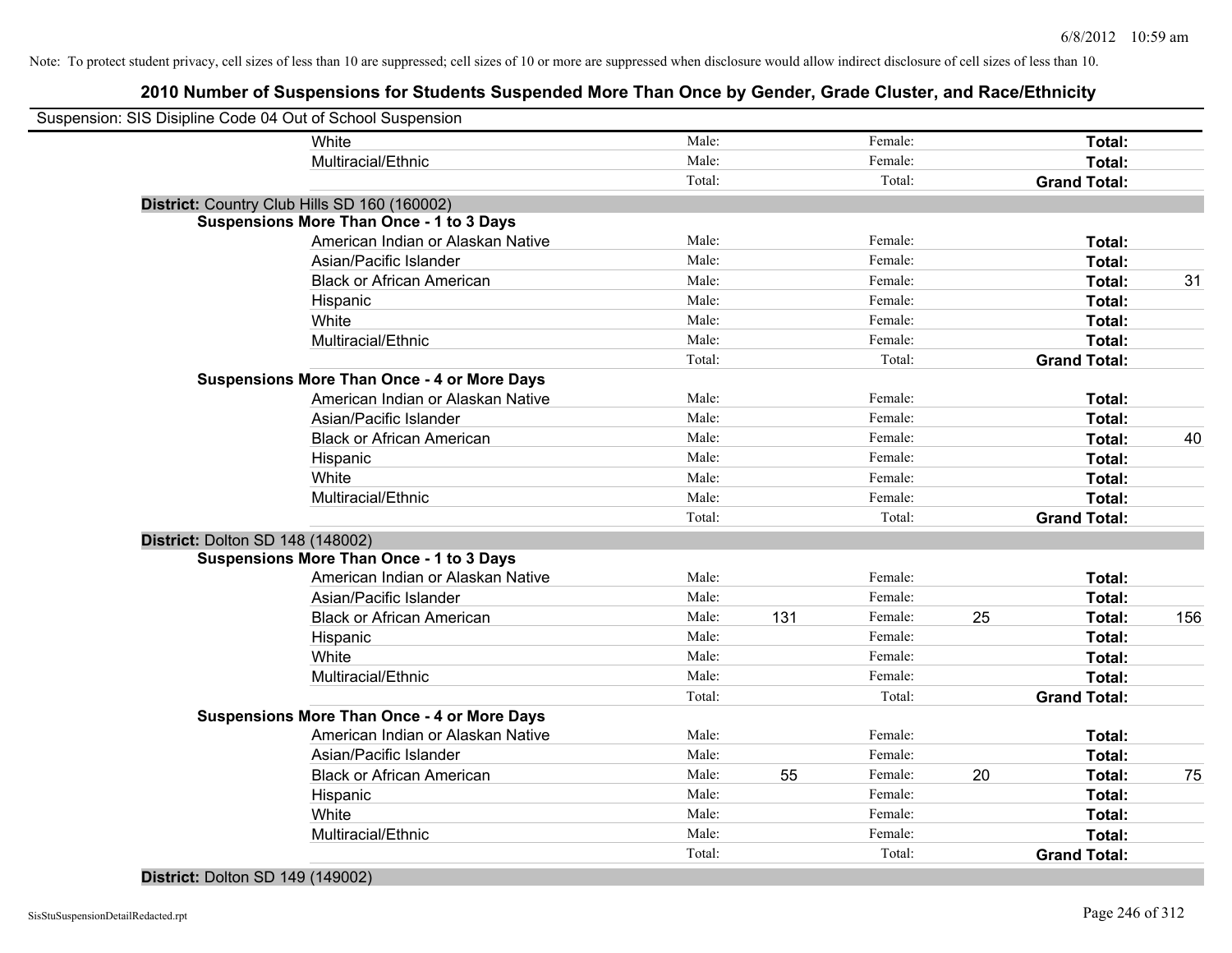| Suspension: SIS Disipline Code 04 Out of School Suspension |                                                    |        |     |         |    |                     |     |
|------------------------------------------------------------|----------------------------------------------------|--------|-----|---------|----|---------------------|-----|
|                                                            | <b>Suspensions More Than Once - 1 to 3 Days</b>    |        |     |         |    |                     |     |
|                                                            | American Indian or Alaskan Native                  | Male:  |     | Female: |    | Total:              |     |
|                                                            | Asian/Pacific Islander                             | Male:  |     | Female: |    | Total:              |     |
|                                                            | <b>Black or African American</b>                   | Male:  |     | Female: |    | Total:              |     |
|                                                            | Hispanic                                           | Male:  |     | Female: |    | Total:              |     |
|                                                            | White                                              | Male:  |     | Female: |    | Total:              |     |
|                                                            | Multiracial/Ethnic                                 | Male:  |     | Female: |    | Total:              |     |
|                                                            |                                                    | Total: |     | Total:  |    | <b>Grand Total:</b> |     |
|                                                            | <b>Suspensions More Than Once - 4 or More Days</b> |        |     |         |    |                     |     |
|                                                            | American Indian or Alaskan Native                  | Male:  |     | Female: |    | Total:              |     |
|                                                            | Asian/Pacific Islander                             | Male:  |     | Female: |    | Total:              |     |
|                                                            | <b>Black or African American</b>                   | Male:  |     | Female: |    | Total:              |     |
|                                                            | Hispanic                                           | Male:  |     | Female: |    | Total:              |     |
|                                                            | White                                              | Male:  |     | Female: |    | Total:              |     |
|                                                            | Multiracial/Ethnic                                 | Male:  |     | Female: |    | Total:              |     |
|                                                            |                                                    | Total: |     | Total:  |    | <b>Grand Total:</b> |     |
| District: ESD 159 (159002)                                 |                                                    |        |     |         |    |                     |     |
|                                                            | <b>Suspensions More Than Once - 1 to 3 Days</b>    |        |     |         |    |                     |     |
|                                                            | American Indian or Alaskan Native                  | Male:  |     | Female: |    | Total:              |     |
|                                                            | Asian/Pacific Islander                             | Male:  |     | Female: |    | Total:              |     |
|                                                            | <b>Black or African American</b>                   | Male:  | 123 | Female: | 32 | Total:              | 155 |
|                                                            | Hispanic                                           | Male:  |     | Female: |    | Total:              |     |
|                                                            | White                                              | Male:  |     | Female: |    | Total:              |     |
|                                                            | Multiracial/Ethnic                                 | Male:  |     | Female: |    | Total:              |     |
|                                                            |                                                    | Total: |     | Total:  |    | <b>Grand Total:</b> |     |
|                                                            | <b>Suspensions More Than Once - 4 or More Days</b> |        |     |         |    |                     |     |
|                                                            | American Indian or Alaskan Native                  | Male:  |     | Female: |    | Total:              |     |
|                                                            | Asian/Pacific Islander                             | Male:  |     | Female: |    | Total:              |     |
|                                                            | <b>Black or African American</b>                   | Male:  |     | Female: |    | Total:              | 22  |
|                                                            | Hispanic                                           | Male:  |     | Female: |    | Total:              |     |
|                                                            | White                                              | Male:  |     | Female: |    | Total:              |     |
|                                                            | Multiracial/Ethnic                                 | Male:  |     | Female: |    | Total:              |     |
|                                                            |                                                    | Total: |     | Total:  |    | <b>Grand Total:</b> |     |
|                                                            | District: Evergreen Park CHSD 231 (231016)         |        |     |         |    |                     |     |
|                                                            | <b>Suspensions More Than Once - 1 to 3 Days</b>    |        |     |         |    |                     |     |
|                                                            | American Indian or Alaskan Native                  | Male:  |     | Female: |    | Total:              |     |
|                                                            | Asian/Pacific Islander                             | Male:  |     | Female: |    | Total:              |     |
|                                                            | <b>Black or African American</b>                   | Male:  | 20  | Female: | 36 | Total:              | 56  |
|                                                            | Hispanic                                           | Male:  |     | Female: |    | Total:              |     |
| SisStuSuspensionDetailRedacted.rpt                         |                                                    |        |     |         |    | Page 247 of 312     |     |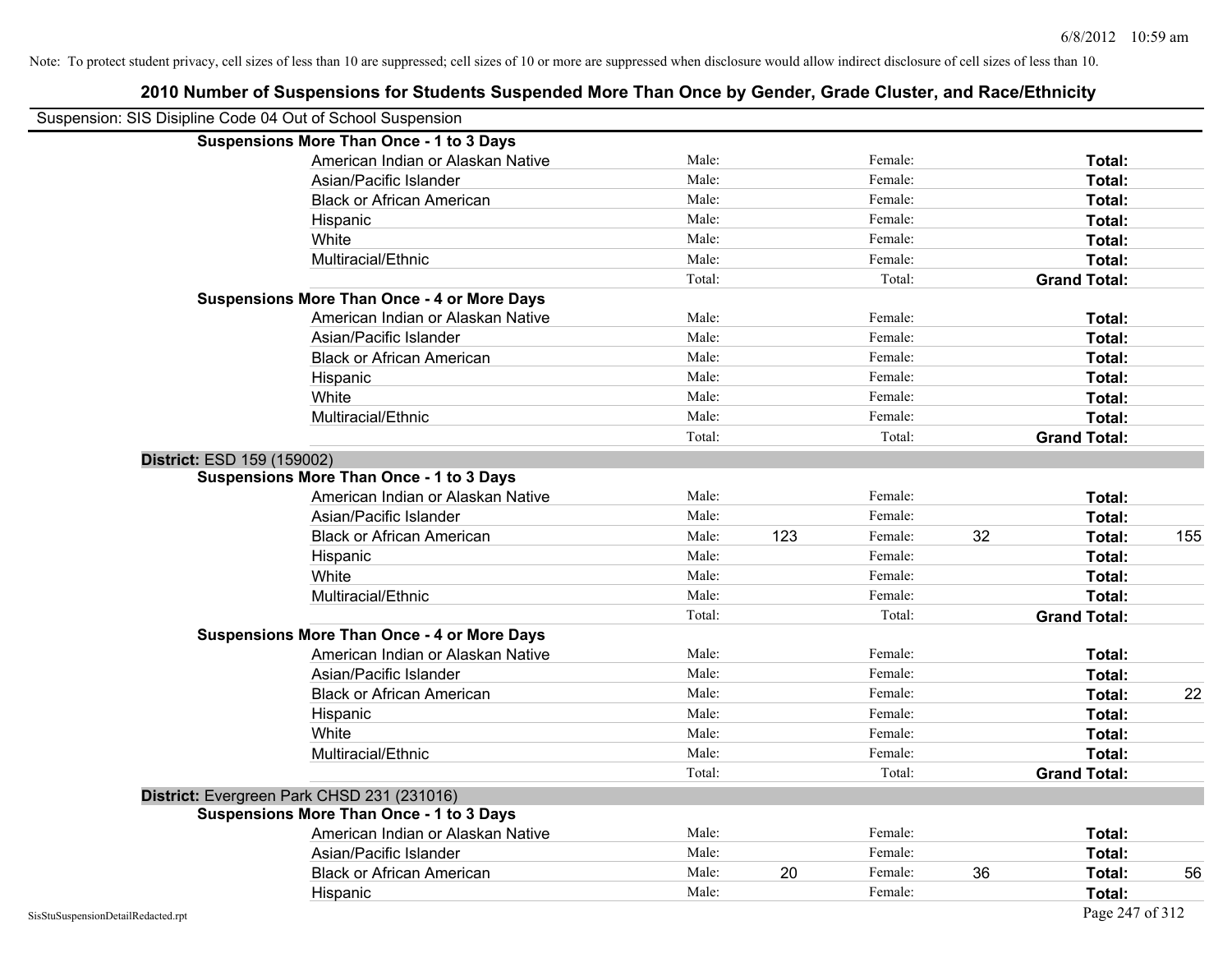| Suspension: SIS Disipline Code 04 Out of School Suspension |                                                    |        |         |                     |    |
|------------------------------------------------------------|----------------------------------------------------|--------|---------|---------------------|----|
|                                                            | White                                              | Male:  | Female: | Total:              | 38 |
|                                                            | Multiracial/Ethnic                                 | Male:  | Female: | <b>Total:</b>       |    |
|                                                            |                                                    | Total: | Total:  | <b>Grand Total:</b> |    |
|                                                            | <b>Suspensions More Than Once - 4 or More Days</b> |        |         |                     |    |
|                                                            | American Indian or Alaskan Native                  | Male:  | Female: | Total:              |    |
|                                                            | Asian/Pacific Islander                             | Male:  | Female: | Total:              |    |
|                                                            | <b>Black or African American</b>                   | Male:  | Female: | Total:              |    |
|                                                            | Hispanic                                           | Male:  | Female: | Total:              |    |
|                                                            | White                                              | Male:  | Female: | Total:              |    |
|                                                            | Multiracial/Ethnic                                 | Male:  | Female: | Total:              |    |
|                                                            |                                                    | Total: | Total:  | <b>Grand Total:</b> |    |
|                                                            | District: Evergreen Park ESD 124 (124002)          |        |         |                     |    |
|                                                            | <b>Suspensions More Than Once - 1 to 3 Days</b>    |        |         |                     |    |
|                                                            | American Indian or Alaskan Native                  | Male:  | Female: | Total:              |    |
|                                                            | Asian/Pacific Islander                             | Male:  | Female: | Total:              |    |
|                                                            | <b>Black or African American</b>                   | Male:  | Female: | Total:              | 10 |
|                                                            | Hispanic                                           | Male:  | Female: | Total:              |    |
|                                                            | White                                              | Male:  | Female: | Total:              |    |
|                                                            | Multiracial/Ethnic                                 | Male:  | Female: | Total:              |    |
|                                                            |                                                    | Total: | Total:  | <b>Grand Total:</b> |    |
|                                                            | <b>Suspensions More Than Once - 4 or More Days</b> |        |         |                     |    |
|                                                            | American Indian or Alaskan Native                  | Male:  | Female: | Total:              |    |
|                                                            | Asian/Pacific Islander                             | Male:  | Female: | Total:              |    |
|                                                            | <b>Black or African American</b>                   | Male:  | Female: | Total:              |    |
|                                                            | Hispanic                                           | Male:  | Female: | Total:              |    |
|                                                            | White                                              | Male:  | Female: | Total:              |    |
|                                                            | Multiracial/Ethnic                                 | Male:  | Female: | Total:              |    |
|                                                            |                                                    | Total: | Total:  | <b>Grand Total:</b> |    |
|                                                            | District: Exc Children Have Opportunities (151061) |        |         |                     |    |
|                                                            | <b>Suspensions More Than Once - 1 to 3 Days</b>    |        |         |                     |    |
|                                                            | American Indian or Alaskan Native                  | Male:  | Female: | Total:              |    |
|                                                            | Asian/Pacific Islander                             | Male:  | Female: | Total:              |    |
|                                                            | <b>Black or African American</b>                   | Male:  | Female: | Total:              | 15 |
|                                                            | Hispanic                                           | Male:  | Female: | Total:              |    |
|                                                            | White                                              | Male:  | Female: | Total:              |    |
|                                                            | Multiracial/Ethnic                                 | Male:  | Female: | Total:              |    |
|                                                            |                                                    | Total: | Total:  | <b>Grand Total:</b> |    |
|                                                            | <b>Suspensions More Than Once - 4 or More Days</b> |        |         |                     |    |
|                                                            | American Indian or Alaskan Native                  | Male:  | Female: | Total:              |    |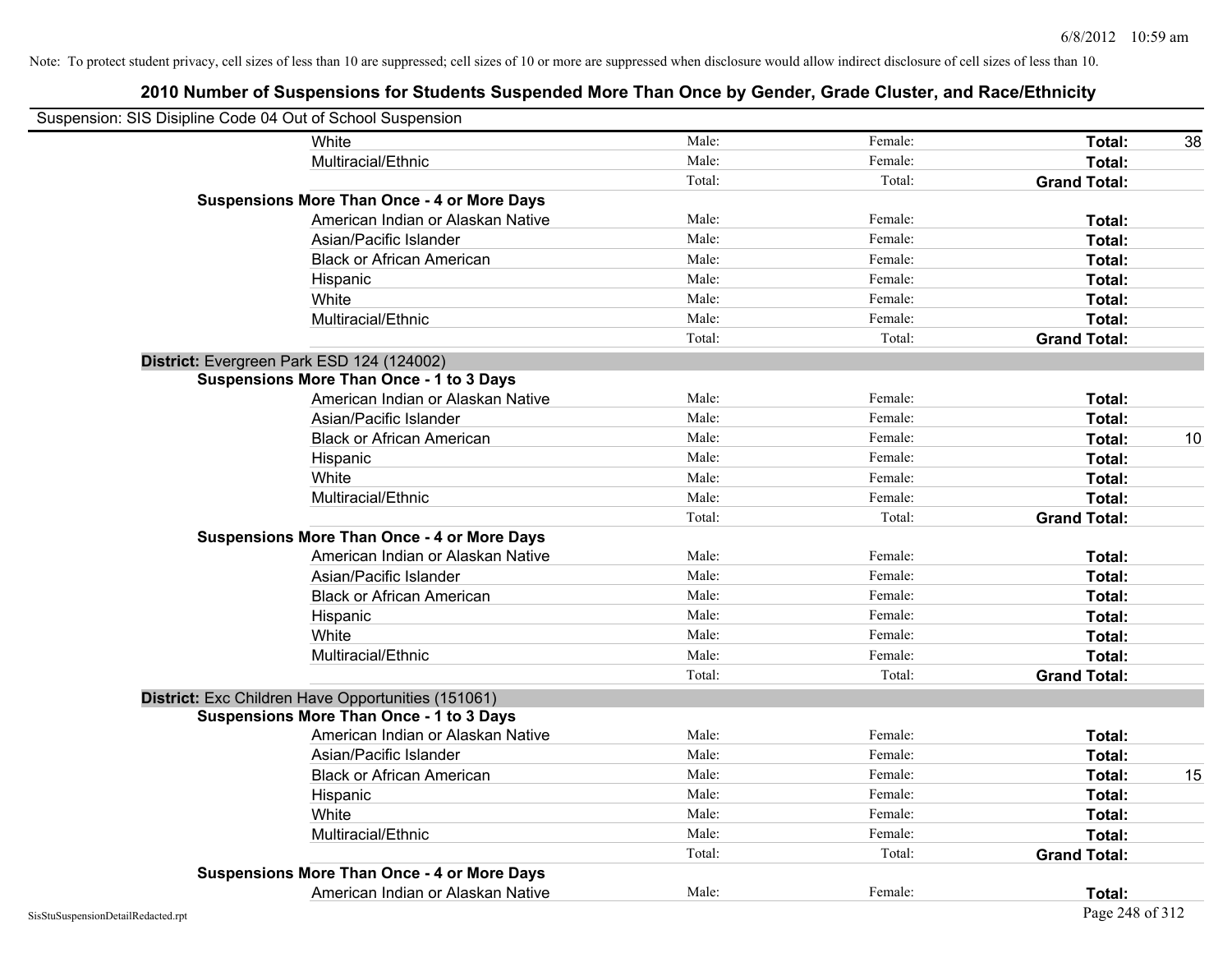| Suspension: SIS Disipline Code 04 Out of School Suspension |                                                    |        |     |         |    |                     |     |
|------------------------------------------------------------|----------------------------------------------------|--------|-----|---------|----|---------------------|-----|
|                                                            | Asian/Pacific Islander                             | Male:  |     | Female: |    | Total:              |     |
|                                                            | <b>Black or African American</b>                   | Male:  |     | Female: |    | Total:              |     |
|                                                            | Hispanic                                           | Male:  |     | Female: |    | Total:              |     |
|                                                            | White                                              | Male:  |     | Female: |    | Total:              |     |
|                                                            | Multiracial/Ethnic                                 | Male:  |     | Female: |    | Total:              |     |
|                                                            |                                                    | Total: |     | Total:  |    | <b>Grand Total:</b> |     |
| District: Flossmoor SD 161 (161002)                        |                                                    |        |     |         |    |                     |     |
|                                                            | <b>Suspensions More Than Once - 1 to 3 Days</b>    |        |     |         |    |                     |     |
|                                                            | American Indian or Alaskan Native                  | Male:  |     | Female: |    | Total:              |     |
|                                                            | Asian/Pacific Islander                             | Male:  |     | Female: |    | Total:              |     |
|                                                            | <b>Black or African American</b>                   | Male:  | 143 | Female: | 31 | Total:              | 174 |
|                                                            | Hispanic                                           | Male:  |     | Female: |    | Total:              | 10  |
|                                                            | White                                              | Male:  |     | Female: |    | Total:              | 10  |
|                                                            | Multiracial/Ethnic                                 | Male:  |     | Female: |    | Total:              |     |
|                                                            |                                                    | Total: |     | Total:  |    | <b>Grand Total:</b> |     |
|                                                            | <b>Suspensions More Than Once - 4 or More Days</b> |        |     |         |    |                     |     |
|                                                            | American Indian or Alaskan Native                  | Male:  |     | Female: |    | Total:              |     |
|                                                            | Asian/Pacific Islander                             | Male:  |     | Female: |    | Total:              |     |
|                                                            | <b>Black or African American</b>                   | Male:  |     | Female: |    | Total:              | 30  |
|                                                            | Hispanic                                           | Male:  |     | Female: |    | Total:              |     |
|                                                            | White                                              | Male:  |     | Female: |    | Total:              |     |
|                                                            | Multiracial/Ethnic                                 | Male:  |     | Female: |    | Total:              |     |
|                                                            |                                                    | Total: |     | Total:  |    | <b>Grand Total:</b> |     |
| District: Ford Heights SD 169 (169002)                     |                                                    |        |     |         |    |                     |     |
|                                                            | <b>Suspensions More Than Once - 1 to 3 Days</b>    |        |     |         |    |                     |     |
|                                                            | American Indian or Alaskan Native                  | Male:  |     | Female: |    | Total:              |     |
|                                                            | Asian/Pacific Islander                             | Male:  |     | Female: |    | Total:              |     |
|                                                            | <b>Black or African American</b>                   | Male:  | 188 | Female: | 38 | Total:              | 226 |
|                                                            | Hispanic                                           | Male:  |     | Female: |    | Total:              |     |
|                                                            | White                                              | Male:  |     | Female: |    | Total:              |     |
|                                                            | Multiracial/Ethnic                                 | Male:  |     | Female: |    | Total:              |     |
|                                                            |                                                    | Total: |     | Total:  |    | <b>Grand Total:</b> |     |
|                                                            | <b>Suspensions More Than Once - 4 or More Days</b> |        |     |         |    |                     |     |
|                                                            | American Indian or Alaskan Native                  | Male:  |     | Female: |    | Total:              |     |
|                                                            | Asian/Pacific Islander                             | Male:  |     | Female: |    | Total:              |     |
|                                                            | <b>Black or African American</b>                   | Male:  |     | Female: |    | Total:              | 25  |
|                                                            | Hispanic                                           | Male:  |     | Female: |    | Total:              |     |
|                                                            | White                                              | Male:  |     | Female: |    | Total:              |     |
|                                                            | Multiracial/Ethnic                                 | Male:  |     | Female: |    | Total:              |     |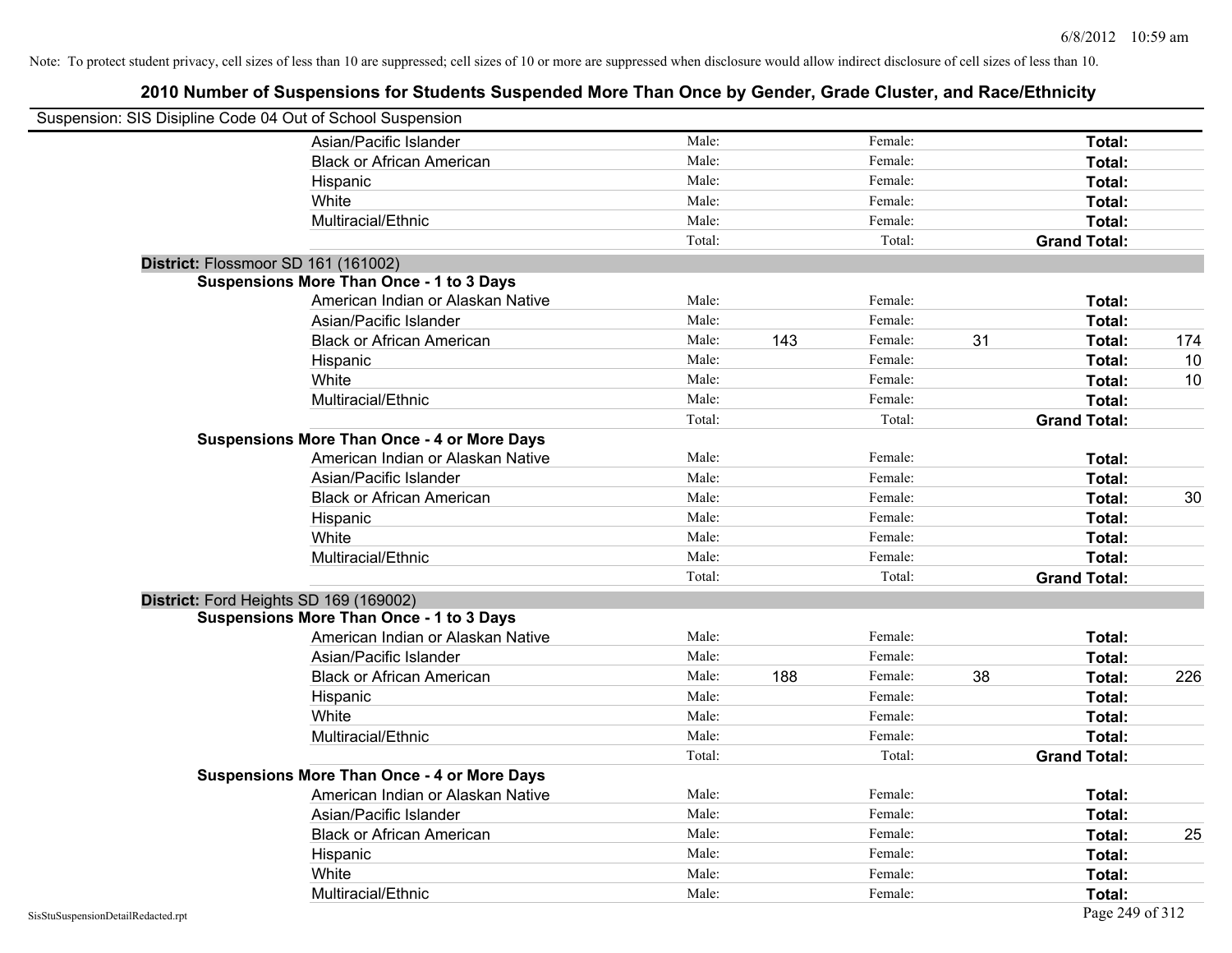|                                  | Suspension: SIS Disipline Code 04 Out of School Suspension |        |    |         |    |                     |    |
|----------------------------------|------------------------------------------------------------|--------|----|---------|----|---------------------|----|
|                                  |                                                            | Total: |    | Total:  |    | <b>Grand Total:</b> |    |
|                                  | District: Forest Ridge SD 142 (142002)                     |        |    |         |    |                     |    |
|                                  | <b>Suspensions More Than Once - 1 to 3 Days</b>            |        |    |         |    |                     |    |
|                                  | American Indian or Alaskan Native                          | Male:  |    | Female: |    | Total:              |    |
|                                  | Asian/Pacific Islander                                     | Male:  |    | Female: |    | Total:              |    |
|                                  | <b>Black or African American</b>                           | Male:  |    | Female: |    | Total:              |    |
|                                  | Hispanic                                                   | Male:  |    | Female: |    | Total:              |    |
|                                  | White                                                      | Male:  |    | Female: |    | Total:              |    |
|                                  | Multiracial/Ethnic                                         | Male:  |    | Female: |    | Total:              |    |
|                                  |                                                            | Total: |    | Total:  |    | <b>Grand Total:</b> |    |
|                                  | <b>Suspensions More Than Once - 4 or More Days</b>         |        |    |         |    |                     |    |
|                                  | American Indian or Alaskan Native                          | Male:  |    | Female: |    | Total:              |    |
|                                  | Asian/Pacific Islander                                     | Male:  |    | Female: |    | Total:              |    |
|                                  | <b>Black or African American</b>                           | Male:  |    | Female: |    | Total:              |    |
|                                  | Hispanic                                                   | Male:  |    | Female: |    | Total:              |    |
|                                  | White                                                      | Male:  |    | Female: |    | Total:              |    |
|                                  | Multiracial/Ethnic                                         | Male:  |    | Female: |    | Total:              |    |
|                                  |                                                            | Total: |    | Total:  |    | <b>Grand Total:</b> |    |
|                                  | District: Gen George Patton SD 133 (133002)                |        |    |         |    |                     |    |
|                                  | <b>Suspensions More Than Once - 1 to 3 Days</b>            |        |    |         |    |                     |    |
|                                  | American Indian or Alaskan Native                          | Male:  |    | Female: |    | Total:              |    |
|                                  | Asian/Pacific Islander                                     | Male:  |    | Female: |    | Total:              |    |
|                                  | <b>Black or African American</b>                           | Male:  | 43 | Female: | 26 | Total:              | 69 |
|                                  | Hispanic                                                   | Male:  |    | Female: |    | Total:              |    |
|                                  | White                                                      | Male:  |    | Female: |    | Total:              |    |
|                                  | Multiracial/Ethnic                                         | Male:  |    | Female: |    | Total:              |    |
|                                  |                                                            | Total: |    | Total:  |    | <b>Grand Total:</b> |    |
|                                  | <b>Suspensions More Than Once - 4 or More Days</b>         |        |    |         |    |                     |    |
|                                  | American Indian or Alaskan Native                          | Male:  |    | Female: |    | Total:              |    |
|                                  | Asian/Pacific Islander                                     | Male:  |    | Female: |    | Total:              |    |
|                                  | <b>Black or African American</b>                           | Male:  |    | Female: |    | Total:              |    |
|                                  | Hispanic                                                   | Male:  |    | Female: |    | Total:              |    |
|                                  | White                                                      | Male:  |    | Female: |    | Total:              |    |
|                                  | Multiracial/Ethnic                                         | Male:  |    | Female: |    | Total:              |    |
|                                  |                                                            | Total: |    | Total:  |    | <b>Grand Total:</b> |    |
| District: Harvey SD 152 (152002) |                                                            |        |    |         |    |                     |    |
|                                  | <b>Suspensions More Than Once - 1 to 3 Days</b>            |        |    |         |    |                     |    |
|                                  | American Indian or Alaskan Native                          | Male:  |    | Female: |    | Total:              |    |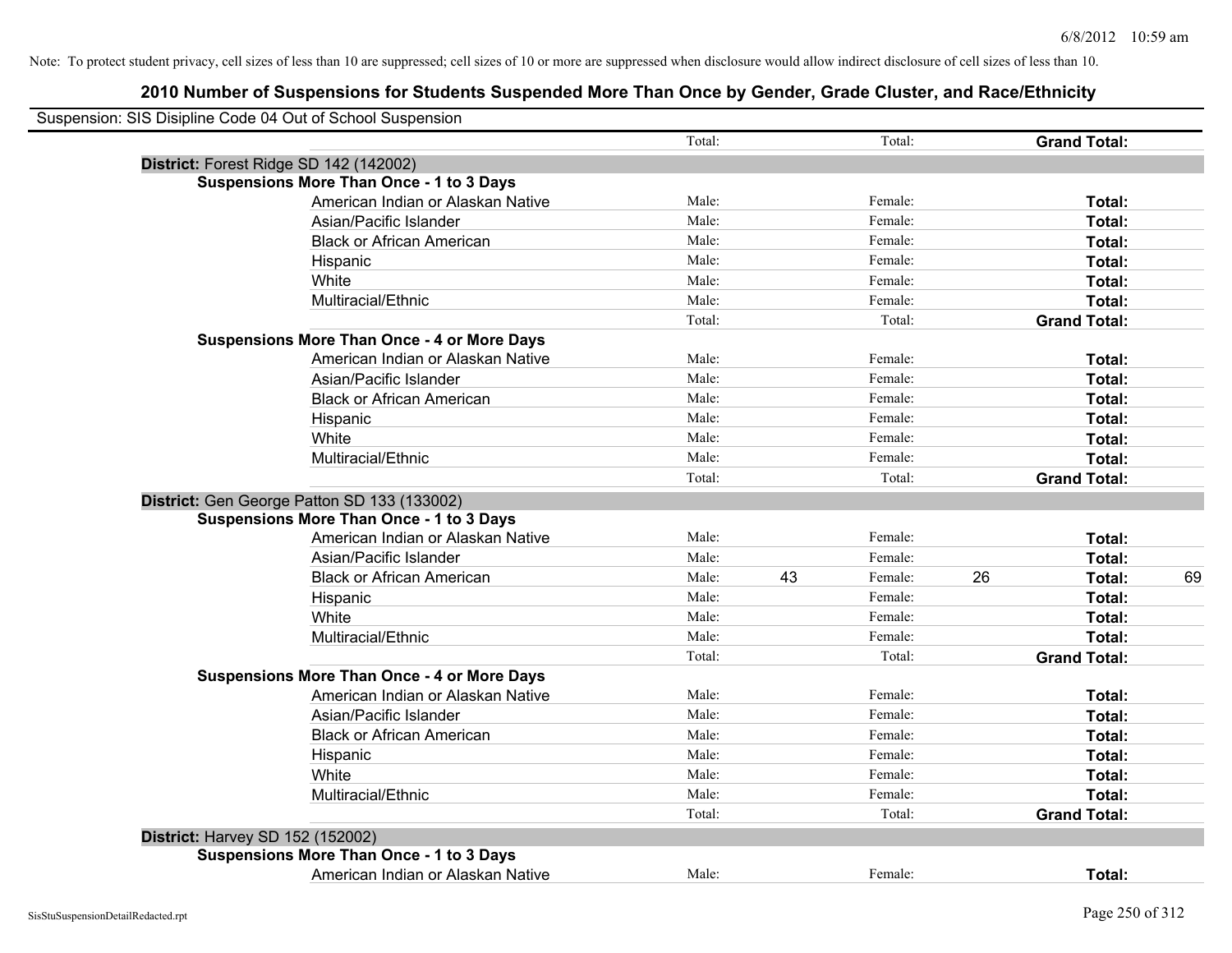| Suspension: SIS Disipline Code 04 Out of School Suspension |                                                    |        |     |         |     |                     |     |
|------------------------------------------------------------|----------------------------------------------------|--------|-----|---------|-----|---------------------|-----|
|                                                            | Asian/Pacific Islander                             | Male:  |     | Female: |     | Total:              |     |
|                                                            | <b>Black or African American</b>                   | Male:  | 279 | Female: | 114 | Total:              | 393 |
|                                                            | Hispanic                                           | Male:  |     | Female: |     | Total:              | 13  |
|                                                            | White                                              | Male:  |     | Female: |     | Total:              |     |
|                                                            | Multiracial/Ethnic                                 | Male:  |     | Female: |     | Total:              |     |
|                                                            |                                                    | Total: |     | Total:  |     | <b>Grand Total:</b> |     |
|                                                            | <b>Suspensions More Than Once - 4 or More Days</b> |        |     |         |     |                     |     |
|                                                            | American Indian or Alaskan Native                  | Male:  |     | Female: |     | Total:              |     |
|                                                            | Asian/Pacific Islander                             | Male:  |     | Female: |     | Total:              |     |
|                                                            | <b>Black or African American</b>                   | Male:  |     | Female: |     | Total:              | 40  |
|                                                            | Hispanic                                           | Male:  |     | Female: |     | Total:              |     |
|                                                            | White                                              | Male:  |     | Female: |     | Total:              |     |
|                                                            | Multiracial/Ethnic                                 | Male:  |     | Female: |     | Total:              |     |
|                                                            |                                                    | Total: |     | Total:  |     | <b>Grand Total:</b> |     |
|                                                            | District: Hazel Crest SD 152-5 (152502)            |        |     |         |     |                     |     |
|                                                            | <b>Suspensions More Than Once - 1 to 3 Days</b>    |        |     |         |     |                     |     |
|                                                            | American Indian or Alaskan Native                  | Male:  |     | Female: |     | Total:              |     |
|                                                            | Asian/Pacific Islander                             | Male:  |     | Female: |     | Total:              |     |
|                                                            | <b>Black or African American</b>                   | Male:  | 96  | Female: | 28  | Total:              | 124 |
|                                                            | Hispanic                                           | Male:  |     | Female: |     | Total:              |     |
|                                                            | White                                              | Male:  |     | Female: |     | Total:              |     |
|                                                            | Multiracial/Ethnic                                 | Male:  |     | Female: |     | Total:              |     |
|                                                            |                                                    | Total: |     | Total:  |     | <b>Grand Total:</b> |     |
|                                                            | <b>Suspensions More Than Once - 4 or More Days</b> |        |     |         |     |                     |     |
|                                                            | American Indian or Alaskan Native                  | Male:  |     | Female: |     | Total:              |     |
|                                                            | Asian/Pacific Islander                             | Male:  |     | Female: |     | Total:              |     |
|                                                            | <b>Black or African American</b>                   | Male:  |     | Female: |     | Total:              | 15  |
|                                                            | Hispanic                                           | Male:  |     | Female: |     | Total:              |     |
|                                                            | White                                              | Male:  |     | Female: |     | Total:              |     |
|                                                            | Multiracial/Ethnic                                 | Male:  |     | Female: |     | Total:              |     |
|                                                            |                                                    | Total: |     | Total:  |     | <b>Grand Total:</b> |     |
|                                                            | District: Homewood Flossmoor CHSD 233 (233016)     |        |     |         |     |                     |     |
|                                                            | <b>Suspensions More Than Once - 1 to 3 Days</b>    |        |     |         |     |                     |     |
|                                                            | American Indian or Alaskan Native                  | Male:  |     | Female: |     | Total:              |     |
|                                                            | Asian/Pacific Islander                             | Male:  |     | Female: |     | Total:              |     |
|                                                            | <b>Black or African American</b>                   | Male:  | 151 | Female: | 80  | Total:              | 231 |
|                                                            | Hispanic                                           | Male:  |     | Female: |     | Total:              |     |
|                                                            | White                                              | Male:  |     | Female: |     | Total:              | 14  |
|                                                            | Multiracial/Ethnic                                 | Male:  |     | Female: |     | Total:              | 17  |
| SisStuSuspensionDetailRedacted.rpt                         |                                                    |        |     |         |     | Page 251 of 312     |     |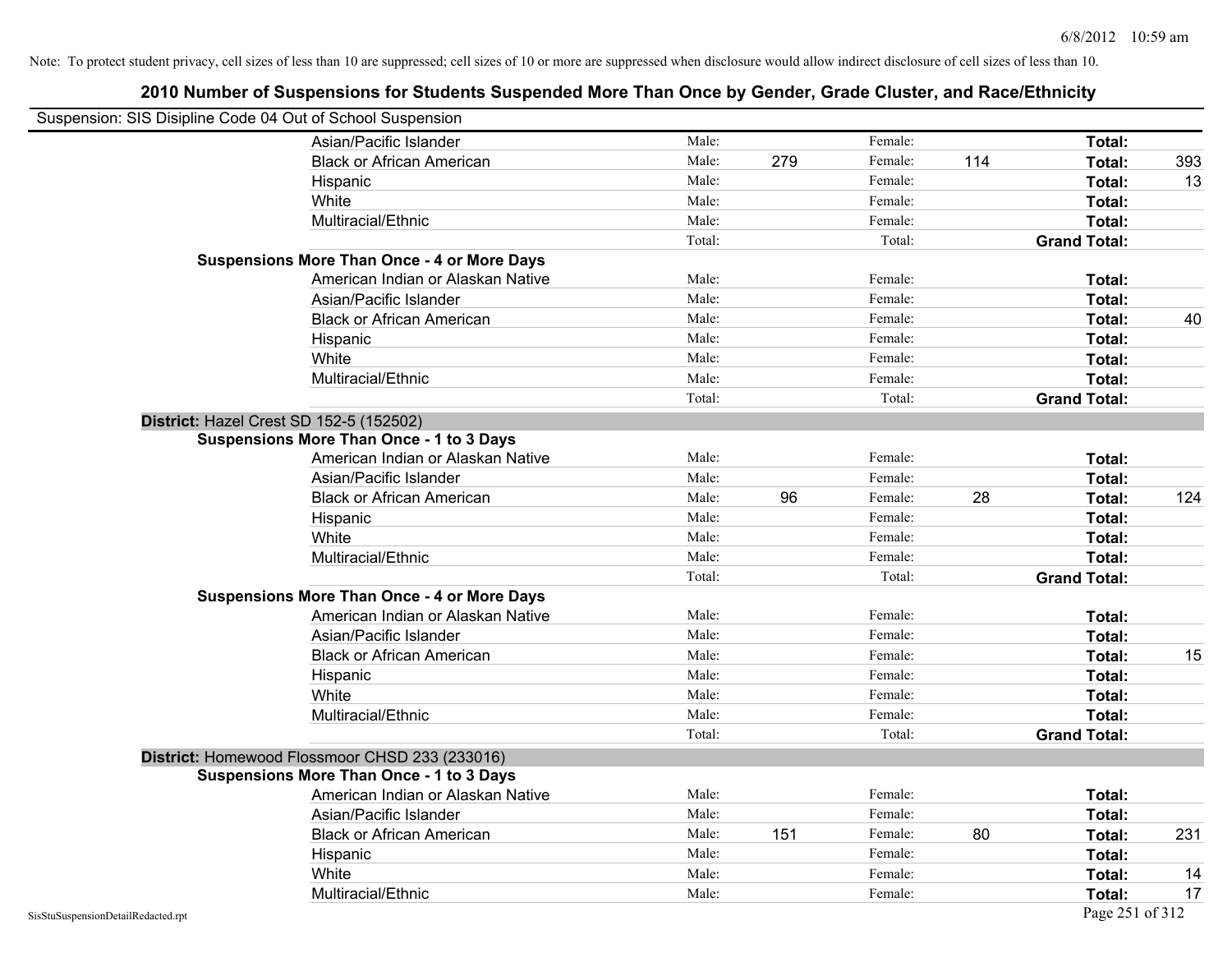| Suspension: SIS Disipline Code 04 Out of School Suspension |                                                    |        |     |         |    |                     |     |
|------------------------------------------------------------|----------------------------------------------------|--------|-----|---------|----|---------------------|-----|
|                                                            |                                                    | Total: |     | Total:  |    | <b>Grand Total:</b> |     |
|                                                            | <b>Suspensions More Than Once - 4 or More Days</b> |        |     |         |    |                     |     |
|                                                            | American Indian or Alaskan Native                  | Male:  |     | Female: |    | Total:              |     |
|                                                            | Asian/Pacific Islander                             | Male:  |     | Female: |    | Total:              |     |
|                                                            | <b>Black or African American</b>                   | Male:  | 53  | Female: | 33 | Total:              | 86  |
|                                                            | Hispanic                                           | Male:  |     | Female: |    | Total:              |     |
|                                                            | White                                              | Male:  |     | Female: |    | Total:              |     |
|                                                            | Multiracial/Ethnic                                 | Male:  |     | Female: |    | Total:              |     |
|                                                            |                                                    | Total: |     | Total:  |    | <b>Grand Total:</b> | 97  |
|                                                            | District: Homewood SD 153 (153002)                 |        |     |         |    |                     |     |
|                                                            | <b>Suspensions More Than Once - 1 to 3 Days</b>    |        |     |         |    |                     |     |
|                                                            | American Indian or Alaskan Native                  | Male:  |     | Female: |    | Total:              |     |
|                                                            | Asian/Pacific Islander                             | Male:  |     | Female: |    | Total:              |     |
|                                                            | <b>Black or African American</b>                   | Male:  |     | Female: |    | Total:              | 28  |
|                                                            | Hispanic                                           | Male:  |     | Female: |    | Total:              |     |
|                                                            | White                                              | Male:  |     | Female: |    | Total:              |     |
|                                                            | Multiracial/Ethnic                                 | Male:  |     | Female: |    | Total:              |     |
|                                                            |                                                    | Total: |     | Total:  |    | <b>Grand Total:</b> | 38  |
|                                                            | <b>Suspensions More Than Once - 4 or More Days</b> |        |     |         |    |                     |     |
|                                                            | American Indian or Alaskan Native                  | Male:  |     | Female: |    | Total:              |     |
|                                                            | Asian/Pacific Islander                             | Male:  |     | Female: |    | Total:              |     |
|                                                            | <b>Black or African American</b>                   | Male:  |     | Female: |    | Total:              |     |
|                                                            | Hispanic                                           | Male:  |     | Female: |    | Total:              |     |
|                                                            | White                                              | Male:  |     | Female: |    | Total:              |     |
|                                                            | Multiracial/Ethnic                                 | Male:  |     | Female: |    | Total:              |     |
|                                                            |                                                    | Total: |     | Total:  |    | <b>Grand Total:</b> | 12  |
|                                                            | District: Hoover-Schrum Memorial SD 157 (157002)   |        |     |         |    |                     |     |
|                                                            | <b>Suspensions More Than Once - 1 to 3 Days</b>    |        |     |         |    |                     |     |
|                                                            | American Indian or Alaskan Native                  | Male:  |     | Female: |    | Total:              |     |
|                                                            | Asian/Pacific Islander                             | Male:  |     | Female: |    | Total:              |     |
|                                                            | <b>Black or African American</b>                   | Male:  | 174 | Female: | 97 | Total:              | 271 |
|                                                            | Hispanic                                           | Male:  |     | Female: |    | Total:              | 28  |
|                                                            | White                                              | Male:  |     | Female: |    | Total:              |     |
|                                                            | Multiracial/Ethnic                                 | Male:  |     | Female: |    | Total:              |     |
|                                                            |                                                    | Total: |     | Total:  |    | <b>Grand Total:</b> | 310 |
|                                                            | <b>Suspensions More Than Once - 4 or More Days</b> |        |     |         |    |                     |     |
|                                                            | American Indian or Alaskan Native                  | Male:  |     | Female: |    | Total:              |     |
|                                                            | Asian/Pacific Islander                             | Male:  |     | Female: |    | Total:              |     |
|                                                            | <b>Black or African American</b>                   | Male:  | 34  | Female: | 22 | Total:              | 56  |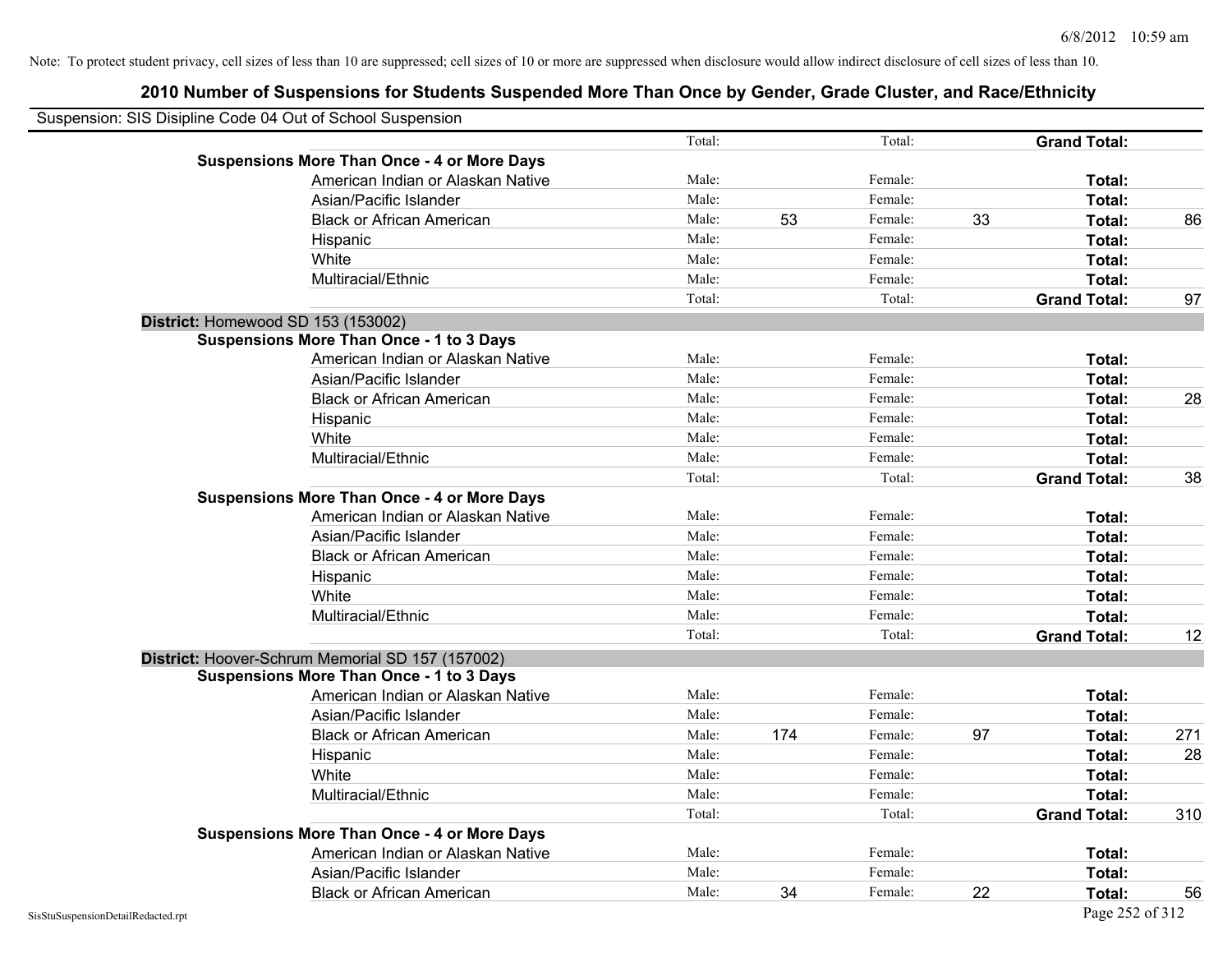| Suspension: SIS Disipline Code 04 Out of School Suspension |                                                    |        |         |                     |    |
|------------------------------------------------------------|----------------------------------------------------|--------|---------|---------------------|----|
|                                                            | Hispanic                                           | Male:  | Female: | Total:              |    |
|                                                            | White                                              | Male:  | Female: | Total:              |    |
|                                                            | Multiracial/Ethnic                                 | Male:  | Female: | Total:              |    |
|                                                            |                                                    | Total: | Total:  | <b>Grand Total:</b> |    |
| District: Indian Springs SD 109 (109002)                   |                                                    |        |         |                     |    |
|                                                            | <b>Suspensions More Than Once - 1 to 3 Days</b>    |        |         |                     |    |
|                                                            | American Indian or Alaskan Native                  | Male:  | Female: | Total:              |    |
|                                                            | Asian/Pacific Islander                             | Male:  | Female: | Total:              |    |
|                                                            | <b>Black or African American</b>                   | Male:  | Female: | Total:              | 29 |
|                                                            | Hispanic                                           | Male:  | Female: | Total:              |    |
|                                                            | White                                              | Male:  | Female: | Total:              | 15 |
|                                                            | Multiracial/Ethnic                                 | Male:  | Female: | Total:              |    |
|                                                            |                                                    | Total: | Total:  | <b>Grand Total:</b> |    |
|                                                            | <b>Suspensions More Than Once - 4 or More Days</b> |        |         |                     |    |
|                                                            | American Indian or Alaskan Native                  | Male:  | Female: | Total:              |    |
|                                                            | Asian/Pacific Islander                             | Male:  | Female: | Total:              |    |
|                                                            | <b>Black or African American</b>                   | Male:  | Female: | Total:              |    |
|                                                            | Hispanic                                           | Male:  | Female: | Total:              |    |
|                                                            | White                                              | Male:  | Female: | Total:              |    |
|                                                            | Multiracial/Ethnic                                 | Male:  | Female: | Total:              |    |
|                                                            |                                                    | Total: | Total:  | <b>Grand Total:</b> |    |
| District: Kirby SD 140 (140002)                            |                                                    |        |         |                     |    |
|                                                            | <b>Suspensions More Than Once - 1 to 3 Days</b>    |        |         |                     |    |
|                                                            | American Indian or Alaskan Native                  | Male:  | Female: | Total:              |    |
|                                                            | Asian/Pacific Islander                             | Male:  | Female: | Total:              |    |
|                                                            | <b>Black or African American</b>                   | Male:  | Female: | Total:              |    |
|                                                            | Hispanic                                           | Male:  | Female: | Total:              |    |
|                                                            | White                                              | Male:  | Female: | Total:              | 10 |
|                                                            | Multiracial/Ethnic                                 | Male:  | Female: | Total:              |    |
|                                                            |                                                    | Total: | Total:  | <b>Grand Total:</b> |    |
|                                                            | <b>Suspensions More Than Once - 4 or More Days</b> |        |         |                     |    |
|                                                            | American Indian or Alaskan Native                  | Male:  | Female: | Total:              |    |
|                                                            | Asian/Pacific Islander                             | Male:  | Female: | Total:              |    |
|                                                            | <b>Black or African American</b>                   | Male:  | Female: | Total:              |    |
|                                                            | Hispanic                                           | Male:  | Female: | Total:              |    |
|                                                            | White                                              | Male:  | Female: | Total:              |    |
|                                                            | Multiracial/Ethnic                                 | Male:  | Female: | Total:              |    |
|                                                            |                                                    | Total: | Total:  | <b>Grand Total:</b> |    |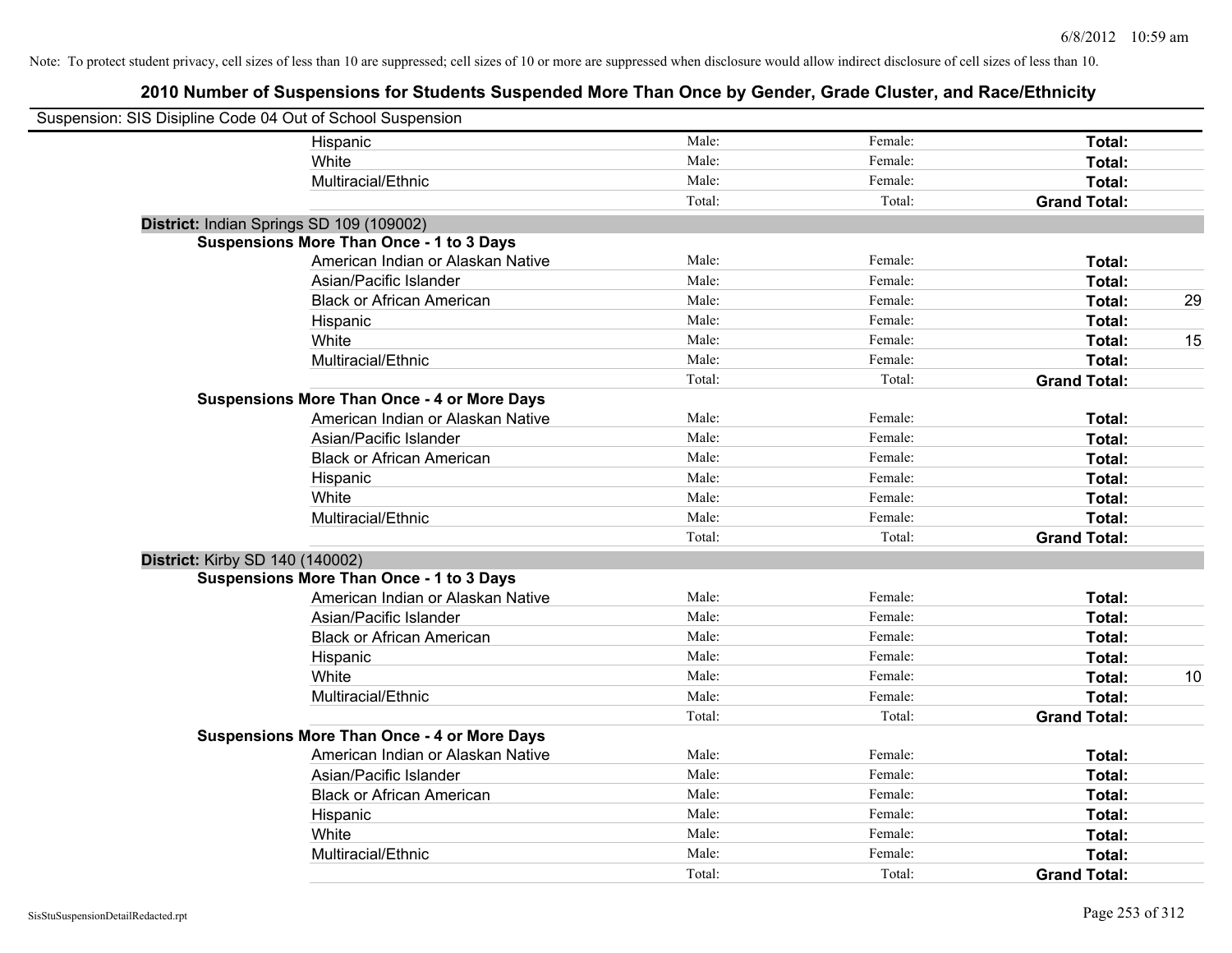| Suspension: SIS Disipline Code 04 Out of School Suspension |                                                    |        |    |         |    |                     |     |
|------------------------------------------------------------|----------------------------------------------------|--------|----|---------|----|---------------------|-----|
| District: Lansing SD 158 (158002)                          |                                                    |        |    |         |    |                     |     |
|                                                            | <b>Suspensions More Than Once - 1 to 3 Days</b>    |        |    |         |    |                     |     |
|                                                            | American Indian or Alaskan Native                  | Male:  |    | Female: |    | Total:              |     |
|                                                            | Asian/Pacific Islander                             | Male:  |    | Female: |    | Total:              |     |
|                                                            | <b>Black or African American</b>                   | Male:  |    | Female: |    | Total:              | 58  |
|                                                            | Hispanic                                           | Male:  |    | Female: |    | Total:              |     |
|                                                            | White                                              | Male:  |    | Female: |    | Total:              | 11  |
|                                                            | Multiracial/Ethnic                                 | Male:  |    | Female: |    | Total:              |     |
|                                                            |                                                    | Total: |    | Total:  |    | <b>Grand Total:</b> | 83  |
|                                                            | <b>Suspensions More Than Once - 4 or More Days</b> |        |    |         |    |                     |     |
|                                                            | American Indian or Alaskan Native                  | Male:  |    | Female: |    | Total:              |     |
|                                                            | Asian/Pacific Islander                             | Male:  |    | Female: |    | Total:              |     |
|                                                            | <b>Black or African American</b>                   | Male:  |    | Female: |    | Total:              |     |
|                                                            | Hispanic                                           | Male:  |    | Female: |    | Total:              |     |
|                                                            | White                                              | Male:  |    | Female: |    | Total:              |     |
|                                                            | Multiracial/Ethnic                                 | Male:  |    | Female: |    | Total:              |     |
|                                                            |                                                    | Total: |    | Total:  |    | <b>Grand Total:</b> |     |
|                                                            | District: Lemont Twp HSD 210 (210017)              |        |    |         |    |                     |     |
|                                                            | <b>Suspensions More Than Once - 1 to 3 Days</b>    |        |    |         |    |                     |     |
|                                                            | American Indian or Alaskan Native                  | Male:  |    | Female: |    | Total:              |     |
|                                                            | Asian/Pacific Islander                             | Male:  |    | Female: |    | Total:              |     |
|                                                            | <b>Black or African American</b>                   | Male:  |    | Female: |    | Total:              | 18  |
|                                                            | Hispanic                                           | Male:  |    | Female: |    | Total:              | 28  |
|                                                            | White                                              | Male:  | 97 | Female: | 12 | Total:              | 109 |
|                                                            | Multiracial/Ethnic                                 | Male:  |    | Female: |    | Total:              | 17  |
|                                                            |                                                    | Total: |    | Total:  |    | <b>Grand Total:</b> |     |
|                                                            | <b>Suspensions More Than Once - 4 or More Days</b> |        |    |         |    |                     |     |
|                                                            | American Indian or Alaskan Native                  | Male:  |    | Female: |    | Total:              |     |
|                                                            | Asian/Pacific Islander                             | Male:  |    | Female: |    | Total:              |     |
|                                                            | <b>Black or African American</b>                   | Male:  |    | Female: |    | Total:              |     |
|                                                            | Hispanic                                           | Male:  |    | Female: |    | Total:              |     |
|                                                            | White                                              | Male:  |    | Female: |    | Total:              | 31  |
|                                                            | Multiracial/Ethnic                                 | Male:  |    | Female: |    | Total:              |     |
|                                                            |                                                    | Total: |    | Total:  |    | <b>Grand Total:</b> |     |
|                                                            | District: Lemont-Bromberek CSD 113A (113A02)       |        |    |         |    |                     |     |
|                                                            | <b>Suspensions More Than Once - 1 to 3 Days</b>    |        |    |         |    |                     |     |
|                                                            | American Indian or Alaskan Native                  | Male:  |    | Female: |    | Total:              |     |
|                                                            | Asian/Pacific Islander                             | Male:  |    | Female: |    | Total:              |     |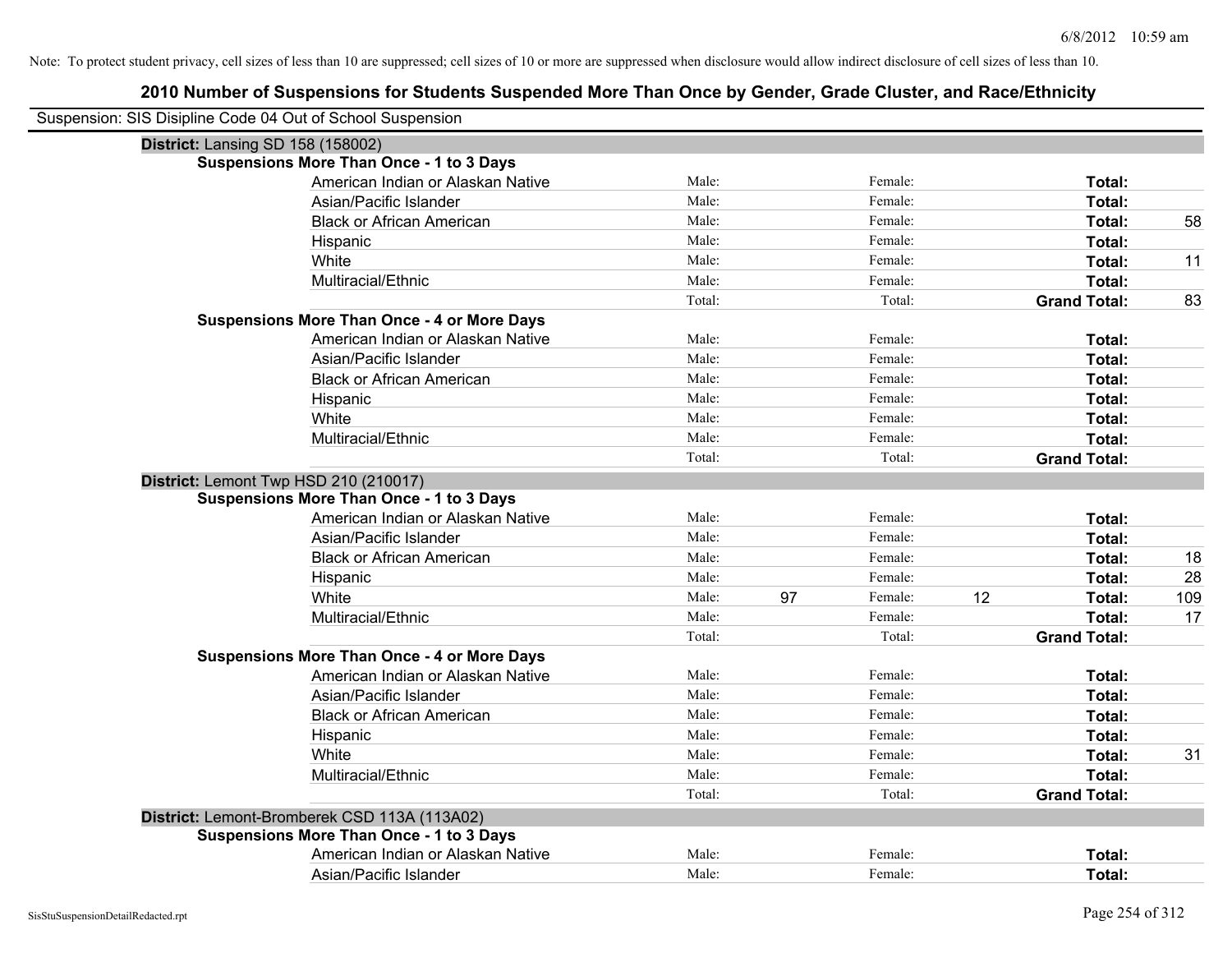| Suspension: SIS Disipline Code 04 Out of School Suspension |                                                    |        |     |         |    |                     |     |
|------------------------------------------------------------|----------------------------------------------------|--------|-----|---------|----|---------------------|-----|
|                                                            | <b>Black or African American</b>                   | Male:  |     | Female: |    | Total:              |     |
|                                                            | Hispanic                                           | Male:  |     | Female: |    | Total:              | 13  |
|                                                            | White                                              | Male:  | 52  | Female: | 15 | Total:              | 67  |
|                                                            | Multiracial/Ethnic                                 | Male:  |     | Female: |    | Total:              | 12  |
|                                                            |                                                    | Total: |     | Total:  |    | <b>Grand Total:</b> |     |
|                                                            | <b>Suspensions More Than Once - 4 or More Days</b> |        |     |         |    |                     |     |
|                                                            | American Indian or Alaskan Native                  | Male:  |     | Female: |    | Total:              |     |
|                                                            | Asian/Pacific Islander                             | Male:  |     | Female: |    | Total:              |     |
|                                                            | <b>Black or African American</b>                   | Male:  |     | Female: |    | Total:              |     |
|                                                            | Hispanic                                           | Male:  |     | Female: |    | Total:              |     |
|                                                            | White                                              | Male:  |     | Female: |    | Total:              | 12  |
|                                                            | Multiracial/Ethnic                                 | Male:  |     | Female: |    | Total:              |     |
|                                                            |                                                    | Total: |     | Total:  |    | <b>Grand Total:</b> |     |
|                                                            | District: Lincoln ESD 156 (156002)                 |        |     |         |    |                     |     |
|                                                            | Suspensions More Than Once - 1 to 3 Days           |        |     |         |    |                     |     |
|                                                            | American Indian or Alaskan Native                  | Male:  |     | Female: |    | Total:              |     |
|                                                            | Asian/Pacific Islander                             | Male:  |     | Female: |    | Total:              |     |
|                                                            | <b>Black or African American</b>                   | Male:  | 72  | Female: | 21 | Total:              | 93  |
|                                                            | Hispanic                                           | Male:  |     | Female: |    | Total:              |     |
|                                                            | White                                              | Male:  |     | Female: |    | Total:              |     |
|                                                            | Multiracial/Ethnic                                 | Male:  |     | Female: |    | Total:              |     |
|                                                            |                                                    | Total: |     | Total:  |    | <b>Grand Total:</b> |     |
|                                                            | <b>Suspensions More Than Once - 4 or More Days</b> |        |     |         |    |                     |     |
|                                                            | American Indian or Alaskan Native                  | Male:  |     | Female: |    | Total:              |     |
|                                                            | Asian/Pacific Islander                             | Male:  |     | Female: |    | Total:              |     |
|                                                            | <b>Black or African American</b>                   | Male:  |     | Female: |    | Total:              | 16  |
|                                                            | Hispanic                                           | Male:  |     | Female: |    | Total:              |     |
|                                                            | White                                              | Male:  |     | Female: |    | Total:              |     |
|                                                            | Multiracial/Ethnic                                 | Male:  |     | Female: |    | Total:              |     |
|                                                            |                                                    | Total: |     | Total:  |    | <b>Grand Total:</b> |     |
|                                                            | District: Matteson ESD 162 (162002)                |        |     |         |    |                     |     |
|                                                            | <b>Suspensions More Than Once - 1 to 3 Days</b>    |        |     |         |    |                     |     |
|                                                            | American Indian or Alaskan Native                  | Male:  |     | Female: |    | Total:              |     |
|                                                            | Asian/Pacific Islander                             | Male:  |     | Female: |    | Total:              |     |
|                                                            | <b>Black or African American</b>                   | Male:  | 145 | Female: | 69 | Total:              | 214 |
|                                                            | Hispanic                                           | Male:  |     | Female: |    | Total:              |     |
|                                                            | White                                              | Male:  |     | Female: |    | Total:              |     |
|                                                            | Multiracial/Ethnic                                 | Male:  |     | Female: |    | Total:              |     |
|                                                            |                                                    | Total: |     | Total:  |    | <b>Grand Total:</b> |     |
| SisStuSuspensionDetailRedacted.rpt                         |                                                    |        |     |         |    | Page 255 of 312     |     |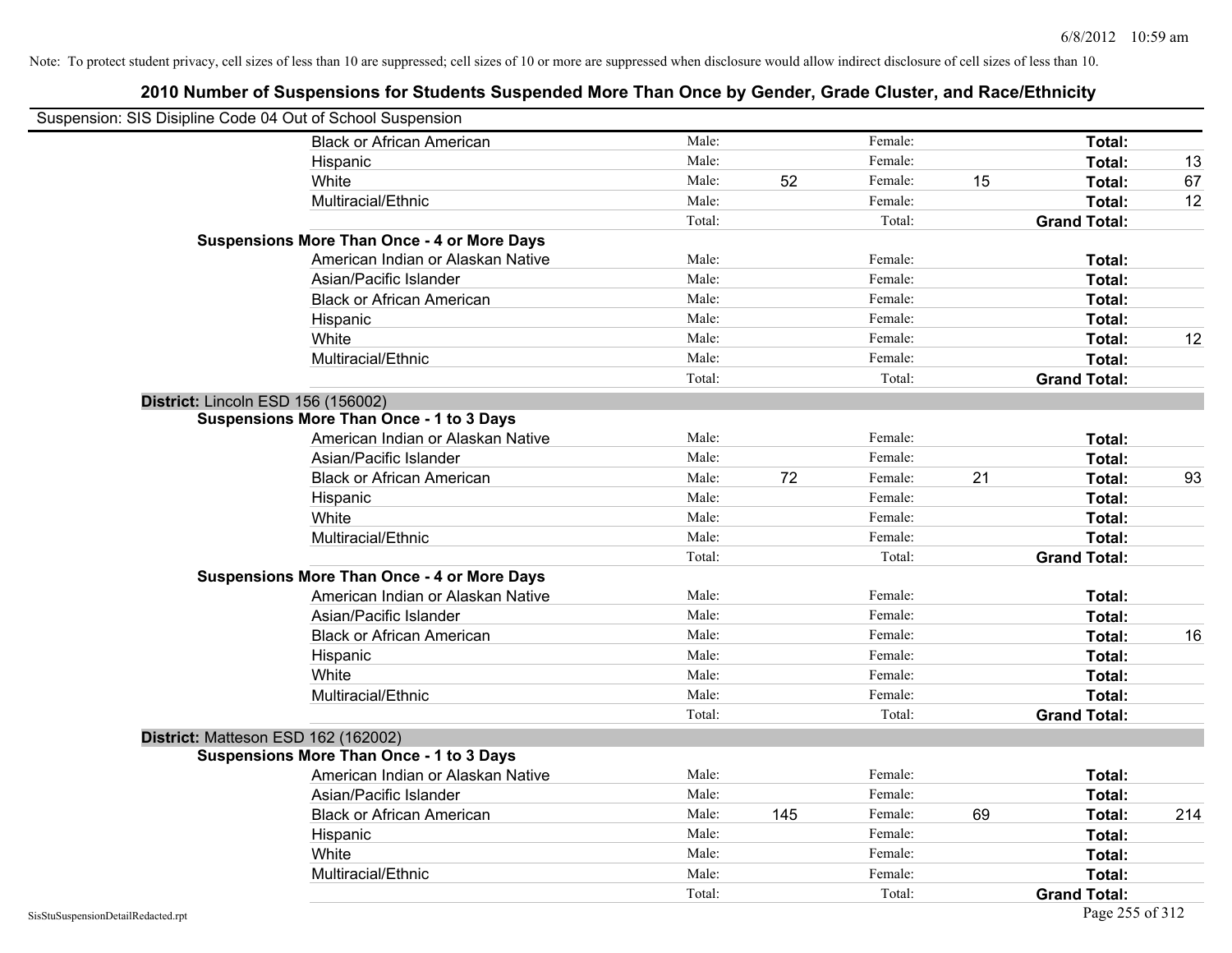## **2010 Number of Suspensions for Students Suspended More Than Once by Gender, Grade Cluster, and Race/Ethnicity** Suspension: SIS Disipline Code 04 Out of School Suspension **Suspensions More Than Once - 4 or More Days** American Indian or Alaskan Native **Male:** Male: Female: Female: **Total:** Total: Asian/Pacific Islander **Figure 1.1 Contained Asian** Male: Female: **Female: Total: Total: Total: Total: Total: Total: Total: Total: Total: Total: Total: Total: Total: Total: Total: Total: T** Black or African American **Male:** 64 Female: 25 Total: 89 Hispanic **Total:** Male: Female: **Total:** Female: **Total:** Total: **Total:** Female: **Total:** Total: **Total:** Total: **Total:** Total: **Total:** Total: **Total:** Total: **Total:** Total: **Total:** Total: **Total:** Total: **Total:** Tot White **Total:** Male: Female: **Total:** Female: **Total:** Total: Multiracial/Ethnic **Total:** Male: Female: **Total:** Female: **Total:** Female: **Total:** Female: **Total:** Female: **Total:** Female: **Total:** Female: **Total:** Female: **Total:** Female: **Total:** Female: **Total:** Female: **Total:** F Total: Total: **Grand Total: District:** North Palos SD 117 (117002) **Suspensions More Than Once - 1 to 3 Days** American Indian or Alaskan Native **Male:** Male: Female: Female: **Total:** Total: Asian/Pacific Islander **Figure 1.1 Contact Contact Contact Contact Contact Contact Contact Contact Contact Conta** Black or African American **American** Male: Male: Female: **Female: Total: Total: Total: Female: Total: Total: Total: Total: Total: Total: Total: Total: Total: Total: Total: Total: Total:** Hispanic **Total:** Male: Female: **Total:** Female: **Total:** Total: White **Male:** Male: **Total: 32** Male: **Total: 32** Male: **Total: 32** Multiracial/Ethnic **Total:** Male: Female: **Female: Total:** Total: **Total:** Female: **Total:** Total: Total: Total: **Grand Total: Suspensions More Than Once - 4 or More Days** American Indian or Alaskan Native **Male:** Male: Female: Female: **Total:** Total: Asian/Pacific Islander **Figure 1.1 Contact Contact Contact Contact Contact Contact Contact Contact Contact Conta** Black or African American **Figure 1.1 and Total:** Male: Female: Female: **Total:** Total: Hispanic **Total:** Male: Female: **Total:** Female: **Total:** Total: White **Total:** Male: Female: **Total:** Total: **Total:** Female: **Total:** Total: Multiracial/Ethnic **Total:** Male: Female: **Total:** Female: **Total:** Female: **Total:** Total: Total: Total: **Grand Total: District:** Oak Lawn CHSD 229 (229016) **Suspensions More Than Once - 1 to 3 Days** American Indian or Alaskan Native **Male:** Male: Female: Female: **Total:** Total: Asian/Pacific Islander **Figure 1.1 Contained Asian** Male: Female: **Female: Total: Total: Total: Total: Total: Total: Total: Total: Total: Total: Total: Total: Total: Total: Total: Total: T** Black or African American **American** Male: 26 Female: 21 **Total:** 47 Hispanic Male: 94 Female: 19 **Total:** 113 White Male: 221 Female: 87 **Total:** 308 Multiracial/Ethnic **Total:** Male: Female: **Female: Total:** Total: **Total:** Female: **Total:** Total: **Female:** Total: **Total:** Total: **Total:** Total: **Total:** Total: **Total:** Total: **Total:** Total: **Total:** Total: **Total:** Total: Total: **Grand Total: Suspensions More Than Once - 4 or More Days** American Indian or Alaskan Native **Male:** Male: Female: Female: **Total:** Total: Asian/Pacific Islander **Figure 1.1 Contact Contact Contact Contact Contact Contact Contact Contact Contact Conta** Black or African American **Male:** Male: Female: Female: **Total:** Total: Hispanic **Total:** Male: Female: **Total:** Female: **Total:** Total: **Total:** Female: **Total:** Total: **Total:** Total: **Total:** Total: **Total:** Total: **Total:** Total: **Total:** Total: **Total:** Total: **Total:** Total: **Total:** Tot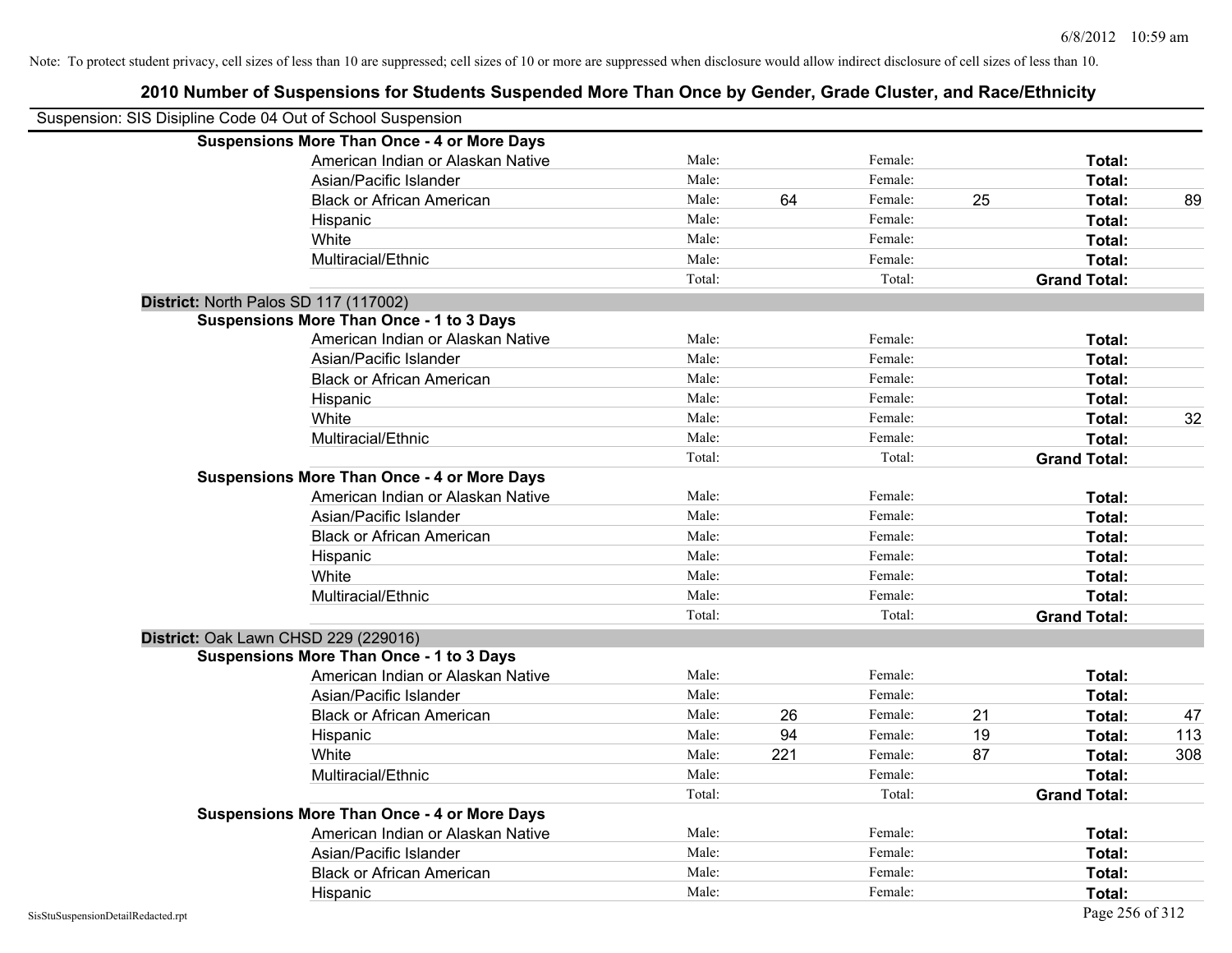## **2010 Number of Suspensions for Students Suspended More Than Once by Gender, Grade Cluster, and Race/Ethnicity**

| Suspension: SIS Disipline Code 04 Out of School Suspension |                                                    |        |    |         |    |                     |    |
|------------------------------------------------------------|----------------------------------------------------|--------|----|---------|----|---------------------|----|
|                                                            | White                                              | Male:  | 27 | Female: | 12 | Total:              | 39 |
|                                                            | Multiracial/Ethnic                                 | Male:  |    | Female: |    | Total:              |    |
|                                                            |                                                    | Total: |    | Total:  |    | <b>Grand Total:</b> | 54 |
|                                                            | District: Oak Lawn-Hometown SD 123 (123002)        |        |    |         |    |                     |    |
|                                                            | <b>Suspensions More Than Once - 1 to 3 Days</b>    |        |    |         |    |                     |    |
|                                                            | American Indian or Alaskan Native                  | Male:  |    | Female: |    | Total:              |    |
|                                                            | Asian/Pacific Islander                             | Male:  |    | Female: |    | Total:              |    |
|                                                            | <b>Black or African American</b>                   | Male:  |    | Female: |    | Total:              |    |
|                                                            | Hispanic                                           | Male:  |    | Female: |    | Total:              |    |
|                                                            | White                                              | Male:  |    | Female: |    | Total:              |    |
|                                                            | Multiracial/Ethnic                                 | Male:  |    | Female: |    | Total:              |    |
|                                                            |                                                    | Total: |    | Total:  |    | <b>Grand Total:</b> |    |
|                                                            | <b>Suspensions More Than Once - 4 or More Days</b> |        |    |         |    |                     |    |
|                                                            | American Indian or Alaskan Native                  | Male:  |    | Female: |    | Total:              |    |
|                                                            | Asian/Pacific Islander                             | Male:  |    | Female: |    | Total:              |    |
|                                                            | <b>Black or African American</b>                   | Male:  |    | Female: |    | Total:              |    |
|                                                            | Hispanic                                           | Male:  |    | Female: |    | Total:              |    |
|                                                            | White                                              | Male:  |    | Female: |    | Total:              |    |
|                                                            | Multiracial/Ethnic                                 | Male:  |    | Female: |    | Total:              |    |
|                                                            |                                                    | Total: |    | Total:  |    | <b>Grand Total:</b> |    |
| <b>District: Orland SD 135 (135002)</b>                    |                                                    |        |    |         |    |                     |    |
|                                                            | <b>Suspensions More Than Once - 1 to 3 Days</b>    |        |    |         |    |                     |    |
|                                                            | American Indian or Alaskan Native                  | Male:  |    | Female: |    | Total:              |    |
|                                                            | Asian/Pacific Islander                             | Male:  |    | Female: |    | Total:              |    |
|                                                            | <b>Black or African American</b>                   | Male:  |    | Female: |    | Total:              | 15 |
|                                                            | Hispanic                                           | Male:  |    | Female: |    | Total:              |    |
|                                                            | White                                              | Male:  |    | Female: |    | Total:              | 55 |
|                                                            | Multiracial/Ethnic                                 | Male:  |    | Female: |    | Total:              |    |
|                                                            |                                                    | Total: | 68 | Total:  | 13 | <b>Grand Total:</b> | 81 |
|                                                            | <b>Suspensions More Than Once - 4 or More Days</b> |        |    |         |    |                     |    |
|                                                            | American Indian or Alaskan Native                  | Male:  |    | Female: |    | Total:              |    |
|                                                            | Asian/Pacific Islander                             | Male:  |    | Female: |    | Total:              |    |
|                                                            | <b>Black or African American</b>                   | Male:  |    | Female: |    | Total:              |    |
|                                                            | Hispanic                                           | Male:  |    | Female: |    | Total:              |    |
|                                                            | White                                              | Male:  |    | Female: |    | Total:              |    |
|                                                            | Multiracial/Ethnic                                 | Male:  |    | Female: |    | Total:              |    |
|                                                            |                                                    | Total: |    | Total:  |    | <b>Grand Total:</b> |    |
|                                                            |                                                    |        |    |         |    |                     |    |

#### **District:** Palos CCSD 118 (118004)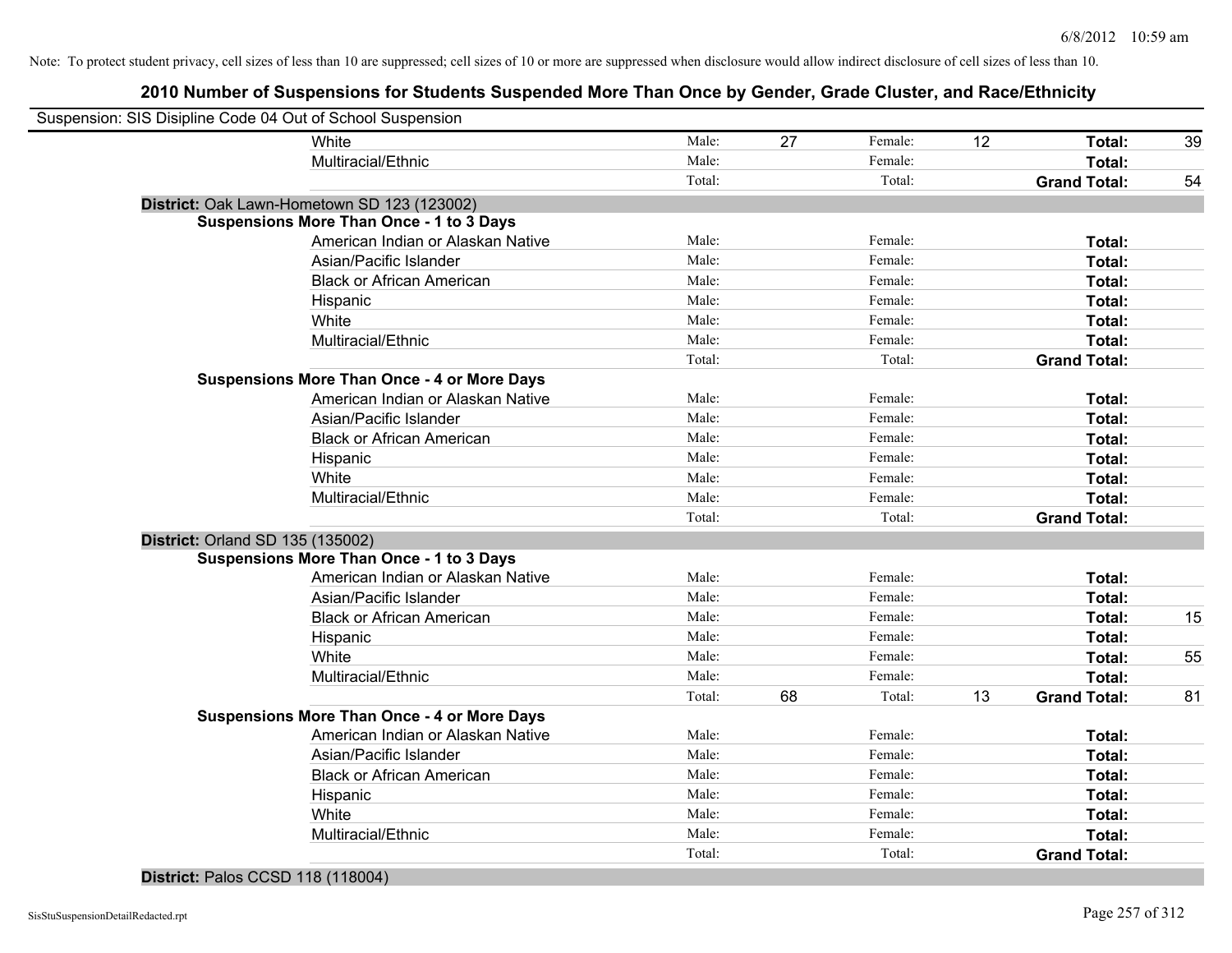| 2010 Number of Suspensions for Students Suspended More Than Once by Gender, Grade Cluster, and Race/Ethnicity |        |     |         |    |                     |     |
|---------------------------------------------------------------------------------------------------------------|--------|-----|---------|----|---------------------|-----|
| Suspension: SIS Disipline Code 04 Out of School Suspension                                                    |        |     |         |    |                     |     |
| <b>Suspensions More Than Once - 1 to 3 Days</b>                                                               |        |     |         |    |                     |     |
| American Indian or Alaskan Native                                                                             | Male:  |     | Female: |    | Total:              |     |
| Asian/Pacific Islander                                                                                        | Male:  |     | Female: |    | Total:              |     |
| <b>Black or African American</b>                                                                              | Male:  |     | Female: |    | Total:              |     |
| Hispanic                                                                                                      | Male:  |     | Female: |    | Total:              |     |
| White                                                                                                         | Male:  |     | Female: |    | Total:              | 11  |
| Multiracial/Ethnic                                                                                            | Male:  |     | Female: |    | Total:              |     |
|                                                                                                               | Total: |     | Total:  |    | <b>Grand Total:</b> |     |
| District: Park Forest SD 163 (163002)                                                                         |        |     |         |    |                     |     |
| <b>Suspensions More Than Once - 1 to 3 Days</b>                                                               |        |     |         |    |                     |     |
| American Indian or Alaskan Native                                                                             | Male:  |     | Female: |    | Total:              |     |
| Asian/Pacific Islander                                                                                        | Male:  |     | Female: |    | Total:              |     |
| <b>Black or African American</b>                                                                              | Male:  | 126 | Female: | 21 | Total:              | 147 |
| Hispanic                                                                                                      | Male:  |     | Female: |    | Total:              |     |
| White                                                                                                         | Male:  |     | Female: |    | Total:              |     |
| Multiracial/Ethnic                                                                                            | Male:  |     | Female: |    | Total:              |     |
|                                                                                                               | Total: |     | Total:  |    | <b>Grand Total:</b> |     |
| <b>Suspensions More Than Once - 4 or More Days</b>                                                            |        |     |         |    |                     |     |
| American Indian or Alaskan Native                                                                             | Male:  |     | Female: |    | Total:              |     |
| Asian/Pacific Islander                                                                                        | Male:  |     | Female: |    | Total:              |     |
| <b>Black or African American</b>                                                                              | Male:  | 21  | Female: | 14 | Total:              | 35  |
| Hispanic                                                                                                      | Male:  |     | Female: |    | Total:              |     |
| White                                                                                                         | Male:  |     | Female: |    | Total:              |     |
| Multiracial/Ethnic                                                                                            | Male:  |     | Female: |    | Total:              |     |
|                                                                                                               | Total: |     | Total:  |    | <b>Grand Total:</b> |     |
| District: Posen-Robbins ESD 143-5 (143502)                                                                    |        |     |         |    |                     |     |
| <b>Suspensions More Than Once - 1 to 3 Days</b>                                                               |        |     |         |    |                     |     |
| American Indian or Alaskan Native                                                                             | Male:  |     | Female: |    | Total:              |     |
| Asian/Pacific Islander                                                                                        | Male:  |     | Female: |    | Total:              |     |
| <b>Black or African American</b>                                                                              | Male:  |     | Female: |    | Total:              | 16  |
| Hispanic                                                                                                      | Male:  |     | Female: |    | Total:              |     |
| White                                                                                                         | Male:  |     | Female: |    | Total:              |     |
| Multiracial/Ethnic                                                                                            | Male:  |     | Female: |    | Total:              |     |
|                                                                                                               | Total: |     | Total:  |    | <b>Grand Total:</b> |     |
| <b>Suspensions More Than Once - 4 or More Days</b>                                                            |        |     |         |    |                     |     |
| American Indian or Alaskan Native                                                                             | Male:  |     | Female: |    | Total:              |     |
| Asian/Pacific Islander                                                                                        | Male:  |     | Female: |    | Total:              |     |
| <b>Black or African American</b>                                                                              | Male:  |     | Female: |    | Total:              |     |

Hispanic **Total:** Male: Female: **Total:** Female: **Total:** Total: **Total:** Female: **Total:** Total: **Total:** Total: **Total:** Total: **Total:** Total: **Total:** Total: **Total:** Total: **Total:** Total: **Total:** Total: **Total:** Tot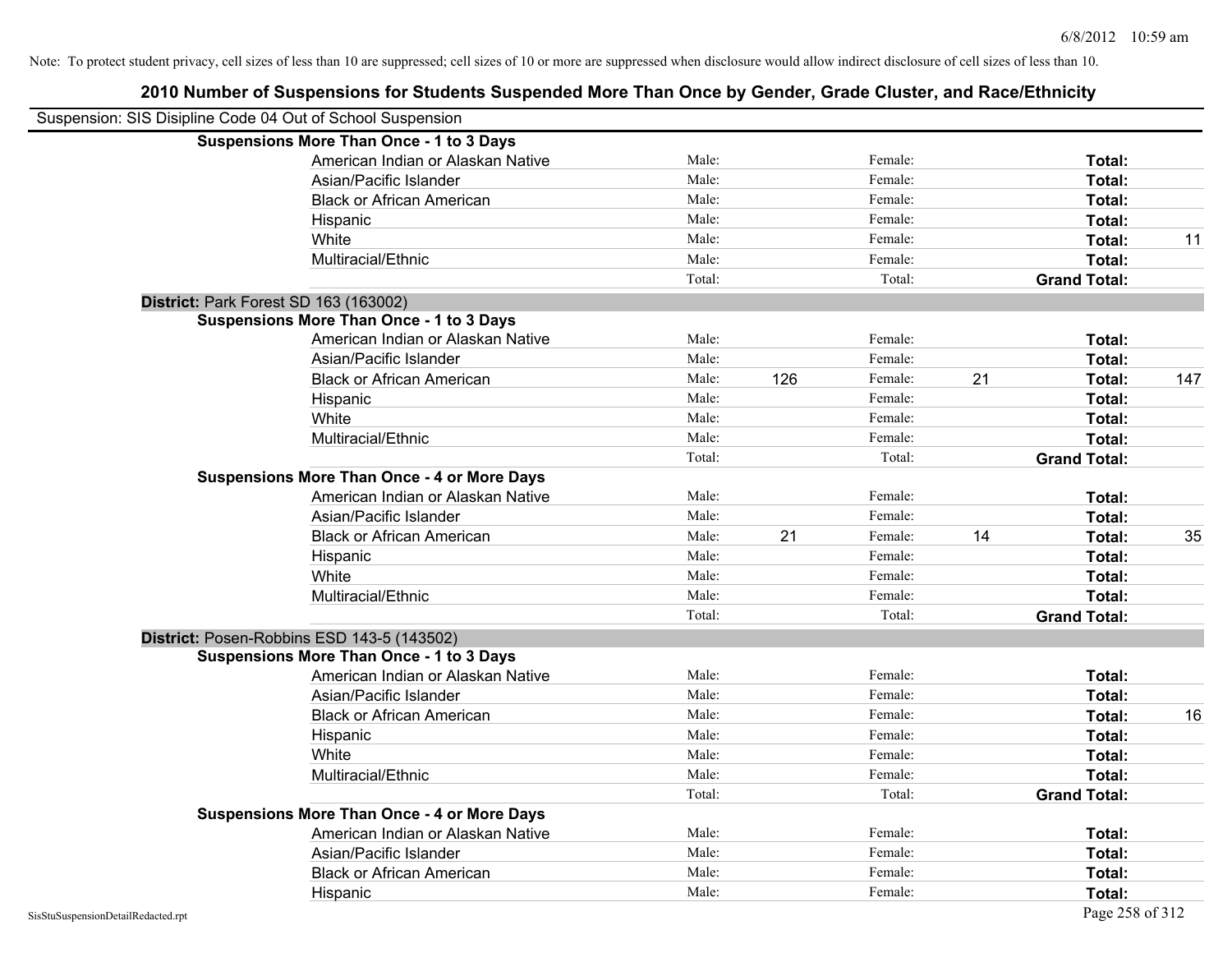| Suspension: SIS Disipline Code 04 Out of School Suspension |        |     |         |     |                     |     |
|------------------------------------------------------------|--------|-----|---------|-----|---------------------|-----|
| White                                                      | Male:  |     | Female: |     | Total:              |     |
| Multiracial/Ethnic                                         | Male:  |     | Female: |     | Total:              |     |
|                                                            | Total: |     | Total:  |     | <b>Grand Total:</b> |     |
| District: Prairie-Hills ESD 144 (144002)                   |        |     |         |     |                     |     |
| <b>Suspensions More Than Once - 1 to 3 Days</b>            |        |     |         |     |                     |     |
| American Indian or Alaskan Native                          | Male:  |     | Female: |     | Total:              |     |
| Asian/Pacific Islander                                     | Male:  |     | Female: |     | Total:              |     |
| <b>Black or African American</b>                           | Male:  | 266 | Female: | 135 | Total:              | 401 |
| Hispanic                                                   | Male:  |     | Female: |     | Total:              |     |
| White                                                      | Male:  |     | Female: |     | Total:              |     |
| Multiracial/Ethnic                                         | Male:  |     | Female: |     | Total:              |     |
|                                                            | Total: |     | Total:  |     | <b>Grand Total:</b> |     |
| <b>Suspensions More Than Once - 4 or More Days</b>         |        |     |         |     |                     |     |
| American Indian or Alaskan Native                          | Male:  |     | Female: |     | Total:              |     |
| Asian/Pacific Islander                                     | Male:  |     | Female: |     | Total:              |     |
| <b>Black or African American</b>                           | Male:  | 79  | Female: | 26  | Total:              | 105 |
| Hispanic                                                   | Male:  |     | Female: |     | Total:              |     |
| White                                                      | Male:  |     | Female: |     | Total:              |     |
| Multiracial/Ethnic                                         | Male:  |     | Female: |     | Total:              |     |
|                                                            | Total: |     | Total:  |     | <b>Grand Total:</b> |     |
| District: Reavis Twp HSD 220 (220017)                      |        |     |         |     |                     |     |
| <b>Suspensions More Than Once - 1 to 3 Days</b>            |        |     |         |     |                     |     |
| American Indian or Alaskan Native                          | Male:  |     | Female: |     | Total:              |     |
| Asian/Pacific Islander                                     | Male:  |     | Female: |     | Total:              |     |
| <b>Black or African American</b>                           | Male:  |     | Female: |     | Total:              |     |
| Hispanic                                                   | Male:  | 64  | Female: | 39  | Total:              | 103 |
| White                                                      | Male:  | 111 | Female: | 29  | Total:              | 140 |
| Multiracial/Ethnic                                         | Male:  |     | Female: |     | Total:              | 10  |
|                                                            | Total: |     | Total:  |     | <b>Grand Total:</b> |     |
| <b>Suspensions More Than Once - 4 or More Days</b>         |        |     |         |     |                     |     |
| American Indian or Alaskan Native                          | Male:  |     | Female: |     | Total:              |     |
| Asian/Pacific Islander                                     | Male:  |     | Female: |     | Total:              |     |
| <b>Black or African American</b>                           | Male:  |     | Female: |     | Total:              |     |
| Hispanic                                                   | Male:  |     | Female: |     | Total:              | 24  |
| White                                                      | Male:  |     | Female: |     | Total:              |     |
| Multiracial/Ethnic                                         | Male:  |     | Female: |     | Total:              |     |
|                                                            | Total: |     | Total:  |     | <b>Grand Total:</b> |     |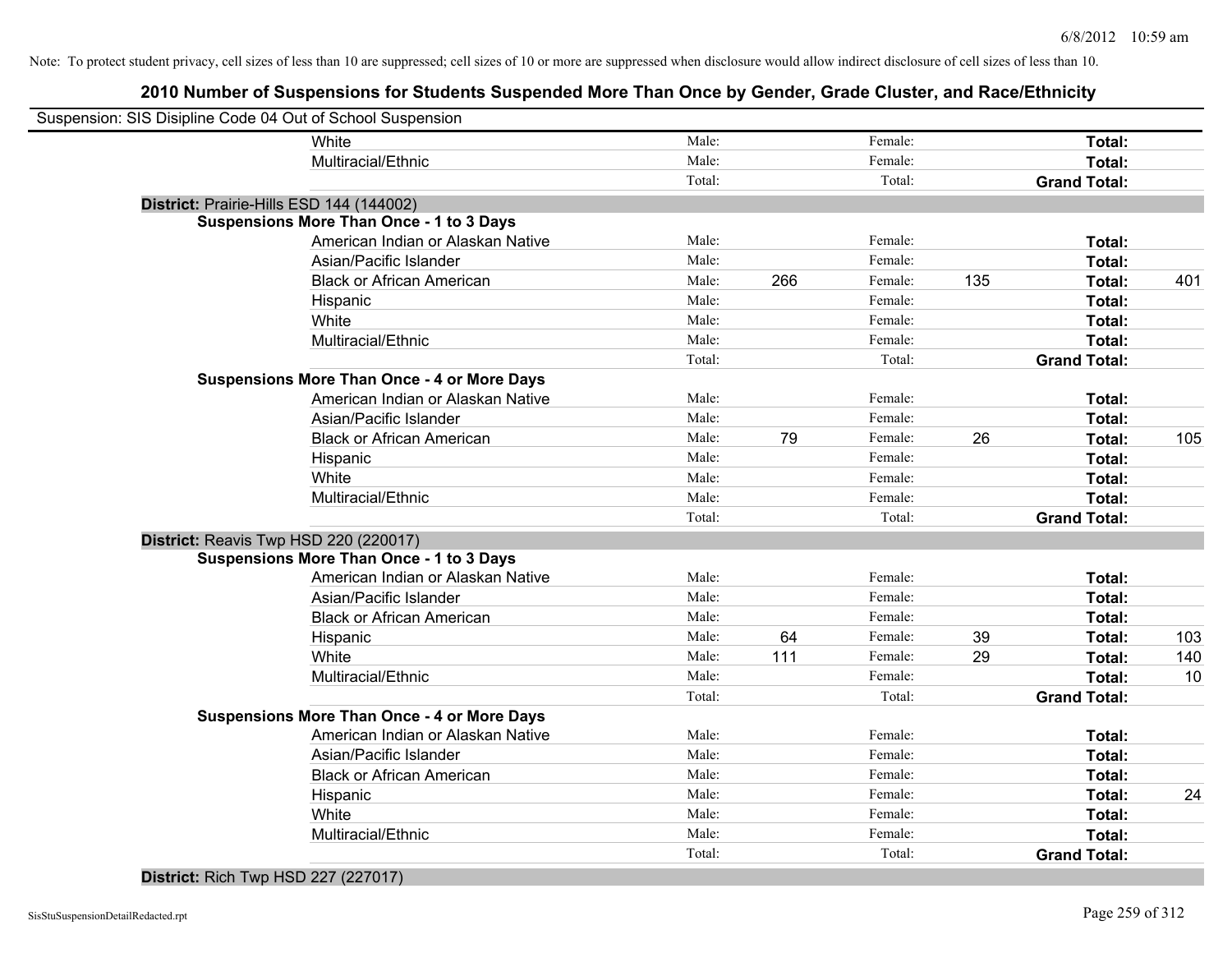|                                                            | 2010 Number of Suspensions for Students Suspended More Than Once by Gender, Grade Cluster, and Race/Ethnicity |        |     |         |     |                     |     |
|------------------------------------------------------------|---------------------------------------------------------------------------------------------------------------|--------|-----|---------|-----|---------------------|-----|
| Suspension: SIS Disipline Code 04 Out of School Suspension |                                                                                                               |        |     |         |     |                     |     |
|                                                            | <b>Suspensions More Than Once - 1 to 3 Days</b>                                                               |        |     |         |     |                     |     |
|                                                            | American Indian or Alaskan Native                                                                             | Male:  |     | Female: |     | Total:              |     |
|                                                            | Asian/Pacific Islander                                                                                        | Male:  |     | Female: |     | Total:              |     |
|                                                            | <b>Black or African American</b>                                                                              | Male:  | 288 | Female: | 117 | Total:              | 405 |
|                                                            | Hispanic                                                                                                      | Male:  |     | Female: |     | Total:              |     |
|                                                            | White                                                                                                         | Male:  |     | Female: |     | Total:              |     |
|                                                            | Multiracial/Ethnic                                                                                            | Male:  |     | Female: |     | Total:              | 17  |
|                                                            |                                                                                                               | Total: |     | Total:  |     | <b>Grand Total:</b> | 436 |
|                                                            | <b>Suspensions More Than Once - 4 or More Days</b>                                                            |        |     |         |     |                     |     |
|                                                            | American Indian or Alaskan Native                                                                             | Male:  |     | Female: |     | Total:              |     |
|                                                            | Asian/Pacific Islander                                                                                        | Male:  |     | Female: |     | Total:              |     |
|                                                            | <b>Black or African American</b>                                                                              | Male:  | 138 | Female: | 40  | Total:              | 178 |
|                                                            | Hispanic                                                                                                      | Male:  |     | Female: |     | Total:              |     |
|                                                            | White                                                                                                         | Male:  |     | Female: |     | Total:              |     |
|                                                            | Multiracial/Ethnic                                                                                            | Male:  |     | Female: |     | Total:              |     |
|                                                            |                                                                                                               | Total: |     | Total:  |     | <b>Grand Total:</b> |     |
|                                                            | District: Ridgeland SD 122 (122002)                                                                           |        |     |         |     |                     |     |
|                                                            | <b>Suspensions More Than Once - 1 to 3 Days</b>                                                               |        |     |         |     |                     |     |
|                                                            | American Indian or Alaskan Native                                                                             | Male:  |     | Female: |     | Total:              |     |
|                                                            | Asian/Pacific Islander                                                                                        | Male:  |     | Female: |     | Total:              |     |
|                                                            | <b>Black or African American</b>                                                                              | Male:  |     | Female: |     | Total:              |     |
|                                                            | Hispanic                                                                                                      | Male:  |     | Female: |     | Total:              |     |
|                                                            | White                                                                                                         | Male:  |     | Female: |     | Total:              |     |
|                                                            | Multiracial/Ethnic                                                                                            | Male:  |     | Female: |     | Total:              |     |
|                                                            |                                                                                                               | Total: |     | Total:  |     | <b>Grand Total:</b> |     |
|                                                            | District: Sandridge SD 172 (172002)                                                                           |        |     |         |     |                     |     |
|                                                            | <b>Suspensions More Than Once - 1 to 3 Days</b>                                                               |        |     |         |     |                     |     |
|                                                            | American Indian or Alaskan Native                                                                             | Male:  |     | Female: |     | Total:              |     |
|                                                            | Asian/Pacific Islander                                                                                        | Male:  |     | Female: |     | Total:              |     |
|                                                            | <b>Black or African American</b>                                                                              | Male:  |     | Female: |     | Total:              | 16  |
|                                                            | Hispanic                                                                                                      | Male:  |     | Female: |     | Total:              |     |
|                                                            | White                                                                                                         | Male:  |     | Female: |     | Total:              |     |
|                                                            | Multiracial/Ethnic                                                                                            | Male:  |     | Female: |     | Total:              |     |
|                                                            |                                                                                                               | Total: |     | Total:  |     | <b>Grand Total:</b> |     |
|                                                            | <b>Suspensions More Than Once - 4 or More Days</b>                                                            |        |     |         |     |                     |     |
|                                                            | American Indian or Alaskan Native                                                                             | Male:  |     | Female: |     | Total:              |     |
|                                                            | Asian/Pacific Islander                                                                                        | Male:  |     | Female: |     | Total:              |     |
|                                                            | <b>Black or African American</b>                                                                              | Male:  |     | Female: |     | Total:              |     |
|                                                            | Hispanic                                                                                                      | Male:  |     | Female: |     | Total:              |     |

#### SisStuSuspensionDetailRedacted.rpt Page 260 of 312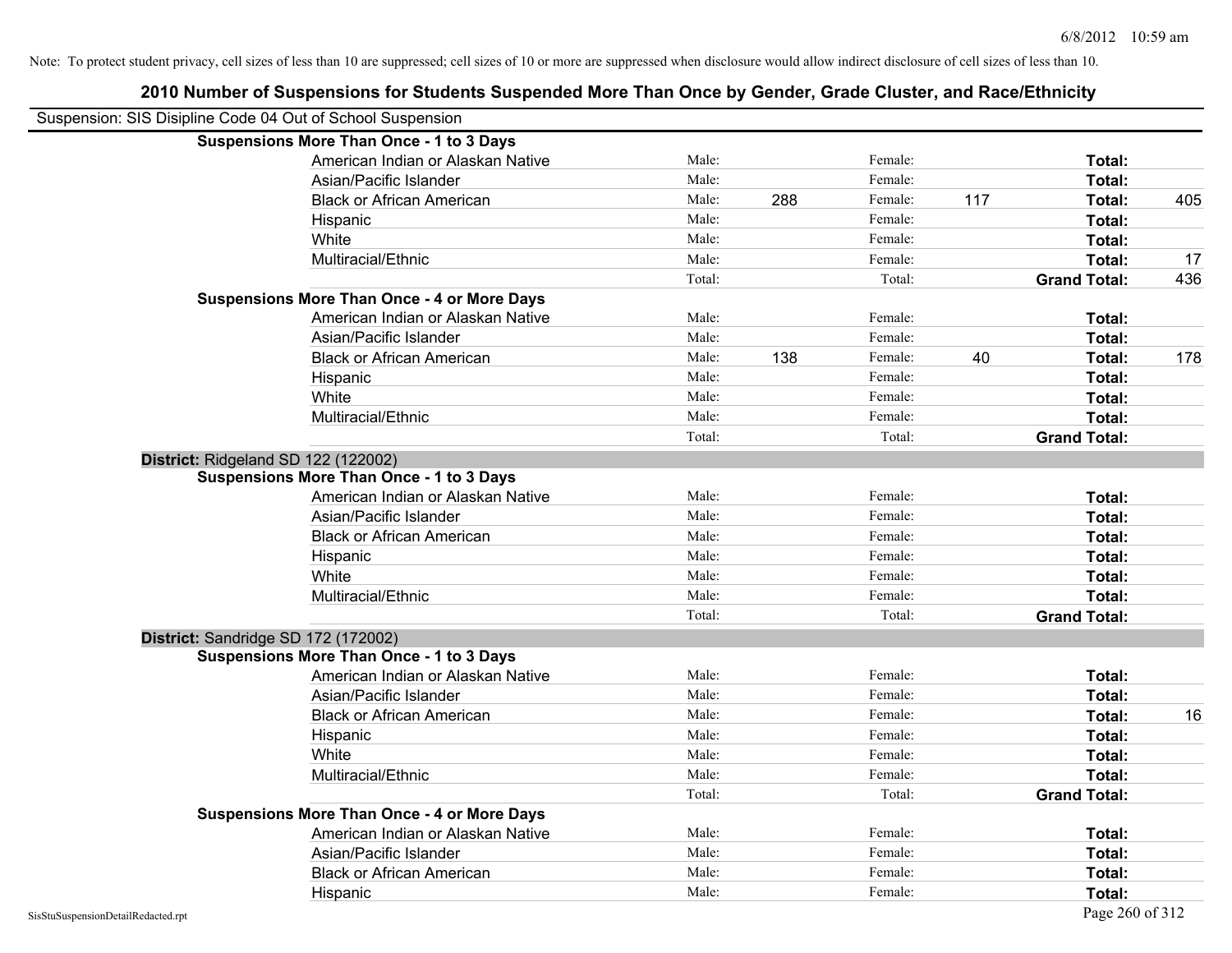## **2010 Number of Suspensions for Students Suspended More Than Once by Gender, Grade Cluster, and Race/Ethnicity**

| Suspension: SIS Disipline Code 04 Out of School Suspension |                                                    |        |                |                     |               |
|------------------------------------------------------------|----------------------------------------------------|--------|----------------|---------------------|---------------|
|                                                            | White                                              | Male:  | Female:        |                     | Total:        |
|                                                            | Multiracial/Ethnic                                 | Male:  | Female:        |                     | Total:        |
|                                                            |                                                    | Total: | Total:         | <b>Grand Total:</b> |               |
| District: South Holland SD 150 (150002)                    |                                                    |        |                |                     |               |
|                                                            | <b>Suspensions More Than Once - 1 to 3 Days</b>    |        |                |                     |               |
|                                                            | American Indian or Alaskan Native                  | Male:  | Female:        |                     | Total:        |
|                                                            | Asian/Pacific Islander                             | Male:  | Female:        |                     | Total:        |
|                                                            | <b>Black or African American</b>                   | Male:  | Female:        |                     | 25<br>Total:  |
|                                                            | Hispanic                                           | Male:  | Female:        |                     | Total:        |
|                                                            | White                                              | Male:  | Female:        |                     | Total:        |
|                                                            | Multiracial/Ethnic                                 | Male:  | Female:        |                     | Total:        |
|                                                            |                                                    | Total: | Total:         | <b>Grand Total:</b> |               |
|                                                            | <b>Suspensions More Than Once - 4 or More Days</b> |        |                |                     |               |
|                                                            | American Indian or Alaskan Native                  | Male:  | Female:        |                     | Total:        |
|                                                            | Asian/Pacific Islander                             | Male:  | Female:        |                     | Total:        |
|                                                            | <b>Black or African American</b>                   | Male:  | Female:        |                     | Total:        |
|                                                            | Hispanic                                           | Male:  | Female:        |                     | Total:        |
|                                                            | White                                              | Male:  | Female:        |                     | Total:        |
|                                                            | Multiracial/Ethnic                                 | Male:  | Female:        |                     | Total:        |
|                                                            |                                                    | Total: | Total:         | <b>Grand Total:</b> |               |
| District: South Holland SD 151 (151002)                    |                                                    |        |                |                     |               |
|                                                            | <b>Suspensions More Than Once - 1 to 3 Days</b>    |        |                |                     |               |
|                                                            | American Indian or Alaskan Native                  | Male:  | Female:        |                     | Total:        |
|                                                            | Asian/Pacific Islander                             | Male:  | Female:        |                     | Total:        |
|                                                            | <b>Black or African American</b>                   | Male:  | 104<br>Female: | 49                  | 153<br>Total: |
|                                                            | Hispanic                                           | Male:  | Female:        |                     | Total:        |
|                                                            | White                                              | Male:  | Female:        |                     | Total:        |
|                                                            | Multiracial/Ethnic                                 | Male:  | Female:        |                     | Total:        |
|                                                            |                                                    | Total: | Total:         | <b>Grand Total:</b> |               |
|                                                            | <b>Suspensions More Than Once - 4 or More Days</b> |        |                |                     |               |
|                                                            | American Indian or Alaskan Native                  | Male:  | Female:        |                     | Total:        |
|                                                            | Asian/Pacific Islander                             | Male:  | Female:        |                     | Total:        |
|                                                            | <b>Black or African American</b>                   | Male:  | Female:        |                     | Total:<br>11  |
|                                                            | Hispanic                                           | Male:  | Female:        |                     | Total:        |
|                                                            | White                                              | Male:  | Female:        |                     | Total:        |
|                                                            | Multiracial/Ethnic                                 | Male:  | Female:        |                     | Total:        |
|                                                            |                                                    | Total: | Total:         | <b>Grand Total:</b> |               |
|                                                            |                                                    |        |                |                     |               |

**District:** Southwest Cook Coop Spec Ed (142061)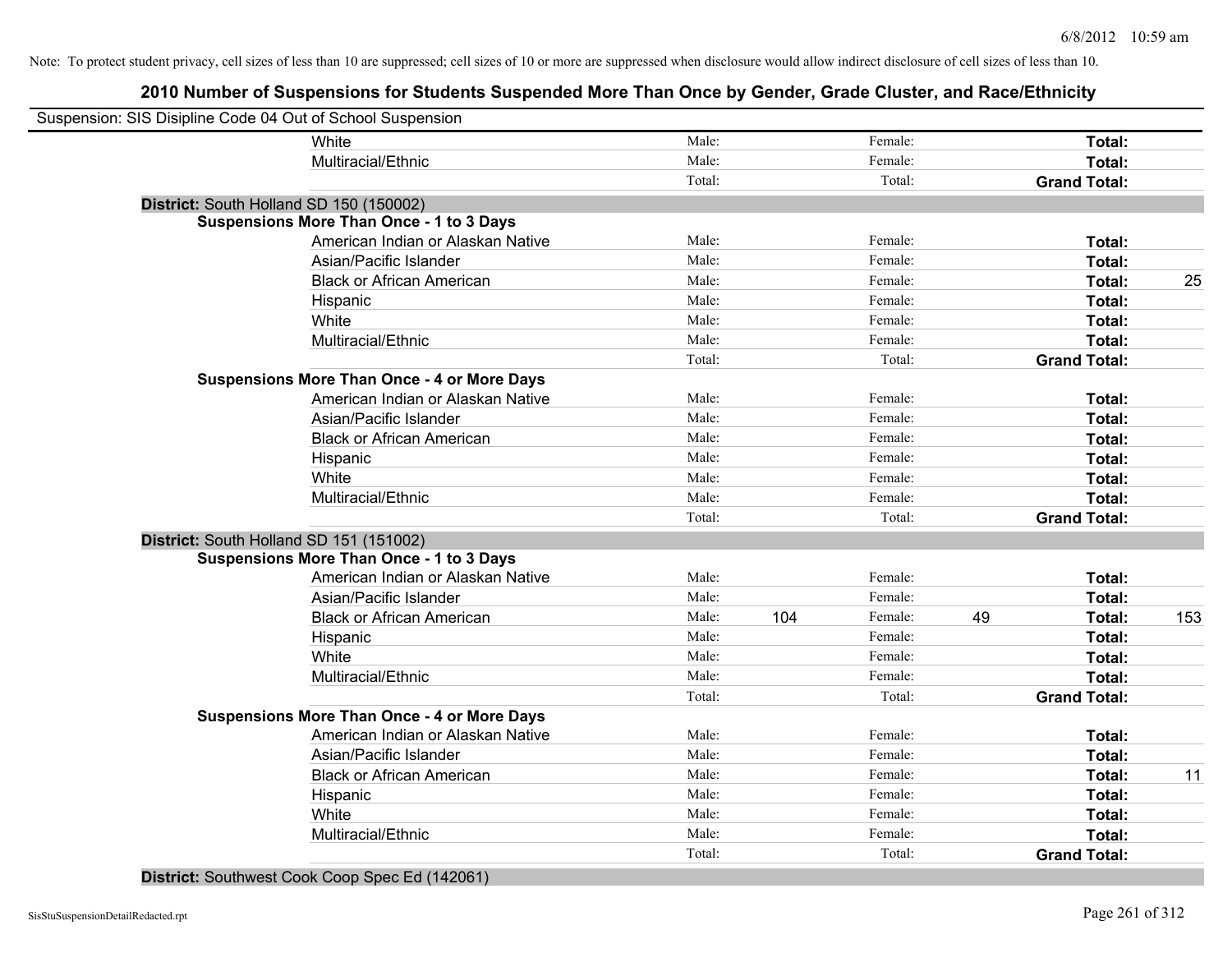| Suspension: SIS Disipline Code 04 Out of School Suspension |                                                    |        |              |                           |    |
|------------------------------------------------------------|----------------------------------------------------|--------|--------------|---------------------------|----|
|                                                            | <b>Suspensions More Than Once - 1 to 3 Days</b>    |        |              |                           |    |
|                                                            | American Indian or Alaskan Native                  | Male:  | Female:      | Total:                    |    |
|                                                            | Asian/Pacific Islander                             | Male:  | Female:      | Total:                    |    |
|                                                            | <b>Black or African American</b>                   | Male:  | Female:      | Total:                    |    |
|                                                            | Hispanic                                           | Male:  | Female:      | Total:                    |    |
|                                                            | White                                              | Male:  | Female:      | Total:                    | 20 |
|                                                            | Multiracial/Ethnic                                 | Male:  | Female:      | Total:                    |    |
|                                                            |                                                    | Total: | 22<br>Total: | <b>Grand Total:</b><br>12 | 34 |
|                                                            | <b>Suspensions More Than Once - 4 or More Days</b> |        |              |                           |    |
|                                                            | American Indian or Alaskan Native                  | Male:  | Female:      | Total:                    |    |
|                                                            | Asian/Pacific Islander                             | Male:  | Female:      | Total:                    |    |
|                                                            | <b>Black or African American</b>                   | Male:  | Female:      | Total:                    |    |
|                                                            | Hispanic                                           | Male:  | Female:      | Total:                    |    |
|                                                            | White                                              | Male:  | Female:      | Total:                    |    |
|                                                            | Multiracial/Ethnic                                 | Male:  | Female:      | <b>Total:</b>             |    |
|                                                            |                                                    | Total: | Total:       | <b>Grand Total:</b>       |    |
| District: Speed SEJA #802 (802060)                         |                                                    |        |              |                           |    |
|                                                            | <b>Suspensions More Than Once - 1 to 3 Days</b>    |        |              |                           |    |
|                                                            | American Indian or Alaskan Native                  | Male:  | Female:      | Total:                    |    |
|                                                            | Asian/Pacific Islander                             | Male:  | Female:      | Total:                    |    |
|                                                            | <b>Black or African American</b>                   | Male:  | Female:      | Total:                    |    |
|                                                            | Hispanic                                           | Male:  | Female:      | Total:                    |    |
|                                                            | White                                              | Male:  | Female:      | Total:                    |    |
|                                                            | Multiracial/Ethnic                                 | Male:  | Female:      | Total:                    |    |
|                                                            |                                                    | Total: | Total:       | <b>Grand Total:</b>       |    |
|                                                            | <b>Suspensions More Than Once - 4 or More Days</b> |        |              |                           |    |
|                                                            | American Indian or Alaskan Native                  | Male:  | Female:      | Total:                    |    |
|                                                            | Asian/Pacific Islander                             | Male:  | Female:      | Total:                    |    |
|                                                            | <b>Black or African American</b>                   | Male:  | Female:      | Total:                    |    |
|                                                            | Hispanic                                           | Male:  | Female:      | Total:                    |    |
|                                                            | White                                              | Male:  | Female:      | Total:                    |    |
|                                                            | Multiracial/Ethnic                                 | Male:  | Female:      | Total:                    |    |
|                                                            |                                                    | Total: | Total:       | <b>Grand Total:</b>       |    |
| <b>District: Steger SD 194 (194002)</b>                    |                                                    |        |              |                           |    |
|                                                            | <b>Suspensions More Than Once - 1 to 3 Days</b>    |        |              |                           |    |
|                                                            | American Indian or Alaskan Native                  | Male:  | Female:      | Total:                    |    |
|                                                            | Asian/Pacific Islander                             | Male:  | Female:      | Total:                    |    |
|                                                            | <b>Black or African American</b>                   | Male:  | Female:      | Total:                    | 13 |
|                                                            | Hispanic                                           | Male:  | Female:      | Total:                    | 17 |
| SisStuSuspensionDetailRedacted.rpt                         |                                                    |        |              | Page 262 of 312           |    |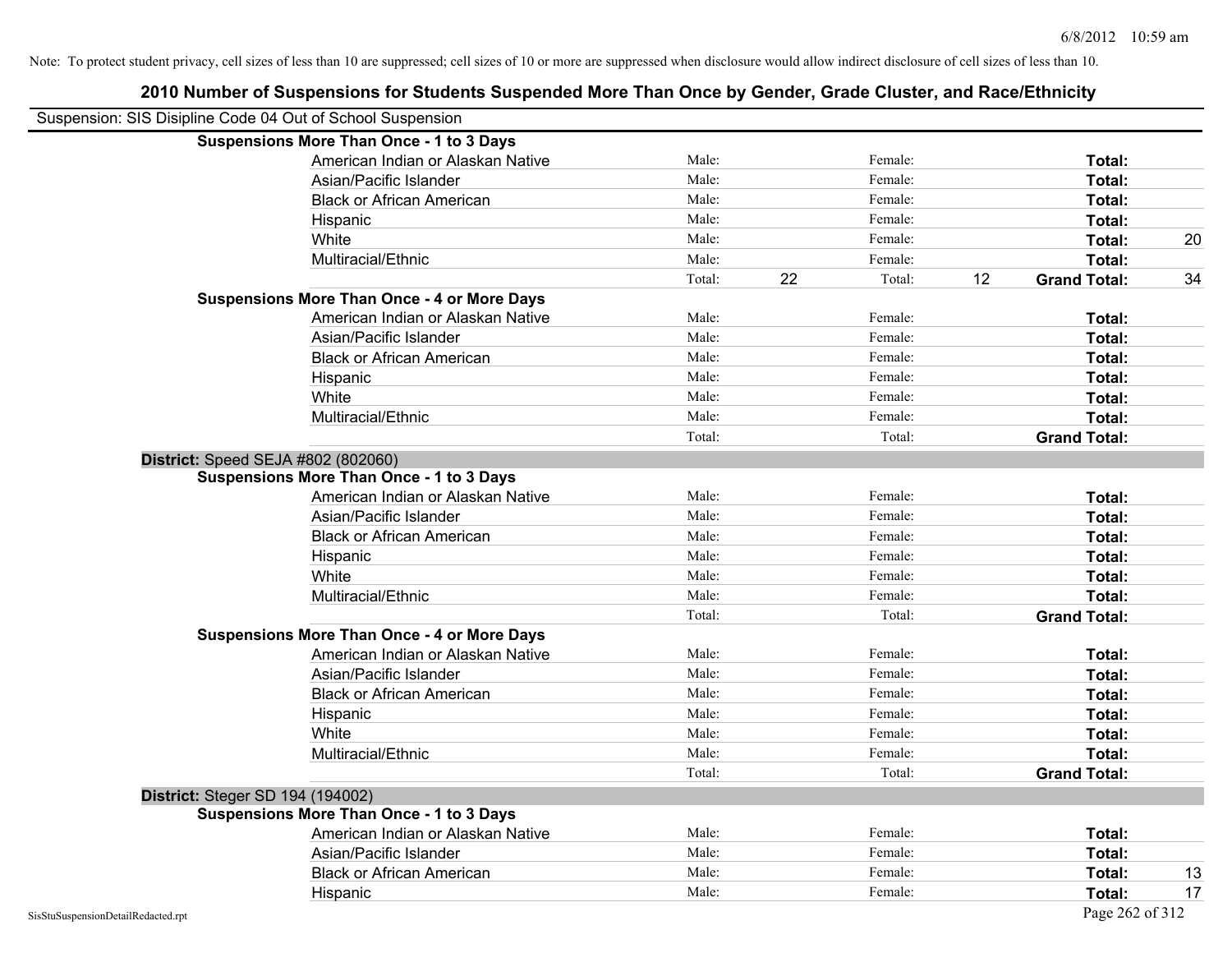| Suspension: SIS Disipline Code 04 Out of School Suspension |                                                    |        |     |         |     |                     |       |
|------------------------------------------------------------|----------------------------------------------------|--------|-----|---------|-----|---------------------|-------|
|                                                            | White                                              | Male:  |     | Female: |     | Total:              | 30    |
|                                                            | Multiracial/Ethnic                                 | Male:  |     | Female: |     | Total:              | 14    |
|                                                            |                                                    | Total: |     | Total:  |     | <b>Grand Total:</b> |       |
|                                                            | <b>Suspensions More Than Once - 4 or More Days</b> |        |     |         |     |                     |       |
|                                                            | American Indian or Alaskan Native                  | Male:  |     | Female: |     | Total:              |       |
|                                                            | Asian/Pacific Islander                             | Male:  |     | Female: |     | Total:              |       |
|                                                            | <b>Black or African American</b>                   | Male:  |     | Female: |     | Total:              | 15    |
|                                                            | Hispanic                                           | Male:  |     | Female: |     | Total:              |       |
|                                                            | White                                              | Male:  |     | Female: |     | Total:              |       |
|                                                            | Multiracial/Ethnic                                 | Male:  |     | Female: |     | Total:              |       |
|                                                            |                                                    | Total: |     | Total:  |     | <b>Grand Total:</b> | 28    |
|                                                            | District: Summit SD 104 (104002)                   |        |     |         |     |                     |       |
|                                                            | <b>Suspensions More Than Once - 1 to 3 Days</b>    |        |     |         |     |                     |       |
|                                                            | American Indian or Alaskan Native                  | Male:  |     | Female: |     | Total:              |       |
|                                                            | Asian/Pacific Islander                             | Male:  |     | Female: |     | Total:              |       |
|                                                            | <b>Black or African American</b>                   | Male:  |     | Female: |     | Total:              |       |
|                                                            | Hispanic                                           | Male:  |     | Female: |     | Total:              | 15    |
|                                                            | White                                              | Male:  |     | Female: |     | Total:              |       |
|                                                            | Multiracial/Ethnic                                 | Male:  |     | Female: |     | Total:              |       |
|                                                            |                                                    | Total: |     | Total:  |     | <b>Grand Total:</b> |       |
|                                                            | <b>Suspensions More Than Once - 4 or More Days</b> |        |     |         |     |                     |       |
|                                                            | American Indian or Alaskan Native                  | Male:  |     | Female: |     | Total:              |       |
|                                                            | Asian/Pacific Islander                             | Male:  |     | Female: |     | Total:              |       |
|                                                            | <b>Black or African American</b>                   | Male:  |     | Female: |     | Total:              |       |
|                                                            | Hispanic                                           | Male:  |     | Female: |     | Total:              |       |
|                                                            | White                                              | Male:  |     | Female: |     | Total:              |       |
|                                                            | Multiracial/Ethnic                                 | Male:  |     | Female: |     | Total:              |       |
|                                                            |                                                    | Total: |     | Total:  |     | <b>Grand Total:</b> |       |
|                                                            | District: Thornton Fractional Twp HSD 215 (215017) |        |     |         |     |                     |       |
|                                                            | <b>Suspensions More Than Once - 1 to 3 Days</b>    |        |     |         |     |                     |       |
|                                                            | American Indian or Alaskan Native                  | Male:  |     | Female: |     | Total:              |       |
|                                                            | Asian/Pacific Islander                             | Male:  |     | Female: |     | Total:              |       |
|                                                            | <b>Black or African American</b>                   | Male:  | 965 | Female: | 417 | Total:              | 1,382 |
|                                                            | Hispanic                                           | Male:  | 130 | Female: | 46  | Total:              | 176   |
|                                                            | White                                              | Male:  | 86  | Female: | 32  | Total:              | 118   |
|                                                            | Multiracial/Ethnic                                 | Male:  | 24  | Female: | 18  | Total:              | 42    |
|                                                            |                                                    | Total: |     | Total:  |     | <b>Grand Total:</b> | 1,728 |
|                                                            | <b>Suspensions More Than Once - 4 or More Days</b> |        |     |         |     |                     |       |
|                                                            | American Indian or Alaskan Native                  | Male:  |     | Female: |     | Total:              |       |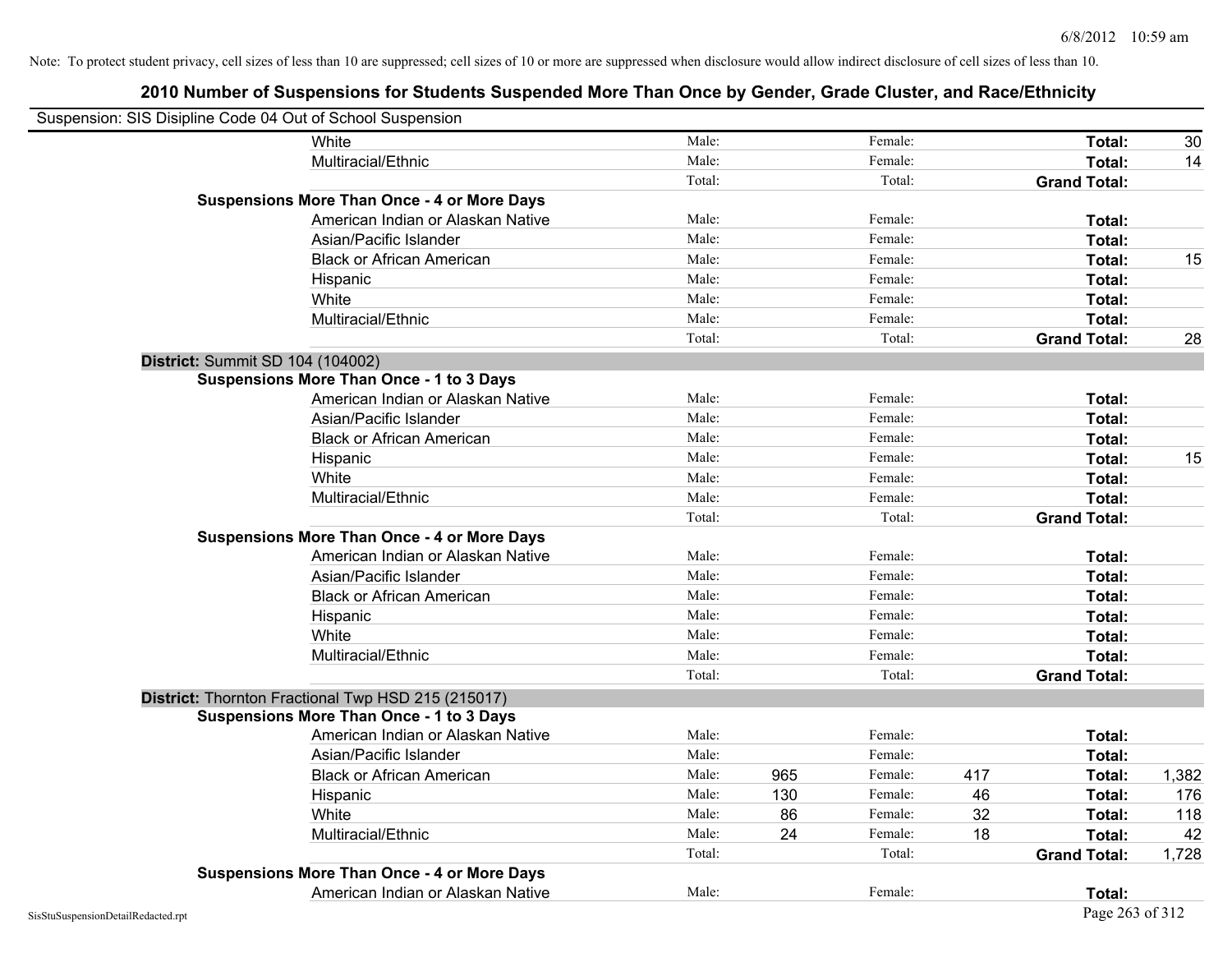| Suspension: SIS Disipline Code 04 Out of School Suspension |                                                    |        |       |         |       |                     |       |
|------------------------------------------------------------|----------------------------------------------------|--------|-------|---------|-------|---------------------|-------|
|                                                            | Asian/Pacific Islander                             | Male:  |       | Female: |       | Total:              |       |
|                                                            | <b>Black or African American</b>                   | Male:  | 106   | Female: | 31    | Total:              | 137   |
|                                                            | Hispanic                                           | Male:  |       | Female: |       | Total:              | 15    |
|                                                            | White                                              | Male:  |       | Female: |       | Total:              |       |
|                                                            | Multiracial/Ethnic                                 | Male:  |       | Female: |       | Total:              |       |
|                                                            |                                                    | Total: |       | Total:  |       | <b>Grand Total:</b> | 164   |
| District: Thornton SD 154 (154002)                         |                                                    |        |       |         |       |                     |       |
|                                                            | <b>Suspensions More Than Once - 1 to 3 Days</b>    |        |       |         |       |                     |       |
|                                                            | American Indian or Alaskan Native                  | Male:  |       | Female: |       | Total:              |       |
|                                                            | Asian/Pacific Islander                             | Male:  |       | Female: |       | Total:              |       |
|                                                            | <b>Black or African American</b>                   | Male:  |       | Female: |       | Total:              | 10    |
|                                                            | Hispanic                                           | Male:  |       | Female: |       | Total:              |       |
|                                                            | White                                              | Male:  |       | Female: |       | Total:              | 11    |
|                                                            | Multiracial/Ethnic                                 | Male:  |       | Female: |       | Total:              |       |
|                                                            |                                                    | Total: |       | Total:  |       | <b>Grand Total:</b> |       |
|                                                            | <b>Suspensions More Than Once - 4 or More Days</b> |        |       |         |       |                     |       |
|                                                            | American Indian or Alaskan Native                  | Male:  |       | Female: |       | Total:              |       |
|                                                            | Asian/Pacific Islander                             | Male:  |       | Female: |       | Total:              |       |
|                                                            | <b>Black or African American</b>                   | Male:  |       | Female: |       | Total:              |       |
|                                                            | Hispanic                                           | Male:  |       | Female: |       | Total:              |       |
|                                                            | White                                              | Male:  |       | Female: |       | Total:              |       |
|                                                            | Multiracial/Ethnic                                 | Male:  |       | Female: |       | Total:              |       |
|                                                            |                                                    | Total: |       | Total:  |       | <b>Grand Total:</b> |       |
|                                                            | District: Thornton Twp HSD 205 (205017)            |        |       |         |       |                     |       |
|                                                            | <b>Suspensions More Than Once - 1 to 3 Days</b>    |        |       |         |       |                     |       |
|                                                            | American Indian or Alaskan Native                  | Male:  |       | Female: |       | Total:              |       |
|                                                            | Asian/Pacific Islander                             | Male:  |       | Female: |       | Total:              | 11    |
|                                                            | <b>Black or African American</b>                   | Male:  | 3,665 | Female: | 3,012 | Total:              | 6,677 |
|                                                            | Hispanic                                           | Male:  | 167   | Female: | 164   | Total:              | 331   |
|                                                            | White                                              | Male:  |       | Female: |       | Total:              |       |
|                                                            | Multiracial/Ethnic                                 | Male:  |       | Female: |       | Total:              | 22    |
|                                                            |                                                    | Total: |       | Total:  |       | <b>Grand Total:</b> |       |
|                                                            | <b>Suspensions More Than Once - 4 or More Days</b> |        |       |         |       |                     |       |
|                                                            | American Indian or Alaskan Native                  | Male:  |       | Female: |       | Total:              |       |
|                                                            | Asian/Pacific Islander                             | Male:  |       | Female: |       | Total:              |       |
|                                                            | <b>Black or African American</b>                   | Male:  | 565   | Female: | 403   | Total:              | 968   |
|                                                            | Hispanic                                           | Male:  |       | Female: |       | Total:              | 19    |
|                                                            | White                                              | Male:  |       | Female: |       | Total:              |       |
|                                                            | Multiracial/Ethnic                                 | Male:  |       | Female: |       | Total:              |       |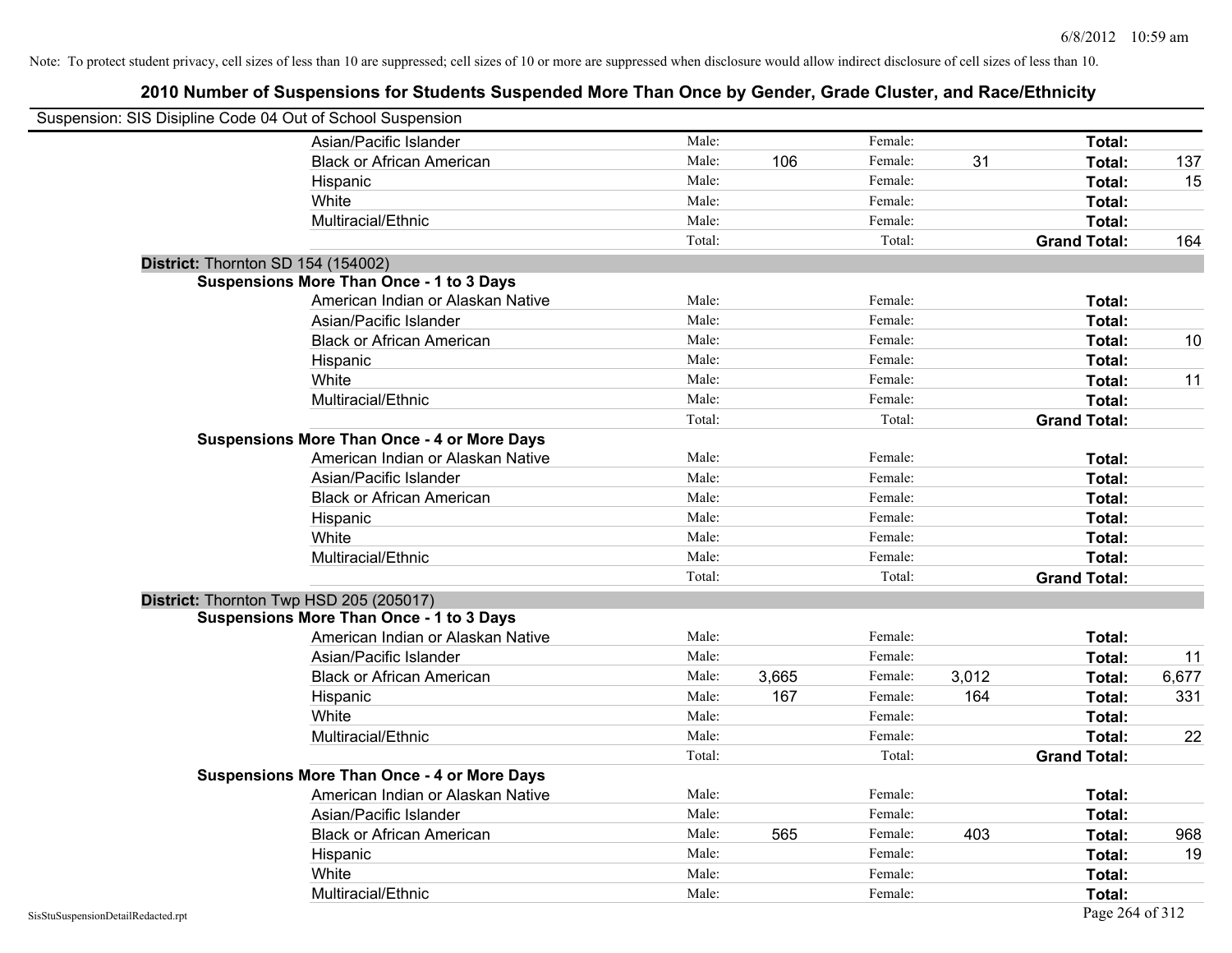| District: Tinley Park CCSD 146 (146004)<br><b>Suspensions More Than Once - 1 to 3 Days</b><br>American Indian or Alaskan Native | Total:<br>Male: |    | Total:  |    | <b>Grand Total:</b> |    |
|---------------------------------------------------------------------------------------------------------------------------------|-----------------|----|---------|----|---------------------|----|
|                                                                                                                                 |                 |    |         |    |                     |    |
|                                                                                                                                 |                 |    |         |    |                     |    |
|                                                                                                                                 |                 |    |         |    |                     |    |
|                                                                                                                                 |                 |    | Female: |    | Total:              |    |
| Asian/Pacific Islander                                                                                                          | Male:           |    | Female: |    | Total:              |    |
| <b>Black or African American</b>                                                                                                | Male:           |    | Female: |    | Total:              | 12 |
| Hispanic                                                                                                                        | Male:           |    | Female: |    | Total:              |    |
| White                                                                                                                           | Male:           |    | Female: |    | Total:              | 14 |
| Multiracial/Ethnic                                                                                                              | Male:           |    | Female: |    | Total:              | 10 |
|                                                                                                                                 | Total:          |    | Total:  |    | <b>Grand Total:</b> |    |
| <b>Suspensions More Than Once - 4 or More Days</b>                                                                              |                 |    |         |    |                     |    |
| American Indian or Alaskan Native                                                                                               | Male:           |    | Female: |    | Total:              |    |
| Asian/Pacific Islander                                                                                                          | Male:           |    | Female: |    | Total:              |    |
| <b>Black or African American</b>                                                                                                | Male:           |    | Female: |    | Total:              |    |
| Hispanic                                                                                                                        | Male:           |    | Female: |    | Total:              |    |
| White                                                                                                                           | Male:           |    | Female: |    | Total:              |    |
| Multiracial/Ethnic                                                                                                              | Male:           |    | Female: |    | Total:              |    |
|                                                                                                                                 | Total:          |    | Total:  |    | <b>Grand Total:</b> | 17 |
| District: W Harvey-Dixmoor PSD 147 (147002)                                                                                     |                 |    |         |    |                     |    |
| <b>Suspensions More Than Once - 1 to 3 Days</b>                                                                                 |                 |    |         |    |                     |    |
| American Indian or Alaskan Native                                                                                               | Male:           |    | Female: |    | Total:              |    |
| Asian/Pacific Islander                                                                                                          | Male:           |    | Female: |    | Total:              |    |
| <b>Black or African American</b>                                                                                                | Male:           |    | Female: |    | Total:              | 40 |
| Hispanic                                                                                                                        | Male:           |    | Female: |    | Total:              |    |
| White                                                                                                                           | Male:           |    | Female: |    | Total:              |    |
| Multiracial/Ethnic                                                                                                              | Male:           |    | Female: |    | Total:              |    |
|                                                                                                                                 | Total:          |    | Total:  |    | <b>Grand Total:</b> |    |
| <b>Suspensions More Than Once - 4 or More Days</b>                                                                              |                 |    |         |    |                     |    |
| American Indian or Alaskan Native                                                                                               | Male:           |    | Female: |    | Total:              |    |
| Asian/Pacific Islander                                                                                                          | Male:           |    | Female: |    | Total:              |    |
| <b>Black or African American</b>                                                                                                | Male:           | 28 | Female: | 13 | Total:              | 41 |
| Hispanic                                                                                                                        | Male:           |    | Female: |    | Total:              |    |
| White                                                                                                                           | Male:           |    | Female: |    | Total:              |    |
| Multiracial/Ethnic                                                                                                              | Male:           |    | Female: |    | Total:              |    |
|                                                                                                                                 | Total:          |    | Total:  |    | <b>Grand Total:</b> |    |
| District: Worth SD 127 (127002)                                                                                                 |                 |    |         |    |                     |    |
| <b>Suspensions More Than Once - 1 to 3 Days</b>                                                                                 |                 |    |         |    |                     |    |
| American Indian or Alaskan Native                                                                                               | Male:           |    | Female: |    | Total:              |    |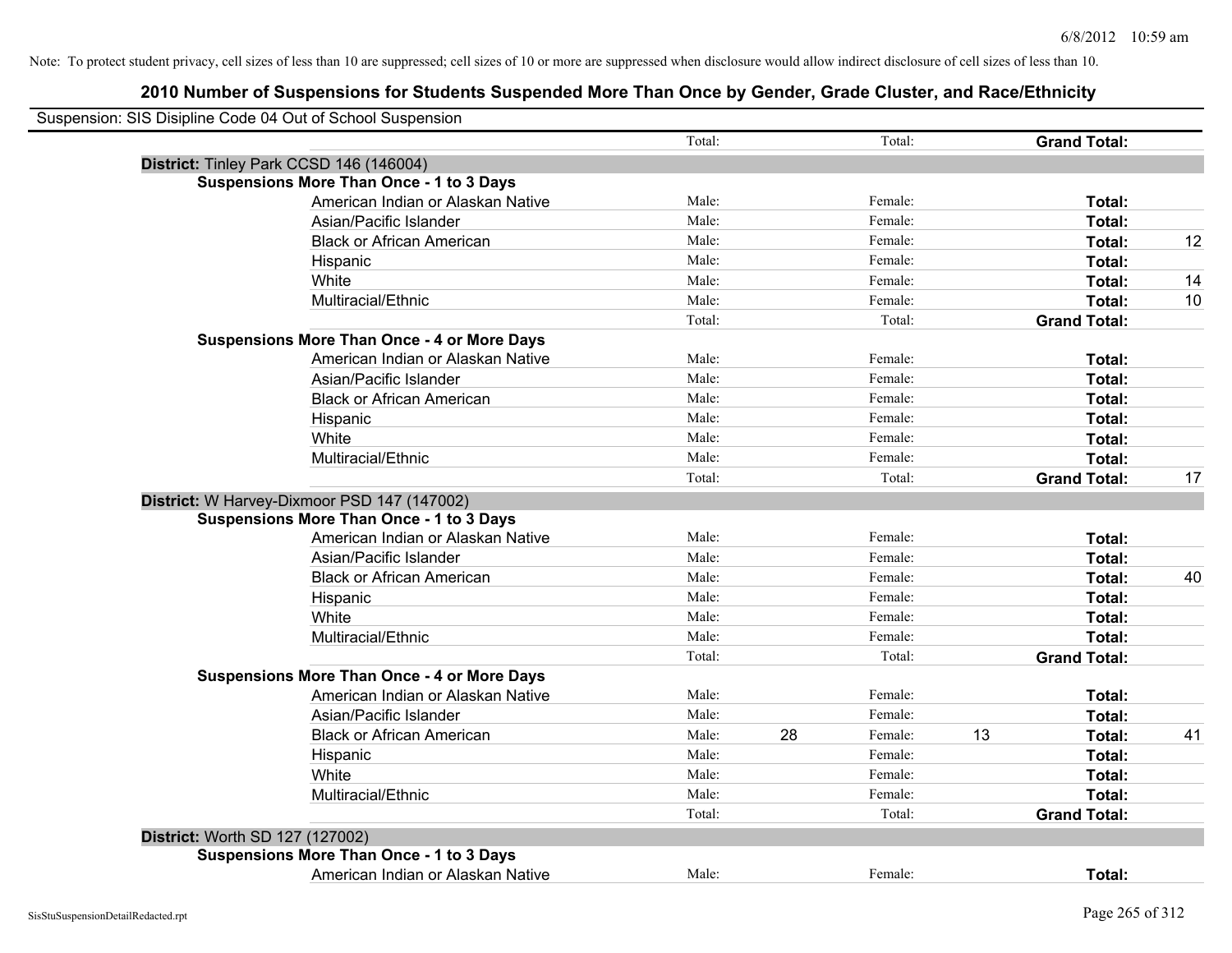| Suspension: SIS Disipline Code 04 Out of School Suspension |                                                    |        |         |                     |
|------------------------------------------------------------|----------------------------------------------------|--------|---------|---------------------|
|                                                            | Asian/Pacific Islander                             | Male:  | Female: | Total:              |
|                                                            | <b>Black or African American</b>                   | Male:  | Female: | Total:              |
|                                                            | Hispanic                                           | Male:  | Female: | Total:              |
|                                                            | White                                              | Male:  | Female: | Total:<br>13        |
|                                                            | Multiracial/Ethnic                                 | Male:  | Female: | Total:              |
|                                                            |                                                    | Total: | Total:  | <b>Grand Total:</b> |
|                                                            | <b>Suspensions More Than Once - 4 or More Days</b> |        |         |                     |
|                                                            | American Indian or Alaskan Native                  | Male:  | Female: | Total:              |
|                                                            | Asian/Pacific Islander                             | Male:  | Female: | Total:              |
|                                                            | <b>Black or African American</b>                   | Male:  | Female: | Total:              |
|                                                            | Hispanic                                           | Male:  | Female: | Total:              |
|                                                            | White                                              | Male:  | Female: | Total:              |
|                                                            | Multiracial/Ethnic                                 | Male:  | Female: | Total:              |
|                                                            |                                                    | Total: | Total:  | <b>Grand Total:</b> |
| County: Non-Public School (000)                            |                                                    |        |         |                     |
|                                                            | District: Region 07 South Cook ISC 4 (000000)      |        |         |                     |
|                                                            | Suspensions More Than Once - 1 to 3 Days           |        |         |                     |
|                                                            | American Indian or Alaskan Native                  | Male:  | Female: | Total:              |
|                                                            | Asian/Pacific Islander                             | Male:  | Female: | Total:              |
|                                                            | <b>Black or African American</b>                   | Male:  | Female: | Total:              |
|                                                            | Hispanic                                           | Male:  | Female: | Total:              |
|                                                            | White                                              | Male:  | Female: | Total:              |
|                                                            | Multiracial/Ethnic                                 | Male:  | Female: | Total:              |
|                                                            |                                                    | Total: | Total:  | <b>Grand Total:</b> |
|                                                            | <b>Suspensions More Than Once - 4 or More Days</b> |        |         |                     |
|                                                            | American Indian or Alaskan Native                  | Male:  | Female: | Total:              |
|                                                            | Asian/Pacific Islander                             | Male:  | Female: | Total:              |
|                                                            | <b>Black or African American</b>                   | Male:  | Female: | Total:              |
|                                                            | Hispanic                                           | Male:  | Female: | Total:              |
|                                                            | White                                              | Male:  | Female: | Total:              |
|                                                            | Multiracial/Ethnic                                 | Male:  | Female: | Total:              |
|                                                            |                                                    | Total: | Total:  | <b>Grand Total:</b> |
|                                                            |                                                    |        |         |                     |
| Region: Rock Island ROE (49)                               |                                                    |        |         |                     |
| County: Rock Island (081)                                  |                                                    |        |         |                     |
|                                                            | District: Carbon Cliff-Barstow SD 36 (036002)      |        |         |                     |
|                                                            | <b>Suspensions More Than Once - 1 to 3 Days</b>    |        |         |                     |
|                                                            | American Indian or Alaskan Native                  | Male:  | Female: | Total:              |
|                                                            |                                                    |        |         |                     |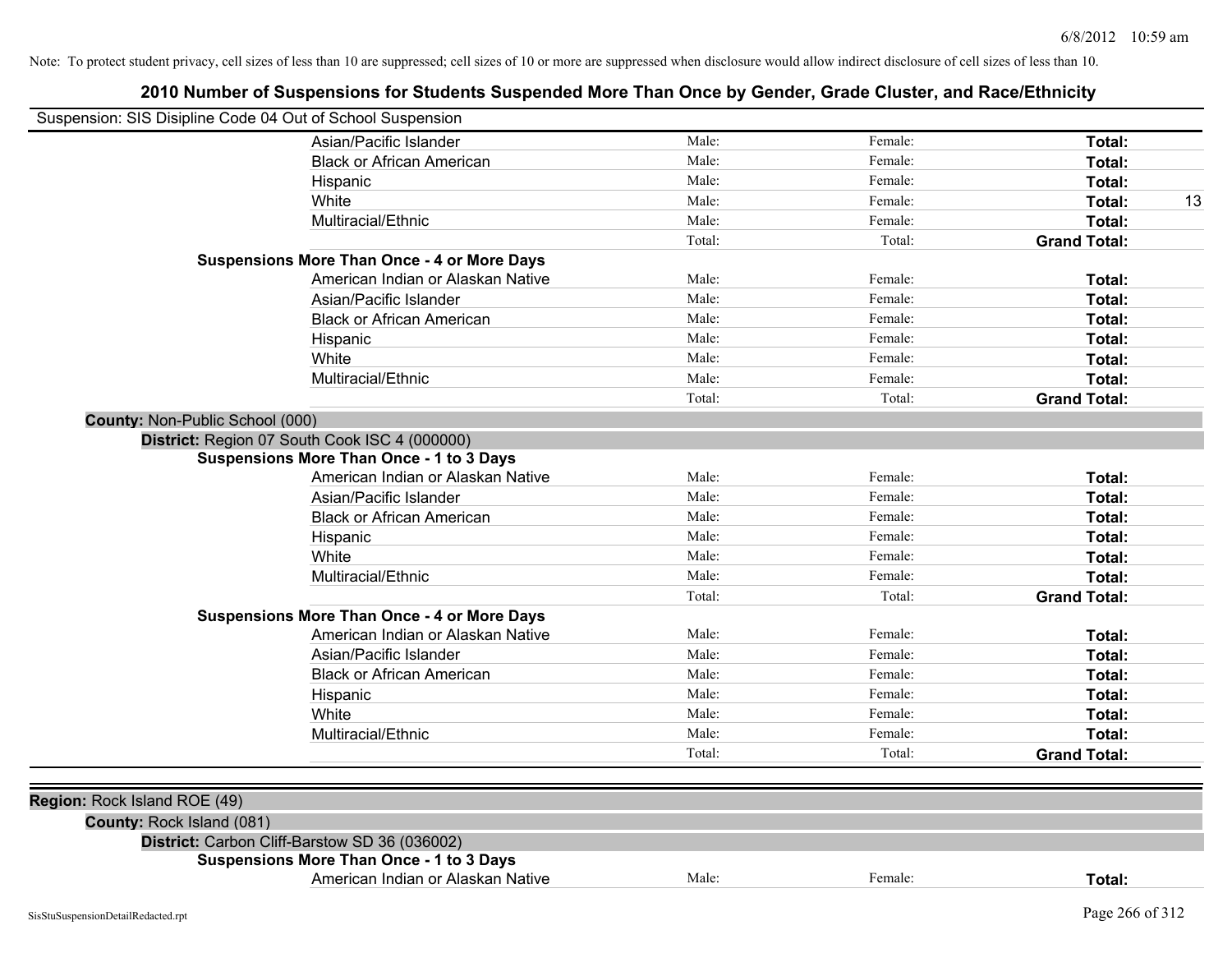| Suspension: SIS Disipline Code 04 Out of School Suspension |                                                    |        |    |         |    |                     |    |
|------------------------------------------------------------|----------------------------------------------------|--------|----|---------|----|---------------------|----|
|                                                            | Asian/Pacific Islander                             | Male:  |    | Female: |    | Total:              |    |
|                                                            | <b>Black or African American</b>                   | Male:  |    | Female: |    | Total:              | 26 |
|                                                            | Hispanic                                           | Male:  |    | Female: |    | Total:              |    |
|                                                            | White                                              | Male:  |    | Female: |    | Total:              | 43 |
|                                                            | Multiracial/Ethnic                                 | Male:  |    | Female: |    | Total:              |    |
|                                                            |                                                    | Total: |    | Total:  |    | <b>Grand Total:</b> |    |
|                                                            | <b>Suspensions More Than Once - 4 or More Days</b> |        |    |         |    |                     |    |
|                                                            | American Indian or Alaskan Native                  | Male:  |    | Female: |    | Total:              |    |
|                                                            | Asian/Pacific Islander                             | Male:  |    | Female: |    | Total:              |    |
|                                                            | <b>Black or African American</b>                   | Male:  |    | Female: |    | Total:              |    |
|                                                            | Hispanic                                           | Male:  |    | Female: |    | Total:              |    |
|                                                            | White                                              | Male:  |    | Female: |    | Total:              |    |
|                                                            | Multiracial/Ethnic                                 | Male:  |    | Female: |    | Total:              |    |
|                                                            |                                                    | Total: |    | Total:  |    | <b>Grand Total:</b> |    |
| District: East Moline SD 37 (037002)                       |                                                    |        |    |         |    |                     |    |
|                                                            | <b>Suspensions More Than Once - 1 to 3 Days</b>    |        |    |         |    |                     |    |
|                                                            | American Indian or Alaskan Native                  | Male:  |    | Female: |    | Total:              |    |
|                                                            | Asian/Pacific Islander                             | Male:  |    | Female: |    | Total:              |    |
|                                                            | <b>Black or African American</b>                   | Male:  |    | Female: |    | Total:              | 44 |
|                                                            | Hispanic                                           | Male:  | 17 | Female: | 14 | Total:              | 31 |
|                                                            | White                                              | Male:  | 29 | Female: | 24 | Total:              | 53 |
|                                                            | Multiracial/Ethnic                                 | Male:  |    | Female: |    | Total:              | 13 |
|                                                            |                                                    | Total: |    | Total:  |    | <b>Grand Total:</b> |    |
|                                                            | <b>Suspensions More Than Once - 4 or More Days</b> |        |    |         |    |                     |    |
|                                                            | American Indian or Alaskan Native                  | Male:  |    | Female: |    | Total:              |    |
|                                                            | Asian/Pacific Islander                             | Male:  |    | Female: |    | Total:              |    |
|                                                            | <b>Black or African American</b>                   | Male:  |    | Female: |    | Total:              | 12 |
|                                                            | Hispanic                                           | Male:  |    | Female: |    | Total:              |    |
|                                                            | White                                              | Male:  |    | Female: |    | Total:              | 17 |
|                                                            | Multiracial/Ethnic                                 | Male:  |    | Female: |    | Total:              |    |
|                                                            |                                                    | Total: |    | Total:  |    | <b>Grand Total:</b> |    |
| District: Hampton SD 29 (029002)                           |                                                    |        |    |         |    |                     |    |
|                                                            | <b>Suspensions More Than Once - 1 to 3 Days</b>    |        |    |         |    |                     |    |
|                                                            | American Indian or Alaskan Native                  | Male:  |    | Female: |    | Total:              |    |
|                                                            | Asian/Pacific Islander                             | Male:  |    | Female: |    | Total:              |    |
|                                                            | <b>Black or African American</b>                   | Male:  |    | Female: |    | Total:              |    |
|                                                            | Hispanic                                           | Male:  |    | Female: |    | Total:              |    |
|                                                            | White                                              | Male:  |    | Female: |    | Total:              |    |
|                                                            | Multiracial/Ethnic                                 | Male:  |    | Female: |    | Total:              |    |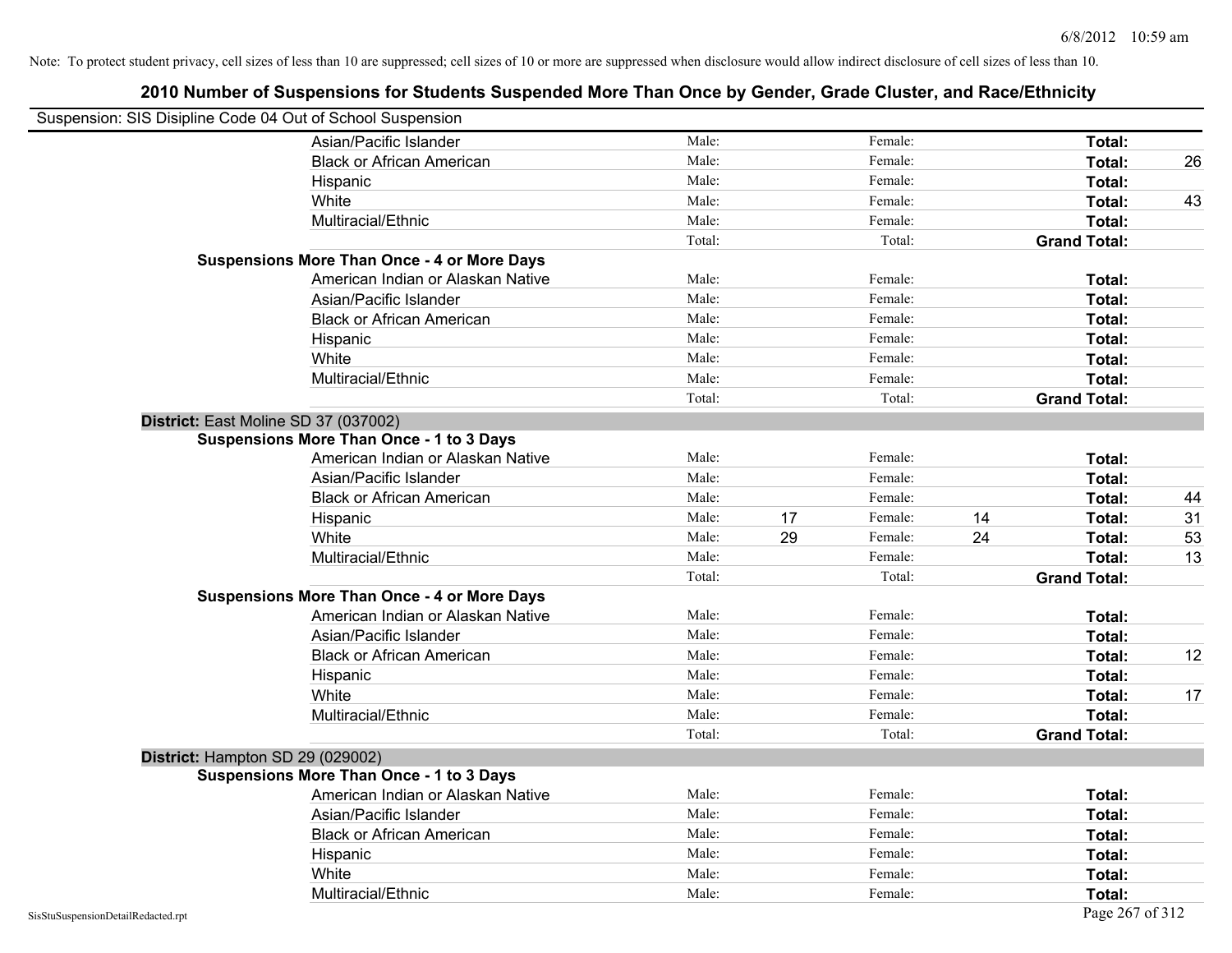| Suspension: SIS Disipline Code 04 Out of School Suspension |        |     |         |    |                     |     |
|------------------------------------------------------------|--------|-----|---------|----|---------------------|-----|
|                                                            | Total: |     | Total:  |    | <b>Grand Total:</b> |     |
| <b>Suspensions More Than Once - 4 or More Days</b>         |        |     |         |    |                     |     |
| American Indian or Alaskan Native                          | Male:  |     | Female: |    | Total:              |     |
| Asian/Pacific Islander                                     | Male:  |     | Female: |    | Total:              |     |
| <b>Black or African American</b>                           | Male:  |     | Female: |    | Total:              |     |
| Hispanic                                                   | Male:  |     | Female: |    | Total:              |     |
| White                                                      | Male:  |     | Female: |    | Total:              |     |
| Multiracial/Ethnic                                         | Male:  |     | Female: |    | Total:              |     |
|                                                            | Total: |     | Total:  |    | <b>Grand Total:</b> |     |
| District: Moline USD 40 (040022)                           |        |     |         |    |                     |     |
| <b>Suspensions More Than Once - 1 to 3 Days</b>            |        |     |         |    |                     |     |
| American Indian or Alaskan Native                          | Male:  |     | Female: |    | Total:              |     |
| Asian/Pacific Islander                                     | Male:  |     | Female: |    | Total:              |     |
| <b>Black or African American</b>                           | Male:  | 85  | Female: | 17 | Total:              | 102 |
| Hispanic                                                   | Male:  |     | Female: |    | Total:              | 49  |
| White                                                      | Male:  | 136 | Female: | 44 | Total:              | 180 |
| Multiracial/Ethnic                                         | Male:  |     | Female: |    | Total:              | 10  |
|                                                            | Total: |     | Total:  |    | <b>Grand Total:</b> |     |
| <b>Suspensions More Than Once - 4 or More Days</b>         |        |     |         |    |                     |     |
| American Indian or Alaskan Native                          | Male:  |     | Female: |    | Total:              |     |
| Asian/Pacific Islander                                     | Male:  |     | Female: |    | Total:              |     |
| <b>Black or African American</b>                           | Male:  |     | Female: |    | Total:              | 21  |
| Hispanic                                                   | Male:  |     | Female: |    | Total:              |     |
| White                                                      | Male:  | 18  | Female: | 17 | Total:              | 35  |
| Multiracial/Ethnic                                         | Male:  |     | Female: |    | Total:              |     |
|                                                            | Total: |     | Total:  |    | <b>Grand Total:</b> |     |
| District: Riverdale CUSD 100 (100026)                      |        |     |         |    |                     |     |
| <b>Suspensions More Than Once - 1 to 3 Days</b>            |        |     |         |    |                     |     |
| American Indian or Alaskan Native                          | Male:  |     | Female: |    | Total:              |     |
| Asian/Pacific Islander                                     | Male:  |     | Female: |    | Total:              |     |
| <b>Black or African American</b>                           | Male:  |     | Female: |    | Total:              |     |
| Hispanic                                                   | Male:  |     | Female: |    | Total:              |     |
| White                                                      | Male:  | 29  | Female: | 12 | Total:              | 41  |
| Multiracial/Ethnic                                         | Male:  |     | Female: |    | Total:              |     |
|                                                            | Total: |     | Total:  |    | <b>Grand Total:</b> |     |
| <b>Suspensions More Than Once - 4 or More Days</b>         |        |     |         |    |                     |     |
| American Indian or Alaskan Native                          | Male:  |     | Female: |    | Total:              |     |
| Asian/Pacific Islander                                     | Male:  |     | Female: |    | Total:              |     |
| <b>Black or African American</b>                           | Male:  |     | Female: |    | Total:              |     |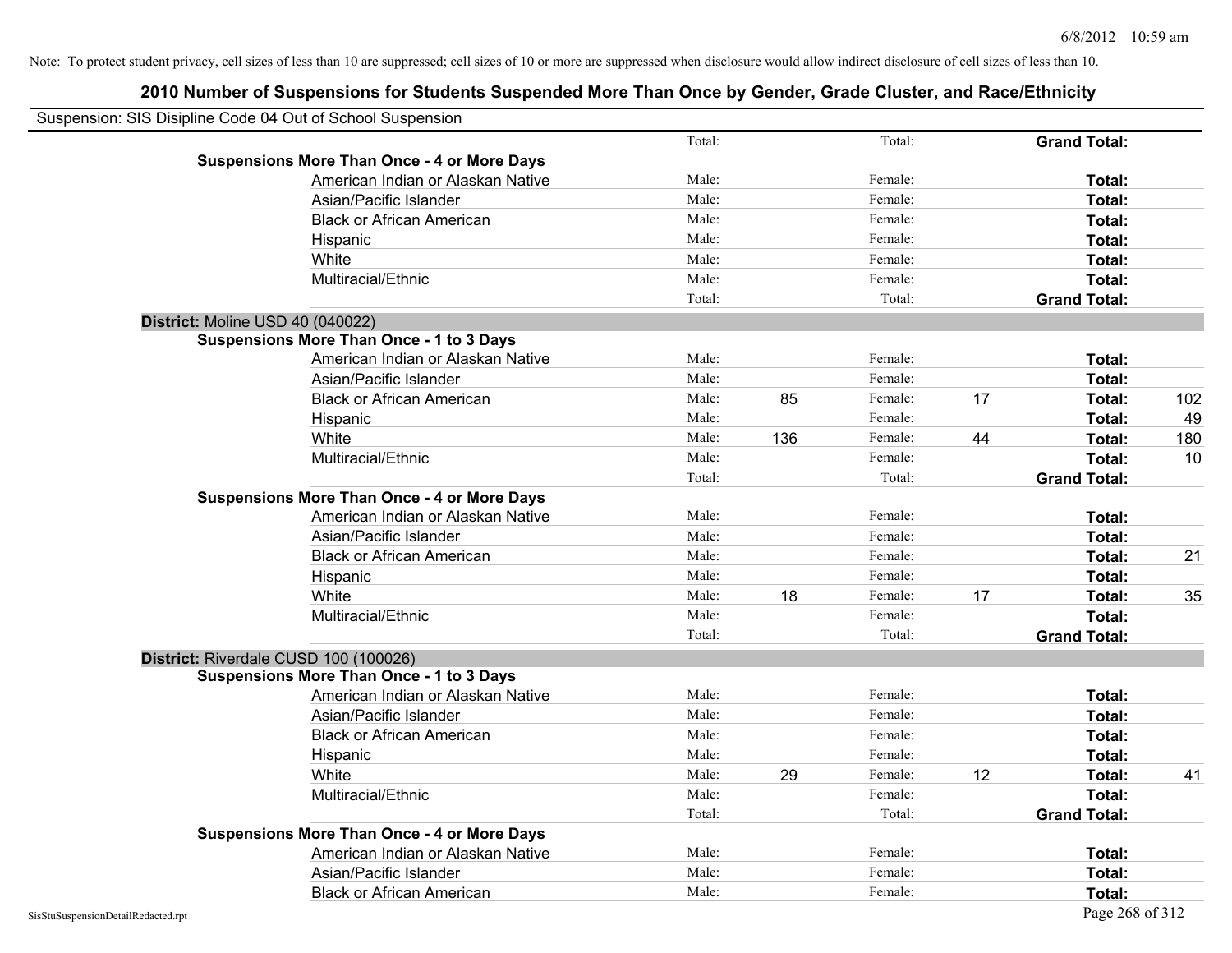| Suspension: SIS Disipline Code 04 Out of School Suspension |                                                    |        |     |         |     |                     |     |
|------------------------------------------------------------|----------------------------------------------------|--------|-----|---------|-----|---------------------|-----|
|                                                            | Hispanic                                           | Male:  |     | Female: |     | Total:              |     |
|                                                            | White                                              | Male:  |     | Female: |     | Total:              |     |
|                                                            | Multiracial/Ethnic                                 | Male:  |     | Female: |     | Total:              |     |
|                                                            |                                                    | Total: |     | Total:  |     | <b>Grand Total:</b> |     |
| District: Rock Island SD 41 (041025)                       |                                                    |        |     |         |     |                     |     |
|                                                            | <b>Suspensions More Than Once - 1 to 3 Days</b>    |        |     |         |     |                     |     |
|                                                            | American Indian or Alaskan Native                  | Male:  |     | Female: |     | Total:              |     |
|                                                            | Asian/Pacific Islander                             | Male:  |     | Female: |     | Total:              |     |
|                                                            | <b>Black or African American</b>                   | Male:  | 363 | Female: | 234 | Total:              | 597 |
|                                                            | Hispanic                                           | Male:  | 40  | Female: | 23  | Total:              | 63  |
|                                                            | White                                              | Male:  | 220 | Female: | 68  | Total:              | 288 |
|                                                            | Multiracial/Ethnic                                 | Male:  |     | Female: |     | Total:              | 68  |
|                                                            |                                                    | Total: |     | Total:  |     | <b>Grand Total:</b> |     |
|                                                            | <b>Suspensions More Than Once - 4 or More Days</b> |        |     |         |     |                     |     |
|                                                            | American Indian or Alaskan Native                  | Male:  |     | Female: |     | Total:              |     |
|                                                            | Asian/Pacific Islander                             | Male:  |     | Female: |     | Total:              |     |
|                                                            | <b>Black or African American</b>                   | Male:  |     | Female: |     | Total:              | 18  |
|                                                            | Hispanic                                           | Male:  |     | Female: |     | Total:              |     |
|                                                            | White                                              | Male:  |     | Female: |     | Total:              |     |
|                                                            | Multiracial/Ethnic                                 | Male:  |     | Female: |     | Total:              |     |
|                                                            |                                                    | Total: |     | Total:  |     | <b>Grand Total:</b> | 37  |
| District: Rockridge CUSD 300 (300026)                      |                                                    |        |     |         |     |                     |     |
|                                                            | <b>Suspensions More Than Once - 1 to 3 Days</b>    |        |     |         |     |                     |     |
|                                                            | American Indian or Alaskan Native                  | Male:  |     | Female: |     | Total:              |     |
|                                                            | Asian/Pacific Islander                             | Male:  |     | Female: |     | Total:              |     |
|                                                            | <b>Black or African American</b>                   | Male:  |     | Female: |     | Total:              |     |
|                                                            | Hispanic                                           | Male:  |     | Female: |     | Total:              |     |
|                                                            | White                                              | Male:  |     | Female: |     | Total:              | 51  |
|                                                            | Multiracial/Ethnic                                 | Male:  |     | Female: |     | Total:              |     |
|                                                            |                                                    | Total: |     | Total:  |     | <b>Grand Total:</b> |     |
|                                                            | <b>Suspensions More Than Once - 4 or More Days</b> |        |     |         |     |                     |     |
|                                                            | American Indian or Alaskan Native                  | Male:  |     | Female: |     | Total:              |     |
|                                                            | Asian/Pacific Islander                             | Male:  |     | Female: |     | Total:              |     |
|                                                            | <b>Black or African American</b>                   | Male:  |     | Female: |     | Total:              |     |
|                                                            | Hispanic                                           | Male:  |     | Female: |     | Total:              |     |
|                                                            | White                                              | Male:  |     | Female: |     | Total:              |     |
|                                                            | Multiracial/Ethnic                                 | Male:  |     | Female: |     | Total:              |     |
|                                                            |                                                    | Total: |     | Total:  |     | <b>Grand Total:</b> |     |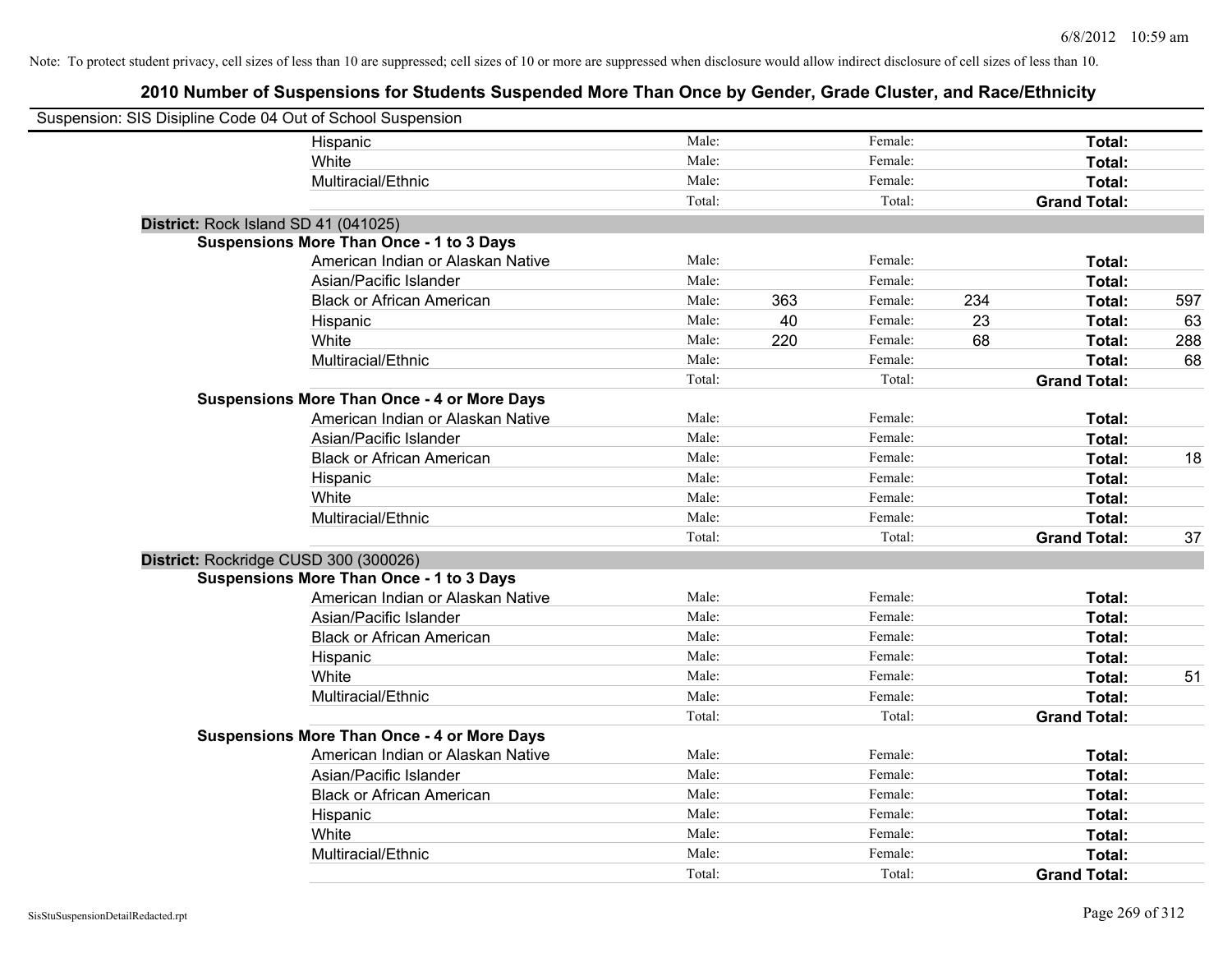| Suspension: SIS Disipline Code 04 Out of School Suspension |                                                    |        |     |         |    |                     |     |
|------------------------------------------------------------|----------------------------------------------------|--------|-----|---------|----|---------------------|-----|
| District: Sherrard CUSD 200 (200026)                       |                                                    |        |     |         |    |                     |     |
|                                                            | <b>Suspensions More Than Once - 1 to 3 Days</b>    |        |     |         |    |                     |     |
|                                                            | American Indian or Alaskan Native                  | Male:  |     | Female: |    | Total:              |     |
|                                                            | Asian/Pacific Islander                             | Male:  |     | Female: |    | Total:              |     |
|                                                            | <b>Black or African American</b>                   | Male:  |     | Female: |    | <b>Total:</b>       |     |
|                                                            | Hispanic                                           | Male:  |     | Female: |    | Total:              |     |
|                                                            | White                                              | Male:  |     | Female: |    | Total:              | 24  |
|                                                            | Multiracial/Ethnic                                 | Male:  |     | Female: |    | Total:              |     |
|                                                            |                                                    | Total: |     | Total:  |    | <b>Grand Total:</b> |     |
|                                                            | <b>Suspensions More Than Once - 4 or More Days</b> |        |     |         |    |                     |     |
|                                                            | American Indian or Alaskan Native                  | Male:  |     | Female: |    | Total:              |     |
|                                                            | Asian/Pacific Islander                             | Male:  |     | Female: |    | Total:              |     |
|                                                            | <b>Black or African American</b>                   | Male:  |     | Female: |    | Total:              |     |
|                                                            | Hispanic                                           | Male:  |     | Female: |    | Total:              |     |
|                                                            | White                                              | Male:  |     | Female: |    | Total:              |     |
|                                                            | Multiracial/Ethnic                                 | Male:  |     | Female: |    | Total:              |     |
|                                                            |                                                    | Total: |     | Total:  |    | <b>Grand Total:</b> |     |
| <b>District: Silvis SD 34 (034002)</b>                     |                                                    |        |     |         |    |                     |     |
|                                                            | <b>Suspensions More Than Once - 1 to 3 Days</b>    |        |     |         |    |                     |     |
|                                                            | American Indian or Alaskan Native                  | Male:  |     | Female: |    | Total:              |     |
|                                                            | Asian/Pacific Islander                             | Male:  |     | Female: |    | Total:              |     |
|                                                            | <b>Black or African American</b>                   | Male:  |     | Female: |    | Total:              |     |
|                                                            | Hispanic                                           | Male:  |     | Female: |    | Total:              |     |
|                                                            | White                                              | Male:  |     | Female: |    | Total:              |     |
|                                                            | Multiracial/Ethnic                                 | Male:  |     | Female: |    | Total:              |     |
|                                                            |                                                    | Total: |     | Total:  |    | <b>Grand Total:</b> |     |
| District: United Twp HSD 30 (030017)                       |                                                    |        |     |         |    |                     |     |
|                                                            | <b>Suspensions More Than Once - 1 to 3 Days</b>    |        |     |         |    |                     |     |
|                                                            | American Indian or Alaskan Native                  | Male:  |     | Female: |    | Total:              |     |
|                                                            | Asian/Pacific Islander                             | Male:  |     | Female: |    | Total:              |     |
|                                                            | <b>Black or African American</b>                   | Male:  | 31  | Female: | 25 | Total:              | 56  |
|                                                            | Hispanic                                           | Male:  | 26  | Female: | 44 | Total:              | 70  |
|                                                            | White                                              | Male:  | 136 | Female: | 84 | Total:              | 220 |
|                                                            | Multiracial/Ethnic                                 | Male:  | 38  | Female: | 15 | Total:              | 53  |
|                                                            |                                                    | Total: |     | Total:  |    | <b>Grand Total:</b> |     |
|                                                            | <b>Suspensions More Than Once - 4 or More Days</b> |        |     |         |    |                     |     |
|                                                            | American Indian or Alaskan Native                  | Male:  |     | Female: |    | Total:              |     |
|                                                            | Asian/Pacific Islander                             | Male:  |     | Female: |    | Total:              |     |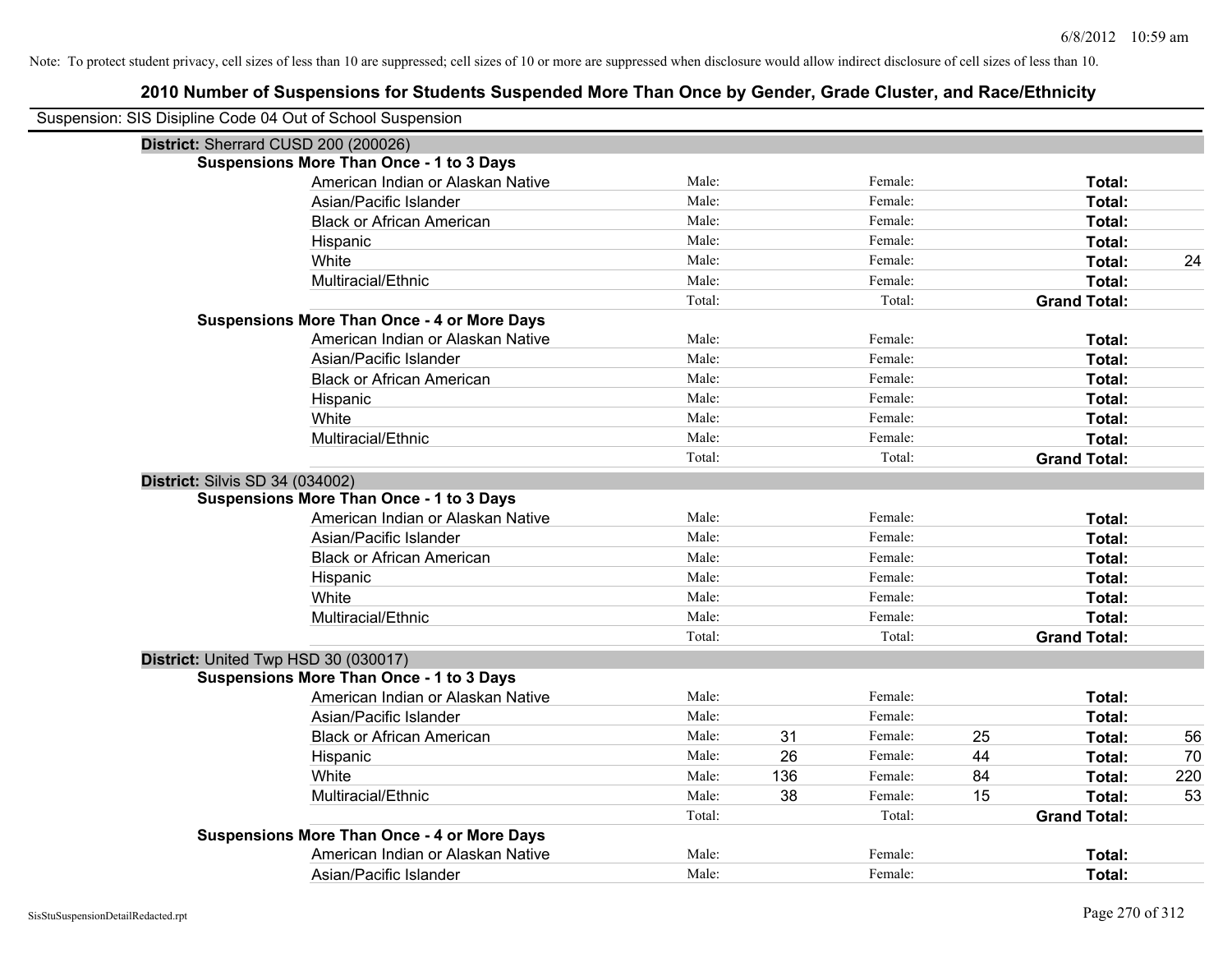|                           | Suspension: SIS Disipline Code 04 Out of School Suspension |        |    |         |    |                     |    |
|---------------------------|------------------------------------------------------------|--------|----|---------|----|---------------------|----|
|                           | <b>Black or African American</b>                           | Male:  |    | Female: |    | Total:              |    |
|                           | Hispanic                                                   | Male:  |    | Female: |    | Total:              | 14 |
|                           | White                                                      | Male:  |    | Female: |    | Total:              | 24 |
|                           | Multiracial/Ethnic                                         | Male:  |    | Female: |    | Total:              |    |
|                           |                                                            | Total: | 34 | Total:  | 15 | <b>Grand Total:</b> | 49 |
| Region: Sangamon ROE (51) |                                                            |        |    |         |    |                     |    |
| County: Sangamon (084)    |                                                            |        |    |         |    |                     |    |
|                           | District: Auburn CUSD 10 (010026)                          |        |    |         |    |                     |    |
|                           | <b>Suspensions More Than Once - 1 to 3 Days</b>            |        |    |         |    |                     |    |
|                           | American Indian or Alaskan Native                          | Male:  |    | Female: |    | Total:              |    |
|                           | Asian/Pacific Islander                                     | Male:  |    | Female: |    | Total:              |    |
|                           | <b>Black or African American</b>                           | Male:  |    | Female: |    | Total:              |    |
|                           | Hispanic                                                   | Male:  |    | Female: |    | Total:              |    |
|                           | White                                                      | Male:  |    | Female: |    | Total:              | 21 |
|                           | Multiracial/Ethnic                                         | Male:  |    | Female: |    | Total:              |    |
|                           |                                                            | Total: |    | Total:  |    | <b>Grand Total:</b> |    |
|                           | <b>Suspensions More Than Once - 4 or More Days</b>         |        |    |         |    |                     |    |
|                           | American Indian or Alaskan Native                          | Male:  |    | Female: |    | Total:              |    |
|                           | Asian/Pacific Islander                                     | Male:  |    | Female: |    | Total:              |    |
|                           | <b>Black or African American</b>                           | Male:  |    | Female: |    | Total:              |    |
|                           | Hispanic                                                   | Male:  |    | Female: |    | Total:              |    |
|                           | White                                                      | Male:  |    | Female: |    | Total:              |    |
|                           | Multiracial/Ethnic                                         | Male:  |    | Female: |    | Total:              |    |
|                           |                                                            | Total: |    | Total:  |    | <b>Grand Total:</b> |    |
|                           | District: Ball Chatham CUSD 5 (005026)                     |        |    |         |    |                     |    |
|                           | <b>Suspensions More Than Once - 1 to 3 Days</b>            |        |    |         |    |                     |    |
|                           | American Indian or Alaskan Native                          | Male:  |    | Female: |    | Total:              |    |
|                           | Asian/Pacific Islander                                     | Male:  |    | Female: |    | Total:              |    |
|                           | <b>Black or African American</b>                           | Male:  |    | Female: |    | Total:              |    |
|                           | Hispanic                                                   | Male:  |    | Female: |    | Total:              |    |
|                           | White                                                      | Male:  | 37 | Female: | 12 | Total:              | 49 |
|                           | Multiracial/Ethnic                                         | Male:  |    | Female: |    | Total:              |    |
|                           |                                                            | Total: |    | Total:  |    | <b>Grand Total:</b> | 60 |
|                           | <b>Suspensions More Than Once - 4 or More Days</b>         |        |    |         |    |                     |    |
|                           | American Indian or Alaskan Native                          | Male:  |    | Female: |    | Total:              |    |
|                           | Asian/Pacific Islander                                     | Male:  |    | Female: |    | Total:              |    |
|                           | <b>Black or African American</b>                           | Male:  |    | Female: |    | Total:              |    |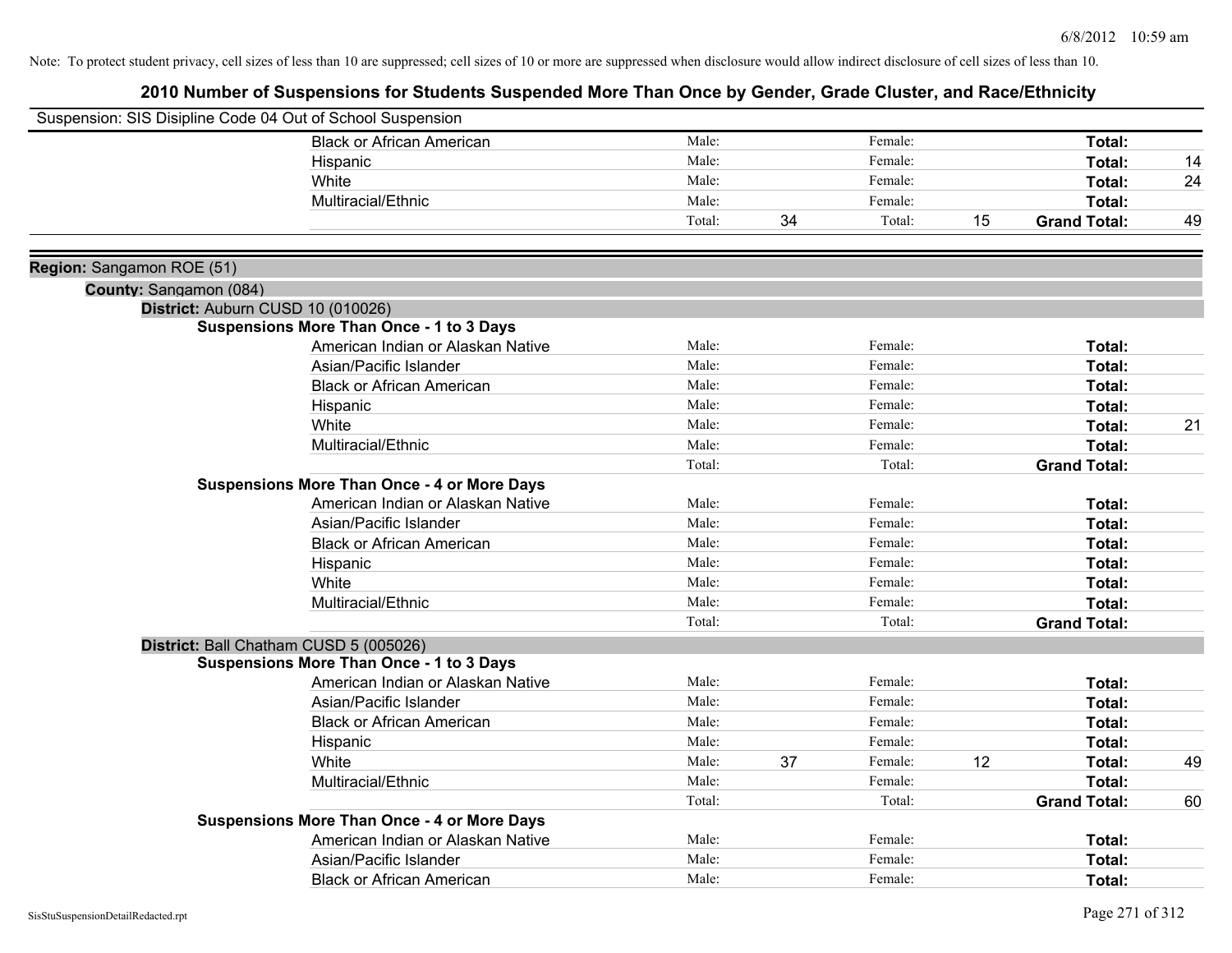| Suspension: SIS Disipline Code 04 Out of School Suspension |                                                    |        |         |                     |    |
|------------------------------------------------------------|----------------------------------------------------|--------|---------|---------------------|----|
|                                                            | Hispanic                                           | Male:  | Female: | Total:              |    |
|                                                            | White                                              | Male:  | Female: | Total:              | 23 |
|                                                            | Multiracial/Ethnic                                 | Male:  | Female: | Total:              |    |
|                                                            |                                                    | Total: | Total:  | <b>Grand Total:</b> |    |
| District: Pawnee CUSD 11 (011026)                          |                                                    |        |         |                     |    |
|                                                            | <b>Suspensions More Than Once - 1 to 3 Days</b>    |        |         |                     |    |
|                                                            | American Indian or Alaskan Native                  | Male:  | Female: | Total:              |    |
|                                                            | Asian/Pacific Islander                             | Male:  | Female: | Total:              |    |
|                                                            | <b>Black or African American</b>                   | Male:  | Female: | Total:              |    |
|                                                            | Hispanic                                           | Male:  | Female: | Total:              |    |
|                                                            | White                                              | Male:  | Female: | Total:              | 31 |
|                                                            | Multiracial/Ethnic                                 | Male:  | Female: | Total:              |    |
|                                                            |                                                    | Total: | Total:  | <b>Grand Total:</b> |    |
|                                                            | <b>Suspensions More Than Once - 4 or More Days</b> |        |         |                     |    |
|                                                            | American Indian or Alaskan Native                  | Male:  | Female: | Total:              |    |
|                                                            | Asian/Pacific Islander                             | Male:  | Female: | Total:              |    |
|                                                            | <b>Black or African American</b>                   | Male:  | Female: | Total:              |    |
|                                                            | Hispanic                                           | Male:  | Female: | Total:              |    |
|                                                            | White                                              | Male:  | Female: | Total:              |    |
|                                                            | Multiracial/Ethnic                                 | Male:  | Female: | Total:              |    |
|                                                            |                                                    | Total: | Total:  | <b>Grand Total:</b> |    |
| District: Pleasant Plains CUSD 8 (008026)                  |                                                    |        |         |                     |    |
|                                                            | <b>Suspensions More Than Once - 1 to 3 Days</b>    |        |         |                     |    |
|                                                            | American Indian or Alaskan Native                  | Male:  | Female: | Total:              |    |
|                                                            | Asian/Pacific Islander                             | Male:  | Female: | Total:              |    |
|                                                            | <b>Black or African American</b>                   | Male:  | Female: | Total:              |    |
|                                                            | Hispanic                                           | Male:  | Female: | Total:              |    |
|                                                            | White                                              | Male:  | Female: | Total:              |    |
|                                                            | Multiracial/Ethnic                                 | Male:  | Female: | Total:              |    |
|                                                            |                                                    | Total: | Total:  | <b>Grand Total:</b> |    |
|                                                            | <b>Suspensions More Than Once - 4 or More Days</b> |        |         |                     |    |
|                                                            | American Indian or Alaskan Native                  | Male:  | Female: | Total:              |    |
|                                                            | Asian/Pacific Islander                             | Male:  | Female: | Total:              |    |
|                                                            | <b>Black or African American</b>                   | Male:  | Female: | Total:              |    |
|                                                            | Hispanic                                           | Male:  | Female: | Total:              |    |
|                                                            | White                                              | Male:  | Female: | Total:              |    |
|                                                            | Multiracial/Ethnic                                 | Male:  | Female: | Total:              |    |
|                                                            |                                                    | Total: | Total:  | <b>Grand Total:</b> |    |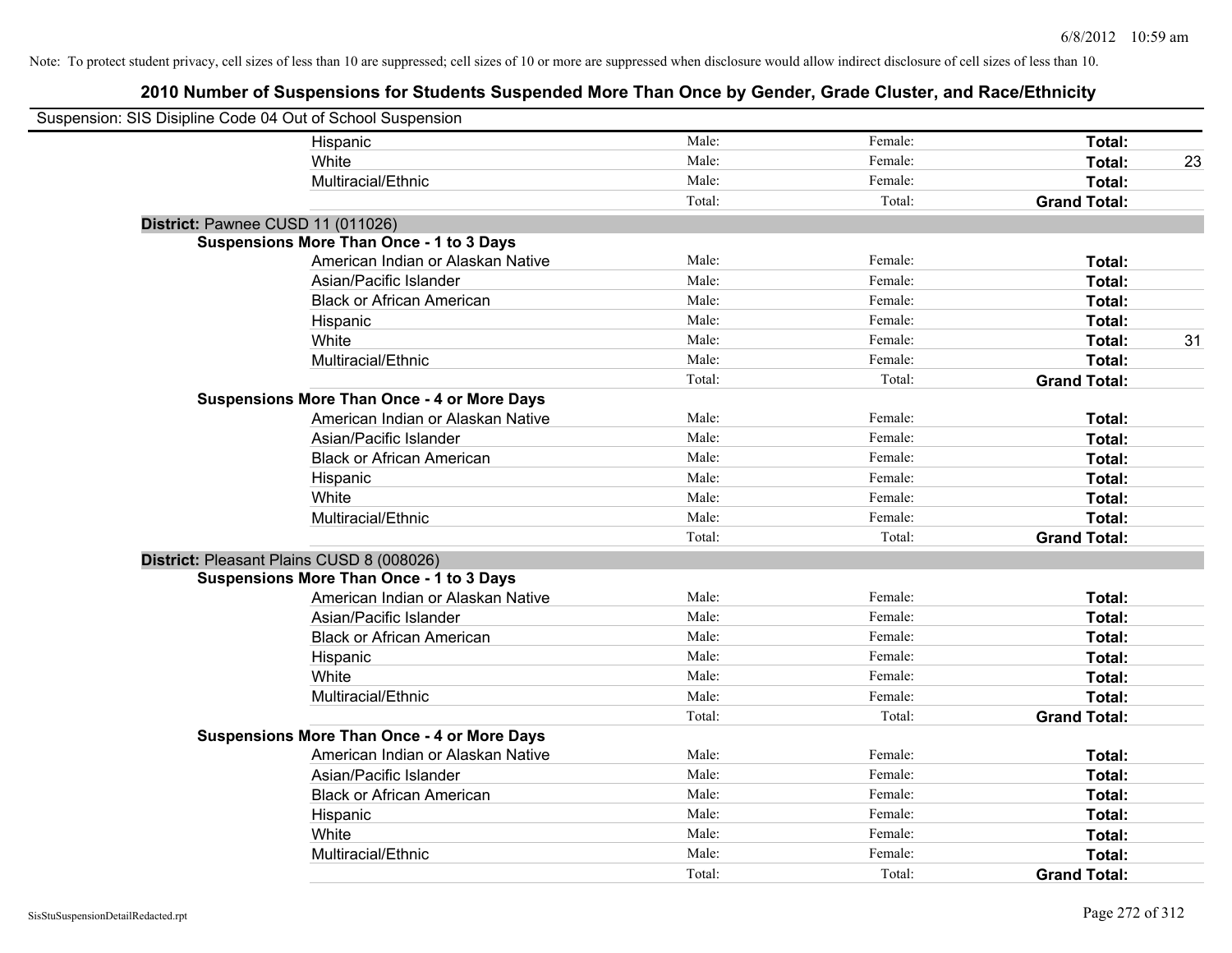| Suspension: SIS Disipline Code 04 Out of School Suspension |        |         |                     |    |
|------------------------------------------------------------|--------|---------|---------------------|----|
| District: Riverton CUSD 14 (014026)                        |        |         |                     |    |
| <b>Suspensions More Than Once - 1 to 3 Days</b>            |        |         |                     |    |
| American Indian or Alaskan Native                          | Male:  | Female: | Total:              |    |
| Asian/Pacific Islander                                     | Male:  | Female: | Total:              |    |
| <b>Black or African American</b>                           | Male:  | Female: | <b>Total:</b>       |    |
| Hispanic                                                   | Male:  | Female: | Total:              |    |
| White                                                      | Male:  | Female: | Total:              | 85 |
| Multiracial/Ethnic                                         | Male:  | Female: | Total:              |    |
|                                                            | Total: | Total:  | <b>Grand Total:</b> | 95 |
| <b>Suspensions More Than Once - 4 or More Days</b>         |        |         |                     |    |
| American Indian or Alaskan Native                          | Male:  | Female: | Total:              |    |
| Asian/Pacific Islander                                     | Male:  | Female: | Total:              |    |
| <b>Black or African American</b>                           | Male:  | Female: | Total:              |    |
| Hispanic                                                   | Male:  | Female: | Total:              |    |
| White                                                      | Male:  | Female: | Total:              | 18 |
| Multiracial/Ethnic                                         | Male:  | Female: | Total:              |    |
|                                                            | Total: | Total:  | <b>Grand Total:</b> |    |
| District: Rochester CUSD 3A (003A26)                       |        |         |                     |    |
| <b>Suspensions More Than Once - 1 to 3 Days</b>            |        |         |                     |    |
| American Indian or Alaskan Native                          | Male:  | Female: | Total:              |    |
| Asian/Pacific Islander                                     | Male:  | Female: | Total:              |    |
| <b>Black or African American</b>                           | Male:  | Female: | Total:              |    |
| Hispanic                                                   | Male:  | Female: | Total:              |    |
| White                                                      | Male:  | Female: | Total:              | 22 |
| Multiracial/Ethnic                                         | Male:  | Female: | Total:              |    |
|                                                            | Total: | Total:  | <b>Grand Total:</b> |    |
| <b>Suspensions More Than Once - 4 or More Days</b>         |        |         |                     |    |
| American Indian or Alaskan Native                          | Male:  | Female: | Total:              |    |
| Asian/Pacific Islander                                     | Male:  | Female: | Total:              |    |
| <b>Black or African American</b>                           | Male:  | Female: | Total:              |    |
| Hispanic                                                   | Male:  | Female: | Total:              |    |
| White                                                      | Male:  | Female: | Total:              |    |
| Multiracial/Ethnic                                         | Male:  | Female: | Total:              |    |
|                                                            | Total: | Total:  | <b>Grand Total:</b> |    |
| District: Spfld Diocese Catholic Charities (020400)        |        |         |                     |    |
| <b>Suspensions More Than Once - 1 to 3 Days</b>            |        |         |                     |    |
| American Indian or Alaskan Native                          | Male:  | Female: | Total:              |    |
| Asian/Pacific Islander                                     | Male:  | Female: | Total:              |    |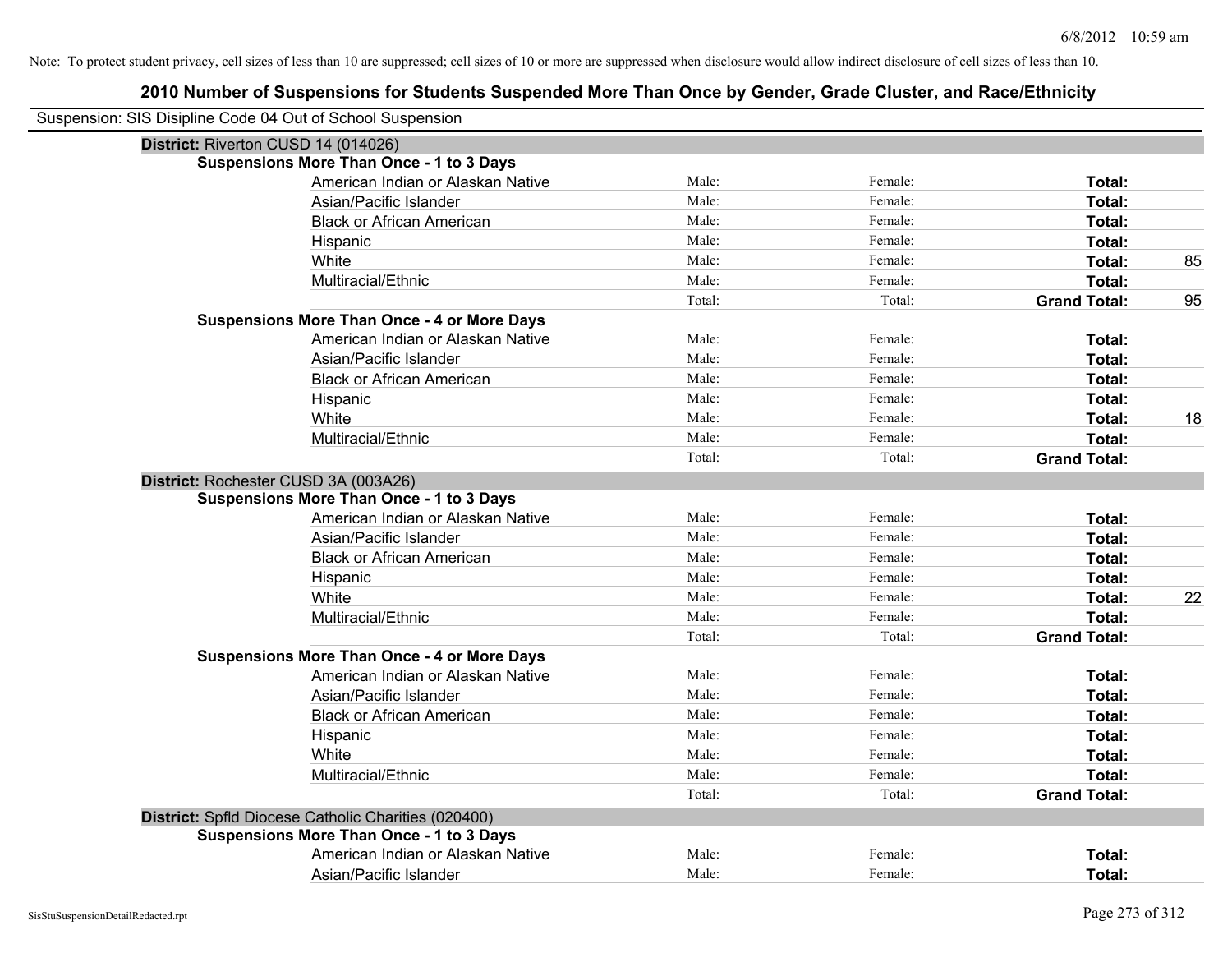| Suspension: SIS Disipline Code 04 Out of School Suspension |                                                     |        |       |         |       |                     |       |
|------------------------------------------------------------|-----------------------------------------------------|--------|-------|---------|-------|---------------------|-------|
|                                                            | <b>Black or African American</b>                    | Male:  |       | Female: |       | Total:              | 19    |
|                                                            | Hispanic                                            | Male:  |       | Female: |       | Total:              |       |
|                                                            | White                                               | Male:  |       | Female: |       | Total:              | 18    |
|                                                            | Multiracial/Ethnic                                  | Male:  |       | Female: |       | Total:              |       |
|                                                            |                                                     | Total: |       | Total:  |       | <b>Grand Total:</b> |       |
| District: Springfield SD 186 (186025)                      |                                                     |        |       |         |       |                     |       |
|                                                            | Suspensions More Than Once - 1 to 3 Days            |        |       |         |       |                     |       |
|                                                            | American Indian or Alaskan Native                   | Male:  |       | Female: |       | Total:              | 10    |
|                                                            | Asian/Pacific Islander                              | Male:  |       | Female: |       | Total:              | 12    |
|                                                            | <b>Black or African American</b>                    | Male:  | 1,448 | Female: | 774   | Total:              | 2,222 |
|                                                            | Hispanic                                            | Male:  |       | Female: |       | Total:              | 31    |
|                                                            | White                                               | Male:  | 606   | Female: | 287   | Total:              | 893   |
|                                                            | Multiracial/Ethnic                                  | Male:  | 150   | Female: | 67    | Total:              | 217   |
|                                                            |                                                     | Total: | 2,239 | Total:  | 1,146 | <b>Grand Total:</b> | 3,385 |
|                                                            | <b>Suspensions More Than Once - 4 or More Days</b>  |        |       |         |       |                     |       |
|                                                            | American Indian or Alaskan Native                   | Male:  |       | Female: |       | Total:              |       |
|                                                            | Asian/Pacific Islander                              | Male:  |       | Female: |       | Total:              |       |
|                                                            | <b>Black or African American</b>                    | Male:  | 520   | Female: | 290   | Total:              | 810   |
|                                                            | Hispanic                                            | Male:  |       | Female: |       | Total:              | 11    |
|                                                            | White                                               | Male:  | 144   | Female: | 75    | Total:              | 219   |
|                                                            | Multiracial/Ethnic                                  | Male:  | 45    | Female: | 22    | Total:              | 67    |
|                                                            |                                                     | Total: |       | Total:  |       | <b>Grand Total:</b> |       |
| District: Williamsville CUSD 15 (015026)                   |                                                     |        |       |         |       |                     |       |
|                                                            | <b>Suspensions More Than Once - 1 to 3 Days</b>     |        |       |         |       |                     |       |
|                                                            | American Indian or Alaskan Native                   | Male:  |       | Female: |       | Total:              |       |
|                                                            | Asian/Pacific Islander                              | Male:  |       | Female: |       | Total:              |       |
|                                                            | <b>Black or African American</b>                    | Male:  |       | Female: |       | Total:              |       |
|                                                            | Hispanic                                            | Male:  |       | Female: |       | Total:              |       |
|                                                            | White                                               | Male:  |       | Female: |       | Total:              |       |
|                                                            | Multiracial/Ethnic                                  | Male:  |       | Female: |       | Total:              |       |
|                                                            |                                                     | Total: |       | Total:  |       | <b>Grand Total:</b> |       |
|                                                            |                                                     |        |       |         |       |                     |       |
| Region: St Clair ROE (50)                                  |                                                     |        |       |         |       |                     |       |
| <b>County: Saint clair (082)</b>                           |                                                     |        |       |         |       |                     |       |
|                                                            | District: Belleville Area Special Services (801060) |        |       |         |       |                     |       |
|                                                            | <b>Suspensions More Than Once - 1 to 3 Days</b>     |        |       |         |       |                     |       |
|                                                            | American Indian or Alaskan Native                   | Male:  |       | Female: |       | Total:              |       |
|                                                            | Asian/Pacific Islander                              | Male:  |       | Female: |       | Total:              |       |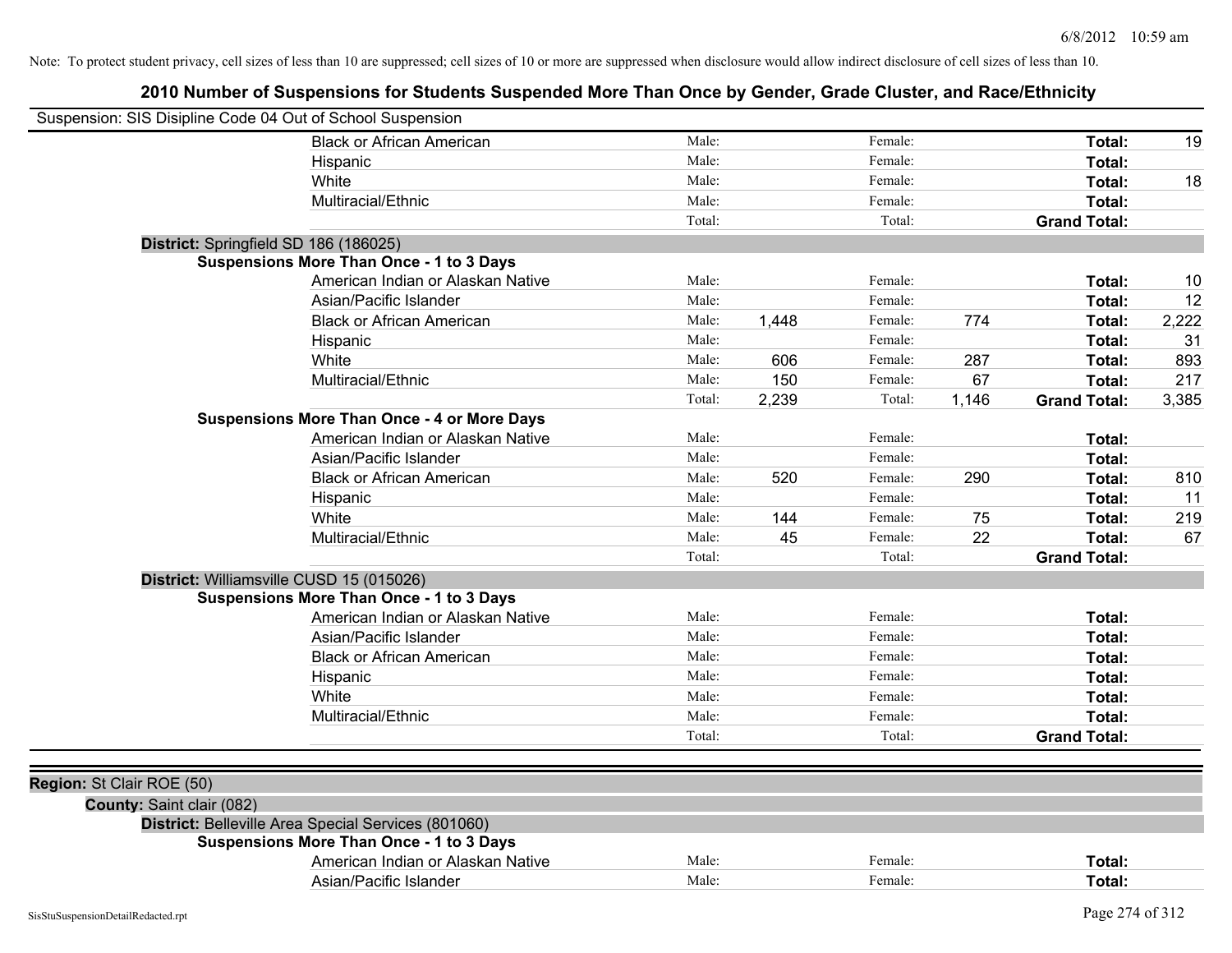| Suspension: SIS Disipline Code 04 Out of School Suspension |                                                    |        |     |         |     |                     |     |
|------------------------------------------------------------|----------------------------------------------------|--------|-----|---------|-----|---------------------|-----|
|                                                            | <b>Black or African American</b>                   | Male:  |     | Female: |     | Total:              |     |
|                                                            | Hispanic                                           | Male:  |     | Female: |     | Total:              |     |
|                                                            | White                                              | Male:  |     | Female: |     | Total:              |     |
|                                                            | Multiracial/Ethnic                                 | Male:  |     | Female: |     | Total:              |     |
|                                                            |                                                    | Total: |     | Total:  |     | <b>Grand Total:</b> |     |
| District: Belleville SD 118 (118002)                       |                                                    |        |     |         |     |                     |     |
|                                                            | <b>Suspensions More Than Once - 1 to 3 Days</b>    |        |     |         |     |                     |     |
|                                                            | American Indian or Alaskan Native                  | Male:  |     | Female: |     | Total:              |     |
|                                                            | Asian/Pacific Islander                             | Male:  |     | Female: |     | Total:              |     |
|                                                            | <b>Black or African American</b>                   | Male:  | 54  | Female: | 13  | Total:              | 67  |
|                                                            | Hispanic                                           | Male:  |     | Female: |     | Total:              |     |
|                                                            | White                                              | Male:  |     | Female: |     | Total:              | 68  |
|                                                            | Multiracial/Ethnic                                 | Male:  |     | Female: |     | Total:              |     |
|                                                            |                                                    | Total: |     | Total:  |     | <b>Grand Total:</b> |     |
|                                                            | <b>Suspensions More Than Once - 4 or More Days</b> |        |     |         |     |                     |     |
|                                                            | American Indian or Alaskan Native                  | Male:  |     | Female: |     | Total:              |     |
|                                                            | Asian/Pacific Islander                             | Male:  |     | Female: |     | Total:              |     |
|                                                            | <b>Black or African American</b>                   | Male:  |     | Female: |     | Total:              | 10  |
|                                                            | Hispanic                                           | Male:  |     | Female: |     | Total:              |     |
|                                                            | White                                              | Male:  |     | Female: |     | Total:              |     |
|                                                            | Multiracial/Ethnic                                 | Male:  |     | Female: |     | Total:              |     |
|                                                            |                                                    | Total: |     | Total:  |     | <b>Grand Total:</b> |     |
| District: Belleville Twp HSD 201 (201017)                  |                                                    |        |     |         |     |                     |     |
|                                                            | <b>Suspensions More Than Once - 1 to 3 Days</b>    |        |     |         |     |                     |     |
|                                                            | American Indian or Alaskan Native                  | Male:  |     | Female: |     | Total:              |     |
|                                                            | Asian/Pacific Islander                             | Male:  |     | Female: |     | Total:              |     |
|                                                            | <b>Black or African American</b>                   | Male:  | 415 | Female: | 207 | Total:              | 622 |
|                                                            | Hispanic                                           | Male:  |     | Female: |     | Total:              | 13  |
|                                                            | White                                              | Male:  | 163 | Female: | 65  | Total:              | 228 |
|                                                            | Multiracial/Ethnic                                 | Male:  | 14  | Female: | 19  | Total:              | 33  |
|                                                            |                                                    | Total: |     | Total:  |     | <b>Grand Total:</b> |     |
|                                                            | <b>Suspensions More Than Once - 4 or More Days</b> |        |     |         |     |                     |     |
|                                                            | American Indian or Alaskan Native                  | Male:  |     | Female: |     | Total:              |     |
|                                                            | Asian/Pacific Islander                             | Male:  |     | Female: |     | Total:              |     |
|                                                            | <b>Black or African American</b>                   | Male:  | 93  | Female: | 53  | Total:              | 146 |
|                                                            | Hispanic                                           | Male:  |     | Female: |     | Total:              |     |
|                                                            | White                                              | Male:  | 46  | Female: | 24  | Total:              | 70  |
|                                                            | Multiracial/Ethnic                                 | Male:  |     | Female: |     | Total:              | 12  |
|                                                            |                                                    | Total: |     | Total:  |     | <b>Grand Total:</b> |     |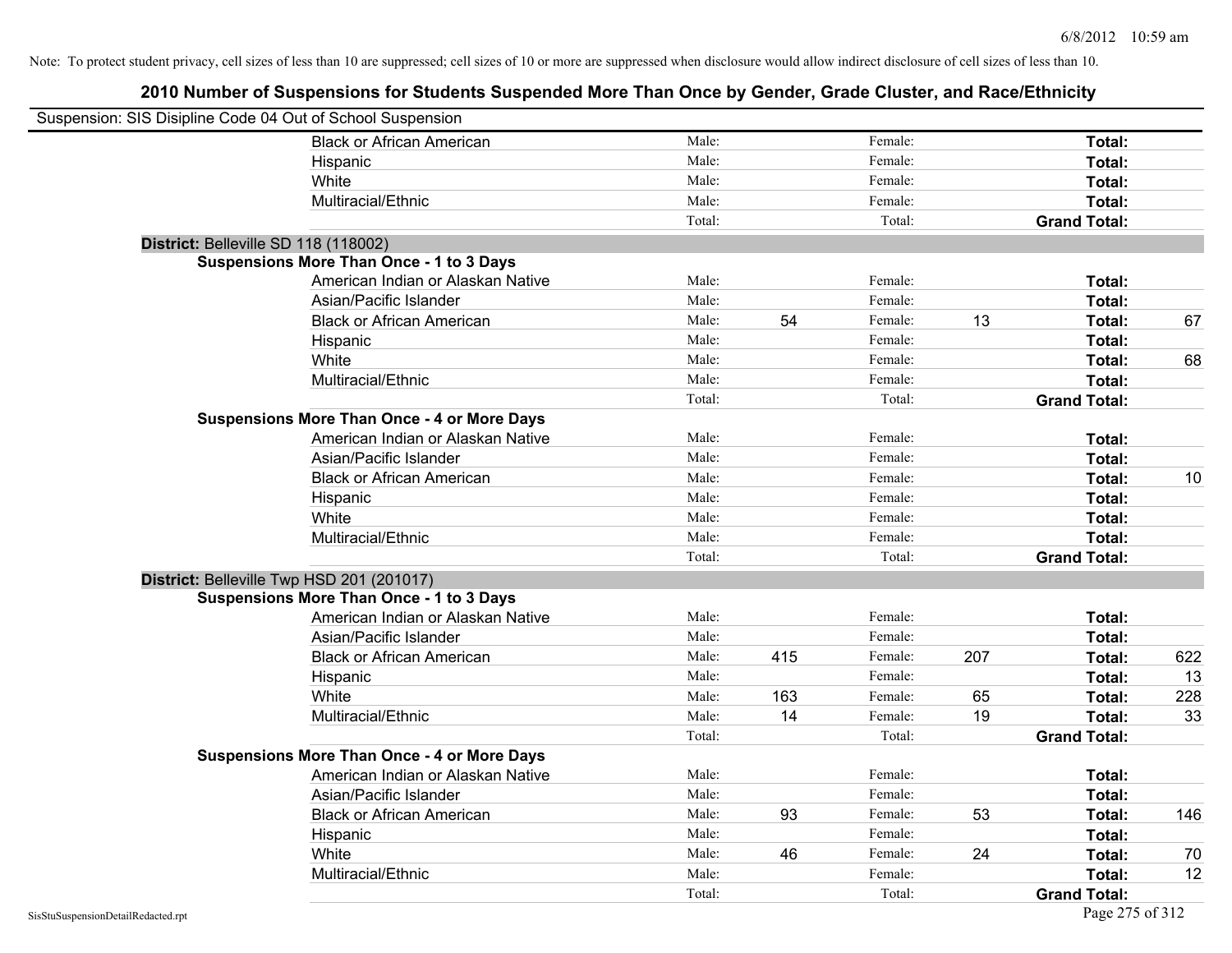| Suspension: SIS Disipline Code 04 Out of School Suspension |                                                    |        |       |         |     |                     |       |
|------------------------------------------------------------|----------------------------------------------------|--------|-------|---------|-----|---------------------|-------|
| District: Brooklyn UD 188 (188022)                         |                                                    |        |       |         |     |                     |       |
|                                                            | Suspensions More Than Once - 1 to 3 Days           |        |       |         |     |                     |       |
|                                                            | American Indian or Alaskan Native                  | Male:  |       | Female: |     | Total:              |       |
|                                                            | Asian/Pacific Islander                             | Male:  |       | Female: |     | Total:              |       |
|                                                            | <b>Black or African American</b>                   | Male:  |       | Female: |     | Total:              | 25    |
|                                                            | Hispanic                                           | Male:  |       | Female: |     | Total:              |       |
|                                                            | White                                              | Male:  |       | Female: |     | Total:              |       |
|                                                            | Multiracial/Ethnic                                 | Male:  |       | Female: |     | Total:              |       |
|                                                            |                                                    | Total: |       | Total:  |     | <b>Grand Total:</b> |       |
|                                                            | <b>Suspensions More Than Once - 4 or More Days</b> |        |       |         |     |                     |       |
|                                                            | American Indian or Alaskan Native                  | Male:  |       | Female: |     | Total:              |       |
|                                                            | Asian/Pacific Islander                             | Male:  |       | Female: |     | Total:              |       |
|                                                            | <b>Black or African American</b>                   | Male:  |       | Female: |     | Total:              |       |
|                                                            | Hispanic                                           | Male:  |       | Female: |     | Total:              |       |
|                                                            | White                                              | Male:  |       | Female: |     | Total:              |       |
|                                                            | Multiracial/Ethnic                                 | Male:  |       | Female: |     | Total:              |       |
|                                                            |                                                    | Total: |       | Total:  |     | <b>Grand Total:</b> |       |
| District: Cahokia CUSD 187 (187026)                        |                                                    |        |       |         |     |                     |       |
|                                                            | <b>Suspensions More Than Once - 1 to 3 Days</b>    |        |       |         |     |                     |       |
|                                                            | American Indian or Alaskan Native                  | Male:  |       | Female: |     | Total:              |       |
|                                                            | Asian/Pacific Islander                             | Male:  |       | Female: |     | Total:              |       |
|                                                            | <b>Black or African American</b>                   | Male:  | 2,150 | Female: | 942 | Total:              | 3,092 |
|                                                            | Hispanic                                           | Male:  |       | Female: |     | Total:              |       |
|                                                            | White                                              | Male:  | 109   | Female: | 14  | Total:              | 123   |
|                                                            | Multiracial/Ethnic                                 | Male:  |       | Female: |     | Total:              |       |
|                                                            |                                                    | Total: |       | Total:  |     | <b>Grand Total:</b> | 3,225 |
|                                                            | <b>Suspensions More Than Once - 4 or More Days</b> |        |       |         |     |                     |       |
|                                                            | American Indian or Alaskan Native                  | Male:  |       | Female: |     | Total:              |       |
|                                                            | Asian/Pacific Islander                             | Male:  |       | Female: |     | Total:              |       |
|                                                            | <b>Black or African American</b>                   | Male:  | 370   | Female: | 197 | Total:              | 567   |
|                                                            | Hispanic                                           | Male:  |       | Female: |     | Total:              |       |
|                                                            | White                                              | Male:  |       | Female: |     | Total:              | 15    |
|                                                            | Multiracial/Ethnic                                 | Male:  |       | Female: |     | Total:              |       |
|                                                            |                                                    | Total: |       | Total:  |     | <b>Grand Total:</b> |       |
| District: Central SD 104 (104002)                          |                                                    |        |       |         |     |                     |       |
|                                                            | <b>Suspensions More Than Once - 1 to 3 Days</b>    |        |       |         |     |                     |       |
|                                                            | American Indian or Alaskan Native                  | Male:  |       | Female: |     | <b>Total:</b>       |       |
|                                                            | Asian/Pacific Islander                             | Male:  |       | Female: |     | Total:              |       |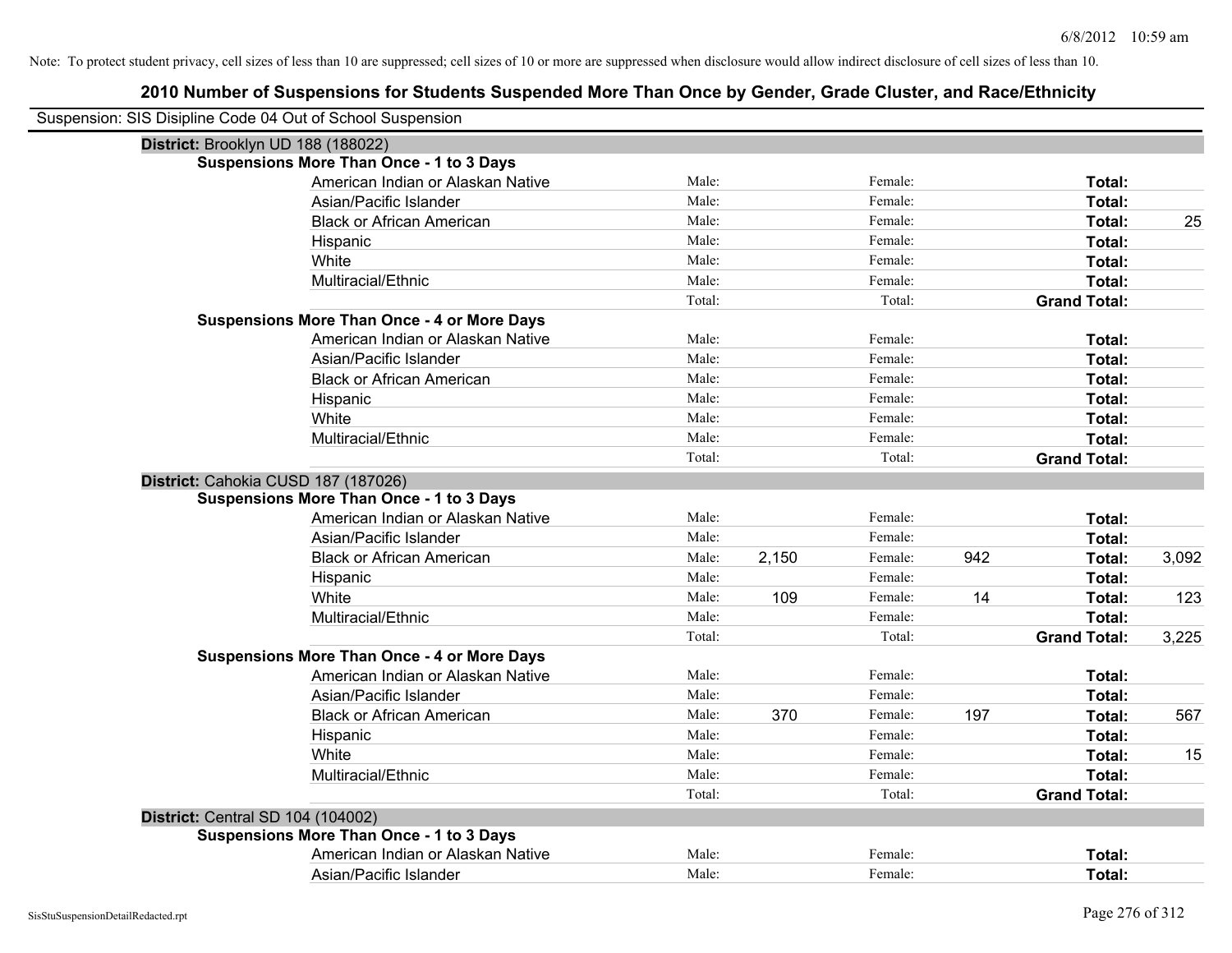| Suspension: SIS Disipline Code 04 Out of School Suspension |                                                    |        |     |         |    |                     |     |
|------------------------------------------------------------|----------------------------------------------------|--------|-----|---------|----|---------------------|-----|
|                                                            | <b>Black or African American</b>                   | Male:  |     | Female: |    | Total:              |     |
|                                                            | Hispanic                                           | Male:  |     | Female: |    | Total:              |     |
|                                                            | White                                              | Male:  |     | Female: |    | Total:              |     |
|                                                            | Multiracial/Ethnic                                 | Male:  |     | Female: |    | Total:              |     |
|                                                            |                                                    | Total: |     | Total:  |    | <b>Grand Total:</b> | 18  |
|                                                            | <b>Suspensions More Than Once - 4 or More Days</b> |        |     |         |    |                     |     |
|                                                            | American Indian or Alaskan Native                  | Male:  |     | Female: |    | Total:              |     |
|                                                            | Asian/Pacific Islander                             | Male:  |     | Female: |    | Total:              |     |
|                                                            | <b>Black or African American</b>                   | Male:  |     | Female: |    | Total:              |     |
|                                                            | Hispanic                                           | Male:  |     | Female: |    | Total:              |     |
|                                                            | White                                              | Male:  |     | Female: |    | Total:              |     |
|                                                            | Multiracial/Ethnic                                 | Male:  |     | Female: |    | Total:              |     |
|                                                            |                                                    | Total: |     | Total:  |    | <b>Grand Total:</b> |     |
| District: Childrens Center for BD (004700)                 |                                                    |        |     |         |    |                     |     |
|                                                            | <b>Suspensions More Than Once - 1 to 3 Days</b>    |        |     |         |    |                     |     |
|                                                            | American Indian or Alaskan Native                  | Male:  |     | Female: |    | Total:              |     |
|                                                            | Asian/Pacific Islander                             | Male:  |     | Female: |    | Total:              |     |
|                                                            | <b>Black or African American</b>                   | Male:  |     | Female: |    | Total:              | 33  |
|                                                            | Hispanic                                           | Male:  |     | Female: |    | Total:              |     |
|                                                            | White                                              | Male:  |     | Female: |    | Total:              |     |
|                                                            | Multiracial/Ethnic                                 | Male:  |     | Female: |    | Total:              |     |
|                                                            |                                                    | Total: |     | Total:  |    | <b>Grand Total:</b> |     |
| District: Dupo CUSD 196 (196026)                           |                                                    |        |     |         |    |                     |     |
|                                                            | <b>Suspensions More Than Once - 1 to 3 Days</b>    |        |     |         |    |                     |     |
|                                                            | American Indian or Alaskan Native                  | Male:  |     | Female: |    | Total:              |     |
|                                                            | Asian/Pacific Islander                             | Male:  |     | Female: |    | Total:              |     |
|                                                            | <b>Black or African American</b>                   | Male:  |     | Female: |    | Total:              | 11  |
|                                                            | Hispanic                                           | Male:  |     | Female: |    | Total:              |     |
|                                                            | White                                              | Male:  | 149 | Female: | 71 | Total:              | 220 |
|                                                            | Multiracial/Ethnic                                 | Male:  |     | Female: |    | Total:              | 13  |
|                                                            |                                                    | Total: |     | Total:  |    | <b>Grand Total:</b> |     |
|                                                            | <b>Suspensions More Than Once - 4 or More Days</b> |        |     |         |    |                     |     |
|                                                            | American Indian or Alaskan Native                  | Male:  |     | Female: |    | Total:              |     |
|                                                            | Asian/Pacific Islander                             | Male:  |     | Female: |    | Total:              |     |
|                                                            | <b>Black or African American</b>                   | Male:  |     | Female: |    | Total:              |     |
|                                                            | Hispanic                                           | Male:  |     | Female: |    | Total:              |     |
|                                                            | White                                              | Male:  |     | Female: |    | Total:              | 22  |
|                                                            | Multiracial/Ethnic                                 | Male:  |     | Female: |    | Total:              |     |
|                                                            |                                                    | Total: |     | Total:  |    | <b>Grand Total:</b> |     |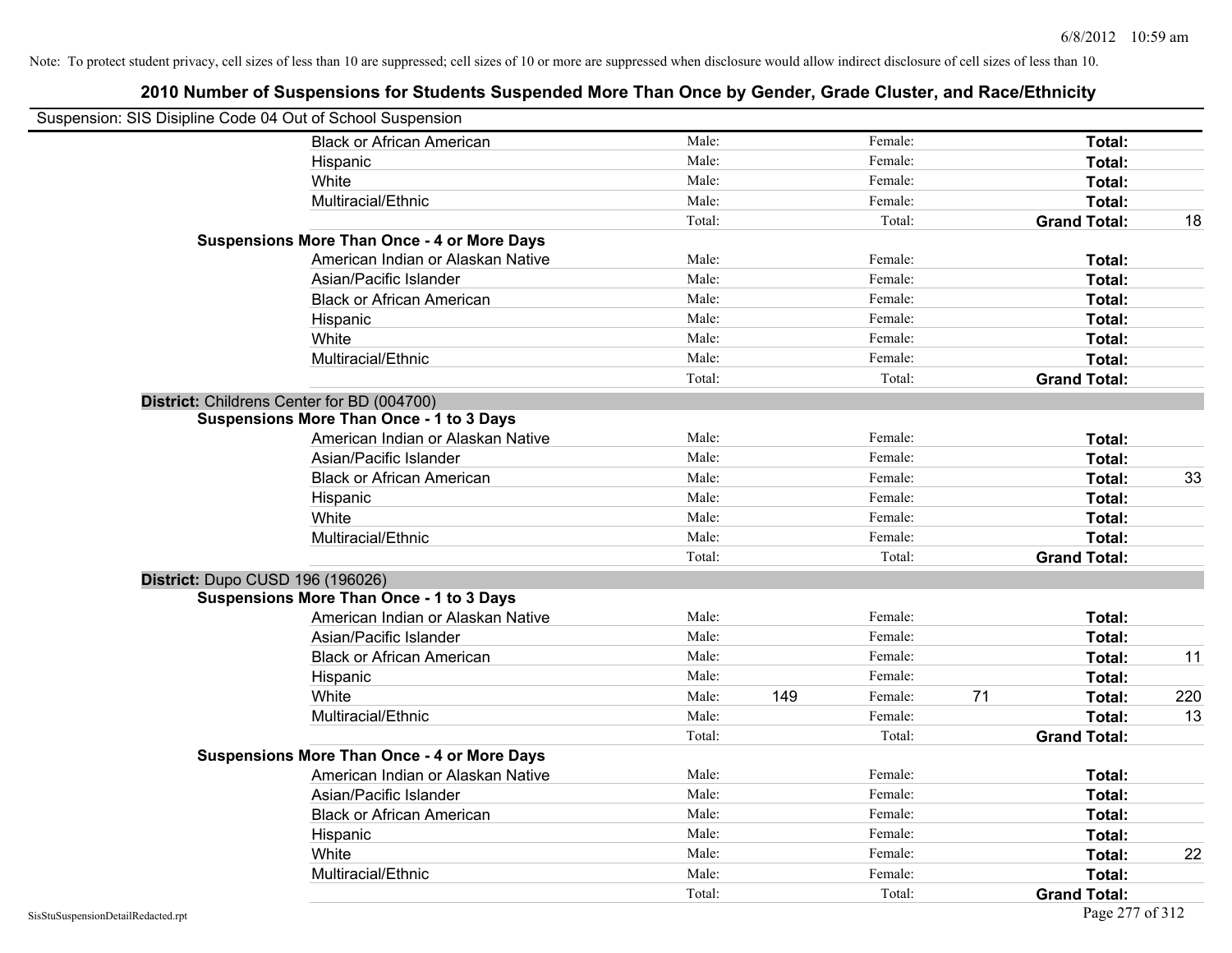| Suspension: SIS Disipline Code 04 Out of School Suspension |                                                    |        |       |         |     |                     |       |
|------------------------------------------------------------|----------------------------------------------------|--------|-------|---------|-----|---------------------|-------|
| District: East St Louis SD 189 (189022)                    |                                                    |        |       |         |     |                     |       |
|                                                            | Suspensions More Than Once - 1 to 3 Days           |        |       |         |     |                     |       |
|                                                            | American Indian or Alaskan Native                  | Male:  |       | Female: |     | Total:              |       |
|                                                            | Asian/Pacific Islander                             | Male:  |       | Female: |     | Total:              |       |
|                                                            | <b>Black or African American</b>                   | Male:  | 1,177 | Female: | 710 | Total:              | 1,887 |
|                                                            | Hispanic                                           | Male:  |       | Female: |     | Total:              |       |
|                                                            | White                                              | Male:  |       | Female: |     | Total:              |       |
|                                                            | Multiracial/Ethnic                                 | Male:  |       | Female: |     | Total:              |       |
|                                                            |                                                    | Total: |       | Total:  |     | <b>Grand Total:</b> |       |
|                                                            | <b>Suspensions More Than Once - 4 or More Days</b> |        |       |         |     |                     |       |
|                                                            | American Indian or Alaskan Native                  | Male:  |       | Female: |     | Total:              |       |
|                                                            | Asian/Pacific Islander                             | Male:  |       | Female: |     | Total:              |       |
|                                                            | <b>Black or African American</b>                   | Male:  | 474   | Female: | 240 | Total:              | 714   |
|                                                            | Hispanic                                           | Male:  |       | Female: |     | Total:              |       |
|                                                            | White                                              | Male:  |       | Female: |     | Total:              |       |
|                                                            | Multiracial/Ethnic                                 | Male:  |       | Female: |     | Total:              |       |
|                                                            |                                                    | Total: |       | Total:  |     | <b>Grand Total:</b> |       |
| District: Freeburg CHSD 77 (077016)                        |                                                    |        |       |         |     |                     |       |
|                                                            | <b>Suspensions More Than Once - 1 to 3 Days</b>    |        |       |         |     |                     |       |
|                                                            | American Indian or Alaskan Native                  | Male:  |       | Female: |     | Total:              |       |
|                                                            | Asian/Pacific Islander                             | Male:  |       | Female: |     | Total:              |       |
|                                                            | <b>Black or African American</b>                   | Male:  |       | Female: |     | Total:              |       |
|                                                            | Hispanic                                           | Male:  |       | Female: |     | Total:              |       |
|                                                            | White                                              | Male:  | 34    | Female: | 12  | Total:              | 46    |
|                                                            | Multiracial/Ethnic                                 | Male:  |       | Female: |     | Total:              |       |
|                                                            |                                                    | Total: |       | Total:  |     | <b>Grand Total:</b> |       |
|                                                            | <b>Suspensions More Than Once - 4 or More Days</b> |        |       |         |     |                     |       |
|                                                            | American Indian or Alaskan Native                  | Male:  |       | Female: |     | Total:              |       |
|                                                            | Asian/Pacific Islander                             | Male:  |       | Female: |     | Total:              |       |
|                                                            | <b>Black or African American</b>                   | Male:  |       | Female: |     | Total:              |       |
|                                                            | Hispanic                                           | Male:  |       | Female: |     | Total:              |       |
|                                                            | White                                              | Male:  |       | Female: |     | Total:              | 11    |
|                                                            | Multiracial/Ethnic                                 | Male:  |       | Female: |     | Total:              |       |
|                                                            |                                                    | Total: |       | Total:  |     | <b>Grand Total:</b> |       |
| District: Grant CCSD 110 (110004)                          |                                                    |        |       |         |     |                     |       |
|                                                            | Suspensions More Than Once - 1 to 3 Days           |        |       |         |     |                     |       |
|                                                            | American Indian or Alaskan Native                  | Male:  |       | Female: |     | Total:              |       |
|                                                            | Asian/Pacific Islander                             | Male:  |       | Female: |     | Total:              |       |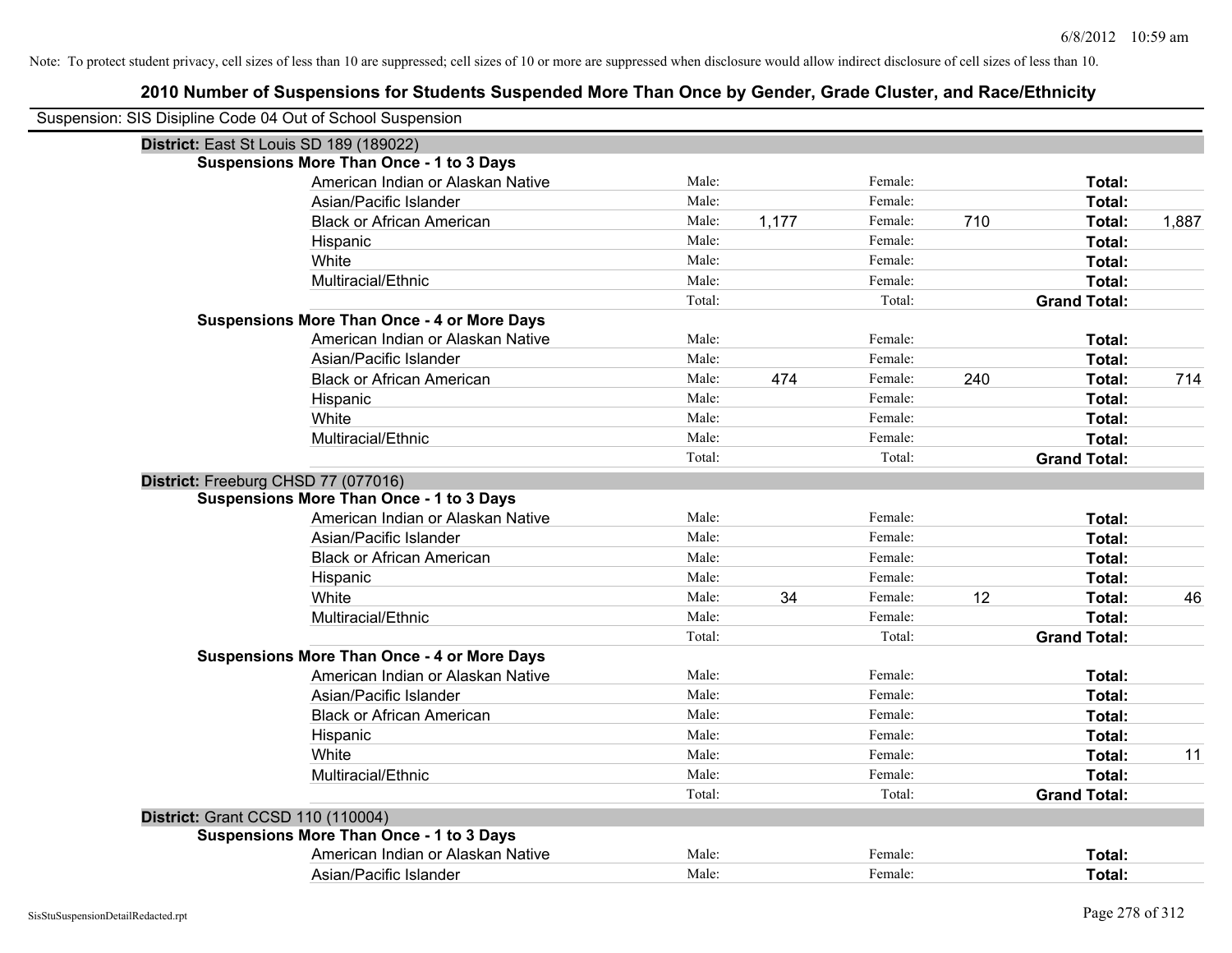| Suspension: SIS Disipline Code 04 Out of School Suspension |                                                    |        |         |                     |    |
|------------------------------------------------------------|----------------------------------------------------|--------|---------|---------------------|----|
|                                                            | <b>Black or African American</b>                   | Male:  | Female: | Total:              |    |
|                                                            | Hispanic                                           | Male:  | Female: | Total:              |    |
|                                                            | White                                              | Male:  | Female: | Total:              | 11 |
|                                                            | Multiracial/Ethnic                                 | Male:  | Female: | Total:              |    |
|                                                            |                                                    | Total: | Total:  | <b>Grand Total:</b> |    |
|                                                            | District: Harmony Emge SD 175 (175002)             |        |         |                     |    |
|                                                            | <b>Suspensions More Than Once - 1 to 3 Days</b>    |        |         |                     |    |
|                                                            | American Indian or Alaskan Native                  | Male:  | Female: | Total:              |    |
|                                                            | Asian/Pacific Islander                             | Male:  | Female: | Total:              |    |
|                                                            | <b>Black or African American</b>                   | Male:  | Female: | Total:              |    |
|                                                            | Hispanic                                           | Male:  | Female: | Total:              |    |
|                                                            | White                                              | Male:  | Female: | Total:              |    |
|                                                            | Multiracial/Ethnic                                 | Male:  | Female: | Total:              |    |
|                                                            |                                                    | Total: | Total:  | <b>Grand Total:</b> |    |
|                                                            | District: High Mount SD 116 (116002)               |        |         |                     |    |
|                                                            | <b>Suspensions More Than Once - 1 to 3 Days</b>    |        |         |                     |    |
|                                                            | American Indian or Alaskan Native                  | Male:  | Female: | Total:              |    |
|                                                            | Asian/Pacific Islander                             | Male:  | Female: | Total:              |    |
|                                                            | <b>Black or African American</b>                   | Male:  | Female: | Total:              | 10 |
|                                                            | Hispanic                                           | Male:  | Female: | Total:              |    |
|                                                            | White                                              | Male:  | Female: | Total:              |    |
|                                                            | Multiracial/Ethnic                                 | Male:  | Female: | Total:              |    |
|                                                            |                                                    | Total: | Total:  | <b>Grand Total:</b> |    |
|                                                            | <b>Suspensions More Than Once - 4 or More Days</b> |        |         |                     |    |
|                                                            | American Indian or Alaskan Native                  | Male:  | Female: | Total:              |    |
|                                                            | Asian/Pacific Islander                             | Male:  | Female: | Total:              |    |
|                                                            | <b>Black or African American</b>                   | Male:  | Female: | Total:              |    |
|                                                            | Hispanic                                           | Male:  | Female: | Total:              |    |
|                                                            | White                                              | Male:  | Female: | Total:              |    |
|                                                            | Multiracial/Ethnic                                 | Male:  | Female: | Total:              |    |
|                                                            |                                                    | Total: | Total:  | <b>Grand Total:</b> |    |
|                                                            | District: Lebanon CUSD 9 (009026)                  |        |         |                     |    |
|                                                            | <b>Suspensions More Than Once - 1 to 3 Days</b>    |        |         |                     |    |
|                                                            | American Indian or Alaskan Native                  | Male:  | Female: | Total:              |    |
|                                                            | Asian/Pacific Islander                             | Male:  | Female: | Total:              |    |
|                                                            | <b>Black or African American</b>                   | Male:  | Female: | Total:              | 25 |
|                                                            | Hispanic                                           | Male:  | Female: | Total:              |    |
|                                                            | White                                              | Male:  | Female: | Total:              | 20 |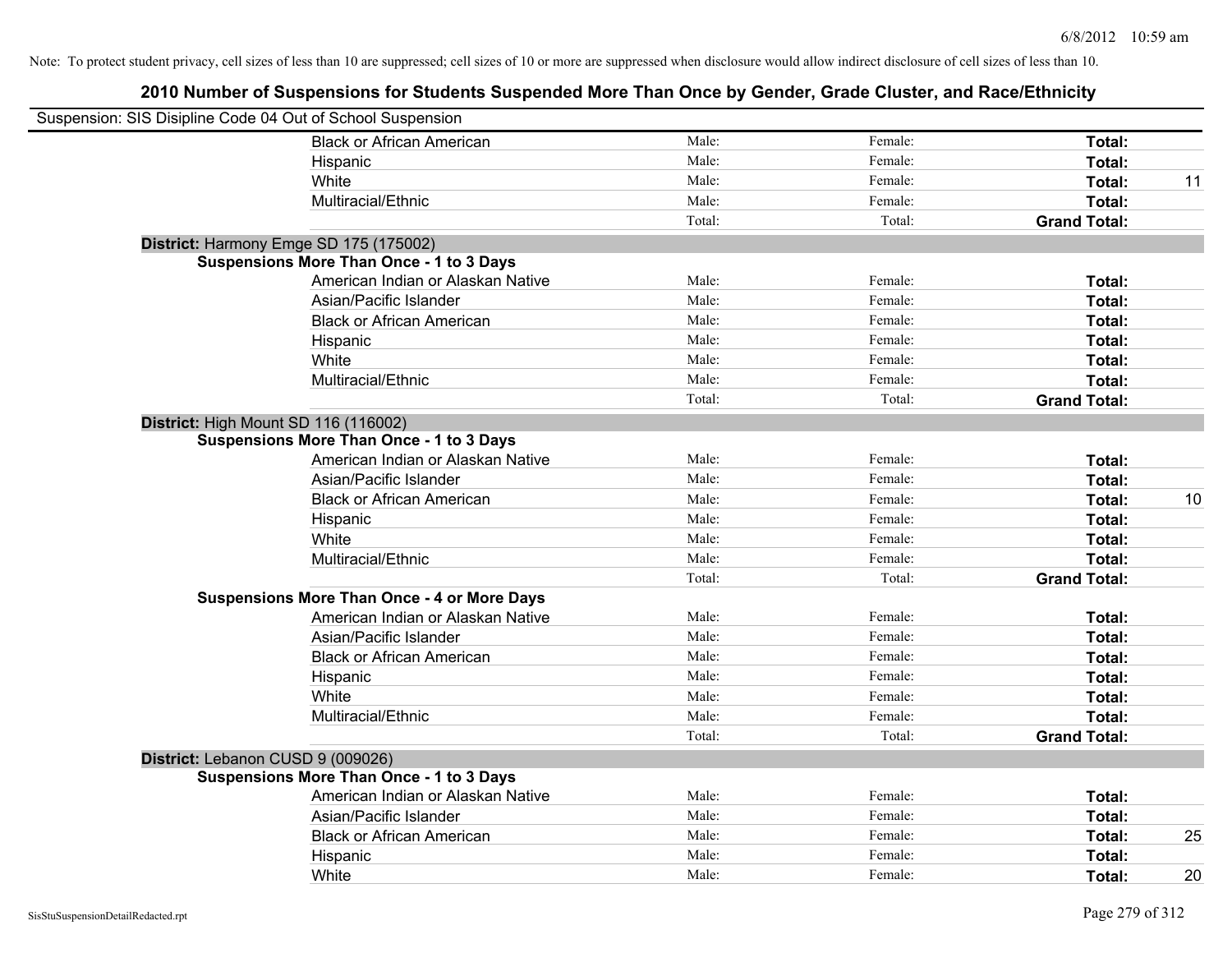| Suspension: SIS Disipline Code 04 Out of School Suspension |                                                    |        |    |         |    |                     |    |
|------------------------------------------------------------|----------------------------------------------------|--------|----|---------|----|---------------------|----|
|                                                            | Multiracial/Ethnic                                 | Male:  |    | Female: |    | Total:              |    |
|                                                            |                                                    | Total: |    | Total:  |    | <b>Grand Total:</b> |    |
|                                                            | <b>Suspensions More Than Once - 4 or More Days</b> |        |    |         |    |                     |    |
|                                                            | American Indian or Alaskan Native                  | Male:  |    | Female: |    | Total:              |    |
|                                                            | Asian/Pacific Islander                             | Male:  |    | Female: |    | Total:              |    |
|                                                            | <b>Black or African American</b>                   | Male:  |    | Female: |    | Total:              |    |
|                                                            | Hispanic                                           | Male:  |    | Female: |    | Total:              |    |
|                                                            | White                                              | Male:  |    | Female: |    | Total:              |    |
|                                                            | Multiracial/Ethnic                                 | Male:  |    | Female: |    | Total:              |    |
|                                                            |                                                    | Total: |    | Total:  |    | <b>Grand Total:</b> |    |
| District: Marissa CUSD 40 (040026)                         |                                                    |        |    |         |    |                     |    |
|                                                            | <b>Suspensions More Than Once - 1 to 3 Days</b>    |        |    |         |    |                     |    |
|                                                            | American Indian or Alaskan Native                  | Male:  |    | Female: |    | Total:              |    |
|                                                            | Asian/Pacific Islander                             | Male:  |    | Female: |    | Total:              |    |
|                                                            | <b>Black or African American</b>                   | Male:  |    | Female: |    | Total:              |    |
|                                                            | Hispanic                                           | Male:  |    | Female: |    | Total:              |    |
|                                                            | White                                              | Male:  | 14 | Female: | 10 | Total:              | 24 |
|                                                            | Multiracial/Ethnic                                 | Male:  |    | Female: |    | Total:              |    |
|                                                            |                                                    | Total: |    | Total:  |    | <b>Grand Total:</b> |    |
|                                                            | <b>Suspensions More Than Once - 4 or More Days</b> |        |    |         |    |                     |    |
|                                                            | American Indian or Alaskan Native                  | Male:  |    | Female: |    | Total:              |    |
|                                                            | Asian/Pacific Islander                             | Male:  |    | Female: |    | Total:              |    |
|                                                            | <b>Black or African American</b>                   | Male:  |    | Female: |    | Total:              |    |
|                                                            | Hispanic                                           | Male:  |    | Female: |    | Total:              |    |
|                                                            | White                                              | Male:  |    | Female: |    | Total:              |    |
|                                                            | Multiracial/Ethnic                                 | Male:  |    | Female: |    | Total:              |    |
|                                                            |                                                    | Total: |    | Total:  |    | <b>Grand Total:</b> |    |
| District: Mascoutah CUD 19 (019026)                        |                                                    |        |    |         |    |                     |    |
|                                                            | <b>Suspensions More Than Once - 1 to 3 Days</b>    |        |    |         |    |                     |    |
|                                                            | American Indian or Alaskan Native                  | Male:  |    | Female: |    | Total:              |    |
|                                                            | Asian/Pacific Islander                             | Male:  |    | Female: |    | Total:              |    |
|                                                            | <b>Black or African American</b>                   | Male:  |    | Female: |    | Total:              | 16 |
|                                                            | Hispanic                                           | Male:  |    | Female: |    | Total:              |    |
|                                                            | White                                              | Male:  |    | Female: |    | Total:              | 37 |
|                                                            | Multiracial/Ethnic                                 | Male:  |    | Female: |    | Total:              |    |
|                                                            |                                                    | Total: |    | Total:  |    | <b>Grand Total:</b> |    |
|                                                            | <b>Suspensions More Than Once - 4 or More Days</b> |        |    |         |    |                     |    |
|                                                            | American Indian or Alaskan Native                  | Male:  |    | Female: |    | Total:              |    |
|                                                            | Asian/Pacific Islander                             | Male:  |    | Female: |    | Total:              |    |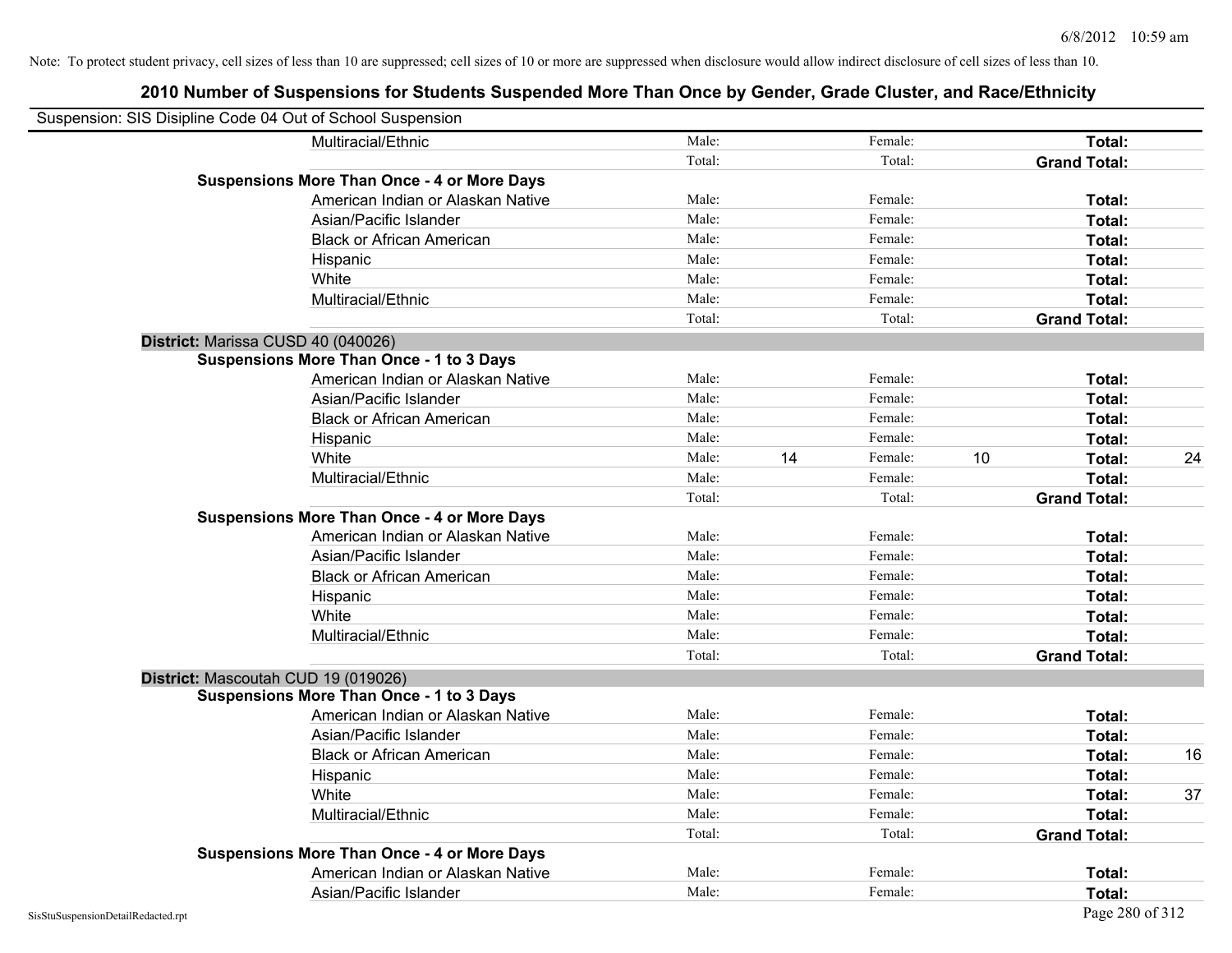| Suspension: SIS Disipline Code 04 Out of School Suspension |                                                    |        |               |    |                     |     |
|------------------------------------------------------------|----------------------------------------------------|--------|---------------|----|---------------------|-----|
|                                                            | <b>Black or African American</b>                   | Male:  | Female:       |    | Total:              |     |
|                                                            | Hispanic                                           | Male:  | Female:       |    | Total:              |     |
|                                                            | White                                              | Male:  | Female:       |    | Total:              |     |
|                                                            | Multiracial/Ethnic                                 | Male:  | Female:       |    | Total:              |     |
|                                                            |                                                    | Total: | Total:        |    | <b>Grand Total:</b> |     |
| District: Millstadt CCSD 160 (160004)                      |                                                    |        |               |    |                     |     |
|                                                            | <b>Suspensions More Than Once - 1 to 3 Days</b>    |        |               |    |                     |     |
|                                                            | American Indian or Alaskan Native                  | Male:  | Female:       |    | Total:              |     |
|                                                            | Asian/Pacific Islander                             | Male:  | Female:       |    | Total:              |     |
|                                                            | <b>Black or African American</b>                   | Male:  | Female:       |    | Total:              |     |
|                                                            | Hispanic                                           | Male:  | Female:       |    | Total:              |     |
|                                                            | White                                              | Male:  | Female:       |    | Total:              |     |
|                                                            | Multiracial/Ethnic                                 | Male:  | Female:       |    | Total:              |     |
|                                                            |                                                    | Total: | Total:        |    | <b>Grand Total:</b> |     |
|                                                            | <b>Suspensions More Than Once - 4 or More Days</b> |        |               |    |                     |     |
|                                                            | American Indian or Alaskan Native                  | Male:  | Female:       |    | Total:              |     |
|                                                            | Asian/Pacific Islander                             | Male:  | Female:       |    | Total:              |     |
|                                                            | <b>Black or African American</b>                   | Male:  | Female:       |    | Total:              |     |
|                                                            | Hispanic                                           | Male:  | Female:       |    | Total:              |     |
|                                                            | White                                              | Male:  | Female:       |    | Total:              |     |
|                                                            | Multiracial/Ethnic                                 | Male:  | Female:       |    | Total:              |     |
|                                                            |                                                    | Total: | Total:        |    | <b>Grand Total:</b> |     |
| District: New Athens CUSD 60 (060026)                      |                                                    |        |               |    |                     |     |
|                                                            | <b>Suspensions More Than Once - 1 to 3 Days</b>    |        |               |    |                     |     |
|                                                            | American Indian or Alaskan Native                  | Male:  | Female:       |    | Total:              |     |
|                                                            | Asian/Pacific Islander                             | Male:  | Female:       |    | Total:              |     |
|                                                            | <b>Black or African American</b>                   | Male:  | Female:       |    | Total:              |     |
|                                                            | Hispanic                                           | Male:  | Female:       |    | Total:              |     |
|                                                            | White                                              | Male:  | Female:       |    | Total:              |     |
|                                                            | Multiracial/Ethnic                                 | Male:  | Female:       |    | Total:              |     |
|                                                            |                                                    | Total: | Total:        |    | <b>Grand Total:</b> |     |
| District: Non-Public School (063S)                         |                                                    |        |               |    |                     |     |
|                                                            | <b>Suspensions More Than Once - 1 to 3 Days</b>    |        |               |    |                     |     |
|                                                            | American Indian or Alaskan Native                  | Male:  | Female:       |    | Total:              |     |
|                                                            | Asian/Pacific Islander                             | Male:  | Female:       |    | Total:              |     |
|                                                            | <b>Black or African American</b>                   | Male:  | 77<br>Female: | 27 | Total:              | 104 |
|                                                            | Hispanic                                           | Male:  | Female:       |    | Total:              |     |
|                                                            | White                                              | Male:  | Female:       |    | Total:              | 16  |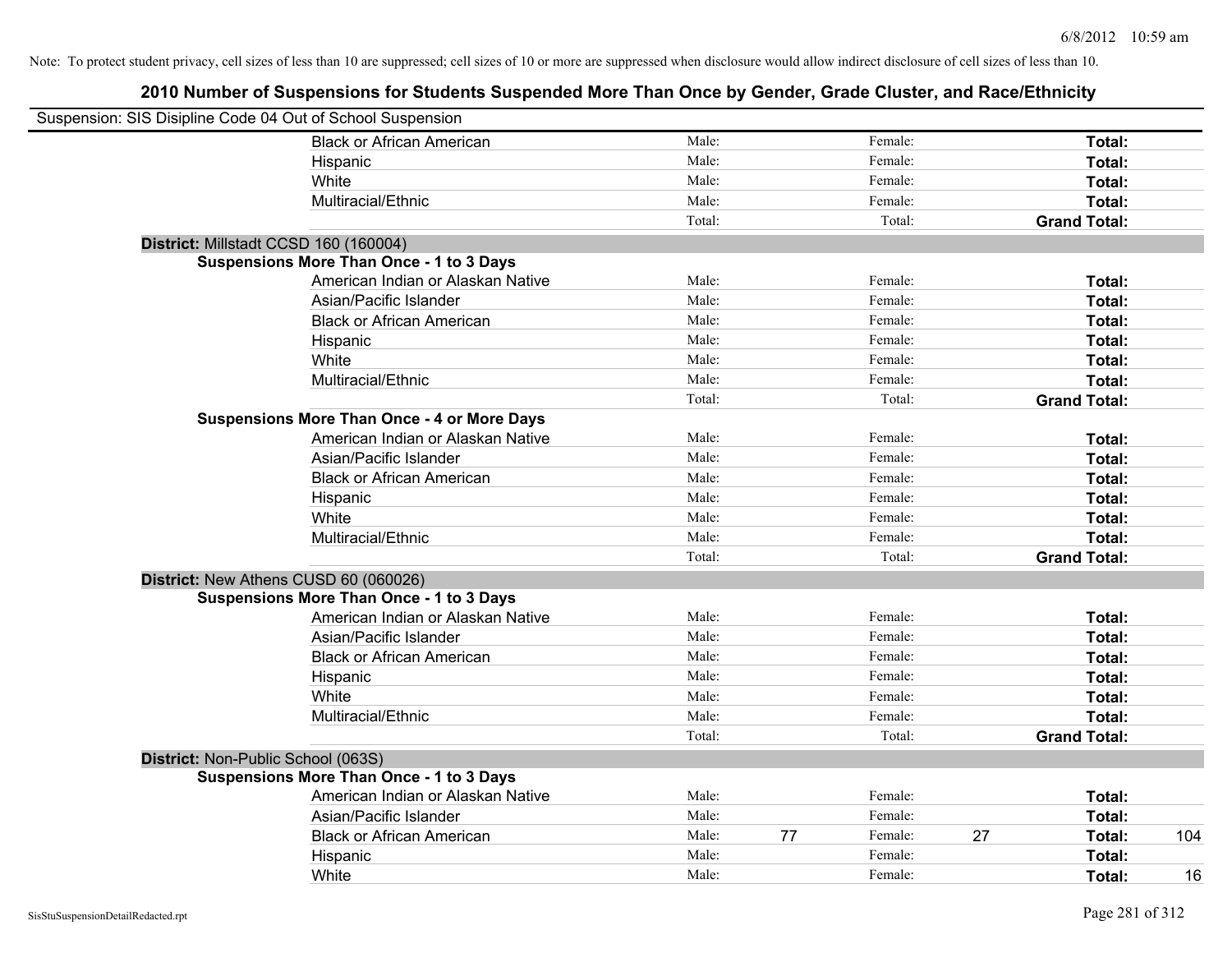## **2010 Number of Suspensions for Students Suspended More Than Once by Gender, Grade Cluster, and Race/Ethnicity**

| Suspension: SIS Disipline Code 04 Out of School Suspension |                                                    |        |     |         |    |                     |     |
|------------------------------------------------------------|----------------------------------------------------|--------|-----|---------|----|---------------------|-----|
|                                                            | Multiracial/Ethnic                                 | Male:  |     | Female: |    | Total:              |     |
|                                                            |                                                    | Total: |     | Total:  |    | <b>Grand Total:</b> |     |
|                                                            | District: O Fallon CCSD 90 (090004)                |        |     |         |    |                     |     |
|                                                            | <b>Suspensions More Than Once - 1 to 3 Days</b>    |        |     |         |    |                     |     |
|                                                            | American Indian or Alaskan Native                  | Male:  |     | Female: |    | Total:              |     |
|                                                            | Asian/Pacific Islander                             | Male:  |     | Female: |    | Total:              |     |
|                                                            | <b>Black or African American</b>                   | Male:  |     | Female: |    | Total:              | 50  |
|                                                            | Hispanic                                           | Male:  |     | Female: |    | Total:              |     |
|                                                            | White                                              | Male:  |     | Female: |    | Total:              | 43  |
|                                                            | Multiracial/Ethnic                                 | Male:  |     | Female: |    | Total:              | 17  |
|                                                            |                                                    | Total: |     | Total:  |    | <b>Grand Total:</b> |     |
|                                                            | <b>Suspensions More Than Once - 4 or More Days</b> |        |     |         |    |                     |     |
|                                                            | American Indian or Alaskan Native                  | Male:  |     | Female: |    | Total:              |     |
|                                                            | Asian/Pacific Islander                             | Male:  |     | Female: |    | <b>Total:</b>       |     |
|                                                            | <b>Black or African American</b>                   | Male:  |     | Female: |    | <b>Total:</b>       |     |
|                                                            | Hispanic                                           | Male:  |     | Female: |    | Total:              |     |
|                                                            | White                                              | Male:  |     | Female: |    | Total:              |     |
|                                                            | Multiracial/Ethnic                                 | Male:  |     | Female: |    | Total:              |     |
|                                                            |                                                    | Total: |     | Total:  |    | <b>Grand Total:</b> | 10  |
|                                                            | District: O Fallon Twp HSD 203 (203017)            |        |     |         |    |                     |     |
|                                                            | <b>Suspensions More Than Once - 1 to 3 Days</b>    |        |     |         |    |                     |     |
|                                                            | American Indian or Alaskan Native                  | Male:  |     | Female: |    | <b>Total:</b>       |     |
|                                                            | Asian/Pacific Islander                             | Male:  |     | Female: |    | <b>Total:</b>       |     |
|                                                            | <b>Black or African American</b>                   | Male:  | 93  | Female: | 88 | Total:              | 181 |
|                                                            | Hispanic                                           | Male:  |     | Female: |    | Total:              | 15  |
|                                                            | White                                              | Male:  | 181 | Female: | 21 | Total:              | 202 |
|                                                            | Multiracial/Ethnic                                 | Male:  |     | Female: |    | Total:              | 45  |
|                                                            |                                                    | Total: |     | Total:  |    | <b>Grand Total:</b> |     |
|                                                            | <b>Suspensions More Than Once - 4 or More Days</b> |        |     |         |    |                     |     |
|                                                            | American Indian or Alaskan Native                  | Male:  |     | Female: |    | Total:              |     |
|                                                            | Asian/Pacific Islander                             | Male:  |     | Female: |    | Total:              |     |
|                                                            | <b>Black or African American</b>                   | Male:  |     | Female: |    | <b>Total:</b>       | 12  |
|                                                            | Hispanic                                           | Male:  |     | Female: |    | Total:              |     |
|                                                            | White                                              | Male:  |     | Female: |    | Total:              |     |
|                                                            | Multiracial/Ethnic                                 | Male:  |     | Female: |    | Total:              |     |
|                                                            |                                                    | Total: |     | Total:  |    | <b>Grand Total:</b> |     |
|                                                            |                                                    |        |     |         |    |                     |     |

**District:** Shiloh Village SD 85 (085002) **Suspensions More Than Once - 1 to 3 Days**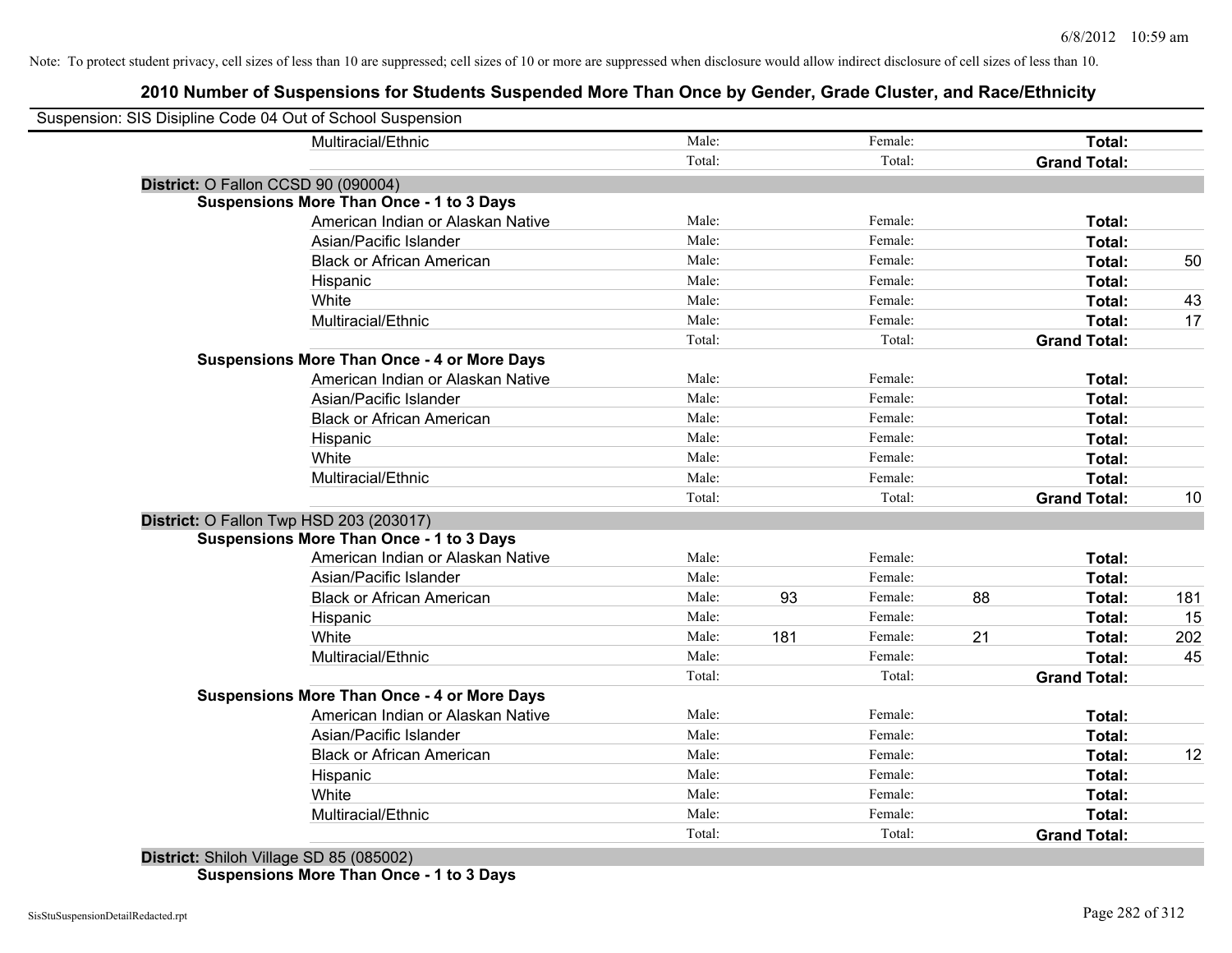| Suspension: SIS Disipline Code 04 Out of School Suspension |                                                    |        |    |         |    |                     |    |
|------------------------------------------------------------|----------------------------------------------------|--------|----|---------|----|---------------------|----|
|                                                            | American Indian or Alaskan Native                  | Male:  |    | Female: |    | Total:              |    |
|                                                            | Asian/Pacific Islander                             | Male:  |    | Female: |    | Total:              |    |
|                                                            | <b>Black or African American</b>                   | Male:  |    | Female: |    | Total:              |    |
|                                                            | Hispanic                                           | Male:  |    | Female: |    | Total:              |    |
|                                                            | White                                              | Male:  |    | Female: |    | Total:              |    |
|                                                            | Multiracial/Ethnic                                 | Male:  |    | Female: |    | Total:              |    |
|                                                            |                                                    | Total: |    | Total:  |    | <b>Grand Total:</b> |    |
|                                                            | District: Signal Hill SD 181 (181002)              |        |    |         |    |                     |    |
|                                                            | <b>Suspensions More Than Once - 1 to 3 Days</b>    |        |    |         |    |                     |    |
|                                                            | American Indian or Alaskan Native                  | Male:  |    | Female: |    | Total:              |    |
|                                                            | Asian/Pacific Islander                             | Male:  |    | Female: |    | Total:              |    |
|                                                            | <b>Black or African American</b>                   | Male:  |    | Female: |    | Total:              | 12 |
|                                                            | Hispanic                                           | Male:  |    | Female: |    | Total:              |    |
|                                                            | White                                              | Male:  |    | Female: |    | Total:              |    |
|                                                            | Multiracial/Ethnic                                 | Male:  |    | Female: |    | Total:              |    |
|                                                            |                                                    | Total: |    | Total:  |    | <b>Grand Total:</b> |    |
|                                                            | <b>Suspensions More Than Once - 4 or More Days</b> |        |    |         |    |                     |    |
|                                                            | American Indian or Alaskan Native                  | Male:  |    | Female: |    | Total:              |    |
|                                                            | Asian/Pacific Islander                             | Male:  |    | Female: |    | Total:              |    |
|                                                            | <b>Black or African American</b>                   | Male:  |    | Female: |    | Total:              | 25 |
|                                                            | Hispanic                                           | Male:  |    | Female: |    | Total:              |    |
|                                                            | White                                              | Male:  |    | Female: |    | Total:              |    |
|                                                            | Multiracial/Ethnic                                 | Male:  |    | Female: |    | Total:              |    |
|                                                            |                                                    | Total: |    | Total:  |    | <b>Grand Total:</b> |    |
|                                                            | District: Whiteside SD 115 (115002)                |        |    |         |    |                     |    |
|                                                            | <b>Suspensions More Than Once - 1 to 3 Days</b>    |        |    |         |    |                     |    |
|                                                            | American Indian or Alaskan Native                  | Male:  |    | Female: |    | Total:              |    |
|                                                            | Asian/Pacific Islander                             | Male:  |    | Female: |    | Total:              |    |
|                                                            | <b>Black or African American</b>                   | Male:  | 70 | Female: | 18 | Total:              | 88 |
|                                                            | Hispanic                                           | Male:  |    | Female: |    | Total:              |    |
|                                                            | White                                              | Male:  |    | Female: |    | Total:              | 34 |
|                                                            | Multiracial/Ethnic                                 | Male:  |    | Female: |    | Total:              | 12 |
|                                                            |                                                    | Total: |    | Total:  |    | <b>Grand Total:</b> |    |
|                                                            | <b>Suspensions More Than Once - 4 or More Days</b> |        |    |         |    |                     |    |
|                                                            | American Indian or Alaskan Native                  | Male:  |    | Female: |    | Total:              |    |
|                                                            | Asian/Pacific Islander                             | Male:  |    | Female: |    | Total:              |    |
|                                                            | <b>Black or African American</b>                   | Male:  |    | Female: |    | Total:              | 12 |
|                                                            | Hispanic                                           | Male:  |    | Female: |    | Total:              |    |
|                                                            | White                                              | Male:  |    | Female: |    | Total:              |    |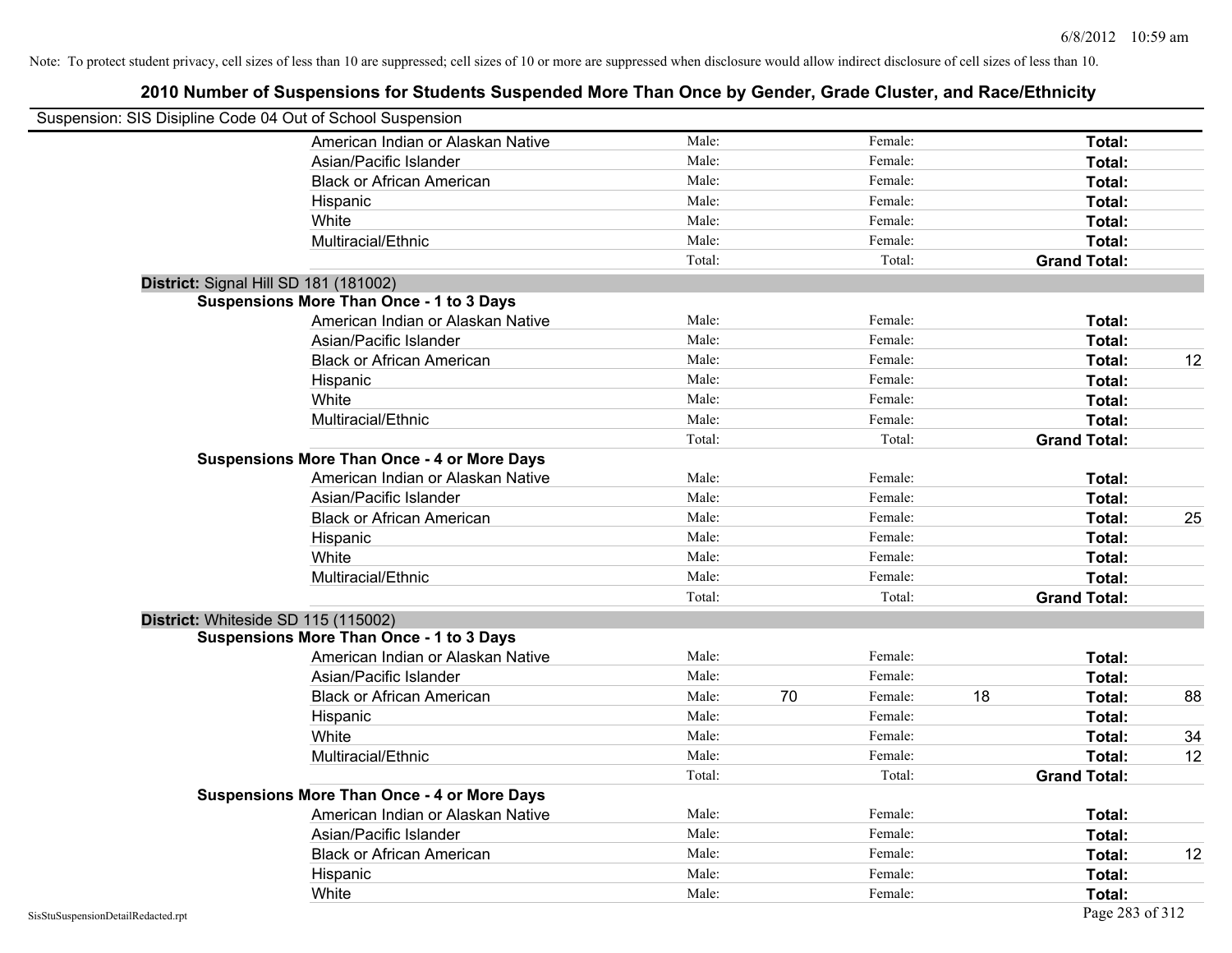| Suspension: SIS Disipline Code 04 Out of School Suspension |                                                    |        |         |                           |
|------------------------------------------------------------|----------------------------------------------------|--------|---------|---------------------------|
|                                                            | Multiracial/Ethnic                                 | Male:  | Female: | Total:                    |
|                                                            |                                                    | Total: | Total:  | <b>Grand Total:</b>       |
|                                                            | District: Wolf Branch SD 113 (113002)              |        |         |                           |
|                                                            | <b>Suspensions More Than Once - 1 to 3 Days</b>    |        |         |                           |
|                                                            | American Indian or Alaskan Native                  | Male:  | Female: | Total:                    |
|                                                            | Asian/Pacific Islander                             | Male:  | Female: | Total:                    |
|                                                            | <b>Black or African American</b>                   | Male:  | Female: | Total:                    |
|                                                            | Hispanic                                           | Male:  | Female: | Total:                    |
|                                                            | White                                              | Male:  | Female: | Total:                    |
|                                                            | Multiracial/Ethnic                                 | Male:  | Female: | Total:                    |
|                                                            |                                                    | Total: | Total:  | <b>Grand Total:</b><br>10 |
|                                                            |                                                    |        |         |                           |
| Region: State of ILlinois (65)                             |                                                    |        |         |                           |
| County: State Of II (108)                                  | District: Non-Public School (9030)                 |        |         |                           |
|                                                            | <b>Suspensions More Than Once - 1 to 3 Days</b>    |        |         |                           |
|                                                            | American Indian or Alaskan Native                  | Male:  | Female: | Total:                    |
|                                                            | Asian/Pacific Islander                             | Male:  | Female: | Total:                    |
|                                                            | <b>Black or African American</b>                   | Male:  | Female: | Total:                    |
|                                                            | Hispanic                                           | Male:  | Female: | Total:                    |
|                                                            | White                                              | Male:  | Female: | Total:                    |
|                                                            | Multiracial/Ethnic                                 | Male:  | Female: | Total:                    |
|                                                            |                                                    | Total: | Total:  | <b>Grand Total:</b>       |
|                                                            | <b>Suspensions More Than Once - 4 or More Days</b> |        |         |                           |
|                                                            | American Indian or Alaskan Native                  | Male:  | Female: | Total:                    |
|                                                            | Asian/Pacific Islander                             | Male:  | Female: | Total:                    |
|                                                            | <b>Black or African American</b>                   | Male:  | Female: | Total:                    |
|                                                            | Hispanic                                           | Male:  | Female: | Total:                    |
|                                                            | White                                              | Male:  | Female: | Total:                    |
|                                                            | Multiracial/Ethnic                                 | Male:  | Female: | Total:                    |
|                                                            |                                                    | Total: | Total:  | <b>Grand Total:</b>       |
|                                                            |                                                    |        |         |                           |
| Region: Tazewell ROE (53)                                  |                                                    |        |         |                           |
| County: Tazewell (090)                                     |                                                    |        |         |                           |
|                                                            | District: Central SD 51 (051002)                   |        |         |                           |
|                                                            | <b>Suspensions More Than Once - 1 to 3 Days</b>    |        |         |                           |
|                                                            | American Indian or Alaskan Native                  | Male:  | Female: | Total:                    |
|                                                            | Asian/Pacific Islander                             | Male:  | Female: | Total:                    |
| SisStuSuspensionDetailRedacted.rpt                         |                                                    |        |         | Page 284 of 312           |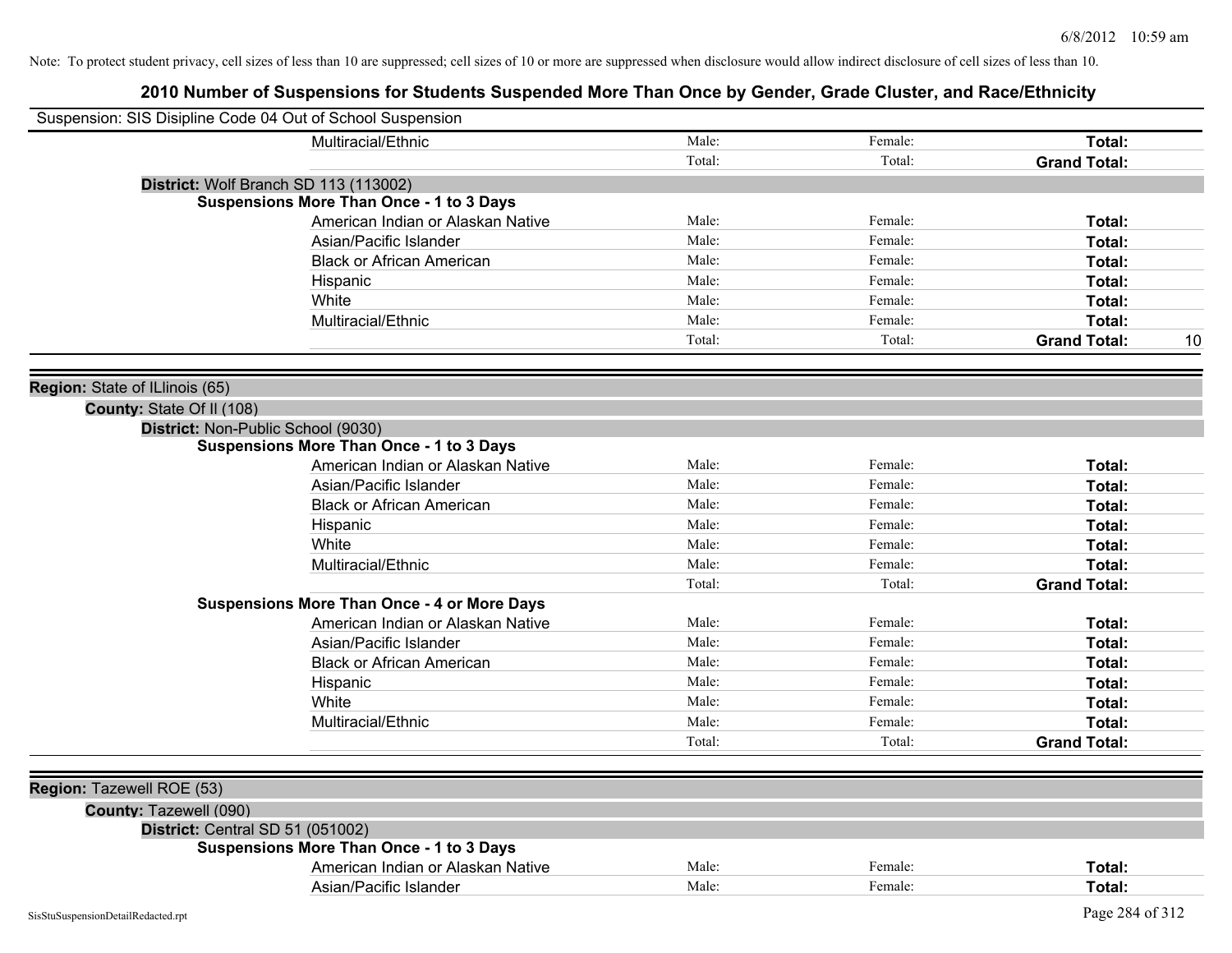| Suspension: SIS Disipline Code 04 Out of School Suspension |                                                    |        |         |                     |
|------------------------------------------------------------|----------------------------------------------------|--------|---------|---------------------|
|                                                            | <b>Black or African American</b>                   | Male:  | Female: | Total:              |
|                                                            | Hispanic                                           | Male:  | Female: | Total:              |
|                                                            | White                                              | Male:  | Female: | Total:              |
|                                                            | Multiracial/Ethnic                                 | Male:  | Female: | Total:              |
|                                                            |                                                    | Total: | Total:  | <b>Grand Total:</b> |
|                                                            | <b>Suspensions More Than Once - 4 or More Days</b> |        |         |                     |
|                                                            | American Indian or Alaskan Native                  | Male:  | Female: | Total:              |
|                                                            | Asian/Pacific Islander                             | Male:  | Female: | Total:              |
|                                                            | <b>Black or African American</b>                   | Male:  | Female: | Total:              |
|                                                            | Hispanic                                           | Male:  | Female: | Total:              |
|                                                            | White                                              | Male:  | Female: | Total:              |
|                                                            | Multiracial/Ethnic                                 | Male:  | Female: | Total:              |
|                                                            |                                                    | Total: | Total:  | <b>Grand Total:</b> |
|                                                            | District: Creve Coeur SD 76 (076002)               |        |         |                     |
|                                                            | <b>Suspensions More Than Once - 1 to 3 Days</b>    |        |         |                     |
|                                                            | American Indian or Alaskan Native                  | Male:  | Female: | Total:              |
|                                                            | Asian/Pacific Islander                             | Male:  | Female: | Total:              |
|                                                            | <b>Black or African American</b>                   | Male:  | Female: | Total:              |
|                                                            | Hispanic                                           | Male:  | Female: | Total:              |
|                                                            | White                                              | Male:  | Female: | 34<br>Total:        |
|                                                            | Multiracial/Ethnic                                 | Male:  | Female: | Total:              |
|                                                            |                                                    | Total: | Total:  | <b>Grand Total:</b> |
|                                                            | <b>Suspensions More Than Once - 4 or More Days</b> |        |         |                     |
|                                                            | American Indian or Alaskan Native                  | Male:  | Female: | Total:              |
|                                                            | Asian/Pacific Islander                             | Male:  | Female: | Total:              |
|                                                            | <b>Black or African American</b>                   | Male:  | Female: | Total:              |
|                                                            | Hispanic                                           | Male:  | Female: | Total:              |
|                                                            | White                                              | Male:  | Female: | Total:              |
|                                                            | Multiracial/Ethnic                                 | Male:  | Female: | Total:              |
|                                                            |                                                    | Total: | Total:  | <b>Grand Total:</b> |
|                                                            | District: Deer Creek-Mackinaw CUSD 701 (701026)    |        |         |                     |
|                                                            | <b>Suspensions More Than Once - 1 to 3 Days</b>    |        |         |                     |
|                                                            | American Indian or Alaskan Native                  | Male:  | Female: | Total:              |
|                                                            | Asian/Pacific Islander                             | Male:  | Female: | Total:              |
|                                                            | <b>Black or African American</b>                   | Male:  | Female: | Total:              |
|                                                            | Hispanic                                           | Male:  | Female: | Total:              |
|                                                            | White                                              | Male:  | Female: | Total:              |
|                                                            | Multiracial/Ethnic                                 | Male:  | Female: | Total:              |
|                                                            |                                                    | Total: | Total:  | <b>Grand Total:</b> |
| SisStuSuspensionDetailRedacted.rpt                         |                                                    |        |         | Page 285 of 312     |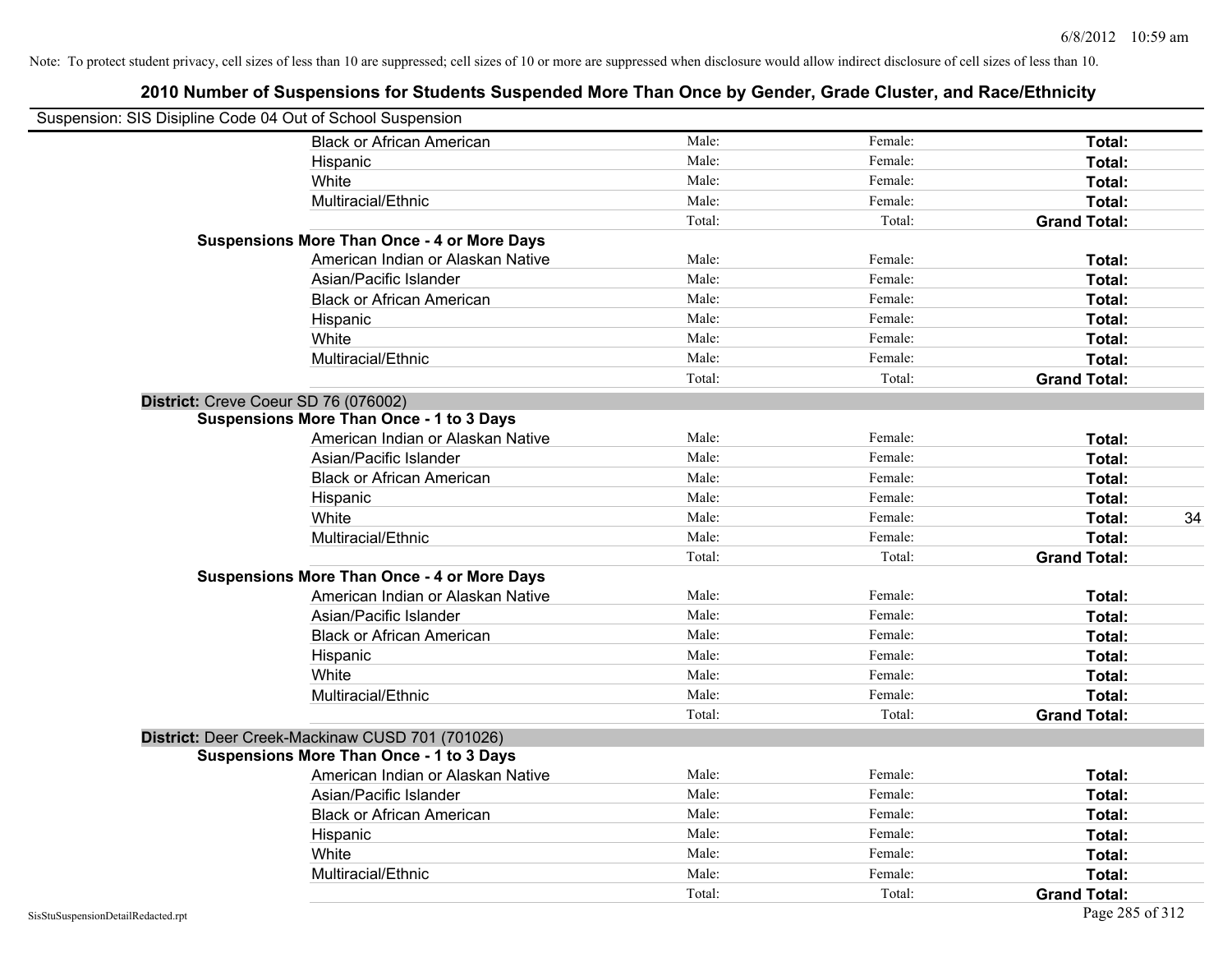| Suspension: SIS Disipline Code 04 Out of School Suspension |                                                    |        |    |         |    |                     |    |
|------------------------------------------------------------|----------------------------------------------------|--------|----|---------|----|---------------------|----|
|                                                            | <b>Suspensions More Than Once - 4 or More Days</b> |        |    |         |    |                     |    |
|                                                            | American Indian or Alaskan Native                  | Male:  |    | Female: |    | Total:              |    |
|                                                            | Asian/Pacific Islander                             | Male:  |    | Female: |    | Total:              |    |
|                                                            | <b>Black or African American</b>                   | Male:  |    | Female: |    | Total:              |    |
|                                                            | Hispanic                                           | Male:  |    | Female: |    | Total:              |    |
|                                                            | White                                              | Male:  |    | Female: |    | Total:              |    |
|                                                            | Multiracial/Ethnic                                 | Male:  |    | Female: |    | Total:              |    |
|                                                            |                                                    | Total: |    | Total:  |    | <b>Grand Total:</b> |    |
| District: Delavan CUSD 703 (703026)                        |                                                    |        |    |         |    |                     |    |
|                                                            | <b>Suspensions More Than Once - 1 to 3 Days</b>    |        |    |         |    |                     |    |
|                                                            | American Indian or Alaskan Native                  | Male:  |    | Female: |    | Total:              |    |
|                                                            | Asian/Pacific Islander                             | Male:  |    | Female: |    | Total:              |    |
|                                                            | <b>Black or African American</b>                   | Male:  |    | Female: |    | Total:              |    |
|                                                            | Hispanic                                           | Male:  |    | Female: |    | Total:              |    |
|                                                            | White                                              | Male:  | 14 | Female: | 12 | Total:              | 26 |
|                                                            | Multiracial/Ethnic                                 | Male:  |    | Female: |    | Total:              |    |
|                                                            |                                                    | Total: |    | Total:  |    | <b>Grand Total:</b> |    |
|                                                            | <b>Suspensions More Than Once - 4 or More Days</b> |        |    |         |    |                     |    |
|                                                            | American Indian or Alaskan Native                  | Male:  |    | Female: |    | Total:              |    |
|                                                            | Asian/Pacific Islander                             | Male:  |    | Female: |    | Total:              |    |
|                                                            | <b>Black or African American</b>                   | Male:  |    | Female: |    | Total:              |    |
|                                                            | Hispanic                                           | Male:  |    | Female: |    | Total:              |    |
|                                                            | White                                              | Male:  |    | Female: |    | Total:              |    |
|                                                            | Multiracial/Ethnic                                 | Male:  |    | Female: |    | Total:              |    |
|                                                            |                                                    | Total: |    | Total:  |    | <b>Grand Total:</b> |    |
| District: District 50 Schools (050002)                     |                                                    |        |    |         |    |                     |    |
|                                                            | <b>Suspensions More Than Once - 1 to 3 Days</b>    |        |    |         |    |                     |    |
|                                                            | American Indian or Alaskan Native                  | Male:  |    | Female: |    | Total:              |    |
|                                                            | Asian/Pacific Islander                             | Male:  |    | Female: |    | Total:              |    |
|                                                            | <b>Black or African American</b>                   | Male:  |    | Female: |    | Total:              |    |
|                                                            | Hispanic                                           | Male:  |    | Female: |    | Total:              |    |
|                                                            | White                                              | Male:  |    | Female: |    | Total:              |    |
|                                                            | Multiracial/Ethnic                                 | Male:  |    | Female: |    | Total:              |    |
|                                                            |                                                    | Total: |    | Total:  |    | <b>Grand Total:</b> | 14 |
|                                                            | <b>Suspensions More Than Once - 4 or More Days</b> |        |    |         |    |                     |    |
|                                                            | American Indian or Alaskan Native                  | Male:  |    | Female: |    | Total:              |    |
|                                                            | Asian/Pacific Islander                             | Male:  |    | Female: |    | Total:              |    |
|                                                            | <b>Black or African American</b>                   | Male:  |    | Female: |    | Total:              |    |
|                                                            | Hispanic                                           | Male:  |    | Female: |    | Total:              |    |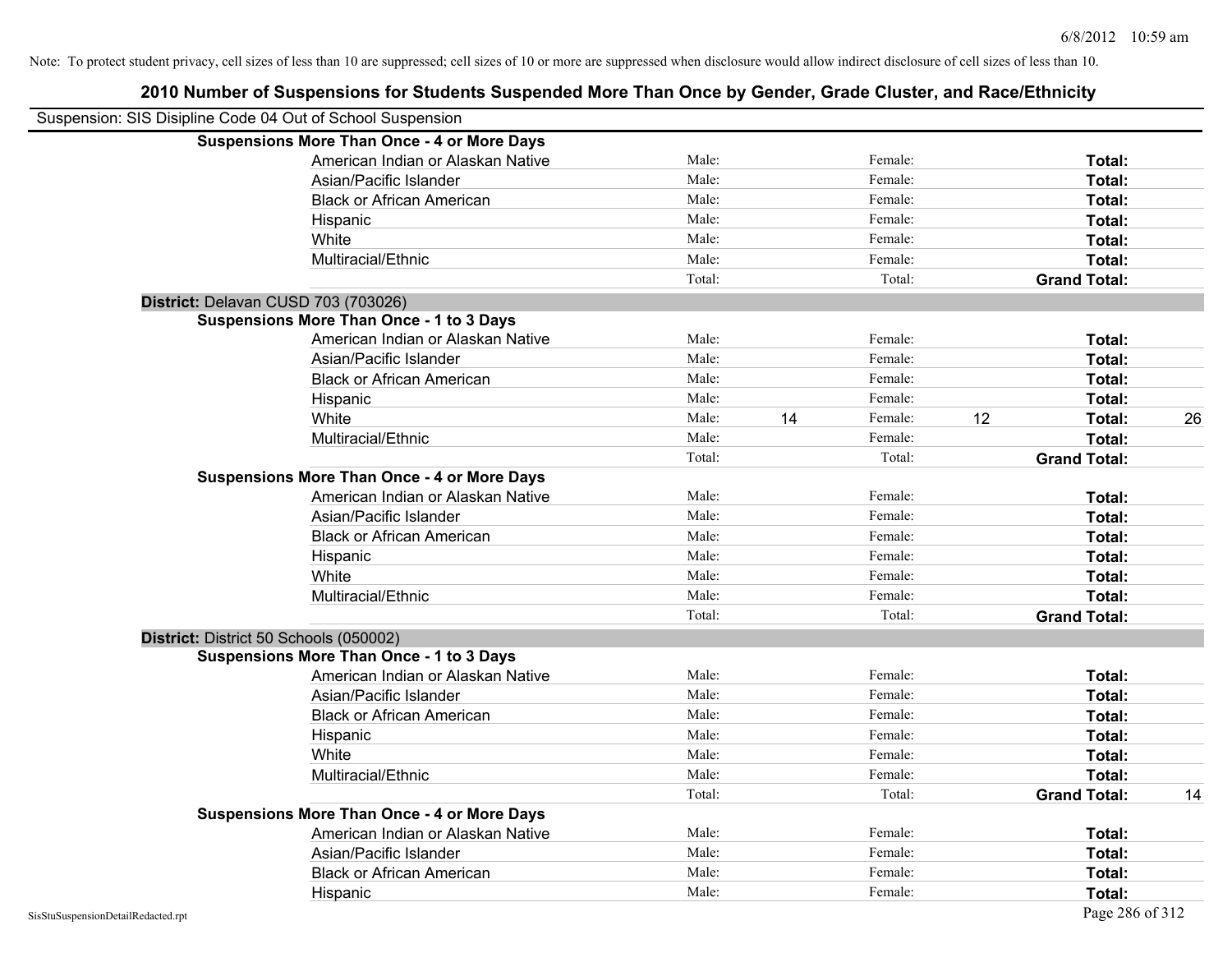| Suspension: SIS Disipline Code 04 Out of School Suspension |        |     |         |    |                     |     |
|------------------------------------------------------------|--------|-----|---------|----|---------------------|-----|
| White                                                      | Male:  |     | Female: |    | Total:              |     |
| Multiracial/Ethnic                                         | Male:  |     | Female: |    | Total:              |     |
|                                                            | Total: |     | Total:  |    | <b>Grand Total:</b> |     |
| District: East Peoria CHSD 309 (309016)                    |        |     |         |    |                     |     |
| <b>Suspensions More Than Once - 1 to 3 Days</b>            |        |     |         |    |                     |     |
| American Indian or Alaskan Native                          | Male:  |     | Female: |    | Total:              |     |
| Asian/Pacific Islander                                     | Male:  |     | Female: |    | Total:              |     |
| <b>Black or African American</b>                           | Male:  |     | Female: |    | Total:              |     |
| Hispanic                                                   | Male:  |     | Female: |    | Total:              |     |
| White                                                      | Male:  | 116 | Female: | 66 | Total:              | 182 |
| Multiracial/Ethnic                                         | Male:  |     | Female: |    | Total:              |     |
|                                                            | Total: |     | Total:  |    | <b>Grand Total:</b> | 196 |
| <b>Suspensions More Than Once - 4 or More Days</b>         |        |     |         |    |                     |     |
| American Indian or Alaskan Native                          | Male:  |     | Female: |    | Total:              |     |
| Asian/Pacific Islander                                     | Male:  |     | Female: |    | Total:              |     |
| <b>Black or African American</b>                           | Male:  |     | Female: |    | Total:              |     |
| Hispanic                                                   | Male:  |     | Female: |    | Total:              |     |
| White                                                      | Male:  | 99  | Female: | 32 | Total:              | 131 |
| Multiracial/Ethnic                                         | Male:  |     | Female: |    | Total:              |     |
|                                                            | Total: |     | Total:  |    | <b>Grand Total:</b> | 141 |
| District: East Peoria SD 86 (086002)                       |        |     |         |    |                     |     |
| <b>Suspensions More Than Once - 1 to 3 Days</b>            |        |     |         |    |                     |     |
| American Indian or Alaskan Native                          | Male:  |     | Female: |    | Total:              |     |
| Asian/Pacific Islander                                     | Male:  |     | Female: |    | Total:              |     |
| <b>Black or African American</b>                           | Male:  |     | Female: |    | Total:              |     |
| Hispanic                                                   | Male:  |     | Female: |    | Total:              |     |
| White                                                      | Male:  | 57  | Female: | 25 | Total:              | 82  |
| Multiracial/Ethnic                                         | Male:  |     | Female: |    | Total:              |     |
|                                                            | Total: |     | Total:  |    | <b>Grand Total:</b> | 97  |
| <b>Suspensions More Than Once - 4 or More Days</b>         |        |     |         |    |                     |     |
| American Indian or Alaskan Native                          | Male:  |     | Female: |    | Total:              |     |
| Asian/Pacific Islander                                     | Male:  |     | Female: |    | Total:              |     |
| <b>Black or African American</b>                           | Male:  |     | Female: |    | Total:              |     |
| Hispanic                                                   | Male:  |     | Female: |    | Total:              |     |
| White                                                      | Male:  |     | Female: |    | Total:              | 24  |
| Multiracial/Ethnic                                         | Male:  |     | Female: |    | Total:              |     |
|                                                            | Total: |     | Total:  |    | <b>Grand Total:</b> |     |
| District: Morton CUSD 709 (709026)                         |        |     |         |    |                     |     |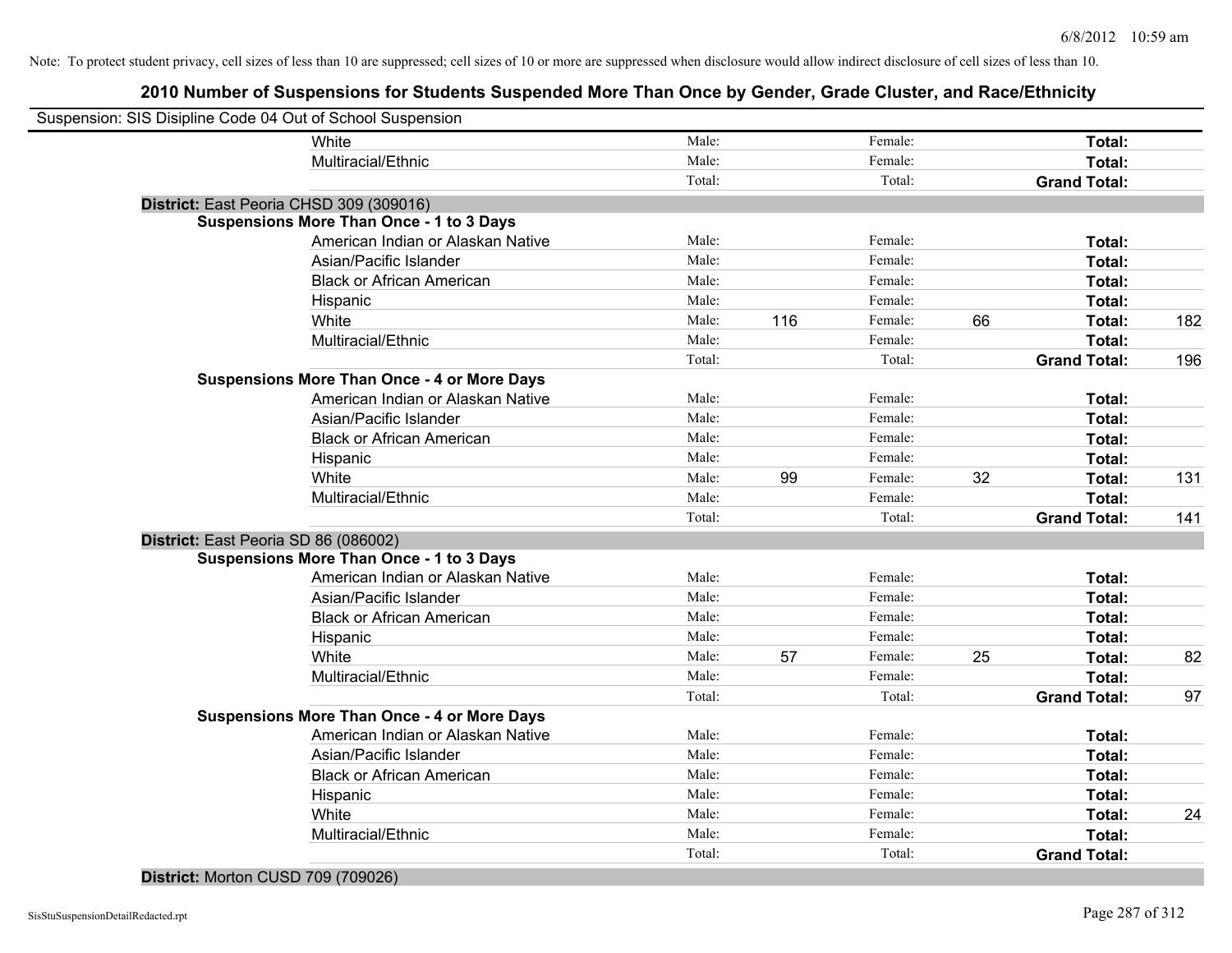| Suspension: SIS Disipline Code 04 Out of School Suspension |                                                    |        |         |                     |
|------------------------------------------------------------|----------------------------------------------------|--------|---------|---------------------|
|                                                            | <b>Suspensions More Than Once - 1 to 3 Days</b>    |        |         |                     |
|                                                            | American Indian or Alaskan Native                  | Male:  | Female: | Total:              |
|                                                            | Asian/Pacific Islander                             | Male:  | Female: | Total:              |
|                                                            | <b>Black or African American</b>                   | Male:  | Female: | Total:              |
| Hispanic                                                   |                                                    | Male:  | Female: | Total:              |
| White                                                      |                                                    | Male:  | Female: | Total:              |
|                                                            | Multiracial/Ethnic                                 | Male:  | Female: | Total:              |
|                                                            |                                                    | Total: | Total:  | <b>Grand Total:</b> |
|                                                            | <b>Suspensions More Than Once - 4 or More Days</b> |        |         |                     |
|                                                            | American Indian or Alaskan Native                  | Male:  | Female: | Total:              |
|                                                            | Asian/Pacific Islander                             | Male:  | Female: | <b>Total:</b>       |
|                                                            | <b>Black or African American</b>                   | Male:  | Female: | Total:              |
| Hispanic                                                   |                                                    | Male:  | Female: | Total:              |
| White                                                      |                                                    | Male:  | Female: | Total:              |
|                                                            | Multiracial/Ethnic                                 | Male:  | Female: | <b>Total:</b>       |
|                                                            |                                                    | Total: | Total:  | <b>Grand Total:</b> |
| District: N Pekin & Marquette Hght SD 102 (102002)         |                                                    |        |         |                     |
|                                                            | <b>Suspensions More Than Once - 1 to 3 Days</b>    |        |         |                     |
|                                                            | American Indian or Alaskan Native                  | Male:  | Female: | Total:              |
|                                                            | Asian/Pacific Islander                             | Male:  | Female: | Total:              |
|                                                            | <b>Black or African American</b>                   | Male:  | Female: | Total:              |
| Hispanic                                                   |                                                    | Male:  | Female: | Total:              |
| White                                                      |                                                    | Male:  | Female: | Total:              |
|                                                            | Multiracial/Ethnic                                 | Male:  | Female: | <b>Total:</b>       |
|                                                            |                                                    | Total: | Total:  | <b>Grand Total:</b> |
|                                                            | <b>Suspensions More Than Once - 4 or More Days</b> |        |         |                     |
|                                                            | American Indian or Alaskan Native                  | Male:  | Female: | Total:              |
|                                                            | Asian/Pacific Islander                             | Male:  | Female: | Total:              |
|                                                            | <b>Black or African American</b>                   | Male:  | Female: | Total:              |
| Hispanic                                                   |                                                    | Male:  | Female: | Total:              |
| White                                                      |                                                    | Male:  | Female: | Total:              |
|                                                            | Multiracial/Ethnic                                 | Male:  | Female: | Total:              |
|                                                            |                                                    | Total: | Total:  | <b>Grand Total:</b> |
| District: Pekin CSD 303 (303016)                           |                                                    |        |         |                     |
|                                                            | <b>Suspensions More Than Once - 1 to 3 Days</b>    |        |         |                     |
|                                                            | American Indian or Alaskan Native                  | Male:  | Female: | Total:              |
|                                                            | Asian/Pacific Islander                             | Male:  | Female: | Total:              |
|                                                            | <b>Black or African American</b>                   | Male:  | Female: | Total:              |
| Hispanic                                                   |                                                    | Male:  | Female: | Total:              |
| SisStuSuspensionDetailRedacted.rpt                         |                                                    |        |         | Page 288 of 312     |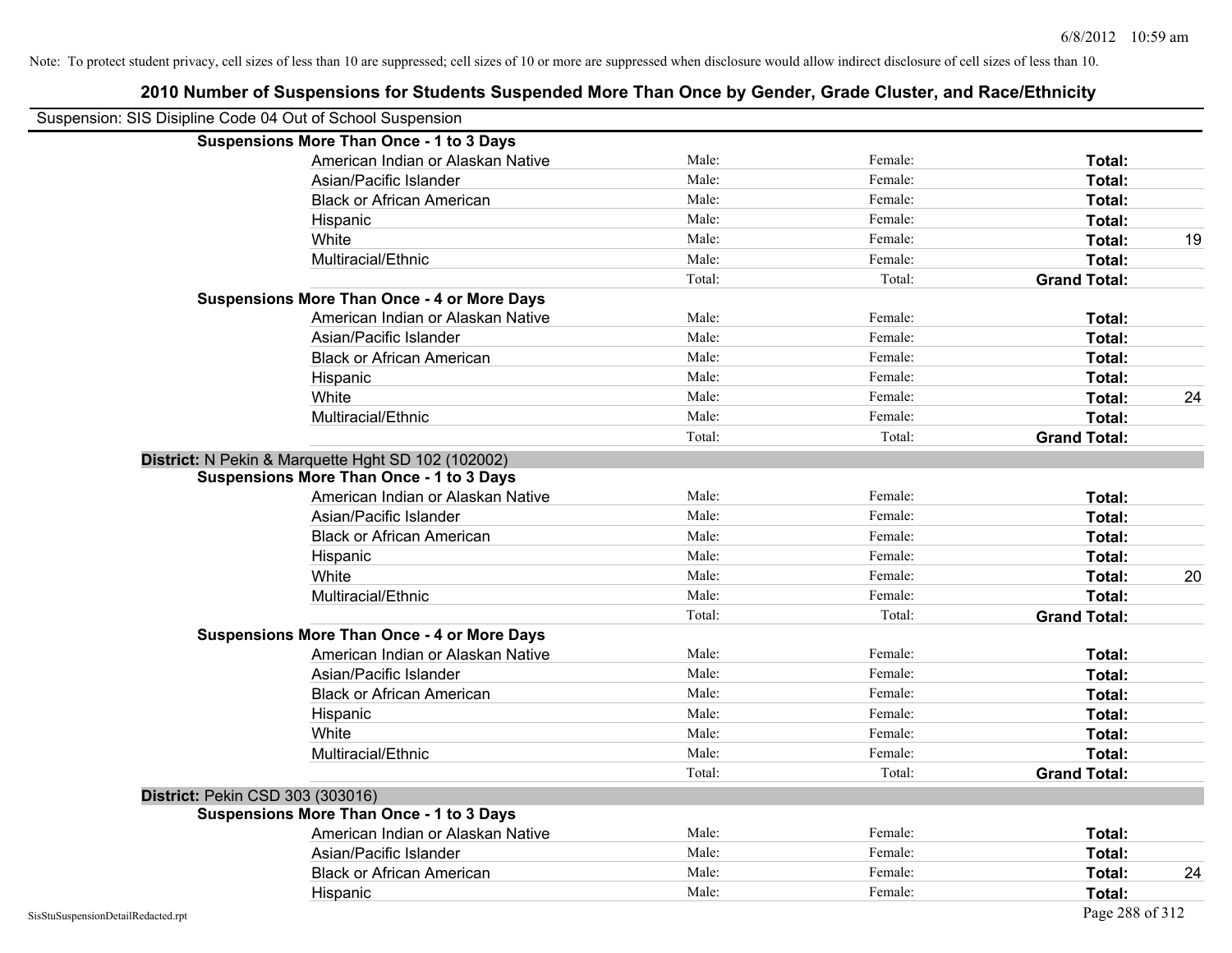| Suspension: SIS Disipline Code 04 Out of School Suspension |                                                    |        |     |         |     |                     |     |
|------------------------------------------------------------|----------------------------------------------------|--------|-----|---------|-----|---------------------|-----|
|                                                            | White                                              | Male:  | 534 | Female: | 225 | Total:              | 759 |
|                                                            | Multiracial/Ethnic                                 | Male:  |     | Female: |     | Total:              | 17  |
|                                                            |                                                    | Total: |     | Total:  |     | <b>Grand Total:</b> | 813 |
|                                                            | <b>Suspensions More Than Once - 4 or More Days</b> |        |     |         |     |                     |     |
|                                                            | American Indian or Alaskan Native                  | Male:  |     | Female: |     | Total:              |     |
|                                                            | Asian/Pacific Islander                             | Male:  |     | Female: |     | Total:              |     |
|                                                            | <b>Black or African American</b>                   | Male:  |     | Female: |     | Total:              |     |
|                                                            | Hispanic                                           | Male:  |     | Female: |     | Total:              |     |
|                                                            | White                                              | Male:  | 66  | Female: | 25  | Total:              | 91  |
|                                                            | Multiracial/Ethnic                                 | Male:  |     | Female: |     | Total:              |     |
|                                                            |                                                    | Total: |     | Total:  |     | <b>Grand Total:</b> | 102 |
| District: Pekin PSD 108 (108002)                           |                                                    |        |     |         |     |                     |     |
|                                                            | <b>Suspensions More Than Once - 1 to 3 Days</b>    |        |     |         |     |                     |     |
|                                                            | American Indian or Alaskan Native                  | Male:  |     | Female: |     | Total:              |     |
|                                                            | Asian/Pacific Islander                             | Male:  |     | Female: |     | Total:              |     |
|                                                            | <b>Black or African American</b>                   | Male:  |     | Female: |     | Total:              |     |
|                                                            | Hispanic                                           | Male:  |     | Female: |     | Total:              |     |
|                                                            | White                                              | Male:  | 104 | Female: | 12  | Total:              | 116 |
|                                                            | Multiracial/Ethnic                                 | Male:  |     | Female: |     | Total:              |     |
|                                                            |                                                    | Total: |     | Total:  |     | <b>Grand Total:</b> |     |
|                                                            | <b>Suspensions More Than Once - 4 or More Days</b> |        |     |         |     |                     |     |
|                                                            | American Indian or Alaskan Native                  | Male:  |     | Female: |     | Total:              |     |
|                                                            | Asian/Pacific Islander                             | Male:  |     | Female: |     | Total:              |     |
|                                                            | <b>Black or African American</b>                   | Male:  |     | Female: |     | Total:              |     |
|                                                            | Hispanic                                           | Male:  |     | Female: |     | Total:              |     |
|                                                            | White                                              | Male:  |     | Female: |     | Total:              | 19  |
|                                                            | Multiracial/Ethnic                                 | Male:  |     | Female: |     | Total:              |     |
|                                                            |                                                    | Total: |     | Total:  |     | <b>Grand Total:</b> |     |
| District: Rankin CSD 98 (098002)                           |                                                    |        |     |         |     |                     |     |
|                                                            | <b>Suspensions More Than Once - 1 to 3 Days</b>    |        |     |         |     |                     |     |
|                                                            | American Indian or Alaskan Native                  | Male:  |     | Female: |     | Total:              |     |
|                                                            | Asian/Pacific Islander                             | Male:  |     | Female: |     | Total:              |     |
|                                                            | <b>Black or African American</b>                   | Male:  |     | Female: |     | Total:              |     |
|                                                            | Hispanic                                           | Male:  |     | Female: |     | Total:              |     |
|                                                            | White                                              | Male:  |     | Female: |     | Total:              |     |
|                                                            | Multiracial/Ethnic                                 | Male:  |     | Female: |     | Total:              |     |
|                                                            |                                                    | Total: |     | Total:  |     | <b>Grand Total:</b> |     |
| District: Robein SD 85 (085002)                            |                                                    |        |     |         |     |                     |     |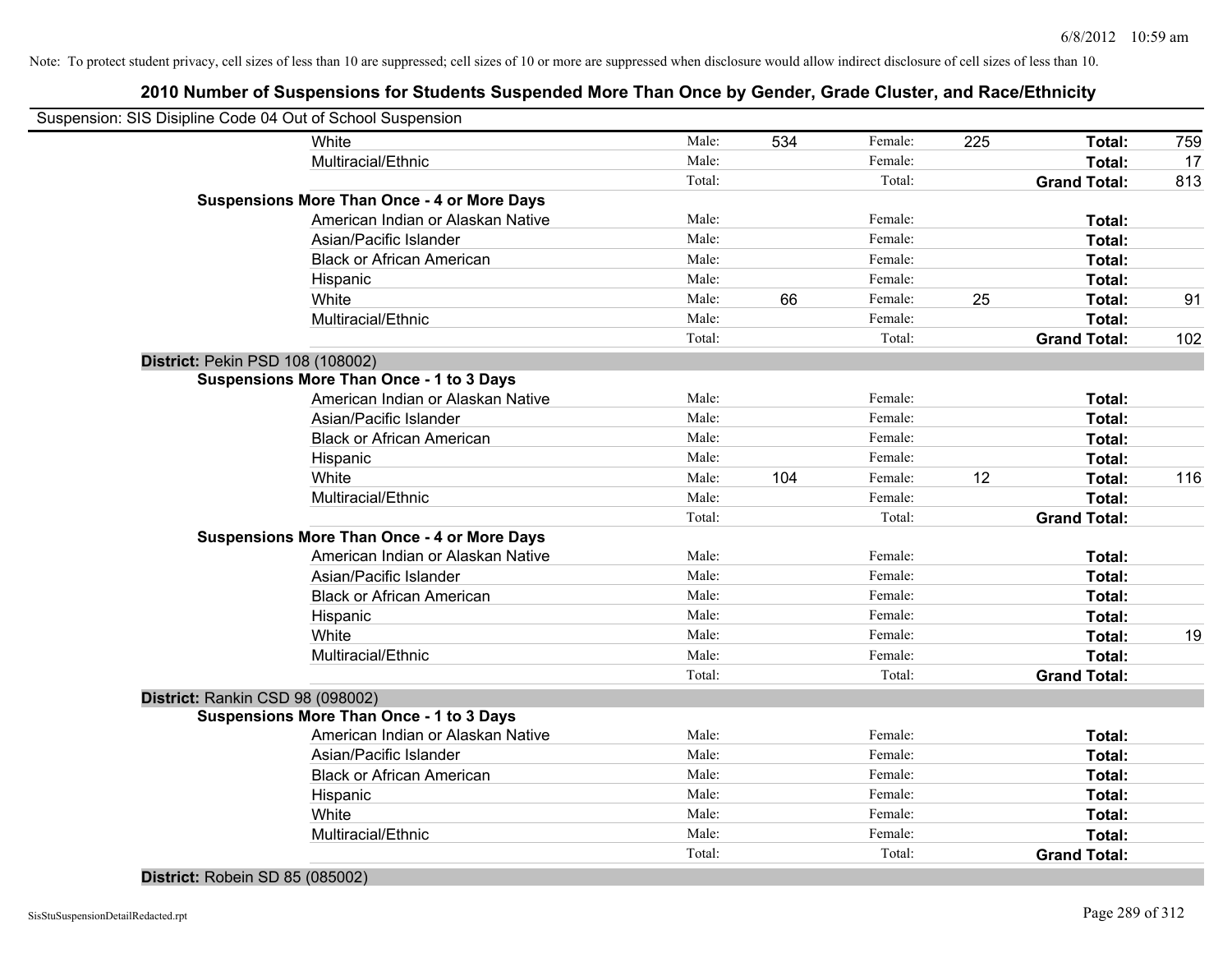| Suspension: SIS Disipline Code 04 Out of School Suspension |        |         |                     |
|------------------------------------------------------------|--------|---------|---------------------|
| <b>Suspensions More Than Once - 1 to 3 Days</b>            |        |         |                     |
| American Indian or Alaskan Native                          | Male:  | Female: | Total:              |
| Asian/Pacific Islander                                     | Male:  | Female: | Total:              |
| <b>Black or African American</b>                           | Male:  | Female: | Total:              |
| Hispanic                                                   | Male:  | Female: | Total:              |
| White                                                      | Male:  | Female: | Total:<br>10        |
| Multiracial/Ethnic                                         | Male:  | Female: | Total:              |
|                                                            | Total: | Total:  | <b>Grand Total:</b> |
| <b>Suspensions More Than Once - 4 or More Days</b>         |        |         |                     |
| American Indian or Alaskan Native                          | Male:  | Female: | Total:              |
| Asian/Pacific Islander                                     | Male:  | Female: | Total:              |
| <b>Black or African American</b>                           | Male:  | Female: | Total:              |
| Hispanic                                                   | Male:  | Female: | Total:              |
| White                                                      | Male:  | Female: | Total:              |
| Multiracial/Ethnic                                         | Male:  | Female: | <b>Total:</b>       |
|                                                            | Total: | Total:  | <b>Grand Total:</b> |
| District: South Pekin SD 137 (137002)                      |        |         |                     |
| <b>Suspensions More Than Once - 1 to 3 Days</b>            |        |         |                     |
| American Indian or Alaskan Native                          | Male:  | Female: | Total:              |
| Asian/Pacific Islander                                     | Male:  | Female: | Total:              |
| <b>Black or African American</b>                           | Male:  | Female: | Total:              |
| Hispanic                                                   | Male:  | Female: | Total:              |
| White                                                      | Male:  | Female: | Total:              |
| Multiracial/Ethnic                                         | Male:  | Female: | Total:              |
|                                                            | Total: | Total:  | <b>Grand Total:</b> |
| <b>Suspensions More Than Once - 4 or More Days</b>         |        |         |                     |
| American Indian or Alaskan Native                          | Male:  | Female: | Total:              |
| Asian/Pacific Islander                                     | Male:  | Female: | Total:              |
| <b>Black or African American</b>                           | Male:  | Female: | Total:              |
| Hispanic                                                   | Male:  | Female: | Total:              |
| White                                                      | Male:  | Female: | Total:              |
| Multiracial/Ethnic                                         | Male:  | Female: | Total:              |
|                                                            | Total: | Total:  | <b>Grand Total:</b> |
| District: Washington CHSD 308 (308016)                     |        |         |                     |
| <b>Suspensions More Than Once - 1 to 3 Days</b>            |        |         |                     |
| American Indian or Alaskan Native                          | Male:  | Female: | Total:              |
| Asian/Pacific Islander                                     | Male:  | Female: | Total:              |
| <b>Black or African American</b>                           | Male:  | Female: | Total:              |
| Hispanic                                                   | Male:  | Female: | Total:              |
| SisStuSuspensionDetailRedacted.rpt                         |        |         | Page 290 of 312     |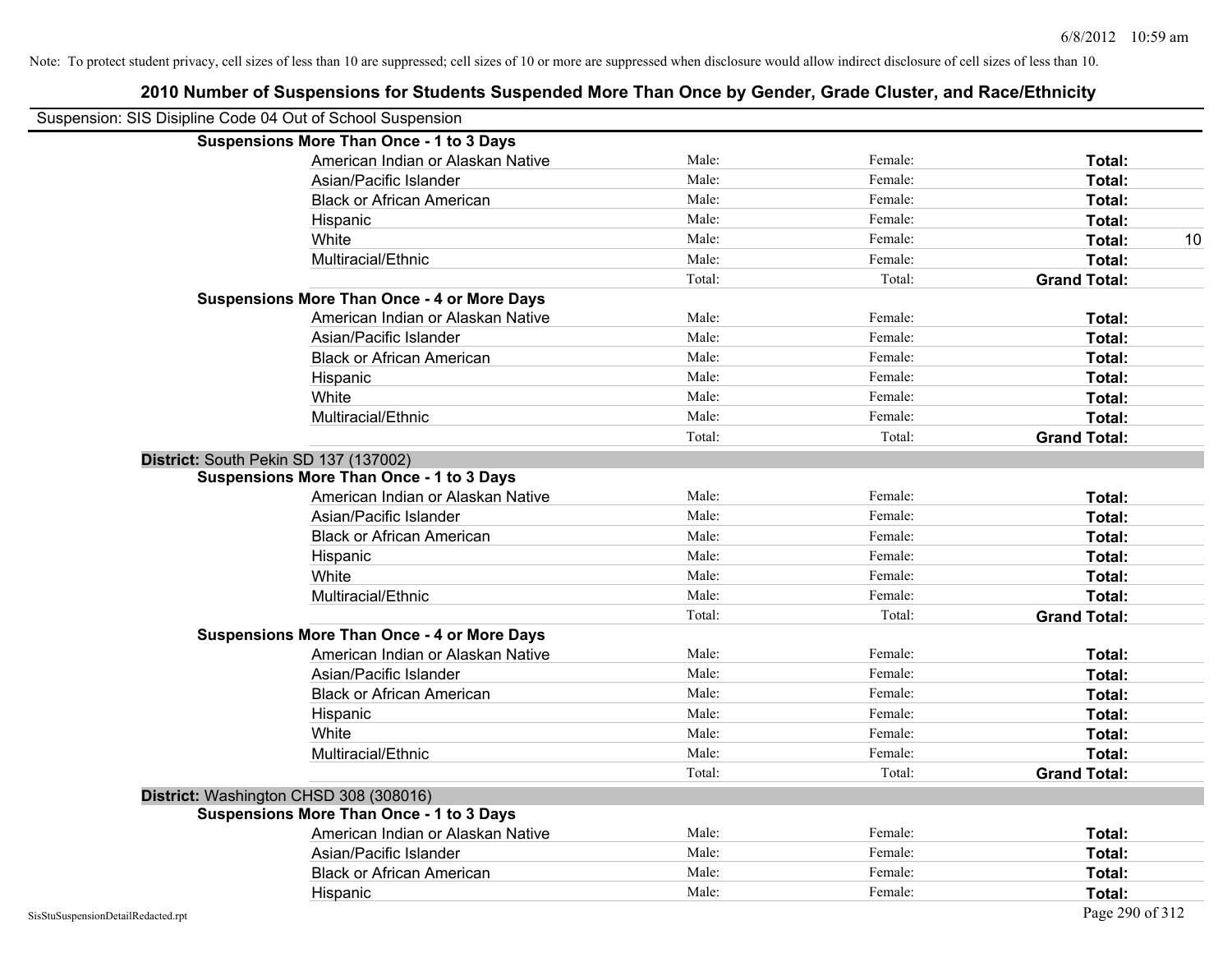| Suspension: SIS Disipline Code 04 Out of School Suspension |                                                    |        |               |                     |     |
|------------------------------------------------------------|----------------------------------------------------|--------|---------------|---------------------|-----|
|                                                            | White                                              | Male:  | 83<br>Female: | 25<br>Total:        | 108 |
|                                                            | Multiracial/Ethnic                                 | Male:  | Female:       | Total:              | 19  |
|                                                            |                                                    | Total: | Total:        | <b>Grand Total:</b> |     |
|                                                            | <b>Suspensions More Than Once - 4 or More Days</b> |        |               |                     |     |
|                                                            | American Indian or Alaskan Native                  | Male:  | Female:       | Total:              |     |
|                                                            | Asian/Pacific Islander                             | Male:  | Female:       | Total:              |     |
|                                                            | <b>Black or African American</b>                   | Male:  | Female:       | Total:              |     |
|                                                            | Hispanic                                           | Male:  | Female:       | Total:              |     |
|                                                            | White                                              | Male:  | Female:       | Total:              | 22  |
|                                                            | Multiracial/Ethnic                                 | Male:  | Female:       | Total:              |     |
|                                                            |                                                    | Total: | Total:        | <b>Grand Total:</b> |     |
| District: Washington SD 52 (052002)                        |                                                    |        |               |                     |     |
|                                                            | <b>Suspensions More Than Once - 1 to 3 Days</b>    |        |               |                     |     |
|                                                            | American Indian or Alaskan Native                  | Male:  | Female:       | Total:              |     |
|                                                            | Asian/Pacific Islander                             | Male:  | Female:       | Total:              |     |
|                                                            | <b>Black or African American</b>                   | Male:  | Female:       | Total:              |     |
|                                                            | Hispanic                                           | Male:  | Female:       | Total:              |     |
|                                                            | White                                              | Male:  | Female:       | Total:              |     |
|                                                            | Multiracial/Ethnic                                 | Male:  | Female:       | Total:              |     |
|                                                            |                                                    | Total: | Total:        | <b>Grand Total:</b> |     |
|                                                            | <b>Suspensions More Than Once - 4 or More Days</b> |        |               |                     |     |
|                                                            | American Indian or Alaskan Native                  | Male:  | Female:       | Total:              |     |
|                                                            | Asian/Pacific Islander                             | Male:  | Female:       | Total:              |     |
|                                                            | <b>Black or African American</b>                   | Male:  | Female:       | Total:              |     |
|                                                            | Hispanic                                           | Male:  | Female:       | Total:              |     |
|                                                            | White                                              | Male:  | Female:       | Total:              |     |
|                                                            | Multiracial/Ethnic                                 | Male:  | Female:       | Total:              |     |
|                                                            |                                                    | Total: | Total:        | <b>Grand Total:</b> |     |
|                                                            |                                                    |        |               |                     |     |
| Region: Vermilion ROE (54)                                 |                                                    |        |               |                     |     |
| <b>County: Vermilion (092)</b>                             |                                                    |        |               |                     |     |
| District: Armstrong Twp HSD 225 (225017)                   |                                                    |        |               |                     |     |
|                                                            | <b>Suspensions More Than Once - 1 to 3 Days</b>    |        |               |                     |     |
|                                                            | American Indian or Alaskan Native                  | Male:  | Female:       | Total:              |     |
|                                                            | Asian/Pacific Islander                             | Male:  | Female:       | Total:              |     |
|                                                            | <b>Black or African American</b>                   | Male:  | Female:       | Total:              |     |
|                                                            | Hispanic                                           | Male:  | Female:       | Total:              |     |
|                                                            | White                                              | Male:  | Female:       | Total:              | 11  |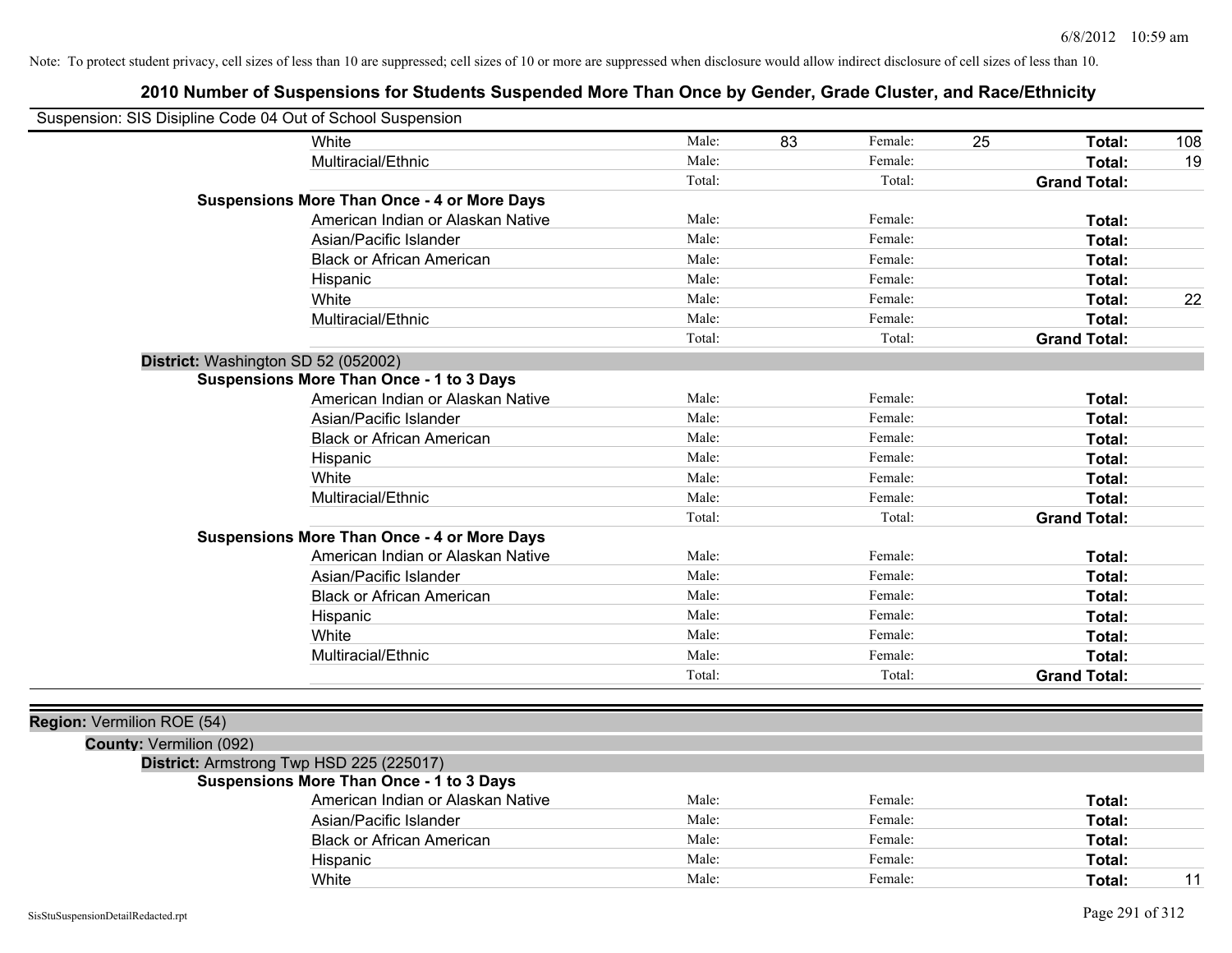# **2010 Number of Suspensions for Students Suspended More Than Once by Gender, Grade Cluster, and Race/Ethnicity**

| Suspension: SIS Disipline Code 04 Out of School Suspension |                                                    |        |    |         |    |                     |    |
|------------------------------------------------------------|----------------------------------------------------|--------|----|---------|----|---------------------|----|
|                                                            | Multiracial/Ethnic                                 | Male:  |    | Female: |    | Total:              |    |
|                                                            |                                                    | Total: |    | Total:  |    | <b>Grand Total:</b> |    |
|                                                            | <b>Suspensions More Than Once - 4 or More Days</b> |        |    |         |    |                     |    |
|                                                            | American Indian or Alaskan Native                  | Male:  |    | Female: |    | Total:              |    |
|                                                            | Asian/Pacific Islander                             | Male:  |    | Female: |    | Total:              |    |
|                                                            | <b>Black or African American</b>                   | Male:  |    | Female: |    | Total:              |    |
|                                                            | Hispanic                                           | Male:  |    | Female: |    | Total:              |    |
|                                                            | White                                              | Male:  |    | Female: |    | Total:              |    |
|                                                            | Multiracial/Ethnic                                 | Male:  |    | Female: |    | Total:              |    |
|                                                            |                                                    | Total: |    | Total:  |    | <b>Grand Total:</b> |    |
|                                                            | District: Armstrong-Ellis Cons SD 61 (061003)      |        |    |         |    |                     |    |
|                                                            | <b>Suspensions More Than Once - 1 to 3 Days</b>    |        |    |         |    |                     |    |
|                                                            | American Indian or Alaskan Native                  | Male:  |    | Female: |    | Total:              |    |
|                                                            | Asian/Pacific Islander                             | Male:  |    | Female: |    | Total:              |    |
|                                                            | <b>Black or African American</b>                   | Male:  |    | Female: |    | Total:              |    |
|                                                            | Hispanic                                           | Male:  |    | Female: |    | Total:              |    |
|                                                            | White                                              | Male:  |    | Female: |    | Total:              | 13 |
|                                                            | Multiracial/Ethnic                                 | Male:  |    | Female: |    | Total:              |    |
|                                                            |                                                    | Total: |    | Total:  |    | <b>Grand Total:</b> |    |
| District: Bismarck Henning CUSD (001026)                   |                                                    |        |    |         |    |                     |    |
|                                                            | <b>Suspensions More Than Once - 1 to 3 Days</b>    |        |    |         |    |                     |    |
|                                                            | American Indian or Alaskan Native                  | Male:  |    | Female: |    | Total:              |    |
|                                                            | Asian/Pacific Islander                             | Male:  |    | Female: |    | Total:              |    |
|                                                            | <b>Black or African American</b>                   | Male:  |    | Female: |    | Total:              |    |
|                                                            | Hispanic                                           | Male:  |    | Female: |    | Total:              |    |
|                                                            | White                                              | Male:  | 16 | Female: | 15 | Total:              | 31 |
|                                                            | Multiracial/Ethnic                                 | Male:  |    | Female: |    | Total:              |    |
|                                                            |                                                    | Total: |    | Total:  |    | <b>Grand Total:</b> |    |
|                                                            | <b>Suspensions More Than Once - 4 or More Days</b> |        |    |         |    |                     |    |
|                                                            | American Indian or Alaskan Native                  | Male:  |    | Female: |    | Total:              |    |
|                                                            | Asian/Pacific Islander                             | Male:  |    | Female: |    | Total:              |    |
|                                                            | <b>Black or African American</b>                   | Male:  |    | Female: |    | Total:              |    |
|                                                            | Hispanic                                           | Male:  |    | Female: |    | Total:              |    |
|                                                            | White                                              | Male:  |    | Female: |    | Total:              |    |
|                                                            | Multiracial/Ethnic                                 | Male:  |    | Female: |    | Total:              |    |
|                                                            |                                                    | Total: |    | Total:  |    | <b>Grand Total:</b> |    |

**District:** Catlin CUSD 5 (005026) **Suspensions More Than Once - 1 to 3 Days**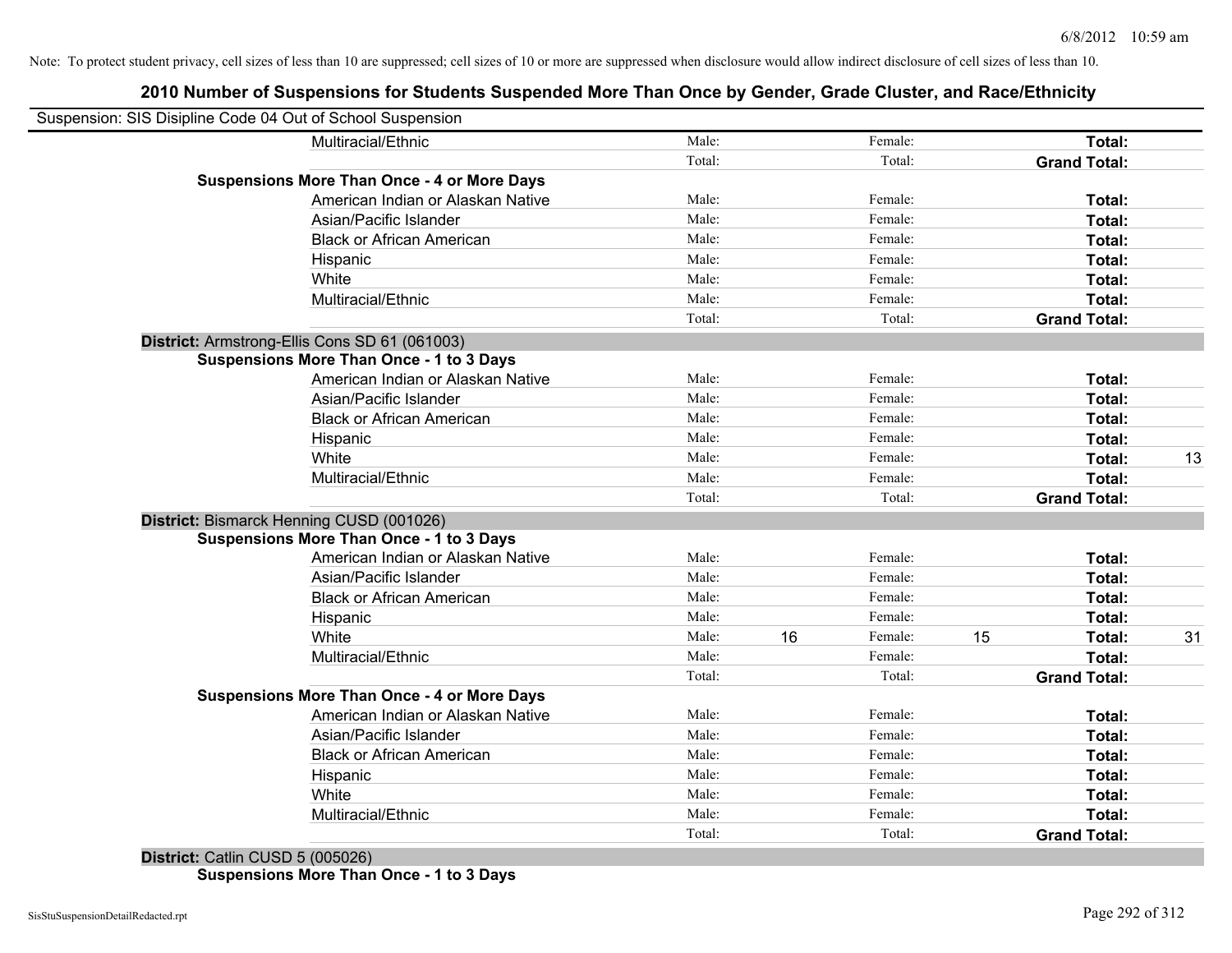|                                                            | 2010 Number of Suspensions for Students Suspended More Than Once by Gender, Grade Cluster, and Race/Ethnicity |        |     |         |     |                     |     |
|------------------------------------------------------------|---------------------------------------------------------------------------------------------------------------|--------|-----|---------|-----|---------------------|-----|
| Suspension: SIS Disipline Code 04 Out of School Suspension |                                                                                                               |        |     |         |     |                     |     |
|                                                            | American Indian or Alaskan Native                                                                             | Male:  |     | Female: |     | Total:              |     |
|                                                            | Asian/Pacific Islander                                                                                        | Male:  |     | Female: |     | Total:              |     |
|                                                            | <b>Black or African American</b>                                                                              | Male:  |     | Female: |     | Total:              |     |
|                                                            | Hispanic                                                                                                      | Male:  |     | Female: |     | Total:              |     |
|                                                            | White                                                                                                         | Male:  |     | Female: |     | Total:              | 11  |
|                                                            | Multiracial/Ethnic                                                                                            | Male:  |     | Female: |     | Total:              |     |
|                                                            |                                                                                                               | Total: |     | Total:  |     | <b>Grand Total:</b> |     |
|                                                            | <b>Suspensions More Than Once - 4 or More Days</b>                                                            |        |     |         |     |                     |     |
|                                                            | American Indian or Alaskan Native                                                                             | Male:  |     | Female: |     | Total:              |     |
|                                                            | Asian/Pacific Islander                                                                                        | Male:  |     | Female: |     | Total:              |     |
|                                                            | <b>Black or African American</b>                                                                              | Male:  |     | Female: |     | Total:              |     |
|                                                            | Hispanic                                                                                                      | Male:  |     | Female: |     | Total:              |     |
|                                                            | White                                                                                                         | Male:  |     | Female: |     | Total:              |     |
|                                                            | Multiracial/Ethnic                                                                                            | Male:  |     | Female: |     | <b>Total:</b>       |     |
|                                                            |                                                                                                               | Total: |     | Total:  |     | <b>Grand Total:</b> |     |
|                                                            | District: Danville CCSD 118 (118024)                                                                          |        |     |         |     |                     |     |
|                                                            | <b>Suspensions More Than Once - 1 to 3 Days</b>                                                               |        |     |         |     |                     |     |
|                                                            | American Indian or Alaskan Native                                                                             | Male:  |     | Female: |     | Total:              |     |
|                                                            | Asian/Pacific Islander                                                                                        | Male:  |     | Female: |     | Total:              |     |
|                                                            | <b>Black or African American</b>                                                                              | Male:  | 604 | Female: | 259 | Total:              | 863 |
|                                                            | Hispanic                                                                                                      | Male:  |     | Female: |     | Total:              | 46  |
|                                                            | White                                                                                                         | Male:  | 247 | Female: | 71  | Total:              | 318 |
|                                                            | Multiracial/Ethnic                                                                                            | Male:  |     | Female: |     | <b>Total:</b>       | 34  |
|                                                            |                                                                                                               | Total: |     | Total:  |     | <b>Grand Total:</b> |     |
|                                                            | <b>Suspensions More Than Once - 4 or More Days</b>                                                            |        |     |         |     |                     |     |
|                                                            | American Indian or Alaskan Native                                                                             | Male:  |     | Female: |     | Total:              |     |
|                                                            | Asian/Pacific Islander                                                                                        | Male:  |     | Female: |     | Total:              |     |
|                                                            | <b>Black or African American</b>                                                                              | Male:  | 343 | Female: | 138 | Total:              | 481 |
|                                                            | Hispanic                                                                                                      | Male:  |     | Female: |     | Total:              | 17  |
|                                                            | White                                                                                                         | Male:  | 125 | Female: | 38  | Total:              | 163 |
|                                                            | Multiracial/Ethnic                                                                                            | Male:  |     | Female: |     | Total:              | 15  |
|                                                            |                                                                                                               | Total: |     | Total:  |     | <b>Grand Total:</b> |     |
|                                                            | District: Georgetown-Ridge Farm CUD 4 (004026)                                                                |        |     |         |     |                     |     |
|                                                            | <b>Suspensions More Than Once - 1 to 3 Days</b>                                                               |        |     |         |     |                     |     |
|                                                            | American Indian or Alaskan Native                                                                             | Male:  |     | Female: |     | Total:              |     |
|                                                            | Asian/Pacific Islander                                                                                        | Male:  |     | Female: |     | Total:              |     |
|                                                            | <b>Black or African American</b>                                                                              | Male:  |     | Female: |     | Total:              |     |
|                                                            | Hispanic                                                                                                      | Male:  |     | Female: |     | Total:              |     |
|                                                            | White                                                                                                         | Male:  | 51  | Female: | 20  | Total:              | 71  |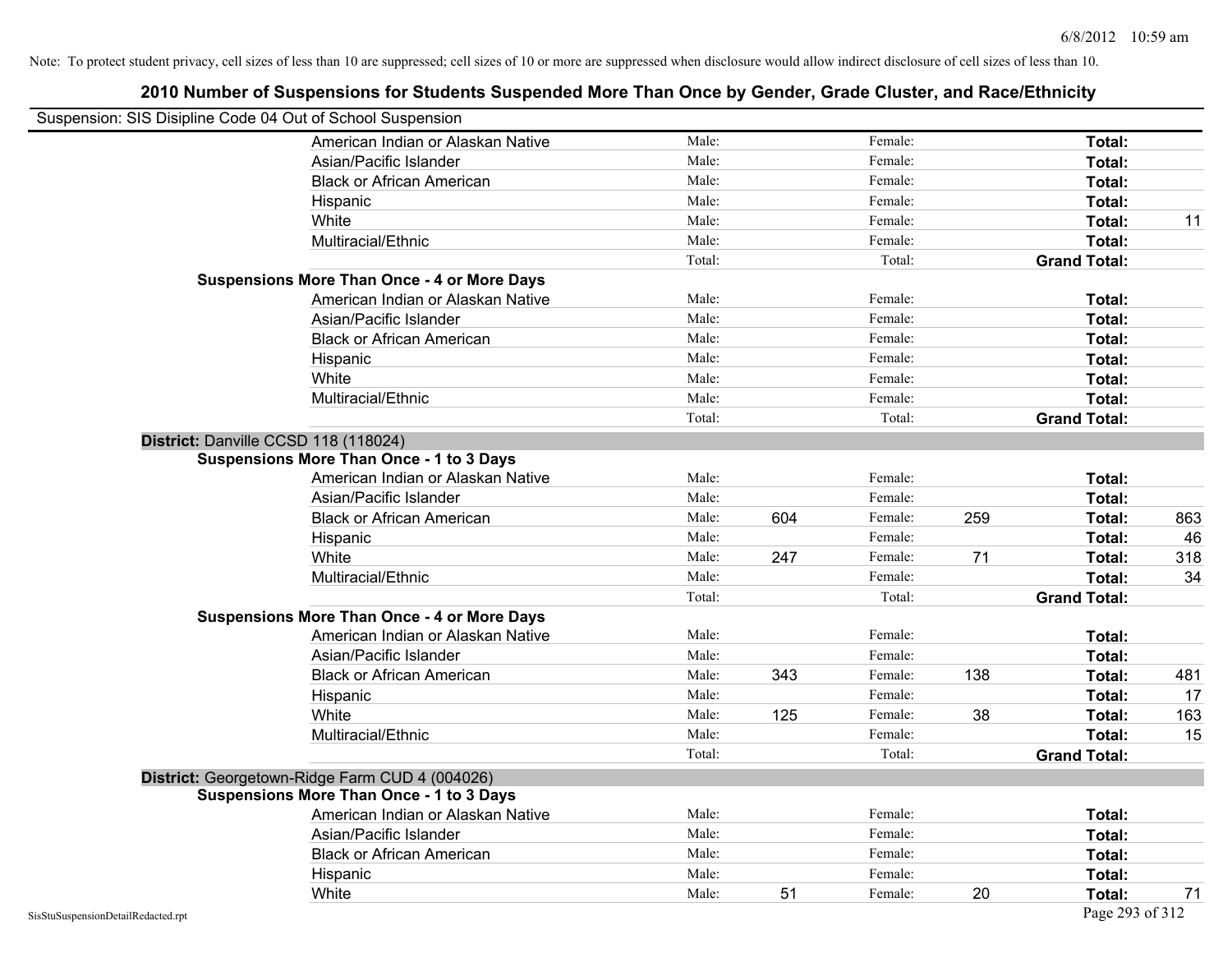| Suspension: SIS Disipline Code 04 Out of School Suspension |                                                    |        |    |         |    |                     |    |
|------------------------------------------------------------|----------------------------------------------------|--------|----|---------|----|---------------------|----|
|                                                            | Multiracial/Ethnic                                 | Male:  |    | Female: |    | Total:              |    |
|                                                            |                                                    | Total: |    | Total:  |    | <b>Grand Total:</b> | 83 |
|                                                            | <b>Suspensions More Than Once - 4 or More Days</b> |        |    |         |    |                     |    |
|                                                            | American Indian or Alaskan Native                  | Male:  |    | Female: |    | Total:              |    |
|                                                            | Asian/Pacific Islander                             | Male:  |    | Female: |    | Total:              |    |
|                                                            | <b>Black or African American</b>                   | Male:  |    | Female: |    | Total:              |    |
|                                                            | Hispanic                                           | Male:  |    | Female: |    | Total:              |    |
|                                                            | White                                              | Male:  | 13 | Female: | 14 | Total:              | 27 |
|                                                            | Multiracial/Ethnic                                 | Male:  |    | Female: |    | Total:              |    |
|                                                            |                                                    | Total: |    | Total:  |    | <b>Grand Total:</b> |    |
|                                                            | District: Hoopeston Area CUSD 11 (011026)          |        |    |         |    |                     |    |
|                                                            | <b>Suspensions More Than Once - 1 to 3 Days</b>    |        |    |         |    |                     |    |
|                                                            | American Indian or Alaskan Native                  | Male:  |    | Female: |    | Total:              |    |
|                                                            | Asian/Pacific Islander                             | Male:  |    | Female: |    | Total:              |    |
|                                                            | <b>Black or African American</b>                   | Male:  |    | Female: |    | Total:              |    |
|                                                            | Hispanic                                           | Male:  |    | Female: |    | Total:              |    |
|                                                            | White                                              | Male:  | 43 | Female: | 15 | Total:              | 58 |
|                                                            | Multiracial/Ethnic                                 | Male:  |    | Female: |    | Total:              |    |
|                                                            |                                                    | Total: |    | Total:  |    | <b>Grand Total:</b> | 69 |
|                                                            | <b>Suspensions More Than Once - 4 or More Days</b> |        |    |         |    |                     |    |
|                                                            | American Indian or Alaskan Native                  | Male:  |    | Female: |    | Total:              |    |
|                                                            | Asian/Pacific Islander                             | Male:  |    | Female: |    | Total:              |    |
|                                                            | <b>Black or African American</b>                   | Male:  |    | Female: |    | Total:              |    |
|                                                            | Hispanic                                           | Male:  |    | Female: |    | Total:              |    |
|                                                            | White                                              | Male:  | 35 | Female: | 17 | Total:              | 52 |
|                                                            | Multiracial/Ethnic                                 | Male:  |    | Female: |    | Total:              |    |
|                                                            |                                                    | Total: |    | Total:  |    | <b>Grand Total:</b> |    |
| District: Jamaica CUSD 12 (012026)                         |                                                    |        |    |         |    |                     |    |
|                                                            | <b>Suspensions More Than Once - 1 to 3 Days</b>    |        |    |         |    |                     |    |
|                                                            | American Indian or Alaskan Native                  | Male:  |    | Female: |    | Total:              |    |
|                                                            | Asian/Pacific Islander                             | Male:  |    | Female: |    | Total:              |    |
|                                                            | <b>Black or African American</b>                   | Male:  |    | Female: |    | Total:              |    |
|                                                            | Hispanic                                           | Male:  |    | Female: |    | Total:              |    |
|                                                            | White                                              | Male:  |    | Female: |    | Total:              |    |
|                                                            | Multiracial/Ethnic                                 | Male:  |    | Female: |    | Total:              |    |
|                                                            |                                                    | Total: |    | Total:  |    | <b>Grand Total:</b> |    |
|                                                            | <b>Suspensions More Than Once - 4 or More Days</b> |        |    |         |    |                     |    |
|                                                            | American Indian or Alaskan Native                  | Male:  |    | Female: |    | Total:              |    |
|                                                            | Asian/Pacific Islander                             | Male:  |    | Female: |    | Total:              |    |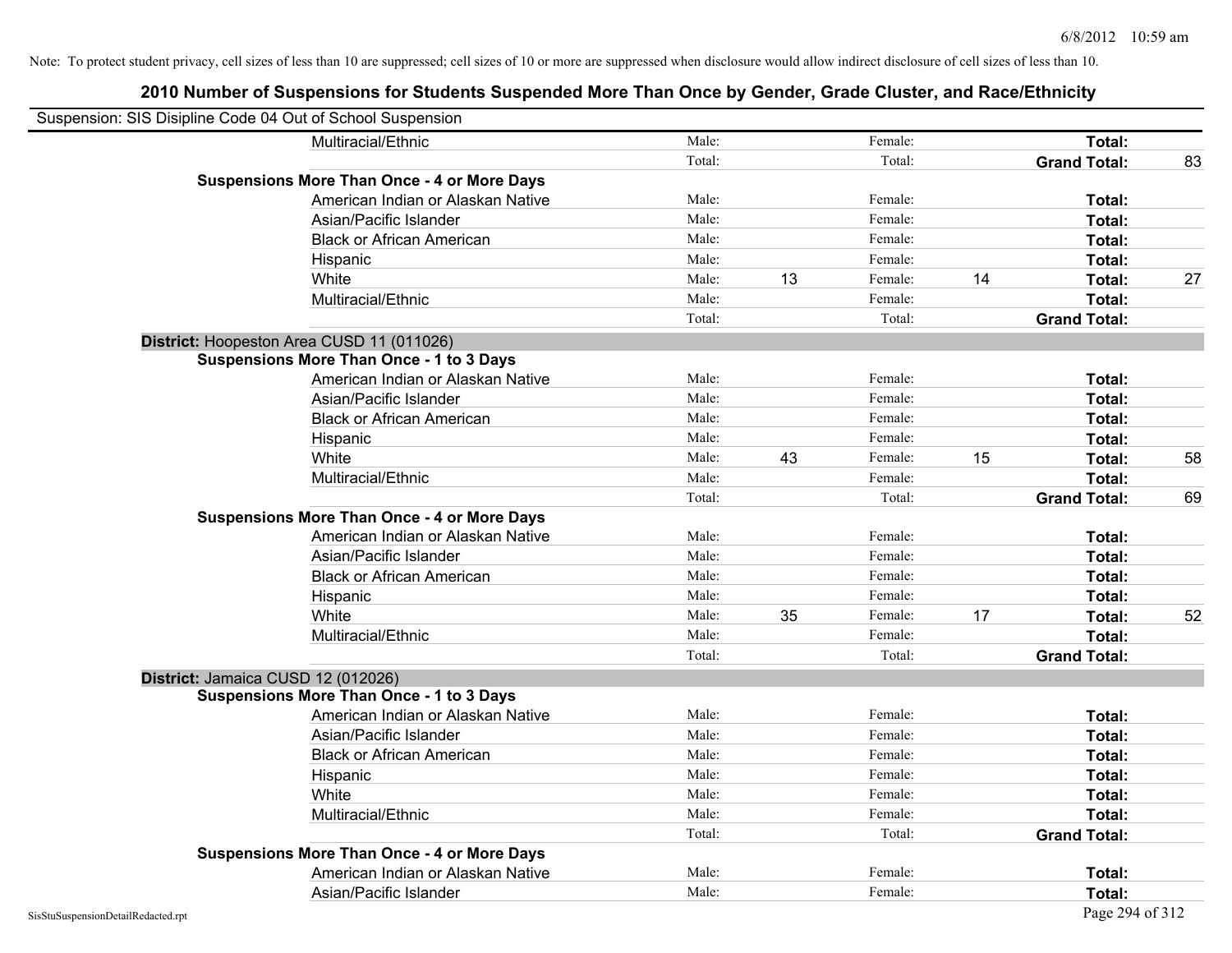| Suspension: SIS Disipline Code 04 Out of School Suspension |                                                    |        |    |         |    |                     |    |
|------------------------------------------------------------|----------------------------------------------------|--------|----|---------|----|---------------------|----|
|                                                            | <b>Black or African American</b>                   | Male:  |    | Female: |    | Total:              |    |
|                                                            | Hispanic                                           | Male:  |    | Female: |    | Total:              |    |
|                                                            | White                                              | Male:  |    | Female: |    | Total:              |    |
|                                                            | Multiracial/Ethnic                                 | Male:  |    | Female: |    | Total:              |    |
|                                                            |                                                    | Total: |    | Total:  |    | <b>Grand Total:</b> |    |
| District: Oakwood CUSD 76 (076026)                         |                                                    |        |    |         |    |                     |    |
|                                                            | <b>Suspensions More Than Once - 1 to 3 Days</b>    |        |    |         |    |                     |    |
|                                                            | American Indian or Alaskan Native                  | Male:  |    | Female: |    | Total:              |    |
|                                                            | Asian/Pacific Islander                             | Male:  |    | Female: |    | Total:              |    |
|                                                            | <b>Black or African American</b>                   | Male:  |    | Female: |    | Total:              |    |
|                                                            | Hispanic                                           | Male:  |    | Female: |    | Total:              |    |
|                                                            | White                                              | Male:  |    | Female: |    | Total:              | 38 |
|                                                            | Multiracial/Ethnic                                 | Male:  |    | Female: |    | Total:              |    |
|                                                            |                                                    | Total: |    | Total:  |    | <b>Grand Total:</b> |    |
|                                                            | <b>Suspensions More Than Once - 4 or More Days</b> |        |    |         |    |                     |    |
|                                                            | American Indian or Alaskan Native                  | Male:  |    | Female: |    | Total:              |    |
|                                                            | Asian/Pacific Islander                             | Male:  |    | Female: |    | Total:              |    |
|                                                            | <b>Black or African American</b>                   | Male:  |    | Female: |    | Total:              |    |
|                                                            | Hispanic                                           | Male:  |    | Female: |    | Total:              |    |
|                                                            | White                                              | Male:  |    | Female: |    | Total:              |    |
|                                                            | Multiracial/Ethnic                                 | Male:  |    | Female: |    | Total:              |    |
|                                                            |                                                    | Total: |    | Total:  |    | <b>Grand Total:</b> |    |
| District: Rossville-Alvin CUSD 7 (007026)                  |                                                    |        |    |         |    |                     |    |
|                                                            | <b>Suspensions More Than Once - 1 to 3 Days</b>    |        |    |         |    |                     |    |
|                                                            | American Indian or Alaskan Native                  | Male:  |    | Female: |    | Total:              |    |
|                                                            | Asian/Pacific Islander                             | Male:  |    | Female: |    | Total:              |    |
|                                                            | <b>Black or African American</b>                   | Male:  |    | Female: |    | Total:              |    |
|                                                            | Hispanic                                           | Male:  |    | Female: |    | Total:              |    |
|                                                            | White                                              | Male:  |    | Female: |    | Total:              |    |
|                                                            | Multiracial/Ethnic                                 | Male:  |    | Female: |    | Total:              |    |
|                                                            |                                                    | Total: |    | Total:  |    | <b>Grand Total:</b> |    |
| District: Westville CUSD 2 (002026)                        |                                                    |        |    |         |    |                     |    |
|                                                            | <b>Suspensions More Than Once - 1 to 3 Days</b>    |        |    |         |    |                     |    |
|                                                            | American Indian or Alaskan Native                  | Male:  |    | Female: |    | Total:              |    |
|                                                            | Asian/Pacific Islander                             | Male:  |    | Female: |    | Total:              |    |
|                                                            | <b>Black or African American</b>                   | Male:  |    | Female: |    | Total:              |    |
|                                                            | Hispanic                                           | Male:  |    | Female: |    | Total:              |    |
|                                                            | White                                              | Male:  | 39 | Female: | 10 | Total:              | 49 |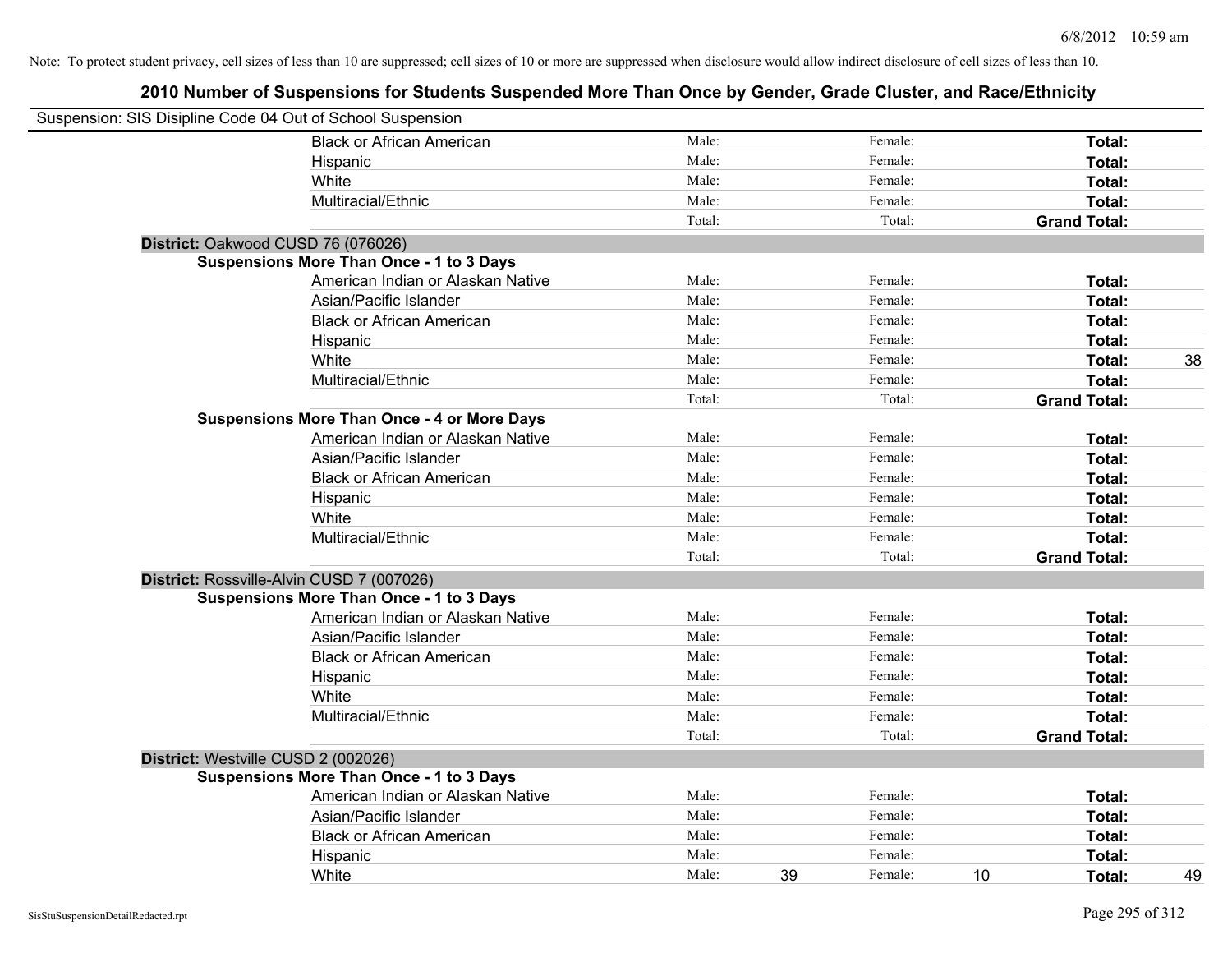|                            | Suspension: SIS Disipline Code 04 Out of School Suspension |        |    |         |    |                     |    |
|----------------------------|------------------------------------------------------------|--------|----|---------|----|---------------------|----|
|                            | Multiracial/Ethnic                                         | Male:  |    | Female: |    | Total:              |    |
|                            |                                                            | Total: |    | Total:  |    | <b>Grand Total:</b> |    |
|                            | <b>Suspensions More Than Once - 4 or More Days</b>         |        |    |         |    |                     |    |
|                            | American Indian or Alaskan Native                          | Male:  |    | Female: |    | Total:              |    |
|                            | Asian/Pacific Islander                                     | Male:  |    | Female: |    | Total:              |    |
|                            | <b>Black or African American</b>                           | Male:  |    | Female: |    | Total:              |    |
|                            | Hispanic                                                   | Male:  |    | Female: |    | Total:              |    |
|                            | White                                                      | Male:  | 15 | Female: | 11 | Total:              | 26 |
|                            | Multiracial/Ethnic                                         | Male:  |    | Female: |    | Total:              |    |
|                            |                                                            | Total: |    | Total:  |    | <b>Grand Total:</b> |    |
| Region: Whiteside ROE (55) |                                                            |        |    |         |    |                     |    |
| County: Whiteside (098)    |                                                            |        |    |         |    |                     |    |
|                            | District: Bi-County Special Educ Coop (000061)             |        |    |         |    |                     |    |
|                            | <b>Suspensions More Than Once - 4 or More Days</b>         |        |    |         |    |                     |    |
|                            | American Indian or Alaskan Native                          | Male:  |    | Female: |    | Total:              |    |
|                            | Asian/Pacific Islander                                     | Male:  |    | Female: |    | Total:              |    |
|                            | <b>Black or African American</b>                           | Male:  |    | Female: |    | Total:              |    |
|                            | Hispanic                                                   | Male:  |    | Female: |    | Total:              |    |
|                            | White                                                      | Male:  |    | Female: |    | Total:              |    |
|                            | Multiracial/Ethnic                                         | Male:  |    | Female: |    | Total:              |    |
|                            |                                                            | Total: |    | Total:  |    | <b>Grand Total:</b> |    |
|                            | District: East Coloma SD 12 (012002)                       |        |    |         |    |                     |    |
|                            | <b>Suspensions More Than Once - 1 to 3 Days</b>            |        |    |         |    |                     |    |
|                            | American Indian or Alaskan Native                          | Male:  |    | Female: |    | Total:              |    |
|                            | Asian/Pacific Islander                                     | Male:  |    | Female: |    | Total:              |    |
|                            | <b>Black or African American</b>                           | Male:  |    | Female: |    | Total:              |    |
|                            | Hispanic                                                   | Male:  |    | Female: |    | Total:              |    |
|                            | White                                                      | Male:  |    | Female: |    | Total:              |    |
|                            | Multiracial/Ethnic                                         | Male:  |    | Female: |    | Total:              |    |
|                            |                                                            | Total: |    | Total:  |    | <b>Grand Total:</b> |    |
|                            | <b>Suspensions More Than Once - 4 or More Days</b>         |        |    |         |    |                     |    |
|                            | American Indian or Alaskan Native                          | Male:  |    | Female: |    | Total:              |    |
|                            | Asian/Pacific Islander                                     | Male:  |    | Female: |    | Total:              |    |
|                            | <b>Black or African American</b>                           | Male:  |    | Female: |    | Total:              |    |
|                            | Hispanic                                                   | Male:  |    | Female: |    | Total:              |    |
|                            | White                                                      | Male:  |    | Female: |    | Total:              |    |
|                            | Multiracial/Ethnic                                         | Male:  |    | Female: |    | Total:              |    |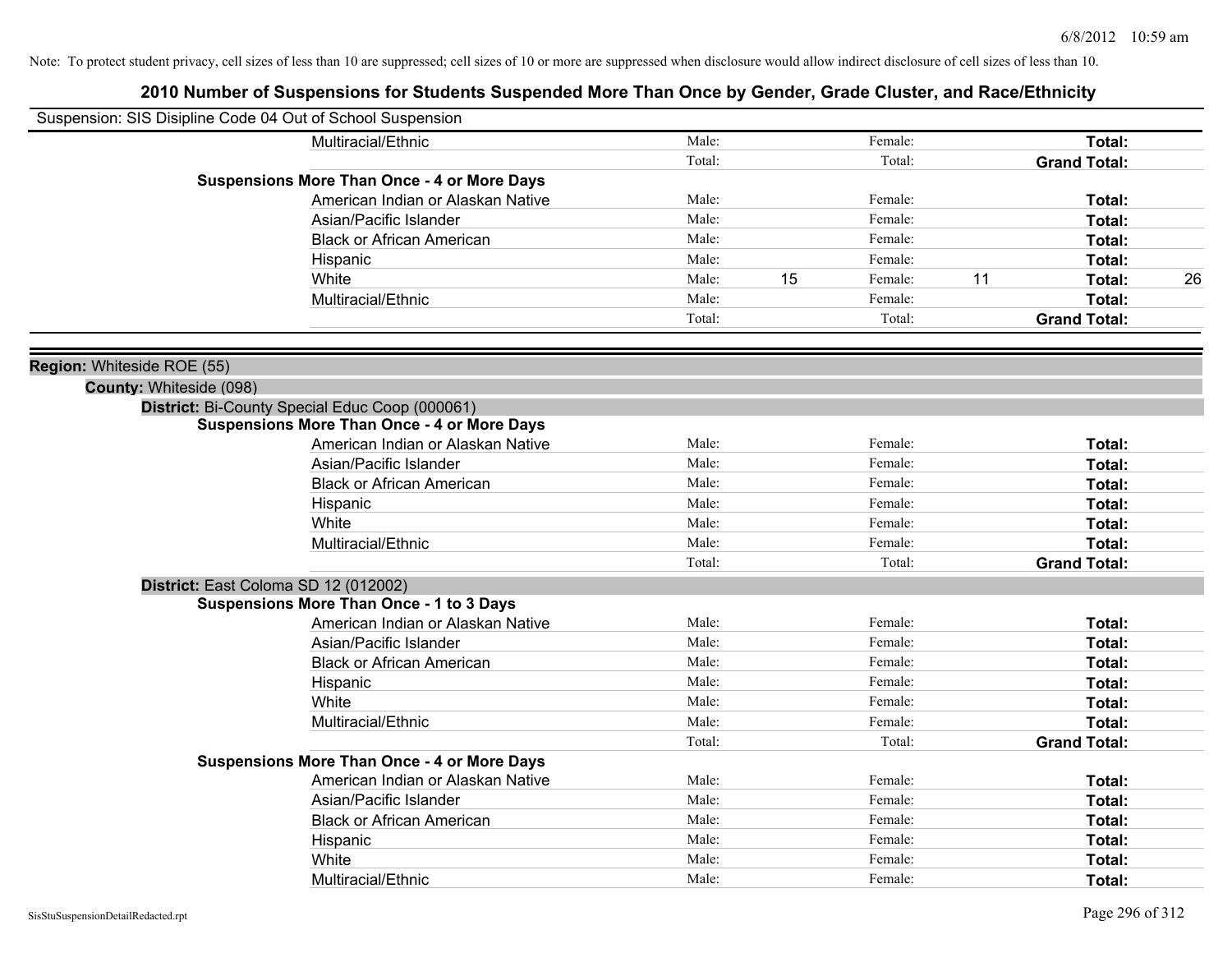| Suspension: SIS Disipline Code 04 Out of School Suspension |        |         |                     |    |
|------------------------------------------------------------|--------|---------|---------------------|----|
|                                                            | Total: | Total:  | <b>Grand Total:</b> |    |
| District: Erie CUSD 1 (001026)                             |        |         |                     |    |
| <b>Suspensions More Than Once - 1 to 3 Days</b>            |        |         |                     |    |
| American Indian or Alaskan Native                          | Male:  | Female: | Total:              |    |
| Asian/Pacific Islander                                     | Male:  | Female: | Total:              |    |
| <b>Black or African American</b>                           | Male:  | Female: | Total:              |    |
| Hispanic                                                   | Male:  | Female: | Total:              |    |
| White                                                      | Male:  | Female: | Total:              |    |
| Multiracial/Ethnic                                         | Male:  | Female: | Total:              |    |
|                                                            | Total: | Total:  | <b>Grand Total:</b> |    |
| District: Montmorency CCSD 145 (145004)                    |        |         |                     |    |
| <b>Suspensions More Than Once - 1 to 3 Days</b>            |        |         |                     |    |
| American Indian or Alaskan Native                          | Male:  | Female: | Total:              |    |
| Asian/Pacific Islander                                     | Male:  | Female: | Total:              |    |
| <b>Black or African American</b>                           | Male:  | Female: | Total:              |    |
| Hispanic                                                   | Male:  | Female: | Total:              |    |
| White                                                      | Male:  | Female: | Total:              |    |
| Multiracial/Ethnic                                         | Male:  | Female: | Total:              |    |
|                                                            | Total: | Total:  | <b>Grand Total:</b> |    |
| <b>Suspensions More Than Once - 4 or More Days</b>         |        |         |                     |    |
| American Indian or Alaskan Native                          | Male:  | Female: | Total:              |    |
| Asian/Pacific Islander                                     | Male:  | Female: | Total:              |    |
| <b>Black or African American</b>                           | Male:  | Female: | Total:              |    |
| Hispanic                                                   | Male:  | Female: | Total:              |    |
| White                                                      | Male:  | Female: | Total:              |    |
| Multiracial/Ethnic                                         | Male:  | Female: | Total:              |    |
|                                                            | Total: | Total:  | <b>Grand Total:</b> |    |
| District: Morrison CUSD 6 (006026)                         |        |         |                     |    |
| <b>Suspensions More Than Once - 1 to 3 Days</b>            |        |         |                     |    |
| American Indian or Alaskan Native                          | Male:  | Female: | Total:              |    |
| Asian/Pacific Islander                                     | Male:  | Female: | Total:              |    |
| <b>Black or African American</b>                           | Male:  | Female: | Total:              |    |
| Hispanic                                                   | Male:  | Female: | Total:              |    |
| White                                                      | Male:  | Female: | Total:              | 24 |
| Multiracial/Ethnic                                         | Male:  | Female: | Total:              |    |
|                                                            | Total: | Total:  | <b>Grand Total:</b> |    |
| <b>Suspensions More Than Once - 4 or More Days</b>         |        |         |                     |    |
| American Indian or Alaskan Native                          | Male:  | Female: | Total:              |    |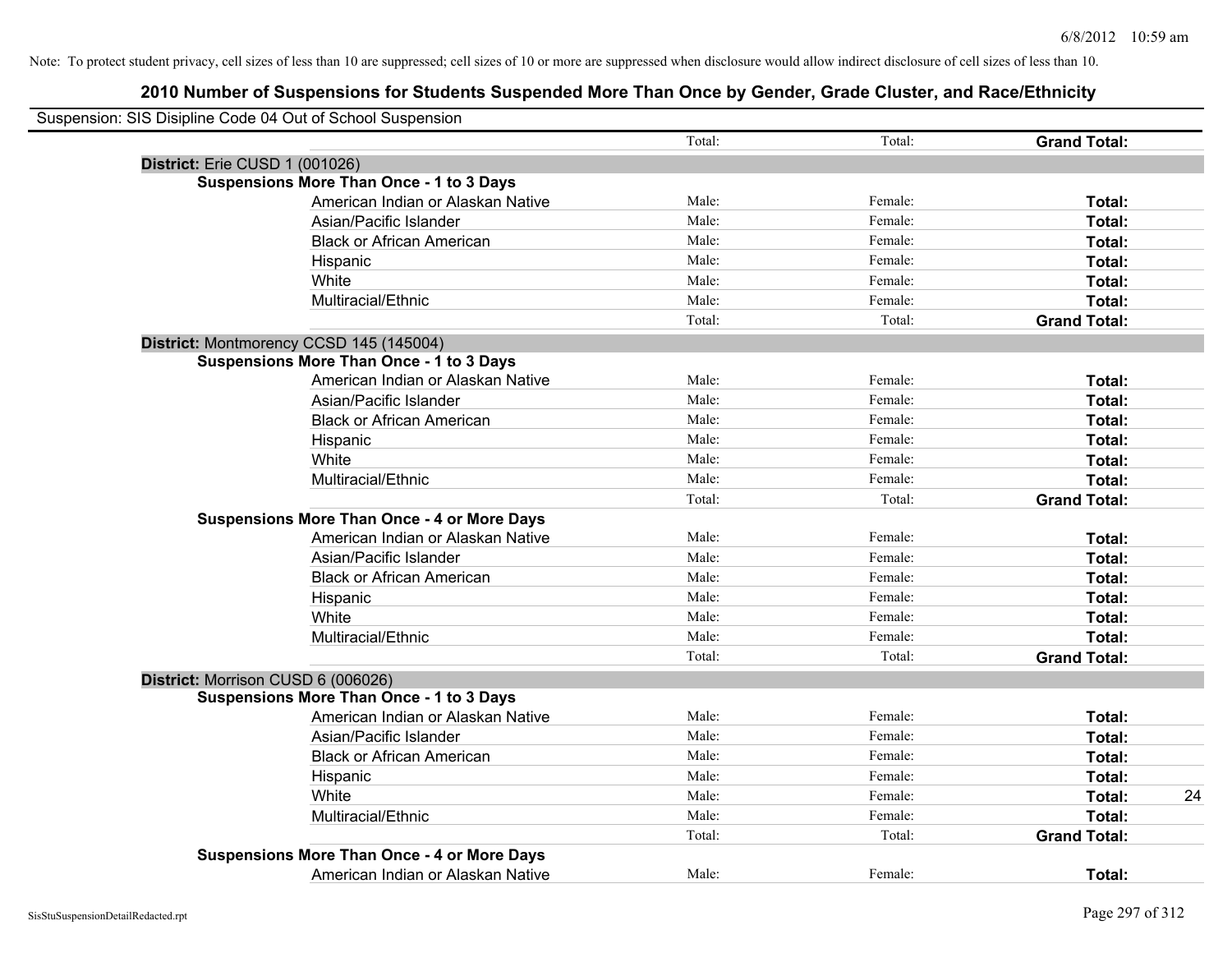| Suspension: SIS Disipline Code 04 Out of School Suspension |                                                      |        |         |                     |    |
|------------------------------------------------------------|------------------------------------------------------|--------|---------|---------------------|----|
|                                                            | Asian/Pacific Islander                               | Male:  | Female: | Total:              |    |
|                                                            | <b>Black or African American</b>                     | Male:  | Female: | Total:              |    |
|                                                            | Hispanic                                             | Male:  | Female: | Total:              |    |
|                                                            | White                                                | Male:  | Female: | Total:              |    |
|                                                            | Multiracial/Ethnic                                   | Male:  | Female: | Total:              |    |
|                                                            |                                                      | Total: | Total:  | <b>Grand Total:</b> |    |
|                                                            | District: Prophetstown-Lyndon-Tampico CUSD3 (003026) |        |         |                     |    |
|                                                            | <b>Suspensions More Than Once - 1 to 3 Days</b>      |        |         |                     |    |
|                                                            | American Indian or Alaskan Native                    | Male:  | Female: | Total:              |    |
|                                                            | Asian/Pacific Islander                               | Male:  | Female: | Total:              |    |
|                                                            | <b>Black or African American</b>                     | Male:  | Female: | Total:              |    |
|                                                            | Hispanic                                             | Male:  | Female: | Total:              |    |
|                                                            | White                                                | Male:  | Female: | Total:              | 19 |
|                                                            | Multiracial/Ethnic                                   | Male:  | Female: | Total:              |    |
|                                                            |                                                      | Total: | Total:  | <b>Grand Total:</b> |    |
|                                                            | <b>Suspensions More Than Once - 4 or More Days</b>   |        |         |                     |    |
|                                                            | American Indian or Alaskan Native                    | Male:  | Female: | Total:              |    |
|                                                            | Asian/Pacific Islander                               | Male:  | Female: | Total:              |    |
|                                                            | <b>Black or African American</b>                     | Male:  | Female: | Total:              |    |
|                                                            | Hispanic                                             | Male:  | Female: | Total:              |    |
|                                                            | White                                                | Male:  | Female: | Total:              |    |
|                                                            | Multiracial/Ethnic                                   | Male:  | Female: | Total:              |    |
|                                                            |                                                      | Total: | Total:  | <b>Grand Total:</b> |    |
| District: River Bend CUSD 2 (002026)                       |                                                      |        |         |                     |    |
|                                                            | <b>Suspensions More Than Once - 1 to 3 Days</b>      |        |         |                     |    |
|                                                            | American Indian or Alaskan Native                    | Male:  | Female: | Total:              |    |
|                                                            | Asian/Pacific Islander                               | Male:  | Female: | Total:              |    |
|                                                            | <b>Black or African American</b>                     | Male:  | Female: | Total:              |    |
|                                                            | Hispanic                                             | Male:  | Female: | Total:              |    |
|                                                            | White                                                | Male:  | Female: | Total:              | 39 |
|                                                            | Multiracial/Ethnic                                   | Male:  | Female: | Total:              |    |
|                                                            |                                                      | Total: | Total:  | <b>Grand Total:</b> |    |
|                                                            | <b>Suspensions More Than Once - 4 or More Days</b>   |        |         |                     |    |
|                                                            | American Indian or Alaskan Native                    | Male:  | Female: | Total:              |    |
|                                                            | Asian/Pacific Islander                               | Male:  | Female: | Total:              |    |
|                                                            | <b>Black or African American</b>                     | Male:  | Female: | Total:              |    |
|                                                            | Hispanic                                             | Male:  | Female: | Total:              |    |
|                                                            | White                                                | Male:  | Female: | Total:              | 10 |
|                                                            | Multiracial/Ethnic                                   | Male:  | Female: | Total:              |    |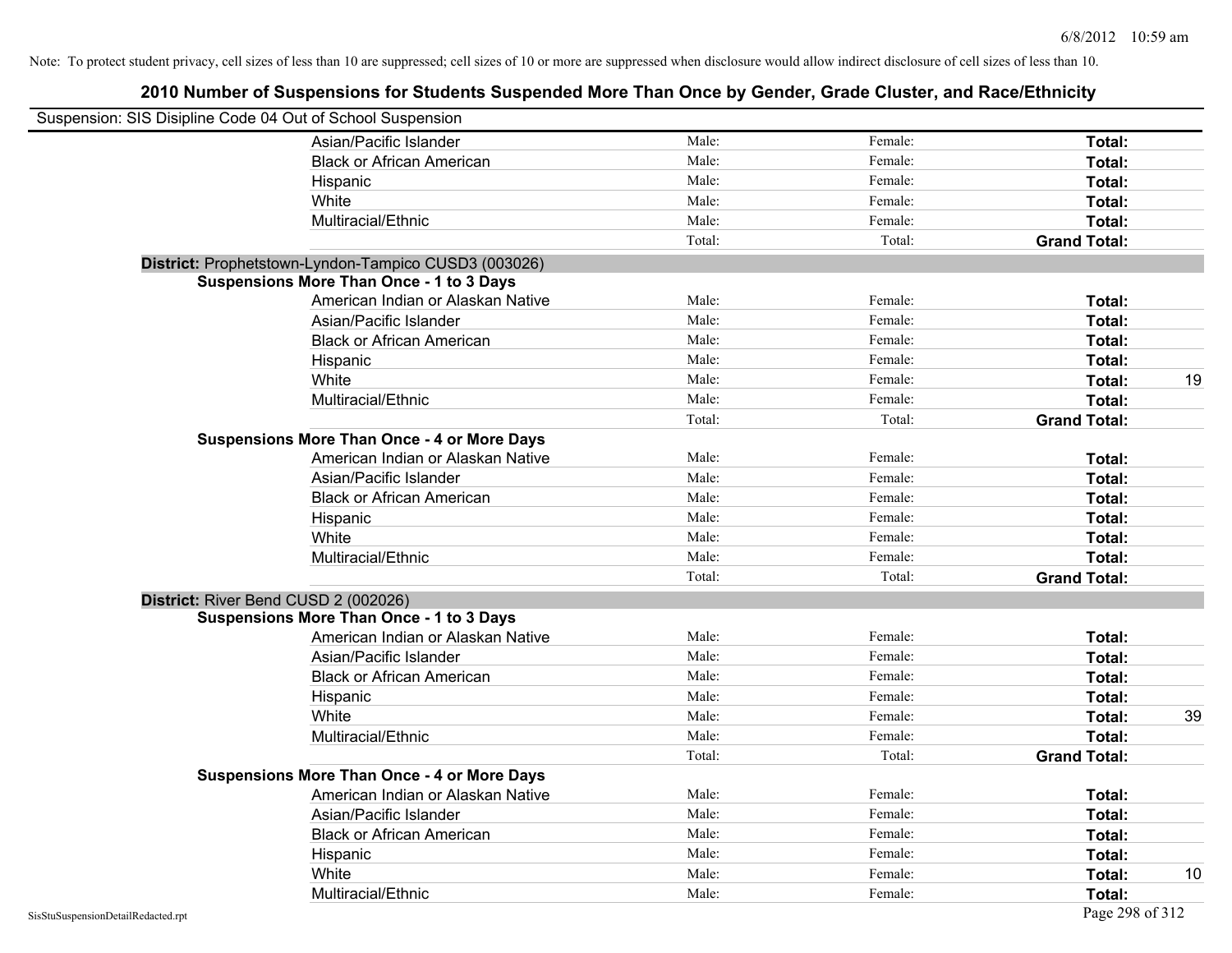|                                                    | Total: | Total:  | <b>Grand Total:</b> |
|----------------------------------------------------|--------|---------|---------------------|
| District: Riverdale SD 14 (014002)                 |        |         |                     |
| <b>Suspensions More Than Once - 1 to 3 Days</b>    |        |         |                     |
| American Indian or Alaskan Native                  | Male:  | Female: | Total:              |
| Asian/Pacific Islander                             | Male:  | Female: | Total:              |
| <b>Black or African American</b>                   | Male:  | Female: | Total:              |
| Hispanic                                           | Male:  | Female: | Total:              |
| White                                              | Male:  | Female: | Total:              |
| Multiracial/Ethnic                                 | Male:  | Female: | Total:              |
|                                                    | Total: | Total:  | <b>Grand Total:</b> |
| <b>Suspensions More Than Once - 4 or More Days</b> |        |         |                     |
| American Indian or Alaskan Native                  | Male:  | Female: | Total:              |
| Asian/Pacific Islander                             | Male:  | Female: | Total:              |
| <b>Black or African American</b>                   | Male:  | Female: | Total:              |
| Hispanic                                           | Male:  | Female: | Total:              |
| White                                              | Male:  | Female: | Total:              |
| Multiracial/Ethnic                                 | Male:  | Female: | Total:              |
|                                                    | Total: | Total:  | <b>Grand Total:</b> |
| District: Rock Falls ESD 13 (013002)               |        |         |                     |
| <b>Suspensions More Than Once - 1 to 3 Days</b>    |        |         |                     |
| American Indian or Alaskan Native                  | Male:  | Female: | Total:              |
| Asian/Pacific Islander                             | Male:  | Female: | Total:              |
| <b>Black or African American</b>                   | Male:  | Female: | Total:              |
| Hispanic                                           | Male:  | Female: | Total:              |
| White                                              | Male:  | Female: | Total:              |
| Multiracial/Ethnic                                 | Male:  | Female: | Total:              |
|                                                    | Total: | Total:  | <b>Grand Total:</b> |
| <b>Suspensions More Than Once - 4 or More Days</b> |        |         |                     |
| American Indian or Alaskan Native                  | Male:  | Female: | Total:              |
| Asian/Pacific Islander                             | Male:  | Female: | Total:              |
| <b>Black or African American</b>                   | Male:  | Female: | Total:              |
| Hispanic                                           | Male:  | Female: | Total:              |
| White                                              | Male:  | Female: | Total:              |
| Multiracial/Ethnic                                 | Male:  | Female: | Total:              |
|                                                    | Total: | Total:  | <b>Grand Total:</b> |
| District: Rock Falls Twp HSD 301 (301017)          |        |         |                     |
| <b>Suspensions More Than Once - 1 to 3 Days</b>    |        |         |                     |
| American Indian or Alaskan Native                  | Male:  | Female: | Total:              |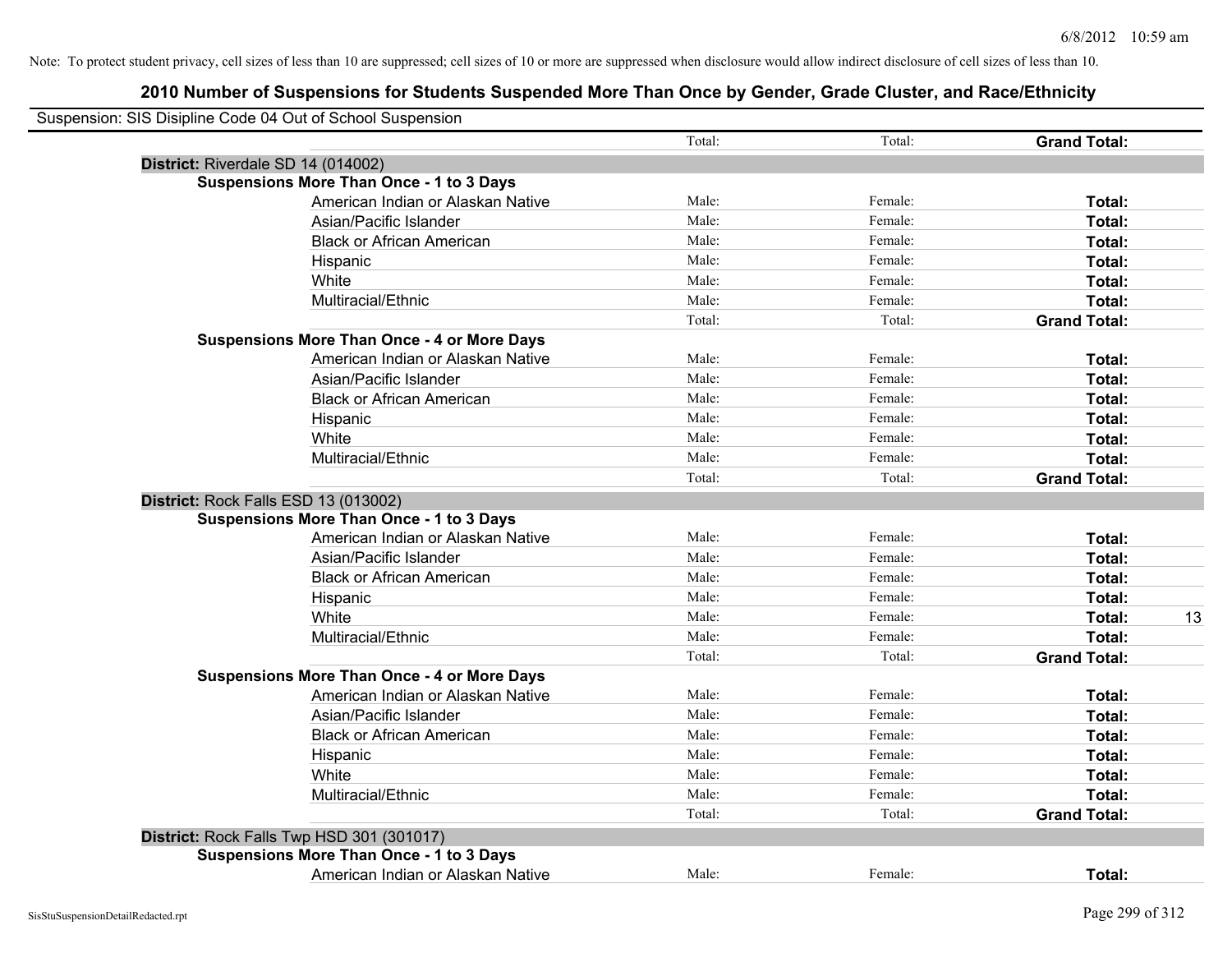| Suspension: SIS Disipline Code 04 Out of School Suspension |                                                    |        |    |         |    |                     |     |
|------------------------------------------------------------|----------------------------------------------------|--------|----|---------|----|---------------------|-----|
|                                                            | Asian/Pacific Islander                             | Male:  |    | Female: |    | Total:              |     |
|                                                            | <b>Black or African American</b>                   | Male:  |    | Female: |    | Total:              |     |
|                                                            | Hispanic                                           | Male:  |    | Female: |    | <b>Total:</b>       |     |
|                                                            | White                                              | Male:  | 31 | Female: | 25 | <b>Total:</b>       | 56  |
|                                                            | Multiracial/Ethnic                                 | Male:  |    | Female: |    | <b>Total:</b>       | 12  |
|                                                            |                                                    | Total: |    | Total:  |    | <b>Grand Total:</b> |     |
|                                                            | <b>Suspensions More Than Once - 4 or More Days</b> |        |    |         |    |                     |     |
|                                                            | American Indian or Alaskan Native                  | Male:  |    | Female: |    | Total:              |     |
|                                                            | Asian/Pacific Islander                             | Male:  |    | Female: |    | <b>Total:</b>       |     |
|                                                            | <b>Black or African American</b>                   | Male:  |    | Female: |    | <b>Total:</b>       |     |
|                                                            | Hispanic                                           | Male:  |    | Female: |    | <b>Total:</b>       |     |
|                                                            | White                                              | Male:  |    | Female: |    | <b>Total:</b>       | 19  |
|                                                            | Multiracial/Ethnic                                 | Male:  |    | Female: |    | <b>Total:</b>       |     |
|                                                            |                                                    | Total: |    | Total:  |    | <b>Grand Total:</b> |     |
| District: Sterling CUSD 5 (005026)                         |                                                    |        |    |         |    |                     |     |
|                                                            | <b>Suspensions More Than Once - 1 to 3 Days</b>    |        |    |         |    |                     |     |
|                                                            | American Indian or Alaskan Native                  | Male:  |    | Female: |    | <b>Total:</b>       |     |
|                                                            | Asian/Pacific Islander                             | Male:  |    | Female: |    | <b>Total:</b>       |     |
|                                                            | <b>Black or African American</b>                   | Male:  |    | Female: |    | <b>Total:</b>       | 14  |
|                                                            | Hispanic                                           | Male:  |    | Female: |    | <b>Total:</b>       | 22  |
|                                                            | White                                              | Male:  | 95 | Female: | 15 | <b>Total:</b>       | 110 |
|                                                            | Multiracial/Ethnic                                 | Male:  |    | Female: |    | Total:              | 16  |
|                                                            |                                                    | Total: |    | Total:  |    | <b>Grand Total:</b> |     |
|                                                            | <b>Suspensions More Than Once - 4 or More Days</b> |        |    |         |    |                     |     |
|                                                            | American Indian or Alaskan Native                  | Male:  |    | Female: |    | <b>Total:</b>       |     |
|                                                            | Asian/Pacific Islander                             | Male:  |    | Female: |    | <b>Total:</b>       |     |
|                                                            | <b>Black or African American</b>                   | Male:  |    | Female: |    | <b>Total:</b>       | 10  |
|                                                            | Hispanic                                           | Male:  |    | Female: |    | <b>Total:</b>       |     |
|                                                            | White                                              | Male:  |    | Female: |    | <b>Total:</b>       | 33  |
|                                                            | Multiracial/Ethnic                                 | Male:  |    | Female: |    | <b>Total:</b>       |     |
|                                                            |                                                    | Total: | 43 | Total:  | 17 | <b>Grand Total:</b> | 60  |
|                                                            |                                                    |        |    |         |    |                     |     |
| Region: Will ROE (56)                                      |                                                    |        |    |         |    |                     |     |
| County: Non-Public School (000)                            |                                                    |        |    |         |    |                     |     |
| District: Will ROE (000000)                                |                                                    |        |    |         |    |                     |     |
|                                                            | <b>Suspensions More Than Once - 1 to 3 Days</b>    |        |    |         |    |                     |     |
|                                                            | American Indian or Alaskan Native                  | Male:  |    | Female: |    | <b>Total:</b>       |     |
|                                                            | Asian/Pacific Islander                             | Male:  |    | Female: |    | Total:              |     |
|                                                            |                                                    |        |    |         |    |                     |     |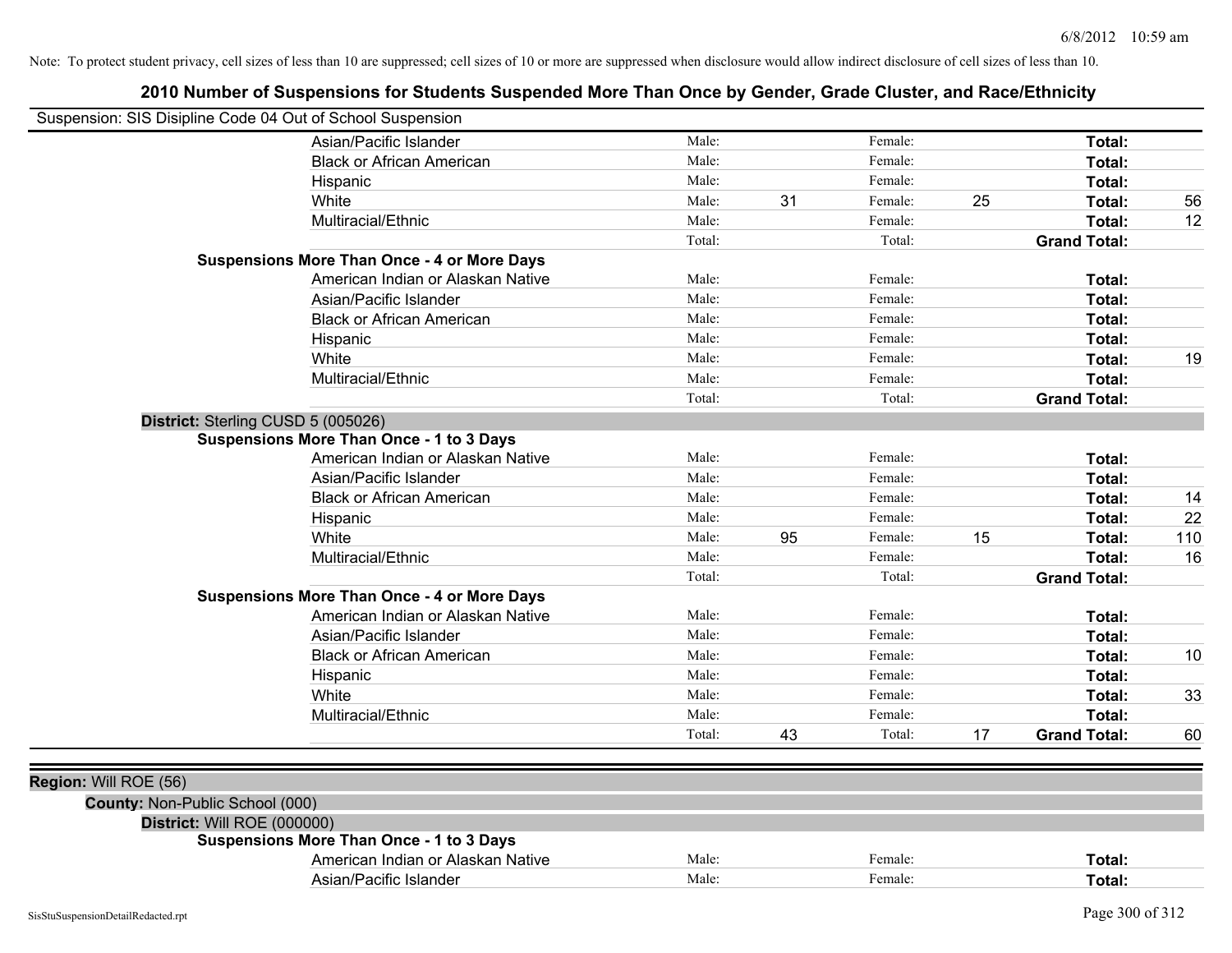|                           | Suspension: SIS Disipline Code 04 Out of School Suspension |        |    |         |    |                     |    |
|---------------------------|------------------------------------------------------------|--------|----|---------|----|---------------------|----|
|                           | <b>Black or African American</b>                           | Male:  | 70 | Female: | 22 | Total:              | 92 |
|                           | Hispanic                                                   | Male:  | 32 | Female: | 22 | Total:              | 54 |
|                           | White                                                      | Male:  |    | Female: |    | <b>Total:</b>       | 20 |
|                           | Multiracial/Ethnic                                         | Male:  |    | Female: |    | Total:              |    |
|                           |                                                            | Total: |    | Total:  |    | <b>Grand Total:</b> |    |
|                           | <b>Suspensions More Than Once - 4 or More Days</b>         |        |    |         |    |                     |    |
|                           | American Indian or Alaskan Native                          | Male:  |    | Female: |    | Total:              |    |
|                           | Asian/Pacific Islander                                     | Male:  |    | Female: |    | Total:              |    |
|                           | <b>Black or African American</b>                           | Male:  |    | Female: |    | Total:              | 29 |
|                           | Hispanic                                                   | Male:  |    | Female: |    | Total:              | 13 |
|                           | White                                                      | Male:  |    | Female: |    | Total:              |    |
|                           | Multiracial/Ethnic                                         | Male:  |    | Female: |    | Total:              |    |
|                           |                                                            | Total: |    | Total:  |    | <b>Grand Total:</b> |    |
| <b>County: Will (099)</b> |                                                            |        |    |         |    |                     |    |
|                           | District: Beecher CUSD 200U (200U26)                       |        |    |         |    |                     |    |
|                           | <b>Suspensions More Than Once - 1 to 3 Days</b>            |        |    |         |    |                     |    |
|                           | American Indian or Alaskan Native                          | Male:  |    | Female: |    | Total:              |    |
|                           | Asian/Pacific Islander                                     | Male:  |    | Female: |    | Total:              |    |
|                           | <b>Black or African American</b>                           | Male:  |    | Female: |    | Total:              |    |
|                           | Hispanic                                                   | Male:  |    | Female: |    | Total:              |    |
|                           | White                                                      | Male:  |    | Female: |    | Total:              | 30 |
|                           | Multiracial/Ethnic                                         | Male:  |    | Female: |    | Total:              |    |
|                           |                                                            | Total: |    | Total:  |    | <b>Grand Total:</b> |    |
|                           | <b>Suspensions More Than Once - 4 or More Days</b>         |        |    |         |    |                     |    |
|                           | American Indian or Alaskan Native                          | Male:  |    | Female: |    | Total:              |    |
|                           | Asian/Pacific Islander                                     | Male:  |    | Female: |    | Total:              |    |
|                           | <b>Black or African American</b>                           | Male:  |    | Female: |    | Total:              |    |
|                           | Hispanic                                                   | Male:  |    | Female: |    | Total:              |    |
|                           | White                                                      | Male:  |    | Female: |    | Total:              |    |
|                           | Multiracial/Ethnic                                         | Male:  |    | Female: |    | Total:              |    |
|                           |                                                            | Total: |    | Total:  |    | <b>Grand Total:</b> |    |
|                           | District: Chaney-Monge SD 88 (088002)                      |        |    |         |    |                     |    |
|                           | <b>Suspensions More Than Once - 4 or More Days</b>         |        |    |         |    |                     |    |
|                           | American Indian or Alaskan Native                          | Male:  |    | Female: |    | Total:              |    |
|                           | Asian/Pacific Islander                                     | Male:  |    | Female: |    | Total:              |    |
|                           | <b>Black or African American</b>                           | Male:  |    | Female: |    | Total:              |    |
|                           | Hispanic                                                   | Male:  |    | Female: |    | Total:              |    |
|                           | White                                                      | Male:  |    | Female: |    | Total:              |    |
|                           | Multiracial/Ethnic                                         | Male:  |    | Female: |    | Total:              |    |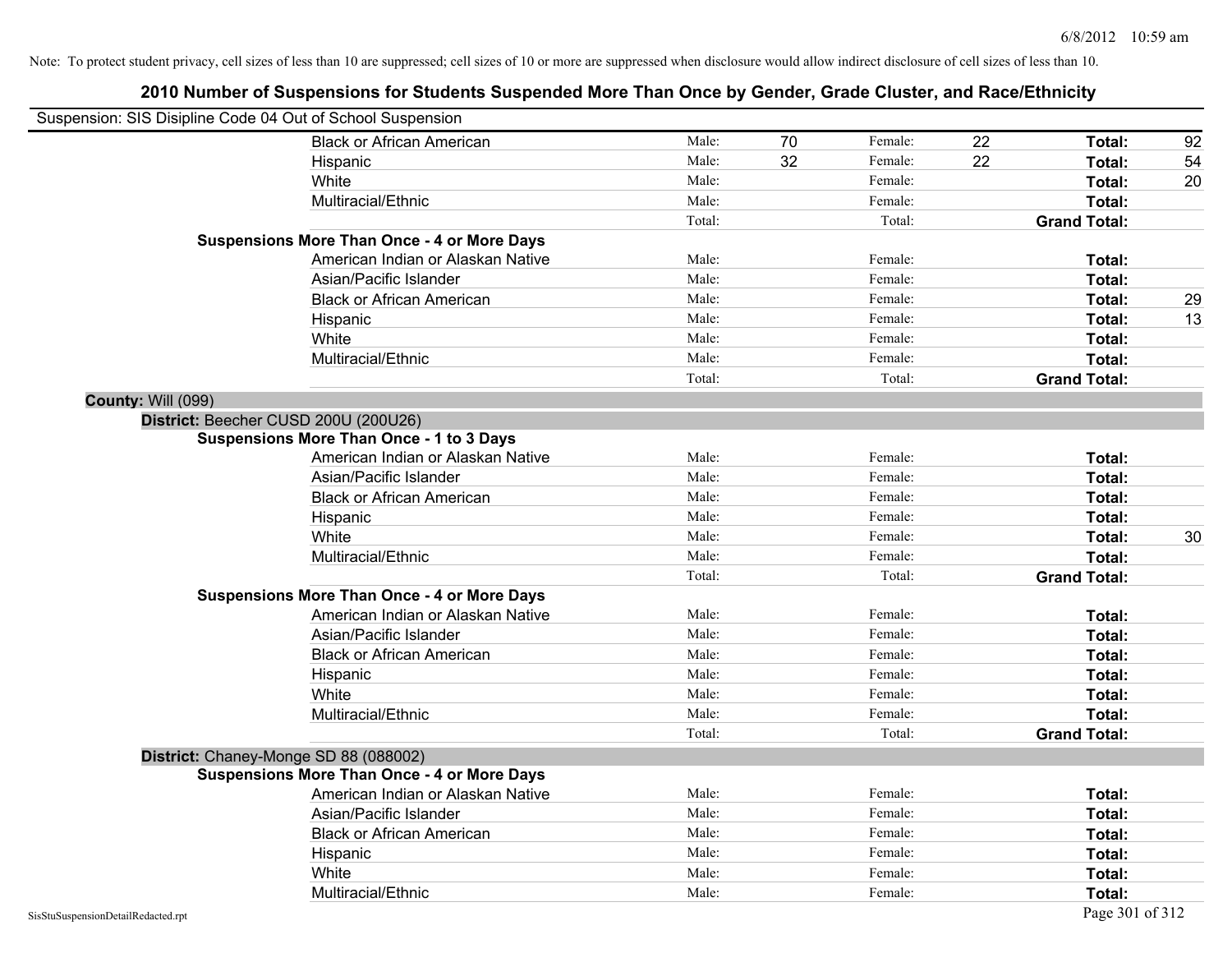|                                   | Suspension: SIS Disipline Code 04 Out of School Suspension                           | Total: |     | Total:  |     | <b>Grand Total:</b> |       |
|-----------------------------------|--------------------------------------------------------------------------------------|--------|-----|---------|-----|---------------------|-------|
|                                   |                                                                                      |        |     |         |     |                     |       |
|                                   | District: Channahon SD 17 (017002)                                                   |        |     |         |     |                     |       |
|                                   | <b>Suspensions More Than Once - 1 to 3 Days</b><br>American Indian or Alaskan Native | Male:  |     | Female: |     |                     |       |
|                                   | Asian/Pacific Islander                                                               | Male:  |     | Female: |     | Total:              |       |
|                                   |                                                                                      | Male:  |     | Female: |     | Total:              |       |
|                                   | <b>Black or African American</b>                                                     |        |     |         |     | Total:              |       |
|                                   | Hispanic                                                                             | Male:  |     | Female: |     | Total:              |       |
|                                   | White                                                                                | Male:  |     | Female: |     | Total:              | 11    |
|                                   | Multiracial/Ethnic                                                                   | Male:  |     | Female: |     | Total:              |       |
|                                   |                                                                                      | Total: |     | Total:  |     | <b>Grand Total:</b> |       |
|                                   | <b>Suspensions More Than Once - 4 or More Days</b>                                   |        |     |         |     |                     |       |
|                                   | American Indian or Alaskan Native                                                    | Male:  |     | Female: |     | Total:              |       |
|                                   | Asian/Pacific Islander                                                               | Male:  |     | Female: |     | Total:              |       |
|                                   | <b>Black or African American</b>                                                     | Male:  |     | Female: |     | Total:              |       |
|                                   | Hispanic                                                                             | Male:  |     | Female: |     | Total:              |       |
|                                   | White                                                                                | Male:  |     | Female: |     | Total:              |       |
|                                   | Multiracial/Ethnic                                                                   | Male:  |     | Female: |     | Total:              |       |
|                                   |                                                                                      | Total: |     | Total:  |     | <b>Grand Total:</b> |       |
|                                   | District: Crete Monee CUSD 201U (201U26)                                             |        |     |         |     |                     |       |
|                                   | <b>Suspensions More Than Once - 1 to 3 Days</b>                                      |        |     |         |     |                     |       |
|                                   | American Indian or Alaskan Native                                                    | Male:  |     | Female: |     | Total:              |       |
|                                   | Asian/Pacific Islander                                                               | Male:  |     | Female: |     | Total:              |       |
|                                   | <b>Black or African American</b>                                                     | Male:  | 809 | Female: | 359 | Total:              | 1,168 |
|                                   | Hispanic                                                                             | Male:  | 44  | Female: | 35  | Total:              | 79    |
|                                   | White                                                                                | Male:  | 159 | Female: | 42  | Total:              | 201   |
|                                   | Multiracial/Ethnic                                                                   | Male:  |     | Female: |     | Total:              | 17    |
|                                   |                                                                                      | Total: |     | Total:  |     | <b>Grand Total:</b> |       |
|                                   | <b>Suspensions More Than Once - 4 or More Days</b>                                   |        |     |         |     |                     |       |
|                                   | American Indian or Alaskan Native                                                    | Male:  |     | Female: |     | Total:              |       |
|                                   | Asian/Pacific Islander                                                               | Male:  |     | Female: |     | Total:              |       |
|                                   | <b>Black or African American</b>                                                     | Male:  | 107 | Female: | 62  | Total:              | 169   |
|                                   | Hispanic                                                                             | Male:  |     | Female: |     | Total:              |       |
|                                   | White                                                                                | Male:  |     | Female: |     | Total:              | 20    |
|                                   | Multiracial/Ethnic                                                                   | Male:  |     | Female: |     | Total:              |       |
|                                   |                                                                                      | Total: |     | Total:  |     | <b>Grand Total:</b> |       |
| District: Fairmont SD 89 (089002) |                                                                                      |        |     |         |     |                     |       |
|                                   | <b>Suspensions More Than Once - 1 to 3 Days</b>                                      |        |     |         |     |                     |       |
|                                   | American Indian or Alaskan Native                                                    | Male:  |     | Female: |     | Total:              |       |
|                                   |                                                                                      |        |     |         |     |                     |       |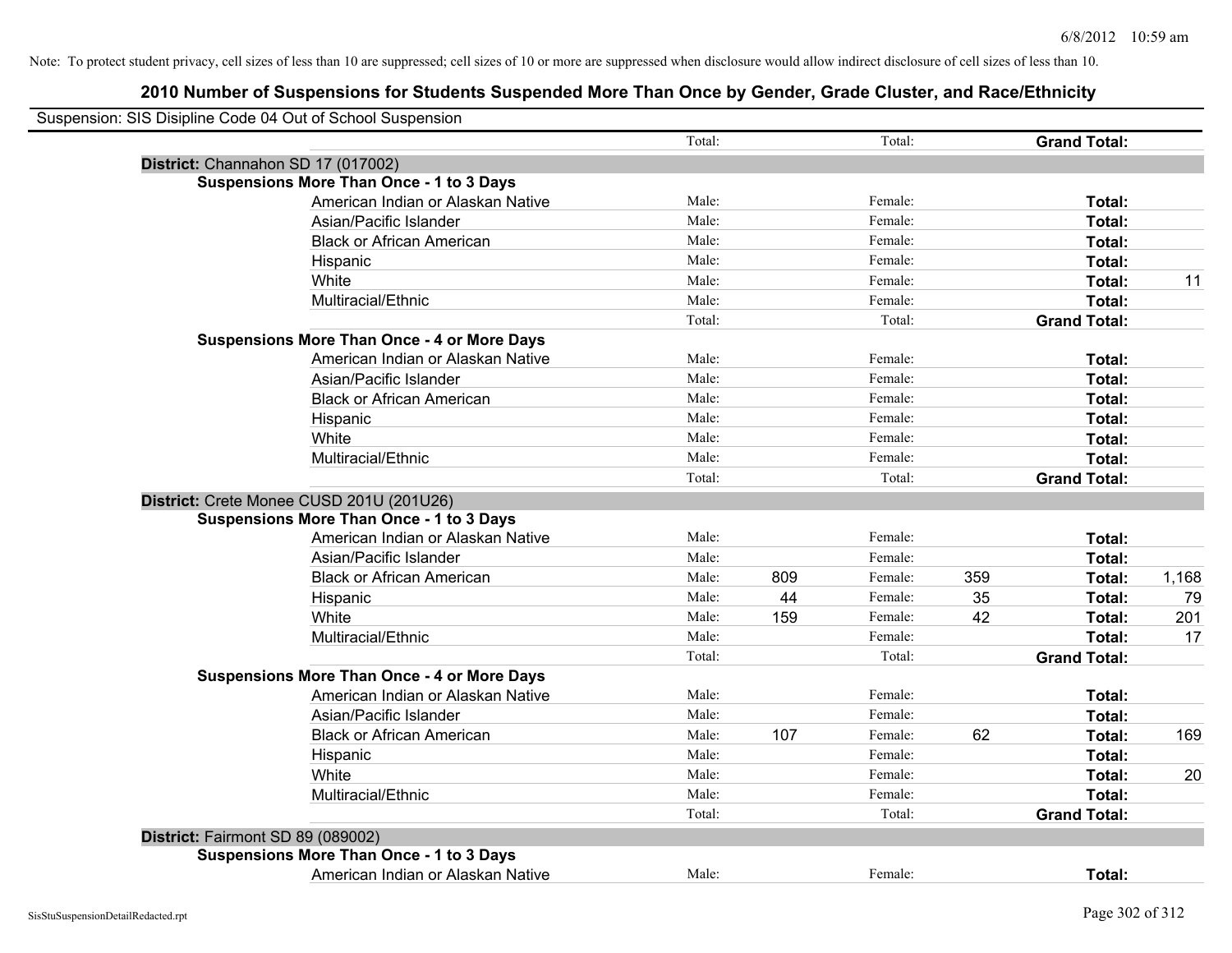| Suspension: SIS Disipline Code 04 Out of School Suspension |                                                    |        |    |         |    |                     |    |
|------------------------------------------------------------|----------------------------------------------------|--------|----|---------|----|---------------------|----|
|                                                            | Asian/Pacific Islander                             | Male:  |    | Female: |    | Total:              |    |
|                                                            | <b>Black or African American</b>                   | Male:  | 35 | Female: | 24 | Total:              | 59 |
|                                                            | Hispanic                                           | Male:  |    | Female: |    | Total:              |    |
|                                                            | White                                              | Male:  |    | Female: |    | Total:              |    |
|                                                            | Multiracial/Ethnic                                 | Male:  |    | Female: |    | Total:              |    |
|                                                            |                                                    | Total: |    | Total:  |    | <b>Grand Total:</b> | 70 |
|                                                            | <b>Suspensions More Than Once - 4 or More Days</b> |        |    |         |    |                     |    |
|                                                            | American Indian or Alaskan Native                  | Male:  |    | Female: |    | Total:              |    |
|                                                            | Asian/Pacific Islander                             | Male:  |    | Female: |    | Total:              |    |
|                                                            | <b>Black or African American</b>                   | Male:  |    | Female: |    | Total:              |    |
|                                                            | Hispanic                                           | Male:  |    | Female: |    | Total:              |    |
|                                                            | White                                              | Male:  |    | Female: |    | Total:              |    |
|                                                            | Multiracial/Ethnic                                 | Male:  |    | Female: |    | Total:              |    |
|                                                            |                                                    | Total: |    | Total:  |    | <b>Grand Total:</b> |    |
|                                                            | District: Frankfort CCSD 157C (157C04)             |        |    |         |    |                     |    |
|                                                            | <b>Suspensions More Than Once - 1 to 3 Days</b>    |        |    |         |    |                     |    |
|                                                            | American Indian or Alaskan Native                  | Male:  |    | Female: |    | Total:              |    |
|                                                            | Asian/Pacific Islander                             | Male:  |    | Female: |    | Total:              |    |
|                                                            | <b>Black or African American</b>                   | Male:  |    | Female: |    | Total:              |    |
|                                                            | Hispanic                                           | Male:  |    | Female: |    | Total:              |    |
|                                                            | White                                              | Male:  |    | Female: |    | Total:              | 12 |
|                                                            | Multiracial/Ethnic                                 | Male:  |    | Female: |    | Total:              |    |
|                                                            |                                                    | Total: |    | Total:  |    | <b>Grand Total:</b> |    |
|                                                            | <b>Suspensions More Than Once - 4 or More Days</b> |        |    |         |    |                     |    |
|                                                            | American Indian or Alaskan Native                  | Male:  |    | Female: |    | Total:              |    |
|                                                            | Asian/Pacific Islander                             | Male:  |    | Female: |    | Total:              |    |
|                                                            | <b>Black or African American</b>                   | Male:  |    | Female: |    | Total:              |    |
|                                                            | Hispanic                                           | Male:  |    | Female: |    | Total:              |    |
|                                                            | White                                              | Male:  |    | Female: |    | Total:              |    |
|                                                            | Multiracial/Ethnic                                 | Male:  |    | Female: |    | Total:              |    |
|                                                            |                                                    | Total: |    | Total:  |    | <b>Grand Total:</b> |    |
| District: Homer CCSD 33C (033C04)                          |                                                    |        |    |         |    |                     |    |
|                                                            | <b>Suspensions More Than Once - 1 to 3 Days</b>    |        |    |         |    |                     |    |
|                                                            | American Indian or Alaskan Native                  | Male:  |    | Female: |    | Total:              |    |
|                                                            | Asian/Pacific Islander                             | Male:  |    | Female: |    | Total:              |    |
|                                                            | <b>Black or African American</b>                   | Male:  |    | Female: |    | Total:              |    |
|                                                            | Hispanic                                           | Male:  |    | Female: |    | Total:              |    |
|                                                            | White                                              | Male:  |    | Female: |    | Total:              | 22 |
|                                                            | Multiracial/Ethnic                                 | Male:  |    | Female: |    | Total:              |    |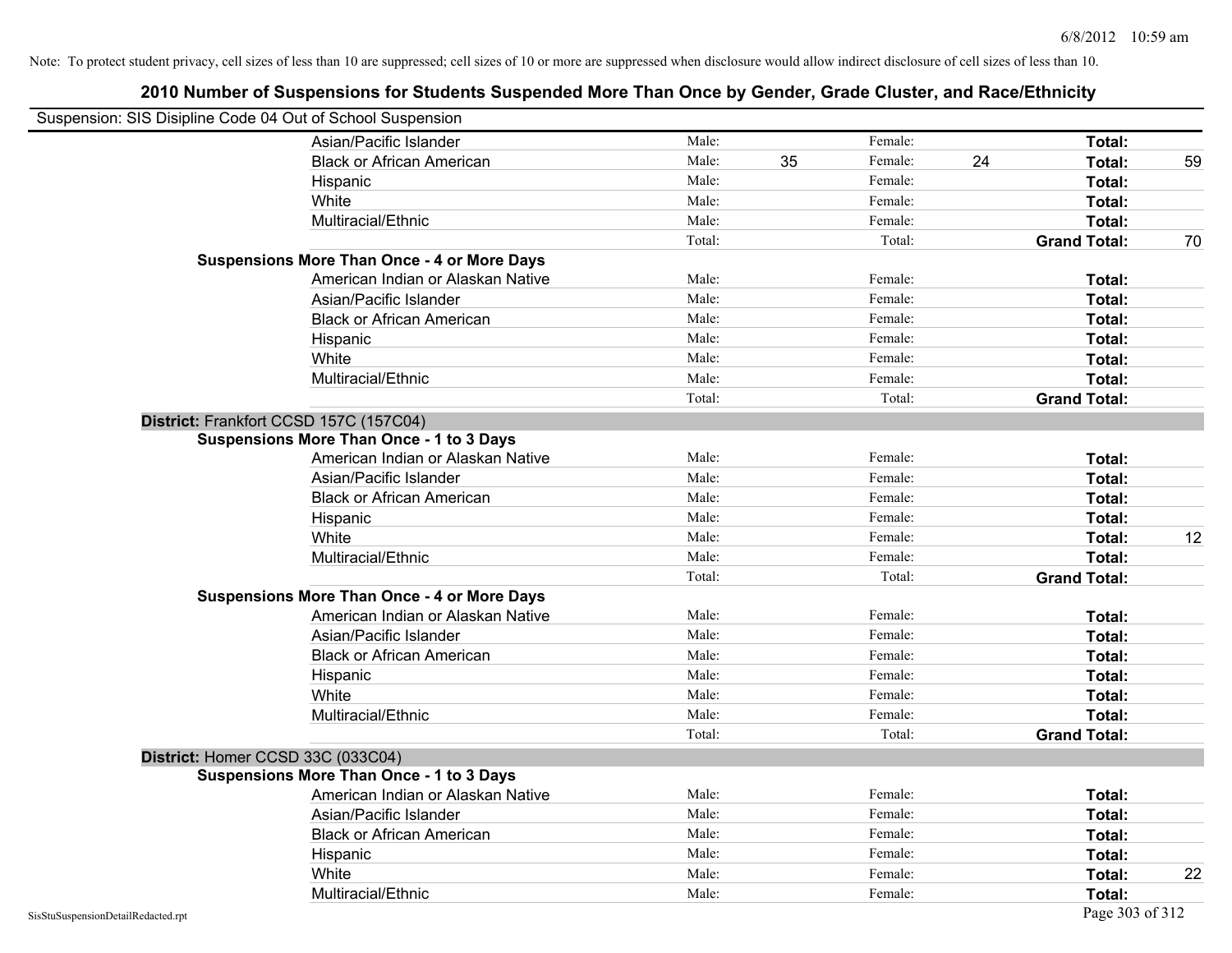| Suspension: SIS Disipline Code 04 Out of School Suspension |                                                    |        |     |         |     |                     |     |
|------------------------------------------------------------|----------------------------------------------------|--------|-----|---------|-----|---------------------|-----|
|                                                            |                                                    | Total: |     | Total:  |     | <b>Grand Total:</b> |     |
|                                                            | <b>Suspensions More Than Once - 4 or More Days</b> |        |     |         |     |                     |     |
|                                                            | American Indian or Alaskan Native                  | Male:  |     | Female: |     | Total:              |     |
|                                                            | Asian/Pacific Islander                             | Male:  |     | Female: |     | Total:              |     |
|                                                            | <b>Black or African American</b>                   | Male:  |     | Female: |     | Total:              |     |
|                                                            | Hispanic                                           | Male:  |     | Female: |     | Total:              |     |
|                                                            | White                                              | Male:  |     | Female: |     | Total:              |     |
|                                                            | Multiracial/Ethnic                                 | Male:  |     | Female: |     | Total:              |     |
|                                                            |                                                    | Total: |     | Total:  |     | <b>Grand Total:</b> |     |
| District: Joliet PSD 86 (086005)                           |                                                    |        |     |         |     |                     |     |
|                                                            | <b>Suspensions More Than Once - 1 to 3 Days</b>    |        |     |         |     |                     |     |
|                                                            | American Indian or Alaskan Native                  | Male:  |     | Female: |     | Total:              |     |
|                                                            | Asian/Pacific Islander                             | Male:  |     | Female: |     | Total:              |     |
|                                                            | <b>Black or African American</b>                   | Male:  | 188 | Female: | 92  | Total:              | 280 |
|                                                            | Hispanic                                           | Male:  | 54  | Female: | 12  | Total:              | 66  |
|                                                            | White                                              | Male:  |     | Female: |     | Total:              | 47  |
|                                                            | Multiracial/Ethnic                                 | Male:  |     | Female: |     | Total:              | 19  |
|                                                            |                                                    | Total: |     | Total:  |     | <b>Grand Total:</b> |     |
|                                                            | <b>Suspensions More Than Once - 4 or More Days</b> |        |     |         |     |                     |     |
|                                                            | American Indian or Alaskan Native                  | Male:  |     | Female: |     | Total:              |     |
|                                                            | Asian/Pacific Islander                             | Male:  |     | Female: |     | Total:              |     |
|                                                            | <b>Black or African American</b>                   | Male:  | 52  | Female: | 20  | Total:              | 72  |
|                                                            | Hispanic                                           | Male:  |     | Female: |     | Total:              | 24  |
|                                                            | White                                              | Male:  |     | Female: |     | Total:              | 15  |
|                                                            | Multiracial/Ethnic                                 | Male:  |     | Female: |     | Total:              |     |
|                                                            |                                                    | Total: |     | Total:  |     | <b>Grand Total:</b> |     |
|                                                            | District: Joliet Twp HSD 204 (204017)              |        |     |         |     |                     |     |
|                                                            | <b>Suspensions More Than Once - 1 to 3 Days</b>    |        |     |         |     |                     |     |
|                                                            | American Indian or Alaskan Native                  | Male:  |     | Female: |     | Total:              |     |
|                                                            | Asian/Pacific Islander                             | Male:  |     | Female: |     | Total:              |     |
|                                                            | <b>Black or African American</b>                   | Male:  | 355 | Female: | 165 | Total:              | 520 |
|                                                            | Hispanic                                           | Male:  | 143 | Female: | 77  | Total:              | 220 |
|                                                            | White                                              | Male:  | 91  | Female: | 34  | Total:              | 125 |
|                                                            | Multiracial/Ethnic                                 | Male:  |     | Female: |     | Total:              | 44  |
|                                                            |                                                    | Total: |     | Total:  |     | <b>Grand Total:</b> |     |
|                                                            | <b>Suspensions More Than Once - 4 or More Days</b> |        |     |         |     |                     |     |
|                                                            | American Indian or Alaskan Native                  | Male:  |     | Female: |     | Total:              |     |
|                                                            | Asian/Pacific Islander                             | Male:  |     | Female: |     | Total:              |     |
|                                                            | <b>Black or African American</b>                   | Male:  | 39  | Female: | 12  | Total:              | 51  |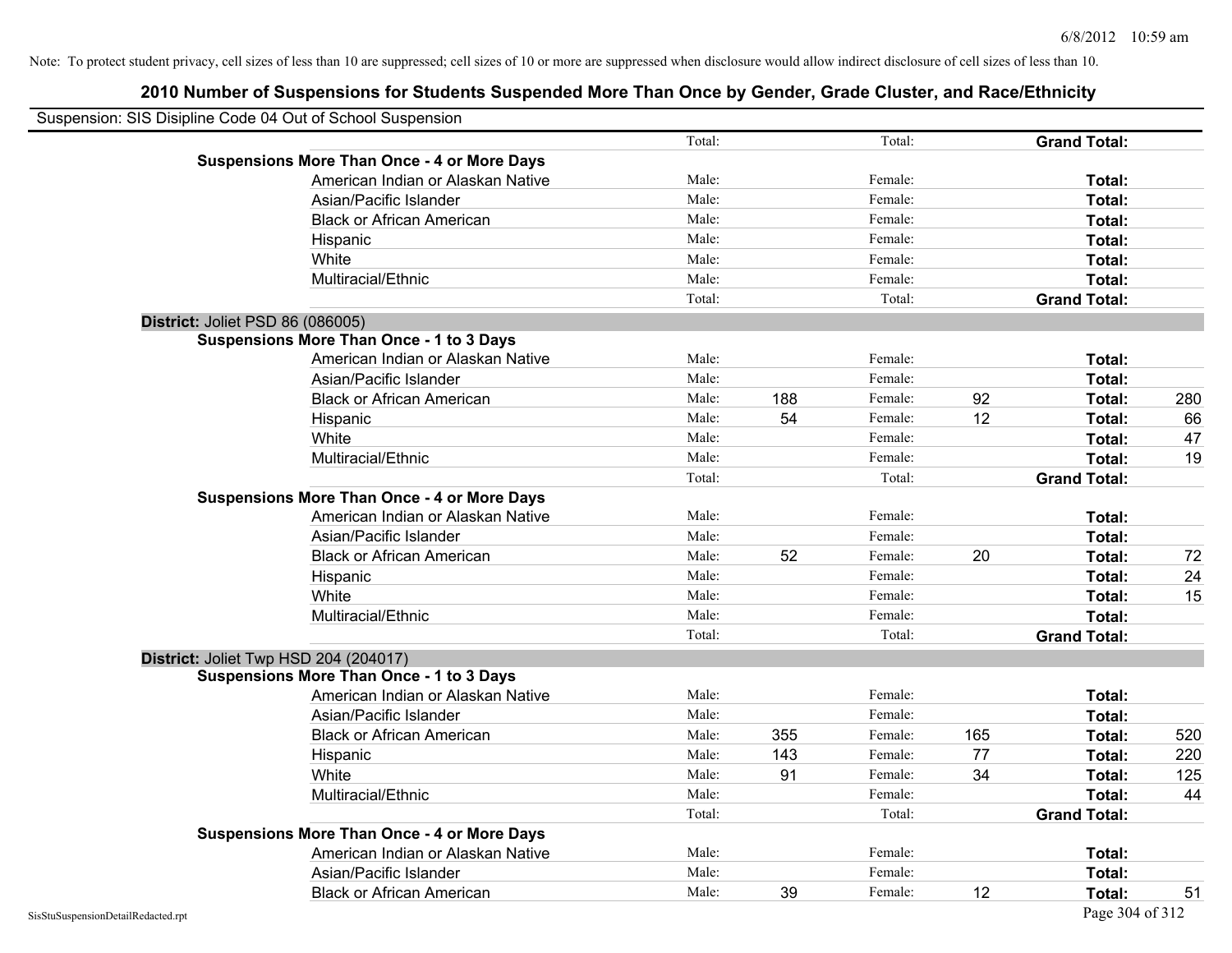| Suspension: SIS Disipline Code 04 Out of School Suspension |                                                    |        |         |                     |    |
|------------------------------------------------------------|----------------------------------------------------|--------|---------|---------------------|----|
|                                                            | Hispanic                                           | Male:  | Female: | Total:              | 28 |
|                                                            | White                                              | Male:  | Female: | Total:              |    |
|                                                            | Multiracial/Ethnic                                 | Male:  | Female: | Total:              |    |
|                                                            |                                                    | Total: | Total:  | <b>Grand Total:</b> | 91 |
| District: Laraway CCSD 70C (070C04)                        |                                                    |        |         |                     |    |
|                                                            | <b>Suspensions More Than Once - 1 to 3 Days</b>    |        |         |                     |    |
|                                                            | American Indian or Alaskan Native                  | Male:  | Female: | Total:              |    |
|                                                            | Asian/Pacific Islander                             | Male:  | Female: | Total:              |    |
|                                                            | <b>Black or African American</b>                   | Male:  | Female: | Total:              |    |
|                                                            | Hispanic                                           | Male:  | Female: | Total:              |    |
|                                                            | White                                              | Male:  | Female: | Total:              |    |
|                                                            | Multiracial/Ethnic                                 | Male:  | Female: | Total:              |    |
|                                                            |                                                    | Total: | Total:  | <b>Grand Total:</b> |    |
|                                                            | District: Lincoln Way CHSD 210 (210016)            |        |         |                     |    |
|                                                            | <b>Suspensions More Than Once - 1 to 3 Days</b>    |        |         |                     |    |
|                                                            | American Indian or Alaskan Native                  | Male:  | Female: | Total:              |    |
|                                                            | Asian/Pacific Islander                             | Male:  | Female: | Total:              |    |
|                                                            | <b>Black or African American</b>                   | Male:  | Female: | Total:              |    |
|                                                            | Hispanic                                           | Male:  | Female: | Total:              |    |
|                                                            | White                                              | Male:  | Female: | Total:              | 31 |
|                                                            | Multiracial/Ethnic                                 | Male:  | Female: | Total:              |    |
|                                                            |                                                    | Total: | Total:  | <b>Grand Total:</b> |    |
|                                                            | <b>Suspensions More Than Once - 4 or More Days</b> |        |         |                     |    |
|                                                            | American Indian or Alaskan Native                  | Male:  | Female: | Total:              |    |
|                                                            | Asian/Pacific Islander                             | Male:  | Female: | Total:              |    |
|                                                            | <b>Black or African American</b>                   | Male:  | Female: | Total:              |    |
|                                                            | Hispanic                                           | Male:  | Female: | Total:              |    |
|                                                            | White                                              | Male:  | Female: | Total:              |    |
|                                                            | Multiracial/Ethnic                                 | Male:  | Female: | Total:              |    |
|                                                            |                                                    | Total: | Total:  | <b>Grand Total:</b> |    |
| District: Lockport SD 91 (091002)                          |                                                    |        |         |                     |    |
|                                                            | <b>Suspensions More Than Once - 1 to 3 Days</b>    |        |         |                     |    |
|                                                            | American Indian or Alaskan Native                  | Male:  | Female: | Total:              |    |
|                                                            | Asian/Pacific Islander                             | Male:  | Female: | Total:              |    |
|                                                            | <b>Black or African American</b>                   | Male:  | Female: | Total:              |    |
|                                                            | Hispanic                                           | Male:  | Female: | Total:              |    |
|                                                            | White                                              | Male:  | Female: | Total:              | 11 |
|                                                            | Multiracial/Ethnic                                 | Male:  | Female: | Total:              |    |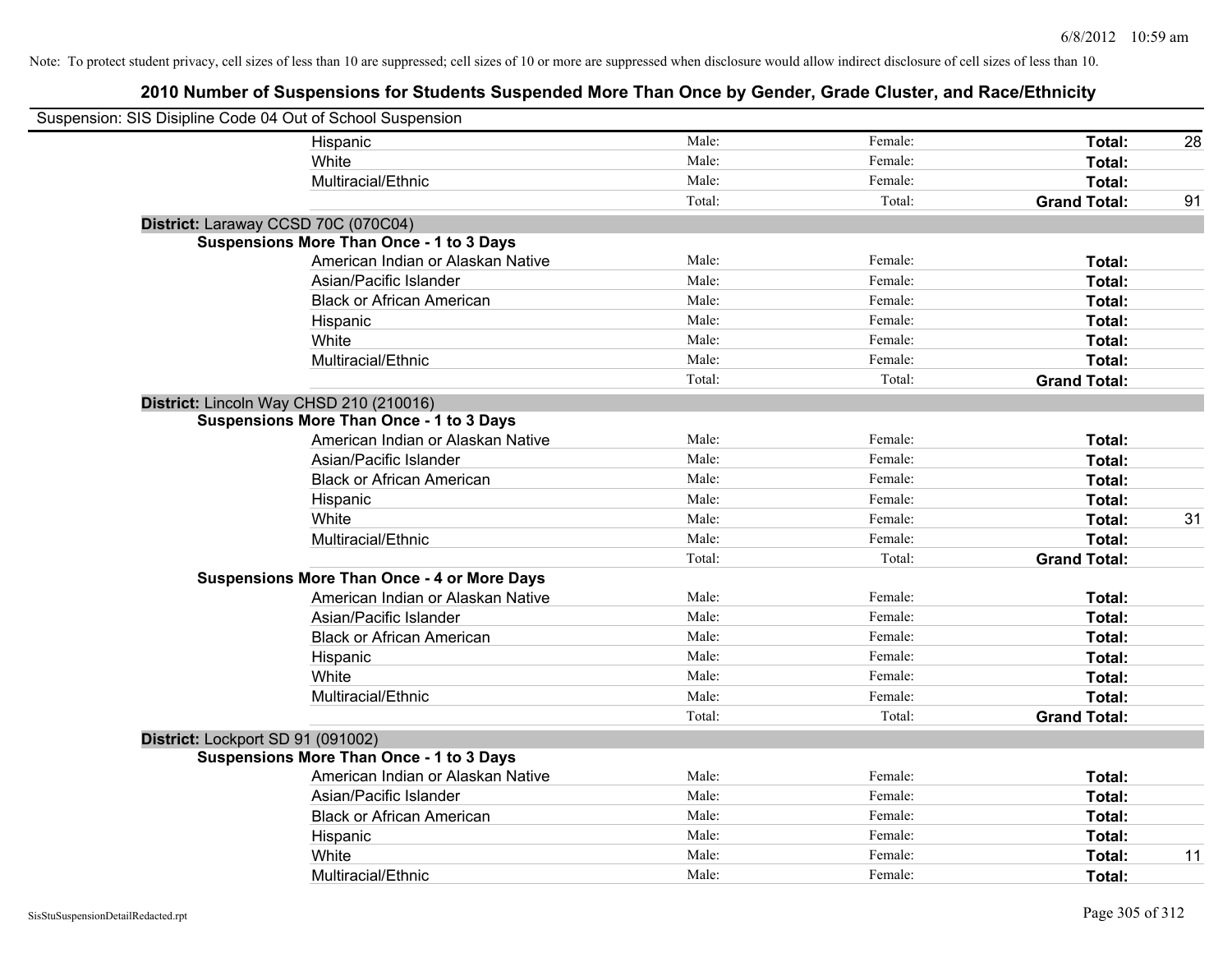| Suspension: SIS Disipline Code 04 Out of School Suspension |        |     |         |    |                     |     |
|------------------------------------------------------------|--------|-----|---------|----|---------------------|-----|
|                                                            | Total: |     | Total:  |    | <b>Grand Total:</b> |     |
| District: Lockport Twp HSD 205 (205017)                    |        |     |         |    |                     |     |
| <b>Suspensions More Than Once - 1 to 3 Days</b>            |        |     |         |    |                     |     |
| American Indian or Alaskan Native                          | Male:  |     | Female: |    | Total:              |     |
| Asian/Pacific Islander                                     | Male:  |     | Female: |    | Total:              |     |
| <b>Black or African American</b>                           | Male:  | 73  | Female: | 40 | Total:              | 113 |
| Hispanic                                                   | Male:  | 55  | Female: | 34 | Total:              | 89  |
| White                                                      | Male:  | 214 | Female: | 75 | Total:              | 289 |
| Multiracial/Ethnic                                         | Male:  | 19  | Female: | 13 | Total:              | 32  |
|                                                            | Total: |     | Total:  |    | <b>Grand Total:</b> |     |
| <b>Suspensions More Than Once - 4 or More Days</b>         |        |     |         |    |                     |     |
| American Indian or Alaskan Native                          | Male:  |     | Female: |    | Total:              |     |
| Asian/Pacific Islander                                     | Male:  |     | Female: |    | Total:              |     |
| <b>Black or African American</b>                           | Male:  | 22  | Female: | 15 | Total:              | 37  |
| Hispanic                                                   | Male:  |     | Female: |    | Total:              | 20  |
| White                                                      | Male:  | 51  | Female: | 16 | Total:              | 67  |
| Multiracial/Ethnic                                         | Male:  |     | Female: |    | Total:              |     |
|                                                            | Total: |     | Total:  |    | <b>Grand Total:</b> | 134 |
| District: Manhattan SD 114 (114002)                        |        |     |         |    |                     |     |
| <b>Suspensions More Than Once - 1 to 3 Days</b>            |        |     |         |    |                     |     |
| American Indian or Alaskan Native                          | Male:  |     | Female: |    | Total:              |     |
| Asian/Pacific Islander                                     | Male:  |     | Female: |    | Total:              |     |
| <b>Black or African American</b>                           | Male:  |     | Female: |    | Total:              |     |
| Hispanic                                                   | Male:  |     | Female: |    | Total:              |     |
| White                                                      | Male:  |     | Female: |    | Total:              | 11  |
| Multiracial/Ethnic                                         | Male:  |     | Female: |    | Total:              |     |
|                                                            | Total: |     | Total:  |    | <b>Grand Total:</b> |     |
| District: Mokena SD 159 (159002)                           |        |     |         |    |                     |     |
| <b>Suspensions More Than Once - 1 to 3 Days</b>            |        |     |         |    |                     |     |
| American Indian or Alaskan Native                          | Male:  |     | Female: |    | Total:              |     |
| Asian/Pacific Islander                                     | Male:  |     | Female: |    | Total:              |     |
| <b>Black or African American</b>                           | Male:  |     | Female: |    | Total:              |     |
| Hispanic                                                   | Male:  |     | Female: |    | Total:              |     |
| White                                                      | Male:  |     | Female: |    | Total:              | 12  |
| Multiracial/Ethnic                                         | Male:  |     | Female: |    | Total:              |     |
|                                                            | Total: |     | Total:  |    | <b>Grand Total:</b> |     |
| <b>Suspensions More Than Once - 4 or More Days</b>         |        |     |         |    |                     |     |
| American Indian or Alaskan Native                          | Male:  |     | Female: |    | Total:              |     |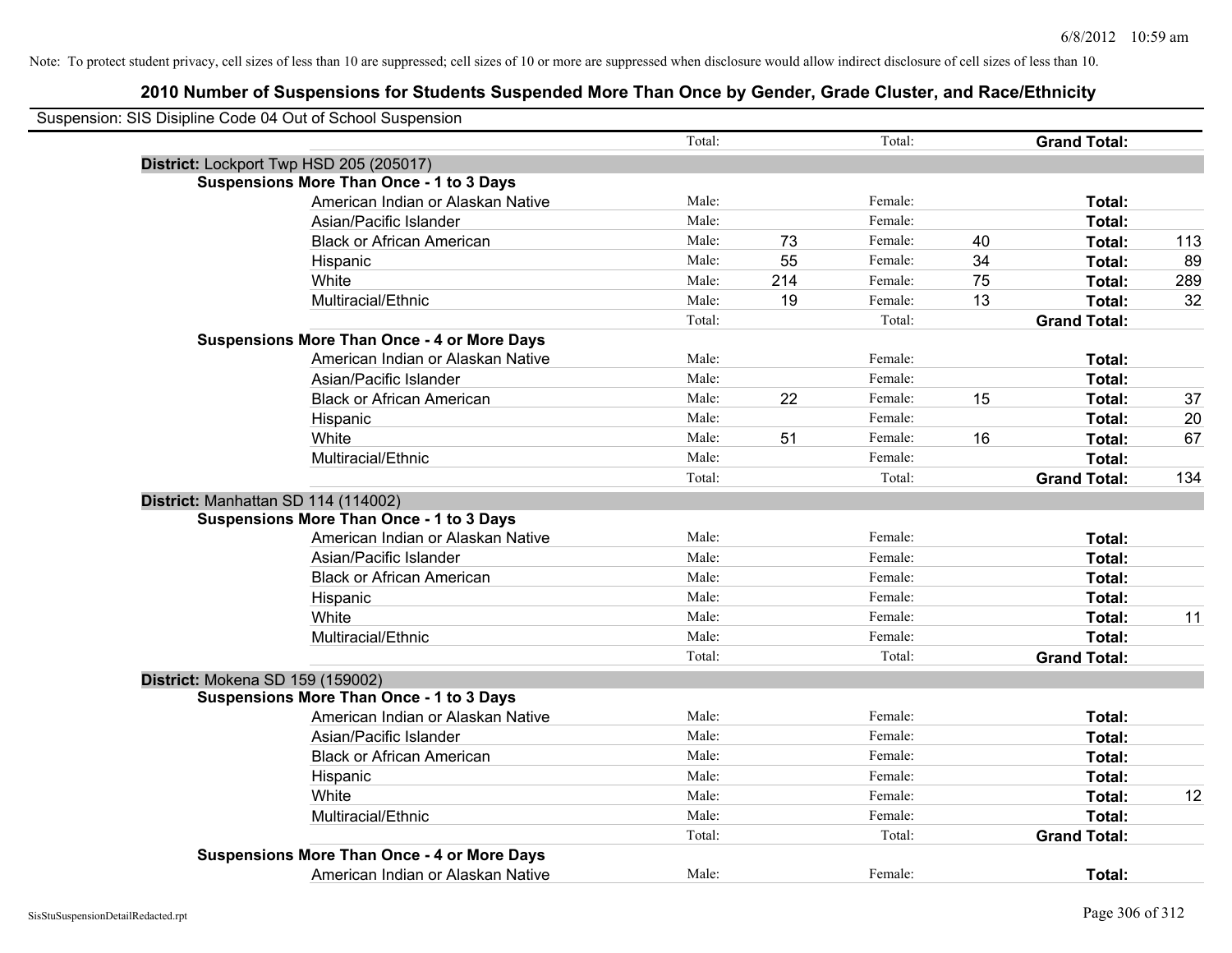| Suspension: SIS Disipline Code 04 Out of School Suspension |                                                    |        |                |                     |     |
|------------------------------------------------------------|----------------------------------------------------|--------|----------------|---------------------|-----|
|                                                            | Asian/Pacific Islander                             | Male:  | Female:        | Total:              |     |
|                                                            | <b>Black or African American</b>                   | Male:  | Female:        | Total:              |     |
|                                                            | Hispanic                                           | Male:  | Female:        | Total:              |     |
|                                                            | White                                              | Male:  | Female:        | Total:              |     |
|                                                            | Multiracial/Ethnic                                 | Male:  | Female:        | Total:              |     |
|                                                            |                                                    | Total: | Total:         | <b>Grand Total:</b> |     |
| <b>District: New Lenox SD 122 (122002)</b>                 |                                                    |        |                |                     |     |
|                                                            | <b>Suspensions More Than Once - 1 to 3 Days</b>    |        |                |                     |     |
|                                                            | American Indian or Alaskan Native                  | Male:  | Female:        | Total:              |     |
|                                                            | Asian/Pacific Islander                             | Male:  | Female:        | Total:              |     |
|                                                            | <b>Black or African American</b>                   | Male:  | Female:        | Total:              |     |
|                                                            | Hispanic                                           | Male:  | Female:        | Total:              |     |
|                                                            | White                                              | Male:  | Female:        | Total:              | 11  |
|                                                            | Multiracial/Ethnic                                 | Male:  | Female:        | Total:              |     |
|                                                            |                                                    | Total: | Total:         | <b>Grand Total:</b> |     |
| District: Peotone CUSD 207U (207U26)                       |                                                    |        |                |                     |     |
|                                                            | <b>Suspensions More Than Once - 1 to 3 Days</b>    |        |                |                     |     |
|                                                            | American Indian or Alaskan Native                  | Male:  | Female:        | Total:              |     |
|                                                            | Asian/Pacific Islander                             | Male:  | Female:        | Total:              |     |
|                                                            | <b>Black or African American</b>                   | Male:  | Female:        | Total:              |     |
|                                                            | Hispanic                                           | Male:  | Female:        | Total:              | 17  |
|                                                            | White                                              | Male:  | Female:        | Total:              | 32  |
|                                                            | Multiracial/Ethnic                                 | Male:  | Female:        | Total:              |     |
|                                                            |                                                    | Total: | Total:         | <b>Grand Total:</b> |     |
|                                                            | <b>Suspensions More Than Once - 4 or More Days</b> |        |                |                     |     |
|                                                            | American Indian or Alaskan Native                  | Male:  | Female:        | Total:              |     |
|                                                            | Asian/Pacific Islander                             | Male:  | Female:        | Total:              |     |
|                                                            | <b>Black or African American</b>                   | Male:  | Female:        | Total:              |     |
|                                                            | Hispanic                                           | Male:  | Female:        | Total:              |     |
|                                                            | White                                              | Male:  | Female:        | Total:              |     |
|                                                            | Multiracial/Ethnic                                 | Male:  | Female:        | Total:              |     |
|                                                            |                                                    | Total: | Total:         | <b>Grand Total:</b> |     |
| District: Plainfield SD 202 (202022)                       |                                                    |        |                |                     |     |
|                                                            | <b>Suspensions More Than Once - 1 to 3 Days</b>    |        |                |                     |     |
|                                                            | American Indian or Alaskan Native                  | Male:  | Female:        | Total:              |     |
|                                                            | Asian/Pacific Islander                             | Male:  | Female:        | Total:              |     |
|                                                            | <b>Black or African American</b>                   | Male:  | 105<br>Female: | 26<br>Total:        | 131 |
|                                                            | Hispanic                                           | Male:  | 105<br>Female: | 13<br>Total:        | 118 |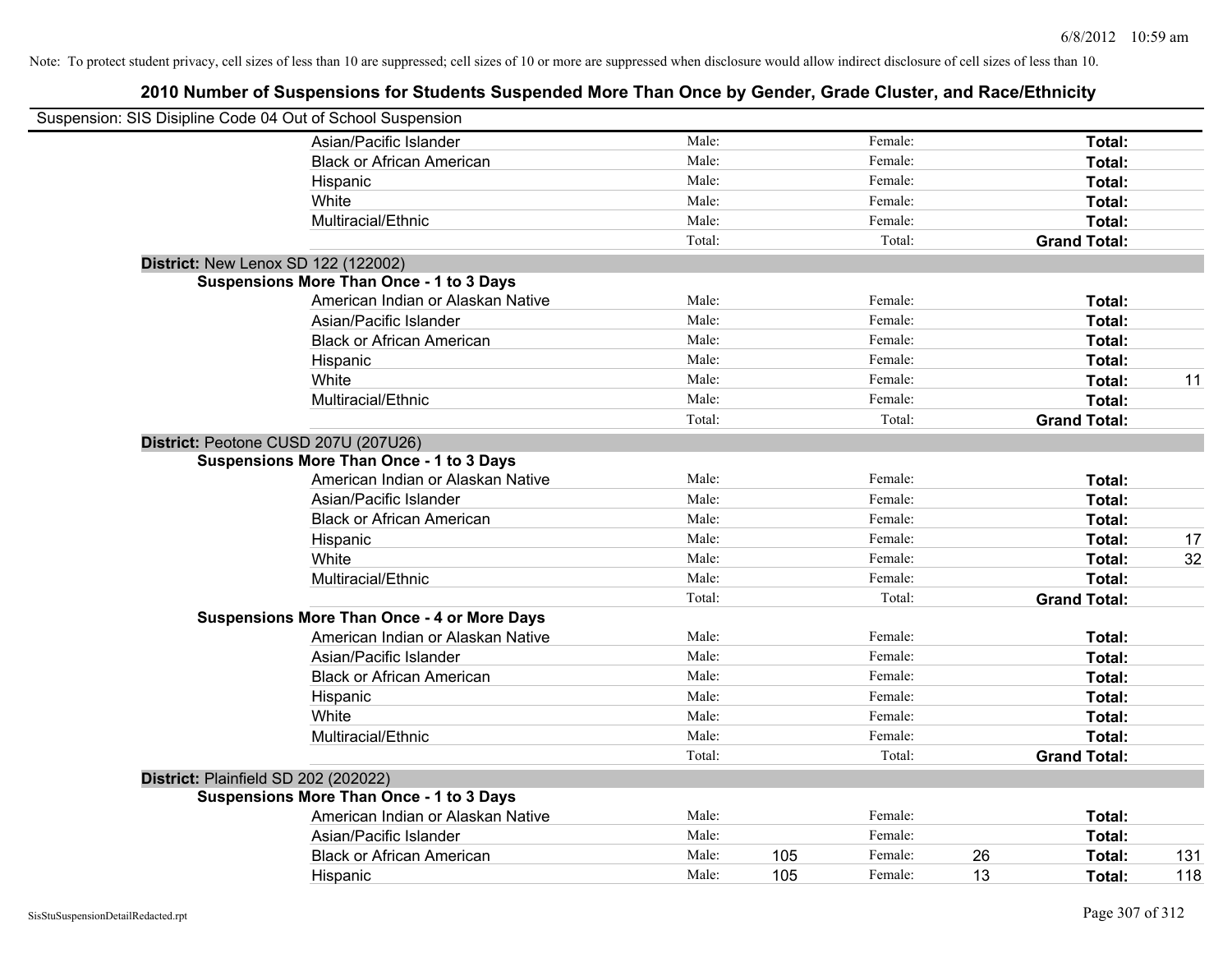| Suspension: SIS Disipline Code 04 Out of School Suspension |                                                    |        |     |         |    |                     |     |
|------------------------------------------------------------|----------------------------------------------------|--------|-----|---------|----|---------------------|-----|
|                                                            | White                                              | Male:  | 264 | Female: | 51 | Total:              | 315 |
|                                                            | Multiracial/Ethnic                                 | Male:  | 17  | Female: | 12 | Total:              | 29  |
|                                                            |                                                    | Total: |     | Total:  |    | <b>Grand Total:</b> |     |
|                                                            | <b>Suspensions More Than Once - 4 or More Days</b> |        |     |         |    |                     |     |
|                                                            | American Indian or Alaskan Native                  | Male:  |     | Female: |    | Total:              |     |
|                                                            | Asian/Pacific Islander                             | Male:  |     | Female: |    | Total:              |     |
|                                                            | <b>Black or African American</b>                   | Male:  |     | Female: |    | Total:              | 24  |
|                                                            | Hispanic                                           | Male:  |     | Female: |    | Total:              | 28  |
|                                                            | White                                              | Male:  |     | Female: |    | Total:              | 44  |
|                                                            | Multiracial/Ethnic                                 | Male:  |     | Female: |    | Total:              |     |
|                                                            |                                                    | Total: |     | Total:  |    | <b>Grand Total:</b> |     |
|                                                            | District: Reed Custer CUSD 255U (255U26)           |        |     |         |    |                     |     |
|                                                            | <b>Suspensions More Than Once - 1 to 3 Days</b>    |        |     |         |    |                     |     |
|                                                            | American Indian or Alaskan Native                  | Male:  |     | Female: |    | Total:              |     |
|                                                            | Asian/Pacific Islander                             | Male:  |     | Female: |    | Total:              |     |
|                                                            | <b>Black or African American</b>                   | Male:  |     | Female: |    | Total:              |     |
|                                                            | Hispanic                                           | Male:  |     | Female: |    | Total:              |     |
|                                                            | White                                              | Male:  |     | Female: |    | Total:              | 27  |
|                                                            | Multiracial/Ethnic                                 | Male:  |     | Female: |    | Total:              |     |
|                                                            |                                                    | Total: |     | Total:  |    | <b>Grand Total:</b> |     |
|                                                            | <b>Suspensions More Than Once - 4 or More Days</b> |        |     |         |    |                     |     |
|                                                            | American Indian or Alaskan Native                  | Male:  |     | Female: |    | Total:              |     |
|                                                            | Asian/Pacific Islander                             | Male:  |     | Female: |    | Total:              |     |
|                                                            | <b>Black or African American</b>                   | Male:  |     | Female: |    | Total:              |     |
|                                                            | Hispanic                                           | Male:  |     | Female: |    | Total:              |     |
|                                                            | White                                              | Male:  |     | Female: |    | Total:              |     |
|                                                            | Multiracial/Ethnic                                 | Male:  |     | Female: |    | Total:              |     |
|                                                            |                                                    | Total: |     | Total:  |    | <b>Grand Total:</b> |     |
| District: Richland GSD 88A (088A02)                        |                                                    |        |     |         |    |                     |     |
|                                                            | <b>Suspensions More Than Once - 1 to 3 Days</b>    |        |     |         |    |                     |     |
|                                                            | American Indian or Alaskan Native                  | Male:  |     | Female: |    | Total:              |     |
|                                                            | Asian/Pacific Islander                             | Male:  |     | Female: |    | Total:              |     |
|                                                            | <b>Black or African American</b>                   | Male:  |     | Female: |    | Total:              |     |
|                                                            | Hispanic                                           | Male:  |     | Female: |    | Total:              |     |
|                                                            | White                                              | Male:  |     | Female: |    | Total:              |     |
|                                                            | Multiracial/Ethnic                                 | Male:  |     | Female: |    | Total:              |     |
|                                                            |                                                    | Total: |     | Total:  |    | <b>Grand Total:</b> | 19  |
|                                                            | <b>Suspensions More Than Once - 4 or More Days</b> |        |     |         |    |                     |     |
|                                                            | American Indian or Alaskan Native                  | Male:  |     | Female: |    | Total:              |     |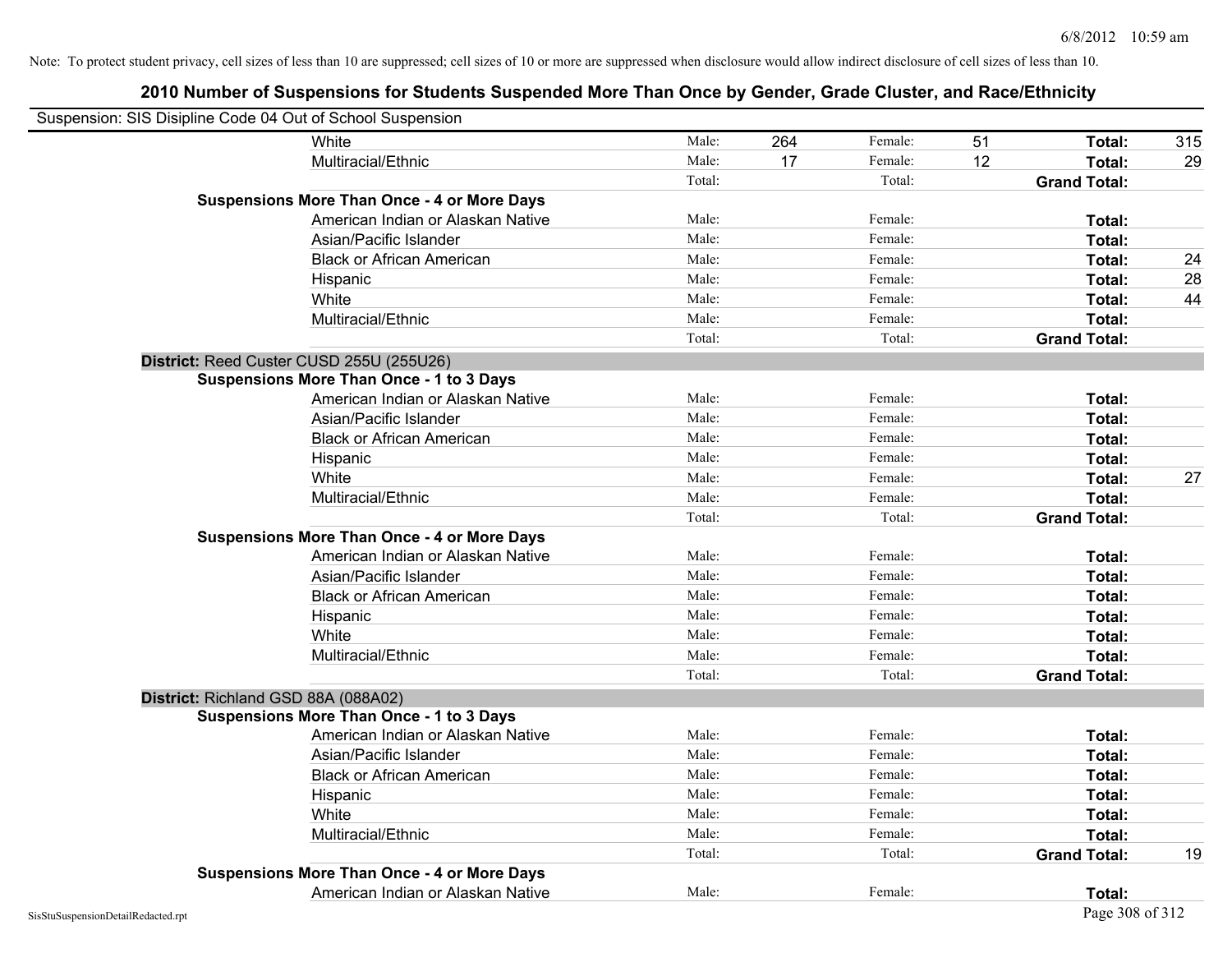| Suspension: SIS Disipline Code 04 Out of School Suspension |                                                    |        |         |                     |    |
|------------------------------------------------------------|----------------------------------------------------|--------|---------|---------------------|----|
|                                                            | Asian/Pacific Islander                             | Male:  | Female: | Total:              |    |
|                                                            | <b>Black or African American</b>                   | Male:  | Female: | Total:              |    |
|                                                            | Hispanic                                           | Male:  | Female: | Total:              |    |
|                                                            | White                                              | Male:  | Female: | Total:              |    |
|                                                            | Multiracial/Ethnic                                 | Male:  | Female: | Total:              |    |
|                                                            |                                                    | Total: | Total:  | <b>Grand Total:</b> |    |
|                                                            | District: S Will Co Coop for Spec Ed (255U61)      |        |         |                     |    |
|                                                            | <b>Suspensions More Than Once - 1 to 3 Days</b>    |        |         |                     |    |
|                                                            | American Indian or Alaskan Native                  | Male:  | Female: | Total:              |    |
|                                                            | Asian/Pacific Islander                             | Male:  | Female: | Total:              |    |
|                                                            | <b>Black or African American</b>                   | Male:  | Female: | Total:              |    |
|                                                            | Hispanic                                           | Male:  | Female: | Total:              |    |
|                                                            | White                                              | Male:  | Female: | Total:              |    |
|                                                            | Multiracial/Ethnic                                 | Male:  | Female: | Total:              |    |
|                                                            |                                                    | Total: | Total:  | <b>Grand Total:</b> |    |
| District: Summit Hill SD 161 (161002)                      |                                                    |        |         |                     |    |
|                                                            | <b>Suspensions More Than Once - 1 to 3 Days</b>    |        |         |                     |    |
|                                                            | American Indian or Alaskan Native                  | Male:  | Female: | Total:              |    |
|                                                            | Asian/Pacific Islander                             | Male:  | Female: | Total:              |    |
|                                                            | <b>Black or African American</b>                   | Male:  | Female: | Total:              | 11 |
|                                                            | Hispanic                                           | Male:  | Female: | Total:              |    |
|                                                            | White                                              | Male:  | Female: | Total:              | 21 |
|                                                            | Multiracial/Ethnic                                 | Male:  | Female: | Total:              |    |
|                                                            |                                                    | Total: | Total:  | <b>Grand Total:</b> |    |
|                                                            | <b>Suspensions More Than Once - 4 or More Days</b> |        |         |                     |    |
|                                                            | American Indian or Alaskan Native                  | Male:  | Female: | Total:              |    |
|                                                            | Asian/Pacific Islander                             | Male:  | Female: | Total:              |    |
|                                                            | <b>Black or African American</b>                   | Male:  | Female: | Total:              |    |
|                                                            | Hispanic                                           | Male:  | Female: | Total:              |    |
|                                                            | White                                              | Male:  | Female: | Total:              |    |
|                                                            | Multiracial/Ethnic                                 | Male:  | Female: | Total:              |    |
|                                                            |                                                    | Total: | Total:  | <b>Grand Total:</b> |    |
| <b>District: Taft SD 90 (090002)</b>                       |                                                    |        |         |                     |    |
|                                                            | <b>Suspensions More Than Once - 1 to 3 Days</b>    |        |         |                     |    |
|                                                            | American Indian or Alaskan Native                  | Male:  | Female: | Total:              |    |
|                                                            | Asian/Pacific Islander                             | Male:  | Female: | Total:              |    |
|                                                            | <b>Black or African American</b>                   | Male:  | Female: | Total:              |    |
|                                                            | Hispanic                                           | Male:  | Female: | Total:              |    |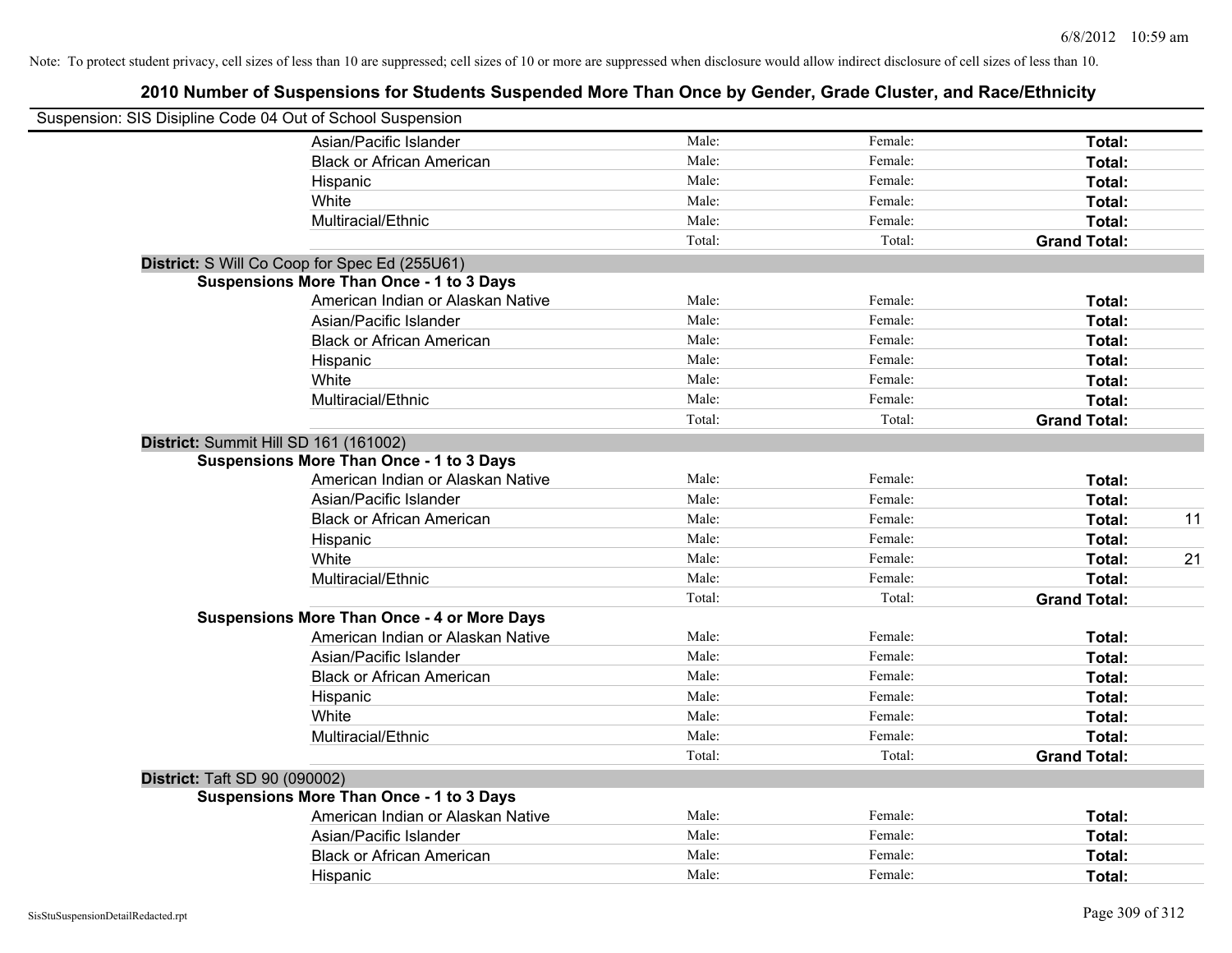# **2010 Number of Suspensions for Students Suspended More Than Once by Gender, Grade Cluster, and Race/Ethnicity**

| Suspension: SIS Disipline Code 04 Out of School Suspension |        |         |                     |    |
|------------------------------------------------------------|--------|---------|---------------------|----|
| White                                                      | Male:  | Female: | Total:              | 12 |
| Multiracial/Ethnic                                         | Male:  | Female: | Total:              |    |
|                                                            | Total: | Total:  | <b>Grand Total:</b> | 22 |
| District: Troy CCSD 30C (030C04)                           |        |         |                     |    |
| <b>Suspensions More Than Once - 1 to 3 Days</b>            |        |         |                     |    |
| American Indian or Alaskan Native                          | Male:  | Female: | Total:              |    |
| Asian/Pacific Islander                                     | Male:  | Female: | Total:              |    |
| <b>Black or African American</b>                           | Male:  | Female: | Total:              |    |
| Hispanic                                                   | Male:  | Female: | Total:              |    |
| White                                                      | Male:  | Female: | Total:              |    |
| Multiracial/Ethnic                                         | Male:  | Female: | Total:              |    |
|                                                            | Total: | Total:  | <b>Grand Total:</b> | 17 |
| <b>Suspensions More Than Once - 4 or More Days</b>         |        |         |                     |    |
| American Indian or Alaskan Native                          | Male:  | Female: | Total:              |    |
| Asian/Pacific Islander                                     | Male:  | Female: | Total:              |    |
| <b>Black or African American</b>                           | Male:  | Female: | Total:              |    |
| Hispanic                                                   | Male:  | Female: | Total:              |    |
| White                                                      | Male:  | Female: | Total:              |    |
| Multiracial/Ethnic                                         | Male:  | Female: | Total:              |    |
|                                                            | Total: | Total:  | <b>Grand Total:</b> |    |
| <b>District: Union SD 81 (081002)</b>                      |        |         |                     |    |
| Suspensions More Than Once - 1 to 3 Days                   |        |         |                     |    |
| American Indian or Alaskan Native                          | Male:  | Female: | Total:              |    |
| Asian/Pacific Islander                                     | Male:  | Female: | Total:              |    |
| <b>Black or African American</b>                           | Male:  | Female: | Total:              |    |
| Hispanic                                                   | Male:  | Female: | Total:              |    |
| White                                                      | Male:  | Female: | Total:              |    |
| Multiracial/Ethnic                                         | Male:  | Female: | Total:              |    |
|                                                            | Total: | Total:  | <b>Grand Total:</b> |    |
| <b>Suspensions More Than Once - 4 or More Days</b>         |        |         |                     |    |
| American Indian or Alaskan Native                          | Male:  | Female: | Total:              |    |
| Asian/Pacific Islander                                     | Male:  | Female: | Total:              |    |
| <b>Black or African American</b>                           | Male:  | Female: | Total:              |    |
| Hispanic                                                   | Male:  | Female: | Total:              |    |
| White                                                      | Male:  | Female: | Total:              |    |
| Multiracial/Ethnic                                         | Male:  | Female: | Total:              |    |
|                                                            | Total: | Total:  | <b>Grand Total:</b> |    |
|                                                            |        |         |                     |    |

## **District:** Valley View CUSD 365U (365U26)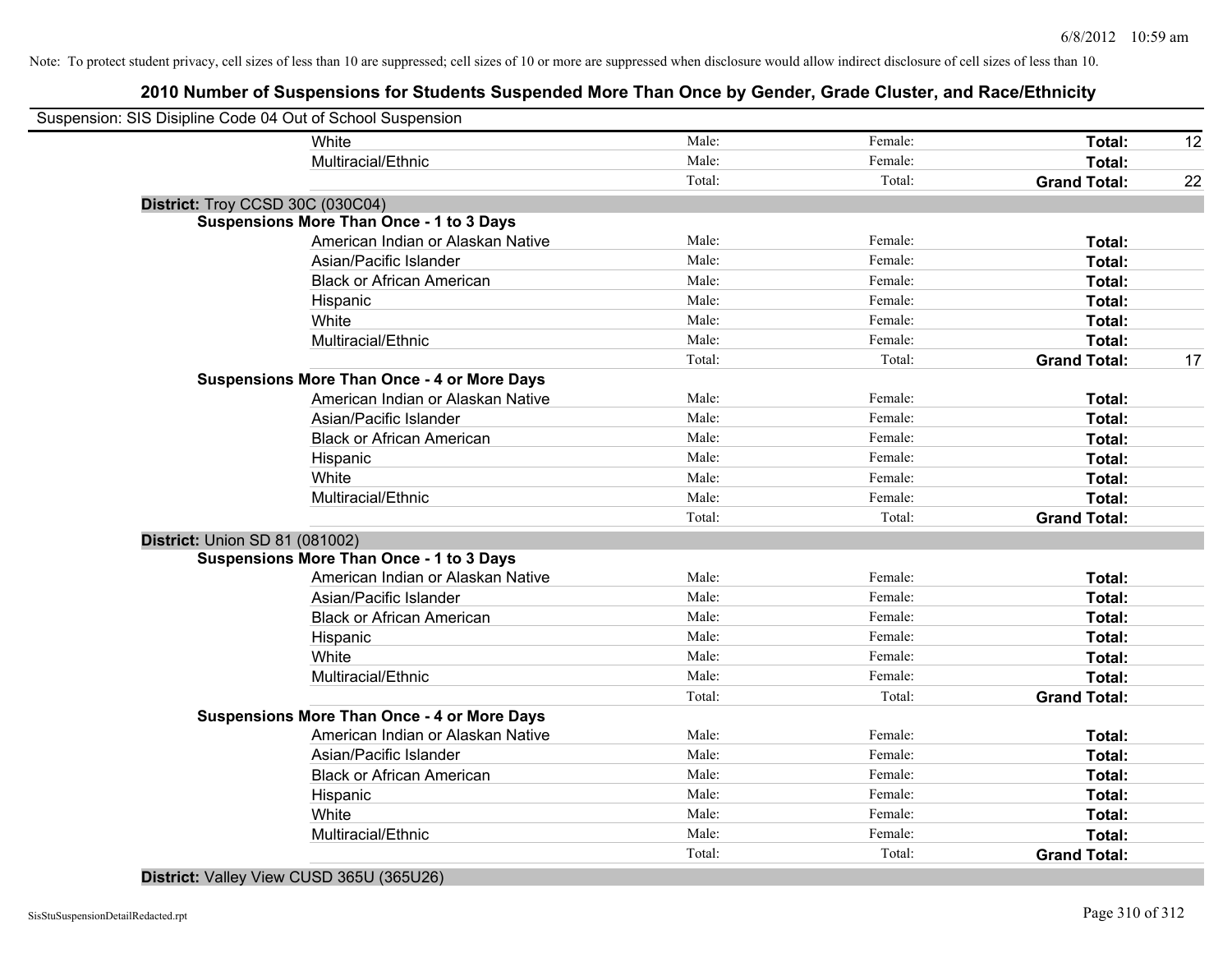|                                    | Suspension: SIS Disipline Code 04 Out of School Suspension |        |     |         |     |                     |     |
|------------------------------------|------------------------------------------------------------|--------|-----|---------|-----|---------------------|-----|
|                                    | <b>Suspensions More Than Once - 1 to 3 Days</b>            |        |     |         |     |                     |     |
|                                    | American Indian or Alaskan Native                          | Male:  |     | Female: |     | Total:              |     |
|                                    | Asian/Pacific Islander                                     | Male:  |     | Female: |     | Total:              |     |
|                                    | <b>Black or African American</b>                           | Male:  | 396 | Female: | 104 | Total:              | 500 |
|                                    | Hispanic                                                   | Male:  | 316 | Female: | 69  | Total:              | 385 |
|                                    | White                                                      | Male:  | 185 | Female: | 27  | Total:              | 212 |
|                                    | Multiracial/Ethnic                                         | Male:  |     | Female: |     | Total:              | 34  |
|                                    |                                                            | Total: |     | Total:  |     | <b>Grand Total:</b> |     |
|                                    | <b>Suspensions More Than Once - 4 or More Days</b>         |        |     |         |     |                     |     |
|                                    | American Indian or Alaskan Native                          | Male:  |     | Female: |     | Total:              |     |
|                                    | Asian/Pacific Islander                                     | Male:  |     | Female: |     | Total:              |     |
|                                    | <b>Black or African American</b>                           | Male:  | 53  | Female: | 31  | Total:              | 84  |
|                                    | Hispanic                                                   | Male:  | 52  | Female: | 22  | Total:              | 74  |
|                                    | White                                                      | Male:  |     | Female: |     | Total:              | 21  |
|                                    | Multiracial/Ethnic                                         | Male:  |     | Female: |     | Total:              |     |
|                                    |                                                            | Total: | 126 | Total:  | 63  | <b>Grand Total:</b> | 189 |
|                                    | District: Will County SD 92 (092002)                       |        |     |         |     |                     |     |
|                                    | <b>Suspensions More Than Once - 1 to 3 Days</b>            |        |     |         |     |                     |     |
|                                    | American Indian or Alaskan Native                          | Male:  |     | Female: |     | Total:              |     |
|                                    | Asian/Pacific Islander                                     | Male:  |     | Female: |     | Total:              |     |
|                                    | <b>Black or African American</b>                           | Male:  |     | Female: |     | Total:              |     |
|                                    | Hispanic                                                   | Male:  |     | Female: |     | Total:              |     |
|                                    | White                                                      | Male:  |     | Female: |     | Total:              |     |
|                                    | Multiracial/Ethnic                                         | Male:  |     | Female: |     | Total:              |     |
|                                    |                                                            | Total: |     | Total:  |     | <b>Grand Total:</b> |     |
|                                    | District: Wilmington CUSD 209U (209U26)                    |        |     |         |     |                     |     |
|                                    | <b>Suspensions More Than Once - 1 to 3 Days</b>            |        |     |         |     |                     |     |
|                                    | American Indian or Alaskan Native                          | Male:  |     | Female: |     | Total:              |     |
|                                    | Asian/Pacific Islander                                     | Male:  |     | Female: |     | Total:              |     |
|                                    | <b>Black or African American</b>                           | Male:  |     | Female: |     | Total:              |     |
|                                    | Hispanic                                                   | Male:  |     | Female: |     | Total:              |     |
|                                    | White                                                      | Male:  | 18  | Female: | 12  | Total:              | 30  |
|                                    | Multiracial/Ethnic                                         | Male:  |     | Female: |     | Total:              |     |
|                                    |                                                            | Total: |     | Total:  |     | <b>Grand Total:</b> |     |
|                                    | <b>Suspensions More Than Once - 4 or More Days</b>         |        |     |         |     |                     |     |
|                                    | American Indian or Alaskan Native                          | Male:  |     | Female: |     | Total:              |     |
|                                    | Asian/Pacific Islander                                     | Male:  |     | Female: |     | Total:              |     |
|                                    | <b>Black or African American</b>                           | Male:  |     | Female: |     | Total:              |     |
|                                    | Hispanic                                                   | Male:  |     | Female: |     | Total:              |     |
| SisStuSuspensionDetailRedacted.rpt |                                                            |        |     |         |     | Page 311 of 312     |     |